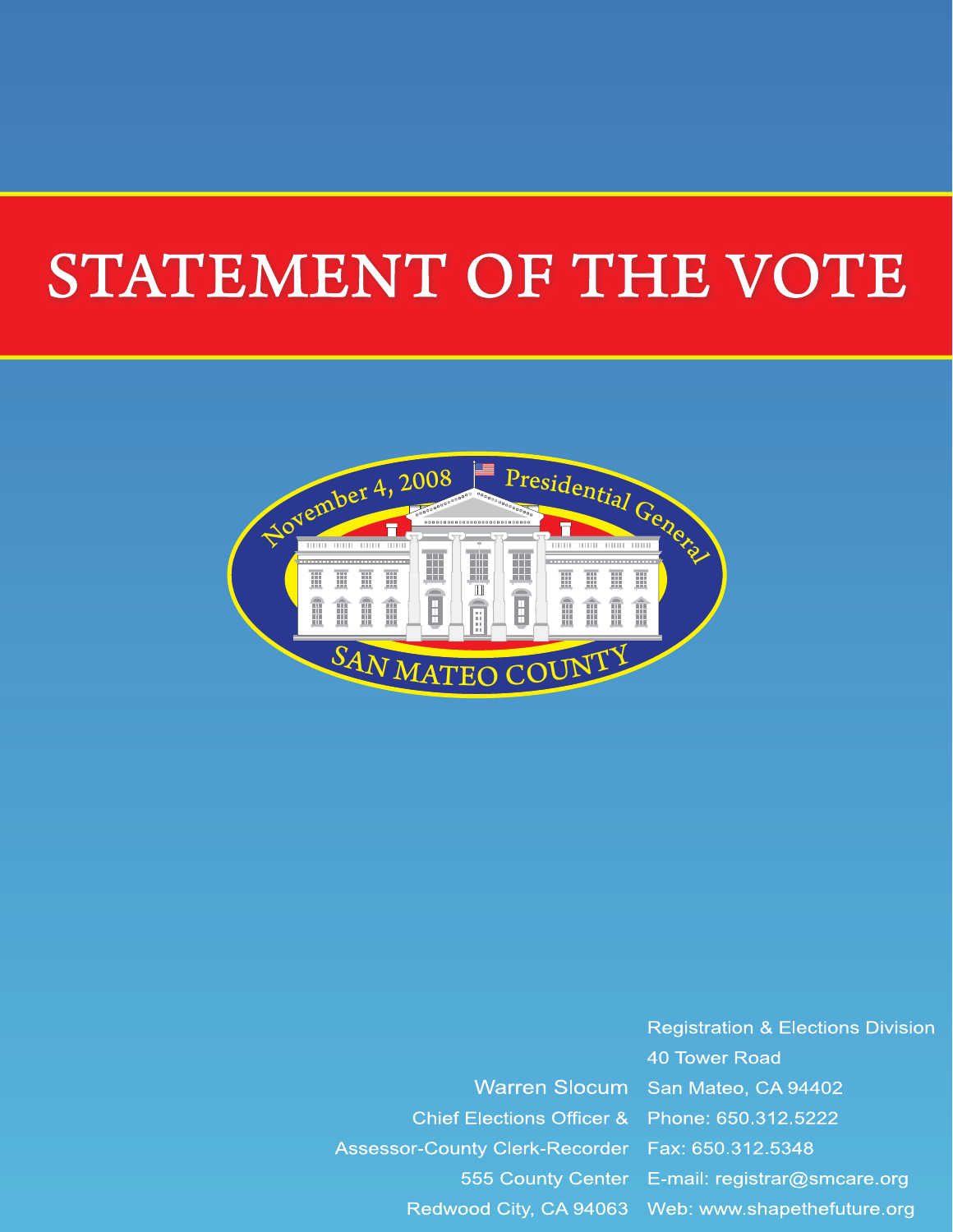# **STATEMENT OF THE VOTE**

#### **OF THE**

#### **COUNTY OF SAN MATEO, STATE OF CALIFORNIA**

**IN THE MATTER OF THE CANVASS OF THE VOTES CAST IN THE COUNTY OF SAN MATEO AT THE PRESIDENTIAL GENERAL ELECTION HELD TUESDAY, NOVEMBER 4, 2008** 

 **CERTIFICATE OF THE CHIEF ELECTIONS OFFICER** 

 **I, WARREN SLOCUM, CHIEF ELECTIONS OFFICER** of the County of San Mateo, State of California, do hereby certify that the Presidential General Election was conducted pursuant to law throughout said county on November 4, 2008; and

**I HEREBY FURTHER CERTIFY** the following facts: that at said General Election 555 election precincts were duly established with 448 operating precinct boards; that the election was conducted thereat pursuant to law; that pursuant to Division 15, Chapter 4 of the California Elections Code, I have canvassed the votes cast at all precincts which were 159,531; that 140,856 vote by mail votes were cast; that 6,963 early votes were cast, canvassed and included in the result of the total 307,350 votes cast which is accurately shown in this Statement of the Result of the Vote as determined by the official canvass of the returns attached hereto and made a part hereof.

**IN WITNESS WHEREOF**, I hereunto affix my hand and official seal of this office this  $2<sup>nd</sup>$  day of December, 2008.

> **WARREN SLOCUM**  Chief Elections Officer & Assessor-County Clerk-Recorder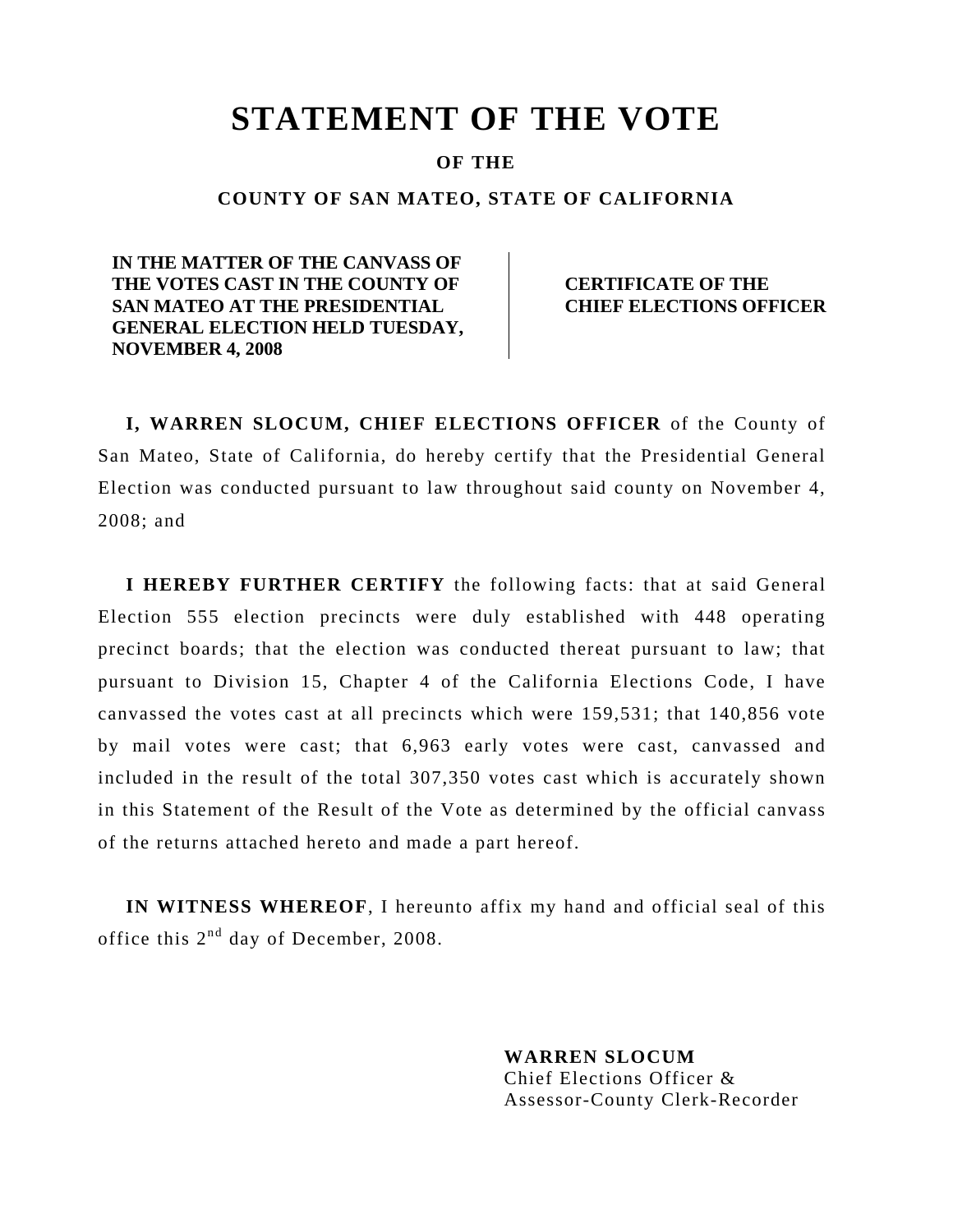## COUNTY OF SAN MATEO

#### PRESIDENTIAL GENERAL ELECTION

#### TUESDAY, NOVEMBER 4, 2008

#### TABLE OF CONTENTS

| <b>FEDERAL OFFICES</b>                                       | <b>PAGE NUMBER</b> |
|--------------------------------------------------------------|--------------------|
| President and Vice President of the United States            | 1                  |
| Write-In Candidate (Qualified Write-In Candidates)           | <b>Exhibit A</b>   |
| U.S. Representative, 12 <sup>th</sup> Congressional District | 17                 |
| U.S. Representative, 14 <sup>th</sup> Congressional District | 30                 |
| <b>STATE OFFICES</b>                                         |                    |
| State Senator, 11 <sup>th</sup> District                     | 36                 |
| State Assembly, 12 <sup>th</sup> District                    | 42                 |
| State Assembly, 19th District                                | 46                 |
| State Assembly, 21 <sup>st</sup> District                    | 58                 |
| <b>SCHOOL DISTRICTS</b>                                      |                    |
| County Board of Education Trustee Area 4                     | 64                 |
| County Board of Education Trustee Area 7                     | 64                 |
| <b>Cabrillo Unified School District</b>                      | 80                 |
| South San Francisco Unified School District                  | 84                 |
| Pacifica School District                                     | 88                 |
| Ravenswood City School District                              | 92                 |
| <b>CITY OFFICES</b>                                          |                    |
| Town of Atherton, City Council                               | 96                 |
| Town of Colma, City Council                                  | 100                |
| City of Daly City, City Council                              | 104                |
| City of Daly City, City Clerk                                | 104                |
| City of Daly City, City Treasurer                            | 104                |
| City of East Palo Alto, City Council                         | 108                |
| City of Menlo Park, City Council                             | 112                |
| City of Pacifica, City Council                               | 117                |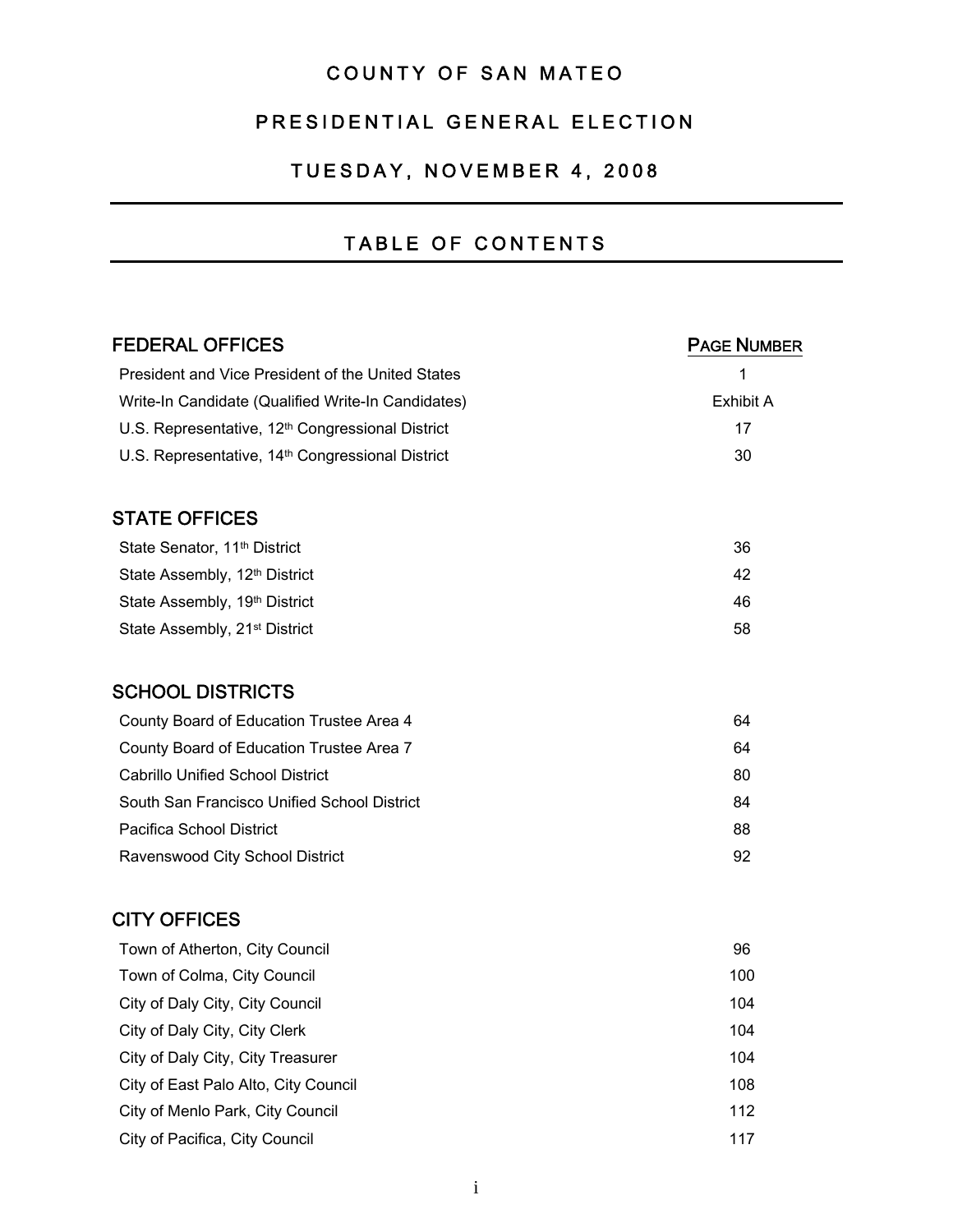## COUNTY OF SAN MATEO

#### PRESIDENTIAL GENERAL ELECTION

#### TUESDAY, NOVEMBER 4, 2008

| <b>SPECIAL DISTRICTS</b>                                       | <b>PAGE NUMBER</b> |
|----------------------------------------------------------------|--------------------|
| Midpeninsula Regional Open Space District, Ward 7              | 120                |
| Sequoia Healthcare District                                    | 125                |
| <b>STATE PROPOSITIONS</b>                                      |                    |
| Proposition 1A                                                 | 132                |
| Proposition 2                                                  | 132                |
| Proposition 3                                                  | 132                |
| Proposition 4                                                  | 148                |
| Proposition 5                                                  | 148                |
| Proposition 6                                                  | 148                |
| Proposition 7                                                  | 164                |
| Proposition 8                                                  | 164                |
| Proposition 9                                                  | 164                |
| Proposition 10                                                 | 180                |
| Proposition 11                                                 | 180                |
| Proposition 12                                                 | 180                |
| <b>LOCAL MEASURES</b>                                          |                    |
| Bayshore Elementary School District, Measure Y                 | 196                |
| Belmont - Redwood Shores Elementary School District, Measure U | 200                |

| Millbrae Elementary School District, Measure X | 204 |
|------------------------------------------------|-----|
| San Carlos School District, Measure S          | 208 |
| County of San Mateo, Measure Q                 | 212 |
| County of San Mateo, Measure R                 | 212 |
| City of Brisbane, Measure T                    | 228 |
| City of Redwood City, Measure V                | 232 |
| City of Redwood City, Measure W                | 232 |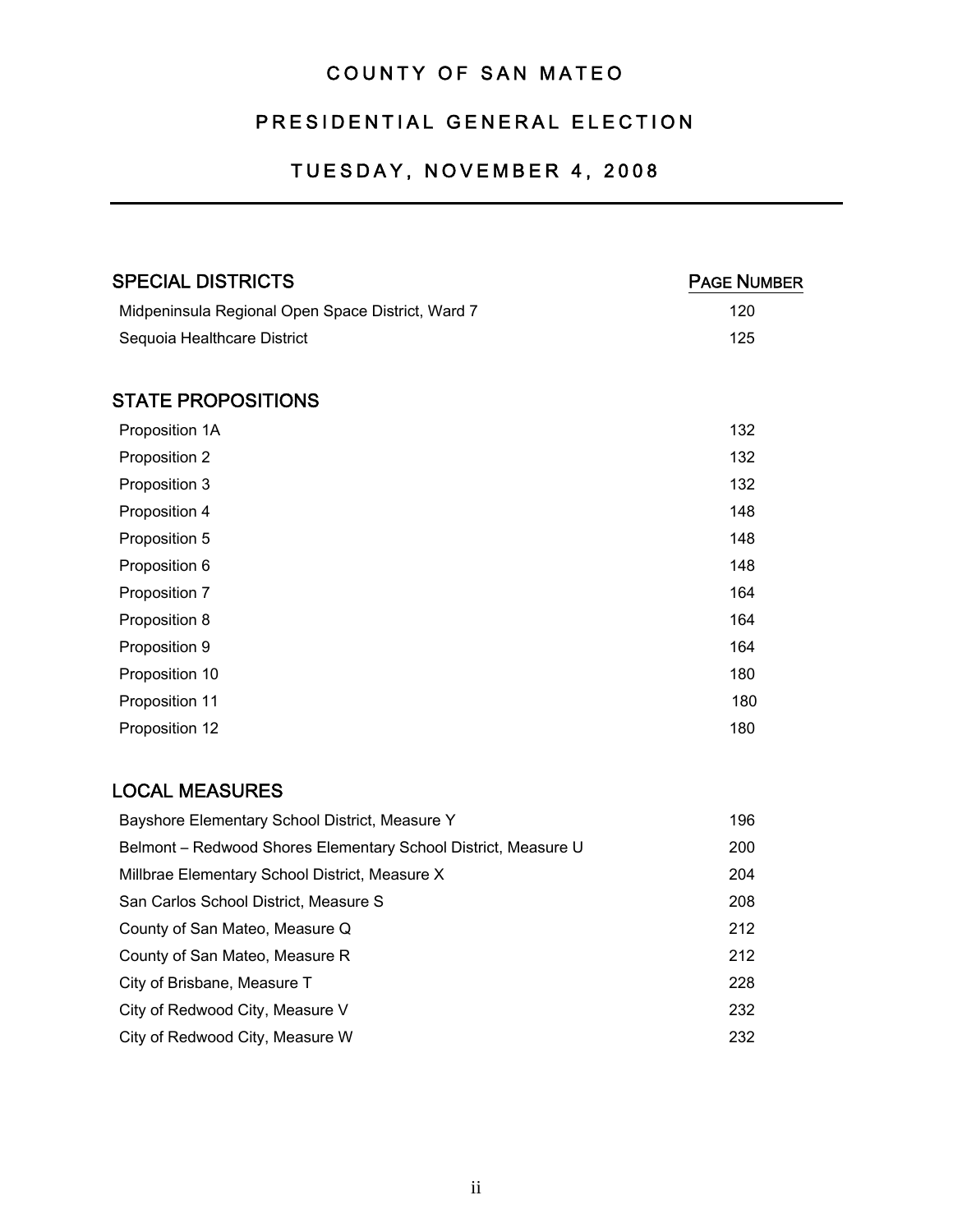| 1                            |              |                     |              |                                                                    |                                          |                                                                       | PRESIDENT AND VICE PRESIDENT           |                                  |                                  |  |  |
|------------------------------|--------------|---------------------|--------------|--------------------------------------------------------------------|------------------------------------------|-----------------------------------------------------------------------|----------------------------------------|----------------------------------|----------------------------------|--|--|
|                              | Registration | <b>Ballots Cast</b> | Turnout (%)  | SARAH PALIN, REP<br>VICE PRESIDENT<br>PRESIDENT AND<br>JOHN MCCAIN | CYNTHIA MCKINNEY /<br>ROSA CLEMENTE, GRN | $\overline{\mathsf{A}}$ IP<br>SR.,<br>WILEY S. DRAKE,<br>ALAN KEYES / | P&F<br>RALPH NADER /<br>MATT GONZALEZ, | BARACK OBAMA /<br>JOE BIDEN, DEM | BOB BARR /<br>WAYNE A. ROOT, LIB |  |  |
| 1001                         | 1,143<br>943 | 920<br>803          | 80.5<br>85.2 | 166<br>185                                                         | $\overline{2}$<br>$\mathbf 1$            | 4<br>3                                                                | 4<br>$\overline{7}$                    | 729<br>590                       | 1<br>4                           |  |  |
| 1002<br>1003<br>1004         | 620<br>773   | 483<br>646          | 77.9<br>83.6 | 107<br>162                                                         | $\sqrt{5}$<br>$\mathbf 2$                | $\pmb{\mathsf{O}}$<br>3                                               | $\overline{5}$<br>5                    | 357<br>466                       | 3<br>3                           |  |  |
| 1006<br>1007                 | 1,064<br>806 | 911<br>658          | 85.6<br>81.6 | 226<br>153                                                         | $\pmb{0}$<br>$\mathbf 2$                 | 1<br>1                                                                | 6<br>3                                 | 664<br>488                       | 0<br>4                           |  |  |
| 1008<br>1009<br>1010<br>1011 | 731<br>767   | 593<br>642          | 81.1<br>83.7 | 105<br>200                                                         | $\sqrt{5}$<br>$\pmb{0}$                  | $\mathbf 0$<br>$\mathbf{1}$                                           | 3<br>$6\phantom{.}6$                   | 474<br>422                       | 3<br>11                          |  |  |
|                              | 761          | 635                 | 83.4         | 154<br>132                                                         | $\mathbf 1$                              | $\mathbf{1}$                                                          | $\overline{7}$                         | 462                              | $\mathbf 1$                      |  |  |
| 1012                         | 761<br>853   | 617<br>687          | 81.1<br>80.5 | 146                                                                | 3<br>1                                   | 1<br>2                                                                | 8<br>1                                 | 460<br>524                       | 5<br>5                           |  |  |
| 1013                         | 1,010<br>713 | 845<br>611          | 83.7<br>85.7 | 235<br>157                                                         | 2<br>$\pmb{0}$                           | $\mathbf{1}$                                                          | 7                                      | 586<br>439                       | 1<br>3                           |  |  |
| 1015<br>1016<br>1017<br>1018 | 845<br>963   | 694<br>827          | 82.1<br>85.9 | 176<br>234                                                         | $\mathbf{1}$<br>$\sqrt{3}$               | $\frac{2}{0}$<br>$\overline{2}$                                       | $\frac{2}{7}$<br>$\overline{4}$        | 495<br>570                       | 3<br>$\,$ 6 $\,$                 |  |  |
|                              | 839          | 738                 | 88.0         | 186                                                                | $\mathbf 2$                              | $\overline{0}$                                                        | 4                                      | 534                              | 3                                |  |  |
| 1019<br>1020                 | 906<br>567   | 771<br>448          | 85.1<br>79.0 | 253<br>93                                                          | $\mathbf{1}$<br>0                        | $\frac{2}{4}$                                                         | $\overline{\mathbf{c}}$<br>0           | 500<br>345                       | 4<br>1                           |  |  |
| 1021<br>1022<br>1023<br>1024 | 678<br>699   | 552<br>581          | 81.4<br>83.1 | 200<br>220                                                         | $\overline{1}$<br>$\mathbf 1$            | $\mathbf 0$<br>$\pmb{0}$                                              | $\mathbf{3}$<br>$\overline{1}$         | 338<br>352                       | $\mathbf 1$<br>$\pmb{0}$         |  |  |
|                              | 231          | 191                 | 82.7         | 75                                                                 | $\pmb{0}$                                | $\frac{0}{2}$                                                         | $\mathbf 2$                            | 113                              | $\pmb{0}$                        |  |  |
| 1025                         | 198<br>107   | 179<br>86           | 90.4<br>80.4 | 60<br>20                                                           | $\pmb{0}$<br>0                           | $\mathsf{O}\xspace$                                                   | 0<br>1                                 | 114<br>64                        | 0<br>0                           |  |  |
| 1201                         | 237<br>253   | 215<br>221          | 90.7<br>87.4 | 96<br>81                                                           | 1<br>$\mathbf 0$                         | $\pmb{0}$<br>$\pmb{0}$                                                | $\overline{\mathbf{c}}$<br>1           | 115<br>133                       | $\mathbf 0$<br>$\overline{1}$    |  |  |
| 1202<br>1203<br>1204<br>1301 | 121          | 98                  | 81.0         | 33                                                                 | $\pmb{0}$                                | $\pmb{0}$                                                             | $\mathbf 0$                            | 64                               | $\pmb{0}$                        |  |  |
|                              | 165<br>0     | 151<br>0            | 91.5<br>0.0  | 41<br>$\pmb{0}$                                                    | $\pmb{0}$<br>$\pmb{0}$                   | $\mathbf 0$<br>$\mathsf{O}\xspace$                                    | $\mathbf 0$<br>$\pmb{0}$               | 108<br>$\mathbf 0$               | $\mathbf 1$<br>0                 |  |  |
| 1401<br>1402                 | 1,058<br>189 | 919<br>161          | 86.9<br>85.2 | 399<br>81                                                          | $\mathbf 0$<br>$\pmb{0}$                 | $\mathbf 0$<br>$\mathbf 0$                                            | $\overline{7}$<br>1                    | 500<br>76                        | 3<br>0                           |  |  |
|                              | 787          | 634                 | 80.6         | 292                                                                | $\mathsf 3$                              | $\pmb{0}$                                                             | 4                                      | 325                              | 4                                |  |  |
| 1403<br>1404<br>1405<br>1406 | 1,041<br>263 | 869<br>221          | 83.5<br>84.0 | 367<br>90                                                          | $\overline{1}$<br>$\pmb{0}$              | $\pmb{0}$<br>$\overline{0}$                                           | $\overline{5}$<br>3                    | 483<br>127                       | 3<br>$\mathbf 0$                 |  |  |
| 1407                         | 713<br>829   | 615<br>728          | 86.3<br>87.8 | 260<br>289                                                         | 1<br>$\mathbf 0$                         | 1<br>$\pmb{0}$                                                        | 6<br>$\overline{\mathbf{c}}$           | 343<br>428                       | $\mathbf{1}$<br>3                |  |  |
| 1408                         | 793          | 668                 | 84.2         | 271                                                                | $\pmb{0}$                                | $\mathbf 0$                                                           | 3                                      | 382                              | 4                                |  |  |
| 1409<br>1410                 | 784<br>566   | 648<br>463          | 82.7<br>81.8 | 251<br>176                                                         | $\pmb{0}$<br>$\overline{0}$              | 3<br>$\overline{0}$                                                   | 3<br>$\overline{2}$                    | 378<br>279                       | 3<br>$\overline{0}$              |  |  |
| 1411<br>1412                 | 261<br>202   | 237<br>176          | 90.8<br>87.1 | 113<br>79                                                          | $\mathbf 1$<br>$\pmb{0}$                 | 1<br>1                                                                | $\overline{2}$<br>0                    | 116<br>94                        | $\overline{2}$<br>0              |  |  |
| 1501                         | 876          | 706                 | 80.6         | 177                                                                | 2                                        | 1                                                                     | 9                                      | 504                              | 3                                |  |  |
| 1502<br>1503                 | 884<br>254   | 656<br>208          | 74.2<br>81.9 | 132<br>71                                                          | 1<br>$\mathbf 0$                         | 1<br>$\overline{0}$                                                   | 6<br>$\overline{2}$                    | 506<br>130                       | 2<br>$\mathbf 1$                 |  |  |
| 1504<br>1506                 | 1,599<br>971 | 1,303<br>802        | 81.5<br>82.6 | 493<br>241                                                         | 3                                        | $\overline{2}$<br>3                                                   | 12<br>9                                | 761<br>530                       | $\overline{7}$<br>$\mathbf 1$    |  |  |
| 1507                         | 868          | 751                 | 86.5         | 237                                                                | 2                                        | 1                                                                     |                                        | 493                              | 4                                |  |  |
| 1508<br>1509                 | 1,004<br>939 | 822<br>750          | 81.9<br>79.9 | 212<br>210                                                         | $\mathbf 0$<br>2                         | 1<br>2                                                                | 5<br>5                                 | 574<br>519                       | 4<br>1                           |  |  |
| 1510<br>1511                 | 799<br>721   | 640<br>572          | 80.1<br>79.3 | 164<br>184                                                         | $\,6$<br>$\overline{2}$                  | $\overline{c}$<br>$\mathbf{1}$                                        |                                        | 447<br>375                       | $\mathbf 2$<br>3                 |  |  |
| 1512                         | 1,102        | 921                 | 83.6         | 269                                                                | 1                                        | 4                                                                     | 8                                      | 619                              | 3                                |  |  |
| 1514<br>1515                 | 940<br>1,047 | 806<br>873          | 85.7<br>83.4 | 280<br>327                                                         | 2<br>0                                   | 1<br>3                                                                | 6<br>5                                 | 497<br>522                       | 3<br>1                           |  |  |
| 1601<br>1602                 | 1,184<br>171 | 897<br>103          | 75.8<br>60.2 | 146<br>16                                                          | 5<br>$\mathbf 0$                         | 3<br>0                                                                | 3                                      | 728<br>83                        | 0                                |  |  |
| 1603                         | 1,035        | 770                 | 74.4         | 128                                                                | $\mathbf 2$                              | $\mathbf 1$                                                           | 4                                      | 621                              | $\overline{c}$                   |  |  |
| 1604<br>1605                 | 958<br>1,014 | 691<br>731          | 72.1<br>72.1 | 133<br>161                                                         | $\overline{2}$<br>$\overline{1}$         | 3<br>$\mathbf 0$                                                      | 5<br>5                                 | 539<br>549                       | $\mathbf 0$<br>3                 |  |  |
| 1606<br>1607                 | 958<br>822   | 794<br>658          | 82.9<br>80.0 | 214<br>124                                                         | 3<br>3                                   | $\begin{array}{c} 2 \\ 0 \end{array}$                                 | 5<br>5                                 | 555<br>516                       | 5                                |  |  |
|                              |              |                     |              |                                                                    |                                          |                                                                       |                                        |                                  |                                  |  |  |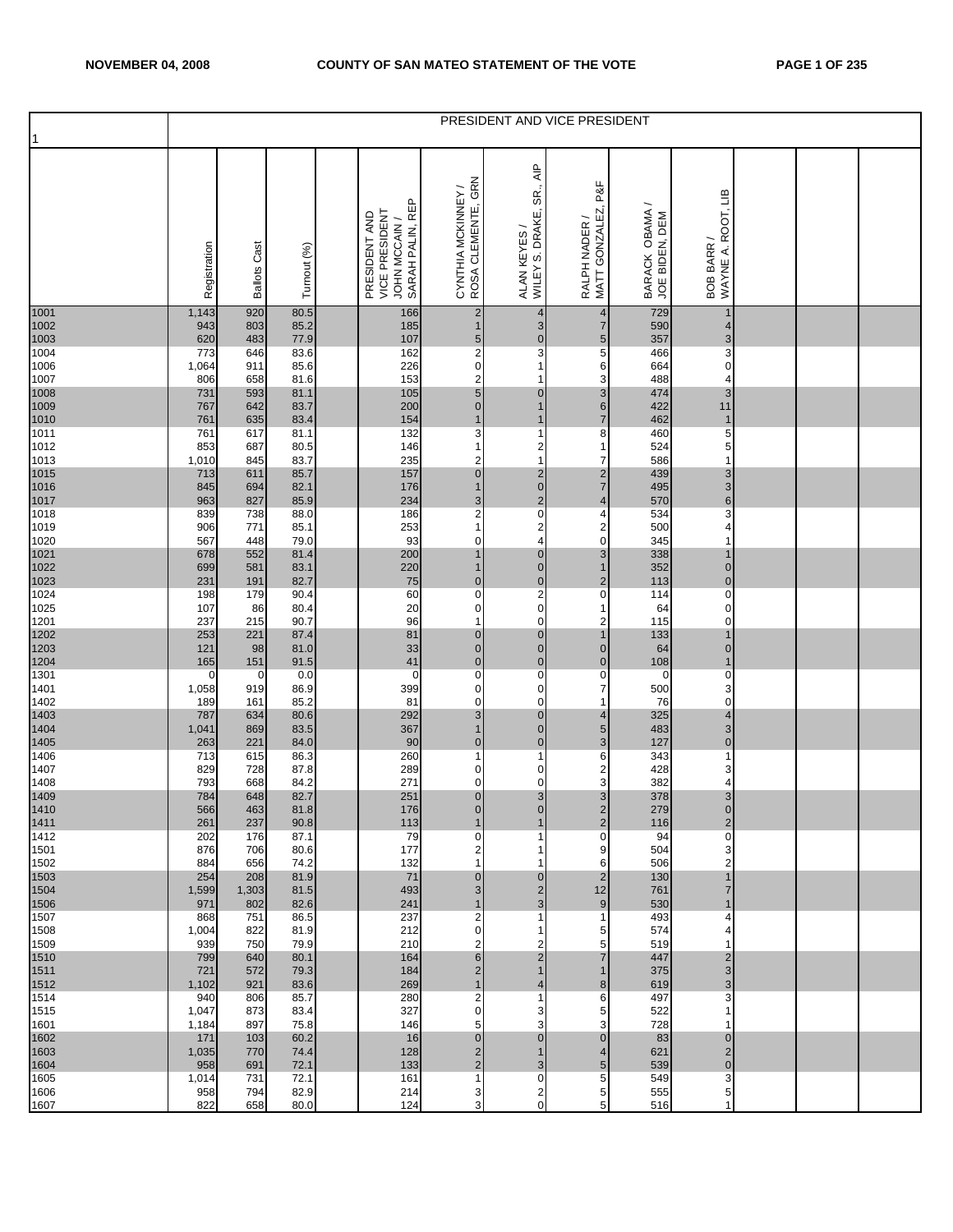|                      |                   |                     |                      |                                                                    |                                          |                                                                     | PRESIDENT AND VICE PRESIDENT        |                                  |                                       |  |  |
|----------------------|-------------------|---------------------|----------------------|--------------------------------------------------------------------|------------------------------------------|---------------------------------------------------------------------|-------------------------------------|----------------------------------|---------------------------------------|--|--|
|                      | Registration      | <b>Ballots Cast</b> | Turnout (%)          | SARAH PALIN, REP<br>VICE PRESIDENT<br>PRESIDENT AND<br>JOHN MCCAIN | CYNTHIA MCKINNEY /<br>ROSA CLEMENTE, GRN | $\overline{\mathsf{AP}}$<br>SR.,<br>WILEY S. DRAKE,<br>ALAN KEYES / | RALPH NADER /<br>MATT GONZALEZ, P&F | BARACK OBAMA /<br>JOE BIDEN, DEM | WAYNE A. ROOT, LIB<br>BOB BARR /      |  |  |
| 1608<br>1610         | 1,074<br>934      | 869<br>766          | 80.9<br>82.0         | 214<br>171                                                         | 1<br>$\overline{0}$                      | $\overline{\mathbf{c}}$<br>$\mathbf{1}$                             | $\bf 8$<br>$\overline{4}$           | 624<br>577                       | 4<br>$\overline{\mathbf{c}}$          |  |  |
| 1612<br>1613         | 1,032<br>1,201    | 851<br>922          | 82.5<br>76.8         | 190<br>176                                                         | $\mathbf 1$<br>$\mathbf{1}$              | $\begin{array}{c} 2 \\ 2 \end{array}$                               | $6\,$<br>6                          | 634<br>723                       | $\overline{1}$<br>1                   |  |  |
| 1614<br>1617         | 1,113<br>1,781    | 887<br>1,521        | 79.7<br>85.4         | 218<br>428                                                         | 3<br>$\overline{2}$                      |                                                                     | 6<br>15                             | 644<br>1045                      | 2<br>5                                |  |  |
| 1619<br>1620         | 658               | 577                 | 87.7                 | 168                                                                | $\overline{0}$                           | 3<br>3                                                              | $\overline{7}$                      | 387                              | 4                                     |  |  |
| 1621                 | 728<br>826        | 609<br>654          | 83.7<br>79.2         | 169<br>168                                                         | $\mathbf{1}$<br>$\overline{2}$           | $\overline{0}$                                                      | 10<br>$\overline{2}$                | 405<br>477                       | 4<br>$\mathbf 1$                      |  |  |
| 1622<br>1623         | 1,109<br>277      | 858<br>213          | 77.4<br>76.9         | 221<br>54                                                          | $\mathbf 2$<br>$\mathbf 0$               | $\frac{2}{0}$                                                       | 12<br>$\overline{\mathbf{c}}$       | 602<br>156                       | $\overline{\mathbf{c}}$<br>$\pmb{0}$  |  |  |
| 1624<br>1625         | 794<br>754        | 625<br>570          | 78.7<br>75.6         | 163<br>146                                                         | $\mathbf 1$<br>$\mathbf{1}$              | $\pmb{0}$<br>$\mathbf{1}$                                           | $\,6$<br>4                          | 444<br>400                       | $\mathbf 0$<br>$\overline{4}$         |  |  |
| 1626                 | 907               | 726                 | 80.0                 | 192                                                                | $\overline{2}$                           | $\overline{0}$                                                      | 5                                   | 515                              | $\begin{array}{c} 2 \\ 0 \end{array}$ |  |  |
| 1627<br>1628         | 256<br>901        | 197<br>704          | 77.0<br>78.1         | 52<br>173                                                          | 1<br>$\mathbf{1}$                        | $\overline{0}$<br>$\overline{\text{o}}$                             | 1<br>6                              | 141<br>516                       | 4                                     |  |  |
| 1629<br>1630         | 175<br>189        | 134<br>153          | 76.6<br>81.0         | 26<br>29                                                           | $\mathbf 0$<br>$\overline{1}$            | $\mathbf 0$<br>$\mathsf{o}$                                         | $\mathbf 0$<br>1                    | 108<br>116                       | $\mathbf 0$<br>1                      |  |  |
| 1631<br>1632         | 103<br>143        | 93<br>120           | 90.3<br>83.9         | 22<br>40                                                           | $\mathbf 0$<br>$\pmb{0}$                 | $\mathbf 0$<br>$\overline{\mathbf{0}}$                              | $\mathbf 0$<br>$\overline{0}$       | 70<br>79                         | $\pmb{0}$<br>$\pmb{0}$                |  |  |
| 1633<br>1701         | 112               | 79                  | 70.5                 | 16                                                                 | $\pmb{0}$                                |                                                                     | $\pmb{0}$                           | 61                               | $\pmb{0}$                             |  |  |
| 1702                 | 644<br>650        | 546<br>561          | 84.8<br>86.3         | 172<br>192                                                         | $\mathbf 0$<br>$\mathbf 0$               | $\begin{array}{c} 0 \\ 2 \\ 0 \end{array}$                          | 4<br>2                              | 357<br>350                       | 3<br>4                                |  |  |
| 1703                 | 844<br>706        | 716<br>612          | 84.8<br>86.7         | 182<br>117                                                         | $\mathbf{1}$<br>$\overline{0}$           | $\overline{0}$                                                      | 3<br>6                              | 517<br>473                       | 5<br>$6 \,$                           |  |  |
| 1704<br>1705         | 4                 | $\mathbf{0}$        | 0.0                  | $\pmb{0}$                                                          | $\pmb{0}$                                | $\mathbf{0}$                                                        | $\mathbf 0$                         | $\mathbf 0$                      | $\pmb{0}$                             |  |  |
| 1801<br>1802         | 698<br>690        | 532<br>547          | 76.2<br>79.3         | 106<br>122                                                         | $\mathbf 2$<br>-1                        | 3<br>$\mathbf 0$                                                    | $\overline{7}$<br>3                 | 394<br>414                       | 8<br>1                                |  |  |
| 1803<br>1804         | 976<br>740        | 675<br>585          | 69.2<br>79.1         | 150<br>100                                                         | $\mathbf 0$<br>$\mathbf 0$               | $\mathsf{O}$<br>0                                                   | 4<br>$\overline{7}$                 | 506<br>472                       | 3                                     |  |  |
| 1805                 | 843<br>953        | 589<br>719          | 69.9<br>75.4         | 129<br>194                                                         | $\mathbf{3}$<br>$\overline{2}$           | 1<br>1                                                              | 5<br>$\overline{a}$                 | 432<br>502                       | 3<br>4                                |  |  |
| 1806<br>1807         | 717               | 590                 | 82.3                 | 161                                                                | $\mathbf{3}$                             | 1                                                                   | $\overline{\mathbf{4}}$             | 412                              | $\overline{0}$                        |  |  |
| 1808<br>1809         | 751<br>1,134      | 589<br>842          | 78.4<br>74.3         | 90<br>202                                                          | $\mathbf 0$<br>4                         | $\pmb{0}$<br>3                                                      | 5<br>9                              | 481<br>615                       | 0<br>4                                |  |  |
| 1810                 | 796<br>1,082      | 542<br>744          | 68.1<br>68.8         | 89<br>126                                                          | -1<br>$\overline{c}$                     | $\mathbf{1}$                                                        | 6<br>$\overline{7}$                 | 432<br>591                       | 2                                     |  |  |
| 1811<br>1812         | 733               | 521                 | 71.1                 | 92                                                                 | $\mathbf{1}$                             | $\frac{2}{0}$                                                       | $\overline{3}$                      | 419                              | $\overline{1}$                        |  |  |
| 1813<br>1814         | 942<br>1,052      | 608<br>656          | 64.5<br>62.4         | 88<br>73                                                           | $\mathbf{0}$<br>3                        | 2<br>0                                                              | 3<br>3                              | 489<br>560                       |                                       |  |  |
| 1815<br>1816         | 756<br>862        | 521<br>652          | 68.9<br>75.6         | 95<br>104                                                          | 2<br>-1                                  | 1<br>0                                                              | 3<br>8                              | 404<br>527                       | 2                                     |  |  |
| 1817                 | 133               | 103                 | 77.4                 | 19                                                                 | $\overline{0}$                           | $\overline{0}$                                                      | 0                                   | 81                               | $\mathbf 0$                           |  |  |
| 1941<br>1942         | 245<br>246        | 228<br>213          | 93.1<br>86.6         | 91<br>35                                                           | $\overline{0}$                           | $\overline{a}$<br>$\mathbf{1}$                                      |                                     | 131<br>171                       | 3                                     |  |  |
| 1943<br>1944         | 248<br>145        | 211<br>130          | 85.1<br>89.7         | 71<br>27                                                           | $\mathbf 0$<br>$\mathbf 0$               | $\pmb{0}$<br>0                                                      | 2                                   | 131<br>102                       | 4<br>0                                |  |  |
| 1945                 | 244               | 222                 | 91.0                 | 53                                                                 | 0<br>$\overline{0}$                      | 0<br>$\mathbf 0$                                                    | 2                                   | 163                              | 2<br>$\overline{1}$                   |  |  |
| 1946<br>1947<br>1948 | 248<br>213<br>172 | 213<br>193<br>157   | 85.9<br>90.6<br>91.3 | 59<br>56<br>61                                                     | $\overline{0}$<br>$\overline{0}$         | $\overline{0}$<br>$\overline{0}$                                    | 4<br>3<br>$\mathbf{1}$              | 148<br>130<br>92                 | 1<br>$\mathbf 0$                      |  |  |
| 1949<br>1970         | 159<br>720        | 148<br>636          | 93.1<br>88.3         | 58<br>225                                                          | $\mathbf 0$<br>$\overline{2}$            | 0<br>$\overline{\mathbf{c}}$                                        | $\mathbf 0$<br>9                    | 86<br>389                        | 2<br>3                                |  |  |
| 2101                 | 544               | 446                 | 82.0                 | 94                                                                 | $\mathbf{O}$                             | 3                                                                   |                                     | 334                              | 6                                     |  |  |
| 2102                 | 783<br>879        | 597<br>671          | 76.2<br>76.3         | 129<br>142                                                         |                                          | 2<br>$\overline{0}$                                                 | 6<br>$\overline{7}$                 | 440<br>512                       | 4<br>3                                |  |  |
| 2103<br>2104<br>2105 | 768<br>750        | 598<br>601          | 77.9<br>80.1         | 141<br>143                                                         | 4<br>-1                                  | 4<br>2                                                              | 5<br>$\overline{7}$                 | 425<br>437                       | 4<br>3                                |  |  |
| 2106                 | 745               | 639                 | 85.8                 | 185                                                                | $\overline{c}$                           | 1                                                                   | 8                                   | 426                              | 5                                     |  |  |
| 2107                 | 757               | 655                 | 86.5                 | 153                                                                | 4                                        | 2                                                                   | 5                                   | 486                              |                                       |  |  |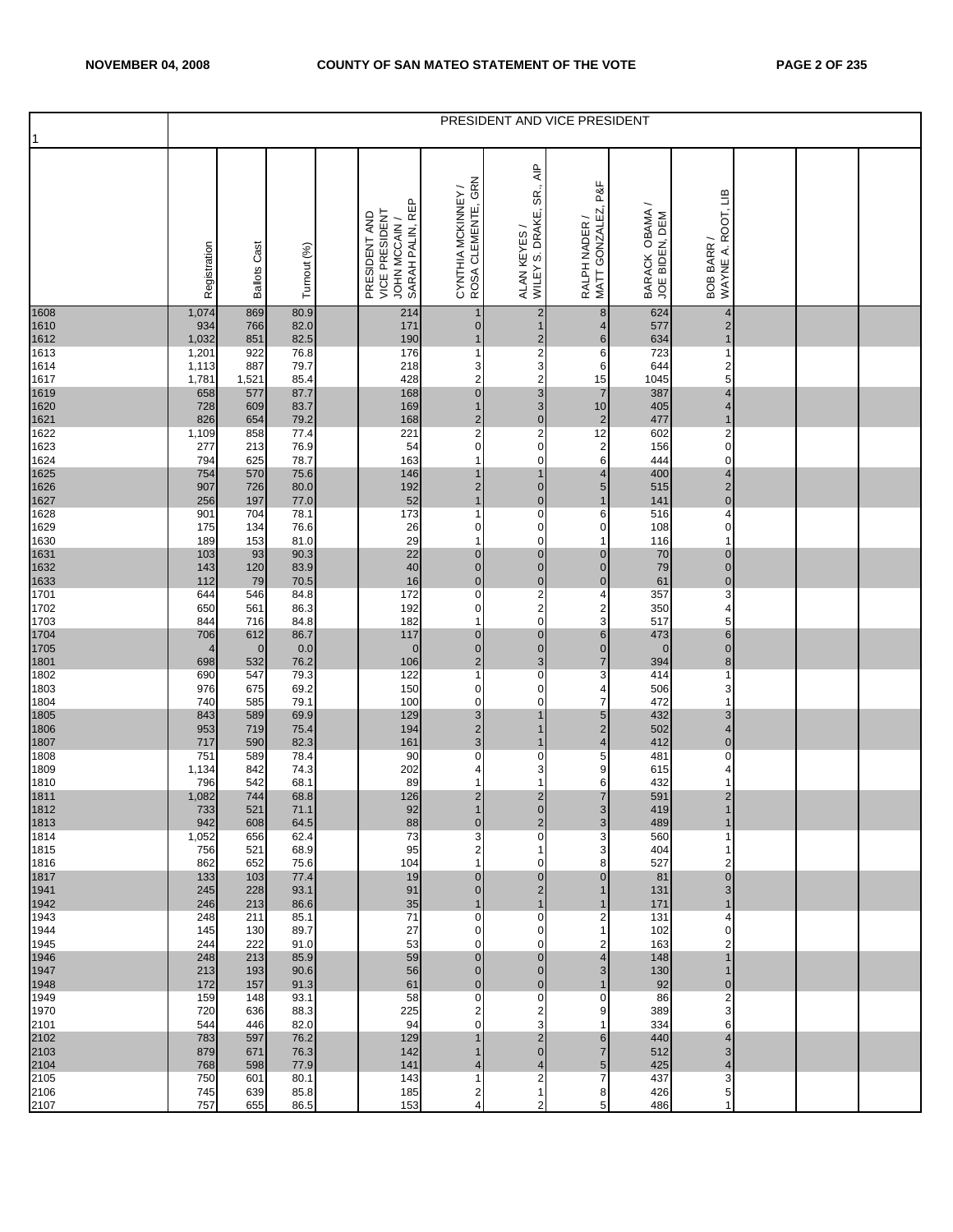|                                                                                                           |                                  |                                  |              |                                                                    |                                           |                                                                     | PRESIDENT AND VICE PRESIDENT        |                                  |                                  |  |  |
|-----------------------------------------------------------------------------------------------------------|----------------------------------|----------------------------------|--------------|--------------------------------------------------------------------|-------------------------------------------|---------------------------------------------------------------------|-------------------------------------|----------------------------------|----------------------------------|--|--|
|                                                                                                           | Registration                     | <b>Ballots Cast</b>              | Turnout (%)  | SARAH PALIN, REP<br>VICE PRESIDENT<br>PRESIDENT AND<br>JOHN MCCAIN | CYNTHIA MCKINNEY /<br>ROSA CLEMENTE, GRN  | $\overline{\mathsf{AP}}$<br>SR.,<br>WILEY S. DRAKE,<br>ALAN KEYES / | RALPH NADER /<br>MATT GONZALEZ, P&F | BARACK OBAMA /<br>JOE BIDEN, DEM | WAYNE A. ROOT, LIB<br>BOB BARR / |  |  |
| 2108<br>2109<br>2110<br>2111<br>2112<br>2113<br>2114<br>2115<br>2117<br>2118<br>212<br>212<br>212<br>2201 | 672<br>811                       | 553<br>652                       | 82.3<br>80.4 | 118<br>133                                                         | $\overline{2}$<br>$\overline{0}$          | 3<br>$\mathbf{1}$                                                   | $\sqrt{5}$<br>5                     | 414<br>500                       | 5<br>4                           |  |  |
|                                                                                                           | 750                              | 655                              | 87.3         | 143                                                                | $\overline{2}$                            | 3                                                                   | 4                                   | 486                              | 3                                |  |  |
|                                                                                                           | 805<br>838                       | 700<br>726                       | 87.0<br>86.6 | 165<br>219                                                         | $\mathbf{1}$<br>$\overline{2}$            | $\pmb{0}$<br>1                                                      | 6<br>4                              | 511<br>486                       | 5<br>6                           |  |  |
|                                                                                                           | 821                              | 711                              | 86.6         | 198                                                                | $\mathbf{1}$                              | 3                                                                   | 5                                   | 488                              | 5                                |  |  |
|                                                                                                           | 836<br>1,083                     | 722<br>932                       | 86.4<br>86.1 | 200<br>297                                                         | 1<br>$\pmb{0}$                            | $\overline{c}$<br>$\mathbf{1}$                                      | $\sqrt{5}$<br>10                    | 503<br>610                       | $\mathbf 1$<br>4                 |  |  |
|                                                                                                           | 1,167                            | 921                              | 78.9         | 160                                                                | $\overline{2}$                            | $\overline{0}$                                                      | $\bf{8}$                            | 737                              | 7                                |  |  |
|                                                                                                           | 245                              | 187                              | 76.3         | 35                                                                 | $\pmb{0}$                                 | 1                                                                   | $\overline{\mathbf{c}}$             | 142                              | $\overline{\mathbf{c}}$          |  |  |
|                                                                                                           | 747<br>790                       | 582<br>691                       | 77.9<br>87.5 | 106<br>167                                                         | 5<br>$\overline{\mathbf{c}}$              | $\pmb{0}$<br>$\pmb{0}$                                              | $\overline{a}$<br>5                 | 452<br>511                       | 5<br>1                           |  |  |
|                                                                                                           | 159                              | 147                              | 92.5         | 56                                                                 | $\overline{\mathbf{c}}$                   | $\overline{0}$                                                      | $\mathbf{1}$                        | 88                               | 0                                |  |  |
|                                                                                                           | 176<br>651                       | 153<br>516                       | 86.9<br>79.3 | 57<br>140                                                          | $\mathsf{O}\xspace$<br>1                  | $\overline{0}$<br>$\mathbf{1}$                                      | $\mathbf{3}$<br>$\overline{2}$      | 91<br>362                        | $\pmb{0}$<br>3                   |  |  |
|                                                                                                           | 723                              | 574                              | 79.4         | 142                                                                | $\overline{\mathbf{c}}$                   | $\pmb{0}$                                                           | 10                                  | 412                              | $\pmb{0}$                        |  |  |
| 2203                                                                                                      | 749                              | 621                              | 82.9         | 154                                                                | $\pmb{0}$                                 | $\mathbf{1}$                                                        | 3                                   | 450                              | 3                                |  |  |
| 2204                                                                                                      | 651<br>765                       | 518<br>566                       | 79.6<br>74.0 | 164<br>111                                                         | $\overline{\mathbf{c}}$<br>$\mathbf 0$    | $\mathbf{1}$<br>$\overline{0}$                                      | 6<br>$\overline{4}$                 | 329<br>436                       | 3<br>$6\phantom{a}$              |  |  |
| 2205<br>2206<br>2207<br>2208                                                                              | 691                              | 556                              | 80.5         | 151                                                                | 1                                         | $\mathbf 0$                                                         | $\overline{\mathbf{c}}$             | 388                              | $\mathbf 1$                      |  |  |
|                                                                                                           | 1,081<br>845                     | 875<br>699                       | 80.9<br>82.7 | 229<br>198                                                         | 1<br>$\mathbf{1}$                         | $\frac{2}{5}$                                                       | $\mathbf 6$<br>5                    | 627<br>480                       | 4<br>2                           |  |  |
|                                                                                                           | 1,046                            | 828                              | 79.2         | 169                                                                | $\mathbf 0$                               | $\begin{array}{c} 2 \\ 0 \end{array}$                               | 5                                   | 633                              | 9                                |  |  |
|                                                                                                           | 694<br>640                       | 582<br>494                       | 83.9<br>77.2 | 174<br>131                                                         | $\mathbf{1}$<br>$\overline{0}$            | $\overline{0}$                                                      | $\mathbf{1}$                        | 398<br>354                       | 5<br>0                           |  |  |
|                                                                                                           | 624                              | 512                              | 82.1         | 142                                                                | $\overline{\mathbf{c}}$                   | $\overline{0}$                                                      | 4<br>$\overline{\mathbf{c}}$        | 358                              | $\mathbf 1$                      |  |  |
| 2210<br>2211<br>2212<br>2213<br>2214<br>2215                                                              | 1,111                            | 946                              | 85.1         | 257                                                                | $\overline{c}$                            | $\mathbf{1}$                                                        | 3                                   | 667                              | 4                                |  |  |
| 2217                                                                                                      | 1,054<br>752                     | 890<br>577                       | 84.4<br>76.7 | 254<br>165                                                         | $\mathbf 0$<br>$\mathbf{1}$               | 1<br>$\mathbf{1}$                                                   | 6<br>$\overline{4}$                 | 615<br>399                       | f<br>1                           |  |  |
| 2218                                                                                                      | 1,030                            | 805                              | 78.2         | 215                                                                | $\mathbf 0$                               | 3                                                                   | $\overline{7}$                      | 565                              | 4                                |  |  |
| 2219<br>2221<br>2222<br>2222                                                                              | 211<br>781                       | 188<br>615                       | 89.1<br>78.7 | 48<br>188                                                          | $\pmb{0}$<br>$\overline{2}$               | $\overline{0}$<br>1                                                 | $\overline{0}$<br>$\mathbf{1}$      | 136<br>413                       | 1<br>$\mathbf 0$                 |  |  |
|                                                                                                           | 966                              | 810                              | 83.9         | 259                                                                | $\mathbf{2}$                              | 1                                                                   | $\overline{a}$                      | 537                              | 3                                |  |  |
|                                                                                                           | 897                              | 692                              | 77.1         | 186                                                                | $\mathbf 0$                               | $\pmb{0}$                                                           | 6                                   | 480                              | 5                                |  |  |
| 2224<br>2225                                                                                              | 960<br>178                       | 762<br>144                       | 79.4<br>80.9 | 197<br>30                                                          | $\mathbf 1$<br>$\mathbf 0$                | 0<br>$\mathbf 0$                                                    | 1<br>1                              | 551<br>113                       | 1<br>$\mathbf 0$                 |  |  |
| 2504<br>2505                                                                                              | $\pmb{0}$                        | $\pmb{0}$                        | $0.0\,$      | $\mathbf 0$                                                        | $\overline{0}$                            | $\mathbf 0$                                                         | $\overline{0}$                      | $\pmb{0}$                        | $\pmb{0}$                        |  |  |
| 2506                                                                                                      | $\overline{0}$<br>$\overline{0}$ | $\overline{0}$<br>$\overline{0}$ | 0.0<br>0.0   | $\overline{0}$<br>$\overline{0}$                                   | $\overline{0}$<br>$\mathbf{0}$            | $\overline{0}$<br>$\mathbf 0$                                       | $\overline{0}$<br>$\mathbf{0}$      | $\overline{0}$<br>$\mathbf 0$    | $\overline{O}$<br>$\mathbf 0$    |  |  |
| 2601                                                                                                      | 1,030                            | 787                              | 76.4         | 144                                                                | $\overline{2}$                            | 1                                                                   | 11                                  | 609                              | 5                                |  |  |
| 2602<br>2603                                                                                              | 979<br>955                       | 774<br>717                       | 79.1<br>75.1 | 171<br>150                                                         | -1<br>4                                   | 2<br>2                                                              | 2<br>10                             | 583<br>535                       | 5<br>2                           |  |  |
| 2604                                                                                                      | 989                              | 752                              | 76.0         | 162                                                                | 1                                         | $\mathbf{1}$                                                        | 6                                   | 561                              | $\mathbf 1$                      |  |  |
| 2605<br>2607                                                                                              | 1,249                            | 972                              | 77.8         | 242                                                                | 4                                         | $\overline{0}$                                                      | $\overline{9}$                      | 695                              | 3                                |  |  |
| 2608                                                                                                      | 881<br>933                       | 724<br>720                       | 82.2<br>77.2 | 170<br>179                                                         | $\overline{\mathbf{c}}$<br>$\overline{1}$ | 4<br>$\pmb{0}$                                                      | 3<br>8                              | 518<br>520                       | 4<br>1                           |  |  |
| 2609                                                                                                      | 889                              | 738                              | 83.0         | 189                                                                | $\mathbf 0$                               | 1                                                                   | 5                                   | 532                              | 4                                |  |  |
| 2610<br>2611                                                                                              | 1,049<br>872                     | 886<br>686                       | 84.5<br>78.7 | 224<br>151                                                         | 3<br>$\overline{0}$                       | 0<br>$\mathbf{1}$                                                   | 9<br>3                              | 632<br>512                       | 4<br>3                           |  |  |
| 2612                                                                                                      | 804                              | 532                              | 66.2         | 99                                                                 | $\overline{0}$                            | 0                                                                   | 3                                   | 417                              | 4                                |  |  |
| 2613<br>2614                                                                                              | 707                              | 540<br>929                       | 76.4         | 136                                                                | 3<br>$\overline{2}$                       | 1<br>$\mathbf{1}$                                                   | $\mathbf{1}$<br>4                   | 394<br>671                       | $\mathbf 1$                      |  |  |
| 2615                                                                                                      | 1,173<br>203                     | 167                              | 79.2<br>82.3 | 235<br>49                                                          | $\mathbf 0$                               | 0                                                                   | 0                                   | 118                              | 10<br>$\mathbf 0$                |  |  |
| 2616                                                                                                      | 243                              | 196                              | 80.7         | 26                                                                 | $\mathbf{O}$                              | 1                                                                   |                                     | 163                              | 0                                |  |  |
| 2617<br>2618                                                                                              | 989<br>277                       | 810<br>223                       | 81.9<br>80.5 | 199<br>42                                                          | $\overline{0}$<br>$\overline{4}$          | 1<br>$\overline{0}$                                                 | 3<br>1                              | 592<br>169                       | 6<br>$\mathbf 1$                 |  |  |
| 2619                                                                                                      | 1,073                            | 904                              | 84.2         | 226                                                                | $\mathbf 2$                               | $\overline{0}$                                                      | 8                                   | 648                              | 4                                |  |  |
| 2620<br>2621                                                                                              | 792<br>1,022                     | 621<br>814                       | 78.4<br>79.6 | 129<br>179                                                         | $\overline{\mathbf{c}}$<br>4              | $\mathbf 0$<br>4                                                    | 4<br>4                              | 472<br>611                       | 2<br>2                           |  |  |
| 2622                                                                                                      | 1,216                            | 983                              | 80.8         | 192                                                                | 3                                         | 1                                                                   | 4                                   | 766                              | 2                                |  |  |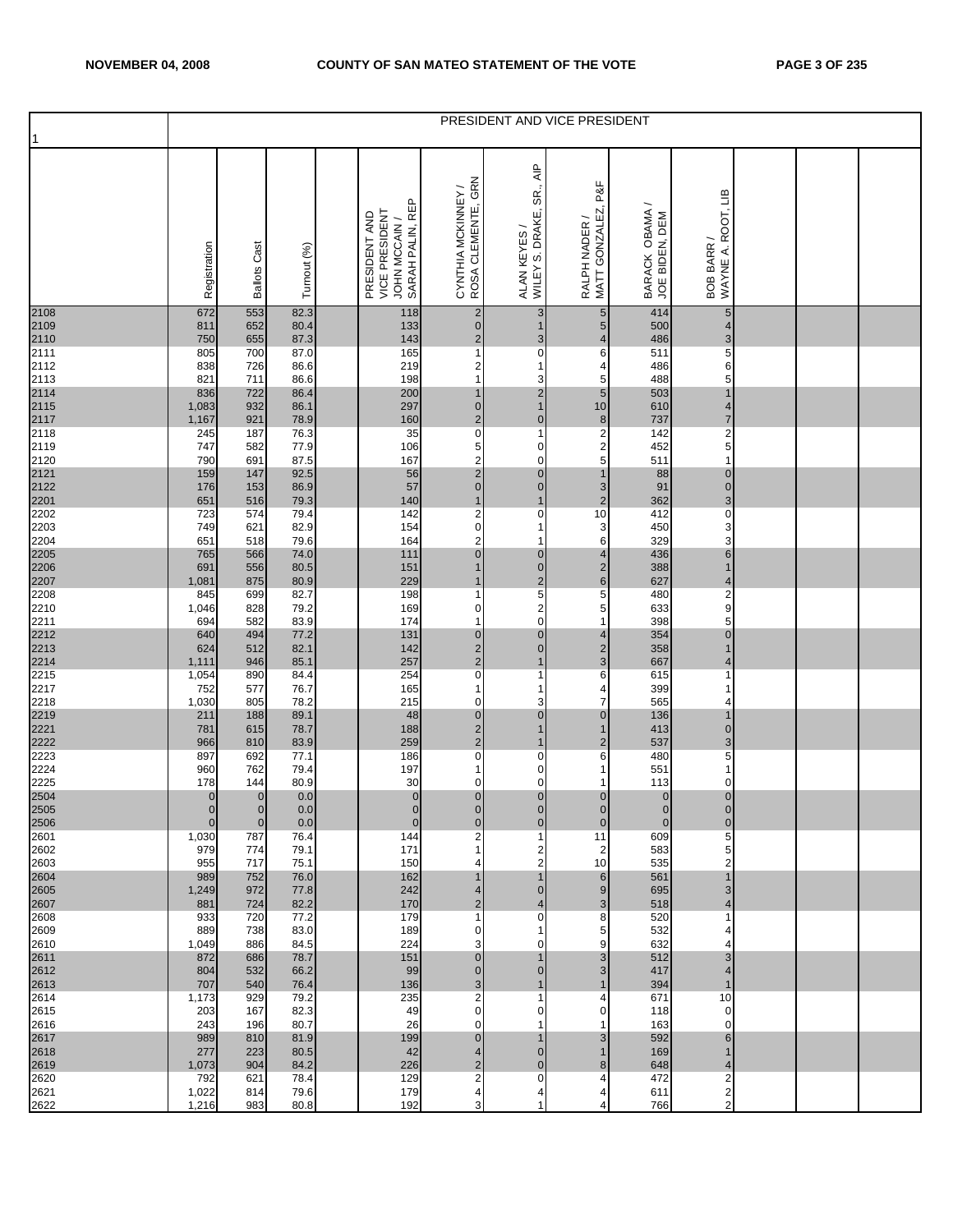| 1                            |              |                              |                |                                                                    |                                           |                                                                       | PRESIDENT AND VICE PRESIDENT           |                                  |                                           |  |  |
|------------------------------|--------------|------------------------------|----------------|--------------------------------------------------------------------|-------------------------------------------|-----------------------------------------------------------------------|----------------------------------------|----------------------------------|-------------------------------------------|--|--|
|                              | Registration | <b>Ballots Cast</b>          | Turnout (%)    | SARAH PALIN, REP<br>VICE PRESIDENT<br>PRESIDENT AND<br>JOHN MCCAIN | CYNTHIA MCKINNEY /<br>ROSA CLEMENTE, GRN  | $\overline{\mathsf{A}}$ IP<br>SR.,<br>WILEY S. DRAKE,<br>ALAN KEYES / | P&F<br>RALPH NADER /<br>MATT GONZALEZ, | BARACK OBAMA /<br>JOE BIDEN, DEM | BOB BARR /<br>WAYNE A. ROOT, LIB          |  |  |
| 2624<br>2625<br>2627<br>2628 | 699<br>1,149 | 591<br>940                   | 84.5<br>81.8   | 140<br>224                                                         | $\mathbf 0$<br>$9\,$                      | $\pmb{0}$<br>1                                                        | $\overline{7}$<br>3                    | 432<br>686                       | $\overline{\mathbf{c}}$<br>$\bf8$         |  |  |
|                              | 709<br>968   | 548<br>763                   | 77.3<br>78.8   | 126<br>122                                                         | $\pmb{0}$<br>3                            | $\mathbf{1}$<br>1                                                     | $\mathsf 3$<br>3                       | 407<br>626                       | $\mathbf 2$<br>1                          |  |  |
| 2629                         | 799          | 552                          | 69.1           | 41                                                                 | $\overline{\mathbf{c}}$                   | $\begin{array}{c} 2 \\ 0 \end{array}$                                 | 0                                      | 491                              | 4                                         |  |  |
| 2630                         | 604<br>132   | 457<br>105                   | 75.7<br>79.5   | 49<br>15                                                           | $\mathbf{1}$<br>$\mathbf 0$               | $\pmb{0}$                                                             | $\mathbf 0$<br>$\mathbf 0$             | 398<br>89                        | 0<br>$\overline{1}$                       |  |  |
| 2631<br>2632<br>2633<br>2634 | 1,086        | 908                          | 83.6           | 193                                                                | $\mathbf{1}$                              | 4                                                                     | $\boldsymbol{9}$                       | 689                              | 6                                         |  |  |
|                              | 741<br>883   | 587<br>718                   | 79.2<br>81.3   | 112<br>141                                                         | $\overline{4}$<br>$\overline{\mathbf{c}}$ | $\overline{0}$<br>1                                                   | 1<br>$\overline{7}$                    | 458<br>554                       | 5<br>2                                    |  |  |
| 2636                         | 1,085        | 899                          | 82.9           | 182                                                                | $\ensuremath{\mathsf{3}}$                 | 1                                                                     | 11                                     | 686                              | $\pmb{0}$                                 |  |  |
| 2637                         | 705<br>955   | 583<br>818                   | 82.7<br>85.7   | 108<br>252                                                         | $\overline{\mathbf{c}}$<br>$\mathbf{1}$   | 0<br>$\pmb{0}$                                                        | $\mathbf 2$<br>$6\phantom{.}$          | 465<br>551                       | 1<br>$\mathbf 1$                          |  |  |
| 2638<br>2639<br>2643<br>2644 | 904          | 796                          | 88.1           | 283                                                                | $\sqrt{3}$                                | $\pmb{0}$                                                             | $\overline{5}$                         | 487                              | 5                                         |  |  |
|                              | 907<br>836   | 719<br>702                   | 79.3<br>84.0   | 148<br>191                                                         | $\overline{2}$<br>$\pmb{0}$               | $\overline{2}$<br>$\mathbf{1}$                                        | $\,$ 6<br>6                            | 544<br>488                       | $\pmb{0}$<br>3                            |  |  |
| 2646                         | 673          | 590                          | 87.7           | 173                                                                | $\pmb{0}$                                 | $\pmb{0}$                                                             | 3                                      | 405                              | 1                                         |  |  |
| 2647                         | 642<br>1,352 | 542<br>1,143                 | 84.4<br>84.5   | 143<br>253                                                         | $\mathbf 0$<br>$\sqrt{5}$                 | $\mathbf 0$<br>$\overline{\mathbf{c}}$                                | 1<br>$\overline{9}$                    | 391<br>858                       | 1<br>$\overline{7}$                       |  |  |
| 2648<br>2650<br>2651<br>2652 | 626          | 554                          | 88.5           | 156                                                                | 3                                         | $\mathbf{1}$                                                          | $\overline{4}$                         | 385                              | 3                                         |  |  |
|                              | 868<br>855   | 740<br>706                   | 85.3<br>82.6   | 188<br>175                                                         | $\mathbf{1}$<br>1                         |                                                                       | 3<br>7                                 | 532<br>510                       | $\overline{\mathbf{c}}$<br>3              |  |  |
| 2653                         | 839          | 649                          | 77.4           | 172                                                                | 1                                         | $\begin{array}{c} 3 \\ 2 \\ 0 \end{array}$                            | 3                                      | 455                              | 3                                         |  |  |
| 2654                         | 496<br>680   | 394<br>519                   | 79.4<br>76.3   | 83<br>84                                                           | 2<br>1                                    | $\overline{0}$                                                        | 4<br>8                                 | 299<br>418                       | $\boldsymbol{2}$<br>$\overline{1}$        |  |  |
|                              | 727          | 604                          | 83.1           | 125                                                                | $\pmb{0}$                                 | $\mathbf{1}$                                                          | 4                                      | 461                              | 3                                         |  |  |
| 2655<br>2656<br>2657<br>2658 | 608<br>846   | 527<br>724                   | 86.7<br>85.6   | 133<br>214                                                         | $\pmb{0}$<br>$\overline{\mathbf{c}}$      | $\mathbf{1}$<br>$\overline{\mathbf{c}}$                               | $\overline{7}$<br>10                   | 375<br>482                       | $\overline{c}$<br>8                       |  |  |
| 2659                         | 588          | 485                          | 82.5           | 147                                                                | $\mathbf{1}$                              | 4                                                                     | 6                                      | 316                              | $\overline{\mathbf{c}}$                   |  |  |
| 2660                         | 860<br>797   | 752<br>683                   | 87.4<br>85.7   | 207<br>174                                                         | 0<br>$\overline{\mathbf{c}}$              | 3<br>$\mathbf{3}$                                                     | $\overline{7}$<br>$\overline{7}$       | 523<br>486                       | $\overline{2}$<br>$\overline{\mathbf{c}}$ |  |  |
| 2661<br>2662<br>2663<br>2664 | 796          | 690                          | 86.7           | 193                                                                | $\overline{\mathbf{c}}$                   | $\frac{2}{0}$                                                         | $\mathbf 2$                            | 478                              | 3                                         |  |  |
|                              | 766<br>907   | 627<br>745                   | 81.9<br>82.1   | 187<br>270                                                         | $\mathsf 3$<br>2                          | $\mathbf 0$                                                           | $\pmb{0}$<br>8                         | 414<br>454                       | 8<br>2                                    |  |  |
| 2665                         | 741          | 614                          | 82.9           | 203                                                                | $\overline{\mathbf{c}}$                   | 1                                                                     | $\overline{\mathbf{c}}$                | 394                              | $\overline{\mathbf{c}}$                   |  |  |
| 2666                         | 896<br>540   | 752<br>466                   | 83.9<br>86.3   | 195<br>138                                                         | 1<br>$\overline{0}$                       | 2<br>$\overline{\mathbf{0}}$                                          | 5<br>3                                 | 532<br>317                       | 4<br>3                                    |  |  |
| 2667<br>2668                 | 539          | 464                          | 86.1           | 124                                                                | $\overline{2}$                            | $\overline{O}$                                                        | $\overline{4}$                         | 324                              | $\mathbf{1}$                              |  |  |
| 2669<br>2670                 | 611<br>236   | 522<br>185                   | 85.4<br>78.4   | 162<br>42                                                          | $\mathbf 0$<br>0                          | $\mathbf 0$<br>0                                                      | 3                                      | 346<br>138                       | $\overline{2}$<br>3                       |  |  |
| 2673                         | 0            | 0<br>$\mathbf 0$             | 0.0            | $\mathbf 0$<br>$\mathbf 0$                                         | 0                                         | 0<br>$\mathbf 0$                                                      | 0<br>0                                 | 0<br>$\mathbf 0$                 | 0<br>$\mathbf 0$                          |  |  |
| 2701                         | 0<br>608     | 510                          | 0.0<br>83.9    | 213                                                                | 0<br>$\mathbf 0$                          | $\overline{0}$                                                        | 3                                      | 283                              | 4                                         |  |  |
| 3001<br>3002<br>3004         | 1,276        | 1,061                        | 83.2           | 393                                                                | 3                                         | $\mathbf{3}$<br>$\pmb{0}$                                             | 2<br>$\Omega$                          | 639                              | 8<br>$\mathbf 0$                          |  |  |
| 3005                         | 213<br>954   | 186<br>793                   | 87.3<br>83.1   | 70<br>369                                                          | $\mathbf 0$<br>$\mathbf 0$                | $\pmb{0}$                                                             |                                        | 114<br>403                       | 3                                         |  |  |
| 3006                         | 568          | 470<br>478                   | 82.7           | 224<br>176                                                         | 1                                         | $\mathbf 0$                                                           |                                        | 234<br>292                       | 4                                         |  |  |
| 3007<br>3008                 | 558<br>1,110 | 738                          | 85.7<br>66.5   | 301                                                                | 0<br>$\mathbf 0$                          | 0<br>$\overline{5}$                                                   |                                        | 419                              | 6<br>3                                    |  |  |
| 3009<br>3020<br>3121         | 194<br>598   | 165<br>493                   | 85.1<br>82.4   | 41<br>96                                                           |                                           | $\overline{0}$<br>$\overline{0}$                                      | 4                                      | 117<br>387                       | $\overline{c}$<br>$\overline{2}$          |  |  |
|                              | 906          | 761                          | 84.0           | 199                                                                | 1                                         | 1                                                                     | 5                                      | 541                              | 6                                         |  |  |
| 3201<br>3202                 | 51<br>544    | 37<br>478                    | 72.5<br>87.9   | 11<br>125                                                          | 0                                         | $\pmb{0}$<br>0                                                        | 3                                      | 22<br>344                        | 1<br>2                                    |  |  |
| 3203                         | 16           | 15                           | 93.8           | $\sqrt{3}$                                                         | 0                                         | 0                                                                     | 0                                      | 12                               | 0                                         |  |  |
| 3210<br>3211                 | 7<br>5       | $\overline{7}$<br>$\sqrt{5}$ | 100.0<br>100.0 | $\mathbf 2$<br>$\mathbf{1}$                                        | $\mathbf 0$<br>$\mathbf{0}$               | $\overline{0}$<br>$\overline{0}$                                      | 0<br>0                                 | 5<br>$\overline{4}$              | $\mathbf 0$<br>$\mathbf 0$                |  |  |
| 3212                         | 25           | 23                           | 92.0           | 12                                                                 | $\pmb{0}$                                 | $\mathbf 0$                                                           | $\mathbf 0$                            | 11                               | 0                                         |  |  |
| 3213<br>3301                 | 0<br>1,016   | $\mathbf 0$<br>789           | 0.0<br>77.7    | $\mathbf 0$<br>151                                                 | $\pmb{0}$<br>4                            | $\mathbf 0$<br>1                                                      | $\mathbf 0$<br>5                       | 0<br>610                         | 0<br>6                                    |  |  |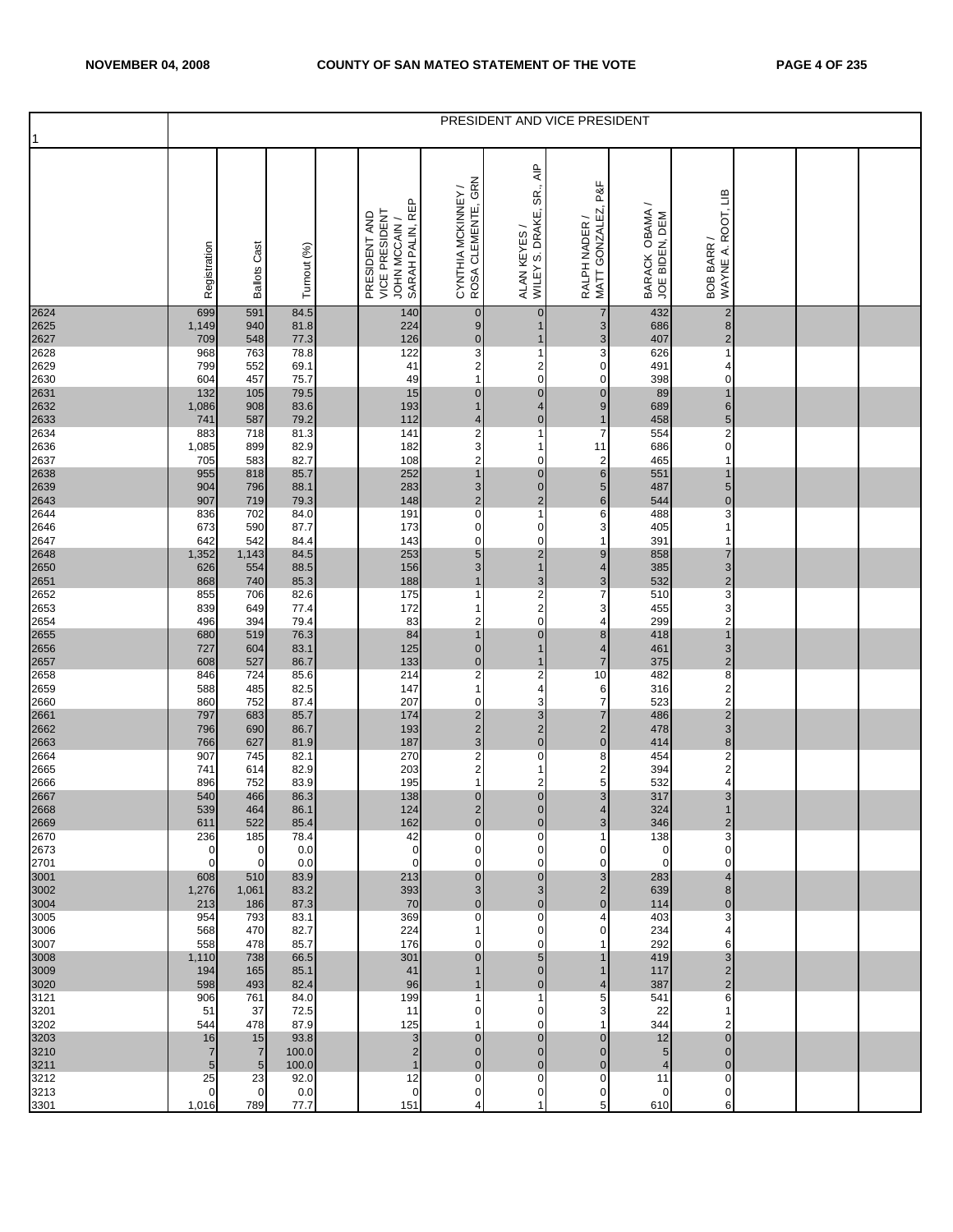| 1                    |                |                        |              |                                                                    |                                          |                                                        | PRESIDENT AND VICE PRESIDENT               |                                  |                                           |  |  |
|----------------------|----------------|------------------------|--------------|--------------------------------------------------------------------|------------------------------------------|--------------------------------------------------------|--------------------------------------------|----------------------------------|-------------------------------------------|--|--|
|                      | Registration   | Cast<br><b>Ballots</b> | Turnout (%)  | SARAH PALIN, REP<br>VICE PRESIDENT<br>PRESIDENT AND<br>JOHN MCCAIN | CYNTHIA MCKINNEY /<br>ROSA CLEMENTE, GRN | SR., AIP<br>WILEY S. DRAKE,<br>ALAN KEYES /            | MATT GONZALEZ, P&F<br>RALPH NADER          | BARACK OBAMA /<br>JOE BIDEN, DEM | WAYNE A. ROOT, LIB<br>BOB BARR /          |  |  |
| 3303<br>3304         | 769<br>744     | 633<br>643             | 82.3<br>86.4 | 139<br>120                                                         | $\mathbf 1$<br>$\overline{2}$            | $\pmb{0}$<br>$\mathbf 0$                               | $\sqrt{6}$<br>$\overline{7}$               | 466<br>504                       | 7<br>$\overline{7}$                       |  |  |
| 3305<br>3306         | 677<br>824     | 570<br>717             | 84.2<br>87.0 | 98<br>156                                                          | $\overline{1}$<br>3                      | $\begin{array}{c} 3 \\ 2 \\ 0 \end{array}$             | $10$<br>5                                  | 450<br>540                       | $\overline{1}$<br>$\overline{\mathbf{c}}$ |  |  |
| 3310<br>3311         | 772<br>839     | 636<br>700             | 82.4<br>83.4 | 162<br>177                                                         | 3<br>3                                   |                                                        | 3<br>5                                     | 466<br>510                       | 0<br>-1                                   |  |  |
| 3312                 | 780<br>773     | 603<br>678             | 77.3<br>87.7 | 101<br>165                                                         | 5<br>3                                   | $\frac{2}{6}$ $\frac{2}{2}$ $\frac{2}{0}$              | $\overline{9}$<br>$6\phantom{.}$           | 474<br>488                       | 4<br>$\sqrt{5}$                           |  |  |
| 3313<br>3314<br>3320 | 616<br>802     | 490<br>648             | 79.5<br>80.8 | 120<br>167                                                         | $\mathbf 1$<br>1                         |                                                        | $5\phantom{.0}$<br>8                       | 354<br>464                       | $\overline{1}$<br>3                       |  |  |
| 3321                 | 833<br>850     | 661<br>672             | 79.4<br>79.1 | 177<br>186                                                         | $\pmb{0}$<br>$\overline{\mathbf{c}}$     | 3                                                      | 3<br>6                                     | 462<br>468                       | 5<br>$\overline{c}$                       |  |  |
| 3322<br>3323<br>3324 | 1,056<br>1,021 | 844<br>837             | 79.9<br>82.0 | 216<br>221                                                         | 3<br>$\overline{\mathbf{4}}$             | $\begin{array}{c}\n 2 \\  6 \\  2 \\  3\n \end{array}$ | $\overline{7}$<br>$\overline{4}$           | 594<br>582                       | $\sqrt{5}$<br>$\overline{4}$              |  |  |
| 3325<br>3326         | 931<br>1,034   | 745<br>837             | 80.0<br>80.9 | 161<br>316                                                         | $\overline{2}$<br>1                      | 1                                                      | 4<br>3                                     | 558<br>501                       | $\overline{2}$<br>5                       |  |  |
| 3327                 | 574<br>42      | 483<br>35              | 84.1<br>83.3 | 122<br>16                                                          | 5<br>0                                   | 1<br>0                                                 | 5<br>$\mathbf 0$                           | 338<br>18                        | 1<br>0                                    |  |  |
| 3330<br>3331         | 284            | 236                    | 83.1         | 65                                                                 | $\mathbf{3}$                             | $\mathbf 0$                                            | $\mathbf{3}$                               | 159                              | $\ensuremath{\mathsf{3}}$                 |  |  |
| 3340<br>3341<br>3350 | 641<br>550     | 529<br>446             | 82.5<br>81.1 | 106<br>$71$                                                        | $\frac{2}{5}$                            | $\overline{\mathbf{c}}$<br>$\overline{\mathbf{1}}$     | $\overline{7}$<br>$\bf8$                   | 401<br>356                       | 4<br>$\pmb{0}$                            |  |  |
| 3360                 | 869<br>188     | 693<br>143             | 79.7<br>76.1 | 155<br>53                                                          | 6<br>0                                   | 1<br>1                                                 | 3<br>0                                     | 517<br>86                        | 3<br>1                                    |  |  |
| 3361                 | 107<br>506     | 90<br>428              | 84.1<br>84.6 | 11<br>95                                                           | $\overline{1}$<br>1                      | 0<br>$\pmb{0}$                                         | $\mathbf 0$                                | 77<br>317                        | -1<br>6                                   |  |  |
| 3370<br>3371<br>3372 | 139<br>97      | 120<br>82              | 86.3<br>84.5 | 23<br>26                                                           | $\overline{0}$<br>$\mathbf 0$            | $\mathbf 0$<br>$\mathbf{1}$                            | $\begin{array}{c} 2 \\ 2 \\ 0 \end{array}$ | 92<br>54                         | $\mathbf 0$<br>$\overline{1}$             |  |  |
| 3373<br>3374         | 11<br>5        | 9<br>$\overline{4}$    | 81.8<br>80.0 | $\mathbf{1}$<br>0                                                  | $\overline{\mathbf{c}}$<br>$\mathbf 0$   | $\overline{0}$<br>0                                    | $\pmb{0}$<br>$\overline{0}$                | 5<br>$\overline{4}$              | -1<br>$\mathbf 0$                         |  |  |
| 3375<br>3376         | 14<br>210      | 12<br>186              | 85.7<br>88.6 | $\overline{\mathbf{c}}$<br>40                                      | 0<br>$\pmb{0}$                           | 0<br>$\bf{0}$                                          | $\mathbf 0$<br>$\overline{c}$              | 10<br>139                        | 0<br>4                                    |  |  |
| 3377                 | 27             | 24                     | 88.9         | $\,6\,$                                                            | $\overline{0}$<br>$\overline{0}$         | $\begin{matrix} 0 \\ 0 \end{matrix}$                   | $\overline{1}$                             | 17                               | $\mathbf 0$                               |  |  |
| 3380<br>3401         | 74<br>1,073    | 61<br>891              | 82.4<br>83.0 | 23<br>205                                                          | 4                                        | 1                                                      | $\mathsf 3$<br>$\overline{7}$              | 34<br>654                        | $\mathbf 0$<br>11                         |  |  |
| 3402<br>3403         | 969<br>216     | 802<br>181             | 82.8<br>83.8 | 136<br>34                                                          | $\overline{\mathbf{c}}$<br>0             | 1<br>0                                                 | 6<br>1                                     | 639<br>146                       | 6<br>$\mathbf 0$                          |  |  |
| 3404<br>3405         | 238<br>154     | 204<br>142             | 85.7<br>92.2 | 31<br>23                                                           | $\mathbf 0$<br>$\overline{2}$            | $\begin{matrix} 0 \\ 0 \end{matrix}$                   | 3<br>$\overline{O}$                        | 166<br>116                       | 1<br>$\overline{0}$                       |  |  |
| 3410<br>3411         | 704<br>677     | 594<br>585             | 84.4<br>86.4 | 127<br>110                                                         | $\mathbf 1$<br>0                         | 1<br>0                                                 | 5<br>4                                     | 450<br>461                       | $\overline{7}$<br>4                       |  |  |
| 3420<br>3421         | 542<br>21      | 458<br>20              | 84.5<br>95.2 | 83<br>$\overline{2}$                                               | 1<br>0                                   | 1<br>0                                                 | 0<br>$\overline{0}$                        | 362<br>18                        | 8<br>$\mathbf 0$                          |  |  |
| 3501<br>3502         | 1,146<br>1,119 | 881<br>837             | 76.9<br>74.8 | 188<br>154                                                         | $\overline{c}$<br>1                      | 3<br>$\mathbf{1}$                                      | 9<br>5                                     | 659<br>660                       | $5\phantom{.0}$<br>$6 \,$                 |  |  |
| 3503                 | 924            | 730                    | 79.0         | 170                                                                | $\overline{2}$                           | 3                                                      |                                            | 540                              | 3                                         |  |  |
| 3504<br>3505         | 755<br>1,125   | 590<br>760             | 78.1<br>67.6 | 140<br>157                                                         | 1<br>4                                   | 0<br>0                                                 | 3<br>3                                     | 432<br>582                       | $\overline{c}$<br>3                       |  |  |
| 3506<br>3507         | 114<br>563     | 91<br>466              | 79.8<br>82.8 | 21<br>60                                                           | 0<br>5                                   | 0<br>$\mathbf{1}$                                      | $\mathbf 0$<br>5                           | 69<br>388                        | 0<br>$\sqrt{3}$                           |  |  |
| 3508<br>3509         | 916<br>912     | 756<br>733             | 82.5<br>80.4 | 160<br>177                                                         | 1                                        | $\mathbf 0$<br>$\mathbf 0$                             | 8<br>$\overline{9}$                        | 580<br>530                       | $\overline{2}$<br>$\overline{2}$          |  |  |
| 3510<br>3511         | 658<br>614     | 551<br>474             | 83.7<br>77.2 | 81<br>71                                                           | 3                                        | 0<br>1                                                 | 5<br>3                                     | 454<br>391                       | $\overline{2}$<br>$\overline{\mathbf{c}}$ |  |  |
| 3512<br>3513         | 628<br>719     | 501<br>621             | 79.8<br>86.4 | 90<br>95                                                           | 4                                        | 1                                                      | $\overline{7}$<br>11                       | 390<br>505                       | $\overline{2}$<br>4                       |  |  |
| 3514<br>3515         | 543<br>989     | 446<br>853             | 82.1<br>86.2 | 124<br>201                                                         | 3<br>$\overline{c}$                      | 1<br>6                                                 | $\overline{7}$<br>$6\phantom{.}6$          | 304<br>627                       | $\overline{2}$<br>$6\phantom{1}$          |  |  |
| 3516                 | 226            | 202                    | 89.4         | 34                                                                 | $\pmb{0}$                                | 1                                                      | $\overline{c}$                             | 164                              | 1                                         |  |  |
| 3517<br>3518         | 556<br>892     | 480<br>758             | 86.3<br>85.0 | 125<br>218                                                         | $\mathbf{2}$<br>1                        | 1<br>3                                                 | 6<br>$\overline{7}$                        | 339<br>519                       | 2<br>1                                    |  |  |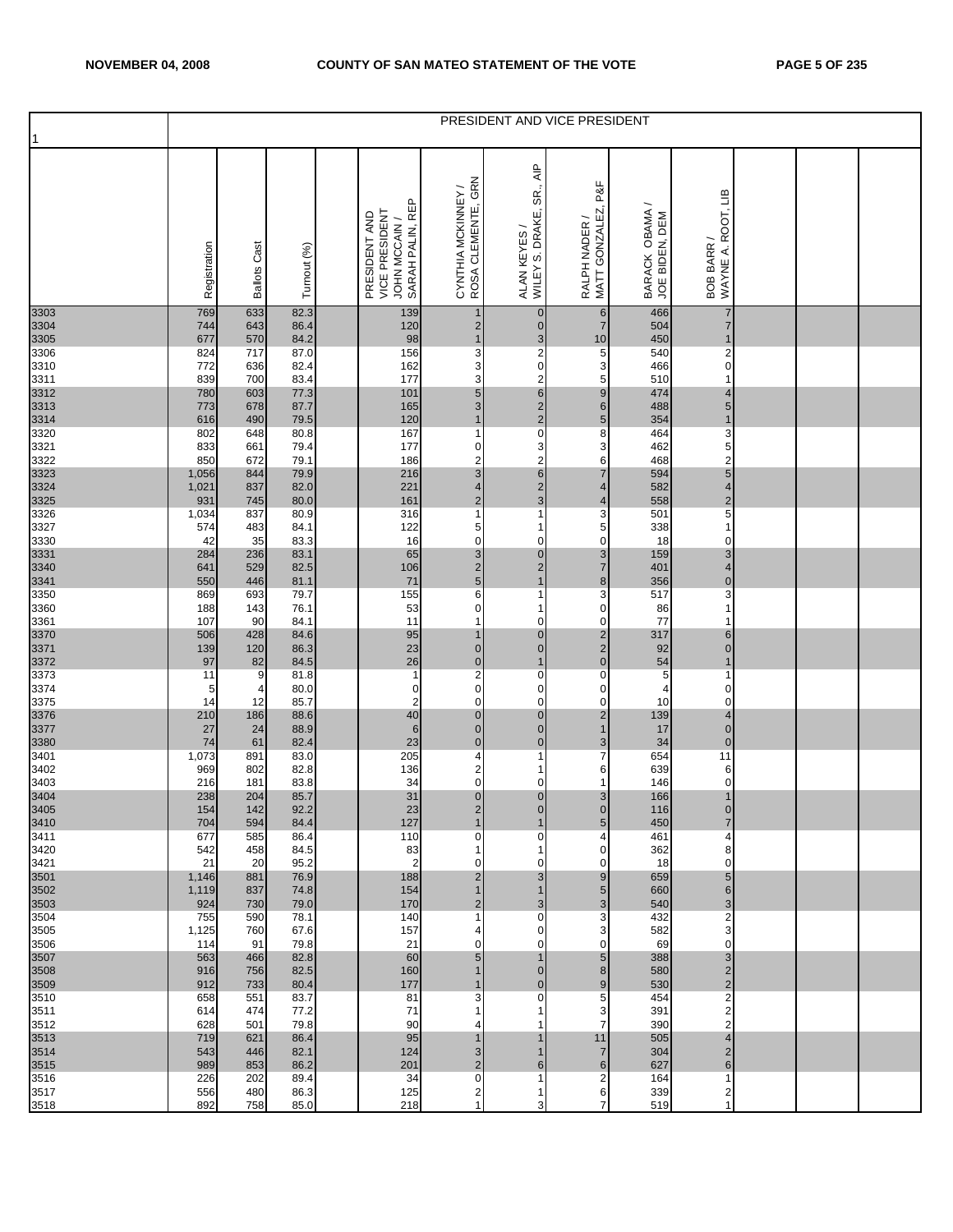|                              |                    |                      |               |                                                                     |                                           |                                                                     | PRESIDENT AND VICE PRESIDENT              |                                  |                                  |  |  |
|------------------------------|--------------------|----------------------|---------------|---------------------------------------------------------------------|-------------------------------------------|---------------------------------------------------------------------|-------------------------------------------|----------------------------------|----------------------------------|--|--|
|                              | Registration       | <b>Ballots Cast</b>  | Turnout (%)   | SARAH PALIN, REP<br>VICE PRESIDENT<br>PRESIDENT AND<br>JOHN MCCAIN/ | CYNTHIA MCKINNEY /<br>ROSA CLEMENTE, GRN  | $\overline{\mathsf{AP}}$<br>SR.,<br>WILEY S. DRAKE,<br>ALAN KEYES / | RALPH NADER /<br>MATT GONZALEZ, P&F       | BARACK OBAMA /<br>JOE BIDEN, DEM | WAYNE A. ROOT, LIB<br>BOB BARR / |  |  |
| 3519<br>3520<br>3521         | 690<br>853         | 587<br>719           | 85.1<br>84.3  | 170<br>192                                                          | $\overline{2}$<br>1                       | $\overline{\mathbf{c}}$<br>$\mathbf{1}$                             | 11<br>$9$                                 | 391<br>509                       | $\pmb{0}$<br>3                   |  |  |
| 3522                         | 643<br>1,014       | 526<br>831           | 81.8<br>82.0  | 127<br>173                                                          | $\overline{0}$<br>6                       | $\mathbf{1}$                                                        | $\mathbf{3}$<br>10                        | 388<br>624                       | $\mathbf 1$<br>4                 |  |  |
| 3523<br>3524                 | 646<br>755         | 570<br>651           | 88.2<br>86.2  | 91<br>188                                                           | 3<br>$\overline{2}$                       | $\begin{array}{c} 2 \\ 2 \\ 1 \end{array}$                          | $\overline{\mathbf{c}}$<br>$\overline{7}$ | 463<br>443                       | 2<br>4                           |  |  |
|                              | 690                | 588                  | 85.2          | 150                                                                 | $\overline{0}$                            | $\overline{0}$                                                      | 3                                         | 424                              | 1                                |  |  |
| 3525<br>3526<br>3527<br>3528 | 838<br>654         | 726<br>543           | 86.6<br>83.0  | 142<br>123                                                          | 1<br>4                                    | 5<br>$\overline{\mathbf{r}}$                                        | $\mathbf{1}$<br>$\overline{4}$            | 562<br>400                       | $\pmb{0}$<br>3                   |  |  |
| 3529                         | 821<br>810         | 706<br>650           | 86.0<br>80.2  | 154<br>127                                                          | 1<br>8                                    | $\mathbf{1}$<br>1                                                   | 10<br>5                                   | 524<br>497                       | 7<br>1                           |  |  |
| 3530                         | 969                | 805                  | 83.1          | 186                                                                 | $\mathbf 0$                               | 1                                                                   | 9                                         | 590                              | 3                                |  |  |
| 3531                         | 814<br>259         | 692<br>224           | 85.0<br>86.5  | 157<br>38                                                           | $\mathbf{1}$<br>$\overline{0}$            | 4<br>$\begin{matrix} 0 \\ 0 \end{matrix}$                           | 5<br>$\mathbf{1}$                         | 518<br>183                       | $\pmb{0}$<br>$\pmb{0}$           |  |  |
| 3532<br>3533<br>3540         | 184<br>20          | 152<br>20            | 82.6<br>100.0 | 31<br>$\pmb{0}$                                                     | 1<br>$\mathbf 0$                          | $\pmb{0}$                                                           | $\overline{0}$<br>$\pmb{0}$               | 117<br>20                        | $\mathbf 2$<br>$\pmb{0}$         |  |  |
| 3541                         | $\mathbf 0$        | $\mathbf 0$          | 0.0           | $\pmb{0}$                                                           | $\mathbf 0$                               | 0                                                                   | $\mathbf 0$                               | $\pmb{0}$                        | $\pmb{0}$                        |  |  |
| 3542                         | $\mathbf 0$<br>695 | $\mathbf 0$<br>580   | 0.0<br>83.5   | $\mathsf 0$<br>178                                                  | $\mathbf 0$<br>$\frac{2}{3}$              | $\mathsf{o}$<br>$\mathbf{1}$                                        | $\mathbf 0$<br>$\overline{\mathbf{4}}$    | $\mathbf 0$<br>380               | 0<br>5                           |  |  |
| 3601<br>3602<br>3603<br>3604 | 689<br>698         | 598<br>585           | 86.8<br>83.8  | 145<br>158                                                          | $\overline{c}$                            | $\overline{0}$<br>$\mathbf{1}$                                      | 11<br>$\overline{\mathfrak{c}}$           | 427<br>408                       | 5<br>3                           |  |  |
|                              | 721                | 628                  | 87.1          | 146                                                                 | $\mathbf{1}$                              | $\pmb{0}$                                                           | 4                                         | 469                              | 4                                |  |  |
| 3605<br>3607                 | 1,024<br>1,078     | 878<br>847           | 85.7<br>78.6  | 235<br>204                                                          | 5<br>$\overline{\mathbf{c}}$              | 1<br>$\overline{c}$                                                 | 2<br>$\overline{7}$                       | 624<br>621                       | 3<br>4                           |  |  |
| 3608<br>3609<br>3610<br>3611 | 919<br>857         | 730<br>722           | 79.4<br>84.2  | 146<br>164                                                          | $\overline{\mathbf{c}}$<br>$\mathsf 3$    | 3<br>$\mathbf{1}$                                                   | $6\phantom{a}$<br>11                      | 567<br>528                       | 2<br>$\overline{7}$              |  |  |
|                              | 750                | 651                  | 86.8          | 169                                                                 | $\mathbf{3}$                              | $\overline{2}$                                                      | 3                                         | 465                              | $\overline{c}$                   |  |  |
| 3612                         | 775<br>866         | 628<br>699           | 81.0<br>80.7  | 151<br>167                                                          | 4<br>$\mathbf{1}$                         | 1<br>$\overline{\mathbf{c}}$                                        | $\overline{7}$<br>8                       | 453<br>515                       | 4<br>$\mathbf 0$                 |  |  |
| 3613                         | 811<br>750         | 690<br>668           | 85.1<br>89.1  | 182<br>171                                                          | $\mathbf 0$<br>$\overline{\mathbf{c}}$    | $\mathbf{1}$                                                        | 3<br>4                                    | 491<br>472                       | 2<br>4                           |  |  |
| 3614<br>3615<br>3616<br>3617 | 729                | 623                  | 85.5          | 151                                                                 | $\overline{\mathbf{c}}$                   | $\frac{2}{0}$                                                       | 3                                         | 455                              | $\overline{\mathbf{c}}$          |  |  |
|                              | 713<br>696         | 643<br>608           | 90.2<br>87.4  | 177<br>145                                                          | $\mathbf{2}$<br>$\overline{\mathbf{c}}$   | $\mathbf{1}$<br>$\pmb{0}$                                           | $\mathbf{1}$<br>$\overline{c}$            | 447<br>450                       | $\overline{\mathbf{4}}$<br>1     |  |  |
| 3618<br>3619                 | 769<br>629         | 675<br>555           | 87.8<br>88.2  | 210<br>170                                                          | $\overline{0}$<br>$\mathbf 0$             | 0<br>1                                                              | $\overline{\mathbf{c}}$<br>$\overline{a}$ | 453<br>378                       | 3<br>$\mathbf 0$                 |  |  |
| 3620<br>3621                 | 686                | 604                  | 88.0          | 229                                                                 | $\mathbf{1}$                              | $\mathbf 0$                                                         | $\overline{\mathbf{c}}$                   | 355                              | $\overline{\mathbf{c}}$          |  |  |
| 3622                         | 669<br>836         | 568<br>718           | 84.9<br>85.9  | 192<br>176                                                          | $\overline{0}$<br>$\overline{0}$          | $\overline{4}$<br>1                                                 | $5\overline{)}$<br>1                      | 363<br>523                       | $\mathbf{1}$<br>$\overline{2}$   |  |  |
| 3623<br>3624                 | 646<br>718         | 541<br>627           | 83.7<br>87.3  | 141<br>190                                                          | -1<br>2                                   | 2<br>4                                                              | 5<br>11                                   | 378<br>408                       | 3<br>5                           |  |  |
| 3625                         | 718                | 600                  | 83.6          | 129                                                                 | -1                                        | 3                                                                   | 7                                         | 452                              | 2                                |  |  |
| 3626<br>3627                 | 952<br>114         | 790<br>103           | 83.0<br>90.4  | 229<br>43                                                           |                                           | 2<br>$\mathbf 0$                                                    | $\overline{4}$<br>$\overline{0}$          | 542<br>59                        | $\overline{4}$<br>$\overline{0}$ |  |  |
| 3629<br>3630                 | 6<br>11            | 6<br>8               | 100.0<br>72.7 | $\mathbf 2$<br>$\mathbf 0$                                          | $\overline{0}$<br>$\mathbf 0$             | $\mathbf 0$<br>$\pmb{0}$                                            | $\overline{0}$<br>$\mathbf 0$             | $\overline{4}$<br>8              | $\mathbf 0$<br>0                 |  |  |
| 3701                         | 944                | 806                  | 85.4          | 188                                                                 | 2                                         | 1                                                                   | 6                                         | 593                              | 4                                |  |  |
| 3702<br>3703                 | 1,086<br>1,028     | 918<br>878           | 84.5<br>85.4  | 260<br>248                                                          | 2<br>$\mathbf 2$                          | 5<br>$\overline{c}$                                                 | 6<br>5                                    | 636<br>602                       | 5<br>7                           |  |  |
| 3704<br>3705                 | 20<br>8            | 18<br>$\overline{7}$ | 90.0<br>87.5  | $\mathbf{3}$<br>3                                                   | $\overline{0}$<br>$\overline{0}$          | $\overline{0}$<br>$\overline{0}$                                    | $\overline{0}$                            | 14<br>$\overline{4}$             | $\overline{0}$<br>$\mathbf{0}$   |  |  |
| 3710                         | 776                | 634                  | 81.7          | 170                                                                 | $\mathbf 0$                               | 1                                                                   | 5                                         | 447                              | 7                                |  |  |
| 3711<br>3720                 | 3<br>838           | 2<br>688             | 66.7<br>82.1  | $\mathbf 0$<br>166                                                  | $\mathbf 0$<br>1                          | 0<br>1                                                              | 0<br>6                                    | 2<br>507                         | 0<br>4                           |  |  |
| 3721<br>3722                 | 830<br>728         | 693<br>605           | 83.5<br>83.1  | 181<br>175                                                          | 2<br>$\overline{0}$                       | 1<br>1                                                              | 2<br>$\overline{7}$                       | 502<br>412                       | 1<br>5                           |  |  |
| 3740                         | 774                | 642                  | 82.9          | 151                                                                 | 3                                         | 3                                                                   |                                           | 474                              | $\overline{c}$                   |  |  |
| 3741<br>3742                 | 909<br>921         | 761<br>734           | 83.7<br>79.7  | 153<br>215                                                          | $\overline{\mathbf{c}}$<br>$\overline{1}$ | 2<br>3                                                              | $\overline{c}$<br>6                       | 589<br>496                       | 2<br>8                           |  |  |
| 3743                         | 726                | 614                  | 84.6          | 174                                                                 | 0                                         | $\mathsf{o}$                                                        | 7                                         | 423                              | $\mathbf 0$                      |  |  |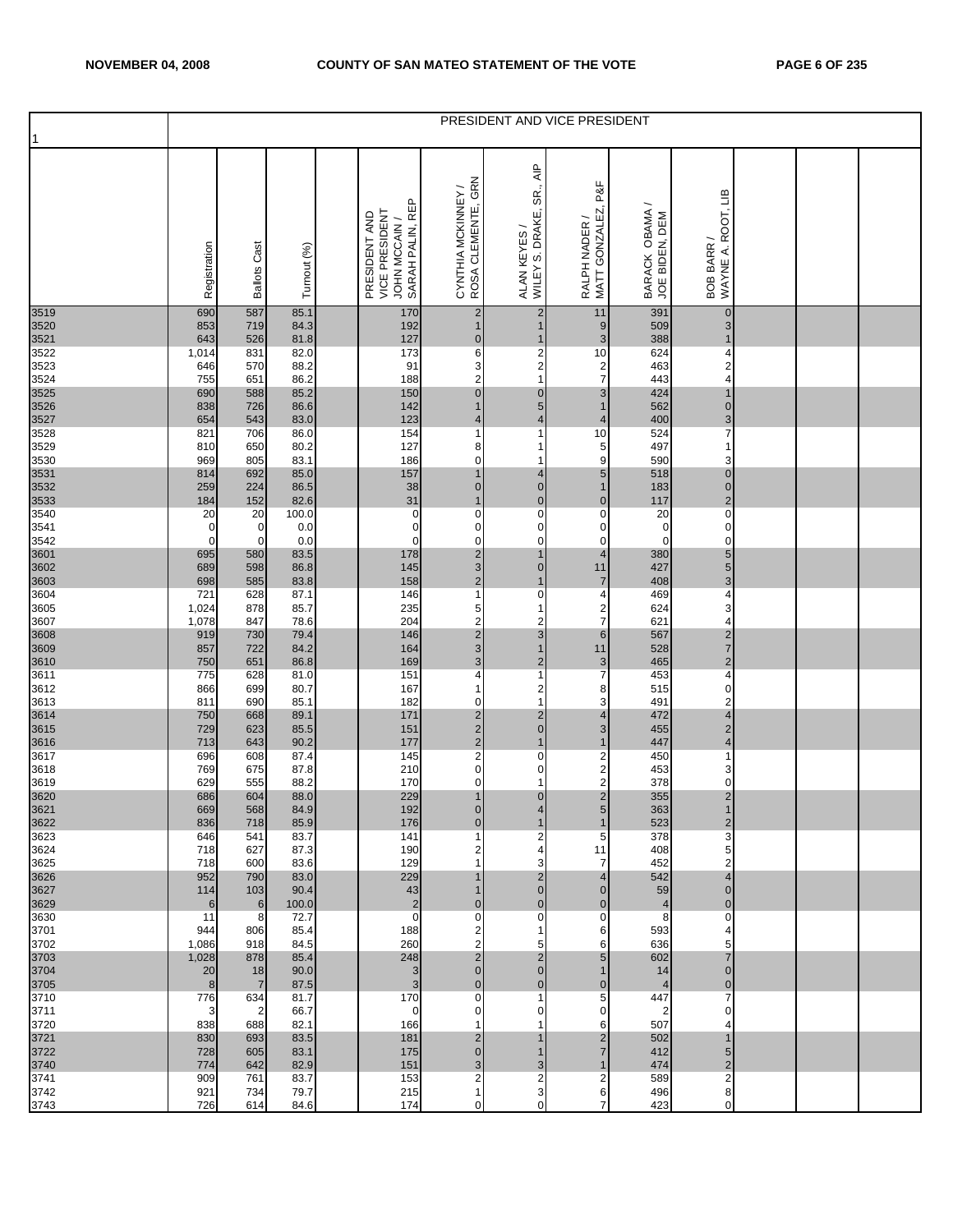| 1                                    |                       |                     |                      |                                                                    |                                           |                                                                       | PRESIDENT AND VICE PRESIDENT                   |                                  |                                      |  |  |
|--------------------------------------|-----------------------|---------------------|----------------------|--------------------------------------------------------------------|-------------------------------------------|-----------------------------------------------------------------------|------------------------------------------------|----------------------------------|--------------------------------------|--|--|
|                                      | Registration          | <b>Ballots Cast</b> | Turnout (%)          | SARAH PALIN, REP<br>VICE PRESIDENT<br>PRESIDENT AND<br>JOHN MCCAIN | CYNTHIA MCKINNEY /<br>ROSA CLEMENTE, GRN  | $\overline{\mathsf{A}}$ IP<br>SR.,<br>WILEY S. DRAKE,<br>ALAN KEYES / | P&F<br>RALPH NADER /<br>MATT GONZALEZ,         | BARACK OBAMA /<br>JOE BIDEN, DEM | BOB BARR /<br>WAYNE A. ROOT, LIB     |  |  |
| 3744<br>3745<br>3746<br>3801         | 1,115<br>1,097        | 871<br>881          | 78.1<br>80.3         | 247<br>214                                                         | $\mathbf 1$<br>$\overline{c}$             | 3<br>$\mathbf{1}$                                                     | $\bf 8$<br>$\overline{0}$                      | 607<br>646                       | $\mathbf 1$<br>8                     |  |  |
|                                      | 1,415<br>400          | 1,158<br>347        | 81.8<br>86.8         | 308<br>113                                                         | $\overline{1}$<br>1                       | 4<br>0                                                                | $\overline{7}$<br>3                            | 812<br>226                       | $10$<br>3                            |  |  |
| 3802                                 | 960                   | 824                 | 85.8                 | 261                                                                | 4                                         | $\pmb{0}$                                                             | 4                                              | 544                              | $\overline{\mathbf{c}}$              |  |  |
| 3803                                 | 217<br>1,021          | 175<br>857          | 80.6<br>83.9         | 58<br>315                                                          | $\pmb{0}$<br>$\overline{\mathbf{c}}$      | $\mathsf{O}\xspace$<br>$\pmb{0}$                                      | $\mathbf 0$<br>$\overline{\mathbf{c}}$         | 112<br>518                       | 1<br>$\,6$                           |  |  |
| 3804<br>3806<br>3807<br>3808         | 678                   | 583                 | 86.0                 | 178                                                                | $\mathbf{1}$                              | 1                                                                     | $\overline{\mathbf{4}}$                        | 394                              | 4                                    |  |  |
|                                      | 75<br>583             | 69<br>469           | 92.0<br>80.4         | 28<br>203                                                          | $\mathbf 0$<br>$\pmb{0}$                  | $\overline{0}$<br>$\pmb{0}$                                           | $\mathbf 0$<br>1                               | 39<br>258                        | $\pmb{0}$<br>3                       |  |  |
| 3810                                 | 154                   | 120                 | 77.9                 | 43                                                                 | $\pmb{0}$                                 | $\mathsf{O}\xspace$                                                   | 0                                              | 74                               | $\pmb{0}$                            |  |  |
| 3901                                 | 616                   | 543                 | 88.1                 | 114                                                                | $\pmb{0}$                                 | 2<br>$\mathbf{1}$                                                     | 4                                              | 411                              | $\overline{7}$                       |  |  |
| 3902<br>3903<br>3905<br>4001         | 576<br>1,028<br>1,165 | 506<br>914<br>1,019 | 87.8<br>88.9<br>87.5 | 114<br>267<br>363                                                  | $\ensuremath{\mathsf{3}}$<br>$\mathbf{1}$ | $\pmb{0}$<br>$\overline{2}$                                           | 4<br>$\overline{c}$<br>$\overline{\mathbf{4}}$ | 377<br>623<br>634                | $\sqrt{5}$<br>11<br>$\boldsymbol{8}$ |  |  |
| 4002                                 | 717<br>714            | 439<br>441          | 61.2<br>61.8         | 22<br>28                                                           | $\pmb{0}$<br>$\pmb{0}$                    | $\overline{0}$<br>$\mathsf{O}\xspace$                                 | $\mathbf 1$<br>3                               | 415<br>403                       | 0<br>0                               |  |  |
| 4003                                 | 975                   | 583                 | 59.8                 | 44                                                                 | 3                                         | 1                                                                     | 4                                              | 521                              | 0                                    |  |  |
|                                      | 984                   | 633                 | 64.3                 | 34                                                                 | $\ensuremath{\mathsf{3}}$                 | $\mathbf{1}$                                                          | $\overline{\mathbf{c}}$<br>1                   | 582                              | $\overline{1}$                       |  |  |
| 4004<br>4005<br>4006<br>4007         | 807<br>1,060          | 464<br>658          | 57.5<br>62.1         | 21<br>41                                                           | $\overline{1}$<br>$\mathsf 3$             | $\pmb{0}$<br>5                                                        | $\overline{5}$                                 | 432<br>595                       | $\begin{matrix} 2 \\ 0 \end{matrix}$ |  |  |
|                                      | 1,079                 | 705                 | 65.3                 | 91                                                                 | $\mathbf 2$                               | $\mathbf{1}$                                                          | 3                                              | 596                              | 3                                    |  |  |
| 4008<br>4009                         | 1,033<br>805          | 643<br>518          | 62.2<br>64.3         | 19<br>14                                                           | $\boldsymbol{2}$<br>$\mathbf{1}$          | 4<br>$\mathbf{1}$                                                     | 2<br>$\mathbf{1}$                              | 605<br>497                       | $\mathbf 2$<br>$\mathbf 0$           |  |  |
| 4010<br>4011<br>4013<br>4401         | 812                   | 430                 | 53.0                 | 56                                                                 | $\pmb{0}$                                 | $\mathbf 0$                                                           | 6                                              | 354                              | $\overline{7}$                       |  |  |
|                                      | 1,048<br>$\mathbf 0$  | 582<br>$\mathbf 0$  | 55.5<br>0.0          | 57<br>$\mathbf 0$                                                  | $\overline{\mathbf{c}}$<br>$\pmb{0}$      | $\mathbf{1}$<br>$\pmb{0}$                                             | $\mathbf{3}$<br>$\pmb{0}$                      | 510<br>$\mathbf{0}$              | 4<br>$\pmb{0}$                       |  |  |
|                                      | 827                   | 689                 | 83.3                 | 163                                                                | 3                                         | $\pmb{0}$                                                             | 5                                              | 509                              | 6                                    |  |  |
| 4402                                 | 739                   | 587                 | 79.4                 | 114                                                                | $\mathbf 2$                               | 1<br>1                                                                | 5                                              | 460                              | $\overline{1}$<br>1                  |  |  |
| 4403                                 | 827<br>624            | 533<br>418          | 64.4<br>67.0         | 18<br>23                                                           | $\mathbf 0$<br>1                          | $\pmb{0}$                                                             | 2<br>$\overline{\mathbf{c}}$                   | 502<br>384                       | 0                                    |  |  |
| 4404<br>4405<br>4406<br>4407         | 746                   | 485                 | 65.0                 | 26                                                                 | $\mathbf 1$                               | 4                                                                     | 1                                              | 443                              | $\pmb{0}$                            |  |  |
|                                      | 214<br>647            | 87<br>504           | 40.7<br>77.9         | 17<br>87                                                           | $\pmb{0}$<br>1                            | $\overline{0}$<br>$\mathbf 0$                                         | $\pmb{0}$<br>6                                 | 69<br>400                        | $\mathbf 0$<br>5                     |  |  |
| 4408                                 | 799                   | 651                 | 81.5                 | 85                                                                 | 2                                         | $\mathsf{O}\xspace$                                                   | 6                                              | 544                              | 6                                    |  |  |
| 4409                                 | 697<br>692            | 582<br>484          | 83.5<br>69.9         | 83<br>96                                                           | 1<br>4                                    | $\mathbf 0$<br>$\pmb{0}$                                              | 1<br>$\sqrt{5}$                                | 485<br>374                       | 4<br>3                               |  |  |
| 4410<br>4411                         | 972                   | 812                 | 83.5                 | 151                                                                | 3 <sup>1</sup>                            | $\mathbf{1}$                                                          | $\overline{2}$                                 | 645                              | 3                                    |  |  |
| 4412<br>4413                         | 236<br>1,128          | 203<br>905          | 86.0<br>80.2         | 43<br>158                                                          | $\mathbf 1$<br>2                          | 1<br>3                                                                | $\pmb{0}$<br>4                                 | 153<br>722                       | $\mathbf 0$<br>3                     |  |  |
| 4414                                 | 752                   | 517                 | 68.8                 | 96                                                                 | 0                                         | 2                                                                     |                                                | 410                              | 5                                    |  |  |
| 4415                                 | 762                   | 566                 | 74.3                 | 149                                                                |                                           | 5                                                                     | 3                                              | 394                              | $\overline{7}$                       |  |  |
| 4416<br>4417<br>4418                 | 759<br>776            | 590<br>539          | 77.7<br>69.5         | 162<br>94                                                          | 0                                         | 3<br>$\overline{\mathbf{c}}$                                          | 3<br>3                                         | 412<br>429                       | 4<br>$\overline{7}$                  |  |  |
|                                      | 852                   | 575                 | 67.5                 | 80                                                                 |                                           | $\overline{\mathbf{c}}$                                               | 9                                              | 472                              | 1                                    |  |  |
| 4419<br>4420                         | 804<br>864            | 643<br>740          | 80.0<br>85.6         | 126<br>184                                                         | 0                                         | $\overline{\mathbf{c}}$<br>$\mathbf 0$                                | 4                                              | 502<br>541                       | 3<br>$\overline{2}$                  |  |  |
| 4421                                 | 844                   | 715                 | 84.7                 | 228                                                                |                                           | 2                                                                     |                                                | 472                              | 3                                    |  |  |
|                                      | 613<br>683            | 521<br>576          | 85.0<br>84.3         | 128<br>182                                                         | $\mathbf 2$<br>$\mathbf{0}$               | $\pmb{0}$<br>$\mathbf 0$                                              | $\overline{2}$<br>$\overline{2}$               | 387<br>378                       | $\overline{1}$<br>$\overline{c}$     |  |  |
| $4422$<br>$4423$<br>$4424$<br>$4425$ | 687                   | 603                 | 87.8                 | 171                                                                | $\overline{0}$                            | $\mathbf{1}$                                                          | $\overline{2}$                                 | 421                              | $\overline{1}$                       |  |  |
| 4426                                 | 689<br>771            | 586<br>670          | 85.1<br>86.9         | 195<br>267                                                         | $\pmb{0}$<br>3                            | $\mathbf 0$<br>$\pmb{0}$                                              | 3<br>5                                         | 379<br>386                       | 6<br>3                               |  |  |
| 4427                                 | 782                   | 576                 | 73.7                 | 112                                                                | 2                                         | 3                                                                     | 4                                              | 448                              | 2                                    |  |  |
| 4428                                 | 689                   | 607                 | 88.1                 | 205                                                                |                                           | 3                                                                     |                                                | 388                              | 3                                    |  |  |
| 4429<br>4430                         | 35<br>70              | 30<br>61            | 85.7<br>87.1         | 6<br>13                                                            | $\mathbf 0$<br>$\mathbf 0$                | $\overline{0}$<br>$\overline{0}$                                      | 0<br>$\overline{2}$                            | 24<br>45                         | $\mathbf 0$<br>$\mathbf 0$           |  |  |
| 4501                                 | 889                   | 559                 | 62.9                 | 83                                                                 | $\pmb{0}$                                 | 1                                                                     | 4                                              | 460                              | $\mathbf 2$                          |  |  |
| 4502<br>4503                         | 733<br>507            | 578<br>416          | 78.9<br>82.1         | 116<br>70                                                          | 3<br>$\mathbf 0$                          | 1<br>2                                                                | 3<br>3                                         | 442<br>332                       | 0                                    |  |  |
|                                      |                       |                     |                      |                                                                    |                                           |                                                                       |                                                |                                  |                                      |  |  |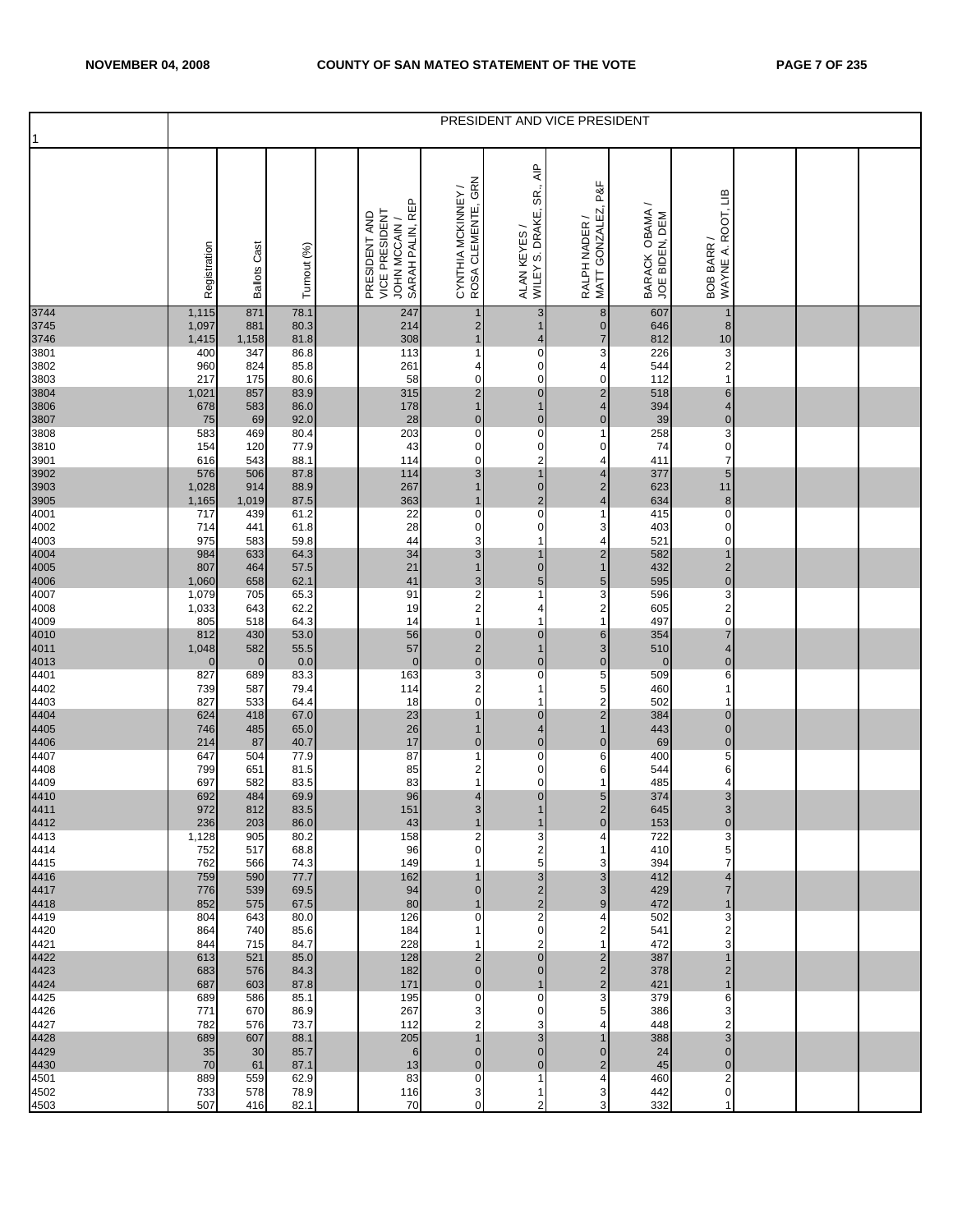| 1                            |                    |                     |              |                                                                     |                                           |                                                                       | PRESIDENT AND VICE PRESIDENT           |                                  |                                           |  |  |
|------------------------------|--------------------|---------------------|--------------|---------------------------------------------------------------------|-------------------------------------------|-----------------------------------------------------------------------|----------------------------------------|----------------------------------|-------------------------------------------|--|--|
|                              | Registration       | <b>Ballots Cast</b> | Turnout (%)  | SARAH PALIN, REP<br>VICE PRESIDENT<br>PRESIDENT AND<br>JOHN MCCAIN/ | CYNTHIA MCKINNEY /<br>ROSA CLEMENTE, GRN  | $\overline{\mathsf{A}}$ IP<br>SR.,<br>WILEY S. DRAKE,<br>ALAN KEYES / | P&F<br>RALPH NADER /<br>MATT GONZALEZ, | BARACK OBAMA /<br>JOE BIDEN, DEM | BOB BARR /<br>WAYNE A. ROOT, LIB          |  |  |
| 4504<br>4505<br>4506<br>4507 | 737<br>1,013       | 604<br>684          | 82.0<br>67.5 | 120<br>93                                                           | $\overline{\mathbf{c}}$<br>$\mathbf{3}$   | $\pmb{0}$<br>4                                                        | 4<br>8                                 | 461<br>569                       | 7<br>$\pmb{0}$                            |  |  |
|                              | 941<br>165         | 618<br>115          | 65.7<br>69.7 | 90<br>33                                                            | 1<br>$\pmb{0}$                            | 5<br>0                                                                | 3<br>0                                 | 512<br>81                        | $\overline{2}$<br>0                       |  |  |
| 4601<br>4602                 | 1,041<br>994       | 778<br>748          | 74.7<br>75.3 | 123<br>120                                                          | 3<br>$\overline{\mathbf{c}}$              | 4<br>1                                                                | 4<br>3                                 | 627<br>603                       | 6<br>6                                    |  |  |
| 4603<br>4604<br>4605<br>4606 | 548<br>757         | 415<br>513          | 75.7<br>67.8 | 90<br>93                                                            | $\pmb{0}$<br>$\sqrt{5}$                   | $\pmb{0}$<br>3                                                        | 3<br>8                                 | 311<br>389                       | $\overline{1}$<br>5                       |  |  |
|                              | 970<br>926         | 656<br>683          | 67.6<br>73.8 | 81<br>138                                                           | $\mathbf 1$<br>0                          | 5<br>$\mathsf{O}\xspace$                                              | $\,6$<br>$\overline{7}$                | 555<br>513                       | $\pmb{0}$<br>9                            |  |  |
| 4607<br>4608                 | 722<br>977         | 606<br>722          | 83.9<br>73.9 | 157<br>167                                                          | $\overline{1}$<br>1                       | $\overline{\mathbf{c}}$<br>1                                          | $\,6$<br>12                            | 432<br>528                       | 1<br>4                                    |  |  |
|                              | 1,157<br>927       | 891<br>777          | 77.0<br>83.8 | 158<br>181                                                          | $\frac{2}{3}$                             | $\pmb{0}$<br>4                                                        | 12<br>$\boldsymbol{9}$                 | 709<br>564                       | 3<br>3                                    |  |  |
| 4609<br>4611<br>4612<br>4613 | 970                | 867                 | 89.4         | 252                                                                 | $\pmb{0}$                                 | 1                                                                     | $\,$ 6                                 | 594                              | 4                                         |  |  |
| 4614                         | 552<br>712         | 475<br>596          | 86.1<br>83.7 | 112<br>123                                                          | 1<br>$\pmb{0}$                            | $\begin{array}{c} 2 \\ 2 \\ 4 \end{array}$                            | 8<br>5                                 | 344<br>454                       | $\boldsymbol{2}$<br>5                     |  |  |
| 4615                         | 842<br>840         | 667<br>675          | 79.2<br>80.4 | 131<br>138                                                          | 2<br>$\pmb{0}$                            | 3                                                                     | 6<br>$\overline{5}$                    | 516<br>518                       | 4<br>$\overline{4}$                       |  |  |
| 4616<br>4617<br>4618<br>4619 | 710<br>795         | 575<br>658          | 81.0<br>82.8 | 147<br>161                                                          | $\overline{\mathbf{c}}$<br>$\overline{1}$ | $\frac{2}{2}$                                                         | 9<br>4                                 | 405<br>478                       | $\overline{4}$<br>$\overline{\mathbf{4}}$ |  |  |
| 4620                         | 787<br>758         | 552<br>562          | 70.1<br>74.1 | 84<br>83                                                            | 3<br>5                                    | $\mathbf{1}$                                                          | 6<br>4                                 | 440<br>459                       | 3<br>0                                    |  |  |
| 4621                         | 874<br>690         | 681<br>506          | 77.9<br>73.3 | 140<br>96                                                           | 4<br>$\mathbf 0$                          | $\overline{\mathbf{c}}$<br>$\overline{\mathbf{c}}$                    | 3<br>3                                 | 518<br>396                       | 5<br>4                                    |  |  |
| 4622<br>4623<br>4624<br>4625 | 657                | 473                 | 72.0         | 78                                                                  | $\mathbf{1}$                              | $\frac{3}{0}$                                                         | 5                                      | 371                              | 4                                         |  |  |
|                              | 703<br>854         | 508<br>629          | 72.3<br>73.7 | 92<br>104                                                           | $\mathbf 0$<br>4                          | $\pmb{0}$                                                             | $\overline{c}$<br>$\mathbf{1}$         | 405<br>511                       | $\mathbf 1$<br>0                          |  |  |
| 4626<br>4627                 | 763<br>835         | 611<br>688          | 80.1<br>82.4 | 116<br>184                                                          | $\mathbf 0$<br>3                          | 3<br>$\overline{\mathbf{c}}$                                          | $\overline{7}$<br>3                    | 473<br>489                       | $\overline{\mathbf{c}}$<br>3              |  |  |
| 4628<br>4629<br>4630<br>4631 | 702<br>750         | 597<br>642          | 85.0<br>85.6 | 161<br>163                                                          | $\mathsf 3$<br>$\pmb{0}$                  | $\frac{2}{3}$                                                         | 8<br>3                                 | 414<br>462                       | 6<br>$\overline{\mathbf{c}}$              |  |  |
|                              | 816<br>770         | 655<br>662          | 80.3<br>86.0 | 157<br>169                                                          | $\mathbf 0$<br>1                          | $\mathbf{1}$<br>$\overline{\mathbf{c}}$                               | 8<br>6                                 | 471<br>472                       | 3<br>0                                    |  |  |
| 4632                         | 799                | 667                 | 83.5         | 176                                                                 | 1                                         | 4<br>0                                                                | 10<br>6                                | 453<br>468                       | 4                                         |  |  |
| 4633<br>4634<br>4635         | 835<br>798         | 687<br>678          | 82.3<br>85.0 | 195<br>203                                                          | $\overline{\mathbf{c}}$<br>$\mathbf{1}$   | $\pmb{\mathsf{O}}$                                                    | $\sqrt{5}$                             | 455                              | 6<br>4                                    |  |  |
| 4636                         | 1,060<br>222       | 948<br>192          | 89.4<br>86.5 | 282<br>60                                                           | $\overline{0}$<br>$\sqrt{3}$              | $\mathbf{1}$<br>$\overline{0}$                                        | 5 <sub>l</sub><br>1                    | 640<br>125                       | $6 \overline{6}$<br>$\mathbf 1$           |  |  |
| 4637<br>4638                 | 484<br>823         | 409<br>702          | 84.5<br>85.3 | 116<br>208                                                          | 1<br>1                                    | 1<br>0                                                                | 6<br>11                                | 279<br>460                       | 4<br>8                                    |  |  |
| 4639                         | 799<br>117         | 704<br>99           | 88.1<br>84.6 | 197<br>33                                                           | 3<br>$\mathbf 0$                          | 1<br>0                                                                | $\mathbf 0$<br>1                       | 492<br>65                        | 1<br>0                                    |  |  |
| 4647<br>4648<br>4649         | 600<br>208         | 521<br>182          | 86.8<br>87.5 | 123<br>42                                                           | $\mathbf 0$                               | 1<br>$\pmb{0}$                                                        | 9<br>0                                 | 375<br>135                       | $\overline{c}$<br>$\mathbf 1$             |  |  |
| 4650                         | 229                | 180                 | 78.6         | 39                                                                  | $\pmb{0}$                                 | 0                                                                     | 0                                      | 139                              | 1                                         |  |  |
| 4651<br>4701                 | 111<br>220         | 70<br>198           | 63.1<br>90.0 | 14<br>45                                                            | 0<br>0                                    | $\mathbf 0$<br>3                                                      | 3                                      | 55<br>145                        | 0<br>1                                    |  |  |
| 4702<br>4949<br>5001         | 195<br>$\mathbf 0$ | 171<br>$\mathbf 0$  | 87.7<br>0.0  | 48<br>$\mathbf 0$                                                   | $\mathbf 0$<br>$\mathbf{0}$               | $\pmb{0}$<br>$\mathbf 0$                                              | $\overline{c}$<br>$\overline{0}$       | 115<br>$\mathbf{0}$              | 1<br>$\mathbf{0}$                         |  |  |
| 5002                         | 867<br>940         | 720<br>758          | 83.0<br>80.6 | 118<br>140                                                          | $\overline{7}$<br>6                       | $\mathbf{1}$<br>$\mathbf 0$                                           | 9<br>12                                | 569<br>576                       | $\overline{4}$<br>5                       |  |  |
| 5003<br>5101                 | 821<br>780         | 626<br>582          | 76.2<br>74.6 | 119<br>138                                                          | 1<br>2                                    | 0<br>1                                                                | 3<br>6                                 | 494<br>423                       | 0<br>4                                    |  |  |
| 5102<br>5103                 | 826<br>1,190       | 647<br>861          | 78.3<br>72.4 | 154<br>196                                                          | 4<br>$\mathbf 2$                          | 2<br>$\mathbf{1}$                                                     | 4<br>8                                 | 469<br>629                       | 0<br>4                                    |  |  |
| 5201                         | 92                 | 78                  | 84.8         | 13                                                                  | $\mathbf 0$                               | $\overline{0}$                                                        | $\mathbf 0$                            | 59                               | $\overline{2}$                            |  |  |
| 5301<br>5601                 | 718<br>1,164       | 530<br>769          | 73.8<br>66.1 | 96<br>185                                                           | 1<br>1                                    | 2<br>$\frac{2}{2}$                                                    | 3<br>3                                 | 400<br>559                       | 6<br>0                                    |  |  |
| 5602                         | 1,215              | 754                 | 62.1         | 159                                                                 | 1                                         |                                                                       | $\mathbf 0$                            | 570                              | 4                                         |  |  |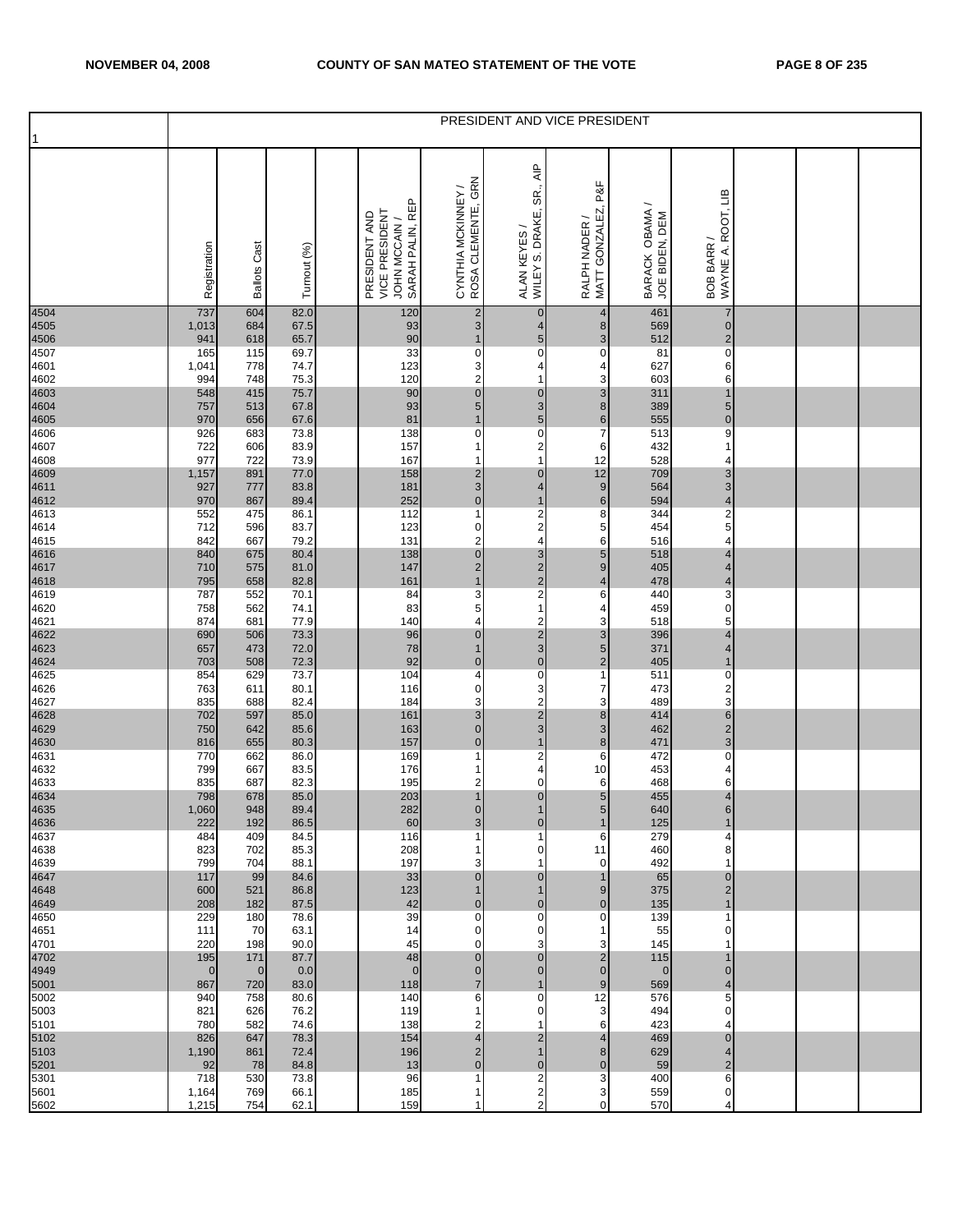|                              |                       |                       |              |                                                                    |                                          |                                                                     | PRESIDENT AND VICE PRESIDENT        |                                  |                                                    |  |  |
|------------------------------|-----------------------|-----------------------|--------------|--------------------------------------------------------------------|------------------------------------------|---------------------------------------------------------------------|-------------------------------------|----------------------------------|----------------------------------------------------|--|--|
|                              | Registration          | <b>Ballots Cast</b>   | Turnout (%)  | SARAH PALIN, REP<br>VICE PRESIDENT<br>PRESIDENT AND<br>JOHN MCCAIN | CYNTHIA MCKINNEY /<br>ROSA CLEMENTE, GRN | $\overline{\mathsf{AP}}$<br>SR.,<br>WILEY S. DRAKE,<br>ALAN KEYES / | RALPH NADER /<br>MATT GONZALEZ, P&F | BARACK OBAMA /<br>JOE BIDEN, DEM | WAYNE A. ROOT, LIB<br>BOB BARR /                   |  |  |
| 5603<br>5604                 | 624<br>1,088          | 457<br>757            | 73.2<br>69.6 | 80<br>133                                                          | 1<br>1                                   | 1<br>$\overline{0}$                                                 | $\overline{7}$<br>10                | 350<br>585                       | 3<br>$6 \,$                                        |  |  |
| 5605<br>5606                 | 750<br>721            | 483<br>474            | 64.4<br>65.7 | 101<br>88                                                          | 1<br>$\overline{2}$                      | $\mathbf 0$<br>$\pmb{0}$                                            | $\mathbf{1}$<br>$\overline{2}$      | 364<br>371                       | 3<br>3                                             |  |  |
| 5607<br>5608                 | 1,087<br>953          | 646<br>600            | 59.4<br>63.0 | 120<br>157                                                         | $\overline{1}$<br>1                      | 0<br>$\pmb{0}$                                                      | 10<br>5                             | 497<br>421                       | 1<br>3                                             |  |  |
|                              | 1,030<br>1,107        | 600<br>708            | 58.3<br>64.0 | 125<br>118                                                         | 3<br>4                                   | $\overline{0}$<br>1                                                 | 14<br>$\overline{\mathbf{4}}$       | 441<br>567                       | $\overline{\mathbf{c}}$<br>$\overline{\mathbf{c}}$ |  |  |
| 5609<br>5610<br>5611<br>5612 | 1,060                 | 674                   | 63.6         | 132                                                                | $\mathbf{3}$                             | $\overline{0}$                                                      | 3                                   | 512                              | $\overline{c}$                                     |  |  |
| 5613                         | 1,078<br>762          | 663<br>500            | 61.5<br>65.6 | 154<br>106                                                         | 1<br>$\overline{\mathbf{c}}$             | 1<br>$\mathbf 0$                                                    | 4<br>$\overline{7}$                 | 481<br>370                       | 3<br>3                                             |  |  |
| 5614                         | 876<br>1,106          | 686<br>742            | 78.3<br>67.1 | 142<br>220                                                         | $\overline{\mathbf{c}}$<br>$\mathbf{1}$  | 1<br>1                                                              | 4<br>4                              | 522<br>499                       | 1<br>3                                             |  |  |
| 5615<br>5616<br>5617<br>5618 | 727                   | 504<br>758            | 69.3<br>66.0 | 111<br>177                                                         | $\overline{0}$<br>1                      | $\mathbf{1}$<br>$\mathbf{1}$                                        | $6\,$<br>$6\phantom{.}$             | 372<br>555                       | $\overline{1}$<br>4                                |  |  |
|                              | 1,149<br>1,158        | 766                   | 66.1         | 124                                                                | 3                                        | $\pmb{0}$                                                           | $\boldsymbol{2}$                    | 612                              | 4                                                  |  |  |
| 5619<br>5620                 | 618<br>685            | 440<br>509            | 71.2<br>74.3 | 99<br>153                                                          | 3<br>$\overline{1}$                      | $\frac{2}{0}$                                                       | 3<br>3                              | 321<br>337                       | $\overline{\mathbf{c}}$<br>3                       |  |  |
| 5621<br>5622<br>5623         | 769<br>743            | 601<br>551            | 78.2<br>74.2 | 190<br>166                                                         | $\mathbf{1}$<br>2                        | $\frac{2}{4}$                                                       | $\overline{c}$<br>$\overline{4}$    | 394<br>361                       | $\overline{1}$<br>3                                |  |  |
|                              | 662                   | 477                   | 72.1         | 104                                                                | 1                                        | $\mathbf 0$                                                         | 3                                   | 359                              | $\overline{1}$                                     |  |  |
| 5624<br>5625                 | 716<br>1,028          | 571<br>669            | 79.7<br>65.1 | 144<br>139                                                         | 1<br>1                                   | $\pmb{0}$<br>1                                                      | 5<br>7                              | 407<br>508                       | 4<br>3                                             |  |  |
| 5627                         | 1,120<br>643          | 765<br>412            | 68.3<br>64.1 | 135<br>64                                                          | 3<br>3                                   | $\pmb{0}$<br>1                                                      | 1                                   | 609<br>330                       | 2<br>$\mathbf 0$                                   |  |  |
| 5628<br>5629<br>5630         | 713<br>885            | 492<br>645            | 69.0<br>72.9 | 118<br>141                                                         | $\overline{2}$<br>$\mathbf{1}$           | $\frac{2}{1}$                                                       | 1<br>3                              | 357<br>483                       | 3<br>$\pmb{0}$                                     |  |  |
| 5631                         | 752                   | 542                   | 72.1         | 112                                                                | $\mathbf 1$                              | $\overline{2}$                                                      | 3                                   | 406                              | 2                                                  |  |  |
| 5632<br>5633                 | 815<br>640            | 574<br>439            | 70.4<br>68.6 | 125<br>98                                                          | 3<br>$\mathbf 0$                         | $\mathbf 0$<br>$\mathsf{O}$                                         | 3<br>4                              | 435<br>329                       | 1<br>3                                             |  |  |
| 5634                         | 966<br>738            | 670<br>488            | 69.4<br>66.1 | 165<br>143                                                         | $\overline{2}$<br>$\mathbf 0$            | $\overline{0}$<br>$\pmb{0}$                                         | 4<br>4                              | 488<br>333                       | 1<br>$\pmb{0}$                                     |  |  |
| 5635<br>5636                 | 831                   | 564                   | 67.9         | 170                                                                | $\pmb{0}$                                | $\mathbf 0$                                                         | 4                                   | 369                              | 3                                                  |  |  |
| 5637<br>5638                 | 726<br>924            | 495<br>615            | 68.2<br>66.6 | 161<br>149                                                         | $\overline{c}$<br>4                      | $\mathbf{1}$<br>4                                                   | 0<br>4                              | 322<br>437                       | 1<br>0                                             |  |  |
| 5639                         | 758<br>850            | 515<br>594            | 67.9<br>69.9 | 154<br>169                                                         | $\mathbf 0$<br>$\overline{c}$            | $\mathbf 0$<br>$\mathbf 0$                                          | 5<br>$\overline{1}$                 | 341<br>411                       | $\mathbf 0$<br>$\pmb{0}$                           |  |  |
| 5640<br>5641                 | 793                   | 559                   | 70.5         | 113                                                                | $\mathbf{1}$                             | 1                                                                   | 5 <sub>5</sub>                      | 431                              | 3 <sup>l</sup>                                     |  |  |
| 5642<br>5643                 | 573<br>735            | 412<br>491            | 71.9<br>66.8 | 77<br>96                                                           | 1<br>$\mathbf 0$                         | 1<br>1                                                              | 4<br>6                              | 323<br>378                       | $\overline{0}$<br>0                                |  |  |
| 5644<br>5645                 | 918<br>736            | 590<br>516            | 64.3<br>70.1 | 111<br>136                                                         | 2<br>-1                                  | 2<br>$\overline{\mathbf{c}}$                                        | 3<br>5                              | 455<br>358                       | 2                                                  |  |  |
| 5646<br>5647                 | 827<br>1,000          | 631<br>688            | 76.3<br>68.8 | 122<br>181                                                         | 5<br>$\overline{0}$                      | $\overline{0}$<br>$\overline{0}$                                    | 6<br>8                              | 482<br>487                       | $\mathbf 1$<br>$\overline{0}$                      |  |  |
| 5648                         | 926                   | 687                   | 74.2         | 189                                                                | $\overline{0}$                           | 3                                                                   | 5                                   | 478                              | $\mathbf 0$                                        |  |  |
| 5649<br>5650                 | 782<br>1,022          | 574<br>688            | 73.4<br>67.3 | 142<br>201                                                         | 2<br>1                                   | 1<br>0                                                              | 2<br>2                              | 409<br>470                       | 1<br>0                                             |  |  |
| 5651<br>5652                 | 992<br>963            | 715<br>652            | 72.1<br>67.7 | 197<br>163                                                         | 1<br>1                                   | 2<br>$\mathbf{1}$                                                   | 2<br>3                              | 498<br>474                       | 2<br>$\overline{1}$                                |  |  |
| 5653<br>5701                 | 797<br>$\overline{0}$ | 638<br>$\overline{0}$ | 80.1<br>0.0  | 135<br>$\mathbf{0}$                                                | $\overline{0}$                           | 1<br>$\overline{0}$                                                 | 8<br>$\overline{0}$                 | 483<br>$\mathbf{0}$              | 3<br>$\mathbf{0}$                                  |  |  |
| 5817<br>5818                 | 746<br>670            | 553<br>540            | 74.1<br>80.6 | 111<br>155                                                         | $\mathbf 2$<br>$\mathbf 0$               | 0<br>0                                                              | 10<br>3                             | 420<br>371                       | $\mathbf 0$<br>2                                   |  |  |
| 5819                         | 610                   | 499                   | 81.8         | 137                                                                | 1                                        | $\overline{0}$                                                      | 8                                   | 342                              | $\overline{c}$                                     |  |  |
| 5820<br>5821                 | 1,092<br>655          | 898<br>504            | 82.2<br>76.9 | 195<br>131                                                         | $\overline{0}$                           | $\overline{0}$<br>1                                                 | 4<br>$\overline{7}$                 | 688<br>352                       | 1<br>$\overline{2}$                                |  |  |
| 5822<br>5823                 | 900<br>785            | 695<br>590            | 77.2<br>75.2 | 161<br>106                                                         | 4<br>$\mathbf 0$                         | 3<br>4                                                              | 8<br>6                              | 508<br>461                       | 1<br>2                                             |  |  |
| 5824                         | 804                   | 650                   | 80.8         | 165                                                                | 3                                        | $\frac{2}{0}$                                                       | 4                                   | 457                              | 1                                                  |  |  |
| 5825                         | 1,074                 | 737                   | 68.6         | 172                                                                | 4                                        |                                                                     | 5                                   | 544                              | 2                                                  |  |  |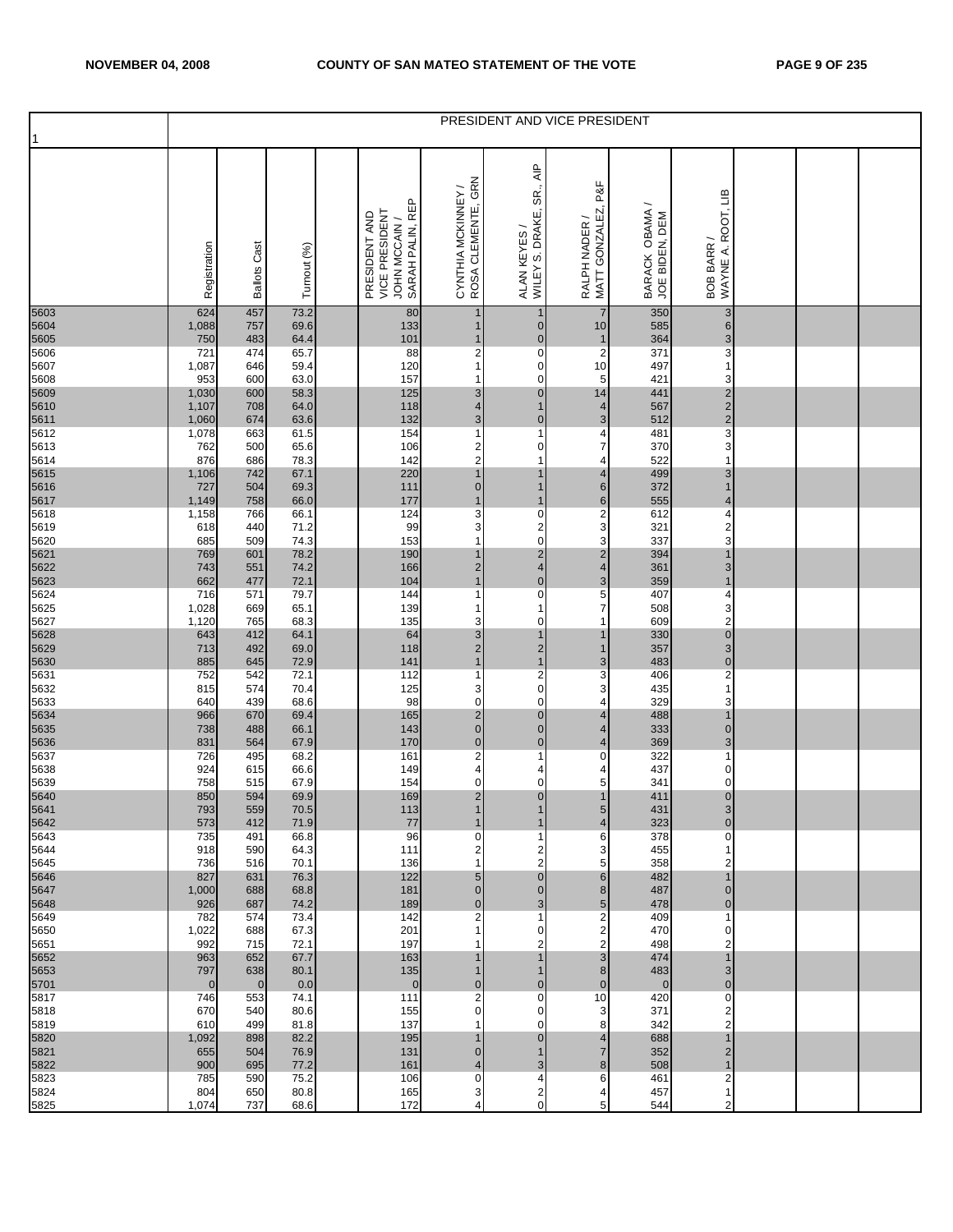|                             |              |                        |              |                                                                      |                                                      | PRESIDENT AND VICE PRESIDENT                                                           |                                                             |                                               |                                  |  |  |
|-----------------------------|--------------|------------------------|--------------|----------------------------------------------------------------------|------------------------------------------------------|----------------------------------------------------------------------------------------|-------------------------------------------------------------|-----------------------------------------------|----------------------------------|--|--|
|                             | Registration | Cast<br><b>Ballots</b> | Turnout (%)  | JOHN MCCAIN /<br>SARAH PALIN, REP<br>VICE PRESIDENT<br>PRESIDENT AND | GRN<br>CYNTHIA MCKINNEY/<br>CLEMENTE,<br><b>ROSA</b> | $\overline{AB}$<br>SR.<br>S. DRAKE<br>$\overline{\phantom{0}}$<br>ALAN KEYES<br>WILEY: | P&F<br><b>GONZALEZ</b><br>RALPH NADER /<br>MATT <sup></sup> | ∽<br>OBAMA<br>JOE BIDEN, DEM<br><b>BARACK</b> | WAYNE A. ROOT, LIB<br>BOB BARR / |  |  |
| 5826<br>5827                | 949<br>827   | 681<br>624             | 71.8         | 180<br>170                                                           | $\overline{2}$                                       |                                                                                        | 3                                                           | 482                                           | $\overline{2}$                   |  |  |
| 5828                        | 797          | 558                    | 75.5<br>70.0 | 170                                                                  | $\mathbf{0}$<br>3                                    | $\overline{0}$                                                                         | 6<br>$\overline{\mathbf{c}}$                                | 439<br>369                                    | $\overline{0}$                   |  |  |
| 5829                        | 715          | 503                    | 70.3         | 131                                                                  |                                                      |                                                                                        | 0                                                           | 360                                           | $\mathbf 0$                      |  |  |
| 5830                        | 625          | 454                    | 72.6         | 104                                                                  | 2                                                    |                                                                                        |                                                             | 334                                           | $\overline{c}$                   |  |  |
| 5831                        | 591          | 464                    | 78.5         | 143                                                                  | $\overline{2}$                                       |                                                                                        |                                                             | 314                                           |                                  |  |  |
|                             | 1,008        | 759                    | 75.3         | 202                                                                  | $\overline{0}$                                       | $\Omega$                                                                               | $\overline{c}$                                              | 540                                           | $\overline{2}$                   |  |  |
| 5832<br>5833                | 1,051        | 898                    | 85.4         | 220                                                                  |                                                      | 5                                                                                      | 5                                                           | 655                                           | $\overline{0}$                   |  |  |
| 5834                        | 132          | 109                    | 82.6         | $\frac{19}{117}$                                                     | $\mathbf 0$                                          | $\overline{0}$                                                                         | $\overline{0}$                                              | 89                                            | $\mathbf{0}$                     |  |  |
| 5835                        | 724          | 554                    | 76.5         |                                                                      | 0                                                    | $\overline{2}$                                                                         | 8                                                           | 414                                           | $\overline{c}$                   |  |  |
| 5836                        | 911          | 708                    | 77.7         | 200                                                                  | 2                                                    | 3                                                                                      | 8                                                           | 480                                           | 4                                |  |  |
| 5837                        | 839          | 677                    | 80.7         | 198                                                                  |                                                      |                                                                                        | 5                                                           | 455                                           | 3                                |  |  |
| 5901                        |              | $\Omega$               | 0.0          | $\mathbf{0}$                                                         | $\mathbf{0}$                                         |                                                                                        |                                                             |                                               | $\overline{0}$                   |  |  |
| 5902                        |              | U                      | 0.0          |                                                                      | $\mathbf{0}$                                         |                                                                                        |                                                             |                                               | $\overline{0}$                   |  |  |
| 5903                        | $\Omega$     | $\Omega$               | 0.0          | $\Omega$                                                             | $\Omega$                                             | $\Omega$                                                                               | $\Omega$                                                    |                                               | $\overline{0}$                   |  |  |
| <b>Voting Center Totals</b> | 389,718      | 6,963                  | 1.8          | 910                                                                  | 16                                                   | 8                                                                                      | 18                                                          | 5945                                          | 17                               |  |  |
| <b>Vote By Mail Totals</b>  | 389,718      | 140,856                | 36.1         | 36823                                                                | 336                                                  | 303                                                                                    | 1046                                                        | 99580                                         | 634                              |  |  |
| <b>Election Day Totals</b>  | 389,718      | 159,531                | 40.9         | 37324                                                                | 401                                                  | 298                                                                                    | 1163                                                        | 117301                                        | 725                              |  |  |
| <b>Grand Totals</b>         | 389,718      | 307,350                | 78.9         | 75057                                                                | 753                                                  | 609                                                                                    | 2227                                                        | 222826                                        | 1376                             |  |  |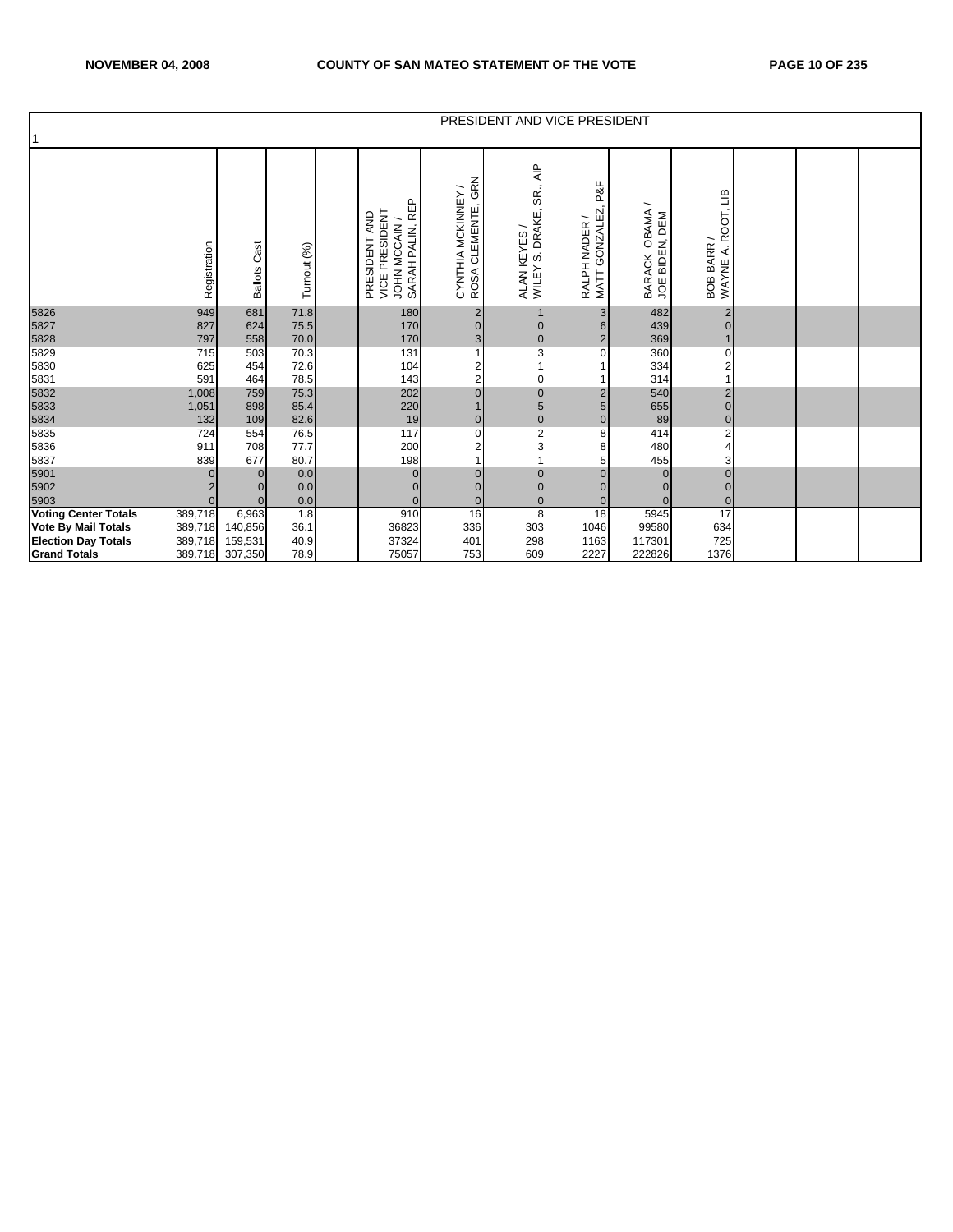| Voting Center Totals                                           |                   |                     |             |                                                                    |                                          |                                                        | PRESIDENT AND VICE PRESIDENT         |                                  |                                  |  |  |
|----------------------------------------------------------------|-------------------|---------------------|-------------|--------------------------------------------------------------------|------------------------------------------|--------------------------------------------------------|--------------------------------------|----------------------------------|----------------------------------|--|--|
|                                                                | Registration      | <b>Ballots Cast</b> | Turnout (%) | SARAH PALIN, REP<br>VICE PRESIDENT<br>PRESIDENT AND<br>JOHN MCCAIN | CYNTHIA MCKINNEY /<br>ROSA CLEMENTE, GRN | $rac{P}{\leq}$<br>SR.<br>WILEY S. DRAKE,<br>ALAN KEYES | P&F<br>MATT GONZALEZ,<br>RALPH NADER | BARACK OBAMA /<br>JOE BIDEN, DEM | WAYNE A. ROOT, LIB<br>BOB BARR / |  |  |
| <b>12TH CONGRESSIONAL</b><br><b>DISTRICT</b>                   | 279,520           | 4,607               | 1.6         | 615                                                                |                                          | 6                                                      | 10                                   | 3920                             | 12                               |  |  |
| 14TH CONGRESSIONAL                                             |                   |                     |             |                                                                    |                                          |                                                        |                                      |                                  |                                  |  |  |
| <b>DISTRICT</b><br>12TH ASSEMBLY<br><b>DISTRICT</b>            | 110,198<br>30,550 | 2,356<br>210        | 2.1<br>0.7  | 295<br>37                                                          |                                          | 2                                                      | 8                                    | 2025<br>171                      | $\Omega$                         |  |  |
| 19TH ASSEMBLY<br><b>DISTRICT</b>                               | 239,833           | 4,128               | 1.7         | 567                                                                |                                          | 5                                                      | 13                                   | 3498                             |                                  |  |  |
| 21ST ASSEMBLY<br><b>DISTRICT</b>                               | 119,335           | 2,625               | 2.2         | 306                                                                |                                          |                                                        |                                      | 2276                             | 10                               |  |  |
| 1ST SUPERVISORIAL<br><b>DISTRICT</b>                           | 77,799            | 1,133               | 1.5         | 171                                                                |                                          |                                                        |                                      | 944                              |                                  |  |  |
| 2ND SUPERVISORIAL<br><b>DISTRICT</b><br>3RD SUPERVISORIAL      | 81,202            | 2,208               | 2.7         | 299                                                                | 6                                        | З                                                      |                                      | 1878                             |                                  |  |  |
| <b>DISTRICT</b>                                                | 95,177            | 1,602               | 1.7         | 192                                                                |                                          |                                                        |                                      | 1387                             |                                  |  |  |
| 4TH SUPERVISORIAL<br><b>DISTRICT</b>                           | 67,498            | 1,532               | $2.3\,$     | 173                                                                | 5                                        |                                                        |                                      | 1332                             |                                  |  |  |
| 5TH SUPERVISORIAL<br><b>DISTRICT</b><br><b>11TH SENATORIAL</b> | 68,042            | 488                 | 0.7         | 75                                                                 |                                          |                                                        |                                      | 404                              |                                  |  |  |
| <b>DISTRICT</b><br>8TH SENATORIAL                              | 114,289           | 2,537               | 2.2         | 291                                                                |                                          |                                                        | 5                                    | 2204                             | 10                               |  |  |
| <b>DISTRICT</b><br><b>BAYSHORE ELEM</b>                        | 275,429           | 4,426               | 1.6         | 619                                                                | 9                                        | 6                                                      | 13                                   | 3741                             |                                  |  |  |
| <b>SCHOOL DISTRICT</b><br>BELMONT-REDWOOD                      | 3,003             | 18                  | 0.6         | 3                                                                  |                                          |                                                        |                                      | 12                               |                                  |  |  |
| SHORES SCHOOL DIST<br><b>BOARD OF</b>                          | 27,618            | 835                 | 3.0         | 112                                                                |                                          |                                                        | 3                                    | 632                              | 2                                |  |  |
| <b>EQUALIZATION</b><br><b>CABRILLO UNIFIED</b>                 | 389,718           | 6,963               | 1.8         | 910                                                                | 16                                       | 8                                                      | 18                                   | 5945                             | 17                               |  |  |
| <b>SCHOOL DISTRICT</b>                                         | 16,426            | 208                 | 1.3         | 27                                                                 |                                          | O                                                      |                                      | 177                              |                                  |  |  |
| <b>CITY OF BELMONT</b>                                         | 16,032            | 504                 | 3.1         | 73                                                                 |                                          |                                                        |                                      | 422                              |                                  |  |  |
| <b>CITY OF BRISBANE</b>                                        | 2,628             | 23                  | 0.9         |                                                                    |                                          |                                                        |                                      | 18                               |                                  |  |  |
| <b>CITY OF BURLINGAME</b>                                      | 16,978            | 327                 | $1.9$       | 12                                                                 |                                          |                                                        |                                      | 281                              |                                  |  |  |
| <b>CITY OF DALY CITY</b><br><b>CITY OF EAST PALO</b>           | 45,301            | 291                 | 0.6         | 45                                                                 |                                          |                                                        |                                      | 243                              |                                  |  |  |
| <b>ALTO</b>                                                    | 10,034            | 196                 | 2.0         | 9                                                                  |                                          |                                                        |                                      | 184                              |                                  |  |  |
| <b>CITY OF FOSTER CITY</b>                                     | 17,100            | 402                 | 2.4         | 59                                                                 |                                          |                                                        |                                      | 338                              |                                  |  |  |
| CITY OF HALF MOON BAY                                          | 7,101             | 105                 | 1.5         | 18                                                                 |                                          |                                                        |                                      | 87                               |                                  |  |  |
| <b>CITY OF MENLO PARK</b>                                      | 20,580            | 407                 | 2.0         | 48                                                                 |                                          |                                                        |                                      | 355                              |                                  |  |  |
| <b>CITY OF MILLBRAE</b>                                        | 12,004            | 134                 | 1.1         | 19                                                                 |                                          |                                                        |                                      | 112                              |                                  |  |  |
| <b>CITY OF PACIFICA</b>                                        | 24,039            | 260                 | 1.1         | 24                                                                 |                                          |                                                        |                                      | 230                              |                                  |  |  |
| <b>CITY OF REDWOOD CITY</b>                                    | 38,441            | 984                 | 2.6         | 126                                                                | 2                                        |                                                        |                                      | 839                              |                                  |  |  |
| CITY OF SAN BRUNO                                              | 21,209            | 254                 | 1.2         | 38                                                                 |                                          |                                                        |                                      | 212                              |                                  |  |  |
| <b>CITY OF SAN CARLOS</b>                                      | 19,525            | 471                 | 2.4         | 54                                                                 |                                          |                                                        |                                      | 409                              |                                  |  |  |
| CITY OF SAN MATEO                                              | 51,616            | 1,378               | 2.7         | 177                                                                |                                          |                                                        |                                      | 1181                             |                                  |  |  |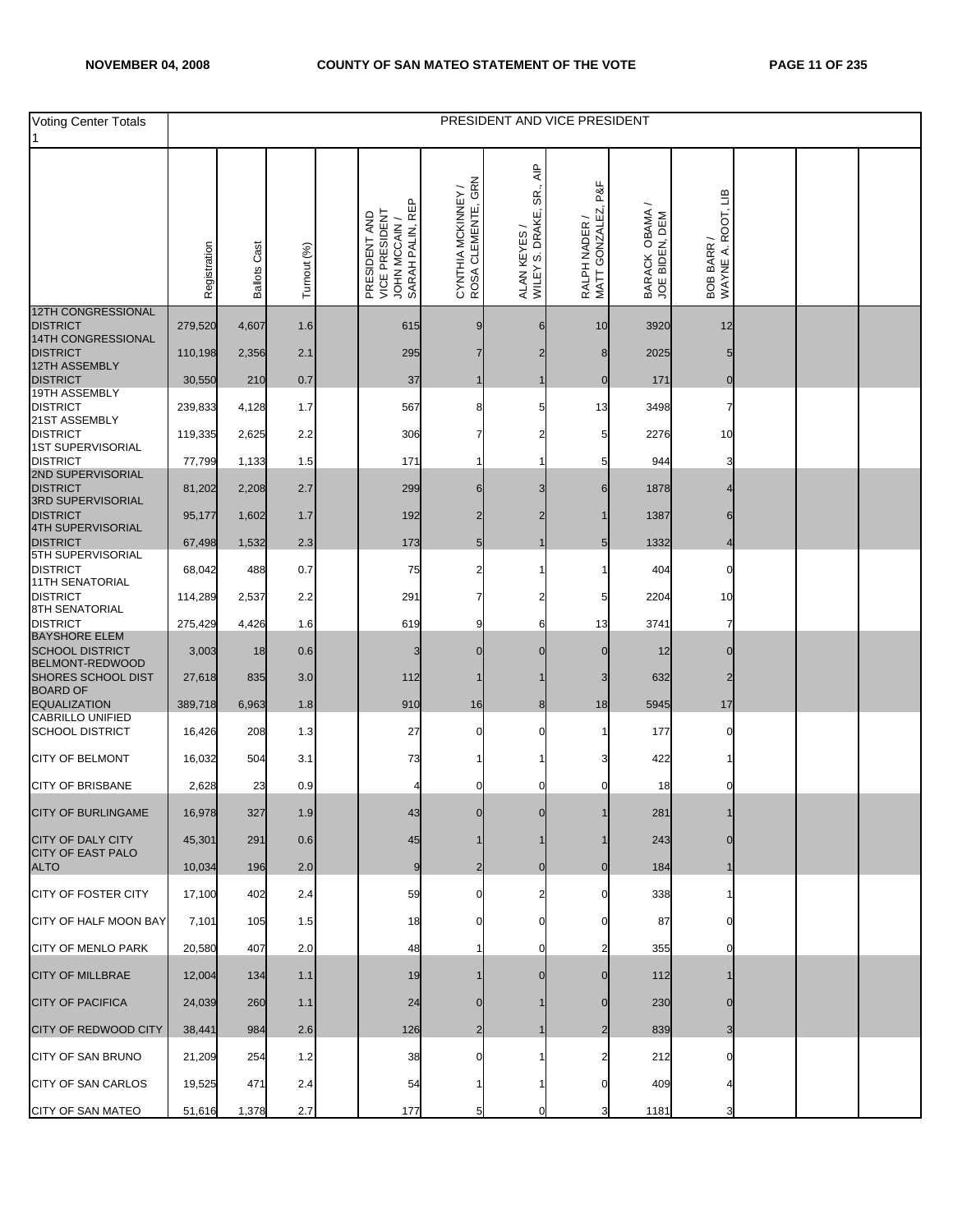| <b>Voting Center Totals</b>                                     |              |                     |             |                                                                      |                                                |                                                           | PRESIDENT AND VICE PRESIDENT           |                                  |                                  |  |  |
|-----------------------------------------------------------------|--------------|---------------------|-------------|----------------------------------------------------------------------|------------------------------------------------|-----------------------------------------------------------|----------------------------------------|----------------------------------|----------------------------------|--|--|
|                                                                 | Registration | <b>Ballots Cast</b> | Turnout (%) | SARAH PALIN, REP<br>VICE PRESIDENT<br>PRESIDENT AND<br>JOHN MCCAIN / | GRN<br>CYNTHIA MCKINNEY /<br>ROSA CLEMENTE, GR | $\overline{AP}$<br>SR.<br>WILEY S. DRAKE,<br>ALAN KEYES / | P&F<br>RALPH NADER /<br>MATT GONZALEZ, | BARACK OBAMA /<br>JOE BIDEN, DEM | BOB BARR /<br>WAYNE A. ROOT, LIB |  |  |
| CITY OF SOUTH SAN<br><b>FRANCISCO</b>                           | 30,363       | 256                 | 0.8         | 32                                                                   |                                                | $\Omega$                                                  |                                        | 218                              |                                  |  |  |
| MIDPEN REGIONAL OPEN<br>SPACE DISTRICT<br>MILLBRAE ELEMENTARY   | 66,508       | 1,423               | 2.1         | 154                                                                  |                                                |                                                           |                                        | 1098                             |                                  |  |  |
| <b>SCHOOL DISTRICT</b>                                          | 13,030       | 141                 | 1.1         | 19                                                                   |                                                | $\Omega$                                                  |                                        | 119                              |                                  |  |  |
| PACIFICA SCHOOL<br><b>DISTRICT</b><br>RAVENSWOOD CITY           | 23,502       | 254                 | 1.1         | 23                                                                   |                                                |                                                           |                                        | 225                              |                                  |  |  |
| <b>ELEM SCHOOL DISTRICT</b><br>SAN CARLOS SCHOOL                | 14,630       | 280                 | 1.9         | 11                                                                   |                                                |                                                           |                                        | 217                              |                                  |  |  |
| <b>DISTRICT</b>                                                 | 18,623       | 465                 | 2.5         | 47                                                                   |                                                |                                                           |                                        | 403                              |                                  |  |  |
| <b>SAN MATEO COUNTY</b><br>SEQUOIA HEALTHCARE                   | 389,718      | 6,963               | 1.8         | 910                                                                  | 16                                             |                                                           | 18                                     | 5945                             | 17                               |  |  |
| <b>DISTRICT</b><br>SO SAN FRANCISCO                             | 142,042      | 3,394               | 2.4         | 426                                                                  |                                                |                                                           |                                        | 2708                             | 11                               |  |  |
| UNIFIED SCHOOL DIST                                             | 39,185       | 316                 | 0.8         | 40                                                                   |                                                | $\Omega$                                                  | 2                                      | 264                              | $\overline{0}$                   |  |  |
| <b>STATEWIDE DISTRICT</b>                                       | 389,718      | 6,963               | 1.8         | 910                                                                  | 16                                             |                                                           | 18                                     | 5945                             | 17                               |  |  |
| TOWN OF ATHERTON                                                | 5,481        | 72                  | 1.3         | 18                                                                   |                                                |                                                           |                                        | 52                               |                                  |  |  |
| <b>TOWN OF COLMA</b>                                            | 718          | 2                   | 0.3         | 0                                                                    |                                                |                                                           |                                        |                                  |                                  |  |  |
| <b>TOWN OF</b><br><b>HILLSBOROUGH</b><br><b>TOWN OF PORTOLA</b> | 7,486        | 141                 | 1.9         | 29                                                                   |                                                |                                                           |                                        | 110                              |                                  |  |  |
| <b>VALLEY</b>                                                   | 3,385        | 40                  | 1.2         | 8                                                                    |                                                |                                                           |                                        | 32                               |                                  |  |  |
| TOWN OF WOODSIDE<br><b>UNINCORPORATED</b>                       | 4,088        | 72                  | 1.8         | 14                                                                   | $\mathbf{0}$                                   | $\Omega$                                                  |                                        | 57                               | $\overline{0}$                   |  |  |
| <b>AREA</b>                                                     | 35,609       | 644                 | 1.8         | 72                                                                   |                                                |                                                           |                                        | 563                              |                                  |  |  |
| <b>Voting Center Totals</b>                                     | 389,718      | 6,963               | 1.8         | 910                                                                  | 16                                             | 8                                                         | 18                                     | 5945                             | 17                               |  |  |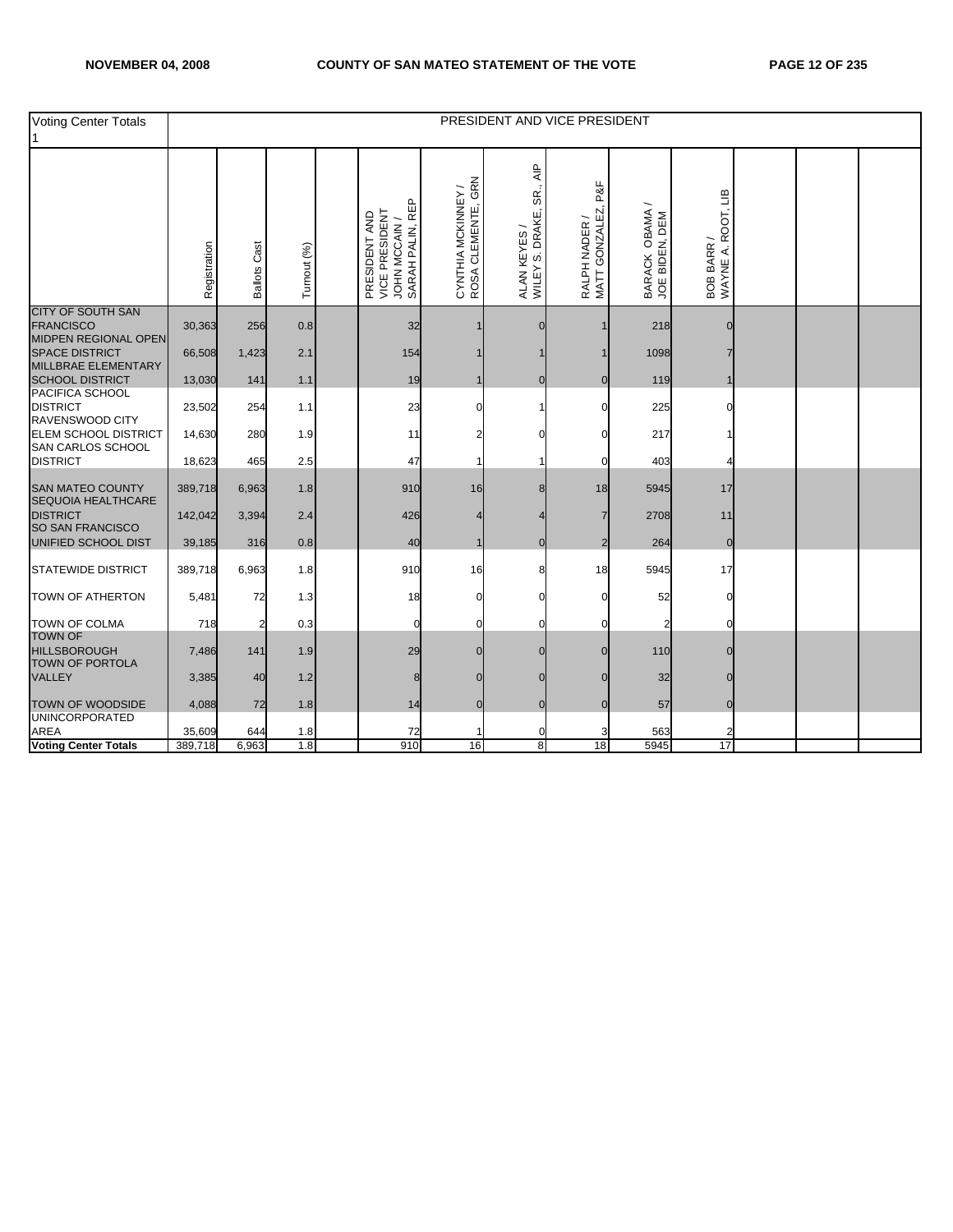| Vote By Mail Totals                                              |              |                     |             |                                                                      |                                                |                                                           | PRESIDENT AND VICE PRESIDENT         |                                  |                                  |  |  |
|------------------------------------------------------------------|--------------|---------------------|-------------|----------------------------------------------------------------------|------------------------------------------------|-----------------------------------------------------------|--------------------------------------|----------------------------------|----------------------------------|--|--|
|                                                                  | Registration | <b>Ballots Cast</b> | Turnout (%) | SARAH PALIN, REP<br>VICE PRESIDENT<br>PRESIDENT AND<br>JOHN MCCAIN / | GRN<br>CYNTHIA MCKINNEY /<br>ROSA CLEMENTE, GR | $rac{P}{\leq}$<br>SR.,<br>WILEY S. DRAKE,<br>ALAN KEYES / | P&F<br>MATT GONZALEZ,<br>RALPH NADER | BARACK OBAMA /<br>JOE BIDEN, DEM | BOB BARR /<br>WAYNE A. ROOT, LIB |  |  |
| <b>12TH CONGRESSIONAL</b><br><b>DISTRICT</b>                     | 279,520      | 101,388             | 36.3        | 27010                                                                | 248                                            | 201                                                       | 774                                  | 71135                            | 410                              |  |  |
| 14TH CONGRESSIONAL<br><b>DISTRICT</b>                            | 110,198      | 39,468              | 35.8        | 9813                                                                 | 88                                             | 102                                                       | 272                                  | 28445                            | 224                              |  |  |
| 12TH ASSEMBLY<br><b>DISTRICT</b>                                 | 30,550       | 9,392               | 30.7        | 2266                                                                 | 25                                             | 15                                                        | 70                                   | 6760                             | 32                               |  |  |
| 19TH ASSEMBLY<br><b>DISTRICT</b>                                 | 239,833      | 87,081              | 36.3        | 23146                                                                | 220                                            | 187                                                       | 668                                  | 61152                            | 368                              |  |  |
| 21ST ASSEMBLY<br><b>DISTRICT</b>                                 | 119,335      | 44,383              | 37.2        | 11411                                                                | 91                                             | 101                                                       | 308                                  | 31668                            | 234                              |  |  |
| <b>1ST SUPERVISORIAL</b><br><b>DISTRICT</b>                      | 77,799       | 27,870              | 35.8        | 7989                                                                 | 59                                             | 63                                                        | 198                                  | 19022                            | 110                              |  |  |
| 2ND SUPERVISORIAL<br><b>DISTRICT</b><br><b>3RD SUPERVISORIAL</b> | 81,202       | 31,142              | 38.4        | 8116                                                                 | 70                                             | 53                                                        | 227                                  | 22071                            | 146                              |  |  |
| <b>DISTRICT</b>                                                  | 95,177       | 37,746              | 39.7        | 10109                                                                | 105                                            | 83                                                        | 277                                  | 26505                            | 194                              |  |  |
| 4TH SUPERVISORIAL<br><b>DISTRICT</b>                             | 67,498       | 22,288              | 33.0        | 5038                                                                 | 41                                             | 62                                                        | 178                                  | 16539                            | 120                              |  |  |
| 5TH SUPERVISORIAL<br><b>DISTRICT</b><br><b>11TH SENATORIAL</b>   | 68,042       | 21,810              | 32.1        | 5571                                                                 | 61                                             | 42                                                        | 166                                  | 15443                            | 64                               |  |  |
| <b>DISTRICT</b><br>8TH SENATORIAL                                | 114,289      | 41,787              | 36.6        | 10494                                                                | 90                                             | 102                                                       | 302                                  | 30035                            | 215                              |  |  |
| <b>DISTRICT</b><br><b>BAYSHORE ELEM</b>                          | 275,429      | 99,069              | 36.0        | 26329                                                                | 246                                            | 201                                                       | 744                                  | 69545                            | 419                              |  |  |
| <b>SCHOOL DISTRICT</b><br><b>BELMONT-REDWOOD</b>                 | 3,003        | 858                 | 28.6        | 142                                                                  | 1                                              | 2                                                         | 3                                    | 489                              | $\overline{2}$                   |  |  |
| SHORES SCHOOL DIST<br><b>BOARD OF</b>                            | 27,618       | 11,158              | 40.4        | 2634                                                                 | 20                                             | 25                                                        | 64                                   | 7108                             | 52                               |  |  |
| <b>EQUALIZATION</b>                                              | 389,718      | 140,856             | 36.1        | 36823                                                                | 336                                            | 303                                                       | 1046                                 | 99580                            | 634                              |  |  |
| <b>CABRILLO UNIFIED</b><br><b>SCHOOL DISTRICT</b>                | 16,426       | 6,126               | 37.3        | 1532                                                                 | 18                                             | 24                                                        | 48                                   | 4392                             | 32                               |  |  |
| <b>CITY OF BELMONT</b>                                           | 16,032       | 6,498               | 40.5        | 1661                                                                 | 16                                             | 16                                                        | 47                                   | 4618                             | 35                               |  |  |
| <b>CITY OF BRISBANE</b>                                          | 2,628        | 849                 | 32.3        | 143                                                                  | 11                                             | 0                                                         | 10                                   | 667                              | 3                                |  |  |
| CITY OF BURLINGAME                                               | 16,978       | 6,639               | 39.1        | 1780                                                                 | 14                                             | 22                                                        | $37\,$                               | 4660                             | 31                               |  |  |
| <b>CITY OF DALY CITY</b><br><b>CITY OF EAST PALO</b>             | 45,301       | 13,905              | 30.7        | 3588                                                                 | 32                                             | 23                                                        | 94                                   | 9819                             | 39                               |  |  |
| <b>ALTO</b>                                                      | 10,034       | 2,028               | 20.2        | 159                                                                  | $\overline{2}$                                 | 4                                                         | 14                                   | 1822                             | 9                                |  |  |
| <b>CITY OF FOSTER CITY</b>                                       | 17.100       | 6,464               | 37.8        | 1813                                                                 | 11                                             | 5                                                         | 37                                   | 4490                             | 26                               |  |  |
| CITY OF HALF MOON BAY                                            | 7,101        | 2,914               | 41.0        | 834                                                                  | 6                                              | 13                                                        | 21                                   | 1974                             | 14                               |  |  |
| <b>CITY OF MENLO PARK</b>                                        | 20,580       | 7,537               | 36.6        | 1839                                                                 | 14                                             | 22                                                        | 42                                   | 5488                             | 48                               |  |  |
| <b>CITY OF MILLBRAE</b>                                          | 12,004       | 5,076               | 42.3        | 1595                                                                 | 12                                             | 13                                                        | 46                                   | 3305                             | 16                               |  |  |
| <b>CITY OF PACIFICA</b>                                          | 24,039       | 8,472               | 35.2        | 1975                                                                 | 33                                             | 16                                                        | 90                                   | 6199                             | 39                               |  |  |
| <b>CITY OF REDWOOD CITY</b>                                      | 38,441       | 13,999              | 36.4        | 3493                                                                 | 25                                             | 36                                                        | 127                                  | 10039                            | 67                               |  |  |
| CITY OF SAN BRUNO                                                | 21,209       | 7,019               | 33.1        | 1761                                                                 | 15                                             | 11                                                        | 48                                   | 5058                             | 16                               |  |  |
| <b>CITY OF SAN CARLOS</b>                                        | 19,525       | 8,538               | 43.7        | 2337                                                                 | 28                                             | 18                                                        | 64                                   | 5942                             | 32                               |  |  |
| <b>CITY OF SAN MATEO</b>                                         | 51,616       | 18,840              | 36.5        | 4851                                                                 | 43                                             | 35                                                        | 151                                  | 13389                            | 91                               |  |  |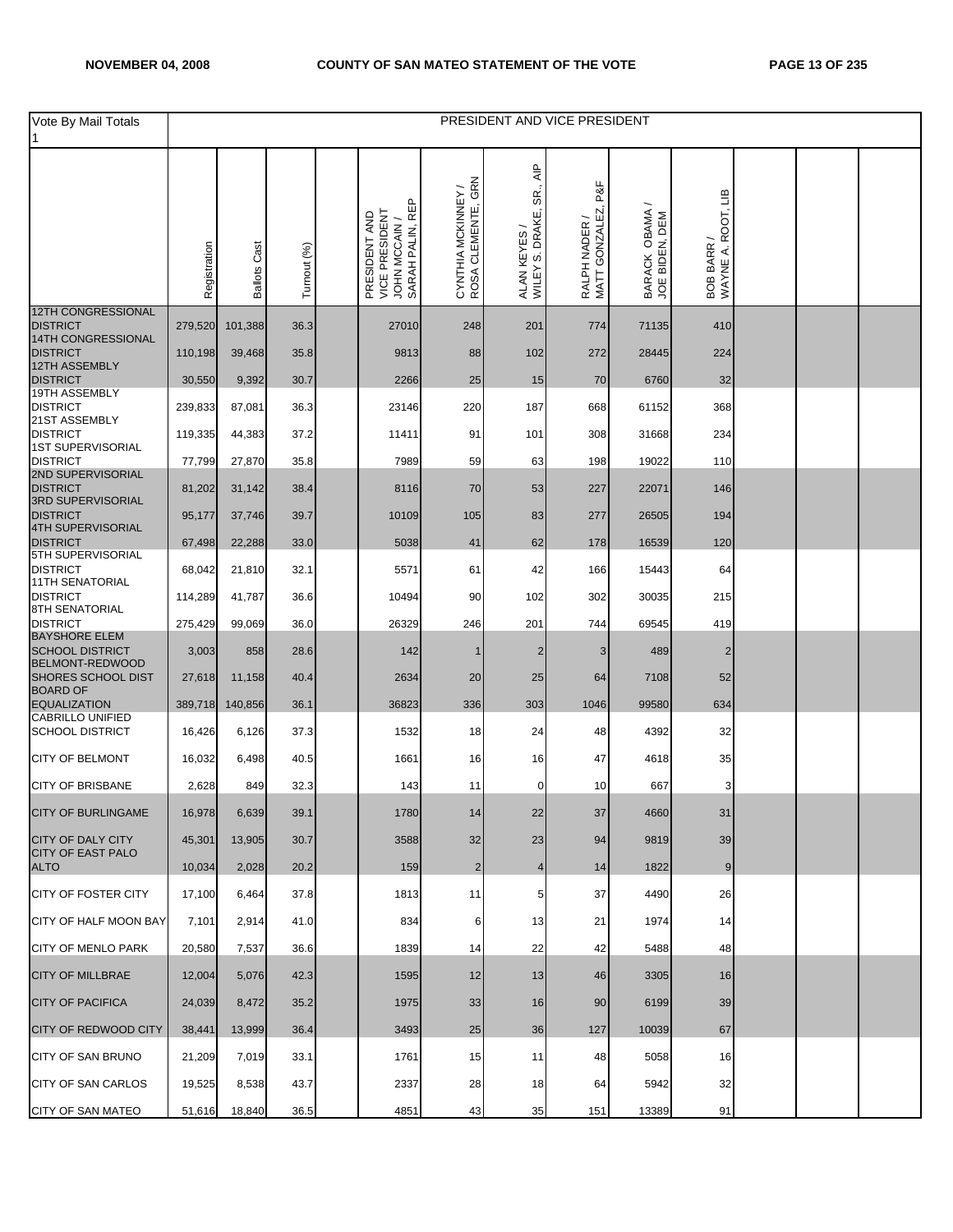| Vote By Mail Totals                                                         |              |                     |             |                                                                    |                                          |                                                           | PRESIDENT AND VICE PRESIDENT           |                                  |                                  |  |  |
|-----------------------------------------------------------------------------|--------------|---------------------|-------------|--------------------------------------------------------------------|------------------------------------------|-----------------------------------------------------------|----------------------------------------|----------------------------------|----------------------------------|--|--|
|                                                                             | Registration | <b>Ballots Cast</b> | Turnout (%) | SARAH PALIN, REP<br>VICE PRESIDENT<br>PRESIDENT AND<br>JOHN MCCAIN | CYNTHIA MCKINNEY /<br>ROSA CLEMENTE, GRN | $\overline{AP}$<br>SR.<br>ALAN KEYES /<br>WILEY S. DRAKE, | P&F<br>RALPH NADER /<br>MATT GONZALEZ, | BARACK OBAMA /<br>JOE BIDEN, DEM | WAYNE A. ROOT, LIB<br>BOB BARR / |  |  |
| CITY OF SOUTH SAN<br><b>FRANCISCO</b>                                       | 30,363       | 9,894               | 32.6        | 2469                                                               | 27                                       | 27                                                        | 89                                     | 7072                             | 33                               |  |  |
| <b>MIDPEN REGIONAL OPEN</b><br><b>SPACE DISTRICT</b><br>MILLBRAE ELEMENTARY | 66,508       | 26,901              | 40.4        | 6736                                                               | 60                                       | 69                                                        | 203                                    | 17608                            | 113                              |  |  |
| <b>SCHOOL DISTRICT</b>                                                      | 13,030       | 5,328               | 40.9        | 1649                                                               | 12                                       | 13                                                        | 47                                     | 3499                             | 16                               |  |  |
| PACIFICA SCHOOL<br><b>DISTRICT</b><br>RAVENSWOOD CITY                       | 23,502       | 8,472               | 36.0        | 1975                                                               | 33                                       | 16                                                        | 90                                     | 6199                             | 39                               |  |  |
| <b>ELEM SCHOOL DISTRICT</b><br>SAN CARLOS SCHOOL                            | 14,630       | 3,254               | 22.2        | 184                                                                | 3                                        | 7                                                         | 16                                     | 2244                             | 9                                |  |  |
| <b>DISTRICT</b>                                                             | 18,623       | 8,144               | 43.7        | 2154                                                               | 28                                       | 17                                                        | 63                                     | 5598                             | 30                               |  |  |
| <b>SAN MATEO COUNTY</b><br>SEQUOIA HEALTHCARE                               | 389,718      | 140,856             | 36.1        | 36823                                                              | 336                                      | 303                                                       | 1046                                   | 99580                            | 634                              |  |  |
| <b>DISTRICT</b><br>SO SAN FRANCISCO                                         | 142,042      | 55,320              | 38.9        | 14239                                                              | 108                                      | 112                                                       | 349                                    | 36411                            | 279                              |  |  |
| UNIFIED SCHOOL DIST                                                         | 39,185       | 12,797              | 32.7        | 3149                                                               | 30                                       | 31                                                        | 106                                    | 8748                             | 35                               |  |  |
| <b>STATEWIDE DISTRICT</b>                                                   | 389,718      | 140,856             | 36.1        | 36823                                                              | 336                                      | 303                                                       | 1046                                   | 99580                            | 634                              |  |  |
| <b>TOWN OF ATHERTON</b>                                                     | 5,481        | 2,430               | 44.3        | 1018                                                               | 3                                        | 3                                                         | 6                                      | 1342                             | 22                               |  |  |
| <b>TOWN OF COLMA</b><br><b>TOWN OF</b>                                      | 718          | 282                 | 39.3        | 55                                                                 |                                          |                                                           | 2                                      | 206                              | 4                                |  |  |
| <b>HILLSBOROUGH</b><br><b>TOWN OF PORTOLA</b>                               | 7,486        | 3,316               | 44.3        | 1410                                                               | 5                                        | 3                                                         | 16                                     | 1839                             | 16                               |  |  |
| <b>VALLEY</b>                                                               | 3,385        | 1,636               | 48.3        | 476                                                                | $\overline{0}$                           | 2                                                         | 5                                      | 1124                             | 17                               |  |  |
| TOWN OF WOODSIDE<br><b>UNINCORPORATED</b>                                   | 4,088        | 1,686               | 41.2        | 588                                                                | 5                                        | $\overline{0}$                                            | $\overline{7}$                         | 1061                             | $\overline{7}$                   |  |  |
| <b>AREA</b>                                                                 | 35,609       | 12,834              | 36.0        | 2978                                                               | 33                                       | 33                                                        | 93                                     | 9466                             | 69                               |  |  |
| Vote By Mail Totals                                                         | 389,718      | 140,856             | 36.1        | 36823                                                              | 336                                      | 303                                                       | 1046                                   | 99580                            | 634                              |  |  |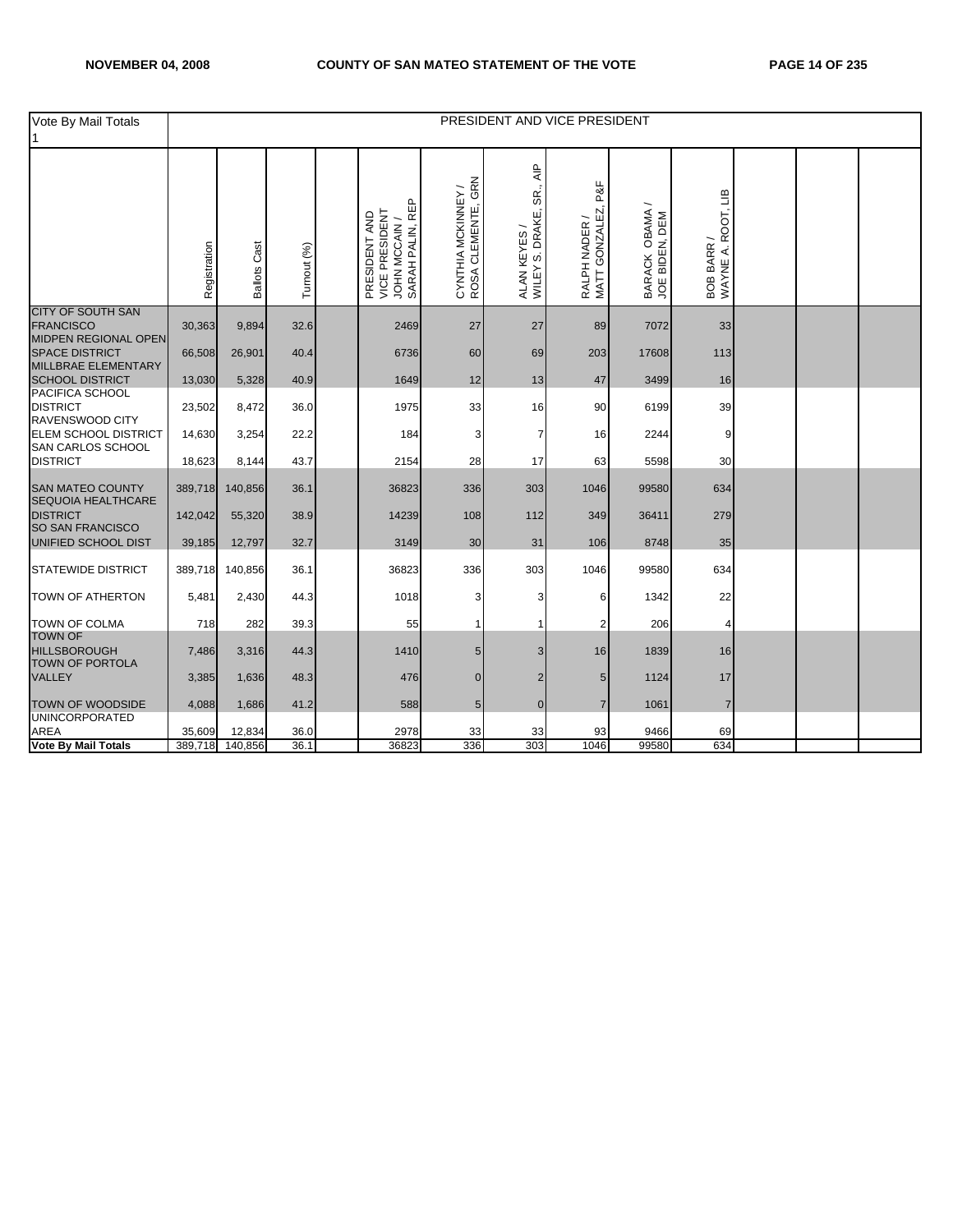| <b>Grand Totals</b>                              |              |                     |              |                                                                    |                                          |                                                                       | PRESIDENT AND VICE PRESIDENT           |                                  |                                  |  |  |
|--------------------------------------------------|--------------|---------------------|--------------|--------------------------------------------------------------------|------------------------------------------|-----------------------------------------------------------------------|----------------------------------------|----------------------------------|----------------------------------|--|--|
|                                                  | Registration | <b>Ballots Cast</b> | Turnout (%)  | SARAH PALIN, REP<br>VICE PRESIDENT<br>PRESIDENT AND<br>JOHN MCCAIN | CYNTHIA MCKINNEY /<br>ROSA CLEMENTE, GRN | $\overline{\mathsf{A}}$ IP<br>SR.,<br>ALAN KEYES /<br>WILEY S. DRAKE, | P&F<br>RALPH NADER /<br>MATT GONZALEZ, | BARACK OBAMA /<br>JOE BIDEN, DEM | BOB BARR /<br>WAYNE A. ROOT, LIB |  |  |
| <b>12TH CONGRESSIONAL</b><br><b>DISTRICT</b>     | 279,520      | 221,104             | 79.1         | 55402                                                              | 527                                      | 401                                                                   | 1625                                   | 158840                           | 895                              |  |  |
| 14TH CONGRESSIONAL<br><b>DISTRICT</b>            | 110,198      | 86,246              | 78.3         | 19655                                                              | 226                                      | 208                                                                   | 602                                    | 63986                            | 481                              |  |  |
| 12TH ASSEMBLY<br><b>DISTRICT</b>                 | 30,550       | 20,931              | 68.5         | 4604                                                               | 58                                       | 31                                                                    | 154                                    | 15518                            | 87                               |  |  |
| 19TH ASSEMBLY<br><b>DISTRICT</b>                 | 239,833      | 191,715             | 79.9         | 48022                                                              | 482                                      | 363                                                                   | 1431                                   | 137780                           | 773                              |  |  |
| 21ST ASSEMBLY<br><b>DISTRICT</b>                 | 119,335      | 94,704              | 79.4         | 22431                                                              | 213                                      | 215                                                                   | 642                                    | 69528                            | 516                              |  |  |
| 1ST SUPERVISORIAL<br><b>DISTRICT</b>             | 77,799       | 62,525              | 80.4         | 16858                                                              | 127                                      | 112                                                                   | 451                                    | 43800                            | 239                              |  |  |
| 2ND SUPERVISORIAL<br><b>DISTRICT</b>             | 81,202       | 66,147              |              | 16307                                                              | 154                                      | 113                                                                   | 464                                    | 47844                            | 306                              |  |  |
| 3RD SUPERVISORIAL<br><b>DISTRICT</b>             | 95,177       | 79,010              | 81.5<br>83.0 | 20263                                                              | 221                                      | 172                                                                   | 581                                    | 56411                            | 430                              |  |  |
| 4TH SUPERVISORIAL                                |              |                     |              |                                                                    |                                          |                                                                       |                                        |                                  |                                  |  |  |
| <b>DISTRICT</b><br>5TH SUPERVISORIAL             | 67,498       | 51,201              | 75.9         | 10274                                                              | 121                                      | 133                                                                   | 374                                    | 39367                            | 251                              |  |  |
| <b>DISTRICT</b><br><b>11TH SENATORIAL</b>        | 68,042       | 48,467              | 71.2         | 11355                                                              | 130                                      | 79                                                                    | 357                                    | 35404                            | 150                              |  |  |
| <b>DISTRICT</b><br>8TH SENATORIAL                | 114,289      | 90,247              | 79.0         | 20787                                                              | 214                                      | 213                                                                   | 632                                    | 66803                            | 474                              |  |  |
| <b>DISTRICT</b><br><b>BAYSHORE ELEM</b>          | 275,429      | 217,103             | 78.8         | 54270                                                              | 539                                      | 396                                                                   | 1595                                   | 156023                           | 902                              |  |  |
| <b>SCHOOL DISTRICT</b><br><b>BELMONT-REDWOOD</b> | 3,003        | 1,980               | 65.9         | 359                                                                | 3                                        | 4                                                                     | 4                                      | 1213                             | 5                                |  |  |
| <b>SHORES SCHOOL DIST</b><br><b>BOARD OF</b>     | 27,618       | 22,763              | 82.4         | 5201                                                               | 47                                       | 48                                                                    | 152                                    | 14865                            | 126                              |  |  |
| <b>EQUALIZATION</b><br><b>CABRILLO UNIFIED</b>   | 389,718      | 307,350             | 78.9         | 75057                                                              | 753                                      | 609                                                                   | 2227                                   | 222826                           | 1376                             |  |  |
| <b>SCHOOL DISTRICT</b>                           | 16,426       | 13,452              | 81.9         | 3219                                                               | 51                                       | 37                                                                    | 109                                    | 9525                             | 72                               |  |  |
| <b>CITY OF BELMONT</b>                           | 16,032       | 13,300              | 83.0         | 3240                                                               | 34                                       | 30                                                                    | 109                                    | 9620                             | 80                               |  |  |
| <b>CITY OF BRISBANE</b>                          | 2,628        | 2,104               | 80.1         | 377                                                                | 14                                       | 1                                                                     | 24                                     | 1639                             | 9                                |  |  |
| CITY OF BURLINGAME                               | 16,978       | 14,118              | 83.2         | 3645                                                               | 33                                       | 30                                                                    | 88                                     | 10086                            | 62                               |  |  |
| <b>CITY OF DALY CITY</b>                         | 45,301       | 31,010              | 68.5         | 7194                                                               | 78                                       | 46                                                                    | 216                                    | 22711                            | 95                               |  |  |
| <b>CITY OF EAST PALO</b><br><b>ALTO</b>          | 10,034       | 6,096               | 60.8         | 427                                                                | 17                                       | 14                                                                    | 31                                     | 5510                             | 19                               |  |  |
| <b>CITY OF FOSTER CITY</b>                       | 17,100       | 13,770              | 80.5         | 3704                                                               | 19                                       | 20                                                                    | 81                                     | 9703                             | 57                               |  |  |
| CITY OF HALF MOON BAY                            | 7,101        | 5,727               | 80.7         | 1566                                                               | 18                                       | 18                                                                    | 40                                     | 3967                             | 27                               |  |  |
| <b>CITY OF MENLO PARK</b>                        | 20,580       | 16,055              | 78.0         | 3462                                                               | 34                                       | 36                                                                    | 86                                     | 12178                            | 82                               |  |  |
| <b>CITY OF MILLBRAE</b>                          | 12,004       | 9,810               | 81.7         | 2997                                                               | 22                                       | 22                                                                    | 76                                     | 6477                             | 35                               |  |  |
| <b>CITY OF PACIFICA</b>                          | 24,039       | 19,700              | 82.0         | 4315                                                               | 64                                       | 48                                                                    | 179                                    | 14766                            | 79                               |  |  |
| <b>CITY OF REDWOOD CITY</b>                      | 38,441       | 30,768              | 80.0         | 7149                                                               | 71                                       | 83                                                                    | 258                                    | 22609                            | 167                              |  |  |
| CITY OF SAN BRUNO                                | 21,209       | 16,772              | 79.1         | 3958                                                               | 36                                       | 30                                                                    | 128                                    | 12315                            | 49                               |  |  |
| <b>CITY OF SAN CARLOS</b>                        | 19,525       | 16,573              | 84.9         | 4400                                                               | 43                                       | 35                                                                    | 122                                    | 11695                            | 74                               |  |  |
| CITY OF SAN MATEO                                | 51,616       | 42,189              | 81.7         | 10298                                                              | 105                                      | 69                                                                    | 303                                    | 30605                            | 192                              |  |  |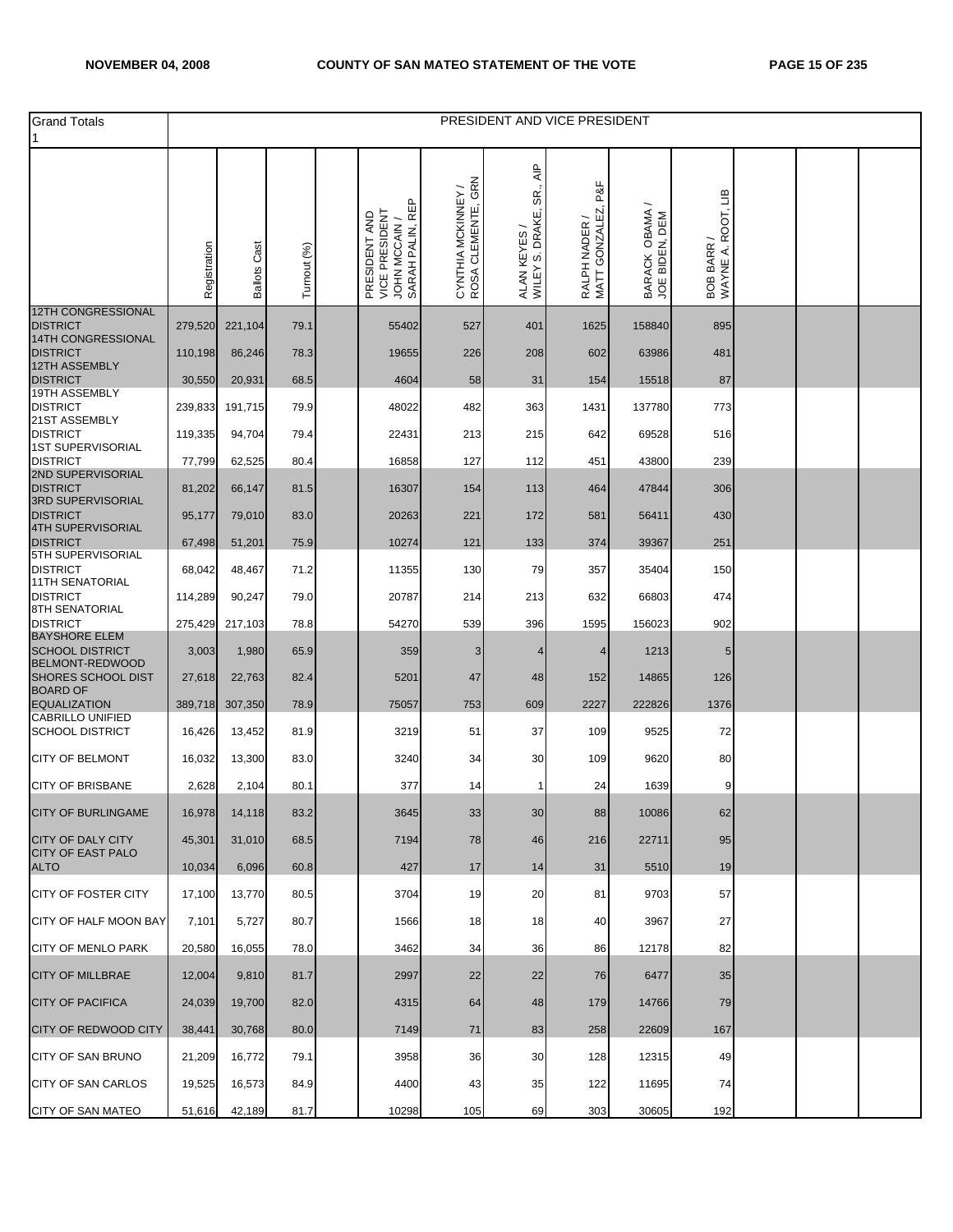| <b>Grand Totals</b>                                             |                   |                     |             |                                                                      |                                                |                                                  | PRESIDENT AND VICE PRESIDENT          |                                  |                                  |  |  |
|-----------------------------------------------------------------|-------------------|---------------------|-------------|----------------------------------------------------------------------|------------------------------------------------|--------------------------------------------------|---------------------------------------|----------------------------------|----------------------------------|--|--|
|                                                                 | Registration      | <b>Ballots Cast</b> | Turnout (%) | SARAH PALIN, REP<br>VICE PRESIDENT<br>PRESIDENT AND<br>JOHN MCCAIN / | GRN<br>CYNTHIA MCKINNEY /<br>ROSA CLEMENTE, GR | ₹<br>SR.<br>WILEY S. DRAKE,<br><b>ALAN KEYES</b> | P&F<br>RALPH NADER /<br>MATT GONZALEZ | BARACK OBAMA /<br>JOE BIDEN, DEM | WAYNE A. ROOT, LIB<br>BOB BARR / |  |  |
| <b>CITY OF SOUTH SAN</b><br><b>FRANCISCO</b>                    | 30,363            | 22,670              | 74.7        | 5127                                                                 | 54                                             | 41                                               | 175                                   | 16805                            | 63                               |  |  |
| <b>MIDPEN REGIONAL OPEN</b><br><b>SPACE DISTRICT</b>            | 66,508            | 55,447              | 83.4        | 13454                                                                | 128                                            | 132                                              | 418                                   | 37046                            | 273                              |  |  |
| MILLBRAE ELEMENTARY<br><b>SCHOOL DISTRICT</b>                   | 13,030            | 10,553              | 81.0        | 3160                                                                 | 23                                             | 22                                               | 81                                    | 7031                             | 38                               |  |  |
| PACIFICA SCHOOL<br><b>DISTRICT</b><br>RAVENSWOOD CITY           | 23,502            | 19,253              | 81.9        | 4225                                                                 | 63                                             | 48                                               | 178                                   | 14415                            | 77                               |  |  |
| ELEM SCHOOL DISTRICT<br><b>SAN CARLOS SCHOOL</b>                | 14,630            | 9,361               | 64.0        | 525                                                                  | 20                                             | 19                                               | 37                                    | 7007                             | 21                               |  |  |
| <b>DISTRICT</b>                                                 | 18,623            | 15,775              | 84.7        | 4014                                                                 | 41                                             | 33                                               | 116                                   | 11033                            | 71                               |  |  |
| <b>SAN MATEO COUNTY</b><br>SEQUOIA HEALTHCARE                   | 389,718           | 307,350             | 78.9        | 75057                                                                | 753                                            | 609                                              | 2227                                  | 222826                           | 1376                             |  |  |
| <b>DISTRICT</b><br>SO SAN FRANCISCO                             | 142,042           | 115,782             | 81.5        | 27904                                                                | 237                                            | 237                                              | 745                                   | 77362                            | 614                              |  |  |
| UNIFIED SCHOOL DIST                                             | 39,185            | 29,044              | 74.1        | 6522                                                                 | 65                                             | 48                                               | 209                                   | 20677                            | 71                               |  |  |
| <b>STATEWIDE DISTRICT</b>                                       | 389,718           | 307,350             | 78.9        | 75057                                                                | 753                                            | 609                                              | 2227                                  | 222826                           | 1376                             |  |  |
| <b>TOWN OF ATHERTON</b>                                         | 5,481             | 4,401               | 80.3        | 1787                                                                 | 5                                              | 8                                                | 12                                    | 2501                             | 30                               |  |  |
| <b>TOWN OF COLMA</b>                                            | 718               | 530                 | 73.8        | 96                                                                   |                                                | 2                                                | 3                                     | 400                              | 6                                |  |  |
| <b>TOWN OF</b><br><b>HILLSBOROUGH</b><br><b>TOWN OF PORTOLA</b> | 7,486             | 6,339               | 84.7        | 2668                                                                 | 6                                              | 6                                                | 38                                    | 3531                             | 23                               |  |  |
| <b>VALLEY</b>                                                   | 3,385             | 2,982               | 88.1        | 858                                                                  | 5                                              | 5                                                | 14                                    | 2045                             | 31                               |  |  |
| <b>TOWN OF WOODSIDE</b>                                         | 4,088             | 3,444               | 84.2        | 1199                                                                 | 8                                              | $\mathbf{1}$                                     | 14                                    | 2165                             | 19                               |  |  |
| <b>UNINCORPORATED</b>                                           |                   |                     |             |                                                                      |                                                |                                                  |                                       |                                  |                                  |  |  |
| AREA<br><b>Voting Center Totals</b>                             | 35,609<br>389,718 | 28,992<br>6,963     | 81.4<br>1.8 | 6590<br>910                                                          | 86<br>16                                       | 64<br>8                                          | 230<br>18                             | 21498<br>5945                    | 177<br>17                        |  |  |
| <b>Vote By Mail Totals</b>                                      | 389,718           | 140,856             | 36.1        | 36823                                                                | 336                                            | 303                                              | 1046                                  | 99580                            | 634                              |  |  |
| <b>Election Day Totals</b>                                      | 389,718           | 159,531             | 40.9        | 37324                                                                | 401                                            | 298                                              | 1163                                  | 117301                           | 725                              |  |  |
| <b>Grand Totals</b>                                             | 389,718           | 307,350             | 78.9        | 75057                                                                | 753                                            | 609                                              | 2227                                  | 222826                           | 1376                             |  |  |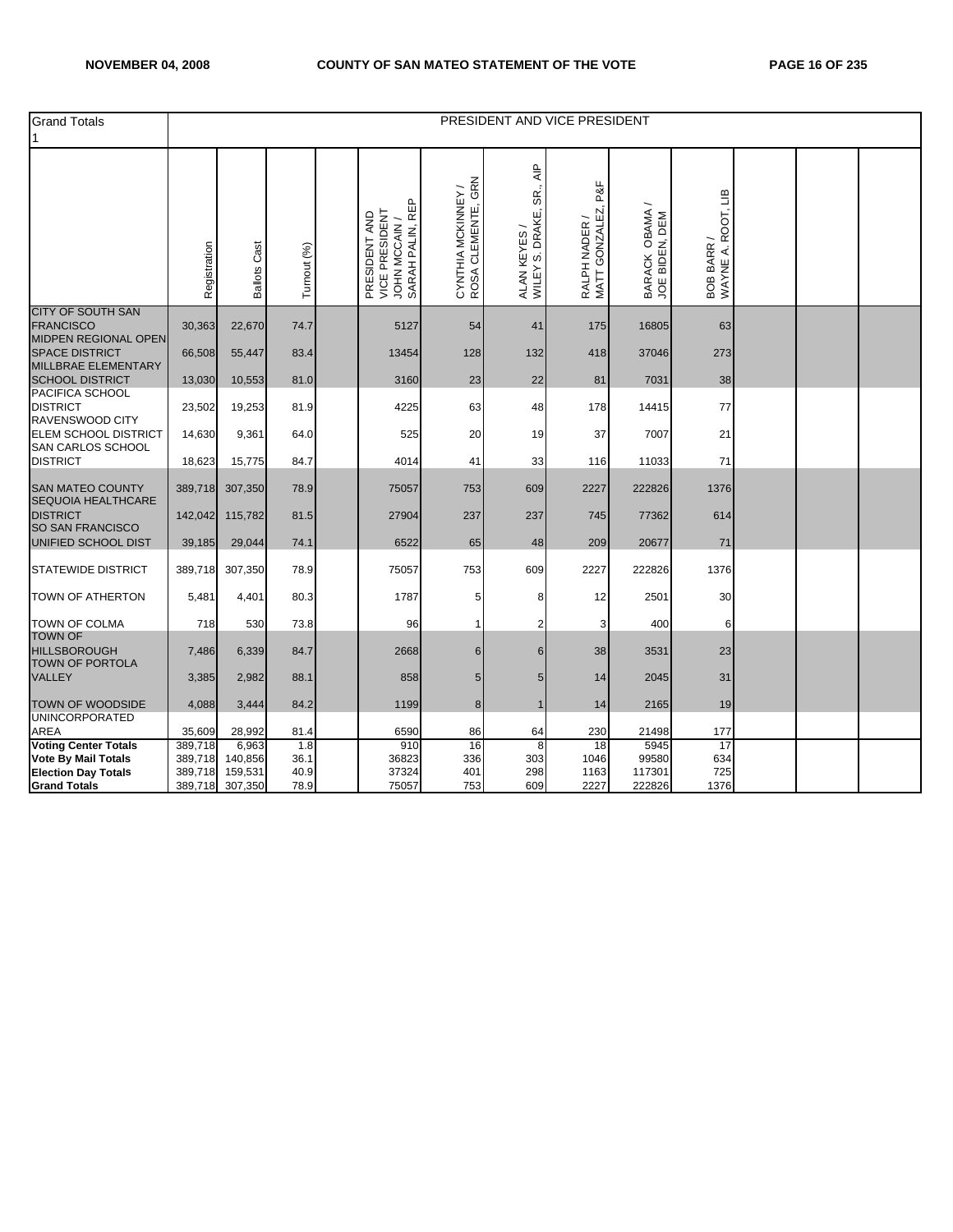| $\overline{2}$       |                      |                 |              |                                                         |                                |                                  | 12TH CONGRESSIONAL DISTRICT |                                |  |  |
|----------------------|----------------------|-----------------|--------------|---------------------------------------------------------|--------------------------------|----------------------------------|-----------------------------|--------------------------------|--|--|
|                      | Registration         | Cast<br>Ballots | Turnout (%)  | 12TH CONGRESSIONAL<br>DEM<br>DISTRICT<br>JACKIE SPEIER, | P&F<br>NATHALIE HRIZI,         | GRN<br>BARRY HERMANSON,          | GREG CONLON, REP            | KEVIN DEMPSEY<br>PETERSON, LIB |  |  |
| 1001<br>1002         | 1,143<br>943         | 920<br>803      | 80.5<br>85.2 | 675<br>549                                              | 18<br>11                       | 16<br>19                         | 138<br>152                  | 20<br>16                       |  |  |
| 1003<br>1004         | 620<br>773           | 483<br>646      | 77.9<br>83.6 | 349<br>442                                              | 9<br>10                        | 13<br>12                         | 78<br>128                   | 13<br>13                       |  |  |
| 1006                 | 1,064                | 911             | 85.6         | 629                                                     | 13                             | 15                               | 189                         | 17                             |  |  |
| 1007<br>1008         | 806<br>731           | 658<br>593      | 81.6<br>81.1 | 460<br>411                                              | 6<br>14                        | 14<br>16                         | 105<br>95                   | 13<br>$16$                     |  |  |
| 1009<br>1010         | 767<br>761           | 642<br>635      | 83.7<br>83.4 | 415<br>402                                              | 3<br>13                        | 13<br>11                         | 170<br>141                  | 12<br>20                       |  |  |
| 1011                 | 761                  | 617             | 81.1         | 417                                                     | 10                             | 17                               | 104                         | 26                             |  |  |
| 1012<br>1013         | 853<br>1,010         | 687<br>845      | 80.5<br>83.7 | 479<br>567                                              | 8<br>16                        | 13<br>12                         | 117<br>185                  | 16<br>19                       |  |  |
| 1015<br>1016         | 713<br>845           | 611<br>694      | 85.7<br>82.1 | 430<br>471                                              | $\boldsymbol{6}$<br>10         | $5\phantom{.0}$<br>10            | 135<br>151                  | $\,$ 6 $\,$<br>$\overline{7}$  |  |  |
| 1017                 | 963                  | 827             | 85.9         | 594                                                     | $\mathbf 1$                    | 14                               | 177                         | 10                             |  |  |
| 1018<br>1019         | 839<br>906           | 738<br>771      | 88.0<br>85.1 | 512<br>503                                              | 9<br>8                         | 5<br>$\overline{7}$              | 157<br>194                  | 13<br>13                       |  |  |
| 1020<br>1021         | 567<br>678           | 448<br>552      | 79.0<br>81.4 | 339<br>333                                              | 8<br>3                         | 8<br>9                           | 62<br>158                   | 6<br>$\overline{7}$            |  |  |
| 1022                 | 699                  | 581             | 83.1         | 356                                                     | $\overline{7}$<br>$\mathbf{1}$ | $6\phantom{1}$                   | 164                         | $\overline{7}$<br>$\mathbf{1}$ |  |  |
| 1023<br>1024         | 231<br>198           | 191<br>179      | 82.7<br>90.4 | 119<br>105                                              | $\mathbf 0$                    | $\overline{2}$<br>3              | 63<br>53                    | $\mathbf 2$                    |  |  |
| 1025<br>1201         | 107<br>237           | 86<br>215       | 80.4<br>90.7 | 64<br>123                                               | 1                              | 3<br>$\mathbf 2$                 | 15<br>79                    | $\pmb{0}$<br>$\mathbf 2$       |  |  |
| 1202                 | 253                  | 221             | 87.4         | 137                                                     | $\overline{\mathbf{c}}$        | $\mathbf{1}$                     | 66                          | $\overline{2}$                 |  |  |
| 1203<br>1204         | 121<br>165           | 98<br>151       | 81.0<br>91.5 | 63<br>98                                                | $\pmb{0}$<br>$\overline{2}$    | $\overline{0}$<br>$\overline{0}$ | 29<br>43                    | $\mathbf{1}$<br>1              |  |  |
| 1301<br>1401         | $\mathbf 0$<br>1,058 | 0<br>919        | 0.0<br>86.9  | $\mathbf 0$<br>523                                      | $\mathbf 0$<br>5               | $\mathbf 0$<br>4                 | $\overline{0}$<br>331       | $\overline{0}$<br>12           |  |  |
| 1402                 | 189                  | 161             | 85.2         | 93                                                      | $\mathbf{1}$                   | $\mathbf 0$                      | 60                          | $\mathbf{1}$                   |  |  |
| 1403<br>1404         | 787<br>1,041         | 634<br>869      | 80.6<br>83.5 | 336<br>487                                              | $9$<br>$\sqrt{5}$              | 11<br>8                          | 239<br>304                  | $6\phantom{.}$<br>15           |  |  |
| 1405<br>1406         | 263<br>713           | 221<br>615      | 84.0<br>86.3 | 148<br>364                                              | $\pmb{0}$<br>$\overline{7}$    | $\overline{2}$<br>$\overline{a}$ | 63<br>207                   | $\mathbf{1}$<br>10             |  |  |
| 1407                 | 829                  | 728             | 87.8         | 426                                                     | 9                              | 8                                | 241                         | 9                              |  |  |
| 1408                 | 793<br>784           | 668<br>648      | 84.2<br>82.7 | 391<br>403                                              | 4<br>$\overline{4}$            | 7<br>$5\phantom{.0}$             | 210<br>194                  | 11<br>14                       |  |  |
| 1409<br>1410<br>1411 | 566<br>261           | 463<br>237      | 81.8<br>90.8 | 272<br>131                                              | $\overline{7}$<br>$\mathbf{1}$ | 6<br>$\mathbf{3}$                | 120<br>84                   | 13<br>8                        |  |  |
| 1412                 | 202                  | 176             | 87.1         | 104                                                     | $\mathbf 1$                    | 3                                | 63                          | 3                              |  |  |
| 1501<br>1502         | 876<br>884           | 706<br>656      | 80.6<br>74.2 | 503<br>465                                              | 17<br>17                       | 8<br>13                          | 109<br>94                   | 6<br>9                         |  |  |
| 1503<br>1504         | 254<br>1,599         | 208<br>1,303    | 81.9<br>81.5 | 125<br>733                                              | $5\phantom{.0}$<br>21          | $\overline{2}$<br>12             | 50<br>383                   | $\overline{2}$<br>27           |  |  |
| 1506                 | 971                  | 802             | 82.6         | 524                                                     | 12                             | 13                               | 171                         | 9                              |  |  |
| 1507<br>1508         | 868<br>1,004         | 751<br>822      | 86.5<br>81.9 | 496<br>541                                              | $\overline{7}$<br>10           | 11<br>11                         | 163<br>162                  | 13<br>20                       |  |  |
| 1509<br>1510         | 939<br>799           | 750<br>640      | 79.9<br>80.1 | 519<br>424                                              | 14<br>18                       | 13<br>10                         | 130<br>99                   | 11<br>21                       |  |  |
| 1511                 | 721                  | 572             | 79.3         | 384                                                     | $\overline{7}$                 | 6                                | 121                         | 9                              |  |  |
| 1512<br>1514         | 1,102<br>940         | 921<br>806      | 83.6<br>85.7 | 641<br>565                                              | 15<br>$\overline{2}$           | 11<br>7                          | 178<br>153                  | 17<br>8                        |  |  |
| 1515<br>1601         | 1,047<br>1,184       | 873<br>897      | 83.4<br>75.8 | 532<br>687                                              | 5<br>41                        | 11<br>15                         | 242<br>90                   | 5<br>16                        |  |  |
| 1602                 | 171                  | 103             | 60.2         | 74                                                      | $\overline{4}$                 | $\mathbf{1}$                     | 12                          | $\overline{0}$                 |  |  |
| 1603<br>1604         | 1,035<br>958         | 770<br>691      | 74.4<br>72.1 | 559<br>506                                              | 26<br>10                       | 26<br>17                         | 85<br>99                    | 11<br>14                       |  |  |
| 1605<br>1606         | 1,014<br>958         | 731<br>794      | 72.1<br>82.9 | 523<br>568                                              | 26<br>11                       | 14<br>12                         | 109<br>144                  | 19<br>$\overline{7}$           |  |  |
| 1607                 | 822                  | 658             | 80.0         | 477                                                     | 11                             | 14                               | 97                          | 14                             |  |  |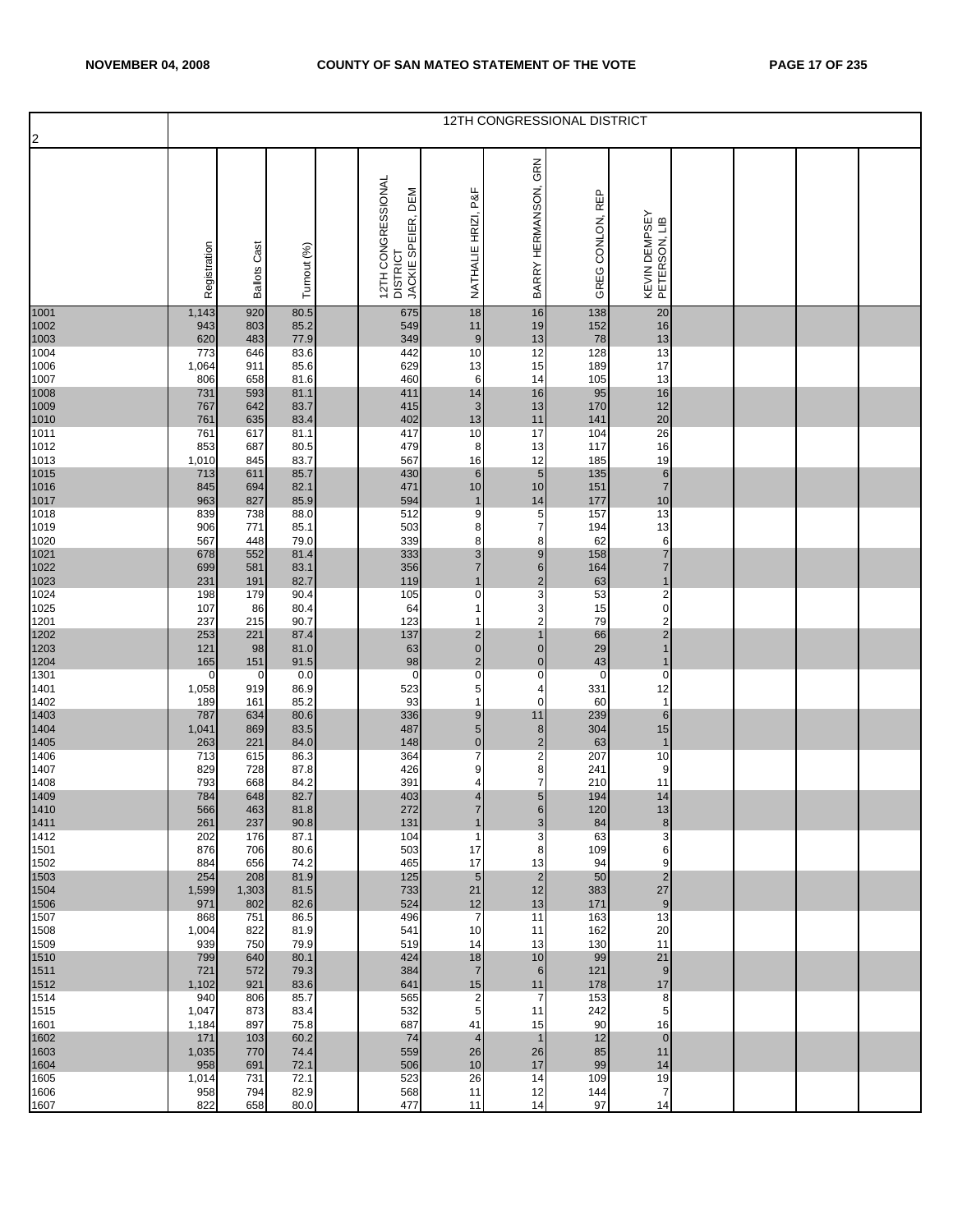| $\overline{2}$       |                       |                        |              |                                                                |                                        |                                         | 12TH CONGRESSIONAL DISTRICT |                                           |  |  |
|----------------------|-----------------------|------------------------|--------------|----------------------------------------------------------------|----------------------------------------|-----------------------------------------|-----------------------------|-------------------------------------------|--|--|
|                      | Registration          | Cast<br><b>Ballots</b> | Turnout (%)  | 12TH CONGRESSIONAL<br>DEM<br>JACKIE SPEIER,<br><b>DISTRICT</b> | NATHALIE HRIZI, P&F                    | GRN<br>BARRY HERMANSON,                 | GREG CONLON, REP            | KEVIN DEMPSEY<br>PETERSON, LIB            |  |  |
| 1608<br>1610         | 1,074<br>934          | 869<br>766             | 80.9<br>82.0 | 602<br>568                                                     | 20<br>10                               | 14<br>12                                | 155<br>121                  | 24<br>6                                   |  |  |
| 1612<br>1613         | 1,032<br>1,201        | 851<br>922             | 82.5<br>76.8 | 638<br>672                                                     | 11<br>22                               | 8<br>16                                 | 128<br>137                  | 17<br>13                                  |  |  |
| 1614                 | 1,113                 | 887                    | 79.7         | 595                                                            | 20                                     | 31                                      | 144                         | 24                                        |  |  |
| 1617<br>1619         | 1,781<br>658          | 1,521<br>577           | 85.4<br>87.7 | 1058<br>406                                                    | 16<br>$\mathbf{3}$                     | 16<br>10                                | 311<br>122                  | 26<br>$\overline{7}$                      |  |  |
| 1620<br>1621         | 728<br>826            | 609<br>654             | 83.7<br>79.2 | 415<br>473                                                     | 10<br>$10$                             | 9<br>11                                 | 125<br>113                  | 12<br>$\boldsymbol{9}$                    |  |  |
| 1622                 | 1,109                 | 858                    | 77.4         | 614                                                            | 23                                     | 21                                      | 125                         | 24                                        |  |  |
| 1623<br>1624         | 277<br>794            | 213<br>625             | 76.9<br>78.7 | 162<br>455                                                     | 4<br>6                                 | 2<br>8                                  | 34<br>102                   | $\,$ 5 $\,$<br>8                          |  |  |
| 1625<br>1626         | 754<br>907            | 570<br>726             | 75.6<br>80.0 | 398<br>513                                                     | 9<br>9                                 | $\bf 8$<br>$\bf 8$                      | 98<br>128                   | 12<br>$\boldsymbol{9}$                    |  |  |
| 1627                 | 256                   | 197                    | 77.0         | 130                                                            | 6                                      | $5\phantom{.0}$                         | 38                          | $\,6$                                     |  |  |
| 1628<br>1629         | 901<br>175            | 704<br>134             | 78.1<br>76.6 | 486<br>101                                                     | 15<br>3                                | 13<br>3                                 | 127<br>17                   | $\overline{9}$<br>$\mathbf{1}$            |  |  |
| 1630<br>1631         | 189<br>103            | 153<br>93              | 81.0<br>90.3 | 117<br>68                                                      | $\overline{c}$<br>$\mathbf 1$          | 2<br>$\overline{0}$                     | 21<br>15                    | $\overline{\mathbf{c}}$                   |  |  |
| 1632                 | 143                   | 120                    | 83.9         | 76                                                             | $\overline{0}$                         | $\overline{0}$                          | 32                          | $\frac{2}{3}$<br>$\mathbf 0$              |  |  |
| 1633<br>1701         | 112<br>644            | 79<br>546              | 70.5<br>84.8 | 52<br>348                                                      | $\mathbf 2$<br>4                       | $\overline{4}$<br>10                    | 15<br>146                   | 10                                        |  |  |
| 1702<br>1703         | 650<br>844            | 561<br>716             | 86.3<br>84.8 | 363<br>504                                                     | $\overline{7}$<br>8                    | 3<br>15                                 | 146<br>137                  | 11<br>14                                  |  |  |
| 1704                 | 706                   | 612                    | 86.7         | 469                                                            | $\boldsymbol{6}$                       | $\bf 8$                                 | 89                          | 11                                        |  |  |
| 1705<br>1801         | $\overline{4}$<br>698 | $\mathbf 0$<br>532     | 0.0<br>76.2  | $\mathbf{0}$<br>399                                            | $\mathbf{0}$<br>$10$                   | $\mathbf 0$<br>$\boldsymbol{9}$         | $\mathbf 0$<br>69           | $\pmb{0}$<br>9                            |  |  |
| 1802<br>1803         | 690<br>976            | 547<br>675             | 79.3<br>69.2 | 430<br>515                                                     | 9<br>10                                | 7<br>4                                  | 66<br>89                    | $\overline{5}$<br>8                       |  |  |
| 1804                 | 740                   | 585                    | 79.1         | 446                                                            | 16                                     | 6                                       | 71                          | 6                                         |  |  |
| 1805<br>1806         | 843<br>953            | 589<br>719             | 69.9<br>75.4 | 412<br>514                                                     | 17<br>$\overline{4}$                   | 6<br>10                                 | 81<br>130                   | 10<br>10                                  |  |  |
| 1807<br>1808         | 717<br>751            | 590<br>589             | 82.3<br>78.4 | 439<br>458                                                     | 12<br>10                               | $\overline{7}$<br>13                    | 85<br>58                    | 13<br>$\overline{7}$                      |  |  |
| 1809                 | 1,134                 | 842                    | 74.3         | 601                                                            | 26                                     | 12                                      | 140                         | 11                                        |  |  |
| 1810<br>1811<br>1812 | 796<br>1,082          | 542<br>744             | 68.1<br>68.8 | 394<br>559                                                     | 19<br>24                               | 16<br>15                                | 60<br>83                    | 10<br>$\boldsymbol{9}$                    |  |  |
| 1813                 | 733<br>942            | 521<br>608             | 71.1<br>64.5 | 394<br>474                                                     | 12<br>24                               | 12<br>$10$                              | 55<br>43                    | $5\overline{)}$<br>$\overline{7}$         |  |  |
| 1814                 | 1,052                 | 656                    | 62.4         | 536                                                            | 16                                     | 11                                      | 38                          | 14                                        |  |  |
| 1815<br>1816         | 756<br>862            | 521<br>652             | 68.9<br>75.6 | 371<br>505                                                     | 15<br>12                               | 13<br>14                                | 57<br>67                    | 13<br>8                                   |  |  |
| 1817<br>1941         | 133<br>245            | 103<br>228             | 77.4<br>93.1 | 72<br>139                                                      | $\mathbf 2$<br>$\overline{4}$          | $\pmb{0}$<br>$\mathbf{3}$               | 12<br>73                    | $\overline{\mathbf{4}}$<br>$\overline{c}$ |  |  |
| 1942                 | 246                   | 213                    | 86.6         | 147                                                            | $6\phantom{1}$                         | $\overline{7}$                          | 29                          | 3                                         |  |  |
| 1943<br>1944         | 248<br>145            | 211<br>130             | 85.1<br>89.7 | 126<br>93                                                      | 3<br>2                                 | 4<br>4                                  | 59<br>22                    | 3<br>$\overline{\mathbf{c}}$              |  |  |
| 1945                 | 244<br>248            | 222<br>213             | 91.0<br>85.9 | 144<br>139                                                     | 4<br>3                                 | 8<br>$\overline{c}$                     | 49<br>52                    | 8<br>$\overline{7}$                       |  |  |
| 1946<br>1947         | 213                   | 193                    | 90.6         | 129                                                            | $\overline{0}$                         | $\,$ 6 $\,$                             | 46                          | 3                                         |  |  |
| 1948<br>1949         | 172<br>159            | 157<br>148             | 91.3<br>93.1 | 85<br>79                                                       | $\overline{\mathbf{c}}$<br>$\mathbf 0$ | $\overline{\mathbf{c}}$<br>$\mathbf{1}$ | 58<br>57                    | $\overline{\mathbf{c}}$<br>$\mathbf{1}$   |  |  |
| 1970<br>2201         | 720<br>651            | 636<br>516             | 88.3<br>79.3 | 396<br>350                                                     | 8<br>10                                | 10<br>6                                 | 181<br>114                  | 12<br>14                                  |  |  |
| 2202                 | 723                   | 574                    | 79.4         | 402                                                            | 16                                     | $6\phantom{1}$                          | 105                         | 13                                        |  |  |
| 2203<br>2204         | 749<br>651            | 621<br>518             | 82.9<br>79.6 | 400<br>328                                                     | 11<br>11                               | 6<br>11                                 | 137<br>112                  | 16<br>11                                  |  |  |
| 2205                 | 765                   | 566<br>556             | 74.0         | 382<br>327                                                     | 19                                     | 12                                      | 92                          | 13                                        |  |  |
| 2206<br>2207         | 691<br>1,081          | 875                    | 80.5<br>80.9 | 589                                                            | 9<br>17                                | 12<br>18                                | 130<br>168                  | 16<br>19                                  |  |  |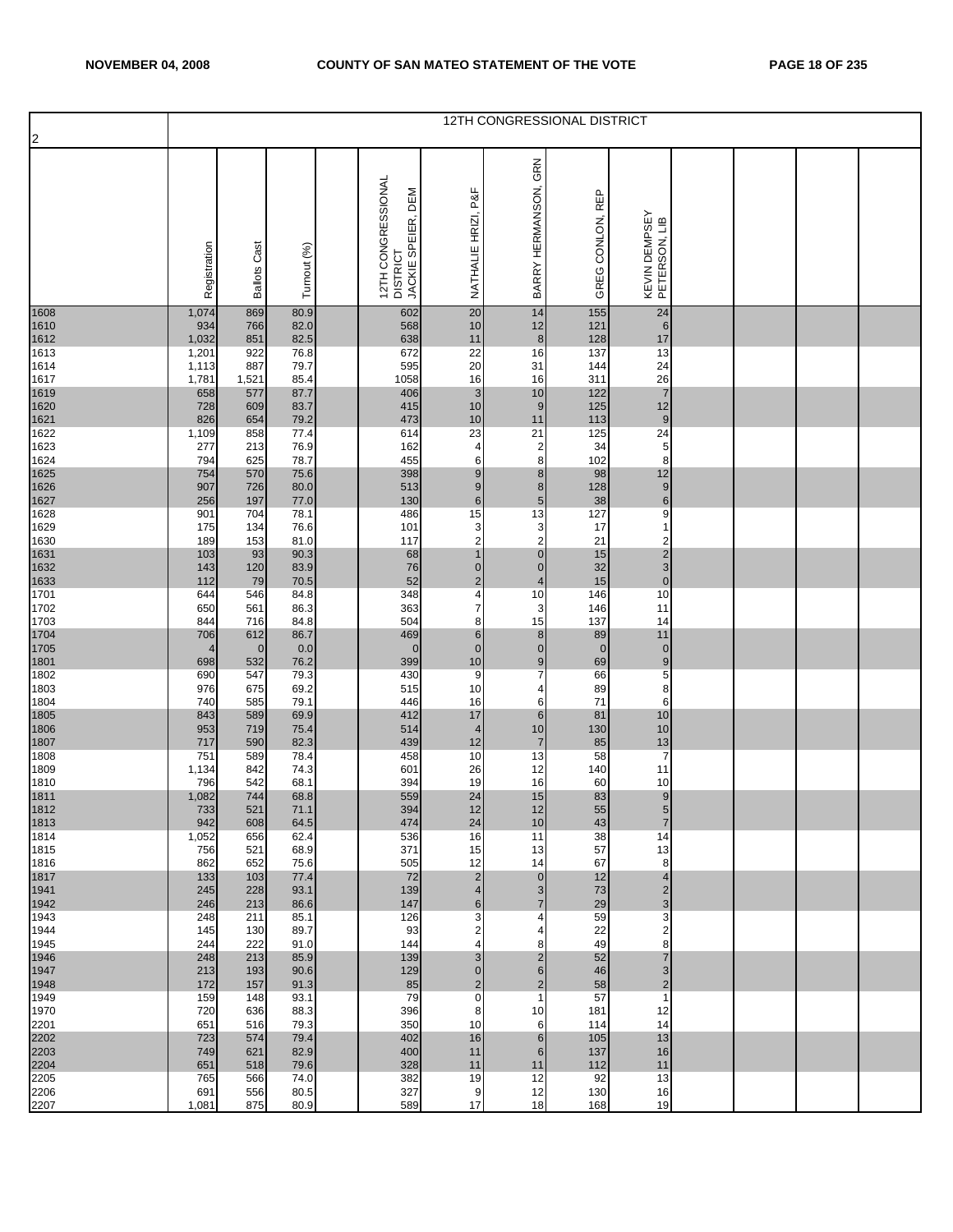| $\overline{2}$ |              |                        |              |                                                                |                                 |                                | 12TH CONGRESSIONAL DISTRICT |                                |  |  |
|----------------|--------------|------------------------|--------------|----------------------------------------------------------------|---------------------------------|--------------------------------|-----------------------------|--------------------------------|--|--|
|                | Registration | Cast<br><b>Ballots</b> | Turnout (%)  | 12TH CONGRESSIONAL<br>DEM<br>JACKIE SPEIER,<br><b>DISTRICT</b> | P&F<br>NATHALIE HRIZI,          | GRN<br>BARRY HERMANSON,        | GREG CONLON, REP            | KEVIN DEMPSEY<br>PETERSON, LIB |  |  |
| 2208<br>2210   | 845<br>1,046 | 699<br>828             | 82.7<br>79.2 | 474<br>563                                                     | $\overline{4}$<br>13            | 15<br>9                        | 148<br>134                  | 10<br>33                       |  |  |
| 2211           | 694          | 582                    | 83.9         | 377                                                            | 14                              | 10                             | 133                         | 13                             |  |  |
| 2212<br>2213   | 640<br>624   | 494<br>512             | 77.2<br>82.1 | 357<br>344                                                     | $\mathbf{3}$<br>15              | 9<br>6                         | 88<br>103                   | 6<br>10                        |  |  |
| 2214<br>2215   | 1,111        | 946                    | 85.1         | 646                                                            | 14                              | 12                             | 194                         | 23                             |  |  |
| 2217           | 1,054<br>752 | 890<br>577             | 84.4<br>76.7 | 604<br>367                                                     | 13<br>$\bf 8$                   | 10<br>17                       | 180<br>138                  | 17<br>10                       |  |  |
| 2218<br>2219   | 1,030        | 805                    | 78.2         | 536                                                            | 12                              | 12                             | 172                         | 15                             |  |  |
| 2221           | 211<br>781   | 188<br>615             | 89.1<br>78.7 | 129<br>395                                                     | $\mathbf 0$<br>12               | 3<br>6                         | 40<br>149                   | 6<br>9                         |  |  |
| 2222           | 966          | 810                    | 83.9         | 498                                                            | 16                              | 12                             | 201                         | 24                             |  |  |
| 2223           | 897          | 692                    | 77.1         | 440                                                            | 14                              | 16                             | 141                         | $20\,$                         |  |  |
| 2224<br>2225   | 960<br>178   | 762<br>144             | 79.4<br>80.9 | 515<br>110                                                     | $\overline{7}$<br>$\mathbf 1$   | 13<br>$\mathbf{3}$             | 152<br>15                   | 15<br>$\mathbf 5$              |  |  |
| 2506           | 0            | $\mathbf 0$            | 0.0          | 0                                                              | $\mathbf 0$                     | $\mathbf 0$                    | $\mathbf 0$                 | $\overline{\textbf{0}}$        |  |  |
| 2601<br>2602   | 1,030<br>979 | 787<br>774             | 76.4<br>79.1 | 577<br>563                                                     | 21<br>13                        | 22<br>13                       | 100<br>132                  | 12<br>19                       |  |  |
| 2603           | 955          | 717                    | 75.1         | 517                                                            | 17                              | 13                             | 103                         | 16                             |  |  |
| 2604<br>2605   | 989<br>1,249 | 752<br>972             | 76.0<br>77.8 | 539<br>671                                                     | 13<br>26                        | 14<br>17                       | 113<br>180                  | $10$<br>17                     |  |  |
| 2607           | 881          | 724                    | 82.2         | 504                                                            | 14                              | 18                             | 109                         | 24                             |  |  |
| 2608           | 933          | 720<br>738             | 77.2         | 511<br>487                                                     | 21                              | 17                             | 110<br>171                  | $17$<br>15                     |  |  |
| 2609<br>2610   | 889<br>1,049 | 886                    | 83.0<br>84.5 | 597                                                            | 8<br>12                         | 6<br>12                        | 178                         | 17                             |  |  |
| 2611           | 872          | 686                    | 78.7         | 494                                                            | 11                              | 8                              | 123                         | 11                             |  |  |
| 2612<br>2613   | 804<br>707   | 532<br>540             | 66.2<br>76.4 | 366<br>349                                                     | 15<br>12                        | $\sqrt{5}$<br>13               | 80<br>108                   | 19<br>12                       |  |  |
| 2614           | 1,173        | 929                    | 79.2         | 619                                                            | 19                              | 19                             | 179                         | 21                             |  |  |
| 2615<br>2616   | 203<br>243   | 167<br>196             | 82.3<br>80.7 | 110<br>146                                                     | $\mathbf{1}$<br>$5\phantom{.0}$ | $\mathbf{1}$<br>$\overline{4}$ | 36<br>23                    | $\mathsf 3$<br>$\mathbf{3}$    |  |  |
| 2617           | 989          | 810                    | 81.9         | 578                                                            | 11                              | 11                             | 145                         | 21                             |  |  |
| 2618           | 277          | 223                    | 80.5         | 162                                                            | 3                               | $\overline{c}$                 | 32                          | $\sqrt{2}$<br>14               |  |  |
| 2619<br>2620   | 1,073<br>792 | 904<br>621             | 84.2<br>78.4 | 594<br>432                                                     | 14<br>9                         | 21<br>10                       | 182<br>105                  | 20                             |  |  |
| 2621           | 1,022        | 814                    | 79.6         | 578                                                            | 19                              | 6                              | 131                         | 16                             |  |  |
| 2622<br>2624   | 1,216<br>699 | 983<br>591             | 80.8<br>84.5 | 740<br>414                                                     | 16<br>6                         | 22<br>11                       | 141<br>112                  | 14<br>$10$                     |  |  |
| 2625           | 1,149        | 940                    | 81.8         | 670                                                            | 21                              | 17                             | 169                         | 19                             |  |  |
| 2627<br>2628   | 709<br>968   | 548<br>763             | 77.3<br>78.8 | 373<br>564                                                     | 9<br>18                         | 10<br>12                       | 101<br>96                   | 8<br>19                        |  |  |
| 2629           | 799          | 552                    | 69.1         | 445                                                            | 19                              | 14                             | 34                          | 10                             |  |  |
| 2630<br>2631   | 604<br>132   | 457<br>105             | 75.7<br>79.5 | 370<br>85                                                      | 19<br>$\mathbf{1}$              | 6<br>$\overline{0}$            | 28<br>16                    | $\bf8$<br>$\mathbf{1}$         |  |  |
| 2632           | 1,086        | 908                    | 83.6         | 630                                                            | 20                              | 17                             | 144                         | 24                             |  |  |
| 2633           | 741          | 587                    | 79.2         | 430                                                            | 15                              | 12                             | 91                          | 13                             |  |  |
| 2634<br>2636   | 883<br>1,085 | 718<br>899             | 81.3<br>82.9 | 505<br>630                                                     | 19<br>15                        | 18<br>27                       | 108<br>146                  | 15<br>18                       |  |  |
| 2637           | 705          | 583                    | 82.7         | 417                                                            | $9$                             | 19                             | 89                          | $\boldsymbol{9}$               |  |  |
| 2638<br>2639   | 955<br>904   | 818<br>796             | 85.7<br>88.1 | 543<br>505                                                     | 8<br>$\overline{1}$             | 14<br>12                       | 199<br>235                  | 18<br>9                        |  |  |
| 2643           | 907          | 719                    | 79.3         | 506                                                            | 11                              | 15                             | 121                         | 14                             |  |  |
| 2644<br>2646   | 836<br>673   | 702<br>590             | 84.0<br>87.7 | 469<br>419                                                     | 9<br>6                          | 10<br>3                        | 151<br>140                  | 11<br>5                        |  |  |
| 2647           | 642          | 542                    | 84.4         | 396                                                            | $5\phantom{.0}$                 | 9                              | 101                         | $\bf 8$                        |  |  |
| 2648           | 1,352        | 1,143                  | 84.5         | 813                                                            | 21                              | 21                             | 175                         | 22                             |  |  |
| 2650<br>2651   | 626<br>868   | 554<br>740             | 88.5<br>85.3 | 377<br>509                                                     | $\sqrt{5}$<br>13                | $\overline{4}$<br>14           | 114<br>145                  | 16<br>9                        |  |  |
| 2652           | 855          | 706                    | 82.6         | 482                                                            | $\overline{7}$                  | 14                             | 143                         | 15                             |  |  |
| 2653           | 839          | 649                    | 77.4         | 425                                                            | 12                              | 12                             | 135                         | 17                             |  |  |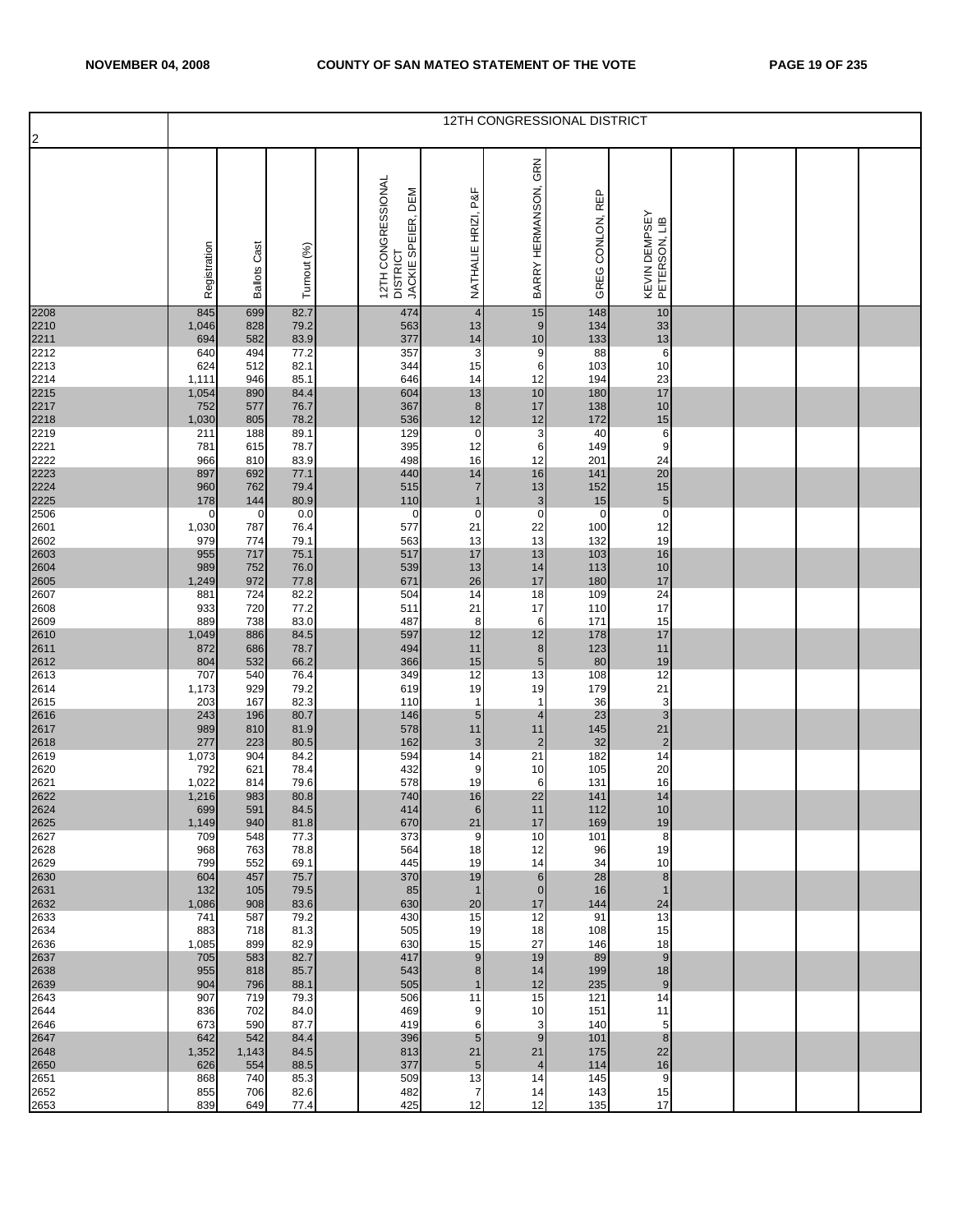| 2                            |                      |                            |              |                                                             |                                |                               | 12TH CONGRESSIONAL DISTRICT   |                                |  |  |
|------------------------------|----------------------|----------------------------|--------------|-------------------------------------------------------------|--------------------------------|-------------------------------|-------------------------------|--------------------------------|--|--|
|                              | Registration         | <b>Ballots Cast</b>        | Turnout (%)  | 12TH CONGRESSIONAL<br>JACKIE SPEIER, DEM<br><b>DISTRICT</b> | NATHALIE HRIZI, P&F            | GRN<br>BARRY HERMANSON,       | GREG CONLON, REP              | KEVIN DEMPSEY<br>PETERSON, LIB |  |  |
| 2654<br>2655                 | 496<br>680           | 394<br>519                 | 79.4<br>76.3 | 259<br>391                                                  | 10<br>12                       | 10<br>10                      | 63<br>60                      | 13<br>9                        |  |  |
| 2656<br>2657                 | 727<br>608           | 604<br>527                 | 83.1<br>86.7 | 419<br>370                                                  | 13<br>6                        | 14<br>10                      | 103<br>105                    | 19<br>12                       |  |  |
| 2658                         | 846                  | 724                        | 85.6         | 474                                                         | 12                             | 13                            | 166                           | 19                             |  |  |
| 2659<br>2660                 | 588<br>860           | 485<br>752                 | 82.5<br>87.4 | 309<br>527                                                  | $\overline{7}$<br>5            | 8<br>10                       | 112<br>146                    | 11<br>15                       |  |  |
| 2661<br>2662                 | 797<br>796           | 683<br>690                 | 85.7<br>86.7 | 468<br>460                                                  | $\bf 8$<br>10                  | 22<br>9                       | 144<br>156                    | $10$<br>12                     |  |  |
| 2663                         | 766                  | 627                        | 81.9         | 367                                                         | $\overline{7}$                 | 12                            | 171                           | 12                             |  |  |
| 2664<br>2665                 | 907<br>741           | 745<br>614                 | 82.1<br>82.9 | 468<br>403                                                  | 14<br>$\overline{4}$           | 4<br>$\overline{7}$           | 195<br>148                    | 13<br>$\boldsymbol{9}$         |  |  |
| 2666<br>2667<br>2668         | 896<br>540           | 752<br>466                 | 83.9<br>86.3 | 504<br>290                                                  | $\overline{7}$<br>$\,$ 6 $\,$  | 19<br>15                      | 164<br>118                    | 12<br>$10$                     |  |  |
|                              | 539                  | 464                        | 86.1         | 323                                                         | $\mathbf{3}$                   | 9                             | 93                            | 11                             |  |  |
| 2669<br>2670                 | 611<br>236           | 522<br>185                 | 85.4<br>78.4 | 350<br>137                                                  | 1<br>$\overline{\mathbf{c}}$   | 10<br>3                       | 121<br>27                     | 13<br>4                        |  |  |
| 2673                         | 0<br>$\mathbf 0$     | $\mathbf 0$<br>$\mathbf 0$ | 0.0<br>0.0   | $\mathbf 0$<br>$\mathbf 0$                                  | $\mathbf 0$<br>$\pmb{0}$       | $\mathbf 0$<br>$\overline{0}$ | $\mathbf 0$<br>$\pmb{0}$      | $\mathbf 0$<br>$\pmb{0}$       |  |  |
| 2701<br>3202<br>3203<br>3212 | 544                  | 478                        | 87.9         | 320                                                         | $\mathbf 2$                    | $\overline{4}$                | 108                           | 11                             |  |  |
|                              | 16<br>25             | 15<br>23                   | 93.8<br>92.0 | 12<br>8                                                     | $\mathbf{1}$<br>$\mathbf 0$    | $\mathbf{0}$<br>$\mathbf 0$   | $\overline{\mathbf{c}}$<br>13 | $\overline{0}$<br>$\mathbf{1}$ |  |  |
| 3213<br>3301                 | $\mathbf 0$<br>1,016 | $\mathbf 0$<br>789         | 0.0<br>77.7  | $\pmb{0}$<br>560                                            | $\pmb{0}$<br>14                | $\mathbf 0$<br>26             | $\pmb{0}$<br>125              | 0<br>21                        |  |  |
|                              | 769                  | 633                        | 82.3         | 416                                                         | 14                             | 16                            | 122                           | 25                             |  |  |
| 3303<br>3304<br>3305<br>3306 | 744<br>677           | 643<br>570                 | 86.4<br>84.2 | 454<br>413                                                  | 10<br>15                       | 17<br>18                      | 96<br>89                      | 22<br>$\boldsymbol{6}$         |  |  |
|                              | 824                  | 717                        | 87.0         | 486                                                         | 11                             | 22                            | 135                           | 19                             |  |  |
| 3501<br>3502                 | 1,146<br>1,119       | 881<br>837                 | 76.9<br>74.8 | 608<br>607                                                  | 31<br>30                       | 21<br>25                      | 150<br>109                    | 15<br>22                       |  |  |
| 3503<br>3504<br>3505         | 924<br>755           | 730<br>590                 | 79.0<br>78.1 | 509<br>407                                                  | 24<br>16                       | 12<br>14                      | 116<br>111                    | 14<br>$\boldsymbol{7}$         |  |  |
|                              | 1,125                | 760                        | 67.6         | 537                                                         | 28                             | 14                            | 108                           | 13                             |  |  |
| 3506<br>3507                 | 114<br>563           | 91<br>466                  | 79.8<br>82.8 | 66<br>319                                                   | $\mathbf{1}$<br>20             | $\overline{c}$<br>26          | 15<br>44                      | 3<br>13                        |  |  |
| 3508                         | 916<br>912           | 756<br>733                 | 82.5<br>80.4 | 564<br>502                                                  | 21<br>16                       | 22<br>10                      | 103<br>129                    | 16<br>14                       |  |  |
| 3509<br>3510                 | 658                  | 551                        | 83.7         | 423                                                         | 9                              | 19                            | 60                            | $\overline{7}$                 |  |  |
| 3511<br>3512                 | 614<br>628           | 474<br>501                 | 77.2<br>79.8 | 381<br>351                                                  | 10<br>14                       | $\overline{7}$<br>15          | 49<br>72                      | 11<br>13                       |  |  |
| 3513<br>3514                 | 719<br>543           | 621<br>446                 | 86.4<br>82.1 | 475<br>302                                                  | 14<br>12                       | 15<br>3                       | 72<br>84                      | 12<br>17                       |  |  |
| 3515                         | 989                  | 853                        | 86.2         | 588                                                         | 20                             | 23                            | 142                           | 18                             |  |  |
| 3516<br>3517                 | 226<br>556           | 202<br>480                 | 89.4<br>86.3 | 151<br>341                                                  | $\overline{0}$<br>$\mathbf{3}$ | 3<br>$\sqrt{5}$               | 31<br>96                      | $\overline{4}$<br>12           |  |  |
| 3518<br>3519                 | 892                  | 758<br>587                 | 85.0         | 521                                                         | 9<br>9                         | 5<br>10                       | 160                           | 19<br>5                        |  |  |
| 3520                         | 690<br>853           | 719                        | 85.1<br>84.3 | 411<br>509                                                  | 11                             | 8                             | 121<br>134                    | 12                             |  |  |
| 3521<br>3522                 | 643<br>1,014         | 526<br>831                 | 81.8<br>82.0 | 378<br>602                                                  | 10<br>12                       | $5\phantom{1}$<br>21          | 89<br>126                     | $\overline{7}$<br>20           |  |  |
| 3523                         | 646                  | 570                        | 88.2         | 450                                                         | 10                             | 12                            | 62                            | 11                             |  |  |
| 3524<br>3525                 | 755<br>690           | 651<br>588                 | 86.2<br>85.2 | 432<br>401                                                  | 18<br>14                       | 9<br>11                       | 137<br>110                    | 10<br>14                       |  |  |
| 3526<br>3527                 | 838<br>654           | 726<br>543                 | 86.6<br>83.0 | 534<br>386                                                  | 19<br>8                        | 11<br>12                      | 103<br>85                     | 10<br>13                       |  |  |
| 3528                         | 821                  | 706                        | 86.0         | 512                                                         | 14                             | 11                            | 108                           | 12                             |  |  |
| 3529<br>3530                 | 810<br>969           | 650<br>805                 | 80.2<br>83.1 | 471<br>572                                                  | 14<br>9                        | 23<br>13                      | 79<br>129                     | 18<br>18                       |  |  |
| 3531<br>3532                 | 814<br>259           | 692<br>224                 | 85.0<br>86.5 | 502<br>173                                                  | 11<br>0                        | 11<br>8                       | 118<br>29                     | 15<br>4                        |  |  |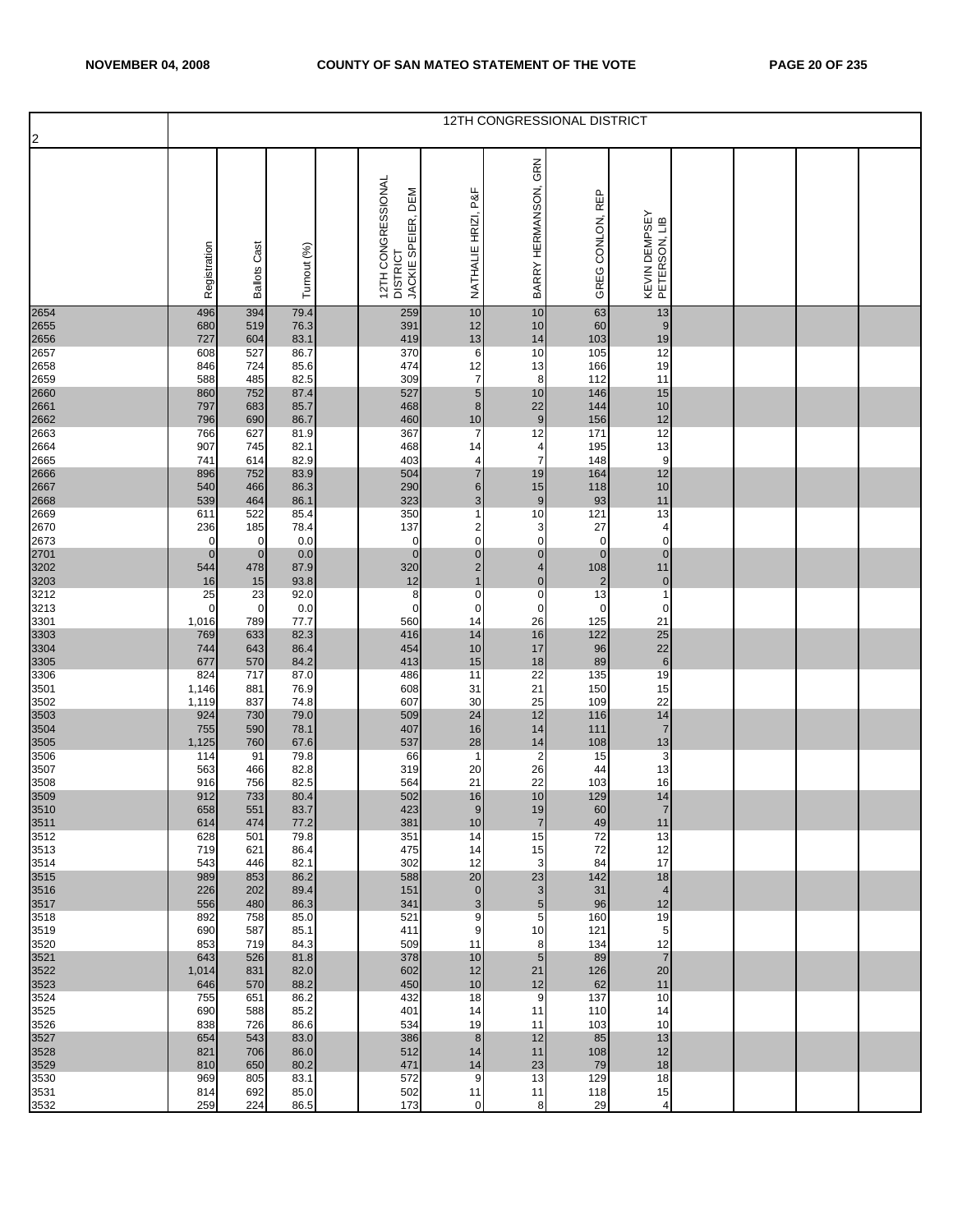| $\overline{2}$ |                             |                               |               |                                                                |                                    |                                       | 12TH CONGRESSIONAL DISTRICT               |                                         |  |  |
|----------------|-----------------------------|-------------------------------|---------------|----------------------------------------------------------------|------------------------------------|---------------------------------------|-------------------------------------------|-----------------------------------------|--|--|
|                | Registration                | Cast<br><b>Ballots</b>        | Turnout (%)   | 12TH CONGRESSIONAL<br>DEM<br>JACKIE SPEIER,<br><b>DISTRICT</b> | P&F<br>NATHALIE HRIZI,             | GRN<br>BARRY HERMANSON,               | GREG CONLON, REP                          | KEVIN DEMPSEY<br>PETERSON, LIB          |  |  |
| 3533<br>3540   | 184<br>20                   | 152<br>20                     | 82.6<br>100.0 | 111<br>17                                                      | $\overline{0}$<br>$\mathbf 0$      | $\mathbf 2$<br>$\mathbf{1}$           | 21<br>$\mathbf 1$                         | $\overline{\mathcal{A}}$<br>$\mathbf 0$ |  |  |
| 3541<br>3542   | $\mathbf{0}$<br>$\mathbf 0$ | $\overline{0}$<br>$\mathbf 0$ | 0.0<br>0.0    | $\mathbf 0$<br>$\mathbf 0$                                     | $\mathbf 0$<br>$\mathbf 0$         | $\overline{0}$<br>$\mathsf{O}\xspace$ | $\mathbf 0$<br>$\mathbf 0$                | $\mathbf 0$<br>$\pmb{0}$                |  |  |
| 3601           | 695                         | 580                           | 83.5          | 351                                                            | 10                                 | 3                                     | 166                                       | 16                                      |  |  |
| 3602           | 689                         | 598                           | 86.8          | 400                                                            | 12                                 | 5                                     | 135                                       | 15                                      |  |  |
| 3603<br>3604   | 698<br>721                  | 585<br>628                    | 83.8<br>87.1  | 402<br>436                                                     | $\overline{5}$<br>$\bf 8$          | $\mathbf{3}$<br>$\mathbf 2$           | 135<br>139                                | $10$<br>15                              |  |  |
| 3605           | 1,024                       | 878                           | 85.7          | 570                                                            | 9                                  | 15                                    | 209                                       | 21                                      |  |  |
| 3607<br>3608   | 1,078<br>919                | 847<br>730                    | 78.6<br>79.4  | 585<br>510                                                     | 13<br>12                           | 11<br>10                              | 168<br>132                                | $\overline{22}$<br>15                   |  |  |
| 3609           | 857                         | 722                           | 84.2          | 487                                                            | 12                                 | 13                                    | 139                                       | 23                                      |  |  |
| 3610<br>3611   | 750<br>775                  | 651<br>628                    | 86.8<br>81.0  | 451<br>425                                                     | $\sqrt{5}$<br>$\overline{7}$       | $\overline{4}$<br>15                  | 145<br>118                                | $\overline{7}$<br>21                    |  |  |
| 3612           | 866                         | 699                           | 80.7          | 493                                                            | 15                                 | $\overline{7}$                        | 126                                       | 15                                      |  |  |
| 3613<br>3614   | 811<br>750                  | 690<br>668                    | 85.1<br>89.1  | 477<br>435                                                     | $9\,$<br>9                         | 7<br>3                                | 149<br>170                                | 12<br>10                                |  |  |
| 3615           | 729                         | 623                           | 85.5          | 445                                                            | $\overline{\mathbf{c}}$            | 4                                     | 121                                       | 11                                      |  |  |
| 3616<br>3617   | 713<br>696                  | 643<br>608                    | 90.2<br>87.4  | 430<br>426                                                     | $\boldsymbol{9}$<br>$\overline{7}$ | $5\phantom{.0}$<br>6                  | 152<br>116                                | 12<br>10                                |  |  |
| 3618           | 769                         | 675                           | 87.8          | 418                                                            | 4                                  | $\bf{8}$                              | 200                                       | $\bf 8$                                 |  |  |
| 3619<br>3620   | 629<br>686                  | 555<br>604                    | 88.2<br>88.0  | 363<br>345                                                     | 5<br>6                             | 6<br>1                                | 143<br>203                                | 8<br>$\overline{\mathcal{I}}$           |  |  |
| 3621           | 669                         | 568                           | 84.9          | 315                                                            | 6                                  | $\overline{7}$                        | 178                                       | 13                                      |  |  |
| 3622<br>3623   | 836<br>646                  | 718<br>541                    | 85.9<br>83.7  | 496<br>355                                                     | $\bf8$<br>$\mathbf 2$              | $5\phantom{.0}$<br>$\mathbf{3}$       | 161<br>131                                | $\bf 8$<br>16                           |  |  |
| 3624           | 718                         | 627                           | 87.3          | 401                                                            | $\overline{7}$                     | $\mathbf 2$                           | 159                                       | 17                                      |  |  |
| 3625<br>3626   | 718<br>952                  | 600<br>790                    | 83.6<br>83.0  | 397<br>498                                                     | 11<br>9                            | 10<br>10                              | 108<br>211                                | 18<br>10                                |  |  |
| 3627           | 114                         | 103                           | 90.4          | 57                                                             | 1                                  | 0                                     | 40                                        | $\mathbf{1}$                            |  |  |
| 3629<br>3630   | 6<br>11                     | $6\phantom{1}$<br>$\bf 8$     | 100.0<br>72.7 | $\overline{4}$<br>$\,6$                                        | $\pmb{0}$<br>$\pmb{0}$             | $\overline{0}$<br>$\overline{0}$      | $\overline{\mathbf{c}}$<br>$\overline{1}$ | $\pmb{0}$<br>$\mathbf{1}$               |  |  |
| 3701           | 944                         | 806                           | 85.4          | 572                                                            | $\overline{7}$                     | 13                                    | 156                                       | 20                                      |  |  |
| 3702<br>3703   | 1,086                       | 918                           | 84.5<br>85.4  | 589<br>551                                                     | 5<br>5                             | 6<br>11                               | 234<br>242                                | 32<br>21                                |  |  |
| 3705           | 1,028<br>8                  | 878<br>$\overline{7}$         | 87.5          | 3                                                              | $\mathbf 0$                        | 0                                     | 3                                         | $\mathbf{1}$                            |  |  |
| 3710<br>3740   | 776                         | 634<br>642                    | 81.7<br>82.9  | 415                                                            | 10                                 | $\overline{7}$<br>5 <sup>1</sup>      | 152                                       | 15<br>9                                 |  |  |
| 3741           | 774<br>909                  | 761                           | 83.7          | 438<br>528                                                     | 13<br>13                           | 10                                    | 137<br>135                                | 15                                      |  |  |
| 3742           | 921                         | 734                           | 79.7          | 431                                                            | 7                                  | 5                                     | 191                                       | 26                                      |  |  |
| 3743<br>3744   | 726<br>1,115                | 614<br>871                    | 84.6<br>78.1  | 393<br>552                                                     | 6<br>14                            | 7<br>$\overline{7}$                   | 156<br>219                                | 8<br>23                                 |  |  |
| 3745           | 1,097                       | 881                           | 80.3          | 570                                                            | 10                                 | 8                                     | 205                                       | 35                                      |  |  |
| 3746<br>4607   | 1,415<br>722                | 1,158<br>606                  | 81.8<br>83.9  | 697<br>425                                                     | 18<br>10                           | 13<br>$\sqrt{5}$                      | 280<br>120                                | 38<br>14                                |  |  |
| 4612           | 970                         | 867                           | 89.4          | 575                                                            | $\overline{7}$                     | $\overline{7}$                        | 200                                       | 18                                      |  |  |
| 4613<br>4633   | 552<br>835                  | 475<br>687                    | 86.1<br>82.3  | 340<br>441                                                     | 10<br>11                           | 3<br>11                               | 85<br>163                                 | 12<br>17                                |  |  |
| 4634           | 798                         | 678                           | 85.0          | 423                                                            | 9                                  | 6                                     | 180                                       | 12                                      |  |  |
| 4635<br>4636   | 1,060<br>222                | 948<br>192                    | 89.4<br>86.5  | 607<br>105                                                     | 6<br>4                             | 14<br>3                               | 260<br>60                                 | 11<br>3                                 |  |  |
| 4637           | 484                         | 409                           | 84.5          | 277                                                            | 6                                  | 10                                    | 89                                        | 10                                      |  |  |
| 4638<br>4639   | 823<br>799                  | 702<br>704                    | 85.3<br>88.1  | 426<br>438                                                     | 12<br>9                            | 16<br>13                              | 176<br>182                                | 14<br>11                                |  |  |
| 4647           | 117                         | 99                            | 84.6          | 61                                                             | $\mathbf 1$                        | 1                                     | 30                                        | $\overline{0}$                          |  |  |
| 4648<br>4649   | 600<br>208                  | 521<br>182                    | 86.8<br>87.5  | 364<br>118                                                     | $\sqrt{5}$<br>$\mathbf{3}$         | 9<br>$\overline{4}$                   | 99<br>43                                  | 16<br>$\overline{4}$                    |  |  |
| 4701           | 220                         | 198                           | 90.0          | 139                                                            | $\mathbf 2$                        | $\mathbf{1}$                          | 43                                        | 3                                       |  |  |
| 4702<br>4949   | 195<br>0                    | 171<br>$\mathbf 0$            | 87.7<br>0.0   | 118<br>$\mathbf 0$                                             | 5<br>0                             | 0<br>0                                | 33<br>$\mathbf 0$                         | 4<br>0                                  |  |  |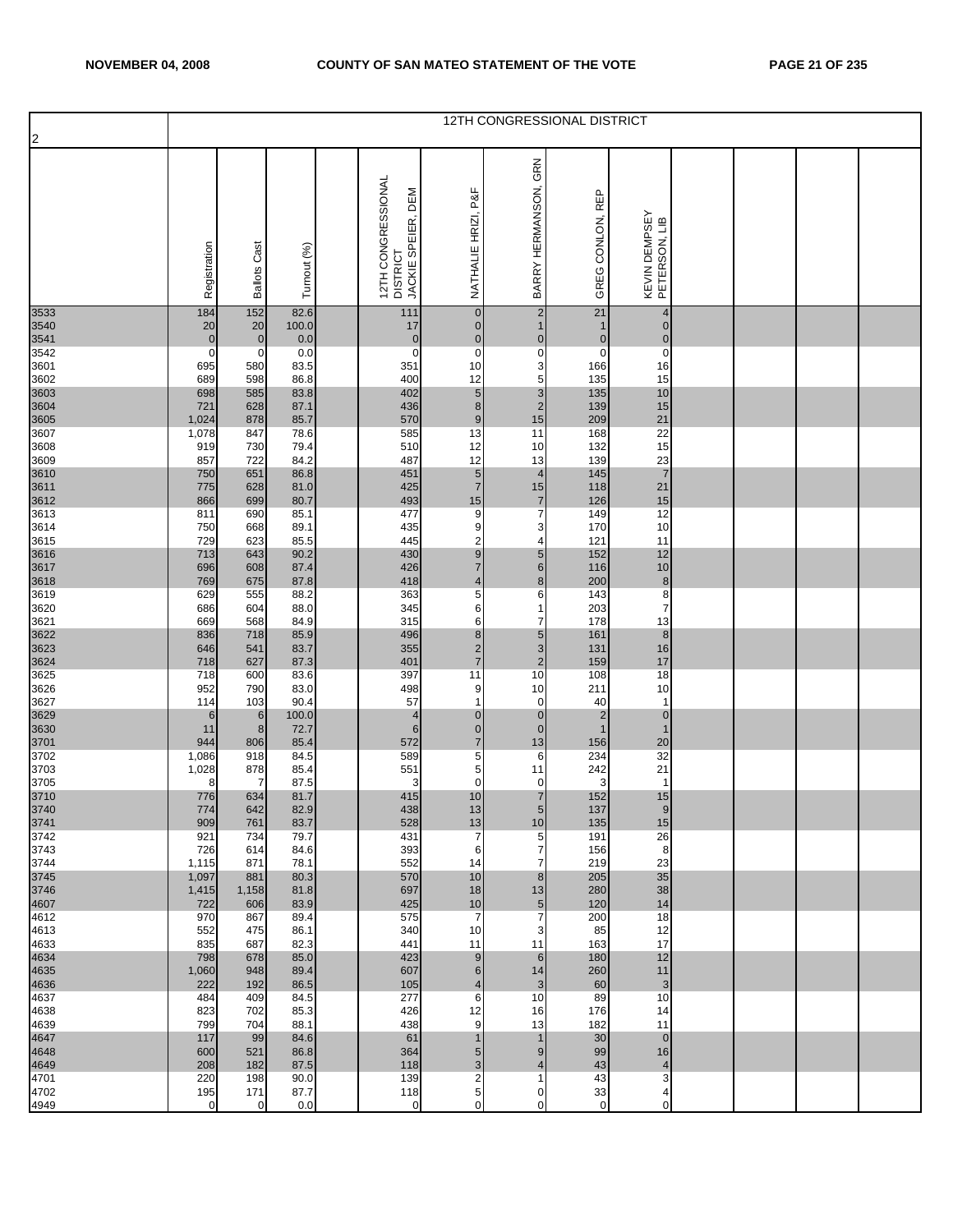| $\overline{2}$ |                |                 |              |                                                           |                        |                              | 12TH CONGRESSIONAL DISTRICT |                                  |  |  |
|----------------|----------------|-----------------|--------------|-----------------------------------------------------------|------------------------|------------------------------|-----------------------------|----------------------------------|--|--|
|                | Registration   | Cast<br>Ballots | Turnout (%)  | 12TH CONGRESSIONAL<br>DEM<br>DISTRICT<br>JACKIE SPEIER, [ | P&F<br>NATHALIE HRIZI, | GRN<br>BARRY HERMANSON,      | GREG CONLON, REP            | KEVIN DEMPSEY<br>PETERSON, LIB   |  |  |
| 5001<br>5002   | 867<br>940     | 720<br>758      | 83.0<br>80.6 | 537<br>541                                                | 15<br>17               | 27<br>33                     | 81<br>81                    | 19<br>17                         |  |  |
| 5003           | 821            | 626             | 76.2         | 437                                                       | 14                     | $\overline{7}$               | 93                          | 13                               |  |  |
| 5101<br>5102   | 780<br>826     | 582<br>647      | 74.6<br>78.3 | 435<br>472                                                | 11<br>17               | 8<br>12                      | 81<br>97                    | 8<br>6                           |  |  |
| 5103           | 1,190          | 861             | 72.4         | 669                                                       | 33                     | 15                           | 90                          | 8                                |  |  |
| 5201<br>5301   | 92<br>718      | 78<br>530       | 84.8<br>73.8 | 60<br>407                                                 | $\overline{1}$<br>12   | $\mathbf{1}$<br>6            | $\bf8$<br>57                | $\overline{4}$<br>$\overline{9}$ |  |  |
| 5601           | 1,164          | 769             | 66.1         | 552                                                       | 23                     | 10                           | 109                         | 12                               |  |  |
| 5602<br>5603   | 1,215<br>624   | 754<br>457      | 62.1<br>73.2 | 572<br>341                                                | 24<br>14               | 7<br>9                       | 75<br>57                    | 11<br>9                          |  |  |
| 5604           | 1,088          | 757             | 69.6         | 570                                                       | 21                     | 14                           | 85                          | 10                               |  |  |
| 5605           | 750            | 483             | 64.4         | 380                                                       | 11                     | 6                            | 35                          | $\sqrt{5}$                       |  |  |
| 5606<br>5607   | 721<br>1,087   | 474<br>646      | 65.7<br>59.4 | 367<br>477                                                | 22<br>26               | 8<br>10                      | 46<br>73                    | $\mathbf 6$<br>$\bf 8$           |  |  |
| 5608           | 953            | 600             | 63.0         | 451                                                       | 21                     | 8                            | 85                          | 9                                |  |  |
| 5609<br>5610   | 1,030<br>1,107 | 600<br>708      | 58.3<br>64.0 | 421<br>542                                                | 36<br>26               | 5<br>10                      | 79<br>62                    | 12<br>10                         |  |  |
| 5611           | 1,060          | 674             | 63.6         | 503                                                       | 24                     | 11                           | 71                          | $\mathbf{3}$                     |  |  |
| 5612<br>5613   | 1,078<br>762   | 663<br>500      | 61.5<br>65.6 | 490<br>354                                                | 24<br>17               | 6<br>15                      | 97<br>67                    | $\sqrt{5}$<br>$\boldsymbol{6}$   |  |  |
| 5614           | 876            | 686             | 78.3         | 514                                                       | 12                     | 13                           | 91                          | 13                               |  |  |
| 5615<br>5616   | 1,106<br>727   | 742<br>504      | 67.1<br>69.3 | 560<br>391                                                | 17<br>17               | 6<br>6                       | 101<br>52                   | $\boldsymbol{9}$<br>6            |  |  |
| 5617           | 1,149          | 758             | 66.0         | 568                                                       | 27                     | 11                           | 84                          | 11                               |  |  |
| 5618<br>5619   | 1,158<br>618   | 766<br>440      | 66.1<br>71.2 | 591<br>335                                                | 21<br>13               | 14<br>$\overline{2}$         | 65<br>63                    | 13<br>$\overline{5}$             |  |  |
| 5620           | 685            | 509             | 74.3         | 343                                                       | 8                      | 5                            | 100                         | $\mathbf 6$                      |  |  |
| 5621<br>5622   | 769<br>743     | 601<br>551      | 78.2<br>74.2 | 400<br>379                                                | 11<br>11               | $\sqrt{5}$<br>$\overline{7}$ | 120<br>97                   | $\boldsymbol{9}$<br>13           |  |  |
| 5623           | 662            | 477             | 72.1         | 362                                                       | $\overline{7}$         | 8                            | 65                          | $\boldsymbol{6}$                 |  |  |
| 5624<br>5625   | 716<br>1,028   | 571<br>669      | 79.7<br>65.1 | 395<br>468                                                | 19<br>32               | 10<br>8                      | 88<br>85                    | 11<br>18                         |  |  |
| 5627           | 1,120          | 765             | 68.3         | 547                                                       | 25                     | 19                           | 88                          | 16                               |  |  |
| 5628<br>5629   | 643<br>713     | 412<br>492      | 64.1<br>69.0 | 310<br>363                                                | 19<br>12               | 5<br>7                       | 39<br>76                    | 9<br>6                           |  |  |
| 5630<br>5631   | 885            | 645             | 72.9         | 478                                                       | 11                     | $5\phantom{.0}$              | 74                          | $\overline{7}$                   |  |  |
| 5632           | 752<br>815     | 542<br>574      | 72.1<br>70.4 | 386<br>419                                                | 12<br>18               | 14<br>11                     | ${\bf 71}$<br>80            | 6<br>8                           |  |  |
| 5633           | 640            | 439             | 68.6         | 326                                                       | 8                      | 9                            | 50                          | 6                                |  |  |
| 5634<br>5635   | 966<br>738     | 670<br>488      | 69.4<br>66.1 | 509<br>326                                                | 8<br>14                | 5<br>$\overline{7}$          | 92<br>101                   | 4<br>5                           |  |  |
| 5636           | 831            | 564             | 67.9         | 385                                                       | 16                     | 8                            | 93                          | 13                               |  |  |
| 5637<br>5638   | 726<br>924     | 495<br>615      | 68.2<br>66.6 | 325<br>451                                                | 15<br>18               | 10<br>13                     | 95<br>74                    | 8<br>8                           |  |  |
| 5639           | 758            | 515             | 67.9         | 347                                                       | 12                     | 1                            | 102                         | 6                                |  |  |
| 5640<br>5641   | 850<br>793     | 594<br>559      | 69.9<br>70.5 | 414<br>414                                                | 14<br>20               | 7<br>4                       | 104<br>71                   | 10<br>10                         |  |  |
| 5642           | 573            | 412             | 71.9         | 311                                                       | $9\,$                  | $\mathbf{3}$                 | 51                          | $\boldsymbol{6}$                 |  |  |
| 5643           | 735            | 491             | 66.8         | 369                                                       | 17                     | $5\phantom{1}$               | 61                          | $\overline{7}$                   |  |  |
| 5644<br>5645   | 918<br>736     | 590<br>516      | 64.3<br>70.1 | 400<br>353                                                | 22<br>12               | 11<br>12                     | 85<br>85                    | 10<br>8                          |  |  |
| 5646           | 827            | 631             | 76.3         | 466                                                       | 15                     | 21                           | 66                          | 12                               |  |  |
| 5647<br>5648   | 1,000<br>926   | 688<br>687      | 68.8<br>74.2 | 489<br>477                                                | 17<br>16               | 9<br>16                      | 106<br>114                  | 3<br>$\overline{7}$              |  |  |
| 5649           | 782            | 574             | 73.4         | 424                                                       | 11                     | $5\phantom{.0}$              | 77                          | $6\phantom{a}$                   |  |  |
| 5650<br>5651   | 1,022<br>992   | 688<br>715      | 67.3<br>72.1 | 486<br>524                                                | 17<br>16               | 9<br>5                       | 104<br>118                  | $\overline{9}$<br>9              |  |  |
| 5652<br>5653   | 963<br>797     | 652<br>638      | 67.7<br>80.1 | 465<br>489                                                | 18<br>21               | 8<br>10                      | 105<br>80                   | 8<br>8                           |  |  |
|                |                |                 |              |                                                           |                        |                              |                             |                                  |  |  |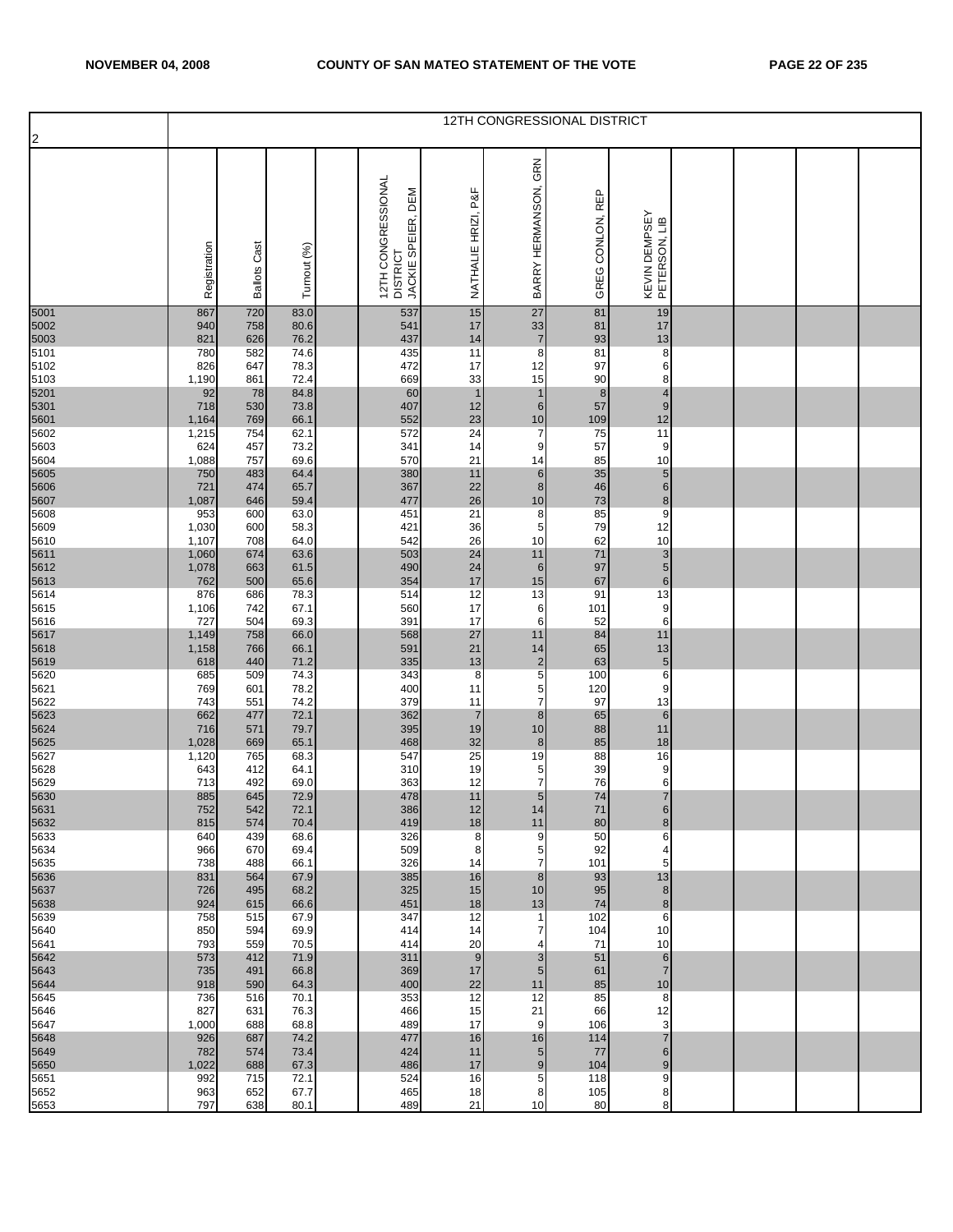| $\overline{2}$               |            | 12TH CONGRESSIONAL DISTRICT<br>GRN<br>12TH CONGRESSIONAL<br>DISTRICT<br>BARRY HERMANSON,<br>NATHALIE HRIZI, P&F<br>DEM<br>GREG CONLON, REP<br>KEVIN DEMPSEY<br>PETERSON, LIB<br>SPEIER,<br>Registration<br><b>Ballots Cast</b><br>Turnout (%)<br>JACKIE<br>0.0<br>$\overline{0}$<br>$\overline{0}$<br>$\mathbf{0}$<br>$\overline{0}$<br>$\overline{0}$<br>$\mathbf 0$<br>$\mathbf{0}$<br>553<br>74.1<br>421<br>12<br>68<br>746<br>6<br>$5\overline{)}$<br>20<br>87<br>540<br>80.6<br>670<br>381<br>$\overline{7}$<br>$\overline{7}$<br>499<br>81.8<br>336<br>11<br>91<br>8<br>610<br>13<br>15<br>20<br>898<br>82.2<br>633<br>142<br>1,092<br>10<br>$\overline{7}$<br>76.9<br>504<br>391<br>3<br>66<br>655<br>4<br>17<br>900<br>695<br>77.2<br>510<br>101<br>14<br>75.2<br>785<br>590<br>451<br>15<br>61<br>9<br>8<br>80.8<br>14<br>113<br>650<br>804<br>463<br>$\overline{7}$<br>11<br>$\overline{22}$<br>12<br>737<br>68.6<br>533<br>101<br>9<br>71.8<br>488<br>12<br>14<br>681<br>95<br>949<br>6<br>12<br>$\overline{7}$<br>75.5<br>439<br>98<br>827<br>624<br>12<br>14<br>92<br>797<br>558<br>70.0<br>363<br>11<br>8<br>88<br>70.3<br>351<br>15<br>503<br>715<br>8<br>52<br>72.6<br>337<br>625<br>454<br>$\mathbf{3}$<br>10<br>9<br>12<br>86<br>$\overline{5}$<br>591<br>464<br>78.5<br>318<br>24<br>117<br>759<br>75.3<br>505<br>1,008<br>8<br>14<br>898<br>85.4<br>661<br>14<br>145<br>1,051<br>12<br>6<br>82.6<br>$\mathsf 3$<br>11<br>132<br>109<br>89 |              |  |             |                      |          |             |              |  |  |  |  |
|------------------------------|------------|---------------------------------------------------------------------------------------------------------------------------------------------------------------------------------------------------------------------------------------------------------------------------------------------------------------------------------------------------------------------------------------------------------------------------------------------------------------------------------------------------------------------------------------------------------------------------------------------------------------------------------------------------------------------------------------------------------------------------------------------------------------------------------------------------------------------------------------------------------------------------------------------------------------------------------------------------------------------------------------------------------------------------------------------------------------------------------------------------------------------------------------------------------------------------------------------------------------------------------------------------------------------------------------------------------------------------------------------------------------------------------------------------------------------------------------------------------------|--------------|--|-------------|----------------------|----------|-------------|--------------|--|--|--|--|
|                              |            |                                                                                                                                                                                                                                                                                                                                                                                                                                                                                                                                                                                                                                                                                                                                                                                                                                                                                                                                                                                                                                                                                                                                                                                                                                                                                                                                                                                                                                                               |              |  |             |                      |          |             |              |  |  |  |  |
| 5701                         |            |                                                                                                                                                                                                                                                                                                                                                                                                                                                                                                                                                                                                                                                                                                                                                                                                                                                                                                                                                                                                                                                                                                                                                                                                                                                                                                                                                                                                                                                               |              |  |             |                      |          |             |              |  |  |  |  |
| 5817                         |            |                                                                                                                                                                                                                                                                                                                                                                                                                                                                                                                                                                                                                                                                                                                                                                                                                                                                                                                                                                                                                                                                                                                                                                                                                                                                                                                                                                                                                                                               |              |  |             |                      |          |             |              |  |  |  |  |
| 5818<br>5819                 |            |                                                                                                                                                                                                                                                                                                                                                                                                                                                                                                                                                                                                                                                                                                                                                                                                                                                                                                                                                                                                                                                                                                                                                                                                                                                                                                                                                                                                                                                               |              |  |             |                      |          |             |              |  |  |  |  |
|                              |            |                                                                                                                                                                                                                                                                                                                                                                                                                                                                                                                                                                                                                                                                                                                                                                                                                                                                                                                                                                                                                                                                                                                                                                                                                                                                                                                                                                                                                                                               |              |  |             |                      |          |             |              |  |  |  |  |
| 5820<br>5821                 |            |                                                                                                                                                                                                                                                                                                                                                                                                                                                                                                                                                                                                                                                                                                                                                                                                                                                                                                                                                                                                                                                                                                                                                                                                                                                                                                                                                                                                                                                               |              |  |             |                      |          |             |              |  |  |  |  |
| 5822                         |            |                                                                                                                                                                                                                                                                                                                                                                                                                                                                                                                                                                                                                                                                                                                                                                                                                                                                                                                                                                                                                                                                                                                                                                                                                                                                                                                                                                                                                                                               |              |  |             |                      |          |             |              |  |  |  |  |
| 5823                         |            |                                                                                                                                                                                                                                                                                                                                                                                                                                                                                                                                                                                                                                                                                                                                                                                                                                                                                                                                                                                                                                                                                                                                                                                                                                                                                                                                                                                                                                                               |              |  |             |                      |          |             |              |  |  |  |  |
| 5824                         |            |                                                                                                                                                                                                                                                                                                                                                                                                                                                                                                                                                                                                                                                                                                                                                                                                                                                                                                                                                                                                                                                                                                                                                                                                                                                                                                                                                                                                                                                               |              |  |             |                      |          |             |              |  |  |  |  |
| 5825                         | 1,074      |                                                                                                                                                                                                                                                                                                                                                                                                                                                                                                                                                                                                                                                                                                                                                                                                                                                                                                                                                                                                                                                                                                                                                                                                                                                                                                                                                                                                                                                               |              |  |             |                      |          |             |              |  |  |  |  |
| 5826                         |            |                                                                                                                                                                                                                                                                                                                                                                                                                                                                                                                                                                                                                                                                                                                                                                                                                                                                                                                                                                                                                                                                                                                                                                                                                                                                                                                                                                                                                                                               |              |  |             |                      |          |             |              |  |  |  |  |
| 5827                         |            |                                                                                                                                                                                                                                                                                                                                                                                                                                                                                                                                                                                                                                                                                                                                                                                                                                                                                                                                                                                                                                                                                                                                                                                                                                                                                                                                                                                                                                                               |              |  |             |                      |          |             |              |  |  |  |  |
| 5828                         |            |                                                                                                                                                                                                                                                                                                                                                                                                                                                                                                                                                                                                                                                                                                                                                                                                                                                                                                                                                                                                                                                                                                                                                                                                                                                                                                                                                                                                                                                               |              |  |             |                      |          |             |              |  |  |  |  |
|                              |            |                                                                                                                                                                                                                                                                                                                                                                                                                                                                                                                                                                                                                                                                                                                                                                                                                                                                                                                                                                                                                                                                                                                                                                                                                                                                                                                                                                                                                                                               |              |  |             |                      |          |             |              |  |  |  |  |
| 5829<br>5830                 |            |                                                                                                                                                                                                                                                                                                                                                                                                                                                                                                                                                                                                                                                                                                                                                                                                                                                                                                                                                                                                                                                                                                                                                                                                                                                                                                                                                                                                                                                               |              |  |             |                      |          |             |              |  |  |  |  |
| 5831                         |            |                                                                                                                                                                                                                                                                                                                                                                                                                                                                                                                                                                                                                                                                                                                                                                                                                                                                                                                                                                                                                                                                                                                                                                                                                                                                                                                                                                                                                                                               |              |  |             |                      |          |             |              |  |  |  |  |
| 5832                         |            |                                                                                                                                                                                                                                                                                                                                                                                                                                                                                                                                                                                                                                                                                                                                                                                                                                                                                                                                                                                                                                                                                                                                                                                                                                                                                                                                                                                                                                                               |              |  |             |                      |          |             |              |  |  |  |  |
| 5833                         |            |                                                                                                                                                                                                                                                                                                                                                                                                                                                                                                                                                                                                                                                                                                                                                                                                                                                                                                                                                                                                                                                                                                                                                                                                                                                                                                                                                                                                                                                               |              |  |             |                      |          |             |              |  |  |  |  |
| 5834                         |            |                                                                                                                                                                                                                                                                                                                                                                                                                                                                                                                                                                                                                                                                                                                                                                                                                                                                                                                                                                                                                                                                                                                                                                                                                                                                                                                                                                                                                                                               |              |  |             |                      |          |             |              |  |  |  |  |
| 5835                         | 724<br>911 | 554<br>708                                                                                                                                                                                                                                                                                                                                                                                                                                                                                                                                                                                                                                                                                                                                                                                                                                                                                                                                                                                                                                                                                                                                                                                                                                                                                                                                                                                                                                                    | 76.5<br>77.7 |  | 423<br>486  | $\overline{4}$<br>14 | 13<br>12 | 64<br>127   | $6 \,$<br>9  |  |  |  |  |
| 5836<br>5837                 | 839        | 677                                                                                                                                                                                                                                                                                                                                                                                                                                                                                                                                                                                                                                                                                                                                                                                                                                                                                                                                                                                                                                                                                                                                                                                                                                                                                                                                                                                                                                                           | 80.7         |  | 494         | 8                    | 10       | 121         | 13           |  |  |  |  |
| 5901                         | $\Omega$   | 0                                                                                                                                                                                                                                                                                                                                                                                                                                                                                                                                                                                                                                                                                                                                                                                                                                                                                                                                                                                                                                                                                                                                                                                                                                                                                                                                                                                                                                                             | 0.0          |  | $\mathbf 0$ | 0                    | 0        | $\mathbf 0$ | $\mathbf 0$  |  |  |  |  |
| 5902                         |            | $\Omega$                                                                                                                                                                                                                                                                                                                                                                                                                                                                                                                                                                                                                                                                                                                                                                                                                                                                                                                                                                                                                                                                                                                                                                                                                                                                                                                                                                                                                                                      | 0.0          |  | 0           | 0                    | $\Omega$ | $\mathbf 0$ | 0            |  |  |  |  |
|                              | $\Omega$   | $\mathbf{0}$                                                                                                                                                                                                                                                                                                                                                                                                                                                                                                                                                                                                                                                                                                                                                                                                                                                                                                                                                                                                                                                                                                                                                                                                                                                                                                                                                                                                                                                  | 0.0          |  | $\Omega$    | $\overline{0}$       | $\Omega$ | $\Omega$    | $\mathbf{0}$ |  |  |  |  |
| 5903<br>Voting Center Totals | 279,520    | 4,607                                                                                                                                                                                                                                                                                                                                                                                                                                                                                                                                                                                                                                                                                                                                                                                                                                                                                                                                                                                                                                                                                                                                                                                                                                                                                                                                                                                                                                                         | 1.6          |  | 3487        | 72                   | 101      | 542         | 94           |  |  |  |  |
| <b>Vote By Mail Totals</b>   | 279,520    | 101,388                                                                                                                                                                                                                                                                                                                                                                                                                                                                                                                                                                                                                                                                                                                                                                                                                                                                                                                                                                                                                                                                                                                                                                                                                                                                                                                                                                                                                                                       | 36.3         |  | 72123       | 1498                 | 1306     | 19599       | 1697         |  |  |  |  |
| <b>Election Day Totals</b>   | 279,520    | 115,109                                                                                                                                                                                                                                                                                                                                                                                                                                                                                                                                                                                                                                                                                                                                                                                                                                                                                                                                                                                                                                                                                                                                                                                                                                                                                                                                                                                                                                                       | 41.2         |  | 77564       | 2560                 | 2153     | 20733       | 2346         |  |  |  |  |
| <b>Grand Totals</b>          | 279,520    | 221,104                                                                                                                                                                                                                                                                                                                                                                                                                                                                                                                                                                                                                                                                                                                                                                                                                                                                                                                                                                                                                                                                                                                                                                                                                                                                                                                                                                                                                                                       | 79.1         |  | 153174      | 4130                 | 3560     | 40874       | 4137         |  |  |  |  |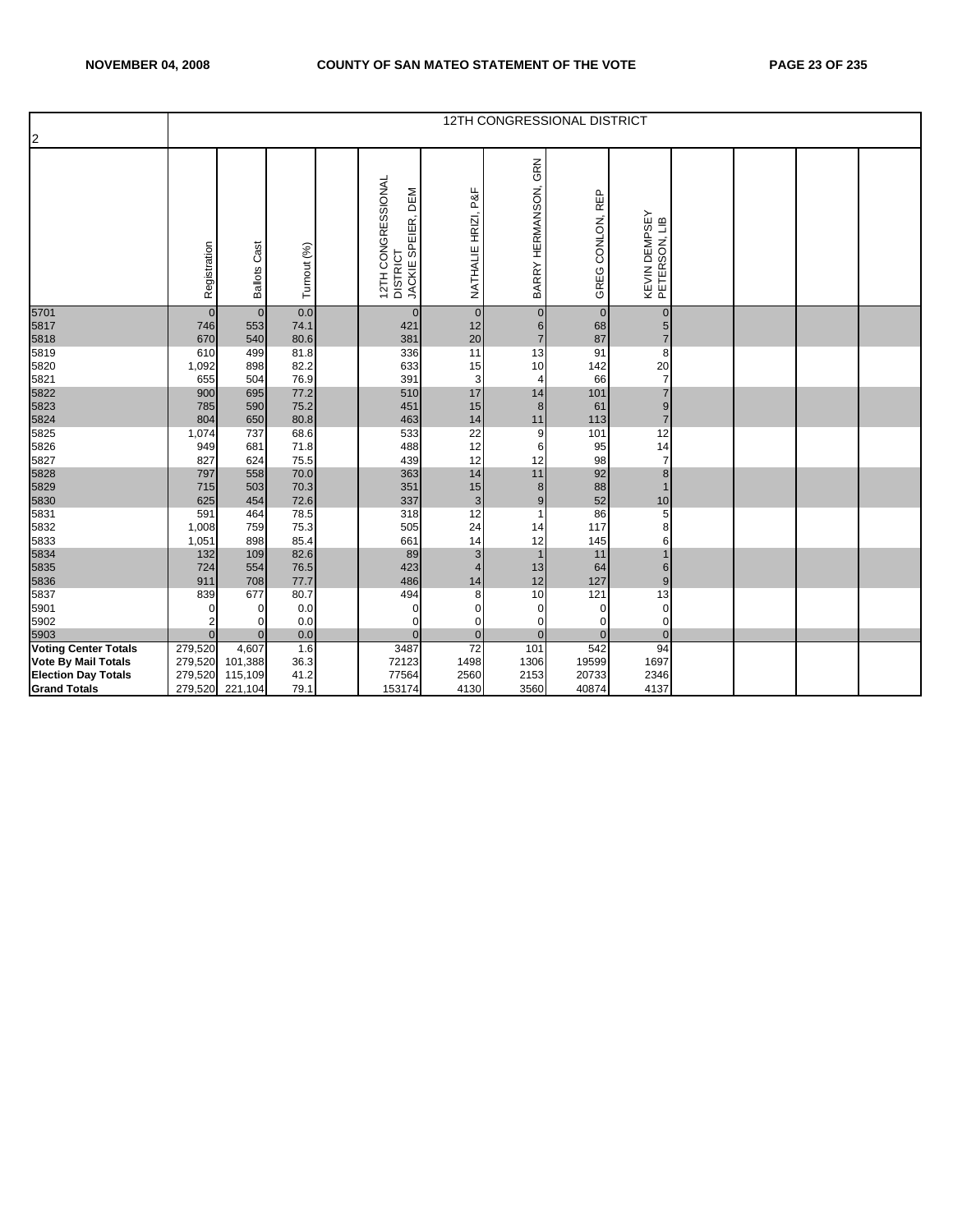| <b>Voting Center Totals</b>                               |              |                     |             |                                                               |                     |                         | 12TH CONGRESSIONAL DISTRICT |                                |  |  |
|-----------------------------------------------------------|--------------|---------------------|-------------|---------------------------------------------------------------|---------------------|-------------------------|-----------------------------|--------------------------------|--|--|
| $\overline{2}$                                            |              |                     |             |                                                               |                     |                         |                             |                                |  |  |
|                                                           | Registration | <b>Ballots Cast</b> | Turnout (%) | 12TH CONGRESSIONAL<br>DEM<br>SPEIER,<br>DISTRICT<br>JACKIE SI | NATHALIE HRIZI, P&F | GRN<br>BARRY HERMANSON, | GREG CONLON, REP            | KEVIN DEMPSEY<br>PETERSON, LIB |  |  |
| 12TH CONGRESSIONAL<br><b>DISTRICT</b>                     | 279,520      | 4,607               | 1.6         | 3487                                                          | 72                  | 101                     | 542                         | 94                             |  |  |
| 12TH ASSEMBLY                                             |              |                     |             |                                                               |                     |                         |                             |                                |  |  |
| <b>DISTRICT</b><br>19TH ASSEMBLY                          | 30,550       | 210                 | 0.7         | 157                                                           |                     |                         | 27                          |                                |  |  |
| <b>DISTRICT</b><br>21ST ASSEMBLY                          | 209,497      | 3,426               | 1.6         | 2594                                                          | 55                  | 87                      | 386                         | 66                             |  |  |
| <b>DISTRICT</b><br>1ST SUPERVISORIAL                      | 39,473       | 971                 | 2.5         | 736                                                           | 10                  | 13                      | 129                         | 25                             |  |  |
| <b>DISTRICT</b>                                           | 77,799       | 1,133               | $1.5$       | 839                                                           | 10                  | 26                      | 150                         | 21                             |  |  |
| 2ND SUPERVISORIAL<br><b>DISTRICT</b>                      | 66,076       | 1,722               | 2.6         | 1309                                                          | 36                  | 44                      | 193                         | 32                             |  |  |
| 3RD SUPERVISORIAL<br><b>DISTRICT</b><br>4TH SUPERVISORIAL | 58,998       | 1,071               | 1.8         | 821                                                           | 14                  | 18                      | 122                         | 28                             |  |  |
| <b>DISTRICT</b><br>5TH SUPERVISORIAL                      | 8,605        | 193                 | 2.2         | 144                                                           |                     | 6                       | 24                          |                                |  |  |
| <b>DISTRICT</b>                                           | 68,042       | 488                 | 0.7         | 374                                                           | 9                   | $\overline{7}$          | 53                          | 9                              |  |  |
| <b>11TH SENATORIAL</b><br><b>DISTRICT</b>                 | 39,489       | 971                 | 2.5         | 736                                                           | 10                  | 13                      | 129                         | 25                             |  |  |
| 8TH SENATORIAL<br><b>DISTRICT</b>                         | 240,031      | 3,636               | 1.5         | 2751                                                          | 62                  | 88                      | 413                         | 69                             |  |  |
| <b>BAYSHORE ELEM</b><br><b>SCHOOL DISTRICT</b>            | 3,003        | 18                  | 0.6         | 13                                                            | O                   | 0                       |                             | 0                              |  |  |
| BELMONT-REDWOOD<br>SHORES SCHOOL DIST<br><b>BOARD OF</b>  | 11,535       | 330                 | 2.9         | 174                                                           |                     |                         | 44                          | 6                              |  |  |
| <b>EQUALIZATION</b><br><b>CABRILLO UNIFIED</b>            | 279,520      | 4,607               | 1.6         | 3487                                                          | 72                  | 101                     | 542                         | 94                             |  |  |
| <b>SCHOOL DISTRICT</b>                                    | 4,050        | 33                  | 0.8         | 25                                                            | 2                   | $\overline{2}$          | 2                           |                                |  |  |
| <b>CITY OF BELMONT</b>                                    |              | 0                   | 0.0         | 0                                                             | 0                   |                         |                             |                                |  |  |
| <b>CITY OF BRISBANE</b>                                   | 2,628        | 23                  | 0.9         | 15                                                            |                     |                         |                             |                                |  |  |
| <b>CITY OF BURLINGAME</b>                                 | 16,978       | 327                 | 1.9         | 242                                                           |                     |                         | 43                          |                                |  |  |
| <b>CITY OF DALY CITY</b>                                  | 45,301       | 291                 | 0.6         | 216                                                           |                     |                         | 33                          |                                |  |  |
| <b>CITY OF FOSTER CITY</b>                                | 17,100       | 402                 | 2.4         | 304                                                           |                     |                         | 50                          |                                |  |  |
| <b>CITY OF MILLBRAE</b>                                   | 12,004       | 134                 | 1.1         | 99                                                            |                     |                         | 22                          |                                |  |  |
| <b>CITY OF PACIFICA</b>                                   | 24,039       | 260                 | 1.1         | 204                                                           |                     |                         | 15                          |                                |  |  |
| CITY OF REDWOOD CITY                                      | 15,147       | 369                 | 2.4         | 263                                                           |                     |                         | 60                          |                                |  |  |
| CITY OF SAN BRUNO                                         | 21,209       | 254                 | 1.2         | 197                                                           |                     |                         | 28                          |                                |  |  |
| <b>CITY OF SAN CARLOS</b>                                 | 19,525       | 471                 | 2.4         | 358                                                           |                     |                         | 59                          | 14                             |  |  |
| <b>CITY OF SAN MATEO</b><br><b>CITY OF SOUTH SAN</b>      | 51,616       | 1,378               | 2.7         | 1044                                                          | 33                  | 42                      | 152                         | 28                             |  |  |
| <b>FRANCISCO</b><br>MIDPEN REGIONAL OPEN                  | 30,363       | 256                 | 0.8         | 199                                                           |                     | 8                       | 17                          | 6                              |  |  |
| <b>SPACE DISTRICT</b><br>MILLBRAE ELEMENTARY              | 42,979       | 982                 | 2.3         | 685                                                           | 12                  | 15                      | 119                         | 25                             |  |  |
| <b>SCHOOL DISTRICT</b><br>PACIFICA SCHOOL                 | 13,018       | 141                 | 1.1         | 106                                                           |                     |                         | 22                          |                                |  |  |
| <b>DISTRICT</b>                                           | 23,502       | 254                 | 1.1         | 202                                                           |                     | 6                       | 14                          | 6                              |  |  |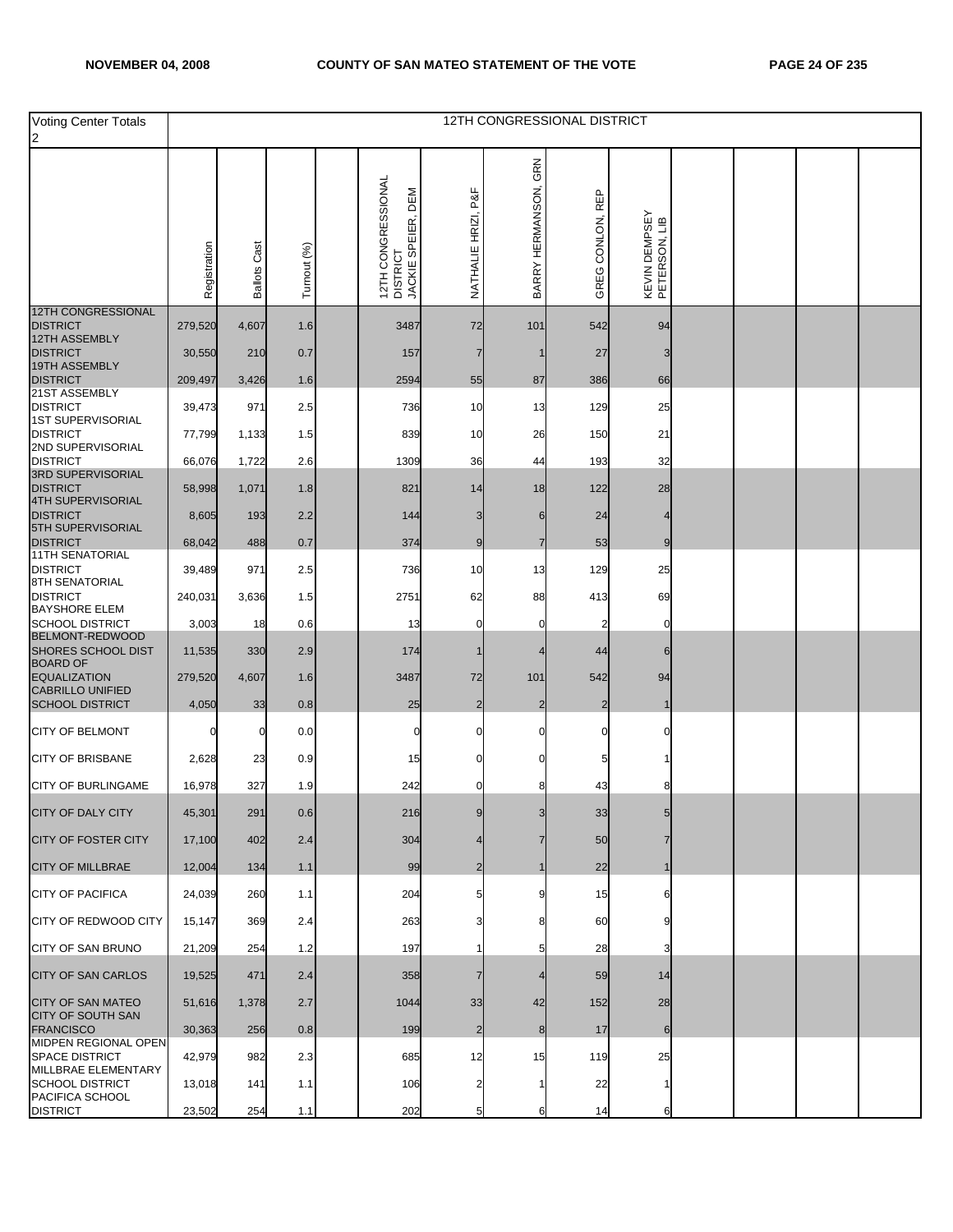| <b>Voting Center Totals</b><br>12                              |              |                        |             |                                                      |                        |                         | 12TH CONGRESSIONAL DISTRICT |                                |  |  |
|----------------------------------------------------------------|--------------|------------------------|-------------|------------------------------------------------------|------------------------|-------------------------|-----------------------------|--------------------------------|--|--|
|                                                                | Registration | Cast<br><b>Ballots</b> | Turnout (%) | 12TH CONGRESSIONAL<br>DISTRICT<br>JACKIE SPEIER, DEM | P&F<br>NATHALIE HRIZI, | GRN<br>BARRY HERMANSON, | CONLON, REP<br>GREG         | KEVIN DEMPSEY<br>PETERSON, LIB |  |  |
| <b>SAN CARLOS SCHOOL</b><br><b>DISTRICT</b>                    | 18,623       | 465                    | 2.5         | 353                                                  |                        |                         | 54                          | 13                             |  |  |
| <b>SAN MATEO COUNTY</b><br>SEQUOIA HEALTHCARE                  | 279,520      | 4,607                  | 1.6         | 3487                                                 | 72                     | 101                     | 542                         | 94                             |  |  |
| <b>DISTRICT</b><br>SO SAN FRANCISCO                            | 62,666       | 1,574                  | 2.5         | 1043                                                 | 18                     | 20                      | 181                         | 33                             |  |  |
| UNIFIED SCHOOL DIST                                            | 39,185       | 316                    | 0.8         | 240                                                  |                        | 10                      | 22                          |                                |  |  |
| <b>STATEWIDE DISTRICT</b>                                      | 279,520      | 4,607                  | 1.6         | 3487                                                 | 72                     | 101                     | 542                         | 94                             |  |  |
| TOWN OF COLMA                                                  | 718          |                        | 0.3         | 2                                                    |                        |                         |                             |                                |  |  |
| <b>TOWN OF</b><br><b>HILLSBOROUGH</b><br><b>UNINCORPORATED</b> | 7,486        | 141                    | 1.9         | 99                                                   |                        |                         | 27                          |                                |  |  |
| <b>AREA</b>                                                    | 15,406       | 299                    | 1.9         | 245                                                  |                        |                         | 31                          |                                |  |  |
| <b>Voting Center Totals</b>                                    | 279,520      | 4,607                  | 1.6         | 3487                                                 | 72                     | 101                     | 542                         | 94                             |  |  |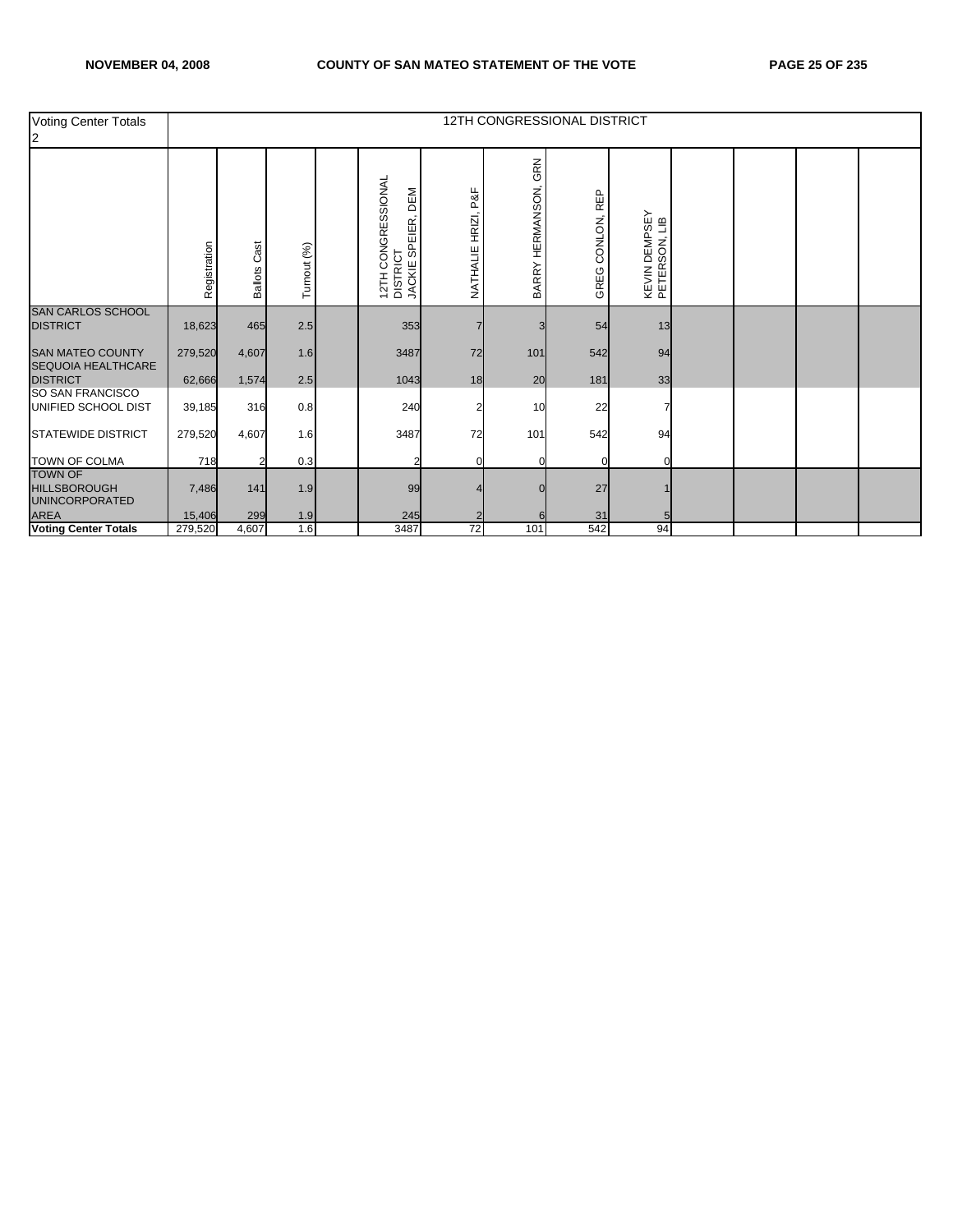| Vote By Mail Totals                                  |              |                     |             |                                                      |                        |                         | 12TH CONGRESSIONAL DISTRICT |                                |  |  |
|------------------------------------------------------|--------------|---------------------|-------------|------------------------------------------------------|------------------------|-------------------------|-----------------------------|--------------------------------|--|--|
|                                                      |              |                     |             |                                                      |                        |                         |                             |                                |  |  |
|                                                      | Registration | <b>Ballots Cast</b> | Turnout (%) | 12TH CONGRESSIONAL<br>DISTRICT<br>JACKIE SPEIER, DEM | P&I<br>NATHALIE HRIZI, | GRN<br>BARRY HERMANSON, | GREG CONLON, REP            | KEVIN DEMPSEY<br>PETERSON, LIB |  |  |
| <b>12TH CONGRESSIONAL</b><br><b>DISTRICT</b>         | 279,520      | 101,388             | 36.3        | 72123                                                | 1498                   | 1306                    | 19599                       | 1697                           |  |  |
| 12TH ASSEMBLY<br><b>DISTRICT</b>                     | 30,550       | 9,392               | 30.7        | 7170                                                 | 218                    | 112                     | 1273                        | 125                            |  |  |
| 19TH ASSEMBLY                                        |              |                     |             |                                                      |                        |                         |                             |                                |  |  |
| <b>DISTRICT</b><br>21ST ASSEMBLY                     | 209,497      | 75,317              | 36.0        | 53701                                                | 1112                   | 1044                    | 14337                       | 1255                           |  |  |
| <b>DISTRICT</b><br><b>1ST SUPERVISORIAL</b>          | 39,473       | 16,679              | 42.3        | 11252                                                | 168                    | 150                     | 3989                        | 317                            |  |  |
| <b>DISTRICT</b><br>2ND SUPERVISORIAL                 | 77,799       | 27,870              | 35.8        | 19536                                                | 382                    | 344                     | 5751                        | 444                            |  |  |
| <b>DISTRICT</b><br>3RD SUPERVISORIAL                 | 66,076       | 24,971              | 37.8        | 17600                                                | 331                    | 371                     | 4940                        | 469                            |  |  |
| <b>DISTRICT</b>                                      | 58,998       | 23,351              | 39.6        | 16384                                                | 305                    | 302                     | 4817                        | 445                            |  |  |
| 4TH SUPERVISORIAL<br><b>DISTRICT</b>                 | 8,605        | 3,386               | 39.3        | 2266                                                 | 34                     | 33                      | 837                         | 63                             |  |  |
| 5TH SUPERVISORIAL<br><b>DISTRICT</b>                 | 68,042       | 21,810              | 32.1        | 16337                                                | 446                    | 256                     | 3254                        | 276                            |  |  |
| <b>11TH SENATORIAL</b><br><b>DISTRICT</b>            | 39,489       | 16,679              | 42.2        | 11252                                                | 168                    | 150                     | 3989                        | 317                            |  |  |
| <b>8TH SENATORIAL</b><br><b>DISTRICT</b>             | 240,031      | 84,709              | 35.3        | 60871                                                | 1330                   | 1156                    | 15610                       | 1380                           |  |  |
| <b>BAYSHORE ELEM</b><br><b>SCHOOL DISTRICT</b>       |              |                     |             |                                                      |                        |                         |                             |                                |  |  |
| BELMONT-REDWOOD                                      | 3,003        | 858                 | 28.6        | 502                                                  | 15                     | 8                       | 71                          | 11                             |  |  |
| SHORES SCHOOL DIST<br><b>BOARD OF</b>                | 11,535       | 4,660               | 40.4        | 2380                                                 | 38                     | 25                      | 821                         | 75                             |  |  |
| <b>EQUALIZATION</b><br><b>CABRILLO UNIFIED</b>       | 279,520      | 101,388             | 36.3        | 72123                                                | 1498                   | 1306                    | 19599                       | 1697                           |  |  |
| <b>SCHOOL DISTRICT</b>                               | 4,050        | 1,586               | 39.2        | 1152                                                 | 19                     | 39                      | 288                         | 39                             |  |  |
| <b>CITY OF BELMONT</b>                               | 0            | 0                   | 0.0         | 0                                                    | 0                      | 0                       | 0                           | $\mathbf 0$                    |  |  |
| <b>CITY OF BRISBANE</b>                              | 2,628        | 849                 | 32.3        | 636                                                  | 14                     | 24                      | 97                          | 17                             |  |  |
| <b>CITY OF BURLINGAME</b>                            | 16,978       | 6,639               | 39.1        | 4634                                                 | 68                     | 90                      | 1421                        | 115                            |  |  |
| CITY OF DALY CITY                                    | 45,301       | 13,905              | 30.7        | 10424                                                | 290                    | 153                     | 2083                        | 179                            |  |  |
| <b>CITY OF FOSTER CITY</b>                           | 17,100       | 6,464               | 37.8        | 4397                                                 | 88                     | 94                      | 1384                        | 130                            |  |  |
| <b>CITY OF MILLBRAE</b>                              | 12,004       | 5,076               | 42.3        | 3433                                                 | 80                     | 55                      | 1075                        | 77                             |  |  |
| <b>CITY OF PACIFICA</b>                              | 24,039       | 8,472               | 35.2        | 6246                                                 | 152                    | 146                     | 1377                        | 152                            |  |  |
| CITY OF REDWOOD CITY                                 | 15,147       | 6,132               | 40.5        | 4104                                                 | 61                     | 51                      | 1473                        | 124                            |  |  |
| CITY OF SAN BRUNO                                    | 21,209       | 7,019               | 33.1        | 5159                                                 | 106                    | 103                     | 1194                        | 122                            |  |  |
| CITY OF SAN CARLOS                                   | 19,525       | 8,538               | 43.7        | 5778                                                 | 90                     | 76                      | 2052                        | 146                            |  |  |
| <b>CITY OF SAN MATEO</b><br><b>CITY OF SOUTH SAN</b> | 51,616       | 18,840              | 36.5        | 13413                                                | 248                    | 281                     | 3658                        | 342                            |  |  |
| <b>FRANCISCO</b><br>MIDPEN REGIONAL OPEN             | 30,363       | 9,894               | 32.6        | 7465                                                 | 191                    | 119                     | 1451                        | 128                            |  |  |
| <b>SPACE DISTRICT</b><br>MILLBRAE ELEMENTARY         | 42,979       | 18,000              | 41.9        | 11741                                                | 178                    | 179                     | 4076                        | 338                            |  |  |
| <b>SCHOOL DISTRICT</b><br>PACIFICA SCHOOL            | 13,018       | 5,328               | 40.9        | 3628                                                 | 89                     | 57                      | 1110                        | 81                             |  |  |
| <b>DISTRICT</b>                                      | 23,502       | 8,472               | 36.0        | 6246                                                 | 152                    | 146                     | 1377                        | 152                            |  |  |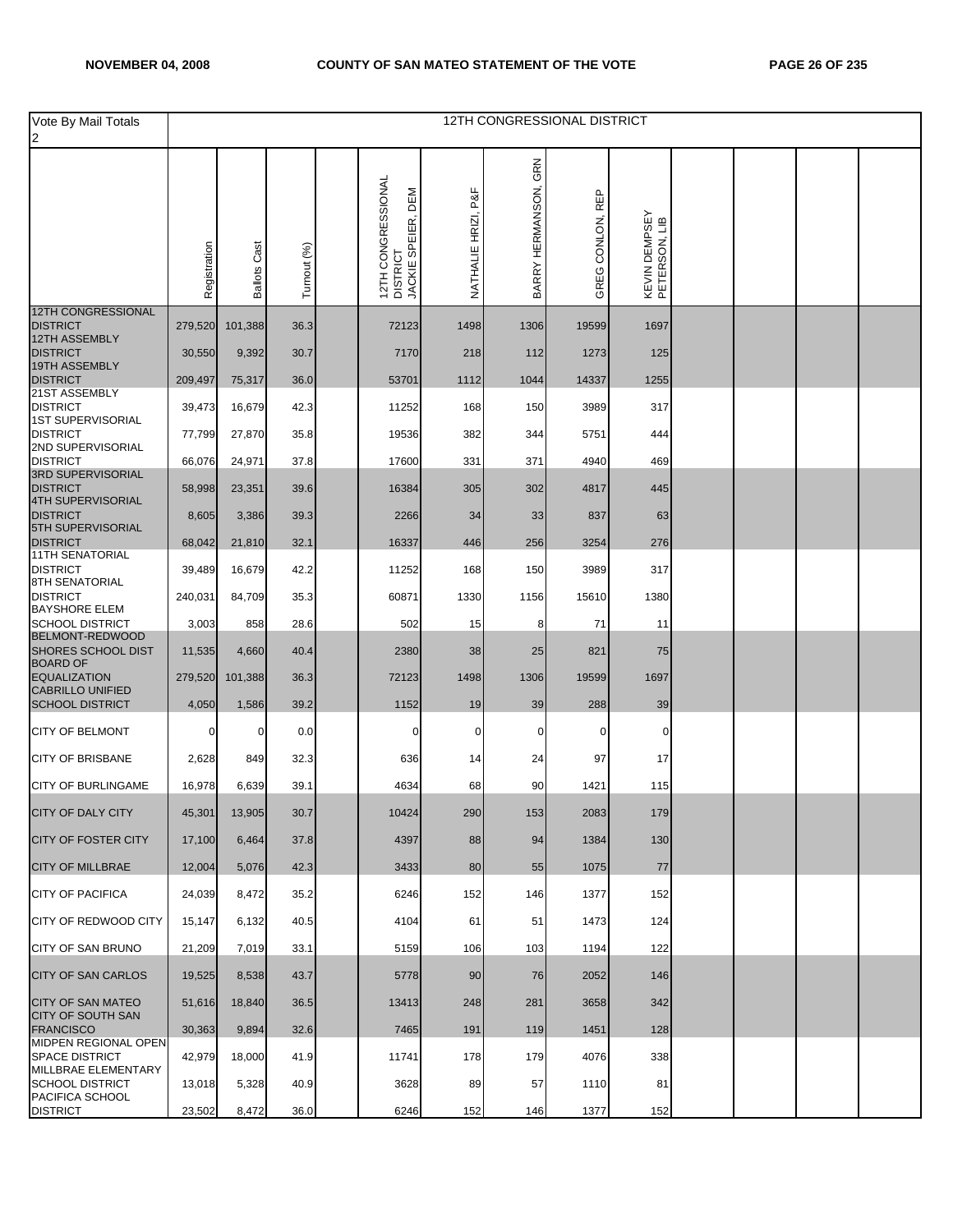| Vote By Mail Totals<br>12                                      |              |                        |             |                                                      |                        |                         | 12TH CONGRESSIONAL DISTRICT |                                |  |  |
|----------------------------------------------------------------|--------------|------------------------|-------------|------------------------------------------------------|------------------------|-------------------------|-----------------------------|--------------------------------|--|--|
|                                                                | Registration | Cast<br><b>Ballots</b> | Turnout (%) | 12TH CONGRESSIONAL<br>DISTRICT<br>JACKIE SPEIER, DEM | P&F<br>NATHALIE HRIZI, | GRN<br>BARRY HERMANSON, | CONLON, REP<br>GREG         | KEVIN DEMPSEY<br>PETERSON, LIB |  |  |
| <b>SAN CARLOS SCHOOL</b><br><b>DISTRICT</b>                    | 18,623       | 8,144                  | 43.7        | 5446                                                 | 84                     | 73                      | 1891                        | 141                            |  |  |
| <b>SAN MATEO COUNTY</b><br>SEQUOIA HEALTHCARE                  | 279,520      | 101,388                | 36.3        | 72123                                                | 1498                   | 1306                    | 19599                       | 1697                           |  |  |
| <b>DISTRICT</b>                                                | 62,666       | 25,194                 | 40.2        | 15244                                                | 252                    | 228                     | 5325                        | 432                            |  |  |
| SO SAN FRANCISCO<br>UNIFIED SCHOOL DIST                        | 39,185       | 12,797                 | 32.7        | 9265                                                 | 232                    | 139                     | 1849                        | 149                            |  |  |
| <b>STATEWIDE DISTRICT</b>                                      | 279,520      | 101,388                | 36.3        | 72123                                                | 1498                   | 1306                    | 19599                       | 1697                           |  |  |
| TOWN OF COLMA                                                  | 718          | 282                    | 39.3        | 221                                                  | 6                      | 3                       | 30                          |                                |  |  |
| <b>TOWN OF</b><br><b>HILLSBOROUGH</b><br><b>UNINCORPORATED</b> | 7,486        | 3,316                  | 44.3        | 1942                                                 | 25                     | 22                      | 1131                        | 47                             |  |  |
| <b>AREA</b>                                                    | 15,406       | 5,962                  | 38.7        | 4271                                                 | 79                     | 89                      | 1173                        | 117                            |  |  |
| <b>Vote By Mail Totals</b>                                     | 279,520      | 101,388                | 36.3        | 72123                                                | 1498                   | 1306                    | 19599                       | 1697                           |  |  |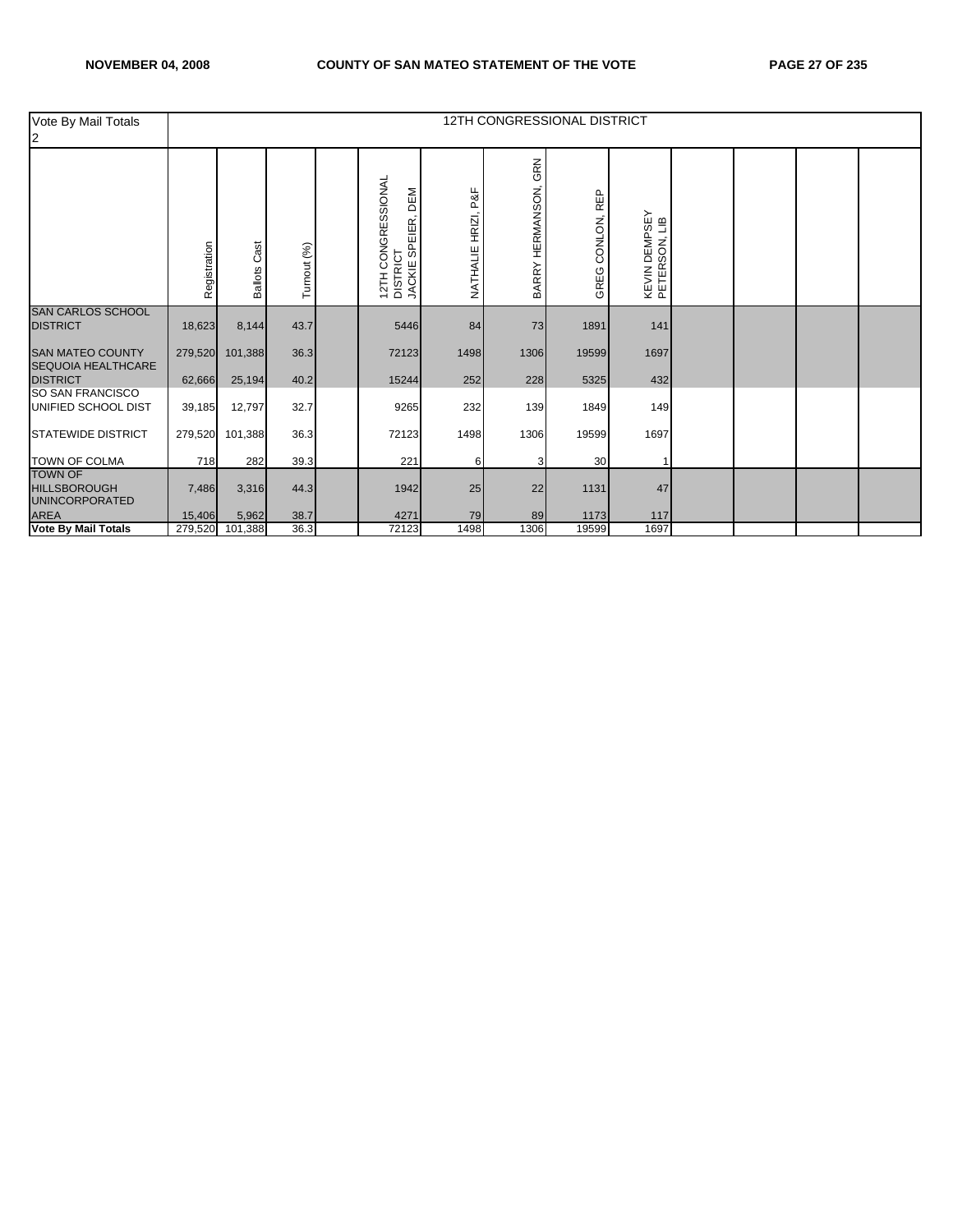| <b>Grand Totals</b>                                                    |              |                        |             |                                                      |                        |                         | 12TH CONGRESSIONAL DISTRICT |                                |  |  |
|------------------------------------------------------------------------|--------------|------------------------|-------------|------------------------------------------------------|------------------------|-------------------------|-----------------------------|--------------------------------|--|--|
| $\overline{2}$                                                         |              |                        |             |                                                      |                        |                         |                             |                                |  |  |
|                                                                        | Registration | Cast<br><b>Ballots</b> | Turnout (%) | 12TH CONGRESSIONAL<br>DISTRICT<br>JACKIE SPEIER, DEM | P&F<br>NATHALIE HRIZI, | GRN<br>BARRY HERMANSON, | GREG CONLON, REP            | KEVIN DEMPSEY<br>PETERSON, LIB |  |  |
| <b>12TH CONGRESSIONAL</b><br><b>DISTRICT</b>                           | 279,520      | 221,104                | 79.1        | 153174                                               | 4130                   | 3560                    | 40874                       | 4137                           |  |  |
| <b>12TH ASSEMBLY</b>                                                   |              |                        |             |                                                      |                        |                         |                             |                                |  |  |
| <b>DISTRICT</b><br>19TH ASSEMBLY                                       | 30,550       | 20,931                 | 68.5        | 15496                                                | 645                    | 301                     | 2634                        | 303                            |  |  |
| <b>DISTRICT</b><br>21ST ASSEMBLY                                       | 209,497      | 166,779                | 79.6        | 115784                                               | 3072                   | 2895                    | 30402                       | 3089                           |  |  |
| <b>DISTRICT</b><br><b>1ST SUPERVISORIAL</b>                            | 39,473       | 33,394                 | 84.6        | 21894                                                | 413                    | 364                     | 7838                        | 745                            |  |  |
| <b>DISTRICT</b>                                                        | 77,799       | 62,525                 | 80.4        | 42845                                                | 1019                   | 981                     | 12411                       | 1077                           |  |  |
| 2ND SUPERVISORIAL<br><b>DISTRICT</b>                                   | 66,076       | 53,608                 | 81.1        | 36763                                                | 915                    | 954                     | 10212                       | 1123                           |  |  |
| 3RD SUPERVISORIAL<br><b>DISTRICT</b>                                   | 58,998       | 49,065                 | 83.2        | 33499                                                | 815                    | 769                     | 9760                        | 1093                           |  |  |
| <b>4TH SUPERVISORIAL</b><br><b>DISTRICT</b>                            | 8,605        | 7,439                  | 86.4        | 4857                                                 | 100                    | 103                     | 1763                        | 149                            |  |  |
| 5TH SUPERVISORIAL<br><b>DISTRICT</b>                                   | 68,042       | 48,467                 | 71.2        | 35210                                                | 1281                   | 753                     | 6728                        | 695                            |  |  |
| <b>11TH SENATORIAL</b><br><b>DISTRICT</b>                              | 39,489       | 33,409                 | 84.6        | 21906                                                | 414                    | 364                     | 7840                        | 745                            |  |  |
| 8TH SENATORIAL<br><b>DISTRICT</b><br><b>BAYSHORE ELEM</b>              | 240,031      | 187,695                | 78.2        | 131268                                               | 3716                   | 3196                    | 33034                       | 3392                           |  |  |
| <b>SCHOOL DISTRICT</b>                                                 | 3,003        | 1,980                  | 65.9        | 1196                                                 | 51                     | 21                      | 196                         | 25                             |  |  |
| <b>BELMONT-REDWOOD</b><br><b>SHORES SCHOOL DIST</b><br><b>BOARD OF</b> | 11,535       | 9,426                  | 81.7        | 4696                                                 | 112                    | 81                      | 1713                        | 188                            |  |  |
| <b>EQUALIZATION</b><br><b>CABRILLO UNIFIED</b>                         | 279,520      | 221,104                | 79.1        | 153174                                               | 4130                   | 3560                    | 40874                       | 4137                           |  |  |
| <b>SCHOOL DISTRICT</b>                                                 | 4,050        | 3,372                  | 83.3        | 2331                                                 | 64                     | 99                      | 567                         | 93                             |  |  |
| <b>CITY OF BELMONT</b>                                                 | 0            | 0                      | 0.0         | 0                                                    | 0                      | 0                       | 0                           | 0                              |  |  |
| <b>CITY OF BRISBANE</b>                                                | 2,628        | 2,104                  | 80.1        | 1515                                                 | 46                     | 67                      | 255                         | 49                             |  |  |
| <b>CITY OF BURLINGAME</b>                                              | 16,978       | 14,118                 | 83.2        | 9621                                                 | 185                    | 243                     | 2931                        | 273                            |  |  |
| <b>CITY OF DALY CITY</b>                                               | 45,301       | 31,010                 | 68.5        | 22579                                                | 897                    | 453                     | 4214                        | 441                            |  |  |
| <b>CITY OF FOSTER CITY</b>                                             | 17,100       | 13,770                 | 80.5        | 9133                                                 | 239                    | 224                     | 2846                        | 318                            |  |  |
| <b>CITY OF MILLBRAE</b>                                                | 12,004       | 9,810                  | 81.7        | 6452                                                 | 150                    | 128                     | 2055                        | 157                            |  |  |
| <b>CITY OF PACIFICA</b>                                                | 24,039       | 19,700                 | 82.0        | 14096                                                | 437                    | 408                     | 3102                        | 403                            |  |  |
| <b>CITY OF REDWOOD CITY</b>                                            | 15,147       | 12,731                 | 84.0        | 8209                                                 | 174                    | 157                     | 3010                        | 296                            |  |  |
| CITY OF SAN BRUNO                                                      | 21,209       | 16,772                 | 79.1        | 11993                                                | 331                    | 300                     | 2744                        | 300                            |  |  |
| <b>CITY OF SAN CARLOS</b>                                              | 19,525       | 16,573                 | 84.9        | 10978                                                | 203                    | 165                     | 3857                        | 342                            |  |  |
| <b>CITY OF SAN MATEO</b><br>CITY OF SOUTH SAN                          | 51,616       | 42,189                 | 81.7        | 29107                                                | 708                    | 777                     | 7992                        | 848                            |  |  |
| <b>FRANCISCO</b><br>MIDPEN REGIONAL OPEN                               | 30,363       | 22,670                 | 74.7        | 16592                                                | 502                    | 356                     | 3130                        | 319                            |  |  |
| <b>SPACE DISTRICT</b><br>MILLBRAE ELEMENTARY                           | 42,979       | 36,288                 | 84.4        | 23000                                                | 454                    | 440                     | 8022                        | 791                            |  |  |
| <b>SCHOOL DISTRICT</b><br>PACIFICA SCHOOL                              | 13,018       | 10,541                 | 81.0        | 6975                                                 | 176                    | 142                     | 2164                        | 176                            |  |  |
| <b>DISTRICT</b>                                                        | 23,502       | 19,253                 | 81.9        | 13761                                                | 436                    | 397                     | 3038                        | 392                            |  |  |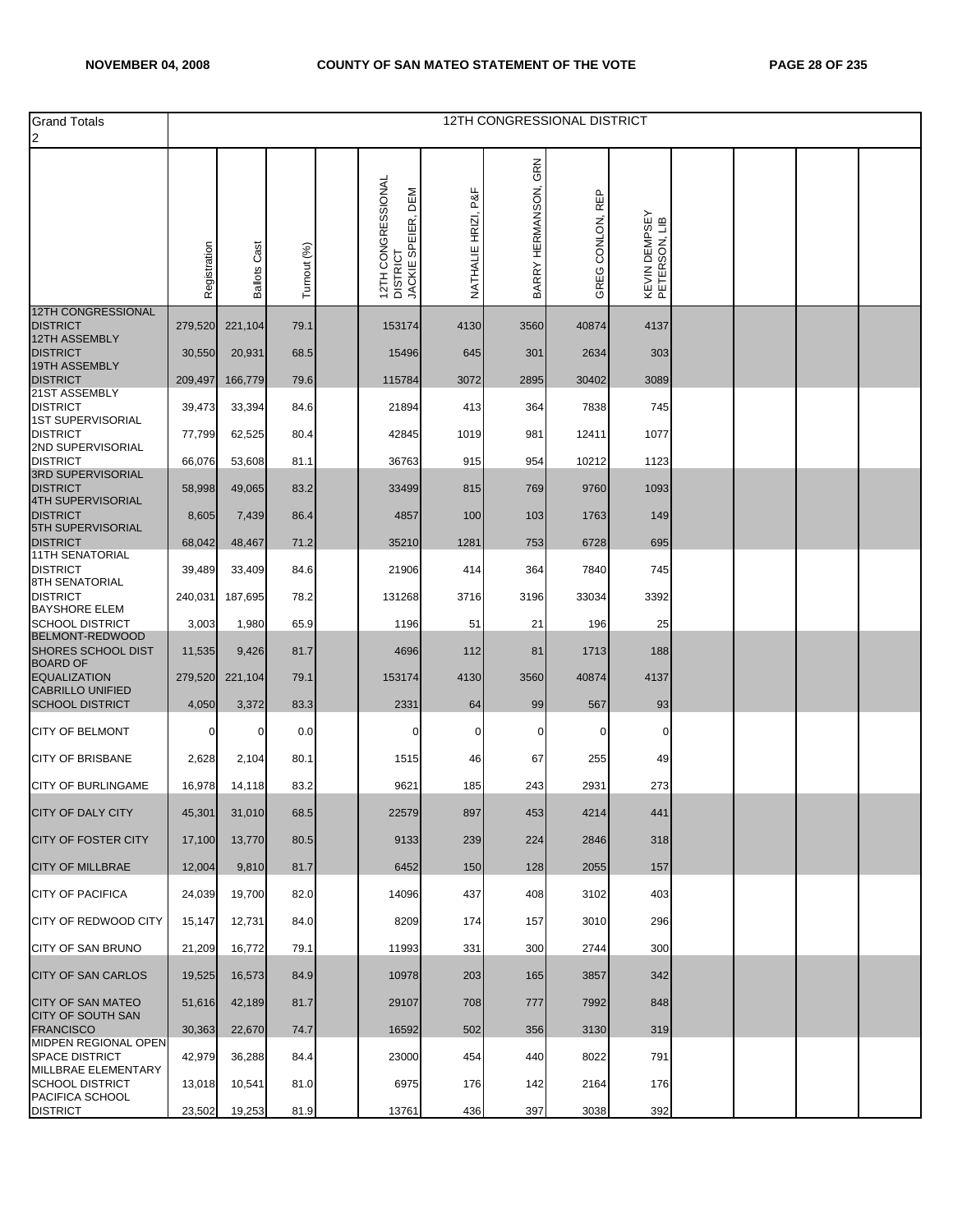| <b>Grand Totals</b><br>$\overline{2}$                          |              |                            |              |                                                                   |                        |                         | 12TH CONGRESSIONAL DISTRICT |                                |  |  |
|----------------------------------------------------------------|--------------|----------------------------|--------------|-------------------------------------------------------------------|------------------------|-------------------------|-----------------------------|--------------------------------|--|--|
|                                                                | Registration | Cast<br><b>Ballots</b>     | Turnout (%)  | 12TH CONGRESSIONAL<br>DISTRICT<br>DEM<br>SPEIER,<br><b>JACKIE</b> | P&F<br>NATHALIE HRIZI, | GRN<br>BARRY HERMANSON, | REP<br>CONLON,<br>GREG      | KEVIN DEMPSEY<br>PETERSON, LIB |  |  |
| <b>SAN CARLOS SCHOOL</b><br><b>DISTRICT</b>                    | 18,623       | 15,775                     | 84.7         | 10350                                                             | 187                    | 157                     | 3510                        | 332                            |  |  |
| <b>SAN MATEO COUNTY</b><br><b>SEQUOIA HEALTHCARE</b>           | 279,520      | 221,104                    | 79.1         | 153174                                                            | 4130                   | 3560                    | 40874                       | 4137                           |  |  |
| <b>DISTRICT</b>                                                | 62,666       | 52,026                     | 83.0         | 30185                                                             | 622                    | 568                     | 10587                       | 1022                           |  |  |
| SO SAN FRANCISCO<br>UNIFIED SCHOOL DIST                        | 39,185       | 29,044                     | 74.1         | 20515                                                             | 619                    | 439                     | 3946                        | 385                            |  |  |
| <b>STATEWIDE DISTRICT</b>                                      | 279,520      | 221,104                    | 79.1         | 153174                                                            | 4130                   | 3560                    | 40874                       | 4137                           |  |  |
| <b>TOWN OF COLMA</b>                                           | 718          | 530                        | 73.8         | 407                                                               | 12                     | 6                       | 57                          | 9                              |  |  |
| <b>TOWN OF</b><br><b>HILLSBOROUGH</b><br><b>UNINCORPORATED</b> | 7,486        | 6,339                      | 84.7         | 3678                                                              | 53                     | 59                      | 2116                        | 103                            |  |  |
| <b>AREA</b>                                                    | 15,406       | 12,788                     | 83.0         | 8814                                                              | 193                    | 217                     | 2565                        | 279                            |  |  |
| <b>Voting Center Totals</b>                                    | 279,520      | 4,607                      | 1.6          | 3487                                                              | 72                     | 101                     | 542                         | 94                             |  |  |
| <b>Vote By Mail Totals</b>                                     | 279,520      | 101,388                    | 36.3         | 72123                                                             | 1498                   | 1306                    | 19599                       | 1697                           |  |  |
| <b>Election Day Totals</b><br><b>Grand Totals</b>              | 279,520      | 115,109<br>279,520 221,104 | 41.2<br>79.1 | 77564<br>153174                                                   | 2560<br>4130           | 2153<br>3560            | 20733<br>40874              | 2346<br>4137                   |  |  |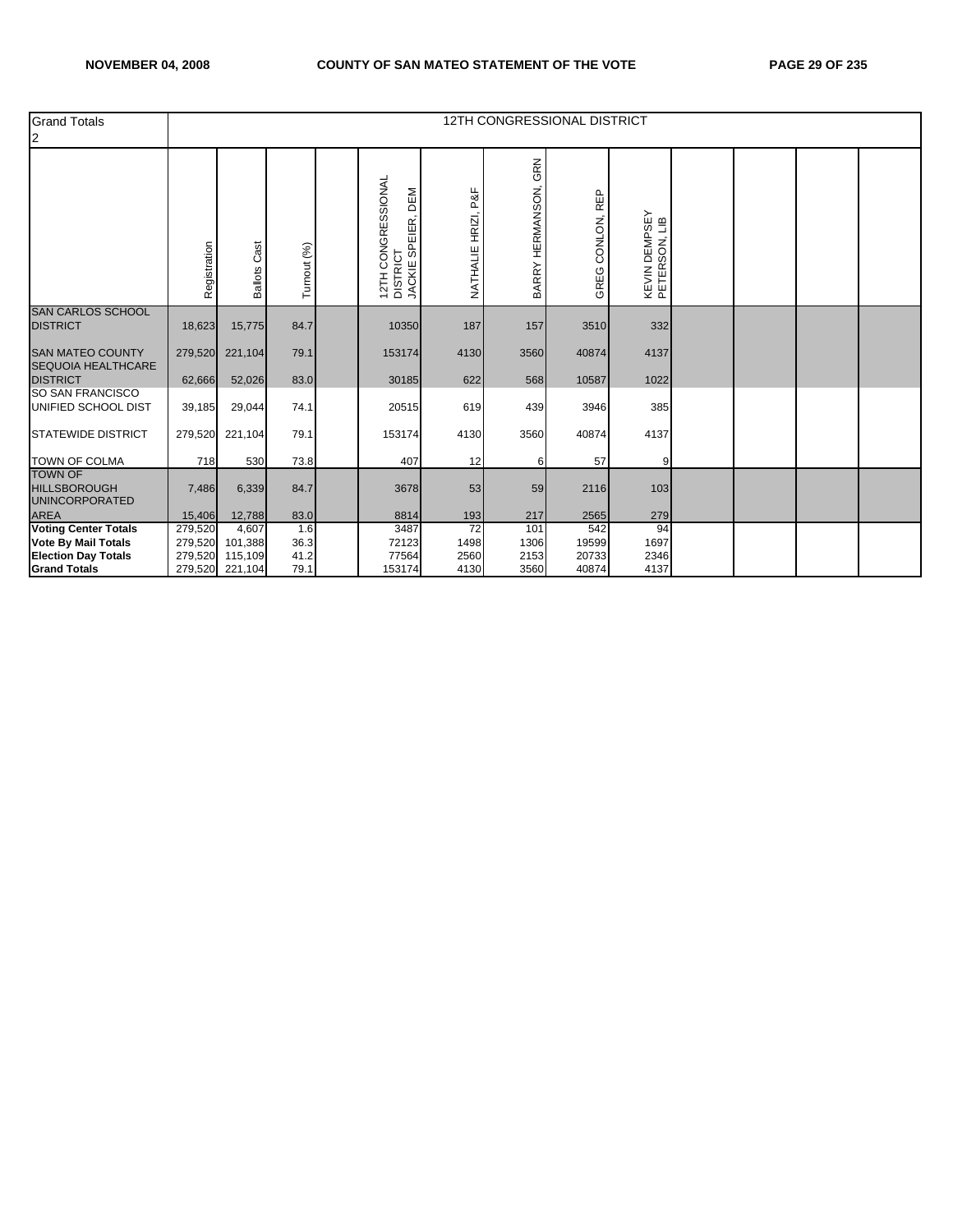|                              | 14TH CONGRESSIONAL DISTRICT |                     |               |  |                                                      |                         |                       |                                  |  |  |  |  |  |
|------------------------------|-----------------------------|---------------------|---------------|--|------------------------------------------------------|-------------------------|-----------------------|----------------------------------|--|--|--|--|--|
| 3                            |                             |                     |               |  |                                                      |                         |                       |                                  |  |  |  |  |  |
|                              | Registration                | <b>Ballots Cast</b> | Turnout (%)   |  | 14TH CONGRESSIONAL<br>DISTRICT<br>RONNY SANTANA, REP | ≘⊔<br>BRIAN HOLTZ,      | ESHOO, DEM<br>ANNA G. | CAROL BROUILLET, GRN             |  |  |  |  |  |
| 2101                         | 544                         | 446                 | 82.0          |  | 79                                                   | 23                      | 306                   | 13                               |  |  |  |  |  |
| 2102                         | 783                         | 597                 | 76.2          |  | 110                                                  | 19                      | 391                   | 17                               |  |  |  |  |  |
| 2103<br>2104                 | 879<br>768                  | 671<br>598          | 76.3<br>77.9  |  | 114<br>110                                           | 25<br>24                | 447<br>386            | 19<br>$\overline{22}$            |  |  |  |  |  |
| 2105                         | 750                         | 601                 | 80.1          |  | 122                                                  | 25                      | 378                   | 26                               |  |  |  |  |  |
| 2106                         | 745                         | 639                 | 85.8          |  | 153                                                  | 23                      | 398                   | 14                               |  |  |  |  |  |
| 2107<br>2108<br>2109<br>2110 | 757<br>672                  | 655<br>553          | 86.5<br>82.3  |  | 134<br>96                                            | 21<br>26                | 447<br>366            | 17<br>15                         |  |  |  |  |  |
|                              | 811                         | 652                 | 80.4          |  | 117                                                  | 11                      | 447                   | 21                               |  |  |  |  |  |
|                              | 750                         | 655                 | 87.3          |  | 116                                                  | 21                      | 450                   | 16                               |  |  |  |  |  |
| 2111<br>2112                 | 805<br>838                  | 700<br>726          | 87.0          |  | 137<br>161                                           | 28<br>31                | 462<br>454            | 18<br>14                         |  |  |  |  |  |
|                              | 821                         | 711                 | 86.6<br>86.6  |  | 146                                                  | 29                      | 472                   | 14                               |  |  |  |  |  |
| 2113<br>2114<br>2115<br>2117 | 836                         | 722                 | 86.4          |  | 181                                                  | 16                      | 449                   | $\bf8$                           |  |  |  |  |  |
|                              | 1,083                       | 932                 | 86.1          |  | 234                                                  | 19                      | 574                   | 18                               |  |  |  |  |  |
| 2118                         | 1,167<br>245                | 921<br>187          | 78.9<br>76.3  |  | 135<br>34                                            | 47<br>8                 | 626<br>117            | 36<br>10                         |  |  |  |  |  |
| 2119                         | 747                         | 582                 | 77.9          |  | 91                                                   | 33                      | 366                   | 28                               |  |  |  |  |  |
| 2120                         | 790                         | 691                 | 87.5          |  | 158                                                  | 25                      | 443                   | 20                               |  |  |  |  |  |
| 2121<br>2122                 | 159<br>176                  | 147<br>153          | 92.5<br>86.9  |  | 52<br>53                                             | 12<br>$\overline{1}$    | 70<br>85              | $\frac{5}{3}$                    |  |  |  |  |  |
| 2504                         | $\mathbf 0$                 | $\mathbf 0$         | 0.0           |  | 0                                                    | $\mathbf 0$             | 0                     | $\overline{0}$                   |  |  |  |  |  |
| 2505                         | $\mathbf{0}$                | $\mathbf 0$         | 0.0           |  | $\mathbf 0$                                          | 0                       | 0                     | $\pmb{0}$                        |  |  |  |  |  |
| 3001<br>3002                 | 608<br>1,276                | 510<br>1,061        | 83.9<br>83.2  |  | 174<br>366                                           | 17<br>28                | 288<br>584            | 3<br>16                          |  |  |  |  |  |
| 3004                         | 213                         | 186                 | 87.3          |  | 57                                                   | $\overline{4}$          | 107                   | $\overline{4}$                   |  |  |  |  |  |
| 3005                         | 954                         | 793                 | 83.1          |  | 301                                                  | 19                      | 407                   | 16                               |  |  |  |  |  |
| 3006<br>3007                 | 568<br>558                  | 470<br>478          | 82.7<br>85.7  |  | 188<br>165                                           | $\overline{7}$<br>16    | 246<br>264            | $\overline{7}$<br>$\overline{7}$ |  |  |  |  |  |
| 3008                         | 1,110                       | 738                 | 66.5          |  | 246                                                  | 28                      | 402                   | $\overline{5}$                   |  |  |  |  |  |
| 3009                         | 194                         | 165                 | 85.1          |  | 23                                                   | $\overline{4}$          | 124                   | $\pmb{0}$                        |  |  |  |  |  |
| 3020                         | 598<br>906                  | 493<br>761          | 82.4<br>84.0  |  | 90<br>170                                            | 16<br>26                | 355<br>474            | 10<br>22                         |  |  |  |  |  |
| 3121<br>3201                 | 51                          | 37                  | 72.5          |  | 9                                                    | $\overline{2}$          | 23                    | $\mathbf{1}$                     |  |  |  |  |  |
| 3210                         | 7                           | 7                   | 100.0         |  | $\overline{\mathbf{c}}$                              | 0                       | 4                     |                                  |  |  |  |  |  |
| 3211                         | 5<br>772                    | 5<br>636            | 100.0<br>82.4 |  | $\pmb{0}$<br>125                                     | $\mathbf 0$<br>16       | 5<br>440              | $\mathbf 0$<br>20                |  |  |  |  |  |
| 3310<br>3311                 | 839                         | 700                 | 83.4          |  | 156                                                  | 26                      | 457                   | 14                               |  |  |  |  |  |
| 3312                         | 780                         | 603                 | 77.3          |  | 90                                                   | 21                      | 403                   | 35                               |  |  |  |  |  |
| 3313<br>3314                 | 773<br>616                  | 678<br>490          | 87.7<br>79.5  |  | 140<br>88                                            | 20<br>22                | 447<br>339            | 28<br>13                         |  |  |  |  |  |
| 3320                         | 802                         | 648                 | 80.8          |  | 141                                                  | 31                      | 429                   | 16                               |  |  |  |  |  |
| 3321                         | 833                         | 661                 | 79.4          |  | 137                                                  | 20                      | 437                   | 28                               |  |  |  |  |  |
| 3322<br>3323                 | 850<br>1,056                | 672<br>844          | 79.1<br>79.9  |  | 139<br>177                                           | 22<br>38                | 432<br>536            | 13<br>22                         |  |  |  |  |  |
| 3324                         | 1,021                       | 837                 | 82.0          |  | 198                                                  | 22                      | 514                   | $\overline{37}$                  |  |  |  |  |  |
| 3325                         | 931                         | 745                 | 80.0          |  | 122                                                  | 20                      | 520                   | 29                               |  |  |  |  |  |
| 3326<br>3327                 | 1,034<br>574                | 837<br>483          | 80.9<br>84.1  |  | 277<br>83                                            | 32<br>9                 | 467<br>345            | 16<br>17                         |  |  |  |  |  |
| 3330                         | 42                          | 35                  | 83.3          |  | 11                                                   | $5\phantom{.0}$         | 18                    | $\pmb{0}$                        |  |  |  |  |  |
| 3331                         | 284                         | 236                 | 83.1          |  | 61                                                   | $\overline{4}$          | 150                   | $\bf 8$                          |  |  |  |  |  |
| 3340<br>3341                 | 641<br>550                  | 529<br>446          | 82.5<br>81.1  |  | 88<br>64                                             | 33<br>6                 | 359<br>328            | $\overline{21}$<br>27            |  |  |  |  |  |
| 3350                         | 869                         | 693                 | 79.7          |  | 121                                                  | 29                      | 464                   | 34                               |  |  |  |  |  |
| 3360                         | 188                         | 143                 | 76.1          |  | 45                                                   | 3                       | 80                    | $\mathbf{1}$                     |  |  |  |  |  |
| 3361<br>3370                 | 107<br>506                  | 90<br>428           | 84.1<br>84.6  |  | 14<br>83                                             | $5\phantom{.0}$<br>16   | 64<br>278             | $5\phantom{.0}$<br>26            |  |  |  |  |  |
| 3371                         | 139                         | 120                 | 86.3          |  | 22                                                   | $\overline{\mathbf{c}}$ | 83                    | $\,6$                            |  |  |  |  |  |
| 3372                         | 97                          | 82                  | 84.5          |  | 22                                                   | 8                       | 43                    | $\mathsf 3$                      |  |  |  |  |  |
| 3373                         | 11                          | 9                   | 81.8          |  | $\mathbf{1}$                                         | $\mathbf 0$             | 8                     | $\pmb{0}$                        |  |  |  |  |  |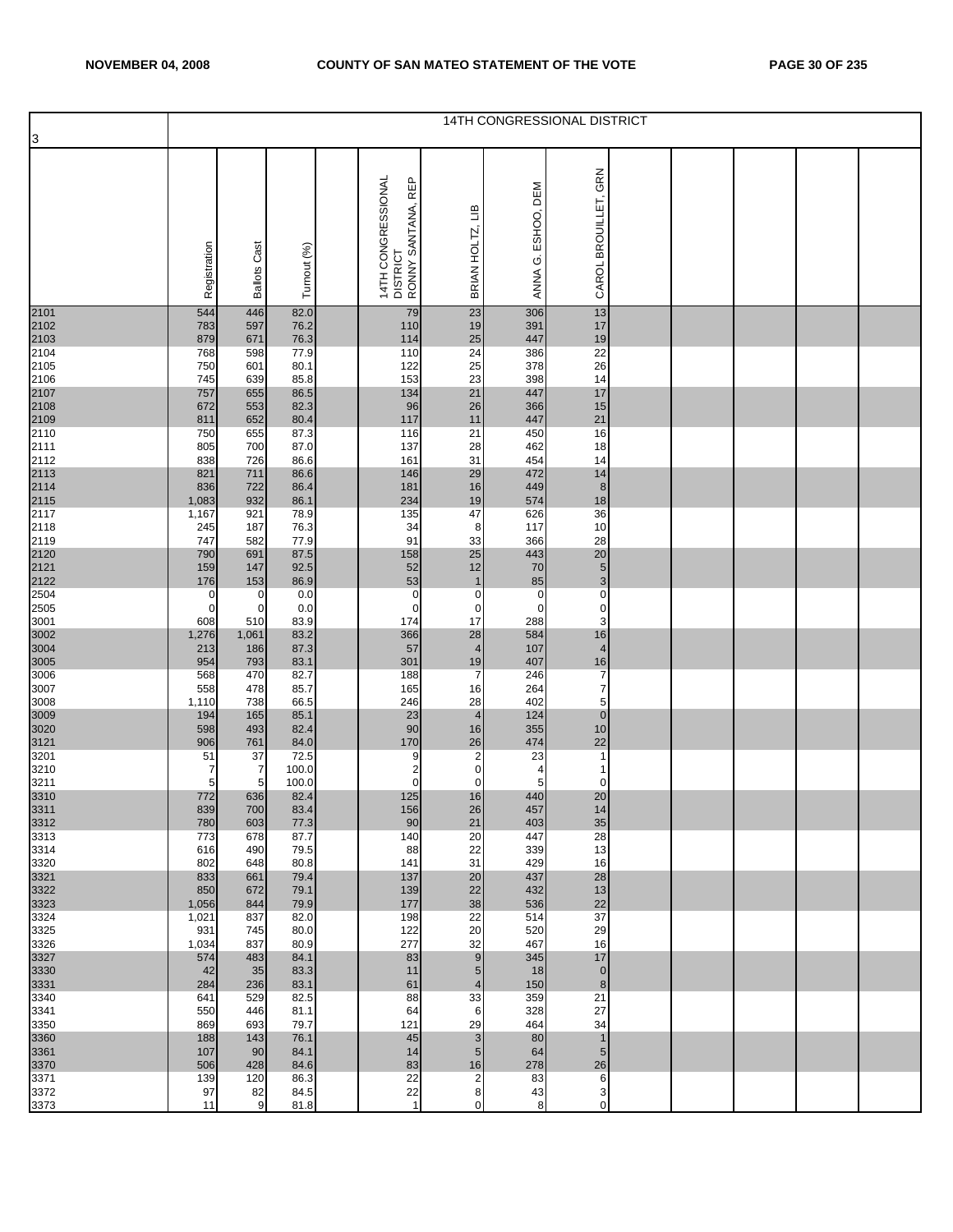| $\overline{3}$<br>CAROL BROUILLET, GRN<br>14TH CONGRESSIONAL<br>DISTRICT<br>RONNY SANTANA, REP<br>ANNA G. ESHOO, DEM<br>BRIAN HOLTZ, LIB<br>Registration<br><b>Ballots Cast</b><br>Turnout (%)<br>3374<br>3375<br>3376<br>3377<br>$\overline{4}$<br>80.0<br>$\sqrt{5}$<br>$\mathbf 0$<br>$\mathbf{3}$<br>$\mathbf{1}$<br>$\mathbf{0}$<br>85.7<br>$\pmb{0}$<br>$\pmb{0}$<br>14<br>12<br>11<br>$\mathbf{1}$<br>$\frac{8}{3}$<br>10<br>210<br>186<br>88.6<br>32<br>126<br>3<br>$\overline{7}$<br>27<br>24<br>88.9<br>10<br>$\mathbf{3}$<br>16<br>74<br>61<br>82.4<br>$\mathbf{1}$<br>35<br>3401<br>3402<br>3403<br>3404<br>3405<br>17<br>191<br>1,073<br>891<br>83.0<br>31<br>596<br>$\begin{array}{c} 23 \\ 4 \\ 8 \end{array}$<br>969<br>802<br>82.8<br>134<br>24<br>591<br>3<br>83.8<br>28<br>135<br>216<br>181<br>$\,$ 6 $\,$<br>85.7<br>32<br>238<br>204<br>149<br>$\overline{3}$<br>$\overline{c}$<br>23<br>154<br>92.2<br>106<br>142<br>3410<br>114<br>24<br>10<br>704<br>594<br>84.4<br>410<br>$9\,$<br>3411<br>95<br>19<br>677<br>585<br>432<br>86.4<br>3420<br>3421<br>3704<br>3711<br>20<br>542<br>458<br>84.5<br>69<br>337<br>11<br>20<br>95.2<br>$\overline{4}$<br>$\mathbf{1}$<br>21<br>14<br>$\mathbf{1}$<br>90.0<br>20<br>18<br>$\sqrt{3}$<br>13<br>$\mathbf{1}$<br>$\mathbf{1}$<br>3<br>$\overline{2}$<br>$\mathbf 0$<br>$\pmb{0}$<br>66.7<br>$\mathbf 0$<br>$\overline{2}$<br>17<br>3720<br>3721<br>25<br>838<br>688<br>82.1<br>126<br>475<br>20<br>154<br>17<br>830<br>693<br>83.5<br>454<br>3722<br>3801<br>3802<br>3803<br>142<br>14<br>12<br>728<br>605<br>83.1<br>394<br>10<br>99<br>12<br>207<br>347<br>86.8<br>400<br>$\frac{32}{2}$<br>233<br>21<br>495<br>960<br>824<br>85.8<br>53<br>$\overline{8}$<br>100<br>217<br>175<br>80.6<br>19<br>286<br>857<br>83.9<br>26<br>481<br>1,021<br>15<br>3806<br>583<br>156<br>26<br>369<br>678<br>86.0<br>0<br>0<br>0<br>9<br>$\overline{7}$<br>3807<br>3808<br>3810<br>3901<br>75<br>69<br>92.0<br>21<br>38<br>583<br>469<br>80.4<br>184<br>16<br>232<br>$\,$ 6 $\,$<br>77.9<br>42<br>60<br>154<br>120<br>$\overline{14}$<br>104<br>543<br>88.1<br>385<br>616<br>3902<br>23<br>344<br>19<br>506<br>87.8<br>84<br>576<br>33<br>10<br>580<br>88.9<br>246<br>1,028<br>914<br>3905<br>4001<br>4002<br>4003<br>327<br>27<br>585<br>19<br>87.5<br>1,165<br>1,019<br>15<br>$\boldsymbol{9}$<br>61.2<br>25<br>362<br>717<br>439<br>$\bf{8}$<br>441<br>61.8<br>21<br>$\overline{4}$<br>385<br>714<br>19<br>975<br>583<br>59.8<br>30<br>16<br>469<br>4004<br>33<br>15<br>64.3<br>984<br>633<br>10<br>541<br>20<br>4005<br>11<br>807<br>464<br>57.5<br>10<br>394<br>4006<br>4007<br>21<br>1,060<br>658<br>62.1<br>44<br>$\boldsymbol{9}$<br>529<br>26<br>65.3<br>67<br>26<br>526<br>1,079<br>705<br>$\frac{400}{1}$<br>$\boldsymbol{8}$<br>18<br>62.2<br>20<br>564<br>1,033<br>643<br>4009<br>14<br>457<br>10<br>805<br>518<br>64.3<br>10<br>430<br>53.0<br>54<br>305<br>12<br>812<br>19<br>25<br>582<br>55.5<br>46<br>16<br>452<br>1,048<br>4013<br>$\mathbf 0$<br>$\mathbf{0}$<br>0.0<br>$\overline{0}$<br>$\mathbf 0$<br>$\overline{0}$<br>$\mathbf 0$<br>4401<br>4402<br>18<br>83.3<br>23<br>827<br>689<br>146<br>468<br>$\overline{9}$<br>587<br>79.4<br>90<br>13<br>739<br>442<br>17<br>533<br>21<br>827<br>64.4<br>9<br>436<br>4404<br>67.0<br>22<br>18<br>624<br>418<br>338<br>8<br>4405<br>25<br>65.0<br>400<br>10<br>746<br>485<br>9<br>4406<br>4407<br>4408<br>$\overline{5}$<br>87<br>40.7<br>14<br>214<br>64<br>$\mathbf{1}$<br>77<br>26<br>647<br>504<br>77.9<br>19<br>362<br>26<br>89<br>799<br>651<br>81.5<br>16<br>492<br>4409<br>$\overline{7}$<br>582<br>83.5<br>77<br>19<br>697<br>441<br>22<br>692<br>484<br>69.9<br>71<br>25<br>332<br>23<br>972<br>812<br>83.5<br>151<br>19<br>591 |                                      | 14TH CONGRESSIONAL DISTRICT |  |  |  |  |  |  |  |  |  |  |  |  |
|--------------------------------------------------------------------------------------------------------------------------------------------------------------------------------------------------------------------------------------------------------------------------------------------------------------------------------------------------------------------------------------------------------------------------------------------------------------------------------------------------------------------------------------------------------------------------------------------------------------------------------------------------------------------------------------------------------------------------------------------------------------------------------------------------------------------------------------------------------------------------------------------------------------------------------------------------------------------------------------------------------------------------------------------------------------------------------------------------------------------------------------------------------------------------------------------------------------------------------------------------------------------------------------------------------------------------------------------------------------------------------------------------------------------------------------------------------------------------------------------------------------------------------------------------------------------------------------------------------------------------------------------------------------------------------------------------------------------------------------------------------------------------------------------------------------------------------------------------------------------------------------------------------------------------------------------------------------------------------------------------------------------------------------------------------------------------------------------------------------------------------------------------------------------------------------------------------------------------------------------------------------------------------------------------------------------------------------------------------------------------------------------------------------------------------------------------------------------------------------------------------------------------------------------------------------------------------------------------------------------------------------------------------------------------------------------------------------------------------------------------------------------------------------------------------------------------------------------------------------------------------------------------------------------------------------------------------------------------------------------------------------------------------------------------------------------------------------------------------------------------------------------------------------------------------------------------------------------------------------------------------------------------------------------------------------------------------------------------------------------------------------------------------------------------------------------------------------------------------------------------------------------------------------------------------------------------------------------------------------------------------------------------------------------------------------------------------------------------------------------------------------|--------------------------------------|-----------------------------|--|--|--|--|--|--|--|--|--|--|--|--|
|                                                                                                                                                                                                                                                                                                                                                                                                                                                                                                                                                                                                                                                                                                                                                                                                                                                                                                                                                                                                                                                                                                                                                                                                                                                                                                                                                                                                                                                                                                                                                                                                                                                                                                                                                                                                                                                                                                                                                                                                                                                                                                                                                                                                                                                                                                                                                                                                                                                                                                                                                                                                                                                                                                                                                                                                                                                                                                                                                                                                                                                                                                                                                                                                                                                                                                                                                                                                                                                                                                                                                                                                                                                                                                                                                              |                                      |                             |  |  |  |  |  |  |  |  |  |  |  |  |
|                                                                                                                                                                                                                                                                                                                                                                                                                                                                                                                                                                                                                                                                                                                                                                                                                                                                                                                                                                                                                                                                                                                                                                                                                                                                                                                                                                                                                                                                                                                                                                                                                                                                                                                                                                                                                                                                                                                                                                                                                                                                                                                                                                                                                                                                                                                                                                                                                                                                                                                                                                                                                                                                                                                                                                                                                                                                                                                                                                                                                                                                                                                                                                                                                                                                                                                                                                                                                                                                                                                                                                                                                                                                                                                                                              |                                      |                             |  |  |  |  |  |  |  |  |  |  |  |  |
|                                                                                                                                                                                                                                                                                                                                                                                                                                                                                                                                                                                                                                                                                                                                                                                                                                                                                                                                                                                                                                                                                                                                                                                                                                                                                                                                                                                                                                                                                                                                                                                                                                                                                                                                                                                                                                                                                                                                                                                                                                                                                                                                                                                                                                                                                                                                                                                                                                                                                                                                                                                                                                                                                                                                                                                                                                                                                                                                                                                                                                                                                                                                                                                                                                                                                                                                                                                                                                                                                                                                                                                                                                                                                                                                                              |                                      |                             |  |  |  |  |  |  |  |  |  |  |  |  |
|                                                                                                                                                                                                                                                                                                                                                                                                                                                                                                                                                                                                                                                                                                                                                                                                                                                                                                                                                                                                                                                                                                                                                                                                                                                                                                                                                                                                                                                                                                                                                                                                                                                                                                                                                                                                                                                                                                                                                                                                                                                                                                                                                                                                                                                                                                                                                                                                                                                                                                                                                                                                                                                                                                                                                                                                                                                                                                                                                                                                                                                                                                                                                                                                                                                                                                                                                                                                                                                                                                                                                                                                                                                                                                                                                              |                                      |                             |  |  |  |  |  |  |  |  |  |  |  |  |
|                                                                                                                                                                                                                                                                                                                                                                                                                                                                                                                                                                                                                                                                                                                                                                                                                                                                                                                                                                                                                                                                                                                                                                                                                                                                                                                                                                                                                                                                                                                                                                                                                                                                                                                                                                                                                                                                                                                                                                                                                                                                                                                                                                                                                                                                                                                                                                                                                                                                                                                                                                                                                                                                                                                                                                                                                                                                                                                                                                                                                                                                                                                                                                                                                                                                                                                                                                                                                                                                                                                                                                                                                                                                                                                                                              |                                      |                             |  |  |  |  |  |  |  |  |  |  |  |  |
|                                                                                                                                                                                                                                                                                                                                                                                                                                                                                                                                                                                                                                                                                                                                                                                                                                                                                                                                                                                                                                                                                                                                                                                                                                                                                                                                                                                                                                                                                                                                                                                                                                                                                                                                                                                                                                                                                                                                                                                                                                                                                                                                                                                                                                                                                                                                                                                                                                                                                                                                                                                                                                                                                                                                                                                                                                                                                                                                                                                                                                                                                                                                                                                                                                                                                                                                                                                                                                                                                                                                                                                                                                                                                                                                                              | 3380                                 |                             |  |  |  |  |  |  |  |  |  |  |  |  |
|                                                                                                                                                                                                                                                                                                                                                                                                                                                                                                                                                                                                                                                                                                                                                                                                                                                                                                                                                                                                                                                                                                                                                                                                                                                                                                                                                                                                                                                                                                                                                                                                                                                                                                                                                                                                                                                                                                                                                                                                                                                                                                                                                                                                                                                                                                                                                                                                                                                                                                                                                                                                                                                                                                                                                                                                                                                                                                                                                                                                                                                                                                                                                                                                                                                                                                                                                                                                                                                                                                                                                                                                                                                                                                                                                              |                                      |                             |  |  |  |  |  |  |  |  |  |  |  |  |
|                                                                                                                                                                                                                                                                                                                                                                                                                                                                                                                                                                                                                                                                                                                                                                                                                                                                                                                                                                                                                                                                                                                                                                                                                                                                                                                                                                                                                                                                                                                                                                                                                                                                                                                                                                                                                                                                                                                                                                                                                                                                                                                                                                                                                                                                                                                                                                                                                                                                                                                                                                                                                                                                                                                                                                                                                                                                                                                                                                                                                                                                                                                                                                                                                                                                                                                                                                                                                                                                                                                                                                                                                                                                                                                                                              |                                      |                             |  |  |  |  |  |  |  |  |  |  |  |  |
|                                                                                                                                                                                                                                                                                                                                                                                                                                                                                                                                                                                                                                                                                                                                                                                                                                                                                                                                                                                                                                                                                                                                                                                                                                                                                                                                                                                                                                                                                                                                                                                                                                                                                                                                                                                                                                                                                                                                                                                                                                                                                                                                                                                                                                                                                                                                                                                                                                                                                                                                                                                                                                                                                                                                                                                                                                                                                                                                                                                                                                                                                                                                                                                                                                                                                                                                                                                                                                                                                                                                                                                                                                                                                                                                                              |                                      |                             |  |  |  |  |  |  |  |  |  |  |  |  |
|                                                                                                                                                                                                                                                                                                                                                                                                                                                                                                                                                                                                                                                                                                                                                                                                                                                                                                                                                                                                                                                                                                                                                                                                                                                                                                                                                                                                                                                                                                                                                                                                                                                                                                                                                                                                                                                                                                                                                                                                                                                                                                                                                                                                                                                                                                                                                                                                                                                                                                                                                                                                                                                                                                                                                                                                                                                                                                                                                                                                                                                                                                                                                                                                                                                                                                                                                                                                                                                                                                                                                                                                                                                                                                                                                              |                                      |                             |  |  |  |  |  |  |  |  |  |  |  |  |
|                                                                                                                                                                                                                                                                                                                                                                                                                                                                                                                                                                                                                                                                                                                                                                                                                                                                                                                                                                                                                                                                                                                                                                                                                                                                                                                                                                                                                                                                                                                                                                                                                                                                                                                                                                                                                                                                                                                                                                                                                                                                                                                                                                                                                                                                                                                                                                                                                                                                                                                                                                                                                                                                                                                                                                                                                                                                                                                                                                                                                                                                                                                                                                                                                                                                                                                                                                                                                                                                                                                                                                                                                                                                                                                                                              |                                      |                             |  |  |  |  |  |  |  |  |  |  |  |  |
|                                                                                                                                                                                                                                                                                                                                                                                                                                                                                                                                                                                                                                                                                                                                                                                                                                                                                                                                                                                                                                                                                                                                                                                                                                                                                                                                                                                                                                                                                                                                                                                                                                                                                                                                                                                                                                                                                                                                                                                                                                                                                                                                                                                                                                                                                                                                                                                                                                                                                                                                                                                                                                                                                                                                                                                                                                                                                                                                                                                                                                                                                                                                                                                                                                                                                                                                                                                                                                                                                                                                                                                                                                                                                                                                                              |                                      |                             |  |  |  |  |  |  |  |  |  |  |  |  |
|                                                                                                                                                                                                                                                                                                                                                                                                                                                                                                                                                                                                                                                                                                                                                                                                                                                                                                                                                                                                                                                                                                                                                                                                                                                                                                                                                                                                                                                                                                                                                                                                                                                                                                                                                                                                                                                                                                                                                                                                                                                                                                                                                                                                                                                                                                                                                                                                                                                                                                                                                                                                                                                                                                                                                                                                                                                                                                                                                                                                                                                                                                                                                                                                                                                                                                                                                                                                                                                                                                                                                                                                                                                                                                                                                              |                                      |                             |  |  |  |  |  |  |  |  |  |  |  |  |
|                                                                                                                                                                                                                                                                                                                                                                                                                                                                                                                                                                                                                                                                                                                                                                                                                                                                                                                                                                                                                                                                                                                                                                                                                                                                                                                                                                                                                                                                                                                                                                                                                                                                                                                                                                                                                                                                                                                                                                                                                                                                                                                                                                                                                                                                                                                                                                                                                                                                                                                                                                                                                                                                                                                                                                                                                                                                                                                                                                                                                                                                                                                                                                                                                                                                                                                                                                                                                                                                                                                                                                                                                                                                                                                                                              |                                      |                             |  |  |  |  |  |  |  |  |  |  |  |  |
|                                                                                                                                                                                                                                                                                                                                                                                                                                                                                                                                                                                                                                                                                                                                                                                                                                                                                                                                                                                                                                                                                                                                                                                                                                                                                                                                                                                                                                                                                                                                                                                                                                                                                                                                                                                                                                                                                                                                                                                                                                                                                                                                                                                                                                                                                                                                                                                                                                                                                                                                                                                                                                                                                                                                                                                                                                                                                                                                                                                                                                                                                                                                                                                                                                                                                                                                                                                                                                                                                                                                                                                                                                                                                                                                                              |                                      |                             |  |  |  |  |  |  |  |  |  |  |  |  |
|                                                                                                                                                                                                                                                                                                                                                                                                                                                                                                                                                                                                                                                                                                                                                                                                                                                                                                                                                                                                                                                                                                                                                                                                                                                                                                                                                                                                                                                                                                                                                                                                                                                                                                                                                                                                                                                                                                                                                                                                                                                                                                                                                                                                                                                                                                                                                                                                                                                                                                                                                                                                                                                                                                                                                                                                                                                                                                                                                                                                                                                                                                                                                                                                                                                                                                                                                                                                                                                                                                                                                                                                                                                                                                                                                              |                                      |                             |  |  |  |  |  |  |  |  |  |  |  |  |
|                                                                                                                                                                                                                                                                                                                                                                                                                                                                                                                                                                                                                                                                                                                                                                                                                                                                                                                                                                                                                                                                                                                                                                                                                                                                                                                                                                                                                                                                                                                                                                                                                                                                                                                                                                                                                                                                                                                                                                                                                                                                                                                                                                                                                                                                                                                                                                                                                                                                                                                                                                                                                                                                                                                                                                                                                                                                                                                                                                                                                                                                                                                                                                                                                                                                                                                                                                                                                                                                                                                                                                                                                                                                                                                                                              |                                      |                             |  |  |  |  |  |  |  |  |  |  |  |  |
|                                                                                                                                                                                                                                                                                                                                                                                                                                                                                                                                                                                                                                                                                                                                                                                                                                                                                                                                                                                                                                                                                                                                                                                                                                                                                                                                                                                                                                                                                                                                                                                                                                                                                                                                                                                                                                                                                                                                                                                                                                                                                                                                                                                                                                                                                                                                                                                                                                                                                                                                                                                                                                                                                                                                                                                                                                                                                                                                                                                                                                                                                                                                                                                                                                                                                                                                                                                                                                                                                                                                                                                                                                                                                                                                                              |                                      |                             |  |  |  |  |  |  |  |  |  |  |  |  |
|                                                                                                                                                                                                                                                                                                                                                                                                                                                                                                                                                                                                                                                                                                                                                                                                                                                                                                                                                                                                                                                                                                                                                                                                                                                                                                                                                                                                                                                                                                                                                                                                                                                                                                                                                                                                                                                                                                                                                                                                                                                                                                                                                                                                                                                                                                                                                                                                                                                                                                                                                                                                                                                                                                                                                                                                                                                                                                                                                                                                                                                                                                                                                                                                                                                                                                                                                                                                                                                                                                                                                                                                                                                                                                                                                              |                                      |                             |  |  |  |  |  |  |  |  |  |  |  |  |
|                                                                                                                                                                                                                                                                                                                                                                                                                                                                                                                                                                                                                                                                                                                                                                                                                                                                                                                                                                                                                                                                                                                                                                                                                                                                                                                                                                                                                                                                                                                                                                                                                                                                                                                                                                                                                                                                                                                                                                                                                                                                                                                                                                                                                                                                                                                                                                                                                                                                                                                                                                                                                                                                                                                                                                                                                                                                                                                                                                                                                                                                                                                                                                                                                                                                                                                                                                                                                                                                                                                                                                                                                                                                                                                                                              | 3804                                 |                             |  |  |  |  |  |  |  |  |  |  |  |  |
|                                                                                                                                                                                                                                                                                                                                                                                                                                                                                                                                                                                                                                                                                                                                                                                                                                                                                                                                                                                                                                                                                                                                                                                                                                                                                                                                                                                                                                                                                                                                                                                                                                                                                                                                                                                                                                                                                                                                                                                                                                                                                                                                                                                                                                                                                                                                                                                                                                                                                                                                                                                                                                                                                                                                                                                                                                                                                                                                                                                                                                                                                                                                                                                                                                                                                                                                                                                                                                                                                                                                                                                                                                                                                                                                                              |                                      |                             |  |  |  |  |  |  |  |  |  |  |  |  |
|                                                                                                                                                                                                                                                                                                                                                                                                                                                                                                                                                                                                                                                                                                                                                                                                                                                                                                                                                                                                                                                                                                                                                                                                                                                                                                                                                                                                                                                                                                                                                                                                                                                                                                                                                                                                                                                                                                                                                                                                                                                                                                                                                                                                                                                                                                                                                                                                                                                                                                                                                                                                                                                                                                                                                                                                                                                                                                                                                                                                                                                                                                                                                                                                                                                                                                                                                                                                                                                                                                                                                                                                                                                                                                                                                              |                                      |                             |  |  |  |  |  |  |  |  |  |  |  |  |
|                                                                                                                                                                                                                                                                                                                                                                                                                                                                                                                                                                                                                                                                                                                                                                                                                                                                                                                                                                                                                                                                                                                                                                                                                                                                                                                                                                                                                                                                                                                                                                                                                                                                                                                                                                                                                                                                                                                                                                                                                                                                                                                                                                                                                                                                                                                                                                                                                                                                                                                                                                                                                                                                                                                                                                                                                                                                                                                                                                                                                                                                                                                                                                                                                                                                                                                                                                                                                                                                                                                                                                                                                                                                                                                                                              |                                      |                             |  |  |  |  |  |  |  |  |  |  |  |  |
|                                                                                                                                                                                                                                                                                                                                                                                                                                                                                                                                                                                                                                                                                                                                                                                                                                                                                                                                                                                                                                                                                                                                                                                                                                                                                                                                                                                                                                                                                                                                                                                                                                                                                                                                                                                                                                                                                                                                                                                                                                                                                                                                                                                                                                                                                                                                                                                                                                                                                                                                                                                                                                                                                                                                                                                                                                                                                                                                                                                                                                                                                                                                                                                                                                                                                                                                                                                                                                                                                                                                                                                                                                                                                                                                                              |                                      |                             |  |  |  |  |  |  |  |  |  |  |  |  |
|                                                                                                                                                                                                                                                                                                                                                                                                                                                                                                                                                                                                                                                                                                                                                                                                                                                                                                                                                                                                                                                                                                                                                                                                                                                                                                                                                                                                                                                                                                                                                                                                                                                                                                                                                                                                                                                                                                                                                                                                                                                                                                                                                                                                                                                                                                                                                                                                                                                                                                                                                                                                                                                                                                                                                                                                                                                                                                                                                                                                                                                                                                                                                                                                                                                                                                                                                                                                                                                                                                                                                                                                                                                                                                                                                              | 3903                                 |                             |  |  |  |  |  |  |  |  |  |  |  |  |
|                                                                                                                                                                                                                                                                                                                                                                                                                                                                                                                                                                                                                                                                                                                                                                                                                                                                                                                                                                                                                                                                                                                                                                                                                                                                                                                                                                                                                                                                                                                                                                                                                                                                                                                                                                                                                                                                                                                                                                                                                                                                                                                                                                                                                                                                                                                                                                                                                                                                                                                                                                                                                                                                                                                                                                                                                                                                                                                                                                                                                                                                                                                                                                                                                                                                                                                                                                                                                                                                                                                                                                                                                                                                                                                                                              |                                      |                             |  |  |  |  |  |  |  |  |  |  |  |  |
|                                                                                                                                                                                                                                                                                                                                                                                                                                                                                                                                                                                                                                                                                                                                                                                                                                                                                                                                                                                                                                                                                                                                                                                                                                                                                                                                                                                                                                                                                                                                                                                                                                                                                                                                                                                                                                                                                                                                                                                                                                                                                                                                                                                                                                                                                                                                                                                                                                                                                                                                                                                                                                                                                                                                                                                                                                                                                                                                                                                                                                                                                                                                                                                                                                                                                                                                                                                                                                                                                                                                                                                                                                                                                                                                                              |                                      |                             |  |  |  |  |  |  |  |  |  |  |  |  |
|                                                                                                                                                                                                                                                                                                                                                                                                                                                                                                                                                                                                                                                                                                                                                                                                                                                                                                                                                                                                                                                                                                                                                                                                                                                                                                                                                                                                                                                                                                                                                                                                                                                                                                                                                                                                                                                                                                                                                                                                                                                                                                                                                                                                                                                                                                                                                                                                                                                                                                                                                                                                                                                                                                                                                                                                                                                                                                                                                                                                                                                                                                                                                                                                                                                                                                                                                                                                                                                                                                                                                                                                                                                                                                                                                              |                                      |                             |  |  |  |  |  |  |  |  |  |  |  |  |
|                                                                                                                                                                                                                                                                                                                                                                                                                                                                                                                                                                                                                                                                                                                                                                                                                                                                                                                                                                                                                                                                                                                                                                                                                                                                                                                                                                                                                                                                                                                                                                                                                                                                                                                                                                                                                                                                                                                                                                                                                                                                                                                                                                                                                                                                                                                                                                                                                                                                                                                                                                                                                                                                                                                                                                                                                                                                                                                                                                                                                                                                                                                                                                                                                                                                                                                                                                                                                                                                                                                                                                                                                                                                                                                                                              |                                      |                             |  |  |  |  |  |  |  |  |  |  |  |  |
|                                                                                                                                                                                                                                                                                                                                                                                                                                                                                                                                                                                                                                                                                                                                                                                                                                                                                                                                                                                                                                                                                                                                                                                                                                                                                                                                                                                                                                                                                                                                                                                                                                                                                                                                                                                                                                                                                                                                                                                                                                                                                                                                                                                                                                                                                                                                                                                                                                                                                                                                                                                                                                                                                                                                                                                                                                                                                                                                                                                                                                                                                                                                                                                                                                                                                                                                                                                                                                                                                                                                                                                                                                                                                                                                                              |                                      |                             |  |  |  |  |  |  |  |  |  |  |  |  |
|                                                                                                                                                                                                                                                                                                                                                                                                                                                                                                                                                                                                                                                                                                                                                                                                                                                                                                                                                                                                                                                                                                                                                                                                                                                                                                                                                                                                                                                                                                                                                                                                                                                                                                                                                                                                                                                                                                                                                                                                                                                                                                                                                                                                                                                                                                                                                                                                                                                                                                                                                                                                                                                                                                                                                                                                                                                                                                                                                                                                                                                                                                                                                                                                                                                                                                                                                                                                                                                                                                                                                                                                                                                                                                                                                              |                                      |                             |  |  |  |  |  |  |  |  |  |  |  |  |
|                                                                                                                                                                                                                                                                                                                                                                                                                                                                                                                                                                                                                                                                                                                                                                                                                                                                                                                                                                                                                                                                                                                                                                                                                                                                                                                                                                                                                                                                                                                                                                                                                                                                                                                                                                                                                                                                                                                                                                                                                                                                                                                                                                                                                                                                                                                                                                                                                                                                                                                                                                                                                                                                                                                                                                                                                                                                                                                                                                                                                                                                                                                                                                                                                                                                                                                                                                                                                                                                                                                                                                                                                                                                                                                                                              |                                      |                             |  |  |  |  |  |  |  |  |  |  |  |  |
|                                                                                                                                                                                                                                                                                                                                                                                                                                                                                                                                                                                                                                                                                                                                                                                                                                                                                                                                                                                                                                                                                                                                                                                                                                                                                                                                                                                                                                                                                                                                                                                                                                                                                                                                                                                                                                                                                                                                                                                                                                                                                                                                                                                                                                                                                                                                                                                                                                                                                                                                                                                                                                                                                                                                                                                                                                                                                                                                                                                                                                                                                                                                                                                                                                                                                                                                                                                                                                                                                                                                                                                                                                                                                                                                                              | 4010                                 |                             |  |  |  |  |  |  |  |  |  |  |  |  |
|                                                                                                                                                                                                                                                                                                                                                                                                                                                                                                                                                                                                                                                                                                                                                                                                                                                                                                                                                                                                                                                                                                                                                                                                                                                                                                                                                                                                                                                                                                                                                                                                                                                                                                                                                                                                                                                                                                                                                                                                                                                                                                                                                                                                                                                                                                                                                                                                                                                                                                                                                                                                                                                                                                                                                                                                                                                                                                                                                                                                                                                                                                                                                                                                                                                                                                                                                                                                                                                                                                                                                                                                                                                                                                                                                              | 4011                                 |                             |  |  |  |  |  |  |  |  |  |  |  |  |
|                                                                                                                                                                                                                                                                                                                                                                                                                                                                                                                                                                                                                                                                                                                                                                                                                                                                                                                                                                                                                                                                                                                                                                                                                                                                                                                                                                                                                                                                                                                                                                                                                                                                                                                                                                                                                                                                                                                                                                                                                                                                                                                                                                                                                                                                                                                                                                                                                                                                                                                                                                                                                                                                                                                                                                                                                                                                                                                                                                                                                                                                                                                                                                                                                                                                                                                                                                                                                                                                                                                                                                                                                                                                                                                                                              |                                      |                             |  |  |  |  |  |  |  |  |  |  |  |  |
|                                                                                                                                                                                                                                                                                                                                                                                                                                                                                                                                                                                                                                                                                                                                                                                                                                                                                                                                                                                                                                                                                                                                                                                                                                                                                                                                                                                                                                                                                                                                                                                                                                                                                                                                                                                                                                                                                                                                                                                                                                                                                                                                                                                                                                                                                                                                                                                                                                                                                                                                                                                                                                                                                                                                                                                                                                                                                                                                                                                                                                                                                                                                                                                                                                                                                                                                                                                                                                                                                                                                                                                                                                                                                                                                                              |                                      |                             |  |  |  |  |  |  |  |  |  |  |  |  |
|                                                                                                                                                                                                                                                                                                                                                                                                                                                                                                                                                                                                                                                                                                                                                                                                                                                                                                                                                                                                                                                                                                                                                                                                                                                                                                                                                                                                                                                                                                                                                                                                                                                                                                                                                                                                                                                                                                                                                                                                                                                                                                                                                                                                                                                                                                                                                                                                                                                                                                                                                                                                                                                                                                                                                                                                                                                                                                                                                                                                                                                                                                                                                                                                                                                                                                                                                                                                                                                                                                                                                                                                                                                                                                                                                              | 4403                                 |                             |  |  |  |  |  |  |  |  |  |  |  |  |
|                                                                                                                                                                                                                                                                                                                                                                                                                                                                                                                                                                                                                                                                                                                                                                                                                                                                                                                                                                                                                                                                                                                                                                                                                                                                                                                                                                                                                                                                                                                                                                                                                                                                                                                                                                                                                                                                                                                                                                                                                                                                                                                                                                                                                                                                                                                                                                                                                                                                                                                                                                                                                                                                                                                                                                                                                                                                                                                                                                                                                                                                                                                                                                                                                                                                                                                                                                                                                                                                                                                                                                                                                                                                                                                                                              |                                      |                             |  |  |  |  |  |  |  |  |  |  |  |  |
|                                                                                                                                                                                                                                                                                                                                                                                                                                                                                                                                                                                                                                                                                                                                                                                                                                                                                                                                                                                                                                                                                                                                                                                                                                                                                                                                                                                                                                                                                                                                                                                                                                                                                                                                                                                                                                                                                                                                                                                                                                                                                                                                                                                                                                                                                                                                                                                                                                                                                                                                                                                                                                                                                                                                                                                                                                                                                                                                                                                                                                                                                                                                                                                                                                                                                                                                                                                                                                                                                                                                                                                                                                                                                                                                                              |                                      |                             |  |  |  |  |  |  |  |  |  |  |  |  |
|                                                                                                                                                                                                                                                                                                                                                                                                                                                                                                                                                                                                                                                                                                                                                                                                                                                                                                                                                                                                                                                                                                                                                                                                                                                                                                                                                                                                                                                                                                                                                                                                                                                                                                                                                                                                                                                                                                                                                                                                                                                                                                                                                                                                                                                                                                                                                                                                                                                                                                                                                                                                                                                                                                                                                                                                                                                                                                                                                                                                                                                                                                                                                                                                                                                                                                                                                                                                                                                                                                                                                                                                                                                                                                                                                              |                                      |                             |  |  |  |  |  |  |  |  |  |  |  |  |
|                                                                                                                                                                                                                                                                                                                                                                                                                                                                                                                                                                                                                                                                                                                                                                                                                                                                                                                                                                                                                                                                                                                                                                                                                                                                                                                                                                                                                                                                                                                                                                                                                                                                                                                                                                                                                                                                                                                                                                                                                                                                                                                                                                                                                                                                                                                                                                                                                                                                                                                                                                                                                                                                                                                                                                                                                                                                                                                                                                                                                                                                                                                                                                                                                                                                                                                                                                                                                                                                                                                                                                                                                                                                                                                                                              |                                      |                             |  |  |  |  |  |  |  |  |  |  |  |  |
|                                                                                                                                                                                                                                                                                                                                                                                                                                                                                                                                                                                                                                                                                                                                                                                                                                                                                                                                                                                                                                                                                                                                                                                                                                                                                                                                                                                                                                                                                                                                                                                                                                                                                                                                                                                                                                                                                                                                                                                                                                                                                                                                                                                                                                                                                                                                                                                                                                                                                                                                                                                                                                                                                                                                                                                                                                                                                                                                                                                                                                                                                                                                                                                                                                                                                                                                                                                                                                                                                                                                                                                                                                                                                                                                                              | 4410                                 |                             |  |  |  |  |  |  |  |  |  |  |  |  |
|                                                                                                                                                                                                                                                                                                                                                                                                                                                                                                                                                                                                                                                                                                                                                                                                                                                                                                                                                                                                                                                                                                                                                                                                                                                                                                                                                                                                                                                                                                                                                                                                                                                                                                                                                                                                                                                                                                                                                                                                                                                                                                                                                                                                                                                                                                                                                                                                                                                                                                                                                                                                                                                                                                                                                                                                                                                                                                                                                                                                                                                                                                                                                                                                                                                                                                                                                                                                                                                                                                                                                                                                                                                                                                                                                              | 4411                                 |                             |  |  |  |  |  |  |  |  |  |  |  |  |
| $\overline{2}$<br>236<br>203<br>86.0<br>45<br>3<br>136<br>25<br>80.2<br>140<br>1,128<br>905<br>36<br>641                                                                                                                                                                                                                                                                                                                                                                                                                                                                                                                                                                                                                                                                                                                                                                                                                                                                                                                                                                                                                                                                                                                                                                                                                                                                                                                                                                                                                                                                                                                                                                                                                                                                                                                                                                                                                                                                                                                                                                                                                                                                                                                                                                                                                                                                                                                                                                                                                                                                                                                                                                                                                                                                                                                                                                                                                                                                                                                                                                                                                                                                                                                                                                                                                                                                                                                                                                                                                                                                                                                                                                                                                                                     | $4412$<br>$4413$<br>$4414$<br>$4415$ |                             |  |  |  |  |  |  |  |  |  |  |  |  |
| 12<br>752<br>517<br>68.8<br>85<br>31<br>345                                                                                                                                                                                                                                                                                                                                                                                                                                                                                                                                                                                                                                                                                                                                                                                                                                                                                                                                                                                                                                                                                                                                                                                                                                                                                                                                                                                                                                                                                                                                                                                                                                                                                                                                                                                                                                                                                                                                                                                                                                                                                                                                                                                                                                                                                                                                                                                                                                                                                                                                                                                                                                                                                                                                                                                                                                                                                                                                                                                                                                                                                                                                                                                                                                                                                                                                                                                                                                                                                                                                                                                                                                                                                                                  |                                      |                             |  |  |  |  |  |  |  |  |  |  |  |  |
| 566<br>74.3<br>138<br>19<br>364<br>10<br>762                                                                                                                                                                                                                                                                                                                                                                                                                                                                                                                                                                                                                                                                                                                                                                                                                                                                                                                                                                                                                                                                                                                                                                                                                                                                                                                                                                                                                                                                                                                                                                                                                                                                                                                                                                                                                                                                                                                                                                                                                                                                                                                                                                                                                                                                                                                                                                                                                                                                                                                                                                                                                                                                                                                                                                                                                                                                                                                                                                                                                                                                                                                                                                                                                                                                                                                                                                                                                                                                                                                                                                                                                                                                                                                 |                                      |                             |  |  |  |  |  |  |  |  |  |  |  |  |
| 590<br>77.7<br>10<br>759<br>132<br>16<br>386<br>22<br>76<br>27<br>776<br>539<br>69.5<br>361                                                                                                                                                                                                                                                                                                                                                                                                                                                                                                                                                                                                                                                                                                                                                                                                                                                                                                                                                                                                                                                                                                                                                                                                                                                                                                                                                                                                                                                                                                                                                                                                                                                                                                                                                                                                                                                                                                                                                                                                                                                                                                                                                                                                                                                                                                                                                                                                                                                                                                                                                                                                                                                                                                                                                                                                                                                                                                                                                                                                                                                                                                                                                                                                                                                                                                                                                                                                                                                                                                                                                                                                                                                                  | 4416<br>4417                         |                             |  |  |  |  |  |  |  |  |  |  |  |  |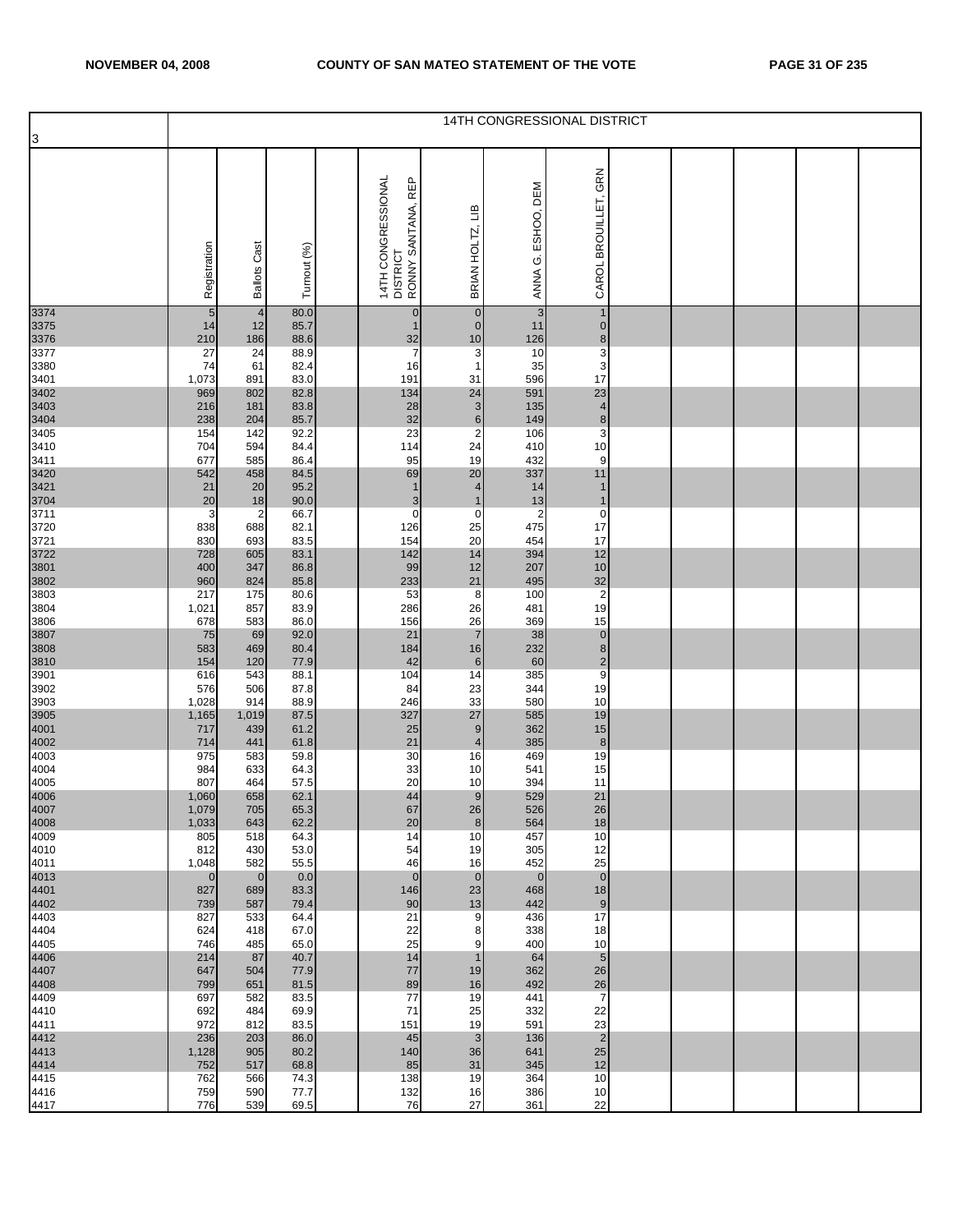|                                                          | 14TH CONGRESSIONAL DISTRICT |                     |              |  |                                                      |                  |                    |                                               |  |  |  |  |  |
|----------------------------------------------------------|-----------------------------|---------------------|--------------|--|------------------------------------------------------|------------------|--------------------|-----------------------------------------------|--|--|--|--|--|
| 3                                                        |                             |                     |              |  |                                                      |                  |                    |                                               |  |  |  |  |  |
|                                                          | Registration                | <b>Ballots Cast</b> | Turnout (%)  |  | 14TH CONGRESSIONAL<br>DISTRICT<br>RONNY SANTANA, REP | BRIAN HOLTZ, LIB | ANNA G. ESHOO, DEM | CAROL BROUILLET, GRN                          |  |  |  |  |  |
| 4418                                                     | 852                         | 575                 | 67.5         |  | 81                                                   | 19               | 405                | 19                                            |  |  |  |  |  |
| 4419                                                     | 804                         | 643                 | 80.0         |  | 110                                                  | 21               | 430                | 21                                            |  |  |  |  |  |
| 4420                                                     | 864                         | 740                 | 85.6         |  | 173                                                  | 18               | 490                | $\begin{array}{c}\n10 \\ 5 \\ 5\n\end{array}$ |  |  |  |  |  |
| 4421<br>4422                                             | 844<br>613                  | 715<br>521          | 84.7<br>85.0 |  | 191<br>124                                           | 20<br>12         | 463<br>348         |                                               |  |  |  |  |  |
| 4423                                                     | 683                         | 576                 | 84.3         |  | 169                                                  | 8                | 349                | 4                                             |  |  |  |  |  |
| 4424                                                     | 687                         | 603                 | 87.8         |  | 160                                                  | 18               | 382                | $\overline{7}$                                |  |  |  |  |  |
| 4425                                                     | 689                         | 586                 | 85.1         |  | 168                                                  | 11               | 363                | 14                                            |  |  |  |  |  |
| 4426                                                     | 771                         | 670                 | 86.9         |  | 217                                                  | 18               | 405                | 9                                             |  |  |  |  |  |
| 4427<br>4428                                             | 782<br>689                  | 576<br>607          | 73.7<br>88.1 |  | 90<br>180                                            | 12<br>16         | 414<br>371         | $\overline{13}$                               |  |  |  |  |  |
| 4429                                                     | 35                          | 30                  | 85.7         |  | 3                                                    | $\mathbf{1}$     | 23                 | $\begin{array}{c} 5 \\ 1 \end{array}$         |  |  |  |  |  |
| 4430                                                     | 70                          | 61                  | 87.1         |  | 12                                                   | $\overline{2}$   | 42                 | $\mathsf 3$                                   |  |  |  |  |  |
| 4501                                                     | 889                         | 559                 | 62.9         |  | 81                                                   | 11               | 407                | 17                                            |  |  |  |  |  |
| 4502                                                     | 733                         | 578                 | 78.9         |  | 88                                                   | 23               | 408                | 22                                            |  |  |  |  |  |
| 4503<br>4504                                             | 507<br>737                  | 416<br>604          | 82.1<br>82.0 |  | 50<br>95                                             | 18<br>26         | 310<br>415         | $\overline{7}$<br>25                          |  |  |  |  |  |
| 4505                                                     | 1,013                       | 684                 | 67.5         |  | 69                                                   | 18               | 530                |                                               |  |  |  |  |  |
| 4506                                                     | 941                         | 618                 | 65.7         |  | 84                                                   | 14               | 451                | $\frac{28}{24}$                               |  |  |  |  |  |
| 4507                                                     | 165                         | 115                 | 69.7         |  | 25                                                   | $\overline{4}$   | 72                 | $\boldsymbol{6}$                              |  |  |  |  |  |
| 4601                                                     | 1,041                       | 778                 | 74.7         |  | 98                                                   | 27               | 577                | 34                                            |  |  |  |  |  |
| 4602<br>4603                                             | 994<br>548                  | 748<br>415          | 75.3<br>75.7 |  | 93<br>61                                             | 33<br>6          | 535<br>312         | 27<br>10                                      |  |  |  |  |  |
| 4604                                                     | 757                         | 513                 | 67.8         |  | 78                                                   | 22               | 356                | 20                                            |  |  |  |  |  |
| 4605                                                     | 970                         | 656                 | 67.6         |  | 62                                                   | 10               | 529                | 20                                            |  |  |  |  |  |
| 4606                                                     | 926                         | 683                 | 73.8         |  | 102                                                  | 31               | 448                | 37                                            |  |  |  |  |  |
| 4608                                                     | 977                         | 722                 | 73.9         |  | 143                                                  | 19               | 465                | 24                                            |  |  |  |  |  |
| 4609<br>4611                                             | 1,157<br>927                | 891<br>777          | 77.0<br>83.8 |  | 145<br>139                                           | 32<br>18         | 619<br>542         | 35<br>22                                      |  |  |  |  |  |
| 4614                                                     | 712                         | 596                 | 83.7         |  | 110                                                  | 18               | 396                | 24                                            |  |  |  |  |  |
| 4615                                                     | 842                         | 667                 | 79.2         |  | 85                                                   | 20               | 473                | 31                                            |  |  |  |  |  |
| 4616                                                     | 840                         | 675                 | 80.4         |  | 120                                                  | 19               | 464                | 24                                            |  |  |  |  |  |
| 4617                                                     | 710                         | 575                 | 81.0         |  | 109                                                  | 11               | 378                | 25                                            |  |  |  |  |  |
| 4618<br>4619                                             | 795<br>787                  | 658<br>552          | 82.8<br>70.1 |  | 128<br>60                                            | 26<br>20         | 441<br>402         | 18<br>27                                      |  |  |  |  |  |
| 4620                                                     | 758                         | 562                 | 74.1         |  | 62                                                   | 25               | 411                | 25                                            |  |  |  |  |  |
| 4621<br>4622                                             | 874                         | 681                 | 77.9         |  | 110                                                  | 32               | 463                | 27                                            |  |  |  |  |  |
|                                                          | 690                         | 506                 | 73.3         |  | 62                                                   | 22               | 359                | 20                                            |  |  |  |  |  |
| 4623                                                     | 657                         | 473                 | 72.0         |  | 55                                                   | 20               | 348<br>353         | 23                                            |  |  |  |  |  |
| 4624<br>4625                                             | 703<br>854                  | 508<br>629          | 72.3<br>73.7 |  | 75<br>85                                             | 20<br>10         | 462                | 18<br>14                                      |  |  |  |  |  |
| 4626                                                     | 763                         | 611                 | 80.1         |  | 100                                                  | 20               | 421                | 17                                            |  |  |  |  |  |
| 4627                                                     | 835                         | 688                 | 82.4         |  | 147                                                  | 17               | 462                | 25                                            |  |  |  |  |  |
| 4628                                                     | 702                         | 597                 | 85.0         |  | 128                                                  | 18               | 409                | 14                                            |  |  |  |  |  |
| 4629                                                     | 750                         | 642                 | 85.6         |  | 141                                                  | 10<br>19         | 437                | $11$                                          |  |  |  |  |  |
| 4630<br>4631                                             | 816<br>770                  | 655<br>662          | 80.3<br>86.0 |  | 125<br>122                                           | 15               | 431<br>458         | 23<br>15                                      |  |  |  |  |  |
| 4632                                                     | 799                         | 667                 | 83.5         |  | 137                                                  | 25               | 442                | 19                                            |  |  |  |  |  |
| 4650                                                     | 229                         | 180                 | 78.6         |  | 40                                                   | 4                | 113                | $\,$ 6 $\,$                                   |  |  |  |  |  |
| 4651                                                     | 111                         | 70                  | 63.1         |  | 8                                                    | 8                | 47                 | 3                                             |  |  |  |  |  |
| <b>Voting Center Totals</b>                              | 110,198                     | 2,356               | 2.1          |  | 273                                                  | 74               | 1780               | 73                                            |  |  |  |  |  |
| <b>Vote By Mail Totals</b><br><b>Election Day Totals</b> | 110,198<br>110,198          | 39,468<br>44,422    | 35.8<br>40.3 |  | 8237<br>8095                                         | 1131<br>1562     | 26911<br>29750     | 1045<br>1365                                  |  |  |  |  |  |
| <b>Grand Totals</b>                                      | 110,198                     | 86,246              | 78.3         |  | 16605                                                | 2767             | 58441              | 2483                                          |  |  |  |  |  |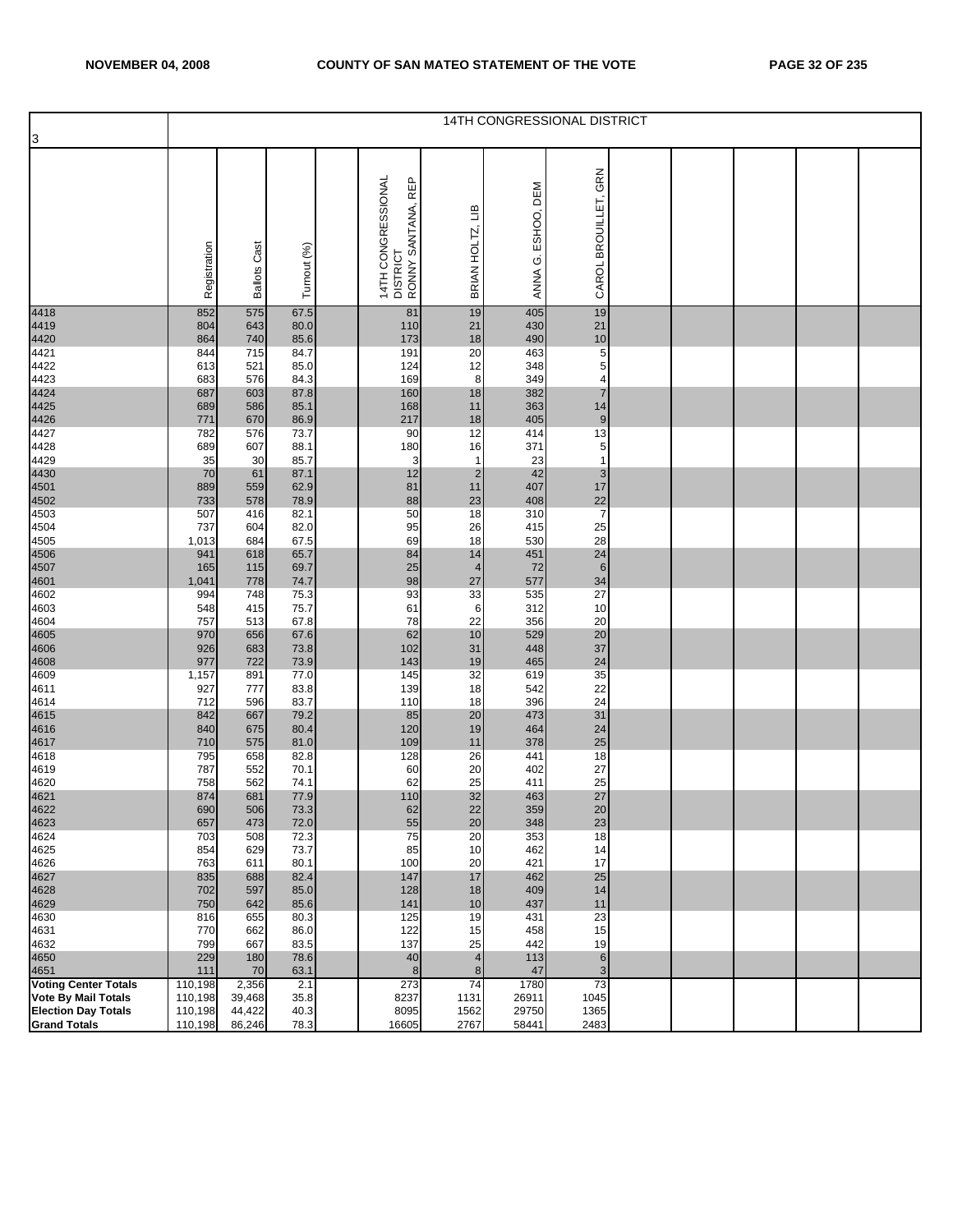| <b>Voting Center Totals</b><br>3                     |                   |                     |             |                                                              |                  |                    | 14TH CONGRESSIONAL DISTRICT |  |  |  |
|------------------------------------------------------|-------------------|---------------------|-------------|--------------------------------------------------------------|------------------|--------------------|-----------------------------|--|--|--|
|                                                      | Registration      | <b>Ballots Cast</b> | Turnout (%) | 14TH CONGRESSIONAL<br>DISTRICT<br>REP<br>SANTANA,<br>RONNY ! | BRIAN HOLTZ, LIB | ANNA G. ESHOO, DEM | GRN<br>CAROL BROUILLET,     |  |  |  |
| <b>14TH CONGRESSIONAL</b><br><b>DISTRICT</b>         | 110,198           | 2,356               | 2.1         | 273                                                          | 74               | 1780               | 73                          |  |  |  |
| 19TH ASSEMBLY<br><b>DISTRICT</b>                     | 30,336            | 702                 | 2.3         | 101                                                          | 22               | 511                | 20                          |  |  |  |
| 21ST ASSEMBLY<br><b>DISTRICT</b>                     | 79,862            | 1,654               | 2.1         | 172                                                          | 52               | 1269               | 53                          |  |  |  |
| 2ND SUPERVISORIAL<br><b>DISTRICT</b>                 | 15,126            | 486                 | 3.2         | 73                                                           | 18               | 346                | 14                          |  |  |  |
| 3RD SUPERVISORIAL<br><b>DISTRICT</b>                 | 36,179            | 531                 | 1.5         | 74                                                           | 14               | 396                | 18                          |  |  |  |
| 4TH SUPERVISORIAL<br><b>DISTRICT</b>                 | 58,893            | 1,339               | 2.3         | 126                                                          | 42               | 1038               | 41                          |  |  |  |
| <b>11TH SENATORIAL</b><br><b>DISTRICT</b>            | 74,800            | 1,566               | 2.1         | 154                                                          | 49               | 1209               | 48                          |  |  |  |
| <b>8TH SENATORIAL</b><br><b>DISTRICT</b>             | 35,398            | 790                 | 2.2         | 119                                                          | 25               | 571                | 25                          |  |  |  |
| BELMONT-REDWOOD<br><b>SHORES SCHOOL DIST</b>         | 16,083            | 505                 | 3.1         | 75                                                           | 19               | 361                | 14                          |  |  |  |
| <b>BOARD OF</b><br><b>EQUALIZATION</b>               | 110,198           | 2,356               | 2.1         | 273                                                          | 74               | 1780               | 73                          |  |  |  |
| CABRILLO UNIFIED<br><b>SCHOOL DISTRICT</b>           | 12,376            | 175                 | 1.4         | 21                                                           | з                | 133                | 6                           |  |  |  |
| <b>CITY OF BELMONT</b>                               | 16,032            | 504                 | 3.1         | 74                                                           | 19               | 361                | 14                          |  |  |  |
| <b>CITY OF EAST PALO</b><br><b>ALTO</b>              | 10,034            | 196                 | 2.0         | 12                                                           |                  | 160                |                             |  |  |  |
| CITY OF HALF MOON BAY                                | 7,101             | 105                 | 1.5         | 16                                                           | $\mathbf 0$      | 78                 | 5                           |  |  |  |
| <b>CITY OF MENLO PARK</b>                            | 20,580            | 407                 | 2.0         | 45                                                           | 15               | 316                | 12                          |  |  |  |
| CITY OF REDWOOD CITY<br>MIDPEN REGIONAL OPEN         | 23,294            | 615                 | 2.6         | 57                                                           | 22               | 471                | 21                          |  |  |  |
| SPACE DISTRICT<br>MILLBRAE ELEMENTARY                | 23,529            | 441                 | 1.9         | 39                                                           | 10               | 277                | 11                          |  |  |  |
| <b>SCHOOL DISTRICT</b><br><b>RAVENSWOOD CITY</b>     | 12                | 0                   | 0.0         | 0                                                            |                  |                    |                             |  |  |  |
| <b>ELEM SCHOOL DISTRICT</b>                          | 14,630            | 280                 | 1.9         | 14                                                           | $5\overline{)}$  | 186                | 8                           |  |  |  |
| <b>SAN MATEO COUNTY</b><br><b>SEQUOIA HEALTHCARE</b> | 110,198           | 2,356               | 2.1         | 273                                                          | 74               | 1780               | 73                          |  |  |  |
| <b>DISTRICT</b>                                      | 79,376            | 1,820               | 2.3         | 224                                                          | 64               | 1332               | 53                          |  |  |  |
| <b>STATEWIDE DISTRICT</b>                            | 110,198           | 2,356               | 2.1         | 273                                                          | 74               | 1780               | 73                          |  |  |  |
| TOWN OF ATHERTON<br>TOWN OF PORTOLA                  | 5,481             | 72                  | 1.3         | 11                                                           |                  | 52                 |                             |  |  |  |
| VALLEY                                               | 3,385             | 40                  | 1.2         | 8                                                            |                  | 29                 |                             |  |  |  |
| <b>TOWN OF WOODSIDE</b><br><b>UNINCORPORATED</b>     | 4,088             | 72                  | 1.8         | 15                                                           |                  | 48                 |                             |  |  |  |
| <b>AREA</b><br><b>Voting Center Totals</b>           | 20,203<br>110,198 | 345<br>2,356        | 1.7<br>2.1  | 35<br>273                                                    | 6<br>74          | 265<br>1780        | 12<br>73                    |  |  |  |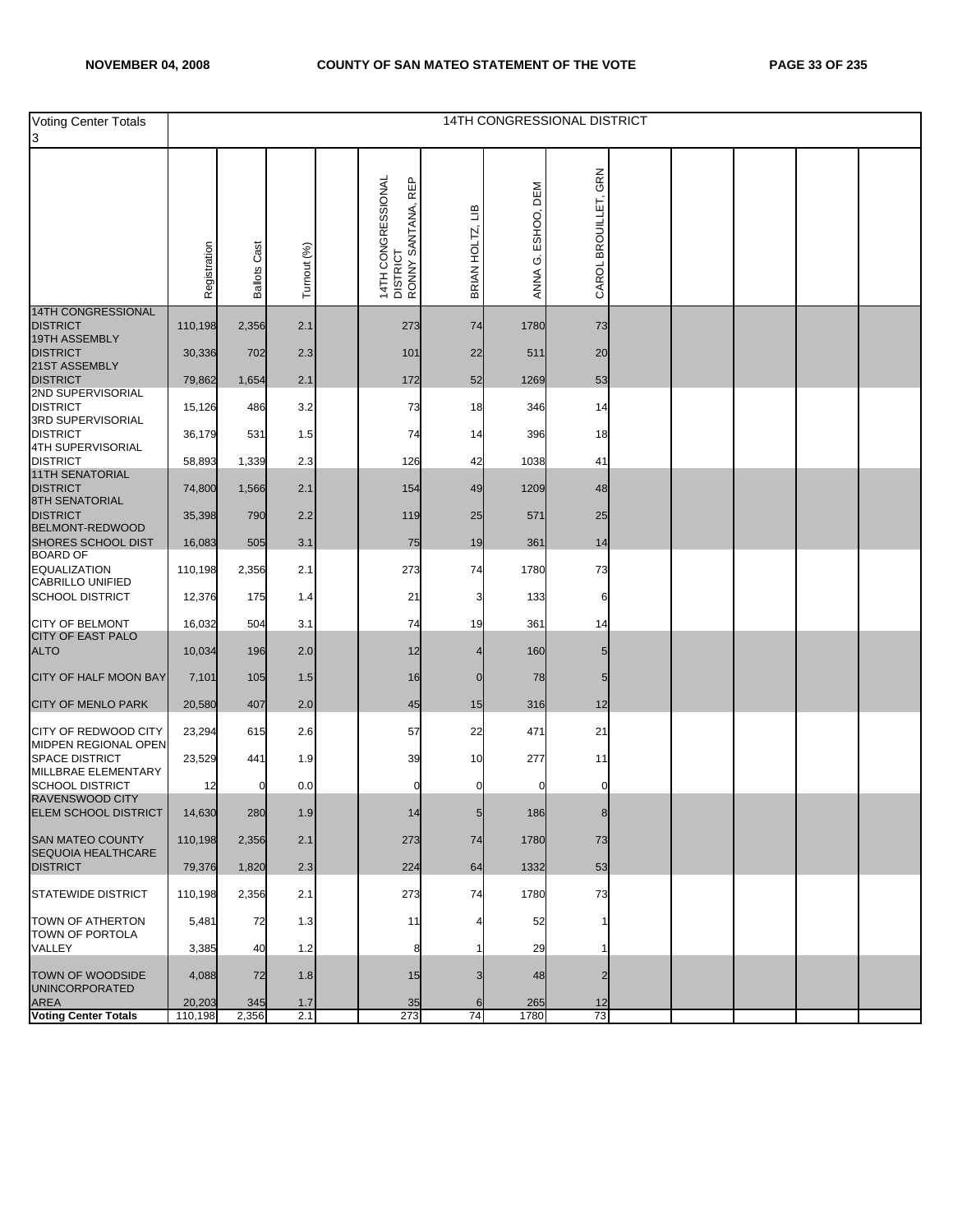| Vote By Mail Totals<br>3                                  |                   |                     |              |                                                             |                  |                    | 14TH CONGRESSIONAL DISTRICT |  |  |  |
|-----------------------------------------------------------|-------------------|---------------------|--------------|-------------------------------------------------------------|------------------|--------------------|-----------------------------|--|--|--|
|                                                           | Registration      | <b>Ballots Cast</b> | Turnout (%)  | 14TH CONGRESSIONAL<br>RONNY SANTANA, REP<br><b>DISTRICT</b> | BRIAN HOLTZ, LIB | ANNA G. ESHOO, DEM | GRN<br>CAROL BROUILLET,     |  |  |  |
| <b>14TH CONGRESSIONAL</b><br><b>DISTRICT</b>              | 110,198           | 39,468              | 35.8         | 8237                                                        | 1131             | 26911              | 1045                        |  |  |  |
| 19TH ASSEMBLY<br><b>DISTRICT</b><br>21ST ASSEMBLY         | 30,336            | 11,764              | 38.8         | 2460                                                        | 374              | 7850               | 354                         |  |  |  |
| <b>DISTRICT</b>                                           | 79,862            | 27,704              | 34.7         | 5777                                                        | 757              | 19061              | 691                         |  |  |  |
| 2ND SUPERVISORIAL<br><b>DISTRICT</b>                      | 15,126            | 6,171               | 40.8         | 1268                                                        | 193              | 4129               | 168                         |  |  |  |
| 3RD SUPERVISORIAL<br><b>DISTRICT</b><br>4TH SUPERVISORIAL | 36,179            | 14,395              | 39.8         | 3628                                                        | 434              | 9254               | 351                         |  |  |  |
| <b>DISTRICT</b>                                           | 58,893            | 18,902              | 32.1         | 3341                                                        | 504              | 13528              | 526                         |  |  |  |
| <b>11TH SENATORIAL</b><br><b>DISTRICT</b>                 | 74,800            | 25,108              | 33.6         | 4940                                                        | 688              | 17531              | 639                         |  |  |  |
| 8TH SENATORIAL<br><b>DISTRICT</b><br>BELMONT-REDWOOD      | 35,398            | 14,360              | 40.6         | 3297                                                        | 443              | 9380               | 406                         |  |  |  |
| SHORES SCHOOL DIST<br><b>BOARD OF</b>                     | 16,083            | 6,498               | 40.4         | 1335                                                        | 207              | 4338               | 180                         |  |  |  |
| <b>EQUALIZATION</b><br>CABRILLO UNIFIED                   | 110,198           | 39,468              | 35.8         | 8237                                                        | 1131             | 26911              | 1045                        |  |  |  |
| <b>SCHOOL DISTRICT</b>                                    | 12,376            | 4,540               | 36.7         | 1001                                                        | 138              | 3003               | 149                         |  |  |  |
| <b>CITY OF BELMONT</b><br><b>CITY OF EAST PALO</b>        | 16,032            | 6,498               | 40.5         | 1335                                                        | 207              | 4338               | 180                         |  |  |  |
| <b>ALTO</b>                                               | 10,034            | 2,028               | 20.2         | 130                                                         | 48               | 1708               | 58                          |  |  |  |
| CITY OF HALF MOON BAY                                     | 7,101             | 2,914               | 41.0         | 700                                                         | 86               | 1882               | 80                          |  |  |  |
| CITY OF MENLO PARK                                        | 20,580            | 7,537               | 36.6         | 1621                                                        | 190              | 5182               | 135                         |  |  |  |
| CITY OF REDWOOD CITY<br>MIDPEN REGIONAL OPEN              | 23,294            | 7,867               | 33.8         | 1361                                                        | 220              | 5573               | 281                         |  |  |  |
| <b>SPACE DISTRICT</b><br>MILLBRAE ELEMENTARY              | 23,529            | 8,901               | 37.8         | 1676                                                        | 216              | 5236               | 249                         |  |  |  |
| <b>SCHOOL DISTRICT</b><br>RAVENSWOOD CITY                 | 12                | 0                   | 0.0          | 0                                                           | 0                | 0                  | 0                           |  |  |  |
| ELEM SCHOOL DISTRICT                                      | 14,630            | 3,254               | 22.2         | 160                                                         | 54               | 2100               | 73                          |  |  |  |
| <b>SAN MATEO COUNTY</b><br>SEQUOIA HEALTHCARE             | 110,198           | 39,468              | 35.8         | 8237                                                        | 1131             | 26911              | 1045                        |  |  |  |
| <b>DISTRICT</b>                                           | 79,376            | 30,126              | 38.0         | 6584                                                        | 849              | 19745              | 746                         |  |  |  |
| <b>STATEWIDE DISTRICT</b>                                 | 110,198           | 39,468              | 35.8         | 8237                                                        | 1131             | 26911              | 1045                        |  |  |  |
| TOWN OF ATHERTON<br>TOWN OF PORTOLA                       | 5,481             | 2,430               | 44.3         | 888                                                         | 62               | 1331               | 29                          |  |  |  |
| VALLEY                                                    | 3,385             | 1,636               | 48.3         | 424                                                         | 44               | 1059               | 28                          |  |  |  |
| TOWN OF WOODSIDE<br>UNINCORPORATED                        | 4,088             | 1,686               | 41.2         | 537                                                         | 54               | 979                | 48                          |  |  |  |
| <b>AREA</b><br><b>Vote By Mail Totals</b>                 | 20,203<br>110,198 | 6,872<br>39,468     | 34.0<br>35.8 | 1241<br>8237                                                | 220<br>1131      | 4859<br>26911      | 206<br>1045                 |  |  |  |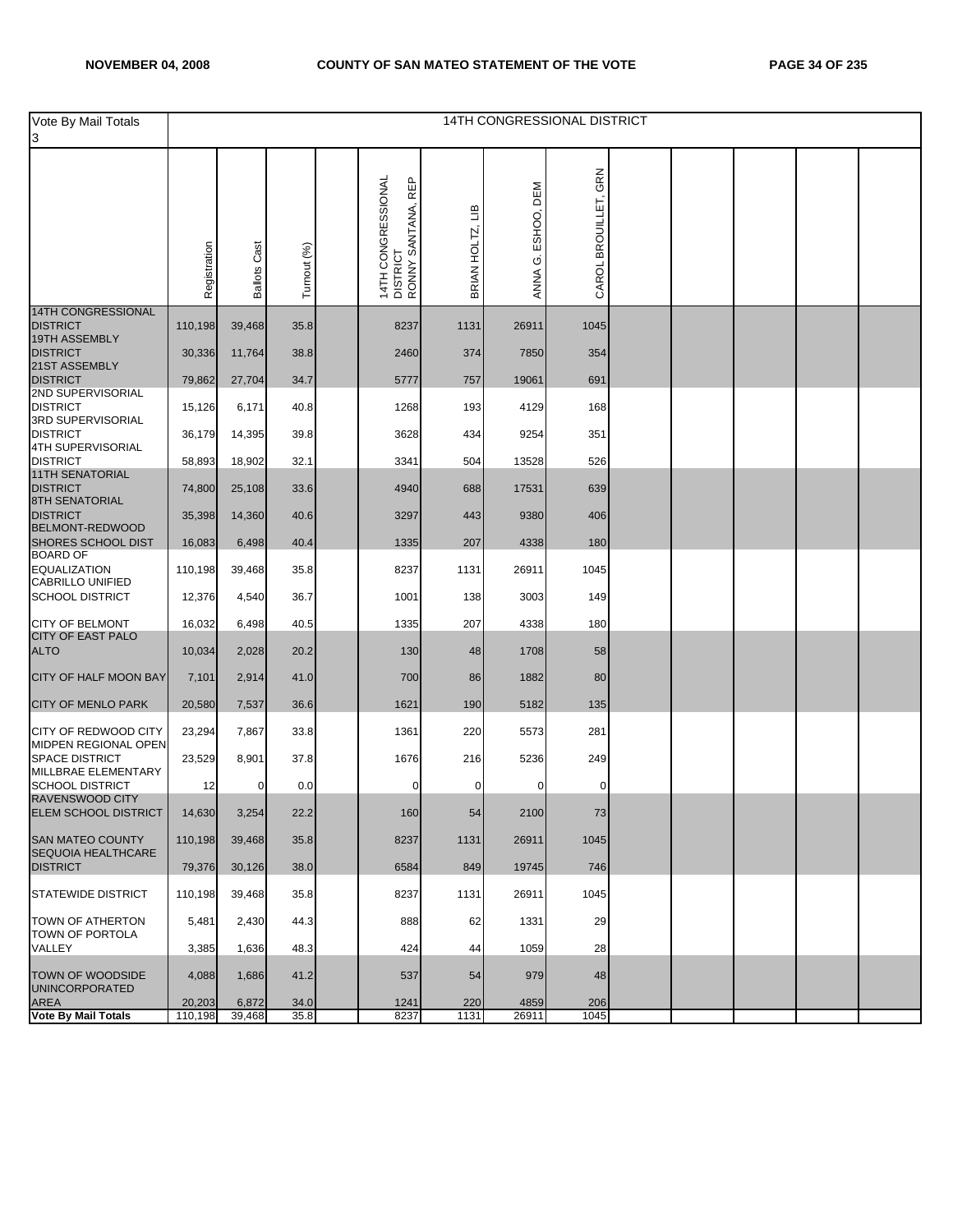| <b>Grand Totals</b><br>3                                           |                    |                     |              |                                                      |                        |                       | 14TH CONGRESSIONAL DISTRICT |  |  |  |
|--------------------------------------------------------------------|--------------------|---------------------|--------------|------------------------------------------------------|------------------------|-----------------------|-----------------------------|--|--|--|
|                                                                    | Registration       | <b>Ballots Cast</b> | Turnout (%)  | 14TH CONGRESSIONAL<br>DISTRICT<br>RONNY SANTANA, REP | ≃<br>Ξ<br>BRIAN HOLTZ, | DEM<br>ANNA G. ESHOO, | GRN<br>CAROL BROUILLET,     |  |  |  |
| <b>14TH CONGRESSIONAL</b><br><b>DISTRICT</b>                       | 110,198            | 86,246              | 78.3         | 16605                                                | 2767                   | 58441                 | 2483                        |  |  |  |
| 19TH ASSEMBLY<br><b>DISTRICT</b>                                   | 30,336             | 24,936              | 82.2         | 5104                                                 | 896                    | 16250                 | 796                         |  |  |  |
| 21ST ASSEMBLY<br><b>DISTRICT</b>                                   | 79,862             | 61,310              | 76.8         | 11501                                                | 1871                   | 42191                 | 1687                        |  |  |  |
| 2ND SUPERVISORIAL<br><b>DISTRICT</b>                               | 15,126             | 12,539              | 82.9         | 2533                                                 | 467                    | 8134                  | 354                         |  |  |  |
| 3RD SUPERVISORIAL<br><b>DISTRICT</b>                               | 36,179             | 29,945              | 82.8         | 7199                                                 | 1003                   | 19093                 | 804                         |  |  |  |
| 4TH SUPERVISORIAL<br><b>DISTRICT</b>                               | 58,893             | 43,762              | 74.3         | 6873                                                 | 1297                   | 31214                 | 1325                        |  |  |  |
| <b>11TH SENATORIAL</b><br><b>DISTRICT</b><br><b>8TH SENATORIAL</b> | 74,800             | 56,838              | 76.0         | 10008                                                | 1725                   | 39654                 | 1629                        |  |  |  |
| <b>DISTRICT</b><br><b>BELMONT-REDWOOD</b>                          | 35,398             | 29,408              | 83.1         | 6597                                                 | 1042                   | 18787                 | 854                         |  |  |  |
| SHORES SCHOOL DIST<br><b>BOARD OF</b>                              | 16,083             | 13,337              | 82.9         | 2712                                                 | 495                    | 8631                  | 377                         |  |  |  |
| <b>EQUALIZATION</b><br><b>CABRILLO UNIFIED</b>                     | 110,198            | 86,246              | 78.3         | 16605                                                | 2767                   | 58441                 | 2483                        |  |  |  |
| <b>SCHOOL DISTRICT</b>                                             | 12,376             | 10,080              | 81.4         | 2105                                                 | 333                    | 6395                  | 329                         |  |  |  |
| <b>CITY OF BELMONT</b><br><b>CITY OF EAST PALO</b>                 | 16,032             | 13,300              | 83.0         | 2703                                                 | 493                    | 8608                  | 376                         |  |  |  |
| <b>ALTO</b>                                                        | 10,034             | 6,096               | 60.8         | 374                                                  | 137                    | 4984                  | 180                         |  |  |  |
| CITY OF HALF MOON BAY                                              | 7,101              | 5,727               | 80.7         | 1274                                                 | 194                    | 3680                  | 178                         |  |  |  |
| <b>CITY OF MENLO PARK</b>                                          | 20,580             | 16,055              | 78.0         | 3077                                                 | 469                    | 11084                 | 378                         |  |  |  |
| CITY OF REDWOOD CITY<br>MIDPEN REGIONAL OPEN                       | 23,294             | 18,037              | 77.4         | 2930                                                 | 577                    | 12553                 | 638                         |  |  |  |
| <b>SPACE DISTRICT</b><br>MILLBRAE ELEMENTARY                       | 23,529             | 19,159              | 81.4         | 3531                                                 | 534                    | 11322                 | 564                         |  |  |  |
| <b>SCHOOL DISTRICT</b><br><b>RAVENSWOOD CITY</b>                   | 12                 | 12                  | 100.0        | 2                                                    | $\Omega$               |                       | -1                          |  |  |  |
| ELEM SCHOOL DISTRICT                                               | 14,630             | 9,361               | 64.0         | 473                                                  | 167                    | 6310                  | 235                         |  |  |  |
| SAN MATEO COUNTY<br>SEQUOIA HEALTHCARE                             | 110,198            | 86,246              | 78.3         | 16605                                                | 2767                   | 58441                 | 2483                        |  |  |  |
| <b>DISTRICT</b>                                                    | 79,376             | 63,756              | 80.3         | 12981                                                | 2047                   | 41223                 | 1702                        |  |  |  |
| <b>STATEWIDE DISTRICT</b>                                          | 110,198            | 86,246              | 78.3         | 16605                                                | 2767                   | 58441                 | 2483                        |  |  |  |
| TOWN OF ATHERTON<br>TOWN OF PORTOLA                                | 5,481              | 4,401               | 80.3         | 1520                                                 | 123                    | 2422                  | 58                          |  |  |  |
| VALLEY                                                             | 3,385              | 2,982               | 88.1         | 761                                                  | 97                     | 1894                  | 57                          |  |  |  |
| TOWN OF WOODSIDE<br><b>UNINCORPORATED</b>                          | 4,088              | 3,444               | 84.2         | 1074                                                 | 122                    | 1982                  | 88                          |  |  |  |
| <b>AREA</b><br><b>Voting Center Totals</b>                         | 20,203<br>110,198  | 16,204<br>2,356     | 80.2<br>2.1  | 2892<br>273                                          | 555<br>74              | 11234<br>1780         | 530<br>73                   |  |  |  |
| <b>Vote By Mail Totals</b><br><b>Election Day Totals</b>           | 110,198<br>110,198 | 39,468<br>44,422    | 35.8<br>40.3 | 8237<br>8095                                         | 1131<br>1562           | 26911<br>29750        | 1045<br>1365                |  |  |  |
| <b>Grand Totals</b>                                                | 110,198            | 86,246              | 78.3         | 16605                                                | 2767                   | 58441                 | 2483                        |  |  |  |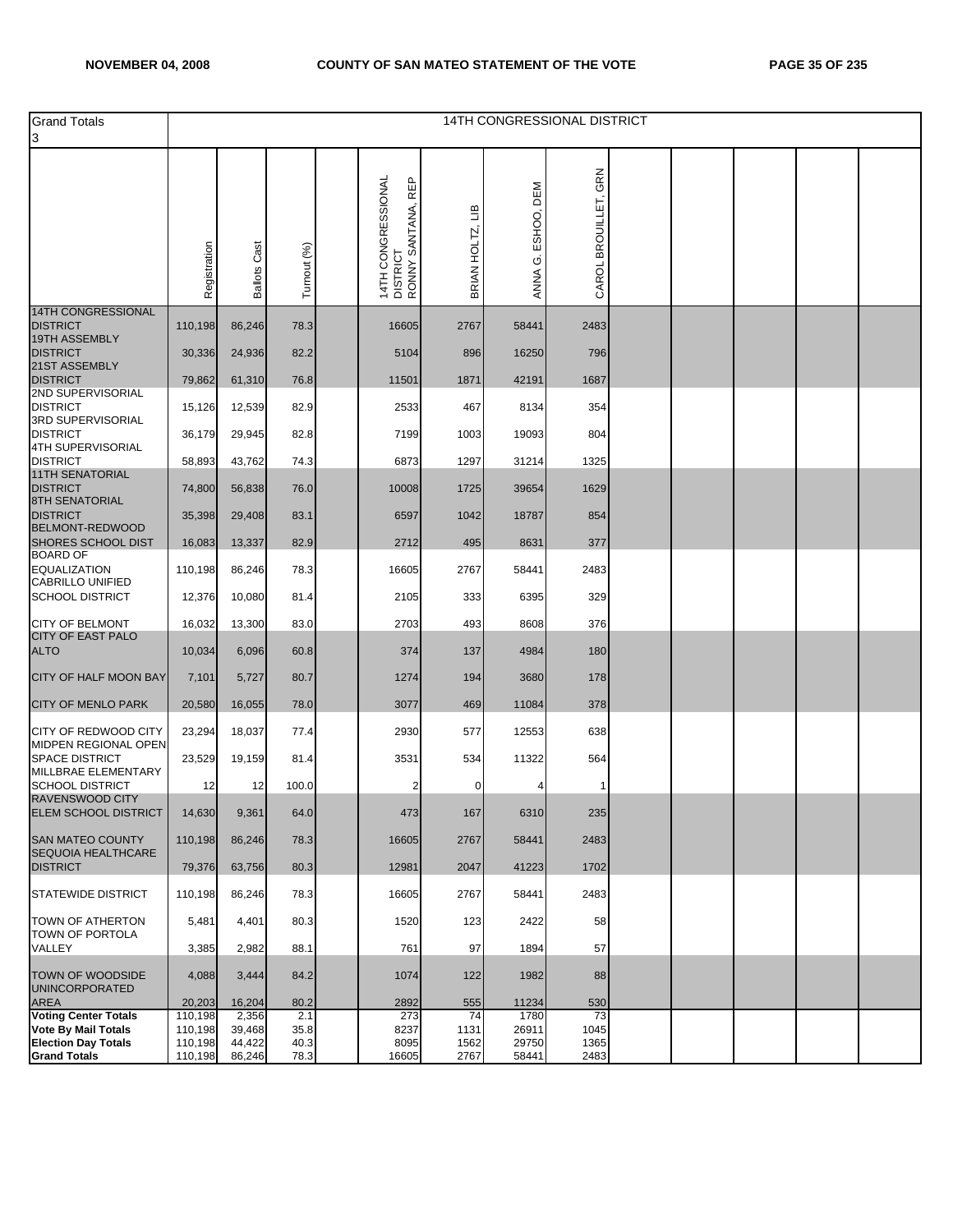|                                      |              |                     |              |                                           |                                | <b>11TH SENATE DISTRICT</b> |  |  |  |
|--------------------------------------|--------------|---------------------|--------------|-------------------------------------------|--------------------------------|-----------------------------|--|--|--|
| $\overline{a}$                       |              |                     |              |                                           |                                |                             |  |  |  |
|                                      | Registration | <b>Ballots Cast</b> | Turnout (%)  | 11TH SENATE DISTRICT<br>JOE SIMITIAN, DEM | BLAIR AUSTIN NATHAN,<br>REP    |                             |  |  |  |
| 2505                                 | $\mathbf 0$  | $\overline{0}$      | 0.0          | $\mathbf 0$                               | $\mathbf 0$                    |                             |  |  |  |
| 3001<br>3002                         | 608          | 510                 | 83.9         | 260                                       | 201                            |                             |  |  |  |
| 3004                                 | 1,276<br>213 | 1,061<br>186        | 83.2<br>87.3 | 566<br>101                                | 398<br>65                      |                             |  |  |  |
| 3005                                 | 954          | 793                 | 83.1         | 346                                       | 381                            |                             |  |  |  |
| 3006                                 | 568          | 470                 | 82.7         | 226                                       | 209                            |                             |  |  |  |
|                                      | 558<br>1,110 | 478<br>738          | 85.7<br>66.5 | 230<br>350                                | 203<br>308                     |                             |  |  |  |
|                                      | 194          | 165                 | 85.1         | 111                                       | 37                             |                             |  |  |  |
| 3007<br>3008<br>3009<br>3020         | 598          | 493                 | 82.4         | 362                                       | 105                            |                             |  |  |  |
| 3201                                 | 51           | 37                  | 72.5         | 21                                        | 11                             |                             |  |  |  |
| 3202                                 | 544<br>16    | 478<br>15           | 87.9<br>93.8 | 310<br>13                                 | 124<br>$\overline{\mathbf{c}}$ |                             |  |  |  |
| 3203<br>3203<br>3340<br>3341<br>3350 | 641          | 529                 | 82.5         | 373                                       | 107                            |                             |  |  |  |
|                                      | 550          | 446                 | 81.1         | 340                                       | 72                             |                             |  |  |  |
| 3360                                 | 869<br>188   | 693<br>143          | 79.7<br>76.1 | 469<br>73                                 | 148<br>48                      |                             |  |  |  |
| 3361                                 | 107          | 90                  | 84.1         | 71                                        | 12                             |                             |  |  |  |
|                                      | 139          | 120                 | 86.3         | 85                                        | 23                             |                             |  |  |  |
|                                      | 5<br>210     | 4<br>186            | 80.0<br>88.6 | $\overline{2}$<br>129                     | $\pmb{0}$<br>42                |                             |  |  |  |
| 3371<br>3374<br>3376<br>3401         | 1,073        | 891                 | 83.0         | 593                                       | 213                            |                             |  |  |  |
| 3402                                 | 969          | 802                 | 82.8         | 585                                       | 157                            |                             |  |  |  |
| 3403                                 | 216          | 181                 | 83.8         | 133                                       | 34                             |                             |  |  |  |
| 3404<br>3405<br>3410<br>3411         | 238<br>154   | 204<br>142          | 85.7<br>92.2 | 151<br>101                                | 37<br>26                       |                             |  |  |  |
|                                      | 704          | 594                 | 84.4         | 423                                       | 124                            |                             |  |  |  |
|                                      | 677          | 585                 | 86.4         | 438                                       | 104                            |                             |  |  |  |
| 3420<br>3421                         | 542<br>21    | 458<br>20           | 84.5<br>95.2 | 328<br>15                                 | 93<br>$\overline{1}$           |                             |  |  |  |
|                                      | 695          | 580                 | 83.5         | 354                                       | 175                            |                             |  |  |  |
| 3601<br>3602                         | 689          | 598                 | 86.8         | 404                                       | 146                            |                             |  |  |  |
| 3603<br>3604                         | 698<br>721   | 585<br>628          | 83.8<br>87.1 | 385<br>432                                | 145<br>153                     |                             |  |  |  |
| 3605                                 | 1,024        | 878                 | 85.7         | 570                                       | 223                            |                             |  |  |  |
| 3607                                 | 1,078        | 847                 | 78.6         | 587                                       | 188                            |                             |  |  |  |
| 3608<br>3609<br>3610                 | 919          | 730                 | 79.4         | 508                                       | 152                            |                             |  |  |  |
|                                      | 857<br>750   | 722<br>651          | 84.2<br>86.8 | 480<br>428                                | 164<br>158                     |                             |  |  |  |
| 3611                                 | 775          | 628                 | 81.0         | 418                                       | 142                            |                             |  |  |  |
| 3612<br>3613                         | 866          | 699<br>690          | 80.7<br>85.1 | 491<br>451                                | 140<br>179                     |                             |  |  |  |
|                                      | 811<br>750   | 668                 | 89.1         | 415                                       | 181                            |                             |  |  |  |
| 3614<br>3615<br>3616                 | 729          | 623                 | 85.5         | 411                                       | 140                            |                             |  |  |  |
|                                      | 713          | 643                 | 90.2         | 424                                       | 167                            |                             |  |  |  |
| 3617<br>3618                         | 696<br>769   | 608<br>675          | 87.4<br>87.8 | 421<br>417                                | 127<br>203                     |                             |  |  |  |
| 3619                                 | 629          | 555                 | 88.2         | 350                                       | 157                            |                             |  |  |  |
| 3620                                 | 686          | 604                 | 88.0         | 341                                       | 202                            |                             |  |  |  |
| 3621<br>3622                         | 669<br>836   | 568<br>718          | 84.9<br>85.9 | 321<br>484                                | 188<br>164                     |                             |  |  |  |
| 3623                                 | 646          | 541                 | 83.7         | 341                                       | 153                            |                             |  |  |  |
| 3624                                 | 718          | 627                 | 87.3         | 387                                       | 182                            |                             |  |  |  |
| 3625                                 | 718<br>952   | 600<br>790          | 83.6<br>83.0 | 409<br>474                                | 122<br>246                     |                             |  |  |  |
| 3626<br>3627                         | 114          | 103                 | 90.4         | 51                                        | 43                             |                             |  |  |  |
| 3629                                 | $\,6$        | $\,$ 6              | 100.0        | $\overline{\mathbf{4}}$                   | $\overline{\mathbf{c}}$        |                             |  |  |  |
| 3630<br>3701                         | 11           | 8                   | 72.7         | $\overline{7}$                            | $\mathbf 0$<br>182             |                             |  |  |  |
| 3702                                 | 944<br>1,086 | 806<br>918          | 85.4<br>84.5 | 569<br>561                                | 277                            |                             |  |  |  |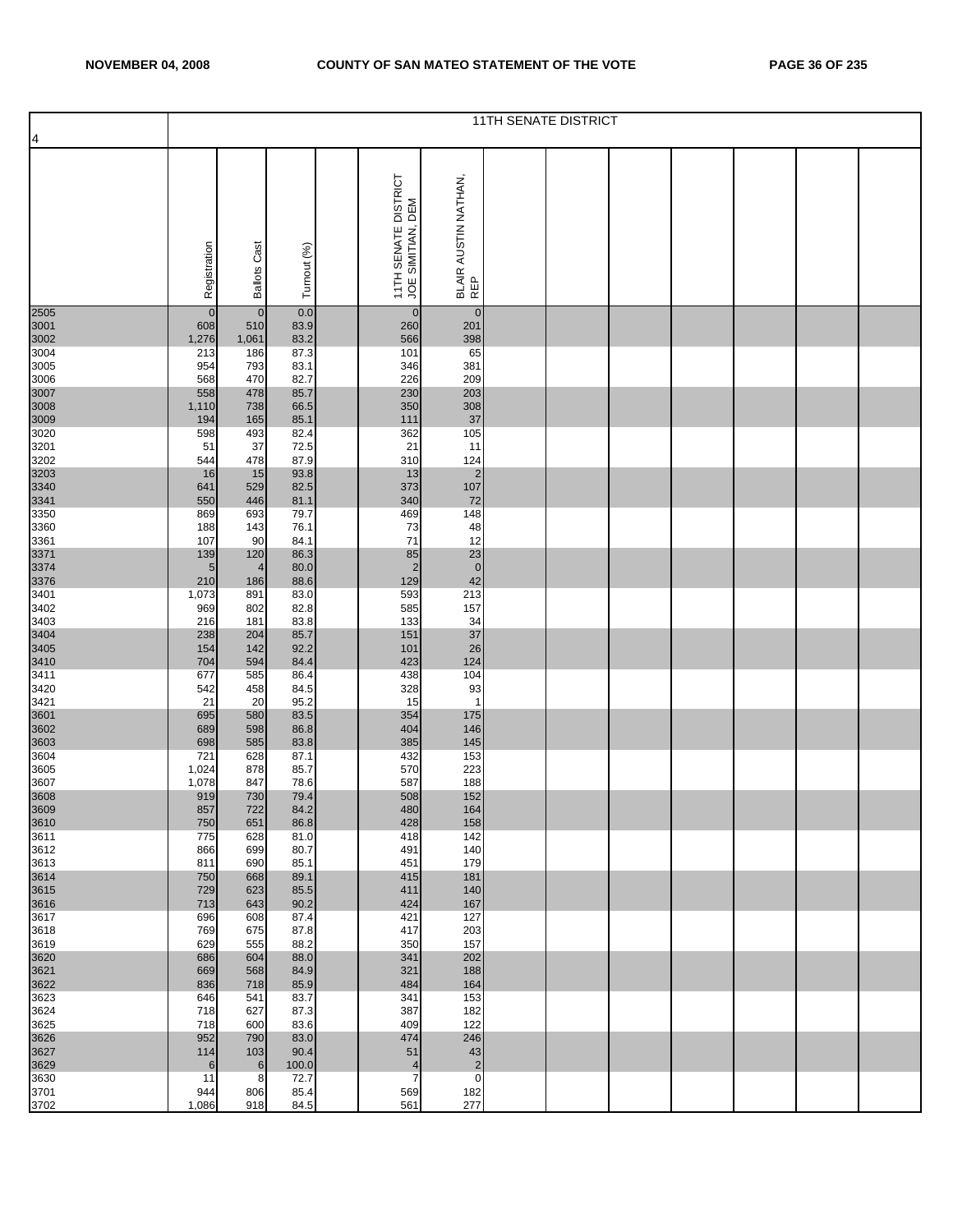|                                                                     |                     |                       |              |                                           |                             | <b>11TH SENATE DISTRICT</b> |  |  |  |
|---------------------------------------------------------------------|---------------------|-----------------------|--------------|-------------------------------------------|-----------------------------|-----------------------------|--|--|--|
| $\overline{a}$                                                      |                     |                       |              |                                           |                             |                             |  |  |  |
|                                                                     | Registration        | <b>Ballots Cast</b>   | Turnout (%)  | 11TH SENATE DISTRICT<br>JOE SIMITIAN, DEM | BLAIR AUSTIN NATHAN,<br>REP |                             |  |  |  |
| 3703                                                                | 1,028               | 878                   | 85.4         | 558                                       | 251                         |                             |  |  |  |
| 3705<br>3710<br>3711                                                | 8                   | $\overline{7}$        | 87.5         | 3                                         | $\overline{4}$              |                             |  |  |  |
|                                                                     | 776                 | 634                   | 81.7         | 405                                       | 167                         |                             |  |  |  |
| 3720                                                                | 3<br>838            | $\overline{c}$<br>688 | 66.7<br>82.1 | $\overline{\mathbf{c}}$<br>456            | 0<br>156                    |                             |  |  |  |
| 3721                                                                | 830                 | 693                   | 83.5         | 452                                       | 176                         |                             |  |  |  |
| 3722<br>3740<br>3741<br>3742                                        | 728                 | 605                   | 83.1         | 378                                       | 164                         |                             |  |  |  |
|                                                                     | 774                 | 642                   | 82.9         | 422                                       | 152                         |                             |  |  |  |
|                                                                     | 909<br>921          | 761<br>734            | 83.7<br>79.7 | 520<br>421                                | 151<br>213                  |                             |  |  |  |
| 3743                                                                | 726                 | 614                   | 84.6         | 374                                       | 163                         |                             |  |  |  |
| 3744                                                                | 1,115               | 871                   | 78.1         | 548                                       | 239                         |                             |  |  |  |
| 3745<br>3746<br>3807                                                | 1,097               | 881                   | 80.3         | 568                                       | 229                         |                             |  |  |  |
|                                                                     | 1,415<br>75         | 1,158<br>69           | 81.8<br>92.0 | 697<br>34                                 | 315<br>30                   |                             |  |  |  |
| 4001                                                                | 717                 | 439                   | 61.2         | 378                                       | 29                          |                             |  |  |  |
| 4002                                                                | 714                 | 441                   | 61.8         | 387                                       | 27                          |                             |  |  |  |
| 4003                                                                | 975<br>984          | 583<br>633            | 59.8<br>64.3 | 488<br>567                                | 45<br>33                    |                             |  |  |  |
|                                                                     | 807                 | 464                   | 57.5         | 405                                       | 23                          |                             |  |  |  |
| 4004<br>4005<br>4006<br>4007                                        | 1,060               | 658                   | 62.1         | 549                                       | 44                          |                             |  |  |  |
|                                                                     | 1,079               | 705                   | 65.3         | 549                                       | 82                          |                             |  |  |  |
| 4008<br>4009                                                        | 1,033<br>805        | 643<br>518            | 62.2<br>64.3 | 572<br>481                                | 28<br>11                    |                             |  |  |  |
|                                                                     | 812                 | 430                   | 53.0         | 317                                       | 61                          |                             |  |  |  |
| 4010<br>4011<br>4013<br>4401                                        | 1,048               | 582                   | 55.5         | 473                                       | 50                          |                             |  |  |  |
|                                                                     | $\mathbf{0}$<br>827 | $\overline{0}$<br>689 | 0.0<br>83.3  | $\overline{0}$<br>472                     | $\mathbf 0$<br>162          |                             |  |  |  |
| 4402                                                                | 739                 | 587                   | 79.4         | 450                                       | 98                          |                             |  |  |  |
| 4403                                                                | 827                 | 533                   | 64.4         | 449                                       | 26                          |                             |  |  |  |
|                                                                     | 624                 | 418                   | 67.0         | 362                                       | 20                          |                             |  |  |  |
| 4404<br>4405<br>4406<br>4407                                        | 746<br>214          | 485<br>87             | 65.0<br>40.7 | 405<br>66                                 | 33<br>15                    |                             |  |  |  |
|                                                                     | 647                 | 504                   | 77.9         | 387                                       | 87                          |                             |  |  |  |
| 4408                                                                | 799                 | 651                   | 81.5         | 506                                       | 96                          |                             |  |  |  |
| 4409                                                                | 697<br>692          | 582<br>484            | 83.5<br>69.9 | 447<br>343                                | 86<br>91                    |                             |  |  |  |
| $\begin{array}{c} 1186 \\ 4410 \\ 4411 \\ 4412 \\ 4413 \end{array}$ | 972                 | 812                   | 83.5         | 584                                       | 173                         |                             |  |  |  |
|                                                                     | 236                 | 203                   | 86.0         | 128                                       | 48                          |                             |  |  |  |
| 4414                                                                | 1,128<br>752        | 905<br>517            | 80.2<br>68.8 | 666<br>364                                | 161<br>97                   |                             |  |  |  |
| 4415                                                                | 762                 | 566                   | 74.3         | 356                                       | 150                         |                             |  |  |  |
| $\begin{array}{r} 1116 \\ 4416 \\ 4417 \\ 4418 \\ 4419 \end{array}$ | 759                 | 590                   | 77.7         | 382                                       | 149                         |                             |  |  |  |
|                                                                     | 776                 | 539                   | 69.5         | 380                                       | 95                          |                             |  |  |  |
|                                                                     | 852<br>804          | 575<br>643            | 67.5<br>80.0 | 414<br>440                                | 98<br>125                   |                             |  |  |  |
| 4420                                                                | 864                 | 740                   | 85.6         | 476                                       | 187                         |                             |  |  |  |
| 4421                                                                | 844                 | 715                   | 84.7         | 442                                       | 218                         |                             |  |  |  |
|                                                                     | 613<br>683          | 521<br>576            | 85.0<br>84.3 | 331<br>351                                | 140<br>168                  |                             |  |  |  |
| 4422<br>4423<br>4424<br>4425                                        | 687                 | 603                   | 87.8         | 379                                       | 176                         |                             |  |  |  |
|                                                                     | 689                 | 586                   | 85.1         | 358                                       | 182                         |                             |  |  |  |
| 4426                                                                | 771                 | 670                   | 86.9         | 381                                       | 255                         |                             |  |  |  |
| 4427                                                                | 782<br>689          | 576<br>607            | 73.7<br>88.1 | 400<br>358                                | 107<br>204                  |                             |  |  |  |
| 4428<br>4429<br>4430                                                | 35                  | 30                    | 85.7         | 24                                        | $\overline{4}$              |                             |  |  |  |
|                                                                     | 70                  | 61                    | 87.1         | 41                                        | 16                          |                             |  |  |  |
| 4501<br>4502                                                        | 889<br>733          | 559<br>578            | 62.9<br>78.9 | 433<br>429                                | 77<br>99                    |                             |  |  |  |
| 4503                                                                | 507                 | 416                   | 82.1         | 307                                       | 62                          |                             |  |  |  |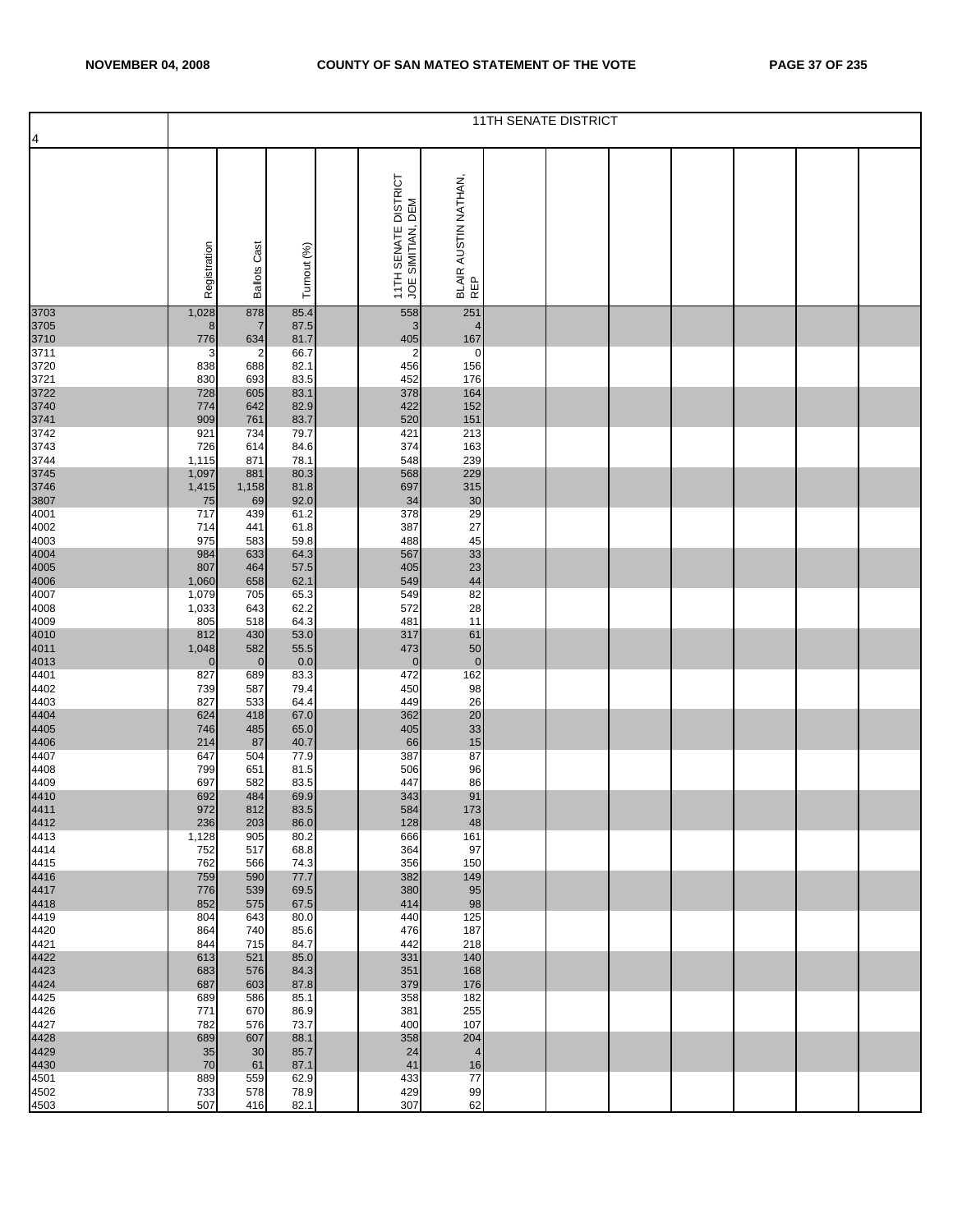|                             |                     |                     |              |                                           |                             | <b>11TH SENATE DISTRICT</b> |  |  |  |
|-----------------------------|---------------------|---------------------|--------------|-------------------------------------------|-----------------------------|-----------------------------|--|--|--|
| 4                           |                     |                     |              |                                           |                             |                             |  |  |  |
|                             | Registration        | <b>Ballots Cast</b> | Turnout (%)  | 11TH SENATE DISTRICT<br>JOE SIMITIAN, DEM | BLAIR AUSTIN NATHAN,<br>REP |                             |  |  |  |
| 4504                        | 737                 | 604                 | 82.0         | 442                                       | 104                         |                             |  |  |  |
| 4505                        | 1,013               | 684                 | 67.5         | 544                                       | 91                          |                             |  |  |  |
| 4506<br>4507                | 941<br>165          | 618<br>115          | 65.7<br>69.7 | 467<br>76                                 | 93<br>29                    |                             |  |  |  |
| 4601                        | 1,041               | 778                 | 74.7         | 615                                       | 108                         |                             |  |  |  |
| 4602                        | 994                 | 748                 | 75.3         | 558                                       | 118                         |                             |  |  |  |
| 4603<br>4604                | 548<br>757          | 415<br>513          | 75.7<br>67.8 | 312<br>373                                | 67<br>88                    |                             |  |  |  |
| 4605                        | 970                 | 656                 | 67.6         | 539                                       | 65                          |                             |  |  |  |
| 4606                        | 926                 | 683                 | 73.8         | 479                                       | 126                         |                             |  |  |  |
| 4607                        | 722<br>977          | 606<br>722          | 83.9<br>73.9 | 423<br>493                                | 140<br>163                  |                             |  |  |  |
| 4608<br>4609                | 1,157               | 891                 | 77.0         | 645                                       | 164                         |                             |  |  |  |
| 4611                        | 927                 | 777                 | 83.8         | 553                                       | 156                         |                             |  |  |  |
| 4612                        | 970                 | 867                 | 89.4         | 575                                       | 214                         |                             |  |  |  |
| 4613<br>4614                | 552<br>712          | 475<br>596          | 86.1<br>83.7 | 329<br>413                                | 104<br>125                  |                             |  |  |  |
| 4615                        | 842                 | 667                 | 79.2         | 491                                       | 107                         |                             |  |  |  |
| 4616                        | 840                 | 675                 | 80.4         | 475                                       | 145                         |                             |  |  |  |
| 4617                        | 710                 | 575                 | 81.0         | 393                                       | 130                         |                             |  |  |  |
| 4618<br>4619                | 795<br>787          | 658<br>552          | 82.8<br>70.1 | 458<br>412                                | 136<br>85                   |                             |  |  |  |
| 4620                        | 758                 | 562                 | 74.1         | 437                                       | 77                          |                             |  |  |  |
| 4621                        | 874                 | 681                 | 77.9         | 484                                       | 142                         |                             |  |  |  |
| 4622<br>4623                | 690<br>657          | 506<br>473          | 73.3<br>72.0 | 381<br>370                                | 75<br>65                    |                             |  |  |  |
| 4624                        | 703                 | 508                 | 72.3         | 376                                       | 82                          |                             |  |  |  |
| 4625                        | 854                 | 629                 | 73.7         | 464                                       | 101                         |                             |  |  |  |
| 4626                        | 763                 | 611                 | 80.1         | 428                                       | 119                         |                             |  |  |  |
| 4627<br>4628                | 835<br>702          | 688<br>597          | 82.4<br>85.0 | 474<br>403                                | 158<br>160                  |                             |  |  |  |
| 4629                        | 750                 | 642                 | 85.6         | 429                                       | 156                         |                             |  |  |  |
| 4630                        | 816                 | 655                 | 80.3         | 442                                       | 150                         |                             |  |  |  |
| 4631                        | 770                 | 662                 | 86.0         | 456                                       | 147                         |                             |  |  |  |
| 4632<br>4633                | 799<br>835          | 667<br>687          | 83.5<br>82.3 | 439<br>457                                | 168<br>183                  |                             |  |  |  |
| 4634                        | 798                 | 678                 | 85.0         | 415                                       | 193                         |                             |  |  |  |
| 4635                        | 1,060               | 948                 | 89.4         | 593                                       | 277                         |                             |  |  |  |
| 4636                        | 222                 | 192                 | 86.5         | 109                                       | 63                          |                             |  |  |  |
| 4637<br>4638                | 484<br>823          | 409<br>702          | 84.5<br>85.3 | 291<br>419                                | 90<br>209                   |                             |  |  |  |
| 4639                        | 799                 | 704                 | 88.1         | 426                                       | 202                         |                             |  |  |  |
| 4647                        | 117                 | 99                  | 84.6         | 59                                        | 31                          |                             |  |  |  |
| 4648<br>4649                | 600<br>208          | 521<br>182          | 86.8<br>87.5 | 372<br>118                                | 111<br>47                   |                             |  |  |  |
| 4650                        | 229                 | 180                 | 78.6         | 116                                       | 42                          |                             |  |  |  |
| 4651                        | 111                 | 70                  | 63.1         | 51                                        | 13                          |                             |  |  |  |
| 4701                        | 220                 | 198                 | 90.0         | 145                                       | 42                          |                             |  |  |  |
| 4702<br>4949                | 195<br>$\mathbf{0}$ | 171<br>$\mathbf{0}$ | 87.7<br>0.0  | 110<br>$\mathbf 0$                        | 45<br>$\mathbf 0$           |                             |  |  |  |
| <b>Voting Center Totals</b> | 114,289             | 2,537               | 2.2          | 2006                                      | 318                         |                             |  |  |  |
| <b>Vote By Mail Totals</b>  | 114,289             | 41,787              | 36.6         | 28239                                     | 10129                       |                             |  |  |  |
| <b>Election Day Totals</b>  | 114,289             | 45,923              | 40.2         | 31499                                     | 9793                        |                             |  |  |  |
| <b>Grand Totals</b>         | 114,289             | 90,247              | 79.0         | 61744                                     | 20240                       |                             |  |  |  |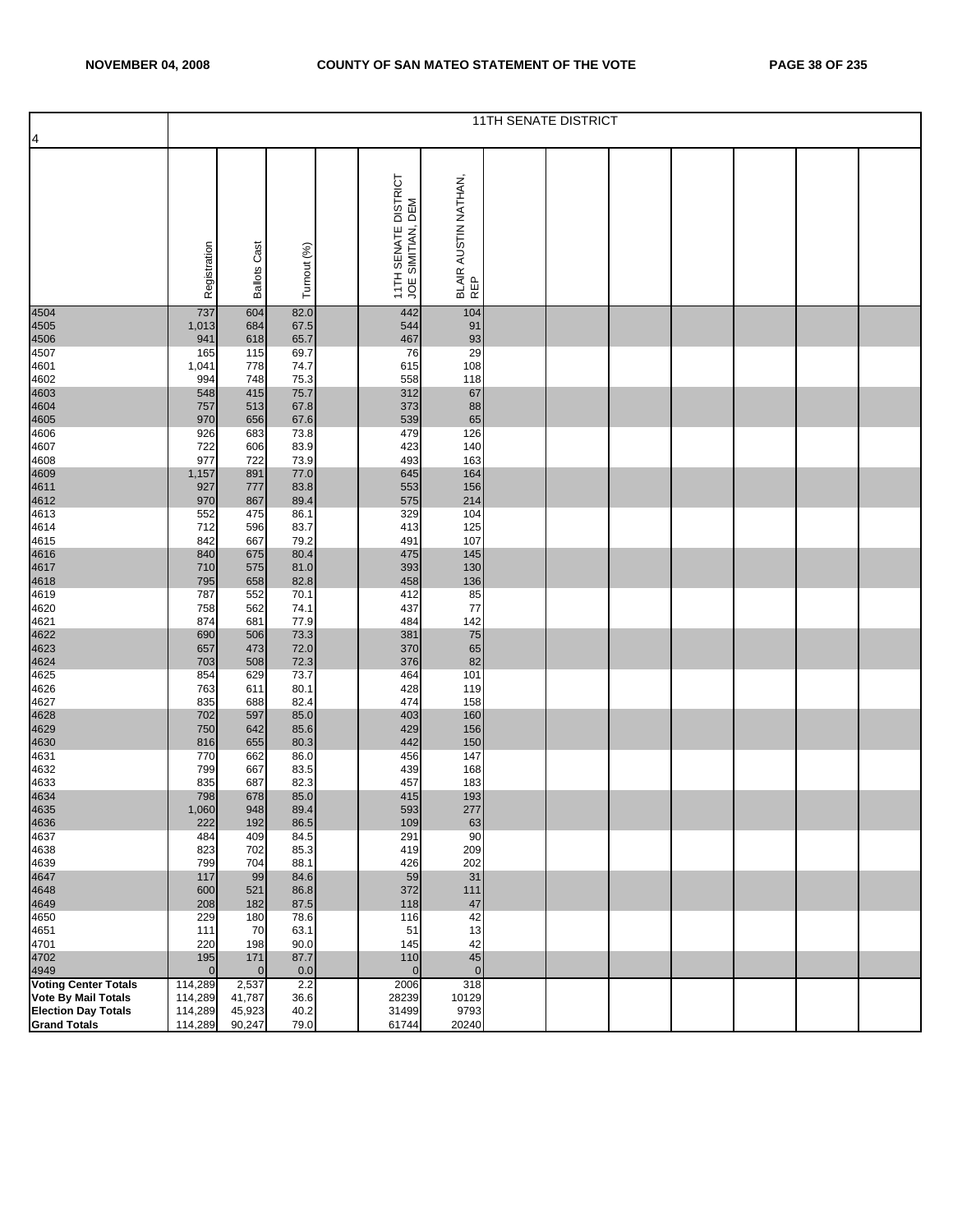| <b>Voting Center Totals</b><br>4                                 |              |                     |             |                                           |                             | <b>11TH SENATE DISTRICT</b> |  |  |  |
|------------------------------------------------------------------|--------------|---------------------|-------------|-------------------------------------------|-----------------------------|-----------------------------|--|--|--|
|                                                                  | Registration | <b>Ballots Cast</b> | Turnout (%) | 11TH SENATE DISTRICT<br>JOE SIMITIAN, DEM | BLAIR AUSTIN NATHAN,<br>REP |                             |  |  |  |
| <b>12TH CONGRESSIONAL</b>                                        |              |                     |             |                                           |                             |                             |  |  |  |
| <b>DISTRICT</b><br>14TH CONGRESSIONAL                            | 39,489       | 971                 | 2.5         | 761                                       | 130                         |                             |  |  |  |
| <b>DISTRICT</b><br>19TH ASSEMBLY                                 | 74,800       | 1,566               | 2.1         | 1245                                      | 188                         |                             |  |  |  |
| <b>DISTRICT</b>                                                  | 2,510        | 27                  | 1.1         | 18                                        | 7                           |                             |  |  |  |
| 21ST ASSEMBLY<br><b>DISTRICT</b><br>2ND SUPERVISORIAL            | 111,779      | 2,510               | 2.2         | 1988                                      | 311                         |                             |  |  |  |
| <b>DISTRICT</b><br>3RD SUPERVISORIAL                             | 0            | 0                   | 0.0         | 0                                         | 0                           |                             |  |  |  |
| <b>DISTRICT</b>                                                  | 46,791       | 1,005               | 2.1         | 781                                       | 142                         |                             |  |  |  |
| 4TH SUPERVISORIAL<br><b>DISTRICT</b>                             | 67,498       | 1,532               | 2.3         | 1225                                      | 176                         |                             |  |  |  |
| 11TH SENATORIAL<br><b>DISTRICT</b><br><b>BELMONT-REDWOOD</b>     | 114,289      | 2,537               | 2.2         | 2006                                      | 318                         |                             |  |  |  |
| SHORES SCHOOL DIST                                               | 8,537        | 224                 | 2.6         | 137                                       | 35                          |                             |  |  |  |
| <b>BOARD OF</b><br><b>EQUALIZATION</b>                           | 114,289      | 2,537               | 2.2         | 2006                                      | 318                         |                             |  |  |  |
| <b>CABRILLO UNIFIED</b><br><b>SCHOOL DISTRICT</b>                | 434          | 1                   | 0.2         |                                           | 0                           |                             |  |  |  |
| <b>CITY OF EAST PALO</b><br><b>ALTO</b>                          | 10,034       | 196                 | 2.0         | 174                                       | 10                          |                             |  |  |  |
| <b>CITY OF MENLO PARK</b>                                        | 20,580       | 407                 | 2.0         | 327                                       | 53                          |                             |  |  |  |
| <b>CITY OF REDWOOD CITY</b>                                      | 38,441       | 984                 | 2.6         | 758                                       | 134                         |                             |  |  |  |
| <b>CITY OF SAN CARLOS</b>                                        | 19,525       | 471                 | 2.4         | 371                                       | 57                          |                             |  |  |  |
| MIDPEN REGIONAL OPEN<br><b>SPACE DISTRICT</b><br>RAVENSWOOD CITY | 49,304       | 1,207               | 2.4         | 832                                       | 141                         |                             |  |  |  |
| ELEM SCHOOL DISTRICT<br>SAN CARLOS SCHOOL                        | 14,630       | 280                 | 1.9         | 202                                       | 13                          |                             |  |  |  |
| <b>DISTRICT</b>                                                  | 18,623       | 465                 | 2.5         | 364                                       | 54                          |                             |  |  |  |
| <b>SAN MATEO COUNTY</b><br><b>SEQUOIA HEALTHCARE</b>             | 114,289      | 2,537               | 2.2         | 2006                                      | 318                         |                             |  |  |  |
| <b>DISTRICT</b>                                                  | 94,771       | 2,159               | 2.3         | 1673                                      | 285                         |                             |  |  |  |
| <b>STATEWIDE DISTRICT</b>                                        | 114,289      | 2,537               | 2.2         | 2006                                      | 318                         |                             |  |  |  |
| TOWN OF ATHERTON                                                 | 5,481        | 72                  | 1.3         | 46                                        | 20                          |                             |  |  |  |
| TOWN OF WOODSIDE<br><b>UNINCORPORATED</b>                        | 75           |                     | 1.3         | 0                                         |                             |                             |  |  |  |
| AREA<br><b>Voting Center Totals</b>                              | 20,153       | 406                 | 2.0         | 330                                       | 44                          |                             |  |  |  |
|                                                                  | 114,289      | 2,537               | 2.2         | 2006                                      | 318                         |                             |  |  |  |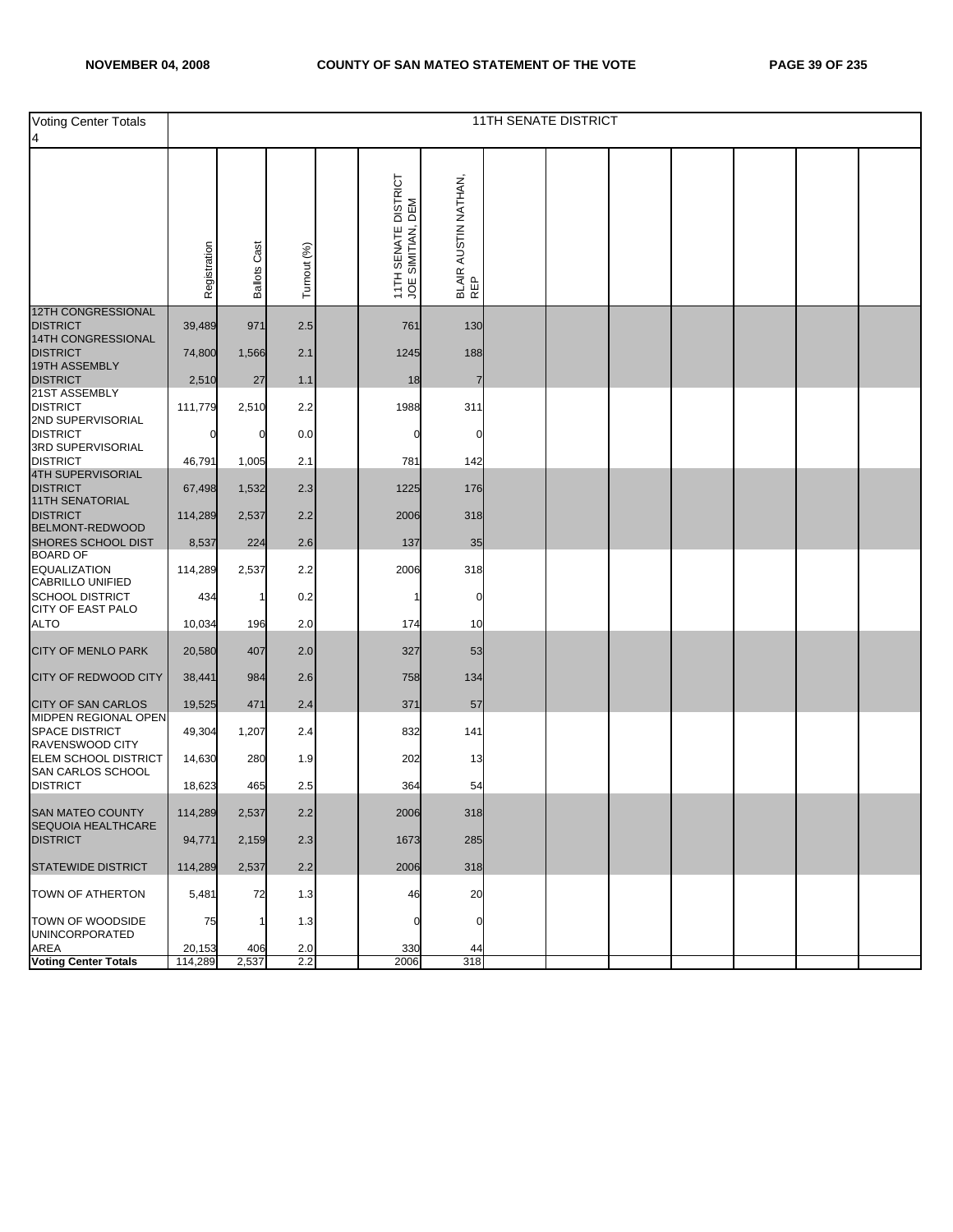| Vote By Mail Totals<br>4                                   |              |                     |             |                                           |                             | <b>11TH SENATE DISTRICT</b> |  |  |  |
|------------------------------------------------------------|--------------|---------------------|-------------|-------------------------------------------|-----------------------------|-----------------------------|--|--|--|
|                                                            | Registration | <b>Ballots Cast</b> | Turnout (%) | 11TH SENATE DISTRICT<br>JOE SIMITIAN, DEM | BLAIR AUSTIN NATHAN,<br>REP |                             |  |  |  |
| <b>12TH CONGRESSIONAL</b>                                  |              |                     |             |                                           |                             |                             |  |  |  |
| <b>DISTRICT</b>                                            | 39,489       | 16,679              | 42.2        | 10813                                     | 4468                        |                             |  |  |  |
| 14TH CONGRESSIONAL<br><b>DISTRICT</b>                      | 74,800       | 25,108              | 33.6        | 17426                                     | 5661                        |                             |  |  |  |
| 19TH ASSEMBLY                                              |              |                     |             |                                           |                             |                             |  |  |  |
| <b>DISTRICT</b><br>21ST ASSEMBLY                           | 2,510        | 726                 | 28.9        | 505                                       | 149                         |                             |  |  |  |
| <b>DISTRICT</b>                                            | 111,779      | 41,061              | 36.7        | 27734                                     | 9980                        |                             |  |  |  |
| 2ND SUPERVISORIAL                                          |              |                     |             |                                           |                             |                             |  |  |  |
| <b>DISTRICT</b>                                            | 0            | $\mathbf 0$         | 0.0         | $\Omega$                                  | 0                           |                             |  |  |  |
| 3RD SUPERVISORIAL<br><b>DISTRICT</b>                       | 46,791       | 19,499              | 41.7        | 12442                                     | 5384                        |                             |  |  |  |
| 4TH SUPERVISORIAL                                          |              |                     |             |                                           |                             |                             |  |  |  |
| <b>DISTRICT</b>                                            | 67,498       | 22,288              | 33.0        | 15797                                     | 4745                        |                             |  |  |  |
| 11TH SENATORIAL<br><b>DISTRICT</b>                         | 114,289      | 41,787              | 36.6        | 28239                                     | 10129                       |                             |  |  |  |
| <b>BELMONT-REDWOOD</b>                                     |              |                     |             |                                           |                             |                             |  |  |  |
| SHORES SCHOOL DIST                                         | 8,537        | 3,439               | 40.3        | 1842                                      | 746                         |                             |  |  |  |
| <b>BOARD OF</b><br><b>EQUALIZATION</b><br>CABRILLO UNIFIED | 114,289      | 41,787              | 36.6        | 28239                                     | 10129                       |                             |  |  |  |
| <b>SCHOOL DISTRICT</b>                                     | 434          | $\mathbf 0$         | 0.0         | $\mathbf 0$                               | 0                           |                             |  |  |  |
| <b>CITY OF EAST PALO</b>                                   |              |                     |             |                                           |                             |                             |  |  |  |
| <b>ALTO</b>                                                | 10,034       | 2,028               | 20.2        | 1737                                      | 159                         |                             |  |  |  |
| <b>CITY OF MENLO PARK</b>                                  | 20,580       | 7,537               | 36.6        | 5085                                      | 1780                        |                             |  |  |  |
| <b>CITY OF REDWOOD CITY</b>                                | 38,441       | 13,999              | 36.4        | 9633                                      | 3248                        |                             |  |  |  |
| <b>CITY OF SAN CARLOS</b><br>MIDPEN REGIONAL OPEN          | 19,525       | 8,538               | 43.7        | 5553                                      | 2275                        |                             |  |  |  |
| <b>SPACE DISTRICT</b><br>RAVENSWOOD CITY                   | 49,304       | 20,119              | 40.8        | 12339                                     | 4937                        |                             |  |  |  |
| ELEM SCHOOL DISTRICT                                       | 14,630       | 3,254               | 22.2        | 2145                                      | 184                         |                             |  |  |  |
| SAN CARLOS SCHOOL<br><b>DISTRICT</b>                       | 18,623       | 8,144               | 43.7        | 5238                                      | 2108                        |                             |  |  |  |
| <b>SAN MATEO COUNTY</b><br><b>SEQUOIA HEALTHCARE</b>       | 114,289      | 41,787              | 36.6        | 28239                                     | 10129                       |                             |  |  |  |
| <b>DISTRICT</b>                                            | 94,771       | 36,821              | 38.9        | 24029                                     | 9392                        |                             |  |  |  |
| <b>STATEWIDE DISTRICT</b>                                  | 114,289      | 41,787              | 36.6        | 28239                                     | 10129                       |                             |  |  |  |
| TOWN OF ATHERTON                                           | 5,481        | 2,430               | 44.3        | 1206                                      | 1023                        |                             |  |  |  |
| TOWN OF WOODSIDE<br><b>UNINCORPORATED</b>                  | 75           | $\mathbf 0$         | 0.0         | $\mathbf{0}$                              | 0                           |                             |  |  |  |
| AREA                                                       | 20,153       | 7,255               | 36.0        | 5025                                      | 1644                        |                             |  |  |  |
| <b>Vote By Mail Totals</b>                                 | 114,289      | 41,787              | 36.6        | 28239                                     | 10129                       |                             |  |  |  |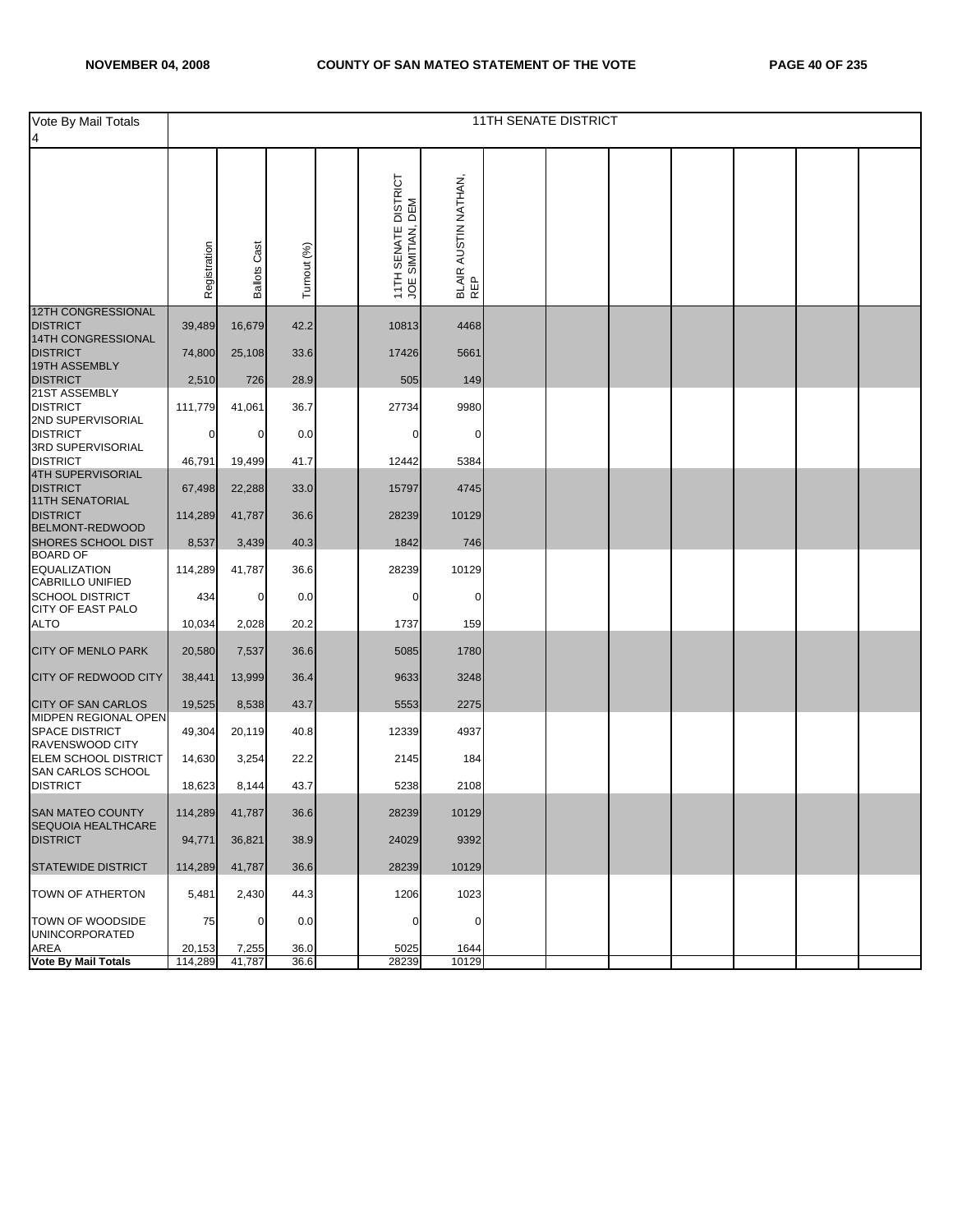| <b>Grand Totals</b><br>$\overline{\mathcal{A}}$                |              |                     |             |                                           |                             | <b>11TH SENATE DISTRICT</b> |  |  |  |
|----------------------------------------------------------------|--------------|---------------------|-------------|-------------------------------------------|-----------------------------|-----------------------------|--|--|--|
|                                                                | Registration | <b>Ballots Cast</b> | Turnout (%) | 11TH SENATE DISTRICT<br>JOE SIMITIAN, DEM | BLAIR AUSTIN NATHAN,<br>REP |                             |  |  |  |
| <b>12TH CONGRESSIONAL</b><br><b>DISTRICT</b>                   | 39,489       | 33,409              | 84.6        | 21575                                     | 8662                        |                             |  |  |  |
| 14TH CONGRESSIONAL<br><b>DISTRICT</b>                          | 74,800       | 56,838              | 76.0        | 40169                                     | 11578                       |                             |  |  |  |
| 19TH ASSEMBLY<br><b>DISTRICT</b>                               | 2,510        | 2,036               | 81.1        | 1424                                      | 412                         |                             |  |  |  |
| 21ST ASSEMBLY<br><b>DISTRICT</b>                               | 111,779      | 88,211              | 78.9        | 60320                                     | 19828                       |                             |  |  |  |
| 2ND SUPERVISORIAL<br><b>DISTRICT</b>                           | 0            | 0                   | 0.0         | 0                                         | 0                           |                             |  |  |  |
| 3RD SUPERVISORIAL<br><b>DISTRICT</b>                           | 46,791       | 39,046              | 83.4        | 24938                                     | 10396                       |                             |  |  |  |
| 4TH SUPERVISORIAL<br><b>DISTRICT</b><br><b>11TH SENATORIAL</b> | 67,498       | 51,201              | 75.9        | 36806                                     | 9844                        |                             |  |  |  |
| <b>DISTRICT</b><br>BELMONT-REDWOOD                             | 114,289      | 90,247              | 79.0        | 61744                                     | 20240                       |                             |  |  |  |
| SHORES SCHOOL DIST<br><b>BOARD OF</b>                          | 8,537        | 6,995               | 81.9        | 3765                                      | 1545                        |                             |  |  |  |
| <b>EQUALIZATION</b><br><b>CABRILLO UNIFIED</b>                 | 114,289      | 90,247              | 79.0        | 61744                                     | 20240                       |                             |  |  |  |
| <b>SCHOOL DISTRICT</b><br><b>CITY OF EAST PALO</b>             | 434          | 353                 | 81.3        | 139                                       | 60                          |                             |  |  |  |
| <b>ALTO</b>                                                    | 10,034       | 6,096               | 60.8        | 5166                                      | 433                         |                             |  |  |  |
| <b>CITY OF MENLO PARK</b>                                      | 20,580       | 16,055              | 78.0        | 11142                                     | 3467                        |                             |  |  |  |
| CITY OF REDWOOD CITY                                           | 38,441       | 30,768              | 80.0        | 21095                                     | 6764                        |                             |  |  |  |
| <b>CITY OF SAN CARLOS</b><br><b>MIDPEN REGIONAL OPEN</b>       | 19,525       | 16,573              | 84.9        | 10765                                     | 4242                        |                             |  |  |  |
| <b>SPACE DISTRICT</b><br>RAVENSWOOD CITY                       | 49,304       | 41,320              | 83.8        | 25341                                     | 9793                        |                             |  |  |  |
| ELEM SCHOOL DISTRICT<br>SAN CARLOS SCHOOL                      | 14,630       | 9,361               | 64.0        | 6545                                      | 544                         |                             |  |  |  |
| <b>DISTRICT</b>                                                | 18,623       | 15,775              | 84.7        | 10148                                     | 3893                        |                             |  |  |  |
| SAN MATEO COUNTY<br>SEQUOIA HEALTHCARE                         | 114,289      | 90,247              | 79.0        | 61744                                     | 20240                       |                             |  |  |  |
| <b>DISTRICT</b>                                                | 94,771       | 76,944              | 81.2        | 50483                                     | 18446                       |                             |  |  |  |
| <b>STATEWIDE DISTRICT</b>                                      | 114,289      | 90,247              | 79.0        | 61744                                     | 20240                       |                             |  |  |  |
| TOWN OF ATHERTON                                               | 5,481        | 4,401               | 80.3        | 2190                                      | 1802                        |                             |  |  |  |
| TOWN OF WOODSIDE<br><b>UNINCORPORATED</b>                      | 75           | 69                  | 92.0        | 34                                        | 30                          |                             |  |  |  |
| <b>AREA</b>                                                    | 20,153       | 16,285              | 80.8        | 11352                                     | 3502                        |                             |  |  |  |
| <b>Voting Center Totals</b>                                    | 114,289      | 2,537               | 2.2         | 2006                                      | 318                         |                             |  |  |  |
| <b>Vote By Mail Totals</b>                                     | 114,289      | 41,787              | 36.6        | 28239                                     | 10129                       |                             |  |  |  |
| <b>Election Day Totals</b>                                     | 114,289      | 45,923              | 40.2        | 31499                                     | 9793                        |                             |  |  |  |
| <b>Grand Totals</b>                                            | 114,289      | 90,247              | 79.0        | 61744                                     | 20240                       |                             |  |  |  |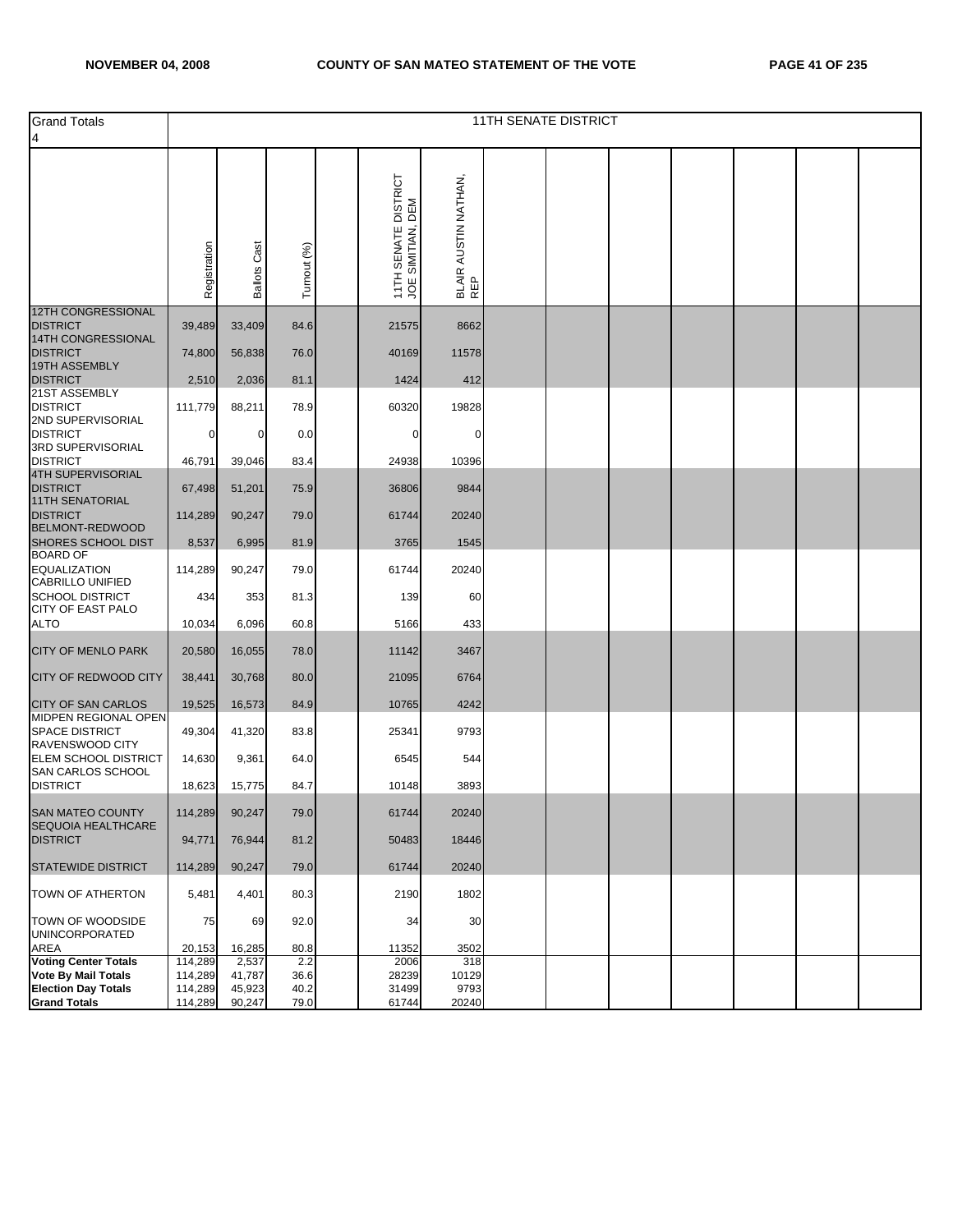| 5                           |                |                     |              |                                         |                            | 12TH ASSEMBLY DISTRICT |  |  |  |
|-----------------------------|----------------|---------------------|--------------|-----------------------------------------|----------------------------|------------------------|--|--|--|
|                             | Registration   | <b>Ballots Cast</b> | Turnout (%)  | 12TH ASSEMBLY DISTRICT<br>FIONA MA, DEM | CONCHITA APPLEGATE,<br>REP |                        |  |  |  |
| 5101<br>5102                | 780<br>826     | 582<br>647          | 74.6<br>78.3 | 423<br>471                              | 100<br>118                 |                        |  |  |  |
| 5103                        | 1,190          | 861                 | 72.4         | 644                                     | 140                        |                        |  |  |  |
| 5301                        | 718            | 530                 | 73.8         | 397                                     | 82                         |                        |  |  |  |
| 5601                        | 1,164          | 769                 | 66.1         | 577                                     | 123                        |                        |  |  |  |
| 5602                        | 1,215          | 754                 | 62.1         | 582                                     | 102                        |                        |  |  |  |
| 5603                        | 624            | 457                 | 73.2         | 354                                     | 68                         |                        |  |  |  |
| 5604                        | 1,088          | 757                 | 69.6         | 580                                     | 104                        |                        |  |  |  |
| 5605<br>5606                | 750<br>721     | 483<br>474          | 64.4<br>65.7 | 376<br>390                              | 61<br>60                   |                        |  |  |  |
| 5607                        | 1,087          | 646                 | 59.4         | 486                                     | 96                         |                        |  |  |  |
| 5608                        | 953            | 600                 | 63.0         | 448                                     | 108                        |                        |  |  |  |
| 5609                        | 1,030          | 600                 | 58.3         | 445                                     | 89                         |                        |  |  |  |
| 5610                        | 1,107          | 708                 | 64.0         | 563                                     | 80                         |                        |  |  |  |
| 5611                        | 1,060          | 674                 | 63.6         | 497                                     | 94                         |                        |  |  |  |
| 5612                        | 1,078          | 663                 | 61.5         | 488                                     | 116                        |                        |  |  |  |
| 5613                        | 762            | 500                 | 65.6         | 360                                     | 83                         |                        |  |  |  |
| 5614                        | 876            | 686                 | 78.3         | 534                                     | 103                        |                        |  |  |  |
| 5615                        | 1,106          | 742                 | 67.1         | 538                                     | 138                        |                        |  |  |  |
| 5616                        | 727            | 504                 | 69.3         | 386<br>564                              | 75<br>112                  |                        |  |  |  |
| 5617<br>5618                | 1,149<br>1,158 | 758<br>766          | 66.0<br>66.1 | 605                                     | 81                         |                        |  |  |  |
| 5619                        | 618            | 440                 | 71.2         | 315                                     | 82                         |                        |  |  |  |
| 5620                        | 685            | 509                 | 74.3         | 327                                     | 126                        |                        |  |  |  |
| 5621                        | 769            | 601                 | 78.2         | 380                                     | 146                        |                        |  |  |  |
| 5622                        | 743            | 551                 | 74.2         | 377                                     | 112                        |                        |  |  |  |
| 5623                        | 662            | 477                 | 72.1         | 369                                     | 68                         |                        |  |  |  |
| 5624                        | 716            | 571                 | 79.7         | 399                                     | 111                        |                        |  |  |  |
| 5625                        | 1,028          | 669                 | 65.1         | 490                                     | 111                        |                        |  |  |  |
| 5627<br>5628                | 1,120<br>643   | 765<br>412          | 68.3         | 571<br>324                              | 108<br>50                  |                        |  |  |  |
| 5629                        | 713            | 492                 | 64.1<br>69.0 | 377                                     | 75                         |                        |  |  |  |
| 5630                        | 885            | 645                 | 72.9         | 492                                     | 86                         |                        |  |  |  |
| 5653                        | 797            | 638                 | 80.1         | 496                                     | 101                        |                        |  |  |  |
| 5701                        | 0              | 0                   | 0.0          | 0                                       | $\pmb{0}$                  |                        |  |  |  |
| 5901                        | $\mathbf 0$    | $\overline{0}$      | 0.0          | $\mathbf 0$                             | $\overline{0}$             |                        |  |  |  |
| 5902                        | 2              | $\mathbf{0}$        | 0.0          | $\mathbf{0}$                            | $\mathbf 0$                |                        |  |  |  |
| <b>Voting Center Totals</b> | 30,550         | 210                 | 0.7          | 164                                     | 29                         |                        |  |  |  |
| Vote By Mail Totals         | 30,550         | 9,392               | 30.7         | 7132                                    | 1562                       |                        |  |  |  |
| <b>Election Day Totals</b>  | 30,550         | 11,329              | 37.1         | 8329                                    | 1718                       |                        |  |  |  |
| <b>Grand Totals</b>         | 30,550         | 20,931              | 68.5         | 15625                                   | 3309                       |                        |  |  |  |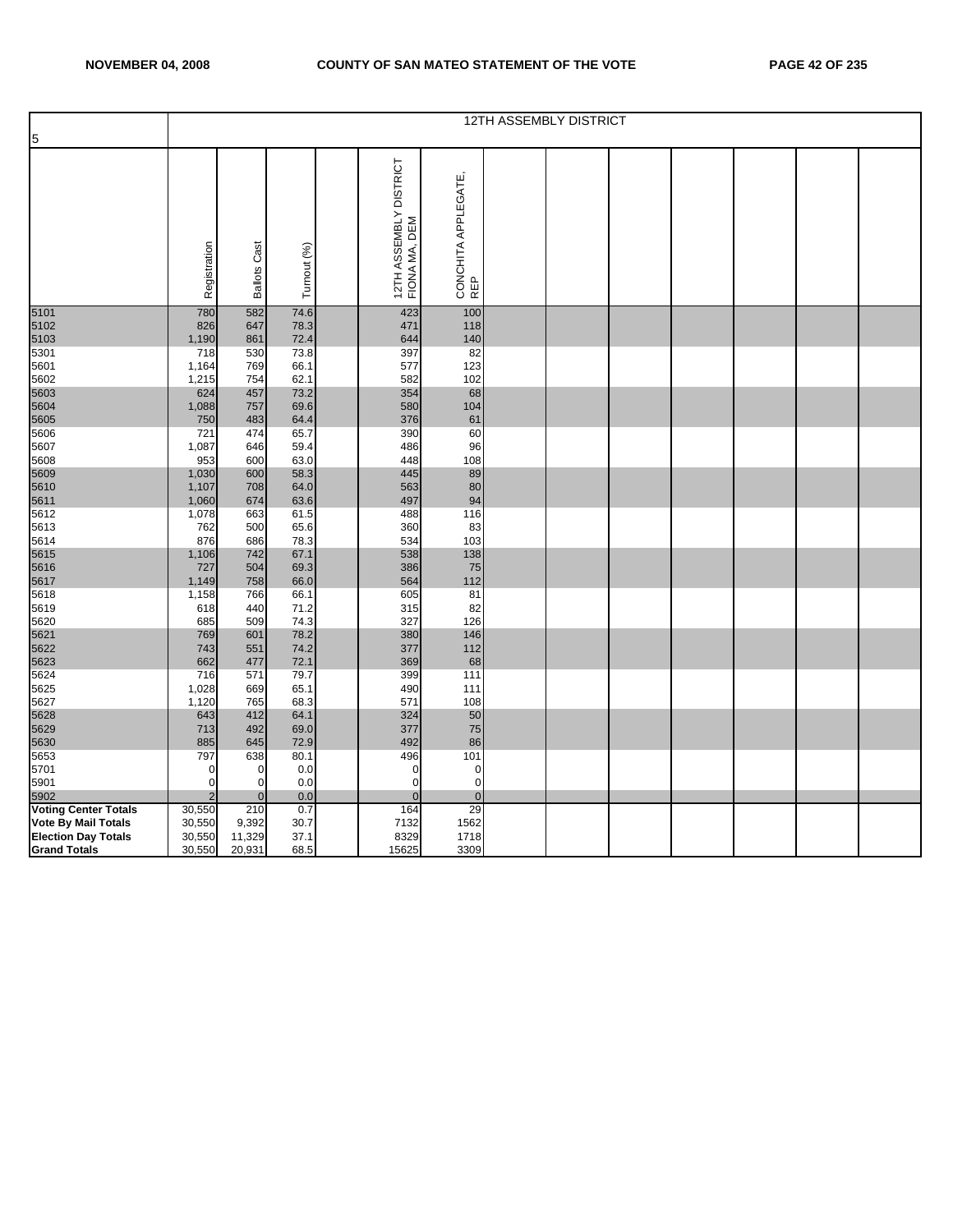| Voting Center Totals<br>5                                            |                  |                 |             |                                         |                            | <b>12TH ASSEMBLY DISTRICT</b> |  |  |  |
|----------------------------------------------------------------------|------------------|-----------------|-------------|-----------------------------------------|----------------------------|-------------------------------|--|--|--|
|                                                                      | Registration     | Cast<br>Ballots | Turnout (%) | 12TH ASSEMBLY DISTRICT<br>FIONA MA, DEM | CONCHITA APPLEGATE,<br>REP |                               |  |  |  |
| <b>12TH CONGRESSIONAL</b><br><b>DISTRICT</b><br><b>12TH ASSEMBLY</b> | 30,550           | 210             | 0.7         | 164                                     | 29                         |                               |  |  |  |
| <b>DISTRICT</b><br>5TH SUPERVISORIAL<br><b>DISTRICT</b>              | 30,550<br>30,550 | 210<br>210      | 0.7<br>0.7  | 164<br>164                              | 29<br>29                   |                               |  |  |  |
| <b>8TH SENATORIAL</b><br><b>DISTRICT</b><br><b>BAYSHORE ELEM</b>     | 30,550           | 210             | 0.7         | 164                                     | 29                         |                               |  |  |  |
| <b>SCHOOL DISTRICT</b><br><b>BOARD OF</b>                            | 3,003            | 18              | 0.6         | 11                                      | 2                          |                               |  |  |  |
| <b>EQUALIZATION</b>                                                  | 30,550           | 210             | 0.7         | 164                                     | 29                         |                               |  |  |  |
| CITY OF DALY CITY                                                    | 27,034           | 182             | 0.7         | 141                                     | 24                         |                               |  |  |  |
| <b>SAN MATEO COUNTY</b><br><b>SO SAN FRANCISCO</b>                   | 30,550           | 210             | 0.7         | 164                                     | 29                         |                               |  |  |  |
| UNIFIED SCHOOL DIST                                                  | 718              | $\overline{a}$  | 0.3         | $\overline{0}$                          | $\overline{0}$             |                               |  |  |  |
| <b>STATEWIDE DISTRICT</b>                                            | 30,550           | 210             | 0.7         | 164                                     | 29                         |                               |  |  |  |
| <b>TOWN OF COLMA</b><br><b>UNINCORPORATED</b>                        | 718              | 2               | 0.3         | 2                                       | O                          |                               |  |  |  |
| <b>AREA</b><br>Voting Center Totals                                  | 2,798            | 26              | 0.9         | 21                                      |                            |                               |  |  |  |
|                                                                      | 30,550           | 210             | 0.7         | 164                                     | 29                         |                               |  |  |  |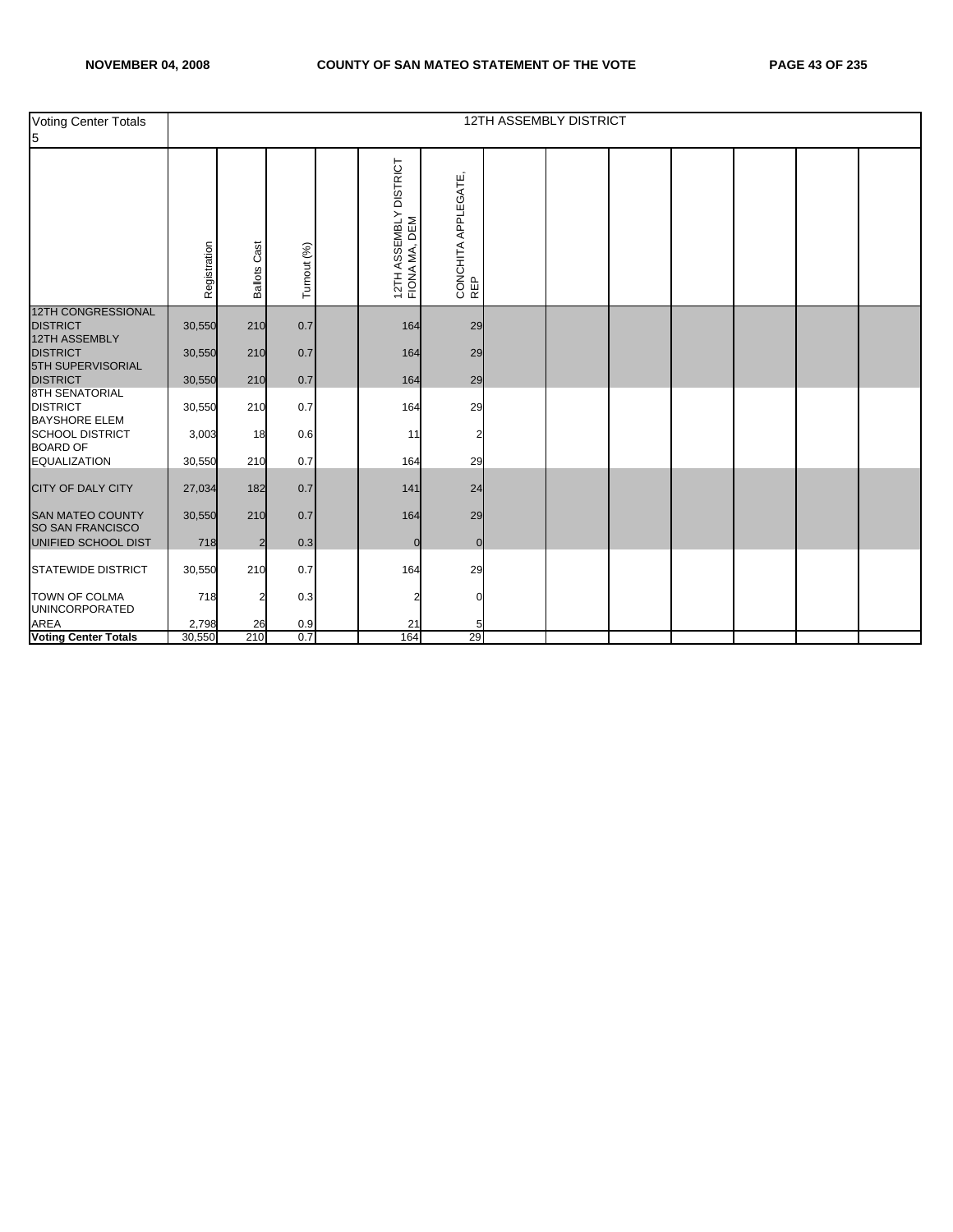| Vote By Mail Totals<br>5                                         |              |                     |             |                                         |                            | <b>12TH ASSEMBLY DISTRICT</b> |  |  |  |
|------------------------------------------------------------------|--------------|---------------------|-------------|-----------------------------------------|----------------------------|-------------------------------|--|--|--|
|                                                                  | Registration | <b>Ballots Cast</b> | Turnout (%) | 12TH ASSEMBLY DISTRICT<br>FIONA MA, DEM | CONCHITA APPLEGATE,<br>REP |                               |  |  |  |
| <b>12TH CONGRESSIONAL</b><br><b>DISTRICT</b>                     | 30,550       | 9,392               | 30.7        | 7132                                    | 1562                       |                               |  |  |  |
| 12TH ASSEMBLY                                                    |              |                     |             |                                         |                            |                               |  |  |  |
| <b>DISTRICT</b><br>5TH SUPERVISORIAL                             | 30,550       | 9,392               | 30.7        | 7132                                    | 1562                       |                               |  |  |  |
| <b>DISTRICT</b>                                                  | 30,550       | 9,392               | 30.7        | 7132                                    | 1562                       |                               |  |  |  |
| <b>8TH SENATORIAL</b><br><b>DISTRICT</b><br><b>BAYSHORE ELEM</b> | 30,550       | 9,392               | 30.7        | 7132                                    | 1562                       |                               |  |  |  |
| <b>SCHOOL DISTRICT</b><br><b>BOARD OF</b>                        | 3,003        | 858                 | 28.6        | 509                                     | 93                         |                               |  |  |  |
| <b>EQUALIZATION</b>                                              | 30,550       | 9,392               | 30.7        | 7132                                    | 1562                       |                               |  |  |  |
| <b>CITY OF DALY CITY</b>                                         | 27,034       | 8,079               | 29.9        | 6157                                    | 1331                       |                               |  |  |  |
| <b>SAN MATEO COUNTY</b><br><b>SO SAN FRANCISCO</b>               | 30,550       | 9,392               | 30.7        | 7132                                    | 1562                       |                               |  |  |  |
| UNIFIED SCHOOL DIST                                              | 718          | 282                 | 39.3        | 30                                      | $5\phantom{.0}$            |                               |  |  |  |
| <b>STATEWIDE DISTRICT</b>                                        | 30,550       | 9,392               | 30.7        | 7132                                    | 1562                       |                               |  |  |  |
| <b>TOWN OF COLMA</b><br><b>UNINCORPORATED</b>                    | 718          | 282                 | 39.3        | 204                                     | 47                         |                               |  |  |  |
| <b>AREA</b>                                                      | 2,798        | 1,031               | 36.8        | 771                                     | 184                        |                               |  |  |  |
| <b>Vote By Mail Totals</b>                                       | 30,550       | 9,392               | 30.7        | 7132                                    | 1562                       |                               |  |  |  |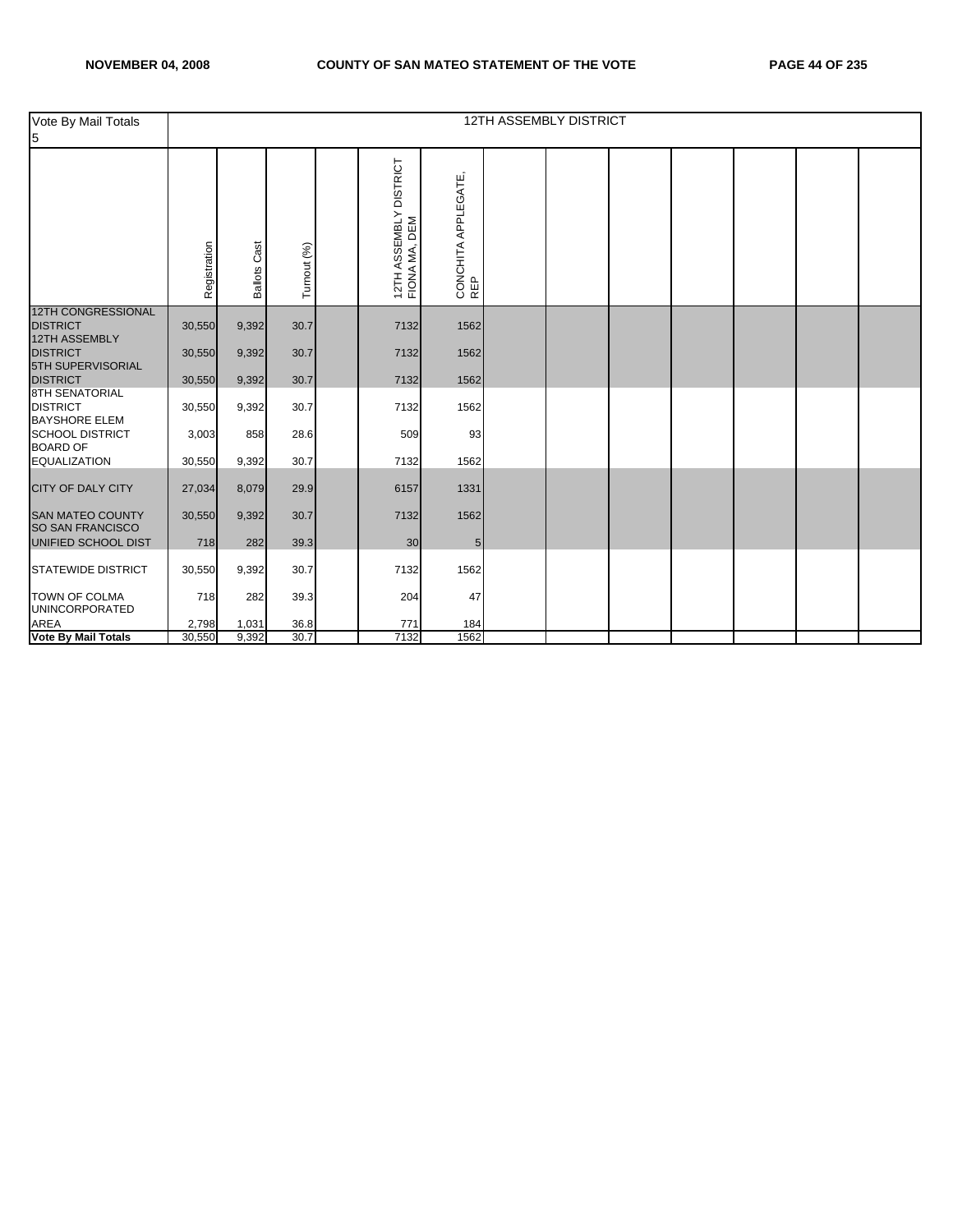| <b>Grand Totals</b><br>5                                         |                  |                     |              |                                         |                            | <b>12TH ASSEMBLY DISTRICT</b> |  |  |  |
|------------------------------------------------------------------|------------------|---------------------|--------------|-----------------------------------------|----------------------------|-------------------------------|--|--|--|
|                                                                  | Registration     | <b>Ballots Cast</b> | Turnout (%)  | 12TH ASSEMBLY DISTRICT<br>FIONA MA, DEM | CONCHITA APPLEGATE,<br>REP |                               |  |  |  |
| <b>12TH CONGRESSIONAL</b><br><b>DISTRICT</b><br>12TH ASSEMBLY    | 30,550           | 20,931              | 68.5         | 15625                                   | 3309                       |                               |  |  |  |
| <b>DISTRICT</b><br>5TH SUPERVISORIAL                             | 30,550           | 20,931              | 68.5         | 15625                                   | 3309                       |                               |  |  |  |
| <b>DISTRICT</b>                                                  | 30,550           | 20,931              | 68.5         | 15625                                   | 3309                       |                               |  |  |  |
| <b>8TH SENATORIAL</b><br><b>DISTRICT</b><br><b>BAYSHORE ELEM</b> | 30,550           | 20,931              | 68.5         | 15625                                   | 3309                       |                               |  |  |  |
| SCHOOL DISTRICT<br><b>BOARD OF</b>                               | 3,003            | 1,980               | 65.9         | 1237                                    | 241                        |                               |  |  |  |
| <b>EQUALIZATION</b>                                              | 30,550           | 20,931              | 68.5         | 15625                                   | 3309                       |                               |  |  |  |
| <b>CITY OF DALY CITY</b>                                         | 27,034           | 18,311              | 67.7         | 13690                                   | 2869                       |                               |  |  |  |
| <b>SAN MATEO COUNTY</b><br>SO SAN FRANCISCO                      | 30,550           | 20,931              | 68.5         | 15625                                   | 3309                       |                               |  |  |  |
| UNIFIED SCHOOL DIST                                              | 718              | 530                 | 73.8         | 74                                      | 12                         |                               |  |  |  |
| <b>STATEWIDE DISTRICT</b>                                        | 30,550           | 20,931              | 68.5         | 15625                                   | 3309                       |                               |  |  |  |
| TOWN OF COLMA<br><b>UNINCORPORATED</b>                           | 718              | 530                 | 73.8         | 397                                     | 82                         |                               |  |  |  |
| <b>AREA</b>                                                      | 2,798            | 2,090               | 74.7         | 1538                                    | 358                        |                               |  |  |  |
| <b>Voting Center Totals</b>                                      | 30,550           | 210                 | 0.7          | 164                                     | 29                         |                               |  |  |  |
| <b>Vote By Mail Totals</b><br><b>Election Day Totals</b>         | 30,550<br>30,550 | 9,392<br>11,329     | 30.7<br>37.1 | 7132<br>8329                            | 1562<br>1718               |                               |  |  |  |
| <b>Grand Totals</b>                                              | 30,550           | 20,931              | 68.5         | 15625                                   | 3309                       |                               |  |  |  |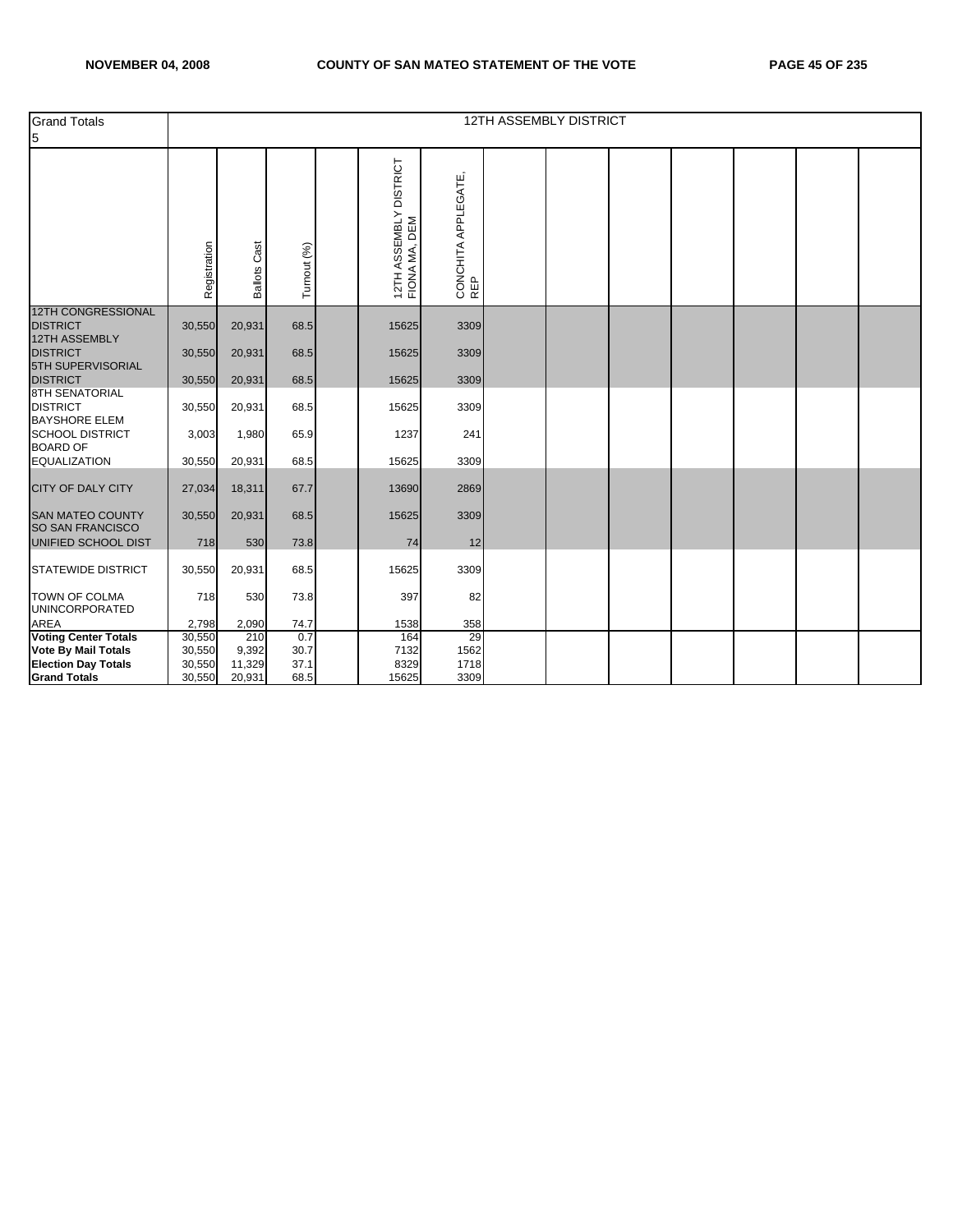|                      |                |                     |              |                                           |                                | <b>19TH ASSEMBLY DISTRICT</b> |  |  |  |
|----------------------|----------------|---------------------|--------------|-------------------------------------------|--------------------------------|-------------------------------|--|--|--|
| 6                    |                |                     |              |                                           |                                |                               |  |  |  |
|                      | Registration   | <b>Ballots Cast</b> | Turnout (%)  | 19TH ASSEMBLY DISTRICT<br>JERRY HILL, DEM | £⊔<br>BRIAN PERRY,             | CATHERINE BRINKMAN,<br>REP    |  |  |  |
| 1001                 | 1,143          | 920                 | 80.5         | 649                                       | 42                             | 136                           |  |  |  |
| 1002                 | 943            | 803                 | 85.2         | 503                                       | 25                             | 173                           |  |  |  |
| 1003                 | 620            | 483                 | 77.9         | 317                                       | 22                             | 96                            |  |  |  |
| 1004<br>1006         | 773<br>1,064   | 646<br>911          | 83.6<br>85.6 | 422<br>570                                | 22<br>35                       | 135<br>198                    |  |  |  |
| 1007                 | 806            | 658                 | 81.6         | 434                                       | 22                             | 114                           |  |  |  |
| 1008                 | 731            | 593                 | 81.1         | 409                                       | 30                             | 92                            |  |  |  |
|                      | 767            | 642                 | 83.7         | 374                                       | 20                             | 180                           |  |  |  |
| 1009<br>1010<br>1011 | 761<br>761     | 635<br>617          | 83.4<br>81.1 | 380<br>391                                | 33<br>38                       | 148<br>115                    |  |  |  |
| 1012                 | 853            | 687                 | 80.5         | 434                                       | 32                             | 129                           |  |  |  |
| 1013                 | 1,010          | 845                 | 83.7         | 514                                       | 34                             | 196                           |  |  |  |
| 1015<br>1016         | 713            | 611                 | 85.7         | 377<br>429                                | 23<br>19                       | 150                           |  |  |  |
| 1017                 | 845<br>963     | 694<br>827          | 82.1<br>85.9 | 505                                       | 20                             | 163<br>222                    |  |  |  |
| 1018                 | 839            | 738                 | 88.0         | 460                                       | 23                             | 164                           |  |  |  |
| 1019                 | 906            | 771                 | 85.1         | 454                                       | 22                             | 210                           |  |  |  |
| 1020<br>1021         | 567<br>678     | 448<br>552          | 79.0<br>81.4 | 316<br>297                                | 8<br>10                        | 70<br>168                     |  |  |  |
| 1022                 | 699            | 581                 | 83.1         | 331                                       | 17                             | 170                           |  |  |  |
| 1023                 | 231            | 191                 | 82.7         | 101                                       | 3                              | 72                            |  |  |  |
| 1024<br>1025         | 198            | 179                 | 90.4         | 93<br>60                                  | $\overline{7}$<br>$\mathbf{1}$ | 55                            |  |  |  |
| 1201                 | 107<br>237     | 86<br>215           | 80.4<br>90.7 | 109                                       | 4                              | 13<br>81                      |  |  |  |
| 1202                 | 253            | 221                 | 87.4         | 109                                       | $\overline{\mathbf{4}}$        | 83                            |  |  |  |
| 1203                 | 121            | 98                  | 81.0         | 49                                        | $\overline{\mathbf{c}}$        | 30                            |  |  |  |
| 1204<br>1301         | 165<br>0       | 151<br>0            | 91.5<br>0.0  | 83<br>0                                   | $\mathbf 6$<br>$\mathbf 0$     | 43<br>$\mathbf 0$             |  |  |  |
| 1401                 | 1,058          | 919                 | 86.9         | 420                                       | 24                             | 366                           |  |  |  |
| 1402                 | 189            | 161                 | 85.2         | 63                                        | 6                              | 75                            |  |  |  |
| 1403<br>1404         | 787<br>1,041   | 634<br>869          | 80.6<br>83.5 | 269<br>384                                | 12<br>20                       | 284<br>352                    |  |  |  |
| 1405                 | 263            | 221                 | 84.0         | 101                                       | $\mathbf{3}$                   | 89                            |  |  |  |
| 1406                 | 713            | 615                 | 86.3         | 277                                       | 16                             | 256                           |  |  |  |
| 1407                 | 829            | 728                 | 87.8         | 349                                       | 16                             | 282                           |  |  |  |
| 1408                 | 793<br>784     | 668<br>648          | 84.2<br>82.7 | 331<br>337                                | 16<br>21                       | 220<br>230                    |  |  |  |
| 1409<br>1410<br>1411 | 566            | 463                 | 81.8         | 235                                       | 9                              | 148                           |  |  |  |
|                      | 261            | 237                 | 90.8         | 104                                       | 8                              | 103                           |  |  |  |
| 1412<br>1501         | 202<br>876     | 176<br>706          | 87.1<br>80.6 | 83<br>472                                 | $\overline{2}$<br>22           | 76<br>121                     |  |  |  |
| 1502                 | 884            | 656                 | 74.2         | 455                                       | 27                             | 97                            |  |  |  |
| 1503                 | 254            | 208                 | 81.9         | 111                                       | $\overline{2}$                 | 59                            |  |  |  |
| 1504<br>1506         | 1,599<br>971   | 1,303<br>802        | 81.5<br>82.6 | 687<br>471                                | 33<br>36                       | 391<br>183                    |  |  |  |
| 1507                 | 868            | 751                 | 86.5         | 453                                       | 19                             | 177                           |  |  |  |
| 1508                 | 1,004          | 822                 | 81.9         | 483                                       | 24                             | 180                           |  |  |  |
| 1509                 | 939            | 750                 | 79.9         | 497                                       | 21                             | 143                           |  |  |  |
| 1510<br>1511<br>1512 | 799<br>721     | 640<br>572          | 80.1<br>79.3 | 403<br>350                                | 26<br>11                       | 113<br>140                    |  |  |  |
|                      | 1,102          | 921                 | 83.6         | 572                                       | 33                             | 209                           |  |  |  |
| 1514                 | 940            | 806                 | 85.7         | 488                                       | 25                             | 171                           |  |  |  |
| 1515<br>1601         | 1,047<br>1,184 | 873<br>897          | 83.4<br>75.8 | 480<br>692                                | 15<br>34                       | 246<br>101                    |  |  |  |
| 1602                 | 171            | 103                 | 60.2         | 76                                        | $\overline{2}$                 | 10                            |  |  |  |
| 1603                 | 1,035          | 770                 | 74.4         | 567                                       | 35                             | 92                            |  |  |  |
| 1604                 | 958            | 691                 | 72.1         | 513<br>497                                | 20                             | 94                            |  |  |  |
| 1605<br>1606         | 1,014<br>958   | 731<br>794          | 72.1<br>82.9 | 525                                       | 31<br>25                       | 136<br>157                    |  |  |  |
| 1607                 | 822            | 658                 | 80.0         | 448                                       | 25                             | 118                           |  |  |  |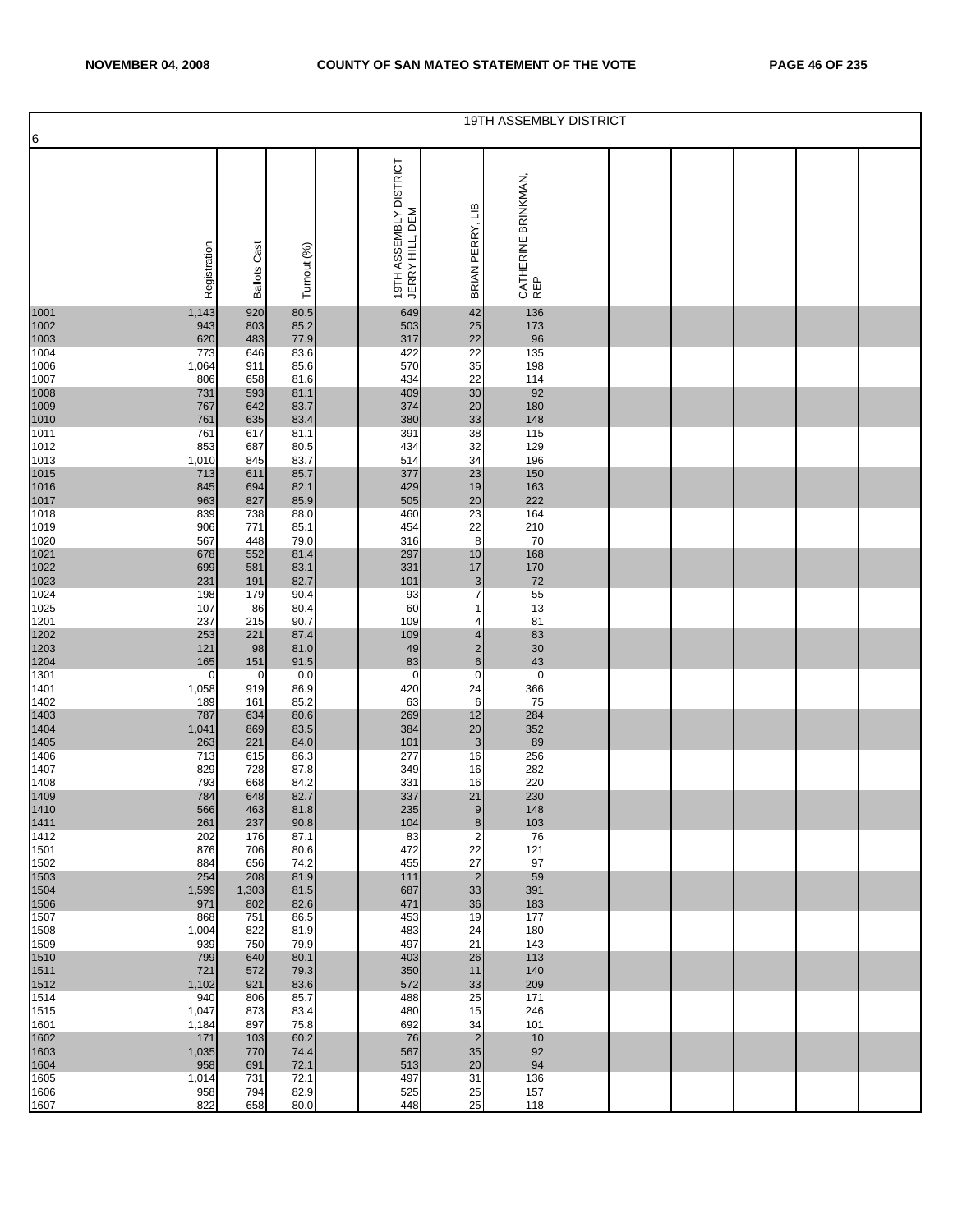|                      |                |                     |              |                                           |                                  | 19TH ASSEMBLY DISTRICT     |  |  |  |
|----------------------|----------------|---------------------|--------------|-------------------------------------------|----------------------------------|----------------------------|--|--|--|
| 6                    |                |                     |              |                                           |                                  |                            |  |  |  |
|                      | Registration   | <b>Ballots Cast</b> | Turnout (%)  | 19TH ASSEMBLY DISTRICT<br>JERRY HILL, DEM | BRIAN PERRY, LIB                 | CATHERINE BRINKMAN,<br>REP |  |  |  |
| 1608                 | 1,074          | 869                 | 80.9         | 568                                       | 42                               | 166                        |  |  |  |
| 1610<br>1612         | 934<br>1,032   | 766<br>851          | 82.0<br>82.5 | 520<br>588                                | 22<br>29                         | 135                        |  |  |  |
| 1613                 | 1,201          | 922                 | 76.8         | 642                                       | 33                               | 145<br>157                 |  |  |  |
| 1614                 | 1,113          | 887                 | 79.7         | 574                                       | 34                               | 170                        |  |  |  |
| 1617<br>1619         | 1,781<br>658   | 1,521<br>577        | 85.4<br>87.7 | 994<br>362                                | 44<br>16                         | 325<br>145                 |  |  |  |
| 1620                 | 728            | 609                 | 83.7         | 378                                       | 23                               | 135                        |  |  |  |
| 1621                 | 826            | 654                 | 79.2         | 432                                       | 24                               | 129                        |  |  |  |
| 1622<br>1623         | 1,109<br>277   | 858<br>213          | 77.4<br>76.9 | 575<br>152                                | 35<br>10                         | 149<br>37                  |  |  |  |
| 1624                 | 794            | 625                 | 78.7         | 416                                       | 15                               | 118                        |  |  |  |
| 1625<br>1626         | 754<br>907     | 570<br>726          | 75.6<br>80.0 | 368<br>481                                | 18<br>17                         | 110<br>147                 |  |  |  |
| 1627                 | 256            | 197                 | 77.0         | 128                                       | 9                                | 42                         |  |  |  |
| 1628                 | 901            | 704                 | 78.1         | 451                                       | 20                               | 147                        |  |  |  |
| 1629<br>1630         | 175<br>189     | 134<br>153          | 76.6<br>81.0 | 100<br>112                                | $\overline{7}$<br>3              | 17<br>22                   |  |  |  |
| 1631                 | 103            | 93                  | 90.3         | 64                                        | $\overline{\mathbf{c}}$          | 17                         |  |  |  |
| 1632<br>1633         | 143<br>112     | 120<br>79           | 83.9<br>70.5 | 69<br>54                                  | 3<br>$\,6$                       | 32                         |  |  |  |
| 1701                 | 644            | 546                 | 84.8         | 315                                       | 19                               | 11<br>161                  |  |  |  |
| 1702                 | 650            | 561                 | 86.3         | 327                                       | 14                               | 165                        |  |  |  |
| 1703<br>1704         | 844<br>706     | 716<br>612          | 84.8<br>86.7 | 496<br>463                                | 21<br>21                         | 136<br>96                  |  |  |  |
| 1705                 | $\overline{4}$ | $\overline{0}$      | 0.0          | $\mathbf 0$                               | $\mathbf 0$                      | $\overline{0}$             |  |  |  |
| 1801<br>1802         | 698            | 532                 | 76.2         | 377                                       | 19                               | 81                         |  |  |  |
| 1803                 | 690<br>976     | 547<br>675          | 79.3<br>69.2 | 398<br>474                                | 16<br>15                         | 75<br>109                  |  |  |  |
| 1804                 | 740            | 585                 | 79.1         | 423                                       | 20                               | 83                         |  |  |  |
| 1805<br>1806         | 843<br>953     | 589<br>719          | 69.9<br>75.4 | 399<br>460                                | 24<br>19                         | 88<br>149                  |  |  |  |
| 1807                 | 717            | 590                 | 82.3         | 403                                       | 26                               | 107                        |  |  |  |
| 1808                 | 751            | 589                 | 78.4         | 442                                       | 12                               | 73                         |  |  |  |
| 1809<br>1810         | 1,134<br>796   | 842<br>542          | 74.3<br>68.1 | 580<br>392                                | 26<br>23                         | 161<br>64                  |  |  |  |
|                      | 1,082          | 744                 | 68.8         | 559                                       | 24                               | 95                         |  |  |  |
| 1811<br>1812<br>1813 | 733<br>942     | 521<br>608          | 71.1<br>64.5 | 387<br>468                                | 8<br>12                          | 64<br>55                   |  |  |  |
| 1814                 | 1,052          | 656                 | 62.4         | 526                                       | 21                               | 48                         |  |  |  |
| 1815                 | 756            | 521                 | 68.9         | 372                                       | 12                               | 73                         |  |  |  |
| 1816<br>1817         | 862<br>133     | 652<br>103          | 75.6<br>77.4 | 490<br>65                                 | 11<br>$\overline{4}$             | 79<br>15                   |  |  |  |
| 1941                 | 245            | 228                 | 93.1         | 117                                       | 10                               | 78                         |  |  |  |
| 1942<br>1943         | 246<br>248     | 213<br>211          | 86.6<br>85.1 | 139<br>120                                | $\overline{7}$<br>$\overline{7}$ | 41<br>60                   |  |  |  |
| 1944                 | 145            | 130                 | 89.7         | 83                                        | 5                                | 30                         |  |  |  |
| 1945                 | 244            | 222                 | 91.0         | 144                                       | 12                               | 48                         |  |  |  |
| 1946<br>1947         | 248<br>213     | 213<br>193          | 85.9<br>90.6 | 136<br>118                                | 12<br>6                          | 51<br>54                   |  |  |  |
| 1948                 | 172            | 157                 | 91.3         | 69                                        | 6                                | 66                         |  |  |  |
| 1949<br>1970         | 159<br>720     | 148<br>636          | 93.1<br>88.3 | 76<br>371                                 | 3<br>19                          | 50<br>183                  |  |  |  |
| 2101                 | 544            | 446                 | 82.0         | 312                                       | 22                               | 81                         |  |  |  |
| 2102<br>2103<br>2104 | 783            | 597                 | 76.2         | 387                                       | 25                               | 111                        |  |  |  |
|                      | 879<br>768     | 671<br>598          | 76.3<br>77.9 | 458<br>364                                | 30<br>39                         | 113<br>120                 |  |  |  |
| 2105                 | 750            | 601                 | 80.1         | 364                                       | 31                               | 128                        |  |  |  |
| 2106<br>2107         | 745<br>757     | 639<br>655          | 85.8<br>86.5 | 358<br>427                                | 28<br>22                         | 172<br>141                 |  |  |  |
|                      |                |                     |              |                                           |                                  |                            |  |  |  |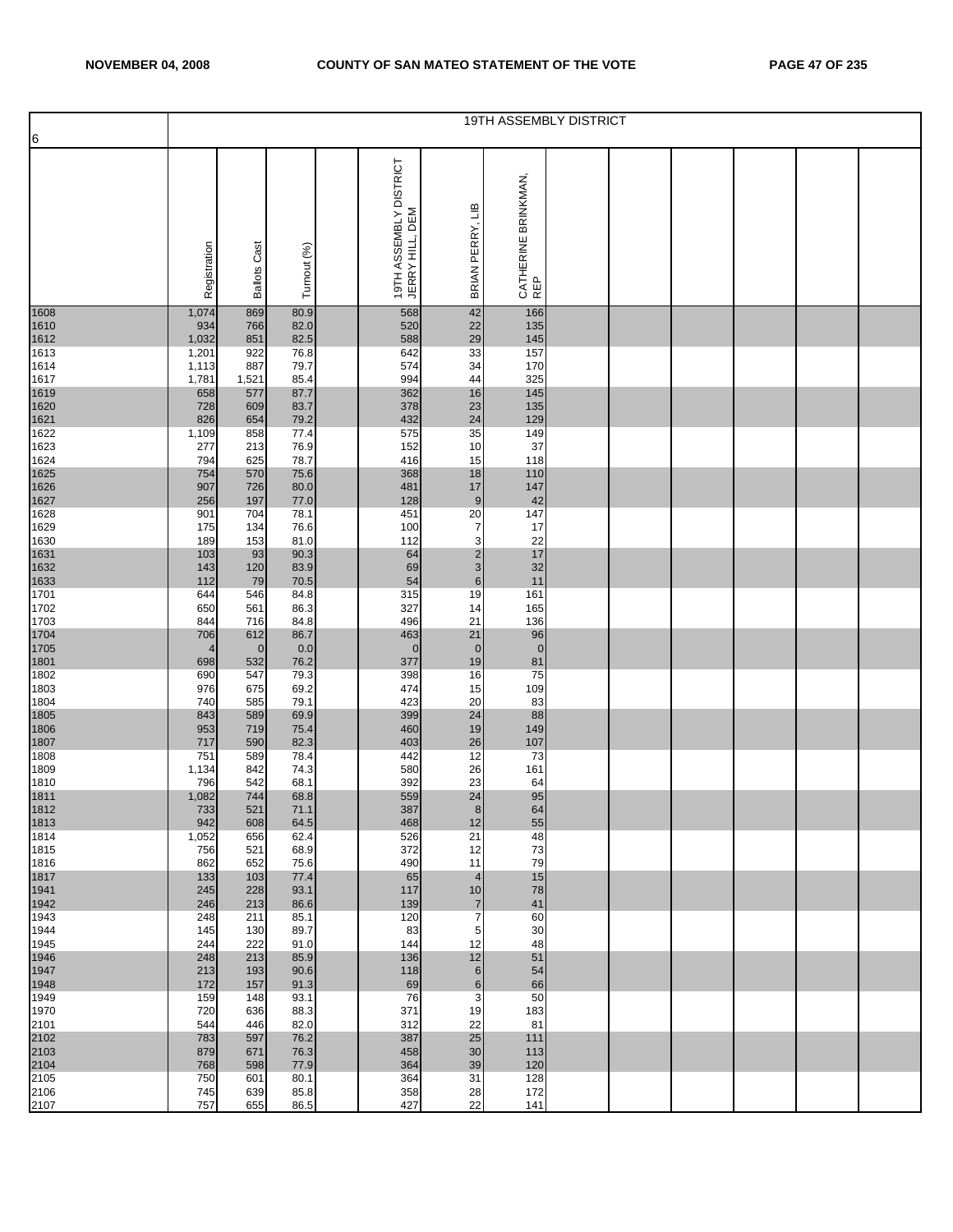|                                                                                      |              |                     |              |                                           |                             | <b>19TH ASSEMBLY DISTRICT</b> |  |  |  |
|--------------------------------------------------------------------------------------|--------------|---------------------|--------------|-------------------------------------------|-----------------------------|-------------------------------|--|--|--|
| 6                                                                                    |              |                     |              |                                           |                             |                               |  |  |  |
|                                                                                      | Registration | <b>Ballots Cast</b> | Turnout (%)  | 19TH ASSEMBLY DISTRICT<br>JERRY HILL, DEM | £<br>PERRY,<br><b>BRIAN</b> | CATHERINE BRINKMAN,<br>REP    |  |  |  |
|                                                                                      | 672          | 553                 | 82.3         | 340                                       | 29                          | 110                           |  |  |  |
| 2108<br>2109<br>2110<br>2111                                                         | 811          | 652                 | 80.4         | 421                                       | 27                          | 118                           |  |  |  |
|                                                                                      | 750          | 655                 | 87.3         | 422                                       | 23                          | 138                           |  |  |  |
|                                                                                      | 805          | 700                 | 87.0         | 449                                       | 31                          | 148                           |  |  |  |
|                                                                                      | 838<br>821   | 726<br>711          | 86.6<br>86.6 | 414<br>441                                | 38<br>34                    | 175<br>164                    |  |  |  |
|                                                                                      | 836          | 722                 | 86.4         | 437                                       | 20                          | 178                           |  |  |  |
|                                                                                      | 1,083        | 932                 | 86.1         | 517                                       | 27                          | 252                           |  |  |  |
|                                                                                      | 1,167        | 921                 | 78.9         | 652                                       | 44                          | 131                           |  |  |  |
| 2112<br>2113<br>2114<br>2115<br>2115<br>2117<br>2118<br>2120<br>2121<br>2201<br>2202 | 245          | 187                 | 76.3         | 114                                       | 12                          | 36                            |  |  |  |
|                                                                                      | 747<br>790   | 582<br>691          | 77.9<br>87.5 | 376<br>441                                | 35<br>24                    | 90<br>157                     |  |  |  |
|                                                                                      | 159          | 147                 | 92.5         | 78                                        | $\bf 8$                     | 50                            |  |  |  |
|                                                                                      | 176          | 153                 | 86.9         | 75                                        | $\mathsf 3$                 | 59                            |  |  |  |
|                                                                                      | 651          | 516                 | 79.3         | 336                                       | 20                          | 131                           |  |  |  |
|                                                                                      | 723          | 574                 | 79.4         | 378                                       | 19                          | 118                           |  |  |  |
| 2203<br>2204                                                                         | 749<br>651   | 621<br>518          | 82.9<br>79.6 | 391<br>297                                | 20<br>18                    | 136<br>138                    |  |  |  |
|                                                                                      | 765          | 566                 | 74.0         | 377                                       | 22                          | 104                           |  |  |  |
|                                                                                      | 691          | 556                 | 80.5         | 304                                       | 24                          | 142                           |  |  |  |
| 2205<br>2206<br>2207                                                                 | 1,081        | 875                 | 80.9         | 556                                       | 33                          | 191                           |  |  |  |
| 2208                                                                                 | 845          | 699<br>828          | 82.7         | 417<br>538                                | 23<br>35                    | 174<br>139                    |  |  |  |
| 2210                                                                                 | 1,046<br>694 | 582                 | 79.2<br>83.9 | 367                                       | 22                          | 138                           |  |  |  |
| $\begin{array}{r} 2211 \\ 2212 \\ 2213 \\ 2214 \\ 2215 \\ \vdots \end{array}$        | 640          | 494                 | 77.2         | 321                                       | 13                          | 106                           |  |  |  |
|                                                                                      | 624          | 512                 | 82.1         | 326                                       | 23                          | 112                           |  |  |  |
|                                                                                      | 1,111        | 946                 | 85.1         | 596                                       | 26                          | 223                           |  |  |  |
| 2217                                                                                 | 1,054<br>752 | 890<br>577          | 84.4<br>76.7 | 530<br>352                                | 26<br>17                    | 213<br>145                    |  |  |  |
| 2218                                                                                 | 1,030        | 805                 | 78.2         | 485                                       | 25                          | 196                           |  |  |  |
|                                                                                      | 211          | 188                 | 89.1         | 121                                       | 3                           | 42                            |  |  |  |
| 2219<br>2221<br>2222                                                                 | 781          | 615                 | 78.7         | 352                                       | 13                          | 172                           |  |  |  |
|                                                                                      | 966          | 810                 | 83.9         | 457                                       | 23                          | 244                           |  |  |  |
| 2223<br>2224                                                                         | 897<br>960   | 692<br>762          | 77.1<br>79.4 | 416<br>460                                | 31<br>23                    | 165<br>179                    |  |  |  |
| 2225                                                                                 | 178          | 144                 | 80.9         | 107                                       | 5                           | 18                            |  |  |  |
| 2506<br>2601<br>2602                                                                 | $\mathbf{0}$ | $\mathbf{0}$        | 0.0          | $\mathbf{0}$                              | $\pmb{0}$                   | $\overline{0}$                |  |  |  |
|                                                                                      | 1,030        | 787                 | 76.4         | 562                                       | 38                          | 105                           |  |  |  |
| 2603                                                                                 | 979<br>955   | 774<br>717          | 79.1<br>75.1 | 559<br>519                                | 43<br>26                    | 118<br>100                    |  |  |  |
| 2604                                                                                 | 989          | 752                 | 76.0         | 516                                       | 31                          | 126                           |  |  |  |
| 2605                                                                                 | 1,249        | 972                 | 77.8         | 694                                       | 30                          | 166                           |  |  |  |
| 2607<br>2608<br>2609                                                                 | 881          | 724                 | 82.2         | 484                                       | 34                          | 129                           |  |  |  |
|                                                                                      | 933<br>889   | 720<br>738          | 77.2<br>83.0 | 499<br>470                                | 24<br>18                    | 125<br>175                    |  |  |  |
| 2610                                                                                 | 1,049        | 886                 | 84.5         | 565                                       | 35                          | 176                           |  |  |  |
| 2611                                                                                 | 872          | 686                 | 78.7         | 482                                       | 22                          | 127                           |  |  |  |
| 2612                                                                                 | 804          | 532                 | 66.2         | 351                                       | 19                          | 95                            |  |  |  |
| 2613<br>2614<br>2615                                                                 | 707          | 540                 | 76.4         | 340                                       | 17                          | 114                           |  |  |  |
|                                                                                      | 1,173<br>203 | 929<br>167          | 79.2<br>82.3 | 604<br>97                                 | $35\,$<br>$\bf 8$           | 193<br>42                     |  |  |  |
| 2616                                                                                 | 243          | 196                 | 80.7         | 150                                       | 5                           | 26                            |  |  |  |
| 2617                                                                                 | 989          | 810                 | 81.9         | 523                                       | 36                          | 176                           |  |  |  |
| 2618                                                                                 | 277          | 223                 | 80.5         | 153                                       | 5                           | 37                            |  |  |  |
| 2619                                                                                 | 1,073<br>792 | 904<br>621          | 84.2<br>78.4 | 561<br>405                                | 37<br>32                    | 189<br>115                    |  |  |  |
| 2620<br>2621                                                                         | 1,022        | 814                 | 79.6         | 528                                       | 34                          | 151                           |  |  |  |
| 2622                                                                                 | 1,216        | 983                 | 80.8         | 702                                       | 52                          | 150                           |  |  |  |
| 2624                                                                                 | 699          | 591                 | 84.5         | 394                                       | 18                          | 122                           |  |  |  |
| 2625                                                                                 | 1,149        | 940                 | 81.8         | 652                                       | 38                          | 180                           |  |  |  |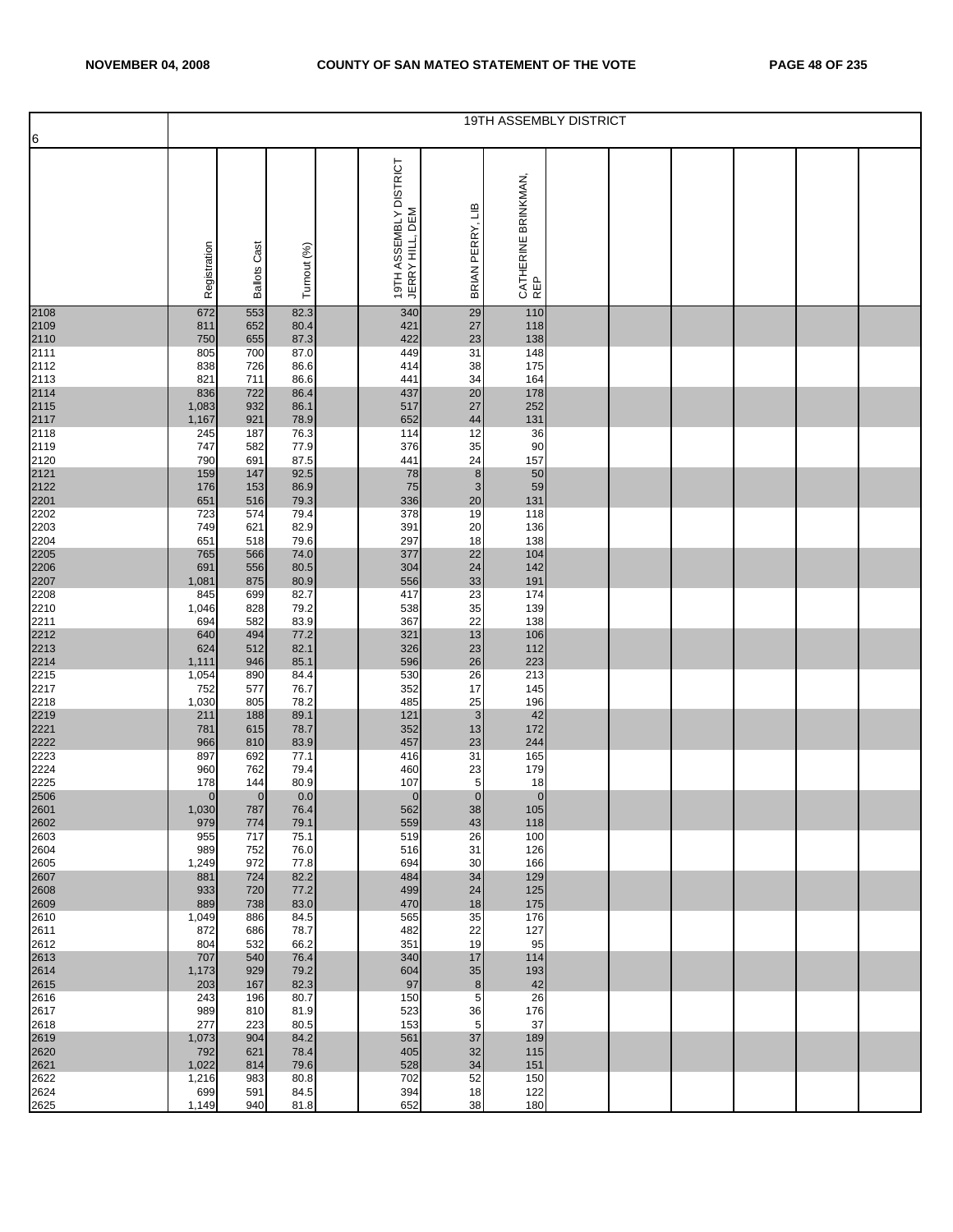|                      |                   |                             |               |                                           |                             |                             | 19TH ASSEMBLY DISTRICT |  |  |  |
|----------------------|-------------------|-----------------------------|---------------|-------------------------------------------|-----------------------------|-----------------------------|------------------------|--|--|--|
| 6                    |                   |                             |               |                                           |                             |                             |                        |  |  |  |
|                      | Registration      | <b>Ballots Cast</b>         | Turnout (%)   | 19TH ASSEMBLY DISTRICT<br>JERRY HILL, DEM | BRIAN PERRY, LIB            | CATHERINE BRINKMAN,<br>REP  |                        |  |  |  |
| 2627                 | 709               | 548                         | 77.3          | 352                                       | 13                          | 114                         |                        |  |  |  |
| 2628                 | 968               | 763                         | 78.8          | 562                                       | 19                          | 106                         |                        |  |  |  |
| 2629<br>2630         | 799<br>604        | 552<br>457                  | 69.1<br>75.7  | 458<br>379                                | 25<br>16                    | 38<br>26                    |                        |  |  |  |
| 2631                 | 132               | 105                         | 79.5          | 80                                        | $\overline{2}$              | 14                          |                        |  |  |  |
| 2632                 | 1,086             | 908                         | 83.6          | 607                                       | 34                          | 166                         |                        |  |  |  |
| 2633<br>2634         | 741               | 587                         | 79.2          | 422                                       | 26                          | 92                          |                        |  |  |  |
|                      | 883<br>1,085      | 718<br>899                  | 81.3<br>82.9  | 492<br>601                                | 34<br>38                    | 120<br>146                  |                        |  |  |  |
| 2636<br>2637         | 705               | 583                         | 82.7          | 408                                       | 13                          | 91                          |                        |  |  |  |
| 2638                 | 955               | 818                         | 85.7          | 523                                       | 18                          | 191                         |                        |  |  |  |
| 2639                 | 904               | 796                         | 88.1          | 487                                       | 17                          | 226                         |                        |  |  |  |
| 2643<br>2644         | 907<br>836        | 719<br>702                  | 79.3<br>84.0  | 468<br>431                                | 31<br>21                    | 132<br>162                  |                        |  |  |  |
| 2646                 | 673               | 590                         | 87.7          | 385                                       | 11                          | 143                         |                        |  |  |  |
| 2647                 | 642               | 542                         | 84.4          | 356                                       | 15                          | 124                         |                        |  |  |  |
| 2648                 | 1,352<br>626      | 1,143<br>554                | 84.5<br>88.5  | 753<br>352                                | 54<br>17                    | 201<br>123                  |                        |  |  |  |
| 2650                 | 868               | 740                         | 85.3          | 469                                       | 23                          | 163                         |                        |  |  |  |
| 2651<br>2652         | 855               | 706                         | 82.6          | 449                                       | 28                          | 149                         |                        |  |  |  |
| 2653                 | 839               | 649                         | 77.4          | 420                                       | 24                          | 137                         |                        |  |  |  |
| 2654<br>2655         | 496<br>680        | 394<br>519                  | 79.4<br>76.3  | 264<br>382                                | 17<br>9                     | 67<br>66                    |                        |  |  |  |
| 2656                 | 727               | 604                         | 83.1          | 392                                       | 30                          | 117                         |                        |  |  |  |
| 2657                 | 608               | 527                         | 86.7          | 336                                       | 21                          | 124                         |                        |  |  |  |
| 2658<br>2659         | 846<br>588        | 724<br>485                  | 85.6<br>82.5  | 441<br>300                                | 27<br>22                    | 186<br>115                  |                        |  |  |  |
| 2660                 | 860               | 752                         | 87.4          | 492                                       | 25                          | 161                         |                        |  |  |  |
| 2661                 | 797               | 683                         | 85.7          | 429                                       | 30                          | 155                         |                        |  |  |  |
| 2662                 | 796               | 690                         | 86.7          | 431                                       | 34                          | 163                         |                        |  |  |  |
| 2663<br>2664         | 766<br>907        | 627<br>745                  | 81.9<br>82.1  | 355<br>417                                | 26<br>28                    | 172<br>209                  |                        |  |  |  |
| 2665                 | 741               | 614                         | 82.9          | 379                                       | $\boldsymbol{8}$            | 153                         |                        |  |  |  |
| 2666                 | 896               | 752                         | 83.9          | 486                                       | 24                          | 162                         |                        |  |  |  |
| 2667<br>2668         | 540<br>539        | 466<br>464                  | 86.3<br>86.1  | 288<br>302                                | 17<br>10                    | 115<br>100                  |                        |  |  |  |
|                      | 611               | 522                         | 85.4          | 307                                       | 17                          | 150                         |                        |  |  |  |
| 2669<br>2670<br>2673 | 236               | 185                         | 78.4          | 125                                       | $\overline{7}$              | 33                          |                        |  |  |  |
|                      | $\mathbf{0}$<br>0 | $\mathbf{0}$<br>$\mathbf 0$ | 0.0           | $\overline{0}$<br>$\mathbf 0$             | $\mathbf 0$<br>$\mathbf 0$  | $\mathbf{0}$<br>$\mathbf 0$ |                        |  |  |  |
| 2701<br>3121         | 906               | 761                         | 0.0<br>84.0   | 437                                       | 43                          | 184                         |                        |  |  |  |
| 3203                 | 16                | 15                          | 93.8          | 11                                        | $\overline{2}$              | $\overline{2}$              |                        |  |  |  |
| 3210<br>3211<br>3212 | $\overline{7}$    | $\overline{7}$              | 100.0         | $5\overline{)}$                           | $\pmb{0}$                   | $\overline{2}$              |                        |  |  |  |
|                      | $\sqrt{5}$<br>25  | $5\overline{)}$<br>23       | 100.0<br>92.0 | $\overline{4}$<br>$\overline{7}$          | $\mathbf 0$<br>$\mathbf{1}$ | 1<br>13                     |                        |  |  |  |
| 3213                 | $\mathbf 0$       | $\mathbf 0$                 | 0.0           | $\mathbf 0$                               | 0                           | $\mathbf 0$                 |                        |  |  |  |
| 3301                 | 1,016             | 789                         | 77.7          | 535                                       | 36                          | 130                         |                        |  |  |  |
| 3303                 | 769<br>744        | 633<br>643                  | 82.3<br>86.4  | 383<br>434                                | 40<br>32                    | 137<br>101                  |                        |  |  |  |
| 3304                 | 677               | 570                         | 84.2          | 390                                       | 22                          | 103                         |                        |  |  |  |
| 3305<br>3306<br>3310 | 824               | 717                         | 87.0          | 455                                       | 37                          | 142                         |                        |  |  |  |
|                      | 772               | 636                         | 82.4          | 411                                       | 28                          | 135                         |                        |  |  |  |
| 3311<br>3312         | 839<br>780        | 700<br>603                  | 83.4<br>77.3  | 425<br>392                                | 30<br>32                    | 168<br>98                   |                        |  |  |  |
| 3313                 | 773               | 678                         | 87.7          | 432                                       | 25                          | 141                         |                        |  |  |  |
| 3314                 | 616               | 490                         | 79.5          | 326                                       | 24                          | 102                         |                        |  |  |  |
| 3320<br>3321         | 802<br>833        | 648<br>661                  | 80.8<br>79.4  | 394<br>403                                | 24<br>25                    | 157<br>160                  |                        |  |  |  |
| 3322                 | 850               | 672                         | 79.1          | 409                                       | 28                          | 151                         |                        |  |  |  |
| 3323                 | 1,056             | 844                         | 79.9          | 536                                       | 38                          | 182                         |                        |  |  |  |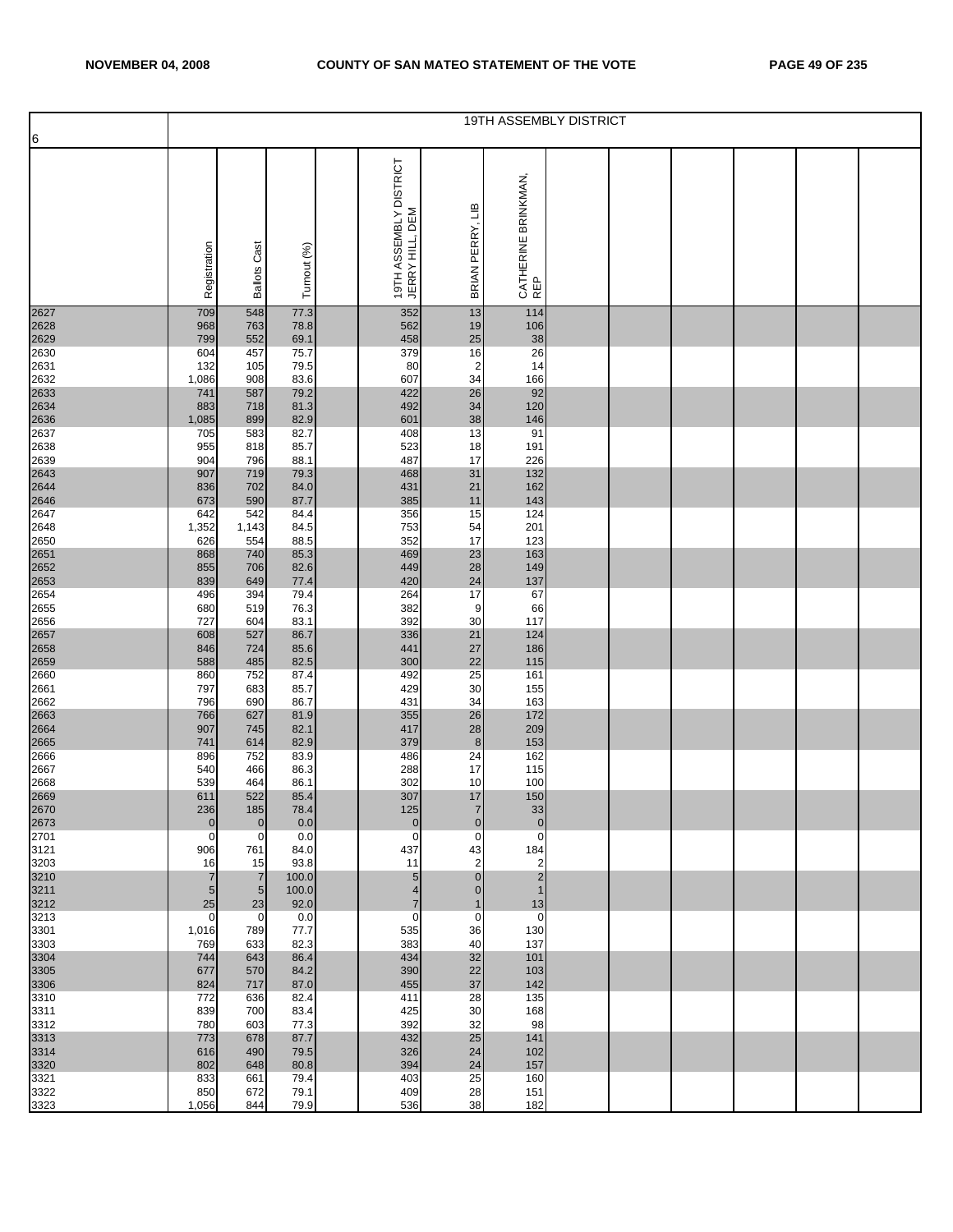|                              |                            |                                  |               |                                           |                               |                                  | 19TH ASSEMBLY DISTRICT |  |  |  |
|------------------------------|----------------------------|----------------------------------|---------------|-------------------------------------------|-------------------------------|----------------------------------|------------------------|--|--|--|
| 6                            |                            |                                  |               |                                           |                               |                                  |                        |  |  |  |
|                              | Registration               | <b>Ballots Cast</b>              | Turnout (%)   | 19TH ASSEMBLY DISTRICT<br>JERRY HILL, DEM | BRIAN PERRY, LIB              | CATHERINE BRINKMAN,<br>REP       |                        |  |  |  |
| 3324                         | 1,021                      | 837                              | 82.0          | 480                                       | 41                            | 220                              |                        |  |  |  |
| 3325<br>3326                 | 931                        | 745                              | 80.0          | 502                                       | 28                            | 129                              |                        |  |  |  |
| 3327                         | 1,034<br>574               | 837<br>483                       | 80.9<br>84.1  | 429<br>321                                | 34<br>16                      | 304<br>107                       |                        |  |  |  |
| 3330                         | 42                         | 35                               | 83.3          | 15                                        | 5                             | 13                               |                        |  |  |  |
| 3331                         | 284                        | 236                              | 83.1          | 136                                       | 11                            | 64                               |                        |  |  |  |
| 3340<br>3341<br>3350<br>3360 | 641<br>550                 | 529<br>446                       | 82.5<br>81.1  | 337<br>318                                | 42<br>27                      | 100<br>62                        |                        |  |  |  |
|                              | 869                        | 693                              | 79.7          | 432                                       | 46                            | 131                              |                        |  |  |  |
|                              | 188                        | 143                              | 76.1          | 72                                        | 6                             | 44                               |                        |  |  |  |
| 3361<br>3370                 | 107<br>506                 | 90<br>428                        | 84.1<br>84.6  | 69<br>270                                 | 3<br>22                       | 12<br>88                         |                        |  |  |  |
| 3371                         | 139                        | 120                              | 86.3          | 76                                        | $\boldsymbol{8}$              | 22                               |                        |  |  |  |
| 3373                         | 11                         | 9                                | 81.8          | 8                                         | $\pmb{0}$                     | $\mathbf{1}$                     |                        |  |  |  |
| 3380                         | 74                         | 61                               | 82.4          | 35                                        | $\pmb{0}$                     | 17                               |                        |  |  |  |
| 3501<br>3502                 | 1,146<br>1,119             | 881<br>837                       | 76.9<br>74.8  | 594<br>604                                | 27<br>35                      | 162<br>126                       |                        |  |  |  |
| 3503                         | 924                        | 730                              | 79.0          | 503                                       | 27                            | 126                              |                        |  |  |  |
|                              | 755                        | 590                              | 78.1          | 402                                       | 14                            | 119                              |                        |  |  |  |
| 3504<br>3505<br>3506         | 1,125<br>114               | 760<br>91                        | 67.6<br>79.8  | 525<br>56                                 | 24<br>$\overline{5}$          | 123<br>16                        |                        |  |  |  |
| 3507                         | 563                        | 466                              | 82.8          | 324                                       | 29                            | 53                               |                        |  |  |  |
| 3508                         | 916                        | 756                              | 82.5          | 523                                       | 37                            | 126                              |                        |  |  |  |
| 3509                         | 912<br>658                 | 733<br>551                       | 80.4<br>83.7  | 472<br>378                                | 20<br>36                      | 148<br>64                        |                        |  |  |  |
| 3510<br>3511<br>3512         | 614                        | 474                              | 77.2          | 346                                       | 27                            | 62                               |                        |  |  |  |
|                              | 628                        | 501                              | 79.8          | 347                                       | 22                            | 84                               |                        |  |  |  |
| 3513<br>3514                 | 719<br>543                 | 621<br>446                       | 86.4<br>82.1  | 451<br>268                                | 24<br>25                      | 84<br>90                         |                        |  |  |  |
| 3515                         | 989                        | 853                              | 86.2          | 535                                       | 44                            | 161                              |                        |  |  |  |
| 3516<br>3517<br>3518         | 226                        | 202                              | 89.4          | 140                                       | $\boldsymbol{8}$              | 34                               |                        |  |  |  |
|                              | 556<br>892                 | 480<br>758                       | 86.3<br>85.0  | 307<br>469                                | 25<br>25                      | 98<br>176                        |                        |  |  |  |
| 3519                         | 690                        | 587                              | 85.1          | 369                                       | 13                            | 136                              |                        |  |  |  |
| 3520                         | 853                        | 719                              | 84.3          | 469                                       | 17                            | 149                              |                        |  |  |  |
| 3521                         | 643                        | 526<br>831                       | 81.8<br>82.0  | 337<br>552                                | 14<br>29                      | 106                              |                        |  |  |  |
| 3522<br>3523<br>3524         | 1,014<br>646               | 570                              | 88.2          | 408                                       | 23                            | 154<br>74                        |                        |  |  |  |
|                              | 755                        | 651                              | 86.2          | 401                                       | 23                            | 148                              |                        |  |  |  |
| 3525<br>3526                 | 690<br>838                 | 588<br>726                       | 85.2<br>86.6  | 370<br>489                                | 19<br>27                      | 126<br>122                       |                        |  |  |  |
| 3527                         | 654                        | 543                              | 83.0          | 346                                       | 26                            | 101                              |                        |  |  |  |
| 3528<br>3529<br>3530         | 821                        | 706                              | 86.0          | 450                                       | 24                            | 139                              |                        |  |  |  |
|                              | 810<br>969                 | 650<br>805                       | 80.2<br>83.1  | 450<br>512                                | 30<br>32                      | 91<br>151                        |                        |  |  |  |
| 3531                         | 814                        | 692                              | 85.0          | 457                                       | 32                            | 131                              |                        |  |  |  |
| 3532                         | 259                        | 224                              | 86.5          | 166                                       | 6                             | 33                               |                        |  |  |  |
| 3533<br>3540                 | 184<br>20                  | 152<br>20                        | 82.6<br>100.0 | 103<br>16                                 | 4<br>$\mathbf 1$              | 29<br>1                          |                        |  |  |  |
| 3541<br>3542                 | $\mathbf 0$<br>$\mathbf 0$ | $\overline{0}$<br>$\overline{0}$ | 0.0<br>0.0    | $\overline{0}$<br>$\overline{0}$          | $\overline{0}$<br>$\mathbf 0$ | $\overline{0}$<br>$\overline{0}$ |                        |  |  |  |
| 5001                         | 867                        | 720                              | 83.0          | 512                                       | 41                            | 85                               |                        |  |  |  |
| 5002                         | 940                        | 758                              | 80.6          | 497                                       | 49                            | 103                              |                        |  |  |  |
| 5003<br>5201                 | 821<br>92                  | 626<br>78                        | 76.2<br>84.8  | 402<br>55                                 | 25<br>$\overline{4}$          | 115<br>11                        |                        |  |  |  |
| 5631                         | 752                        | 542                              | 72.1          | 376                                       | 14                            | 79                               |                        |  |  |  |
| 5632                         | 815                        | 574                              | 70.4          | 422                                       | 17                            | 81                               |                        |  |  |  |
| 5633<br>5634                 | 640<br>966                 | 439<br>670                       | 68.6<br>69.4  | 305<br>484                                | $\overline{7}$<br>8           | 69<br>108                        |                        |  |  |  |
| 5635                         | 738                        | 488                              | 66.1          | 314                                       | 9                             | 109                              |                        |  |  |  |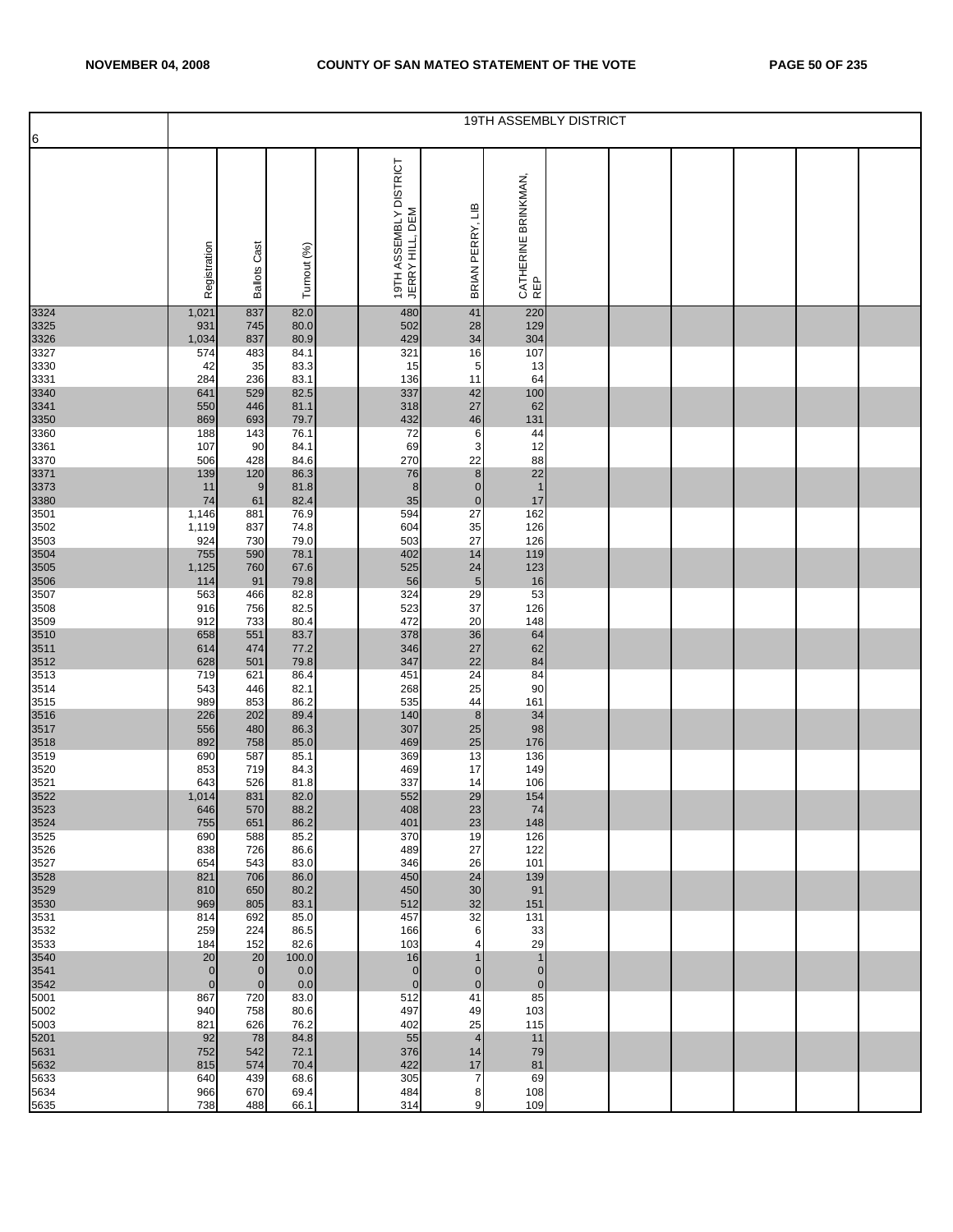|                             |              |                     |              |                                           |                  | 19TH ASSEMBLY DISTRICT     |  |  |  |
|-----------------------------|--------------|---------------------|--------------|-------------------------------------------|------------------|----------------------------|--|--|--|
| 6                           |              |                     |              |                                           |                  |                            |  |  |  |
|                             |              |                     |              |                                           |                  |                            |  |  |  |
|                             | Registration | <b>Ballots Cast</b> | Turnout (%)  | 19TH ASSEMBLY DISTRICT<br>JERRY HILL, DEM | BRIAN PERRY, LIB | CATHERINE BRINKMAN,<br>REP |  |  |  |
| 5636                        | 831          | 564                 | 67.9         | 374                                       | 12               | 110                        |  |  |  |
| 5637<br>5638                | 726<br>924   | 495<br>615          | 68.2<br>66.6 | 314<br>443                                | 13<br>13         | 109<br>87                  |  |  |  |
| 5639                        | 758          | 515                 | 67.9         | 326                                       | $\overline{7}$   | 112                        |  |  |  |
| 5640                        |              | 594                 | 69.9         | 402                                       | 14               |                            |  |  |  |
| 5641                        | 850<br>793   | 559                 | 70.5         | 408                                       | 22               | 114<br>77                  |  |  |  |
| 5642                        | 573          | 412                 | 71.9         | 293                                       | 9                | 65                         |  |  |  |
|                             |              |                     |              |                                           |                  |                            |  |  |  |
| 5643                        | 735          | 491                 | 66.8         | 353                                       | 14               | 72                         |  |  |  |
| 5644                        | 918          | 590                 | 64.3         | 404                                       | 22               | 85                         |  |  |  |
| 5645                        | 736          | 516                 | 70.1         | 348                                       | 14               | 100                        |  |  |  |
| 5646                        | 827          | 631                 | 76.3         | 456                                       | 26               | 84                         |  |  |  |
| 5647                        | 1,000        | 688                 | 68.8         | 492                                       | 11               | 104                        |  |  |  |
| 5648                        | 926          | 687                 | 74.2         | 460                                       | 18               | 122                        |  |  |  |
| 5649                        | 782          | 574                 | 73.4         | 400                                       | $\overline{7}$   | 88                         |  |  |  |
| 5650                        | 1,022        | 688                 | 67.3         | 473                                       | 15               | 115                        |  |  |  |
| 5651                        | 992          | 715                 | 72.1         | 495                                       | 17               | 125                        |  |  |  |
| 5652                        | 963          | 652                 | 67.7         | 464                                       | 9                | 113                        |  |  |  |
| 5817                        | 746          | 553                 | 74.1         | 393                                       | 19               | 85                         |  |  |  |
| 5818                        | 670          | 540                 | 80.6         | 355                                       | 24               | 101                        |  |  |  |
| 5819                        | 610          | 499                 | 81.8         | 319                                       | 17               | 99                         |  |  |  |
| 5820                        | 1,092        | 898                 | 82.2         | 587                                       | 39               | 154                        |  |  |  |
| 5821                        | 655          | 504                 | 76.9         | 355                                       | 11               | 87                         |  |  |  |
| 5822                        | 900          | 695                 | 77.2         | 500                                       | 21               | 95                         |  |  |  |
| 5823                        | 785          | 590                 | 75.2         | 422                                       | 20               | 74                         |  |  |  |
| 5824                        | 804          | 650                 | 80.8         | 441                                       | 12               | 129                        |  |  |  |
| 5825                        | 1,074        | 737                 | 68.6         | 524                                       | 17               | 106                        |  |  |  |
| 5826                        | 949          | 681                 | 71.8         | 472                                       | 11               | 110                        |  |  |  |
| 5827                        | 827          | 624                 | 75.5         | 424                                       | 19               | 105                        |  |  |  |
| 5828                        | 797          | 558                 | 70.0         | 340                                       | 21               | 102                        |  |  |  |
| 5829                        | 715          | 503                 | 70.3         | 327                                       | 9                | 102                        |  |  |  |
| 5830                        | 625          | 454                 | 72.6         | 322                                       | $\boldsymbol{9}$ | 65                         |  |  |  |
| 5831                        | 591          | 464                 | 78.5         | 299                                       | 9                | 95                         |  |  |  |
| 5832                        | 1,008        | 759                 | 75.3         | 481                                       | 20               | 137                        |  |  |  |
| 5833                        | 1,051        | 898                 | 85.4         | 588                                       | 31               | 173                        |  |  |  |
| 5834                        | 132          | 109                 | 82.6         | 84                                        | $\overline{7}$   | 11                         |  |  |  |
| 5835                        | 724          | 554                 | 76.5         | 392                                       | 14               | 74                         |  |  |  |
| 5836                        | 911          | 708                 | 77.7         | 482                                       | 17               | 122                        |  |  |  |
| 5837                        | 839          | 677                 | 80.7         | 449                                       | 16               | 132                        |  |  |  |
| 5903                        | $\Omega$     | $\mathbf{0}$        | 0.0          | $\mathbf{0}$                              | $\mathbf 0$      | $\overline{0}$             |  |  |  |
| <b>Voting Center Totals</b> | 239,833      | 4,128               | 1.7          | 3001                                      | 144              | 536                        |  |  |  |
| Vote By Mail Totals         | 239,833      | 87,081              | 36.3         | 56989                                     | 2906             | 18711                      |  |  |  |
| <b>Election Day Totals</b>  | 239,833      | 100,506             | 41.9         | 64167                                     | 3753             | 19885                      |  |  |  |
| <b>Grand Totals</b>         |              | 239,833 191,715     | 79.9         | 124157                                    | 6803             | 39132                      |  |  |  |
|                             |              |                     |              |                                           |                  |                            |  |  |  |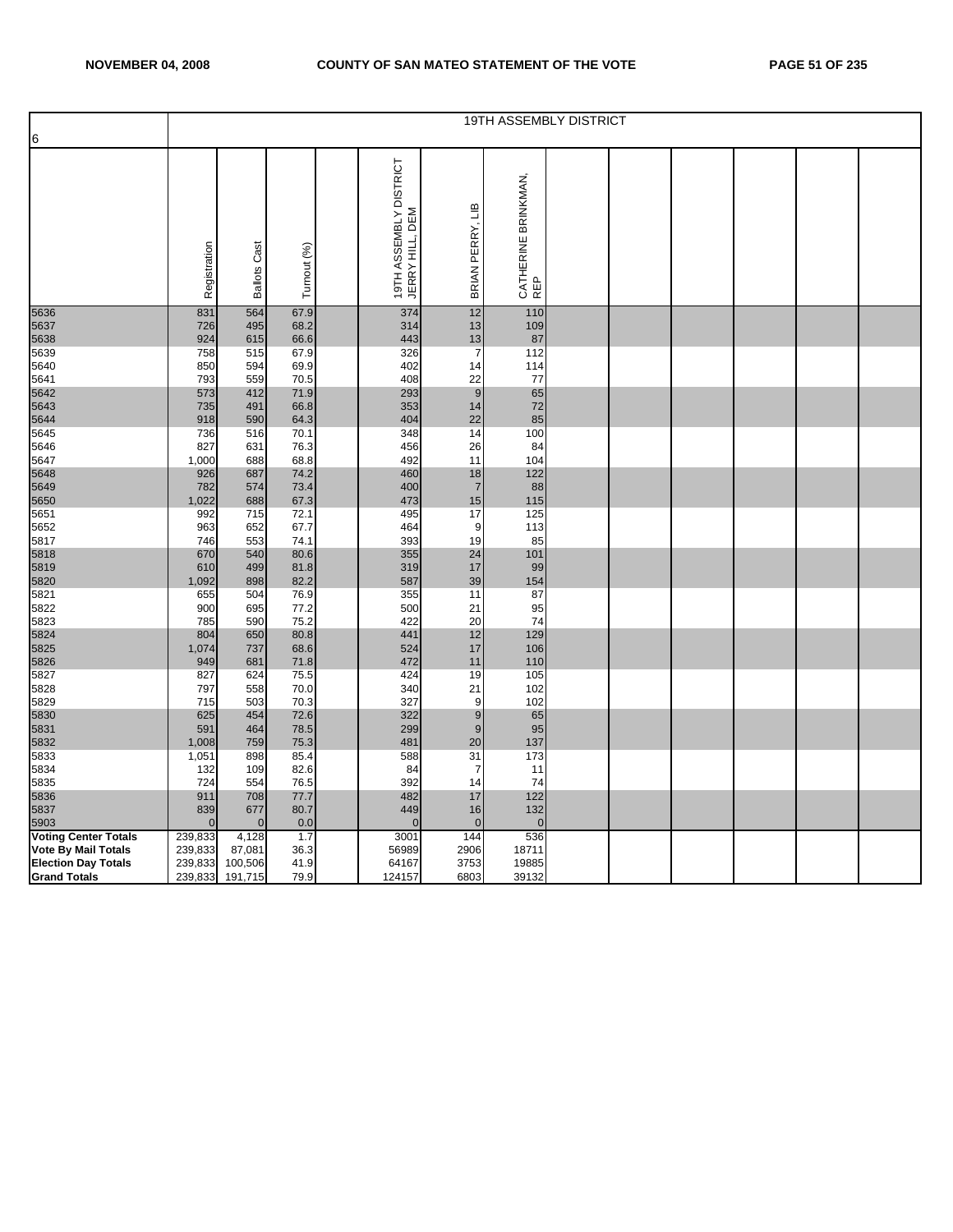| Voting Center Totals                           |              |                     |             |                                           |                  | <b>19TH ASSEMBLY DISTRICT</b> |  |  |  |
|------------------------------------------------|--------------|---------------------|-------------|-------------------------------------------|------------------|-------------------------------|--|--|--|
| 6                                              |              |                     |             |                                           |                  |                               |  |  |  |
|                                                | Registration | <b>Ballots Cast</b> | Turnout (%) | 19TH ASSEMBLY DISTRICT<br>JERRY HILL, DEM | BRIAN PERRY, LIB | CATHERINE BRINKMAN,<br>REP    |  |  |  |
| <b>12TH CONGRESSIONAL</b><br><b>DISTRICT</b>   | 209,497      | 3,426               | 1.6         | 2494                                      | 117              | 431                           |  |  |  |
| 14TH CONGRESSIONAL                             |              |                     |             |                                           |                  |                               |  |  |  |
| <b>DISTRICT</b><br><b>19TH ASSEMBLY</b>        | 30,336       | 702                 | 2.3         | 507                                       | 27               | 105                           |  |  |  |
| <b>DISTRICT</b>                                | 239,833      | 4,128               | 1.7         | 3001                                      | 144              | 536                           |  |  |  |
| <b>1ST SUPERVISORIAL</b><br><b>DISTRICT</b>    | 77,799       | 1,133               | 1.5         | 794                                       | 39               | 164                           |  |  |  |
| 2ND SUPERVISORIAL<br><b>DISTRICT</b>           | 81,202       | 2,208               | 2.7         | 1617                                      | 73               | 289                           |  |  |  |
| 3RD SUPERVISORIAL                              |              |                     |             |                                           |                  |                               |  |  |  |
| <b>DISTRICT</b><br>5TH SUPERVISORIAL           | 43,340       | 509                 | 1.2         | 377                                       | 25               | 54                            |  |  |  |
| <b>DISTRICT</b>                                | 37,492       | 278                 | 0.7         | 213                                       |                  | 29                            |  |  |  |
| <b>11TH SENATORIAL</b><br><b>DISTRICT</b>      | 2,510        | 27                  | 1.1         | 19                                        | $\Omega$         | 5                             |  |  |  |
| <b>8TH SENATORIAL</b><br><b>DISTRICT</b>       |              |                     | 1.7         | 2982                                      |                  |                               |  |  |  |
| BELMONT-REDWOOD                                | 237,323      | 4,101               |             |                                           | 144              | 531                           |  |  |  |
| SHORES SCHOOL DIST<br><b>BOARD OF</b>          | 19,097       | 611                 | 3.2         | 393                                       | 22               | 88                            |  |  |  |
| <b>EQUALIZATION</b><br><b>CABRILLO UNIFIED</b> | 239,833      | 4,128               | 1.7         | 3001                                      | 144              | 536                           |  |  |  |
| <b>SCHOOL DISTRICT</b>                         | 16,282       | 205                 | 1.3         | 156                                       |                  | 25                            |  |  |  |
| <b>CITY OF BELMONT</b>                         | 16,032       | 504                 | 3.1         | 358                                       | 21               | 77                            |  |  |  |
| <b>CITY OF BRISBANE</b>                        | 2,628        | 23                  | 0.9         | 16                                        |                  |                               |  |  |  |
| <b>CITY OF BURLINGAME</b>                      | 16,978       | 327                 | 1.9         | 231                                       | 8                | 46                            |  |  |  |
| CITY OF DALY CITY                              | 18,267       | 109                 | 0.6         | 82                                        |                  | 12                            |  |  |  |
| <b>CITY OF FOSTER CITY</b>                     | 17,100       | 402                 | 2.4         | 292                                       |                  | 59                            |  |  |  |
| CITY OF HALF MOON BAY                          | 7,101        | 105                 | 1.5         | 74                                        |                  | 18                            |  |  |  |
| <b>CITY OF MILLBRAE</b>                        | 12,004       | 134                 | 1.1         | 94                                        | $6 \mid$         | 21                            |  |  |  |
| <b>CITY OF PACIFICA</b>                        | 24,039       | 260                 | 1.1         | 190                                       | 13               | 23                            |  |  |  |
| <b>CITY OF SAN BRUNO</b>                       | 21,209       | 254                 | 1.2         | 181                                       | 9                | 29                            |  |  |  |
| <b>CITY OF SAN MATEO</b>                       | 51,616       | 1,378               | 2.7         | 1019                                      | 50               | 164                           |  |  |  |
| <b>CITY OF SOUTH SAN</b><br><b>FRANCISCO</b>   | 30,363       | 256                 | 0.8         | 193                                       |                  | 20                            |  |  |  |
| MIDPEN REGIONAL OPEN                           |              |                     |             |                                           |                  |                               |  |  |  |
| SPACE DISTRICT<br>MILLBRAE ELEMENTARY          | 15,763       | 203                 | 1.3         | 149                                       |                  | 24                            |  |  |  |
| <b>SCHOOL DISTRICT</b><br>PACIFICA SCHOOL      | 13,030       | 141                 | 1.1         | 101                                       | 6                | 21                            |  |  |  |
| <b>DISTRICT</b>                                | 23,502       | 254                 | 1.1         | 186                                       | 13               | 21                            |  |  |  |
| SAN MATEO COUNTY<br><b>SEQUOIA HEALTHCARE</b>  | 239,833      | 4,128               | 1.7         | 3001                                      | 144              | 536                           |  |  |  |
| <b>DISTRICT</b>                                | 40,527       | 1,127               | 2.8         | 643                                       | 33               | 143                           |  |  |  |
| <b>SO SAN FRANCISCO</b><br>UNIFIED SCHOOL DIST | 38,467       | 314                 | 0.8         | 236                                       |                  | 25                            |  |  |  |
| STATEWIDE DISTRICT                             | 239,833      | 4,128               | 1.7         | 3001                                      | 144              | 536                           |  |  |  |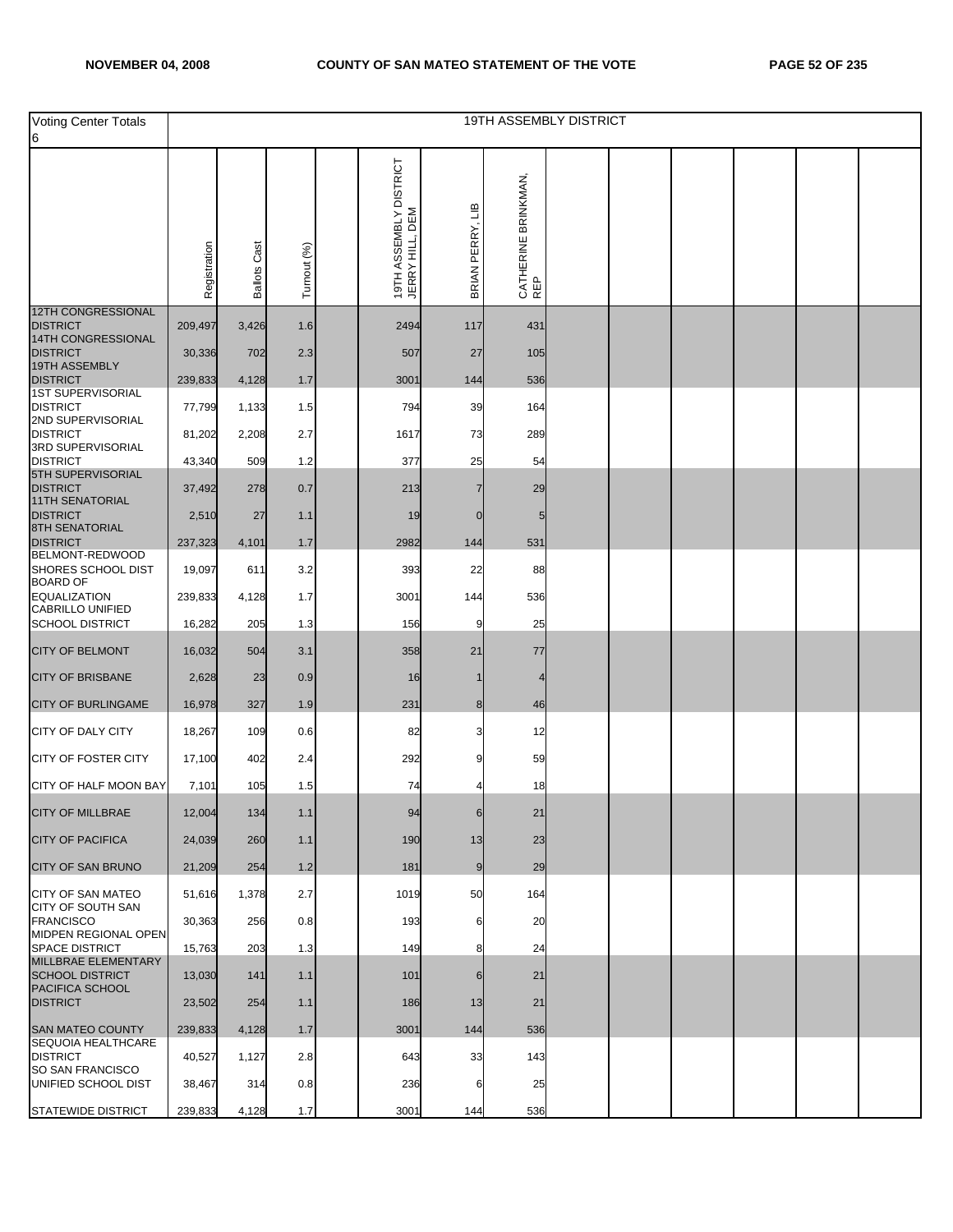| <b>Voting Center Totals</b><br>6                                       |                  |                          |                    |                                                                                        |                                       | 19TH ASSEMBLY DISTRICT         |  |  |  |
|------------------------------------------------------------------------|------------------|--------------------------|--------------------|----------------------------------------------------------------------------------------|---------------------------------------|--------------------------------|--|--|--|
|                                                                        | egistration<br>œ | ä<br>ပ<br><b>Ballots</b> | (%)<br>urnout<br>⊢ | <b>DISTRICT</b><br>DEM<br>$\succ$<br><b>SEMBL</b><br>늩<br>ၯ<br>≻<br><b>JERR</b><br>H16 | $\Xi$<br><b>PERRY</b><br><b>BRIAN</b> | BRINKMAN<br>CATHERINE I<br>REP |  |  |  |
| <b>TOWN OF</b><br><b>HILLSBOROUGH</b><br><b>UNINCORPORATED</b><br>AREA | 7,486<br>15,010  | $141$<br>235             | 1.9<br>1.6         | 93<br>178                                                                              |                                       | 31<br>32                       |  |  |  |
| <b>Voting Center Totals</b>                                            | 239,833          | 4,128                    | 1.7                | 3001                                                                                   | 144                                   | 536                            |  |  |  |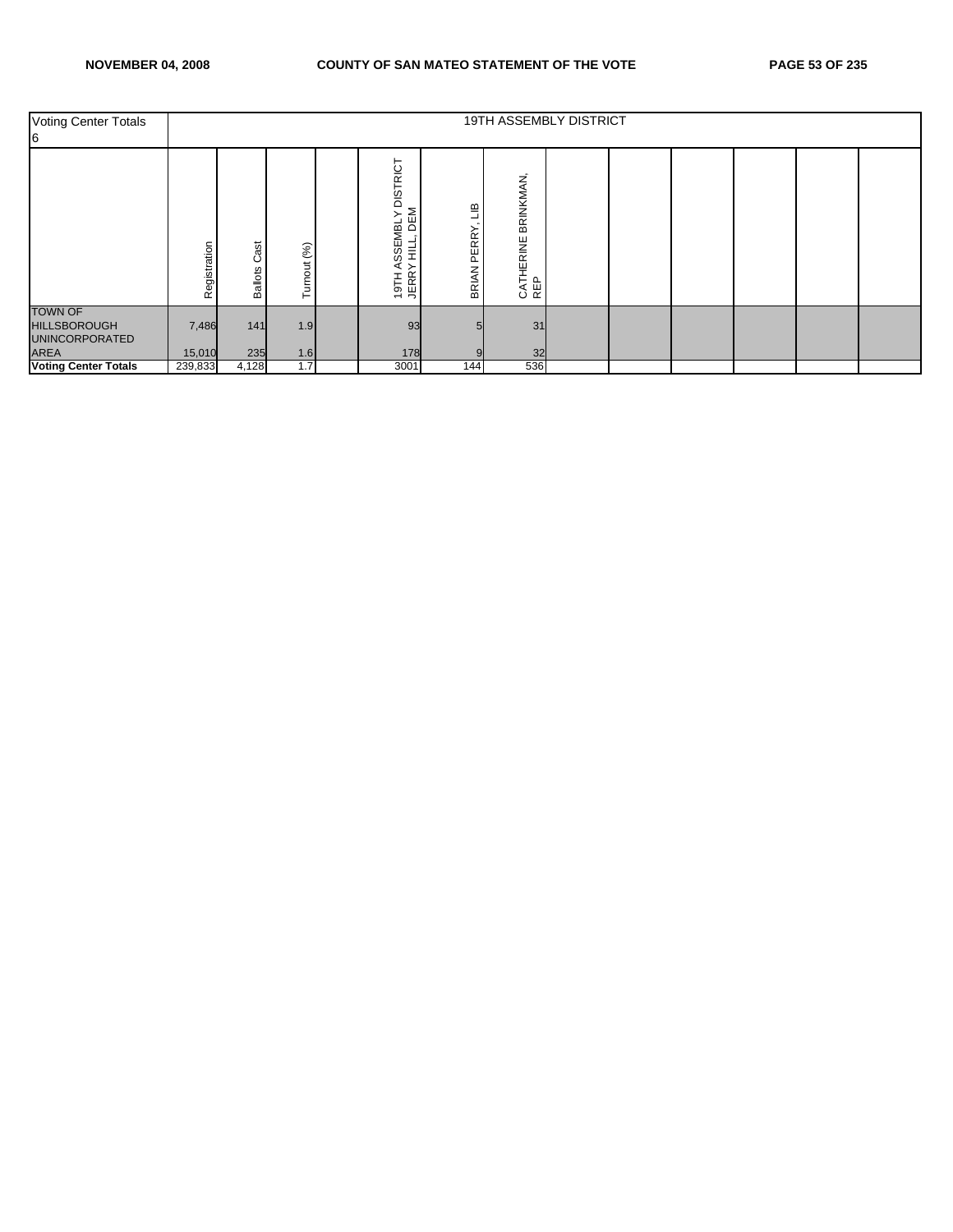|                                                   |              |                        |             |                                           |                  |                            | <b>19TH ASSEMBLY DISTRICT</b> |  |  |  |
|---------------------------------------------------|--------------|------------------------|-------------|-------------------------------------------|------------------|----------------------------|-------------------------------|--|--|--|
| Vote By Mail Totals<br>6                          |              |                        |             |                                           |                  |                            |                               |  |  |  |
|                                                   | Registration | Cast<br><b>Ballots</b> | Turnout (%) | 19TH ASSEMBLY DISTRICT<br>JERRY HILL, DEM | BRIAN PERRY, LIB | CATHERINE BRINKMAN,<br>REP |                               |  |  |  |
| 12TH CONGRESSIONAL<br><b>DISTRICT</b>             | 209,497      | 75,317                 | 36.0        | 49607                                     | 2414             | 16044                      |                               |  |  |  |
| 14TH CONGRESSIONAL                                |              |                        |             |                                           |                  |                            |                               |  |  |  |
| <b>DISTRICT</b><br>19TH ASSEMBLY                  | 30,336       | 11,764                 | 38.8        | 7382                                      | 492              | 2667                       |                               |  |  |  |
| <b>DISTRICT</b><br><b>1ST SUPERVISORIAL</b>       | 239,833      | 87,081                 | 36.3        | 56989                                     | 2906             | 18711                      |                               |  |  |  |
| <b>DISTRICT</b>                                   | 77,799       | 27,870                 | 35.8        | 17772                                     | 853              | 6486                       |                               |  |  |  |
| 2ND SUPERVISORIAL<br><b>DISTRICT</b>              | 81,202       | 31,142                 | 38.4        | 20266                                     | 1123             | 6775                       |                               |  |  |  |
| 3RD SUPERVISORIAL<br><b>DISTRICT</b>              | 43,340       |                        | 36.1        | 10294                                     | 610              | 3221                       |                               |  |  |  |
| 5TH SUPERVISORIAL                                 |              | 15,651                 |             |                                           |                  |                            |                               |  |  |  |
| <b>DISTRICT</b><br><b>11TH SENATORIAL</b>         | 37,492       | 12,418                 | 33.1        | 8657                                      | 320              | 2229                       |                               |  |  |  |
| <b>DISTRICT</b>                                   | 2,510        | 726                    | 28.9        | 476                                       | 35               | 133                        |                               |  |  |  |
| <b>8TH SENATORIAL</b><br><b>DISTRICT</b>          | 237,323      | 86,355                 | 36.4        | 56513                                     | 2871             | 18578                      |                               |  |  |  |
| BELMONT-REDWOOD<br>SHORES SCHOOL DIST             | 19,097       | 7,719                  | 40.4        | 4499                                      | 293              | 1607                       |                               |  |  |  |
| <b>BOARD OF</b><br><b>EQUALIZATION</b>            | 239,833      | 87,081                 | 36.3        | 56989                                     | 2906             | 18711                      |                               |  |  |  |
| <b>CABRILLO UNIFIED</b><br><b>SCHOOL DISTRICT</b> | 16,282       |                        | 37.6        | 3903                                      | 254              | 1405                       |                               |  |  |  |
|                                                   |              | 6,126                  |             |                                           |                  |                            |                               |  |  |  |
| <b>CITY OF BELMONT</b>                            | 16,032       | 6,498                  | 40.5        | 4072                                      | 272              | 1443                       |                               |  |  |  |
| <b>CITY OF BRISBANE</b>                           | 2,628        | 849                    | 32.3        | 585                                       | 42               | 116                        |                               |  |  |  |
| <b>CITY OF BURLINGAME</b>                         | 16,978       | 6,639                  | 39.1        | 4210                                      | 222              | 1541                       |                               |  |  |  |
| CITY OF DALY CITY                                 | 18,267       | 5,826                  | 31.9        | 4115                                      | 123              | 1081                       |                               |  |  |  |
| <b>CITY OF FOSTER CITY</b>                        | 17,100       | 6,464                  | 37.8        | 4024                                      | 213              | 1563                       |                               |  |  |  |
| CITY OF HALF MOON BAY                             | 7,101        | 2,914                  | 41.0        | 1772                                      | 106              | 763                        |                               |  |  |  |
| <b>CITY OF MILLBRAE</b>                           | 12,004       | 5,076                  | 42.3        | 3109                                      | 144              | 1215                       |                               |  |  |  |
| <b>CITY OF PACIFICA</b>                           | 24,039       | 8,472                  | 35.2        | 5730                                      | 299              | 1602                       |                               |  |  |  |
| <b>CITY OF SAN BRUNO</b>                          | 21,209       | 7,019                  | 33.1        | 4797                                      | 235              | 1352                       |                               |  |  |  |
| <b>CITY OF SAN MATEO</b>                          | 51,616       | 18,840                 | 36.5        | 12546                                     | 668              | 3959                       |                               |  |  |  |
| <b>CITY OF SOUTH SAN</b><br><b>FRANCISCO</b>      | 30,363       | 9,894                  | 32.6        | 6969                                      | 282              | 1693                       |                               |  |  |  |
| MIDPEN REGIONAL OPEN<br><b>SPACE DISTRICT</b>     | 15,763       | 6,126                  | 38.9        | 3880                                      | 248              | 1397                       |                               |  |  |  |
| MILLBRAE ELEMENTARY                               |              |                        |             |                                           |                  |                            |                               |  |  |  |
| <b>SCHOOL DISTRICT</b><br>PACIFICA SCHOOL         | 13,030       | 5,328                  | 40.9        | 3288                                      | 156              | 1256                       |                               |  |  |  |
| <b>DISTRICT</b>                                   | 23,502       | 8,472                  | 36.0        | 5730                                      | 299              | 1602                       |                               |  |  |  |
| SAN MATEO COUNTY<br><b>SEQUOIA HEALTHCARE</b>     | 239,833      | 87,081                 | 36.3        | 56989                                     | 2906             | 18711                      |                               |  |  |  |
| <b>DISTRICT</b><br>SO SAN FRANCISCO               | 40,527       | 15,351                 | 37.9        | 7699                                      | 460              | 2955                       |                               |  |  |  |
| UNIFIED SCHOOL DIST                               | 38,467       | 12,515                 | 32.5        | 8646                                      | 331              | 2121                       |                               |  |  |  |
| <b>STATEWIDE DISTRICT</b>                         | 239,833      | 87,081                 | 36.3        | 56989                                     | 2906             | 18711                      |                               |  |  |  |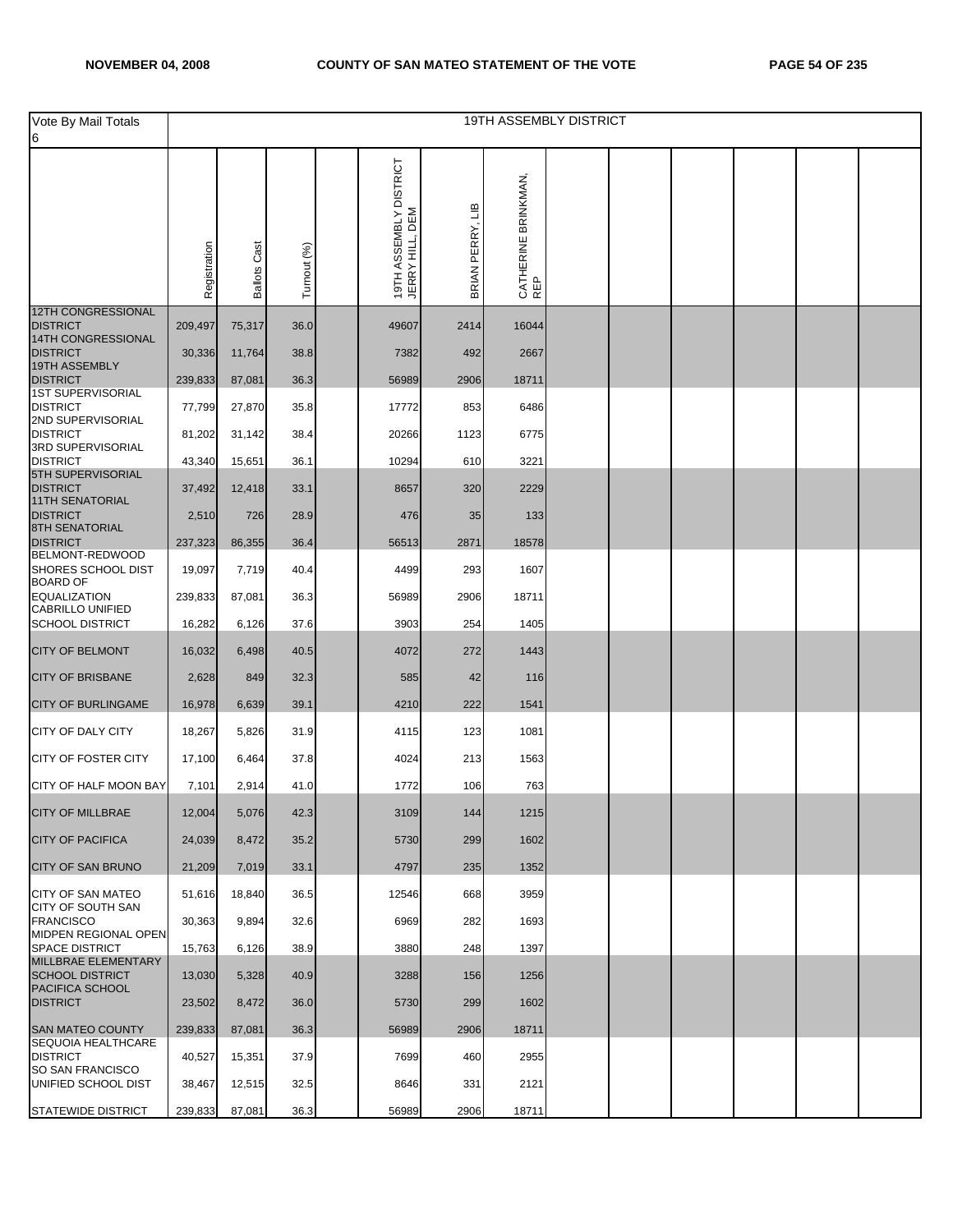| Vote By Mail Totals<br>6                                                      |                         |                            |               |                                                                                                                     |                                       | 19TH ASSEMBLY DISTRICT       |  |  |  |
|-------------------------------------------------------------------------------|-------------------------|----------------------------|---------------|---------------------------------------------------------------------------------------------------------------------|---------------------------------------|------------------------------|--|--|--|
|                                                                               | egistration<br>$\alpha$ | ast<br>ပ<br><b>Ballots</b> | (%)<br>urnout | <b>DISTRICT</b><br>DEM<br>$\succ$<br><b>SSEMBL</b><br>븓<br>⋖<br>≻<br><b>JERR</b><br>H16<br>$\overline{\phantom{0}}$ | $\Xi$<br><b>PERRY</b><br><b>BRIAN</b> | BRINKMAN<br>CATHERINE<br>REP |  |  |  |
| <b>TOWN OF</b><br><b>HILLSBOROUGH</b><br><b>UNINCORPORATED</b><br><b>AREA</b> | 7,486<br>15,010         | 3,316<br>5,274             | 44.3<br>35.1  | 1574<br>3486                                                                                                        | 75<br>225                             | 1302<br>1081                 |  |  |  |
| <b>Vote By Mail Totals</b>                                                    | 239,833                 | 87,081                     | 36.3          | 56989                                                                                                               | 2906                                  | 18711                        |  |  |  |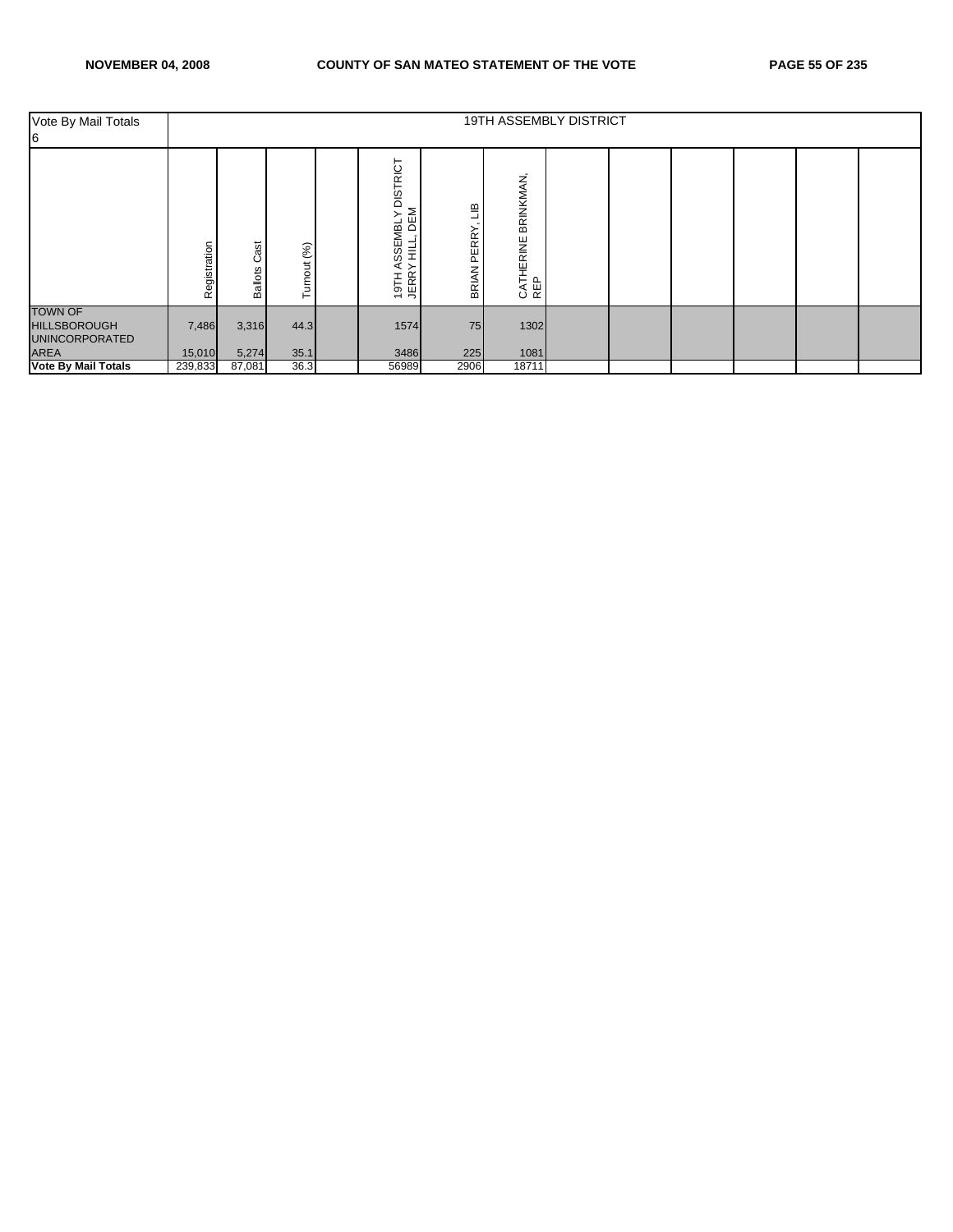| <b>Grand Totals</b>                            |              |                     |             |                                           |                      |                                | <b>19TH ASSEMBLY DISTRICT</b> |  |  |  |
|------------------------------------------------|--------------|---------------------|-------------|-------------------------------------------|----------------------|--------------------------------|-------------------------------|--|--|--|
| 6                                              |              |                     |             |                                           |                      |                                |                               |  |  |  |
|                                                | Registration | <b>Ballots Cast</b> | Turnout (%) | 19TH ASSEMBLY DISTRICT<br>JERRY HILL, DEM | PERRY, LIB<br>BRIANI | BRINKMAN<br>CATHERINE I<br>REP |                               |  |  |  |
| <b>12TH CONGRESSIONAL</b><br><b>DISTRICT</b>   | 209,497      | 166,779             | 79.6        | 108636                                    | 5665                 | 33665                          |                               |  |  |  |
| 14TH CONGRESSIONAL<br><b>DISTRICT</b>          | 30,336       | 24,936              | 82.2        | 15521                                     | 1138                 | 5467                           |                               |  |  |  |
| 19TH ASSEMBLY<br><b>DISTRICT</b>               | 239,833      | 191,715             | 79.9        | 124157                                    | 6803                 | 39132                          |                               |  |  |  |
| <b>1ST SUPERVISORIAL</b>                       |              |                     |             |                                           |                      |                                |                               |  |  |  |
| <b>DISTRICT</b><br>2ND SUPERVISORIAL           | 77,799       | 62,525              | 80.4        | 39580                                     | 2009                 | 13819                          |                               |  |  |  |
| <b>DISTRICT</b><br>3RD SUPERVISORIAL           | 81,202       | 66,147              | 81.5        | 42721                                     | 2484                 | 13747                          |                               |  |  |  |
| <b>DISTRICT</b><br>5TH SUPERVISORIAL           | 43,340       | 35,507              | 81.9        | 23028                                     | 1530                 | 6966                           |                               |  |  |  |
| <b>DISTRICT</b><br><b>11TH SENATORIAL</b>      | 37,492       | 27,536              | 73.4        | 18828                                     | 780                  | 4600                           |                               |  |  |  |
| <b>DISTRICT</b><br><b>8TH SENATORIAL</b>       | 2,510        | 2,036               | 81.1        | 1315                                      | 134                  | 373                            |                               |  |  |  |
| <b>DISTRICT</b><br>BELMONT-REDWOOD             | 237,323      | 189,679             | 79.9        | 122842                                    | 6669                 | 38759                          |                               |  |  |  |
| SHORES SCHOOL DIST<br><b>BOARD OF</b>          | 19,097       | 15,783              | 82.6        | 9146                                      | 648                  | 3208                           |                               |  |  |  |
| <b>EQUALIZATION</b><br><b>CABRILLO UNIFIED</b> | 239,833      | 191,715             | 79.9        | 124157                                    | 6803                 | 39132                          |                               |  |  |  |
| <b>SCHOOL DISTRICT</b>                         | 16,282       | 13,328              | 81.9        | 8258                                      | 587                  | 2904                           |                               |  |  |  |
| <b>CITY OF BELMONT</b>                         | 16,032       | 13,300              | 83.0        | 8284                                      | 595                  | 2856                           |                               |  |  |  |
| <b>CITY OF BRISBANE</b>                        | 2,628        | 2,104               | 80.1        | 1411                                      | 115                  | 303                            |                               |  |  |  |
| <b>CITY OF BURLINGAME</b>                      | 16,978       | 14,118              | 83.2        | 8820                                      | 508                  | 3169                           |                               |  |  |  |
| <b>CITY OF DALY CITY</b>                       | 18,267       | 12,699              | 69.5        | 8806                                      | 298                  | 2128                           |                               |  |  |  |
| <b>CITY OF FOSTER CITY</b>                     | 17,100       | 13,770              | 80.5        | 8484                                      | 464                  | 3226                           |                               |  |  |  |
| CITY OF HALF MOON BAY                          | 7,101        | 5,727               | 80.7        | 3474                                      | 234                  | 1410                           |                               |  |  |  |
| <b>CITY OF MILLBRAE</b>                        | 12,004       | 9,810               | 81.7        | 5922                                      | 294                  | 2230                           |                               |  |  |  |
| <b>CITY OF PACIFICA</b>                        | 24,039       | 19,700              | 82.0        | 13123                                     | 773                  | 3542                           |                               |  |  |  |
| <b>CITY OF SAN BRUNO</b>                       | 21,209       | 16,772              | 79.1        | 11346                                     | 584                  | 3064                           |                               |  |  |  |
| <b>CITY OF SAN MATEO</b><br>CITY OF SOUTH SAN  | 51,616       | 42,189              | 81.7        | 27763                                     | 1555                 | 8510                           |                               |  |  |  |
| <b>FRANCISCO</b><br>MIDPEN REGIONAL OPEN       | 30,363       | 22,670              | 74.7        | 15771                                     | 655                  | 3577                           |                               |  |  |  |
| <b>SPACE DISTRICT</b>                          | 15,763       | 12,905              | 81.9        | 8057                                      | 572                  | 2818                           |                               |  |  |  |
| MILLBRAE ELEMENTARY<br><b>SCHOOL DISTRICT</b>  | 13,030       | 10,553              | 81.0        | 6424                                      | 325                  | 2368                           |                               |  |  |  |
| PACIFICA SCHOOL<br><b>DISTRICT</b>             | 23,502       | 19,253              | 81.9        | 12812                                     | 759                  | 3465                           |                               |  |  |  |
| SAN MATEO COUNTY                               | 239,833      | 191,715             | 79.9        | 124157                                    | 6803                 | 39132                          |                               |  |  |  |
| SEQUOIA HEALTHCARE<br><b>DISTRICT</b>          | 40,527       | 33,016              | 81.5        | 16037                                     | 1032                 | 5978                           |                               |  |  |  |
| <b>SO SAN FRANCISCO</b><br>UNIFIED SCHOOL DIST | 38,467       | 28,514              | 74.1        | 19493                                     | 776                  | 4462                           |                               |  |  |  |
| STATEWIDE DISTRICT                             | 239,833      | 191,715             | 79.9        | 124157                                    | 6803                 | 39132                          |                               |  |  |  |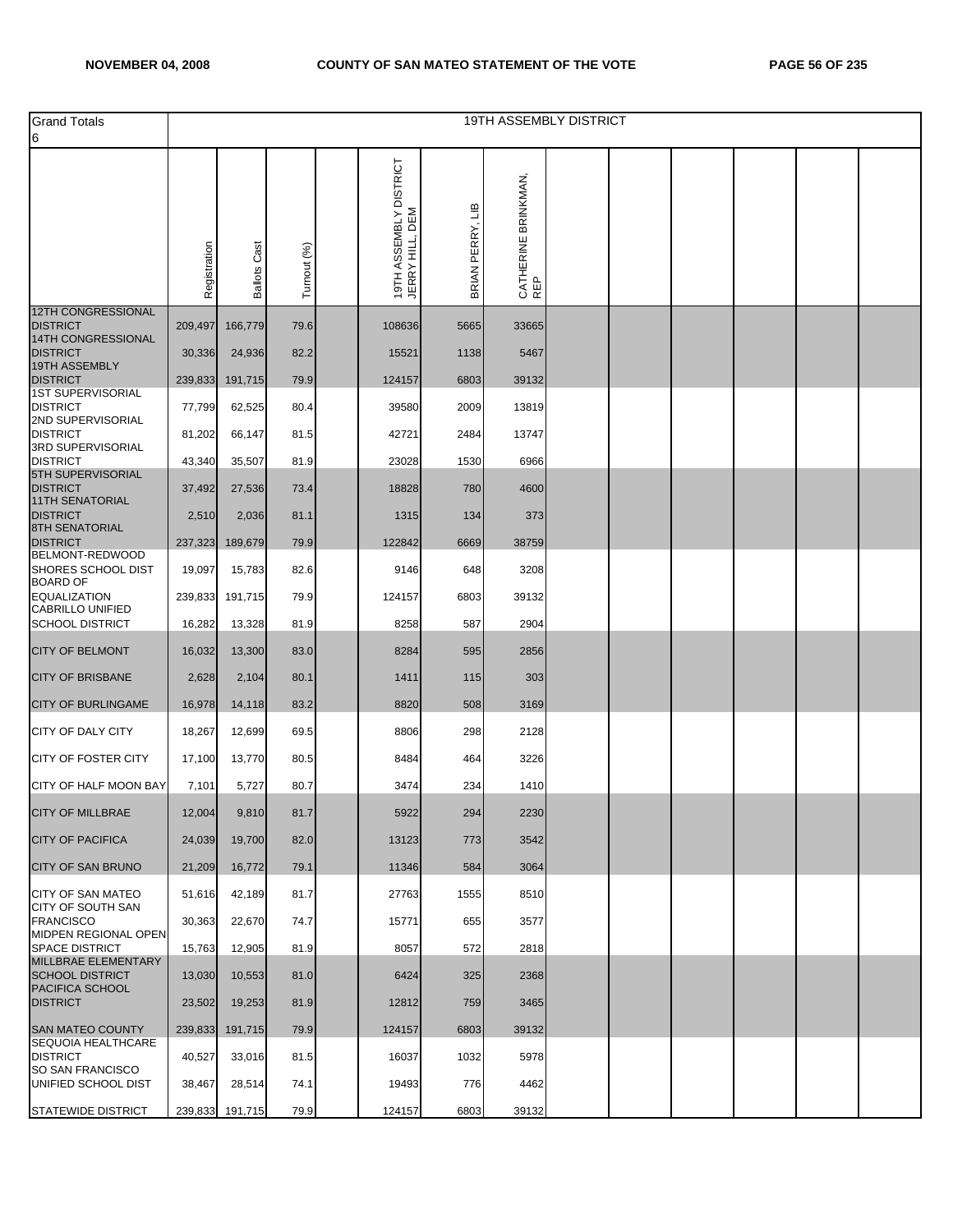| <b>Grand Totals</b><br>6                                                                                       |                               |                                               |                             |                                                                                                               |                                 | 19TH ASSEMBLY DISTRICT         |  |  |  |
|----------------------------------------------------------------------------------------------------------------|-------------------------------|-----------------------------------------------|-----------------------------|---------------------------------------------------------------------------------------------------------------|---------------------------------|--------------------------------|--|--|--|
|                                                                                                                | tegistration<br>œ             | Cast<br>allots<br>₾                           | (%)<br>urnout<br>⊢          | <b>DISTRICT</b><br>DEM<br>≻<br><b>SSEMBL</b><br>닅<br>⋖<br>≻<br><b>JERR</b><br>H16<br>$\overline{\phantom{0}}$ | $\Xi$<br>PERRY,<br><b>BRIAN</b> | BRINKMAN,<br>CATHERINE<br>REP  |  |  |  |
| <b>TOWN OF</b><br><b>HILLSBOROUGH</b><br><b>UNINCORPORATED</b><br><b>AREA</b>                                  | 7,486<br>15,010               | 6,339<br>12,517                               | 84.7<br>83.4                | 2953<br>8000                                                                                                  | 153<br>575                      | 2481<br>2636                   |  |  |  |
| <b>Voting Center Totals</b><br><b>Vote By Mail Totals</b><br><b>Election Day Totals</b><br><b>Grand Totals</b> | 239,833<br>239,833<br>239,833 | 4,128<br>87,081<br>100,506<br>239,833 191,715 | 1.7<br>36.3<br>41.9<br>79.9 | 3001<br>56989<br>64167<br>124157                                                                              | 144<br>2906<br>3753<br>6803     | 536<br>18711<br>19885<br>39132 |  |  |  |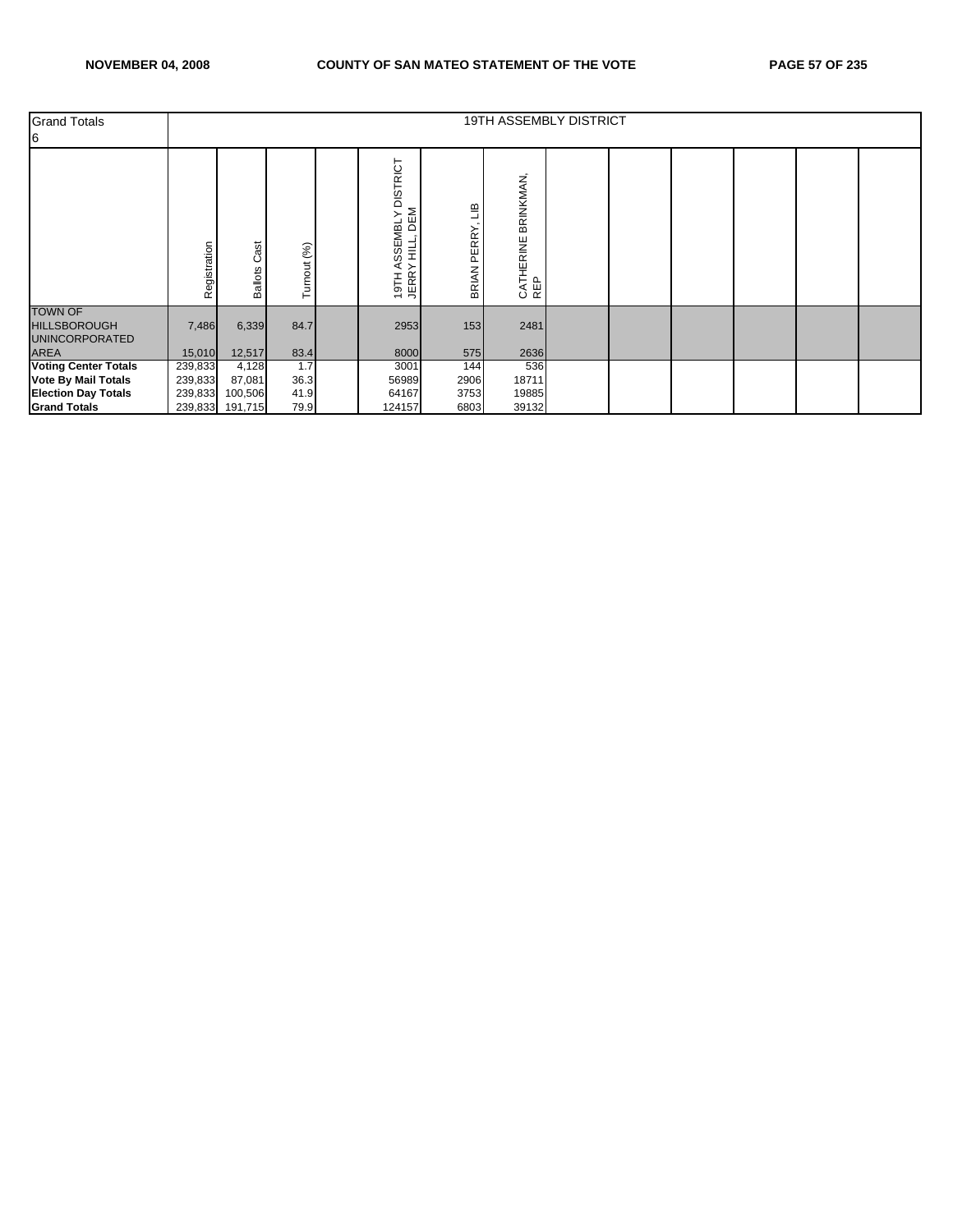|                      |                |                     |              |                                                         |                      | 21ST ASSEMBLY DISTRICT |  |  |  |
|----------------------|----------------|---------------------|--------------|---------------------------------------------------------|----------------------|------------------------|--|--|--|
| 17                   |                |                     |              |                                                         |                      |                        |  |  |  |
|                      | Registration   | <b>Ballots Cast</b> | Turnout (%)  | 21ST ASSEMBLY DISTRICT<br>ANNALISA MARIE TEMPLE,<br>REP | IRA RUSKIN, DEM      |                        |  |  |  |
| 2504                 | $\pmb{0}$      | $\mathbf{0}$        | 0.0          | $\overline{0}$                                          | $\mathbf 0$          |                        |  |  |  |
| 2505                 | $\overline{0}$ | $\overline{0}$      | 0.0          | $\overline{0}$                                          | $\pmb{0}$            |                        |  |  |  |
| 3001<br>3002         | 608<br>1,276   | 510<br>1,061        | 83.9<br>83.2 | 215<br>429                                              | 238<br>516           |                        |  |  |  |
| 3004                 | 213            | 186                 | 87.3         | 68                                                      | 94                   |                        |  |  |  |
| 3005                 | 954            | 793                 | 83.1         | 395                                                     | 322                  |                        |  |  |  |
| 3006<br>3007         | 568            | 470                 | 82.7         | 220                                                     | 210                  |                        |  |  |  |
|                      | 558<br>1,110   | 478<br>738          | 85.7<br>66.5 | 201<br>330                                              | 222<br>309           |                        |  |  |  |
| 3008<br>3009         | 194            | 165                 | 85.1         | 39                                                      | 103                  |                        |  |  |  |
| 3020                 | 598            | 493                 | 82.4         | 116                                                     | 344                  |                        |  |  |  |
| 3201                 | 51             | 37                  | 72.5         | 10                                                      | 24                   |                        |  |  |  |
| 3202<br>3372<br>3374 | 544<br>97      | 478<br>82           | 87.9<br>84.5 | 128<br>27                                               | 299                  |                        |  |  |  |
|                      | 5              | $\overline{4}$      | 80.0         | $\overline{0}$                                          | 44<br>$\overline{c}$ |                        |  |  |  |
| 3375                 | 14             | 12                  | 85.7         | $\mathbf 0$                                             | 9                    |                        |  |  |  |
| 3376                 | 210            | 186                 | 88.6         | 42                                                      | 129                  |                        |  |  |  |
| 3377                 | 27             | 24                  | 88.9         | $\overline{7}$                                          | 12                   |                        |  |  |  |
| 3401<br>3402<br>3403 | 1,073<br>969   | 891<br>802          | 83.0<br>82.8 | 218<br>152                                              | 581<br>589           |                        |  |  |  |
|                      | 216            | 181                 | 83.8         | 34                                                      | 129                  |                        |  |  |  |
| 3404                 | 238            | 204                 | 85.7         | 41                                                      | 149                  |                        |  |  |  |
| 3405                 | 154            | 142                 | 92.2         | 28                                                      | 99                   |                        |  |  |  |
| 3410                 | 704<br>677     | 594<br>585          | 84.4<br>86.4 | 146<br>112                                              | 392<br>424           |                        |  |  |  |
| 3411<br>3420<br>3421 | 542            | 458                 | 84.5         | 106                                                     | 313                  |                        |  |  |  |
|                      | 21             | 20                  | 95.2         | $\overline{4}$                                          | 15                   |                        |  |  |  |
| 3601                 | 695            | 580                 | 83.5         | 180                                                     | 348                  |                        |  |  |  |
| 3602<br>3603         | 689<br>698     | 598<br>585          | 86.8<br>83.8 | 167<br>152                                              | 386<br>374           |                        |  |  |  |
|                      | 721            | 628                 | 87.1         | 160                                                     | 420                  |                        |  |  |  |
| 3604<br>3605         | 1,024          | 878                 | 85.7         | 237                                                     | 556                  |                        |  |  |  |
| 3607                 | 1,078          | 847                 | 78.6         | 199                                                     | 574                  |                        |  |  |  |
| 3608<br>3609         | 919<br>857     | 730<br>722          | 79.4<br>84.2 | 158<br>175                                              | 498<br>476           |                        |  |  |  |
| 3610                 | 750            | 651                 | 86.8         | 165                                                     | 417                  |                        |  |  |  |
| 3611                 | 775            | 628                 | 81.0         | 137                                                     | 423                  |                        |  |  |  |
| 3612<br>3613<br>3614 | 866            | 699                 | 80.7         | 143                                                     | 483                  |                        |  |  |  |
|                      | 811<br>750     | 690<br>668          | 85.1<br>89.1 | 189<br>188                                              | 430<br>406           |                        |  |  |  |
| 3615                 | 729            | 623                 | 85.5         | 145                                                     | 403                  |                        |  |  |  |
| 3616                 | 713            | 643                 | 90.2         | 159                                                     | 434                  |                        |  |  |  |
| 3617<br>3618<br>3619 | 696            | 608                 | 87.4         | 140                                                     | 407                  |                        |  |  |  |
|                      | 769<br>629     | 675<br>555          | 87.8<br>88.2 | 207<br>162                                              | 414<br>336           |                        |  |  |  |
| 3620                 | 686            | 604                 | 88.0         | 209                                                     | 330                  |                        |  |  |  |
| 3621                 | 669            | 568                 | 84.9         | 186                                                     | 315                  |                        |  |  |  |
| 3622                 | 836            | 718                 | 85.9         | 168                                                     | 475                  |                        |  |  |  |
| 3623                 | 646            | 541                 | 83.7         | 154                                                     | 330                  |                        |  |  |  |
| 3624<br>3625         | 718<br>718     | 627<br>600          | 87.3<br>83.6 | 184<br>122                                              | 382<br>404           |                        |  |  |  |
| 3626                 | 952            | 790                 | 83.0         | 244                                                     | 470                  |                        |  |  |  |
| 3627                 | 114            | 103                 | 90.4         | 45                                                      | 46                   |                        |  |  |  |
| 3629                 | 6              | 6                   | 100.0        | $\overline{2}$                                          | $\overline{4}$       |                        |  |  |  |
| 3630<br>3701         | 11<br>944      | 8<br>806            | 72.7<br>85.4 | $\overline{0}$<br>173                                   | 8<br>572             |                        |  |  |  |
| 3702                 | 1,086          | 918                 | 84.5         | 271                                                     | 562                  |                        |  |  |  |
| 3703                 | 1,028          | 878                 | 85.4         | 255                                                     | 564                  |                        |  |  |  |
| 3704                 | 20             | 18                  | 90.0         | 3                                                       | 14                   |                        |  |  |  |
| 3705                 | 8              | 7                   | 87.5         | $\ensuremath{\mathsf{3}}$                               | $\mathbf{3}$         |                        |  |  |  |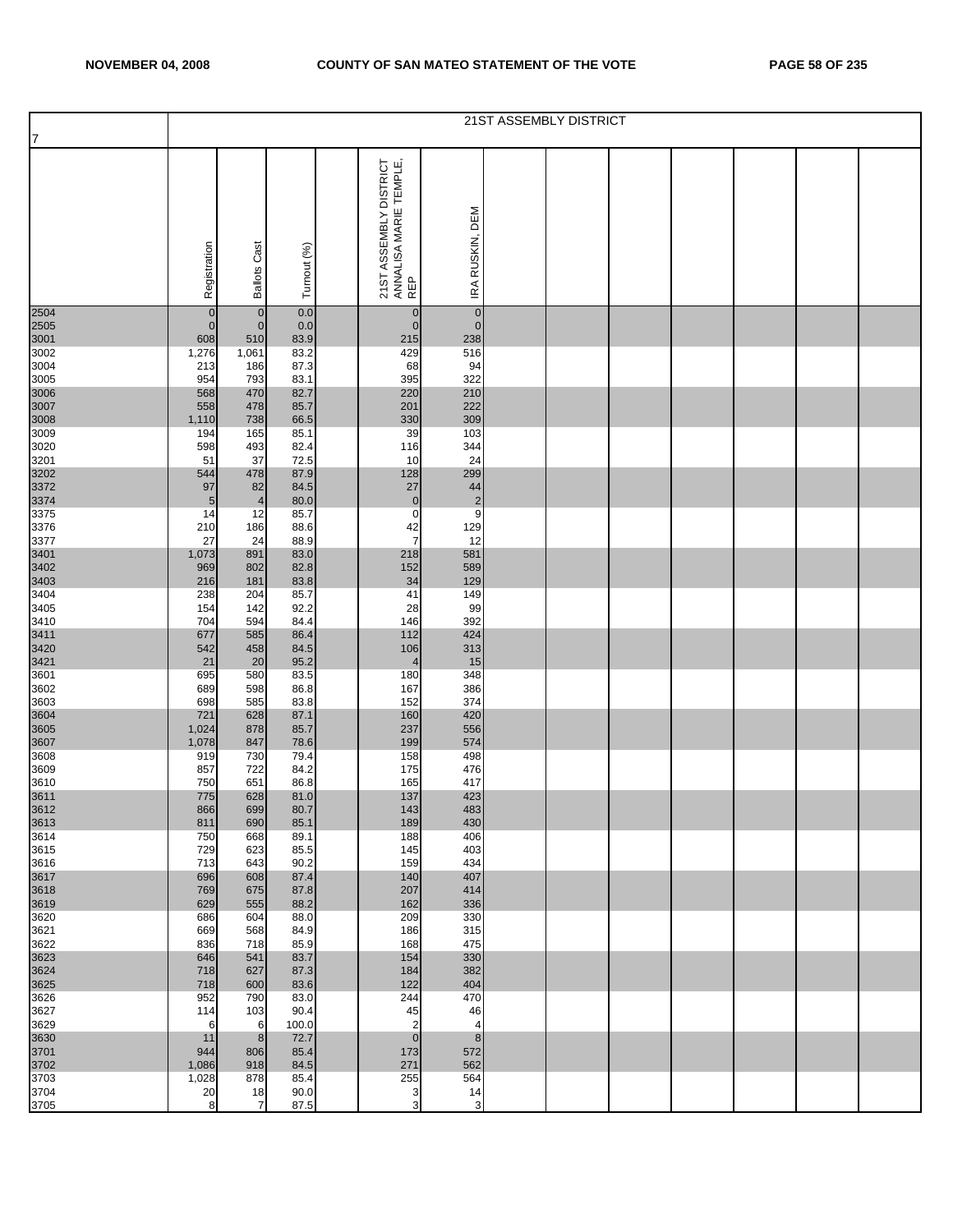|                                                     |              |                     |              |                                                         |                 | 21ST ASSEMBLY DISTRICT |  |  |  |
|-----------------------------------------------------|--------------|---------------------|--------------|---------------------------------------------------------|-----------------|------------------------|--|--|--|
| 17                                                  |              |                     |              |                                                         |                 |                        |  |  |  |
|                                                     | Registration | <b>Ballots Cast</b> | Turnout (%)  | 21ST ASSEMBLY DISTRICT<br>ANNALISA MARIE TEMPLE,<br>REP | IRA RUSKIN, DEM |                        |  |  |  |
| 3710                                                | 776          | 634                 | 81.7         | 171                                                     | 409             |                        |  |  |  |
| 3711<br>3720<br>3721                                | 3            | $\overline{2}$      | 66.7         | $\mathbf 0$                                             | $\overline{2}$  |                        |  |  |  |
|                                                     | 838<br>830   | 688<br>693          | 82.1<br>83.5 | 152<br>173                                              | 460<br>449      |                        |  |  |  |
| 3722                                                | 728          | 605                 | 83.1         | 165                                                     | 376             |                        |  |  |  |
| 3740                                                | 774          | 642                 | 82.9         | 148                                                     | 428             |                        |  |  |  |
| 3741<br>3742<br>3743<br>3744                        | 909<br>921   | 761<br>734          | 83.7<br>79.7 | 149<br>211                                              | 527<br>420      |                        |  |  |  |
|                                                     | 726          | 614                 | 84.6         | 167                                                     | 364             |                        |  |  |  |
|                                                     | 1,115        | 871                 | 78.1         | 237                                                     | 550             |                        |  |  |  |
| 3745<br>3746                                        | 1,097        | 881<br>1,158        | 80.3         | 227<br>316                                              | 572<br>697      |                        |  |  |  |
|                                                     | 1,415<br>400 | 347                 | 81.8<br>86.8 | 110                                                     | 201             |                        |  |  |  |
| 3801<br>3802<br>3803                                | 960          | 824                 | 85.8         | 283                                                     | 461             |                        |  |  |  |
|                                                     | 217          | 175                 | 80.6         | 70                                                      | 88              |                        |  |  |  |
| 3804<br>3806                                        | 1,021<br>678 | 857<br>583          | 83.9<br>86.0 | 348<br>186                                              | 423<br>350      |                        |  |  |  |
| 3807                                                | 75           | 69                  | 92.0         | 27                                                      | 36              |                        |  |  |  |
|                                                     | 583          | 469                 | 80.4         | 201                                                     | 227             |                        |  |  |  |
| 3808<br>3810<br>3901                                | 154<br>616   | 120<br>543          | 77.9<br>88.1 | 48<br>127                                               | 54<br>367       |                        |  |  |  |
| 3902                                                | 576          | 506                 | 87.8         | 120                                                     | 327             |                        |  |  |  |
| 3903                                                | 1,028        | 914                 | 88.9         | 296                                                     | 535             |                        |  |  |  |
| 3905<br>4001                                        | 1,165<br>717 | 1,019<br>439        | 87.5<br>61.2 | 383<br>38                                               | 527<br>369      |                        |  |  |  |
| 4002                                                | 714          | 441                 | 61.8         | 33                                                      | 379             |                        |  |  |  |
| 4003                                                | 975          | 583                 | 59.8         | 57                                                      | 473             |                        |  |  |  |
| 4004<br>4005                                        | 984<br>807   | 633<br>464          | 64.3<br>57.5 | 41<br>37                                                | 553<br>395      |                        |  |  |  |
| 4006                                                | 1,060        | 658                 | 62.1         | 63                                                      | 532             |                        |  |  |  |
| 4007                                                | 1,079        | 705                 | 65.3         | 92                                                      | 544             |                        |  |  |  |
| 4008                                                | 1,033        | 643                 | 62.2         | 30                                                      | 568             |                        |  |  |  |
| 4009<br>4010                                        | 805<br>812   | 518<br>430          | 64.3<br>53.0 | 28<br>65                                                | 461<br>306      |                        |  |  |  |
| 4011                                                | 1,048        | 582                 | 55.5         | 65                                                      | 466             |                        |  |  |  |
| 4013                                                | 0            | $\mathbf 0$         | 0.0          | $\mathbf 0$                                             | $\mathbf 0$     |                        |  |  |  |
| 4401                                                | 827<br>739   | 689<br>587          | 83.3<br>79.4 | 162<br>103                                              | 469<br>438      |                        |  |  |  |
| 4402<br>4403<br>4404                                | 827          | 533                 | 64.4         | 37                                                      | 444             |                        |  |  |  |
|                                                     | 624          | 418                 | 67.0         | 30                                                      | 351             |                        |  |  |  |
| 4405<br>4406                                        | 746<br>214   | 485<br>87           | 65.0<br>40.7 | 35<br>20                                                | 406<br>61       |                        |  |  |  |
|                                                     | 647          | 504                 | 77.9         | 99                                                      | 366             |                        |  |  |  |
| 4407<br>4408<br>4409<br>4410                        | 799          | 651                 | 81.5         | 102                                                     | 499             |                        |  |  |  |
|                                                     | 697<br>692   | 582<br>484          | 83.5<br>69.9 | 94<br>94                                                | 437<br>333      |                        |  |  |  |
| 4411                                                | 972          | 812                 | 83.5         | 176                                                     | 574             |                        |  |  |  |
| 4412                                                | 236          | 203                 | 86.0         | 47                                                      | 130             |                        |  |  |  |
|                                                     | 1,128<br>752 | 905<br>517          | 80.2<br>68.8 | 174<br>100                                              | 642<br>351      |                        |  |  |  |
|                                                     | 762          | 566                 | 74.3         | 165                                                     | 337             |                        |  |  |  |
| $4412$ $4413$ $4414$ $4415$ $4416$ $4417$ $4418$ $$ | 759          | 590                 | 77.7         | 158                                                     | 368             |                        |  |  |  |
|                                                     | 776<br>852   | 539<br>575          | 69.5<br>67.5 | 103<br>106                                              | 362<br>397      |                        |  |  |  |
|                                                     | 804          | 643                 | 80.0         | 135                                                     | 425             |                        |  |  |  |
| 4419<br>4420<br>4421                                | 864          | 740                 | 85.6         | 205                                                     | 457             |                        |  |  |  |
| 4422                                                | 844          | 715                 | 84.7         | 240                                                     | 402             |                        |  |  |  |
| 4423                                                | 613<br>683   | 521<br>576          | 85.0<br>84.3 | 157<br>187                                              | 310<br>311      |                        |  |  |  |
| 4424                                                | 687          | 603                 | 87.8         | 190                                                     | 352             |                        |  |  |  |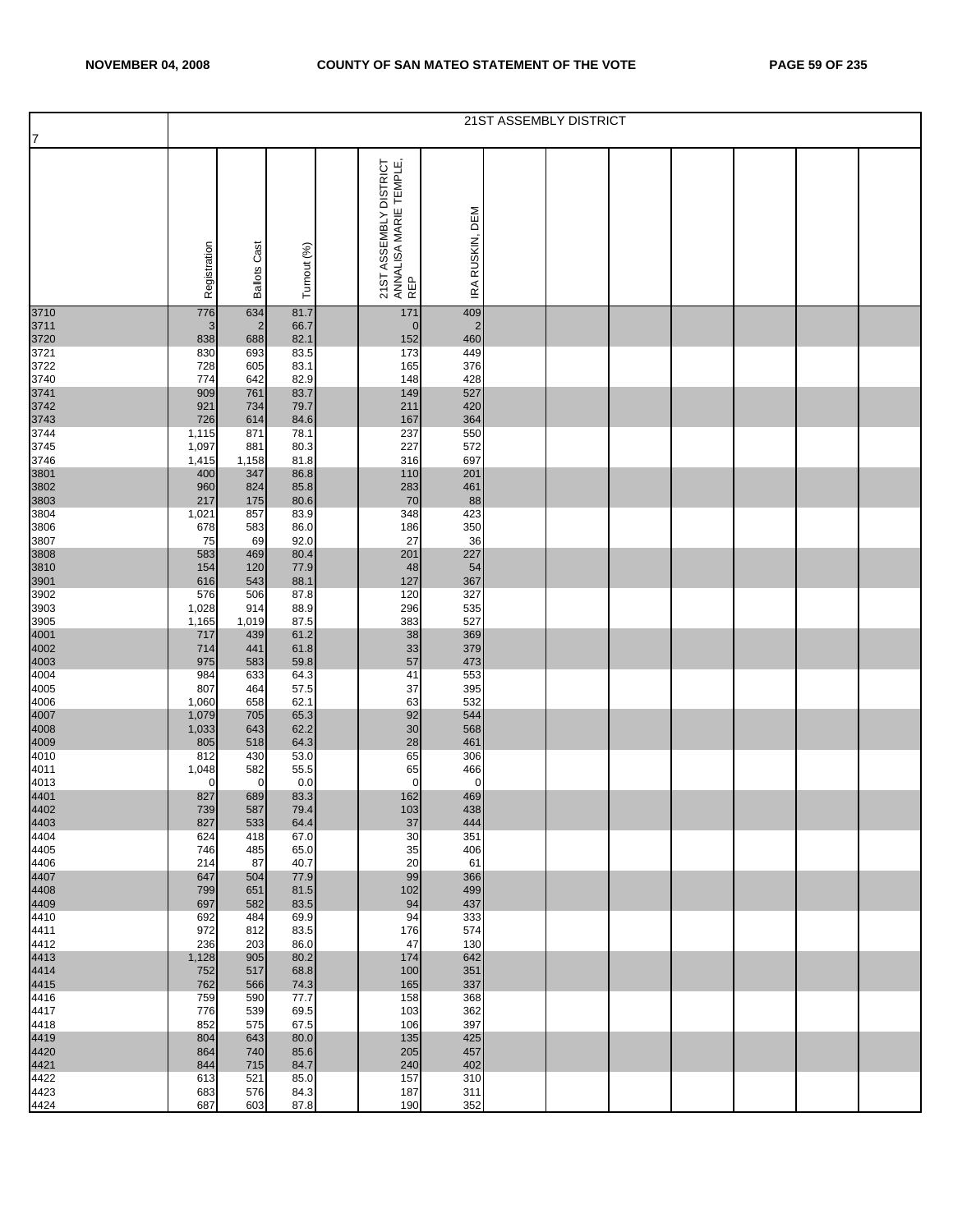|                                                   |                    |                     |              |                                                         |                 | 21ST ASSEMBLY DISTRICT |  |  |  |
|---------------------------------------------------|--------------------|---------------------|--------------|---------------------------------------------------------|-----------------|------------------------|--|--|--|
| 7                                                 |                    |                     |              |                                                         |                 |                        |  |  |  |
|                                                   | Registration       | <b>Ballots Cast</b> | Turnout (%)  | 21ST ASSEMBLY DISTRICT<br>ANNALISA MARIE TEMPLE,<br>REP | IRA RUSKIN, DEM |                        |  |  |  |
| 4425                                              | 689                | 586                 | 85.1         | 195                                                     | 339             |                        |  |  |  |
| 4426<br>4427<br>4428                              | 771                | 670                 | 86.9         | 263                                                     | 362             |                        |  |  |  |
|                                                   | 782<br>689         | 576<br>607          | 73.7<br>88.1 | 119<br>211                                              | 375<br>335      |                        |  |  |  |
| 4429                                              | 35                 | 30                  | 85.7         | 4                                                       | 24              |                        |  |  |  |
| 4430                                              | 70                 | 61                  | 87.1         | 18                                                      | 39              |                        |  |  |  |
| 4501<br>4502<br>4503<br>4504                      | 889                | 559                 | 62.9         | 79                                                      | 428             |                        |  |  |  |
|                                                   | 733                | 578                 | 78.9         | 102                                                     | 427             |                        |  |  |  |
|                                                   | 507<br>737         | 416<br>604          | 82.1<br>82.0 | 63<br>114                                               | 305<br>428      |                        |  |  |  |
| 4505                                              | 1,013              | 684                 | 67.5         | 91                                                      | 544             |                        |  |  |  |
| 4506                                              | 941                | 618                 | 65.7         | 104                                                     | 456             |                        |  |  |  |
|                                                   | 165                | 115                 | 69.7         | 29                                                      | 78              |                        |  |  |  |
| 4507<br>4601<br>4602                              | 1,041              | 778                 | 74.7         | 118                                                     | 607             |                        |  |  |  |
| 4603                                              | 994                | 748                 | 75.3         | 121                                                     | 564             |                        |  |  |  |
| 4604                                              | 548<br>757         | 415<br>513          | 75.7<br>67.8 | 66<br>85                                                | 315<br>371      |                        |  |  |  |
| 4605                                              | 970                | 656                 | 67.6         | 69                                                      | 542             |                        |  |  |  |
| 4606<br>4607<br>4608<br>4609                      | 926                | 683                 | 73.8         | 117                                                     | 485             |                        |  |  |  |
|                                                   | 722                | 606                 | 83.9         | 154                                                     | 407             |                        |  |  |  |
|                                                   | 977                | 722                 | 73.9         | 165                                                     | 498             |                        |  |  |  |
| 4611                                              | 1,157<br>927       | 891<br>777          | 77.0<br>83.8 | 154<br>169                                              | 653<br>540      |                        |  |  |  |
| 4612                                              | 970                | 867                 | 89.4         | 216                                                     | 567             |                        |  |  |  |
| 4613<br>4614<br>4615<br>4616                      | 552                | 475                 | 86.1         | 105                                                     | 335             |                        |  |  |  |
|                                                   | 712                | 596                 | 83.7         | 120                                                     | 413             |                        |  |  |  |
|                                                   | 842<br>840         | 667<br>675          | 79.2         | 100<br>142                                              | 502             |                        |  |  |  |
| 4617                                              | 710                | 575                 | 80.4<br>81.0 | 134                                                     | 477<br>381      |                        |  |  |  |
| 4618                                              | 795                | 658                 | 82.8         | 143                                                     | 453             |                        |  |  |  |
|                                                   | 787                | 552                 | 70.1         | 93                                                      | 409             |                        |  |  |  |
| 4619<br>4620<br>4621<br>4622                      | 758                | 562                 | 74.1         | 81                                                      | 432             |                        |  |  |  |
|                                                   | 874<br>690         | 681<br>506          | 77.9<br>73.3 | 134<br>76                                               | 498<br>383      |                        |  |  |  |
| 4623                                              | 657                | 473                 | 72.0         | 74                                                      | 366             |                        |  |  |  |
| 4624                                              | 703                | 508                 | 72.3         | 85                                                      | 371             |                        |  |  |  |
| 4625                                              | 854                | 629                 | 73.7         | 101                                                     | 463             |                        |  |  |  |
| 4626<br>4627                                      | 763                | 611                 | 80.1         | 110                                                     | 436             |                        |  |  |  |
| 4628                                              | 835<br>702         | 688<br>597          | 82.4<br>85.0 | 175<br>156                                              | 464<br>406      |                        |  |  |  |
| 4629                                              | 750                | 642                 | 85.6         | 159                                                     | 428             |                        |  |  |  |
| 4630                                              | 816                | 655                 | 80.3         | 160                                                     | 431             |                        |  |  |  |
| 4631<br>4632<br>4633                              | 770                | 662                 | 86.0         | 149                                                     | 458             |                        |  |  |  |
|                                                   | 799<br>835         | 667                 | 83.5<br>82.3 | 171                                                     | 449             |                        |  |  |  |
| 4634                                              | 798                | 687<br>678          | 85.0         | 182<br>187                                              | 457<br>409      |                        |  |  |  |
| 4635                                              | 1,060              | 948                 | 89.4         | 261                                                     | 611             |                        |  |  |  |
| 4636                                              | 222                | 192                 | 86.5         | 64                                                      | 109             |                        |  |  |  |
| 4637                                              | 484                | 409                 | 84.5         | 97                                                      | 280             |                        |  |  |  |
| 4638<br>4639                                      | 823<br>799         | 702<br>704          | 85.3<br>88.1 | 199<br>199                                              | 438<br>431      |                        |  |  |  |
| 4647                                              | 117                | 99                  | 84.6         | 30                                                      | 62              |                        |  |  |  |
| 4648                                              | 600                | 521                 | 86.8         | 109                                                     | 372             |                        |  |  |  |
| 4649                                              | 208                | 182                 | 87.5         | 43                                                      | 123             |                        |  |  |  |
| 4650<br>4651                                      | 229                | 180                 | 78.6         | 44                                                      | 113             |                        |  |  |  |
| 4701                                              | 111<br>220         | 70<br>198           | 63.1<br>90.0 | 13<br>44                                                | 51<br>145       |                        |  |  |  |
| 4702                                              | 195                | 171                 | 87.7         | 43                                                      | 114             |                        |  |  |  |
| 4949                                              | $\Omega$           | 0                   | 0.0          | $\mathbf 0$                                             | 0               |                        |  |  |  |
| <b>Voting Center Totals</b>                       | 119,335            | 2,625               | 2.2          | 376                                                     | 2026            |                        |  |  |  |
| Vote By Mail Totals                               | 119,335            | 44,383              | 37.2         | 11351                                                   | 29174           |                        |  |  |  |
| <b>Election Day Totals</b><br><b>Grand Totals</b> | 119,335<br>119,335 | 47,696<br>94,704    | 40.0<br>79.4 | 11015<br>22742                                          | 31709<br>62909  |                        |  |  |  |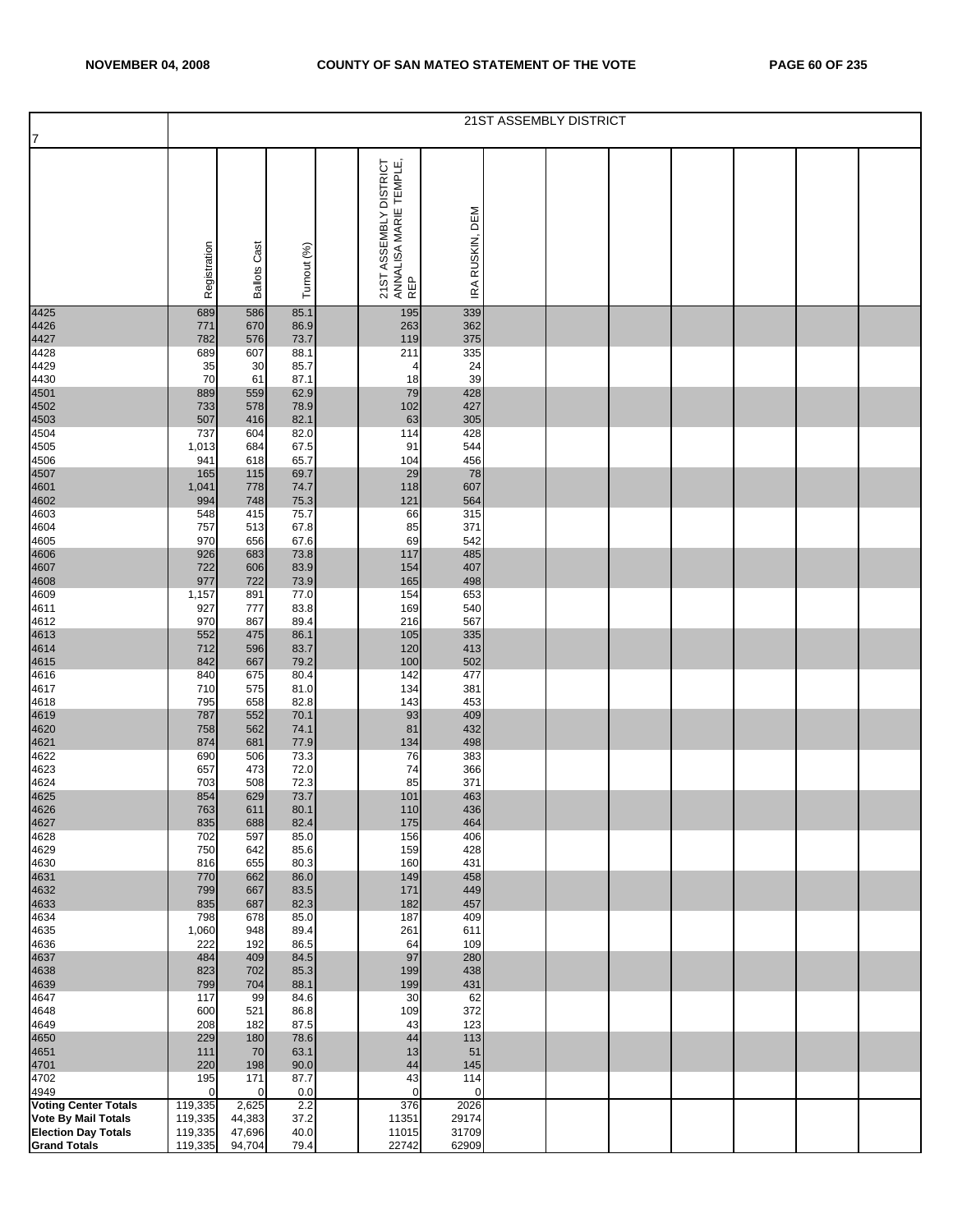| <b>Voting Center Totals</b><br>7                                  |              |                     |             |                                                         |                 | <b>21ST ASSEMBLY DISTRICT</b> |  |  |  |
|-------------------------------------------------------------------|--------------|---------------------|-------------|---------------------------------------------------------|-----------------|-------------------------------|--|--|--|
|                                                                   | Registration | <b>Ballots Cast</b> | Turnout (%) | 21ST ASSEMBLY DISTRICT<br>ANNALISA MARIE TEMPLE,<br>REP | IRA RUSKIN, DEM |                               |  |  |  |
| <b>12TH CONGRESSIONAL</b><br><b>DISTRICT</b>                      | 39,473       | 971                 | 2.5         | 137                                                     | 754             |                               |  |  |  |
| 14TH CONGRESSIONAL<br><b>DISTRICT</b>                             | 79,862       | 1,654               | 2.1         | 239                                                     | 1272            |                               |  |  |  |
| 21ST ASSEMBLY<br><b>DISTRICT</b>                                  | 119,335      | 2,625               | 2.2         | 376                                                     | 2026            |                               |  |  |  |
| 2ND SUPERVISORIAL                                                 |              |                     |             |                                                         |                 |                               |  |  |  |
| <b>DISTRICT</b><br>3RD SUPERVISORIAL                              |              | 0                   | 0.0         | O                                                       | C               |                               |  |  |  |
| <b>DISTRICT</b><br>4TH SUPERVISORIAL                              | 51,837       | 1,093               | 2.1         | 181                                                     | 818             |                               |  |  |  |
| <b>DISTRICT</b>                                                   | 67,498       | 1,532               | 2.3         | 195                                                     | 1208            |                               |  |  |  |
| 11TH SENATORIAL<br><b>DISTRICT</b><br><b>8TH SENATORIAL</b>       | 111,779      | 2,510               | 2.2         | 349                                                     | 1948            |                               |  |  |  |
| <b>DISTRICT</b>                                                   | 7,556        | 115                 | 1.5         | 27                                                      | 78              |                               |  |  |  |
| <b>BELMONT-REDWOOD</b><br>SHORES SCHOOL DIST                      | 8,521        | 224                 | 2.6         | 38                                                      | 134             |                               |  |  |  |
| <b>BOARD OF</b><br><b>EQUALIZATION</b><br><b>CABRILLO UNIFIED</b> | 119,335      | 2,625               | 2.2         | 376                                                     | 2026            |                               |  |  |  |
| <b>SCHOOL DISTRICT</b>                                            | 144          | 3                   | 2.1         | 0                                                       | 0               |                               |  |  |  |
| <b>CITY OF EAST PALO</b><br><b>ALTO</b>                           | 10,034       | 196                 | 2.0         | 14                                                      | 168             |                               |  |  |  |
| <b>CITY OF MENLO PARK</b>                                         | 20,580       | 407                 | 2.0         | 65                                                      | 313             |                               |  |  |  |
| <b>CITY OF REDWOOD CITY</b>                                       | 38,441       | 984                 | 2.6         | 138                                                     | 756             |                               |  |  |  |
| <b>CITY OF SAN CARLOS</b>                                         | 19,525       | 471                 | 2.4         | 62                                                      | 364             |                               |  |  |  |
| MIDPEN REGIONAL OPEN<br><b>SPACE DISTRICT</b><br>RAVENSWOOD CITY  | 50,745       | 1,220               | 2.4         | 154                                                     | 826             |                               |  |  |  |
| ELEM SCHOOL DISTRICT<br>SAN CARLOS SCHOOL                         | 14,630       | 280                 | 1.9         | 18                                                      | 196             |                               |  |  |  |
| <b>DISTRICT</b>                                                   | 18,623       | 465                 | 2.5         | 58                                                      | 358             |                               |  |  |  |
| SAN MATEO COUNTY<br><b>SEQUOIA HEALTHCARE</b>                     | 119,335      | 2,625               | 2.2         | 376                                                     | 2026            |                               |  |  |  |
| <b>DISTRICT</b>                                                   | 101,515      | 2,267               | 2.2         | 344                                                     | 1719            |                               |  |  |  |
| <b>STATEWIDE DISTRICT</b>                                         | 119,335      | 2,625               | 2.2         | 376                                                     | 2026            |                               |  |  |  |
| TOWN OF ATHERTON<br>TOWN OF PORTOLA                               | 5,481        | 72                  | 1.3         | 25                                                      | 39              |                               |  |  |  |
| VALLEY                                                            | 3,385        | 40                  | 1.2         | 8                                                       | 27              |                               |  |  |  |
| TOWN OF WOODSIDE                                                  | 4,088        | 72                  | 1.8         | 19                                                      | 49              |                               |  |  |  |
| <b>UNINCORPORATED</b><br>AREA                                     | 17,801       | 383                 | 2.2         | 45                                                      | 310             |                               |  |  |  |
| <b>Voting Center Totals</b>                                       | 119,335      | 2,625               | 2.2         | 376                                                     | 2026            |                               |  |  |  |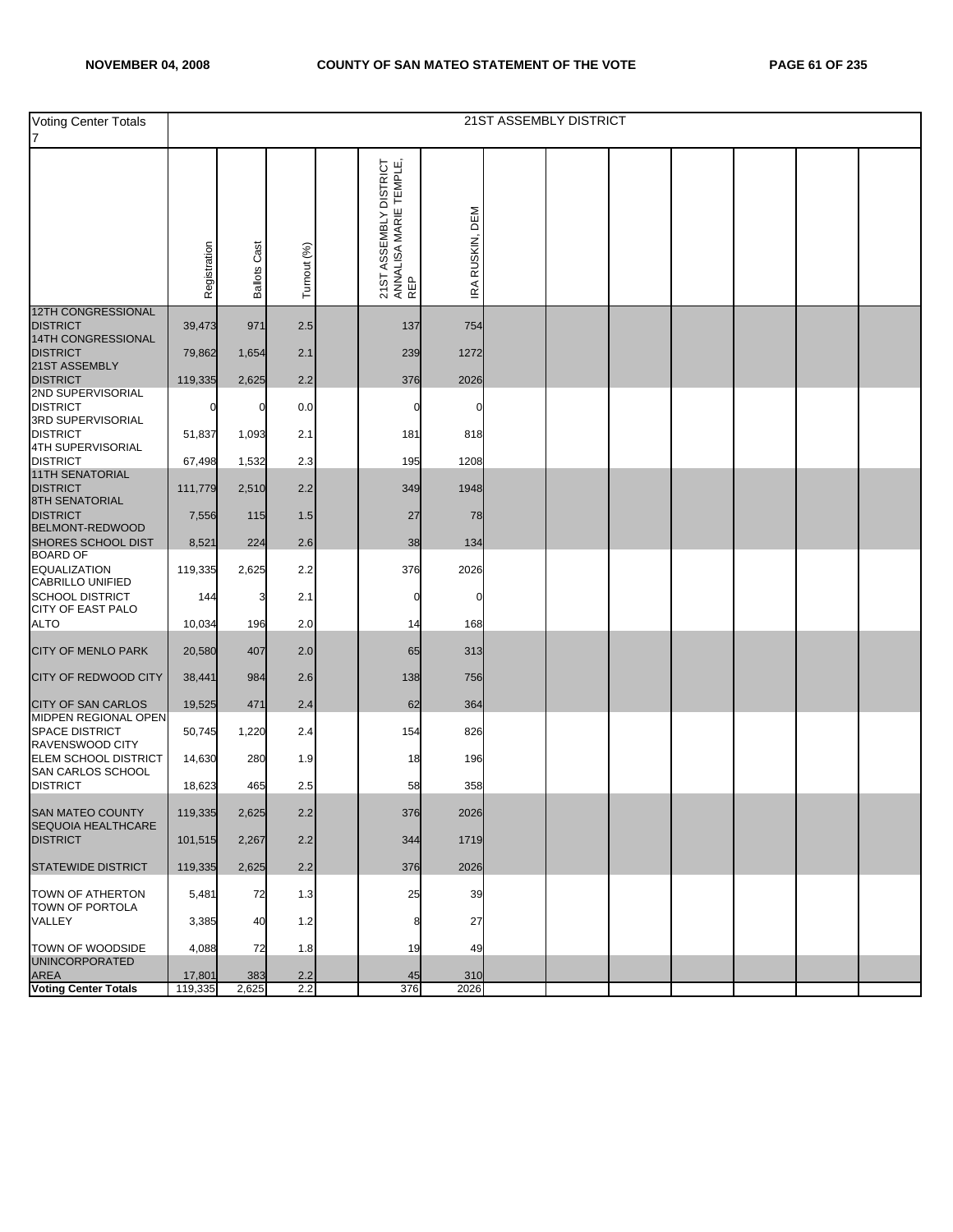| Vote By Mail Totals<br>7                                                |              |                     |             |                                                         |                 | 21ST ASSEMBLY DISTRICT |  |  |  |
|-------------------------------------------------------------------------|--------------|---------------------|-------------|---------------------------------------------------------|-----------------|------------------------|--|--|--|
|                                                                         | Registration | <b>Ballots Cast</b> | Turnout (%) | 21ST ASSEMBLY DISTRICT<br>ANNALISA MARIE TEMPLE,<br>REP | IRA RUSKIN, DEM |                        |  |  |  |
| <b>12TH CONGRESSIONAL</b><br><b>DISTRICT</b>                            | 39,473       | 16,679              | 42.3        | 4462                                                    | 10750           |                        |  |  |  |
| 14TH CONGRESSIONAL<br><b>DISTRICT</b>                                   | 79,862       | 27,704              | 34.7        | 6889                                                    | 18424           |                        |  |  |  |
| 21ST ASSEMBLY<br><b>DISTRICT</b>                                        | 119,335      | 44,383              | 37.2        | 11351                                                   | 29174           |                        |  |  |  |
| 2ND SUPERVISORIAL<br><b>DISTRICT</b>                                    | 0            | $\mathbf 0$         | 0.0         | 0                                                       | 0               |                        |  |  |  |
| 3RD SUPERVISORIAL<br><b>DISTRICT</b>                                    | 51,837       | 22,095              | 42.6        | 6485                                                    | 13595           |                        |  |  |  |
| 4TH SUPERVISORIAL<br><b>DISTRICT</b>                                    | 67,498       | 22,288              | 33.0        | 4866                                                    | 15579           |                        |  |  |  |
| 11TH SENATORIAL<br><b>DISTRICT</b>                                      | 111,779      | 41,061              | 36.7        | 10211                                                   | 27305           |                        |  |  |  |
| <b>8TH SENATORIAL</b><br><b>DISTRICT</b>                                | 7,556        | 3,322               | 44.0        | 1140                                                    | 1869            |                        |  |  |  |
| <b>BELMONT-REDWOOD</b><br>SHORES SCHOOL DIST                            | 8,521        | 3,439               | 40.4        | 746                                                     | 1839            |                        |  |  |  |
| <b>BOARD OF</b><br><b>EQUALIZATION</b>                                  | 119,335      | 44,383              | 37.2        | 11351                                                   | 29174           |                        |  |  |  |
| CABRILLO UNIFIED<br><b>SCHOOL DISTRICT</b>                              | 144          | $\mathbf 0$         | 0.0         | $\mathbf 0$                                             | 0               |                        |  |  |  |
| <b>CITY OF EAST PALO</b><br><b>ALTO</b>                                 | 10,034       | 2,028               | 20.2        | 179                                                     | 1719            |                        |  |  |  |
| <b>CITY OF MENLO PARK</b>                                               | 20,580       | 7,537               | 36.6        | 1905                                                    | 4885            |                        |  |  |  |
| <b>CITY OF REDWOOD CITY</b>                                             | 38,441       | 13,999              | 36.4        | 3219                                                    | 9649            |                        |  |  |  |
| <b>CITY OF SAN CARLOS</b>                                               | 19,525       | 8,538               | 43.7        | 2311                                                    | 5478            |                        |  |  |  |
| <b>MIDPEN REGIONAL OPEN</b><br><b>SPACE DISTRICT</b><br>RAVENSWOOD CITY | 50,745       | 20,775              | 40.9        | 5010                                                    | 12376           |                        |  |  |  |
| ELEM SCHOOL DISTRICT<br>SAN CARLOS SCHOOL                               | 14,630       | 3,254               | 22.2        | 216                                                     | 2119            |                        |  |  |  |
| <b>DISTRICT</b>                                                         | 18,623       | 8,144               | 43.7        | 2140                                                    | 5172            |                        |  |  |  |
| SAN MATEO COUNTY<br><b>SEQUOIA HEALTHCARE</b>                           | 119,335      | 44,383              | 37.2        | 11351                                                   | 29174           |                        |  |  |  |
| <b>DISTRICT</b>                                                         | 101,515      | 39,969              | 39.4        | 10709                                                   | 25532           |                        |  |  |  |
| <b>STATEWIDE DISTRICT</b>                                               | 119,335      | 44.383              | 37.2        | 11351                                                   | 29174           |                        |  |  |  |
| TOWN OF ATHERTON<br>TOWN OF PORTOLA                                     | 5,481        | 2,430               | 44.3        | 1091                                                    | 1101            |                        |  |  |  |
| VALLEY                                                                  | 3,385        | 1,636               | 48.3        | 514                                                     | 970             |                        |  |  |  |
| TOWN OF WOODSIDE<br><b>UNINCORPORATED</b>                               | 4,088        | 1,686               | 41.2        | 626                                                     | 899             |                        |  |  |  |
| <b>AREA</b>                                                             | 17,801       | 6,529               | 36.7        | 1506                                                    | 4473            |                        |  |  |  |
| <b>Vote By Mail Totals</b>                                              | 119,335      | 44,383              | 37.2        | 11351                                                   | 29174           |                        |  |  |  |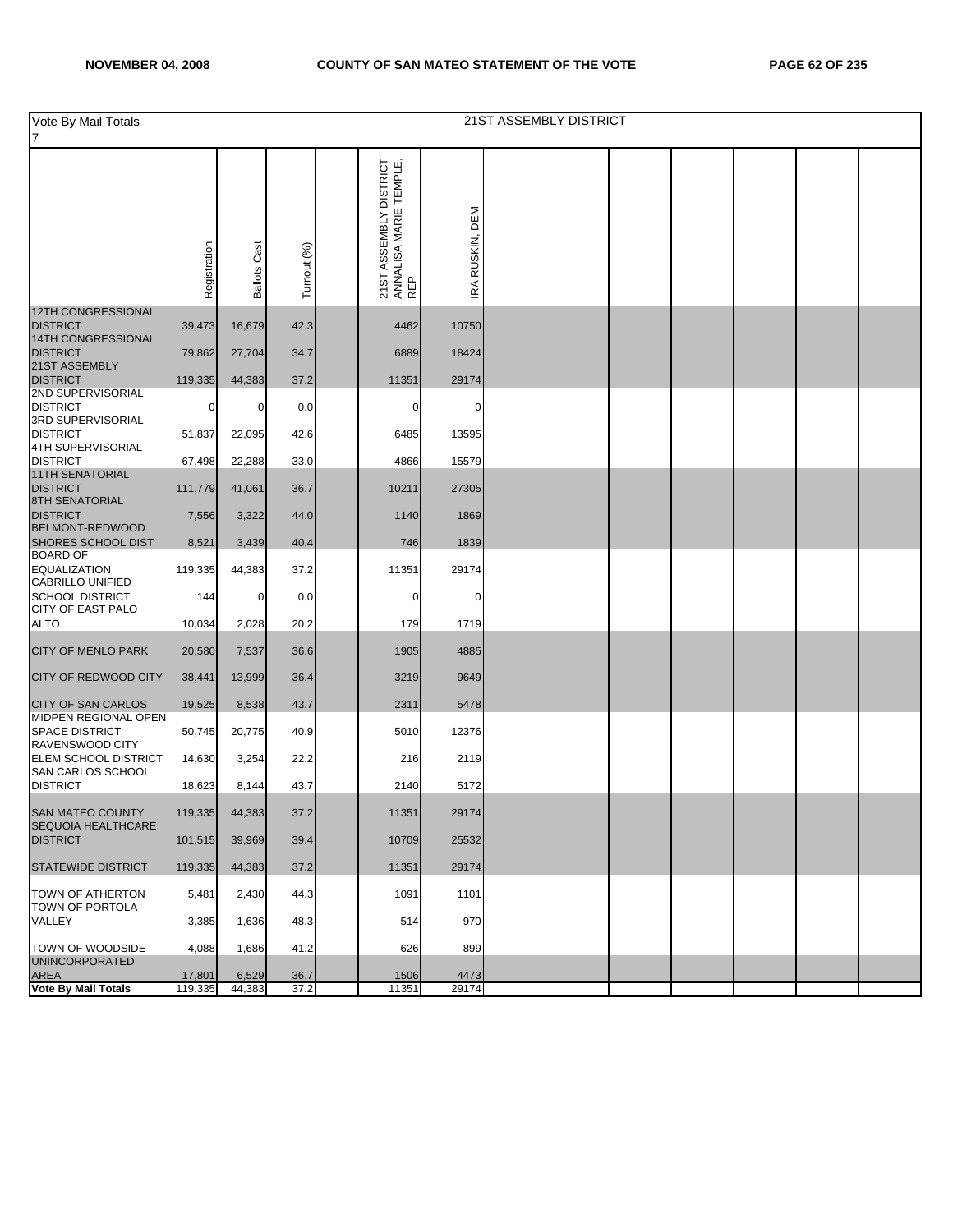| <b>Grand Totals</b><br>$\overline{7}$                                                                  |                    |                     |              |                                                         |                 | 21ST ASSEMBLY DISTRICT |  |  |  |
|--------------------------------------------------------------------------------------------------------|--------------------|---------------------|--------------|---------------------------------------------------------|-----------------|------------------------|--|--|--|
|                                                                                                        | Registration       | <b>Ballots Cast</b> | Turnout (%   | 21ST ASSEMBLY DISTRICT<br>ANNALISA MARIE TEMPLE,<br>REP | IRA RUSKIN, DEM |                        |  |  |  |
| <b>12TH CONGRESSIONAL</b><br><b>DISTRICT</b><br>14TH CONGRESSIONAL<br><b>DISTRICT</b><br>21ST ASSEMBLY | 39,473<br>79,862   | 33,394<br>61,310    | 84.6<br>76.8 | 8766<br>13976                                           | 21376<br>41533  |                        |  |  |  |
| <b>DISTRICT</b><br>2ND SUPERVISORIAL                                                                   | 119,335            | 94,704              | 79.4         | 22742                                                   | 62909           |                        |  |  |  |
| <b>DISTRICT</b><br>3RD SUPERVISORIAL<br><b>DISTRICT</b>                                                | 0<br>51,837        | 0<br>43,503         | 0.0<br>83.9  | 0<br>12465                                              | 0<br>26682      |                        |  |  |  |
| 4TH SUPERVISORIAL<br><b>DISTRICT</b>                                                                   | 67,498             | 51,201              | 75.9         | 10277                                                   | 36227           |                        |  |  |  |
| <b>11TH SENATORIAL</b><br><b>DISTRICT</b><br><b>8TH SENATORIAL</b>                                     | 111,779            | 88,211              | 78.9         | 20533                                                   | 59270           |                        |  |  |  |
| <b>DISTRICT</b><br>BELMONT-REDWOOD                                                                     | 7,556              | 6,493               | 85.9         | 2209                                                    | 3639            |                        |  |  |  |
| SHORES SCHOOL DIST<br><b>BOARD OF</b>                                                                  | 8,521              | 6,980               | 81.9         | 1536                                                    | 3762            |                        |  |  |  |
| <b>EQUALIZATION</b><br><b>CABRILLO UNIFIED</b>                                                         | 119,335            | 94,704              | 79.4         | 22742                                                   | 62909           |                        |  |  |  |
| <b>SCHOOL DISTRICT</b>                                                                                 | 144                | 124                 | 86.1         | -1                                                      | -1              |                        |  |  |  |
| <b>CITY OF EAST PALO</b><br><b>ALTO</b>                                                                | 10,034             | 6,096               | 60.8         | 549                                                     | 5046            |                        |  |  |  |
| <b>CITY OF MENLO PARK</b>                                                                              | 20,580             | 16,055              | 78.0         | 3729                                                    | 10696           |                        |  |  |  |
| CITY OF REDWOOD CITY                                                                                   | 38,441             | 30,768              | 80.0         | 6785                                                    | 21118           |                        |  |  |  |
| CITY OF SAN CARLOS                                                                                     | 19,525             | 16,573              | 84.9         | 4377                                                    | 10549           |                        |  |  |  |
| MIDPEN REGIONAL OPEN<br><b>SPACE DISTRICT</b><br><b>RAVENSWOOD CITY</b>                                | 50,745             | 42,542              | 83.8         | 10076                                                   | 25399           |                        |  |  |  |
| <b>ELEM SCHOOL DISTRICT</b><br><b>SAN CARLOS SCHOOL</b>                                                | 14,630             | 9,361               | 64.0         | 690                                                     | 6403            |                        |  |  |  |
| <b>DISTRICT</b>                                                                                        | 18,623             | 15,775              | 84.7         | 4017                                                    | 9952            |                        |  |  |  |
| SAN MATEO COUNTY<br>SEQUOIA HEALTHCARE                                                                 | 119,335            | 94,704              | 79.4         | 22742                                                   | 62909           |                        |  |  |  |
| <b>DISTRICT</b>                                                                                        | 101,515            | 82,766              | 81.5         | 21128                                                   | 53190           |                        |  |  |  |
| STATEWIDE DISTRICT                                                                                     | 119,335            | 94,704              | 79.4         | 22742                                                   | 62909           |                        |  |  |  |
| <b>TOWN OF ATHERTON</b><br>TOWN OF PORTOLA                                                             | 5,481              | 4,401               | 80.3         | 1897                                                    | 2014            |                        |  |  |  |
| VALLEY                                                                                                 | 3,385              | 2,982               | 88.1         | 926                                                     | 1756            |                        |  |  |  |
| TOWN OF WOODSIDE<br><b>UNINCORPORATED</b>                                                              | 4,088              | 3,444               | 84.2         | 1273                                                    | 1840            |                        |  |  |  |
| <b>AREA</b><br>Voting Center Totals                                                                    | 17,801             | 14,385              | 80.8         | 3206                                                    | 9890            |                        |  |  |  |
| <b>Vote By Mail Totals</b>                                                                             | 119,335<br>119,335 | 2,625<br>44,383     | 2.2<br>37.2  | 376<br>11351                                            | 2026<br>29174   |                        |  |  |  |
| <b>Election Day Totals</b><br><b>Grand Totals</b>                                                      | 119,335<br>119,335 | 47,696<br>94,704    | 40.0<br>79.4 | 11015<br>22742                                          | 31709<br>62909  |                        |  |  |  |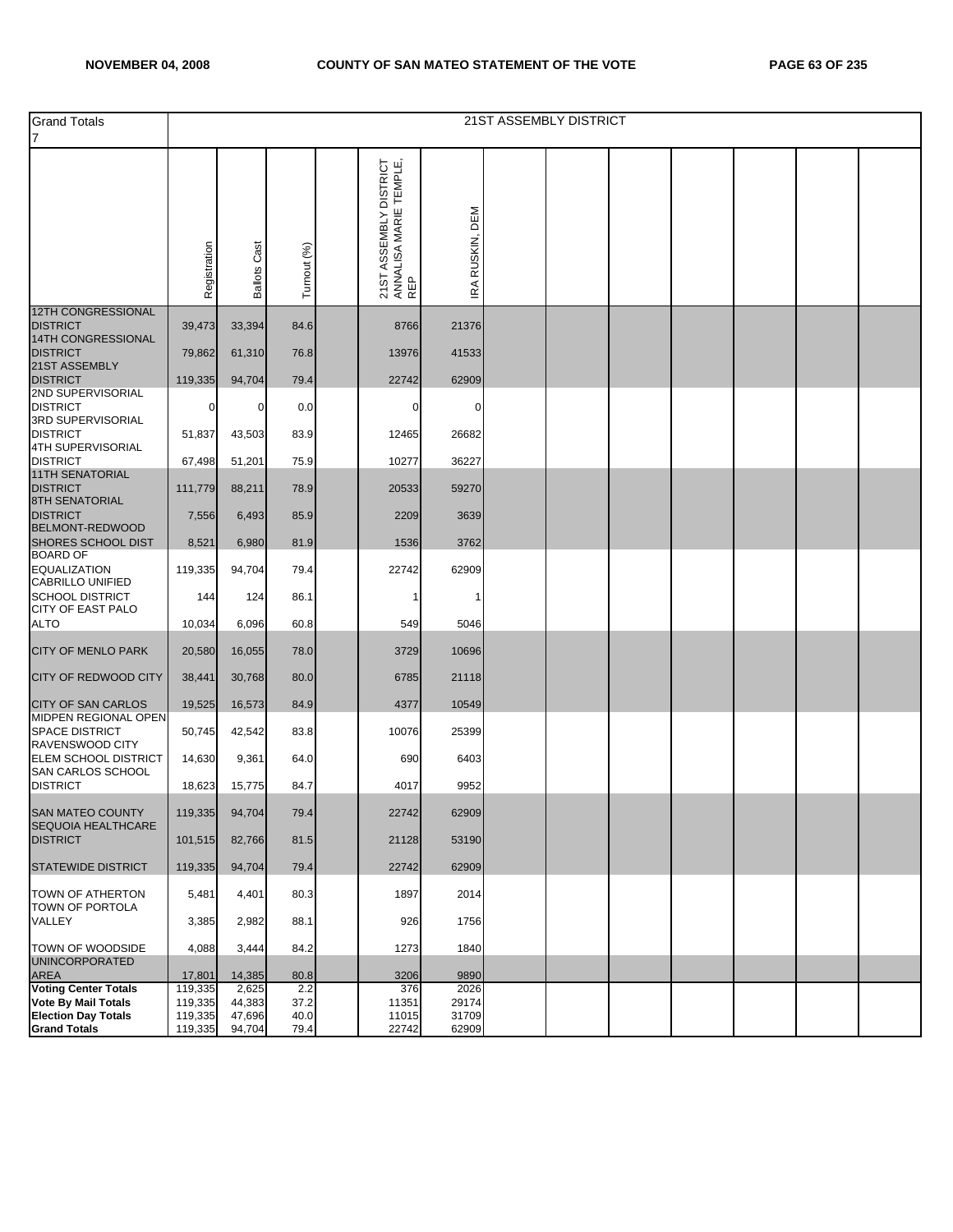|              |              |                     |              |                                                                     |              |                                                                         |               |  | COUNTY BOARD OF EDUCATION MEMBER, TRUSTEE AREA 4; COUNTY BOARD OF EDUCATION MEMBER, TRUSTEE AREA 7 |
|--------------|--------------|---------------------|--------------|---------------------------------------------------------------------|--------------|-------------------------------------------------------------------------|---------------|--|----------------------------------------------------------------------------------------------------|
| 8            |              |                     |              |                                                                     |              |                                                                         |               |  |                                                                                                    |
|              | Registration | <b>Ballots Cast</b> | Turnout (%)  | COUNTY BOARD OF<br>EDUCATION<br>MEMBER, TRUSTEE AREA 4<br>ROD HSIAO | ANGELES<br>₹ | COUNTY BOARD OF<br>EDUCATION<br>MEMBER, TRUSTEE AREA 7<br>MEMO MORANTES | NORIA ZASSLOW |  |                                                                                                    |
| 1001         | 1,143        | 920                 | 80.5         | 453                                                                 | 178          | 418                                                                     | 199           |  |                                                                                                    |
| 1002         | 943          | 803                 | 85.2         | 380                                                                 | 145          | 341                                                                     | 142           |  |                                                                                                    |
| 1003         | 620          | 483                 | 77.9         | 237<br>323                                                          | 121          | 229                                                                     | 115<br>134    |  |                                                                                                    |
| 1004<br>1006 | 773<br>1,064 | 646<br>911          | 83.6<br>85.6 | 424                                                                 | 114<br>168   | 290<br>402                                                              | 170           |  |                                                                                                    |
| 1007         | 806          | 658                 | 81.6         | 311                                                                 | 121          | 289                                                                     | 137           |  |                                                                                                    |
| 1008         | 731          | 593                 | 81.1         | 314                                                                 | 91           | 263                                                                     | 133           |  |                                                                                                    |
| 1009<br>1010 | 767<br>761   | 642<br>635          | 83.7<br>83.4 | 300<br>299                                                          | 107<br>130   | 255<br>298                                                              | 130<br>131    |  |                                                                                                    |
| 1011         | 761          | 617                 | 81.1         | 308                                                                 | 104          | 269                                                                     | 129           |  |                                                                                                    |
| 1012         | 853          | 687                 | 80.5         | 337                                                                 | 113          | 293                                                                     | 143           |  |                                                                                                    |
| 1013         | 1,010        | 845                 | 83.7         | 426                                                                 | 154          | 380                                                                     | 181           |  |                                                                                                    |
| 1015<br>1016 | 713<br>845   | 611<br>694          | 85.7<br>82.1 | 321<br>339                                                          | 97<br>116    | 283<br>308                                                              | 120<br>131    |  |                                                                                                    |
| 1017         | 963          | 827                 | 85.9         | 443                                                                 | 117          | 384                                                                     | 143           |  |                                                                                                    |
| 1018         | 839          | 738                 | 88.0         | 377                                                                 | 99           | 319                                                                     | 138           |  |                                                                                                    |
| 1019<br>1020 | 906<br>567   | 771<br>448          | 85.1<br>79.0 | 429<br>226                                                          | 110<br>99    | 354<br>213                                                              | 172<br>107    |  |                                                                                                    |
| 1021         | 678          | 552                 | 81.4         | 270                                                                 | 104          | 239                                                                     | 109           |  |                                                                                                    |
| 1022         | 699          | 581                 | 83.1         | 316                                                                 | 89           | 257                                                                     | 121           |  |                                                                                                    |
| 1023         | 231          | 191                 | 82.7         | 106                                                                 | 34           | 82                                                                      | 47            |  |                                                                                                    |
| 1024<br>1025 | 198<br>107   | 179<br>86           | 90.4<br>80.4 | 101<br>44                                                           | 32<br>17     | 84                                                                      | 45<br>17      |  |                                                                                                    |
| 1201         | 237          | 215                 | 90.7         | 94                                                                  | 51           | 39<br>76                                                                | 68            |  |                                                                                                    |
| 1202         | 253          | 221                 | 87.4         | 114                                                                 | 40           | 82<br>38                                                                | 59            |  |                                                                                                    |
| 1203<br>1204 | 121<br>165   | 98<br>151           | 81.0<br>91.5 | 50<br>71                                                            | 15<br>31     | 58                                                                      | 23<br>42      |  |                                                                                                    |
| 1301         | 0            | 0                   | 0.0          | $\mathbf 0$                                                         | $\mathbf 0$  | $\mathbf 0$                                                             | $\mathbf 0$   |  |                                                                                                    |
| 1401         | 1,058        | 919                 | 86.9         | 429                                                                 | 143          | 359                                                                     | 191           |  |                                                                                                    |
| 1402<br>1403 | 189<br>787   | 161<br>634          | 85.2<br>80.6 | 74<br>327                                                           | 25<br>115    | 62<br>243                                                               | 28<br>156     |  |                                                                                                    |
| 1404         | 1,041        | 869                 | 83.5         | 443                                                                 | 142          | 357                                                                     | 202           |  |                                                                                                    |
| 1405         | 263          | 221                 | 84.0         | 122                                                                 | 29           | 88                                                                      | 46            |  |                                                                                                    |
| 1406         | 713          | 615                 | 86.3         | 318<br>370                                                          | 76           | 278                                                                     | 94            |  |                                                                                                    |
| 1407<br>1408 | 829<br>793   | 728<br>668          | 87.8<br>84.2 | 351                                                                 | 113<br>112   | 318<br>284                                                              | 149<br>152    |  |                                                                                                    |
| 1409         | 784          | 648                 | 82.7         | 379                                                                 | 87           | 299                                                                     | 132           |  |                                                                                                    |
| 1410         | 566          | 463                 | 81.8         | 254                                                                 | 59           | 182                                                                     | 104           |  |                                                                                                    |
| 1411<br>1412 | 261<br>202   | 237<br>176          | 90.8<br>87.1 | 137<br>90                                                           | 36<br>24     | 113<br>76                                                               | 53<br>32      |  |                                                                                                    |
| 1501         | 876          | 706                 | 80.6         | 367                                                                 | 159          | 313                                                                     | 189           |  |                                                                                                    |
| 1502         | 884          | 656                 | 74.2         | 326                                                                 | 167          | 322                                                                     | 152           |  |                                                                                                    |
| 1503<br>1504 | 254<br>1,599 | 208<br>1,303        | 81.9<br>81.5 | 107<br>689                                                          | 26<br>239    | 76<br>581                                                               | 47<br>293     |  |                                                                                                    |
| 1506         | 971          | 802                 | 82.6         | 411                                                                 | 147          | 358                                                                     | 166           |  |                                                                                                    |
| 1507         | 868          | 751                 | 86.5         | 387                                                                 | 133          | 349                                                                     | 148           |  |                                                                                                    |
| 1508<br>1509 | 1,004<br>939 | 822<br>750          | 81.9<br>79.9 | 401<br>368                                                          | 143<br>152   | 377<br>336                                                              | 135<br>165    |  |                                                                                                    |
| 1510         | 799          | 640                 | 80.1         | 306                                                                 | 133          | 263                                                                     | 153           |  |                                                                                                    |
| 1511         | 721          | 572                 | 79.3         | 317                                                                 | 108          | 283                                                                     | 118           |  |                                                                                                    |
| 1512         | 1,102        | 921                 | 83.6         | 423                                                                 | 200          | 391                                                                     | 201           |  |                                                                                                    |
| 1514<br>1515 | 940<br>1,047 | 806<br>873          | 85.7<br>83.4 | 429<br>456                                                          | 140<br>164   | 372<br>376                                                              | 154<br>195    |  |                                                                                                    |
| 1601         | 1,184        | 897                 | 75.8         | 372                                                                 | 298          | 478                                                                     | 188           |  |                                                                                                    |
| 1602         | 171          | 103                 | 60.2         | 47                                                                  | 34           | 54                                                                      | 25            |  |                                                                                                    |
| 1603<br>1604 | 1,035<br>958 | 770<br>691          | 74.4<br>72.1 | 333<br>285                                                          | 235<br>234   | 403<br>360                                                              | 164<br>156    |  |                                                                                                    |
| 1605         | 1,014        | 731                 | 72.1         | 335                                                                 | 223          | 340                                                                     | 206           |  |                                                                                                    |
| 1606         | 958          | 794                 | 82.9         | 378                                                                 | 179          | 345                                                                     | 201           |  |                                                                                                    |
| 1607         | 822          | 658                 | 80.0         | 314                                                                 | 152          | 314                                                                     | 143           |  |                                                                                                    |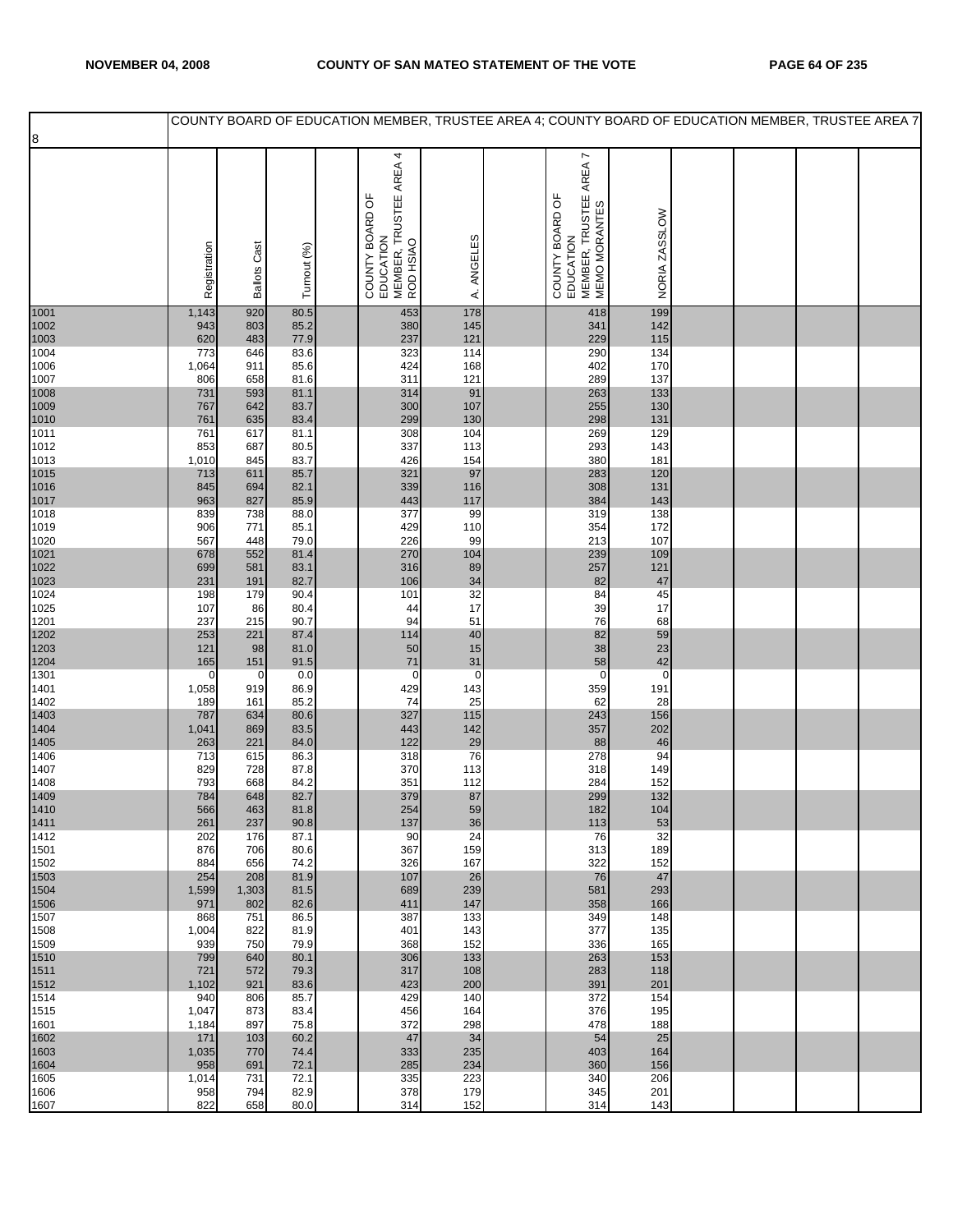|              |                       |                     |              |                                                                     |                    |                                                                         |                  |  | COUNTY BOARD OF EDUCATION MEMBER, TRUSTEE AREA 4; COUNTY BOARD OF EDUCATION MEMBER, TRUSTEE AREA 7 |
|--------------|-----------------------|---------------------|--------------|---------------------------------------------------------------------|--------------------|-------------------------------------------------------------------------|------------------|--|----------------------------------------------------------------------------------------------------|
| 8            |                       |                     |              |                                                                     |                    |                                                                         |                  |  |                                                                                                    |
|              | Registration          | <b>Ballots Cast</b> | Turnout (%)  | COUNTY BOARD OF<br>EDUCATION<br>MEMBER, TRUSTEE AREA 4<br>ROD HSIAO | ANGELES<br>₹       | COUNTY BOARD OF<br>EDUCATION<br>MEMBER, TRUSTEE AREA 7<br>MEMO MORANTES | NORIA ZASSLOW    |  |                                                                                                    |
| 1608         | 1,074                 | 869                 | 80.9         | 394                                                                 | 199                | 382                                                                     | 201              |  |                                                                                                    |
| 1610         | 934                   | 766                 | 82.0         | 376                                                                 | 168                | 366                                                                     | 172              |  |                                                                                                    |
| 1612<br>1613 | 1,032<br>1,201        | 851<br>922          | 82.5<br>76.8 | 412<br>443                                                          | 173<br>230         | 389<br>446                                                              | 176<br>211       |  |                                                                                                    |
| 1614         | 1,113                 | 887                 | 79.7         | 457                                                                 | 188                | 427                                                                     | 201              |  |                                                                                                    |
| 1617         | 1,781                 | 1,521               | 85.4         | 755                                                                 | 356                | 728                                                                     | 371              |  |                                                                                                    |
| 1619<br>1620 | 658<br>728            | 577<br>609          | 87.7<br>83.7 | 297<br>311                                                          | 124<br>105         | 266<br>288                                                              | 145<br>119       |  |                                                                                                    |
| 1621         | 826                   | 654                 | 79.2         | 314                                                                 | 166                | 313                                                                     | 152              |  |                                                                                                    |
| 1622         | 1,109                 | 858                 | 77.4         | 435                                                                 | 208                | 421                                                                     | 211              |  |                                                                                                    |
| 1623<br>1624 | 277<br>794            | 213<br>625          | 76.9<br>78.7 | 119<br>366                                                          | 56<br>98           | 112<br>310                                                              | 60<br>139        |  |                                                                                                    |
| 1625         | 754                   | 570                 | 75.6         | 296                                                                 | 105                | 262                                                                     | 126              |  |                                                                                                    |
| 1626         | 907                   | 726                 | 80.0         | 366                                                                 | 181                | 354                                                                     | 178              |  |                                                                                                    |
| 1627<br>1628 | 256<br>901            | 197<br>704          | 77.0<br>78.1 | 105<br>365                                                          | 48<br>168          | 96<br>353                                                               | 49<br>169        |  |                                                                                                    |
| 1629         | 175                   | 134                 | 76.6         | 59                                                                  | 46                 | 81                                                                      | 22               |  |                                                                                                    |
| 1630<br>1631 | 189<br>103            | 153<br>93           | 81.0<br>90.3 | 73<br>51                                                            | 27<br>14           | 74<br>37                                                                | 26<br>22         |  |                                                                                                    |
| 1632         | 143                   | 120                 | 83.9         | 68                                                                  | 22                 | 61                                                                      | 25               |  |                                                                                                    |
| 1633         | 112                   | 79                  | 70.5         | 39                                                                  | 26                 | 47                                                                      | 18               |  |                                                                                                    |
| 1701<br>1702 | 644<br>650            | 546<br>561          | 84.8<br>86.3 | 295<br>283                                                          | 97<br>118          | 261<br>244                                                              | 115<br>138       |  |                                                                                                    |
| 1703         | 844                   | 716                 | 84.8         | 414                                                                 | 92                 | 364                                                                     | 123              |  |                                                                                                    |
| 1704         | 706                   | 612                 | 86.7         | 367                                                                 | 84                 | 328                                                                     | 95               |  |                                                                                                    |
| 1705<br>1801 | $\overline{4}$<br>698 | $\mathbf 0$<br>532  | 0.0<br>76.2  | $\mathbf 0$<br>277                                                  | $\mathbf 0$<br>136 | $\overline{0}$<br>295                                                   | $\pmb{0}$<br>102 |  |                                                                                                    |
| 1802         | 690                   | 547                 | 79.3         | 267                                                                 | 138                | 254                                                                     | 143              |  |                                                                                                    |
| 1803<br>1804 | 976<br>740            | 675<br>585          | 69.2<br>79.1 | 341<br>266                                                          | 180<br>175         | 341<br>310                                                              | 157<br>124       |  |                                                                                                    |
| 1805         | 843                   | 589                 | 69.9         | 241                                                                 | 185                | 291                                                                     | 124              |  |                                                                                                    |
| 1806         | 953                   | 719                 | 75.4         | 373                                                                 | 168                | 357                                                                     | 169              |  |                                                                                                    |
| 1807<br>1808 | 717<br>751            | 590<br>589          | 82.3<br>78.4 | 283<br>252                                                          | 156<br>185         | 305<br>313                                                              | 128<br>123       |  |                                                                                                    |
| 1809         | 1,134                 | 842                 | 74.3         | 419                                                                 | 258                | 420                                                                     | 221              |  |                                                                                                    |
| 1810         | 796                   | 542<br>744          | 68.1         | 233                                                                 | 167                | 273                                                                     | 121              |  |                                                                                                    |
| 1811<br>1812 | 1,082<br>733          | 521                 | 68.8<br>71.1 | 295<br>227                                                          | 268<br>159         | 416<br>262                                                              | 150<br>116       |  |                                                                                                    |
| 1813         | 942                   | 608                 | 64.5         | 244                                                                 | 217                | 344                                                                     | 112              |  |                                                                                                    |
| 1814<br>1815 | 1,052<br>756          | 656<br>521          | 62.4<br>68.9 | 258<br>202                                                          | 246<br>181         | 364<br>272                                                              | 138<br>104       |  |                                                                                                    |
| 1816         | 862                   | 652                 | 75.6         | 315                                                                 | 161                | 342                                                                     | 124              |  |                                                                                                    |
| 1817         | 133                   | 103                 | 77.4         | 61                                                                  | 21                 | 56                                                                      | 23               |  |                                                                                                    |
| 1941<br>1942 | 245<br>246            | 228<br>213          | 93.1<br>86.6 | 122<br>115                                                          | 45<br>34           | 104<br>96                                                               | 56<br>42         |  |                                                                                                    |
| 1943         | 248                   | 211                 | 85.1         | 111                                                                 | 37                 | 100                                                                     | 40               |  |                                                                                                    |
| 1944         | 145<br>244            | 130<br>222          | 89.7<br>91.0 | 65<br>117                                                           | 17<br>31           | 56<br>97                                                                | 25<br>46         |  |                                                                                                    |
| 1945<br>1946 | 248                   | 213                 | 85.9         | 118                                                                 | 32                 | 97                                                                      | 48               |  |                                                                                                    |
| 1947         | 213                   | 193                 | 90.6         | 104                                                                 | 31                 | 85                                                                      | 42               |  |                                                                                                    |
| 1948<br>1949 | 172<br>159            | 157<br>148          | 91.3<br>93.1 | 73<br>79                                                            | 31<br>20           | 61<br>64                                                                | 37<br>32         |  |                                                                                                    |
| 1970         | 720                   | 636                 | 88.3         | 339                                                                 | 104                | 282                                                                     | 137              |  |                                                                                                    |
| 2101         | 544                   | 446                 | 82.0         | 188                                                                 | 121                | 166                                                                     | 136              |  |                                                                                                    |
| 2102<br>2103 | 783<br>879            | 597<br>671          | 76.2<br>76.3 | 247<br>309                                                          | 159<br>160         | 225<br>265                                                              | 172<br>191       |  |                                                                                                    |
| 2104         | 768                   | 598                 | 77.9         | 267                                                                 | 146                | 213                                                                     | 180              |  |                                                                                                    |
| 2105<br>2106 | 750<br>745            | 601<br>639          | 80.1<br>85.8 | 271<br>300                                                          | 140<br>132         | 221<br>239                                                              | 178<br>170       |  |                                                                                                    |
| 2107         | 757                   | 655                 | 86.5         | 324                                                                 | 116                | 256                                                                     | 172              |  |                                                                                                    |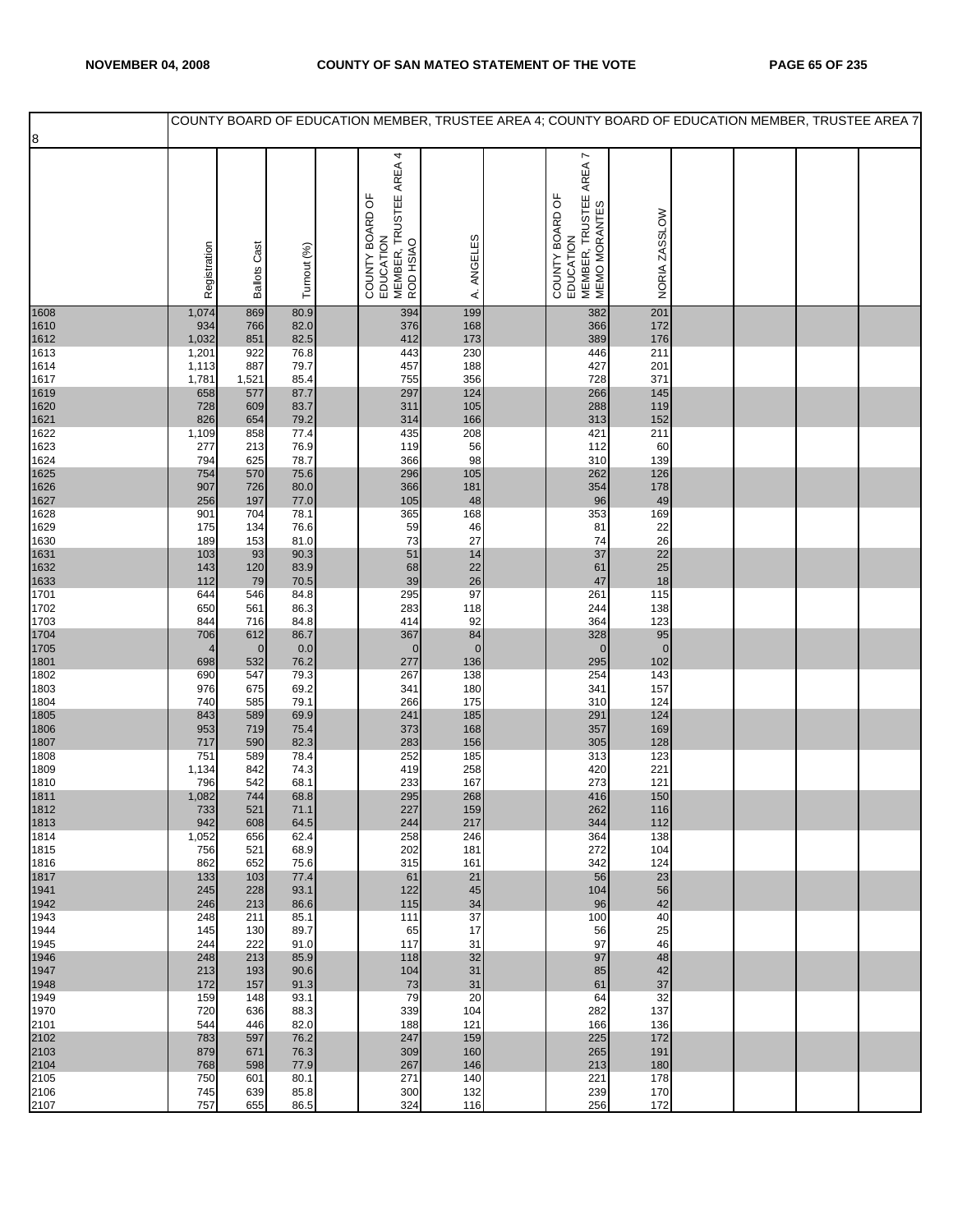|              |                          |                                   |              |                                                                     |                            | COUNTY BOARD OF EDUCATION MEMBER, TRUSTEE AREA 4; COUNTY BOARD OF EDUCATION MEMBER, TRUSTEE AREA 7 |                          |  |  |
|--------------|--------------------------|-----------------------------------|--------------|---------------------------------------------------------------------|----------------------------|----------------------------------------------------------------------------------------------------|--------------------------|--|--|
| 8            |                          |                                   |              |                                                                     |                            |                                                                                                    |                          |  |  |
|              | Registration             | <b>Ballots Cast</b>               | Turnout (%)  | MEMBER, TRUSTEE AREA 4<br>ROD HSIAO<br>COUNTY BOARD OF<br>EDUCATION | A. ANGELES                 | MEMBER, TRUSTEE AREA 7<br>MEMO MORANTES<br>COUNTY BOARD OF<br>EDUCATION                            | NORIA ZASSLOW            |  |  |
| 2108         | 672                      | 553                               | 82.3         | 255                                                                 | 110                        | 227                                                                                                | 127                      |  |  |
| 2109         | 811                      | 652<br>655                        | 80.4         | 313<br>330                                                          | 116                        | 250<br>258                                                                                         | 152                      |  |  |
| 2110<br>2111 | 750<br>805               | 700                               | 87.3<br>87.0 | 361                                                                 | 102<br>134                 | 291                                                                                                | 149<br>182               |  |  |
| 2112         | 838                      | 726                               | 86.6         | 351                                                                 | 148                        | 257                                                                                                | 234                      |  |  |
| 2113<br>2114 | 821<br>836               | 711<br>722                        | 86.6<br>86.4 | 361<br>341                                                          | 127<br>142                 | 263<br>273                                                                                         | 194<br>191               |  |  |
| 2115         | 1,083                    | 932                               | 86.1         | 465                                                                 | 155                        | 351                                                                                                | 229                      |  |  |
| 2117         | 1,167                    | 921                               | 78.9         | 438                                                                 | 194                        | 342                                                                                                | 259                      |  |  |
| 2118<br>2119 | 245<br>747               | 187<br>582                        | 76.3<br>77.9 | 85<br>259                                                           | 42<br>127                  | 73<br>220                                                                                          | 46<br>154                |  |  |
| 2120         | 790                      | 691                               | 87.5         | 361                                                                 | 129                        | 280                                                                                                | 183                      |  |  |
| 2121<br>2122 | 159<br>176               | 147<br>153                        | 92.5<br>86.9 | 69<br>70                                                            | 34<br>31                   | $rac{100}{56}$                                                                                     | 46<br>41                 |  |  |
| 2201         | 651                      | 516                               | 79.3         | 274                                                                 | 122                        | 221                                                                                                | 154                      |  |  |
| 2202         | 723                      | 574                               | 79.4         | 290                                                                 | 125                        | 242                                                                                                | 147                      |  |  |
| 2203<br>2204 | 749<br>651               | 621<br>518                        | 82.9<br>79.6 | 310<br>243                                                          | 118<br>108                 | 238<br>181                                                                                         | 176<br>145               |  |  |
| 2205         | 765                      | 566                               | 74.0         | 256                                                                 | 123                        | 217                                                                                                | 145                      |  |  |
| 2206<br>2207 | 691<br>1,081             | 556<br>875                        | 80.5<br>80.9 | 247<br>397                                                          | 114<br>189                 | 173<br>310                                                                                         | 159<br>242               |  |  |
| 2208         | 845                      | 699                               | 82.7         | 359                                                                 | 129                        | 280                                                                                                | 191                      |  |  |
| 2210         | 1,046                    | 828                               | 79.2         | 378                                                                 | 187                        | 326                                                                                                | 213                      |  |  |
| 2211<br>2212 | 694<br>640               | 582<br>494                        | 83.9<br>77.2 | 289<br>248                                                          | 145<br>95                  | 241<br>200                                                                                         | 170<br>123               |  |  |
| 2213         | 624                      | 512                               | 82.1         | 240                                                                 | 141                        | 212                                                                                                | 153                      |  |  |
| 2214<br>2215 | 1,111<br>1,054           | 946<br>890                        | 85.1<br>84.4 | 466<br>430                                                          | 201<br>158                 | 408<br>328                                                                                         | 229<br>231               |  |  |
| 2217         | 752                      | 577                               | 76.7         | 287                                                                 | 111                        | 227                                                                                                | 131                      |  |  |
| 2218         | 1,030                    | 805                               | 78.2         | 426                                                                 | 158                        | 340                                                                                                | 215                      |  |  |
| 2219<br>2221 | 211<br>781               | 188<br>615                        | 89.1<br>78.7 | 101<br>300                                                          | 46<br>130                  | 87<br>223                                                                                          | 50<br>163                |  |  |
| 2222         | 966                      | 810                               | 83.9         | 420                                                                 | 144                        | 311                                                                                                | 221                      |  |  |
| 2223<br>2224 | 897<br>960               | 692<br>762                        | 77.1<br>79.4 | 336<br>387                                                          | 148<br>147                 | 260<br>299                                                                                         | 204<br>203               |  |  |
| 2225         | 178                      | 144                               | 80.9         | 71                                                                  | 41                         | 69                                                                                                 | 35                       |  |  |
| 2504         | $\mathbf{0}$             | $\pmb{0}$                         | 0.0          | $\mathbf{0}$                                                        | $\overline{O}$             | $\pmb{0}$                                                                                          | $\overline{0}$           |  |  |
| 2505<br>2506 | $\pmb{0}$<br>$\mathbf 0$ | $\pmb{\mathsf{O}}$<br>$\mathbf 0$ | 0.0<br>0.0   | $\overline{0}$<br>$\mathbf 0$                                       | $\mathbf 0$<br>$\mathbf 0$ | $\mathbf 0$                                                                                        | $\pmb{0}$<br>$\mathbf 0$ |  |  |
| 2601         | 1,030                    | 787                               | 76.4         | 316                                                                 | 261                        | 327                                                                                                | 229                      |  |  |
| 2602<br>2603 | 979<br>955               | 774<br>717                        | 79.1<br>75.1 | 341<br>290                                                          | 234<br>235                 | 323<br>309                                                                                         | 244<br>207               |  |  |
| 2604         | 989                      | 752                               | 76.0         | 273                                                                 | 260                        | 294                                                                                                | 227                      |  |  |
| 2605         | 1,249<br>881             | 972<br>724                        | 77.8<br>82.2 | 426<br>333                                                          | 338<br>189                 | 454<br>299                                                                                         | 297<br>203               |  |  |
| 2607<br>2608 | 933                      | 720                               | 77.2         | 294                                                                 | 242                        | 311                                                                                                | 220                      |  |  |
| 2609         | 889                      | 738                               | 83.0         | 383                                                                 | 159                        | 323                                                                                                | 193                      |  |  |
| 2610<br>2611 | 1,049<br>872             | 886<br>686                        | 84.5<br>78.7 | 419<br>323                                                          | 192<br>192                 | 353<br>312                                                                                         | 238<br>189               |  |  |
| 2612         | 804                      | 532                               | 66.2         | 233                                                                 | 156                        | 228                                                                                                | 153                      |  |  |
| 2613<br>2614 | 707<br>1,173             | 540<br>929                        | 76.4<br>79.2 | 247<br>443                                                          | 131<br>206                 | 213<br>368                                                                                         | 148<br>256               |  |  |
| 2615         | 203                      | 167                               | 82.3         | 80                                                                  | 33                         | 65                                                                                                 | 50                       |  |  |
| 2616         | 243                      | 196                               | 80.7         | 80                                                                  | 65                         | 83                                                                                                 | 58                       |  |  |
| 2617<br>2618 | 989<br>277               | 810<br>223                        | 81.9<br>80.5 | 366<br>93                                                           | 235<br>66                  | 344<br>100                                                                                         | 250<br>58                |  |  |
| 2619         | 1,073                    | 904                               | 84.2         | 405                                                                 | 202                        | 366                                                                                                | 234                      |  |  |
| 2620<br>2621 | 792<br>1,022             | 621<br>814                        | 78.4<br>79.6 | 294<br>357                                                          | 151<br>212                 | 256<br>346                                                                                         | 175<br>206               |  |  |
| 2622         | 1,216                    | 983                               | 80.8         | 460                                                                 | 255                        | 434                                                                                                | 247                      |  |  |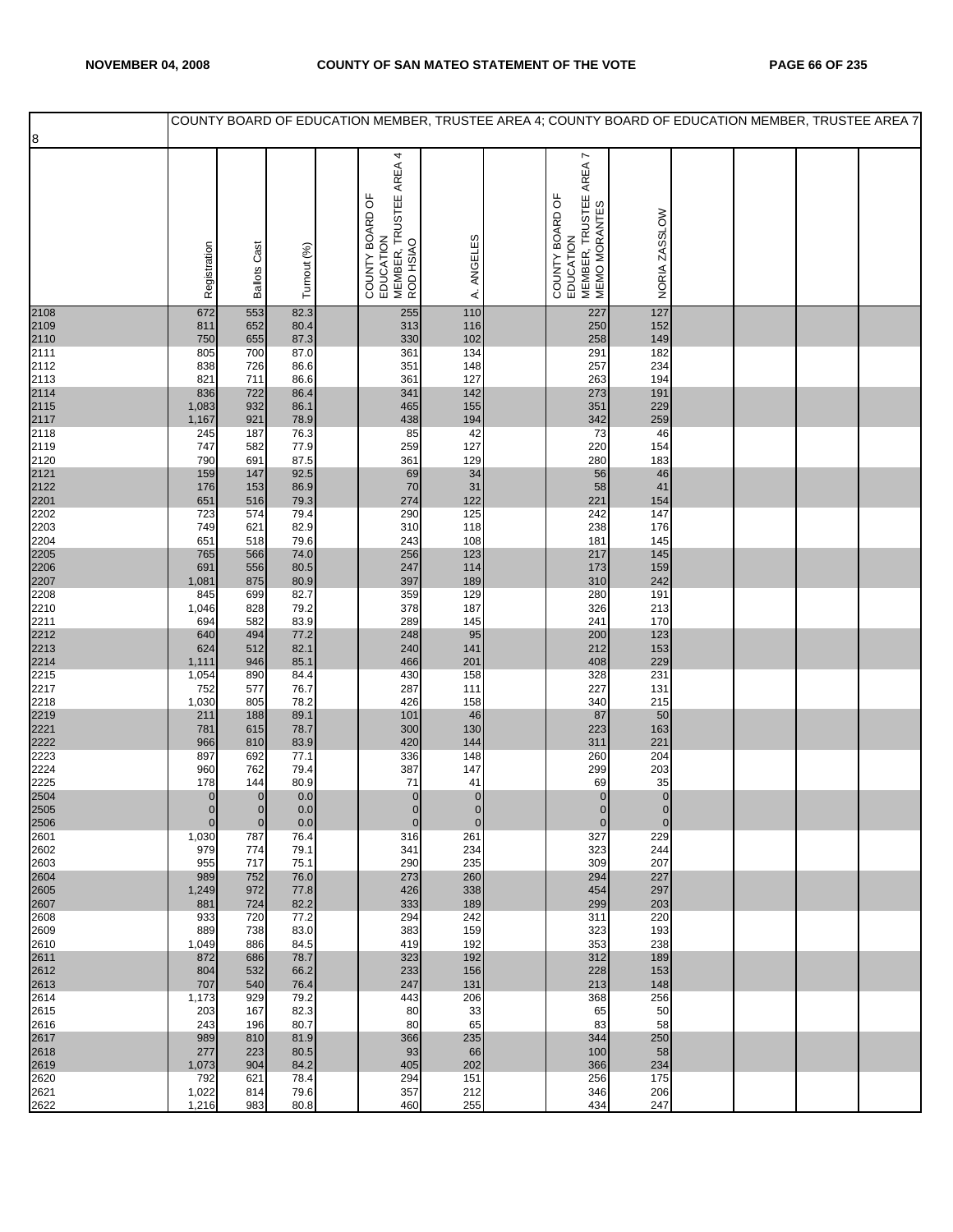|              |                    |                       |               |                                                                     |                     |                                                                         |                    |  | COUNTY BOARD OF EDUCATION MEMBER, TRUSTEE AREA 4; COUNTY BOARD OF EDUCATION MEMBER, TRUSTEE AREA 7 |  |
|--------------|--------------------|-----------------------|---------------|---------------------------------------------------------------------|---------------------|-------------------------------------------------------------------------|--------------------|--|----------------------------------------------------------------------------------------------------|--|
| 8            |                    |                       |               |                                                                     |                     |                                                                         |                    |  |                                                                                                    |  |
|              | Registration       | <b>Ballots Cast</b>   | Turnout (%)   | COUNTY BOARD OF<br>EDUCATION<br>MEMBER, TRUSTEE AREA 4<br>ROD HSIAO | A. ANGELES          | COUNTY BOARD OF<br>EDUCATION<br>MEMBER, TRUSTEE AREA 7<br>MEMO MORANTES | NORIA ZASSLOW      |  |                                                                                                    |  |
| 2624         | 699                | 591                   | 84.5          | 298                                                                 | 116                 | 263                                                                     | 131                |  |                                                                                                    |  |
| 2625         | 1,149              | 940                   | 81.8          | 428                                                                 | 231                 | 418                                                                     | 223                |  |                                                                                                    |  |
| 2627<br>2628 | 709<br>968         | 548<br>763            | 77.3<br>78.8  | 260<br>359                                                          | 112<br>203          | 240<br>342                                                              | 103<br>209         |  |                                                                                                    |  |
| 2629         | 799                | 552                   | 69.1          | 234                                                                 | 194                 | 283                                                                     | 141                |  |                                                                                                    |  |
| 2630         | 604                | 457                   | 75.7          | 193                                                                 | 173                 | 227                                                                     | 129                |  |                                                                                                    |  |
| 2631<br>2632 | 132<br>1,086       | 105<br>908            | 79.5<br>83.6  | 53<br>394                                                           | 36<br>215           | 59<br>355                                                               | $30\,$<br>239      |  |                                                                                                    |  |
| 2633         | 741                | 587                   | 79.2          | 274                                                                 | 158                 | 265                                                                     | 156                |  |                                                                                                    |  |
| 2634         | 883                | 718                   | 81.3          | 320                                                                 | 197                 | 279                                                                     | 213                |  |                                                                                                    |  |
| 2636<br>2637 | 1,085<br>705       | 899<br>583            | 82.9<br>82.7  | 422<br>262                                                          | 201<br>127          | 366<br>232                                                              | 239<br>139         |  |                                                                                                    |  |
| 2638         | 955                | 818                   | 85.7          | 365                                                                 | 171                 | 324                                                                     | 186                |  |                                                                                                    |  |
| 2639         | 904                | 796                   | 88.1          | 360                                                                 | 154                 | 317                                                                     | 176                |  |                                                                                                    |  |
| 2643<br>2644 | 907<br>836         | 719<br>702            | 79.3<br>84.0  | 344<br>331                                                          | 159<br>152          | 304<br>298                                                              | 174<br>163         |  |                                                                                                    |  |
| 2646         | 673                | 590                   | 87.7          | 302                                                                 | 87                  | 251                                                                     | 108                |  |                                                                                                    |  |
| 2647         | 642                | 542                   | 84.4          | 234                                                                 | 116                 | 226                                                                     | 113                |  |                                                                                                    |  |
| 2648<br>2650 | 1,352<br>626       | 1,143<br>554          | 84.5<br>88.5  | 527<br>274                                                          | 257<br>107          | 481<br>219                                                              | 289<br>145         |  |                                                                                                    |  |
| 2651         | 868                | 740                   | 85.3          | 384                                                                 | 161                 | 324                                                                     | 193                |  |                                                                                                    |  |
| 2652         | 855                | 706                   | 82.6          | 339                                                                 | 152                 | 275                                                                     | 201                |  |                                                                                                    |  |
| 2653<br>2654 | 839<br>496         | 649<br>394            | 77.4<br>79.4  | 281<br>165                                                          | 188<br>99           | 256<br>145                                                              | 177<br>110         |  |                                                                                                    |  |
| 2655         | 680                | 519                   | 76.3          | 237                                                                 | 137                 | 238                                                                     | 138                |  |                                                                                                    |  |
| 2656         | 727                | 604                   | 83.1          | 268                                                                 | 151                 | 247                                                                     | 152                |  |                                                                                                    |  |
| 2657<br>2658 | 608<br>846         | 527<br>724            | 86.7<br>85.6  | 267<br>378                                                          | 127<br>132          | 215<br>304                                                              | 163<br>191         |  |                                                                                                    |  |
| 2659         | 588                | 485                   | 82.5          | 220                                                                 | 113                 | 188                                                                     | 127                |  |                                                                                                    |  |
| 2660         | 860                | 752                   | 87.4          | 381<br>340                                                          | 163                 | 341                                                                     | 187                |  |                                                                                                    |  |
| 2661<br>2662 | 797<br>796         | 683<br>690            | 85.7<br>86.7  | 341                                                                 | 157<br>146          | 291<br>283                                                              | 185<br>179         |  |                                                                                                    |  |
| 2663         | 766                | 627                   | 81.9          | 284                                                                 | 147                 | 222                                                                     | 162                |  |                                                                                                    |  |
| 2664<br>2665 | 907<br>741         | 745<br>614            | 82.1<br>82.9  | 388<br>301                                                          | 129<br>120          | 286<br>255                                                              | 197<br>149         |  |                                                                                                    |  |
| 2666         | 896                | 752                   | 83.9          | 380                                                                 | 135                 | 317                                                                     | 180                |  |                                                                                                    |  |
| 2667         | 540                | 466                   | 86.3          | 218                                                                 | 88                  | 179                                                                     | 123                |  |                                                                                                    |  |
| 2668<br>2669 | 539<br>611         | 464<br>522            | 86.1<br>85.4  | 236<br>284                                                          | 81<br>99            | 190<br>230                                                              | 103<br>122         |  |                                                                                                    |  |
| 2670         | 236                | 185                   | 78.4          | 90                                                                  | 38                  | 80                                                                      | 43                 |  |                                                                                                    |  |
| 2673         | 0                  | 0                     | 0.0           | 0                                                                   | $\mathbf 0$         | $\mathbf 0$                                                             | $\mathbf 0$        |  |                                                                                                    |  |
| 2701<br>3001 | $\mathbf 0$<br>608 | $\mathbf 0$<br>510    | 0.0<br>83.9   | $\mathbf 0$<br>251                                                  | $\mathbf 0$<br>88   | $\mathbf 0$<br>207                                                      | $\mathbf 0$<br>111 |  |                                                                                                    |  |
| 3002         | 1,276              | 1,061                 | 83.2          | 508                                                                 | 176                 | 444                                                                     | 206                |  |                                                                                                    |  |
| 3004         | 213                | 186                   | 87.3          | 86                                                                  | 29                  | 74                                                                      | 42                 |  |                                                                                                    |  |
| 3005<br>3006 | 954<br>568         | 793<br>470            | 83.1<br>82.7  | 361<br>206                                                          | 160<br>86           | 300<br>172                                                              | 195<br>99          |  |                                                                                                    |  |
| 3007         | 558                | 478                   | 85.7          | 224                                                                 | 73                  | 181                                                                     | 95                 |  |                                                                                                    |  |
| 3008         | 1,110              | 738                   | 66.5          | 339                                                                 | 125                 | 281                                                                     | 161                |  |                                                                                                    |  |
| 3009<br>3020 | 194<br>598         | 165<br>493            | 85.1<br>82.4  | 97<br>240                                                           | 12<br>103           | 78<br>250                                                               | 23<br>90           |  |                                                                                                    |  |
| 3121         | 906                | 761                   | 84.0          | 382                                                                 | 130                 | 314                                                                     | 187                |  |                                                                                                    |  |
| 3201<br>3202 | 51<br>544          | 37<br>478             | 72.5<br>87.9  | 22<br>221                                                           | 10<br>76            | 18<br>176                                                               | 14<br>120          |  |                                                                                                    |  |
| 3203         | 16                 | 15                    | 93.8          | 10                                                                  |                     | 4                                                                       | 6                  |  |                                                                                                    |  |
| 3210         | $\overline{7}$     | $\overline{7}$        | 100.0         | $\overline{\mathcal{A}}$                                            | 1                   | $\overline{4}$                                                          | 1                  |  |                                                                                                    |  |
| 3211<br>3212 | 5<br>25            | $5\phantom{.0}$<br>23 | 100.0<br>92.0 | 3<br>14                                                             | $\overline{2}$<br>3 | 3<br>11                                                                 | 2<br>6             |  |                                                                                                    |  |
| 3213         | 0                  | $\mathbf 0$           | 0.0           | $\mathbf 0$                                                         | $\mathbf 0$         | $\mathbf 0$                                                             | $\mathbf 0$        |  |                                                                                                    |  |
| 3301         | 1,016              | 789                   | 77.7          | 380                                                                 | 141                 | 333                                                                     | 186                |  |                                                                                                    |  |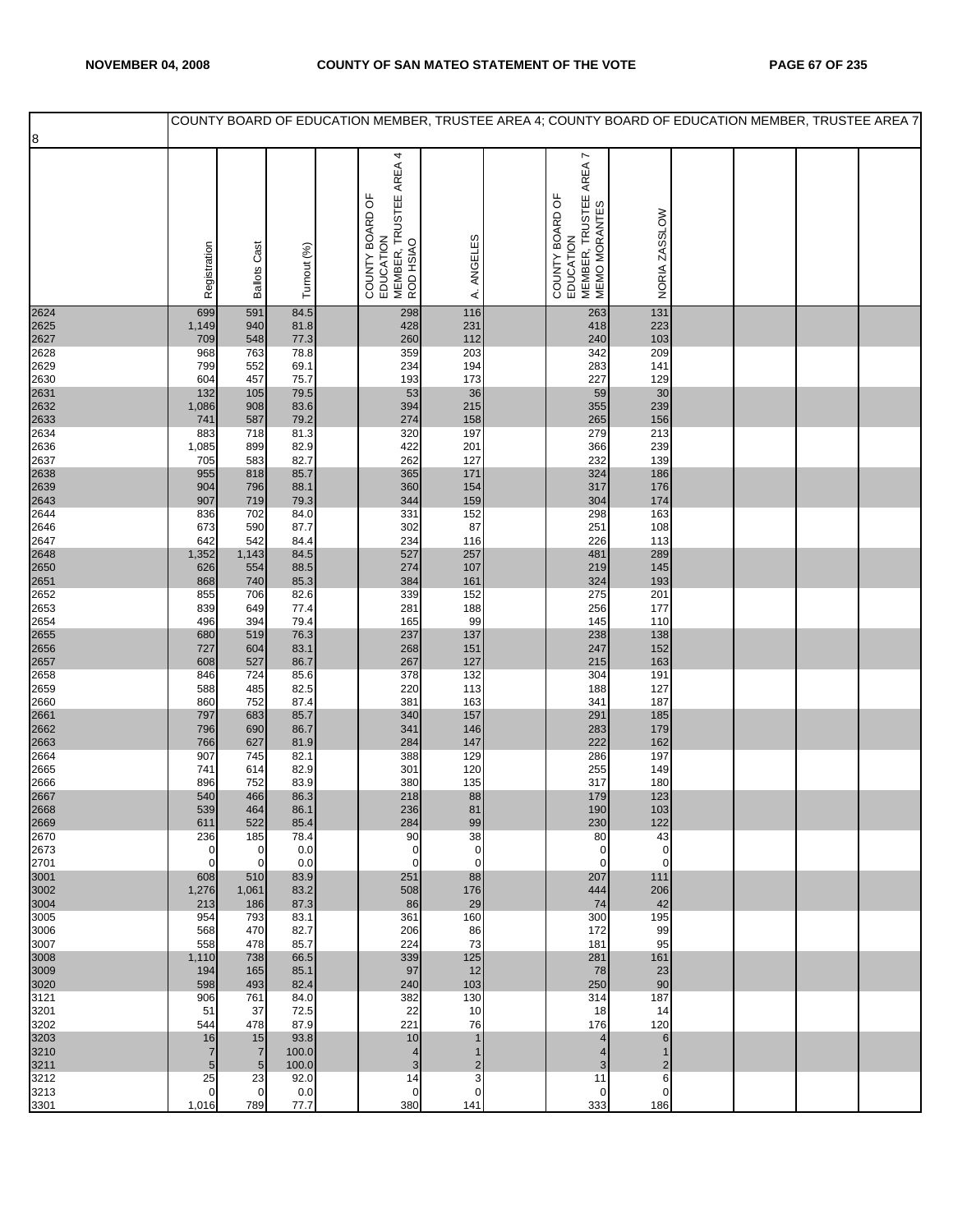|              |                |                     |              |                                                                     |                               |                                                                         |                    |  | COUNTY BOARD OF EDUCATION MEMBER, TRUSTEE AREA 4; COUNTY BOARD OF EDUCATION MEMBER, TRUSTEE AREA 7 |  |
|--------------|----------------|---------------------|--------------|---------------------------------------------------------------------|-------------------------------|-------------------------------------------------------------------------|--------------------|--|----------------------------------------------------------------------------------------------------|--|
| 8            |                |                     |              |                                                                     |                               |                                                                         |                    |  |                                                                                                    |  |
|              | Registration   | <b>Ballots Cast</b> | Turnout (%)  | COUNTY BOARD OF<br>EDUCATION<br>MEMBER, TRUSTEE AREA 4<br>ROD HSIAO | ANGELES<br>$\dot{\mathbf{z}}$ | COUNTY BOARD OF<br>EDUCATION<br>MEMBER, TRUSTEE AREA 7<br>MEMO MORANTES | NORIA ZASSLOW      |  |                                                                                                    |  |
| 3303         | 769            | 633                 | 82.3         | 279                                                                 | 134                           | 229                                                                     | 177                |  |                                                                                                    |  |
| 3304<br>3305 | 744<br>677     | 643<br>570          | 86.4<br>84.2 | 321<br>265                                                          | 101<br>115                    | 262<br>229                                                              | 144<br>139         |  |                                                                                                    |  |
| 3306         | 824            | 717                 | 87.0         | 341                                                                 | 125                           | 293                                                                     | 159                |  |                                                                                                    |  |
| 3310         | 772            | 636                 | 82.4         | 298                                                                 | 109                           | 255                                                                     | 134                |  |                                                                                                    |  |
| 3311<br>3312 | 839<br>780     | 700<br>603          | 83.4<br>77.3 | 316<br>274                                                          | 143<br>113                    | 284<br>232                                                              | 162<br>139         |  |                                                                                                    |  |
| 3313         | 773            | 678                 | 87.7         | 307                                                                 | 123                           | 273                                                                     | 142                |  |                                                                                                    |  |
| 3314         | 616            | 490                 | 79.5         | 238                                                                 | 105                           | 208                                                                     | 113                |  |                                                                                                    |  |
| 3320<br>3321 | 802<br>833     | 648<br>661          | 80.8<br>79.4 | 326<br>305                                                          | 134<br>140                    | 259<br>280                                                              | 166<br>151         |  |                                                                                                    |  |
| 3322         | 850            | 672                 | 79.1         | 287                                                                 | 155                           | 264                                                                     | 173                |  |                                                                                                    |  |
| 3323<br>3324 | 1,056<br>1,021 | 844<br>837          | 79.9<br>82.0 | 405<br>388                                                          | 157<br>160                    | 371<br>310                                                              | 173<br>222         |  |                                                                                                    |  |
| 3325         | 931            | 745                 | 80.0         | 331                                                                 | 163                           | 311                                                                     | 160                |  |                                                                                                    |  |
| 3326         | 1,034          | 837                 | 80.9         | 435                                                                 | 160                           | 369                                                                     | 199<br>119         |  |                                                                                                    |  |
| 3327<br>3330 | 574<br>42      | 483<br>35           | 84.1<br>83.3 | 235<br>9                                                            | 94<br>15                      | 202<br>9                                                                | 13                 |  |                                                                                                    |  |
| 3331         | 284            | 236                 | 83.1         | 91                                                                  | 64                            | 96                                                                      | 57                 |  |                                                                                                    |  |
| 3340<br>3341 | 641<br>550     | 529<br>446          | 82.5<br>81.1 | 268<br>222                                                          | 104<br>76                     | 239<br>190                                                              | 133<br>97          |  |                                                                                                    |  |
| 3350         | 869            | 693                 | 79.7         | 319                                                                 | 148                           | 301                                                                     | 166                |  |                                                                                                    |  |
| 3360<br>3361 | 188<br>107     | 143<br>90           | 76.1<br>84.1 | 59<br>53                                                            | 29<br>6                       | 56<br>43                                                                | 34<br>13           |  |                                                                                                    |  |
| 3370         | 506            | 428                 | 84.6         | 213                                                                 | 71                            | 182                                                                     | 88                 |  |                                                                                                    |  |
| 3371         | 139            | 120                 | 86.3         | 57                                                                  | 14                            | 42                                                                      | 29                 |  |                                                                                                    |  |
| 3372<br>3373 | 97<br>11       | 82<br>9             | 84.5<br>81.8 | 39                                                                  | 14<br>$\mathbf{1}$            | 29<br>$\overline{\mathbf{c}}$                                           | 21<br>1            |  |                                                                                                    |  |
| 3374         | 5              | 4                   | 80.0         | $\frac{2}{2}$                                                       | 0                             | 1                                                                       | 1                  |  |                                                                                                    |  |
| 3375<br>3376 | 14<br>210      | 12<br>186           | 85.7<br>88.6 | $\mathbf 5$<br>86                                                   | 0<br>26                       | 4<br>71                                                                 | $\mathbf{1}$<br>38 |  |                                                                                                    |  |
| 3377         | 27             | 24                  | 88.9         | $\sqrt{5}$                                                          | $\,6$                         | $\overline{4}$                                                          | $\bf 8$            |  |                                                                                                    |  |
| 3380         | 74             | 61                  | 82.4         | 26                                                                  | 13                            | 24                                                                      | 13<br>179          |  |                                                                                                    |  |
| 3401<br>3402 | 1,073<br>969   | 891<br>802          | 83.0<br>82.8 | 462<br>441                                                          | 141<br>121                    | 394<br>364                                                              | 166                |  |                                                                                                    |  |
| 3403         | 216            | 181                 | 83.8         | 92                                                                  | 19                            | 81                                                                      | 25                 |  |                                                                                                    |  |
| 3404<br>3405 | 238<br>154     | 204<br>142          | 85.7<br>92.2 | 103<br>75                                                           | 38<br>22                      | 86<br>81                                                                | 44<br>17           |  |                                                                                                    |  |
| 3410         | 704            | 594                 | 84.4         | 293                                                                 | 74                            | 254                                                                     | 108                |  |                                                                                                    |  |
| 3411<br>3420 | 677<br>542     | 585<br>458          | 86.4<br>84.5 | 317<br>207                                                          | 71<br>$77$                    | 272<br>168                                                              | 91<br>96           |  |                                                                                                    |  |
| 3421         | 21             | 20                  | 95.2         | 14                                                                  | $\mathbf{1}$                  | 13                                                                      | $\overline{2}$     |  |                                                                                                    |  |
| 3501         | 1,146          | 881                 | 76.9         | 397                                                                 | 242                           | 399                                                                     | 221                |  |                                                                                                    |  |
| 3502<br>3503 | 1,119<br>924   | 837<br>730          | 74.8<br>79.0 | 401<br>355                                                          | 237<br>182                    | 385<br>348                                                              | 227<br>165         |  |                                                                                                    |  |
| 3504         | 755            | 590                 | 78.1         | 286                                                                 | 149                           | 263                                                                     | 151                |  |                                                                                                    |  |
| 3505<br>3506 | 1,125<br>114   | 760<br>91           | 67.6<br>79.8 | 346<br>36                                                           | 225<br>25                     | 369<br>32                                                               | 177<br>26          |  |                                                                                                    |  |
| 3507         | 563            | 466                 | 82.8         | 210                                                                 | 92                            | 192                                                                     | 101                |  |                                                                                                    |  |
| 3508         | 916            | 756                 | 82.5         | 336                                                                 | 180                           | 319                                                                     | 188<br>169         |  |                                                                                                    |  |
| 3509<br>3510 | 912<br>658     | 733<br>551          | 80.4<br>83.7 | 334<br>252                                                          | 151<br>116                    | 302<br>226                                                              | 124                |  |                                                                                                    |  |
| 3511         | 614            | 474                 | 77.2         | 214                                                                 | 123                           | 191                                                                     | 141                |  |                                                                                                    |  |
| 3512<br>3513 | 628<br>719     | 501<br>621          | 79.8<br>86.4 | 216<br>279                                                          | 127<br>130                    | 200<br>249                                                              | 131<br>139         |  |                                                                                                    |  |
| 3514         | 543            | 446                 | 82.1         | 210                                                                 | 103                           | 186                                                                     | 119                |  |                                                                                                    |  |
| 3515<br>3516 | 989<br>226     | 853<br>202          | 86.2<br>89.4 | 334<br>76                                                           | 202<br>49                     | 330<br>87                                                               | 183<br>29          |  |                                                                                                    |  |
| 3517         | 556            | 480                 | 86.3         | 241                                                                 | 96                            | 188                                                                     | 120                |  |                                                                                                    |  |
| 3518         | 892            | 758                 | 85.0         | 315                                                                 | 177                           | 279                                                                     | 181                |  |                                                                                                    |  |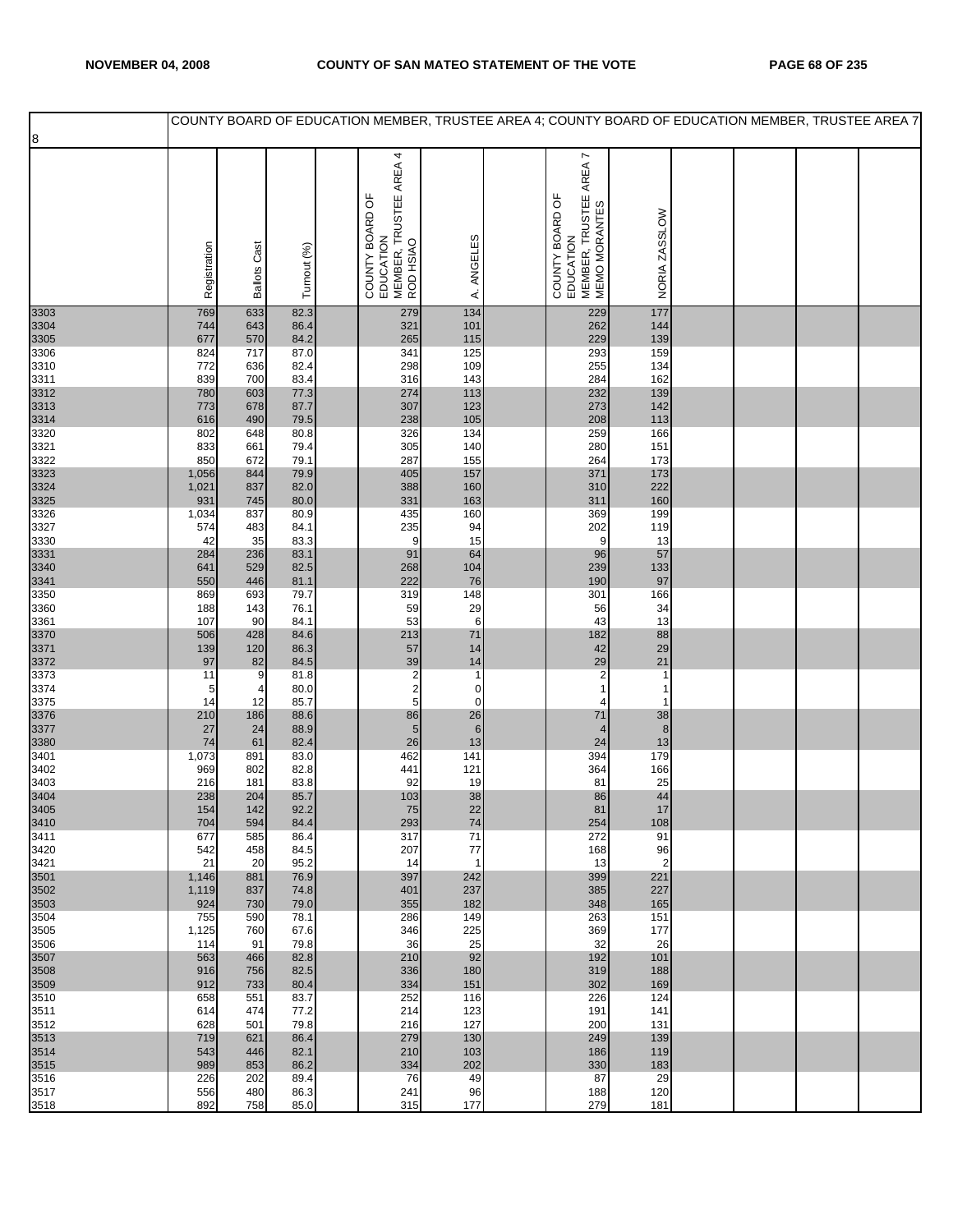|              |                            |                       |               |                                                                     |                    |                                                                         |                                |  | COUNTY BOARD OF EDUCATION MEMBER, TRUSTEE AREA 4; COUNTY BOARD OF EDUCATION MEMBER, TRUSTEE AREA 7 |
|--------------|----------------------------|-----------------------|---------------|---------------------------------------------------------------------|--------------------|-------------------------------------------------------------------------|--------------------------------|--|----------------------------------------------------------------------------------------------------|
| 8            |                            |                       |               |                                                                     |                    |                                                                         |                                |  |                                                                                                    |
|              | Registration               | <b>Ballots Cast</b>   | Turnout (%)   | COUNTY BOARD OF<br>EDUCATION<br>MEMBER, TRUSTEE AREA 4<br>ROD HSIAO | ANGELES<br>∢       | COUNTY BOARD OF<br>EDUCATION<br>MEMBER, TRUSTEE AREA 7<br>MEMO MORANTES | NORIA ZASSLOW                  |  |                                                                                                    |
| 3519         | 690                        | 587                   | 85.1          | 238                                                                 | 147                | 240                                                                     | 129                            |  |                                                                                                    |
| 3520         | 853                        | 719                   | 84.3          | 325                                                                 | 158                | 301                                                                     | 166                            |  |                                                                                                    |
| 3521<br>3522 | 643<br>1,014               | 526<br>831            | 81.8<br>82.0  | 236<br>380                                                          | 108<br>199         | 224<br>353                                                              | 107<br>191                     |  |                                                                                                    |
| 3523         | 646                        | 570                   | 88.2          | 245                                                                 | 133                | 246                                                                     | 111                            |  |                                                                                                    |
| 3524<br>3525 | 755<br>690                 | 651<br>588            | 86.2<br>85.2  | 283<br>241                                                          | 144<br>130         | 275<br>235                                                              | 136<br>130                     |  |                                                                                                    |
| 3526         | 838                        | 726                   | 86.6          | 312                                                                 | 167                | 279                                                                     | 186                            |  |                                                                                                    |
| 3527         | 654                        | 543                   | 83.0          | 239                                                                 | 114                | 196                                                                     | 137                            |  |                                                                                                    |
| 3528<br>3529 | 821<br>810                 | 706<br>650            | 86.0<br>80.2  | 292<br>290                                                          | 159<br>120         | 260<br>277                                                              | 169<br>122                     |  |                                                                                                    |
| 3530         | 969                        | 805                   | 83.1          | 313                                                                 | 212                | 330                                                                     | 178                            |  |                                                                                                    |
| 3531<br>3532 | 814<br>259                 | 692<br>224            | 85.0<br>86.5  | 297<br>122                                                          | 169<br>43          | 285<br>113                                                              | 171<br>46                      |  |                                                                                                    |
| 3533         | 184                        | 152                   | 82.6          | 67                                                                  | 41                 | 67                                                                      | 33                             |  |                                                                                                    |
| 3540         | 20                         | 20                    | 100.0         | 12                                                                  | 3                  | 10                                                                      | $\overline{4}$                 |  |                                                                                                    |
| 3541<br>3542 | $\mathbf 0$<br>$\mathbf 0$ | 0<br>$\pmb{0}$        | 0.0<br>0.0    | $\mathbf 0$<br>$\pmb{0}$                                            | $\pmb{0}$<br>0     | $\mathbf 0$<br>$\mathbf 0$                                              | $\pmb{0}$<br>$\pmb{0}$         |  |                                                                                                    |
| 3601         | 695                        | 580                   | 83.5          | 316                                                                 | 99                 | 235                                                                     | 153                            |  |                                                                                                    |
| 3602<br>3603 | 689<br>698                 | 598<br>585            | 86.8<br>83.8  | 319<br>291                                                          | 104<br>110         | 257<br>263                                                              | 152<br>120                     |  |                                                                                                    |
| 3604         | 721                        | 628                   | 87.1          | 312                                                                 | 94                 | 276                                                                     | 124                            |  |                                                                                                    |
| 3605<br>3607 | 1,024<br>1,078             | 878<br>847            | 85.7<br>78.6  | 427<br>409                                                          | 153<br>152         | 357<br>330                                                              | 206<br>211                     |  |                                                                                                    |
| 3608         | 919                        | 730                   | 79.4          | 351                                                                 | 137                | 307                                                                     | 166                            |  |                                                                                                    |
| 3609         | 857                        | 722                   | 84.2          | 350                                                                 | 140                | 280                                                                     | 194                            |  |                                                                                                    |
| 3610<br>3611 | 750<br>775                 | 651<br>628            | 86.8<br>81.0  | 336<br>304                                                          | 92<br>118          | 280<br>255                                                              | 141<br>151                     |  |                                                                                                    |
| 3612         | 866                        | 699                   | 80.7          | 323                                                                 | 152                | 282                                                                     | 191                            |  |                                                                                                    |
| 3613<br>3614 | 811<br>750                 | 690<br>668            | 85.1<br>89.1  | 334<br>329                                                          | 143<br>94          | 290<br>266                                                              | 176<br>143                     |  |                                                                                                    |
| 3615         | 729                        | 623                   | 85.5          | 313                                                                 | 96                 | 269                                                                     | 124                            |  |                                                                                                    |
| 3616<br>3617 | 713<br>696                 | 643<br>608            | 90.2<br>87.4  | 331<br>301                                                          | 93<br>98           | 264<br>268                                                              | 152<br>121                     |  |                                                                                                    |
| 3618         | 769                        | 675                   | 87.8          | 333                                                                 | 110                | 279                                                                     | 154                            |  |                                                                                                    |
| 3619         | 629                        | 555                   | 88.2          | 280                                                                 | 103                | 239                                                                     | 131                            |  |                                                                                                    |
| 3620<br>3621 | 686<br>669                 | 604<br>568            | 88.0<br>84.9  | 269<br>286                                                          | 100<br>94          | 222<br>211                                                              | 146<br>146                     |  |                                                                                                    |
| 3622         | 836                        | 718                   | 85.9          | 387                                                                 | 104                | 308                                                                     | 158                            |  |                                                                                                    |
| 3623<br>3624 | 646<br>718                 | 541<br>627            | 83.7<br>87.3  | 277<br>322                                                          | 96<br>99           | 232<br>267                                                              | 129<br>142                     |  |                                                                                                    |
| 3625         | 718                        | 600                   | 83.6          | 301                                                                 | 104                | 246                                                                     | 150                            |  |                                                                                                    |
| 3626         | 952                        | 790<br>103            | 83.0          | 410<br>46                                                           | 128<br>22          | 321                                                                     | 202<br>33                      |  |                                                                                                    |
| 3627<br>3629 | 114<br>$\,6$               | $\,6$                 | 90.4<br>100.0 | $\mathbf{1}$                                                        | $\overline{5}$     | 35                                                                      | $\sqrt{5}$                     |  |                                                                                                    |
| 3630         | 11                         | 8                     | 72.7          | 6                                                                   | $\mathbf 0$        | 6                                                                       | $\mathbf 0$                    |  |                                                                                                    |
| 3701<br>3702 | 944<br>1,086               | 806<br>918            | 85.4<br>84.5  | 413<br>475                                                          | 127<br>140         | 335<br>346                                                              | 194<br>249                     |  |                                                                                                    |
| 3703         | 1,028                      | 878                   | 85.4          | 443                                                                 | 160                | 352                                                                     | 227                            |  |                                                                                                    |
| 3704<br>3705 | 20<br>8                    | 18<br>$\overline{7}$  | 90.0<br>87.5  | 11<br>$\overline{2}$                                                | $\mathbf 0$        | 11<br>$\overline{2}$                                                    | $\mathbf{0}$<br>$\overline{2}$ |  |                                                                                                    |
| 3710         | 776                        | 634                   | 81.7          | 305                                                                 | 119                | 246                                                                     | 163                            |  |                                                                                                    |
| 3711<br>3720 | 3<br>838                   | $\overline{2}$<br>688 | 66.7<br>82.1  | $\overline{\mathbf{c}}$<br>303                                      | $\mathbf 0$<br>150 | $\mathbf 0$<br>274                                                      | $\mathbf 0$<br>172             |  |                                                                                                    |
| 3721         | 830                        | 693                   | 83.5          | 318                                                                 | 162                | 274                                                                     | 197                            |  |                                                                                                    |
| 3722         | 728                        | 605                   | 83.1          | 287                                                                 | 118                | 253                                                                     | 145                            |  |                                                                                                    |
| 3740<br>3741 | 774<br>909                 | 642<br>761            | 82.9<br>83.7  | 328<br>407                                                          | 131<br>110         | 296<br>322                                                              | 154<br>171                     |  |                                                                                                    |
| 3742         | 921                        | 734                   | 79.7          | 420                                                                 | 110                | 315                                                                     | 179                            |  |                                                                                                    |
| 3743         | 726                        | 614                   | 84.6          | 333                                                                 | 92                 | 272                                                                     | 133                            |  |                                                                                                    |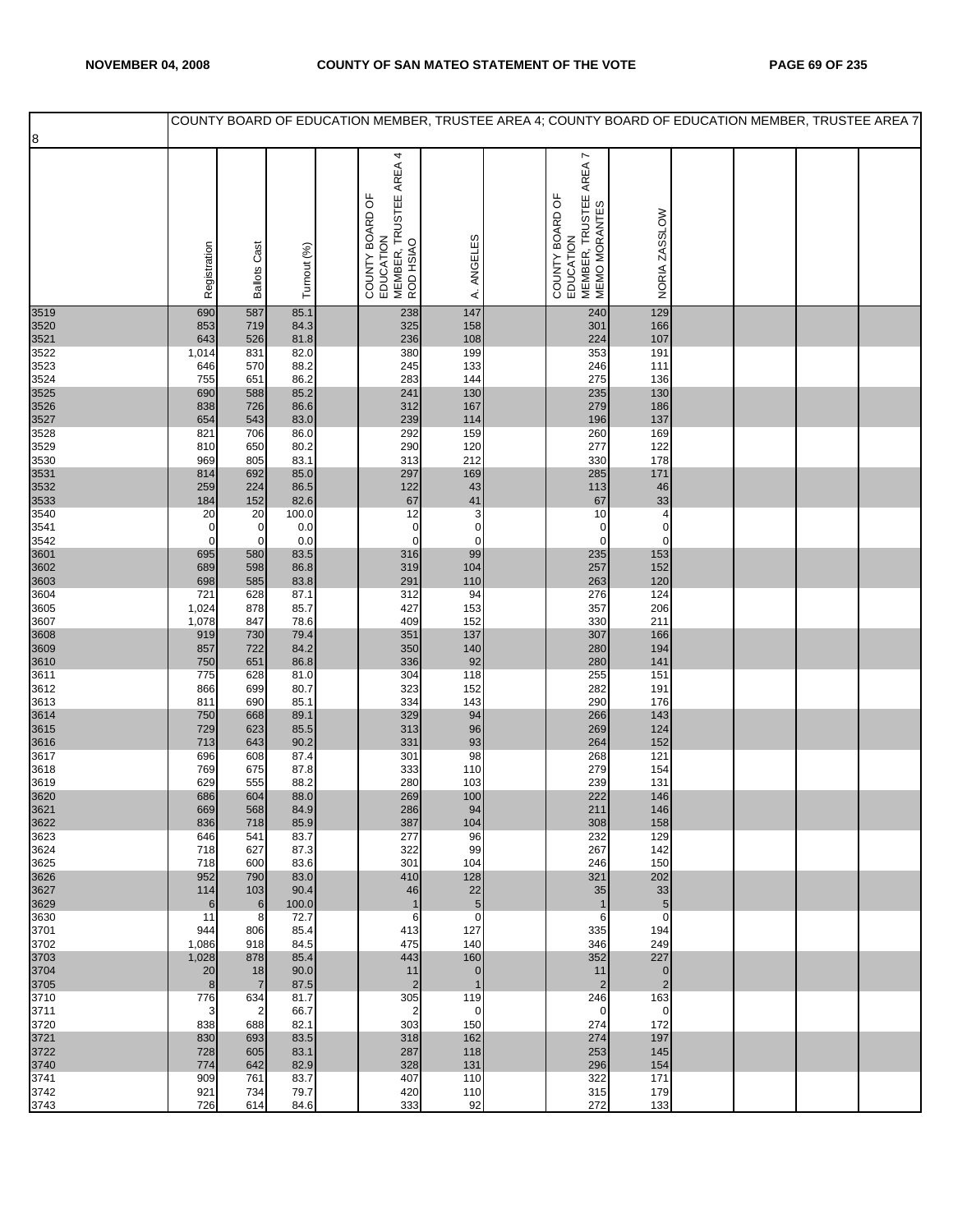|              |                |                     |              | COUNTY BOARD OF EDUCATION MEMBER, TRUSTEE AREA 4; COUNTY BOARD OF EDUCATION MEMBER, TRUSTEE AREA 7 |                         |                                                                         |                        |  |  |
|--------------|----------------|---------------------|--------------|----------------------------------------------------------------------------------------------------|-------------------------|-------------------------------------------------------------------------|------------------------|--|--|
| 8            |                |                     |              |                                                                                                    |                         |                                                                         |                        |  |  |
|              | Registration   | <b>Ballots Cast</b> | Turnout (%)  | COUNTY BOARD OF<br>EDUCATION<br>MEMBER, TRUSTEE AREA 4<br>ROD HSIAO                                | ANGELES<br>₹            | COUNTY BOARD OF<br>EDUCATION<br>MEMBER, TRUSTEE AREA 7<br>MEMO MORANTES | NORIA ZASSLOW          |  |  |
| 3744         | 1,115          | 871                 | 78.1         | 488                                                                                                | 160                     | 390                                                                     | 217                    |  |  |
| 3745         | 1,097          | 881                 | 80.3         | 472                                                                                                | 155                     | 362                                                                     | 234                    |  |  |
| 3746<br>3801 | 1,415<br>400   | 1,158<br>347        | 81.8<br>86.8 | 652<br>161                                                                                         | 160<br>57               | 476<br>129                                                              | 288<br>82              |  |  |
| 3802         | 960            | 824                 | 85.8         | 374                                                                                                | 126                     | 314                                                                     | 171                    |  |  |
| 3803         | 217            | 175                 | 80.6         | 88                                                                                                 | 26                      | 71                                                                      | 35                     |  |  |
| 3804         | 1,021          | 857                 | 83.9<br>86.0 | 378<br>286                                                                                         | 154                     | 304                                                                     | 198                    |  |  |
| 3806<br>3807 | 678<br>75      | 583<br>69           | 92.0         | 38                                                                                                 | 100<br>$\boldsymbol{8}$ | 235<br>19                                                               | 132<br>25              |  |  |
| 3808         | 583            | 469                 | 80.4         | 227                                                                                                | 71                      | 159                                                                     | 123                    |  |  |
| 3810         | 154            | 120                 | 77.9         | 52                                                                                                 | 18                      | 27                                                                      | 40                     |  |  |
| 3901<br>3902 | 616<br>576     | 543<br>506          | 88.1<br>87.8 | 261<br>256                                                                                         | 70<br>80                | 236<br>208                                                              | 83<br>116              |  |  |
| 3903         | 1,028          | 914                 | 88.9         | 482                                                                                                | 114                     | 375                                                                     | 193                    |  |  |
| 3905         | 1,165          | 1,019               | 87.5         | 513                                                                                                | 106                     | 383                                                                     | 201                    |  |  |
| 4001<br>4002 | 717<br>714     | 439<br>441          | 61.2<br>61.8 | 118<br>123                                                                                         | 232<br>234              | 234<br>247                                                              | 109<br>113             |  |  |
| 4003         | 975            | 583                 | 59.8         | 161                                                                                                | 299                     | 291                                                                     | 159                    |  |  |
| 4004         | 984            | 633                 | 64.3         | 155                                                                                                | 343                     | 320                                                                     | 157                    |  |  |
| 4005         | 807            | 464                 | 57.5         | 105                                                                                                | 252                     | 224                                                                     | 128                    |  |  |
| 4006<br>4007 | 1,060<br>1,079 | 658<br>705          | 62.1<br>65.3 | 190<br>266                                                                                         | 282<br>274              | 305<br>322                                                              | 164<br>195             |  |  |
| 4008         | 1,033          | 643                 | 62.2         | 177                                                                                                | 313                     | 296                                                                     | 177                    |  |  |
| 4009         | 805            | 518                 | 64.3         | 138                                                                                                | 255                     | 242                                                                     | 134                    |  |  |
| 4010<br>4011 | 812<br>1,048   | 430<br>582          | 53.0<br>55.5 | 155<br>188                                                                                         | 143<br>230              | 181<br>259                                                              | 106<br>150             |  |  |
| 4013         | $\mathbf 0$    | $\bf 0$             | 0.0          | $\bf 0$                                                                                            | $\mathbf 0$             | $\mathbf 0$                                                             | $\pmb{0}$              |  |  |
| 4401         | 827            | 689                 | 83.3         | 328                                                                                                | 147                     | 323                                                                     | 132                    |  |  |
| 4402<br>4403 | 739<br>827     | 587<br>533          | 79.4<br>64.4 | 297<br>139                                                                                         | 104<br>260              | 278<br>268                                                              | 114<br>119             |  |  |
| 4404         | 624            | 418                 | 67.0         | 126                                                                                                | 197                     | 200                                                                     | 124                    |  |  |
| 4405         | 746            | 485                 | 65.0         | 119                                                                                                | 238                     | 207                                                                     | 140                    |  |  |
| 4406<br>4407 | 214            | 87<br>504           | 40.7<br>77.9 | 34<br>242                                                                                          | 36<br>97                | 38<br>210                                                               | 32<br>120              |  |  |
| 4408         | 647<br>799     | 651                 | 81.5         | 319                                                                                                | 117                     | 289                                                                     | 136                    |  |  |
| 4409         | 697            | 582                 | 83.5         | 270                                                                                                | 100                     | 258                                                                     | 101                    |  |  |
| 4410         | 692            | 484                 | 69.9<br>83.5 | 202                                                                                                | 101                     | 196                                                                     | 107                    |  |  |
| 4411<br>4412 | 972<br>236     | 812<br>203          | 86.0         | 419<br>86                                                                                          | 126<br>29               | 392<br>79                                                               | 129<br>29              |  |  |
| 4413         | 1,128          | 905                 | 80.2         | 397                                                                                                | 165                     | 369                                                                     | 179                    |  |  |
| 4414         | 752            | 517                 | 68.8         | 212                                                                                                | 97                      | 182                                                                     | 103                    |  |  |
| 4415<br>4416 | 762<br>759     | 566<br>590          | 74.3<br>77.7 | 298<br>258                                                                                         | 96<br>110               | 259<br>220                                                              | 112<br>122             |  |  |
| 4417         | 776            | 539                 | 69.5         | 236                                                                                                | 88                      | 222                                                                     | 88                     |  |  |
| 4418         | 852            | 575                 | 67.5         | 252                                                                                                | 91                      | 217                                                                     | 111                    |  |  |
| 4419<br>4420 | 804<br>864     | 643<br>740          | 80.0<br>85.6 | 280<br>338                                                                                         | 105<br>139              | 248<br>339                                                              | 118<br>127             |  |  |
| 4421         | 844            | 715                 | 84.7         | 347                                                                                                | 119                     | 305                                                                     | 144                    |  |  |
| 4422         | 613            | 521                 | 85.0         | 270                                                                                                | 61                      | 221                                                                     | 89                     |  |  |
| 4423         | 683<br>687     | 576                 | 84.3         | 260                                                                                                | 97                      | 240                                                                     | 122                    |  |  |
| 4424<br>4425 | 689            | 603<br>586          | 87.8<br>85.1 | 277<br>327                                                                                         | 102<br>92               | 254<br>257                                                              | 113<br>138             |  |  |
| 4426         | 771            | 670                 | 86.9         | 344                                                                                                | 110                     | 284                                                                     | 148                    |  |  |
| 4427         | 782            | 576                 | 73.7         | 253                                                                                                | 96                      | 213                                                                     | 125                    |  |  |
| 4428<br>4429 | 689<br>35      | 607<br>30           | 88.1<br>85.7 | 294<br>15                                                                                          | 129<br>6                | 215<br>17                                                               | 180<br>$5\phantom{.0}$ |  |  |
| 4430         | 70             | 61                  | 87.1         | 27                                                                                                 | 16                      | 34                                                                      | 9                      |  |  |
| 4501         | 889            | 559                 | 62.9         | 172                                                                                                | 248                     | 290                                                                     | 133                    |  |  |
| 4502<br>4503 | 733<br>507     | 578<br>416          | 78.9<br>82.1 | 186<br>171                                                                                         | 241<br>98               | 271<br>173                                                              | 155<br>95              |  |  |
|              |                |                     |              |                                                                                                    |                         |                                                                         |                        |  |  |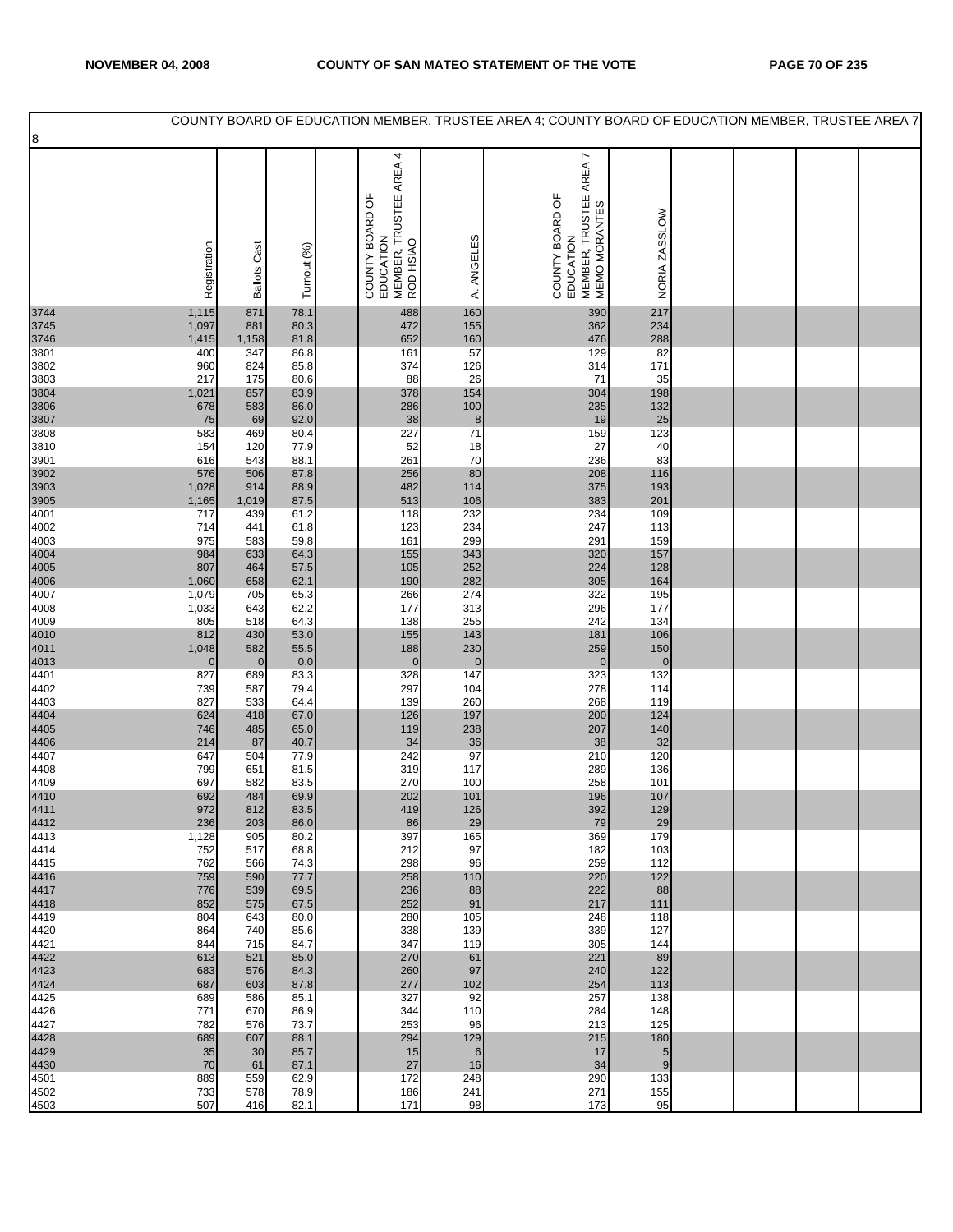|              |                |                     |              | COUNTY BOARD OF EDUCATION MEMBER, TRUSTEE AREA 4; COUNTY BOARD OF EDUCATION MEMBER, TRUSTEE AREA 7 |                |                                                                         |               |  |  |
|--------------|----------------|---------------------|--------------|----------------------------------------------------------------------------------------------------|----------------|-------------------------------------------------------------------------|---------------|--|--|
| 8            |                |                     |              |                                                                                                    |                |                                                                         |               |  |  |
|              | Registration   | <b>Ballots Cast</b> | Turnout (%)  | 4<br>MEMBER, TRUSTEE AREA<br>ROD HSIAO<br>COUNTY BOARD OF<br>EDUCATION                             | A. ANGELES     | COUNTY BOARD OF<br>EDUCATION<br>MEMBER, TRUSTEE AREA 7<br>MEMO MORANTES | NORIA ZASSLOW |  |  |
| 4504         | 737            | 604                 | 82.0         | 270                                                                                                | 139            | 255                                                                     | 153           |  |  |
| 4505         | 1,013          | 684                 | 67.5         | 215                                                                                                | 308            | 349                                                                     | 178           |  |  |
| 4506<br>4507 | 941<br>165     | 618<br>115          | 65.7<br>69.7 | 241<br>44                                                                                          | 199<br>51      | 286<br>41                                                               | 157<br>48     |  |  |
| 4601         | 1,041          | 778                 | 74.7         | 296                                                                                                | 278            | 376                                                                     | 196           |  |  |
| 4602         | 994            | 748                 | 75.3         | 280                                                                                                | 279            | 341                                                                     | 219           |  |  |
| 4603<br>4604 | 548<br>757     | 415<br>513          | 75.7<br>67.8 | 170<br>159                                                                                         | 155<br>200     | 183<br>193                                                              | 143<br>168    |  |  |
| 4605         | 970            | 656                 | 67.6         | 215                                                                                                | 300            | 363                                                                     | 163           |  |  |
| 4606         | 926            | 683                 | 73.8         | 289                                                                                                | 213            | 275                                                                     | 220           |  |  |
| 4607<br>4608 | 722<br>977     | 606<br>722          | 83.9<br>73.9 | 276<br>293                                                                                         | 139<br>205     | 241<br>277                                                              | 172<br>210    |  |  |
| 4609         | 1,157          | 891                 | 77.0         | 394                                                                                                | 208            | 346                                                                     | 245           |  |  |
| 4611         | 927            | 777                 | 83.8         | 364                                                                                                | 192            | 300                                                                     | 246           |  |  |
| 4612<br>4613 | 970<br>552     | 867<br>475          | 89.4<br>86.1 | 442<br>253                                                                                         | 146<br>96      | 350<br>216                                                              | 215<br>129    |  |  |
| 4614         | 712            | 596                 | 83.7         | 259                                                                                                | 145            | 218                                                                     | 177           |  |  |
| 4615         | 842            | 667                 | 79.2         | 280<br>291                                                                                         | 177            | 279                                                                     | 169           |  |  |
| 4616<br>4617 | 840<br>710     | 675<br>575          | 80.4<br>81.0 | 278                                                                                                | 180<br>122     | 251<br>234                                                              | 215<br>170    |  |  |
| 4618         | 795            | 658                 | 82.8         | 291                                                                                                | 164            | 255                                                                     | 196           |  |  |
| 4619<br>4620 | 787<br>758     | 552<br>562          | 70.1<br>74.1 | 186<br>229                                                                                         | 209<br>186     | 226<br>237                                                              | 169<br>162    |  |  |
| 4621         | 874            | 681                 | 77.9         | 292                                                                                                | 188            | 262                                                                     | 207           |  |  |
| 4622         | 690            | 506                 | 73.3         | 208                                                                                                | 160            | 207                                                                     | 153           |  |  |
| 4623<br>4624 | 657<br>703     | 473<br>508          | 72.0<br>72.3 | 175<br>202                                                                                         | 168<br>157     | 212<br>192                                                              | 134<br>151    |  |  |
| 4625         | 854            | 629                 | 73.7         | 244                                                                                                | 205            | 270                                                                     | 179           |  |  |
| 4626<br>4627 | 763<br>835     | 611<br>688          | 80.1<br>82.4 | 262<br>318                                                                                         | 141<br>179     | 218<br>292                                                              | 170<br>195    |  |  |
| 4628         | 702            | 597                 | 85.0         | 295                                                                                                | 128            | 249                                                                     | 159           |  |  |
| 4629         | 750            | 642                 | 85.6         | 290                                                                                                | 172            | 275                                                                     | 179           |  |  |
| 4630<br>4631 | 816<br>770     | 655<br>662          | 80.3<br>86.0 | 300<br>330                                                                                         | 173<br>131     | 244<br>277                                                              | 224<br>184    |  |  |
| 4632         | 799            | 667                 | 83.5         | 299                                                                                                | 158            | 250                                                                     | 203           |  |  |
| 4633         | 835            | 687                 | 82.3         | 336                                                                                                | 148            | 259                                                                     | 212           |  |  |
| 4634<br>4635 | 798<br>1,060   | 678<br>948          | 85.0<br>89.4 | 311<br>472                                                                                         | 149<br>182     | 260<br>385                                                              | 177<br>246    |  |  |
| 4636         | 222            | 192                 | 86.5         | 93                                                                                                 | 46             | 85                                                                      | 51            |  |  |
| 4637         | 484            | 409                 | 84.5         | 185                                                                                                | 106            | 143                                                                     | 136           |  |  |
| 4638<br>4639 | 823<br>799     | 702<br>704          | 85.3<br>88.1 | 318<br>344                                                                                         | 165<br>144     | 282<br>269                                                              | 185<br>204    |  |  |
| 4647         | 117            | 99                  | 84.6         | 46                                                                                                 | 18             | 35                                                                      | 28            |  |  |
| 4648<br>4649 | 600<br>208     | 521<br>182          | 86.8<br>87.5 | 255<br>98                                                                                          | 119<br>37      | 197<br>85                                                               | 165<br>40     |  |  |
| 4650         | 229            | 180                 | 78.6         | 85                                                                                                 | 35             | 71                                                                      | 46            |  |  |
| 4651         | 111            | 70                  | 63.1         | 28                                                                                                 | 16             | 25                                                                      | 22            |  |  |
| 4701<br>4702 | 220<br>195     | 198<br>171          | 90.0<br>87.7 | 91<br>85                                                                                           | 47<br>34       | 72<br>62                                                                | 66<br>55      |  |  |
| 4949         | $\mathbf 0$    | $\overline{0}$      | 0.0          | $\mathbf{0}$                                                                                       | $\overline{0}$ | $\mathbf 0$                                                             | $\pmb{0}$     |  |  |
| 5001         | 867            | 720                 | 83.0         | 378<br>358                                                                                         | 123            | 359                                                                     | 130<br>160    |  |  |
| 5002<br>5003 | 940<br>821     | 758<br>626          | 80.6<br>76.2 | 321                                                                                                | 141<br>104     | 333<br>305                                                              | 117           |  |  |
| 5101         | 780            | 582                 | 74.6         | 297                                                                                                | 146            | 312                                                                     | 115           |  |  |
| 5102<br>5103 | 826<br>1,190   | 647<br>861          | 78.3<br>72.4 | 310<br>411                                                                                         | 170<br>282     | 322<br>493                                                              | 144<br>179    |  |  |
| 5201         | 92             | 78                  | 84.8         | 34                                                                                                 | 23             | 35                                                                      | 22            |  |  |
| 5301         | 718            | 530                 | 73.8         | 240                                                                                                | 150            | 270                                                                     | 107           |  |  |
| 5601<br>5602 | 1,164<br>1,215 | 769<br>754          | 66.1<br>62.1 | 360<br>341                                                                                         | 243<br>264     | 428<br>431                                                              | 144<br>148    |  |  |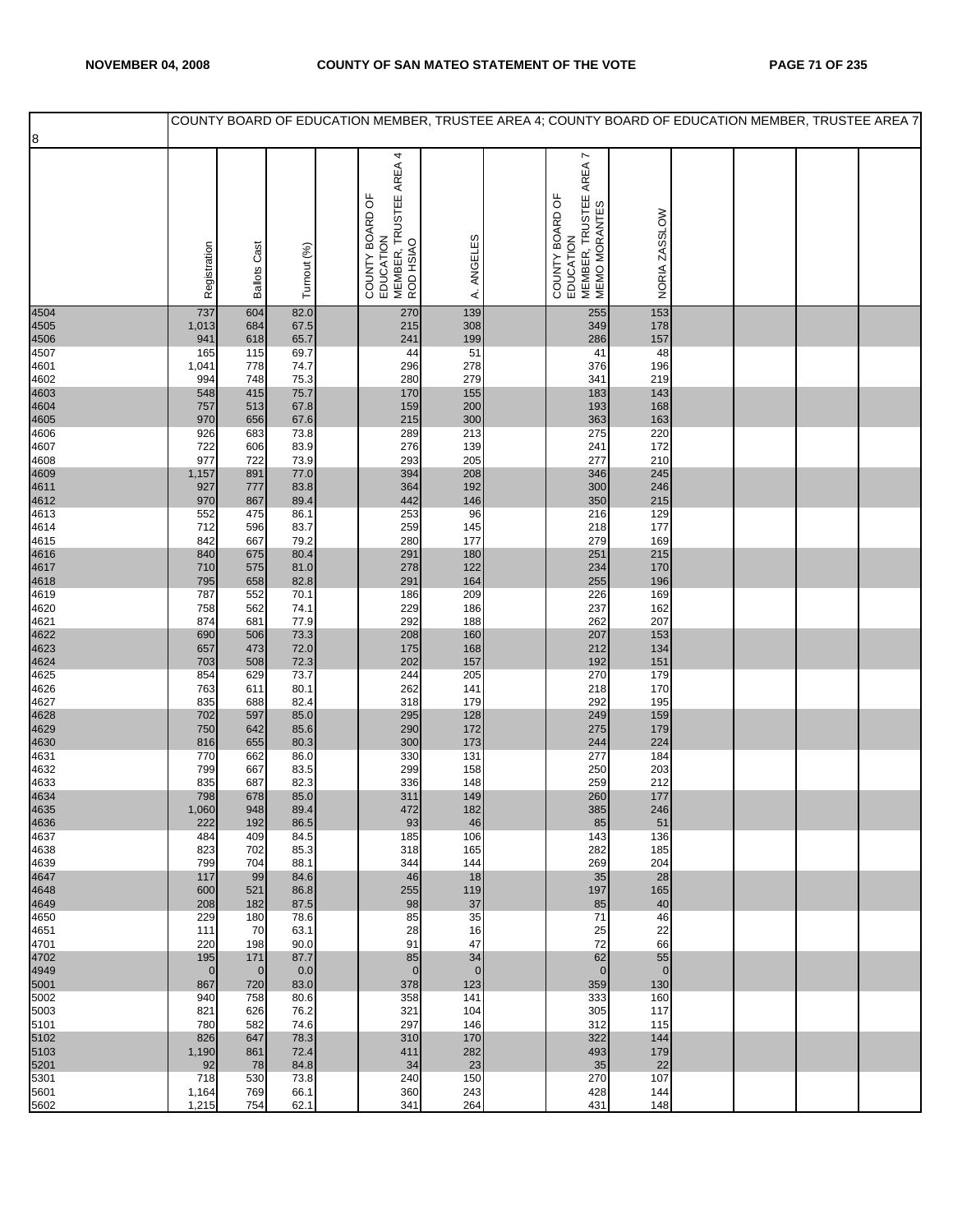|              |                    |                     |              | COUNTY BOARD OF EDUCATION MEMBER, TRUSTEE AREA 4; COUNTY BOARD OF EDUCATION MEMBER, TRUSTEE AREA 7 |                       |                                                                         |                    |  |  |
|--------------|--------------------|---------------------|--------------|----------------------------------------------------------------------------------------------------|-----------------------|-------------------------------------------------------------------------|--------------------|--|--|
| 8            |                    |                     |              |                                                                                                    |                       |                                                                         |                    |  |  |
|              | Registration       | <b>Ballots Cast</b> | Turnout (%)  | 4<br>COUNTY BOARD OF<br>EDUCATION<br>MEMBER, TRUSTEE AREA 4<br>ROD HSIAO                           | A. ANGELES            | COUNTY BOARD OF<br>EDUCATION<br>MEMBER, TRUSTEE AREA 7<br>MEMO MORANTES | NORIA ZASSLOW      |  |  |
| 5603         | 624                | 457                 | 73.2         | 222                                                                                                | 130                   | 235                                                                     | 104                |  |  |
| 5604         | 1,088              | 757                 | 69.6         | 356                                                                                                | 200                   | 389                                                                     | 126                |  |  |
| 5605<br>5606 | 750<br>721         | 483<br>474          | 64.4<br>65.7 | 212<br>199                                                                                         | 183<br>182            | 282<br>272                                                              | 96<br>99           |  |  |
| 5607         | 1,087              | 646                 | 59.4         | 265                                                                                                | 247                   | 391                                                                     | 116                |  |  |
| 5608         | 953                | 600                 | 63.0         | 275                                                                                                | 224                   | 359                                                                     | 113                |  |  |
| 5609<br>5610 | 1,030<br>1,107     | 600<br>708          | 58.3<br>64.0 | 262<br>278                                                                                         | 202<br>274            | 327<br>382                                                              | 112<br>147         |  |  |
| 5611         | 1,060              | 674                 | 63.6         | 275                                                                                                | 245                   | 382                                                                     | 117                |  |  |
| 5612         | 1,078              | 663                 | 61.5         | 256                                                                                                | 280                   | 368                                                                     | 138                |  |  |
| 5613<br>5614 | 762<br>876         | 500<br>686          | 65.6<br>78.3 | 198<br>341                                                                                         | 179<br>198            | 253<br>356                                                              | 112<br>148         |  |  |
| 5615         | 1,106              | 742                 | 67.1         | 314                                                                                                | 286                   | 397                                                                     | 155                |  |  |
| 5616         | 727                | 504                 | 69.3         | 208                                                                                                | 187                   | 258                                                                     | 123                |  |  |
| 5617<br>5618 | 1,149<br>1,158     | 758<br>766          | 66.0<br>66.1 | 305<br>336                                                                                         | 277<br>258            | 384<br>415                                                              | 166<br>157         |  |  |
| 5619         | 618                | 440                 | 71.2         | 219                                                                                                | 119                   | 238                                                                     | 91                 |  |  |
| 5620         | 685                | 509                 | 74.3         | 244                                                                                                | 111                   | 229                                                                     | 102                |  |  |
| 5621<br>5622 | 769<br>743         | 601<br>551          | 78.2<br>74.2 | 287<br>259                                                                                         | 123<br>115            | 246<br>236                                                              | 130<br>118         |  |  |
| 5623         | 662                | 477                 | 72.1         | 241                                                                                                | 112                   | 246                                                                     | 94                 |  |  |
| 5624         | 716                | 571                 | 79.7         | 269                                                                                                | 126                   | 251                                                                     | $125$              |  |  |
| 5625<br>5627 | 1,028<br>1,120     | 669<br>765          | 65.1<br>68.3 | 288<br>360                                                                                         | 240<br>207            | 334<br>390                                                              | 176<br>151         |  |  |
| 5628         | 643                | 412                 | 64.1         | 143                                                                                                | 166                   | 213                                                                     | 85                 |  |  |
| 5629         | 713                | 492                 | 69.0         | 246                                                                                                | 134                   | 240                                                                     | 110                |  |  |
| 5630<br>5631 | 885<br>752         | 645<br>542          | 72.9<br>72.1 | 319<br>268                                                                                         | 154<br>133            | 315<br>274                                                              | 125<br>102         |  |  |
| 5632         | 815                | 574                 | 70.4         | 293                                                                                                | 162                   | 300                                                                     | 116                |  |  |
| 5633         | 640                | 439                 | 68.6         | 209                                                                                                | 126                   | 222                                                                     | 85                 |  |  |
| 5634<br>5635 | 966<br>738         | 670<br>488          | 69.4<br>66.1 | 330<br>258                                                                                         | 196<br>122            | 397<br>259                                                              | 113<br>96          |  |  |
| 5636         | 831                | 564                 | 67.9         | 262                                                                                                | 175                   | 293                                                                     | 126                |  |  |
| 5637         | 726                | 495                 | 68.2         | 236                                                                                                | 155                   | 255                                                                     | 107                |  |  |
| 5638<br>5639 | 924<br>758         | 615<br>515          | 66.6<br>67.9 | 241<br>250                                                                                         | 226<br>155            | 322<br>261                                                              | 119<br>120         |  |  |
| 5640         | 850                | 594                 | 69.9         | 272                                                                                                | 197                   | 321                                                                     | 120                |  |  |
| 5641<br>5642 | 793                | 559                 | 70.5<br>71.9 | 260<br>199                                                                                         | 191<br>107            | 313<br>213                                                              | 115<br>84          |  |  |
| 5643         | 573<br>735         | 412<br>491          | 66.8         | 243                                                                                                | 138                   | 240                                                                     | 115                |  |  |
| 5644         | 918                | 590                 | 64.3         | 245                                                                                                | 202                   | 276                                                                     | 144                |  |  |
| 5645<br>5646 | 736<br>827         | 516<br>631          | 70.1<br>76.3 | 225<br>303                                                                                         | 176<br>172            | 259<br>305                                                              | 119<br>159         |  |  |
| 5647         | 1,000              | 688                 | 68.8         | 323                                                                                                | 204                   | 355                                                                     | 154                |  |  |
| 5648         | 926                | 687                 | 74.2         | 332                                                                                                | 204                   | 355                                                                     | 146                |  |  |
| 5649<br>5650 | 782<br>1,022       | 574<br>688          | 73.4<br>67.3 | 270<br>295                                                                                         | 178<br>233            | 310<br>338                                                              | 112<br>168         |  |  |
| 5651         | 992                | 715                 | 72.1         | 351                                                                                                | 203                   | 376                                                                     | 148                |  |  |
| 5652         | 963                | 652                 | 67.7         | 313                                                                                                | 181                   | 317                                                                     | 155                |  |  |
| 5653<br>5701 | 797<br>$\mathbf 0$ | 638<br>$\mathbf 0$  | 80.1<br>0.0  | 329<br>$\mathbf 0$                                                                                 | 154<br>$\overline{0}$ | 321<br>$\overline{0}$                                                   | 149<br>$\mathbf 0$ |  |  |
| 5817         | 746                | 553                 | 74.1         | 257                                                                                                | 144                   | 260                                                                     | 128                |  |  |
| 5818         | 670                | 540                 | 80.6         | 264                                                                                                | 141                   | 270                                                                     | 132                |  |  |
| 5819<br>5820 | 610<br>1,092       | 499<br>898          | 81.8<br>82.2 | 230<br>419                                                                                         | 114<br>227            | 241<br>432                                                              | 98<br>194          |  |  |
| 5821         | 655                | 504                 | 76.9         | 263                                                                                                | 130                   | 252                                                                     | 121                |  |  |
| 5822         | 900                | 695                 | 77.2         | 324                                                                                                | 207                   | 350                                                                     | 171                |  |  |
| 5823<br>5824 | 785<br>804         | 590<br>650          | 75.2<br>80.8 | 281<br>313                                                                                         | 162<br>176            | 308<br>343                                                              | 120<br>132         |  |  |
| 5825         | 1,074              | 737                 | 68.6         | 352                                                                                                | 218                   | 363                                                                     | 177                |  |  |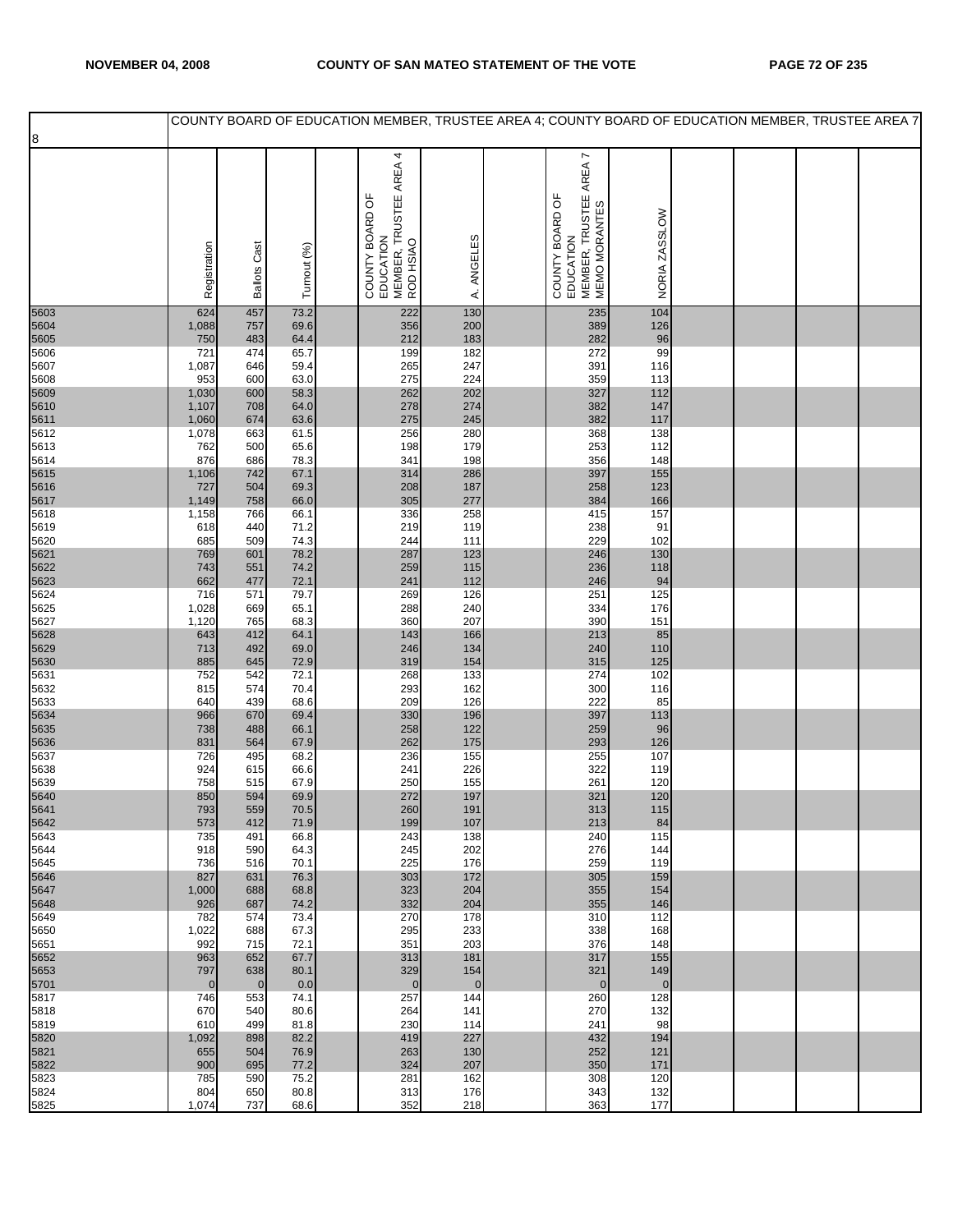## NOVEMBER 04, 2008 COUNTY OF SAN MATEO STATEMENT OF THE VOTE PAGE 73 OF 235

|                             |              |                        |              |                                                                             |                   |                                                                                           |                               |  | COUNTY BOARD OF EDUCATION MEMBER, TRUSTEE AREA 4; COUNTY BOARD OF EDUCATION MEMBER, TRUSTEE AREA 7 |  |
|-----------------------------|--------------|------------------------|--------------|-----------------------------------------------------------------------------|-------------------|-------------------------------------------------------------------------------------------|-------------------------------|--|----------------------------------------------------------------------------------------------------|--|
| 8                           |              |                        |              |                                                                             |                   |                                                                                           |                               |  |                                                                                                    |  |
|                             | Registration | Cast<br><b>Ballots</b> | Turnout (%)  | 4<br>AREA<br>COUNTY BOARD OF<br>EDUCATION<br>MEMBER, TRUSTEE A<br>ROD HSIAO | ၯ<br>ANGELES<br>∢ | r<br>AREA<br><b>TRUSTEE</b><br>BOARD OF<br>MEMBER, TRUSTEI<br>MEMO MORANTES<br>COUNTY BOA | ZASSLOW<br>NORIA <sub>2</sub> |  |                                                                                                    |  |
| 5826                        | 949          | 681                    | 71.8         | 323                                                                         | 202               | 365                                                                                       | 142                           |  |                                                                                                    |  |
| 5827                        | 827          | 624                    | 75.5         | 335                                                                         | 127               | 312                                                                                       | 133                           |  |                                                                                                    |  |
| 5828                        | 797          | 558                    | 70.0         | 271                                                                         | 134               | 283                                                                                       | 103                           |  |                                                                                                    |  |
| 5829                        | 715          | 503                    | 70.3         | 268                                                                         | 112               | 244                                                                                       | 120                           |  |                                                                                                    |  |
| 5830                        | 625          | 454                    | 72.6         | 249                                                                         | 92                | 216                                                                                       | 96                            |  |                                                                                                    |  |
| 5831                        | 591          | 464                    | 78.5         | 247                                                                         | 110               | 241                                                                                       | 86                            |  |                                                                                                    |  |
| 5832                        | 1,008        | 759                    | 75.3         | 381                                                                         | 165               | 348                                                                                       | 165                           |  |                                                                                                    |  |
| 5833                        | 1,051        | 898                    | 85.4         | 414                                                                         | 195               | 415                                                                                       | 188                           |  |                                                                                                    |  |
| 5834                        | 132          | 109<br>554             | 82.6         | 56<br>242                                                                   | 34                | 55                                                                                        | 35<br>119                     |  |                                                                                                    |  |
| 5835<br>5836                | 724<br>911   | 708                    | 76.5<br>77.7 | 314                                                                         | 153<br>197        | 269<br>351                                                                                | 148                           |  |                                                                                                    |  |
| 5837                        | 839          | 677                    | 80.7         | 320                                                                         | 162               | 290                                                                                       | 171                           |  |                                                                                                    |  |
| 5901                        |              | $\Omega$               | 0.0          | 0                                                                           | $\overline{0}$    | $\mathbf{0}$                                                                              |                               |  |                                                                                                    |  |
| 5902                        |              | 0                      | 0.0          |                                                                             | $\mathbf{0}$      |                                                                                           |                               |  |                                                                                                    |  |
| 5903                        | $\Omega$     | $\Omega$               | 0.0          | $\Omega$                                                                    | $\Omega$          | $\Omega$                                                                                  | $\Omega$                      |  |                                                                                                    |  |
| <b>Voting Center Totals</b> | 389,718      | 6,963                  | 1.8          | 3486                                                                        | 1428              | 3224                                                                                      | 1562                          |  |                                                                                                    |  |
| <b>Vote By Mail Totals</b>  | 389,718      | 140,856                | 36.1         | 72176                                                                       | 29436             | 63317                                                                                     | 33804                         |  |                                                                                                    |  |
| <b>Election Day Totals</b>  | 389,718      | 159,531                | 40.9         | 68678                                                                       | 40755             | 68599                                                                                     | 37507                         |  |                                                                                                    |  |
| <b>Grand Totals</b>         |              | 389,718 307,350        | 78.9         | 144340                                                                      | 71619             | 135140                                                                                    | 72873                         |  |                                                                                                    |  |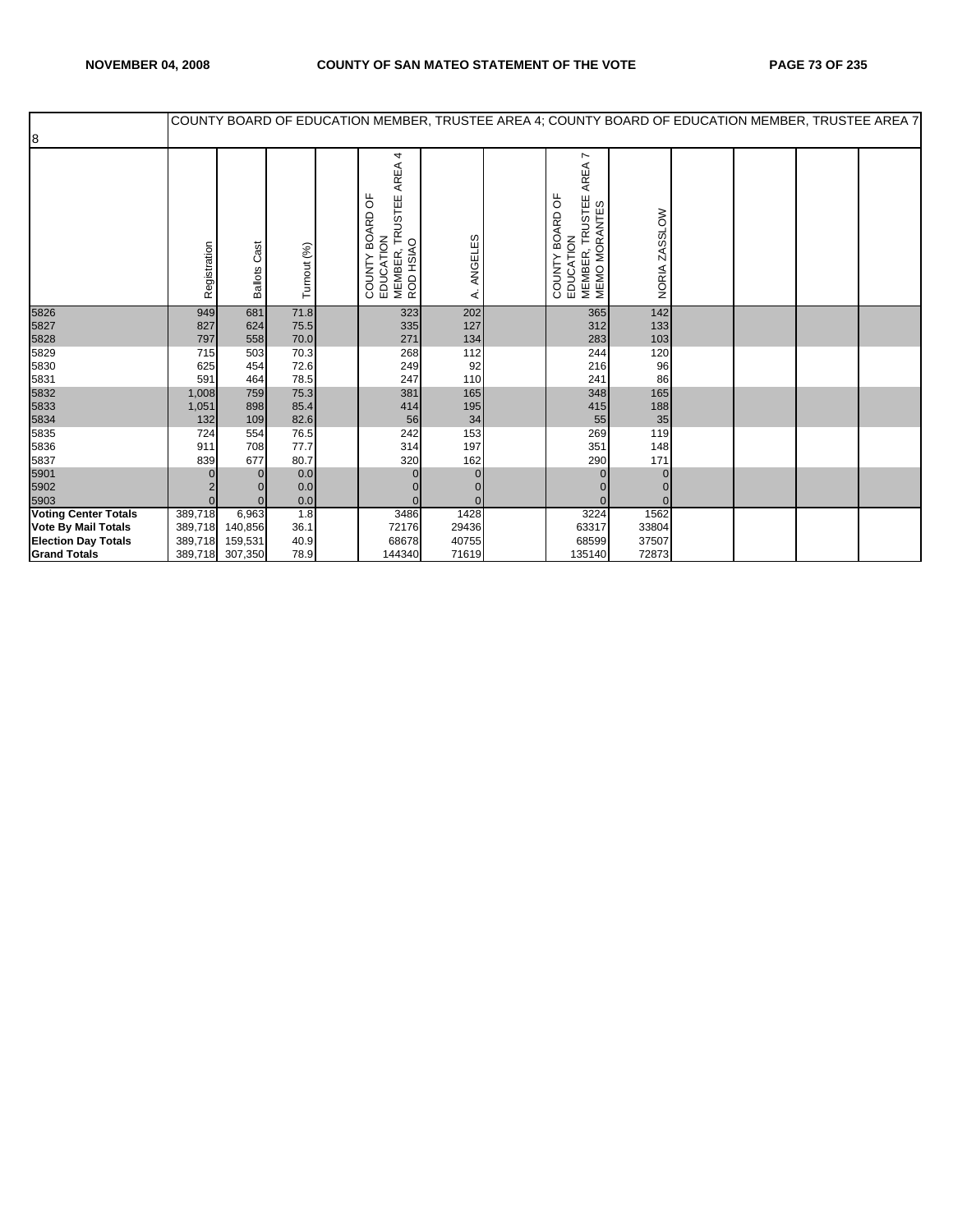| <b>Voting Center Totals</b><br>8                           |              |                     |             | COUNTY BOARD OF EDUCATION MEMBER, TRUSTEE AREA 4; COUNTY BOARD OF EDUCATION MEMBER, TRUSTEE AREA 7 |              |                                                                              |               |  |  |
|------------------------------------------------------------|--------------|---------------------|-------------|----------------------------------------------------------------------------------------------------|--------------|------------------------------------------------------------------------------|---------------|--|--|
|                                                            | Registration | <b>Ballots Cast</b> | Turnout (%) | EDUCATION<br>MEMBER, TRUSTEE AREA 4<br>ROD HSIAO<br>p<br>COUNTY BOARD                              | ANGELES<br>∢ | AREA 7<br>COUNTY BOARD OF<br>EDUCATION<br>MEMBER, TRUSTEE A<br>MEMO MORANTES | NORIA ZASSLOW |  |  |
| <b>12TH CONGRESSIONAL</b><br><b>DISTRICT</b>               | 279,520      | 4,607               | 1.6         | 2404                                                                                               | 875          | 2158                                                                         | 1018          |  |  |
| 14TH CONGRESSIONAL<br><b>DISTRICT</b>                      | 110,198      | 2,356               | 2.1         | 1082                                                                                               | 553          | 1066                                                                         | 544           |  |  |
| 12TH ASSEMBLY<br><b>DISTRICT</b>                           | 30,550       | 210                 | 0.7         | 109                                                                                                | 45           | 113                                                                          | 36            |  |  |
| 19TH ASSEMBLY<br><b>DISTRICT</b>                           | 239,833      | 4,128               | 1.7         | 2106                                                                                               | 809          | 1882                                                                         | 935           |  |  |
| 21ST ASSEMBLY<br><b>DISTRICT</b>                           | 119,335      | 2,625               | 2.2         | 1271                                                                                               | 574          | 1229                                                                         | 591           |  |  |
| 1ST SUPERVISORIAL<br><b>DISTRICT</b>                       | 77,799       | 1,133               | 1.5         | 594                                                                                                | 201          | 523                                                                          | 238           |  |  |
| 2ND SUPERVISORIAL<br><b>DISTRICT</b>                       | 81,202       | 2,208               | 2.7         | 1106                                                                                               | 446          | 970                                                                          | 529           |  |  |
| 3RD SUPERVISORIAL<br><b>DISTRICT</b>                       | 95,177       | 1,602               | 1.7         | 837                                                                                                | 279          | 735                                                                          | 363           |  |  |
| 4TH SUPERVISORIAL<br><b>DISTRICT</b>                       | 67,498       | 1,532               | 2.3         | 698                                                                                                | 387          | 727                                                                          | 348           |  |  |
| 5TH SUPERVISORIAL<br><b>DISTRICT</b>                       | 68,042       | 488                 | 0.7         | 251                                                                                                | 115          | 269                                                                          | 84            |  |  |
| <b>11TH SENATORIAL</b><br><b>DISTRICT</b>                  | 114,289      | 2,537               | 2.2         | 1220                                                                                               | 565          | 1186                                                                         | 573           |  |  |
| 8TH SENATORIAL<br><b>DISTRICT</b>                          | 275,429      | 4,426               | 1.6         | 2266                                                                                               | 863          | 2038                                                                         | 989           |  |  |
| <b>BAYSHORE ELEM</b><br><b>SCHOOL DISTRICT</b>             | 3,003        | 18                  | 0.6         | 11                                                                                                 |              | 12                                                                           | $\mathbf 0$   |  |  |
| BELMONT-REDWOOD<br><b>SHORES SCHOOL DIST</b>               | 27,618       | 835                 | 3.0         | 380                                                                                                | 156          | 311                                                                          | 206           |  |  |
| <b>BOARD OF</b><br><b>EQUALIZATION</b><br>CABRILLO UNIFIED | 389,718      | 6,963               | 1.8         | 3486                                                                                               | 1428         | 3224                                                                         | 1562          |  |  |
| <b>SCHOOL DISTRICT</b>                                     | 16,426       | 208                 | 1.3         | 113                                                                                                | 33           | 97                                                                           | 51            |  |  |
| <b>CITY OF BELMONT</b>                                     | 16,032       | 504                 | 3.1         | 242                                                                                                | 106          | 196                                                                          | 134           |  |  |
| <b>CITY OF BRISBANE</b>                                    | 2,628        | 23                  | 0.9         | 13                                                                                                 |              | 11                                                                           |               |  |  |
| <b>CITY OF BURLINGAME</b>                                  | 16,978       | 327                 | 1.9         | 168                                                                                                | 51           | 149                                                                          | 58            |  |  |
| <b>CITY OF DALY CITY</b><br><b>CITY OF EAST PALO</b>       | 45,301       | 291                 | 0.6         | 141                                                                                                | 69           | 154                                                                          | 50            |  |  |
| <b>ALTO</b>                                                | 10,034       | 196                 | 2.0         | 62                                                                                                 | 83           | 85                                                                           | 52            |  |  |
| <b>CITY OF FOSTER CITY</b>                                 | 17,100       | 402                 | 2.4         | 221                                                                                                | 64           | 173                                                                          | 93            |  |  |
| CITY OF HALF MOON BAY                                      | 7,101        | 105                 | 1.5         | 63                                                                                                 | 15           | 48                                                                           | 30            |  |  |
| <b>CITY OF MENLO PARK</b>                                  | 20,580       | 407                 | 2.0         | 203                                                                                                | 87           | 207                                                                          | 79            |  |  |
| <b>CITY OF MILLBRAE</b>                                    | 12,004       | 134                 | 1.1         | 70                                                                                                 | 32           | 59                                                                           | 37            |  |  |
| <b>CITY OF PACIFICA</b>                                    | 24,039       | 260                 | 1.1         | 128                                                                                                | 51           | 115                                                                          | 59            |  |  |
| <b>CITY OF REDWOOD CITY</b>                                | 38,441       | 984                 | 2.6         | 487                                                                                                | 217          | 464                                                                          | 242           |  |  |
| CITY OF SAN BRUNO                                          | 21,209       | 254                 | 1.2         | 127                                                                                                | 41           | 112                                                                          | 54            |  |  |
| <b>CITY OF SAN CARLOS</b>                                  | 19,525       | 471                 | 2.4         | 255                                                                                                | 67           | 215                                                                          | 99            |  |  |
| <b>CITY OF SAN MATEO</b>                                   | 51,616       | 1,378               | 2.7         | 688                                                                                                | 292          | 643                                                                          | 318           |  |  |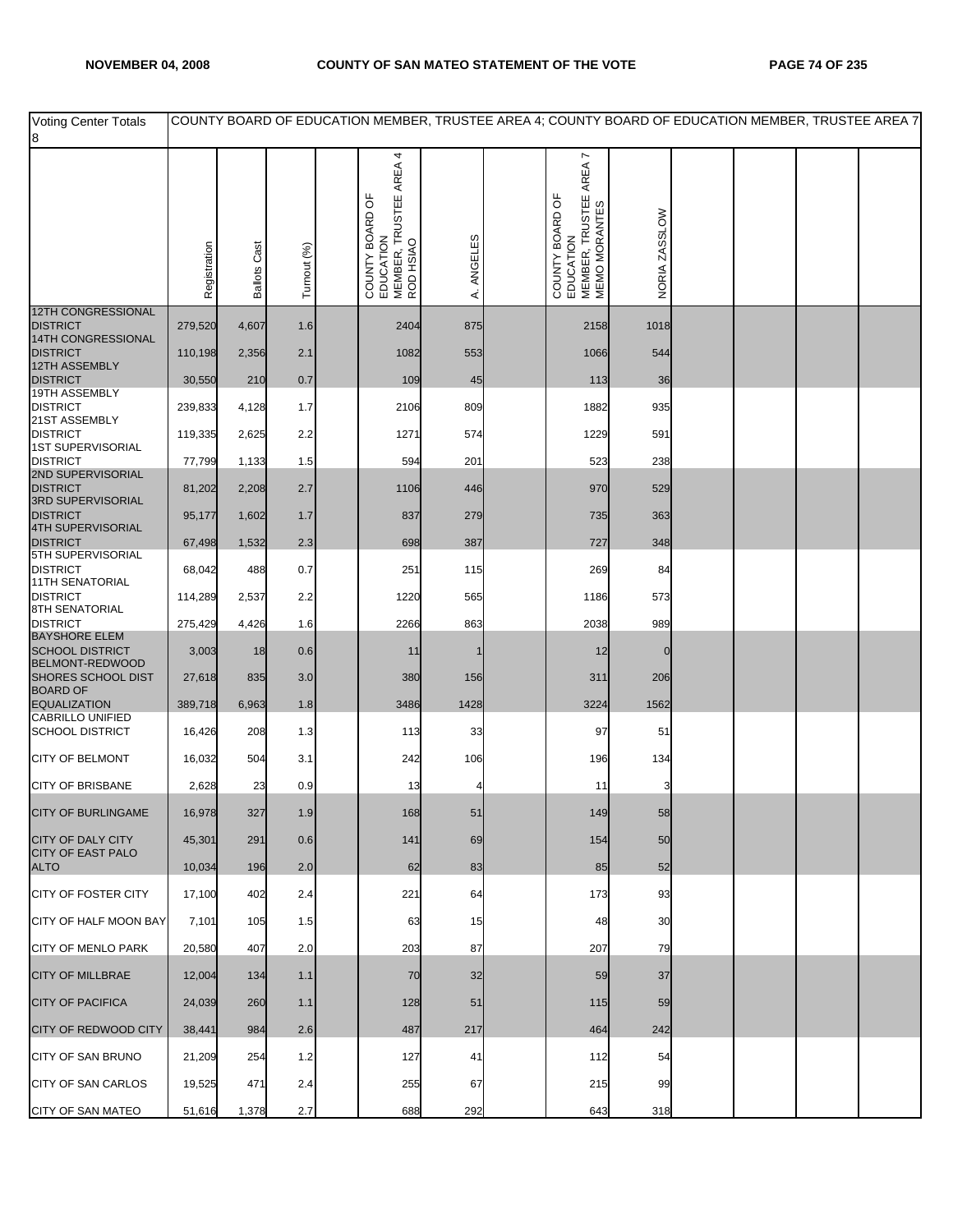| <b>Voting Center Totals</b><br>8                                |              |                     |             | COUNTY BOARD OF EDUCATION MEMBER, TRUSTEE AREA 4; COUNTY BOARD OF EDUCATION MEMBER, TRUSTEE AREA 7 |              |                                                                         |               |  |  |
|-----------------------------------------------------------------|--------------|---------------------|-------------|----------------------------------------------------------------------------------------------------|--------------|-------------------------------------------------------------------------|---------------|--|--|
|                                                                 | Registration | <b>Ballots Cast</b> | Turnout (%) | 4<br>AREA.<br>MEMBER, TRUSTEE<br>ROD HSIAO<br>COUNTY BOARD OF<br>EDUCATION                         | ANGELES<br>₹ | MEMBER, TRUSTEE AREA 7<br>MEMO MORANTES<br>COUNTY BOARD OF<br>EDUCATION | NORIA ZASSLOW |  |  |
| CITY OF SOUTH SAN<br><b>FRANCISCO</b><br>MIDPEN REGIONAL OPEN   | 30,363       | 256                 | 0.8         | 129                                                                                                | 57           | 132                                                                     | 49            |  |  |
| <b>SPACE DISTRICT</b><br>MILLBRAE ELEMENTARY                    | 66,508       | 1,423               | 2.1         | 687                                                                                                | 213          | 578                                                                     | 307           |  |  |
| <b>SCHOOL DISTRICT</b>                                          | 13,030       | 141                 | 1.1         | 76                                                                                                 | 32           | 63                                                                      | 40            |  |  |
| PACIFICA SCHOOL<br><b>DISTRICT</b><br>RAVENSWOOD CITY           | 23,502       | 254                 | 1.1         | 125                                                                                                | 49           | 112                                                                     | 57            |  |  |
| <b>ELEM SCHOOL DISTRICT</b><br>SAN CARLOS SCHOOL                | 14,630       | 280                 | 1.9         | 75                                                                                                 | 96           | 104                                                                     | 60            |  |  |
| <b>DISTRICT</b>                                                 | 18,623       | 465                 | 2.5         | 245                                                                                                | 64           | 205                                                                     | 96            |  |  |
| <b>SAN MATEO COUNTY</b><br>SEQUOIA HEALTHCARE                   | 389,718      | 6,963               | 1.8         | 3486                                                                                               | 1428         | 3224                                                                    | 1562          |  |  |
| <b>DISTRICT</b><br>SO SAN FRANCISCO                             | 142,042      | 3,394               | 2.4         | 1579                                                                                               | 637          | 1423                                                                    | 742           |  |  |
| UNIFIED SCHOOL DIST                                             | 39,185       | 316                 | 0.8         | 152                                                                                                | 70           | 158                                                                     | 59            |  |  |
| <b>STATEWIDE DISTRICT</b>                                       | 389,718      | 6,963               | 1.8         | 3486                                                                                               | 1428         | 3224                                                                    | 1562          |  |  |
| TOWN OF ATHERTON                                                | 5,481        | 72                  | 1.3         | 36                                                                                                 |              | 29                                                                      | 13            |  |  |
| <b>TOWN OF COLMA</b>                                            | 718          |                     | 0.3         | 1                                                                                                  |              |                                                                         |               |  |  |
| <b>TOWN OF</b><br><b>HILLSBOROUGH</b><br><b>TOWN OF PORTOLA</b> | 7,486        | 141                 | 1.9         | 93                                                                                                 | 16           | 72                                                                      | 31            |  |  |
| <b>VALLEY</b>                                                   | 3,385        | 40                  | 1.2         | 20                                                                                                 |              | 17                                                                      |               |  |  |
| <b>TOWN OF WOODSIDE</b><br><b>UNINCORPORATED</b>                | 4,088        | 72                  | 1.8         | 38                                                                                                 | 13           | 34                                                                      | 18            |  |  |
| <b>AREA</b>                                                     | 35,609       | 644                 | 1.8         | 301                                                                                                | 150          | 308                                                                     | 135           |  |  |
| <b>Voting Center Totals</b>                                     | 389,718      | 6,963               | 1.8         | 3486                                                                                               | 1428         | 3224                                                                    | 1562          |  |  |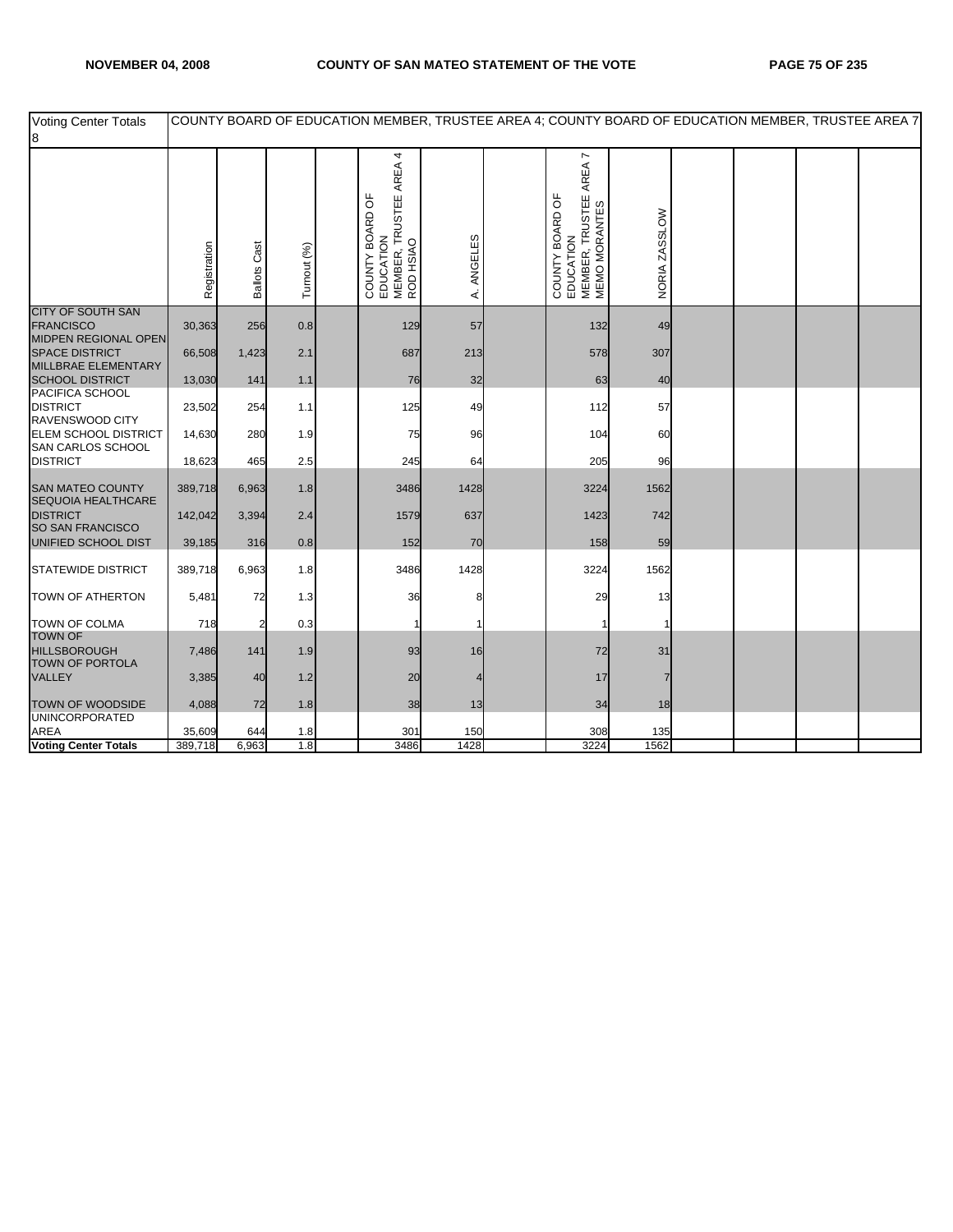| Vote By Mail Totals<br>8                       |              |                     |             | COUNTY BOARD OF EDUCATION MEMBER, TRUSTEE AREA 4; COUNTY BOARD OF EDUCATION MEMBER, TRUSTEE AREA 7 |              |                                                                              |               |  |  |
|------------------------------------------------|--------------|---------------------|-------------|----------------------------------------------------------------------------------------------------|--------------|------------------------------------------------------------------------------|---------------|--|--|
|                                                | Registration | <b>Ballots Cast</b> | Turnout (%) | AREA 4<br>COUNTY BOARD OF<br>EDUCATION<br>MEMBER, TRUSTEE A<br>ROD HSIAO                           | ANGELES<br>∢ | AREA 7<br>COUNTY BOARD OF<br>EDUCATION<br>MEMBER, TRUSTEE A<br>MEMO MORANTES | NORIA ZASSLOW |  |  |
| <b>12TH CONGRESSIONAL</b><br><b>DISTRICT</b>   | 279,520      | 101,388             | 36.3        | 53225                                                                                              | 21206        | 46812                                                                        | 24163         |  |  |
| 14TH CONGRESSIONAL<br><b>DISTRICT</b>          | 110,198      | 39,468              | 35.8        | 18951                                                                                              | 8230         | 16505                                                                        | 9641          |  |  |
| <b>12TH ASSEMBLY</b><br><b>DISTRICT</b>        | 30,550       | 9,392               | 30.7        | 4822                                                                                               | 2687         | 5030                                                                         | 2071          |  |  |
| 19TH ASSEMBLY<br><b>DISTRICT</b>               | 239,833      | 87,081              | 36.3        | 45446                                                                                              | 17910        | 39620                                                                        | 20756         |  |  |
| 21ST ASSEMBLY<br><b>DISTRICT</b>               | 119,335      | 44,383              | 37.2        | 21908                                                                                              | 8839         | 18667                                                                        | 10977         |  |  |
| 1ST SUPERVISORIAL<br><b>DISTRICT</b>           | 77,799       | 27,870              | 35.8        | 15031                                                                                              | 5333         | 13404                                                                        | 6092          |  |  |
| 2ND SUPERVISORIAL<br><b>DISTRICT</b>           | 81,202       | 31,142              | 38.4        | 16147                                                                                              | 6268         | 13101                                                                        | 8180          |  |  |
| 3RD SUPERVISORIAL<br><b>DISTRICT</b>           | 95,177       | 37,746              | 39.7        | 19082                                                                                              | 6731         | 15792                                                                        | 8858          |  |  |
| <b>4TH SUPERVISORIAL</b><br><b>DISTRICT</b>    | 67,498       | 22,288              | 33.0        | 10360                                                                                              | 5410         | 9475                                                                         | 5825          |  |  |
| 5TH SUPERVISORIAL<br><b>DISTRICT</b>           | 68,042       | 21,810              | 32.1        | 11556                                                                                              | 5694         | 11545                                                                        | 4849          |  |  |
| <b>11TH SENATORIAL</b><br><b>DISTRICT</b>      | 114,289      | 41,787              | 36.6        | 20592                                                                                              | 8535         | 17648                                                                        | 10474         |  |  |
| 8TH SENATORIAL<br><b>DISTRICT</b>              | 275,429      | 99,069              | 36.0        | 51584                                                                                              | 20901        | 45669                                                                        | 23330         |  |  |
| <b>BAYSHORE ELEM</b><br><b>SCHOOL DISTRICT</b> | 3,003        | 858                 | 28.6        | 355                                                                                                | 181          | 384                                                                          | 129           |  |  |
| BELMONT-REDWOOD<br>SHORES SCHOOL DIST          | 27,618       | 11,158              | 40.4        | 5346                                                                                               | 1681         | 4061                                                                         | 2609          |  |  |
| <b>BOARD OF</b><br><b>EQUALIZATION</b>         | 389,718      | 140,856             | 36.1        | 72176                                                                                              | 29436        | 63317                                                                        | 33804         |  |  |
| CABRILLO UNIFIED<br><b>SCHOOL DISTRICT</b>     | 16,426       | 6,126               | 37.3        | 3048                                                                                               | 1141         | 2561                                                                         | 1421          |  |  |
| <b>CITY OF BELMONT</b>                         | 16,032       | 6,498               | 40.5        | 3324                                                                                               | 1168         | 2536                                                                         | 1743          |  |  |
| <b>CITY OF BRISBANE</b>                        | 2,628        | 849                 | 32.3        | 454                                                                                                | 152          | 432                                                                          | 157           |  |  |
| <b>CITY OF BURLINGAME</b>                      | 16,978       | 6,639               | 39.1        | 3540                                                                                               | 1078         | 3076                                                                         | 1365          |  |  |
| <b>CITY OF DALY CITY</b>                       | 45,301       | 13,905              | 30.7        | 7273                                                                                               | 3871         | 7461                                                                         | 3069          |  |  |
| <b>CITY OF EAST PALO</b><br><b>ALTO</b>        | 10,034       | 2,028               | 20.2        | 785                                                                                                | 778          | 953                                                                          | 562           |  |  |
| <b>CITY OF FOSTER CITY</b>                     | 17,100       | 6,464               | 37.8        | 3466                                                                                               | 1219         | 2662                                                                         | 1726          |  |  |
| CITY OF HALF MOON BAY                          | 7,101        | 2,914               | 41.0        | 1451                                                                                               | 574          | 1218                                                                         | 699           |  |  |
| <b>CITY OF MENLO PARK</b>                      | 20,580       | 7,537               | 36.6        | 3521                                                                                               | 1391         | 3199                                                                         | 1515          |  |  |
| <b>CITY OF MILLBRAE</b>                        | 12,004       | 5,076               | 42.3        | 2842                                                                                               | 888          | 2417                                                                         | 1090          |  |  |
| <b>CITY OF PACIFICA</b>                        | 24,039       | 8,472               | 35.2        | 3970                                                                                               | 1974         | 3600                                                                         | 2032          |  |  |
| <b>CITY OF REDWOOD CITY</b>                    | 38,441       | 13,999              | 36.4        | 7022                                                                                               | 3145         | 5824                                                                         | 4012          |  |  |
| CITY OF SAN BRUNO                              | 21,209       | 7,019               | 33.1        | 3807                                                                                               | 1494         | 3538                                                                         | 1642          |  |  |
| <b>CITY OF SAN CARLOS</b>                      | 19,525       | 8,538               | 43.7        | 4543                                                                                               | 1371         | 3594                                                                         | 2109          |  |  |
| <b>CITY OF SAN MATEO</b>                       | 51,616       | 18,840              | 36.5        | 9713                                                                                               | 3987         | 8189                                                                         | 4870          |  |  |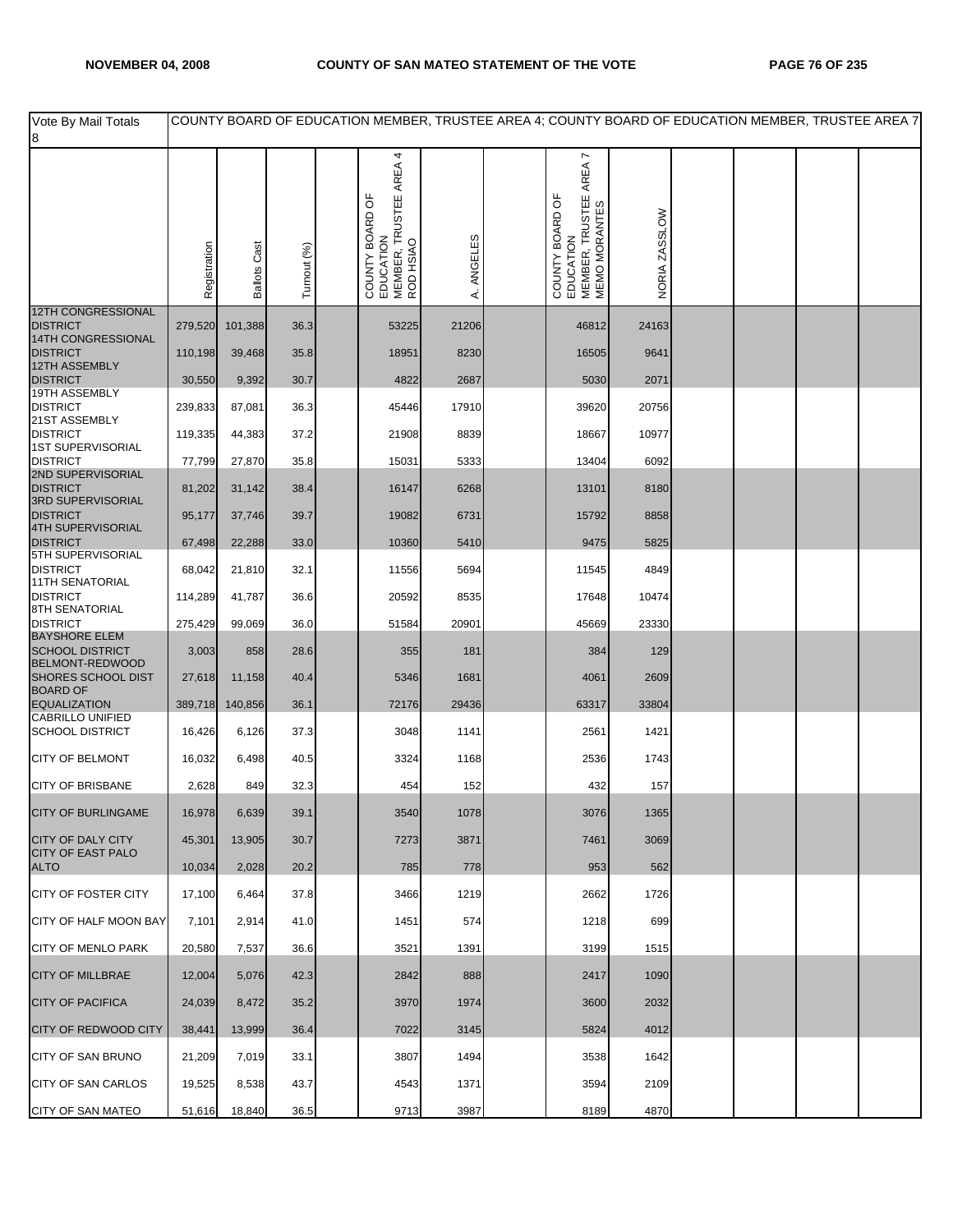| Vote By Mail Totals<br>8                                             |              |                     |             | COUNTY BOARD OF EDUCATION MEMBER, TRUSTEE AREA 4; COUNTY BOARD OF EDUCATION MEMBER, TRUSTEE AREA 7 |              |                                                                         |               |  |  |
|----------------------------------------------------------------------|--------------|---------------------|-------------|----------------------------------------------------------------------------------------------------|--------------|-------------------------------------------------------------------------|---------------|--|--|
|                                                                      | Registration | <b>Ballots Cast</b> | Turnout (%) | 4<br>MEMBER, TRUSTEE AREA<br>ROD HSIAO<br>COUNTY BOARD OF<br>EDUCATION                             | ANGELES<br>₹ | MEMBER, TRUSTEE AREA 7<br>MEMO MORANTES<br>COUNTY BOARD OF<br>EDUCATION | NORIA ZASSLOW |  |  |
| CITY OF SOUTH SAN<br><b>FRANCISCO</b>                                | 30,363       | 9,894               | 32.6        | 5276                                                                                               | 2447         | 5125                                                                    | 2301          |  |  |
| MIDPEN REGIONAL OPEN<br><b>SPACE DISTRICT</b><br>MILLBRAE ELEMENTARY | 66,508       | 26,901              | 40.4        | 13131                                                                                              | 4435         | 10443                                                                   | 6416          |  |  |
| <b>SCHOOL DISTRICT</b>                                               | 13,030       | 5,328               | 40.9        | 2975                                                                                               | 956          | 2533                                                                    | 1167          |  |  |
| PACIFICA SCHOOL<br><b>DISTRICT</b><br>RAVENSWOOD CITY                | 23,502       | 8,472               | 36.0        | 3970                                                                                               | 1974         | 3600                                                                    | 2032          |  |  |
| <b>ELEM SCHOOL DISTRICT</b><br>SAN CARLOS SCHOOL                     | 14,630       | 3,254               | 22.2        | 952                                                                                                | 954          | 1171                                                                    | 685           |  |  |
| <b>DISTRICT</b>                                                      | 18,623       | 8,144               | 43.7        | 4257                                                                                               | 1279         | 3362                                                                    | 1975          |  |  |
| <b>SAN MATEO COUNTY</b><br>SEQUOIA HEALTHCARE                        | 389,718      | 140,856             | 36.1        | 72176                                                                                              | 29436        | 63317                                                                   | 33804         |  |  |
| <b>DISTRICT</b><br>SO SAN FRANCISCO                                  | 142,042      | 55,320              | 38.9        | 26403                                                                                              | 9742         | 21407                                                                   | 13210         |  |  |
| UNIFIED SCHOOL DIST                                                  | 39,185       | 12,797              | 32.7        | 6594                                                                                               | 3036         | 6390                                                                    | 2867          |  |  |
| <b>STATEWIDE DISTRICT</b>                                            | 389,718      | 140,856             | 36.1        | 72176                                                                                              | 29436        | 63317                                                                   | 33804         |  |  |
| <b>TOWN OF ATHERTON</b>                                              | 5,481        | 2,430               | 44.3        | 1175                                                                                               | 407          | 958                                                                     | 530           |  |  |
| <b>TOWN OF COLMA</b>                                                 | 718          | 282                 | 39.3        | 127                                                                                                | 83           | 146                                                                     | 51            |  |  |
| <b>TOWN OF</b><br><b>HILLSBOROUGH</b><br><b>TOWN OF PORTOLA</b>      | 7,486        | 3,316               | 44.3        | 1752                                                                                               | 480          | 1349                                                                    | 719           |  |  |
| VALLEY                                                               | 3,385        | 1,636               | 48.3        | 847                                                                                                | 197          | 689                                                                     | 301           |  |  |
| <b>TOWN OF WOODSIDE</b><br><b>UNINCORPORATED</b>                     | 4,088        | 1,686               | 41.2        | 817                                                                                                | 241          | 644                                                                     | 364           |  |  |
| <b>AREA</b>                                                          | 35,609       | 12,834              | 36.0        | 6471                                                                                               | 2491         | 5707                                                                    | 2947          |  |  |
| Vote By Mail Totals                                                  | 389,718      | 140,856             | 36.1        | 72176                                                                                              | 29436        | 63317                                                                   | 33804         |  |  |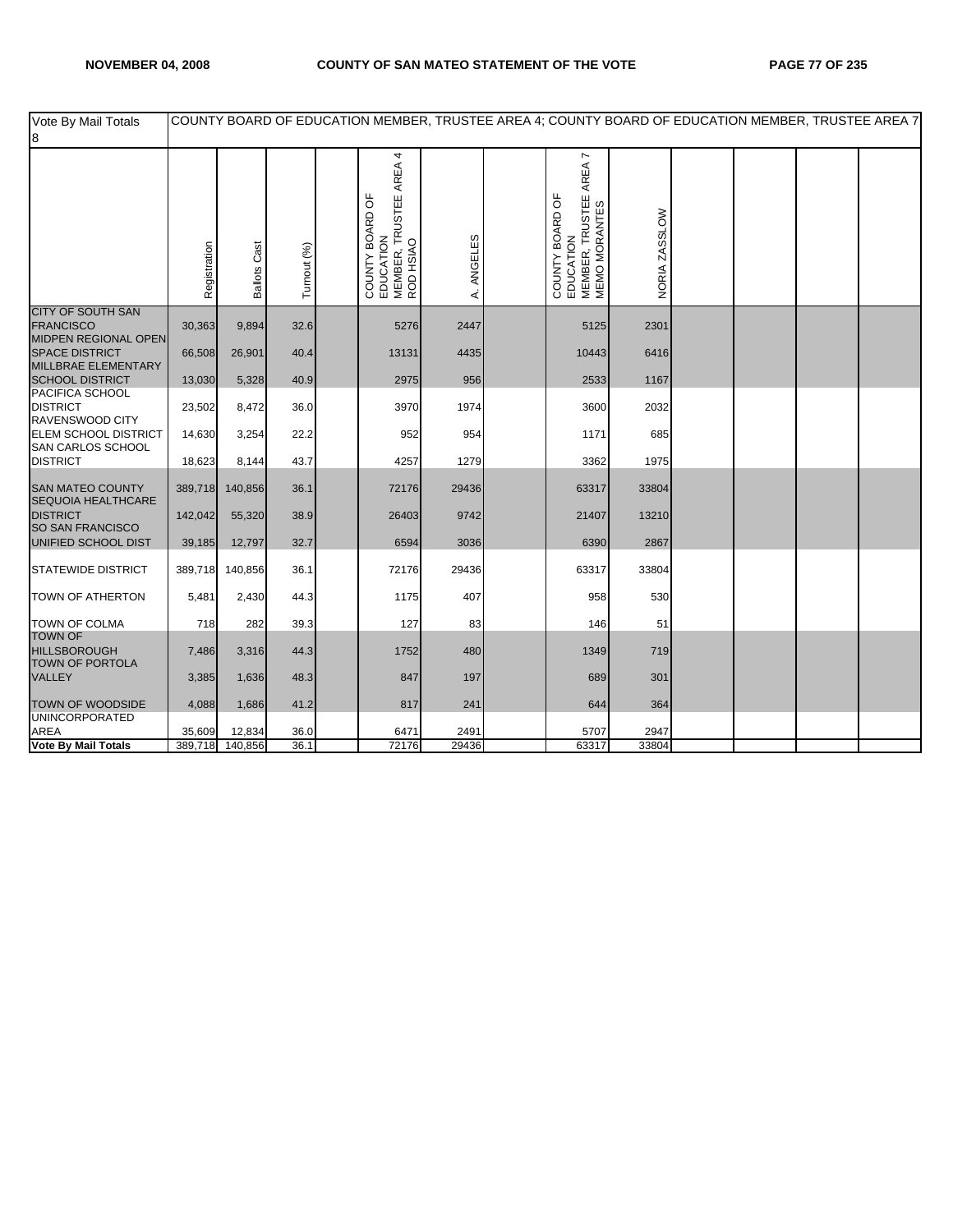| <b>Grand Totals</b>                               |              |                     |             | COUNTY BOARD OF EDUCATION MEMBER, TRUSTEE AREA 4; COUNTY BOARD OF EDUCATION MEMBER, TRUSTEE AREA 7 |              |                                                                              |               |  |  |
|---------------------------------------------------|--------------|---------------------|-------------|----------------------------------------------------------------------------------------------------|--------------|------------------------------------------------------------------------------|---------------|--|--|
| 8                                                 |              |                     |             |                                                                                                    |              |                                                                              |               |  |  |
|                                                   | Registration | <b>Ballots Cast</b> | Turnout (%) | EDUCATION<br>MEMBER, TRUSTEE AREA 4<br>ROD HSIAO<br>COUNTY BOARD OF                                | ANGELES<br>∢ | AREA 7<br>EDUCATION<br>MEMBER, TRUSTEE A<br>MEMO MORANTES<br>COUNTY BOARD OF | NORIA ZASSLOW |  |  |
| 12TH CONGRESSIONAL<br><b>DISTRICT</b>             | 279,520      | 221,104             | 79.1        | 106067                                                                                             | 51156        | 99316                                                                        | 51753         |  |  |
| 14TH CONGRESSIONAL<br><b>DISTRICT</b>             | 110,198      | 86,246              | 78.3        | 38273                                                                                              | 20463        | 35824                                                                        | 21120         |  |  |
| 12TH ASSEMBLY                                     |              |                     |             |                                                                                                    |              |                                                                              |               |  |  |
| <b>DISTRICT</b><br>19TH ASSEMBLY                  | 30,550       | 20,931              | 68.5        | 9465                                                                                               | 6568         | 10965                                                                        | 4322          |  |  |
| <b>DISTRICT</b><br>21ST ASSEMBLY                  | 239,833      | 191,715             | 79.9        | 91592                                                                                              | 43626        | 84581                                                                        | 45371         |  |  |
| <b>DISTRICT</b><br><b>1ST SUPERVISORIAL</b>       | 119,335      | 94,704              | 79.4        | 43283                                                                                              | 21425        | 39594                                                                        | 23180         |  |  |
| <b>DISTRICT</b>                                   | 77,799       | 62,525              | 80.4        | 31015                                                                                              | 13306        | 29160                                                                        | 13572         |  |  |
| 2ND SUPERVISORIAL<br><b>DISTRICT</b>              | 81,202       | 66,147              | 81.5        | 31192                                                                                              | 15188        | 26900                                                                        | 17556         |  |  |
| <b>3RD SUPERVISORIAL</b><br><b>DISTRICT</b>       | 95,177       | 79,010              | 83.0        | 37928                                                                                              | 14916        | 32555                                                                        | 18310         |  |  |
| 4TH SUPERVISORIAL<br><b>DISTRICT</b>              | 67,498       | 51,201              | 75.9        | 21548                                                                                              | 14212        | 21759                                                                        | 13182         |  |  |
| 5TH SUPERVISORIAL<br><b>DISTRICT</b>              | 68,042       | 48,467              | 71.2        | 22657                                                                                              | 13997        | 24766                                                                        | 10253         |  |  |
| <b>11TH SENATORIAL</b>                            |              |                     |             |                                                                                                    |              |                                                                              |               |  |  |
| <b>DISTRICT</b><br>8TH SENATORIAL                 | 114,289      | 90,247              | 79.0        | 41133                                                                                              | 20861        | 37980                                                                        | 22254         |  |  |
| <b>DISTRICT</b><br><b>BAYSHORE ELEM</b>           | 275,429      | 217,103             | 78.8        | 103207                                                                                             | 50758        | 97160                                                                        | 50619         |  |  |
| <b>SCHOOL DISTRICT</b><br><b>BELMONT-REDWOOD</b>  | 3,003        | 1,980               | 65.9        | 745                                                                                                | 544          | 921                                                                          | 309           |  |  |
| <b>SHORES SCHOOL DIST</b><br><b>BOARD OF</b>      | 27,618       | 22,763              | 82.4        | 10305                                                                                              | 3962         | 8207                                                                         | 5437          |  |  |
| <b>EQUALIZATION</b>                               | 389,718      | 307,350             | 78.9        | 144340                                                                                             | 71619        | 135140                                                                       | 72873         |  |  |
| <b>CABRILLO UNIFIED</b><br><b>SCHOOL DISTRICT</b> | 16,426       | 13,452              | 81.9        | 6182                                                                                               | 2571         | 5373                                                                         | 3077          |  |  |
| <b>CITY OF BELMONT</b>                            | 16,032       | 13,300              | 83.0        | 6347                                                                                               | 2695         | 5098                                                                         | 3573          |  |  |
| <b>CITY OF BRISBANE</b>                           | 2,628        | 2,104               | 80.1        | 1057                                                                                               | 368          | 997                                                                          | 407           |  |  |
| CITY OF BURLINGAME                                | 16,978       | 14,118              | 83.2        | 7084                                                                                               | 2460         | 6289                                                                         | 2894          |  |  |
| <b>CITY OF DALY CITY</b>                          | 45,301       | 31,010              | 68.5        | 14185                                                                                              | 9656         | 16129                                                                        | 6500          |  |  |
| <b>CITY OF EAST PALO</b><br><b>ALTO</b>           | 10,034       | 6,096               | 60.8        | 1776                                                                                               | 2857         | 2921                                                                         | 1592          |  |  |
| CITY OF FOSTER CITY                               | 17,100       | 13,770              | 80.5        | 6755                                                                                               | 2880         | 5393                                                                         | 3700          |  |  |
| <b>CITY OF HALF MOON BAY</b>                      | 7,101        | 5,727               | 80.7        | 2712                                                                                               | 1163         | 2366                                                                         | 1363          |  |  |
| <b>CITY OF MENLO PARK</b>                         | 20,580       | 16,055              | 78.0        | 7266                                                                                               | 3271         | 6834                                                                         | 3316          |  |  |
| <b>CITY OF MILLBRAE</b>                           | 12,004       | 9,810               | 81.7        | 4987                                                                                               | 1911         | 4397                                                                         | 2116          |  |  |
| <b>CITY OF PACIFICA</b>                           | 24,039       | 19,700              | 82.0        | 8718                                                                                               | 4650         | 8226                                                                         | 4604          |  |  |
| <b>CITY OF REDWOOD CITY</b>                       | 38,441       | 30,768              | 80.0        | 14131                                                                                              | 7637         | 12638                                                                        | 8610          |  |  |
| CITY OF SAN BRUNO                                 | 21,209       | 16,772              | 79.1        | 8165                                                                                               | 4063         | 8107                                                                         | 3876          |  |  |
| <b>CITY OF SAN CARLOS</b>                         | 19,525       | 16,573              | 84.9        | 8264                                                                                               | 2840         | 6846                                                                         | 3921          |  |  |
| <b>CITY OF SAN MATEO</b>                          | 51,616       | 42,189              | 81.7        | 19715                                                                                              | 10125        | 17765                                                                        | 10975         |  |  |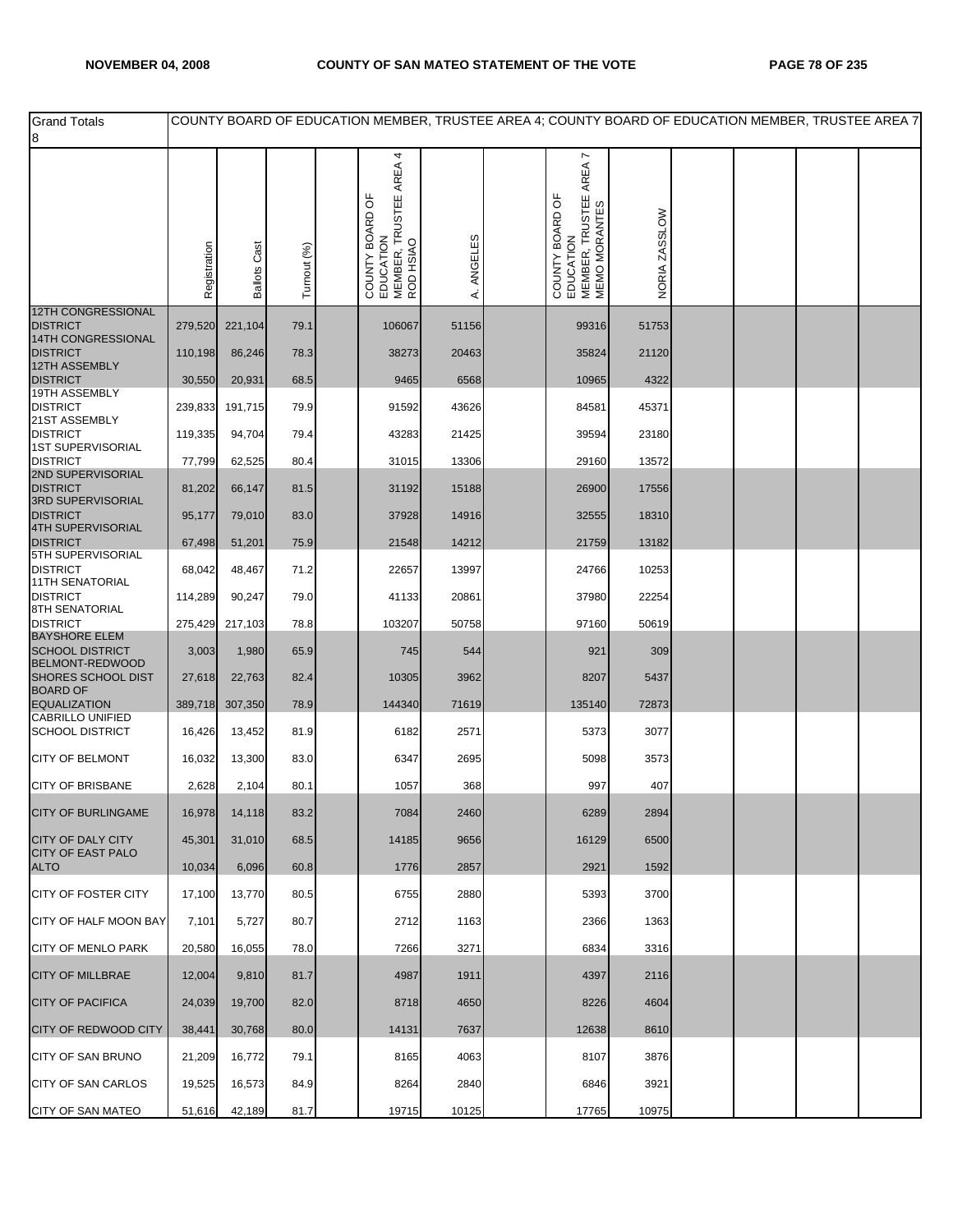| <b>Grand Totals</b><br>8                                        |              |                     |             |                                                                                  |              | COUNTY BOARD OF EDUCATION MEMBER, TRUSTEE AREA 4; COUNTY BOARD OF EDUCATION MEMBER, TRUSTEE AREA 7 |               |  |  |
|-----------------------------------------------------------------|--------------|---------------------|-------------|----------------------------------------------------------------------------------|--------------|----------------------------------------------------------------------------------------------------|---------------|--|--|
|                                                                 | Registration | <b>Ballots Cast</b> | Turnout (%) | TRUSTEE AREA 4<br>COUNTY BOARD OF<br>EDUCATION<br>MEMBER, TRUSTEE A<br>ROD HSIAO | ANGELES<br>∢ | AREA 7<br>MEMBER, TRUSTEE<br>MEMO MORANTES<br>COUNTY BOARD OF<br>EDUCATION                         | NORIA ZASSLOW |  |  |
| <b>CITY OF SOUTH SAN</b><br><b>FRANCISCO</b>                    | 30,363       | 22,670              | 74.7        | 10677                                                                            | 6203         | 11423                                                                                              | 4958          |  |  |
| <b>MIDPEN REGIONAL OPEN</b><br><b>SPACE DISTRICT</b>            | 66,508       | 55,447              | 83.4        | 25503                                                                            | 9972         | 21205                                                                                              | 13136         |  |  |
| MILLBRAE ELEMENTARY<br><b>SCHOOL DISTRICT</b>                   | 13,030       | 10,553              | 81.0        | 5326                                                                             | 2135         | 4741                                                                                               | 2323          |  |  |
| PACIFICA SCHOOL<br><b>DISTRICT</b><br>RAVENSWOOD CITY           | 23,502       | 19,253              | 81.9        | 8503                                                                             | 4544         | 8023                                                                                               | 4503          |  |  |
| ELEM SCHOOL DISTRICT<br>SAN CARLOS SCHOOL                       | 14,630       | 9,361               | 64.0        | 2256                                                                             | 3609         | 3680                                                                                               | 2042          |  |  |
| <b>DISTRICT</b>                                                 | 18,623       | 15,775              | 84.7        | 7734                                                                             | 2646         | 6405                                                                                               | 3654          |  |  |
| <b>SAN MATEO COUNTY</b><br><b>SEQUOIA HEALTHCARE</b>            | 389,718      | 307,350             | 78.9        | 144340                                                                           | 71619        | 135140                                                                                             | 72873         |  |  |
| <b>DISTRICT</b><br><b>SO SAN FRANCISCO</b>                      | 142,042      | 115,782             | 81.5        | 51294                                                                            | 22345        | 43804                                                                                              | 27299         |  |  |
| UNIFIED SCHOOL DIST                                             | 39,185       | 29,044              | 74.1        | 13305                                                                            | 7718         | 14154                                                                                              | 6187          |  |  |
| <b>STATEWIDE DISTRICT</b>                                       | 389,718      | 307,350             | 78.9        | 144340                                                                           | 71619        | 135140                                                                                             | 72873         |  |  |
| <b>TOWN OF ATHERTON</b>                                         | 5,481        | 4,401               | 80.3        | 2072                                                                             | 749          | 1737                                                                                               | 932           |  |  |
| <b>TOWN OF COLMA</b>                                            | 718          | 530                 | 73.8        | 240                                                                              | 150          | 270                                                                                                | 107           |  |  |
| <b>TOWN OF</b><br><b>HILLSBOROUGH</b><br><b>TOWN OF PORTOLA</b> | 7,486        | 6,339               | 84.7        | 3294                                                                             | 961          | 2659                                                                                               | 1339          |  |  |
| <b>VALLEY</b>                                                   | 3,385        | 2,982               | 88.1        | 1512                                                                             | 370          | 1202                                                                                               | 593           |  |  |
| TOWN OF WOODSIDE                                                | 4,088        | 3,444               | 84.2        | 1604                                                                             | 560          | 1258                                                                                               | 806           |  |  |
| <b>UNINCORPORATED</b><br>AREA                                   | 35,609       | 28,992              | 81.4        | 13779                                                                            | 6050         | 12585                                                                                              | 6691          |  |  |
| <b>Voting Center Totals</b>                                     | 389,718      | 6,963               | 1.8         | 3486                                                                             | 1428         | 3224                                                                                               | 1562          |  |  |
| <b>Vote By Mail Totals</b>                                      | 389,718      | 140,856             | 36.1        | 72176                                                                            | 29436        | 63317                                                                                              | 33804         |  |  |
| <b>Election Day Totals</b>                                      | 389,718      | 159,531             | 40.9        | 68678                                                                            | 40755        | 68599                                                                                              | 37507         |  |  |
| <b>Grand Totals</b>                                             |              | 389,718 307,350     | 78.9        | 144340                                                                           | 71619        | 135140                                                                                             | 72873         |  |  |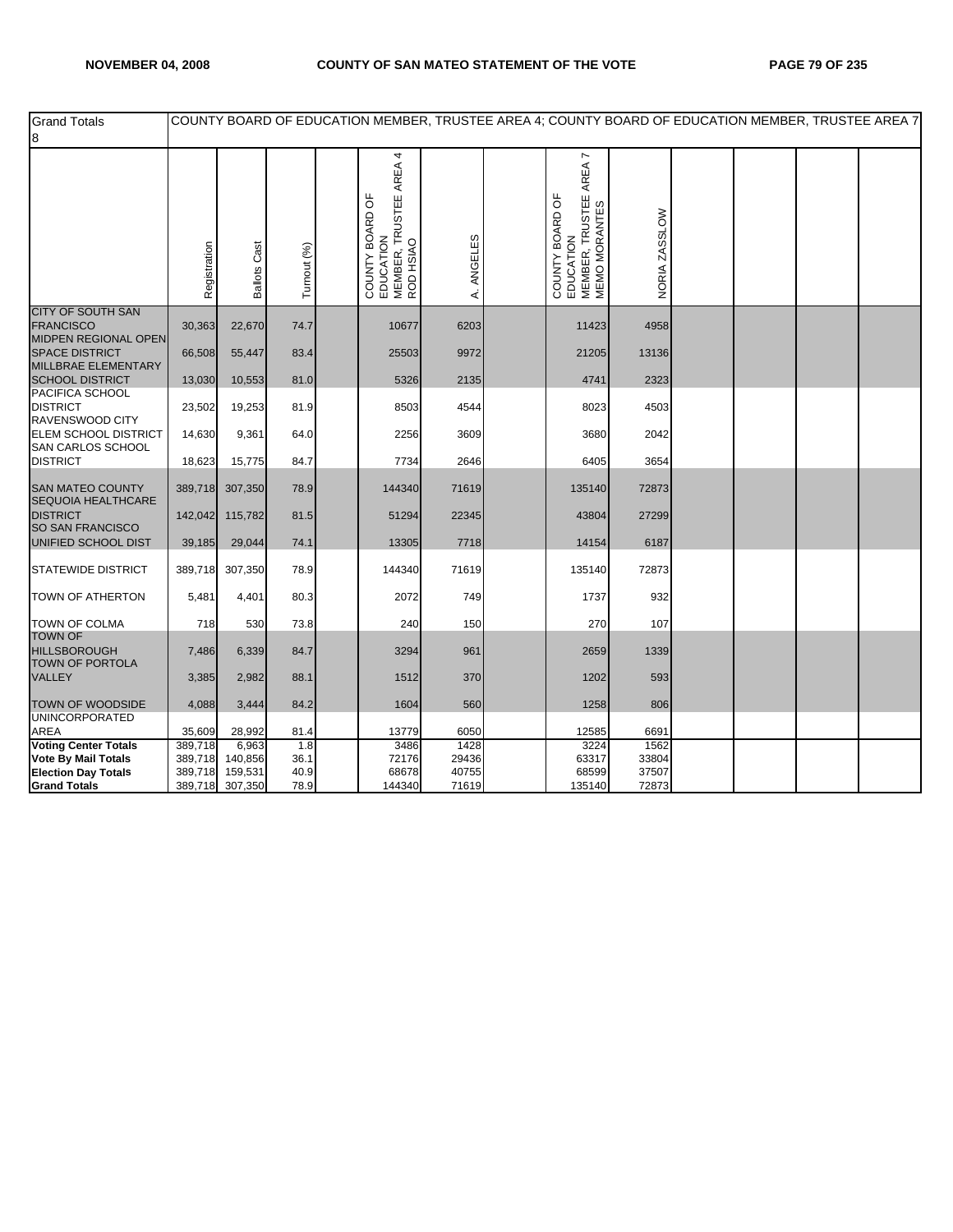| 9                                                         |                  |                        |              | CABRILLO UNIFIED SCHOOL DISTRICT, MEMBERS, GOVERNING BOARD                                    |                   |                         |  |  |  |
|-----------------------------------------------------------|------------------|------------------------|--------------|-----------------------------------------------------------------------------------------------|-------------------|-------------------------|--|--|--|
|                                                           | Registration     | Cast<br><b>Ballots</b> | Turnout (%)  | SCHOOL DISTRICT<br>MEMBERS, GOVERNING BOARD<br>Vote for 2<br>JOHN MOSELEY<br>CABRILLO UNIFIED | KEN JOHNSON       | CHARLES M. GARDNER      |  |  |  |
| 3301<br>3303                                              | 1,016<br>769     | 789<br>633             | 77.7<br>82.3 | 404<br>288                                                                                    | 202<br>180        | 314<br>270              |  |  |  |
| 3304                                                      | 744              | 643                    | 86.4         | 297                                                                                           | 163               | 303                     |  |  |  |
| 3305                                                      | 677              | 570                    | 84.2         | 265                                                                                           | 160               | 264                     |  |  |  |
| 3306                                                      | 824              | 717                    | 87.0         | 357                                                                                           | 200               | 319                     |  |  |  |
| 3310<br>3311                                              | 772<br>839       | 636<br>700             | 82.4<br>83.4 | 345<br>372                                                                                    | 157<br>176        | 305<br>293              |  |  |  |
| 3312                                                      | 780              | 603                    | 77.3         | 297                                                                                           | 165               | 247                     |  |  |  |
| 3313                                                      | 773              | 678                    | 87.7         | 389                                                                                           | 166               | 289                     |  |  |  |
| 3314                                                      | 616              | 490                    | 79.5         | 274                                                                                           | 127               | 244                     |  |  |  |
| 3320                                                      | 802              | 648                    | 80.8         | 386                                                                                           | 180               | 320                     |  |  |  |
| 3321                                                      | 833              | 661                    | 79.4         | 381                                                                                           | 195               | 311                     |  |  |  |
| 3322                                                      | 850              | 672                    | 79.1         | 332                                                                                           | 210               | 287                     |  |  |  |
| 3323                                                      | 1,056            | 844                    | 79.9         | 446                                                                                           | 226               | 360                     |  |  |  |
| 3324<br>3325                                              | 1,021<br>931     | 837<br>745             | 82.0<br>80.0 | 446<br>412                                                                                    | 238<br>181        | 377<br>301              |  |  |  |
| 3326                                                      | 1,034            | 837                    | 80.9         | 502                                                                                           | 203               | 458                     |  |  |  |
| 3327                                                      | 574              | 483                    | 84.1         | 242                                                                                           | 147               | 202                     |  |  |  |
| 3330                                                      | 42               | 35                     | 83.3         | 11                                                                                            | 16                | 10                      |  |  |  |
| 3331                                                      | 284              | 236                    | 83.1         | 111                                                                                           | 66                | 83                      |  |  |  |
| 3360                                                      | 188              | 143                    | 76.1         | 65                                                                                            | 34                | 57                      |  |  |  |
| 3361                                                      | 107              | 90                     | 84.1         | 37                                                                                            | 21                | 31                      |  |  |  |
| 3370<br>3371                                              | 506<br>139       | 428<br>120             | 84.6<br>86.3 | 204<br>$\mathbf 0$                                                                            | 95<br>$\mathbf 0$ | 171<br>0                |  |  |  |
| 3372                                                      | 97               | 82                     | 84.5         | $\pmb{0}$                                                                                     | $\mathbf 0$       | $\pmb{0}$               |  |  |  |
| 3373                                                      | 11               | $\overline{9}$         | 81.8         | $\overline{\mathbf{c}}$                                                                       | $\mathbf{0}$      | $\overline{\mathbf{c}}$ |  |  |  |
| 3377                                                      | 27               | 24                     | 88.9         | $\mathbf{1}$                                                                                  |                   | $\overline{0}$          |  |  |  |
| 3380                                                      | 74               | 61                     | 82.4         | 17                                                                                            | 20                | 20                      |  |  |  |
| 3540                                                      | 20               | 20                     | 100.0        | $\mathbf{1}$                                                                                  | 0                 | 0                       |  |  |  |
| 3542                                                      | $\mathbf 0$      | $\mathbf 0$            | 0.0          | $\mathbf 0$                                                                                   | 0                 | 0                       |  |  |  |
| 3704                                                      | 20               | 18                     | 90.0         | $\mathbf{0}$<br>114                                                                           | $\overline{0}$    | 1                       |  |  |  |
| <b>Voting Center Totals</b><br><b>Vote By Mail Totals</b> | 16,426<br>16,426 | 208<br>6,126           | 1.3<br>37.3  | 3222                                                                                          | 68<br>1585        | 104<br>2895             |  |  |  |
| <b>Election Day Totals</b>                                | 16,426           | 7,118                  | 43.3         | 3548                                                                                          | 1876              | 2840                    |  |  |  |
| <b>Grand Totals</b>                                       | 16,426           | 13,452                 | 81.9         | 6884                                                                                          | 3529              | 5839                    |  |  |  |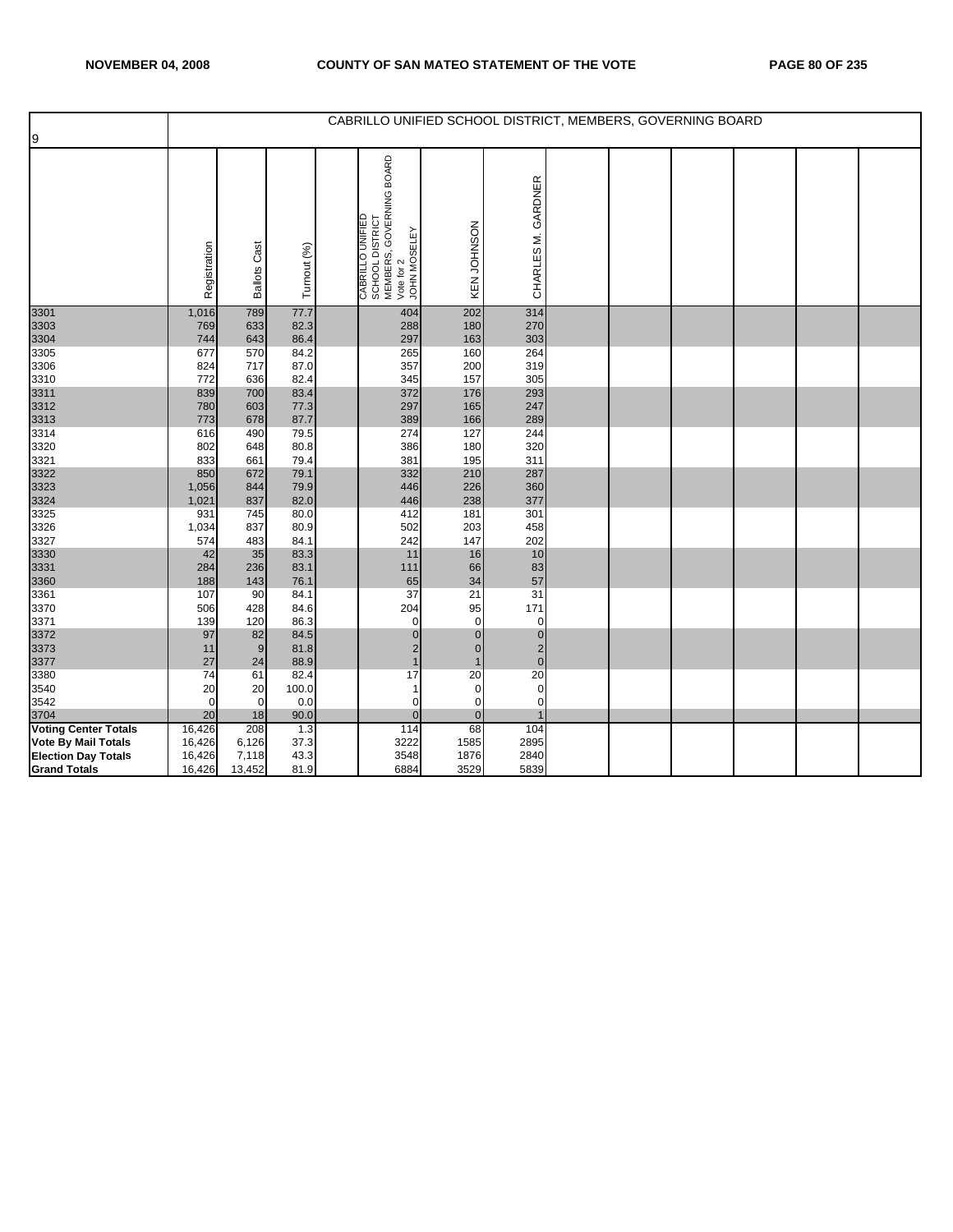| Voting Center Totals<br>9                             |                 |                        |             | CABRILLO UNIFIED SCHOOL DISTRICT, MEMBERS, GOVERNING BOARD                                      |             |                    |  |  |  |
|-------------------------------------------------------|-----------------|------------------------|-------------|-------------------------------------------------------------------------------------------------|-------------|--------------------|--|--|--|
|                                                       | Registration    | Cast<br><b>Ballots</b> | Turnout (%) | " CABRILLO UNIFIED<br>SCHOOL DISTRICT<br>MEMBERS, GOVERNING BOARD<br>Vote for 2<br>JOHN MOSELEY | KEN JOHNSON | CHARLES M. GARDNER |  |  |  |
| <b>12TH CONGRESSIONAL</b><br><b>DISTRICT</b>          | 4,050           | 33                     | 0.8         | 14                                                                                              | 10          | 17                 |  |  |  |
| 14TH CONGRESSIONAL<br><b>DISTRICT</b>                 | 12,376          | 175                    | 1.4         | 100                                                                                             | 58          | 87                 |  |  |  |
| 19TH ASSEMBLY<br><b>DISTRICT</b>                      | 16,282          | 205                    | 1.3         | 114                                                                                             | 68          | 104                |  |  |  |
| 21ST ASSEMBLY<br><b>DISTRICT</b><br>3RD SUPERVISORIAL | 144             | 3                      | 2.1         |                                                                                                 |             |                    |  |  |  |
| <b>DISTRICT</b><br><b>11TH SENATORIAL</b>             | 16,426          | 208                    | 1.3         | 114                                                                                             | 68          | 104                |  |  |  |
| <b>DISTRICT</b>                                       | 434             |                        | 0.2         |                                                                                                 |             |                    |  |  |  |
| <b>8TH SENATORIAL</b><br>DISTRICT<br>BOARD OF         | 15,992          | 207                    | 1.3         | 113                                                                                             | 68          | 103                |  |  |  |
| <b>EQUALIZATION</b><br><b>CABRILLO UNIFIED</b>        | 16,426          | 208                    | 1.3         | 114                                                                                             | 68          | 104                |  |  |  |
| <b>SCHOOL DISTRICT</b>                                | 16,426          | 208                    | 1.3         | 114                                                                                             | 68          | 104                |  |  |  |
| CITY OF HALF MOON BAY<br>MIDPEN REGIONAL OPEN         | 7,101           | 105                    | 1.5         | 62                                                                                              | 38          | 54                 |  |  |  |
| <b>SPACE DISTRICT</b>                                 | 15,763          | 203                    | 1.3         | 108                                                                                             | 66          | 99                 |  |  |  |
| <b>SAN MATEO COUNTY</b><br>SEQUOIA HEALTHCARE         | 16,426          | 208                    | 1.3         | 114                                                                                             | 68          | 104                |  |  |  |
| <b>DISTRICT</b>                                       | 134             | 2                      | 1.5         | $\Omega$                                                                                        |             | $\Omega$           |  |  |  |
| STATEWIDE DISTRICT<br>UNINCORPORATED                  | 16,426          | 208                    | 1.3         | 114                                                                                             | 68          | 104                |  |  |  |
| <b>AREA</b><br><b>Voting Center Totals</b>            | 9,325<br>16,426 | 103<br>208             | 1.1<br>1.3  | 52<br>114                                                                                       | 30<br>68    | 50<br>104          |  |  |  |
|                                                       |                 |                        |             |                                                                                                 |             |                    |  |  |  |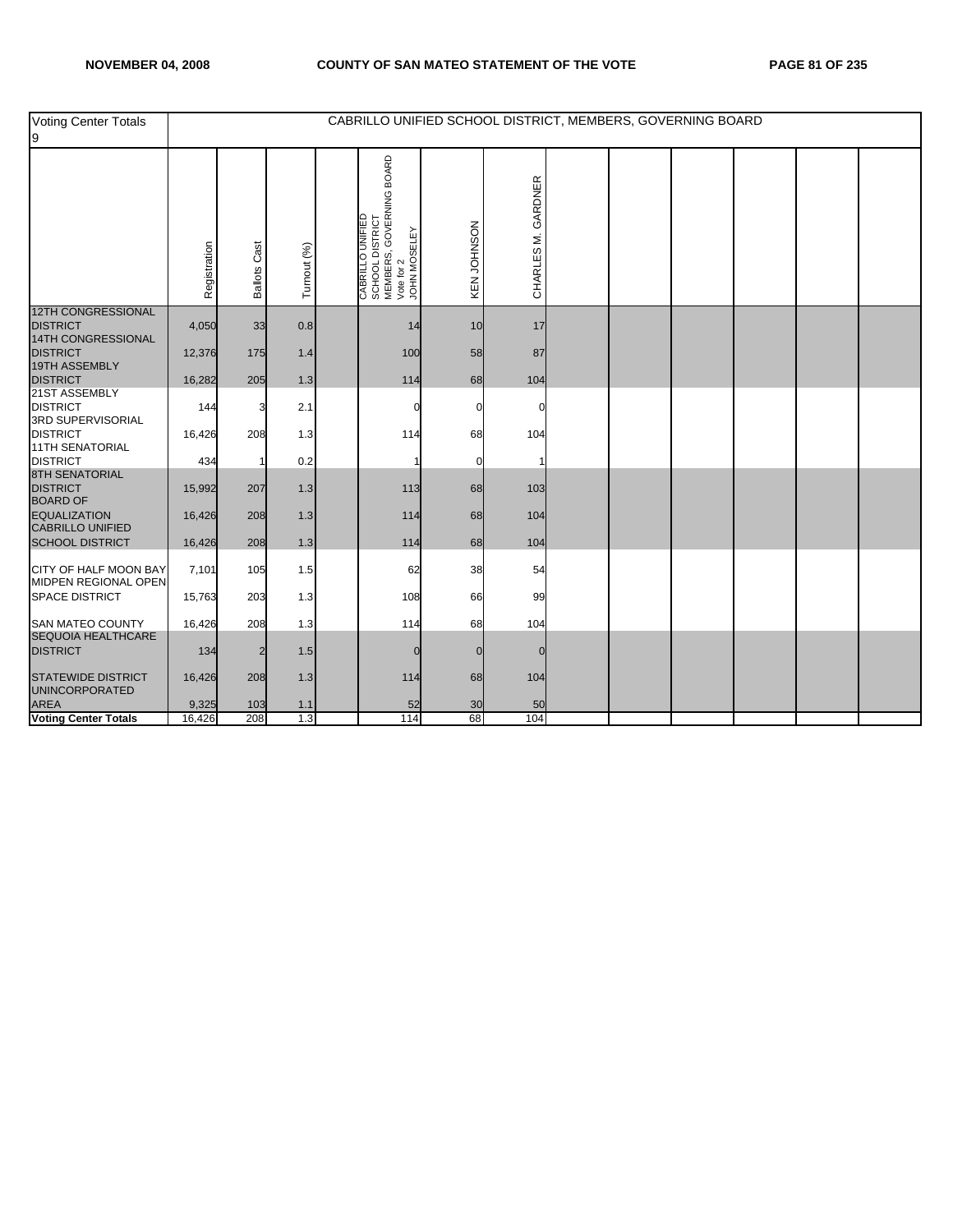| Vote By Mail Totals<br>9                                      |              |                        |             | CABRILLO UNIFIED SCHOOL DISTRICT, MEMBERS, GOVERNING BOARD                                    |             |                    |  |  |  |
|---------------------------------------------------------------|--------------|------------------------|-------------|-----------------------------------------------------------------------------------------------|-------------|--------------------|--|--|--|
|                                                               | Registration | Cast<br><b>Ballots</b> | Turnout (%) | SCHOOL DISTRICT<br>MEMBERS, GOVERNING BOARD<br>Vote for 2<br>JOHN MOSELEY<br>CABRILLO UNIFIED | KEN JOHNSON | CHARLES M. GARDNER |  |  |  |
| <b>12TH CONGRESSIONAL</b><br><b>DISTRICT</b>                  | 4,050        | 1,586                  | 39.2        | 755                                                                                           | 430         | 740                |  |  |  |
| 14TH CONGRESSIONAL<br><b>DISTRICT</b><br><b>19TH ASSEMBLY</b> | 12,376       | 4,540                  | 36.7        | 2467                                                                                          | 1155        | 2155               |  |  |  |
| <b>DISTRICT</b>                                               | 16,282       | 6,126                  | 37.6        | 3222                                                                                          | 1585        | 2895               |  |  |  |
| 21ST ASSEMBLY<br><b>DISTRICT</b><br>3RD SUPERVISORIAL         | 144          | $\mathbf 0$            | 0.0         | 0                                                                                             | 0           | 0                  |  |  |  |
| <b>DISTRICT</b><br><b>11TH SENATORIAL</b>                     | 16,426       | 6,126                  | 37.3        | 3222                                                                                          | 1585        | 2895               |  |  |  |
| <b>DISTRICT</b>                                               | 434          | $\mathbf 0$            | 0.0         | $\mathbf 0$                                                                                   | $\Omega$    | $\Omega$           |  |  |  |
| 8TH SENATORIAL<br><b>DISTRICT</b><br><b>BOARD OF</b>          | 15,992       | 6,126                  | 38.3        | 3222                                                                                          | 1585        | 2895               |  |  |  |
| <b>EQUALIZATION</b><br><b>CABRILLO UNIFIED</b>                | 16,426       | 6,126                  | 37.3        | 3222                                                                                          | 1585        | 2895               |  |  |  |
| <b>SCHOOL DISTRICT</b>                                        | 16,426       | 6,126                  | 37.3        | 3222                                                                                          | 1585        | 2895               |  |  |  |
| CITY OF HALF MOON BAY<br>MIDPEN REGIONAL OPEN                 | 7,101        | 2,914                  | 41.0        | 1637                                                                                          | 754         | 1408               |  |  |  |
| <b>SPACE DISTRICT</b>                                         | 15,763       | 6,126                  | 38.9        | 3198                                                                                          | 1576        | 2879               |  |  |  |
| SAN MATEO COUNTY                                              | 16,426       | 6,126                  | 37.3        | 3222                                                                                          | 1585        | 2895               |  |  |  |
| SEQUOIA HEALTHCARE<br><b>DISTRICT</b>                         | 134          | $\overline{0}$         | 0.0         | $\mathbf{0}$                                                                                  | $\Omega$    | $\overline{0}$     |  |  |  |
| <b>STATEWIDE DISTRICT</b><br><b>UNINCORPORATED</b>            | 16,426       | 6,126                  | 37.3        | 3222                                                                                          | 1585        | 2895               |  |  |  |
| <b>AREA</b><br>Vote By Mail Totals                            | 9,325        | 3,212                  | 34.4        | 1585                                                                                          | 831         | 1487               |  |  |  |
|                                                               | 16,426       | 6,126                  | 37.3        | 3222                                                                                          | 1585        | 2895               |  |  |  |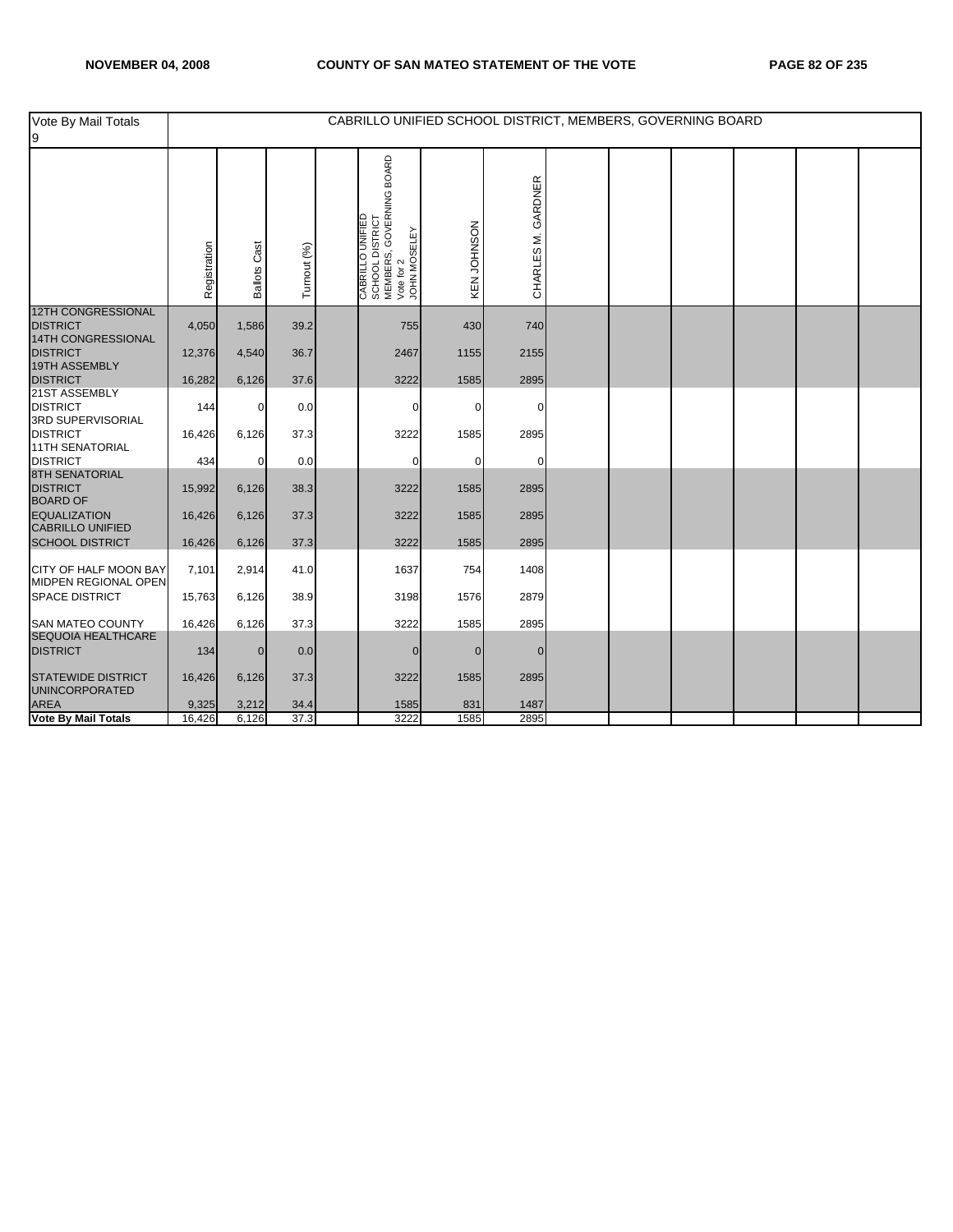| <b>Grand Totals</b><br>9                                    |                  |                     |              | CABRILLO UNIFIED SCHOOL DISTRICT, MEMBERS, GOVERNING BOARD                            |                |                    |  |  |  |
|-------------------------------------------------------------|------------------|---------------------|--------------|---------------------------------------------------------------------------------------|----------------|--------------------|--|--|--|
|                                                             | Registration     | <b>Ballots Cast</b> | Turnout (%)  | CABRILLO UNIFIED<br>  SCHOOL DISTRICT<br>  MEMBERS, GOVERNING BOARD<br>  JOHN MOSELEY | KEN JOHNSON    | CHARLES M. GARDNER |  |  |  |
| <b>12TH CONGRESSIONAL</b><br><b>DISTRICT</b>                | 4,050            | 3,372               | 83.3         | 1612                                                                                  | 905            | 1470               |  |  |  |
| 14TH CONGRESSIONAL<br><b>DISTRICT</b>                       | 12,376           | 10,080              | 81.4         | 5272                                                                                  | 2624           | 4369               |  |  |  |
| 19TH ASSEMBLY<br><b>DISTRICT</b>                            | 16,282           | 13,328              | 81.9         | 6883                                                                                  | 3528           | 5838               |  |  |  |
| 21ST ASSEMBLY<br><b>DISTRICT</b><br>3RD SUPERVISORIAL       | 144              | 124                 | 86.1         |                                                                                       |                |                    |  |  |  |
| <b>DISTRICT</b><br><b>11TH SENATORIAL</b>                   | 16,426           | 13,452              | 81.9         | 6884                                                                                  | 3529           | 5839               |  |  |  |
| <b>DISTRICT</b>                                             | 434              | 353                 | 81.3         | 102                                                                                   | 55             | 88                 |  |  |  |
| <b>8TH SENATORIAL</b><br><b>DISTRICT</b><br><b>BOARD OF</b> | 15,992           | 13,099              | 81.9         | 6782                                                                                  | 3474           | 5751               |  |  |  |
| <b>EQUALIZATION</b><br><b>CABRILLO UNIFIED</b>              | 16,426           | 13,452              | 81.9         | 6884                                                                                  | 3529           | 5839               |  |  |  |
| <b>SCHOOL DISTRICT</b>                                      | 16,426           | 13,452              | 81.9         | 6884                                                                                  | 3529           | 5839               |  |  |  |
| CITY OF HALF MOON BAY<br>MIDPEN REGIONAL OPEN               | 7,101            | 5,727               | 80.7         | 3147                                                                                  | 1580           | 2616               |  |  |  |
| <b>SPACE DISTRICT</b>                                       | 15,763           | 12,905              | 81.9         | 6724                                                                                  | 3442           | 5700               |  |  |  |
| <b>SAN MATEO COUNTY</b><br>SEQUOIA HEALTHCARE               | 16,426           | 13,452              | 81.9         | 6884                                                                                  | 3529           | 5839               |  |  |  |
| <b>DISTRICT</b>                                             | 134              | 114                 | 85.1         | 2                                                                                     | $\overline{2}$ | 3                  |  |  |  |
| <b>STATEWIDE DISTRICT</b><br>UNINCORPORATED                 | 16,426           | 13,452              | 81.9         | 6884                                                                                  | 3529           | 5839               |  |  |  |
| AREA                                                        | 9,325            | 7,725               | 82.8         | 3737                                                                                  | 1949           | 3223               |  |  |  |
| <b>Voting Center Totals</b>                                 | 16,426           | 208                 | 1.3          | 114                                                                                   | 68             | 104                |  |  |  |
| Vote By Mail Totals                                         | 16,426           | 6,126               | 37.3         | 3222                                                                                  | 1585           | 2895               |  |  |  |
| <b>Election Day Totals</b><br><b>Grand Totals</b>           | 16,426<br>16,426 | 7,118<br>13,452     | 43.3<br>81.9 | 3548<br>6884                                                                          | 1876<br>3529   | 2840<br>5839       |  |  |  |
|                                                             |                  |                     |              |                                                                                       |                |                    |  |  |  |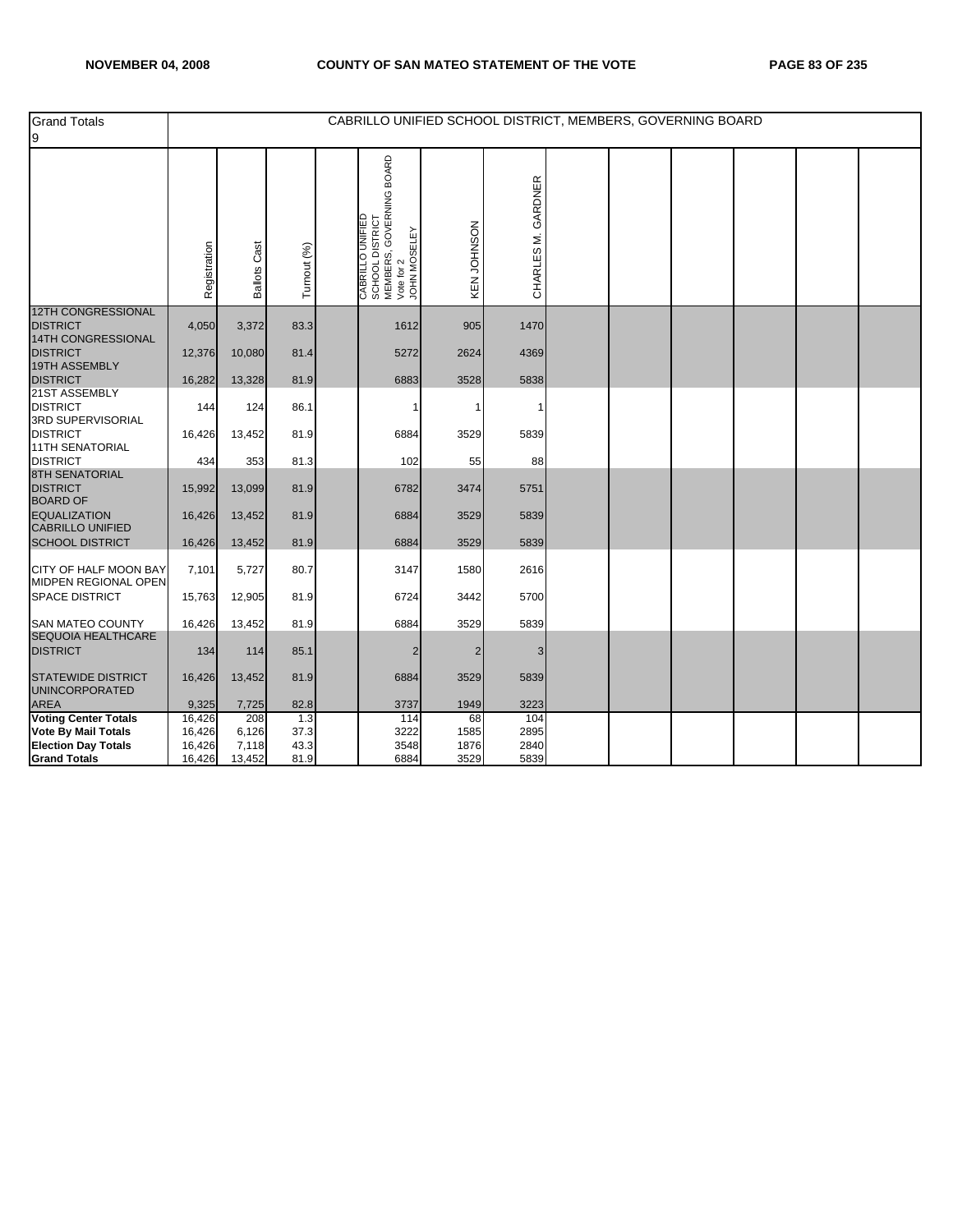| 10                                  |                 |                       |              | SOUTH SAN FRANCISCO UNIFIED SCHOOL DISTRICT, MEMBERS, GOVERNING BOARD                   |                   |                       |  |  |  |
|-------------------------------------|-----------------|-----------------------|--------------|-----------------------------------------------------------------------------------------|-------------------|-----------------------|--|--|--|
|                                     |                 |                       |              |                                                                                         |                   |                       |  |  |  |
|                                     |                 |                       |              | SSF UNIFIED SCHOOL DIST<br>MEMBERS, GOVERNING BD<br>Vote for 2<br>MAURICE DUPRA GOODMAN | <b>BURGESS</b>    |                       |  |  |  |
|                                     | Registration    | <b>Ballots Cast</b>   | Turnout (%)  |                                                                                         | RONALD C.         | <b>HSNB AGNT</b>      |  |  |  |
|                                     |                 |                       |              |                                                                                         |                   |                       |  |  |  |
| 1624                                | 794             | 625                   | 78.7         | 275                                                                                     | 155               | 235                   |  |  |  |
| 1631<br>1801                        | 103<br>698      | 93<br>532             | 90.3<br>76.2 | 42<br>218                                                                               | 16<br>151         | 30<br>226             |  |  |  |
| 1802                                | 690             | 547                   | 79.3         | 254                                                                                     | 135               | 245                   |  |  |  |
| 1803                                | 976             | 675                   | 69.2         | 332                                                                                     | 161               | 270                   |  |  |  |
| 1804<br>1805                        | 740<br>843      | 585<br>589            | 79.1<br>69.9 | 253<br>257                                                                              | 141<br>133        | 272<br>248            |  |  |  |
| 1806                                | 953             | 719                   | 75.4         | 315                                                                                     | 186               | 302                   |  |  |  |
| 1807                                | 717             | 590                   | 82.3         | 248                                                                                     | 145               | 305                   |  |  |  |
| 1808                                | 751             | 589                   | 78.4         | 238                                                                                     | 141               | 279                   |  |  |  |
| 1809                                | 1,134<br>796    | 842<br>542            | 74.3<br>68.1 | 402<br>238                                                                              | 212<br>113        | 323<br>198            |  |  |  |
| 1810<br>1811                        | 1,082           | 744                   | 68.8         | 330                                                                                     | 203               | 319                   |  |  |  |
| 1812                                | 733             | 521                   | 71.1         | 230                                                                                     | 111               | 211                   |  |  |  |
| 1813                                | 942             | 608                   | 64.5         | 286                                                                                     | 149               | 233                   |  |  |  |
| 1814<br>1815                        | 1,052<br>756    | 656<br>521            | 62.4<br>68.9 | 293<br>214                                                                              | 165<br>120        | 244<br>226            |  |  |  |
| 1816                                | 862             | 652                   | 75.6         | 270                                                                                     | 176               | 284                   |  |  |  |
| 5201                                | 92              | 78                    | 84.8         | 37                                                                                      | 17                | 21                    |  |  |  |
| 5301                                | 718             | 530                   | 73.8         | 36                                                                                      | 19                | 25                    |  |  |  |
| 5645<br>5646                        | 736<br>827      | 516<br>631            | 70.1<br>76.3 | 9<br>268                                                                                | $\sqrt{5}$<br>175 | 8<br>230              |  |  |  |
| 5647                                | 1,000           | 688                   | 68.8         | 355                                                                                     | 185               | 240                   |  |  |  |
| 5648                                | 926             | 687                   | 74.2         | 336                                                                                     | 196               | 275                   |  |  |  |
| 5649                                | 782             | 574                   | 73.4         | 299                                                                                     | 144               | 233                   |  |  |  |
| 5650<br>5651                        | 1,022<br>992    | 688<br>715            | 67.3<br>72.1 | 352<br>357                                                                              | 170<br>197        | 221<br>279            |  |  |  |
| 5652                                | 963             | 652                   | 67.7         | 360                                                                                     | 156               | 219                   |  |  |  |
| 5817                                | 746             | 553                   | 74.1         | 206                                                                                     | 152               | 256                   |  |  |  |
| 5818<br>5819                        | 670             | 540<br>499            | 80.6<br>81.8 | 251<br>195                                                                              | 147<br>135        | 245<br>236            |  |  |  |
| 5820                                | 610<br>1,092    | 898                   | 82.2         | 361                                                                                     | 182               | 378                   |  |  |  |
| 5821                                | 655             | 504                   | 76.9         | 195                                                                                     | 159               | 249                   |  |  |  |
| 5822                                | 900             | 695                   | 77.2         | 302                                                                                     | 177               | 324                   |  |  |  |
| 5823<br>5824                        | 785<br>804      | 590<br>650            | 75.2<br>80.8 | 273<br>299                                                                              | 167<br>149        | 227<br>284            |  |  |  |
| 5825                                | 1,074           | 737                   | 68.6         | 349                                                                                     | 178               | 282                   |  |  |  |
| 5826                                | 949             | 681                   | 71.8         | 345                                                                                     | 155               | 256                   |  |  |  |
| 5827                                | 827             | 624                   | 75.5         | 308                                                                                     | 150               | 234                   |  |  |  |
| 5828<br>5829                        | 797<br>715      | 558<br>503            | 70.0<br>70.3 | 254<br>241                                                                              | 135<br>115        | 204<br>211            |  |  |  |
| 5830                                | 625             | 454                   | 72.6         | 212                                                                                     | 118               | 173                   |  |  |  |
| 5831                                | 591             | 464                   | 78.5         | 251                                                                                     | 110               | 175                   |  |  |  |
| 5832                                | 1,008           | 759                   | 75.3         | 322                                                                                     | 151               | 283                   |  |  |  |
| 5833<br>5834                        | 1,051<br>132    | 898<br>109            | 85.4<br>82.6 | 336<br>60                                                                               | 179<br>33         | 440<br>43             |  |  |  |
| 5835                                | 724             | 554                   | 76.5         | 213                                                                                     | 125               | 274                   |  |  |  |
| 5836                                | 911             | 708                   | 77.7         | 279                                                                                     | 150               | 330                   |  |  |  |
| 5837                                | 839<br>$\Omega$ | 677<br>$\overline{0}$ | 80.7<br>0.0  | 261<br>$\overline{0}$                                                                   | 156               | 335<br>$\overline{0}$ |  |  |  |
| 5903<br><b>Voting Center Totals</b> | 39,185          | 316                   | 0.8          | 146                                                                                     | $\mathbf 0$<br>71 | 134                   |  |  |  |
| <b>Vote By Mail Totals</b>          | 39,185          | 12,797                | 32.7         | 5583                                                                                    | 3004              | 5543                  |  |  |  |
| <b>Election Day Totals</b>          | 39,185          | 15,931                | 40.7         | 6888                                                                                    | 3825              | 5963                  |  |  |  |
| <b>Grand Totals</b>                 | 39,185          | 29,044                | 74.1         | 12617                                                                                   | 6900              | 11640                 |  |  |  |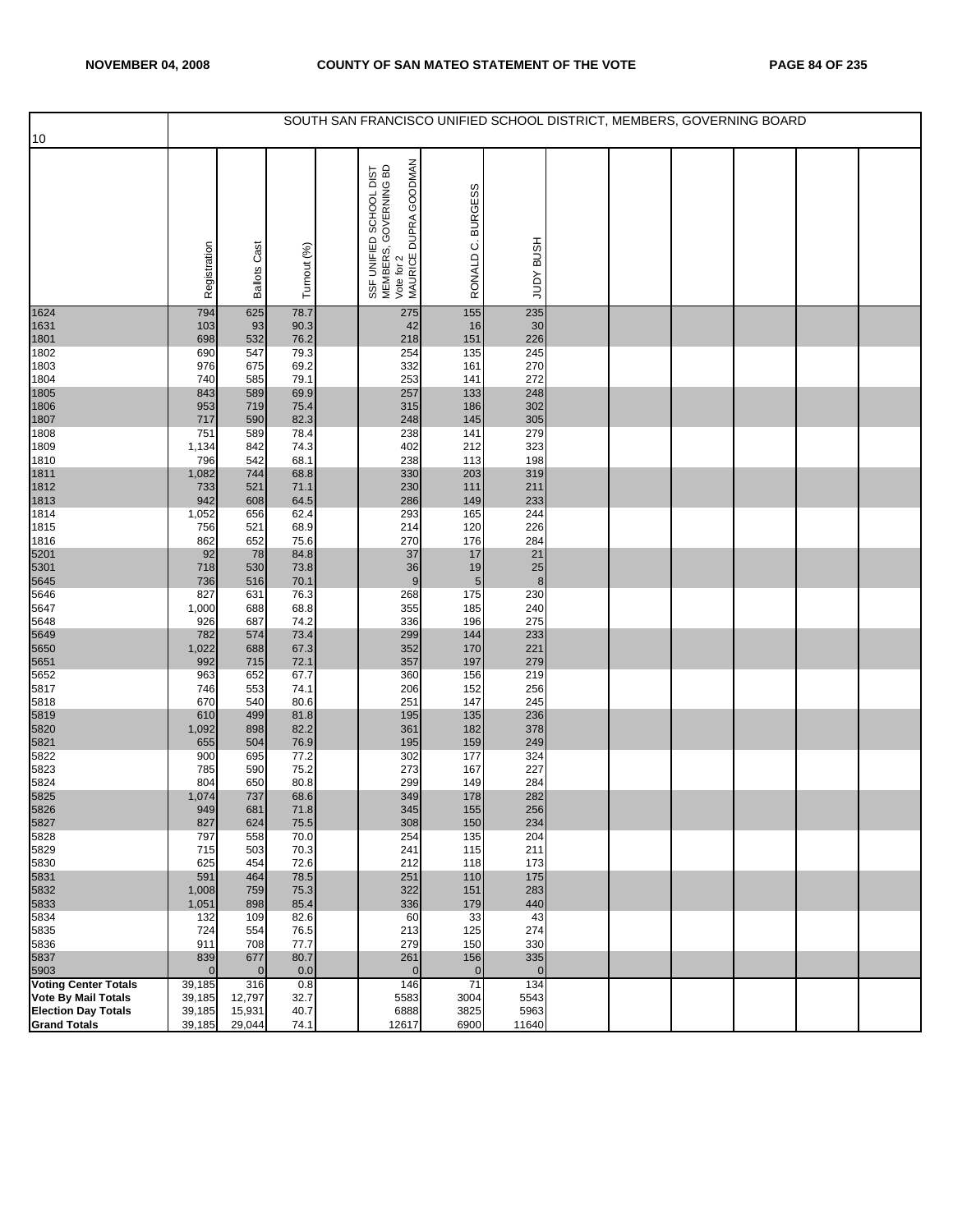| Voting Center Totals<br>10                                       |              |                     |                  | SOUTH SAN FRANCISCO UNIFIED SCHOOL DISTRICT, MEMBERS, GOVERNING BOARD                                    |                             |                  |  |  |  |
|------------------------------------------------------------------|--------------|---------------------|------------------|----------------------------------------------------------------------------------------------------------|-----------------------------|------------------|--|--|--|
|                                                                  | Registration | <b>Ballots Cast</b> | Turnout (%)      | DUPRA GOODMAN<br>SSF UNIFIED SCHOOL DIST<br>MEMBERS, GOVERNING BD<br>Vote for 2<br>MAURICE DUPRA GOODMAN | <b>BURGESS</b><br>RONALD C. | <b>HSNB AGNT</b> |  |  |  |
| <b>12TH CONGRESSIONAL</b><br><b>DISTRICT</b>                     | 39,185       | 316                 | 0.8              | 146                                                                                                      | 71                          | 134              |  |  |  |
| 12TH ASSEMBLY<br><b>DISTRICT</b><br>19TH ASSEMBLY                | 718          | 2                   | 0.3              |                                                                                                          |                             |                  |  |  |  |
| <b>DISTRICT</b>                                                  | 38,467       | 314                 | 0.8              | 146                                                                                                      | 71                          | 134              |  |  |  |
| <b>1ST SUPERVISORIAL</b><br><b>DISTRICT</b><br>5TH SUPERVISORIAL | 14,622       | 116                 | 0.8              | 55                                                                                                       | 26                          | 51               |  |  |  |
| <b>DISTRICT</b><br>8TH SENATORIAL                                | 24,563       | 200                 | 0.8              | 91                                                                                                       | 45                          | 83               |  |  |  |
| <b>DISTRICT</b>                                                  | 39,185       | 316                 | 0.8              | 146                                                                                                      | 71                          | 134              |  |  |  |
| <b>BOARD OF</b><br><b>EQUALIZATION</b>                           | 39,185       | 316                 | 0.8              | 146                                                                                                      | 71                          | 134              |  |  |  |
| <b>CITY OF DALY CITY</b>                                         | 7,248        | 52                  | 0.7              | 20                                                                                                       |                             | 15               |  |  |  |
| <b>CITY OF SAN BRUNO</b>                                         | 897          | $\overline{7}$      | 0.8              | 3                                                                                                        |                             | 3                |  |  |  |
| <b>CITY OF SOUTH SAN</b><br><b>FRANCISCO</b>                     | 30,230       | 255                 | 0.8              | 123                                                                                                      | 61                          | 116              |  |  |  |
| <b>SAN MATEO COUNTY</b><br>SO SAN FRANCISCO                      | 39,185       | 316                 | 0.8              | 146                                                                                                      | 71                          | 134              |  |  |  |
| UNIFIED SCHOOL DIST                                              | 39,185       | 316                 | 0.8              | 146                                                                                                      | 71                          | 134              |  |  |  |
| <b>STATEWIDE DISTRICT</b>                                        | 39,185       | 316                 | 0.8              | 146                                                                                                      | 71                          | 134              |  |  |  |
| <b>TOWN OF COLMA</b><br><b>UNINCORPORATED</b>                    | 718          |                     | 0.3              |                                                                                                          |                             |                  |  |  |  |
| <b>AREA</b>                                                      | 92           |                     | 0.0              |                                                                                                          |                             |                  |  |  |  |
| <b>Voting Center Totals</b>                                      | 39,185       | 316                 | $\overline{0.8}$ | 146                                                                                                      | 71                          | 134              |  |  |  |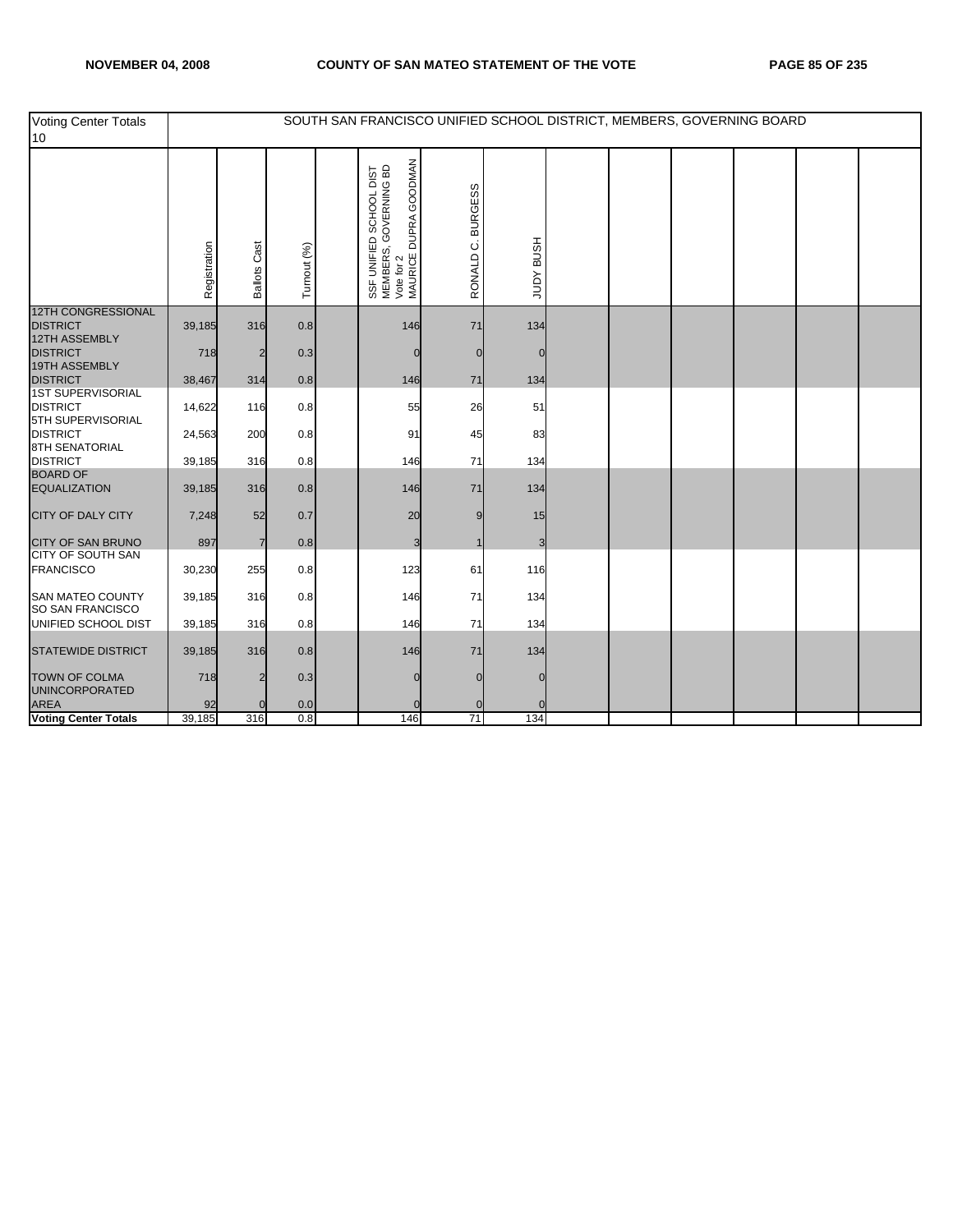| Vote By Mail Totals<br>10                                        |              |                     |             | SOUTH SAN FRANCISCO UNIFIED SCHOOL DISTRICT, MEMBERS, GOVERNING BOARD                                    |                             |                  |  |  |  |
|------------------------------------------------------------------|--------------|---------------------|-------------|----------------------------------------------------------------------------------------------------------|-----------------------------|------------------|--|--|--|
|                                                                  | Registration | <b>Ballots Cast</b> | Turnout (%) | DUPRA GOODMAN<br>SSF UNIFIED SCHOOL DIST<br>MEMBERS, GOVERNING BD<br>Vote for 2<br>MAURICE DUPRA GOODMAN | <b>BURGESS</b><br>RONALD C. | <b>HSUB AUDL</b> |  |  |  |
| <b>12TH CONGRESSIONAL</b><br><b>DISTRICT</b>                     | 39,185       | 12,797              | 32.7        | 5583                                                                                                     | 3004                        | 5543             |  |  |  |
| 12TH ASSEMBLY<br><b>DISTRICT</b><br>19TH ASSEMBLY                | 718          | 282                 | 39.3        | 15                                                                                                       | 8                           | 13               |  |  |  |
| <b>DISTRICT</b>                                                  | 38,467       | 12,515              | 32.5        | 5568                                                                                                     | 2996                        | 5530             |  |  |  |
| <b>1ST SUPERVISORIAL</b><br><b>DISTRICT</b><br>5TH SUPERVISORIAL | 14,622       | 4,439               | 30.4        | 2000                                                                                                     | 1082                        | 2037             |  |  |  |
| <b>DISTRICT</b><br><b>8TH SENATORIAL</b>                         | 24,563       | 8,358               | 34.0        | 3583                                                                                                     | 1922                        | 3506             |  |  |  |
| <b>DISTRICT</b>                                                  | 39,185       | 12,797              | 32.7        | 5583                                                                                                     | 3004                        | 5543             |  |  |  |
| <b>BOARD OF</b><br><b>EQUALIZATION</b>                           | 39,185       | 12,797              | 32.7        | 5583                                                                                                     | 3004                        | 5543             |  |  |  |
| <b>CITY OF DALY CITY</b>                                         | 7,248        | 2,333               | 32.2        | 1089                                                                                                     | 541                         | 826              |  |  |  |
| <b>CITY OF SAN BRUNO</b>                                         | 897          | 288                 | 32.1        | 123                                                                                                      | 71                          | 125              |  |  |  |
| <b>CITY OF SOUTH SAN</b><br><b>FRANCISCO</b>                     | 30,230       | 9,894               | 32.7        | 4356                                                                                                     | 2384                        | 4579             |  |  |  |
| <b>SAN MATEO COUNTY</b><br>SO SAN FRANCISCO                      | 39,185       | 12,797              | 32.7        | 5583                                                                                                     | 3004                        | 5543             |  |  |  |
| UNIFIED SCHOOL DIST                                              | 39,185       | 12,797              | 32.7        | 5583                                                                                                     | 3004                        | 5543             |  |  |  |
| <b>STATEWIDE DISTRICT</b>                                        | 39,185       | 12,797              | 32.7        | 5583                                                                                                     | 3004                        | 5543             |  |  |  |
| <b>TOWN OF COLMA</b><br><b>UNINCORPORATED</b>                    | 718          | 282                 | 39.3        | 15                                                                                                       | 8                           | 13               |  |  |  |
| <b>AREA</b>                                                      | 92           | $\overline{0}$      | 0.0         | $\overline{0}$                                                                                           |                             | $\Omega$         |  |  |  |
| <b>Vote By Mail Totals</b>                                       | 39,185       | 12,797              | 32.7        | 5583                                                                                                     | 3004                        | 5543             |  |  |  |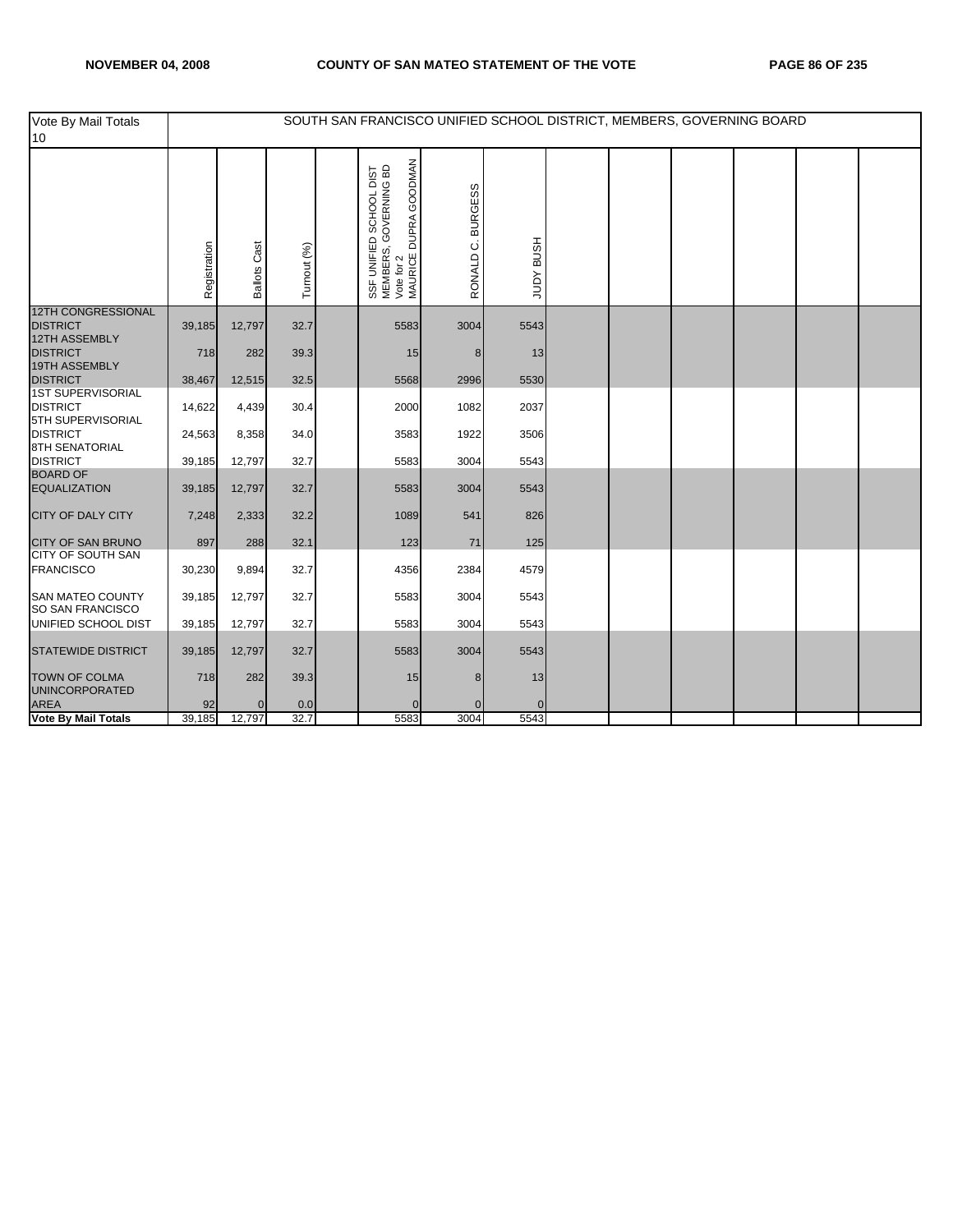| <b>Grand Totals</b><br>10                                        |                  |                     |              | SOUTH SAN FRANCISCO UNIFIED SCHOOL DISTRICT, MEMBERS, GOVERNING BOARD                                    |                   |                  |  |  |  |
|------------------------------------------------------------------|------------------|---------------------|--------------|----------------------------------------------------------------------------------------------------------|-------------------|------------------|--|--|--|
|                                                                  | Registration     | <b>Ballots Cast</b> | Turnout (%)  | DUPRA GOODMAN<br>SSF UNIFIED SCHOOL DIST<br>MEMBERS, GOVERNING BD<br>Vote for 2<br>MAURICE DUPRA GOODMAN | RONALD C. BURGESS | <b>HSNB AGNT</b> |  |  |  |
| <b>12TH CONGRESSIONAL</b><br><b>DISTRICT</b>                     | 39,185           | 29,044              | 74.1         | 12617                                                                                                    | 6900              | 11640            |  |  |  |
| 12TH ASSEMBLY<br><b>DISTRICT</b>                                 | 718              | 530                 | 73.8         | 36                                                                                                       | 19                | 25               |  |  |  |
| 19TH ASSEMBLY<br><b>DISTRICT</b>                                 | 38,467           | 28,514              | 74.1         | 12581                                                                                                    | 6881              | 11615            |  |  |  |
| <b>1ST SUPERVISORIAL</b><br><b>DISTRICT</b><br>5TH SUPERVISORIAL | 14,622           | 10,630              | 72.7         | 4695                                                                                                     | 2613              | 4450             |  |  |  |
| <b>DISTRICT</b><br><b>8TH SENATORIAL</b>                         | 24,563           | 18,414              | 75.0         | 7922                                                                                                     | 4287              | 7190             |  |  |  |
| <b>DISTRICT</b>                                                  | 39,185           | 29,044              | 74.1         | 12617                                                                                                    | 6900              | 11640            |  |  |  |
| <b>BOARD OF</b><br><b>EQUALIZATION</b>                           | 39,185           | 29,044              | 74.1         | 12617                                                                                                    | 6900              | 11640            |  |  |  |
| <b>CITY OF DALY CITY</b>                                         | 7,248            | 5,151               | 71.1         | 2336                                                                                                     | 1228              | 1705             |  |  |  |
| <b>CITY OF SAN BRUNO</b>                                         | 897              | 718                 | 80.0         | 317                                                                                                      | 171               | 265              |  |  |  |
| CITY OF SOUTH SAN<br><b>FRANCISCO</b>                            | 30,230           | 22,567              | 74.7         | 9891                                                                                                     | 5465              | 9624             |  |  |  |
| <b>SAN MATEO COUNTY</b><br>SO SAN FRANCISCO                      | 39,185           | 29,044              | 74.1         | 12617                                                                                                    | 6900              | 11640            |  |  |  |
| UNIFIED SCHOOL DIST                                              | 39,185           | 29,044              | 74.1         | 12617                                                                                                    | 6900              | 11640            |  |  |  |
| <b>STATEWIDE DISTRICT</b>                                        | 39,185           | 29,044              | 74.1         | 12617                                                                                                    | 6900              | 11640            |  |  |  |
| <b>TOWN OF COLMA</b><br><b>UNINCORPORATED</b>                    | 718              | 530                 | 73.8         | 36                                                                                                       | 19                | 25               |  |  |  |
| <b>AREA</b>                                                      | 92               | 78                  | 84.8         | 37                                                                                                       | 17                | 21               |  |  |  |
| <b>Voting Center Totals</b>                                      | 39,185           | 316                 | 0.8          | 146                                                                                                      | 71                | 134              |  |  |  |
| Vote By Mail Totals                                              | 39,185<br>39,185 | 12,797              | 32.7<br>40.7 | 5583<br>6888                                                                                             | 3004<br>3825      | 5543<br>5963     |  |  |  |
| <b>Election Day Totals</b><br><b>Grand Totals</b>                | 39,185           | 15,931<br>29,044    | 74.1         | 12617                                                                                                    | 6900              | 11640            |  |  |  |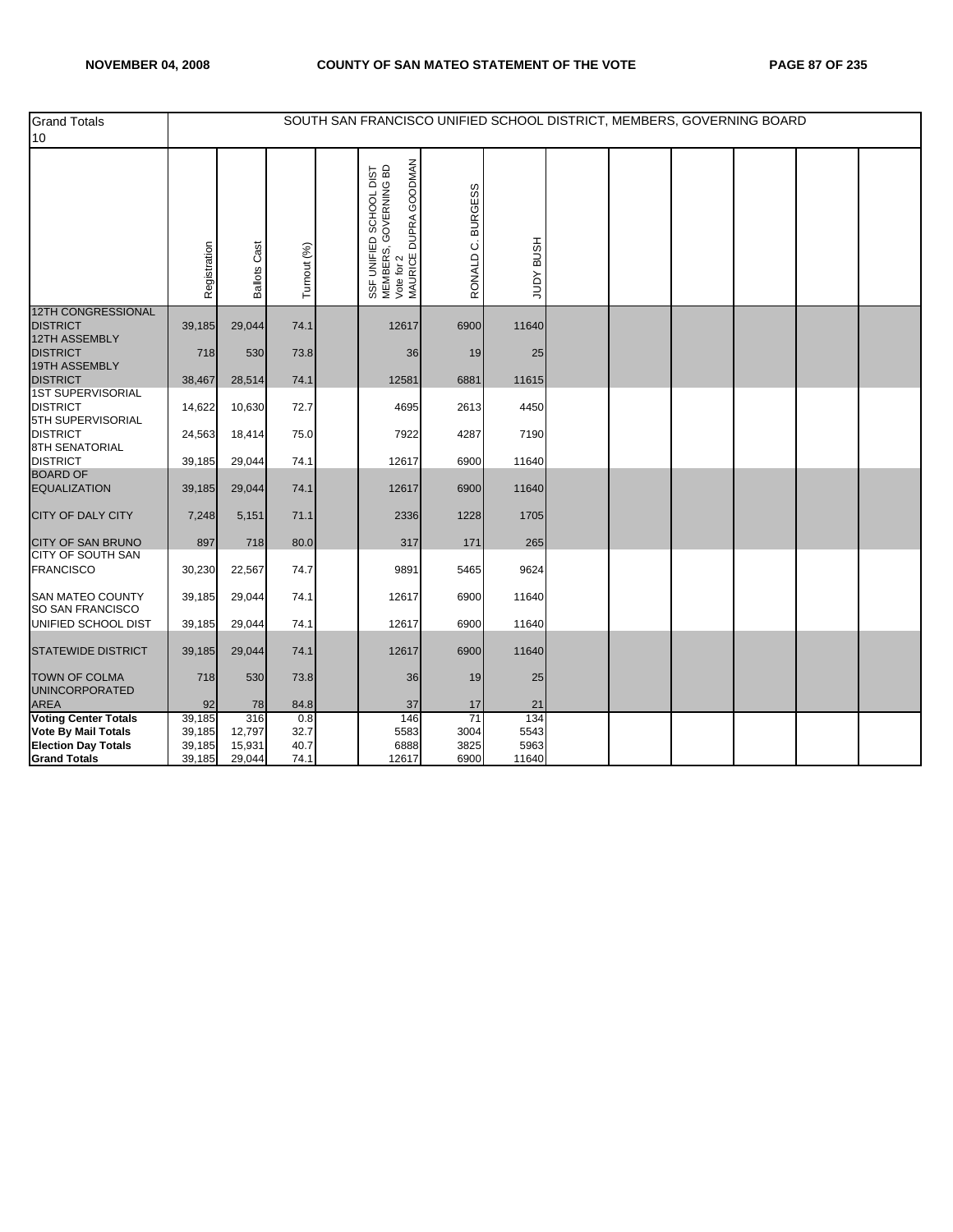|                                                           |                  |                     |              | PACIFICA SCHOOL DISTRICT, MEMBERS, GOVERNING BOARD                                      |                      |                 |  |  |  |
|-----------------------------------------------------------|------------------|---------------------|--------------|-----------------------------------------------------------------------------------------|----------------------|-----------------|--|--|--|
| 11                                                        |                  |                     |              |                                                                                         |                      |                 |  |  |  |
|                                                           |                  |                     |              |                                                                                         |                      |                 |  |  |  |
|                                                           | Registration     | <b>Ballots Cast</b> | Turnout (%)  | PACIFICA SCHOOL DIST<br>MEMBERS, GOVERNING BD<br>Vote for 2<br>EILEEN A. MANNING-VILLAR | LAURIE W. FRATER     | CYNTHIA KAUFMAN |  |  |  |
|                                                           |                  |                     |              |                                                                                         |                      |                 |  |  |  |
| 1301                                                      | $\overline{0}$   | $\overline{0}$      | 0.0          | $\mathbf{0}$                                                                            | $\overline{0}$       | $\overline{0}$  |  |  |  |
| 3501                                                      | 1,146            | 881                 | 76.9         | 378                                                                                     | 296                  | 397             |  |  |  |
| 3502                                                      | 1,119            | 837                 | 74.8         | 415                                                                                     | 270                  | 417             |  |  |  |
| 3503                                                      | 924              | 730<br>590          | 79.0         | 318<br>279                                                                              | 214<br>175           | 340<br>276      |  |  |  |
| 3504<br>3505                                              | 755<br>1,125     | 760                 | 78.1<br>67.6 | 375                                                                                     | 254                  | 321             |  |  |  |
| 3507                                                      | 563              | 466                 | 82.8         | 174                                                                                     | 112                  | 216             |  |  |  |
| 3508                                                      | 916              | 756                 | 82.5         | 360                                                                                     | 253                  | 391             |  |  |  |
| 3509                                                      | 912              | 733                 | 80.4         | 305                                                                                     | 250                  | 324             |  |  |  |
| 3510                                                      | 658              | 551                 | 83.7         | 256                                                                                     | 169                  | 260             |  |  |  |
| 3511                                                      | 614              | 474                 | 77.2         | 219                                                                                     | 159                  | 232             |  |  |  |
| 3512                                                      | 628              | 501                 | 79.8         | 240                                                                                     | 147                  | 248             |  |  |  |
| 3513                                                      | 719              | 621                 | 86.4         | 293                                                                                     | 211                  | 285             |  |  |  |
| 3514                                                      | 543              | 446                 | 82.1         | 197                                                                                     | 162                  | 190             |  |  |  |
| 3515                                                      | 989              | 853                 | 86.2         | 427                                                                                     | 301                  | 371             |  |  |  |
| 3516                                                      | 226              | 202                 | 89.4         | 113                                                                                     | 79                   | 83              |  |  |  |
| 3517                                                      | 556              | 480                 | 86.3         | 260                                                                                     | 178                  | 233             |  |  |  |
| 3518                                                      | 892              | 758                 | 85.0         | 341                                                                                     | 296                  | 298             |  |  |  |
| 3519                                                      | 690              | 587                 | 85.1         | 252                                                                                     | 253                  | 225             |  |  |  |
| 3520                                                      | 853              | 719                 | 84.3         | 339                                                                                     | 274                  | 305             |  |  |  |
| 3521                                                      | 643              | 526                 | 81.8         | 258                                                                                     | 201                  | 198             |  |  |  |
| 3522                                                      | 1,014            | 831                 | 82.0         | 372                                                                                     | 309                  | 399             |  |  |  |
| 3523                                                      | 646              | 570                 | 88.2         | 266                                                                                     | 201                  | 261             |  |  |  |
| 3524                                                      | 755              | 651                 | 86.2         | 302                                                                                     | 213                  | 264             |  |  |  |
| 3525                                                      | 690              | 588                 | 85.2         | 294                                                                                     | 194                  | 234             |  |  |  |
| 3526                                                      | 838              | 726                 | 86.6         | 341                                                                                     | 246                  | 299             |  |  |  |
| 3527                                                      | 654              | 543                 | 83.0         | 262                                                                                     | 208                  | 231             |  |  |  |
| 3528                                                      | 821              | 706                 | 86.0         | 327                                                                                     | 255                  | 304             |  |  |  |
| 3529                                                      | 810              | 650                 | 80.2         | 287                                                                                     | 207                  | 294             |  |  |  |
| 3530                                                      | 969              | 805                 | 83.1         | 365                                                                                     | 276                  | 351             |  |  |  |
| 3531                                                      | 814              | 692                 | 85.0         | 301                                                                                     | 252                  | 310             |  |  |  |
| 3540                                                      | 20<br>$\Omega$   | 20<br>$\mathbf{0}$  | 100.0        | 5<br>$\mathbf{0}$                                                                       | 7                    | 7<br>$\Omega$   |  |  |  |
| 3541                                                      |                  | 254                 | 0.0          | 125                                                                                     | $\overline{0}$<br>84 | 116             |  |  |  |
| <b>Voting Center Totals</b><br><b>Vote By Mail Totals</b> | 23,502<br>23,502 | 8,472               | 1.1<br>36.0  | 3908                                                                                    | 2995                 | 3800            |  |  |  |
| <b>Election Day Totals</b>                                | 23,502           | 10,527              | 44.8         | 4888                                                                                    | 3543                 | 4648            |  |  |  |
| <b>Grand Totals</b>                                       | 23,502           | 19,253              | 81.9         | 8921                                                                                    | 6622                 | 8564            |  |  |  |
|                                                           |                  |                     |              |                                                                                         |                      |                 |  |  |  |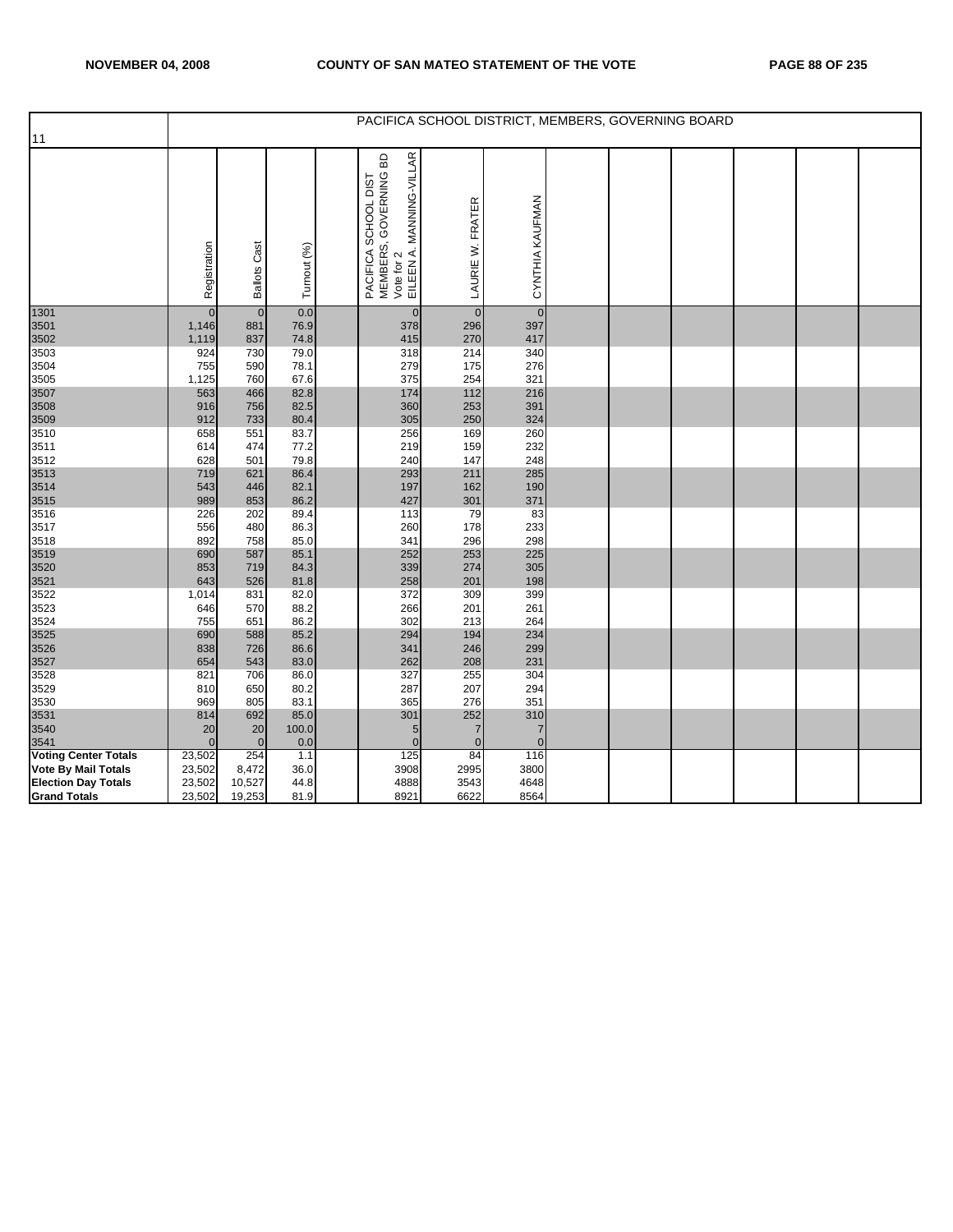| <b>Voting Center Totals</b><br>11                             |              |                 |             |                                                                                                         |                  |                 | PACIFICA SCHOOL DISTRICT, MEMBERS, GOVERNING BOARD |  |  |
|---------------------------------------------------------------|--------------|-----------------|-------------|---------------------------------------------------------------------------------------------------------|------------------|-----------------|----------------------------------------------------|--|--|
|                                                               | Registration | Cast<br>Ballots | Turnout (%) | MANNING-VILLAR<br>GOVERNING BD<br>SCHOOL DIST<br>PACIFICA SC<br>MEMBERS, C<br>Vote for 2<br>EILEEN A. M | LAURIE W. FRATER | CYNTHIA KAUFMAN |                                                    |  |  |
| <b>12TH CONGRESSIONAL</b><br><b>DISTRICT</b><br>19TH ASSEMBLY | 23,502       | 254             | 1.1         | 125                                                                                                     | 84               | 116             |                                                    |  |  |
| <b>DISTRICT</b><br><b>1ST SUPERVISORIAL</b>                   | 23,502       | 254             | 1.1         | 125                                                                                                     | 84               | 116             |                                                    |  |  |
| <b>DISTRICT</b><br><b>3RD SUPERVISORIAL</b>                   | $\Omega$     | $\overline{0}$  | 0.0         | $\mathbf 0$                                                                                             | $\Omega$         | $\Omega$        |                                                    |  |  |
| <b>DISTRICT</b><br><b>8TH SENATORIAL</b>                      | 23,502       | 254             | 1.1         | 125                                                                                                     | 84               | 116             |                                                    |  |  |
| <b>DISTRICT</b><br><b>BOARD OF</b>                            | 23,502       | 254             | 1.1         | 125                                                                                                     | 84               | 116             |                                                    |  |  |
| <b>EQUALIZATION</b>                                           | 23,502       | 254             | 1.1         | 125                                                                                                     | 84               | 116             |                                                    |  |  |
| <b>CITY OF PACIFICA</b><br>MIDPEN REGIONAL OPEN               | 23,482       | 254             | 1.1         | 125                                                                                                     | 84               | 116             |                                                    |  |  |
| <b>SPACE DISTRICT</b><br>PACIFICA SCHOOL<br><b>DISTRICT</b>   | 20<br>23,502 | O<br>254        | 0.0<br>1.1  | $\Omega$<br>125                                                                                         | 84               | 116             |                                                    |  |  |
| <b>SAN MATEO COUNTY</b>                                       | 23,502       | 254             | 1.1         | 125                                                                                                     | 84               | 116             |                                                    |  |  |
| <b>STATEWIDE DISTRICT</b>                                     | 23,502       | 254             | 1.1         | 125                                                                                                     | 84               | 116             |                                                    |  |  |
| <b>UNINCORPORATED</b><br><b>AREA</b>                          | 20           |                 | 0.0         |                                                                                                         |                  |                 |                                                    |  |  |
| <b>Voting Center Totals</b>                                   | 23,502       | 254             | 1.1         | 125                                                                                                     | 84               | 116             |                                                    |  |  |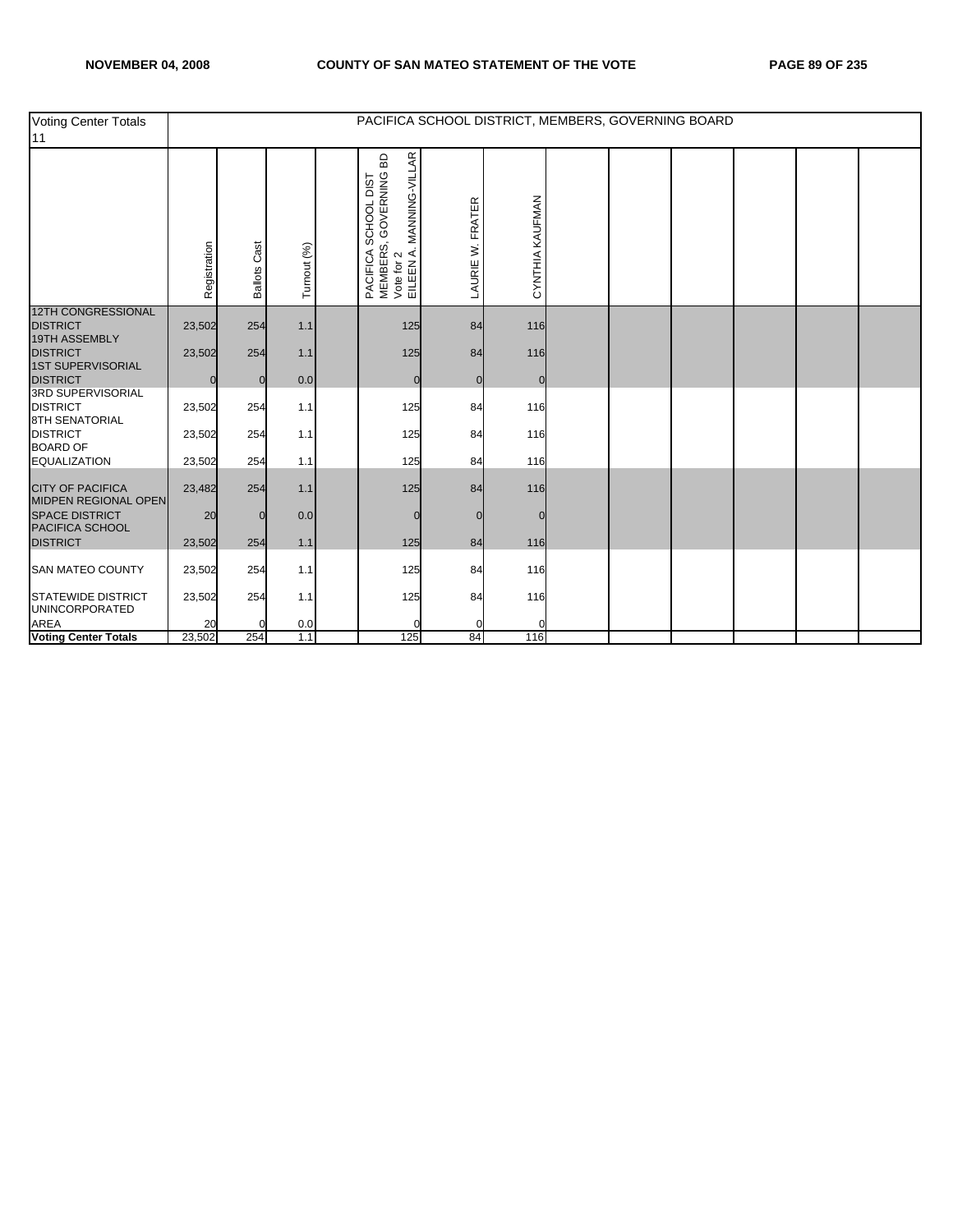| Vote By Mail Totals<br>11                                            |                |                     |             | PACIFICA SCHOOL DISTRICT, MEMBERS, GOVERNING BOARD                                                                             |                     |                 |  |  |  |
|----------------------------------------------------------------------|----------------|---------------------|-------------|--------------------------------------------------------------------------------------------------------------------------------|---------------------|-----------------|--|--|--|
|                                                                      | Registration   | <b>Ballots Cast</b> | Turnout (%) | MANNING-VILLAR<br>60<br>GOVERNING<br>SCHOOL DIST<br>PACIFICA SON<br>MEMBERS, O<br>Vote for 2<br>EILEEN A. M<br>$\cdot$ $\prec$ | FRATER<br>LAURIE W. | CYNTHIA KAUFMAN |  |  |  |
| <b>12TH CONGRESSIONAL</b><br><b>DISTRICT</b>                         | 23,502         | 8,472               | 36.0        | 3908                                                                                                                           | 2995                | 3800            |  |  |  |
| <b>19TH ASSEMBLY</b>                                                 |                |                     |             |                                                                                                                                |                     |                 |  |  |  |
| <b>DISTRICT</b><br><b>1ST SUPERVISORIAL</b>                          | 23,502         | 8,472               | 36.0        | 3908                                                                                                                           | 2995                | 3800            |  |  |  |
| <b>DISTRICT</b>                                                      | $\overline{0}$ | $\overline{0}$      | 0.0         | $\overline{0}$                                                                                                                 | $\mathbf 0$         | $\overline{0}$  |  |  |  |
| <b>3RD SUPERVISORIAL</b><br><b>DISTRICT</b><br><b>8TH SENATORIAL</b> | 23,502         | 8,472               | 36.0        | 3908                                                                                                                           | 2995                | 3800            |  |  |  |
| <b>DISTRICT</b><br><b>BOARD OF</b>                                   | 23,502         | 8,472               | 36.0        | 3908                                                                                                                           | 2995                | 3800            |  |  |  |
| <b>EQUALIZATION</b>                                                  | 23,502         | 8,472               | 36.0        | 3908                                                                                                                           | 2995                | 3800            |  |  |  |
| <b>CITY OF PACIFICA</b><br>MIDPEN REGIONAL OPEN                      | 23,482         | 8,472               | 36.1        | 3908                                                                                                                           | 2995                | 3800            |  |  |  |
| <b>SPACE DISTRICT</b><br>PACIFICA SCHOOL                             | 20             | $\Omega$            | 0.0         | $\mathbf{0}$                                                                                                                   | $\Omega$            | $\Omega$        |  |  |  |
| <b>DISTRICT</b>                                                      | 23,502         | 8,472               | 36.0        | 3908                                                                                                                           | 2995                | 3800            |  |  |  |
| <b>SAN MATEO COUNTY</b>                                              | 23,502         | 8,472               | 36.0        | 3908                                                                                                                           | 2995                | 3800            |  |  |  |
| <b>STATEWIDE DISTRICT</b><br><b>UNINCORPORATED</b>                   | 23,502         | 8,472               | 36.0        | 3908                                                                                                                           | 2995                | 3800            |  |  |  |
| <b>AREA</b>                                                          | 20             |                     | 0.0         |                                                                                                                                |                     |                 |  |  |  |
| <b>Vote By Mail Totals</b>                                           | 23,502         | 8,472               | 36.0        | 3908                                                                                                                           | 2995                | 3800            |  |  |  |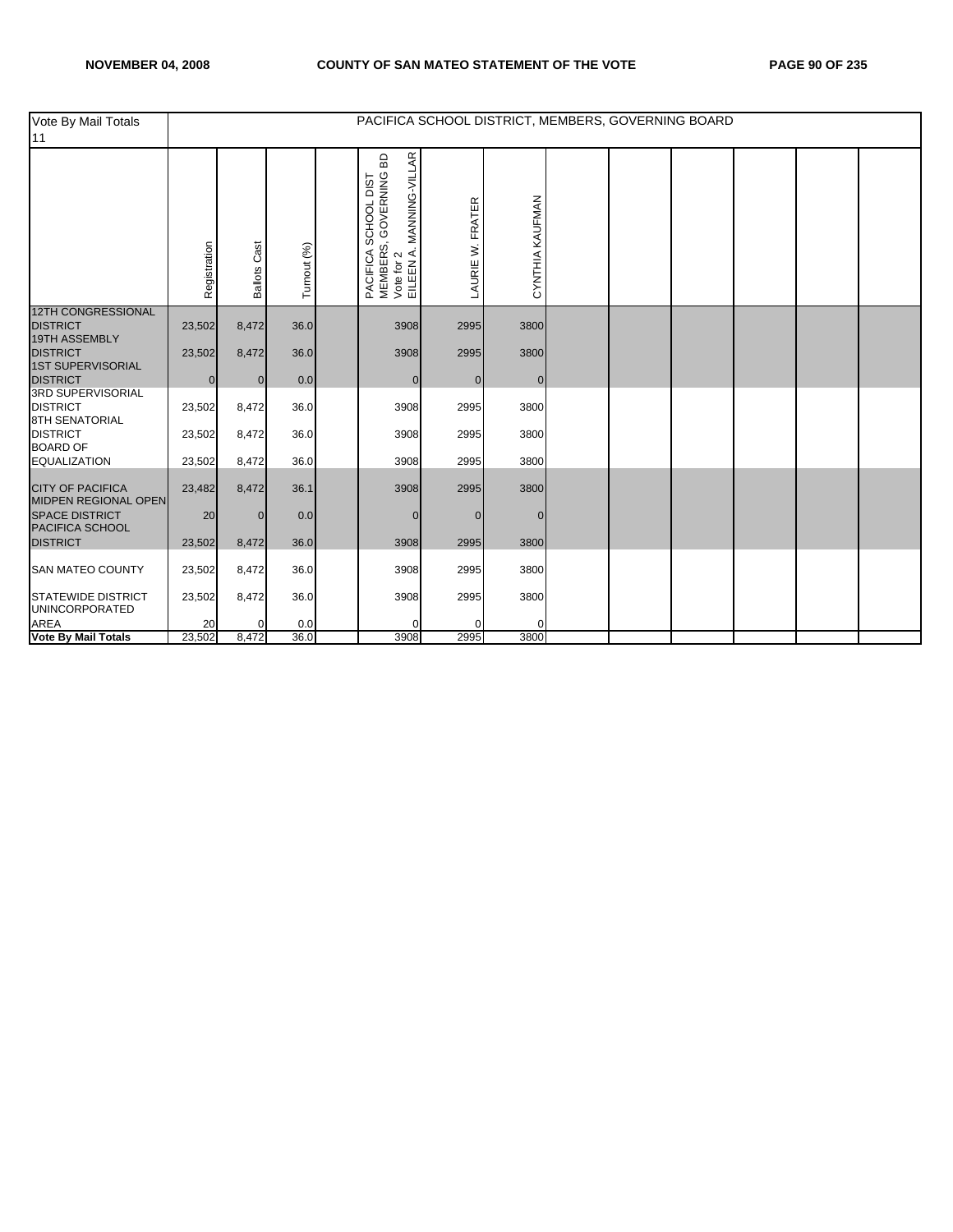| <b>Grand Totals</b><br>11                                            |                  |                     |             | PACIFICA SCHOOL DISTRICT, MEMBERS, GOVERNING BOARD                                                                      |                  |                 |  |  |  |
|----------------------------------------------------------------------|------------------|---------------------|-------------|-------------------------------------------------------------------------------------------------------------------------|------------------|-----------------|--|--|--|
|                                                                      | Registration     | <b>Ballots Cast</b> | Turnout (%) | MANNING-VILLAR<br>GOVERNING BD<br>PACIFICA SCHOOL DIST<br>MEMBERS, GOVERNING E<br>Vote for 2<br>EILEEN A. MANNING-VILL/ | LAURIE W. FRATER | CYNTHIA KAUFMAN |  |  |  |
| <b>12TH CONGRESSIONAL</b><br><b>DISTRICT</b>                         | 23,502           | 19,253              | 81.9        | 8921                                                                                                                    | 6622             | 8564            |  |  |  |
| 19TH ASSEMBLY<br><b>DISTRICT</b><br><b>1ST SUPERVISORIAL</b>         | 23,502           | 19,253              | 81.9        | 8921                                                                                                                    | 6622             | 8564            |  |  |  |
| <b>DISTRICT</b>                                                      | $\mathbf 0$      | $\Omega$            | 0.0         | $\mathbf{0}$                                                                                                            | $\overline{0}$   | $\Omega$        |  |  |  |
| <b>3RD SUPERVISORIAL</b><br><b>DISTRICT</b><br><b>8TH SENATORIAL</b> | 23,502           | 19,253              | 81.9        | 8921                                                                                                                    | 6622             | 8564            |  |  |  |
| <b>DISTRICT</b><br><b>BOARD OF</b>                                   | 23,502           | 19,253              | 81.9        | 8921                                                                                                                    | 6622             | 8564            |  |  |  |
| <b>EQUALIZATION</b>                                                  | 23,502           | 19,253              | 81.9        | 8921                                                                                                                    | 6622             | 8564            |  |  |  |
| <b>CITY OF PACIFICA</b><br><b>MIDPEN REGIONAL OPEN</b>               | 23,482           | 19,233              | 81.9        | 8916                                                                                                                    | 6615             | 8557            |  |  |  |
| <b>SPACE DISTRICT</b><br>PACIFICA SCHOOL                             | 20               | 20                  | 100.0       | 5                                                                                                                       | 7                |                 |  |  |  |
| <b>DISTRICT</b>                                                      | 23,502           | 19,253              | 81.9        | 8921                                                                                                                    | 6622             | 8564            |  |  |  |
| <b>SAN MATEO COUNTY</b>                                              | 23,502           | 19,253              | 81.9        | 8921                                                                                                                    | 6622             | 8564            |  |  |  |
| <b>STATEWIDE DISTRICT</b><br><b>UNINCORPORATED</b>                   | 23,502           | 19,253              | 81.9        | 8921                                                                                                                    | 6622             | 8564            |  |  |  |
| AREA                                                                 | 20               | 20                  | 100.0       | 5                                                                                                                       | 7                |                 |  |  |  |
| <b>Voting Center Totals</b><br><b>Vote By Mail Totals</b>            | 23,502<br>23,502 | 254<br>8,472        | 1.1<br>36.0 | 125<br>3908                                                                                                             | 84<br>2995       | 116<br>3800     |  |  |  |
| <b>Election Day Totals</b>                                           | 23,502           | 10,527              | 44.8        | 4888                                                                                                                    | 3543             | 4648            |  |  |  |
| <b>Grand Totals</b>                                                  | 23,502           | 19,253              | 81.9        | 8921                                                                                                                    | 6622             | 8564            |  |  |  |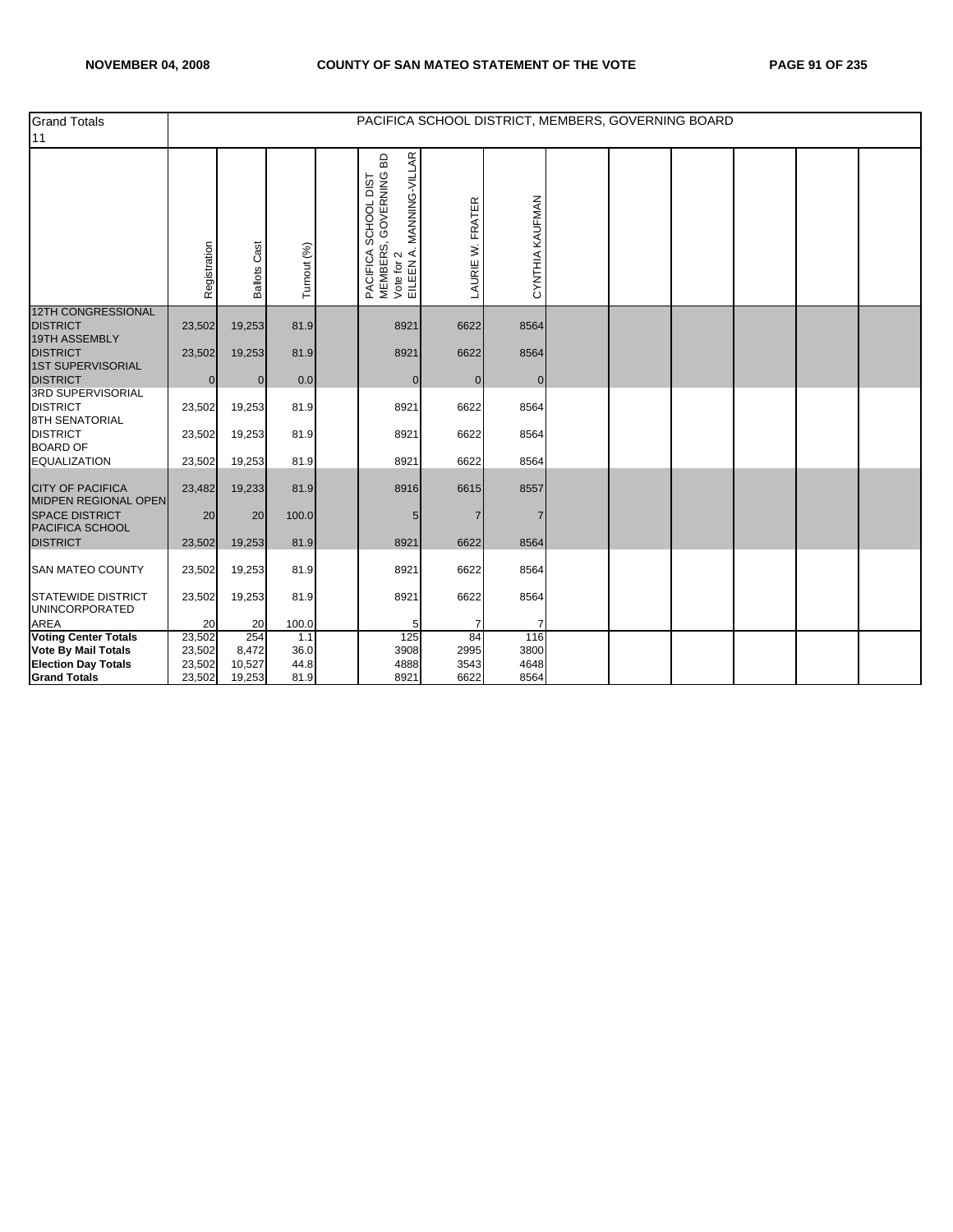|                                                                                         |                                      |                                |                             |                                                                                                      |                              |                             |                          | RAVENSWOOD CITY SCHOOL DISTRICT, MEMBERS, GOVERNING BOARD |                         |                           |  |
|-----------------------------------------------------------------------------------------|--------------------------------------|--------------------------------|-----------------------------|------------------------------------------------------------------------------------------------------|------------------------------|-----------------------------|--------------------------|-----------------------------------------------------------|-------------------------|---------------------------|--|
| 12                                                                                      |                                      |                                |                             |                                                                                                      |                              |                             |                          |                                                           |                         |                           |  |
|                                                                                         | Registration                         | Cast<br><b>Ballots</b>         | Turnout (%)                 | - Vote for 2<br>RAVENSWOOD CITY<br>SCHOOL DIST MEMBERS,<br>GOVERNING BD - Vote for 2<br>SAREE MADING | JACQUELINE WALLACE<br>GREENE | SHARIFA WILSON              | COURT SKINNER            | SERRANO<br>MARILU LOPEZ                                   | STARNES<br>HEATHER      | CHARLIE MAE KNIGHT        |  |
| 4001<br>4002<br>4003                                                                    | 717<br>714<br>975                    | 439<br>441<br>583              | 61.2<br>61.8<br>59.8        | 118<br>116<br>178                                                                                    | 79<br>78<br>110              | 195<br>182<br>232           | 63<br>68<br>72           | 93<br>121<br>103                                          | 37<br>44<br>${\bf 78}$  | 107<br>103<br>131         |  |
| 4004<br>4005<br>4006                                                                    | 984<br>807<br>1,060                  | 633<br>464<br>658              | 64.3<br>57.5<br>62.1        | 194<br>127<br>171                                                                                    | 118<br>90<br>108             | 334<br>221<br>272           | 61<br>57<br>110          | 110<br>78<br>105                                          | 69<br>61<br>100         | 144<br>90<br>144          |  |
| 4007<br>4008<br>4009                                                                    | 1,079<br>1,033<br>805                | 705<br>643<br>518              | 65.3<br>62.2<br>64.3        | 204<br>180<br>110                                                                                    | 107<br>128<br>138            | 255<br>310<br>214           | 143<br>97<br>75          | 83<br>81<br>78                                            | 106<br>67<br>74         | 144<br>123<br>135         |  |
| 4010<br>4011<br>4013                                                                    | 812<br>1,048<br>0                    | 430<br>582<br>$\mathbf 0$      | 53.0<br>55.5<br>0.0         | 93<br>137<br>$\mathbf 0$                                                                             | 84<br>97<br>0                | 131<br>199<br>$\mathbf 0$   | 68<br>103<br>$\mathbf 0$ | 39<br>63<br>$\mathbf 0$                                   | 63<br>81<br>$\mathbf 0$ | 86<br>98<br>$\mathbf 0$   |  |
| 4402<br>4403<br>4404                                                                    | 739<br>827<br>624                    | 587<br>533<br>418              | 79.4<br>64.4<br>67.0        | $\mathbf{0}$<br>144<br>93                                                                            | $\overline{4}$<br>102<br>61  | 3<br>215<br>159             | $\mathbf{1}$<br>62<br>49 | $\sqrt{2}$<br>119<br>86                                   | 54<br>$\bf 45$          | $\mathbf{0}$<br>83<br>98  |  |
| 4405<br>4406<br>4407                                                                    | 746<br>214<br>647                    | 485<br>87<br>504               | 65.0<br>40.7<br>77.9        | 119<br>12<br>18                                                                                      | 94<br>20<br>14               | 164<br>10<br>11             | 59<br>16<br>9            | 80                                                        | 52<br>12<br>17          | 115<br>15<br>8            |  |
| 4408                                                                                    | 799                                  | 651                            | 81.5                        | 8                                                                                                    | 6                            | 12                          | 9                        | $\overline{2}$                                            | 11                      | $6\overline{6}$           |  |
| <b>Voting Center Totals</b><br><b>Vote By Mail Totals</b><br><b>Election Day Totals</b> | 14,630<br>14,630<br>14,630<br>14,630 | 280<br>3,254<br>5,827<br>9,361 | 1.9<br>22.2<br>39.8<br>64.0 | 75<br>623<br>1324<br>2022                                                                            | 41<br>457<br>940<br>1438     | 101<br>1032<br>1986<br>3119 | 43<br>455<br>624         | 24<br>317<br>914<br>1255                                  | 43<br>365<br>564<br>972 | 47<br>542<br>1041<br>1630 |  |
| <b>Grand Totals</b>                                                                     |                                      |                                |                             |                                                                                                      |                              |                             | 1122                     |                                                           |                         |                           |  |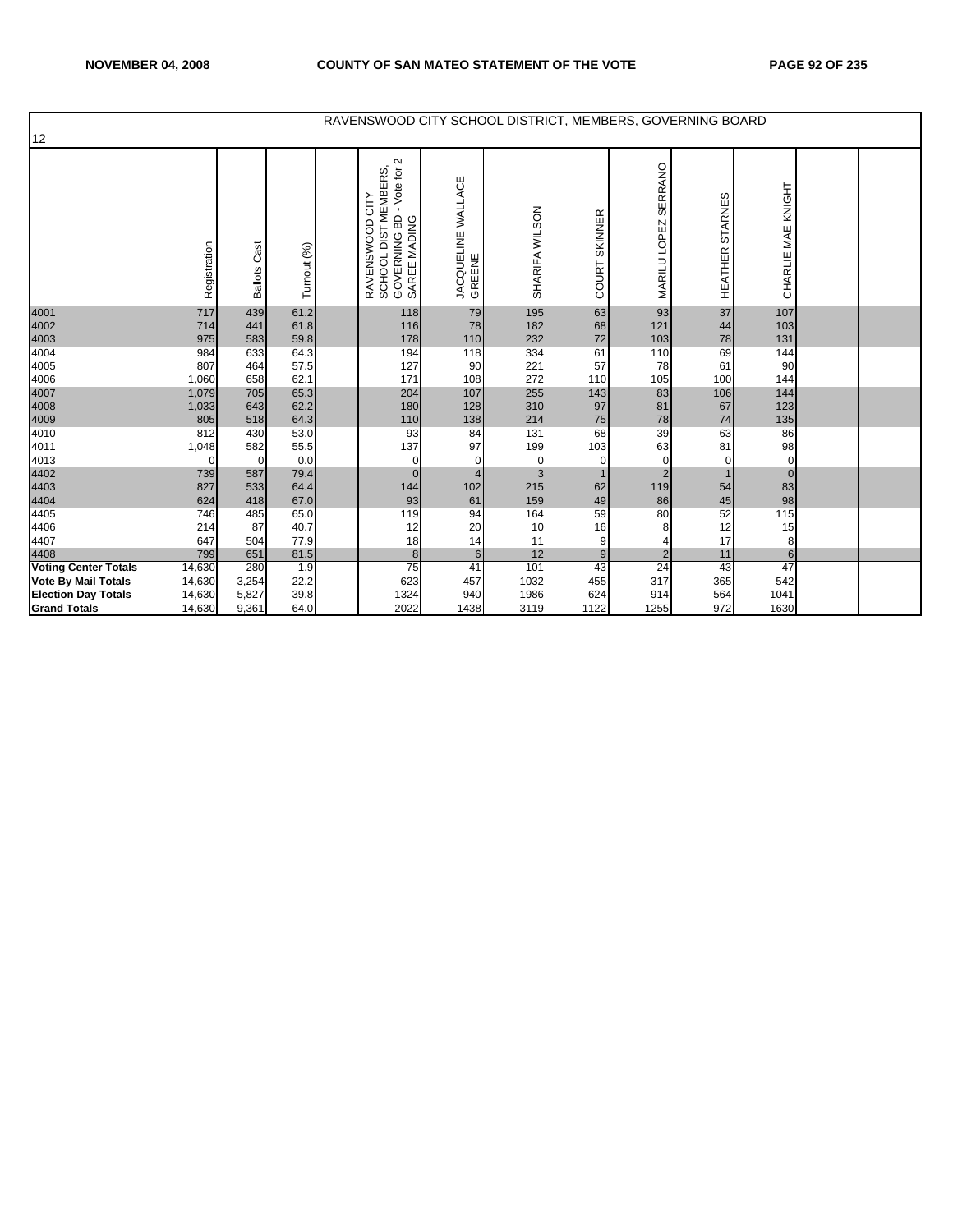| <b>Voting Center Totals</b><br>12                            |              |                        |             | RAVENSWOOD CITY SCHOOL DISTRICT, MEMBERS, GOVERNING BOARD                                          |                              |                |                          |                         |                    |                    |  |
|--------------------------------------------------------------|--------------|------------------------|-------------|----------------------------------------------------------------------------------------------------|------------------------------|----------------|--------------------------|-------------------------|--------------------|--------------------|--|
|                                                              | Registration | Cast<br><b>Ballots</b> | Turnout (%) | Vote for 2<br>RAVENSWOOD CITY<br>SCHOOL DIST MEMBERS,<br>GOVERNING BD - Vote for 2<br>SAREE MADING | JACQUELINE WALLACE<br>GREENE | SHARIFA WILSON | <b>SKINNER</b><br>COURT: | SERRANO<br>MARILU LOPEZ | STARNES<br>HEATHER | CHARLIE MAE KNIGHT |  |
| <b>14TH CONGRESSIONAL</b><br><b>DISTRICT</b>                 | 14,630       | 280                    | 1.9         | 75                                                                                                 | 41                           | 101            | 43                       | 24                      | 43                 | 47                 |  |
| 21ST ASSEMBLY<br><b>DISTRICT</b><br>4TH SUPERVISORIAL        | 14,630       | 280                    | 1.9         | 75                                                                                                 | 41                           | 101            | 43                       | 24                      | 43                 | 47                 |  |
| <b>DISTRICT</b>                                              | 14,630       | 280                    | 1.9         | 75                                                                                                 | 41                           | 101            | 43                       | 24                      | 43                 | 47                 |  |
| <b>11TH SENATORIAL</b><br><b>DISTRICT</b><br><b>BOARD OF</b> | 14,630       | 280                    | 1.9         | 75                                                                                                 | 41                           | 101            | 43                       | 24                      | 43                 | 47                 |  |
| <b>EQUALIZATION</b><br>CITY OF EAST PALO                     | 14,630       | 280                    | 1.9         | 75                                                                                                 | 41                           | 101            | 43                       | 24                      | 43                 | 47                 |  |
| <b>ALTO</b>                                                  | 10,034       | 196                    | 2.0         | 61                                                                                                 | 35                           | 91             | 35                       | 18                      | 37                 | 41                 |  |
| <b>CITY OF MENLO PARK</b><br><b>RAVENSWOOD CITY</b>          | 4,596        | 84                     | 1.8         | 14                                                                                                 |                              | 10             |                          |                         |                    | 6                  |  |
| <b>ELEM SCHOOL DISTRICT</b>                                  | 14,630       | 280                    | 1.9         | 75                                                                                                 | 41                           | 101            | 43                       | 24                      | 43                 | 47                 |  |
| <b>SAN MATEO COUNTY</b>                                      | 14,630       | 280                    | 1.9         | 75                                                                                                 | 41                           | 101            | 43                       | 24                      | 43                 | 47                 |  |
| <b>STATEWIDE DISTRICT</b>                                    | 14,630       | 280                    | 1.9         | 75                                                                                                 | 41                           | 101            | 43                       | 24                      | 43                 | 47                 |  |
| <b>Voting Center Totals</b>                                  | 14,630       | 280                    | 1.9         | 75                                                                                                 | 41                           | 101            | 43                       | 24                      | 43                 | 47                 |  |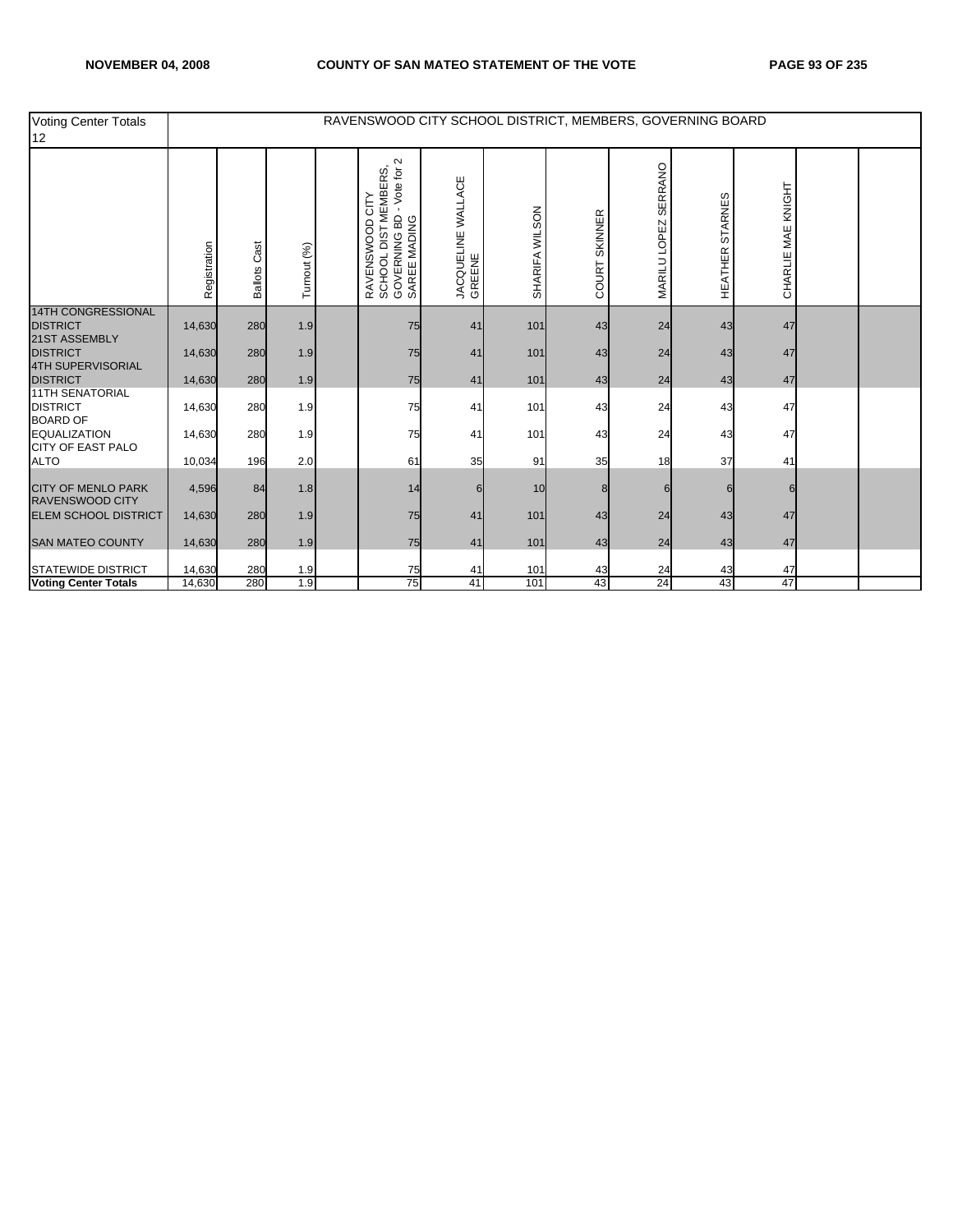| Vote By Mail Totals<br>12                                    |              |                        |             | RAVENSWOOD CITY SCHOOL DISTRICT, MEMBERS, GOVERNING BOARD                                      |                              |                |                  |                         |                    |                    |  |
|--------------------------------------------------------------|--------------|------------------------|-------------|------------------------------------------------------------------------------------------------|------------------------------|----------------|------------------|-------------------------|--------------------|--------------------|--|
|                                                              | Registration | Cast<br><b>Ballots</b> | Turnout (%) | $\sim$<br>RAVENSWOOD CITY<br>SCHOOL DIST MEMBERS,<br>GOVERNING BD - Vote for 2<br>SAREE MADING | JACQUELINE WALLACE<br>GREENE | SHARIFA WILSON | SKINNER<br>COURT | SERRANO<br>MARILU LOPEZ | STARNES<br>HEATHER | CHARLIE MAE KNIGHT |  |
| <b>14TH CONGRESSIONAL</b><br><b>DISTRICT</b>                 | 14,630       | 3,254                  | 22.2        | 623                                                                                            | 457                          | 1032           | 455              | 317                     | 365                | 542                |  |
| 21ST ASSEMBLY<br><b>DISTRICT</b><br>4TH SUPERVISORIAL        | 14,630       | 3,254                  | 22.2        | 623                                                                                            | 457                          | 1032           | 455              | 317                     | 365                | 542                |  |
| <b>DISTRICT</b>                                              | 14,630       | 3,254                  | 22.2        | 623                                                                                            | 457                          | 1032           | 455              | 317                     | 365                | 542                |  |
| <b>11TH SENATORIAL</b><br><b>DISTRICT</b><br><b>BOARD OF</b> | 14,630       | 3,254                  | 22.2        | 623                                                                                            | 457                          | 1032           | 455              | 317                     | 365                | 542                |  |
| <b>EQUALIZATION</b><br><b>CITY OF EAST PALO</b>              | 14,630       | 3,254                  | 22.2        | 623                                                                                            | 457                          | 1032           | 455              | 317                     | 365                | 542                |  |
| <b>ALTO</b>                                                  | 10,034       | 2,028                  | 20.2        | 512                                                                                            | 364                          | 860            | 383              | 253                     | 308                | 440                |  |
| <b>CITY OF MENLO PARK</b><br><b>RAVENSWOOD CITY</b>          | 4,596        | 1,226                  | 26.7        | 111                                                                                            | 93                           | 172            | 72               | 64                      | 57                 | 102                |  |
| <b>ELEM SCHOOL DISTRICT</b>                                  | 14,630       | 3,254                  | 22.2        | 623                                                                                            | 457                          | 1032           | 455              | 317                     | 365                | 542                |  |
| <b>SAN MATEO COUNTY</b>                                      | 14,630       | 3,254                  | 22.2        | 623                                                                                            | 457                          | 1032           | 455              | 317                     | 365                | 542                |  |
| <b>STATEWIDE DISTRICT</b>                                    | 14,630       | 3,254                  | 22.2        | 623                                                                                            | 457                          | 1032           | 455              | 317                     | 365                | 542                |  |
| <b>Vote By Mail Totals</b>                                   | 14,630       | 3,254                  | 22.2        | 623                                                                                            | 457                          | 1032           | 455              | 317                     | 365                | 542                |  |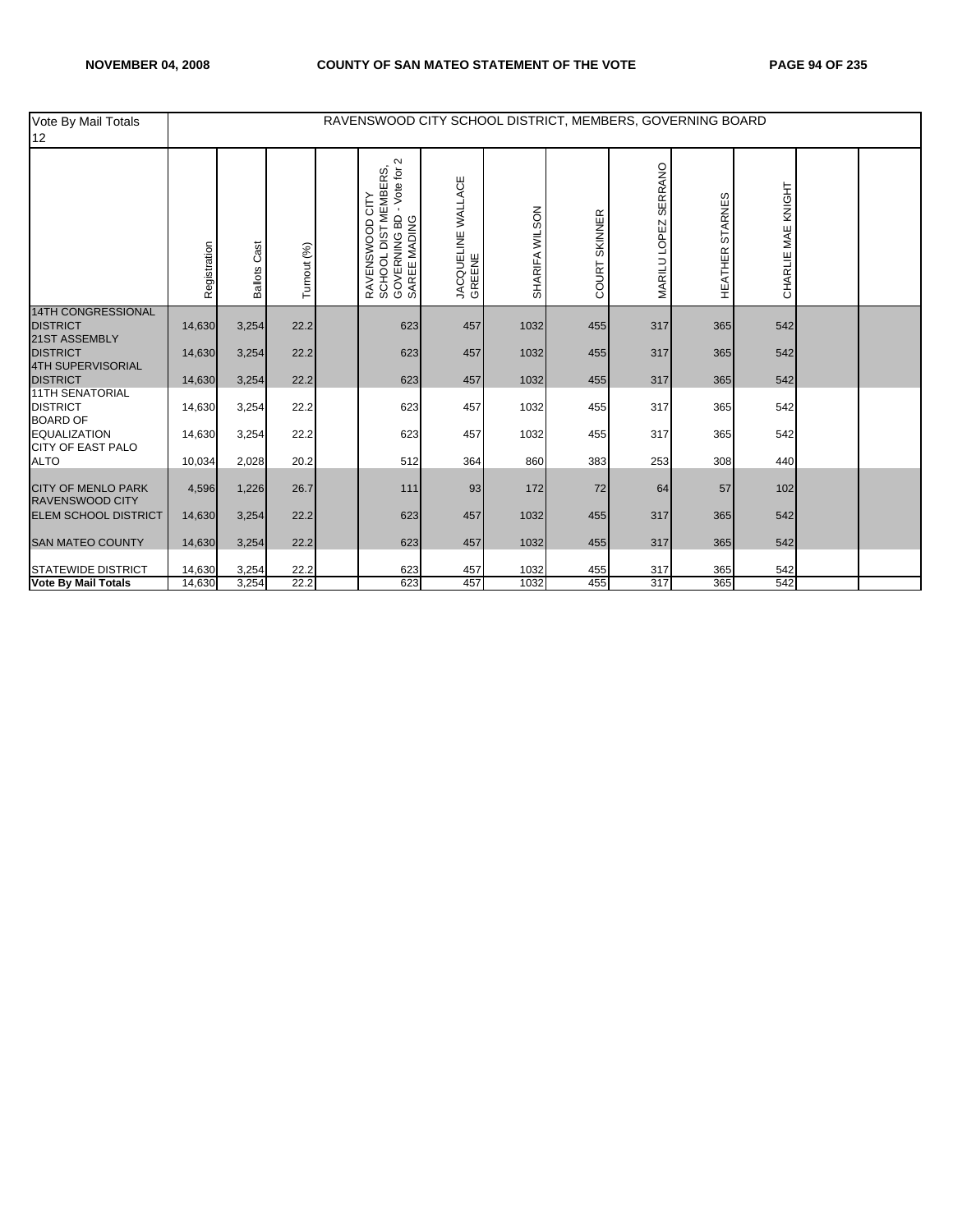| <b>Grand Totals</b><br>12                                     |              |                 |             | RAVENSWOOD CITY SCHOOL DISTRICT, MEMBERS, GOVERNING BOARD                                            |                              |                |                  |                      |                    |                    |  |
|---------------------------------------------------------------|--------------|-----------------|-------------|------------------------------------------------------------------------------------------------------|------------------------------|----------------|------------------|----------------------|--------------------|--------------------|--|
|                                                               | Registration | Cast<br>Ballots | Turnout (%) | - Vote for 2<br>RAVENSWOOD CITY<br>SCHOOL DIST MEMBERS,<br>GOVERNING BD - Vote for 2<br>SAREE MADING | JACQUELINE WALLACE<br>GREENE | SHARIFA WILSON | SKINNER<br>COURT | MARILU LOPEZ SERRANO | STARNES<br>HEATHER | CHARLIE MAE KNIGHT |  |
| <b>14TH CONGRESSIONAL</b><br><b>DISTRICT</b><br>21ST ASSEMBLY | 14,630       | 9,361           | 64.0        | 2022                                                                                                 | 1438                         | 3119           | 1122             | 1255                 | 972                | 1630               |  |
| <b>DISTRICT</b><br>4TH SUPERVISORIAL                          | 14,630       | 9,361           | 64.0        | 2022                                                                                                 | 1438                         | 3119           | 1122             | 1255                 | 972                | 1630               |  |
| <b>DISTRICT</b>                                               | 14,630       | 9,361           | 64.0        | 2022                                                                                                 | 1438                         | 3119           | 1122             | 1255                 | 972                | 1630               |  |
| <b>11TH SENATORIAL</b><br><b>DISTRICT</b><br><b>BOARD OF</b>  | 14,630       | 9,361           | 64.0        | 2022                                                                                                 | 1438                         | 3119           | 1122             | 1255                 | 972                | 1630               |  |
| <b>EQUALIZATION</b><br><b>CITY OF EAST PALO</b>               | 14,630       | 9,361           | 64.0        | 2022                                                                                                 | 1438                         | 3119           | 1122             | 1255                 | 972                | 1630               |  |
| <b>ALTO</b>                                                   | 10,034       | 6,096           | 60.8        | 1628                                                                                                 | 1137                         | 2545           | 917              | 954                  | 780                | 1305               |  |
| <b>CITY OF MENLO PARK</b><br><b>RAVENSWOOD CITY</b>           | 4,596        | 3,265           | 71.0        | 394                                                                                                  | 301                          | 574            | 205              | 301                  | 192                | 325                |  |
| <b>ELEM SCHOOL DISTRICT</b>                                   | 14,630       | 9,361           | 64.0        | 2022                                                                                                 | 1438                         | 3119           | 1122             | 1255                 | 972                | 1630               |  |
| <b>SAN MATEO COUNTY</b>                                       | 14,630       | 9,361           | 64.0        | 2022                                                                                                 | 1438                         | 3119           | 1122             | 1255                 | 972                | 1630               |  |
| <b>STATEWIDE DISTRICT</b>                                     | 14,630       | 9,361           | 64.0        | 2022                                                                                                 | 1438                         | 3119           | 1122             | 1255                 | 972                | 1630               |  |
| <b>Voting Center Totals</b>                                   | 14,630       | 280             | 1.9         | 75                                                                                                   | 41                           | 101            | 43               | $\overline{24}$      | 43                 | 47                 |  |
| <b>Vote By Mail Totals</b>                                    | 14,630       | 3,254           | 22.2        | 623                                                                                                  | 457                          | 1032           | 455              | 317                  | 365                | 542                |  |
| <b>Election Day Totals</b>                                    | 14,630       | 5,827           | 39.8        | 1324                                                                                                 | 940                          | 1986           | 624              | 914                  | 564                | 1041               |  |
| <b>Grand Totals</b>                                           | 14,630       | 9,361           | 64.0        | 2022                                                                                                 | 1438                         | 3119           | 1122             | 1255                 | 972                | 1630               |  |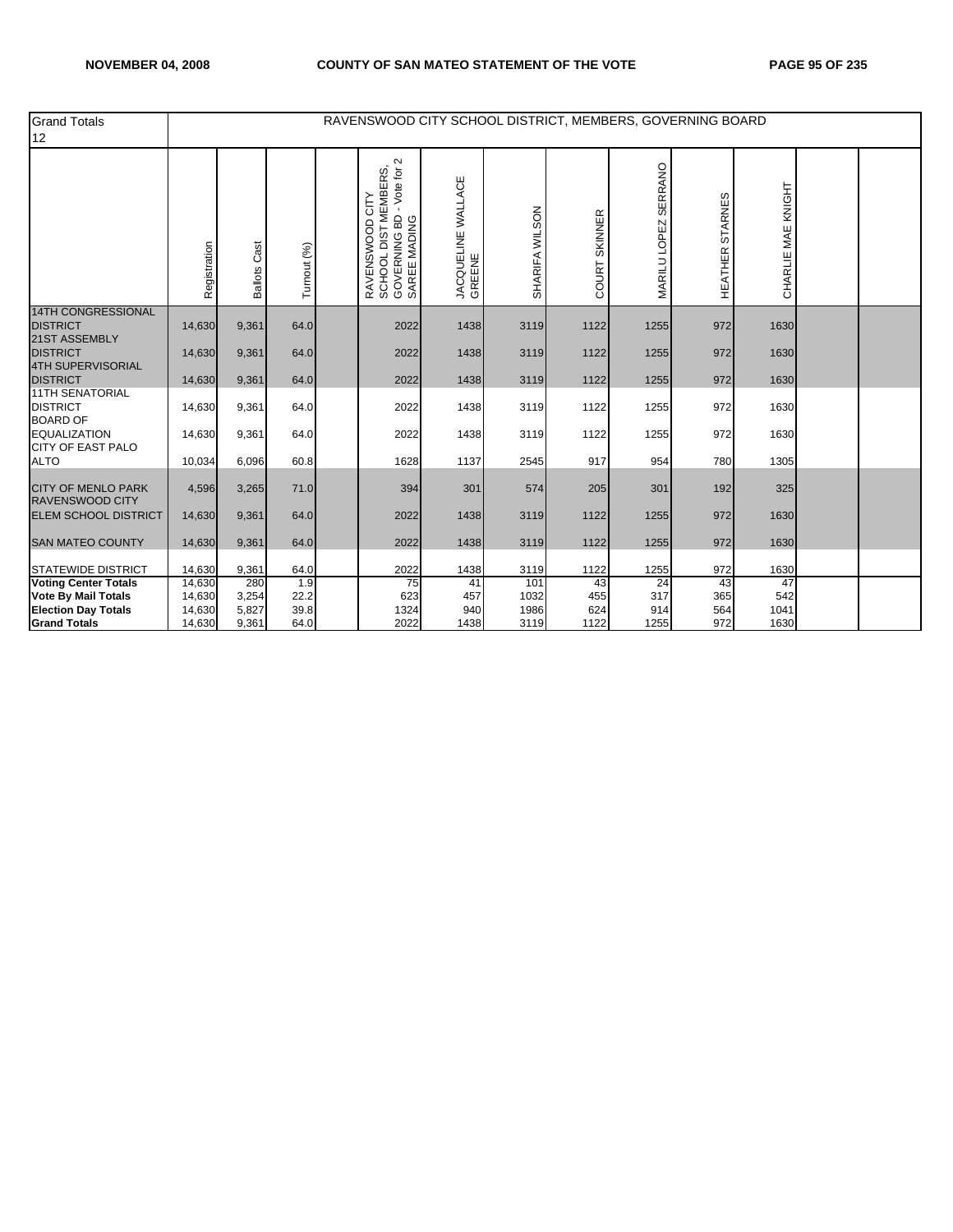| 13                          |              |                        |              |                                                                                                                           | TOWN OF ATHERTON, MEMBERS, TOWN COUNCIL |                 |             |                               |  |  |
|-----------------------------|--------------|------------------------|--------------|---------------------------------------------------------------------------------------------------------------------------|-----------------------------------------|-----------------|-------------|-------------------------------|--|--|
|                             | Registration | Cast<br><b>Ballots</b> | Turnout (%)  | COUNCIL<br><b>ATHERTON</b><br><b>MCKEITHEN</b><br><b>TOWN</b><br>MEMBERS,<br>Vote for 2<br>KATHY MCK<br>pp<br><b>TOWN</b> | DICK MOORE<br>RICHARD                   | ELIZABETH LEWIS | DAVID HENIG | GOODMAN<br>SAM <sub>R</sub> . |  |  |
| 3001<br>3002                | 608<br>1,276 | 510<br>1,061           | 83.9<br>83.2 | 247<br>490                                                                                                                | 192<br>384                              | 172<br>404      | 166<br>272  | 51<br>90                      |  |  |
| 3004                        | 213          | 186                    | 87.3         | 80                                                                                                                        | 54                                      | 76              | 61          | 8                             |  |  |
| 3005                        | 954          | 793                    | 83.1         | 316                                                                                                                       | 253                                     | 367             | 220         | 102                           |  |  |
| 3006                        | 568          | 470                    | 82.7         | 193                                                                                                                       | 128                                     | 191             | 151         | 42                            |  |  |
| 3007<br>3008                | 558          | 478                    | 85.7         | 182                                                                                                                       | 85                                      | 204             | 196         | 46                            |  |  |
|                             | 1,110        | 738                    | 66.5         | 266                                                                                                                       | 192                                     | 298             | 203         | 117                           |  |  |
| 3009                        | 194          | 165                    | 85.1         | 82                                                                                                                        | 31                                      | 63              | 62          | 15                            |  |  |
| <b>Voting Center Totals</b> | 5,481        | 72                     | 1.3          | 21                                                                                                                        | 12                                      | 34              | 25          | 15                            |  |  |
| <b>Vote By Mail Totals</b>  | 5,481        | 2,430                  | 44.3         | 1086                                                                                                                      | 773                                     | 989             | 742         | 258                           |  |  |
| <b>Election Day Totals</b>  | 5,481        | 1,899                  | 34.6         | 749                                                                                                                       | 534                                     | 752             | 564         | 198                           |  |  |
| <b>Grand Totals</b>         | 5,481        | 4,401                  | 80.3         | 1856                                                                                                                      | 1319                                    | 1775            | 1331        | 471                           |  |  |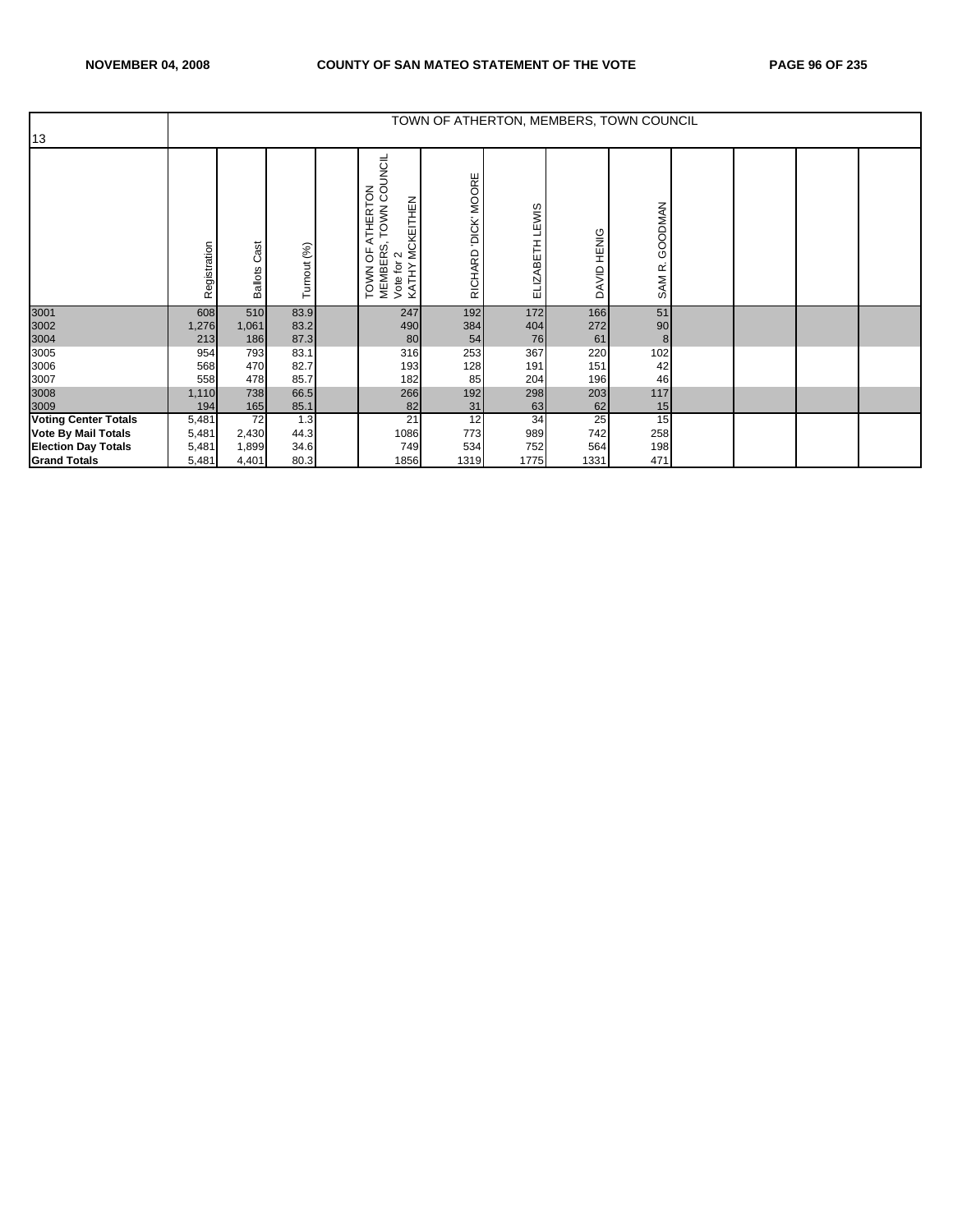| <b>Voting Center Totals</b><br>13                            |              |                        |             |                                                                                               |                      |                 | TOWN OF ATHERTON, MEMBERS, TOWN COUNCIL |                   |  |  |
|--------------------------------------------------------------|--------------|------------------------|-------------|-----------------------------------------------------------------------------------------------|----------------------|-----------------|-----------------------------------------|-------------------|--|--|
|                                                              | Registration | Cast<br><b>Ballots</b> | Turnout (%) | TOWN COUNCIL<br>TOWN OF ATHERTON<br><b>MCKEITHEN</b><br>MEMBERS, T<br>Vote for 2<br>KATHY MCK | RICHARD 'DICK' MOORE | ELIZABETH LEWIS | DAVID HENIG                             | GOODMAN<br>SAM R. |  |  |
| <b>14TH CONGRESSIONAL</b><br><b>DISTRICT</b>                 | 5,481        | 72                     | 1.3         | 21                                                                                            | 12                   | 34              | 25                                      | 15                |  |  |
| 21ST ASSEMBLY<br><b>DISTRICT</b><br><b>3RD SUPERVISORIAL</b> | 5,481        | 72                     | 1.3         | 21                                                                                            | 12                   | 34              | 25                                      | 15                |  |  |
| <b>DISTRICT</b>                                              | 5,481        | 72                     | 1.3         | 21                                                                                            | 12                   | 34              | 25                                      | 15                |  |  |
| <b>11TH SENATORIAL</b><br><b>DISTRICT</b><br><b>BOARD OF</b> | 5,481        | 72                     | 1.3         | 21                                                                                            | 12                   | 34              | 25                                      | 15                |  |  |
| <b>EQUALIZATION</b>                                          | 5,481        | 72                     | 1.3         | 21                                                                                            | 12                   | 34              | 25                                      | 15                |  |  |
| <b>SAN MATEO COUNTY</b>                                      | 5,481        | 72                     | 1.3         | 21                                                                                            | 12                   | 34              | 25                                      | 15                |  |  |
| <b>SEQUOIA HEALTHCARE</b><br><b>DISTRICT</b>                 | 5,481        | 72                     | 1.3         | 21                                                                                            | 12                   | 34              | 25                                      | 15                |  |  |
| <b>STATEWIDE DISTRICT</b>                                    | 5,481        | 72                     | 1.3         | 21                                                                                            | 12                   | 34              | 25                                      | 15                |  |  |
| <b>TOWN OF ATHERTON</b>                                      | 5,481        | 72                     | 1.3         | 21                                                                                            | 12                   | 34              | 25                                      | 15                |  |  |
| <b>Voting Center Totals</b>                                  | 5,481        | 72                     | 1.3         | 21                                                                                            | 12                   | 34              | 25                                      | 15                |  |  |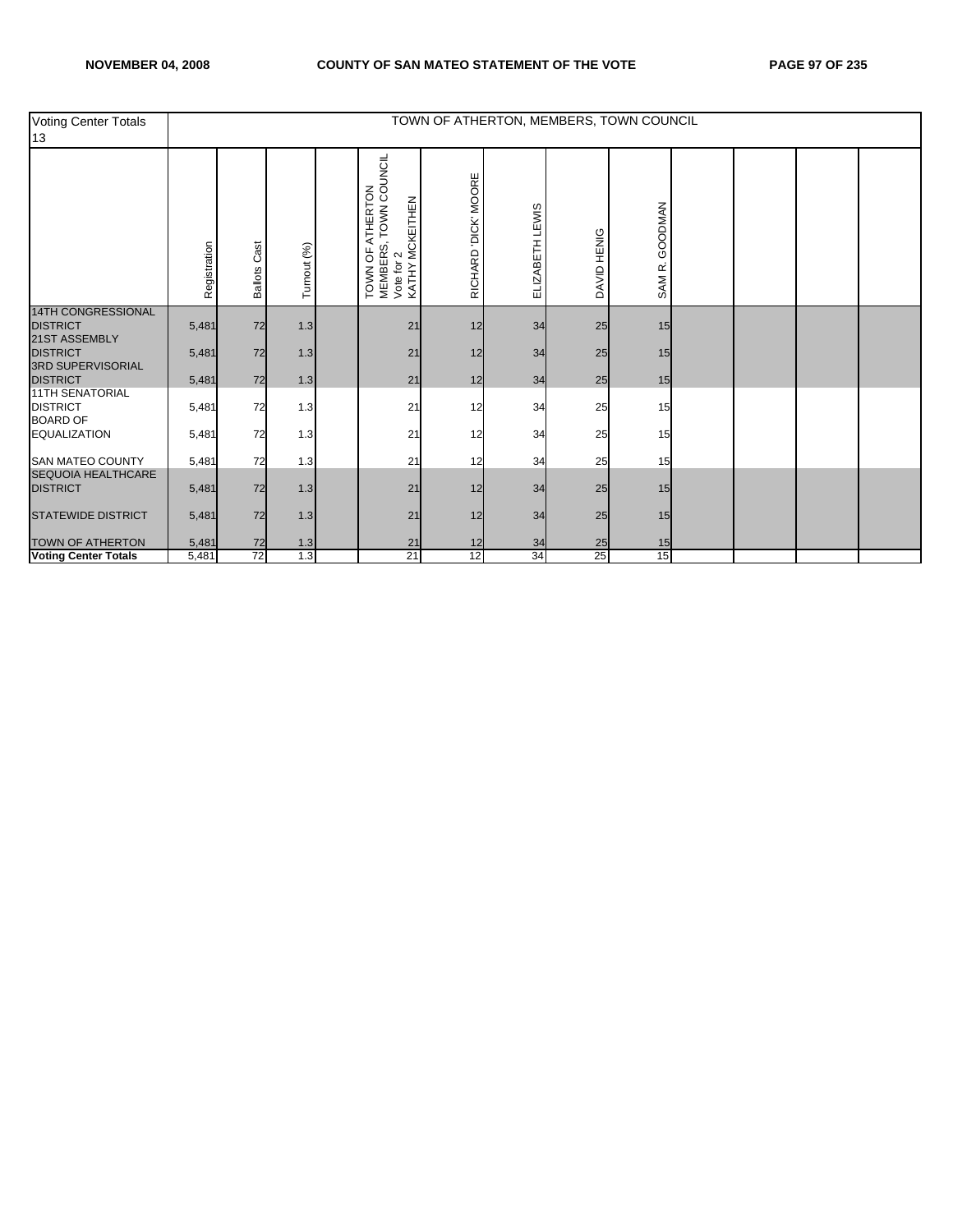| Vote By Mail Totals<br>13                                    |              |                        |             |                                                                                                  |                      |                 | TOWN OF ATHERTON, MEMBERS, TOWN COUNCIL |                   |  |  |
|--------------------------------------------------------------|--------------|------------------------|-------------|--------------------------------------------------------------------------------------------------|----------------------|-----------------|-----------------------------------------|-------------------|--|--|
|                                                              | Registration | Cast<br><b>Ballots</b> | Turnout (%) | TOWN COUNCIL<br><b>ATHERTON</b><br>MCKEITHEN<br>MEMBERS, T<br>Vote for 2<br>KATHY MCK<br>TOWN OF | RICHARD 'DICK' MOORE | ELIZABETH LEWIS | DAVID HENIG                             | GOODMAN<br>SAM R. |  |  |
| <b>14TH CONGRESSIONAL</b><br><b>DISTRICT</b>                 | 5,481        | 2,430                  | 44.3        | 1086                                                                                             | 773                  | 989             | 742                                     | 258               |  |  |
| 21ST ASSEMBLY<br><b>DISTRICT</b>                             | 5,481        | 2,430                  | 44.3        | 1086                                                                                             | 773                  | 989             | 742                                     | 258               |  |  |
| <b>3RD SUPERVISORIAL</b><br><b>DISTRICT</b>                  | 5,481        | 2,430                  | 44.3        | 1086                                                                                             | 773                  | 989             | 742                                     | 258               |  |  |
| <b>11TH SENATORIAL</b><br><b>DISTRICT</b><br><b>BOARD OF</b> | 5,481        | 2,430                  | 44.3        | 1086                                                                                             | 773                  | 989             | 742                                     | 258               |  |  |
| <b>EQUALIZATION</b>                                          | 5,481        | 2,430                  | 44.3        | 1086                                                                                             | 773                  | 989             | 742                                     | 258               |  |  |
| <b>SAN MATEO COUNTY</b>                                      | 5,481        | 2,430                  | 44.3        | 1086                                                                                             | 773                  | 989             | 742                                     | 258               |  |  |
| <b>SEQUOIA HEALTHCARE</b><br><b>DISTRICT</b>                 | 5,481        | 2,430                  | 44.3        | 1086                                                                                             | 773                  | 989             | 742                                     | 258               |  |  |
| <b>STATEWIDE DISTRICT</b>                                    | 5,481        | 2,430                  | 44.3        | 1086                                                                                             | 773                  | 989             | 742                                     | 258               |  |  |
| <b>TOWN OF ATHERTON</b>                                      | 5,481        | 2,430                  | 44.3        | 1086                                                                                             | 773                  | 989             | 742                                     | 258               |  |  |
| <b>Vote By Mail Totals</b>                                   | 5,481        | 2,430                  | 44.3        | 1086                                                                                             | 773                  | 989             | 742                                     | 258               |  |  |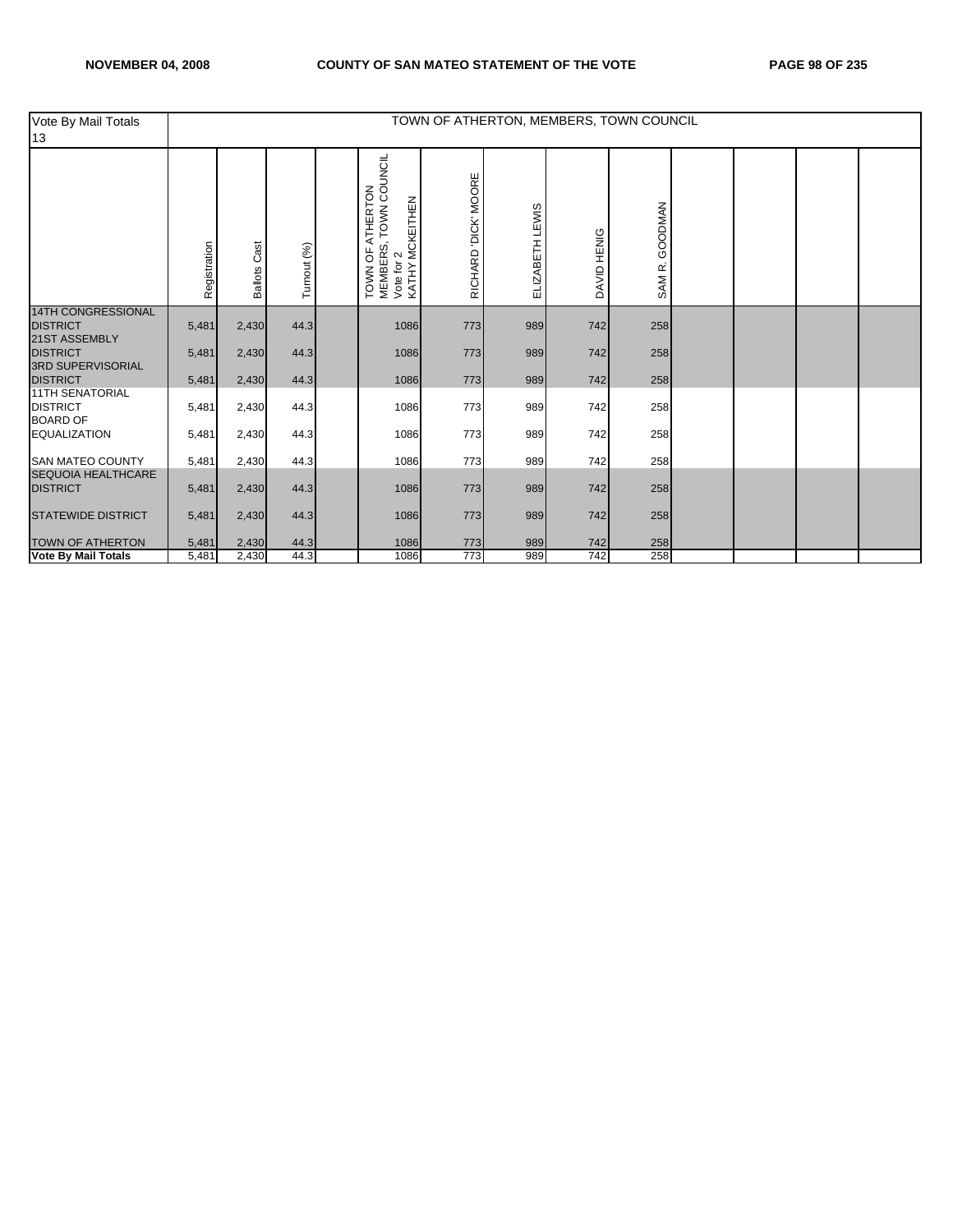| <b>Grand Totals</b><br>13                                    |                |                        |             |                                                                                                  |                      |                 |             | TOWN OF ATHERTON, MEMBERS, TOWN COUNCIL |  |  |
|--------------------------------------------------------------|----------------|------------------------|-------------|--------------------------------------------------------------------------------------------------|----------------------|-----------------|-------------|-----------------------------------------|--|--|
|                                                              | Registration   | Cast<br><b>Ballots</b> | Turnout (%) | TOWN COUNCIL<br><b>ATHERTON</b><br>MCKEITHEN<br>MEMBERS, T<br>Vote for 2<br>KATHY MCK<br>TOWN OF | RICHARD 'DICK' MOORE | ELIZABETH LEWIS | DAVID HENIG | GOODMAN<br>SAM R.                       |  |  |
| <b>14TH CONGRESSIONAL</b><br><b>DISTRICT</b>                 | 5,481          | 4,401                  | 80.3        | 1856                                                                                             | 1319                 | 1775            | 1331        | 471                                     |  |  |
| 21ST ASSEMBLY<br><b>DISTRICT</b>                             | 5,481          | 4,401                  | 80.3        | 1856                                                                                             | 1319                 | 1775            | 1331        | 471                                     |  |  |
| 3RD SUPERVISORIAL<br><b>DISTRICT</b>                         | 5,481          | 4,401                  | 80.3        | 1856                                                                                             | 1319                 | 1775            | 1331        | 471                                     |  |  |
| <b>11TH SENATORIAL</b><br><b>DISTRICT</b><br><b>BOARD OF</b> | 5,481          | 4,401                  | 80.3        | 1856                                                                                             | 1319                 | 1775            | 1331        | 471                                     |  |  |
| <b>EQUALIZATION</b>                                          | 5,481          | 4,401                  | 80.3        | 1856                                                                                             | 1319                 | 1775            | 1331        | 471                                     |  |  |
| <b>SAN MATEO COUNTY</b>                                      | 5,481          | 4,401                  | 80.3        | 1856                                                                                             | 1319                 | 1775            | 1331        | 471                                     |  |  |
| <b>SEQUOIA HEALTHCARE</b><br><b>DISTRICT</b>                 | 5,481          | 4,401                  | 80.3        | 1856                                                                                             | 1319                 | 1775            | 1331        | 471                                     |  |  |
| <b>STATEWIDE DISTRICT</b>                                    | 5,481          | 4,401                  | 80.3        | 1856                                                                                             | 1319                 | 1775            | 1331        | 471                                     |  |  |
| <b>TOWN OF ATHERTON</b>                                      | 5,481          | 4,401                  | 80.3        | 1856                                                                                             | 1319                 | 1775            | 1331        | 471                                     |  |  |
| <b>Voting Center Totals</b><br><b>Vote By Mail Totals</b>    | 5,481<br>5,481 | 72<br>2,430            | 1.3<br>44.3 | 21<br>1086                                                                                       | 12<br>773            | 34<br>989       | 25<br>742   | 15<br>258                               |  |  |
| <b>Election Day Totals</b>                                   | 5,481          | 1,899                  | 34.6        | 749                                                                                              | 534                  | 752             | 564         | 198                                     |  |  |
| <b>Grand Totals</b>                                          | 5,481          | 4,401                  | 80.3        | 1856                                                                                             | 1319                 | 1775            | 1331        | 471                                     |  |  |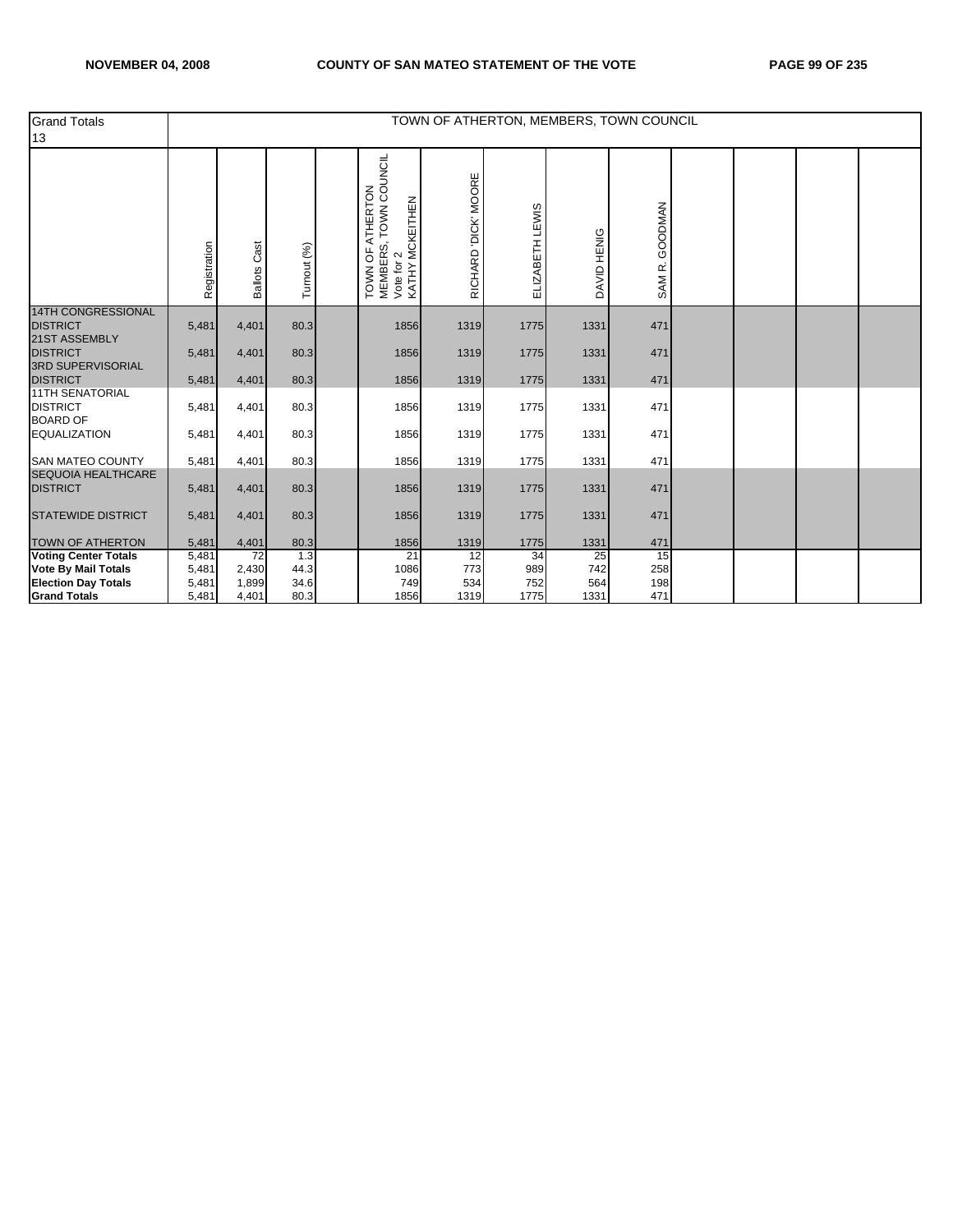|                             |                           |                        |               |                                                                                                        |                                                 | TOWN OF COLMA, MEMBERS, TOWN COUNCIL |                        |  |  |  |
|-----------------------------|---------------------------|------------------------|---------------|--------------------------------------------------------------------------------------------------------|-------------------------------------------------|--------------------------------------|------------------------|--|--|--|
| 14                          |                           |                        |               |                                                                                                        |                                                 |                                      |                        |  |  |  |
|                             | tegistration<br>$\propto$ | Cast<br><b>Ballots</b> | (%)<br>urnout | COUNCIL<br>TOWN<br>COLMA<br><b>SILVA</b><br>ഗ<br>p<br>MEMBERS<br>Vote for 3<br>JOSEPH A<br><b>TOWN</b> | EZ<br>GONZAL<br><b>RAE</b><br><b>AQUEL</b><br>œ | CASANAS<br>⋖<br>CHARITO              | COLVIN<br><b>DIANA</b> |  |  |  |
| 5301                        | 718                       | 530                    | 73.8          | 242                                                                                                    | 304                                             | 212                                  | 268                    |  |  |  |
| <b>Voting Center Totals</b> | 718                       |                        | 0.3           |                                                                                                        |                                                 |                                      |                        |  |  |  |
| <b>Vote By Mail Totals</b>  | 718                       | 282                    | 39.3          | 113                                                                                                    | 151                                             | 121                                  | 160                    |  |  |  |
| <b>Election Day Totals</b>  | 718                       | 246                    | 34.3          | 128                                                                                                    | 151                                             | 90                                   | 106                    |  |  |  |
| <b>Grand Totals</b>         | 718                       | 530                    | 73.8          | 242                                                                                                    | 304                                             | 212                                  | 268                    |  |  |  |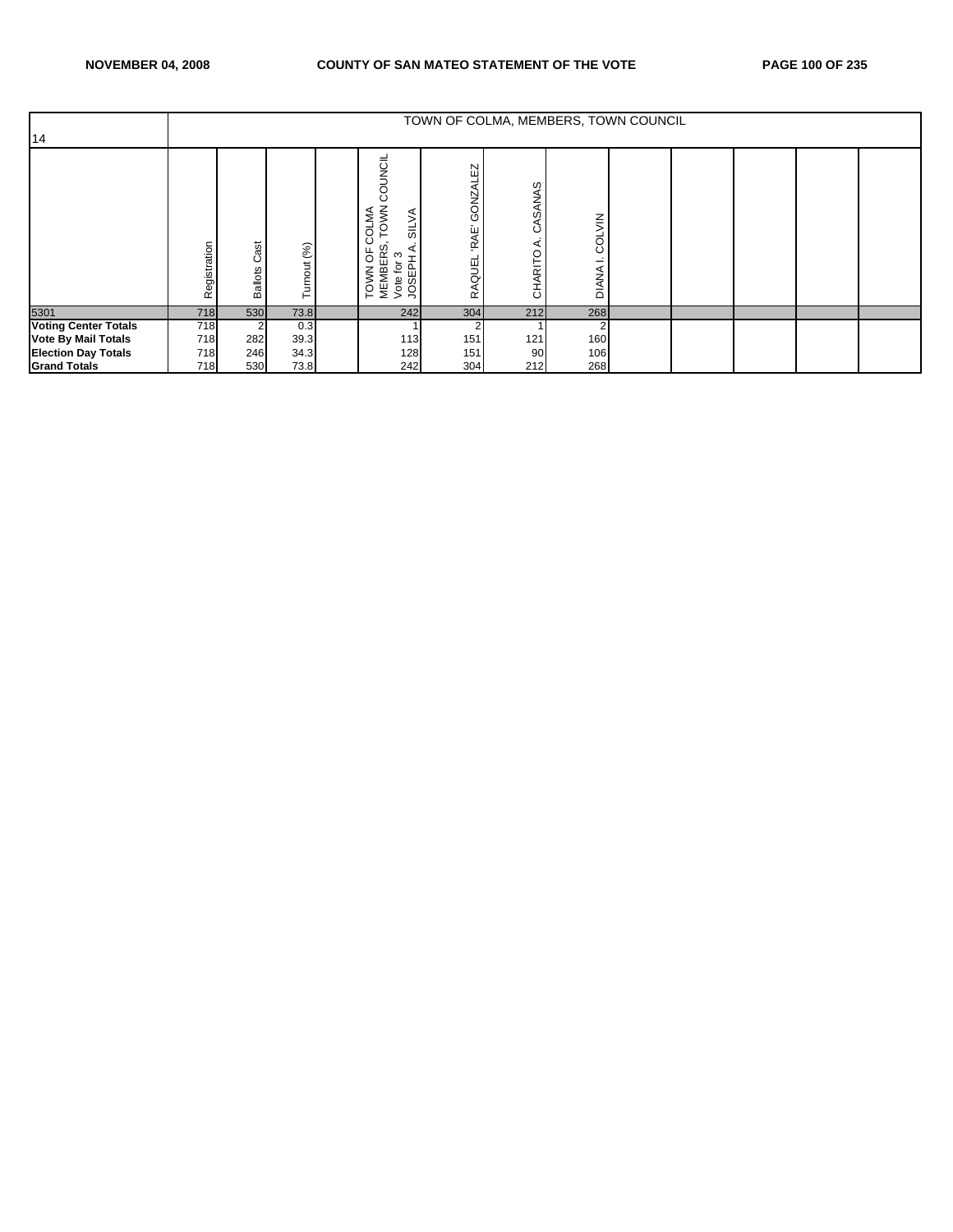| <b>Voting Center Totals</b><br>14                            |              |                        |             |                                                                                              |                       | TOWN OF COLMA, MEMBERS, TOWN COUNCIL |                         |  |  |  |
|--------------------------------------------------------------|--------------|------------------------|-------------|----------------------------------------------------------------------------------------------|-----------------------|--------------------------------------|-------------------------|--|--|--|
|                                                              | Registration | Cast<br><b>Ballots</b> | Turnout (%) | COUNCIL<br>TOWN<br>COLMA<br><b>SILVA</b><br>TOWN OF C<br>MEMBERS,<br>Vote for 3<br>JOSEPH A. | RAQUEL 'RAE' GONZALEZ | CASANAS<br>CHARITO A.                | DIANA I. COLVIN         |  |  |  |
| <b>12TH CONGRESSIONAL</b><br><b>DISTRICT</b>                 | 718          |                        | 0.3         |                                                                                              |                       |                                      |                         |  |  |  |
| <b>12TH ASSEMBLY</b><br><b>DISTRICT</b><br>5TH SUPERVISORIAL | 718          |                        | 0.3         |                                                                                              |                       |                                      |                         |  |  |  |
| <b>DISTRICT</b>                                              | 718          |                        | 0.3         |                                                                                              |                       |                                      |                         |  |  |  |
| <b>8TH SENATORIAL</b><br><b>DISTRICT</b><br><b>BOARD OF</b>  | 718          |                        | 0.3         |                                                                                              |                       |                                      |                         |  |  |  |
| <b>EQUALIZATION</b>                                          | 718          |                        | 0.3         |                                                                                              |                       |                                      |                         |  |  |  |
| <b>SAN MATEO COUNTY</b>                                      | 718          |                        | 0.3         |                                                                                              |                       |                                      |                         |  |  |  |
| SO SAN FRANCISCO<br>UNIFIED SCHOOL DIST                      | 718          |                        | 0.3         |                                                                                              |                       |                                      |                         |  |  |  |
| <b>STATEWIDE DISTRICT</b>                                    | 718          |                        | 0.3         |                                                                                              |                       |                                      |                         |  |  |  |
| <b>TOWN OF COLMA</b>                                         | 718          |                        | 0.3         |                                                                                              |                       |                                      |                         |  |  |  |
| <b>Voting Center Totals</b>                                  | 718          | $\overline{2}$         | 0.3         | 1                                                                                            | $\overline{2}$        |                                      | $\overline{\mathbf{c}}$ |  |  |  |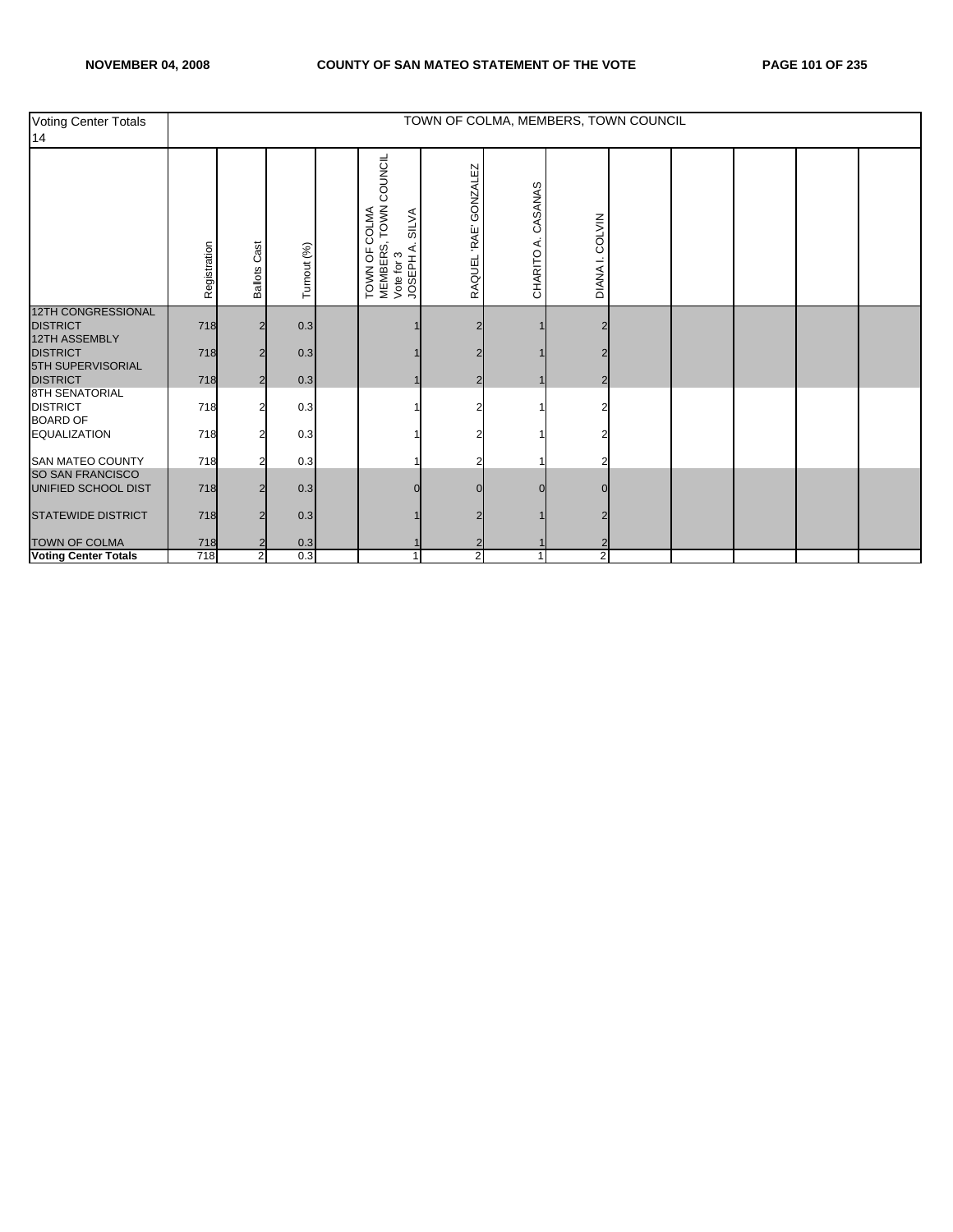| Vote By Mail Totals<br>14                             |              |                        |             |                                                                                               |                       |                         | TOWN OF COLMA, MEMBERS, TOWN COUNCIL |  |  |  |
|-------------------------------------------------------|--------------|------------------------|-------------|-----------------------------------------------------------------------------------------------|-----------------------|-------------------------|--------------------------------------|--|--|--|
|                                                       | Registration | Cast<br><b>Ballots</b> | Turnout (%) | TOWN COUNCIL<br>COLMA<br><b>SILVA</b><br>TOWN OF C<br>MEMBERS, T<br>Vote for 3<br>JOSEPH A. S | RAQUEL 'RAE' GONZALEZ | CASANAS<br>∢<br>CHARITO | DIANA I. COLVIN                      |  |  |  |
| <b>12TH CONGRESSIONAL</b><br><b>DISTRICT</b>          | 718          | 282                    | 39.3        | 113                                                                                           | 151                   | 121                     | 160                                  |  |  |  |
| 12TH ASSEMBLY<br><b>DISTRICT</b><br>5TH SUPERVISORIAL | 718          | 282                    | 39.3        | 113                                                                                           | 151                   | 121                     | 160                                  |  |  |  |
| <b>DISTRICT</b>                                       | 718          | 282                    | 39.3        | 113                                                                                           | 151                   | 121                     | 160                                  |  |  |  |
| 8TH SENATORIAL<br><b>DISTRICT</b><br><b>BOARD OF</b>  | 718          | 282                    | 39.3        | 113                                                                                           | 151                   | 121                     | 160                                  |  |  |  |
| <b>EQUALIZATION</b>                                   | 718          | 282                    | 39.3        | 113                                                                                           | 151                   | 121                     | 160                                  |  |  |  |
| <b>SAN MATEO COUNTY</b>                               | 718          | 282                    | 39.3        | 113                                                                                           | 151                   | 121                     | 160                                  |  |  |  |
| <b>SO SAN FRANCISCO</b><br>UNIFIED SCHOOL DIST        | 718          | 282                    | 39.3        | 19                                                                                            | 21                    | 16                      | 22                                   |  |  |  |
| <b>STATEWIDE DISTRICT</b>                             | 718          | 282                    | 39.3        | 113                                                                                           | 151                   | 121                     | 160                                  |  |  |  |
| <b>TOWN OF COLMA</b>                                  | 718          | 282                    | 39.3        | 113                                                                                           | 151                   | 121                     | 160                                  |  |  |  |
| <b>Vote By Mail Totals</b>                            | 718          | 282                    | 39.3        | 113                                                                                           | 151                   | 121                     | 160                                  |  |  |  |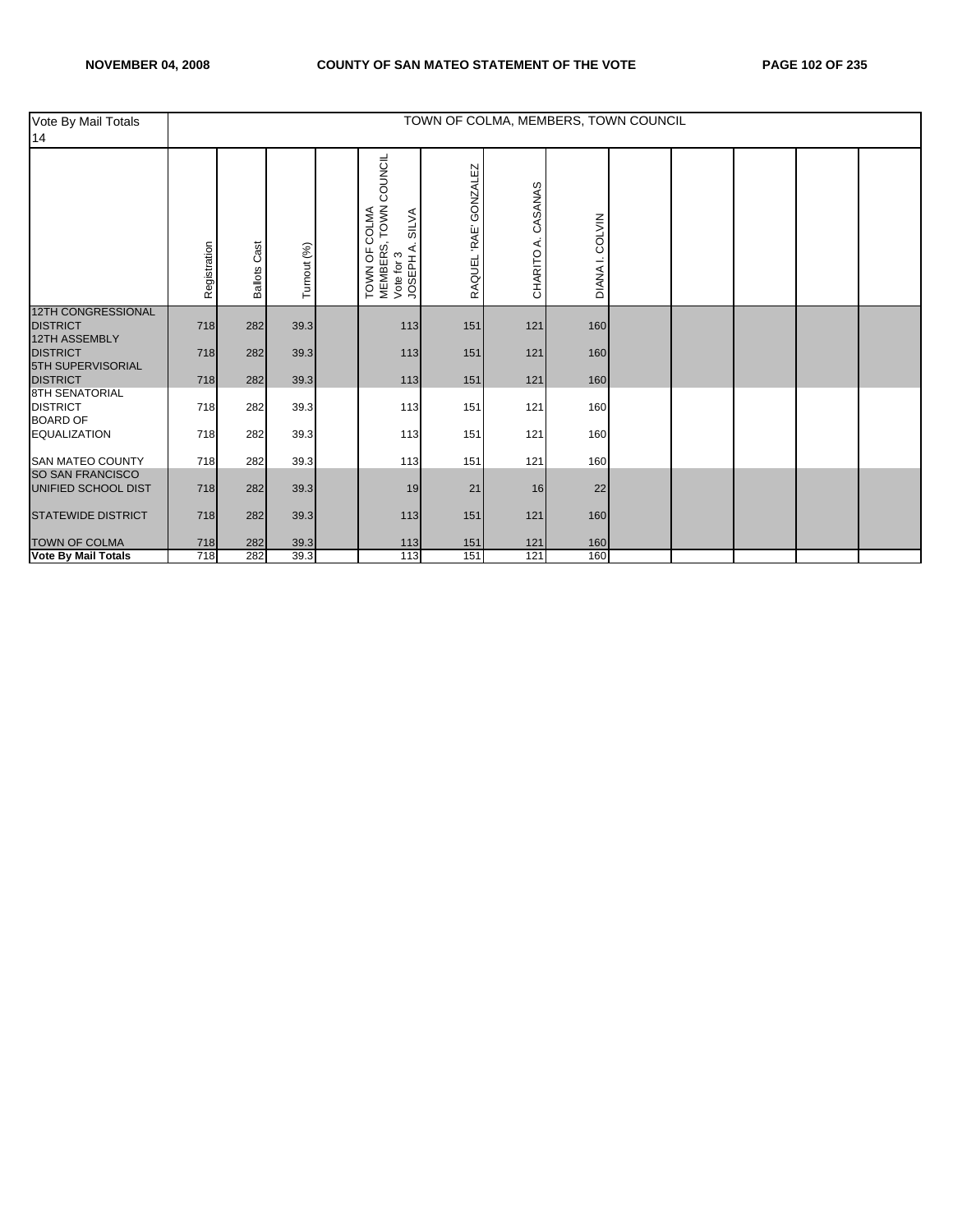| <b>Grand Totals</b><br>14                                     |              |                 |              |                                                                                                  |                       |                       | TOWN OF COLMA, MEMBERS, TOWN COUNCIL |  |  |  |
|---------------------------------------------------------------|--------------|-----------------|--------------|--------------------------------------------------------------------------------------------------|-----------------------|-----------------------|--------------------------------------|--|--|--|
|                                                               | Registration | Cast<br>Ballots | Turnout (%)  | COUNCIL<br>TOWN (<br>COLMA<br><b>SILVA</b><br>MEMBERS, T<br>Vote for 3<br>JOSEPH A. S<br>TOWN OF | RAQUEL 'RAE' GONZALEZ | CASANAS<br>CHARITO A. | DIANA I. COLVIN                      |  |  |  |
| <b>12TH CONGRESSIONAL</b><br><b>DISTRICT</b>                  | 718          | 530             | 73.8         | 242                                                                                              | 304                   | 212                   | 268                                  |  |  |  |
| <b>12TH ASSEMBLY</b><br><b>DISTRICT</b>                       | 718          | 530             | 73.8         | 242                                                                                              | 304                   | 212                   | 268                                  |  |  |  |
| 5TH SUPERVISORIAL<br><b>DISTRICT</b><br><b>8TH SENATORIAL</b> | 718          | 530             | 73.8         | 242                                                                                              | 304                   | 212                   | 268                                  |  |  |  |
| <b>DISTRICT</b><br><b>BOARD OF</b>                            | 718          | 530             | 73.8         | 242                                                                                              | 304                   | 212                   | 268                                  |  |  |  |
| <b>EQUALIZATION</b>                                           | 718          | 530             | 73.8         | 242                                                                                              | 304                   | 212                   | 268                                  |  |  |  |
| <b>SAN MATEO COUNTY</b>                                       | 718          | 530             | 73.8         | 242                                                                                              | 304                   | 212                   | 268                                  |  |  |  |
| SO SAN FRANCISCO<br>UNIFIED SCHOOL DIST                       | 718          | 530             | 73.8         | 39                                                                                               | 52                    | 35                    | 45                                   |  |  |  |
| <b>STATEWIDE DISTRICT</b>                                     | 718          | 530             | 73.8         | 242                                                                                              | 304                   | 212                   | 268                                  |  |  |  |
| <b>TOWN OF COLMA</b>                                          | 718          | 530             | 73.8         | 242                                                                                              | 304                   | 212                   | 268                                  |  |  |  |
| <b>Voting Center Totals</b>                                   | 718          | 2               | 0.3          |                                                                                                  |                       |                       | $\overline{2}$                       |  |  |  |
| <b>Vote By Mail Totals</b>                                    | 718<br>718   | 282<br>246      | 39.3         | 113<br>128                                                                                       | 151<br>151            | 121                   | 160<br>106                           |  |  |  |
| <b>Election Day Totals</b><br><b>Grand Totals</b>             | 718          | 530             | 34.3<br>73.8 | 242                                                                                              | 304                   | 90<br>212             | 268                                  |  |  |  |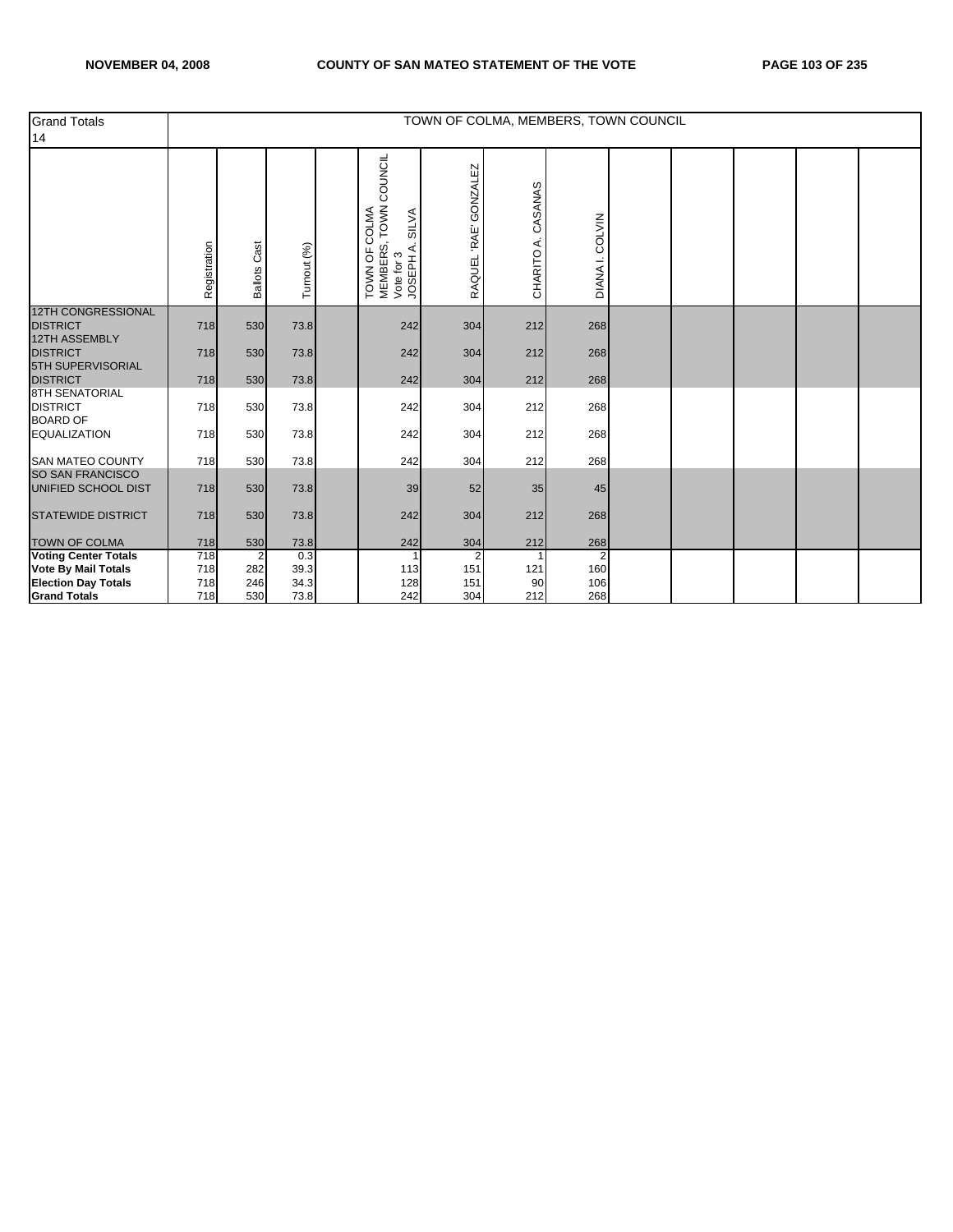## NOVEMBER 04, 2008 COUNTY OF SAN MATEO STATEMENT OF THE VOTE PAGE 104 OF 235

| 15                                  |                |                     |              |                                                                                |                 |            |                                                   |               | CITY OF DALY CITY, MEMBERS, CITY COUNCIL; CITY OF DALY CITY, CITY CLERK; CITY OF DALY CITY, CITY TREASURER |  |
|-------------------------------------|----------------|---------------------|--------------|--------------------------------------------------------------------------------|-----------------|------------|---------------------------------------------------|---------------|------------------------------------------------------------------------------------------------------------|--|
|                                     |                |                     |              |                                                                                |                 |            |                                                   |               |                                                                                                            |  |
|                                     | Registration   | <b>Ballots Cast</b> | Turnout (%)  | CITY OF DALY CITY<br>MEMBERS, CITY COUNCIL<br>Vote for 2<br>JUDITH CHRISTENSEN | DAVID J. CANEPA | SAL TORRES | CITY OF DALY CITY<br>CITY CLERK<br>ANNETTE HIPONA | TERESA PROANO | ZIDICH<br>ANTHONY J. (TONY)<br>CITY OF DALY CITY<br>CITY TREASURER                                         |  |
| 5601                                | 1,164<br>1,215 | 769<br>754          | 66.1<br>62.1 | 316<br>332                                                                     | 316<br>283      | 347<br>335 | 414<br>432                                        | 215<br>200    | 578<br>580                                                                                                 |  |
| 5602<br>5603<br>5604                | 624            | 457                 | 73.2         | 187                                                                            | 215             | 214        | 222                                               | 158           | 344                                                                                                        |  |
|                                     | 1,088          | 757                 | 69.6         | 285                                                                            | 281             | 314        | 351                                               | 225           | 534                                                                                                        |  |
| 5605<br>5606                        | 750<br>721     | 483<br>474          | 64.4<br>65.7 | 209<br>199                                                                     | 191<br>185      | 244<br>203 | 288<br>258                                        | 130<br>151    | 388<br>371                                                                                                 |  |
| 5607<br>5608                        | 1,087          | 646                 | 59.4         | 245                                                                            | 249             | 326        | 337                                               | 202           | 508                                                                                                        |  |
|                                     | 953            | 600                 | 63.0<br>58.3 | 256<br>240                                                                     | 254<br>238      | 286<br>270 | 340<br>315                                        | 192<br>177    | 487<br>453                                                                                                 |  |
| 5609<br>5610                        | 1,030<br>1,107 | 600<br>708          | 64.0         | 339                                                                            | 262             | 312        | 393                                               | 210           | 531                                                                                                        |  |
| 5611                                | 1,060          | 674                 | 63.6         | 255                                                                            | 301             | 316        | 315                                               | 261           | 502                                                                                                        |  |
| 5612                                | 1,078<br>762   | 663<br>500          | 61.5<br>65.6 | 214<br>198                                                                     | 346<br>213      | 306<br>220 | 292<br>255                                        | 291<br>163    | 508<br>386                                                                                                 |  |
| 5613<br>5614<br>5615<br>5616        | 876            | 686                 | 78.3         | 292                                                                            | 314             | 310        | 312                                               | 259           | 519                                                                                                        |  |
|                                     | 1,106          | 742                 | 67.1         | 285                                                                            | 369             | 343        | 316                                               | 362           | 593                                                                                                        |  |
| 5617                                | 727<br>1,149   | 504<br>758          | 69.3<br>66.0 | 170<br>259                                                                     | 255<br>371      | 231<br>308 | 209<br>325                                        | 232<br>308    | 394<br>569                                                                                                 |  |
| 5618                                | 1,158          | 766                 | 66.1         | 247                                                                            | 359             | 349        | 286                                               | 375           | 583                                                                                                        |  |
| 5619<br>5620<br>5621                | 618            | 440                 | 71.2         | 233                                                                            | 185             | 208        | 207                                               | 159           | 341                                                                                                        |  |
|                                     | 685<br>769     | 509<br>601          | 74.3<br>78.2 | 174<br>222                                                                     | 289<br>303      | 181<br>251 | 221<br>234                                        | 178<br>229    | 366<br>427                                                                                                 |  |
| 5622                                | 743            | 551                 | 74.2         | 197                                                                            | 264             | 242        | 249                                               | 187           | 413                                                                                                        |  |
| 5623<br>5624                        | 662            | 477<br>571          | 72.1<br>79.7 | 191<br>186                                                                     | 241<br>276      | 225<br>321 | 238<br>279                                        | 156<br>198    | 370<br>433                                                                                                 |  |
| 5625                                | 716<br>1,028   | 669                 | 65.1         | 259                                                                            | 313             | 265        | 336                                               | 222           | 519                                                                                                        |  |
| 5627                                | 1,120          | 765                 | 68.3         | 281                                                                            | 333             | 319        | 346                                               | 265           | 572                                                                                                        |  |
| 5628<br>5629                        | 643<br>713     | 412<br>492          | 64.1<br>69.0 | 133<br>208                                                                     | 182<br>199      | 149<br>212 | 200<br>261                                        | 128<br>135    | 308<br>366                                                                                                 |  |
| 5630                                | 885            | 645                 | 72.9         | 271                                                                            | 276             | 290        | 351                                               | 155           | 473                                                                                                        |  |
| 5631                                | 752            | 542                 | 72.1         | 239                                                                            | 225             | 237        | 295                                               | 133           | 389                                                                                                        |  |
| 5632<br>5633                        | 815<br>640     | 574<br>439          | 70.4<br>68.6 | 262<br>192                                                                     | 248<br>174      | 247<br>196 | 325<br>239                                        | 158<br>125    | 432<br>329                                                                                                 |  |
| 5634                                | 966            | 670                 | 69.4         | 247                                                                            | 302             | 346        | 359                                               | 205           | 544                                                                                                        |  |
| 5635<br>5636                        | 738<br>831     | 488<br>564          | 66.1<br>67.9 | 189<br>198                                                                     | 234<br>294      | 230<br>256 | 233<br>245                                        | 179<br>227    | 375<br>424                                                                                                 |  |
| 5637                                | 726            | 495                 | 68.2         | 194                                                                            | 227             | 217        | 249                                               | 179           | 370                                                                                                        |  |
| 5638                                | 924            | 615                 | 66.6         | 229                                                                            | 276             | 274        | 325                                               | 179           | 472                                                                                                        |  |
| 5639<br>5640                        | 758<br>850     | 515<br>594          | 67.9<br>69.9 | 232<br>249                                                                     | 167<br>238      | 249<br>284 | 275<br>335                                        | 153<br>165    | 399<br>453                                                                                                 |  |
| 5641                                | 793            | 559                 | 70.5         | 244                                                                            | 264             | 230        | 322                                               | 177           | 453                                                                                                        |  |
| 5642                                | 573<br>735     | 412<br>491          | 71.9<br>66.8 | 194<br>204                                                                     | 154<br>184      | 189<br>197 | 229<br>256                                        | 101<br>146    | 310<br>370                                                                                                 |  |
| 5643<br>5644                        | 918            | 590                 | 64.3         | 224                                                                            | 248             | 228        | 296                                               | 172           | 423                                                                                                        |  |
| 5645                                | 736            | 516                 | 70.1         | 216                                                                            | 234             | 228        | 285                                               | 145           | 388                                                                                                        |  |
| 5646<br>5647                        | 827<br>1,000   | 631<br>688          | 76.3<br>68.8 | 242<br>277                                                                     | 302<br>307      | 246<br>307 | 270<br>359                                        | 214<br>186    | 453<br>502                                                                                                 |  |
| 5648                                | 926            | 687                 | 74.2         | 281                                                                            | 329             | 299        | 380                                               | 172           | 501                                                                                                        |  |
| 5649                                | 782            | 574                 | 73.4         | 253                                                                            | 265             | 254        | 314                                               | 141           | 430                                                                                                        |  |
| 5650<br>5651                        | 1,022<br>992   | 688<br>715          | 67.3<br>72.1 | 255<br>311                                                                     | 318<br>290      | 299<br>358 | 351<br>381                                        | 199<br>199    | 506<br>531                                                                                                 |  |
| 5652                                | 963            | 652                 | 67.7         | 271                                                                            | 273             | 286        | 343                                               | 165           | 466                                                                                                        |  |
| 5653<br><b>Voting Center Totals</b> | 797<br>45,301  | 638<br>291          | 80.1<br>0.6  | 287<br>112                                                                     | 252<br>94       | 319<br>124 | 331<br>145                                        | 193<br>76     | 489<br>213                                                                                                 |  |
| <b>Vote By Mail Totals</b>          | 45,301         | 13,905              | 30.7         | 6354                                                                           | 6255            | 6790       | 7494                                              | 4344          | 10893                                                                                                      |  |
| <b>Election Day Totals</b>          | 45,301         | 16,814              | 37.1         | 5907                                                                           | 7319            | 6959       | 7940                                              | 5616          | 12319                                                                                                      |  |
| <b>Grand Totals</b>                 | 45,301         | 31,010              | 68.5         | 12373                                                                          | 13668           | 13873      | 15579                                             | 10036         | 23425                                                                                                      |  |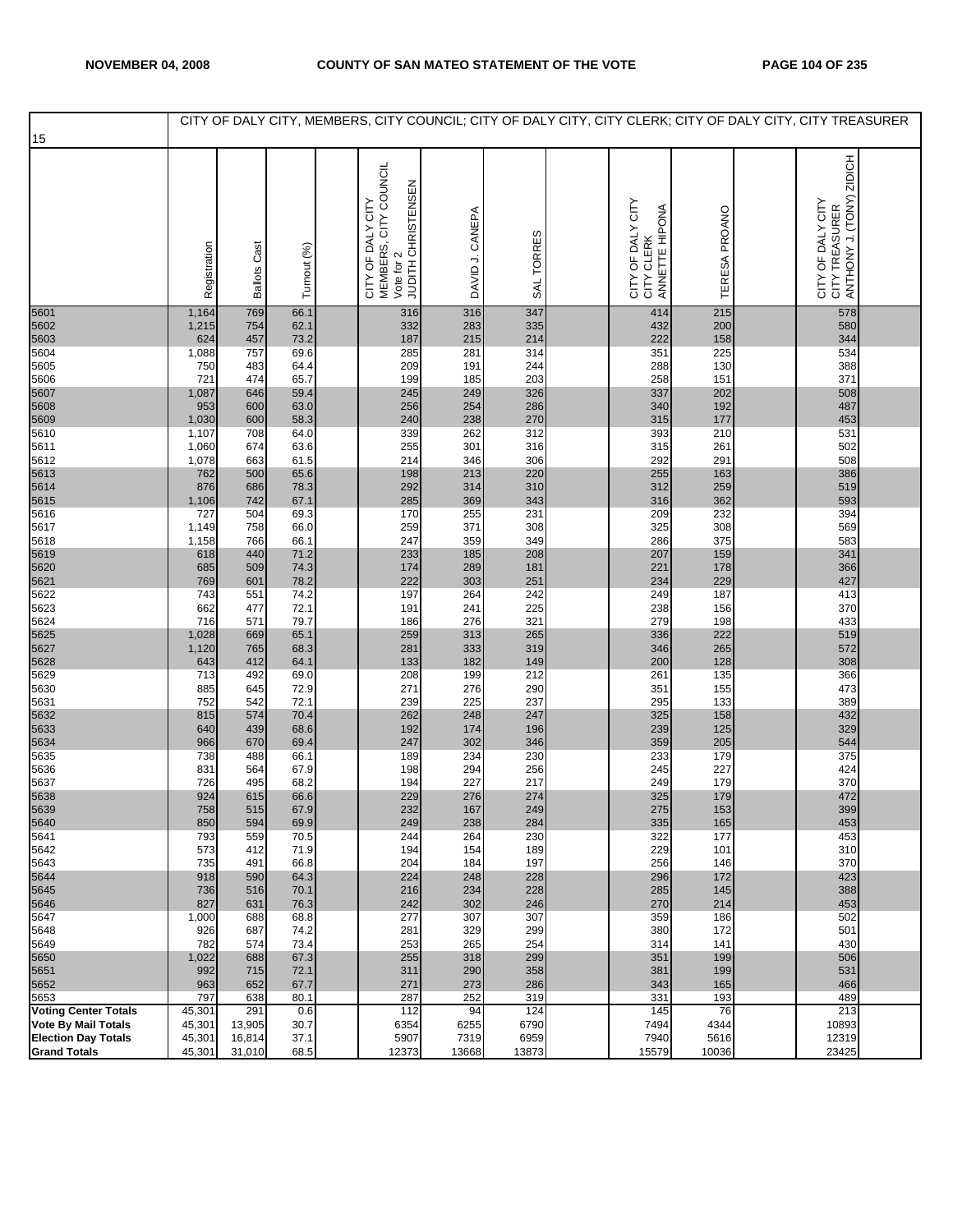| <b>Voting Center Totals</b><br>15                             |              |                        |             |                                                                                                       |                    |            |                                                             |               | CITY OF DALY CITY, MEMBERS, CITY COUNCIL; CITY OF DALY CITY, CITY CLERK; CITY OF DALY CITY, CITY TREASURER |  |
|---------------------------------------------------------------|--------------|------------------------|-------------|-------------------------------------------------------------------------------------------------------|--------------------|------------|-------------------------------------------------------------|---------------|------------------------------------------------------------------------------------------------------------|--|
|                                                               | Registration | Cast<br><b>Ballots</b> | Turnout (%) | MEMBERS, CITY COUNCIL<br>JUDITH CHRISTENSEN<br>CITY OF DALY CITY<br>$\boldsymbol{\sim}$<br>Vote for 2 | CANEPA<br>DAVID J. | SAL TORRES | CITY OF DALY CITY<br>ANNETTE HIPONA<br><b>CLERK</b><br>CITY | TERESA PROANO | ZIDICH<br>CITY TREASURER<br>ANTHONY J. (TONY)<br>CITY OF DALY CITY<br>CITY TREASURER                       |  |
| <b>12TH CONGRESSIONAL</b><br><b>DISTRICT</b>                  | 45,301       | 291                    | 0.6         | 112                                                                                                   | 94                 | 124        | 145                                                         | 76            | 213                                                                                                        |  |
| <b>12TH ASSEMBLY</b>                                          |              |                        |             |                                                                                                       |                    |            |                                                             |               |                                                                                                            |  |
| <b>DISTRICT</b>                                               | 27,034       | 182                    | 0.7         | 76                                                                                                    | 64                 | 67         | 89                                                          | 49            | 132                                                                                                        |  |
| 19TH ASSEMBLY<br><b>DISTRICT</b>                              | 18,267       | 109                    | 0.6         | 36                                                                                                    | 30                 | 57         | 56                                                          | 27            | 81                                                                                                         |  |
| 5TH SUPERVISORIAL<br><b>DISTRICT</b><br><b>8TH SENATORIAL</b> | 45,301       | 291                    | 0.6         | 112                                                                                                   | 94                 | 124        | 145                                                         | 76            | 213                                                                                                        |  |
| <b>DISTRICT</b><br><b>BAYSHORE ELEM</b>                       | 45,301       | 291                    | 0.6         | 112                                                                                                   | 94                 | 124        | 145                                                         | 76            | 213                                                                                                        |  |
| <b>SCHOOL DISTRICT</b>                                        | 3,003        | 18                     | 0.6         | 10                                                                                                    |                    |            |                                                             |               | 13                                                                                                         |  |
| <b>BOARD OF</b><br><b>EQUALIZATION</b>                        | 45,301       | 291                    | 0.6         | 112                                                                                                   | 94                 | 124        | 145                                                         | 76            | 213                                                                                                        |  |
| <b>CITY OF DALY CITY</b>                                      | 45,301       | 291                    | 0.6         | 112                                                                                                   | 94                 | 124        | 145                                                         | 76            | 213                                                                                                        |  |
| <b>SAN MATEO COUNTY</b>                                       | 45,301       | 291                    | 0.6         | 112                                                                                                   | 94                 | 124        | 145                                                         | 76            | 213                                                                                                        |  |
| SO SAN FRANCISCO<br>UNIFIED SCHOOL DIST                       | 7,248        | 52                     | 0.7         | 10                                                                                                    | 19                 | 25         | 25                                                          |               | 33                                                                                                         |  |
| <b>STATEWIDE DISTRICT</b>                                     | 45,301       | 291                    | 0.6         | 112                                                                                                   | 94                 | 124        | 145                                                         | 76            | 213                                                                                                        |  |
| <b>Voting Center Totals</b>                                   | 45,301       | 291                    | 0.6         | 112                                                                                                   | 94                 | 124        | 145                                                         | 76            | 213                                                                                                        |  |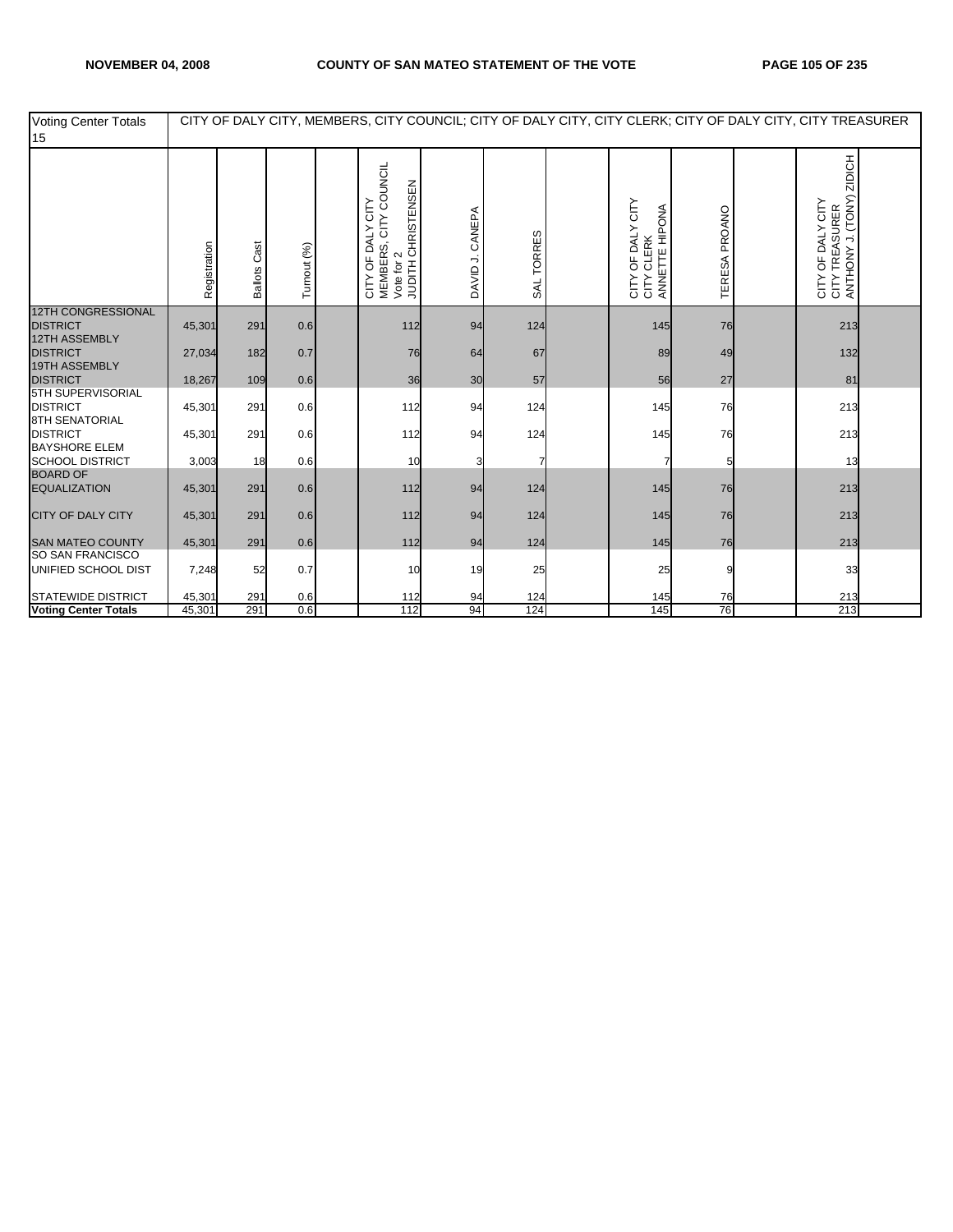| Vote By Mail Totals<br>15                                            |              |                     |             |                                                                                        |                    |            |                                                             |               | CITY OF DALY CITY, MEMBERS, CITY COUNCIL; CITY OF DALY CITY, CITY CLERK; CITY OF DALY CITY, CITY TREASURER |                                                                      |  |
|----------------------------------------------------------------------|--------------|---------------------|-------------|----------------------------------------------------------------------------------------|--------------------|------------|-------------------------------------------------------------|---------------|------------------------------------------------------------------------------------------------------------|----------------------------------------------------------------------|--|
|                                                                      | Registration | <b>Ballots Cast</b> | Turnout (%) | CITY COUNCIL<br>JUDITH CHRISTENSEN<br>OF DALY CITY<br>MEMBERS, 0<br>Vote for 2<br>CITY | CANEPA<br>DAVID J. | SAL TORRES | OF DALY CITY<br>ANNETTE HIPONA<br><b>CLERK</b><br>GEY<br>SE | TERESA PROANO |                                                                                                            | ZIDICH<br>CITY OF DALY CITY<br>CITY TREASURER<br>ANTHONY J. (TONY) Z |  |
| <b>12TH CONGRESSIONAL</b><br><b>DISTRICT</b><br><b>12TH ASSEMBLY</b> | 45,301       | 13,905              | 30.7        | 6354                                                                                   | 6255               | 6790       | 7494                                                        | 4344          |                                                                                                            | 10893                                                                |  |
| <b>DISTRICT</b><br>19TH ASSEMBLY                                     | 27,034       | 8,079               | 29.9        | 3583                                                                                   | 3756               | 3904       | 4250                                                        | 2669          |                                                                                                            | 6361                                                                 |  |
| <b>DISTRICT</b>                                                      | 18,267       | 5,826               | 31.9        | 2771                                                                                   | 2499               | 2886       | 3244                                                        | 1675          |                                                                                                            | 4532                                                                 |  |
| 5TH SUPERVISORIAL<br><b>DISTRICT</b><br><b>8TH SENATORIAL</b>        | 45,301       | 13,905              | 30.7        | 6354                                                                                   | 6255               | 6790       | 7494                                                        | 4344          |                                                                                                            | 10893                                                                |  |
| <b>DISTRICT</b>                                                      | 45,301       | 13,905              | 30.7        | 6354                                                                                   | 6255               | 6790       | 7494                                                        | 4344          |                                                                                                            | 10893                                                                |  |
| <b>BAYSHORE ELEM</b><br><b>SCHOOL DISTRICT</b><br><b>BOARD OF</b>    | 3,003        | 858                 | 28.6        | 317                                                                                    | 281                | 311        | 383                                                         | 178           |                                                                                                            | 518                                                                  |  |
| <b>EQUALIZATION</b>                                                  | 45,301       | 13,905              | 30.7        | 6354                                                                                   | 6255               | 6790       | 7494                                                        | 4344          |                                                                                                            | 10893                                                                |  |
| <b>CITY OF DALY CITY</b>                                             | 45,301       | 13,905              | 30.7        | 6354                                                                                   | 6255               | 6790       | 7494                                                        | 4344          |                                                                                                            | 10893                                                                |  |
| <b>SAN MATEO COUNTY</b><br><b>SO SAN FRANCISCO</b>                   | 45,301       | 13,905              | 30.7        | 6354                                                                                   | 6255               | 6790       | 7494                                                        | 4344          |                                                                                                            | 10893                                                                |  |
| UNIFIED SCHOOL DIST                                                  | 7,248        | 2,333               | 32.2        | 1006                                                                                   | 887                | 1016       | 1139                                                        | 571           |                                                                                                            | 1583                                                                 |  |
| <b>STATEWIDE DISTRICT</b>                                            | 45,301       | 13,905              | 30.7        | 6354                                                                                   | 6255               | 6790       | 7494                                                        | 4344          |                                                                                                            | 10893                                                                |  |
| <b>Vote By Mail Totals</b>                                           | 45,301       | 13,905              | 30.7        | 6354                                                                                   | 6255               | 6790       | 7494                                                        | 4344          |                                                                                                            | 10893                                                                |  |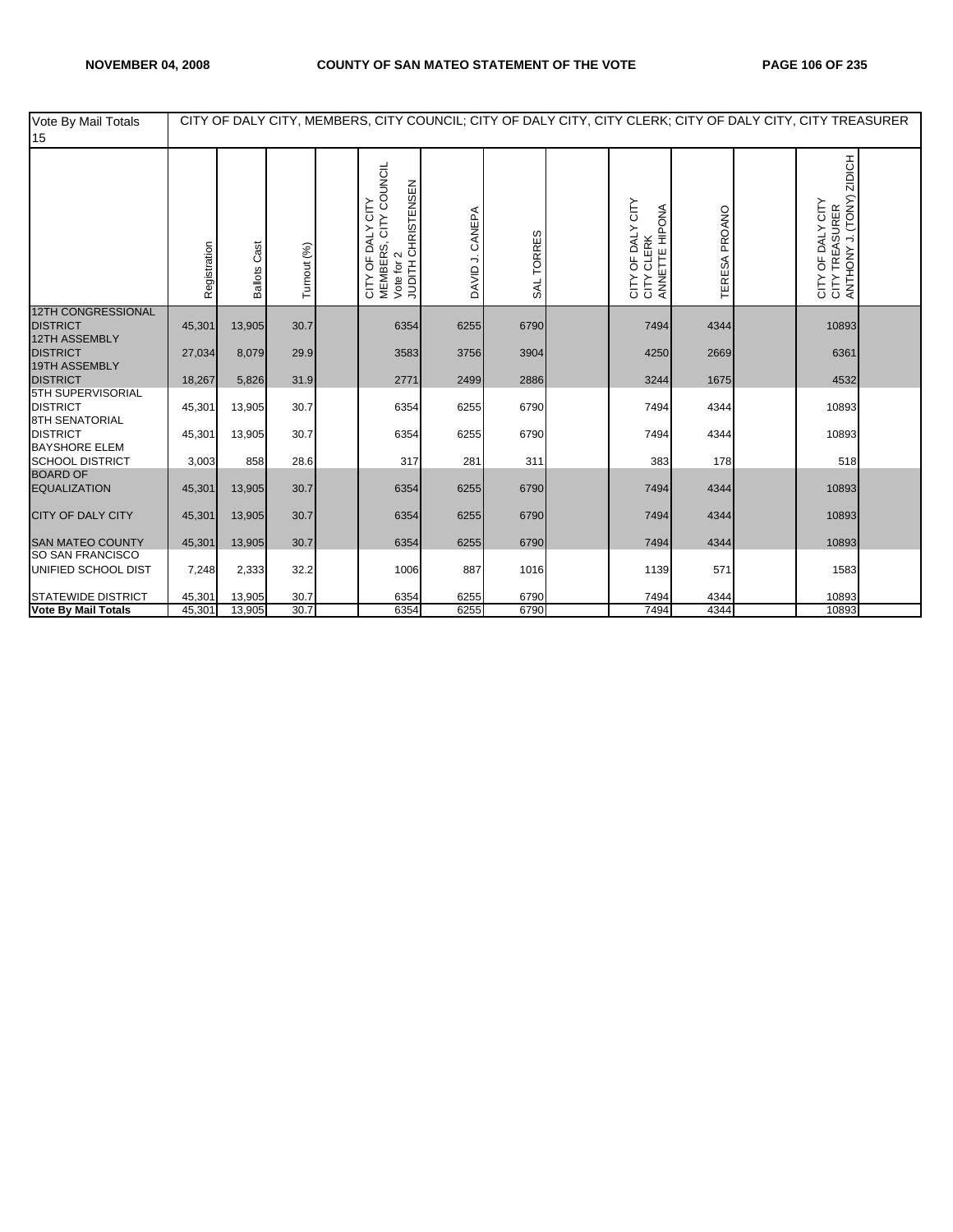| <b>Grand Totals</b><br>15                                     |              |                     |             |                                                                                   |                 |            |                                                         |               | CITY OF DALY CITY, MEMBERS, CITY COUNCIL; CITY OF DALY CITY, CITY CLERK; CITY OF DALY CITY, CITY TREASURER |                                                                               |  |
|---------------------------------------------------------------|--------------|---------------------|-------------|-----------------------------------------------------------------------------------|-----------------|------------|---------------------------------------------------------|---------------|------------------------------------------------------------------------------------------------------------|-------------------------------------------------------------------------------|--|
|                                                               | Registration | <b>Ballots Cast</b> | Turnout (%) | CITY COUNCIL<br>JUDITH CHRISTENSEN<br>CITY OF DALY CITY<br>MEMBERS,<br>Vote for 2 | DAVID J. CANEPA | SAL TORRES | OF DALY CITY<br>ANNETTE HIPONA<br>CLERK<br>CIFY<br>CIFY | TERESA PROANO |                                                                                                            | ZIDICH<br>CITY TREASURER<br>ANTHONY J. (TONY)<br>OF DALY CITY<br>CIFY<br>CIFY |  |
| <b>12TH CONGRESSIONAL</b><br><b>DISTRICT</b>                  | 45,301       | 31,010              | 68.5        | 12373                                                                             | 13668           | 13873      | 15579                                                   | 10036         |                                                                                                            | 23425                                                                         |  |
| <b>12TH ASSEMBLY</b><br><b>DISTRICT</b><br>19TH ASSEMBLY      | 27,034       | 18,311              | 67.7        | 7170                                                                              | 8115            | 8216       | 8913                                                    | 6316          |                                                                                                            | 13905                                                                         |  |
| <b>DISTRICT</b>                                               | 18,267       | 12,699              | 69.5        | 5203                                                                              | 5553            | 5657       | 6666                                                    | 3720          |                                                                                                            | 9520                                                                          |  |
| 5TH SUPERVISORIAL<br><b>DISTRICT</b><br><b>8TH SENATORIAL</b> | 45,301       | 31,010              | 68.5        | 12373                                                                             | 13668           | 13873      | 15579                                                   | 10036         |                                                                                                            | 23425                                                                         |  |
| <b>DISTRICT</b><br><b>BAYSHORE ELEM</b>                       | 45,301       | 31,010              | 68.5        | 12373                                                                             | 13668           | 13873      | 15579                                                   | 10036         |                                                                                                            | 23425                                                                         |  |
| <b>SCHOOL DISTRICT</b>                                        | 3,003        | 1,980               | 65.9        | 677                                                                               | 641             | 735        | 899                                                     | 450           |                                                                                                            | 1240                                                                          |  |
| <b>BOARD OF</b><br><b>EQUALIZATION</b>                        | 45,301       | 31,010              | 68.5        | 12373                                                                             | 13668           | 13873      | 15579                                                   | 10036         |                                                                                                            | 23425                                                                         |  |
| <b>CITY OF DALY CITY</b>                                      | 45,301       | 31,010              | 68.5        | 12373                                                                             | 13668           | 13873      | 15579                                                   | 10036         |                                                                                                            | 23425                                                                         |  |
| <b>SAN MATEO COUNTY</b>                                       | 45,301       | 31,010              | 68.5        | 12373                                                                             | 13668           | 13873      | 15579                                                   | 10036         |                                                                                                            | 23425                                                                         |  |
| SO SAN FRANCISCO<br>UNIFIED SCHOOL DIST                       | 7,248        | 5,151               | 71.1        | 1899                                                                              | 2092            | 2062       | 2410                                                    | 1281          |                                                                                                            | 3404                                                                          |  |
| <b>STATEWIDE DISTRICT</b>                                     | 45,301       | 31,010              | 68.5        | 12373                                                                             | 13668           | 13873      | 15579                                                   | 10036         |                                                                                                            | 23425                                                                         |  |
| <b>Voting Center Totals</b>                                   | 45,301       | 291                 | 0.6         | 112                                                                               | 94              | 124        | 145                                                     | 76            |                                                                                                            | 213                                                                           |  |
| <b>Vote By Mail Totals</b>                                    | 45,301       | 13,905              | 30.7        | 6354                                                                              | 6255            | 6790       | 7494                                                    | 4344          |                                                                                                            | 10893                                                                         |  |
| <b>Election Day Totals</b>                                    | 45,301       | 16,814              | 37.1        | 5907                                                                              | 7319            | 6959       | 7940                                                    | 5616          |                                                                                                            | 12319                                                                         |  |
| <b>Grand Totals</b>                                           | 45,301       | 31,010              | 68.5        | 12373                                                                             | 13668           | 13873      | 15579                                                   | 10036         |                                                                                                            | 23425                                                                         |  |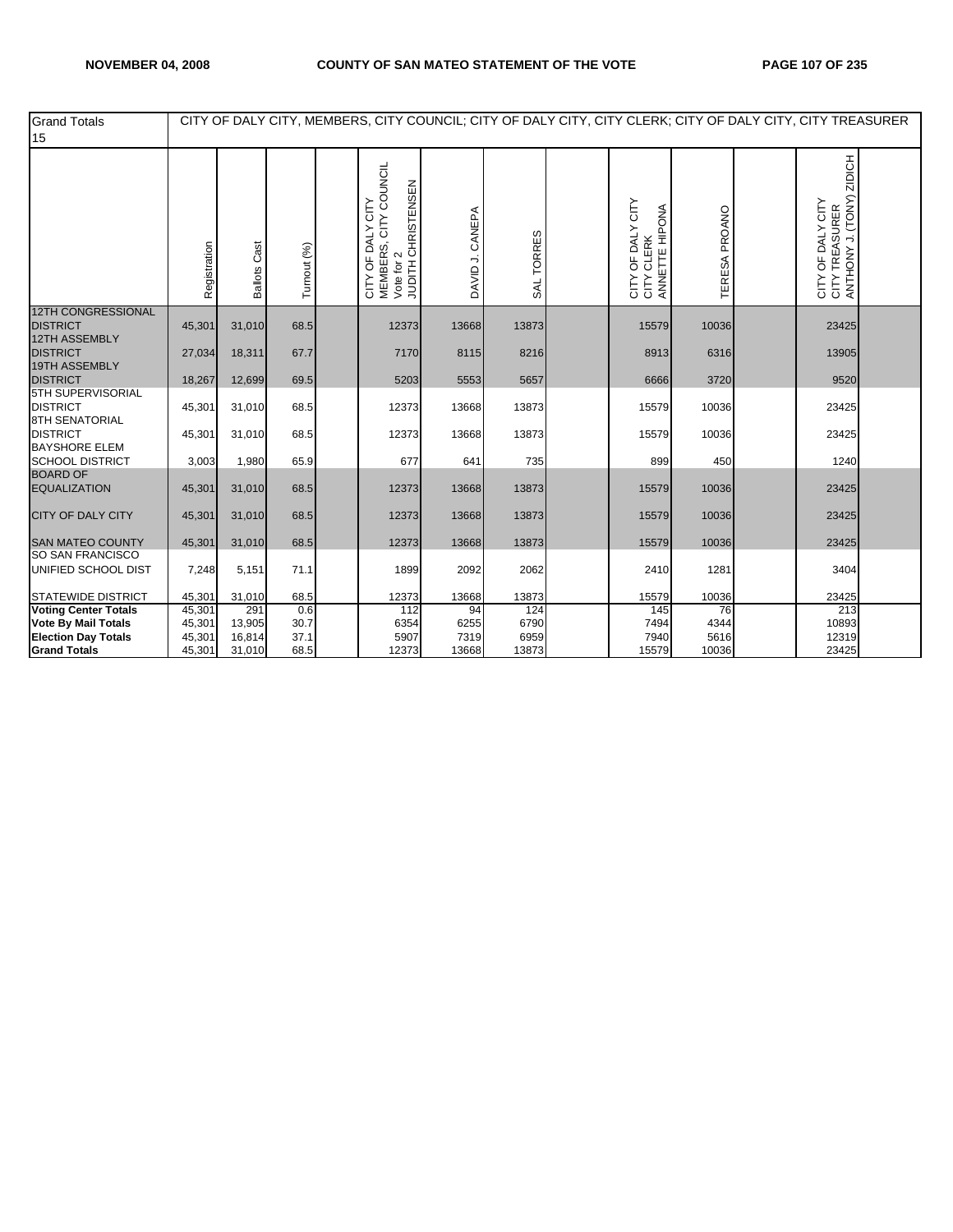| 16                          |              |                        |              |                                                                                                         |                |                         | CITY OF EAST PALO ALTO, MEMBERS, CITY COUNCIL |                     |                                    |                     |                                      |                 |
|-----------------------------|--------------|------------------------|--------------|---------------------------------------------------------------------------------------------------------|----------------|-------------------------|-----------------------------------------------|---------------------|------------------------------------|---------------------|--------------------------------------|-----------------|
|                             | Registration | Cast<br><b>Ballots</b> | Turnout (%)  | ALTO<br>COUNCIL<br>PALO<br>ROMERO<br>등<br>EAST<br>MEMBERS,<br>S<br>CARLOS<br>p<br>, p<br>CITY<br>Vote 1 | LAURA MARTINEZ | <b>MITCHELL</b><br>GORO | HUERTA<br>Οj<br><b>BERNARDO</b>               | FRANCOIS<br>MICHAEL | <b>FORT</b><br>⇒<br><b>DOUGLAS</b> | EVANS<br>PETER<br>⋖ | PALESOO<br><b>CHESTER</b><br>ட்<br>ξ | DAVID TSCHANG   |
| 4001                        | 717          | 439                    | 61.2         | 158                                                                                                     | 154            | 87                      | 137                                           | 41                  | 126                                | 160                 | 82                                   | 56              |
| 4002                        | 714          | 441                    | 61.8         | 209                                                                                                     | 215            | 87                      | 140                                           | 29                  | 100                                | 122                 | 87                                   | 34              |
| 4003<br>4004                | 975<br>984   | 583<br>633             | 59.8<br>64.3 | 202<br>227                                                                                              | 219<br>190     | 146<br>157              | 162                                           | 50<br>51            | 149<br>267                         | 188<br>215          | 120<br>151                           | 112             |
| 4005                        | 807          | 464                    | 57.5         | 157                                                                                                     | 147            | 94                      | 144<br>99                                     | 44                  | 198                                | 159                 | 95                                   | 72<br>46        |
| 4006                        | 1,060        | 658                    | 62.1         | 235                                                                                                     | 227            | 150                     | 160                                           | 48                  | 194                                | 201                 | 150                                  | 91              |
| 4007                        | 1,079        | 705                    | 65.3         | 270                                                                                                     | 219            | 196                     | 173                                           | 62                  | 209                                | 196                 | $111$                                | 100             |
| 4008                        | 1,033        | 643                    | 62.2         | 192                                                                                                     | 198            | 181                     | 159                                           | 89                  | 198                                | 269                 | 133                                  | 66              |
| 4009                        | 805          | 518                    | 64.3         | 157                                                                                                     | 173            | 118                     | 140                                           | 72                  | 135                                | 208                 | 116                                  | 76              |
| 4010                        | 812          | 430                    | 53.0         | 158                                                                                                     | 129            | 74                      | 81                                            | 31                  | 93                                 | 104                 | 87                                   | 46              |
| 4011                        | 1,048        | 582                    | 55.5         | 246                                                                                                     | 166            | 140                     | 134                                           | 32                  | 139                                | 167                 | 104                                  | 54              |
| 4013                        | $\mathbf 0$  | $\mathbf 0$            | 0.0          | $\mathbf 0$                                                                                             | 0              | $\mathbf 0$             | $\overline{0}$                                | 0                   | 0                                  | 0                   | $\overline{0}$                       | 0               |
| <b>Voting Center Totals</b> | 10,034       | 196                    | 2.0          | 65                                                                                                      | 52             | 55                      | 41                                            | $2\overline{2}$     | 70                                 | 79                  | 39                                   | $\overline{27}$ |
| Vote By Mail Totals         | 10,034       | 2,028                  | 20.2         | 686                                                                                                     | 615            | 455                     | 602                                           | 199                 | 560                                | 771                 | 459                                  | 292             |
| <b>Election Day Totals</b>  | 10,034       | 3,872                  | 38.6         | 1460                                                                                                    | 1370           | 920                     | 886                                           | 328                 | 1178                               | 1139                | 738                                  | 434             |
| <b>Grand Totals</b>         | 10,034       | 6,096                  | 60.8         | 2211                                                                                                    | 2037           | 1430                    | 1529                                          | 549                 | 1808                               | 1989                | 1236                                 | 753             |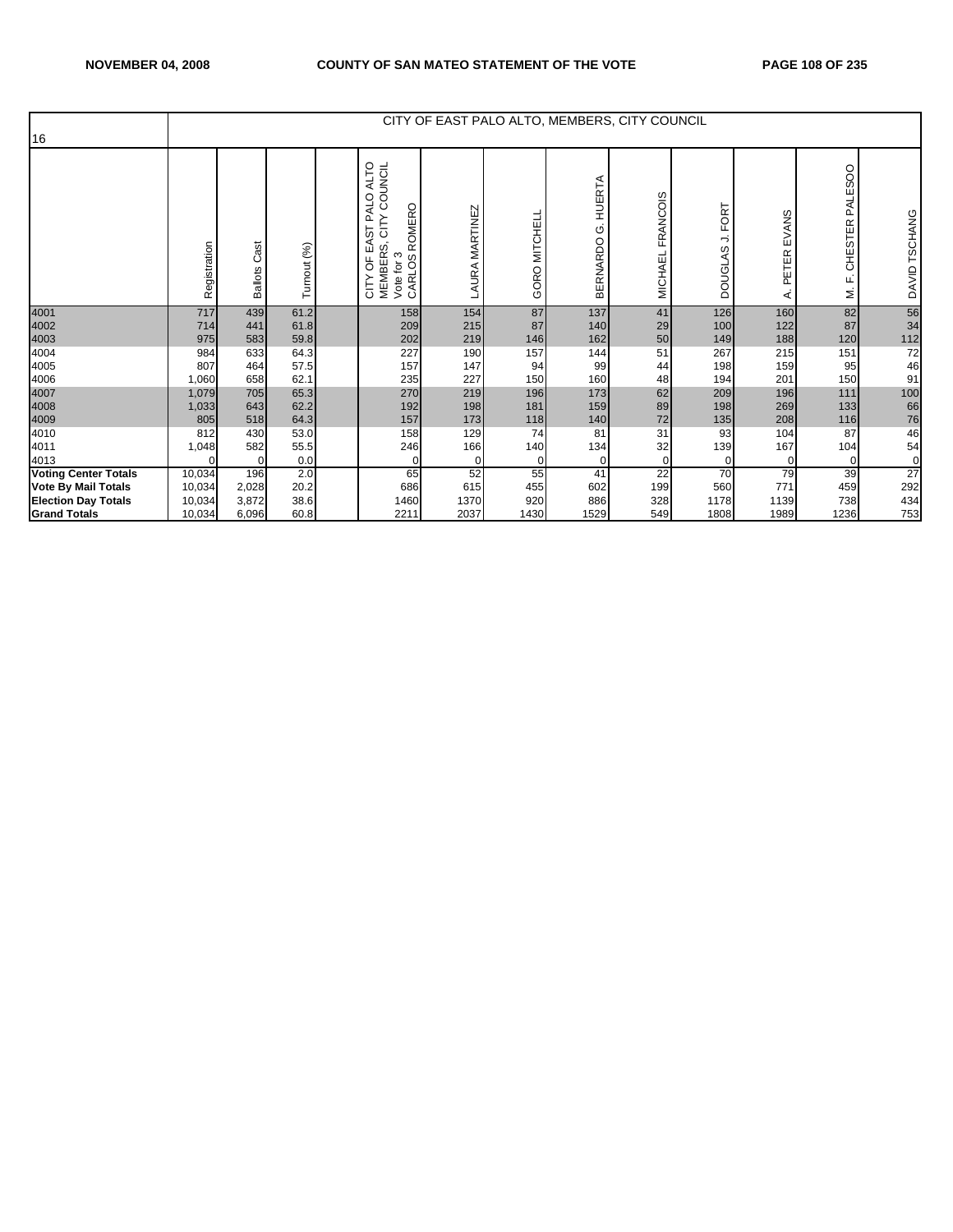| <b>Voting Center Totals</b><br>16                                   |              |                        |             |                                                                                                                 | CITY OF EAST PALO ALTO, MEMBERS, CITY COUNCIL |               |                                |                            |                                    |                     |                                     |                 |
|---------------------------------------------------------------------|--------------|------------------------|-------------|-----------------------------------------------------------------------------------------------------------------|-----------------------------------------------|---------------|--------------------------------|----------------------------|------------------------------------|---------------------|-------------------------------------|-----------------|
|                                                                     | Registration | Cast<br><b>Ballots</b> | Turnout (%) | ALTO<br>COUNCIL<br>QTK<br>ROMERO<br>≏<br>등<br>EAST<br>w<br><b>MEMBER</b><br>Vote for 3<br>CARLOS F<br>p<br>CITY | <b>LAURA MARTINEZ</b>                         | GORO MITCHELL | HUERTA<br>Ö<br><b>BERNARDO</b> | FRANCOIS<br><b>MICHAEL</b> | <b>FORT</b><br>⇒<br><b>DOUGLAS</b> | EVANS<br>PETER<br>⋖ | <b>PALESOO</b><br>CHESTER<br>Щ<br>Σ | DAVID TSCHANG   |
| <b>14TH CONGRESSIONAL</b><br><b>DISTRICT</b>                        | 10,034       | 196                    | 2.0         | 65                                                                                                              | 52                                            | 55            | 41                             | 22                         | 70                                 | 79                  | 39                                  | 27              |
| <b>21ST ASSEMBLY</b><br><b>DISTRICT</b><br><b>4TH SUPERVISORIAL</b> | 10,034       | 196                    | 2.0         | 65                                                                                                              | 52                                            | 55            | 41                             | 22                         | 70                                 | 79                  | 39                                  | 27              |
| <b>DISTRICT</b>                                                     | 10,034       | 196                    | 2.0         | 65                                                                                                              | 52                                            | 55            | 41                             | 22                         | 70                                 | 79                  | 39                                  | 27              |
| <b>11TH SENATORIAL</b><br><b>DISTRICT</b><br><b>BOARD OF</b>        | 10,034       | 196                    | 2.0         | 65                                                                                                              | 52                                            | 55            | 41                             | 22                         | 70                                 | 79                  | 39                                  | 27              |
| <b>EQUALIZATION</b><br><b>CITY OF EAST PALO</b>                     | 10,034       | 196                    | 2.0         | 65                                                                                                              | 52                                            | 55            | 41                             | 22                         | 70                                 | 79                  | 39                                  | 27              |
| <b>ALTO</b>                                                         | 10,034       | 196                    | 2.0         | 65                                                                                                              | 52                                            | 55            | 41                             | 22                         | 70                                 | 79                  | 39                                  | 27              |
| <b>RAVENSWOOD CITY</b><br><b>ELEM SCHOOL DISTRICT</b>               | 10,034       | 196                    | 2.0         | 65                                                                                                              | 52                                            | 55            | 41                             | 22                         | 70                                 | 79                  | 39                                  | 27              |
| <b>SAN MATEO COUNTY</b>                                             | 10,034       | 196                    | 2.0         | 65                                                                                                              | 52                                            | 55            | 41                             | 22                         | 70                                 | 79                  | 39                                  | 27              |
| <b>STATEWIDE DISTRICT</b>                                           | 10,034       | 196                    | 2.0         | 65                                                                                                              | 52                                            | 55            | 41                             | 22                         | 70                                 | 79                  | 39                                  | $\frac{27}{27}$ |
| <b>Voting Center Totals</b>                                         | 10,034       | 196                    | 2.0         | 65                                                                                                              | 52                                            | 55            | 41                             | 22                         | 70                                 | 79                  | 39                                  |                 |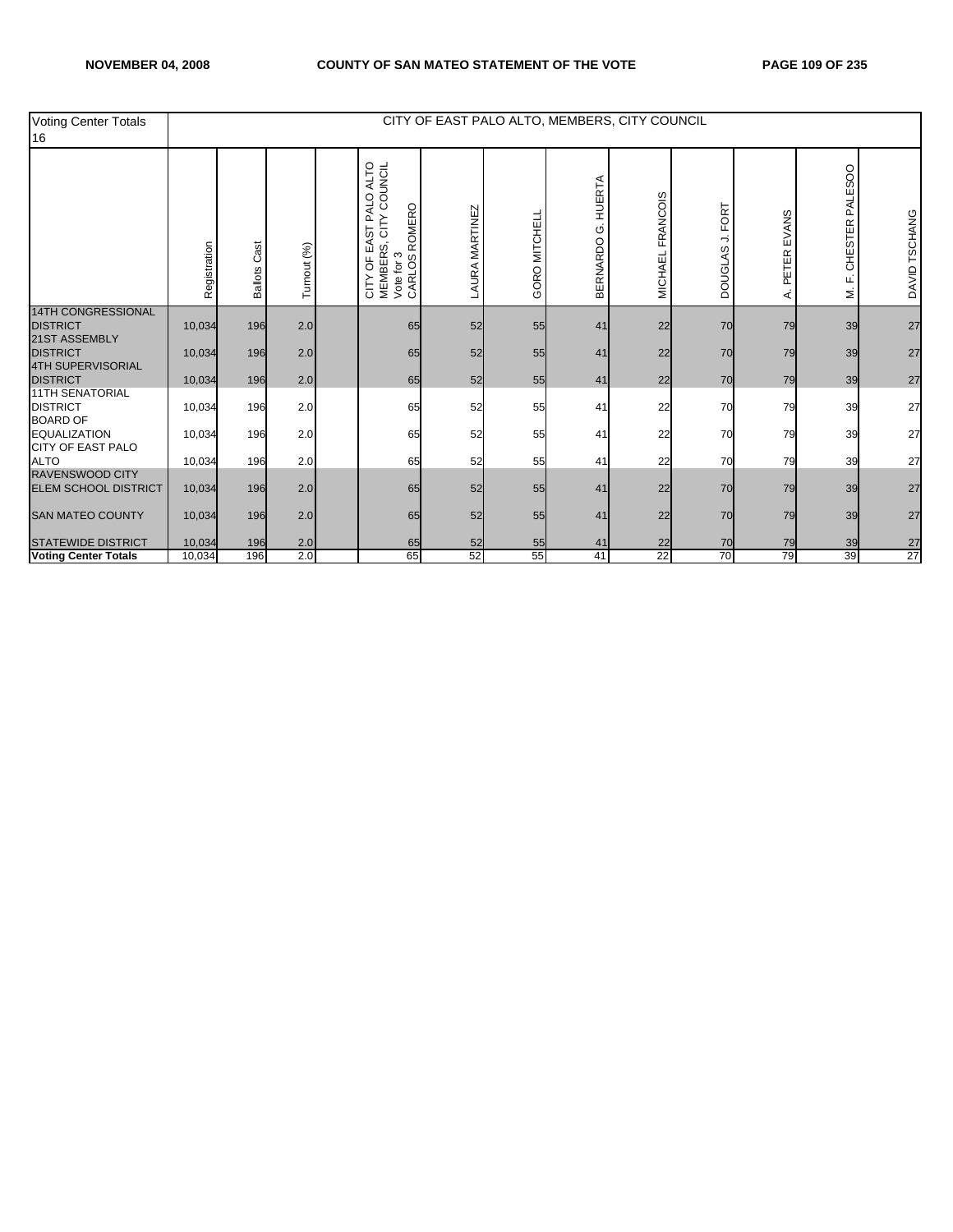| Vote By Mail Totals<br>16                                    |              |                        |             |                                                                                                                                 |                |               |                                | CITY OF EAST PALO ALTO, MEMBERS, CITY COUNCIL |                                                           |                     |                              |               |
|--------------------------------------------------------------|--------------|------------------------|-------------|---------------------------------------------------------------------------------------------------------------------------------|----------------|---------------|--------------------------------|-----------------------------------------------|-----------------------------------------------------------|---------------------|------------------------------|---------------|
|                                                              | Registration | Cast<br><b>Ballots</b> | Turnout (%) | COUNCIL<br>ALTO<br><b>ALO</b><br>ROMERO<br>Δ.<br>7E<br>ST<br>EAST<br>w<br><b>MEMBER:</b><br>Vote for 3<br>CARLOS I<br>p<br>CITY | LAURA MARTINEZ | GORO MITCHELL | <b>HUERTA</b><br>Ġ<br>BERNARDO | FRANCOIS<br>MICHAEL                           | <b>FORT</b><br>$\overline{\phantom{a}}$<br><b>DOUGLAS</b> | EVANS<br>PETER<br>⋖ | PALESOO<br>CHESTER<br>щ<br>ż | DAVID TSCHANG |
| <b>14TH CONGRESSIONAL</b><br><b>DISTRICT</b>                 | 10,034       | 2,028                  | 20.2        | 686                                                                                                                             | 615            | 455           | 602                            | 199                                           | 560                                                       | 771                 | 459                          | 292           |
| 21ST ASSEMBLY<br><b>DISTRICT</b><br><b>4TH SUPERVISORIAL</b> | 10,034       | 2,028                  | 20.2        | 686                                                                                                                             | 615            | 455           | 602                            | 199                                           | 560                                                       | 771                 | 459                          | 292           |
| <b>DISTRICT</b>                                              | 10,034       | 2,028                  | 20.2        | 686                                                                                                                             | 615            | 455           | 602                            | 199                                           | 560                                                       | 771                 | 459                          | 292           |
| <b>11TH SENATORIAL</b><br><b>DISTRICT</b><br><b>BOARD OF</b> | 10,034       | 2,028                  | 20.2        | 686                                                                                                                             | 615            | 455           | 602                            | 199                                           | 560                                                       | 771                 | 459                          | 292           |
| <b>EQUALIZATION</b>                                          | 10,034       | 2,028                  | 20.2        | 686                                                                                                                             | 615            | 455           | 602                            | 199                                           | 560                                                       | 771                 | 459                          | 292           |
| <b>CITY OF EAST PALO</b><br><b>ALTO</b>                      | 10,034       | 2,028                  | 20.2        | 686                                                                                                                             | 615            | 455           | 602                            | 199                                           | 560                                                       | 771                 | 459                          | 292           |
| <b>RAVENSWOOD CITY</b><br><b>ELEM SCHOOL DISTRICT</b>        | 10,034       | 2,028                  | 20.2        | 686                                                                                                                             | 615            | 455           | 602                            | 199                                           | 560                                                       | 771                 | 459                          | 292           |
| <b>SAN MATEO COUNTY</b>                                      | 10,034       | 2,028                  | 20.2        | 686                                                                                                                             | 615            | 455           | 602                            | 199                                           | 560                                                       | 771                 | 459                          | 292           |
| <b>STATEWIDE DISTRICT</b>                                    | 10,034       | 2,028                  | 20.2        | 686                                                                                                                             | 615            | 455           | 602                            | 199                                           | 560                                                       | 771                 | 459                          | 292           |
| <b>Vote By Mail Totals</b>                                   | 10,034       | 2,028                  | 20.2        | 686                                                                                                                             | 615            | 455           | 602                            | 199                                           | 560                                                       | 771                 | 459                          | 292           |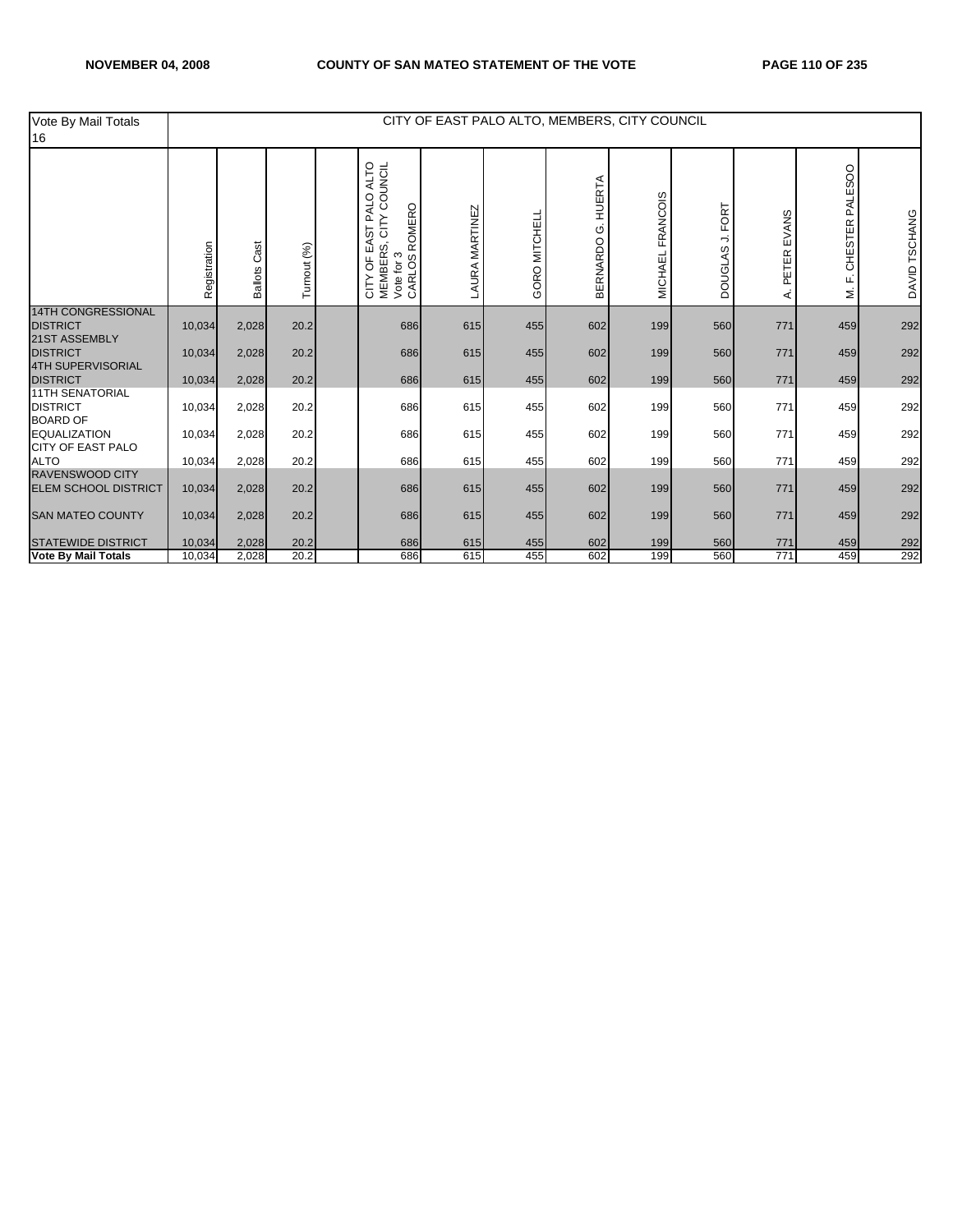| <b>Grand Totals</b><br>16                                    |              |                        |             |                                                                                                            |                |               |                          | CITY OF EAST PALO ALTO, MEMBERS, CITY COUNCIL |                                                    |                     |                                             |               |
|--------------------------------------------------------------|--------------|------------------------|-------------|------------------------------------------------------------------------------------------------------------|----------------|---------------|--------------------------|-----------------------------------------------|----------------------------------------------------|---------------------|---------------------------------------------|---------------|
|                                                              | Registration | Cast<br><b>Ballots</b> | Turnout (%) | ALTO<br>COUNCIL<br>PALO<br>ROMERO<br>7H<br>D<br>EAST<br>ωĵ<br>MEMBERS<br>Vote for 3<br>CARLOS<br>p<br>CITY | LAURA MARTINEZ | GORO MITCHELL | HUERTA<br>Οj<br>BERNARDO | MICHAEL FRANCOIS                              | FORT<br>$\overline{\phantom{a}}$<br><b>DOUGLAS</b> | EVANS<br>PETER<br>⋖ | <b>PALESOO</b><br><b>CHESTER</b><br>ட்<br>Σ | DAVID TSCHANG |
| <b>14TH CONGRESSIONAL</b><br><b>DISTRICT</b>                 | 10,034       | 6,096                  | 60.8        | 2211                                                                                                       | 2037           | 1430          | 1529                     | 549                                           | 1808                                               | 1989                | 1236                                        | 753           |
| 21ST ASSEMBLY<br><b>DISTRICT</b><br><b>4TH SUPERVISORIAL</b> | 10,034       | 6,096                  | 60.8        | 2211                                                                                                       | 2037           | 1430          | 1529                     | 549                                           | 1808                                               | 1989                | 1236                                        | 753           |
| <b>DISTRICT</b><br><b>11TH SENATORIAL</b>                    | 10,034       | 6,096                  | 60.8        | 2211                                                                                                       | 2037           | 1430          | 1529                     | 549                                           | 1808                                               | 1989                | 1236                                        | 753           |
| <b>DISTRICT</b><br><b>BOARD OF</b>                           | 10,034       | 6,096                  | 60.8        | 2211                                                                                                       | 2037           | 1430          | 1529                     | 549                                           | 1808                                               | 1989                | 1236                                        | 753           |
| <b>EQUALIZATION</b><br><b>CITY OF EAST PALO</b>              | 10,034       | 6,096                  | 60.8        | 2211                                                                                                       | 2037           | 1430          | 1529                     | 549                                           | 1808                                               | 1989                | 1236                                        | 753           |
| <b>ALTO</b>                                                  | 10,034       | 6,096                  | 60.8        | 2211                                                                                                       | 2037           | 1430          | 1529                     | 549                                           | 1808                                               | 1989                | 1236                                        | 753           |
| <b>RAVENSWOOD CITY</b><br><b>ELEM SCHOOL DISTRICT</b>        | 10,034       | 6,096                  | 60.8        | 2211                                                                                                       | 2037           | 1430          | 1529                     | 549                                           | 1808                                               | 1989                | 1236                                        | 753           |
| <b>SAN MATEO COUNTY</b>                                      | 10,034       | 6,096                  | 60.8        | 2211                                                                                                       | 2037           | 1430          | 1529                     | 549                                           | 1808                                               | 1989                | 1236                                        | 753           |
| <b>STATEWIDE DISTRICT</b>                                    | 10,034       | 6,096                  | 60.8        | 2211                                                                                                       | 2037           | 1430          | 1529                     | 549                                           | 1808                                               | 1989                | 1236                                        | 753           |
| <b>Voting Center Totals</b>                                  | 10,034       | 196                    | 2.0         | 65                                                                                                         | 52             | 55            | 41                       | 22                                            | 70                                                 | 79                  | 39                                          | 27            |
| <b>Vote By Mail Totals</b>                                   | 10,034       | 2,028                  | 20.2        | 686                                                                                                        | 615            | 455           | 602                      | 199                                           | 560                                                | 771                 | 459                                         | 292           |
| <b>Election Day Totals</b>                                   | 10,034       | 3,872                  | 38.6        | 1460                                                                                                       | 1370           | 920           | 886                      | 328                                           | 1178                                               | 1139                | 738                                         | 434           |
| <b>Grand Totals</b>                                          | 10.034       | 6.096                  | 60.8        | 2211                                                                                                       | 2037           | 1430          | 1529                     | 549                                           | 1808                                               | 1989                | 1236                                        | 753           |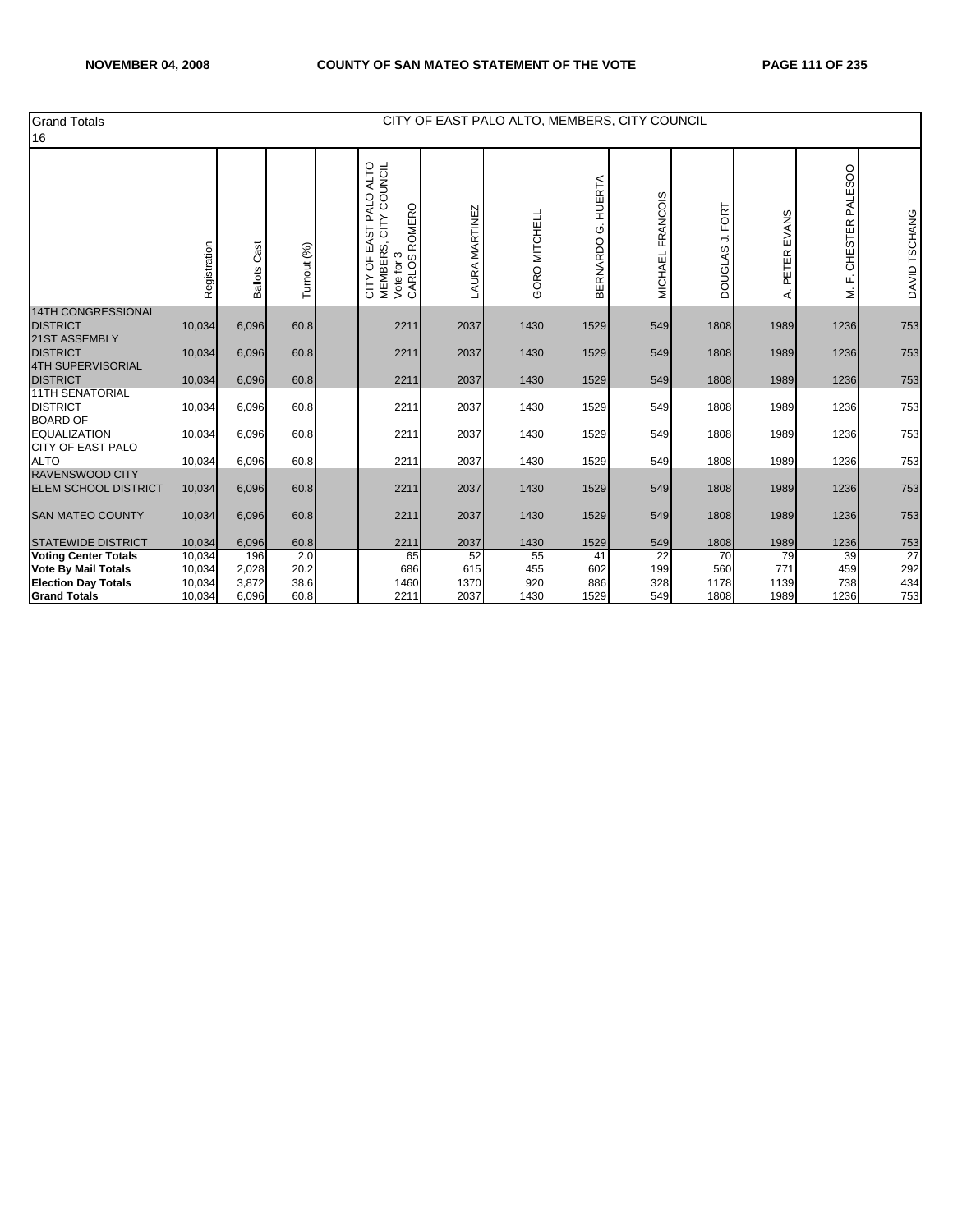|                             |              |                     |              |                                                                              |                   |                     | CITY OF MENLO PARK, MEMBERS, CITY COUNCIL |  |  |
|-----------------------------|--------------|---------------------|--------------|------------------------------------------------------------------------------|-------------------|---------------------|-------------------------------------------|--|--|
| 17                          |              |                     |              |                                                                              |                   |                     |                                           |  |  |
|                             | Registration | <b>Ballots Cast</b> | Turnout (%)  | CITY OF MENLO PARK<br>MEMBERS, CITY COUNCIL<br>Vote for 2<br>KELLY FERGUSSON | RICHARD CIARDELLA | ANDREW 'ANDY' COHEN |                                           |  |  |
| 4401                        | 827          | 689                 | 83.3         | 403                                                                          | 313               | 309                 |                                           |  |  |
| 4402<br>4403                | 739<br>827   | 587<br>533          | 79.4<br>64.4 | 348<br>304                                                                   | 204<br>158        | 308<br>228          |                                           |  |  |
| 4404                        | 624          | 418                 | 67.0         | 234                                                                          | 128               | 159                 |                                           |  |  |
| 4405                        | 746          | 485                 | 65.0         | 287                                                                          | 109               | 189                 |                                           |  |  |
| 4406                        | 214          | 87                  | 40.7         | 52                                                                           | 23                | 34                  |                                           |  |  |
| 4407                        | 647          | 504                 | 77.9         | 317                                                                          | 148               | 278                 |                                           |  |  |
| 4408                        | 799          | 651                 | 81.5         | 429                                                                          | 199               | 369                 |                                           |  |  |
| 4409                        | 697          | 582                 | 83.5         | 357                                                                          | 196               | 302                 |                                           |  |  |
| 4410<br>4411                | 692<br>972   | 484<br>812          | 69.9<br>83.5 | 264<br>537                                                                   | 137<br>260        | 228<br>440          |                                           |  |  |
| 4412                        | 236          | 203                 | 86.0         | 114                                                                          | 55                | 109                 |                                           |  |  |
| 4413                        | 1,128        | 905                 | 80.2         | 540                                                                          | 278               | 465                 |                                           |  |  |
| 4414                        | 752          | 517                 | 68.8         | 283                                                                          | 138               | 222                 |                                           |  |  |
| 4415                        | 762          | 566                 | 74.3         | 334                                                                          | 202               | 290                 |                                           |  |  |
| 4416                        | 759          | 590                 | 77.7         | 289                                                                          | 241               | 252                 |                                           |  |  |
| 4417                        | 776          | 539                 | 69.5         | 287                                                                          | 198               | 197                 |                                           |  |  |
| 4418                        | 852          | 575                 | 67.5         | 332                                                                          | 159               | 227                 |                                           |  |  |
| 4419                        | 804          | 643                 | 80.0         | 357                                                                          | 234               | 298                 |                                           |  |  |
| 4420                        | 864          | 740                 | 85.6         | 406                                                                          | 338               | 333                 |                                           |  |  |
| 4421                        | 844          | 715                 | 84.7         | 321                                                                          | 417               | 277                 |                                           |  |  |
| 4422<br>4423                | 613<br>683   | 521<br>576          | 85.0<br>84.3 | 234<br>285                                                                   | 253<br>276        | 226<br>254          |                                           |  |  |
| 4424                        | 687          | 603                 | 87.8         | 301                                                                          | 299               | 261                 |                                           |  |  |
| 4425                        | 689          | 586                 | 85.1         | 303                                                                          | 240               | 268                 |                                           |  |  |
| 4426                        | 771          | 670                 | 86.9         | 315                                                                          | 369               | 251                 |                                           |  |  |
| 4427                        | 782          | 576                 | 73.7         | 310                                                                          | 165               | 258                 |                                           |  |  |
| 4428                        | 689          | 607                 | 88.1         | 328                                                                          | 239               | 276                 |                                           |  |  |
| 4429                        | 35           | 30                  | 85.7         | 19                                                                           | $\overline{7}$    | 20                  |                                           |  |  |
| 4430                        | 70           | 61                  | 87.1         | 28                                                                           | 29                | 27                  |                                           |  |  |
| <b>Voting Center Totals</b> | 20,580       | 407                 | 2.0          | 281                                                                          | 126               | 227                 |                                           |  |  |
| <b>Vote By Mail Totals</b>  | 20,580       | 7,537               | 36.6         | 4127                                                                         | 2917              | 3511                |                                           |  |  |
| <b>Election Day Totals</b>  | 20,580       | 8,111               | 39.4         | 4510                                                                         | 2969              | 3617                |                                           |  |  |
| <b>Grand Totals</b>         | 20,580       | 16,055              | 78.0         | 8918                                                                         | 6012              | 7355                |                                           |  |  |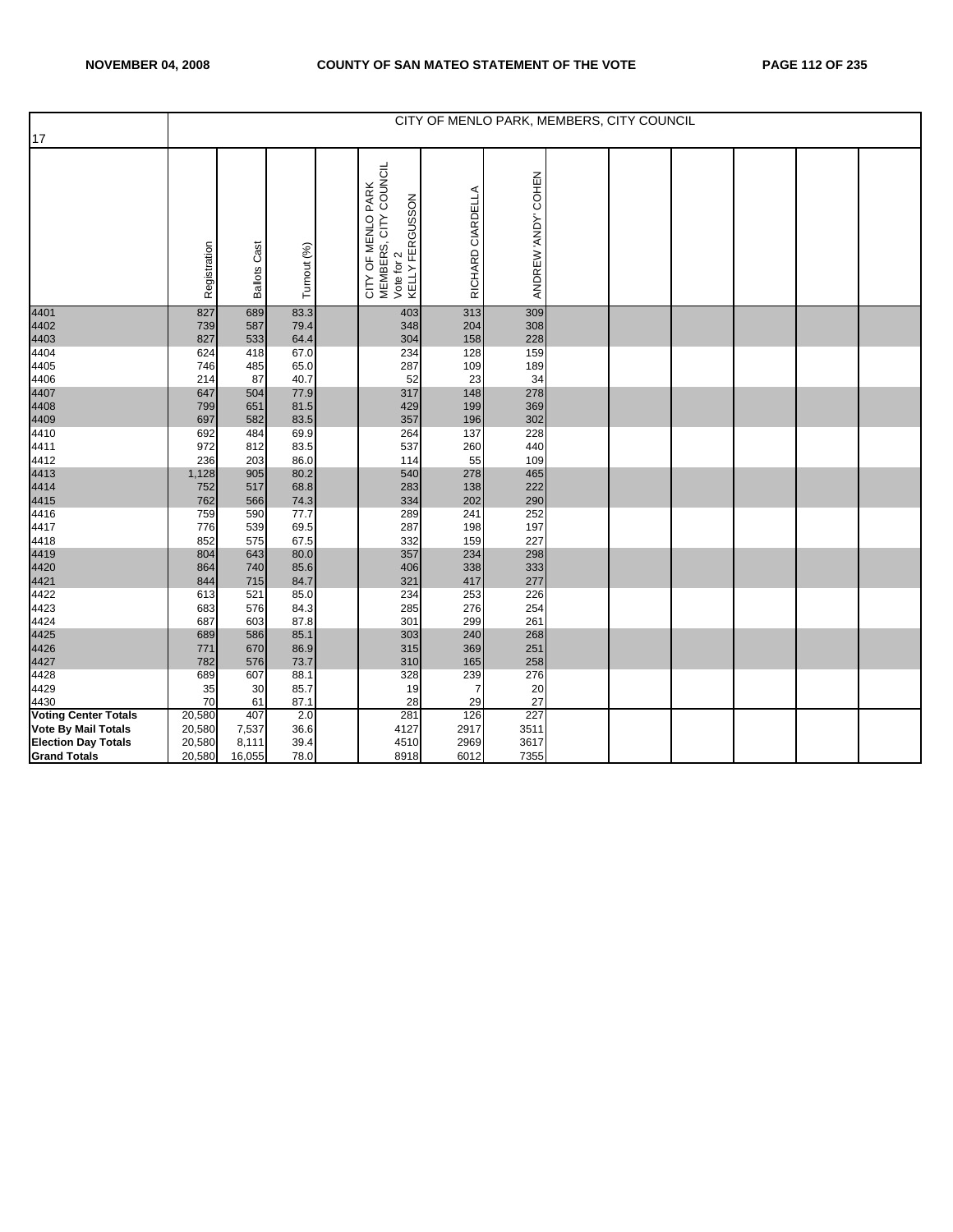| Voting Center Totals<br>17                            |              |                        |             |                                                                              | CITY OF MENLO PARK, MEMBERS, CITY COUNCIL |                     |  |  |  |
|-------------------------------------------------------|--------------|------------------------|-------------|------------------------------------------------------------------------------|-------------------------------------------|---------------------|--|--|--|
|                                                       | Registration | Cast<br><b>Ballots</b> | Turnout (%) | CITY OF MENLO PARK<br>MEMBERS, CITY COUNCIL<br>Vote for 2<br>KELLY FERGUSSON | RICHARD CIARDELLA                         | ANDREW 'ANDY' COHEN |  |  |  |
| <b>14TH CONGRESSIONAL</b><br><b>DISTRICT</b>          | 20,580       | 407                    | 2.0         | 281                                                                          | 126                                       | 227                 |  |  |  |
| 21ST ASSEMBLY                                         |              |                        |             |                                                                              |                                           |                     |  |  |  |
| <b>DISTRICT</b>                                       | 20,580       | 407                    | 2.0         | 281                                                                          | 126                                       | 227                 |  |  |  |
| 4TH SUPERVISORIAL<br><b>DISTRICT</b>                  | 20,580       | 407                    | 2.0         | 281                                                                          | 126                                       | 227                 |  |  |  |
| <b>11TH SENATORIAL</b>                                |              |                        |             |                                                                              |                                           |                     |  |  |  |
| <b>DISTRICT</b><br><b>BOARD OF</b>                    | 20,580       | 407                    | 2.0         | 281                                                                          | 126                                       | 227                 |  |  |  |
| <b>EQUALIZATION</b>                                   | 20,580       | 407                    | 2.0         | 281                                                                          | 126                                       | 227                 |  |  |  |
| <b>CITY OF MENLO PARK</b>                             | 20,580       | 407                    | 2.0         | 281                                                                          | 126                                       | 227                 |  |  |  |
| <b>RAVENSWOOD CITY</b><br><b>ELEM SCHOOL DISTRICT</b> | 4,596        | 84                     | 1.8         | 24                                                                           | 14                                        | 16                  |  |  |  |
|                                                       |              |                        |             |                                                                              |                                           |                     |  |  |  |
| <b>SAN MATEO COUNTY</b><br><b>SEQUOIA HEALTHCARE</b>  | 20,580       | 407                    | 2.0         | 281                                                                          | 126                                       | 227                 |  |  |  |
| <b>DISTRICT</b>                                       | 13,623       | 266                    | 2.0         | 177                                                                          | 74                                        | 138                 |  |  |  |
| <b>STATEWIDE DISTRICT</b>                             | 20,580       | 407                    | 2.0         | 281                                                                          | 126                                       | 227                 |  |  |  |
| <b>Voting Center Totals</b>                           | 20,580       | 407                    | 2.0         | 281                                                                          | 126                                       | 227                 |  |  |  |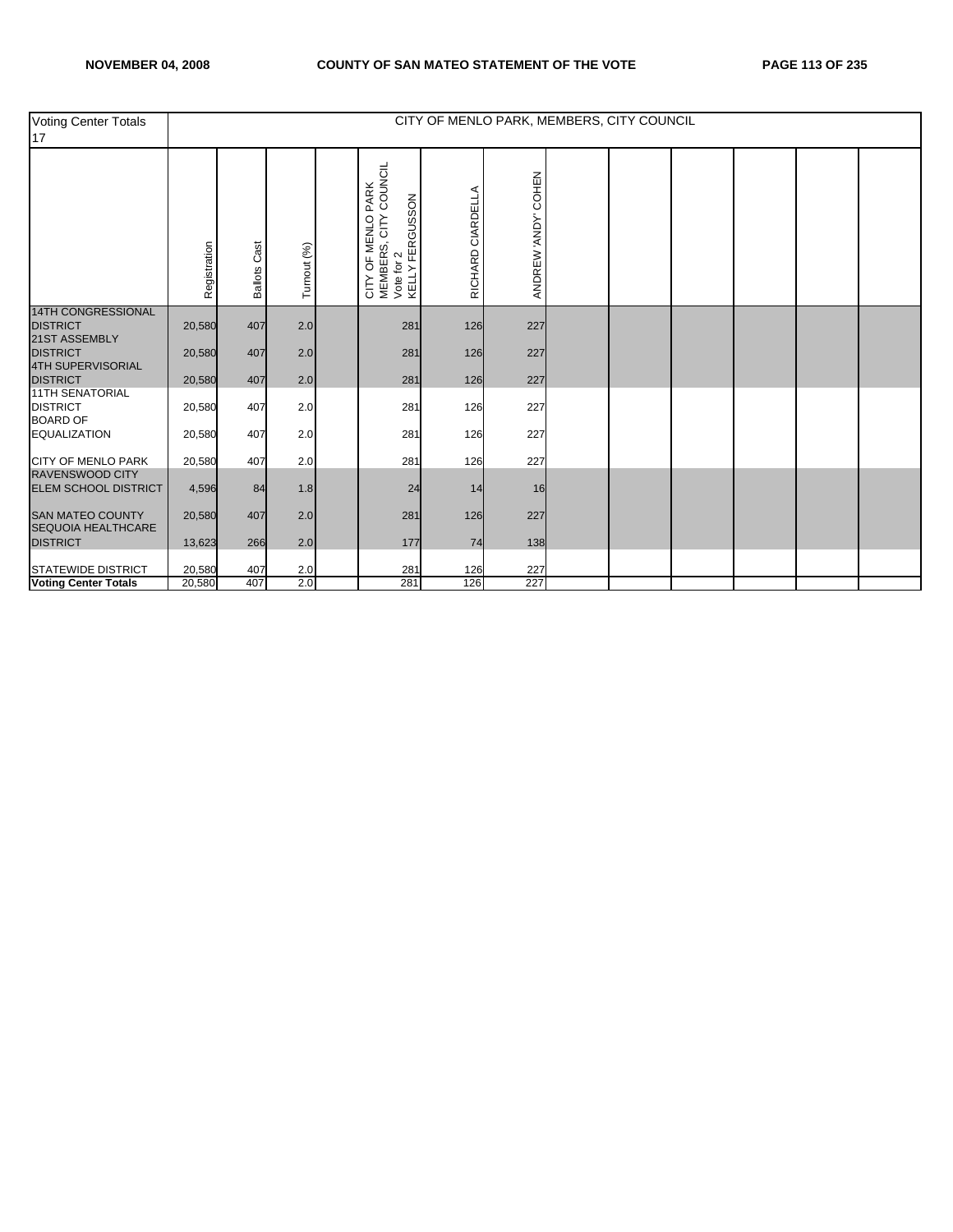| Vote By Mail Totals<br>17                            |              |                        |             |                                                                              |                   |                     | CITY OF MENLO PARK, MEMBERS, CITY COUNCIL |  |  |
|------------------------------------------------------|--------------|------------------------|-------------|------------------------------------------------------------------------------|-------------------|---------------------|-------------------------------------------|--|--|
|                                                      | Registration | Cast<br><b>Ballots</b> | Turnout (%) | CITY OF MENLO PARK<br>MEMBERS, CITY COUNCIL<br>Vote for 2<br>KELLY FERGUSSON | RICHARD CIARDELLA | ANDREW 'ANDY' COHEN |                                           |  |  |
| <b>14TH CONGRESSIONAL</b><br><b>DISTRICT</b>         | 20,580       | 7,537                  | 36.6        | 4127                                                                         | 2917              | 3511                |                                           |  |  |
| 21ST ASSEMBLY                                        |              |                        |             |                                                                              |                   |                     |                                           |  |  |
| <b>DISTRICT</b>                                      | 20,580       | 7,537                  | 36.6        | 4127                                                                         | 2917              | 3511                |                                           |  |  |
| 4TH SUPERVISORIAL<br><b>DISTRICT</b>                 | 20,580       | 7,537                  | 36.6        | 4127                                                                         | 2917              | 3511                |                                           |  |  |
| <b>11TH SENATORIAL</b>                               |              |                        |             |                                                                              |                   |                     |                                           |  |  |
| <b>DISTRICT</b><br><b>BOARD OF</b>                   | 20,580       | 7,537                  | 36.6        | 4127                                                                         | 2917              | 3511                |                                           |  |  |
| <b>EQUALIZATION</b>                                  | 20,580       | 7,537                  | 36.6        | 4127                                                                         | 2917              | 3511                |                                           |  |  |
| <b>CITY OF MENLO PARK</b>                            | 20,580       | 7,537                  | 36.6        | 4127                                                                         | 2917              | 3511                |                                           |  |  |
| <b>RAVENSWOOD CITY</b>                               |              |                        |             |                                                                              |                   |                     |                                           |  |  |
| <b>ELEM SCHOOL DISTRICT</b>                          | 4,596        | 1,226                  | 26.7        | 290                                                                          | 103               | 209                 |                                           |  |  |
| <b>SAN MATEO COUNTY</b><br><b>SEQUOIA HEALTHCARE</b> | 20,580       | 7,537                  | 36.6        | 4127                                                                         | 2917              | 3511                |                                           |  |  |
| <b>DISTRICT</b>                                      | 13,623       | 5,432                  | 39.9        | 2704                                                                         | 2178              | 2343                |                                           |  |  |
| <b>STATEWIDE DISTRICT</b>                            | 20,580       | 7,537                  | 36.6        | 4127                                                                         | 2917              | 3511                |                                           |  |  |
| <b>Vote By Mail Totals</b>                           | 20,580       | 7,537                  | 36.6        | 4127                                                                         | 2917              | 3511                |                                           |  |  |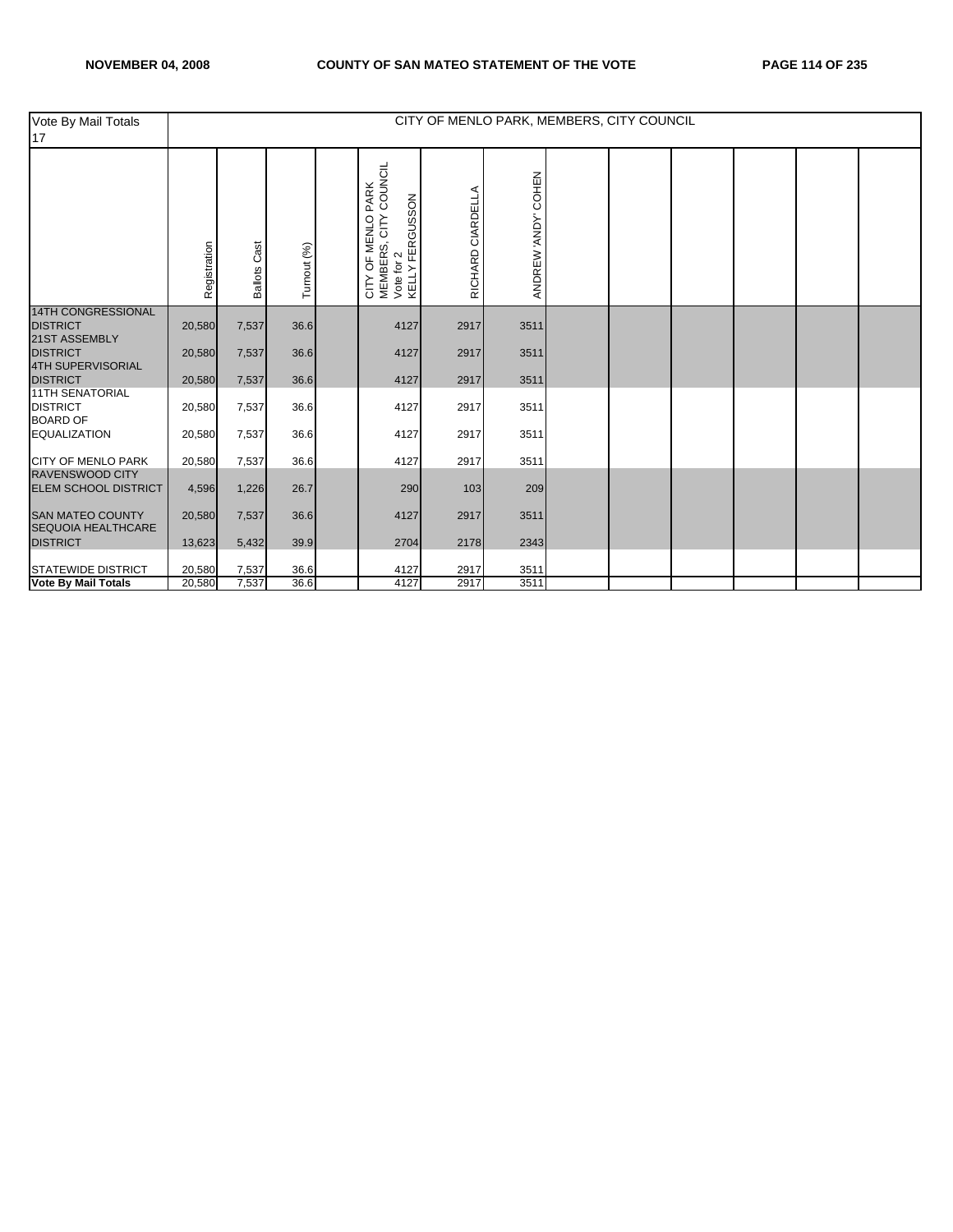| <b>Grand Totals</b><br>17                                     |              |                        |             |                                                                                                                  | CITY OF MENLO PARK, MEMBERS, CITY COUNCIL |                     |  |  |  |
|---------------------------------------------------------------|--------------|------------------------|-------------|------------------------------------------------------------------------------------------------------------------|-------------------------------------------|---------------------|--|--|--|
|                                                               | Registration | Cast<br><b>Ballots</b> | Turnout (%) | COUNCIL<br>OF MENLO PARK<br>CITY OF MENLO PAR <del>I</del><br>MEMBERS, CITY COU<br>Vote for 2<br>KELLY FERGUSSON | RICHARD CIARDELLA                         | ANDREW 'ANDY' COHEN |  |  |  |
| <b>14TH CONGRESSIONAL</b><br><b>DISTRICT</b><br>21ST ASSEMBLY | 20,580       | 16,055                 | 78.0        | 8918                                                                                                             | 6012                                      | 7355                |  |  |  |
| <b>DISTRICT</b><br><b>4TH SUPERVISORIAL</b>                   | 20,580       | 16,055                 | 78.0        | 8918                                                                                                             | 6012                                      | 7355                |  |  |  |
| <b>DISTRICT</b><br><b>11TH SENATORIAL</b>                     | 20,580       | 16,055                 | 78.0        | 8918                                                                                                             | 6012                                      | 7355                |  |  |  |
| <b>DISTRICT</b><br><b>BOARD OF</b>                            | 20,580       | 16,055                 | 78.0        | 8918                                                                                                             | 6012                                      | 7355                |  |  |  |
| <b>EQUALIZATION</b>                                           | 20,580       | 16,055                 | 78.0        | 8918                                                                                                             | 6012                                      | 7355                |  |  |  |
| <b>CITY OF MENLO PARK</b><br><b>RAVENSWOOD CITY</b>           | 20,580       | 16,055                 | 78.0        | 8918                                                                                                             | 6012                                      | 7355                |  |  |  |
| <b>ELEM SCHOOL DISTRICT</b>                                   | 4,596        | 3,265                  | 71.0        | 951                                                                                                              | 457                                       | 674                 |  |  |  |
| <b>SAN MATEO COUNTY</b><br>SEQUOIA HEALTHCARE                 | 20,580       | 16,055                 | 78.0        | 8918                                                                                                             | 6012                                      | 7355                |  |  |  |
| <b>DISTRICT</b>                                               | 13,623       | 10,912                 | 80.1        | 5542                                                                                                             | 4264                                      | 4646                |  |  |  |
| <b>STATEWIDE DISTRICT</b>                                     | 20,580       | 16,055                 | 78.0        | 8918                                                                                                             | 6012                                      | 7355                |  |  |  |
| Voting Center Totals                                          | 20,580       | 407                    | 2.0         | 281                                                                                                              | 126                                       | 227                 |  |  |  |
| <b>Vote By Mail Totals</b>                                    | 20,580       | 7,537                  | 36.6        | 4127                                                                                                             | 2917                                      | 3511                |  |  |  |
| <b>Election Day Totals</b>                                    | 20,580       | 8,111                  | 39.4        | 4510                                                                                                             | 2969                                      | 3617                |  |  |  |
| <b>Grand Totals</b>                                           | 20,580       | 16,055                 | 78.0        | 8918                                                                                                             | 6012                                      | 7355                |  |  |  |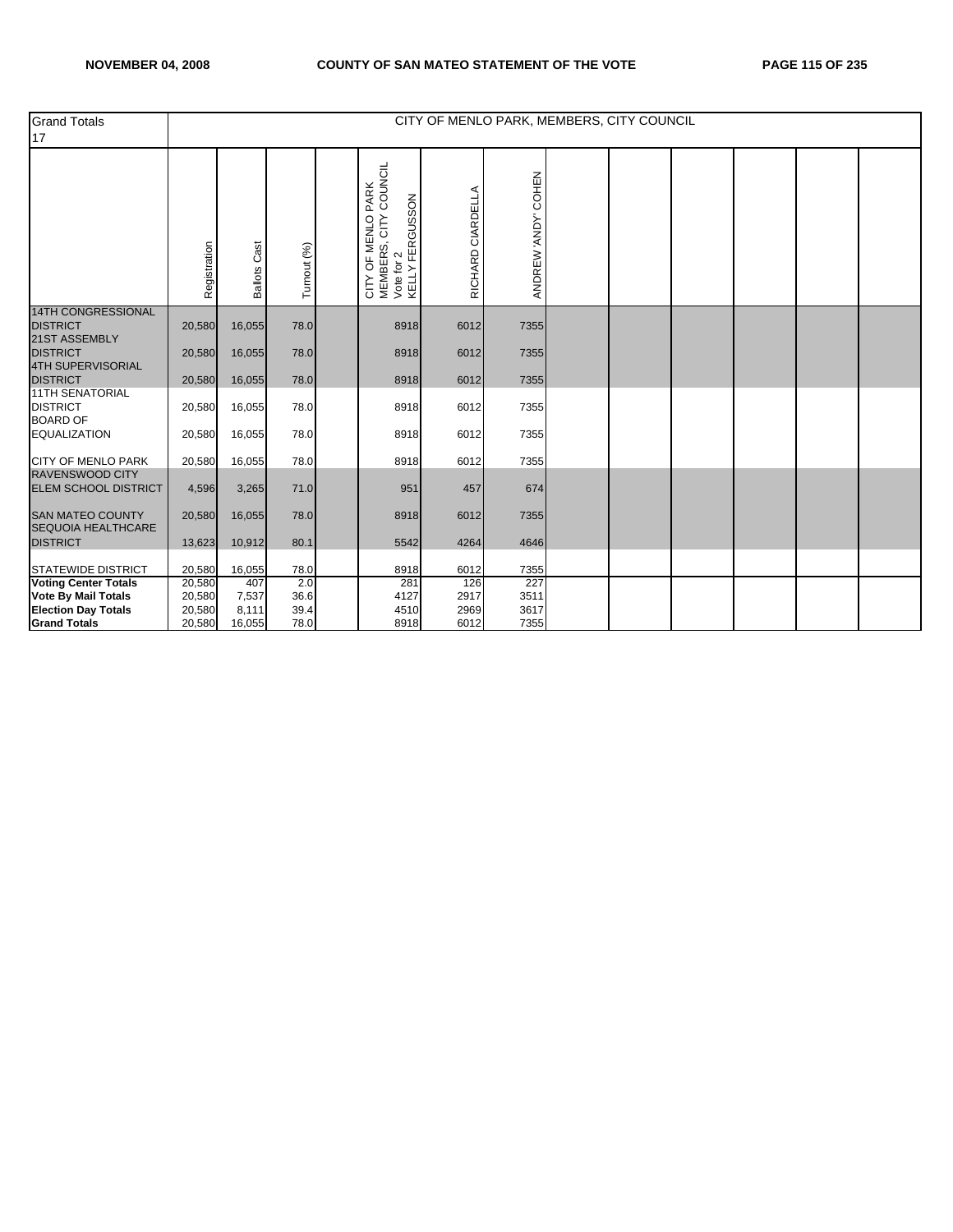| 18                                                                              |                            |                           |                              |                                                                                      |                              |                         |                          | CITY OF PACIFICA, MEMBERS, CITY COUNCIL |  |  |
|---------------------------------------------------------------------------------|----------------------------|---------------------------|------------------------------|--------------------------------------------------------------------------------------|------------------------------|-------------------------|--------------------------|-----------------------------------------|--|--|
|                                                                                 | Registration               | <b>Ballots Cast</b>       | Turnout (%)                  | CITY COUNCIL<br>CITY OF PACIFICA<br>MEMBERS, CITY CC<br>Vote for 2<br>JEFFREY SIMONS | <b>SCHLESINGER</b><br>TOD M. | CAL HINTON              | PETE DEJARNATT           | MARY ANN NIHART                         |  |  |
| 3501<br>3502<br>3503                                                            | 1,146<br>1,119<br>924      | 881<br>837<br>730         | 76.9<br>74.8<br>79.0         | 175<br>179<br>154                                                                    | 124<br>84<br>87              | 281<br>261<br>244       | 249<br>277<br>204        | 359<br>399<br>289                       |  |  |
| 3504<br>3505<br>3506                                                            | 755<br>1,125<br>114        | 590<br>760<br>91          | 78.1<br>67.6<br>79.8         | 146<br>133<br>17                                                                     | 78<br>101<br>15              | 221<br>237<br>24        | 182<br>235<br>17         | 240<br>296<br>38                        |  |  |
| 3507<br>3508<br>3509                                                            | 563<br>916<br>912          | 466<br>756<br>733         | 82.8<br>82.5<br>80.4         | 69<br>159<br>138                                                                     | 64<br>86<br>81               | 114<br>240<br>255       | 137<br>321<br>251        | 206<br>373<br>324                       |  |  |
| 3510<br>3511<br>3512                                                            | 658<br>614<br>628          | 551<br>474<br>501         | 83.7<br>77.2<br>79.8         | 98<br>107<br>105                                                                     | 64<br>57<br>57               | 151<br>137<br>119       | 206<br>169<br>179        | 290<br>248<br>287                       |  |  |
| 3513<br>3514<br>3515<br>3516                                                    | 719<br>543<br>989<br>226   | 621<br>446<br>853<br>202  | 86.4<br>82.1<br>86.2<br>89.4 | 114<br>113<br>180<br>46                                                              | 51<br>67<br>108<br>21        | 187<br>138<br>226<br>53 | 225<br>154<br>349<br>102 | 363<br>192<br>414<br>106                |  |  |
| 3517<br>3518<br>3519                                                            | 556<br>892<br>690          | 480<br>758<br>587         | 86.3<br>85.0<br>85.1         | 106<br>240<br>184                                                                    | 68<br>123<br>87              | 142<br>259<br>217       | 202<br>230<br>203        | 249<br>300<br>225                       |  |  |
| 3520<br>3521<br>3522                                                            | 853<br>643<br>1,014        | 719<br>526<br>831         | 84.3<br>81.8<br>82.0         | 219<br>135<br>215                                                                    | 108<br>75<br>104             | 252<br>189<br>280       | 225<br>185<br>306        | 306<br>237<br>379                       |  |  |
| 3523<br>3524<br>3525                                                            | 646<br>755<br>690          | 570<br>651<br>588         | 88.2<br>86.2<br>85.2         | 115<br>169<br>154                                                                    | 69<br>72<br>84               | 230<br>228<br>170       | 230<br>220<br>201        | 268<br>279<br>279                       |  |  |
| 3526<br>3527<br>3528                                                            | 838<br>654<br>821          | 726<br>543<br>706         | 86.6<br>83.0<br>86.0         | 200<br>129<br>169                                                                    | 94<br>77<br>102              | 237<br>176<br>261       | 256<br>196<br>247        | 327<br>255<br>290                       |  |  |
| 3529<br>3530<br>3531                                                            | 810<br>969<br>814          | 650<br>805<br>692         | 80.2<br>83.1<br>85.0         | 120<br>184<br>166                                                                    | 71<br>98<br>89               | 191<br>297<br>244       | 269<br>246<br>234        | 313<br>346<br>316                       |  |  |
| 3532<br>3533<br><b>Voting Center Totals</b>                                     | 259<br>184<br>24,039       | 224<br>152<br>260         | 86.5<br>82.6<br>1.1          | 30<br>40<br>55                                                                       | 23<br>24<br>27               | 77<br>48<br>69          | 95<br>35<br>81           | 92<br>59<br>127                         |  |  |
| <b>Vote By Mail Totals</b><br><b>Election Day Totals</b><br><b>Grand Totals</b> | 24,039<br>24,039<br>24,039 | 8,472<br>10,968<br>19,700 | 35.2<br>45.6<br>82.0         | 2050<br>2403<br>4508                                                                 | 1183<br>1303<br>2513         | 2983<br>3334<br>6386    | 3105<br>3651<br>6837     | 3899<br>4918<br>8944                    |  |  |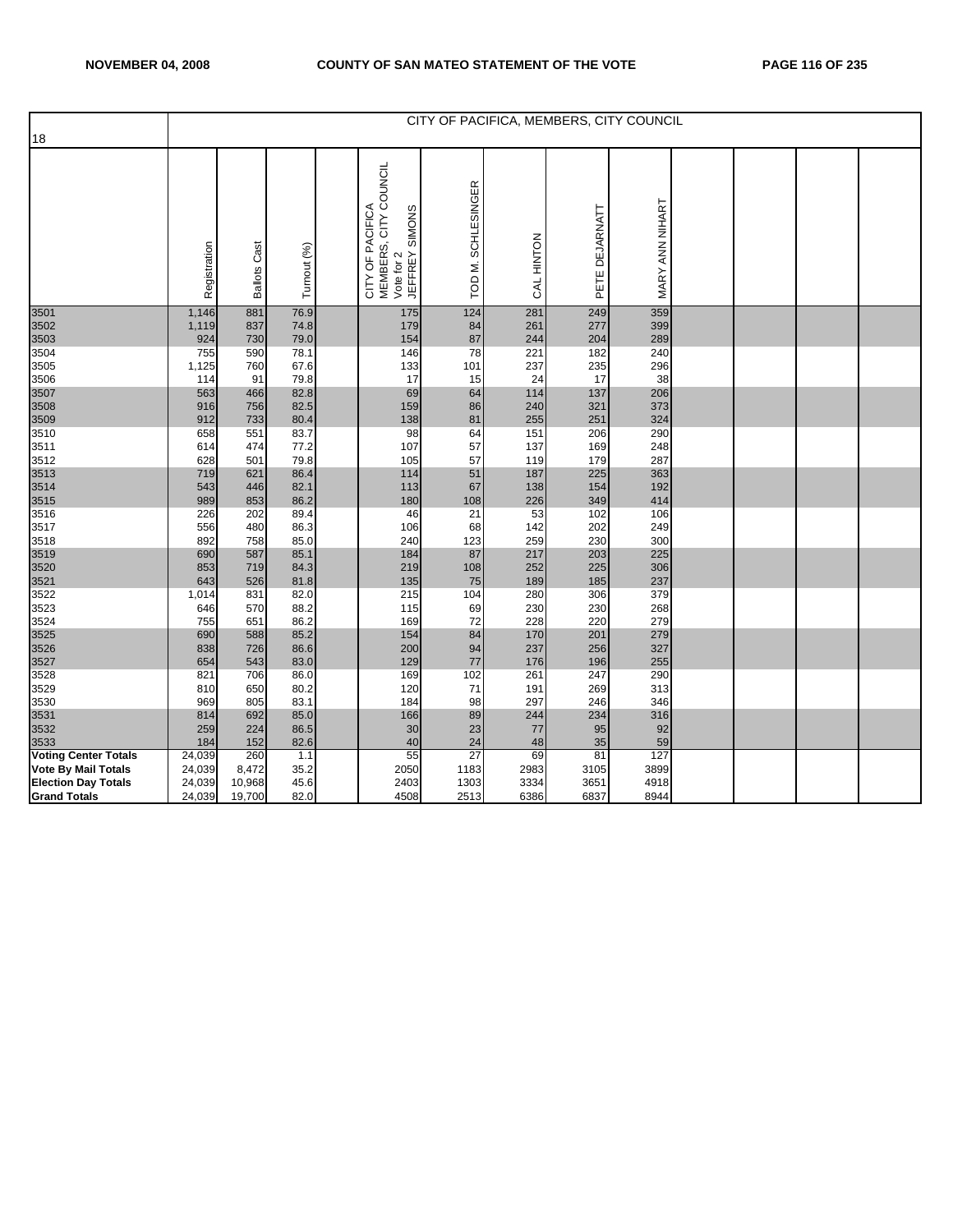| Voting Center Totals<br>18                                  |              |                        |             |                                                                                                       |                              |            |                   | CITY OF PACIFICA, MEMBERS, CITY COUNCIL |  |  |
|-------------------------------------------------------------|--------------|------------------------|-------------|-------------------------------------------------------------------------------------------------------|------------------------------|------------|-------------------|-----------------------------------------|--|--|
|                                                             | Registration | Cast<br><b>Ballots</b> | Turnout (%) | COUNCIL<br>OF PACIFICA<br>SIMONS<br>CITY<br>CITY OF PA(<br>MEMBERS, 0<br>Vote for 2<br><b>JEFFREY</b> | <b>SCHLESINGER</b><br>TOD M. | CAL HINTON | DEJARNATT<br>PETE | MARY ANN NIHART                         |  |  |
| <b>12TH CONGRESSIONAL</b><br><b>DISTRICT</b>                | 24,039       | 260                    | 1.1         | 55                                                                                                    | 27                           | 69         | 81                | 127                                     |  |  |
| 19TH ASSEMBLY<br><b>DISTRICT</b>                            | 24,039       | 260                    | $1.1$       | 55                                                                                                    | 27                           | 69         | 81                | 127                                     |  |  |
| <b>3RD SUPERVISORIAL</b><br><b>DISTRICT</b>                 | 24,039       | 260                    | 1.1         | 55                                                                                                    | 27                           | 69         | 81                | 127                                     |  |  |
| <b>8TH SENATORIAL</b><br><b>DISTRICT</b><br><b>BOARD OF</b> | 24,039       | 260                    | 1.1         | 55                                                                                                    | 27                           | 69         | 81                | 127                                     |  |  |
| <b>EQUALIZATION</b>                                         | 24,039       | 260                    | 1.1         | 55                                                                                                    | 27                           | 69         | 81                | 127                                     |  |  |
| <b>CITY OF PACIFICA</b>                                     | 24,039       | 260                    | 1.1         | 55                                                                                                    | 27                           | 69         | 81                | 127                                     |  |  |
| PACIFICA SCHOOL<br><b>DISTRICT</b>                          | 23,482       | 254                    | $1.1$       | 53                                                                                                    | 26                           | 68         | 80                | 125                                     |  |  |
| <b>SAN MATEO COUNTY</b>                                     | 24,039       | 260                    | $1.1$       | 55                                                                                                    | 27                           | 69         | 81                | 127                                     |  |  |
| <b>STATEWIDE DISTRICT</b>                                   | 24,039       | 260                    | 1.1         | 55                                                                                                    | 27                           | 69         | 81                | 127                                     |  |  |
| <b>Voting Center Totals</b>                                 | 24,039       | 260                    | 1.1         | 55                                                                                                    | 27                           | 69         | 81                | 127                                     |  |  |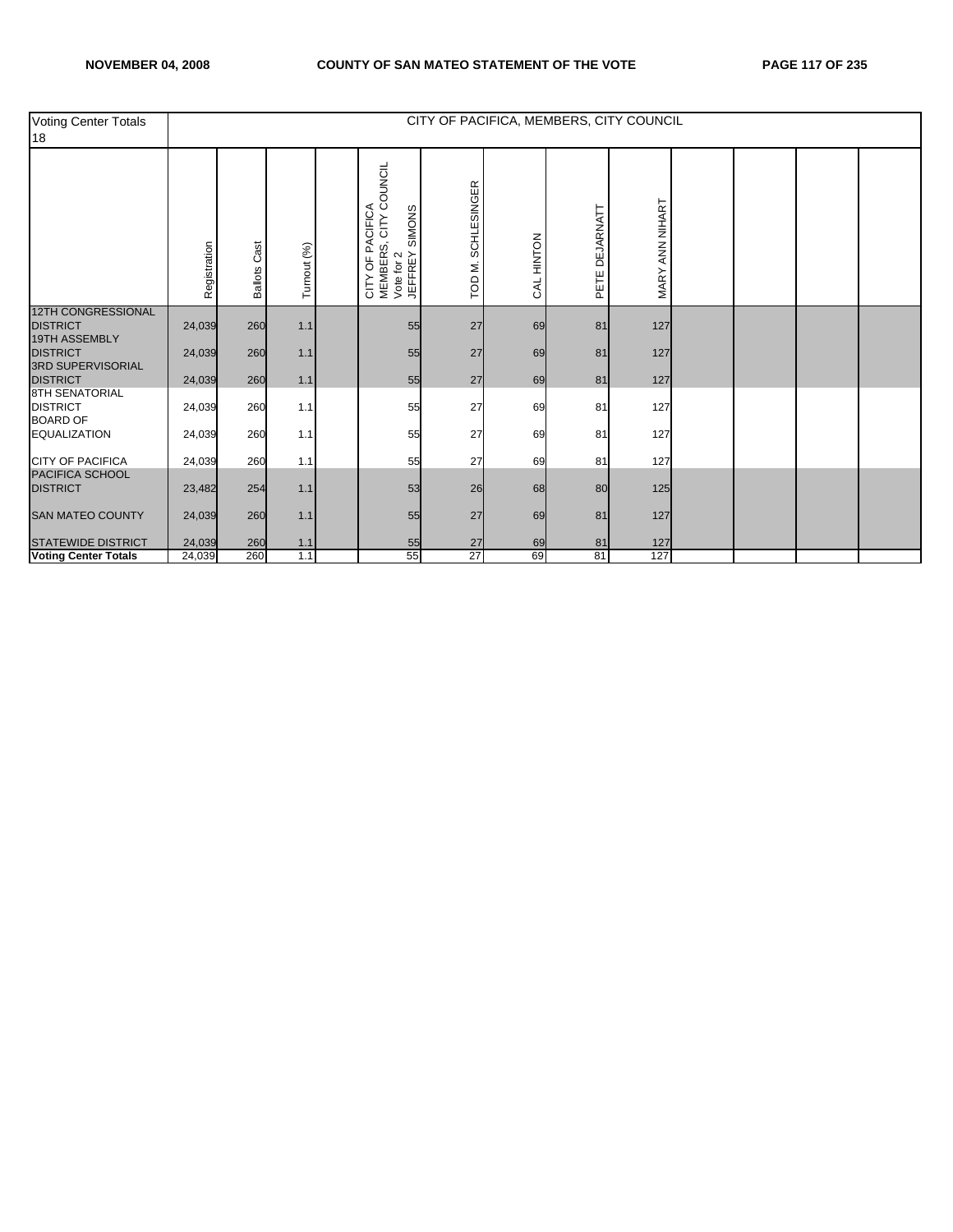| Vote By Mail Totals<br>18                                   |              |                        |             |                                                                                                                 |                       |                      | CITY OF PACIFICA, MEMBERS, CITY COUNCIL |                 |  |  |
|-------------------------------------------------------------|--------------|------------------------|-------------|-----------------------------------------------------------------------------------------------------------------|-----------------------|----------------------|-----------------------------------------|-----------------|--|--|
|                                                             | Registration | Cast<br><b>Ballots</b> | Turnout (%) | COUNCIL<br><b>PACIFICA</b><br>SIMONS<br><b>CITY</b><br>CITY OF PA<br>MEMBERS, I<br>Vote for 2<br><b>JEFFREY</b> | SCHLESINGER<br>TOD M. | NOLNIH<br><b>RAL</b> | DEJARNATT<br>PETE                       | MARY ANN NIHART |  |  |
| <b>12TH CONGRESSIONAL</b><br><b>DISTRICT</b>                | 24,039       | 8,472                  | 35.2        | 2050                                                                                                            | 1183                  | 2983                 | 3105                                    | 3899            |  |  |
| <b>19TH ASSEMBLY</b><br><b>DISTRICT</b>                     | 24,039       | 8,472                  | 35.2        | 2050                                                                                                            | 1183                  | 2983                 | 3105                                    | 3899            |  |  |
| <b>3RD SUPERVISORIAL</b><br><b>DISTRICT</b>                 | 24,039       | 8,472                  | 35.2        | 2050                                                                                                            | 1183                  | 2983                 | 3105                                    | 3899            |  |  |
| <b>8TH SENATORIAL</b><br><b>DISTRICT</b><br><b>BOARD OF</b> | 24,039       | 8,472                  | 35.2        | 2050                                                                                                            | 1183                  | 2983                 | 3105                                    | 3899            |  |  |
| <b>EQUALIZATION</b>                                         | 24,039       | 8,472                  | 35.2        | 2050                                                                                                            | 1183                  | 2983                 | 3105                                    | 3899            |  |  |
| <b>CITY OF PACIFICA</b>                                     | 24,039       | 8,472                  | 35.2        | 2050                                                                                                            | 1183                  | 2983                 | 3105                                    | 3899            |  |  |
| PACIFICA SCHOOL<br><b>DISTRICT</b>                          | 23,482       | 8,472                  | 36.1        | 2050                                                                                                            | 1183                  | 2983                 | 3105                                    | 3899            |  |  |
| <b>SAN MATEO COUNTY</b>                                     | 24,039       | 8,472                  | 35.2        | 2050                                                                                                            | 1183                  | 2983                 | 3105                                    | 3899            |  |  |
| <b>STATEWIDE DISTRICT</b>                                   | 24,039       | 8,472                  | 35.2        | 2050                                                                                                            | 1183                  | 2983                 | 3105                                    | 3899            |  |  |
| <b>Vote By Mail Totals</b>                                  | 24,039       | 8,472                  | 35.2        | 2050                                                                                                            | 1183                  | 2983                 | 3105                                    | 3899            |  |  |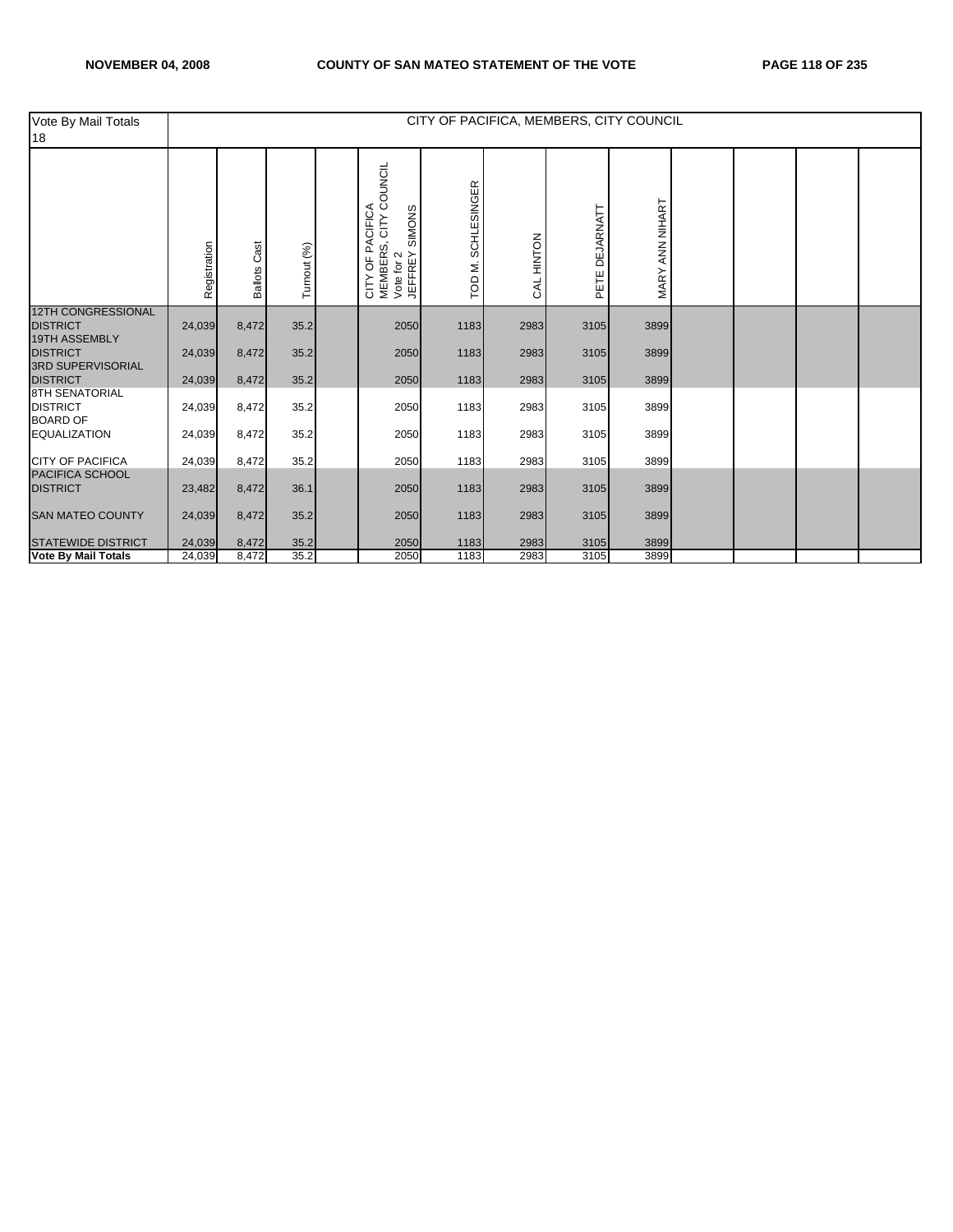| <b>Grand Totals</b><br>18                    |              |                        |             |                                                                           | CITY OF PACIFICA, MEMBERS, CITY COUNCIL |            |                   |                 |  |  |
|----------------------------------------------|--------------|------------------------|-------------|---------------------------------------------------------------------------|-----------------------------------------|------------|-------------------|-----------------|--|--|
|                                              | Registration | Cast<br><b>Ballots</b> | Turnout (%) | CITY OF PACIFICA<br>MEMBERS, CITY COUNCIL<br>Vote for 2<br>JEFFREY SIMONS | <b>SCHLESINGER</b><br>TOD M.            | CAL HINTON | DEJARNATT<br>PETE | MARY ANN NIHART |  |  |
| <b>12TH CONGRESSIONAL</b><br><b>DISTRICT</b> | 24,039       | 19,700                 | 82.0        | 4508                                                                      | 2513                                    | 6386       | 6837              | 8944            |  |  |
| <b>19TH ASSEMBLY</b>                         |              |                        |             |                                                                           |                                         |            |                   |                 |  |  |
| <b>DISTRICT</b><br>3RD SUPERVISORIAL         | 24,039       | 19,700                 | 82.0        | 4508                                                                      | 2513                                    | 6386       | 6837              | 8944            |  |  |
| <b>DISTRICT</b>                              | 24,039       | 19,700                 | 82.0        | 4508                                                                      | 2513                                    | 6386       | 6837              | 8944            |  |  |
| <b>8TH SENATORIAL</b><br><b>DISTRICT</b>     | 24,039       | 19,700                 | 82.0        | 4508                                                                      | 2513                                    | 6386       | 6837              | 8944            |  |  |
| <b>BOARD OF</b><br><b>EQUALIZATION</b>       |              |                        | 82.0        |                                                                           | 2513                                    | 6386       | 6837              | 8944            |  |  |
|                                              | 24,039       | 19,700                 |             | 4508                                                                      |                                         |            |                   |                 |  |  |
| <b>CITY OF PACIFICA</b>                      | 24,039       | 19,700                 | 82.0        | 4508                                                                      | 2513                                    | 6386       | 6837              | 8944            |  |  |
| PACIFICA SCHOOL<br><b>DISTRICT</b>           | 23,482       | 19,233                 | 81.9        | 4421                                                                      | 2451                                    | 6237       | 6690              | 8755            |  |  |
| <b>SAN MATEO COUNTY</b>                      | 24,039       | 19,700                 | 82.0        | 4508                                                                      | 2513                                    | 6386       | 6837              | 8944            |  |  |
| <b>STATEWIDE DISTRICT</b>                    | 24,039       | 19,700                 | 82.0        | 4508                                                                      | 2513                                    | 6386       | 6837              | 8944            |  |  |
| <b>Voting Center Totals</b>                  | 24,039       | 260                    | 1.1         | 55                                                                        | 27                                      | 69         | 81                | 127             |  |  |
| <b>Vote By Mail Totals</b>                   | 24,039       | 8,472                  | 35.2        | 2050                                                                      | 1183                                    | 2983       | 3105              | 3899            |  |  |
| <b>Election Day Totals</b>                   | 24,039       | 10,968                 | 45.6        | 2403                                                                      | 1303                                    | 3334       | 3651              | 4918            |  |  |
| <b>Grand Totals</b>                          | 24,039       | 19,700                 | 82.0        | 4508                                                                      | 2513                                    | 6386       | 6837              | 8944            |  |  |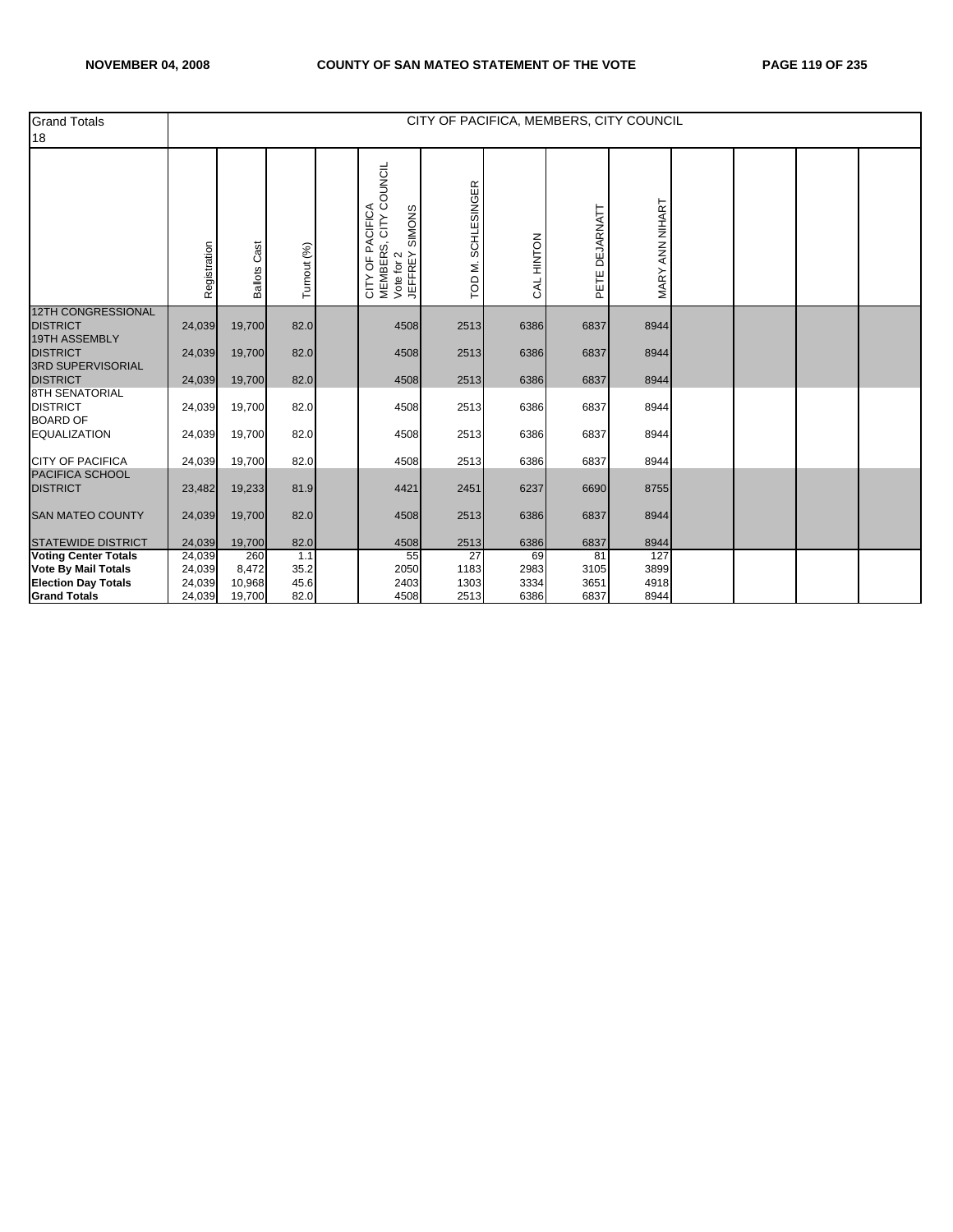|              |                           |                                  |              | MIDPENINSULA REGIONAL OPEN SPACE DISTRICT, WARD 7 MEMBER, BOARD OF DIRECTORS          |                             |  |  |  |  |
|--------------|---------------------------|----------------------------------|--------------|---------------------------------------------------------------------------------------|-----------------------------|--|--|--|--|
| 19           |                           |                                  |              |                                                                                       |                             |  |  |  |  |
|              | Registration              | <b>Ballots Cast</b>              | Turnout (%)  | MIDPENINSULA REGIONAL<br>  OPEN SPACE DIST WARD 7<br>  MEMBER, BOD<br>  CECILY HARRIS | KENNETH C. NITZ             |  |  |  |  |
| 2505         | $\mathbf 0$               | $\overline{0}$                   | 0.0          | $\overline{0}$                                                                        | $\pmb{0}$                   |  |  |  |  |
| 3201         | 51                        | 37                               | 72.5         | 23                                                                                    | $\bf 8$                     |  |  |  |  |
| 3301<br>3303 | 1,016<br>769              | 789<br>633                       | 77.7<br>82.3 | 363<br>288                                                                            | 184<br>154                  |  |  |  |  |
| 3304         | 744                       | 643                              | 86.4         | 266                                                                                   | 192                         |  |  |  |  |
| 3305         | 677                       | 570                              | 84.2         | 273                                                                                   | 144                         |  |  |  |  |
| 3306<br>3310 | 824<br>772                | 717<br>636                       | 87.0<br>82.4 | 330<br>283                                                                            | 181<br>160                  |  |  |  |  |
| 3311         | 839                       | 700                              | 83.4         | 297                                                                                   | 188                         |  |  |  |  |
| 3312         | 780                       | 603                              | 77.3         | 255                                                                                   | 147                         |  |  |  |  |
| 3313<br>3314 | 773<br>616                | 678<br>490                       | 87.7<br>79.5 | 307<br>178                                                                            | 161<br>168                  |  |  |  |  |
| 3320         | 802                       | 648                              | 80.8         | 285                                                                                   | 178                         |  |  |  |  |
| 3321         | 833                       | 661                              | 79.4         | 287                                                                                   | 174                         |  |  |  |  |
| 3322         | 850                       | 672                              | 79.1         | 300                                                                                   | 152                         |  |  |  |  |
| 3323<br>3324 | 1,056<br>1,021            | 844<br>837                       | 79.9<br>82.0 | 363<br>375                                                                            | 222<br>192                  |  |  |  |  |
| 3325         | 931                       | 745                              | 80.0         | 362                                                                                   | 174                         |  |  |  |  |
| 3326         | 1,034                     | 837                              | 80.9         | 368                                                                                   | 238                         |  |  |  |  |
| 3327<br>3330 | 574<br>42                 | 483                              | 84.1<br>83.3 | 243<br>15                                                                             | 113<br>$\bf8$               |  |  |  |  |
| 3331         | 284                       | 35<br>236                        | 83.1         | 111                                                                                   | 50                          |  |  |  |  |
| 3370         | 506                       | 428                              | 84.6         | 155                                                                                   | 111                         |  |  |  |  |
| 3540         | 20                        | 20                               | 100.0        | 6                                                                                     | 9                           |  |  |  |  |
| 3541<br>3542 | $\pmb{0}$<br>$\mathbf{0}$ | $\overline{0}$<br>$\overline{0}$ | 0.0<br>0.0   | $\mathbf{0}$<br>$\overline{0}$                                                        | $\overline{0}$<br>$\pmb{0}$ |  |  |  |  |
| 3601         | 695                       | 580                              | 83.5         | 245                                                                                   | 159                         |  |  |  |  |
| 3602         | 689                       | 598                              | 86.8         | 259                                                                                   | 167                         |  |  |  |  |
| 3603<br>3604 | 698<br>721                | 585<br>628                       | 83.8<br>87.1 | 237<br>272                                                                            | 176<br>166                  |  |  |  |  |
| 3605         | 1,024                     | 878                              | 85.7         | 366                                                                                   | 233                         |  |  |  |  |
| 3607         | 1,078                     | 847                              | 78.6         | 337                                                                                   | 229                         |  |  |  |  |
| 3608<br>3609 | 919<br>857                | 730<br>722                       | 79.4<br>84.2 | 300<br>329                                                                            | 193<br>178                  |  |  |  |  |
| 3610         | 750                       | 651                              | 86.8         | 257                                                                                   | 173                         |  |  |  |  |
| 3611         | 775                       | 628                              | 81.0         | 266                                                                                   | 161                         |  |  |  |  |
| 3612<br>3613 | 866                       | 699<br>690                       | 80.7         | 307                                                                                   | 167<br>190                  |  |  |  |  |
| 3614         | 811<br>750                | 668                              | 85.1<br>89.1 | 288<br>236                                                                            | 203                         |  |  |  |  |
| 3615         | 729                       | 623                              | 85.5         | 244                                                                                   | 169                         |  |  |  |  |
| 3616         | 713                       | 643                              | 90.2         | 228                                                                                   | 195                         |  |  |  |  |
| 3617<br>3618 | 696<br>769                | 608<br>675                       | 87.4<br>87.8 | 239<br>271                                                                            | 167<br>175                  |  |  |  |  |
| 3619         | 629                       | 555                              | 88.2         | 220                                                                                   | 159                         |  |  |  |  |
| 3620         | 686                       | 604                              | 88.0         | 222                                                                                   | 165                         |  |  |  |  |
| 3621<br>3622 | 669<br>836                | 568<br>718                       | 84.9<br>85.9 | 216<br>272                                                                            | 163<br>215                  |  |  |  |  |
| 3623         | 646                       | 541                              | 83.7         | 206                                                                                   | 167                         |  |  |  |  |
| 3624         | 718                       | 627                              | 87.3         | 238                                                                                   | 180                         |  |  |  |  |
| 3625         | 718<br>952                | 600<br>790                       | 83.6<br>83.0 | 249<br>291                                                                            | 155<br>226                  |  |  |  |  |
| 3626<br>3627 | 114                       | 103                              | 90.4         | 50                                                                                    | 22                          |  |  |  |  |
| 3629         | 6                         | 6                                | 100.0        | 6                                                                                     | $\mathbf 0$                 |  |  |  |  |
| 3630         | 11                        | 8                                | 72.7         | $\overline{4}$                                                                        | $\mathbf 0$                 |  |  |  |  |
| 3701<br>3702 | 944<br>1,086              | 806<br>918                       | 85.4<br>84.5 | 33<br>368                                                                             | 27<br>253                   |  |  |  |  |
| 3703         | 1,028                     | 878                              | 85.4         | 339                                                                                   | 277                         |  |  |  |  |
| 3704         | 20                        | 18                               | 90.0         | $\mathbf 0$                                                                           | $\mathbf 0$                 |  |  |  |  |
| 3705<br>3710 | 8<br>776                  | $\overline{7}$<br>634            | 87.5<br>81.7 | $\mathbf{1}$<br>252                                                                   | 3<br>184                    |  |  |  |  |
|              |                           |                                  |              |                                                                                       |                             |  |  |  |  |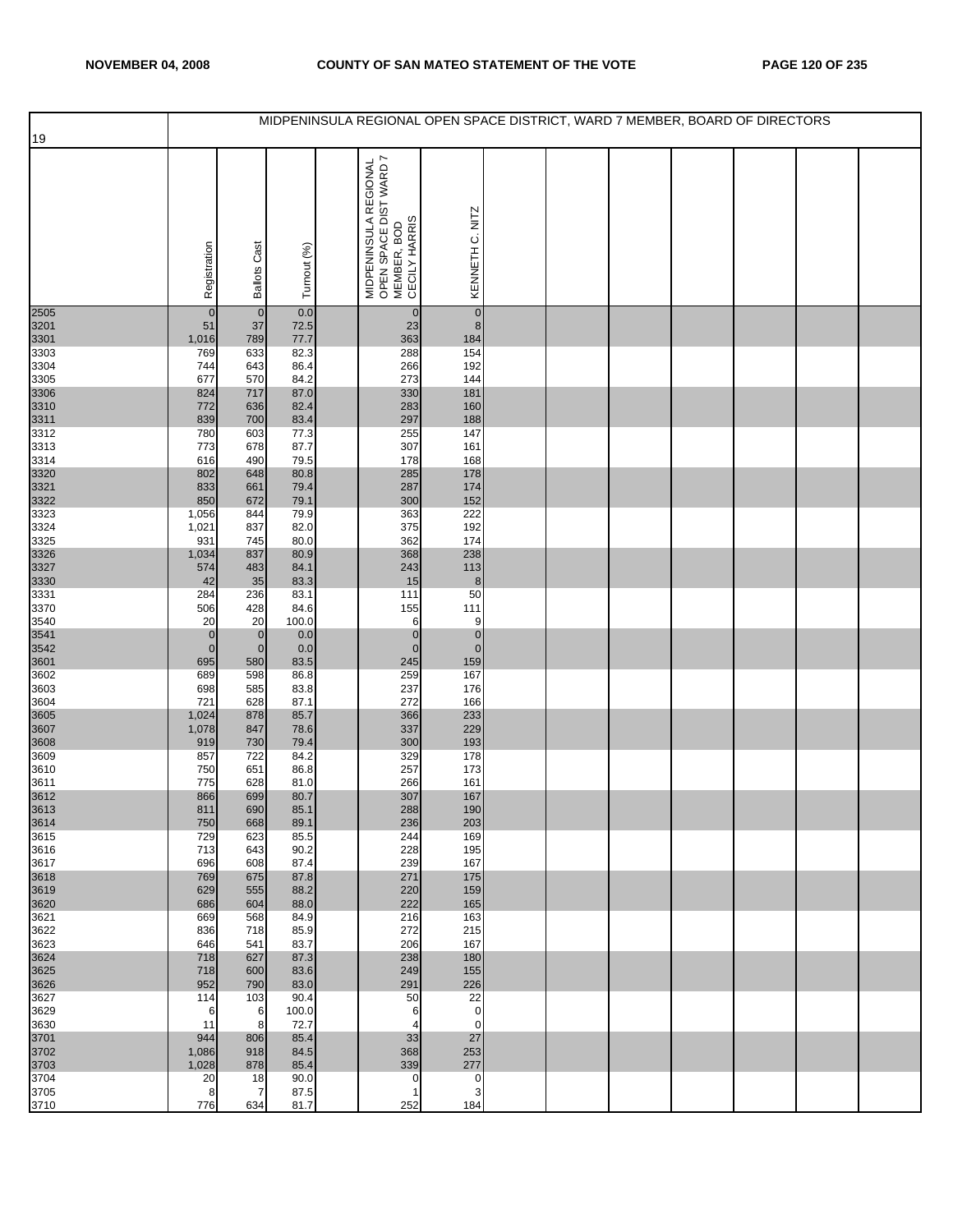|                                                   |                  |                     |              | MIDPENINSULA REGIONAL OPEN SPACE DISTRICT, WARD 7 MEMBER, BOARD OF DIRECTORS          |                 |  |  |  |  |
|---------------------------------------------------|------------------|---------------------|--------------|---------------------------------------------------------------------------------------|-----------------|--|--|--|--|
| 19                                                |                  |                     |              |                                                                                       |                 |  |  |  |  |
|                                                   |                  |                     |              |                                                                                       |                 |  |  |  |  |
|                                                   |                  |                     |              |                                                                                       |                 |  |  |  |  |
|                                                   | Registration     | <b>Ballots Cast</b> | Turnout (%)  | MIDPENINSULA REGIONAL<br>  OPEN SPACE DIST WARD 7<br>  MEMBER, BOD<br>  CECILY HARRIS | KENNETH C. NITZ |  |  |  |  |
| 3740                                              | 774              | 642                 | 82.9         | 257                                                                                   | 187             |  |  |  |  |
| 3741                                              | 909              | 761                 | 83.7         | 299                                                                                   | 219             |  |  |  |  |
| 3742                                              | 921              | 734                 | 79.7         | 300                                                                                   | 216             |  |  |  |  |
| 3743                                              | 726              | 614                 | 84.6         | 250                                                                                   | 165             |  |  |  |  |
| 3744                                              | 1,115            | 871<br>881          | 78.1<br>80.3 | 342<br>354                                                                            | 280<br>262      |  |  |  |  |
| 3745<br>3746                                      | 1,097<br>1,415   | 1,158               | 81.8         | 434                                                                                   | 346             |  |  |  |  |
| 3801                                              | 400              | 347                 | 86.8         | 122                                                                                   | 104             |  |  |  |  |
| 3804                                              | 1,021            | 857                 | 83.9         | 32                                                                                    | 28              |  |  |  |  |
| 4607                                              | 722              | 606                 | 83.9         | 65                                                                                    | 50              |  |  |  |  |
| 4608                                              | 977              | 722                 | 73.9         | 117                                                                                   | 92              |  |  |  |  |
| 4609                                              | 1,157            | 891                 | 77.0         | 96                                                                                    | 74              |  |  |  |  |
| 4611                                              | 927              | 777                 | 83.8         | 320                                                                                   | 237             |  |  |  |  |
| 4612                                              | 970              | 867                 | 89.4         | 279                                                                                   | 298             |  |  |  |  |
| 4613                                              | 552              | 475                 | 86.1         | 202                                                                                   | 144             |  |  |  |  |
| 4614                                              | 712              | 596                 | 83.7         | 235                                                                                   | 170             |  |  |  |  |
| 4615                                              | 842              | 667                 | 79.2         | 287<br>293                                                                            | 165             |  |  |  |  |
| 4616<br>4617                                      | 840<br>710       | 675<br>575          | 80.4<br>81.0 | 218                                                                                   | 187<br>181      |  |  |  |  |
| 4618                                              | 795              | 658                 | 82.8         | 279                                                                                   | 186             |  |  |  |  |
| 4629                                              | 750              | 642                 | 85.6         | 253                                                                                   | 179             |  |  |  |  |
| 4630                                              | 816              | 655                 | 80.3         | 296                                                                                   | 177             |  |  |  |  |
| 4631                                              | 770              | 662                 | 86.0         | 245                                                                                   | 229             |  |  |  |  |
| 4632                                              | 799              | 667                 | 83.5         | 256                                                                                   | 207             |  |  |  |  |
| 4633                                              | 835              | 687                 | 82.3         | 285                                                                                   | 210             |  |  |  |  |
| 4634                                              | 798              | 678                 | 85.0         | 198                                                                                   | 155             |  |  |  |  |
| 4635                                              | 1,060            | 948                 | 89.4         | 237                                                                                   | 247             |  |  |  |  |
| 4636                                              | 222              | 192                 | 86.5         | 34                                                                                    | 43              |  |  |  |  |
| 4637<br>4638                                      | 484<br>823       | 409<br>702          | 84.5<br>85.3 | 190<br>300                                                                            | 103<br>188      |  |  |  |  |
| 4639                                              | 799              | 704                 | 88.1         | 278                                                                                   | 219             |  |  |  |  |
| 4647                                              | 117              | 99                  | 84.6         | 33                                                                                    | 8               |  |  |  |  |
| 4648                                              | 600              | 521                 | 86.8         | 228                                                                                   | 150             |  |  |  |  |
| 4649                                              | 208              | 182                 | 87.5         | 49                                                                                    | 27              |  |  |  |  |
| 4650                                              | 229              | 180                 | 78.6         | 71                                                                                    | 53              |  |  |  |  |
| 4701                                              | 220              | 198                 | 90.0         | 79                                                                                    | 63              |  |  |  |  |
| 4702                                              | 195              | 171                 | 87.7         | 66                                                                                    | 56              |  |  |  |  |
| 4949                                              | $\Omega$         | $\Omega$            | 0.0          | $\mathbf{0}$                                                                          | $\overline{0}$  |  |  |  |  |
| <b>Voting Center Totals</b>                       | 66,508           | 1,423               | 2.1          | 522                                                                                   | 360             |  |  |  |  |
| Vote By Mail Totals<br><b>Election Day Totals</b> | 66,508<br>66,508 | 26,901<br>27,123    | 40.4<br>40.8 | 10467<br>10271                                                                        | 7364<br>6786    |  |  |  |  |
| <b>Grand Totals</b>                               | 66,508           | 55,447              | 83.4         | 21260                                                                                 | 14510           |  |  |  |  |
|                                                   |                  |                     |              |                                                                                       |                 |  |  |  |  |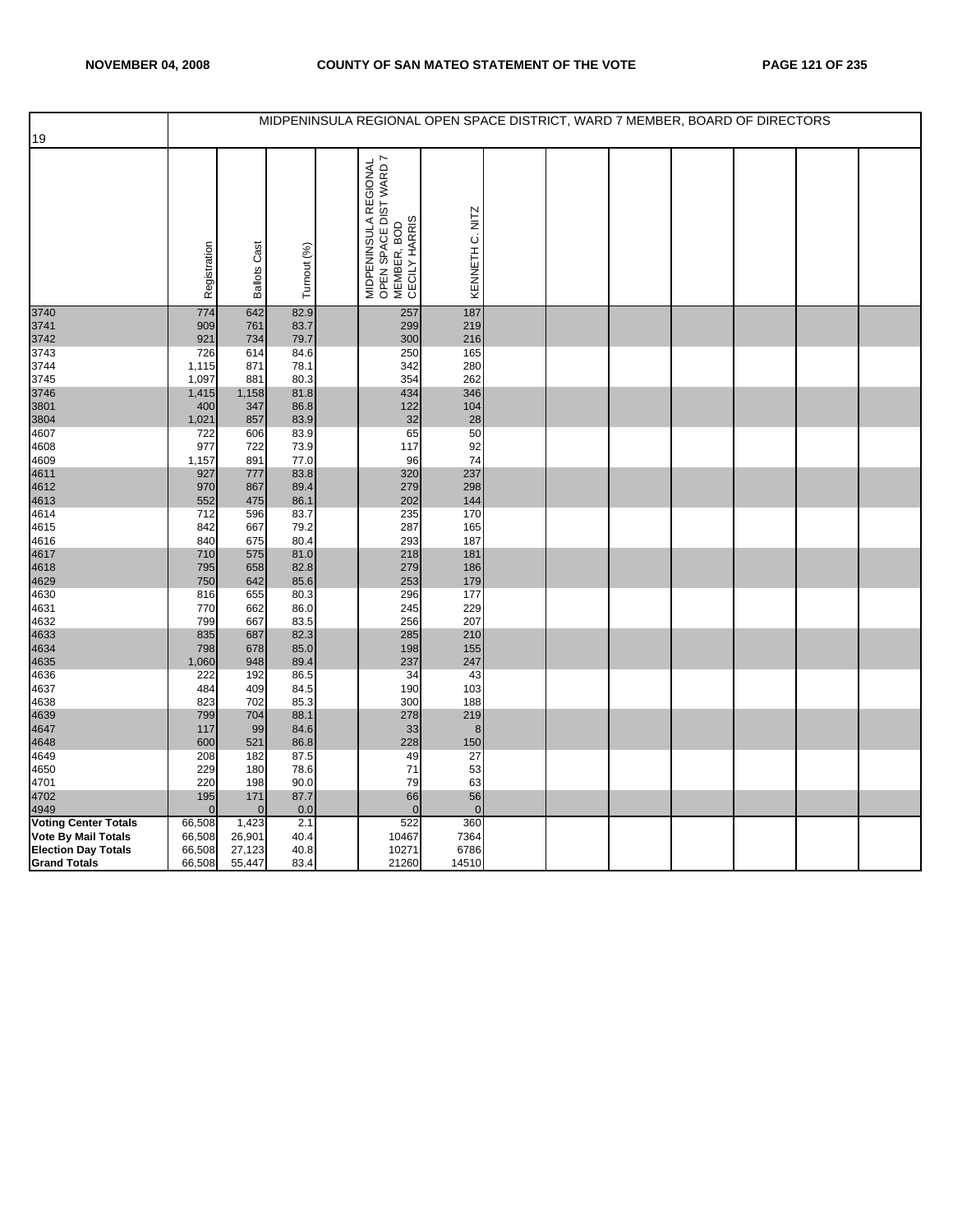| <b>Voting Center Totals</b><br>19                         |                  |                     |             | MIDPENINSULA REGIONAL OPEN SPACE DISTRICT, WARD 7 MEMBER, BOARD OF DIRECTORS    |                 |  |  |  |  |
|-----------------------------------------------------------|------------------|---------------------|-------------|---------------------------------------------------------------------------------|-----------------|--|--|--|--|
|                                                           | Registration     | <b>Ballots Cast</b> | Turnout (%) | MIDPENINSULA REGIONAL<br>OPEN SPACE DIST WARD 7<br>MEMBER, BOD<br>CECILY HARRIS | KENNETH C. NITZ |  |  |  |  |
| 12TH CONGRESSIONAL<br><b>DISTRICT</b>                     | 42,979           | 982                 | 2.3         | 365                                                                             | 260             |  |  |  |  |
| 14TH CONGRESSIONAL<br><b>DISTRICT</b>                     | 23,529           | 441                 | 1.9         | 157                                                                             | 100             |  |  |  |  |
| 19TH ASSEMBLY<br><b>DISTRICT</b>                          | 15,763           | 203                 | 1.3         | 90                                                                              | 50              |  |  |  |  |
| 21ST ASSEMBLY<br><b>DISTRICT</b>                          | 50,745           | 1,220               | 2.4         | 432                                                                             | 310             |  |  |  |  |
| 2ND SUPERVISORIAL<br><b>DISTRICT</b>                      |                  | O                   | 0.0         | 0                                                                               | n               |  |  |  |  |
| 3RD SUPERVISORIAL<br><b>DISTRICT</b>                      | 47,579           | 973                 | 2.0         | 394                                                                             | 266             |  |  |  |  |
| 4TH SUPERVISORIAL<br><b>DISTRICT</b><br>11TH SENATORIAL   | 18,929           | 450                 | 2.4         | 128                                                                             | 94              |  |  |  |  |
| <b>DISTRICT</b>                                           | 49,304           | 1,207               | 2.4         | 429                                                                             | 307             |  |  |  |  |
| <b>8TH SENATORIAL</b><br><b>DISTRICT</b>                  | 17,204           | 216                 | 1.3         | 93                                                                              | 53              |  |  |  |  |
| BELMONT-REDWOOD<br>SHORES SCHOOL DIST<br><b>BOARD OF</b>  | 7,977            | 202                 | 2.5         | 80                                                                              | 66              |  |  |  |  |
| <b>EQUALIZATION</b><br>CABRILLO UNIFIED                   | 66,508           | 1,423               | 2.1         | 522                                                                             | 360             |  |  |  |  |
| <b>SCHOOL DISTRICT</b>                                    | 15,763           | 203                 | 1.3         | 90                                                                              | 50              |  |  |  |  |
| CITY OF HALF MOON BAY                                     | 7,101            | 105                 | 1.5         | 52                                                                              | 25              |  |  |  |  |
| CITY OF REDWOOD CITY                                      | 25,471           | 626                 | 2.5         | 204                                                                             | 155             |  |  |  |  |
| <b>CITY OF SAN CARLOS</b>                                 | 19,525           | 471                 | 2.4         | 188                                                                             | 134             |  |  |  |  |
| MIDPEN REGIONAL OPEN<br>SPACE DISTRICT<br>PACIFICA SCHOOL | 66,508           | 1,423               | 2.1         | 522                                                                             | 360             |  |  |  |  |
| <b>DISTRICT</b><br>SAN CARLOS SCHOOL                      | 20               |                     | 0.0         |                                                                                 |                 |  |  |  |  |
| <b>DISTRICT</b>                                           | 18,079           | 443                 | 2.5         | 175                                                                             | 120             |  |  |  |  |
| <b>SAN MATEO COUNTY</b><br>SEQUOIA HEALTHCARE             | 66,508           | 1,423               | 2.1         | 522                                                                             | 360             |  |  |  |  |
| <b>DISTRICT</b>                                           | 50,745           | 1,220               | 2.4         | 432                                                                             | 310             |  |  |  |  |
| <b>STATEWIDE DISTRICT</b>                                 | 66,508           | 1,423               | 2.1         | 522                                                                             | 360             |  |  |  |  |
| TOWN OF WOODSIDE<br><b>UNINCORPORATED</b>                 | 1,421            | 13                  | 0.9         | 3                                                                               |                 |  |  |  |  |
| AREA<br><b>Voting Center Totals</b>                       | 12,990<br>66,508 | 208<br>1,423        | 1.6<br>2.1  | 75<br>522                                                                       | 43<br>360       |  |  |  |  |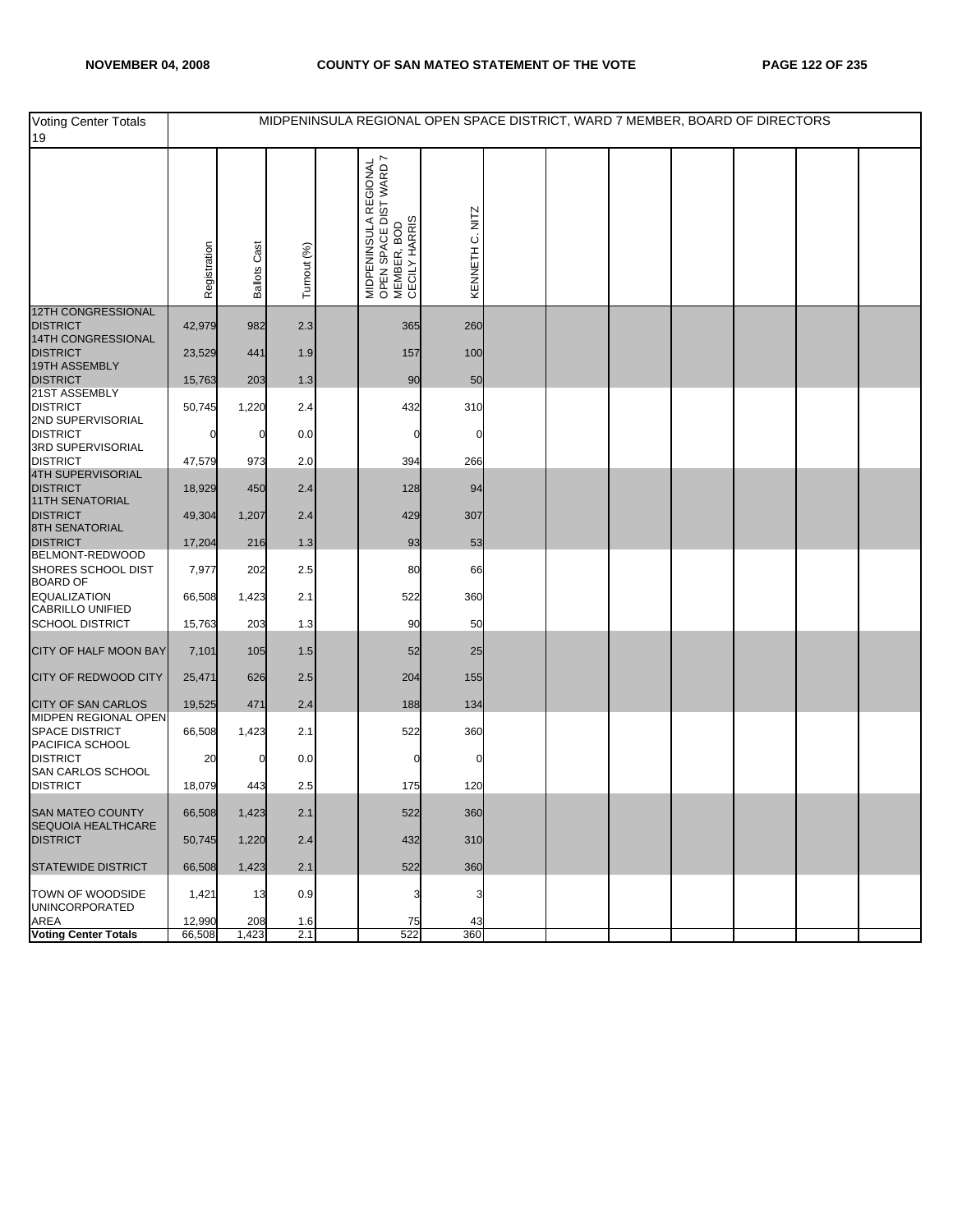| Vote By Mail Totals<br>19                                          |                  |                     |              | MIDPENINSULA REGIONAL OPEN SPACE DISTRICT, WARD 7 MEMBER, BOARD OF DIRECTORS    |                 |  |  |  |  |
|--------------------------------------------------------------------|------------------|---------------------|--------------|---------------------------------------------------------------------------------|-----------------|--|--|--|--|
|                                                                    | Registration     | <b>Ballots Cast</b> | Turnout (%)  | MIDPENINSULA REGIONAL<br>OPEN SPACE DIST WARD 7<br>MEMBER, BOD<br>CECILY HARRIS | KENNETH C. NITZ |  |  |  |  |
| <b>12TH CONGRESSIONAL</b><br><b>DISTRICT</b><br>14TH CONGRESSIONAL | 42,979           | 18,000              | 41.9         | 7062                                                                            | 5081            |  |  |  |  |
| <b>DISTRICT</b><br>19TH ASSEMBLY                                   | 23,529           | 8,901               | 37.8         | 3405                                                                            | 2283            |  |  |  |  |
| <b>DISTRICT</b><br>21ST ASSEMBLY                                   | 15,763           | 6,126               | 38.9         | 2778                                                                            | 1656            |  |  |  |  |
| <b>DISTRICT</b><br>2ND SUPERVISORIAL                               | 50,745           | 20,775              | 40.9         | 7689                                                                            | 5708            |  |  |  |  |
| <b>DISTRICT</b><br>3RD SUPERVISORIAL                               | 0                | 0                   | 0.0          | 0                                                                               | 0               |  |  |  |  |
| <b>DISTRICT</b><br>4TH SUPERVISORIAL                               | 47,579           | 19,810              | 41.6         | 8045                                                                            | 5444            |  |  |  |  |
| <b>DISTRICT</b><br>11TH SENATORIAL                                 | 18,929           | 7,091               | 37.5         | 2422                                                                            | 1920            |  |  |  |  |
| <b>DISTRICT</b><br><b>8TH SENATORIAL</b>                           | 49,304           | 20,119              | 40.8         | 7614                                                                            | 5645            |  |  |  |  |
| <b>DISTRICT</b>                                                    | 17,204           | 6,782               | 39.4         | 2853                                                                            | 1719            |  |  |  |  |
| BELMONT-REDWOOD<br>SHORES SCHOOL DIST<br><b>BOARD OF</b>           | 7,977            | 3,174               | 39.8         | 1177                                                                            | 857             |  |  |  |  |
| <b>EQUALIZATION</b><br>CABRILLO UNIFIED                            | 66,508           | 26,901              | 40.4         | 10467                                                                           | 7364            |  |  |  |  |
| <b>SCHOOL DISTRICT</b>                                             | 15,763           | 6,126               | 38.9         | 2778                                                                            | 1656            |  |  |  |  |
| CITY OF HALF MOON BAY                                              | 7,101            | 2,914               | 41.0         | 1346                                                                            | 764             |  |  |  |  |
| <b>CITY OF REDWOOD CITY</b>                                        | 25,471           | 9,837               | 38.6         | 3549                                                                            | 2740            |  |  |  |  |
| <b>CITY OF SAN CARLOS</b>                                          | 19,525           | 8,538               | 43.7         | 3534                                                                            | 2484            |  |  |  |  |
| MIDPEN REGIONAL OPEN<br><b>SPACE DISTRICT</b><br>PACIFICA SCHOOL   | 66,508           | 26,901              | 40.4         | 10467                                                                           | 7364            |  |  |  |  |
| <b>DISTRICT</b><br>SAN CARLOS SCHOOL                               | 20               | 0                   | 0.0          | 0                                                                               | 0               |  |  |  |  |
| <b>DISTRICT</b>                                                    | 18,079           | 7,879               | 43.6         | 3216                                                                            | 2253            |  |  |  |  |
| <b>SAN MATEO COUNTY</b><br>SEQUOIA HEALTHCARE                      | 66,508           | 26,901              | 40.4         | 10467                                                                           | 7364            |  |  |  |  |
| <b>DISTRICT</b>                                                    | 50,745           | 20,775              | 40.9         | 7689                                                                            | 5708            |  |  |  |  |
| <b>STATEWIDE DISTRICT</b>                                          | 66,508           | 26,901              | 40.4         | 10467                                                                           | 7364            |  |  |  |  |
| TOWN OF WOODSIDE<br><b>UNINCORPORATED</b>                          | 1,421            | 656                 | 46.2         | 75                                                                              | 63              |  |  |  |  |
| AREA<br>Vote By Mail Totals                                        | 12,990<br>66,508 | 4,956<br>26,901     | 38.2<br>40.4 | 1963<br>10467                                                                   | 1313<br>7364    |  |  |  |  |
|                                                                    |                  |                     |              |                                                                                 |                 |  |  |  |  |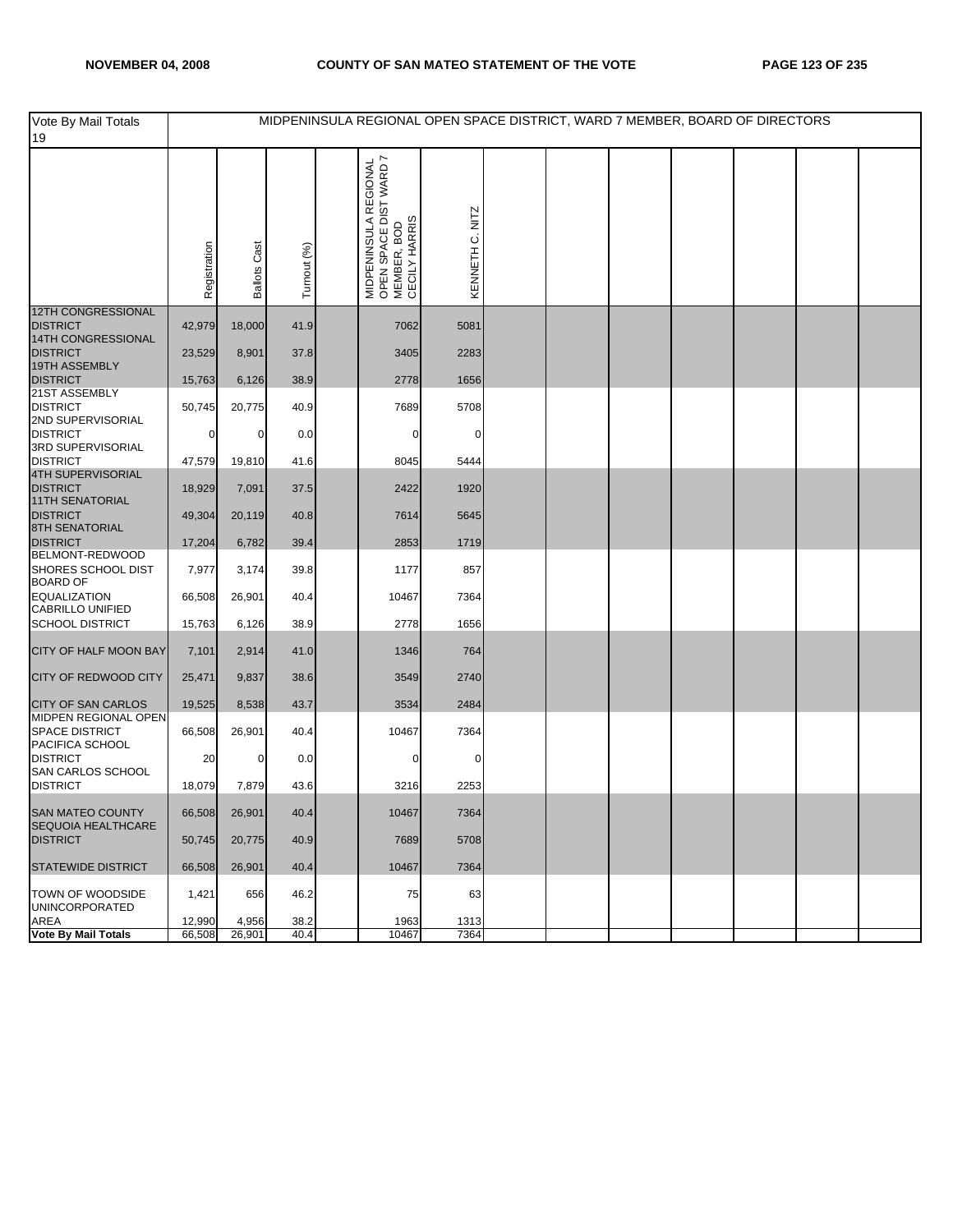| <b>Grand Totals</b><br>19                         |                  |                     |             |                                                                                 |                 |  | MIDPENINSULA REGIONAL OPEN SPACE DISTRICT, WARD 7 MEMBER, BOARD OF DIRECTORS |  |  |
|---------------------------------------------------|------------------|---------------------|-------------|---------------------------------------------------------------------------------|-----------------|--|------------------------------------------------------------------------------|--|--|
|                                                   | Registration     | <b>Ballots Cast</b> | Turnout (%) | MIDPENINSULA REGIONAL<br>OPEN SPACE DIST WARD 7<br>MEMBER, BOD<br>CECILY HARRIS | KENNETH C. NITZ |  |                                                                              |  |  |
| 12TH CONGRESSIONAL<br><b>DISTRICT</b>             | 42,979           | 36,288              | 84.4        | 13933                                                                           | 9797            |  |                                                                              |  |  |
| <b>14TH CONGRESSIONAL</b><br><b>DISTRICT</b>      | 23,529           | 19,159              | 81.4        | 7327                                                                            | 4713            |  |                                                                              |  |  |
| <b>19TH ASSEMBLY</b><br><b>DISTRICT</b>           | 15,763           | 12,905              | 81.9        | 5710                                                                            | 3300            |  |                                                                              |  |  |
| 21ST ASSEMBLY                                     |                  |                     |             |                                                                                 |                 |  |                                                                              |  |  |
| <b>DISTRICT</b><br>2ND SUPERVISORIAL              | 50,745           | 42,542              | 83.8        | 15550                                                                           | 11210           |  |                                                                              |  |  |
| <b>DISTRICT</b><br>3RD SUPERVISORIAL              | 0                | 0                   | 0.0         | 0                                                                               | 0               |  |                                                                              |  |  |
| <b>DISTRICT</b><br><b>4TH SUPERVISORIAL</b>       | 47,579           | 39,641              | 83.3        | 15771                                                                           | 10412           |  |                                                                              |  |  |
| <b>DISTRICT</b><br><b>11TH SENATORIAL</b>         | 18,929           | 15,806              | 83.5        | 5489                                                                            | 4098            |  |                                                                              |  |  |
| <b>DISTRICT</b>                                   | 49,304           | 41,320              | 83.8        | 15396                                                                           | 11078           |  |                                                                              |  |  |
| <b>8TH SENATORIAL</b><br><b>DISTRICT</b>          | 17,204           | 14,127              | 82.1        | 5864                                                                            | 3432            |  |                                                                              |  |  |
| BELMONT-REDWOOD<br>SHORES SCHOOL DIST             | 7,977            | 6,502               | 81.5        | 2364                                                                            | 1758            |  |                                                                              |  |  |
| <b>BOARD OF</b><br>EQUALIZATION                   | 66,508           | 55,447              | 83.4        | 21260                                                                           | 14510           |  |                                                                              |  |  |
| CABRILLO UNIFIED<br><b>SCHOOL DISTRICT</b>        |                  | 12,905              | 81.9        | 5705                                                                            | 3292            |  |                                                                              |  |  |
|                                                   | 15,763           |                     |             |                                                                                 |                 |  |                                                                              |  |  |
| CITY OF HALF MOON BAY                             | 7,101            | 5,727               | 80.7        | 2583                                                                            | 1443            |  |                                                                              |  |  |
| CITY OF REDWOOD CITY                              | 25,471           | 21,098              | 82.8        | 7580                                                                            | 5654            |  |                                                                              |  |  |
| <b>CITY OF SAN CARLOS</b><br>MIDPEN REGIONAL OPEN | 19,525           | 16,573              | 84.9        | 6655                                                                            | 4553            |  |                                                                              |  |  |
| <b>SPACE DISTRICT</b><br>PACIFICA SCHOOL          | 66,508           | 55,447              | 83.4        | 21260                                                                           | 14510           |  |                                                                              |  |  |
| <b>DISTRICT</b>                                   | 20               | 20                  | 100.0       | 5                                                                               | 8               |  |                                                                              |  |  |
| SAN CARLOS SCHOOL<br><b>DISTRICT</b>              | 18,079           | 15,297              | 84.6        | 6058                                                                            | 4128            |  |                                                                              |  |  |
| SAN MATEO COUNTY<br>SEQUOIA HEALTHCARE            | 66,508           | 55,447              | 83.4        | 21260                                                                           | 14510           |  |                                                                              |  |  |
| <b>DISTRICT</b>                                   | 50,745           | 42,542              | 83.8        | 15550                                                                           | 11210           |  |                                                                              |  |  |
| <b>STATEWIDE DISTRICT</b>                         | 66,508           | 55,447              | 83.4        | 21260                                                                           | 14510           |  |                                                                              |  |  |
| TOWN OF WOODSIDE<br>UNINCORPORATED                | 1,421            | 1,204               | 84.7        | 154                                                                             | 132             |  |                                                                              |  |  |
| AREA<br><b>Voting Center Totals</b>               | 12,990<br>66,508 | 10,845<br>1,423     | 83.5<br>2.1 | 4288<br>522                                                                     | 2728<br>360     |  |                                                                              |  |  |
| Vote By Mail Totals                               | 66,508           | 26,901              | 40.4        | 10467                                                                           | 7364            |  |                                                                              |  |  |
| <b>Election Day Totals</b>                        | 66,508           | 27,123              | 40.8        | 10271                                                                           | 6786            |  |                                                                              |  |  |
| <b>Grand Totals</b>                               | 66,508           | 55,447              | 83.4        | 21260                                                                           | 14510           |  |                                                                              |  |  |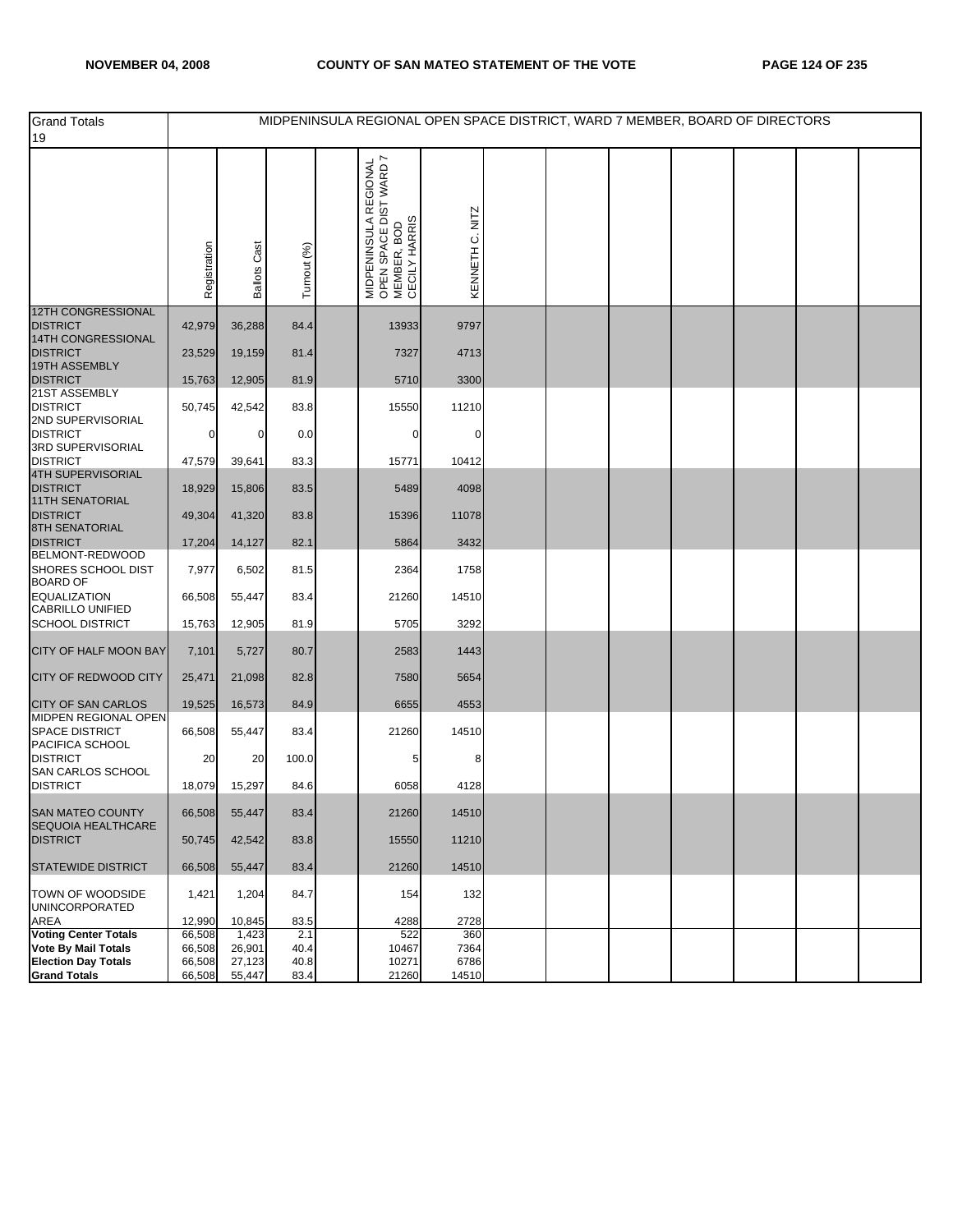|                      |                              |                               |              | SEQUOIA HEALTHCARE DISTRICT, MEMBERS, BOARD OF DIRECTORS                                                     |                               |                        |                               |  |  |  |
|----------------------|------------------------------|-------------------------------|--------------|--------------------------------------------------------------------------------------------------------------|-------------------------------|------------------------|-------------------------------|--|--|--|
| 20                   | Registration                 | Cast<br><b>Ballots</b>        | Turnout (%)  | TSIG <sub>3</sub><br>SEQUOIA HEALTHCARE DIST<br>MEMBERS, BOD - Vote for 2<br>MALCOLM 'NAPPY'<br>MAC NAUGHTON | JOHN J. JACK' HICKEY          | KIM GRIFFIN            | KATHLEEN 'KATIE' M. KANE      |  |  |  |
| 2101                 | 544                          | 446                           | 82.0         | 103                                                                                                          | 142                           | 157                    | 136                           |  |  |  |
| 2102<br>2103         | 783<br>879                   | 597<br>671                    | 76.2<br>76.3 | 118<br>171                                                                                                   | 185<br>166                    | 193<br>219             | 161<br>233                    |  |  |  |
| 2104                 | 768                          | 598                           | 77.9         | 148                                                                                                          | 179                           | 196                    | 159                           |  |  |  |
| 2105<br>2106         | 750<br>745                   | 601<br>639                    | 80.1<br>85.8 | 165<br>170                                                                                                   | 166<br>183                    | 177<br>180             | 188<br>212                    |  |  |  |
| 2107                 | 757                          | 655                           | 86.5         | 164                                                                                                          | 194                           | 186                    | 223                           |  |  |  |
|                      | 672                          | 553                           | 82.3         | 135                                                                                                          | 146                           | 167                    | 185                           |  |  |  |
| 2108<br>2109<br>2110 | 811<br>750                   | 652<br>655                    | 80.4<br>87.3 | 187<br>179                                                                                                   | 166<br>180                    | 170<br>179             | 203<br>208                    |  |  |  |
| 2111                 | 805                          | 700                           | 87.0         | 194                                                                                                          | 210                           | 226                    | 250                           |  |  |  |
| 2112<br>2113         | 838<br>821                   | 726<br>711                    | 86.6<br>86.6 | 181<br>182                                                                                                   | 215<br>211                    | 199<br>179             | 239<br>245                    |  |  |  |
|                      | 836                          | 722                           | 86.4         | 204                                                                                                          | 211                           | 207                    | 238                           |  |  |  |
| 2114<br>2115<br>2117 | 1,083<br>1,167               | 932<br>921                    | 86.1<br>78.9 | 252<br>229                                                                                                   | 259<br>245                    | 236<br>291             | 319<br>293                    |  |  |  |
| 2118                 | 245                          | 187                           | 76.3         | 43                                                                                                           | 51                            | 54                     | 55                            |  |  |  |
| 2119                 | 747<br>790                   | 582<br>691                    | 77.9<br>87.5 | 123<br>205                                                                                                   | 182                           | 175<br>226             | 167                           |  |  |  |
| 2120<br>2121         | 159                          | 147                           | 92.5         | 34                                                                                                           | 200<br>49                     | 48                     | 251<br>54                     |  |  |  |
| 2122                 | 176                          | 153                           | 86.9         | 37                                                                                                           | 47                            | 40                     | 41                            |  |  |  |
| 2202<br>2203         | 723<br>749                   | 574<br>621                    | 79.4<br>82.9 | 17<br>0                                                                                                      | 14<br>1                       | 18<br>3                | 18<br>$\overline{2}$          |  |  |  |
| 2204                 | 651                          | 518                           | 79.6         | 114                                                                                                          | 119                           | 102                    | 152                           |  |  |  |
| 2205<br>2206         | 765<br>691                   | 566<br>556                    | 74.0<br>80.5 | 147<br>130                                                                                                   | 131<br>137                    | 156<br>137             | 163<br>164                    |  |  |  |
| 2207                 | 1,081                        | 875                           | 80.9         | 134                                                                                                          | 124                           | 149                    | 179                           |  |  |  |
| 2208<br>2212         | 845<br>640                   | 699<br>494                    | 82.7<br>77.2 | 139<br>42                                                                                                    | 126<br>36                     | 156<br>40              | 176<br>46                     |  |  |  |
| 2213                 | 624                          | 512                           | 82.1         | 62                                                                                                           | 83                            | 80                     | 90                            |  |  |  |
| 2214                 | 1,111                        | 946<br>890                    | 85.1<br>84.4 | 17<br>189                                                                                                    | 20<br>245                     | 26<br>225              | 33<br>280                     |  |  |  |
| 2215<br>2217         | 1,054<br>752                 | 577                           | 76.7         | 121                                                                                                          | 100                           | 88                     | 137                           |  |  |  |
| 2221                 | 781                          | 615                           | 78.7         | 152                                                                                                          | 156                           | 156                    | 204                           |  |  |  |
| 2222<br>2223         | 966<br>897                   | 810<br>692                    | 83.9<br>77.1 | 218<br>169                                                                                                   | 205<br>192                    | 200<br>190             | 248<br>199                    |  |  |  |
| 2224                 | 960                          | 762                           | 79.4         | 202                                                                                                          | 191                           | 215                    | 234                           |  |  |  |
| 2505<br>2506         | $\mathbf{0}$<br>$\mathbf{0}$ | $\overline{0}$<br>$\mathbf 0$ | 0.0<br>0.0   | $\mathbf 0$<br>$\mathbf 0$                                                                                   | $\overline{0}$<br>$\mathbf 0$ | $\pmb{0}$<br>$\pmb{0}$ | $\overline{0}$<br>$\mathbf 0$ |  |  |  |
| 2611                 | 872                          | 686                           | 78.7         | 10                                                                                                           | 15                            | 17                     | 10                            |  |  |  |
| 2612<br>2613         | 804<br>707                   | 532<br>540                    | 66.2<br>76.4 | 127<br>157                                                                                                   | 140<br>142                    | 172<br>148             | 151<br>176                    |  |  |  |
| 2614                 | 1,173                        | 929                           | 79.2         | 232                                                                                                          | 246                           | 276                    | 324                           |  |  |  |
| 2615<br>2616         | 203<br>243                   | 167<br>196                    | 82.3<br>80.7 | 40<br>$\mathbf{0}$                                                                                           | 39<br>$\overline{0}$          | 43<br>$\mathbf{0}$     | 75<br>$\overline{0}$          |  |  |  |
| 2617                 | 989                          | 810                           | 81.9         | 189                                                                                                          | 200                           | 226                    | 216                           |  |  |  |
| 2618                 | 277                          | 223                           | 80.5         | $\mathbf 1$                                                                                                  | -1                            | 4                      | 3                             |  |  |  |
| 2619<br>2663         | 1,073<br>766                 | 904<br>627                    | 84.2<br>81.9 | 21<br>89                                                                                                     | 44<br>122                     | 35<br>112              | 27<br>138                     |  |  |  |
| 2664                 | 907                          | 745                           | 82.1         | 174                                                                                                          | 160                           | 157                    | 212                           |  |  |  |
| 2665<br>2666         | 741<br>896                   | 614<br>752                    | 82.9<br>83.9 | 156<br>88                                                                                                    | 163<br>99                     | 148<br>98              | 217<br>124                    |  |  |  |
| 2670                 | 236                          | 185                           | 78.4         | 43                                                                                                           | 44                            | 47                     | 61                            |  |  |  |
| 2673<br>3001         | $\Omega$<br>608              | $\mathbf 0$<br>510            | 0.0<br>83.9  | $\mathbf 0$<br>187                                                                                           | $\Omega$<br>157               | $\mathbf 0$<br>108     | $\Omega$<br>163               |  |  |  |
| 3002                 | 1,276                        | 1,061                         | 83.2         | 320                                                                                                          | 310                           | 236                    | 322                           |  |  |  |
| 3004<br>3005         | 213<br>954                   | 186<br>793                    | 87.3<br>83.1 | 47<br>289                                                                                                    | 47<br>229                     | 48<br>178              | 59<br>242                     |  |  |  |
| 3006                 | 568                          | 470                           | 82.7         | 151                                                                                                          | 130                           | 103                    | 127                           |  |  |  |
| 3007                 | 558                          | 478                           | 85.7         | 154                                                                                                          | 133                           | 104                    | 137                           |  |  |  |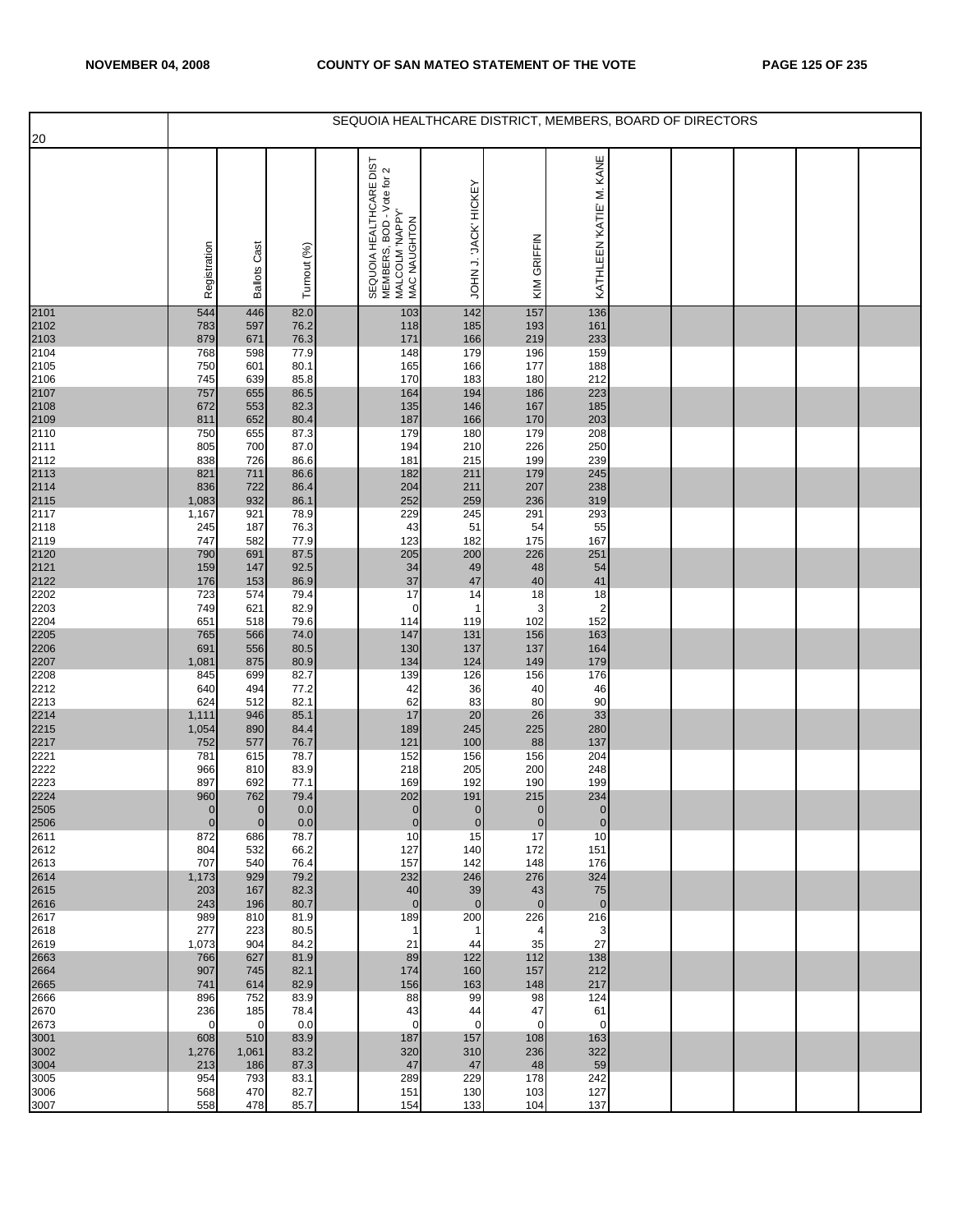| 20           |                |                       |              |                                                                                                  |                             |                             | SEQUOIA HEALTHCARE DISTRICT, MEMBERS, BOARD OF DIRECTORS |  |  |  |
|--------------|----------------|-----------------------|--------------|--------------------------------------------------------------------------------------------------|-----------------------------|-----------------------------|----------------------------------------------------------|--|--|--|
|              | Registration   | <b>Ballots Cast</b>   | Turnout (%)  | E DIST<br>SEQUOIA HEALTHCARE DIS<br>MEMBERS, BOD - Vote for 2<br>MALCOLM 'NAPPY'<br>MAC NAUGHTON | JOHN J. JACK' HICKEY        | KIM GRIFFIN                 | KATHLEEN 'KATIE' M. KANE                                 |  |  |  |
| 3008         | 1,110          | 738<br>165            | 66.5<br>85.1 | 263                                                                                              | 190                         | 151                         | 188<br>73                                                |  |  |  |
| 3009<br>3121 | 194<br>906     | 761                   | 84.0         | 38<br>221                                                                                        | 23<br>213                   | 57<br>198                   | 249                                                      |  |  |  |
| 3201<br>3202 | 51<br>544      | 37<br>478             | 72.5<br>87.9 | 7<br>117                                                                                         | 12<br>148                   | 18<br>132                   | 13<br>149                                                |  |  |  |
| 3203<br>3341 | 16             | 15                    | 93.8<br>81.1 | 2<br>$\overline{c}$                                                                              | $\overline{2}$              | $\overline{7}$<br>$\pmb{0}$ | 9<br>3                                                   |  |  |  |
| 3361         | 550<br>107     | 446<br>90             | 84.1         | $\overline{c}$                                                                                   | 3                           | $\overline{2}$              | 4                                                        |  |  |  |
| 3370<br>3371 | 506<br>139     | 428<br>120            | 84.6<br>86.3 | $\mathbf 0$<br>22                                                                                | $\mathbf 1$<br>17           | $\mathbf{1}$<br>28          | $\overline{1}$<br>33                                     |  |  |  |
| 3372         | 97             | 82                    | 84.5         | 24                                                                                               | 17                          | 14                          | 19                                                       |  |  |  |
| 3374<br>3375 | 5<br>14        | 4<br>12               | 80.0<br>85.7 | $\mathbf 0$<br>3                                                                                 | $\mathbf 1$<br>$\mathbf{1}$ | 2<br>$\pmb{0}$              | $\mathbf 0$<br>3                                         |  |  |  |
| 3377         | 27<br>1,073    | 24<br>891             | 88.9<br>83.0 | $\overline{\mathbf{4}}$<br>258                                                                   | 3<br>209                    | $\boldsymbol{8}$<br>241     | $\overline{4}$<br>282                                    |  |  |  |
| 3401<br>3402 | 969            | 802                   | 82.8         | 227                                                                                              | 194                         | 293                         | 250                                                      |  |  |  |
| 3403<br>3404 | 216<br>238     | 181<br>204            | 83.8<br>85.7 | 49<br>51                                                                                         | 41<br>50                    | 51<br>54                    | 63<br>73                                                 |  |  |  |
| 3405<br>3410 | 154            | 142                   | 92.2         | 45                                                                                               | 24                          | 33                          | 48                                                       |  |  |  |
| 3411         | 704<br>677     | 594<br>585            | 84.4<br>86.4 | 173<br>189                                                                                       | 135<br>122                  | 142<br>138                  | 174<br>202                                               |  |  |  |
| 3420         | 542            | 458                   | 84.5         | 127                                                                                              | 89                          | 104                         | 121                                                      |  |  |  |
| 3601<br>3602 | 695<br>689     | 580<br>598            | 83.5<br>86.8 | 158<br>166                                                                                       | 168<br>177                  | 163<br>174                  | 188<br>204                                               |  |  |  |
| 3603<br>3604 | 698<br>721     | 585<br>628            | 83.8<br>87.1 | 154<br>162                                                                                       | 161<br>178                  | 174<br>160                  | 198<br>206                                               |  |  |  |
| 3605         | 1,024          | 878                   | 85.7         | 229                                                                                              | 250                         | 255                         | 283                                                      |  |  |  |
| 3607<br>3608 | 1,078<br>919   | 847<br>730            | 78.6<br>79.4 | 185<br>162                                                                                       | 222<br>180                  | 253<br>213                  | 267<br>235                                               |  |  |  |
| 3609         | 857            | 722                   | 84.2         | 182                                                                                              | 202                         | 244                         | 212                                                      |  |  |  |
| 3610<br>3611 | 750<br>775     | 651<br>628            | 86.8<br>81.0 | 167<br>144                                                                                       | 182<br>197                  | 184<br>183                  | 209<br>178                                               |  |  |  |
| 3612<br>3613 | 866<br>811     | 699<br>690            | 80.7<br>85.1 | 163<br>164                                                                                       | 181<br>210                  | 225<br>207                  | 201<br>221                                               |  |  |  |
| 3614         | 750            | 668                   | 89.1         | 163                                                                                              | 191                         | 155                         | 223                                                      |  |  |  |
| 3615         | 729<br>713     | 623<br>643            | 85.5<br>90.2 | 177<br>165                                                                                       | 160<br>183                  | 161<br>174                  | 233<br>224                                               |  |  |  |
| 3616<br>3617 | 696            | 608                   | 87.4         | 162                                                                                              | 173                         | 165                         | 213                                                      |  |  |  |
| 3618<br>3619 | 769<br>629     | 675<br>555            | 87.8<br>88.2 | 182<br>137                                                                                       | 189<br>163                  | 193<br>157                  | 222<br>179                                               |  |  |  |
| 3620<br>3621 | 686<br>669     | 604<br>568            | 88.0<br>84.9 | 168<br>137                                                                                       | 181<br>163                  | 152                         | 195<br>171                                               |  |  |  |
| 3622         | 836            | 718                   | 85.9         | 191                                                                                              | 209                         | 151<br>197                  | 232                                                      |  |  |  |
| 3623<br>3624 | 646<br>718     | 541<br>627            | 83.7<br>87.3 | 141<br>174                                                                                       | 161<br>170                  | 145<br>155                  | 189<br>212                                               |  |  |  |
| 3625         | 718            | 600                   | 83.6         | 141                                                                                              | 167                         | 160                         | 180                                                      |  |  |  |
| 3626<br>3627 | 952<br>114     | 790<br>103            | 83.0<br>90.4 | 242<br>28                                                                                        | 213<br>27                   | 199<br>18                   | 279<br>33                                                |  |  |  |
| 3629         | 6              | 6                     | 100.0        | $\mathbf{3}$                                                                                     | 3                           | 1                           | $\mathbf 0$                                              |  |  |  |
| 3630<br>3701 | 11<br>944      | 8<br>806              | 72.7<br>85.4 | $\overline{2}$<br>215                                                                            | 1<br>235                    | 2<br>246                    | 3<br>281                                                 |  |  |  |
| 3702<br>3703 | 1,086<br>1,028 | 918<br>878            | 84.5<br>85.4 | 239<br>245                                                                                       | 258<br>250                  | 231<br>245                  | 304<br>296                                               |  |  |  |
| 3704         | 20             | 18                    | 90.0         | $\overline{\mathbf{c}}$                                                                          | 5                           | 7                           | 6                                                        |  |  |  |
| 3705<br>3710 | 8<br>776       | $\overline{7}$<br>634 | 87.5<br>81.7 | $\mathbf{1}$<br>168                                                                              | $\overline{2}$<br>178       | $\mathbf{0}$<br>204         | 3<br>204                                                 |  |  |  |
| 3711         | 3              | $\overline{2}$        | 66.7         | $\mathbf{1}$                                                                                     | $\mathbf 0$                 | $\overline{2}$              | $\mathbf 0$                                              |  |  |  |
| 3720<br>3721 | 838<br>830     | 688<br>693            | 82.1<br>83.5 | 185<br>196                                                                                       | 192<br>198                  | 205<br>218                  | 209<br>224                                               |  |  |  |
| 3722         | 728            | 605                   | 83.1         | 130                                                                                              | 182                         | 192                         | 191                                                      |  |  |  |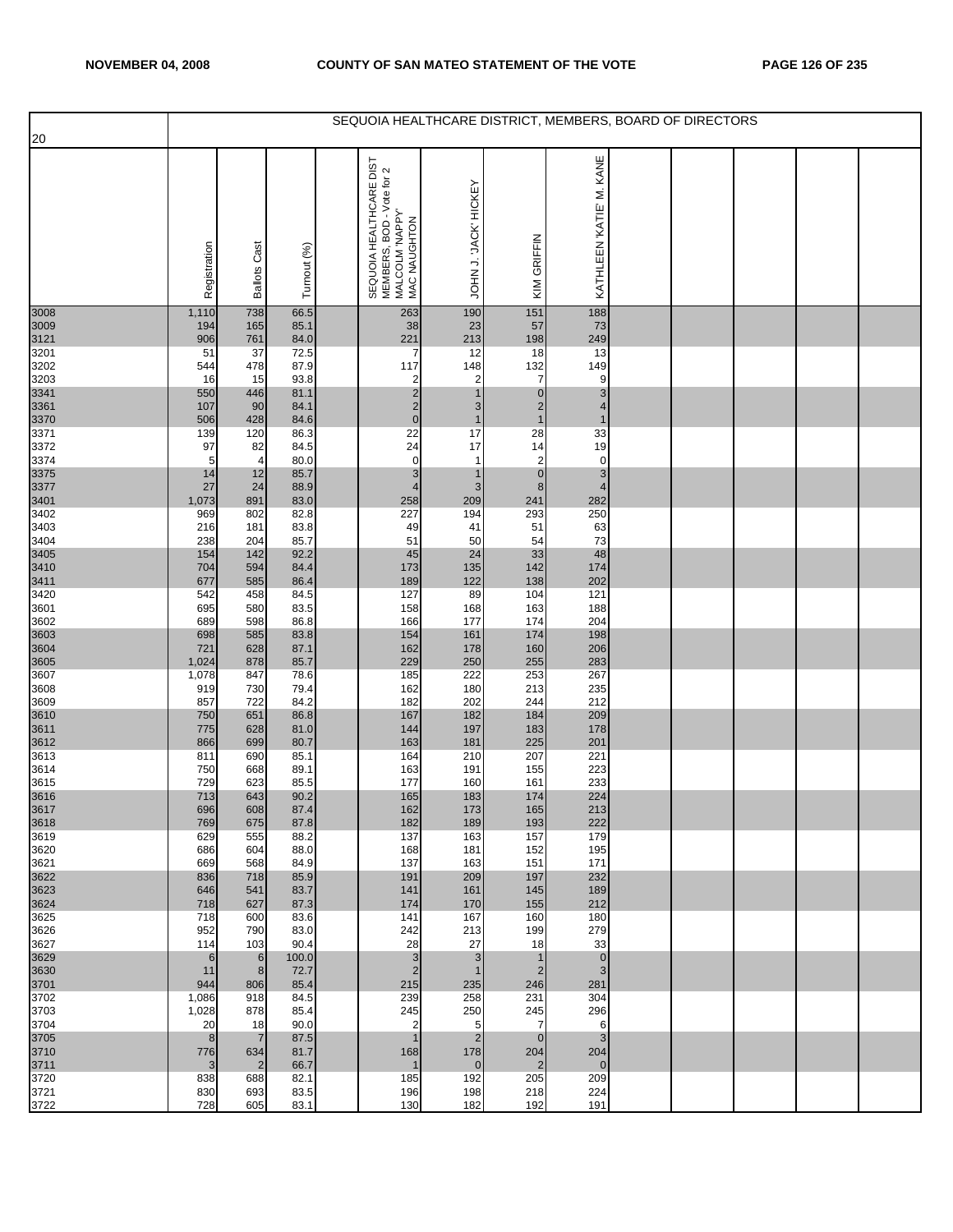| 20           |                |                        |              |                                                                                                            |                      |             | SEQUOIA HEALTHCARE DISTRICT, MEMBERS, BOARD OF DIRECTORS |  |  |  |
|--------------|----------------|------------------------|--------------|------------------------------------------------------------------------------------------------------------|----------------------|-------------|----------------------------------------------------------|--|--|--|
|              | Registration   | Cast<br><b>Ballots</b> | Turnout (%   | HEALTHCARE DIST<br>SEQUOIA HEALTHCARE DIST<br>MEMBERS, BOD - Vote for 2<br>MALCOLM 'NAPPY'<br>MAC NAUGHTON | JOHN J. JACK' HICKEY | KIM GRIFFIN | KANE<br>KATHLEEN 'KATIE' M.                              |  |  |  |
| 3740         | 774            | 642                    | 82.9         | 167                                                                                                        | 196                  | 177         | 212                                                      |  |  |  |
| 3741<br>3742 | 909<br>921     | 761<br>734             | 83.7<br>79.7 | 173<br>207                                                                                                 | 212<br>210           | 206<br>185  | 262<br>236                                               |  |  |  |
| 3743         | 726            | 614                    | 84.6         | 165                                                                                                        | 166                  | 162         | 215                                                      |  |  |  |
| 3744         | 1,115          | 871                    | 78.1         | 231                                                                                                        | 239                  | 255         | 310                                                      |  |  |  |
| 3745<br>3746 | 1,097<br>1,415 | 881<br>1,158           | 80.3<br>81.8 | 236<br>271                                                                                                 | 257<br>325           | 247<br>294  | 280<br>351                                               |  |  |  |
| 3801         | 400            | 347                    | 86.8         | 112                                                                                                        | 75                   | 79          | 118                                                      |  |  |  |
| 3802         | 960            | 824                    | 85.8         | 282                                                                                                        | 216                  | 203         | 247                                                      |  |  |  |
| 3803         | 217            | 175                    | 80.6         | 58<br>340                                                                                                  | 55                   | 35          | 50<br>229                                                |  |  |  |
| 3804<br>3806 | 1,021<br>678   | 857<br>583             | 83.9<br>86.0 | 189                                                                                                        | 219<br>144           | 209<br>173  | 189                                                      |  |  |  |
| 3807         | 75             | 69                     | 92.0         | 19                                                                                                         | 25                   | 16          | 24                                                       |  |  |  |
| 3808         | 583            | 469                    | 80.4         | 153                                                                                                        | 129                  | 113         | 144                                                      |  |  |  |
| 3810<br>3901 | 154<br>616     | 120<br>543             | 77.9<br>88.1 | 40<br>174                                                                                                  | 22<br>112            | 35<br>125   | 36<br>200                                                |  |  |  |
| 3902         | 576            | 506                    | 87.8         | 149                                                                                                        | 119                  | 138         | 164                                                      |  |  |  |
| 3903         | 1,028          | 914                    | 88.9         | 306                                                                                                        | 241                  | 189         | 285                                                      |  |  |  |
| 3905<br>4401 | 1,165<br>827   | 1,019<br>689           | 87.5<br>83.3 | 353<br>80                                                                                                  | 236<br>68            | 211         | 326<br>94                                                |  |  |  |
| 4412         | 236            | 203                    | 86.0         | 39                                                                                                         | 48                   | 73<br>37    | 61                                                       |  |  |  |
| 4413         | 1,128          | 905                    | 80.2         | 219                                                                                                        | 210                  | 237         | 277                                                      |  |  |  |
| 4414         | 752            | 517                    | 68.8         | 116                                                                                                        | 122                  | 121         | 148                                                      |  |  |  |
| 4415<br>4416 | 762<br>759     | 566<br>590             | 74.3<br>77.7 | 161<br>161                                                                                                 | 148<br>123           | 157<br>158  | 188<br>187                                               |  |  |  |
| 4417         | 776            | 539                    | 69.5         | 131                                                                                                        | 102                  | 142         | 163                                                      |  |  |  |
| 4418         | 852            | 575                    | 67.5         | 136                                                                                                        | 122                  | 139         | 168                                                      |  |  |  |
| 4419<br>4420 | 804<br>864     | 643<br>740             | 80.0<br>85.6 | 155<br>195                                                                                                 | 153<br>184           | 144<br>181  | 207<br>259                                               |  |  |  |
| 4421         | 844            | 715                    | 84.7         | 213                                                                                                        | 187                  | 139         | 217                                                      |  |  |  |
| 4422         | 613            | 521                    | 85.0         | 162                                                                                                        | 120                  | 107         | 165                                                      |  |  |  |
| 4423         | 683            | 576                    | 84.3         | 193                                                                                                        | 132                  | 127         | 197                                                      |  |  |  |
| 4424<br>4425 | 687<br>689     | 603<br>586             | 87.8<br>85.1 | 177<br>187                                                                                                 | 149<br>174           | 141<br>154  | 198<br>214                                               |  |  |  |
| 4426         | 771            | 670                    | 86.9         | 225                                                                                                        | 178                  | 178         | 218                                                      |  |  |  |
| 4427         | 782            | 576                    | 73.7         | 129                                                                                                        | 132                  | 141         | 188                                                      |  |  |  |
| 4428<br>4429 | 689<br>35      | 607<br>$30\,$          | 88.1<br>85.7 | 199<br>12                                                                                                  | 183<br>6             | 172<br>9    | 205<br>11                                                |  |  |  |
| 4430         | 70             | 61                     | 87.1         | 16                                                                                                         | 20                   | 24          | 19                                                       |  |  |  |
| 4501         | 889            | 559                    | 62.9         | 93                                                                                                         | 215                  | 182         | 142                                                      |  |  |  |
| 4502<br>4503 | 733<br>507     | 578<br>416             | 78.9<br>82.1 | 97<br>80                                                                                                   | 203<br>113           | 216<br>136  | 143<br>125                                               |  |  |  |
| 4504         | 737            | 604                    | 82.0         | 134                                                                                                        | 161                  | 175         | 201                                                      |  |  |  |
| 4505         | 1,013          | 684                    | 67.5         | 142                                                                                                        | 238                  | 226         | 186                                                      |  |  |  |
| 4506<br>4507 | 941<br>165     | 618<br>115             | 65.7<br>69.7 | 120<br>18                                                                                                  | 212<br>46            | 215<br>42   | 169<br>38                                                |  |  |  |
| 4601         | 1,041          | 778                    | 74.7         | 172                                                                                                        | 253                  | 260         | 237                                                      |  |  |  |
| 4602         | 994            | 748                    | 75.3         | 149                                                                                                        | 276                  | 274         | 197                                                      |  |  |  |
| 4603         | 548            | 415                    | 75.7         | 87                                                                                                         | 158                  | 166         | 139                                                      |  |  |  |
| 4604<br>4605 | 757<br>970     | 513<br>656             | 67.8<br>67.6 | 91<br>154                                                                                                  | 181<br>255           | 176<br>223  | 130<br>164                                               |  |  |  |
| 4606         | 926            | 683                    | 73.8         | 147                                                                                                        | 236                  | 216         | 197                                                      |  |  |  |
| 4607         | 722            | 606                    | 83.9         | 130                                                                                                        | 191                  | 206         | 210                                                      |  |  |  |
| 4608<br>4609 | 977<br>1,157   | 722<br>891             | 73.9<br>77.0 | 161<br>197                                                                                                 | 223<br>226           | 219<br>288  | 240<br>311                                               |  |  |  |
| 4611         | 927            | 777                    | 83.8         | 179                                                                                                        | 233                  | 250         | 284                                                      |  |  |  |
| 4612         | 970            | 867                    | 89.4         | 239                                                                                                        | 231                  | 235         | 323                                                      |  |  |  |
| 4613<br>4614 | 552<br>712     | 475<br>596             | 86.1<br>83.7 | 133<br>123                                                                                                 | 150<br>180           | 153<br>202  | 165<br>186                                               |  |  |  |
| 4615         | 842            | 667                    | 79.2         | 141                                                                                                        | 191                  | 224         | 203                                                      |  |  |  |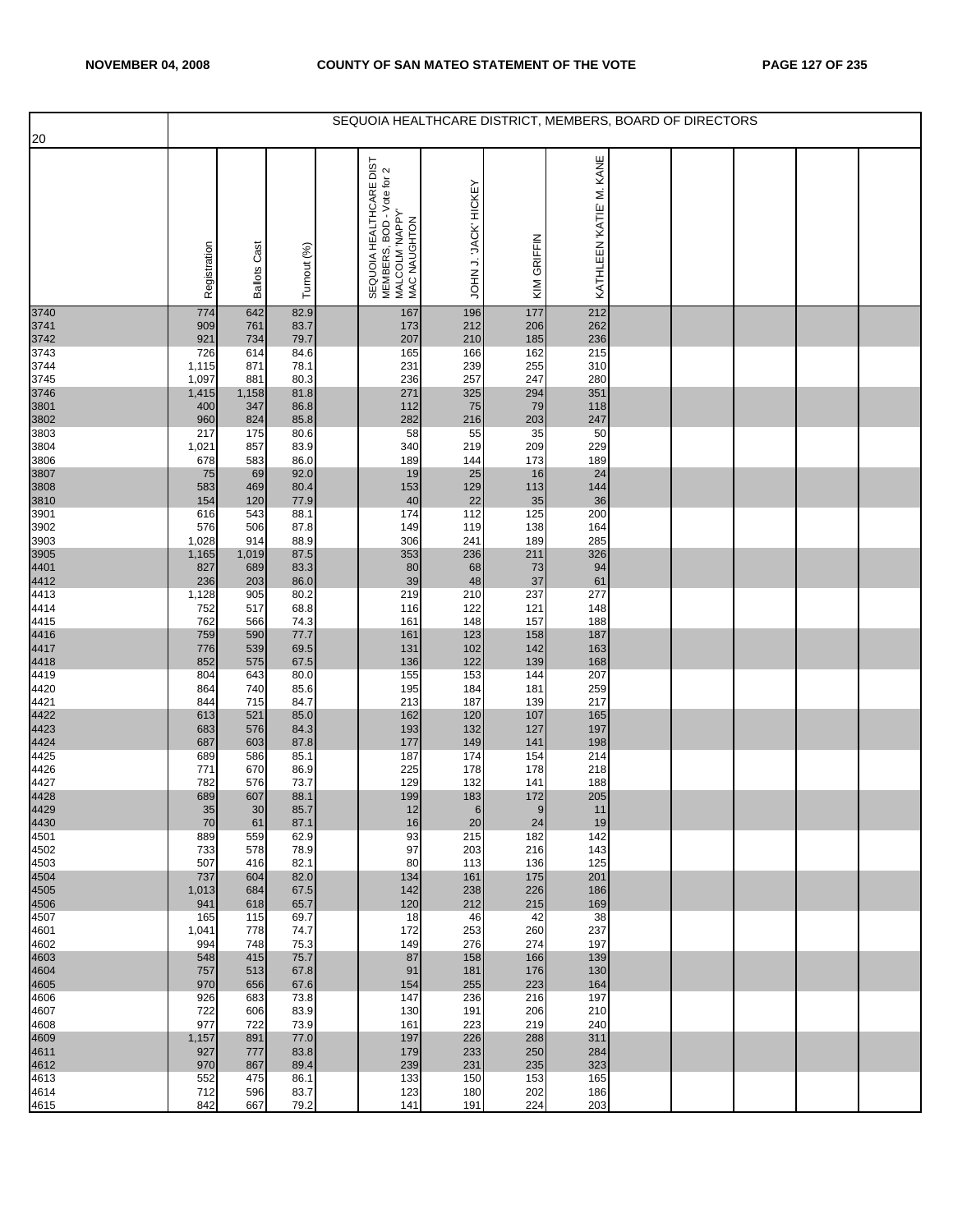|                              |                |                     |              |                                                                                         |                      |             |                          | SEQUOIA HEALTHCARE DISTRICT, MEMBERS, BOARD OF DIRECTORS |  |  |
|------------------------------|----------------|---------------------|--------------|-----------------------------------------------------------------------------------------|----------------------|-------------|--------------------------|----------------------------------------------------------|--|--|
| 20                           |                |                     |              |                                                                                         |                      |             |                          |                                                          |  |  |
|                              | Registration   | <b>Ballots Cast</b> | Turnout (%)  | SEQUOIA HEALTHCARE DIST<br>MEMBERS, BOD - Vote for 2<br>MALCOLM 'NAPPY'<br>MAC NAUGHTON | JOHN J. JACK' HICKEY | KIM GRIFFIN | KATHLEEN 'KATIE' M. KANE |                                                          |  |  |
| 4616                         | 840            | 675                 | 80.4         | 132                                                                                     | 231                  | 240         | 207                      |                                                          |  |  |
| 4617                         | 710            | 575                 | 81.0         | 139                                                                                     | 165                  | 206         | 191                      |                                                          |  |  |
| 4618                         | 795            | 658                 | 82.8         | 169                                                                                     | 174                  | 229         | 188                      |                                                          |  |  |
| 4619                         | 787            | 552                 | 70.1         | 83                                                                                      | 190                  | 199         | 150                      |                                                          |  |  |
| 4620                         | 758            | 562                 | 74.1         | 142                                                                                     | 170                  | 207         | 169                      |                                                          |  |  |
| 4621                         | 874            | 681                 | 77.9         | 163                                                                                     | 205                  | 229         | 221                      |                                                          |  |  |
| 4622                         | 690            | 506                 | 73.3         | 117                                                                                     | 165                  | 187         | 148                      |                                                          |  |  |
| 4623                         | 657<br>703     | 473<br>508          | 72.0<br>72.3 | 99<br>83                                                                                | 160<br>167           | 172<br>176  | 130<br>146               |                                                          |  |  |
| 4624<br>4625                 | 854            | 629                 | 73.7         | 162                                                                                     | 197                  | 192         | 197                      |                                                          |  |  |
| 4626                         | 763            | 611                 | 80.1         | 136                                                                                     | 169                  | 204         | 191                      |                                                          |  |  |
| 4627                         | 835            | 688                 | 82.4         | 186                                                                                     | 204                  | 225         | 240                      |                                                          |  |  |
| 4628                         | 702            | 597                 | 85.0         | 172                                                                                     | 175                  | 187         | 221                      |                                                          |  |  |
|                              | 750            | 642                 | 85.6         | 135                                                                                     | 224                  | 218         | 226                      |                                                          |  |  |
| 4629<br>4630                 | 816            | 655                 | 80.3         | 151                                                                                     | 201                  | 253         | 224                      |                                                          |  |  |
| 4631                         | 770            | 662                 | 86.0         | 168                                                                                     | 186                  | 226         | 228                      |                                                          |  |  |
| 4632                         | 799            | 667                 | 83.5         | 174                                                                                     | 192                  | 216         | 220                      |                                                          |  |  |
| 4633                         | 835            | 687                 | 82.3         | 167                                                                                     | 211                  | 213         | 244                      |                                                          |  |  |
| 4634                         | 798            | 678                 | 85.0         | 144                                                                                     | 210                  | 208         | 220                      |                                                          |  |  |
|                              | 1,060          | 948                 | 89.4         | 266                                                                                     | 307                  | 253         | 334                      |                                                          |  |  |
| 4635<br>4636<br>4637         | 222            | 192                 | 86.5         | 53                                                                                      | 55                   | 48          | 79                       |                                                          |  |  |
|                              | 484            | 409                 | 84.5         | 105                                                                                     | 121                  | 132         | 135                      |                                                          |  |  |
| 4638                         | 823            | 702                 | 85.3         | 195<br>170                                                                              | 201<br>230           | 187<br>201  | 232<br>232               |                                                          |  |  |
| 4639<br>4647                 | 799<br>117     | 704<br>99           | 88.1<br>84.6 | 29                                                                                      | 20                   | 26          | 33                       |                                                          |  |  |
|                              | 600            | 521                 | 86.8         | 106                                                                                     | 159                  | 167         | 191                      |                                                          |  |  |
|                              | 208            | 182                 | 87.5         | 58                                                                                      | 48                   | 60          | 73                       |                                                          |  |  |
| 4648<br>4649<br>4650         | 229            | 180                 | 78.6         | 47                                                                                      | 35                   | 54          | 70                       |                                                          |  |  |
| 4651                         | 111            | 70                  | 63.1         | 16                                                                                      | 16                   | 24          | 17                       |                                                          |  |  |
| 4701                         | 220            | 198                 | 90.0         | 51                                                                                      | 57                   | 61          | 66                       |                                                          |  |  |
| 4702                         | 195            | 171                 | 87.7         | 45                                                                                      | 56                   | 55          | 53                       |                                                          |  |  |
|                              | $\overline{0}$ | $\mathbf{0}$        | 0.0          | $\mathbf{0}$                                                                            | $\Omega$             | $\Omega$    | $\mathbf{0}$             |                                                          |  |  |
| 4949<br>Voting Center Totals | 142,042        | 3,394               | 2.4          | 875                                                                                     | 848                  | 1012        | 1091                     |                                                          |  |  |
| <b>Vote By Mail Totals</b>   | 142,042        | 55,320              | 38.9         | 14452                                                                                   | 14812                | 14696       | 18341                    |                                                          |  |  |
| <b>Election Day Totals</b>   | 142,042        | 57,068              | 40.2         | 12861                                                                                   | 14718                | 15214       | 15334                    |                                                          |  |  |
| <b>Grand Totals</b>          | 142,042        | 115,782             | 81.5         | 28188                                                                                   | 30378                | 30922       | 34766                    |                                                          |  |  |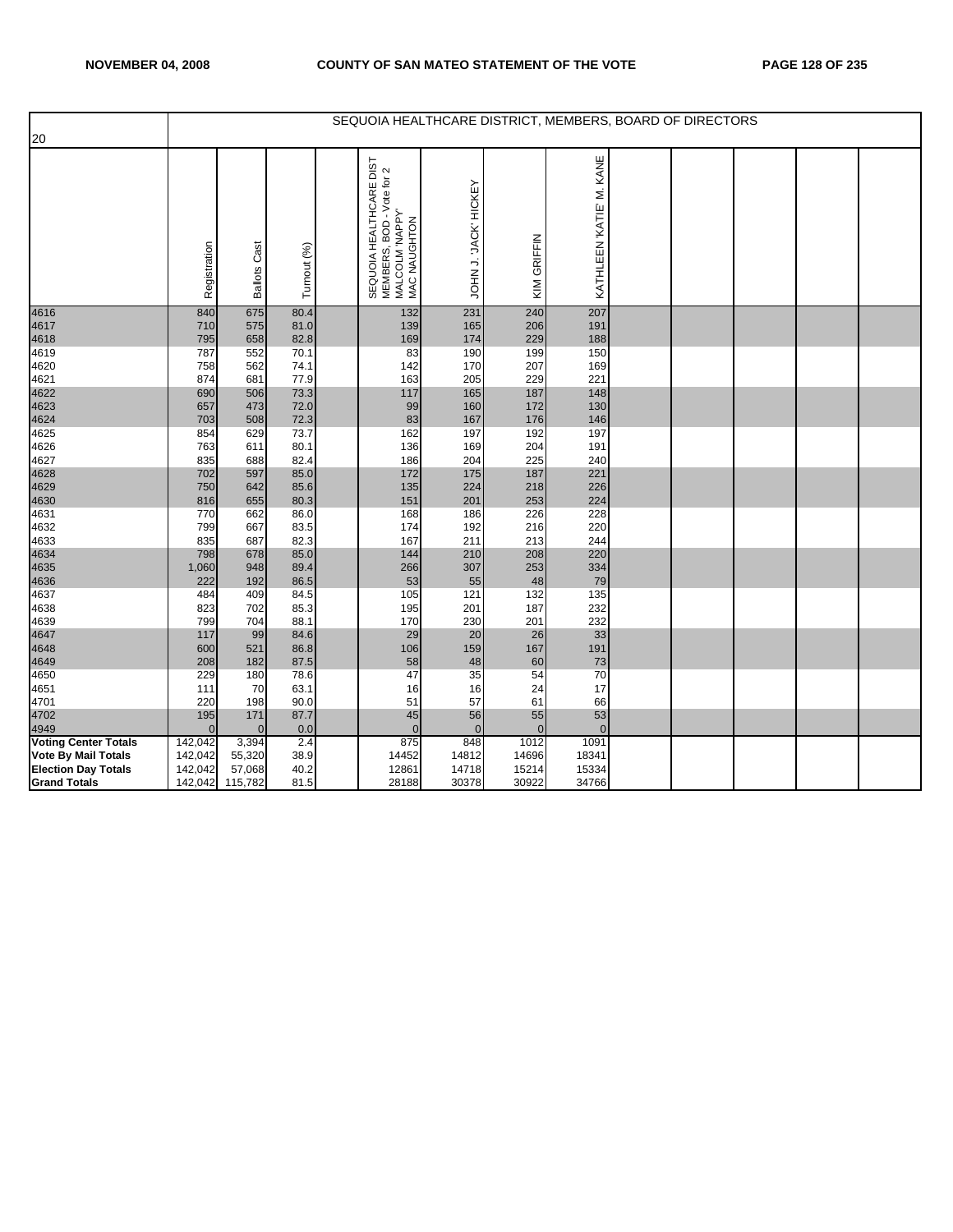| <b>Voting Center Totals</b><br>20                 |                   |                     |             | SEQUOIA HEALTHCARE DISTRICT, MEMBERS, BOARD OF DIRECTORS                                                      |                      |             |                         |  |  |  |
|---------------------------------------------------|-------------------|---------------------|-------------|---------------------------------------------------------------------------------------------------------------|----------------------|-------------|-------------------------|--|--|--|
|                                                   | Registration      | <b>Ballots Cast</b> | Turnout (%) | HEALTHCARE DIST<br>BOD - Vote for 2<br>SEQUOIA HEALTHC<br>MEMBERS, BOD - V<br>MALCOLM 'NAPPY'<br>MAC NAUGHTON | JOHN J. JACK' HICKEY | KIM GRIFFIN | KATHLEEN KATIE' M. KANE |  |  |  |
| 12TH CONGRESSIONAL<br><b>DISTRICT</b>             | 62,666            | 1,574               | 2.5         | 374                                                                                                           | 366                  | 431         | 498                     |  |  |  |
| 14TH CONGRESSIONAL<br><b>DISTRICT</b>             | 79,376            | 1,820               | 2.3         | 501                                                                                                           | 482                  | 581         | 593                     |  |  |  |
| 19TH ASSEMBLY<br><b>DISTRICT</b>                  | 40,527            | 1,127               | 2.8         | 261                                                                                                           | 253                  | 281         | 313                     |  |  |  |
| 21ST ASSEMBLY<br><b>DISTRICT</b>                  | 101,515           | 2,267               | 2.2         | 614                                                                                                           | 595                  | 731         | 778                     |  |  |  |
| 2ND SUPERVISORIAL<br><b>DISTRICT</b>              | 38,303            | 1,089               | 2.8         | 253                                                                                                           | 246                  | 279         | 303                     |  |  |  |
| 3RD SUPERVISORIAL<br><b>DISTRICT</b>              | 53,232            | 1,110               | 2.1         | 326                                                                                                           | 283                  | 330         | 375                     |  |  |  |
| 4TH SUPERVISORIAL<br><b>DISTRICT</b>              | 50,507            | 1,195               | 2.4         | 296                                                                                                           | 319                  | 403         | 413                     |  |  |  |
| <b>11TH SENATORIAL</b><br><b>DISTRICT</b>         | 94,771            | 2,159               | 2.3         | 562                                                                                                           | 567                  | 705         | 738                     |  |  |  |
| <b>8TH SENATORIAL</b><br><b>DISTRICT</b>          | 47,271            | 1,235               | 2.6         | 313                                                                                                           | 281                  | 307         | 353                     |  |  |  |
| BELMONT-REDWOOD<br>SHORES SCHOOL DIST             | 27,618            | 835                 | 3.0         | 219                                                                                                           | 207                  | 230         | 266                     |  |  |  |
| <b>BOARD OF</b><br><b>EQUALIZATION</b>            | 142,042           | 3,394               | 2.4         | 875                                                                                                           | 848                  | 1012        | 1091                    |  |  |  |
| <b>CABRILLO UNIFIED</b><br><b>SCHOOL DISTRICT</b> | 134               | 2                   | 1.5         | 0                                                                                                             |                      | 0           |                         |  |  |  |
| <b>CITY OF BELMONT</b>                            | 16,032            | 504                 | 3.1         | 147                                                                                                           | 137                  | 157         | 169                     |  |  |  |
| <b>CITY OF FOSTER CITY</b>                        | 13,290            | 307                 | 2.3         | 58                                                                                                            | 60                   | 66          | 74                      |  |  |  |
| <b>CITY OF MENLO PARK</b>                         | 13,623            | 266                 | 2.0         | 63                                                                                                            | 64                   | 72          | 109                     |  |  |  |
| CITY OF REDWOOD CITY                              | 38,441            | 984                 | 2.6         | 259                                                                                                           | 269                  | 344         | 339                     |  |  |  |
| <b>CITY OF SAN CARLOS</b>                         | 19,525            | 471                 | 2.4         | 124                                                                                                           | 114                  | 139         | 159                     |  |  |  |
| <b>CITY OF SAN MATEO</b><br>MIDPEN REGIONAL OPEN  | 9,887             | 296                 | 3.0         | 56                                                                                                            | 56                   | 58          | 70                      |  |  |  |
| <b>SPACE DISTRICT</b><br>SAN CARLOS SCHOOL        | 50,745            | 1,220               | 2.4         | 284                                                                                                           | 267                  | 342         | 372                     |  |  |  |
| <b>DISTRICT</b>                                   | 18,623            | 465                 | 2.5         | 118                                                                                                           | 112                  | 137         | 158                     |  |  |  |
| SAN MATEO COUNTY<br>SEQUOIA HEALTHCARE            | 142,042           | 3,394               | 2.4         | 875                                                                                                           | 848                  | 1012        | 1091                    |  |  |  |
| <b>DISTRICT</b>                                   | 142,042           | 3,394               | 2.4         | 875                                                                                                           | 848                  | 1012        | 1091                    |  |  |  |
| <b>STATEWIDE DISTRICT</b>                         | 142,042           | 3,394               | 2.4         | 875                                                                                                           | 848                  | 1012        | 1091                    |  |  |  |
| <b>TOWN OF ATHERTON</b><br><b>TOWN OF PORTOLA</b> | 5,481             | 72                  | 1.3         | 27                                                                                                            | 16                   | 25          | 19                      |  |  |  |
| VALLEY                                            | 3,385             | 40                  | 1.2         | 15                                                                                                            |                      | 8           | 15                      |  |  |  |
| TOWN OF WOODSIDE<br><b>UNINCORPORATED</b>         | 4,088             | 72                  | 1.8         | 35                                                                                                            | 20                   | 18          | 23                      |  |  |  |
| <b>AREA</b><br>Voting Center Totals               | 18,290<br>142,042 | 382<br>3,394        | 2.1<br>2.4  | 91<br>875                                                                                                     | 104<br>848           | 125<br>1012 | 114<br>1091             |  |  |  |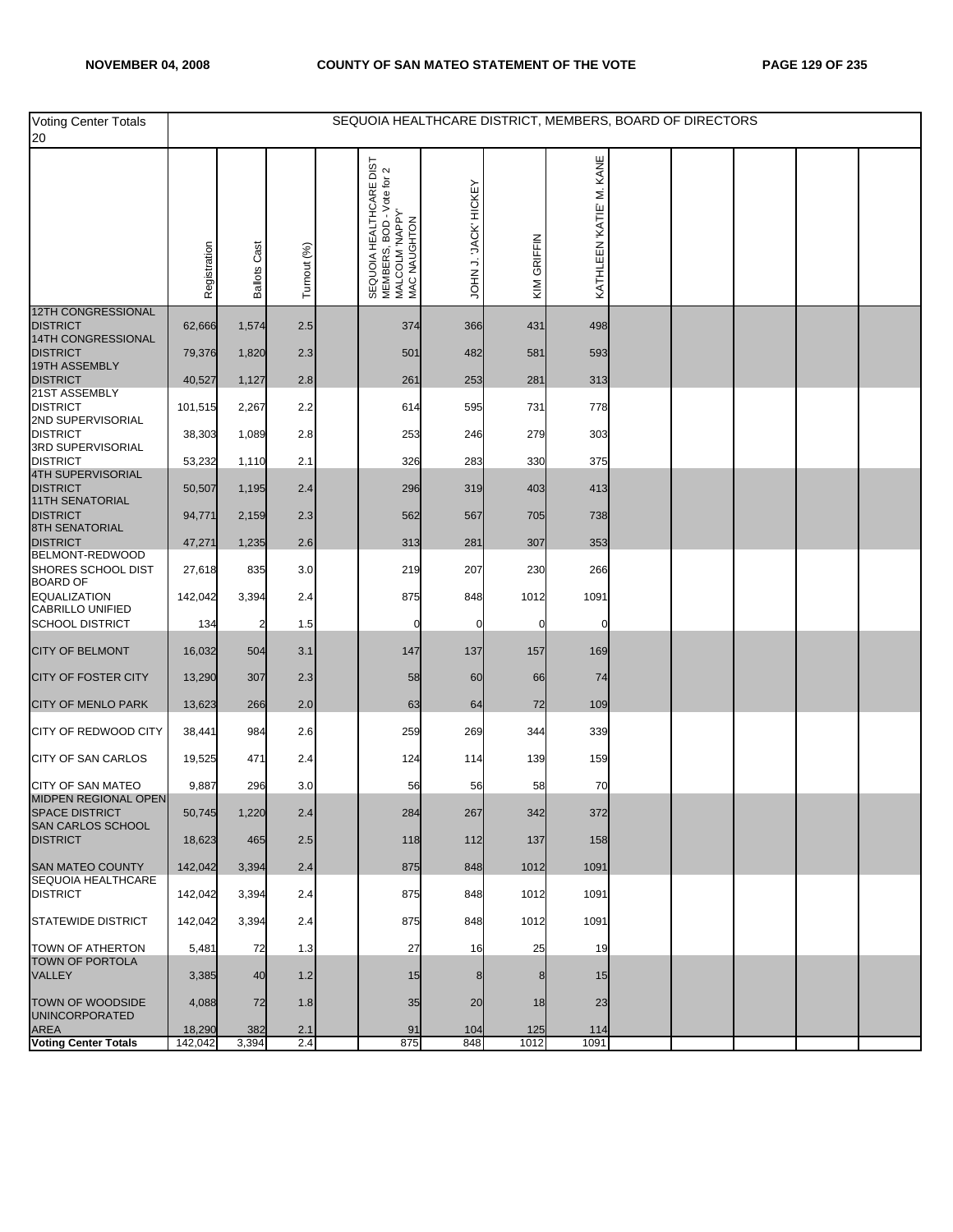| Vote By Mail Totals<br>20                        |                   |                     |              | SEQUOIA HEALTHCARE DISTRICT, MEMBERS, BOARD OF DIRECTORS                                                   |                       |               |                          |  |  |  |
|--------------------------------------------------|-------------------|---------------------|--------------|------------------------------------------------------------------------------------------------------------|-----------------------|---------------|--------------------------|--|--|--|
|                                                  | Registration      | <b>Ballots Cast</b> | Turnout (%)  | HEALTHCARE DIST<br>SEQUOIA HEALTHCARE DIST<br>MEMBERS, BOD - Voie for 2<br>MALCOLM 'NAPPY'<br>MAC MAUGHTON | JOHN J. 'JACK' HICKEY | KIM GRIFFIN   | KATHLEEN 'KATIE' M. KANE |  |  |  |
| <b>12TH CONGRESSIONAL</b><br><b>DISTRICT</b>     | 62,666            | 25,194              | 40.2         | 6006                                                                                                       | 6514                  | 6364          | 8171                     |  |  |  |
| 14TH CONGRESSIONAL<br><b>DISTRICT</b>            | 79,376            | 30,126              | 38.0         | 8446                                                                                                       | 8298                  | 8332          | 10170                    |  |  |  |
| 19TH ASSEMBLY<br><b>DISTRICT</b>                 | 40,527            | 15,351              | 37.9         | 3311                                                                                                       | 3391                  | 3475          | 4379                     |  |  |  |
| 21ST ASSEMBLY<br><b>DISTRICT</b>                 | 101,515           | 39,969              | 39.4         | 11141                                                                                                      | 11421                 | 11221         | 13962                    |  |  |  |
| 2ND SUPERVISORIAL<br><b>DISTRICT</b>             | 38,303            | 14,686              | 38.3         | 3230                                                                                                       | 3301                  | 3385          | 4263                     |  |  |  |
| 3RD SUPERVISORIAL<br><b>DISTRICT</b>             | 53,232            | 22,479              | 42.2         | 6579                                                                                                       | 6132                  | 5852          | 7779                     |  |  |  |
| 4TH SUPERVISORIAL<br><b>DISTRICT</b>             | 50,507            | 18,155              | 35.9         | 4643                                                                                                       | 5379                  | 5459          | 6299                     |  |  |  |
| 11TH SENATORIAL<br><b>DISTRICT</b>               | 94,771            | 36,821              | 38.9         | 9923                                                                                                       | 10617                 | 10503         | 12807                    |  |  |  |
| <b>8TH SENATORIAL</b><br><b>DISTRICT</b>         | 47,271            | 18,499              | 39.1         | 4529                                                                                                       | 4195                  | 4193          | 5534                     |  |  |  |
| BELMONT-REDWOOD<br>SHORES SCHOOL DIST            | 27,618            | 11,158              | 40.4         | 2702                                                                                                       | 2826                  | 2884          | 3564                     |  |  |  |
| <b>BOARD OF</b><br><b>EQUALIZATION</b>           | 142,042           | 55,320              | 38.9         | 14452                                                                                                      | 14812                 | 14696         | 18341                    |  |  |  |
| CABRILLO UNIFIED<br><b>SCHOOL DISTRICT</b>       | 134               | $\mathbf 0$         | 0.0          | $\mathbf 0$                                                                                                | 0                     | 0             | $\mathbf 0$              |  |  |  |
| <b>CITY OF BELMONT</b>                           | 16,032            | 6,498               | 40.5         | 1762                                                                                                       | 1844                  | 1897          | 2278                     |  |  |  |
| <b>CITY OF FOSTER CITY</b>                       | 13,290            | 5,132               | 38.6         | 931                                                                                                        | 919                   | 911           | 1252                     |  |  |  |
| <b>CITY OF MENLO PARK</b>                        | 13,623            | 5,432               | 39.9         | 1522                                                                                                       | 1330                  | 1243          | 1761                     |  |  |  |
| CITY OF REDWOOD CITY                             | 38,441            | 13,999              | 36.4         | 3528                                                                                                       | 4349                  | 4500          | 5065                     |  |  |  |
| <b>CITY OF SAN CARLOS</b>                        | 19,525            | 8,538               | 43.7         | 2333                                                                                                       | 2513                  | 2429          | 3084                     |  |  |  |
| <b>CITY OF SAN MATEO</b>                         | 9,887             | 3,383               | 34.2         | 618                                                                                                        | 628                   | 667           | 848                      |  |  |  |
| MIDPEN REGIONAL OPEN<br><b>SPACE DISTRICT</b>    | 50,745            | 20,775              | 40.9         | 5089                                                                                                       | 5681                  | 5612          | 7016                     |  |  |  |
| <b>SAN CARLOS SCHOOL</b><br><b>DISTRICT</b>      | 18,623            | 8,144               | 43.7         | 2169                                                                                                       | 2355                  | 2299          | 2871                     |  |  |  |
| <b>SAN MATEO COUNTY</b>                          | 142,042           | 55,320              | 38.9         | 14452                                                                                                      | 14812                 | 14696         | 18341                    |  |  |  |
| <b>SEQUOIA HEALTHCARE</b><br><b>DISTRICT</b>     | 142,042           | 55,320              | 38.9         | 14452                                                                                                      | 14812                 | 14696         | 18341                    |  |  |  |
| <b>STATEWIDE DISTRICT</b>                        | 142,042           | 55,320              | 38.9         | 14452                                                                                                      | 14812                 | 14696         | 18341                    |  |  |  |
| TOWN OF ATHERTON<br>TOWN OF PORTOLA              | 5,481             | 2,430               | 44.3         | 888                                                                                                        | 688                   | 509           | 769                      |  |  |  |
| <b>VALLEY</b>                                    | 3,385             | 1,636               | 48.3         | 579                                                                                                        | 389                   | 333           | 594                      |  |  |  |
| <b>TOWN OF WOODSIDE</b><br><b>UNINCORPORATED</b> | 4,088             | 1,686               | 41.2         | 639                                                                                                        | 415                   | 385           | 562                      |  |  |  |
| <b>AREA</b><br><b>Vote By Mail Totals</b>        | 18,290<br>142,042 | 6,586<br>55,320     | 36.0<br>38.9 | 1652<br>14452                                                                                              | 1737<br>14812         | 1822<br>14696 | 2128<br>18341            |  |  |  |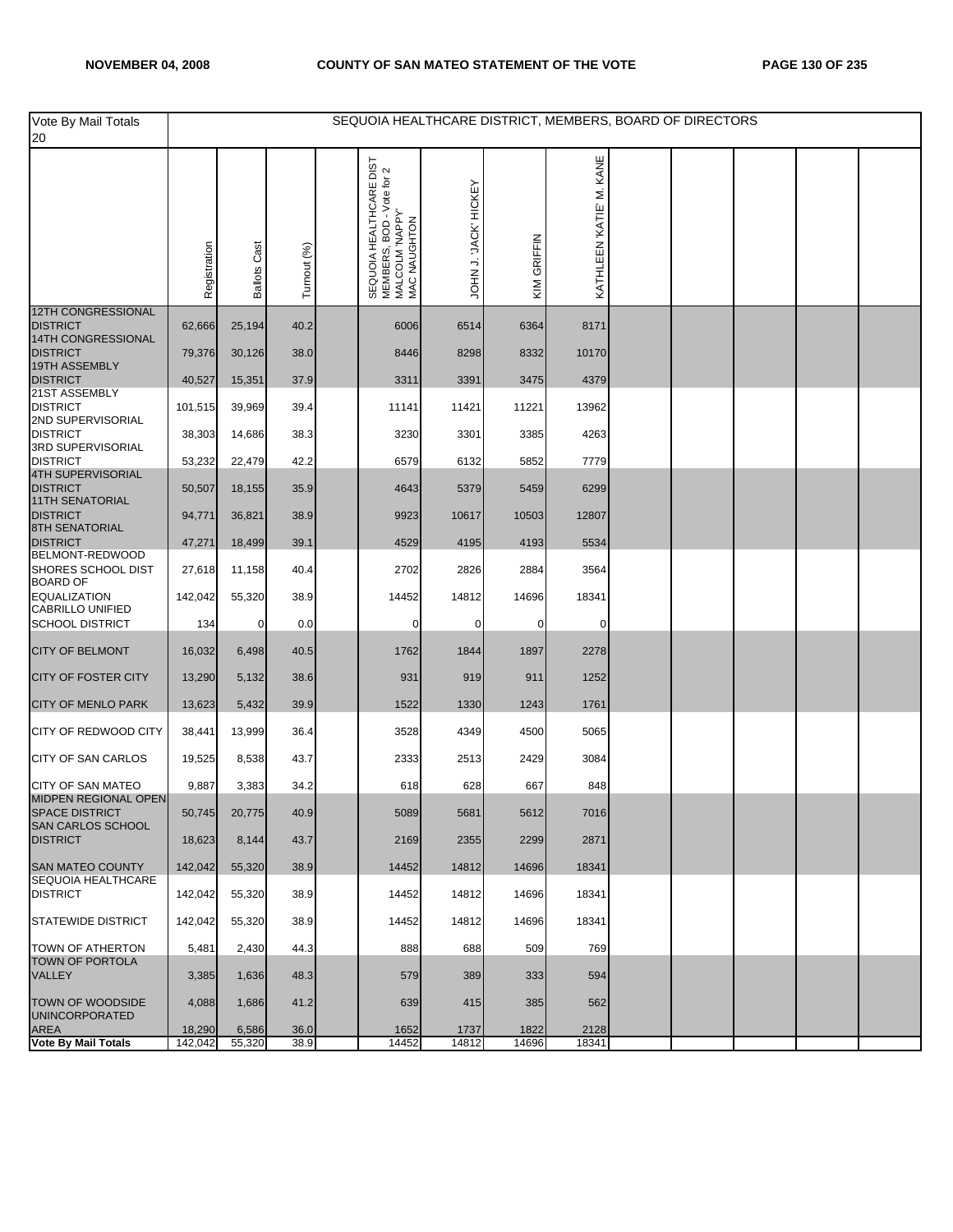| <b>Grand Totals</b>                                         |                    |                     |              | SEQUOIA HEALTHCARE DISTRICT, MEMBERS, BOARD OF DIRECTORS                                                   |                               |                |                         |  |  |  |
|-------------------------------------------------------------|--------------------|---------------------|--------------|------------------------------------------------------------------------------------------------------------|-------------------------------|----------------|-------------------------|--|--|--|
| 20                                                          |                    |                     |              |                                                                                                            |                               |                |                         |  |  |  |
|                                                             | Registration       | <b>Ballots Cast</b> | Turnout (%)  | HEALTHCARE DIST<br>SEQUOIA HEALTHCARE DIST<br>MEMBERS, BOD - Voie for 2<br>MALCOLM 'NAPPY'<br>MAC NAUGHTON | <b>JACK HICKEY</b><br>JOHN J. | GRIFFIN<br>KIM | KATHLEEN KATIE' M. KANE |  |  |  |
| <b>12TH CONGRESSIONAL</b><br><b>DISTRICT</b>                | 62,666             | 52,026              | 83.0         | 11757                                                                                                      | 12882                         | 12840          | 15151                   |  |  |  |
| 14TH CONGRESSIONAL<br><b>DISTRICT</b>                       | 79,376             | 63,756              | 80.3         | 16431                                                                                                      | 17496                         | 18082          | 19615                   |  |  |  |
| 19TH ASSEMBLY<br><b>DISTRICT</b>                            | 40,527             | 33,016              | 81.5         | 6653                                                                                                       | 7119                          | 7365           | 8418                    |  |  |  |
| 21ST ASSEMBLY                                               |                    |                     |              |                                                                                                            |                               |                |                         |  |  |  |
| <b>DISTRICT</b><br>2ND SUPERVISORIAL                        | 101,515            | 82,766              | 81.5         | 21535                                                                                                      | 23259                         | 23557          | 26348                   |  |  |  |
| <b>DISTRICT</b><br>3RD SUPERVISORIAL                        | 38,303             | 31,156              | 81.3         | 6404                                                                                                       | 6882                          | 7129           | 8119                    |  |  |  |
| <b>DISTRICT</b><br>4TH SUPERVISORIAL                        | 53,232             | 44,664              | 83.9         | 12228                                                                                                      | 11862                         | 11673          | 13997                   |  |  |  |
| <b>DISTRICT</b>                                             | 50,507             | 39,962              | 79.1         | 9556                                                                                                       | 11634                         | 12120          | 12650                   |  |  |  |
| <b>11TH SENATORIAL</b><br><b>DISTRICT</b><br>8TH SENATORIAL | 94,771             | 76,944              | 81.2         | 19374                                                                                                      | 21688                         | 22055          | 24377                   |  |  |  |
| <b>DISTRICT</b>                                             | 47,271             | 38,838              | 82.2         | 8814                                                                                                       | 8690                          | 8867           | 10389                   |  |  |  |
| BELMONT-REDWOOD<br>SHORES SCHOOL DIST                       | 27,618             | 22,763              | 82.4         | 5361                                                                                                       | 5867                          | 5923           | 6792                    |  |  |  |
| <b>BOARD OF</b><br><b>EQUALIZATION</b>                      | 142,042            | 115,782             | 81.5         | 28188                                                                                                      | 30378                         | 30922          | 34766                   |  |  |  |
| <b>CABRILLO UNIFIED</b><br><b>SCHOOL DISTRICT</b>           | 134                | 114                 | 85.1         | 2                                                                                                          | 3                             | 2              | 3                       |  |  |  |
| <b>CITY OF BELMONT</b>                                      | 16,032             | 13,300              | 83.0         | 3445                                                                                                       | 3800                          | 3903           | 4309                    |  |  |  |
| <b>CITY OF FOSTER CITY</b>                                  | 13,290             | 10,707              | 80.6         | 1853                                                                                                       | 1880                          | 1941           | 2325                    |  |  |  |
| <b>CITY OF MENLO PARK</b>                                   | 13,623             | 10,912              | 80.1         | 2906                                                                                                       | 2561                          | 2581           | 3384                    |  |  |  |
| CITY OF REDWOOD CITY                                        | 38,441             | 30,768              | 80.0         | 7320                                                                                                       | 9377                          | 9757           | 10009                   |  |  |  |
| <b>CITY OF SAN CARLOS</b>                                   | 19,525             | 16,573              | 84.9         | 4249                                                                                                       | 4662                          | 4620           | 5390                    |  |  |  |
| <b>CITY OF SAN MATEO</b><br>MIDPEN REGIONAL OPEN            | 9,887              | 7,910               | 80.0         | 1327                                                                                                       | 1415                          | 1483           | 1734                    |  |  |  |
| SPACE DISTRICT<br>SAN CARLOS SCHOOL                         | 50,745             | 42,542              | 83.8         | 9963                                                                                                       | 11284                         | 11452          | 13013                   |  |  |  |
| <b>DISTRICT</b>                                             | 18,623             | 15,775              | 84.7         | 3937                                                                                                       | 4357                          | 4350           | 5033                    |  |  |  |
| <b>SAN MATEO COUNTY</b>                                     |                    | 142,042 115,782     | 81.5         | 28188                                                                                                      | 30378                         | 30922          | 34766                   |  |  |  |
| SEQUOIA HEALTHCARE<br><b>DISTRICT</b>                       |                    | 142,042 115,782     | 81.5         | 28188                                                                                                      | 30378                         | 30922          | 34766                   |  |  |  |
| <b>STATEWIDE DISTRICT</b>                                   |                    | 142,042 115,782     | 81.5         | 28188                                                                                                      | 30378                         | 30922          | 34766                   |  |  |  |
| TOWN OF ATHERTON                                            | 5,481              | 4,401               | 80.3         | 1449                                                                                                       | 1219                          | 985            | 1311                    |  |  |  |
| <b>TOWN OF PORTOLA</b><br><b>VALLEY</b>                     | 3,385              | 2,982               | 88.1         | 982                                                                                                        | 708                           | 663            | 975                     |  |  |  |
| <b>TOWN OF WOODSIDE</b><br><b>UNINCORPORATED</b>            | 4,088              | 3,444               | 84.2         | 1193                                                                                                       | 885                           | 863            | 1037                    |  |  |  |
| AREA<br><b>Voting Center Totals</b>                         | 18,290<br>142,042  | 14,785<br>3,394     | 80.8<br>2.4  | 3464<br>875                                                                                                | 3871<br>848                   | 4126<br>1012   | 4292<br>1091            |  |  |  |
| <b>Vote By Mail Totals</b>                                  | 142,042            | 55,320              | 38.9         | 14452                                                                                                      | 14812                         | 14696          | 18341                   |  |  |  |
| <b>Election Day Totals</b><br><b>Grand Totals</b>           | 142,042<br>142,042 | 57,068<br>115,782   | 40.2<br>81.5 | 12861<br>28188                                                                                             | 14718<br>30378                | 15214<br>30922 | 15334<br>34766          |  |  |  |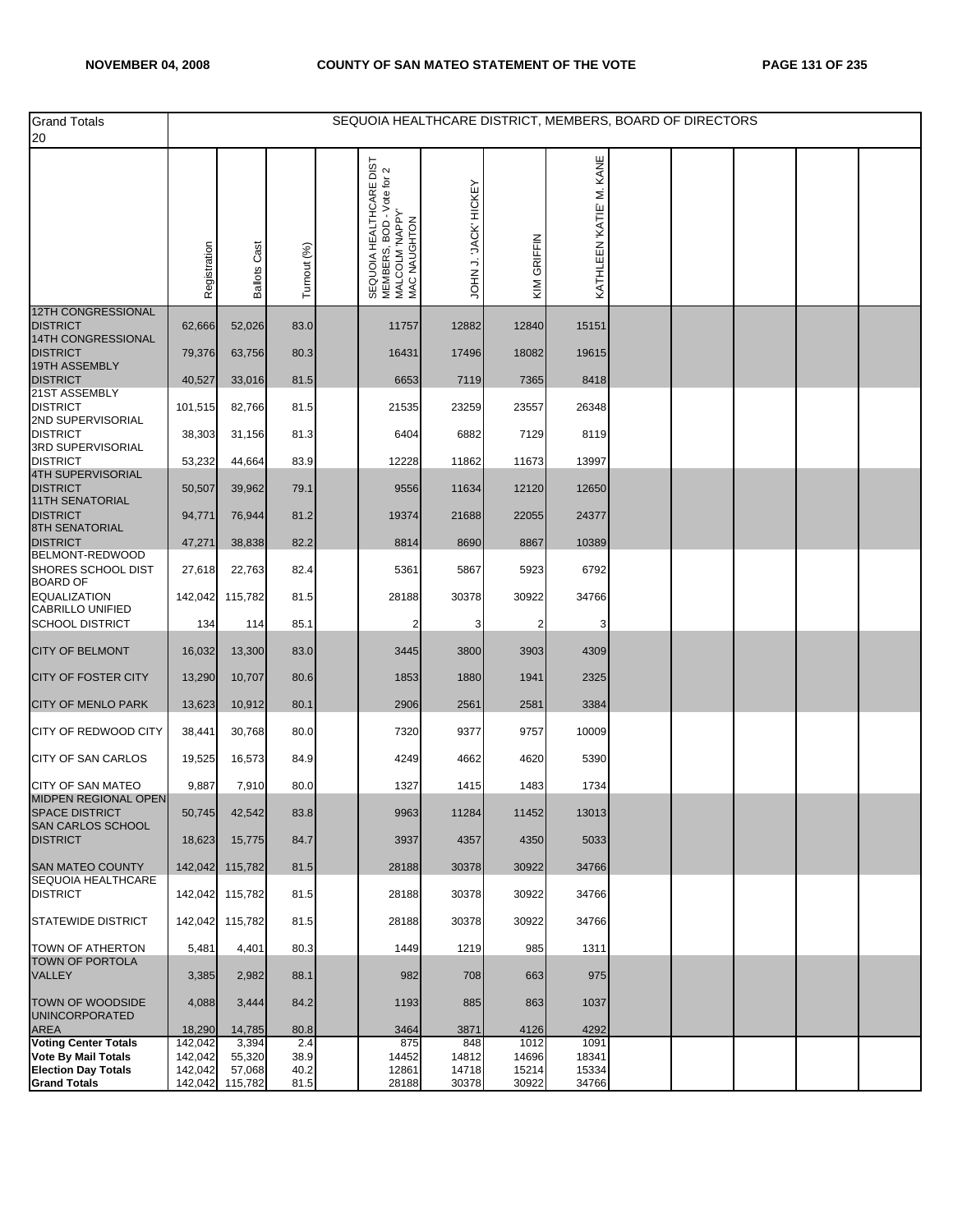|              |              |                     |              | STATE PROPOSITION 1A; STATE PROPOSITION 2; STATE PROPOSITION 3 |               |                                    |               |                               |               |  |
|--------------|--------------|---------------------|--------------|----------------------------------------------------------------|---------------|------------------------------------|---------------|-------------------------------|---------------|--|
| 21           |              |                     |              |                                                                |               |                                    |               |                               |               |  |
|              | Registration | <b>Ballots Cast</b> | Turnout (%)  | STATE PROPOSITION 1A<br>YES                                    | $\frac{0}{2}$ | $\sim$<br>STATE PROPOSITION<br>YES | $\frac{1}{2}$ | ო<br>STATE PROPOSITION<br>YES | $\frac{0}{2}$ |  |
| 1001         | 1,143        | 920                 | 80.5         | 580                                                            | 280           | 639                                | 233           | 520                           | 320           |  |
| 1002<br>1003 | 943<br>620   | 803<br>483          | 85.2<br>77.9 | 422<br>283                                                     | 318<br>172    | 500<br>319                         | 256<br>137    | 398<br>271                    | 327<br>167    |  |
| 1004         | 773          | 646                 | 83.6         | 372                                                            | 228           | 410                                | 200           | 315                           | 265           |  |
| 1006         | 1,064        | 911                 | 85.6         | 488                                                            | 357           | 617                                | 245           | 449                           | 377           |  |
| 1007         | 806<br>731   | 658<br>593          | 81.6<br>81.1 | 382<br>361                                                     | 235<br>184    | 456<br>403                         | 171<br>155    | 372<br>335                    | 223<br>186    |  |
| 1008<br>1009 | 767          | 642                 | 83.7         | 351                                                            | 245           | 397                                | 208           | 294                           | 286           |  |
| 1010         | 761          | 635                 | 83.4         | 367                                                            | 233           | 418                                | 185           | 335                           | 242           |  |
| 1011<br>1012 | 761<br>853   | 617<br>687          | 81.1<br>80.5 | 337<br>403                                                     | 237<br>234    | 394<br>441                         | 182<br>210    | 310<br>369                    | 245<br>261    |  |
| 1013         | 1,010        | 845                 | 83.7         | 488                                                            | 288           | 554                                | 240           | 424                           | 326           |  |
| 1015         | 713          | 611                 | 85.7         | 347                                                            | 224           | 364                                | 218           | 294                           | 267           |  |
| 1016<br>1017 | 845          | 694                 | 82.1         | 408                                                            | 238           | 393                                | 245           | 355                           | 260           |  |
| 1018         | 963<br>839   | 827<br>738          | 85.9<br>88.0 | 447<br>411                                                     | 321<br>277    | 495<br>444                         | 288<br>245    | 414<br>347                    | 335<br>317    |  |
| 1019         | 906          | 771                 | 85.1         | 406                                                            | 309           | 453                                | 269           | 389                           | 319           |  |
| 1020         | 567<br>678   | 448<br>552          | 79.0<br>81.4 | 262<br>266                                                     | 153<br>243    | 298                                | 127           | 274<br>227                    | 137<br>265    |  |
| 1021<br>1022 | 699          | 581                 | 83.1         | 301                                                            | 247           | 321<br>337                         | 199<br>214    | 270                           | 268           |  |
| 1023         | 231          | 191                 | 82.7         | 95                                                             | 87            | 111                                | 68            | 88                            | 87            |  |
| 1024<br>1025 | 198<br>107   | 179<br>86           | 90.4<br>80.4 | 97<br>43                                                       | 75<br>41      | 108<br>56                          | 62<br>26      | 80<br>41                      | 80<br>38      |  |
| 1201         | 237          | 215                 | 90.7         | 126                                                            | 78            | 114                                | 89            | 103                           | 98            |  |
| 1202         | 253          | 221                 | 87.4         | 106                                                            | 107           | 125                                | 90            | 99                            | 111           |  |
| 1203<br>1204 | 121<br>165   | 98<br>151           | 81.0<br>91.5 | 60<br>90                                                       | 32<br>53      | 62<br>90                           | 26<br>53      | 55<br>71                      | 28<br>71      |  |
| 1301         | $\mathbf 0$  | 0                   | 0.0          | $\mathbf 0$                                                    | $\mathbf 0$   | $\mathbf 0$                        | $\mathbf 0$   | $\mathbf 0$                   | $\mathbf 0$   |  |
| 1401         | 1,058        | 919                 | 86.9         | 466                                                            | 410           | 462                                | 397           | 392                           | 446           |  |
| 1402<br>1403 | 189<br>787   | 161<br>634          | 85.2<br>80.6 | 74<br>331                                                      | 78<br>261     | 79<br>341                          | 72<br>261     | 60<br>289                     | 91<br>285     |  |
| 1404         | 1,041        | 869                 | 83.5         | 449                                                            | 358           | 440                                | 365           | 335                           | 448           |  |
| 1405         | 263          | 221                 | 84.0         | 137                                                            | 71            | 121                                | 85            | 99                            | 100           |  |
| 1406<br>1407 | 713<br>829   | 615<br>728          | 86.3<br>87.8 | 341<br>370                                                     | 247<br>316    | 344<br>395                         | 245<br>296    | 269<br>313                    | 306<br>355    |  |
| 1408         | 793          | 668                 | 84.2         | 361                                                            | 255           | 374                                | 251           | 281                           | 315           |  |
| 1409<br>1410 | 784<br>566   | 648                 | 82.7<br>81.8 | 331<br>238                                                     | 272           | 340<br>247                         | 268           | 267<br>215                    | 316<br>205    |  |
| 1411         | 261          | 463<br>237          | 90.8         | 122                                                            | 187<br>95     | 132                                | 182<br>87     | 98                            | 111           |  |
| 1412         | 202          | 176                 | 87.1         | 101                                                            | 64            | 96                                 | 68            | 87                            | 68            |  |
| 1501<br>1502 | 876<br>884   | 706<br>656          | 80.6<br>74.2 | 397<br>403                                                     | 250<br>204    | 471<br>432                         | 183<br>187    | 415<br>375                    | 227<br>217    |  |
| 1503         | 254          | 208                 | 81.9         | 105                                                            | 85            | 125                                | 72            | 84                            | 98            |  |
| 1504         | 1,599        | 1,303               | 81.5         | 694                                                            | 495           | 728                                | 466           | 583                           | 563           |  |
| 1506<br>1507 | 971<br>868   | 802<br>751          | 82.6<br>86.5 | 450<br>369                                                     | 306<br>313    | 465<br>425                         | 289<br>274    | 408<br>360                    | 330<br>306    |  |
| 1508         | 1,004        | 822                 | 81.9         | 425                                                            | 316           | 497                                | 249           | 404                           | 313           |  |
| 1509         | 939          | 750                 | 79.9         | 421                                                            | 275           | 477                                | 228           | 385                           | 302           |  |
| 1510<br>1511 | 799<br>721   | 640<br>572          | 80.1<br>79.3 | 359<br>331                                                     | 237<br>193    | 406<br>351                         | 193<br>182    | 339<br>321                    | 245<br>192    |  |
| 1512         | 1,102        | 921                 | 83.6         | 490                                                            | 344           | 585                                | 274           | 457                           | 365           |  |
| 1514         | 940<br>1,047 | 806<br>873          | 85.7<br>83.4 | 410<br>465                                                     | 328<br>336    | 434<br>510                         | 308<br>299    | 379<br>398                    | 328<br>380    |  |
| 1515<br>1601 | 1,184        | 897                 | 75.8         | 542                                                            | 294           | 607                                | 242           | 573                           | 253           |  |
| 1602         | 171          | 103                 | 60.2         | 65                                                             | 28            | 74                                 | 22            | 72                            | 23            |  |
| 1603<br>1604 | 1,035<br>958 | 770<br>691          | 74.4<br>72.1 | 471<br>394                                                     | 230<br>249    | 509<br>464                         | 208<br>189    | 500<br>412                    | 183<br>220    |  |
| 1605         | 1,014        | 731                 | 72.1         | 425                                                            | 246           | 486                                | 203           | 447                           | 220           |  |
| 1606         | 958          | 794                 | 82.9         | 421                                                            | 313           | 529                                | 225           | 434                           | 282           |  |
| 1607         | 822          | 658                 | 80.0         | 372                                                            | 241           | 438                                | 191           | 363                           | 241           |  |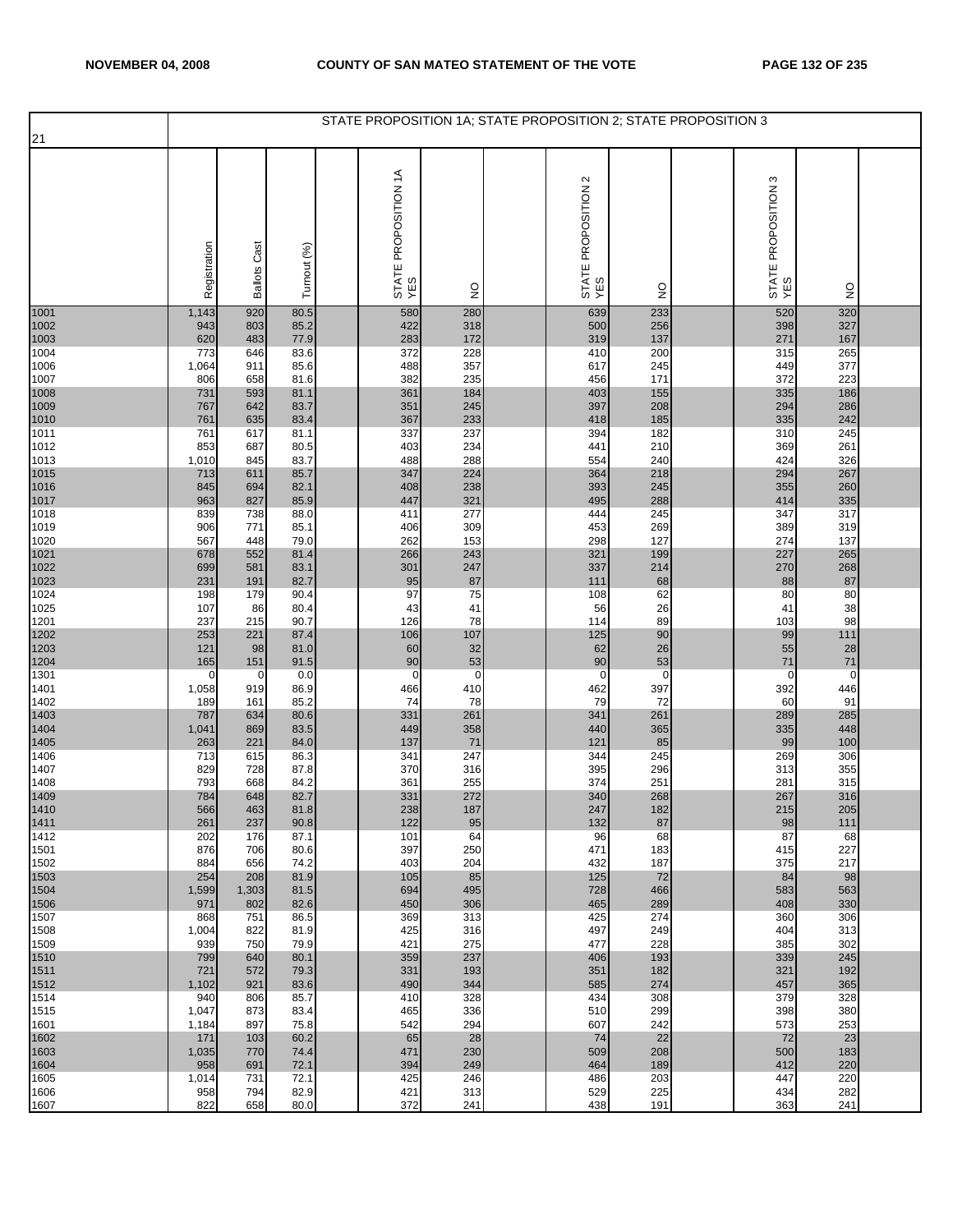|              |              |                     |              | STATE PROPOSITION 1A; STATE PROPOSITION 2; STATE PROPOSITION 3 |                    |                            |                    |                               |                  |  |
|--------------|--------------|---------------------|--------------|----------------------------------------------------------------|--------------------|----------------------------|--------------------|-------------------------------|------------------|--|
| 21           |              |                     |              |                                                                |                    |                            |                    |                               |                  |  |
|              | Registration | <b>Ballots Cast</b> | Turnout (%)  | STATE PROPOSITION 1A<br>YES                                    | $\frac{0}{2}$      | STATE PROPOSITION 2<br>YES | $\frac{1}{2}$      | S<br>STATE PROPOSITION<br>YES | $\frac{0}{2}$    |  |
| 1608         | 1,074        | 869                 | 80.9         | 514                                                            | 288                | 583                        | 242                | 494                           | 305              |  |
| 1610<br>1612 | 934<br>1,032 | 766<br>851          | 82.0<br>82.5 | 413<br>432                                                     | 309<br>364         | 505<br>540                 | 228<br>277         | 424<br>457                    | 276<br>320       |  |
| 1613         | 1,201        | 922                 | 76.8         | 594                                                            | 268                | 644                        | 229                | 580                           | 265              |  |
| 1614         | 1,113        | 887                 | 79.7         | 518                                                            | 304                | 597                        | 238                | 488                           | 326              |  |
| 1617<br>1619 | 1,781<br>658 | 1,521<br>577        | 85.4<br>87.7 | 812<br>284                                                     | 610<br>247         | 983<br>335                 | 480<br>211         | 790<br>298                    | 605<br>237       |  |
| 1620         | 728          | 609                 | 83.7         | 292                                                            | 263                | 380                        | 197                | 293                           | 256              |  |
| 1621<br>1622 | 826<br>1,109 | 654<br>858          | 79.2<br>77.4 | 354<br>461                                                     | 260<br>350         | 410<br>577                 | 216<br>246         | 370<br>450                    | 227<br>343       |  |
| 1623         | 277          | 213                 | 76.9         | 122                                                            | 77                 | 145                        | 59                 | 122                           | 75               |  |
| 1624         | 794          | 625                 | 78.7         | 358                                                            | 223                | 379                        | 214                | 370                           | 206              |  |
| 1625<br>1626 | 754<br>907   | 570<br>726          | 75.6<br>80.0 | 350<br>426                                                     | 187<br>260         | 360<br>459                 | 180<br>238         | 293<br>419                    | 222<br>251       |  |
| 1627         | 256          | 197                 | 77.0         | 99                                                             | 86                 | 123                        | 68                 | 110                           | 71               |  |
| 1628<br>1629 | 901<br>175   | 704<br>134          | 78.1<br>76.6 | 407<br>73                                                      | 256<br>49          | 431<br>89                  | 235<br>35          | 406<br>87                     | 246<br>31        |  |
| 1630         | 189          | 153                 | 81.0         | 93                                                             | 49                 | 91                         | 48                 | 80                            | 56               |  |
| 1631<br>1632 | 103<br>143   | 93<br>120           | 90.3<br>83.9 | 49<br>73                                                       | 37<br>43           | 61<br>75                   | 28<br>40           | 47<br>62                      | 35<br>48         |  |
| 1633         | 112          | 79                  | 70.5         | 53                                                             | 19                 | 60                         | 12                 | 60                            | 14               |  |
| 1701         | 644          | 546                 | 84.8         | 278                                                            | 240                | 315                        | 214                | 253                           | 257              |  |
| 1702<br>1703 | 650<br>844   | 561<br>716          | 86.3<br>84.8 | 281<br>413                                                     | 253<br>269         | 322<br>430                 | 214<br>253         | 249<br>353                    | 271<br>316       |  |
| 1704         | 706          | 612                 | 86.7         | 378                                                            | 211                | 370                        | 220                | 305                           | 269              |  |
| 1705<br>1801 | 698          | $\mathbf{0}$<br>532 | 0.0<br>76.2  | $\mathbf{0}$<br>297                                            | $\mathbf 0$<br>194 | $\overline{0}$<br>366      | $\mathbf 0$<br>145 | $\mathbf 0$<br>325            | $\pmb{0}$<br>161 |  |
| 1802         | 690          | 547                 | 79.3         | 317                                                            | 186                | 345                        | 170                | 306                           | 185              |  |
| 1803<br>1804 | 976<br>740   | 675<br>585          | 69.2<br>79.1 | 421<br>340                                                     | 207<br>200         | 445<br>384                 | 191<br>170         | 413<br>357                    | 209<br>179       |  |
| 1805         | 843          | 589                 | 69.9         | 353                                                            | 187                | 393                        | 154                | 375                           | 157              |  |
| 1806         | 953          | 719                 | 75.4         | 433                                                            | 237                | 438                        | 234                | 410                           | 242              |  |
| 1807<br>1808 | 717<br>751   | 590<br>589          | 82.3<br>78.4 | 357<br>345                                                     | 196<br>190         | 384<br>383                 | 172<br>170         | 329<br>360                    | 212<br>164       |  |
| 1809         | 1,134        | 842                 | 74.3         | 502                                                            | 294                | 513                        | 288                | 484                           | 298              |  |
| 1810         | 796<br>1,082 | 542<br>744          | 68.1<br>68.8 | 349<br>427                                                     | 146<br>263         | 381<br>514                 | 128<br>186         | 348<br>486                    | 138<br>207       |  |
| 1811<br>1812 | 733          | 521                 | 71.1         | 335                                                            | 142                | 356                        | 129                | 340                           | 133              |  |
| 1813<br>1814 | 942          | 608<br>656          | 64.5         | 383                                                            | 169<br>201         | 410                        | 147<br>179         | 392                           | 147<br>161       |  |
| 1815         | 1,052<br>756 | 521                 | 62.4<br>68.9 | 408<br>293                                                     | 156                | 440<br>334                 | 132                | 441<br>349                    | 120              |  |
| 1816         | 862          | 652                 | 75.6         | 386                                                            | 190                | 418                        | 173                | 361                           | 194              |  |
| 1817<br>1941 | 133<br>245   | 103<br>228          | 77.4<br>93.1 | 71<br>133                                                      | 28<br>85           | 67<br>125                  | 29<br>90           | 61<br>106                     | 35<br>98         |  |
| 1942         | 246          | 213                 | 86.6         | 126                                                            | 79                 | 162                        | 45                 | 94                            | 100              |  |
| 1943<br>1944 | 248<br>145   | 211<br>130          | 85.1<br>89.7 | 112<br>65                                                      | 83<br>56           | 138<br>81                  | 65<br>40           | 102<br>55                     | 94<br>60         |  |
| 1945         | 244          | 222                 | 91.0         | 138                                                            | 69                 | 133                        | 70                 | 89                            | 105              |  |
| 1946         | 248          | 213                 | 85.9         | 121                                                            | 82<br>71           | 147                        | 59                 | 105                           | 92<br>98         |  |
| 1947<br>1948 | 213<br>172   | 193<br>157          | 90.6<br>91.3 | 115<br>85                                                      | 67                 | 115<br>84                  | 68<br>69           | 87<br>72                      | 76               |  |
| 1949         | 159          | 148                 | 93.1         | 80                                                             | 60                 | 76                         | 65                 | 61                            | 70               |  |
| 1970<br>2101 | 720<br>544   | 636<br>446          | 88.3<br>82.0 | 310<br>230                                                     | 285<br>182         | 357<br>289                 | 245<br>137         | 299<br>222                    | 278<br>183       |  |
| 2102         | 783          | 597                 | 76.2         | 340                                                            | 209                | 382                        | 180                | 318                           | 220              |  |
| 2103         | 879<br>768   | 671<br>598          | 76.3<br>77.9 | 369<br>335                                                     | 263<br>218         | 475<br>386                 | 166<br>171         | 359<br>265                    | 252<br>269       |  |
| 2104<br>2105 | 750          | 601                 | 80.1         | 331                                                            | 230                | 375                        | 181                | 271                           | 266              |  |
| 2106<br>2107 | 745<br>757   | 639<br>655          | 85.8<br>86.5 | 341<br>363                                                     | 253<br>251         | 400<br>395                 | 205<br>228         | 314<br>320                    | 264<br>284       |  |
|              |              |                     |              |                                                                |                    |                            |                    |                               |                  |  |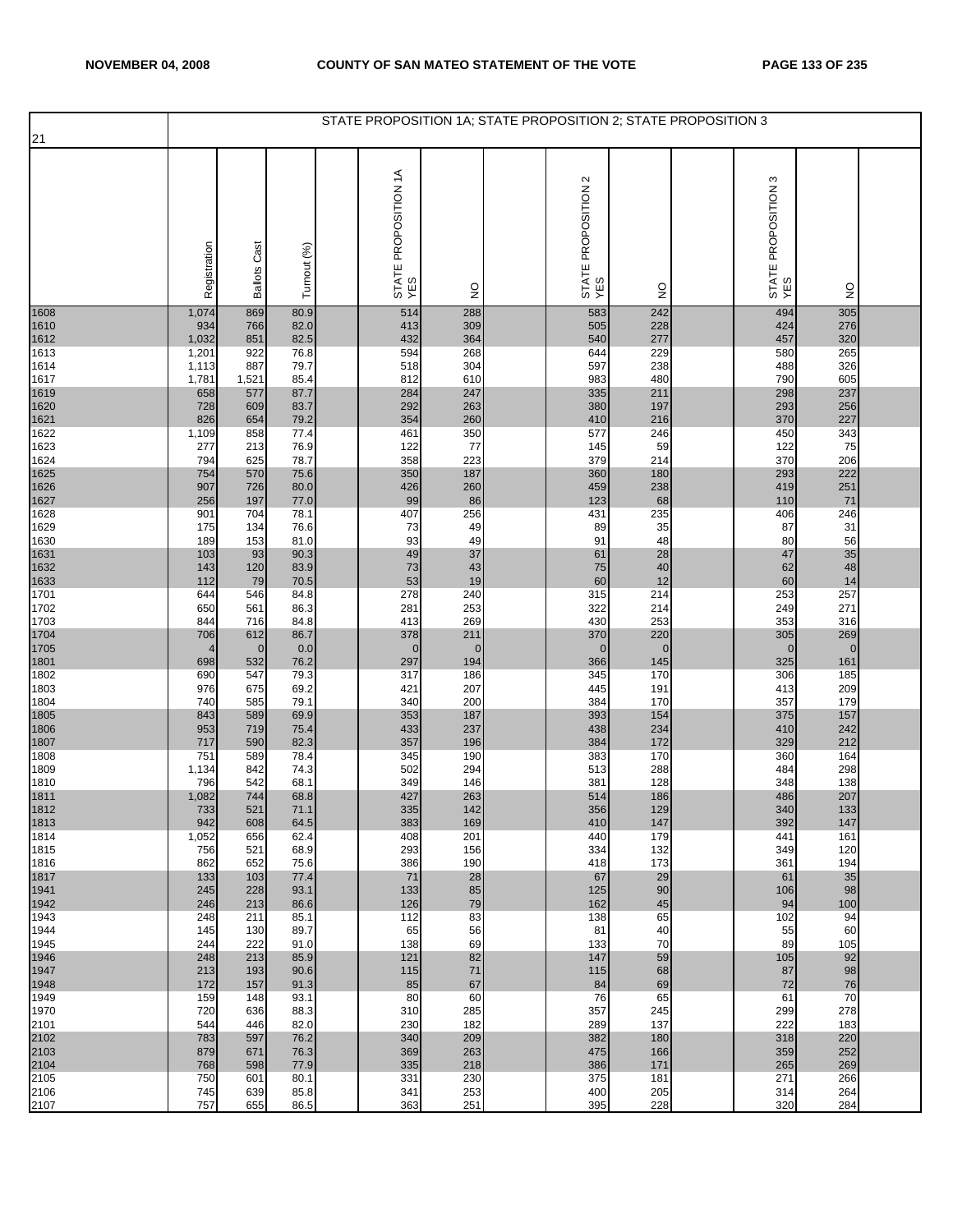| 21                                   |                       |                     |                 | STATE PROPOSITION 1A; STATE PROPOSITION 2; STATE PROPOSITION 3 |                    |                            |                      |                            |                    |  |
|--------------------------------------|-----------------------|---------------------|-----------------|----------------------------------------------------------------|--------------------|----------------------------|----------------------|----------------------------|--------------------|--|
|                                      | Registration          | <b>Ballots Cast</b> | Turnout (%)     | STATE PROPOSITION 1A<br>YES                                    | $\frac{0}{2}$      | STATE PROPOSITION 2<br>YES | $\frac{0}{2}$        | STATE PROPOSITION 3<br>YES | $\frac{0}{2}$      |  |
| 2108<br>2109<br>2110<br>2111         | 672                   | 553                 | 82.3            | 307                                                            | 215                | 325                        | 200                  | 270                        | 234                |  |
|                                      | 811<br>750            | 652<br>655          | 80.4<br>87.3    | 367<br>349                                                     | 227<br>265         | 445<br>392                 | 176<br>233           | 329<br>286                 | 263<br>317         |  |
|                                      | 805                   | 700                 | 87.0            | 385                                                            | 284                | 442                        | 226                  | 330                        | 319                |  |
| 2112                                 | 838<br>821            | 726<br>711          | 86.6<br>86.6    | 364<br>340                                                     | 317<br>333         | 462<br>440                 | 226<br>241           | 301<br>281                 | 364<br>375         |  |
|                                      | 836                   | 722                 | 86.4            | 358                                                            | 299                | 415                        | 259                  | 335                        | 319                |  |
| 2113<br>2114<br>2115<br>2117<br>2118 | 1,083<br>1,167        | 932<br>921          | 86.1<br>78.9    | 478<br>552                                                     | 398<br>308         | 520<br>650                 | 358<br>223           | 402<br>531                 | 446<br>303         |  |
|                                      | 245                   | 187                 | 76.3            | 112                                                            | 59                 | 122                        | 50                   | 98                         | 60                 |  |
| 2119<br>2120                         | 747<br>790            | 582<br>691          | 77.9<br>87.5    | 331<br>355                                                     | 204<br>298         | 394<br>432                 | 150<br>223           | 308<br>328                 | 229<br>309         |  |
| 2121                                 | 159                   | 147                 | 92.5            | 69                                                             | 72                 | 83                         | 53                   | 51                         | 82                 |  |
| 2122<br>2201                         | 176<br>651            | 153<br>516          | 86.9<br>79.3    | 76<br>297                                                      | 71<br>183          | 87<br>322                  | 58<br>164            | 71<br>308                  | 72<br>175          |  |
| 2202                                 | 723                   | 574                 | 79.4            | 313                                                            | 228                | 351                        | 192                  | 306                        | 228                |  |
| 2203<br>2204                         | 749<br>651            | 621<br>518          | 82.9<br>79.6    | 379<br>276                                                     | 201<br>211         | 374<br>269                 | 204<br>207           | 298<br>240                 | 263<br>225         |  |
|                                      | 765                   | 566                 | 74.0            | 324                                                            | 195                | 374                        | 156                  | 304                        | 208                |  |
| 2205<br>2206<br>2207                 | 691                   | 556                 | 80.5            | 279                                                            | 232                | 315                        | 208                  | 255                        | 243                |  |
| 2208                                 | 1,081<br>845          | 875<br>699          | 80.9<br>82.7    | 491<br>368                                                     | 310<br>285         | 519<br>425                 | 302<br>233           | 449<br>329                 | 338<br>315         |  |
| 2210                                 | 1,046                 | 828                 | 79.2            | 497                                                            | 277                | 541                        | 240                  | 468                        | 290                |  |
| 2211<br>2212                         | 694<br>640            | 582<br>494          | 83.9<br>77.2    | 329<br>272                                                     | 225<br>190         | 340<br>301                 | 207<br>160           | 307<br>266                 | 226<br>172         |  |
| 2213<br>2214                         | 624                   | 512                 | 82.1            | 273                                                            | 197                | 292                        | 192                  | 275                        | 189                |  |
| 2215                                 | 1,111<br>1,054        | 946<br>890          | 85.1<br>84.4    | 581<br>467                                                     | 314<br>347         | 586<br>538                 | 300<br>289           | 505<br>410                 | 366<br>385         |  |
| 2217                                 | 752                   | 577                 | 76.7            | 323                                                            | 216                | 324                        | 211                  | 272                        | 250                |  |
| 2218<br>2219                         | 1,030<br>211          | 805<br>188          | 78.2<br>89.1    | 446<br>89                                                      | 301<br>86          | 477<br>117                 | 276<br>61            | 408<br>100                 | 321<br>72          |  |
| 2221                                 | 781                   | 615                 | 78.7            | 356                                                            | 221                | 355                        | 220                  | 302                        | 253                |  |
| 2222<br>2223                         | 966<br>897            | 810<br>692          | 83.9<br>77.1    | 445<br>371                                                     | 327<br>274         | 387<br>430                 | 378<br>221           | 387<br>333                 | 356<br>285         |  |
| 2224                                 | 960                   | 762                 | 79.4            | 426                                                            | 283                | 467                        | 238                  | 373                        | 316                |  |
| 2225                                 | 178<br>$\overline{0}$ | 144<br>$\mathbf{0}$ | 80.9<br>$0.0\,$ | 94<br>$\mathbf{0}$                                             | 48<br>$\pmb{0}$    | 100<br>$\overline{0}$      | 40<br>$\overline{0}$ | 74<br>$\mathbf{0}$         | 64<br>$\pmb{0}$    |  |
| 2504<br>2505                         | $\overline{O}$        | $\overline{0}$      | 0.0             | $\overline{0}$                                                 | $\overline{0}$     | $\overline{0}$             | $\overline{0}$       | $\Omega$                   | $\overline{0}$     |  |
| 2506<br>2601                         | $\mathbf 0$<br>1,030  | $\mathbf 0$<br>787  | 0.0<br>76.4     | $\overline{0}$<br>463                                          | $\mathbf 0$<br>269 | $\mathbf{0}$<br>529        | $\mathbf 0$<br>220   | $\overline{0}$<br>455      | $\mathbf 0$<br>272 |  |
| 2602                                 | 979                   | 774                 | 79.1            | 425                                                            | 296                | 493                        | 249                  | 409                        | 309                |  |
| 2603<br>2604                         | 955<br>989            | 717<br>752          | 75.1<br>76.0    | 439<br>424                                                     | 231<br>264         | 480<br>502                 | 190<br>198           | 408<br>401                 | 241<br>259         |  |
| 2605                                 | 1,249                 | 972                 | 77.8            | 522                                                            | 384                | 614                        | 307                  | 559                        | 327                |  |
| 2607<br>2608                         | 881<br>933            | 724<br>720          | 82.2<br>77.2    | 415<br>438                                                     | 259<br>227         | 482<br>475                 | 206<br>191           | 403<br>400                 | 254<br>251         |  |
| 2609                                 | 889                   | 738                 | 83.0            | 413                                                            | 283                | 494                        | 219                  | 385                        | 307                |  |
| 2610<br>2611                         | 1,049<br>872          | 886<br>686          | 84.5<br>78.7    | 475<br>397                                                     | 328<br>251         | 575<br>453                 | 256<br>202           | 437<br>379                 | 363<br>263         |  |
| 2612                                 | 804                   | 532                 | 66.2            | 321                                                            | 176                | 355                        | 148                  | 309                        | 177                |  |
| 2613<br>2614                         | 707<br>1,173          | 540<br>929          | 76.4<br>79.2    | 244<br>511                                                     | 247<br>355         | 340<br>589                 | 168<br>289           | 269<br>469                 | 222<br>364         |  |
| 2615                                 | 203                   | 167                 | 82.3            | 107                                                            | 54                 | 102                        | 59                   | 85                         | 70                 |  |
| 2616<br>2617                         | 243<br>989            | 196<br>810          | 80.7<br>81.9    | 120<br>467                                                     | 61<br>310          | 138<br>531                 | 46<br>249            | 121<br>441                 | 56<br>305          |  |
| 2618                                 | 277                   | 223                 | 80.5            | 123                                                            | 82                 | 132                        | 77                   | 141                        | 63                 |  |
| 2619<br>2620                         | 1,073<br>792          | 904<br>621          | 84.2<br>78.4    | 448<br>336                                                     | 385<br>245         | 588<br>442                 | 264<br>147           | 449<br>340                 | 368<br>229         |  |
| 2621                                 | 1,022                 | 814                 | 79.6            | 449                                                            | 315                | 556                        | 217                  | 468                        | 287                |  |
| 2622                                 | 1,216                 | 983                 | 80.8            | 588                                                            | 326                | 672                        | 260                  | 545                        | 350                |  |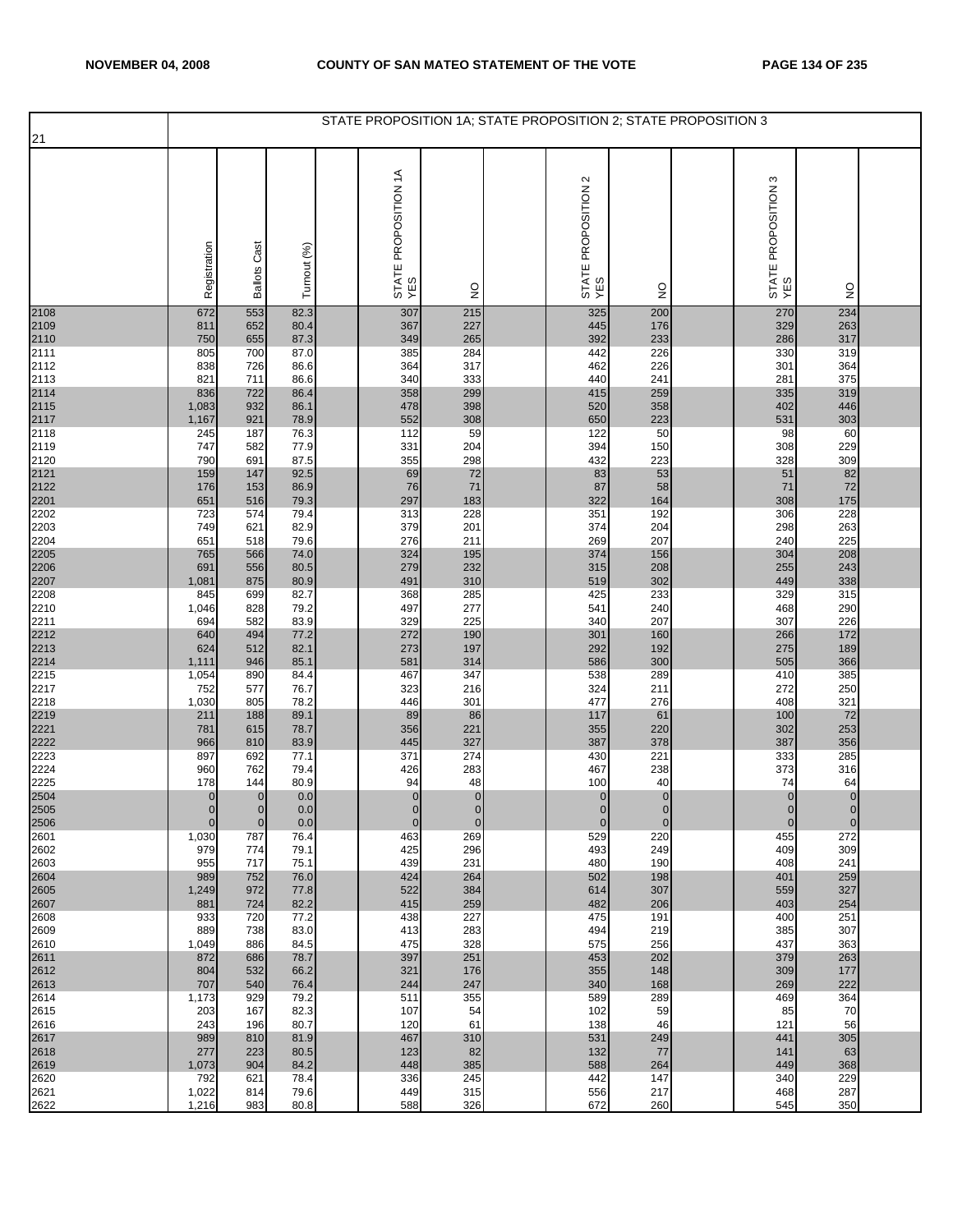|              |                    |                     |              | STATE PROPOSITION 1A; STATE PROPOSITION 2; STATE PROPOSITION 3 |                       |                                               |                       |                               |               |  |
|--------------|--------------------|---------------------|--------------|----------------------------------------------------------------|-----------------------|-----------------------------------------------|-----------------------|-------------------------------|---------------|--|
| 21           |                    |                     |              |                                                                |                       |                                               |                       |                               |               |  |
|              | Registration       | <b>Ballots Cast</b> | Turnout (%)  | STATE PROPOSITION 1A<br>YES                                    | $\frac{1}{2}$         | $\mathbf{\Omega}$<br>STATE PROPOSITION<br>YES | $\frac{0}{2}$         | S<br>STATE PROPOSITION<br>YES | $\frac{0}{2}$ |  |
| 2624         | 699                | 591                 | 84.5         | 319                                                            | 231                   | 402                                           | 153                   | 295                           | 238           |  |
| 2625<br>2627 | 1,149<br>709       | 940<br>548          | 81.8<br>77.3 | 552<br>305                                                     | 342<br>195            | 643<br>323                                    | 247<br>172            | 479<br>296                    | 385<br>194    |  |
| 2628         | 968                | 763                 | 78.8         | 461                                                            | 248                   | 531                                           | 187                   | 433                           | 257           |  |
| 2629         | 799                | 552                 | 69.1         | 343<br>305                                                     | 166                   | 387                                           | 136<br>127            | 361                           | 139           |  |
| 2630<br>2631 | 604<br>132         | 457<br>105          | 75.7<br>79.5 | 64                                                             | 113<br>34             | 309<br>74                                     | 23                    | 301<br>62                     | 118<br>36     |  |
| 2632         | 1,086              | 908                 | 83.6         | 531                                                            | 317                   | 598                                           | 248                   | 480                           | 336           |  |
| 2633<br>2634 | 741<br>883         | 587<br>718          | 79.2<br>81.3 | 346<br>404                                                     | 204<br>262            | 381<br>482                                    | 173<br>196            | 305<br>394                    | 235<br>252    |  |
| 2636         | 1,085              | 899                 | 82.9         | 529                                                            | 299                   | 635                                           | 215                   | 499                           | 312           |  |
| 2637         | 705                | 583                 | 82.7         | 351                                                            | 180                   | 417                                           | 130                   | 335                           | 191           |  |
| 2638<br>2639 | 955<br>904         | 818<br>796          | 85.7<br>88.1 | 472<br>432                                                     | 303<br>327            | 501<br>425                                    | 279<br>324            | 393<br>369                    | 357<br>364    |  |
| 2643         | 907                | 719                 | 79.3         | 417                                                            | 241                   | 471                                           | 186                   | 379                           | 256           |  |
| 2644         | 836                | 702                 | 84.0         | 401                                                            | 243                   | 426                                           | 231                   | 370                           | 264           |  |
| 2646<br>2647 | 673<br>642         | 590<br>542          | 87.7<br>84.4 | 306<br>326                                                     | 252<br>184            | 323<br>332                                    | 241<br>179            | 286<br>285                    | 258<br>206    |  |
|              | 1,352              | 1,143               | 84.5         | 674                                                            | 392                   | 788                                           | 301                   | 600                           | 444           |  |
| 2648<br>2650 | 626                | 554                 | 88.5         | 300                                                            | 207                   | 341                                           | 179<br>221            | 257                           | 236           |  |
| 2651<br>2652 | 868<br>855         | 740<br>706          | 85.3<br>82.6 | 439<br>396                                                     | 252<br>253            | 470<br>462                                    | 206                   | 378<br>346                    | 291<br>283    |  |
| 2653         | 839                | 649                 | 77.4         | 366                                                            | 234                   | 431                                           | 186                   | 350                           | 236           |  |
| 2654<br>2655 | 496<br>680         | 394<br>519          | 79.4<br>76.3 | 217<br>319                                                     | 147<br>163            | 273<br>351                                    | 102<br>138            | 225<br>313                    | 129<br>154    |  |
| 2656         | 727                | 604                 | 83.1         | 328                                                            | 235                   | 430                                           | 153                   | 313                           | 245           |  |
| 2657         | 608                | 527                 | 86.7         | 268                                                            | 229                   | 316                                           | 180                   | 255                           | 226           |  |
| 2658<br>2659 | 846<br>588         | 724<br>485          | 85.6<br>82.5 | 369<br>257                                                     | 324<br>192            | 448<br>294                                    | 239<br>164            | 341<br>214                    | 327<br>225    |  |
| 2660         | 860                | 752                 | 87.4         | 412                                                            | 294                   | 480                                           | 242                   | 394                           | 296           |  |
| 2661         | 797                | 683                 | 85.7         | 373                                                            | 265                   | 418                                           | 229                   | 356                           | 279           |  |
| 2662<br>2663 | 796<br>766         | 690<br>627          | 86.7<br>81.9 | 350<br>320                                                     | 292<br>256            | 424<br>349                                    | 234<br>230            | 326<br>287                    | 293<br>280    |  |
| 2664         | 907                | 745                 | 82.1         | 403                                                            | 291                   | 413                                           | 281                   | 338                           | 326           |  |
| 2665         | 741                | 614                 | 82.9<br>83.9 | 316<br>409                                                     | 250<br>297            | 390<br>472                                    | 192<br>234            | 304<br>377                    | 247<br>304    |  |
| 2666         | 896<br>540         | 752<br>466          | 86.3         | 254                                                            | 176                   | 267                                           | 170                   | 221                           | 200           |  |
| 2667<br>2668 | 539                | 464                 | 86.1         | 246                                                            | 185                   | 279                                           | 162                   | 227                           | 193           |  |
| 2669<br>2670 | 611<br>236         | 522<br>185          | 85.4<br>78.4 | 285<br>89                                                      | 209<br>81             | 277<br>118                                    | 206<br>56             | 242<br>93                     | 228<br>75     |  |
| 2673         | $\mathbf 0$        | $\mathbf 0$         | 0.0          | 0                                                              | 0                     | 0                                             | 0                     | $\mathbf 0$                   | $\mathbf 0$   |  |
| 2701         | $\mathbf{0}$       | $\mathbf 0$         | 0.0          | 0                                                              | $\Omega$              | $\mathbf 0$                                   | 0                     | $\mathbf 0$                   | $\mathbf 0$   |  |
| 3001<br>3002 | 608<br>1,276       | 510<br>1,061        | 83.9<br>83.2 | 203<br>357                                                     | 281<br>649            | 250<br>555                                    | 239<br>440            | 195<br>391                    | 281<br>571    |  |
| 3004         | 213                | 186                 | 87.3         | 34                                                             | 140                   | 121                                           | 56                    | 85                            | 87            |  |
| 3005<br>3006 | 954<br>568         | 793<br>470          | 83.1         | 386<br>225                                                     | 370                   | 459                                           | 295<br>191            | 364                           | 361<br>240    |  |
| 3007         | 558                | 478                 | 82.7<br>85.7 | 244                                                            | 220<br>201            | 257<br>279                                    | 167                   | 187<br>224                    | 199           |  |
| 3008         | 1,110              | 738                 | 66.5         | 355                                                            | 336                   | 397                                           | 290                   | 318                           | 345           |  |
| 3009<br>3020 | 194<br>598         | 165<br>493          | 85.1<br>82.4 | 102<br>301                                                     | 53<br>176             | 116<br>327                                    | 34<br>142             | 95<br>263                     | 47<br>194     |  |
| 3121         | 906                | 761                 | 84.0         | 400                                                            | 313                   | 496                                           | 238                   | 378                           | 314           |  |
| 3201         | 51                 | 37                  | 72.5         | 21                                                             | 15                    | 27                                            | 10                    | 16                            | 17            |  |
| 3202<br>3203 | 544<br>16          | 478<br>15           | 87.9<br>93.8 | 254<br>11                                                      | 196<br>$\overline{4}$ | 316<br>11                                     | 142<br>$\overline{4}$ | 222<br>10                     | 215<br>3      |  |
| 3210         | $\overline{7}$     | $\overline{7}$      | 100.0        | 6                                                              |                       | 3                                             | $\overline{4}$        | 3                             | 3             |  |
| 3211         | $5\phantom{.0}$    | $5\overline{5}$     | 100.0        | $\overline{4}$                                                 |                       | 5                                             | $\mathbf 0$           | $\overline{2}$                | 3             |  |
| 3212<br>3213 | 25<br>$\mathbf{0}$ | 23<br>$\mathbf 0$   | 92.0<br>0.0  | 11<br>0                                                        | 12<br>$\mathbf 0$     | 14<br>0                                       | 8<br>$\mathbf 0$      | 18<br>$\mathbf 0$             | 5<br>0        |  |
| 3301         | 1,016              | 789                 | 77.7         | 440                                                            | 294                   | 535                                           | 203                   | 379                           | 318           |  |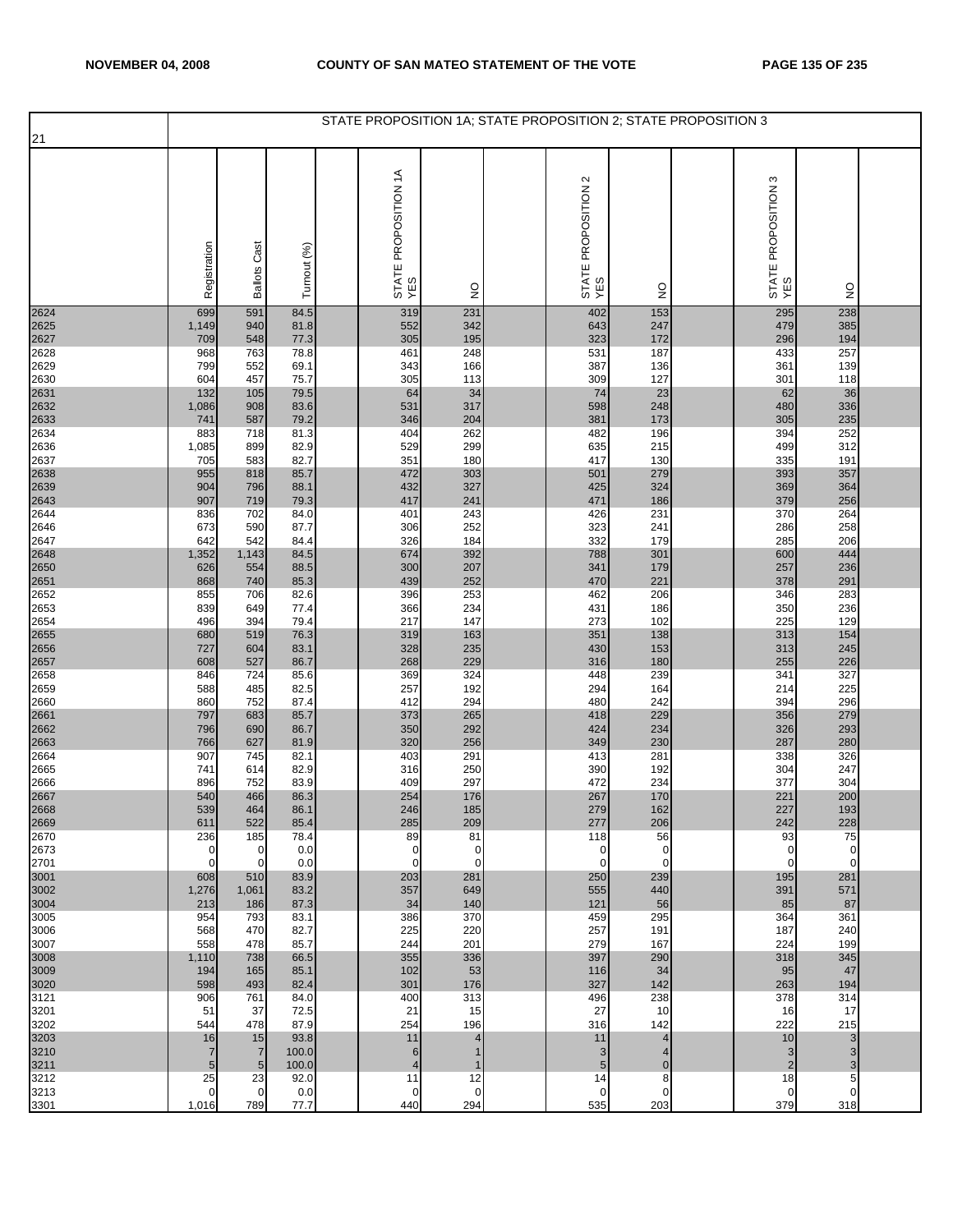|                      |                |                     |              | STATE PROPOSITION 1A; STATE PROPOSITION 2; STATE PROPOSITION 3 |               |                            |              |                            |               |  |
|----------------------|----------------|---------------------|--------------|----------------------------------------------------------------|---------------|----------------------------|--------------|----------------------------|---------------|--|
| 21                   |                |                     |              |                                                                |               |                            |              |                            |               |  |
|                      | Registration   | <b>Ballots Cast</b> | Turnout (%)  | STATE PROPOSITION 1A<br>YES                                    | $\frac{0}{2}$ | STATE PROPOSITION 2<br>YES | ş            | STATE PROPOSITION 3<br>YES | $\frac{0}{2}$ |  |
| 3303                 | 769            | 633                 | 82.3         | 372                                                            | 227           | 427                        | 177          | 315                        | 262           |  |
| 3304<br>3305         | 744            | 643                 | 86.4         | 394                                                            | 217           | 463                        | 160          | 316                        | 275           |  |
| 3306                 | 677<br>824     | 570<br>717          | 84.2<br>87.0 | 380<br>407                                                     | 167<br>271    | 391<br>495                 | 160<br>198   | 343<br>346                 | 187<br>311    |  |
| 3310                 | 772            | 636                 | 82.4         | 397                                                            | 209           | 429                        | 187          | 309                        | 268           |  |
| 3311                 | 839            | 700                 | 83.4         | 420                                                            | 245           | 488                        | 185          | 360                        | 291           |  |
| 3312<br>3313<br>3314 | 780            | 603                 | 77.3         | 352                                                            | 202           | 427                        | 151          | 311                        | 241           |  |
|                      | 773<br>616     | 678<br>490          | 87.7<br>79.5 | 393<br>276                                                     | 243<br>191    | 463<br>326                 | 189<br>148   | 316<br>240                 | 312<br>225    |  |
| 3320                 | 802            | 648                 | 80.8         | 373                                                            | 238           | 403                        | 218          | 308                        | 285           |  |
| 3321                 | 833            | 661                 | 79.4         | 349                                                            | 276           | 409                        | 225          | 296                        | 312           |  |
| 3322                 | 850            | 672                 | 79.1         | 338                                                            | 271           | 403                        | 222          | 324                        | 269<br>345    |  |
| 3323<br>3324         | 1,056<br>1,021 | 844<br>837          | 79.9<br>82.0 | 449<br>457                                                     | 323<br>341    | 535<br>549                 | 260<br>257   | 414<br>397                 | 381           |  |
| 3325                 | 931            | 745                 | 80.0         | 414                                                            | 283           | 517                        | 192          | 379                        | 302           |  |
| 3326                 | 1,034          | 837                 | 80.9         | 455                                                            | 340           | 517                        | 274          | 400                        | 378           |  |
| 3327<br>3330         | 574<br>42      | 483<br>35           | 84.1<br>83.3 | 268<br>12                                                      | 189<br>19     | 342<br>20                  | 126<br>14    | 262<br>12                  | 185<br>22     |  |
|                      | 284            | 236                 | 83.1         | 143                                                            | 87            | 142                        | 82           | 117                        | 98            |  |
| 3331<br>3340<br>3341 | 641            | 529                 | 82.5         | 317                                                            | 194           | 370                        | 136          | 234                        | 258           |  |
| 3350                 | 550            | 446<br>693          | 81.1         | 266<br>397                                                     | 162<br>257    | 343<br>488                 | 90<br>175    | 213<br>346                 | 189<br>286    |  |
| 3360                 | 869<br>188     | 143                 | 79.7<br>76.1 | 74                                                             | 60            | 91                         | 47           | 66                         | 64            |  |
| 3361                 | 107            | 90                  | 84.1         | 54                                                             | 33            | 68                         | 20           | 42                         | 45            |  |
| 3370                 | 506            | 428                 | 84.6         | 232                                                            | 170           | 285                        | 123          | 178                        | 219           |  |
| 3371<br>3372         | 139<br>97      | 120<br>82           | 86.3<br>84.5 | 70<br>39                                                       | 45<br>38      | 86<br>47                   | $30\,$<br>32 | 54<br>32                   | 58<br>42      |  |
| 3373                 | 11             | 9                   | 81.8         | 6                                                              | 3             | 9                          | 0            | 8                          | $\mathbf{1}$  |  |
| 3374                 | 5              | 4                   | 80.0         | $\boldsymbol{2}$                                               | $\mathbf 0$   | -1                         | $\mathbf{1}$ | 1                          | -1            |  |
| 3375<br>3376         | 14<br>210      | 12<br>186           | 85.7<br>88.6 | 6<br>99                                                        | 6<br>73       | 9<br>135                   | 3<br>42      | 6<br>74                    | 5<br>95       |  |
| 3377                 | 27             | 24                  | 88.9         | 9                                                              | 14            | 15                         | $\bf 8$      | 7                          | 13            |  |
| 3380                 | 74             | 61                  | 82.4         | 33                                                             | 28            | 39                         | $20\,$       | 24                         | 36            |  |
| 3401                 | 1,073          | 891                 | 83.0         | 464<br>467                                                     | 378<br>300    | 533                        | 308<br>257   | 439                        | 376<br>308    |  |
| 3402<br>3403         | 969<br>216     | 802<br>181          | 82.8<br>83.8 | 112                                                            | 64            | 513<br>119                 | 57           | 440<br>73                  | 96            |  |
| 3404<br>3405         | 238            | 204                 | 85.7         | 125                                                            | 70            | 145                        | 48           | 94                         | 91            |  |
|                      | 154            | 142                 | 92.2         | 90                                                             | 46            | 108                        | 29           | 80                         | 49            |  |
| 3410<br>3411         | 704<br>677     | 594<br>585          | 84.4<br>86.4 | 338<br>344                                                     | 224<br>217    | 362<br>338                 | 203<br>219   | 261<br>315                 | 289<br>230    |  |
| 3420                 | 542            | 458                 | 84.5         | 255                                                            | 183           | 305                        | 134          | 210                        | 212           |  |
| 3421                 | 21             | 20                  | 95.2         | 8                                                              | 11            | 15                         | $\sqrt{5}$   | 11                         | 8             |  |
| 3501<br>3502         | 1,146<br>1,119 | 881<br>837          | 76.9<br>74.8 | 520<br>539                                                     | 310<br>244    | 602<br>589                 | 234<br>200   | 481<br>479                 | 333<br>290    |  |
| 3503                 | 924            | 730                 | 79.0         | 434                                                            | 246           | 483                        | 200          | 417                        | 242           |  |
| 3504                 | 755            | 590                 | 78.1         | 368                                                            | 181           | 368                        | 184          | 331                        | 209           |  |
| 3505<br>3506         | 1,125<br>114   | 760<br>91           | 67.6<br>79.8 | 485<br>63                                                      | 222<br>25     | 517<br>55                  | 192<br>32    | 478<br>48                  | 208<br>33     |  |
| 3507                 | 563            | 466                 | 82.8         | 317                                                            | 115           | 376                        | 72           | 280                        | 144           |  |
| 3508<br>3509         | 916<br>912     | 756<br>733          | 82.5<br>80.4 | 448<br>440                                                     | 262<br>240    | 524<br>492                 | 190<br>206   | 407<br>383                 | 276<br>286    |  |
| 3510                 | 658            | 551                 | 83.7         | 351                                                            | 165           | 411                        | 116          | 308                        | 194           |  |
| 3511                 | 614            | 474                 | 77.2         | 320                                                            | 125           | 358                        | 100          | 278                        | 165           |  |
| 3512                 | 628            | 501                 | 79.8         | 330                                                            | 142           | 367                        | 111          | 279                        | 167           |  |
| 3513<br>3514         | 719<br>543     | 621<br>446          | 86.4<br>82.1 | 373<br>240                                                     | 203<br>172    | 430<br>292                 | 161<br>138   | 325<br>221                 | 247<br>194    |  |
| 3515                 | 989            | 853                 | 86.2         | 468                                                            | 320           | 594                        | 209          | 425                        | 344           |  |
| 3516                 | 226            | 202                 | 89.4         | 114                                                            | 74            | 145                        | 48           | 90                         | 88            |  |
| 3517<br>3518         | 556<br>892     | 480<br>758          | 86.3<br>85.0 | 288<br>417                                                     | 159<br>295    | 330<br>498                 | 130<br>225   | 238<br>364                 | 197<br>324    |  |
|                      |                |                     |              |                                                                |               |                            |              |                            |               |  |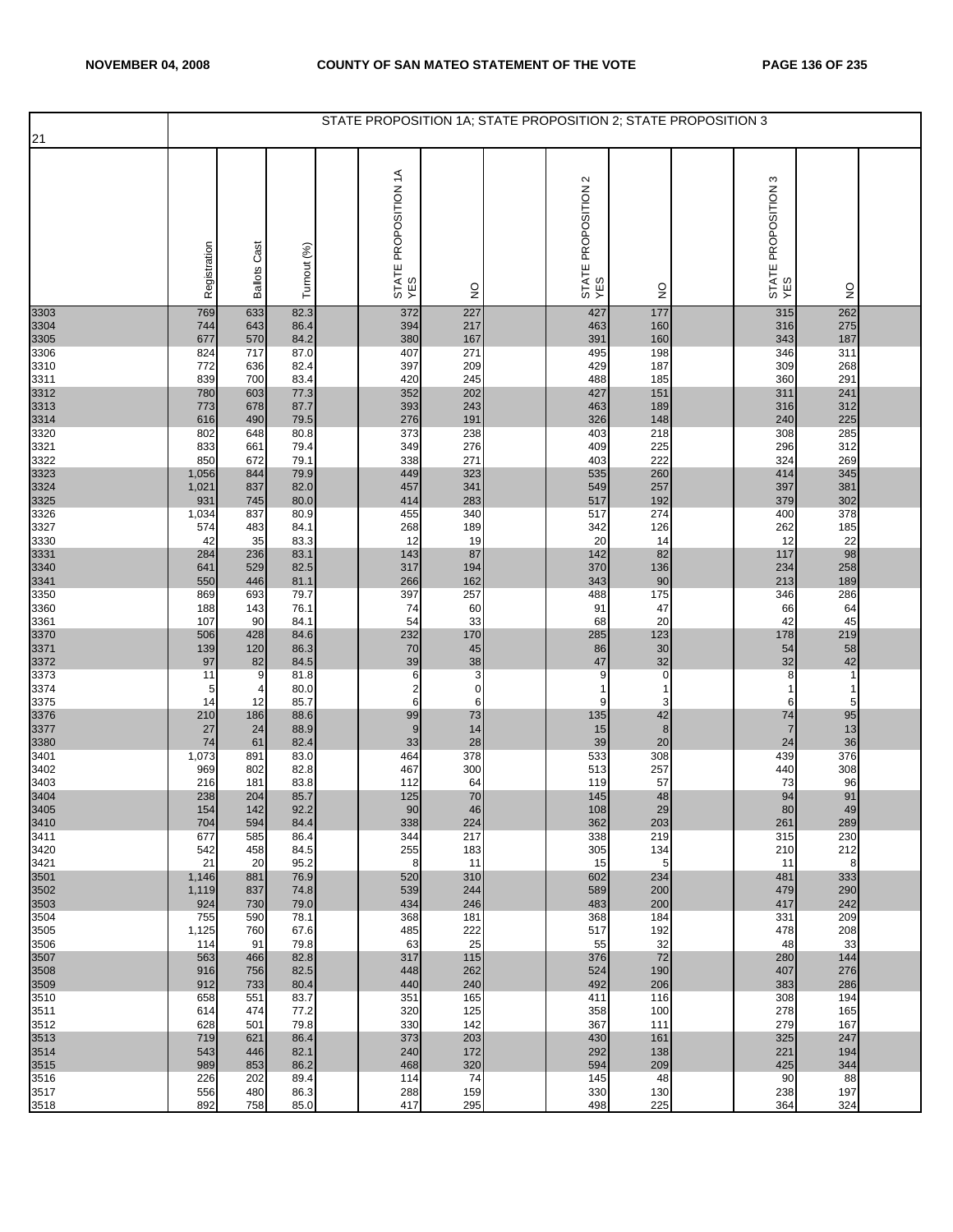| 21           |              |                       |               |                                   |                      |                            |                                  | STATE PROPOSITION 1A; STATE PROPOSITION 2; STATE PROPOSITION 3 |                               |                               |  |
|--------------|--------------|-----------------------|---------------|-----------------------------------|----------------------|----------------------------|----------------------------------|----------------------------------------------------------------|-------------------------------|-------------------------------|--|
|              |              |                       |               |                                   |                      |                            |                                  |                                                                |                               |                               |  |
|              | Registration | <b>Ballots Cast</b>   | Turnout (%)   | STATE PROPOSITION 1A<br>YES       | $\frac{1}{2}$        | STATE PROPOSITION 2<br>YES | $\frac{0}{2}$                    |                                                                | ო<br>STATE PROPOSITION<br>YES | $\mathsf{S}^{\mathsf{O}}$     |  |
| 3519         | 690          | 587                   | 85.1<br>84.3  | 302                               | 239<br>257           | 390                        | 168<br>225                       |                                                                | 296                           | 225<br>264                    |  |
| 3520<br>3521 | 853<br>643   | 719<br>526            | 81.8          | 418<br>296                        | 191                  | 453<br>355                 | 137                              |                                                                | 386<br>257                    | 210                           |  |
| 3522<br>3523 | 1,014<br>646 | 831<br>570            | 82.0<br>88.2  | 482<br>352                        | 292<br>188           | 550<br>417                 | 239<br>133                       |                                                                | 453<br>308                    | 307<br>212                    |  |
| 3524         | 755          | 651                   | 86.2          | 342                               | 256                  | 460                        | 168                              |                                                                | 320                           | 268                           |  |
| 3525<br>3526 | 690<br>838   | 588<br>726            | 85.2<br>86.6  | 323<br>435                        | 218<br>240           | 383<br>477                 | 183<br>205                       |                                                                | 318<br>392                    | 223<br>264                    |  |
| 3527         | 654          | 543                   | 83.0          | 281                               | 217                  | 390                        | 126                              |                                                                | 270                           | 215                           |  |
| 3528<br>3529 | 821<br>810   | 706<br>650            | 86.0<br>80.2  | 392<br>373                        | 254<br>227           | 473<br>484                 | 189<br>135                       |                                                                | 351<br>360                    | 263<br>230                    |  |
| 3530         | 969          | 805                   | 83.1          | 465                               | 281                  | 561                        | 203                              |                                                                | 434                           | 287                           |  |
| 3531<br>3532 | 814<br>259   | 692<br>224            | 85.0<br>86.5  | 415<br>133                        | 230<br>72            | 478<br>150                 | 186<br>62                        |                                                                | 381<br>117                    | 255<br>86                     |  |
| 3533         | 184          | 152                   | 82.6          | 92                                | 48                   | 90                         | 50                               |                                                                | 86                            | 48                            |  |
| 3540<br>3541 | 20<br>0      | 20<br>0               | 100.0<br>0.0  | 14<br>0                           | 5<br>$\mathbf 0$     | 18<br>0                    | $\mathbf{1}$<br>0                |                                                                | 15<br>0                       | $\overline{4}$<br>$\mathbf 0$ |  |
| 3542         | 0            | 0                     | 0.0           | 0                                 | $\mathbf 0$          | $\mathbf 0$                | 0                                |                                                                | 0                             | $\mathbf 0$                   |  |
| 3601<br>3602 | 695<br>689   | 580<br>598            | 83.5<br>86.8  | 293<br>323                        | 252<br>251           | 366<br>413                 | 184<br>161                       |                                                                | 254<br>276                    | 276<br>278                    |  |
| 3603         | 698<br>721   | 585<br>628            | 83.8<br>87.1  | 327<br>330                        | 234<br>257           | 356<br>391                 | 207<br>207                       |                                                                | 295<br>287                    | 257<br>283                    |  |
| 3604<br>3605 | 1,024        | 878                   | 85.7          | 437                               | 380                  | 532                        | 294                              |                                                                | 382                           | 415                           |  |
| 3607<br>3608 | 1,078<br>919 | 847<br>730            | 78.6<br>79.4  | 442<br>429                        | 346<br>251           | 566<br>494                 | 237<br>196                       |                                                                | 418<br>393                    | 343<br>271                    |  |
| 3609         | 857          | 722                   | 84.2          | 395                               | 265                  | 468                        | 217                              |                                                                | 349                           | 300                           |  |
| 3610<br>3611 | 750<br>775   | 651<br>628            | 86.8<br>81.0  | 313<br>327                        | 304<br>257           | 367<br>441                 | 246<br>157                       |                                                                | 291<br>299                    | 305<br>274                    |  |
| 3612         | 866          | 699                   | 80.7          | 378                               | 278                  | 498                        | 172                              |                                                                | 346                           | 292                           |  |
| 3613<br>3614 | 811<br>750   | 690<br>668            | 85.1<br>89.1  | 340<br>315                        | 309<br>302           | 423<br>395                 | 236<br>232                       |                                                                | 326<br>293                    | 306<br>315                    |  |
| 3615         | 729          | 623                   | 85.5          | 310                               | 274                  | 377                        | 216                              |                                                                | 328                           | 246                           |  |
| 3616<br>3617 | 713<br>696   | 643<br>608            | 90.2<br>87.4  | 335<br>341                        | 261<br>231           | 392<br>384                 | 227<br>194                       |                                                                | 319<br>296                    | 271<br>251                    |  |
| 3618         | 769          | 675                   | 87.8          | 357                               | 285                  | 415                        | 236                              |                                                                | 303                           | 328                           |  |
| 3619         | 629<br>686   | 555<br>604            | 88.2<br>88.0  | 283<br>289                        | 248<br>282           | 363<br>343                 | 171<br>236                       |                                                                | 255<br>250                    | 266<br>297                    |  |
| 3620<br>3621 | 669          | 568                   | 84.9          | 287                               | 259                  | 367                        | 187                              |                                                                | 245                           | 290                           |  |
| 3622<br>3623 | 836<br>646   | 718<br>541            | 85.9<br>83.7  | 404<br>275                        | 273<br>238           | 457<br>340                 | 223<br>180                       |                                                                | 336<br>224                    | 316<br>277                    |  |
| 3624         | 718          | 627                   | 87.3          | 339                               | 260                  | 381                        | 215                              |                                                                | 294                           | 289                           |  |
| 3625<br>3626 | 718<br>952   | 600<br>790            | 83.6<br>83.0  | 327<br>434                        | 234<br>317           | 365<br>482                 | 204<br>271                       |                                                                | 269<br>355                    | 282<br>383                    |  |
| 3627<br>3629 | 114<br>6     | 103<br>6              | 90.4<br>100.0 | 47<br>$\mathbf{1}$                | 52<br>$\overline{5}$ | 63<br>$\overline{4}$       | 37<br>$\mathbf 0$                |                                                                | 30<br>4                       | 65<br>$\overline{\mathbf{c}}$ |  |
| 3630         | 11           | 8                     | 72.7          | 5                                 | 3                    | 5                          | 3                                |                                                                | 2                             | 6                             |  |
| 3701<br>3702 | 944<br>1,086 | 806<br>918            | 85.4<br>84.5  | 434<br>507                        | 327<br>370           | 526<br>574                 | 248<br>305                       |                                                                | 359<br>376                    | 384<br>483                    |  |
| 3703         | 1,028        | 878                   | 85.4          | 475                               | 351                  | 530                        | 307                              |                                                                | 406                           | 405                           |  |
| 3704<br>3705 | 20<br>8      | 18<br>$\overline{7}$  | 90.0<br>87.5  | $5\overline{)}$<br>$\overline{2}$ | 12<br>$\overline{4}$ | 16<br>$\overline{2}$       | $\overline{2}$<br>$\overline{4}$ |                                                                | 7                             | 9<br>$\overline{4}$           |  |
| 3710         | 776          | 634                   | 81.7          | 350                               | 251                  | 434                        | 172                              |                                                                | 286                           | 299                           |  |
| 3711<br>3720 | 3<br>838     | $\overline{2}$<br>688 | 66.7<br>82.1  | 2<br>363                          | $\mathbf 0$<br>277   | $\overline{2}$<br>456      | $\mathbf 0$<br>191               |                                                                | 2<br>335                      | 0<br>300                      |  |
| 3721<br>3722 | 830          | 693                   | 83.5          | 404                               | 250                  | 451                        | 216                              |                                                                | 346                           | 295                           |  |
| 3740         | 728<br>774   | 605<br>642            | 83.1<br>82.9  | 331<br>365                        | 243<br>230           | 404<br>399                 | 170<br>191                       |                                                                | 292<br>324                    | 274<br>253                    |  |
| 3741         | 909          | 761                   | 83.7          | 457                               | 251                  | 510                        | 211                              |                                                                | 389                           | 294                           |  |
| 3742<br>3743 | 921<br>726   | 734<br>614            | 79.7<br>84.6  | 404<br>310                        | 277<br>253           | 413<br>387                 | 265<br>185                       |                                                                | 327<br>260                    | 329<br>284                    |  |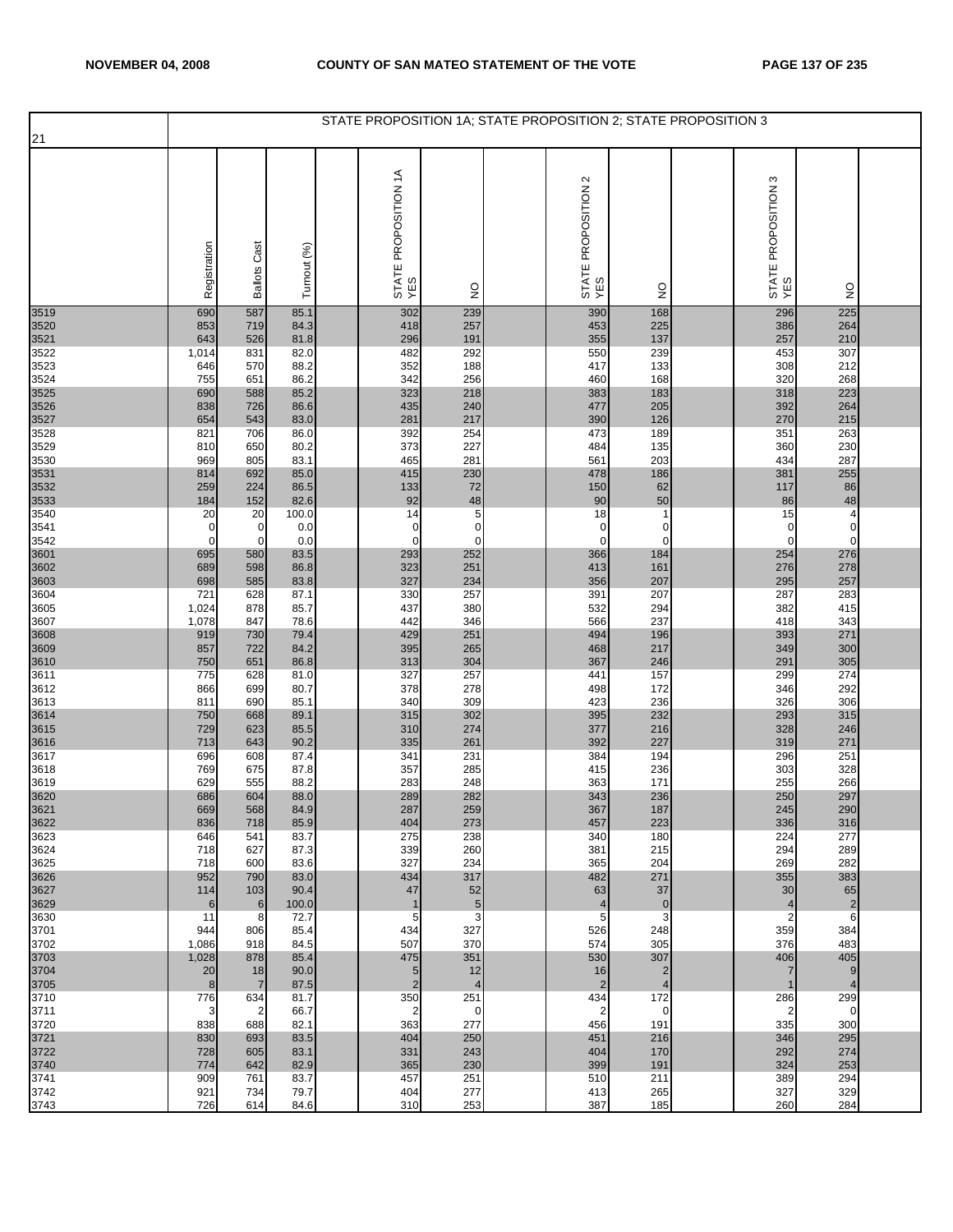|                      |                |                     |              | STATE PROPOSITION 1A; STATE PROPOSITION 2; STATE PROPOSITION 3 |               |                                    |               |                               |               |  |
|----------------------|----------------|---------------------|--------------|----------------------------------------------------------------|---------------|------------------------------------|---------------|-------------------------------|---------------|--|
| 21                   |                |                     |              |                                                                |               |                                    |               |                               |               |  |
|                      | Registration   | <b>Ballots Cast</b> | Turnout (%)  | STATE PROPOSITION 1A<br>YES                                    | $\frac{0}{2}$ | $\sim$<br>STATE PROPOSITION<br>YES | $\frac{1}{2}$ | ო<br>STATE PROPOSITION<br>YES | $\frac{0}{2}$ |  |
| 3744                 | 1,115          | 871                 | 78.1         | 485                                                            | 332           | 544                                | 284           | 453                           | 350           |  |
| 3745                 | 1,097          | 881                 | 80.3         | 503                                                            | 344           | 543                                | 305           | 453                           | 365           |  |
| 3746<br>3801         | 1,415<br>400   | 1,158<br>347        | 81.8<br>86.8 | 580<br>188                                                     | 493<br>136    | 696<br>237                         | 392<br>100    | 518<br>162                    | 533<br>146    |  |
| 3802                 | 960            | 824                 | 85.8         | 426                                                            | 352           | 543                                | 232           | 349                           | 403           |  |
| 3803                 | 217            | 175                 | 80.6         | 82                                                             | 88            | 100                                | 69            | 69                            | 93            |  |
| 3804                 | 1,021          | 857                 | 83.9         | 448                                                            | 364           | 534                                | 283           | 350                           | 436           |  |
| 3806<br>3807         | 678<br>75      | 583<br>69           | 86.0<br>92.0 | 310<br>35                                                      | 241<br>32     | 401<br>34                          | 160<br>31     | 235<br>29                     | 310<br>33     |  |
| 3808                 | 583            | 469                 | 80.4         | 226                                                            | 216           | 262                                | 183           | 182                           | 252           |  |
| 3810                 | 154            | 120                 | 77.9         | 56                                                             | 53            | 69                                 | 43            | 49                            | 57            |  |
| 3901                 | 616            | 543                 | 88.1         | 315                                                            | 205           | 376                                | 143           | 249                           | 259           |  |
| 3902<br>3903<br>3905 | 576            | 506                 | 87.8         | 289                                                            | 174           | 369                                | 111           | 250                           | 207           |  |
|                      | 1,028<br>1,165 | 914<br>1,019        | 88.9<br>87.5 | 483<br>532                                                     | 393<br>434    | 542<br>582                         | 344<br>388    | 417<br>435                    | 436<br>501    |  |
| 4001                 | 717            | 439                 | 61.2         | 275                                                            | 124           | 310                                | 91            | 315                           | 79            |  |
| 4002                 | 714            | 441                 | 61.8         | 274                                                            | 134           | 310                                | 93            | 309                           | 92            |  |
| 4003                 | 975            | 583                 | 59.8         | 366                                                            | 164           | 411                                | 124           | 390                           | 137           |  |
| 4004<br>4005<br>4006 | 984<br>807     | 633<br>464          | 64.3<br>57.5 | 386<br>296                                                     | 210<br>131    | 440<br>319                         | 158<br>103    | 469<br>338                    | 118<br>81     |  |
|                      | 1,060          | 658                 | 62.1         | 420                                                            | 179           | 460                                | 144           | 421                           | 159           |  |
| 4007                 | 1,079          | 705                 | 65.3         | 418                                                            | 234           | 465                                | 181           | 447                           | 203           |  |
| 4008                 | 1,033          | 643                 | 62.2         | 415                                                            | 170           | 470                                | 125           | 456                           | 131           |  |
| 4009                 | 805<br>812     | 518<br>430          | 64.3<br>53.0 | 351<br>269                                                     | 120<br>117    | 361<br>301                         | 112<br>91     | 368<br>250                    | 97<br>133     |  |
| 4010<br>4011<br>4013 | 1,048          | 582                 | 55.5         | 365                                                            | 171           | 404                                | 131           | 356                           | 158           |  |
|                      | 0              | $\mathbf 0$         | 0.0          | $\mathbf{0}$                                                   | $\mathbf 0$   | $\overline{0}$                     | $\pmb{0}$     | $\mathbf{0}$                  | $\mathbf 0$   |  |
| 4401                 | 827            | 689                 | 83.3         | 296                                                            | 359           | 455                                | 204           | 357                           | 278           |  |
| 4402<br>4403         | 739<br>827     | 587<br>533          | 79.4<br>64.4 | 322<br>343                                                     | 231<br>139    | 385<br>382                         | 177<br>112    | 296<br>372                    | 240<br>116    |  |
|                      | 624            | 418                 | 67.0         | 268                                                            | 108           | 296                                | 89            | 291                           | 81            |  |
| 4404<br>4405<br>4406 | 746            | 485                 | 65.0         | 293                                                            | 136           | 306                                | 126           | 328                           | 94            |  |
|                      | 214            | 87                  | 40.7         | 71                                                             | 10            | 63                                 | 20            | 68                            | 15            |  |
| 4407<br>4408         | 647<br>799     | 504<br>651          | 77.9<br>81.5 | 304<br>382                                                     | 176<br>239    | 348<br>452                         | 133<br>170    | 253<br>336                    | 211<br>266    |  |
| 4409                 | 697            | 582                 | 83.5         | 330                                                            | 214           | 418                                | 139           | 291                           | 246           |  |
| 4410<br>4411         | 692            | 484                 | 69.9         | 273                                                            | 175           | 314                                | 130           | 237                           | 198           |  |
|                      | 972            | 812                 | 83.5         | 452                                                            | 320           | 527                                | 258           | 418                           | 337           |  |
| 4412<br>4413         | 236<br>1,128   | 203<br>905          | 86.0<br>80.2 | 76<br>492                                                      | 113<br>368    | 114<br>607                         | 72<br>244     | 79<br>444                     | 100<br>395    |  |
| 4414                 | 752            | 517                 | 68.8         | 307                                                            | 176           | 356                                | 129           | 253                           | 199           |  |
| 4415                 | 762            | 566                 | 74.3         | 151                                                            | 388           | 358                                | 179           | 256                           | 263           |  |
| 4416<br>4417<br>4418 | 759            | 590                 | 77.7         | 326                                                            | 227           | 360                                | 194           | 285                           | 249           |  |
|                      | 776<br>852     | 539<br>575          | 69.5<br>67.5 | 305<br>350                                                     | 193<br>184    | 360<br>433                         | 143<br>115    | 254<br>285                    | 218<br>228    |  |
| 4419                 | 804            | 643                 | 80.0         | 358                                                            | 245           | 459                                | 144           | 313                           | 252           |  |
| 4420                 | 864            | 740                 | 85.6         | 374                                                            | 318           | 409                                | 271           | 350                           | 325           |  |
| 4421                 | 844            | 715                 | 84.7         | 362                                                            | 322           | 397                                | 277           | 332                           | 317           |  |
| 4422<br>4423         | 613<br>683     | 521<br>576          | 85.0<br>84.3 | 260<br>312                                                     | 231<br>240    | 311<br>347                         | 180<br>201    | 252<br>285                    | 223<br>239    |  |
| 4424                 | 687            | 603                 | 87.8         | 320                                                            | 258           | 350                                | 227           | 298                           | 275           |  |
| 4425                 | 689            | 586                 | 85.1         | 327                                                            | 224           | 338                                | 216           | 276                           | 253           |  |
| 4426                 | 771            | 670                 | 86.9         | 333                                                            | 313           | 376                                | 264           | 300                           | 336           |  |
| 4427<br>4428         | 782<br>689     | 576<br>607          | 73.7<br>88.1 | 308<br>332                                                     | 216<br>244    | 387<br>361                         | 152<br>211    | 305<br>293                    | 211<br>261    |  |
| 4429                 | 35             | 30                  | 85.7         | 15                                                             | 11            | 18                                 | 9             | 13                            | 13            |  |
| 4430                 | 70             | 61                  | 87.1         | 39                                                             | 21            | 36                                 | 23            | 32                            | 27            |  |
| 4501                 | 889            | 559                 | 62.9         | 359                                                            | 154           | 393                                | 132           | 355                           | 149           |  |
| 4502<br>4503         | 733<br>507     | 578<br>416          | 78.9<br>82.1 | 351<br>241                                                     | 191<br>149    | 386<br>314                         | 163<br>84     | 322<br>221                    | 207<br>160    |  |
|                      |                |                     |              |                                                                |               |                                    |               |                               |               |  |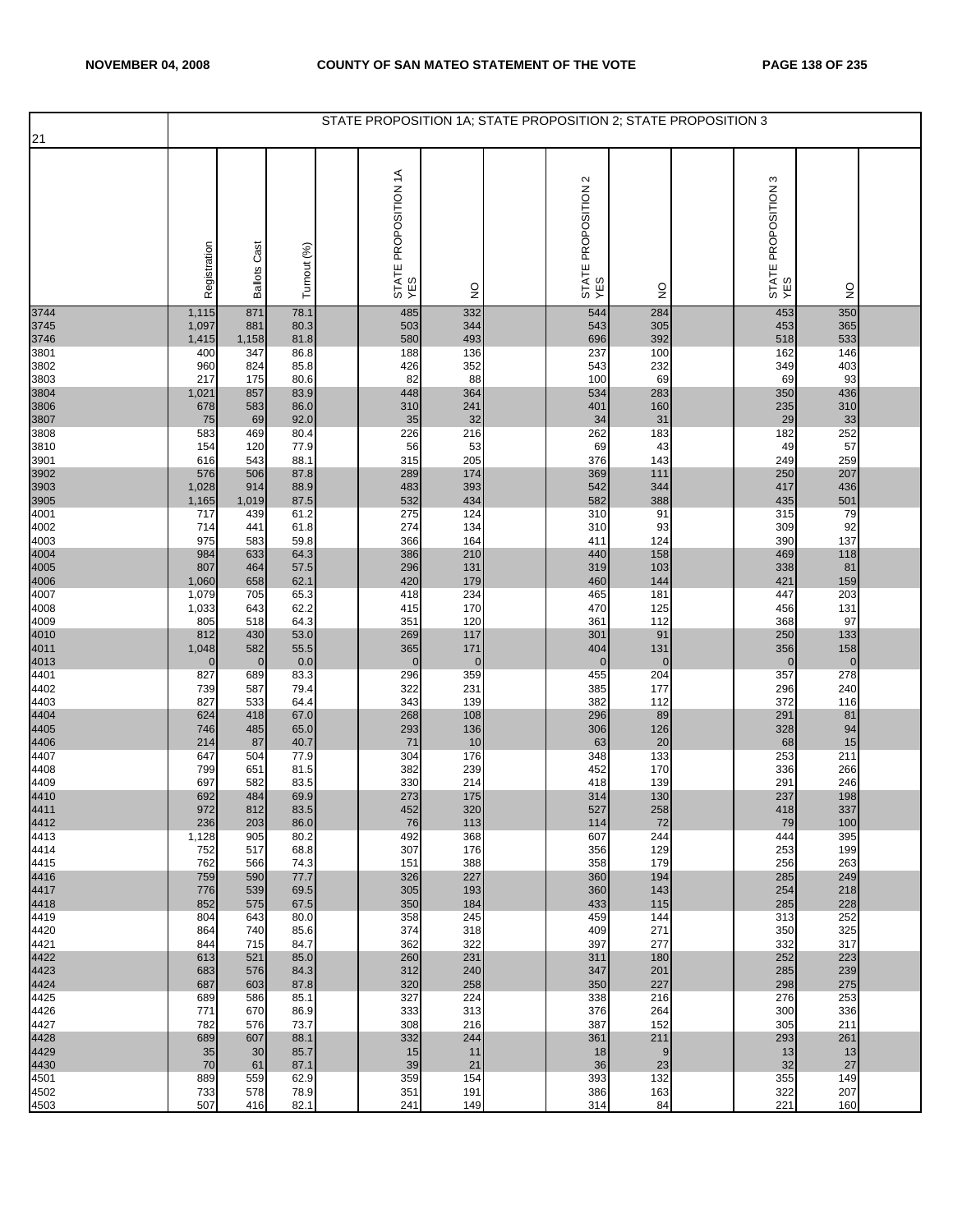|              |                    |                     |              | STATE PROPOSITION 1A; STATE PROPOSITION 2; STATE PROPOSITION 3 |                    |                            |                    |                               |                    |  |
|--------------|--------------------|---------------------|--------------|----------------------------------------------------------------|--------------------|----------------------------|--------------------|-------------------------------|--------------------|--|
| 21           |                    |                     |              |                                                                |                    |                            |                    |                               |                    |  |
|              | Registration       | <b>Ballots Cast</b> | Turnout (%)  | STATE PROPOSITION 1A<br>YES                                    | $\frac{0}{2}$      | STATE PROPOSITION 2<br>YES | $\frac{1}{2}$      | ო<br>STATE PROPOSITION<br>YES | $\frac{1}{2}$      |  |
| 4504         | 737                | 604                 | 82.0         | 371                                                            | 203                | 410                        | 170                | 318                           | 242                |  |
| 4505<br>4506 | 1,013<br>941       | 684<br>618          | 67.5<br>65.7 | 420<br>353                                                     | 213<br>221         | 469<br>418                 | 181<br>158         | 399<br>342                    | 223<br>223         |  |
| 4507         | 165                | 115                 | 69.7         | 68                                                             | 38                 | 81                         | 29                 | 75                            | 30                 |  |
| 4601<br>4602 | 1,041<br>994       | 778<br>748          | 74.7<br>75.3 | 428<br>451                                                     | 292<br>244         | 536<br>503                 | 191<br>196         | 431<br>434                    | 275<br>246         |  |
| 4603         | 548                | 415                 | 75.7         | 253                                                            | 135                | 292                        | 99                 | 237                           | 144                |  |
| 4604         | 757                | 513                 | 67.8         | 292                                                            | 180                | 333                        | 141                | 283                           | 180                |  |
| 4605<br>4606 | 970<br>926         | 656<br>683          | 67.6<br>73.8 | 417<br>424                                                     | 202<br>216         | 463                        | 162<br>203         | 415<br>379                    | 190<br>240         |  |
| 4607         | 722                | 606                 | 83.9         | 333                                                            | 230                | 445<br>405                 | 172                | 287                           | 272                |  |
| 4608         | 977                | 722                 | 73.9         | 421                                                            | 252                | 479                        | 207                | 396                           | 264                |  |
| 4609<br>4611 | 1,157<br>927       | 891<br>777          | 77.0<br>83.8 | 540<br>437                                                     | 294<br>289         | 634<br>499                 | 218<br>241         | 465<br>402                    | 349<br>308         |  |
| 4612         | 970                | 867                 | 89.4         | 463                                                            | 347                | 557                        | 265                | 390                           | 396                |  |
| 4613         | 552                | 475                 | 86.1         | 283                                                            | 167                | 328                        | 127                | 239                           | 202                |  |
| 4614<br>4615 | 712<br>842         | 596<br>667          | 83.7<br>79.2 | 319<br>389                                                     | 242<br>216         | 408<br>460                 | 170<br>167         | 307<br>381                    | 248<br>208         |  |
| 4616         | 840                | 675                 | 80.4         | 396                                                            | 228                | 465                        | 182                | 362                           | 246                |  |
| 4617<br>4618 | 710                | 575                 | 81.0         | 359                                                            | 169                | 388                        | 162                | 301                           | 222                |  |
| 4619         | 795<br>787         | 658<br>552          | 82.8<br>70.1 | 412<br>341                                                     | 200<br>183         | 451<br>405                 | 175<br>120         | 344<br>342                    | 242<br>166         |  |
| 4620         | 758                | 562                 | 74.1         | 349                                                            | 169                | 411                        | 125                | 343                           | 164                |  |
| 4621         | 874                | 681                 | 77.9         | 397                                                            | 237                | 476                        | 178                | 358                           | 262                |  |
| 4622<br>4623 | 690<br>657         | 506<br>473          | 73.3<br>72.0 | 297<br>299                                                     | 179<br>143         | 358<br>336                 | 122<br>110         | 284<br>291                    | 172<br>142         |  |
| 4624         | 703                | 508                 | 72.3         | 284                                                            | 180                | 334                        | 136                | 296                           | 162                |  |
| 4625<br>4626 | 854<br>763         | 629<br>611          | 73.7<br>80.1 | 383<br>380                                                     | 194<br>182         | 427<br>426                 | 148<br>143         | 376<br>309                    | 179<br>233         |  |
| 4627         | 835                | 688                 | 82.4         | 405                                                            | 249                | 455                        | 201                | 346                           | 290                |  |
| 4628         | 702                | 597                 | 85.0         | 334                                                            | 224                | 385                        | 180                | 306                           | 246                |  |
| 4629<br>4630 | 750<br>816         | 642<br>655          | 85.6<br>80.3 | 350<br>363                                                     | 254<br>254         | 399<br>419                 | 209<br>203         | 342<br>303                    | 248<br>301         |  |
| 4631         | 770                | 662                 | 86.0         | 377                                                            | 241                | 448                        | 186                | 344                           | 256                |  |
| 4632         | 799                | 667                 | 83.5         | 354                                                            | 276                | 426                        | 210                | 314                           | 286                |  |
| 4633         | 835<br>798         | 687<br>678          | 82.3<br>85.0 | 360<br>334                                                     | 284<br>299         | 460<br>412                 | 194<br>226         | 320<br>310                    | 306<br>306         |  |
| 4634<br>4635 | 1,060              | 948                 | 89.4         | 487                                                            | 396                | 609                        | 291                | 449                           | 424                |  |
| 4636<br>4637 | 222<br>484         | 192<br>409          | 86.5<br>84.5 | 98<br>220                                                      | 85<br>161          | 119<br>260                 | 62<br>127          | 93<br>175                     | 81<br>188          |  |
| 4638         | 823                | 702                 | 85.3         | 382                                                            | 278                | 446                        | 224                | 325                           | 304                |  |
| 4639         | 799                | 704                 | 88.1         | 358                                                            | 296                | 459                        | 217                | 325                           | 314                |  |
| 4647<br>4648 | 117<br>600         | 99<br>521           | 84.6<br>86.8 | 48<br>294                                                      | 43<br>195          | 66<br>347                  | 28<br>158          | 43<br>271                     | 46<br>210          |  |
| 4649         | 208                | 182                 | 87.5         | 106                                                            | 66                 | 117                        | 57                 | 92                            | 77                 |  |
| 4650         | 229                | 180                 | 78.6         | 106                                                            | 64                 | 122                        | 51                 | 81                            | 76                 |  |
| 4651<br>4701 | 111<br>220         | 70<br>198           | 63.1<br>90.0 | 32<br>95                                                       | 32<br>87           | 45<br>140                  | 21<br>51           | 31<br>80                      | 34<br>103          |  |
| 4702         | 195                | 171                 | 87.7         | 88                                                             | 73                 | 117                        | 46                 | 67                            | 94                 |  |
| 4949<br>5001 | $\mathbf 0$<br>867 | $\mathbf 0$<br>720  | 0.0<br>83.0  | $\mathbf 0$<br>433                                             | $\mathbf 0$<br>239 | $\mathbf 0$<br>545         | $\mathbf 0$<br>159 | $\mathbf 0$<br>368            | $\mathbf 0$<br>293 |  |
| 5002         | 940                | 758                 | 80.6         | 453                                                            | 250                | 531                        | 187                | 405                           | 282                |  |
| 5003         | 821                | 626                 | 76.2         | 377                                                            | 203                | 424                        | 166                | 324                           | 238                |  |
| 5101         | 780<br>826         | 582<br>647          | 74.6<br>78.3 | 360<br>413                                                     | 181<br>197         | 356<br>433                 | 178<br>183         | 335<br>390                    | 195<br>211         |  |
| 5102<br>5103 | 1,190              | 861                 | 72.4         | 542                                                            | 271                | 591                        | 226                | 553                           | 251                |  |
| 5201         | 92                 | 78                  | 84.8         | 53                                                             | 18                 | 59                         | 15                 | 34                            | 36                 |  |
| 5301<br>5601 | 718<br>1,164       | 530<br>769          | 73.8<br>66.1 | 353<br>496                                                     | 138<br>233         | 343<br>488                 | 147<br>226         | 295<br>464                    | 181<br>242         |  |
| 5602         | 1,215              | 754                 | 62.1         | 492                                                            | 200                | 474                        | 212                | 485                           | 198                |  |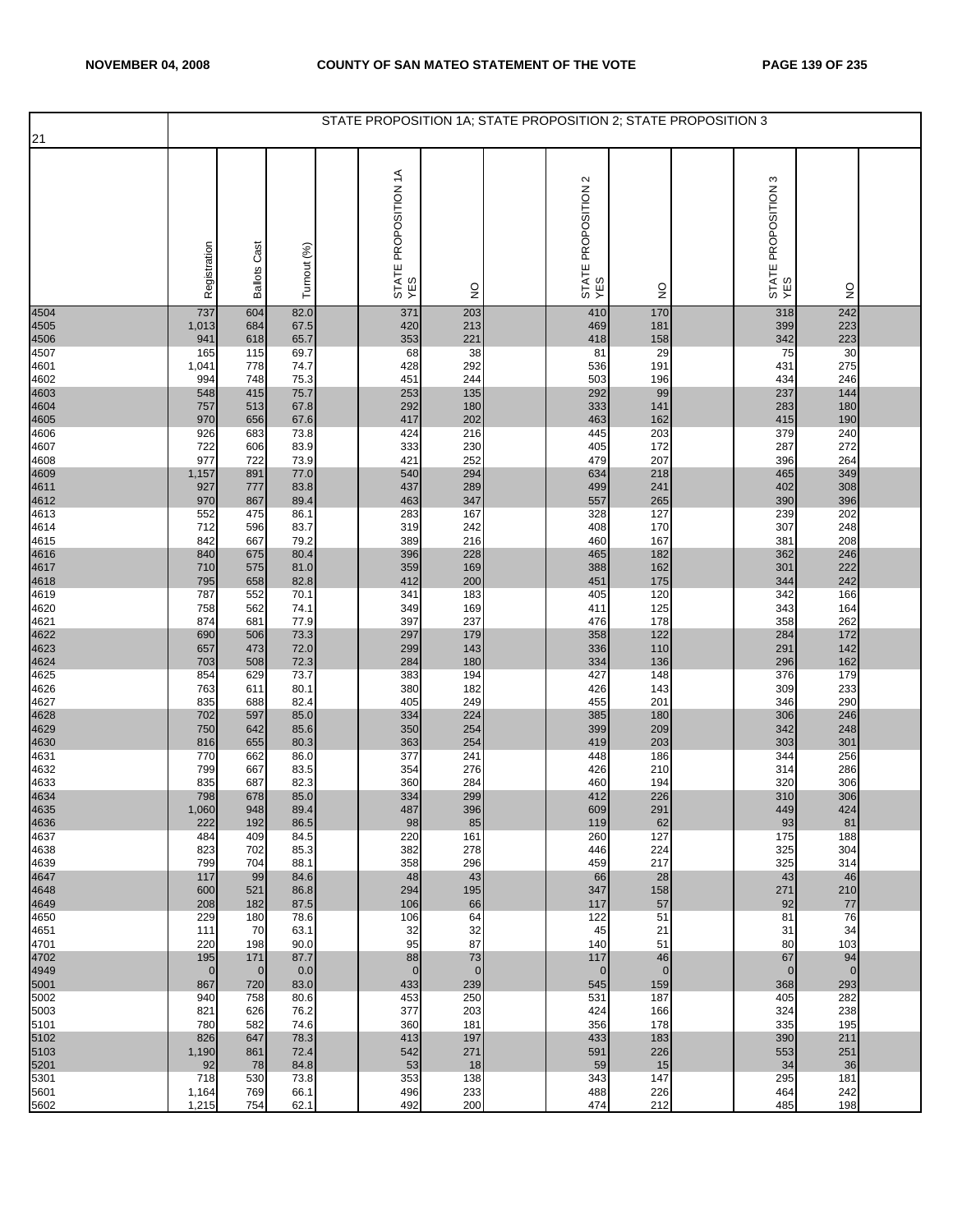|                      |                       |                     |              | STATE PROPOSITION 1A: STATE PROPOSITION 2: STATE PROPOSITION 3 |                       |                            |                    |                               |                    |  |
|----------------------|-----------------------|---------------------|--------------|----------------------------------------------------------------|-----------------------|----------------------------|--------------------|-------------------------------|--------------------|--|
| 21                   |                       |                     |              |                                                                |                       |                            |                    |                               |                    |  |
|                      | Registration          | <b>Ballots Cast</b> | Turnout (%)  | STATE PROPOSITION 1A<br>YES                                    | $\frac{0}{2}$         | STATE PROPOSITION 2<br>YES | $\frac{1}{2}$      | ო<br>STATE PROPOSITION<br>YES | $\frac{0}{2}$      |  |
| 5603                 | 624                   | 457                 | 73.2         | 277                                                            | 154                   | 306                        | $124$              | 264                           | 155                |  |
| 5604                 | 1,088                 | 757                 | 69.6         | 472                                                            | 222                   | 483                        | 214                | 427                           | 249                |  |
| 5605<br>5606         | 750<br>721            | 483<br>474          | 64.4<br>65.7 | 319<br>337                                                     | 119<br>110            | 347<br>352                 | 91<br>98           | 313<br>322                    | 115<br>117         |  |
| 5607                 | 1,087                 | 646                 | 59.4         | 432                                                            | 155                   | 422                        | 174                | 419                           | 163                |  |
| 5608                 | 953                   | 600                 | 63.0         | 433                                                            | 137                   | 414                        | 151                | 409                           | 145                |  |
| 5609                 | 1,030                 | 600                 | 58.3         | 405                                                            | 155                   | 375                        | 174                | 353                           | 180                |  |
| 5610<br>5611         | 1,107<br>1,060        | 708<br>674          | 64.0<br>63.6 | 457<br>420                                                     | 197<br>201            | 462<br>438                 | 187<br>175         | 464<br>447                    | 173<br>164         |  |
| 5612                 | 1,078                 | 663                 | 61.5         | 435                                                            | 171                   | 443                        | 174                | 429                           | 167                |  |
| 5613                 | 762                   | 500                 | 65.6         | 328                                                            | 131                   | 313                        | 150                | 316                           | 127                |  |
| 5614                 | 876<br>1,106          | 686<br>742          | 78.3<br>67.1 | 443<br>485                                                     | 209<br>207            | 428<br>504                 | 216<br>186         | 410<br>476                    | 218<br>198         |  |
| 5615<br>5616<br>5617 | 727                   | 504                 | 69.3         | 340                                                            | 132                   | 341                        | 134                | 328                           | 128                |  |
|                      | 1,149                 | 758                 | 66.0         | 478                                                            | 217                   | 505                        | 195                | 484                           | 196                |  |
| 5618                 | 1,158                 | 766                 | 66.1         | 514                                                            | 197                   | 526                        | 188                | 494                           | 203                |  |
| 5619<br>5620         | 618<br>685            | 440<br>509          | 71.2<br>74.3 | 269<br>296                                                     | 143<br>174            | 306<br>298                 | 115<br>177         | 276<br>260                    | 131<br>187         |  |
| 5621                 | 769                   | 601                 | 78.2         | 359                                                            | 191                   | 360                        | 193                | 316                           | 221                |  |
| 5622                 | 743                   | 551                 | 74.2         | 307                                                            | 188                   | 342                        | 173                | 282                           | 212                |  |
| 5623<br>5624         | 662<br>716            | 477<br>571          | 72.1<br>79.7 | 284<br>372                                                     | 165<br>150            | 312<br>366                 | 142<br>166         | 278<br>332                    | 165<br>168         |  |
| 5625                 | 1,028                 | 669                 | 65.1         | 437                                                            | 192                   | 428                        | 205                | 438                           | 179                |  |
| 5627                 | 1,120                 | 765                 | 68.3         | 513                                                            | 187                   | 491                        | 216                | 482                           | 197                |  |
| 5628<br>5629         | 643<br>713            | 412<br>492          | 64.1<br>69.0 | 272<br>296                                                     | 114<br>171            | 274<br>303                 | 107<br>164         | 293<br>266                    | 82<br>193          |  |
| 5630                 | 885                   | 645                 | 72.9         | 382                                                            | 203                   | 360                        | 233                | 356                           | 220                |  |
| 5631                 | 752                   | 542                 | 72.1         | 347                                                            | 163                   | 373                        | 133                | 314                           | 169                |  |
| 5632                 | 815<br>640            | 574<br>439          | 70.4<br>68.6 | 366<br>266                                                     | 167<br>140            | 367<br>267                 | 172<br>140         | 329                           | 200<br>119         |  |
| 5633<br>5634         | 966                   | 670                 | 69.4         | 456                                                            | 172                   | 438                        | 194                | 280<br>418                    | 192                |  |
| 5635                 | 738                   | 488                 | 66.1         | 322                                                            | 128                   | 295                        | 158                | 293                           | 150                |  |
| 5636                 | 831                   | 564                 | 67.9         | 350                                                            | 177                   | 351                        | 176                | 325                           | 187                |  |
| 5637<br>5638         | 726<br>924            | 495<br>615          | 68.2<br>66.6 | 305<br>414                                                     | 149<br>157            | 290<br>370                 | 163<br>193         | 282<br>394                    | 153<br>160         |  |
| 5639                 | 758                   | 515                 | 67.9         | 312                                                            | 165                   | 304                        | 169                | 303                           | 160                |  |
| 5640<br>5641         | 850                   | 594                 | 69.9         | 363                                                            | 181                   | 339                        | 202                | 359                           | 179                |  |
| 5642                 | 793<br>573            | 559<br>412          | 70.5<br>71.9 | 348<br>263                                                     | 175<br>121            | 368<br>279                 | 162<br>98          | 337<br>252                    | 179<br>117         |  |
| 5643                 | 735                   | 491                 | 66.8         | 309                                                            | 136                   | 329                        | 128                | 315                           | 133                |  |
| 5644                 | 918                   | 590                 | 64.3         | 389                                                            | 157                   | 416                        | 139                | 394                           | 132                |  |
| 5645<br>5646         | 736<br>827            | 516<br>631          | 70.1<br>76.3 | 323<br>407                                                     | 152<br>171            | 315<br>436                 | 163<br>153         | 327<br>382                    | 145<br>179         |  |
| 5647                 | 1,000                 | 688                 | 68.8         | 438                                                            | 178                   | 425                        | 200                | 426                           | 183                |  |
| 5648                 | 926                   | 687                 | 74.2         | 418                                                            | 213                   | 415                        | 218                | 411                           | 197                |  |
| 5649                 | 782                   | 574                 | 73.4         | 353                                                            | 177                   | 324                        | 194                | 337                           | 183                |  |
| 5650<br>5651         | 1,022<br>992          | 688<br>715          | 67.3<br>72.1 | 438<br>462                                                     | 195<br>201            | 430<br>445                 | 206<br>218         | 436<br>458                    | 185<br>191         |  |
| 5652                 | 963                   | 652                 | 67.7         | 391                                                            | 209                   | 417                        | 189                | 397                           | 188                |  |
| 5653<br>5701         | 797<br>$\overline{0}$ | 638<br>$\mathbf 0$  | 80.1<br>0.0  | 390<br>$\mathbf{0}$                                            | 209<br>$\overline{0}$ | 429<br>$\mathbf 0$         | 174<br>$\mathbf 0$ | 359<br>$\mathbf 0$            | 223<br>$\mathbf 0$ |  |
| 5817                 | 746                   | 553                 | 74.1         | 330                                                            | 182                   | 378                        | 140                | 305                           | 201                |  |
| 5818                 | 670                   | 540                 | 80.6         | 280                                                            | 223                   | 319                        | 195                | 278                           | 208                |  |
| 5819<br>5820         | 610<br>1,092          | 499<br>898          | 81.8<br>82.2 | 284<br>534                                                     | 177<br>286            | 333<br>530                 | 137<br>289         | 270<br>528                    | 174<br>278         |  |
| 5821                 | 655                   | 504                 | 76.9         | 288                                                            | 183                   | 305                        | 170                | 292                           | 169                |  |
| 5822                 | 900                   | 695                 | 77.2         | 429                                                            | 212                   | 484                        | 177                | 439                           | 197                |  |
| 5823<br>5824         | 785<br>804            | 590<br>650          | 75.2<br>80.8 | 356<br>381                                                     | 180<br>225            | 405<br>422                 | 145<br>183         | 362<br>376                    | 161<br>217         |  |
| 5825                 | 1,074                 | 737                 | 68.6         | 460                                                            | 221                   | 441                        | 240                | 439                           | 229                |  |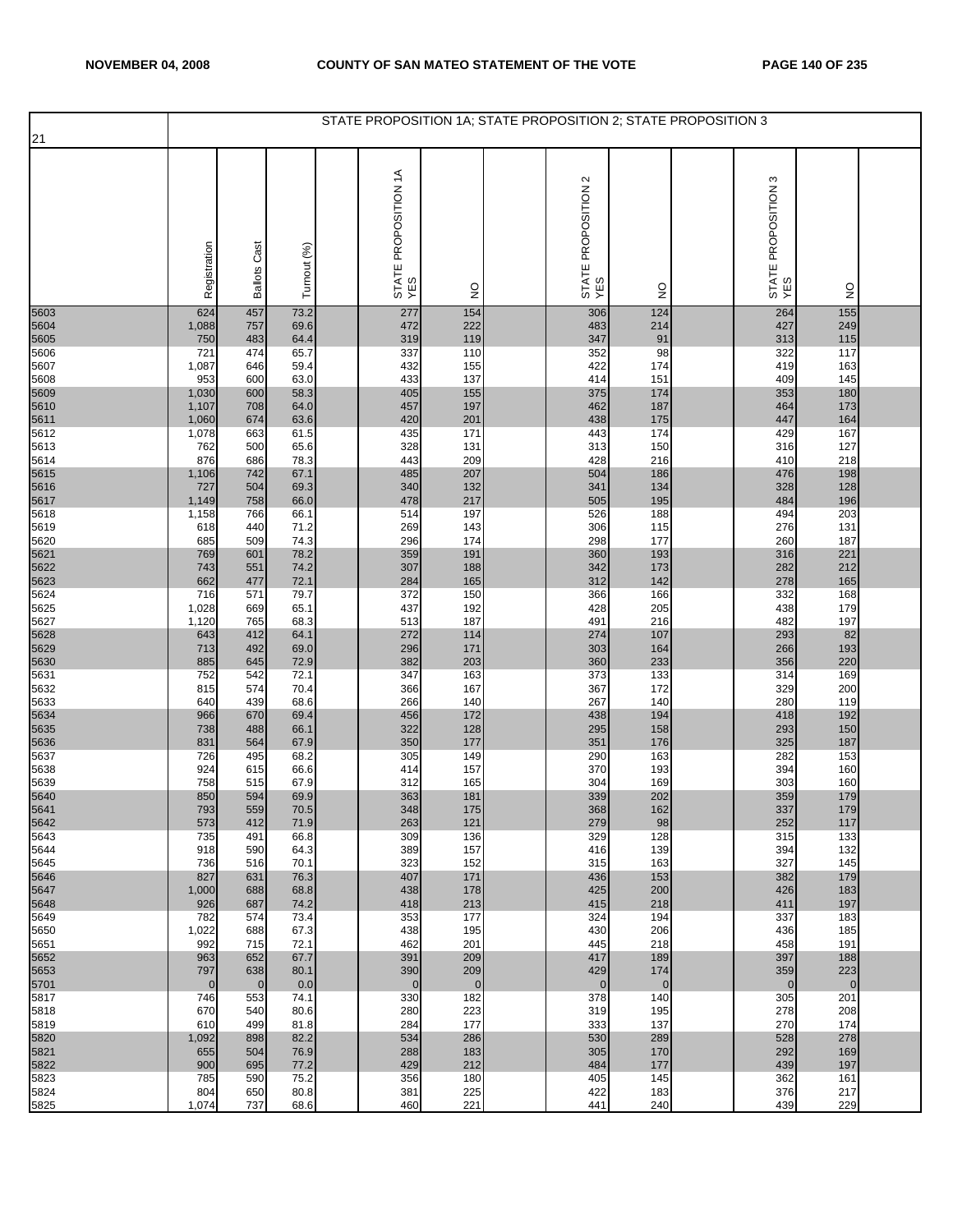|                             |              |                        |             | STATE PROPOSITION 1A; STATE PROPOSITION 2; STATE PROPOSITION 3 |               |                            |               |                                 |               |  |
|-----------------------------|--------------|------------------------|-------------|----------------------------------------------------------------|---------------|----------------------------|---------------|---------------------------------|---------------|--|
| 21                          |              |                        |             |                                                                |               |                            |               |                                 |               |  |
|                             | Registration | Cast<br><b>Ballots</b> | Turnout (%) | $\widetilde{\mathcal{L}}$<br>PROPOSITION<br>STATE<br>YES       | $\frac{0}{2}$ | STATE PROPOSITION 2<br>YES | $\frac{0}{2}$ | PROPOSITION 3<br>STATE I<br>YES | $\frac{1}{2}$ |  |
| 5826                        | 949          | 681                    | 71.8        | 440                                                            | 188           | 429                        | 211           | 434                             | 187           |  |
| 5827                        | 827          | 624                    | 75.5        | 360                                                            | 217           | 384                        | 186           | 343                             | 206           |  |
| 5828                        | 797          | 558                    | 70.0        | 335                                                            | 165           | 317                        | 180           | 308                             | 179           |  |
| 5829                        | 715          | 503                    | 70.3        | 319                                                            | 143           | 293                        | 166           | 293                             | 152           |  |
| 5830                        | 625          | 454                    | 72.6        | 314                                                            | 114           | 250                        | 170           | 285                             | 130           |  |
| 5831                        | 591          | 464                    | 78.5        | 288                                                            | 136           | 277                        | 143           | 265                             | 143           |  |
| 5832                        | 1,008        | 759                    | 75.3        | 479                                                            | 218           | 445                        | 252           | 430                             | 248           |  |
| 5833                        | 1,051        | 898                    | 85.4        | 505                                                            | 319           | 602                        | 245           | 518                             | 297           |  |
| 5834                        | 132          | 109                    | 82.6        | 63                                                             | 40            | 82                         | 23            | 73                              | 27            |  |
| 5835                        | 724          | 554                    | 76.5        | 309                                                            | 191           | 352                        | 163           | 312                             | 180           |  |
| 5836                        | 911          | 708                    | 77.7        | 437                                                            | 219           | 451                        | 212           | 436                             | 203           |  |
| 5837                        | 839          | 677                    | 80.7        | 372                                                            | 255           | 420                        | 216           | 373                             | 254           |  |
| 5901                        |              | $\Omega$               | 0.0         | 0                                                              | $\Omega$      | $\Omega$                   |               |                                 | $\Omega$      |  |
| 5902                        |              |                        | 0.0         |                                                                | 0             |                            |               |                                 |               |  |
| 5903                        | $\Omega$     | $\Omega$               | 0.0         |                                                                | $\Omega$      | $\Omega$                   |               |                                 | $\Omega$      |  |
| <b>Voting Center Totals</b> | 389,718      | 6,963                  | 1.8         | 4487                                                           | 2053          | 4753                       | 1824          | 3950                            | 2422          |  |
| <b>Vote By Mail Totals</b>  | 389,718      | 140,856                | 36.1        | 78380                                                          | 53971         | 89941                      | 43161         | 70468                           | 58313         |  |
| <b>Election Day Totals</b>  | 389,718      | 159,531                | 40.9        | 92052                                                          | 55645         | 102551                     | 47610         | 87447                           | 56885         |  |
| <b>Grand Totals</b>         | 389,718      | 307,350                | 78.9        | 174919                                                         | 111669        | 197245                     | 92595         | 161865                          | 117620        |  |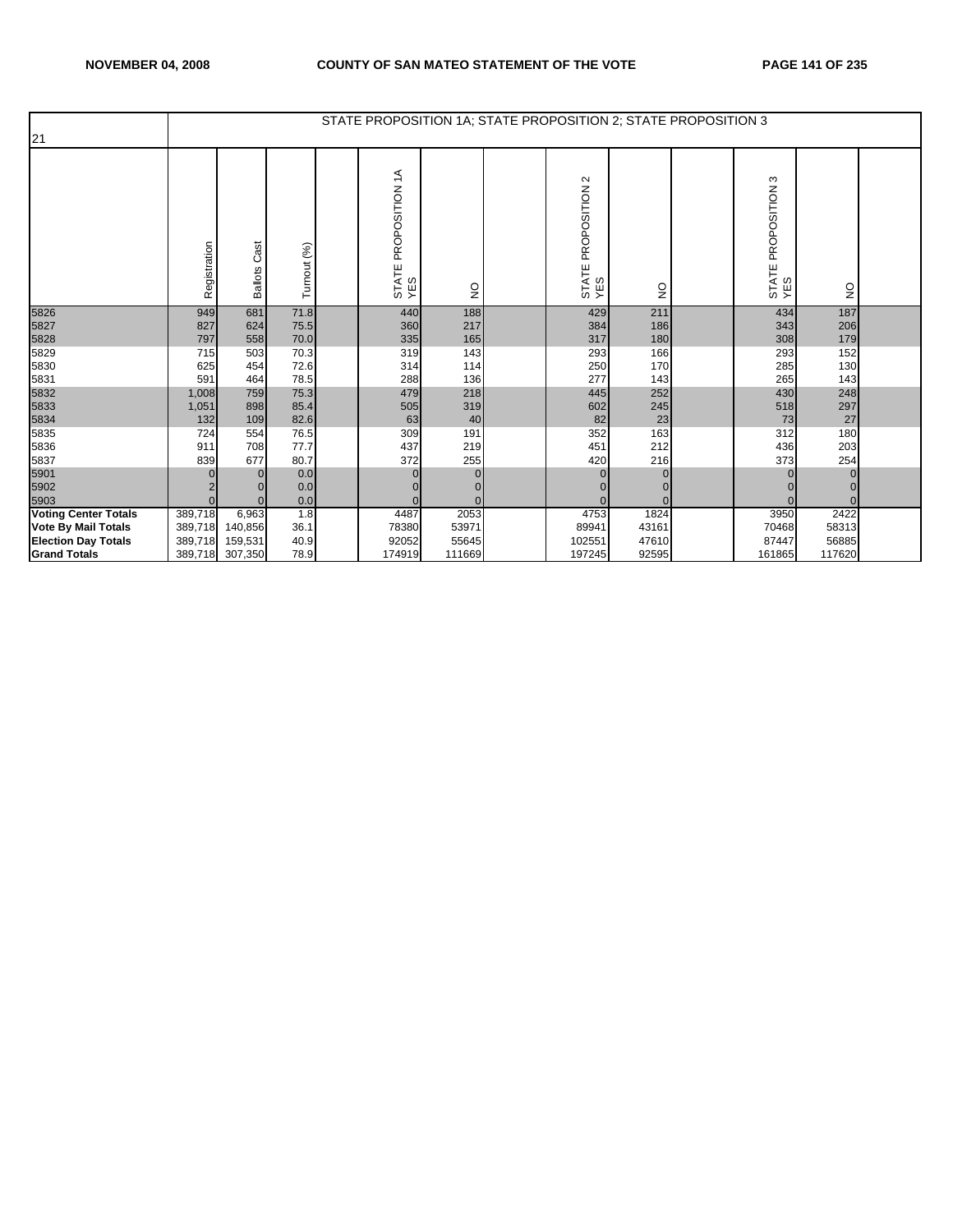| Voting Center Totals<br>21                     |              |                     |             | STATE PROPOSITION 1A; STATE PROPOSITION 2; STATE PROPOSITION 3 |               |                                    |      |                               |                           |  |
|------------------------------------------------|--------------|---------------------|-------------|----------------------------------------------------------------|---------------|------------------------------------|------|-------------------------------|---------------------------|--|
|                                                | Registration | <b>Ballots Cast</b> | Turnout (%) | STATE PROPOSITION 1A<br>YES                                    | $\frac{0}{2}$ | $\sim$<br>STATE PROPOSITION<br>YES | g    | S<br>STATE PROPOSITION<br>YES | $\mathsf{S}^{\mathsf{O}}$ |  |
| <b>12TH CONGRESSIONAL</b><br><b>DISTRICT</b>   | 279,520      | 4,607               | 1.6         | 2979                                                           | 1339          | 3127                               | 1233 | 2649                          | 1574                      |  |
| 14TH CONGRESSIONAL<br><b>DISTRICT</b>          | 110,198      | 2,356               | 2.1         | 1508                                                           | 714           | 1626                               | 591  | 1301                          | 848                       |  |
| 12TH ASSEMBLY<br><b>DISTRICT</b>               |              |                     |             |                                                                |               |                                    |      |                               | 68                        |  |
| 19TH ASSEMBLY                                  | 30,550       | 210                 | 0.7         | 138                                                            | 58            | 137                                | 62   | 127                           |                           |  |
| <b>DISTRICT</b><br>21ST ASSEMBLY               | 239,833      | 4,128               | 1.7         | 2635                                                           | 1226          | 2788                               | 1108 | 2367                          | 1407                      |  |
| <b>DISTRICT</b><br><b>1ST SUPERVISORIAL</b>    | 119,335      | 2,625               | 2.2         | 1714                                                           | 769           | 1828                               | 654  | 1456                          | 947                       |  |
| <b>DISTRICT</b><br>2ND SUPERVISORIAL           | 77,799       | 1,133               | 1.5         | 716                                                            | 342           | 753                                | 316  | 652                           | 382                       |  |
| <b>DISTRICT</b><br>3RD SUPERVISORIAL           | 81,202       | 2,208               | 2.7         | 1383                                                           | 680           | 1469                               | 602  | 1261                          | 758                       |  |
| <b>DISTRICT</b><br><b>4TH SUPERVISORIAL</b>    | 95,177       | 1,602               | 1.7         | 1072                                                           | 448           | 1108                               | 418  | 850                           | 623                       |  |
| <b>DISTRICT</b>                                | 67,498       | 1,532               | 2.3         | 990                                                            | 452           | 1087                               | 360  | 879                           | 521                       |  |
| 5TH SUPERVISORIAL<br><b>DISTRICT</b>           | 68,042       | 488                 | 0.7         | 326                                                            | 131           | 336                                | 128  | 308                           | 138                       |  |
| <b>11TH SENATORIAL</b><br><b>DISTRICT</b>      | 114,289      | 2,537               | 2.2         | 1663                                                           | 736           | 1767                               | 636  | 1404                          | 924                       |  |
| 8TH SENATORIAL<br><b>DISTRICT</b>              | 275,429      | 4,426               | 1.6         | 2824                                                           | 1317          | 2986                               | 1188 | 2546                          | 1498                      |  |
| <b>BAYSHORE ELEM</b><br><b>SCHOOL DISTRICT</b> | 3,003        | 18                  | 0.6         | 9                                                              |               |                                    | 7    | 11                            |                           |  |
| BELMONT-REDWOOD<br><b>SHORES SCHOOL DIST</b>   | 27,618       | 835                 | 3.0         | 467                                                            | 236           | 492                                | 205  | 414                           | 273                       |  |
| <b>BOARD OF</b>                                |              |                     |             |                                                                |               |                                    |      |                               |                           |  |
| <b>EQUALIZATION</b><br><b>CABRILLO UNIFIED</b> | 389,718      | 6,963               | 1.8         | 4487                                                           | 2053          | 4753                               | 1824 | 3950                          | 2422                      |  |
| <b>SCHOOL DISTRICT</b>                         | 16,426       | 208                 | 1.3         | 137                                                            | 56            | 136                                | 63   | 105                           | 89                        |  |
| <b>CITY OF BELMONT</b>                         | 16,032       | 504                 | 3.1         | 301                                                            | 170           | 320                                | 147  | 279                           | 182                       |  |
| <b>CITY OF BRISBANE</b>                        | 2,628        | 23                  | 0.9         | 19                                                             |               | 16                                 |      | 17                            |                           |  |
| <b>CITY OF BURLINGAME</b>                      | 16,978       | 327                 | 1.9         | 206                                                            | 97            | 217                                | 93   | 189                           | 105                       |  |
| <b>CITY OF DALY CITY</b>                       | 45,301       | 291                 | 0.6         | 198                                                            | 74            | 199                                | 77   | 188                           | 81                        |  |
| <b>CITY OF EAST PALO</b><br><b>ALTO</b>        | 10,034       | 196                 | 2.0         | 128                                                            | 49            | 143                                | 35   | 126                           | 43                        |  |
| <b>CITY OF FOSTER CITY</b>                     | 17,100       | 402                 | 2.4         | 234                                                            | 141           | 250                                | 126  | 230                           | 138                       |  |
| CITY OF HALF MOON BAY                          | 7,101        | 105                 | 1.5         | 63                                                             | 35            | 71                                 | 31   | 50                            | 48                        |  |
| <b>CITY OF MENLO PARK</b>                      | 20,580       | 407                 | 2.0         | 269                                                            | 119           | 280                                | 105  | 227                           | 155                       |  |
| <b>CITY OF MILLBRAE</b>                        | 12,004       | 134                 | 1.1         | 83                                                             | 43            | 94                                 | 32   | 75                            | 48                        |  |
| <b>CITY OF PACIFICA</b>                        | 24,039       | 260                 | 1.1         | 185                                                            | 57            | 200                                | 48   | 149                           | 84                        |  |
| <b>CITY OF REDWOOD CITY</b>                    | 38,441       | 984                 | 2.6         | 643                                                            | 285           | 686                                | 243  | 555                           | 344                       |  |
| CITY OF SAN BRUNO                              | 21,209       | 254                 | 1.2         | 162                                                            | 75            | 183                                | 58   | 145                           | 82                        |  |
| <b>CITY OF SAN CARLOS</b>                      | 19,525       | 471                 | 2.4         | 320                                                            | 126           | 312                                | 136  | 256                           | 180                       |  |
| CITY OF SAN MATEO                              | 51,616       | 1,378               | 2.7         | 894                                                            | 393           | 954                                | 344  | 793                           | 467                       |  |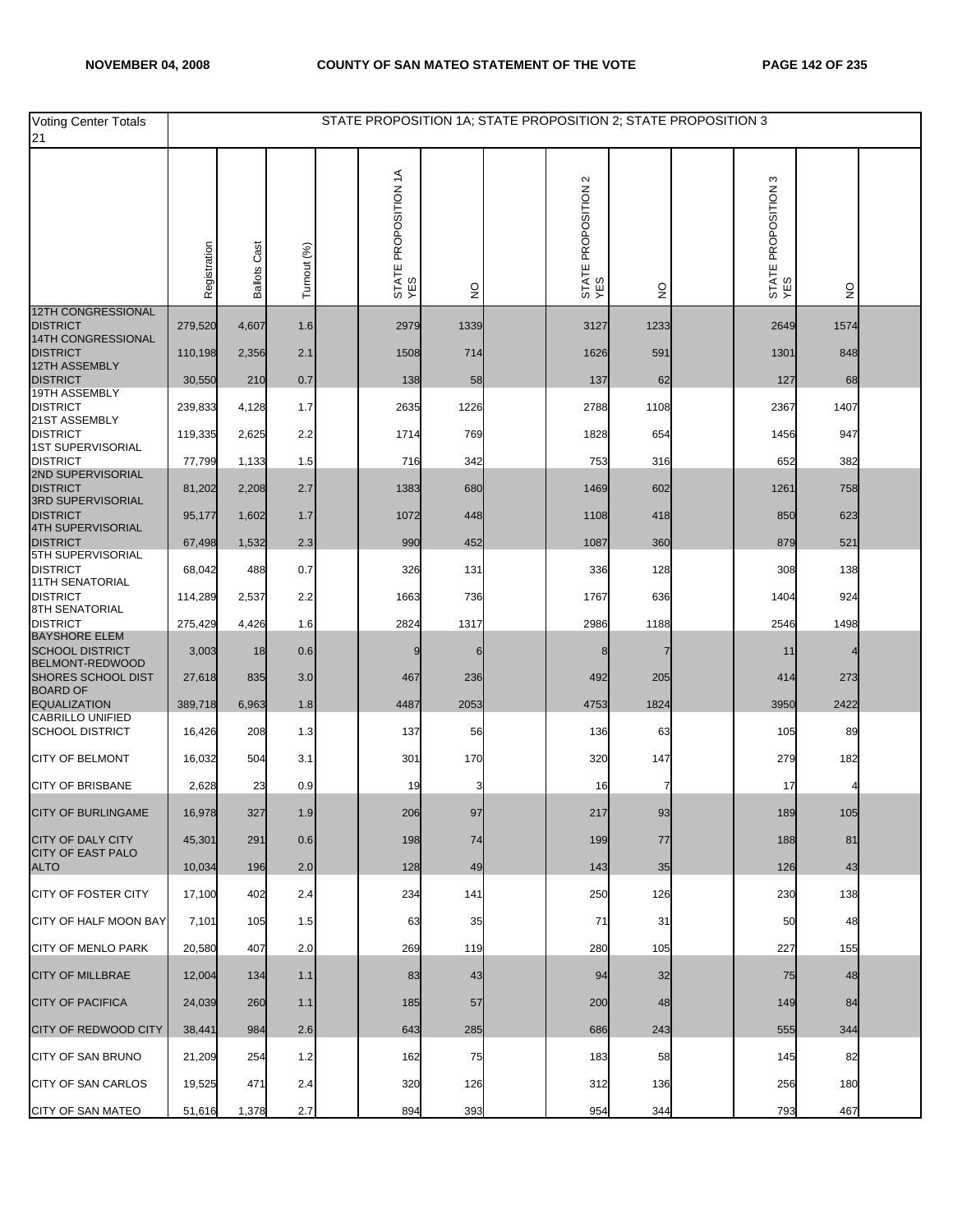| <b>Voting Center Totals</b><br>21                                    |              |                 |             |                             |                                 |                            | STATE PROPOSITION 1A; STATE PROPOSITION 2; STATE PROPOSITION 3 |                            |               |  |
|----------------------------------------------------------------------|--------------|-----------------|-------------|-----------------------------|---------------------------------|----------------------------|----------------------------------------------------------------|----------------------------|---------------|--|
|                                                                      | Registration | Cast<br>Ballots | Turnout (%) | STATE PROPOSITION 1A<br>YES | $\frac{\mathsf{O}}{\mathsf{Z}}$ | STATE PROPOSITION 2<br>YES | $\mathsf{S}^{\mathsf{O}}$                                      | STATE PROPOSITION 3<br>YES | $\frac{0}{2}$ |  |
| CITY OF SOUTH SAN<br><b>FRANCISCO</b>                                | 30,363       | 256             | 0.8         | 168                         | 69                              | 172                        | 68                                                             | 159                        | 73            |  |
| MIDPEN REGIONAL OPEN<br><b>SPACE DISTRICT</b><br>MILLBRAE ELEMENTARY | 66,508       | 1,423           | 2.1         | 833                         | 366                             | 857                        | 354                                                            | 682                        | 490           |  |
| <b>SCHOOL DISTRICT</b>                                               | 13,030       | 141             | 1.1         | 87                          | 46                              | 99                         | 34                                                             | 79                         | 51            |  |
| PACIFICA SCHOOL<br><b>DISTRICT</b><br>RAVENSWOOD CITY                | 23,502       | 254             | 1.1         | 180                         | 56                              | 196                        | 47                                                             | 147                        | 81            |  |
| <b>ELEM SCHOOL DISTRICT</b><br>SAN CARLOS SCHOOL                     | 14,630       | 280             | 1.9         | 150                         | 59                              | 168                        | 43                                                             | 147                        | 56            |  |
| <b>DISTRICT</b>                                                      | 18,623       | 465             | 2.5         | 312                         | 122                             | 307                        | 130                                                            | 249                        | 173           |  |
| <b>SAN MATEO COUNTY</b><br>SEQUOIA HEALTHCARE                        | 389,718      | 6,963           | 1.8         | 4487                        | 2053                            | 4753                       | 1824                                                           | 3950                       | 2422          |  |
| <b>DISTRICT</b><br>SO SAN FRANCISCO                                  | 142,042      | 3,394           | 2.4         | 2018                        | 987                             | 2159                       | 842                                                            | 1732                       | 1186          |  |
| UNIFIED SCHOOL DIST                                                  | 39,185       | 316             | 0.8         | 202                         | 84                              | 214                        | 78                                                             | 196                        | 88            |  |
| <b>STATEWIDE DISTRICT</b>                                            | 389,718      | 6,963           | 1.8         | 4487                        | 2053                            | 4753                       | 1824                                                           | 3950                       | 2422          |  |
| TOWN OF ATHERTON                                                     | 5,481        | 72              | 1.3         | 41                          | 29                              | 50                         | 19                                                             | 24                         | 38            |  |
| <b>TOWN OF COLMA</b><br><b>TOWN OF</b>                               | 718          | 2               | 0.3         | 2                           |                                 | 2                          | $\Omega$                                                       | 2                          |               |  |
| <b>HILLSBOROUGH</b><br><b>TOWN OF PORTOLA</b>                        | 7,486        | 141             | 1.9         | 84                          | 51                              | 79                         | 54                                                             | 72                         | 58            |  |
| <b>VALLEY</b>                                                        | 3,385        | 40              | 1.2         | 29                          |                                 | 25                         | 11                                                             | 23                         | 10            |  |
| <b>TOWN OF WOODSIDE</b><br><b>UNINCORPORATED</b>                     | 4,088        | 72              | 1.8         | 38                          | 32                              | 50                         | 17                                                             | 38                         | 29            |  |
| <b>AREA</b>                                                          | 35,609       | 644             | 1.8         | 420                         | 196                             | 450                        | 173                                                            | 353                        | 253           |  |
| <b>Voting Center Totals</b>                                          | 389,718      | 6,963           | 1.8         | 4487                        | 2053                            | 4753                       | 1824                                                           | 3950                       | 2422          |  |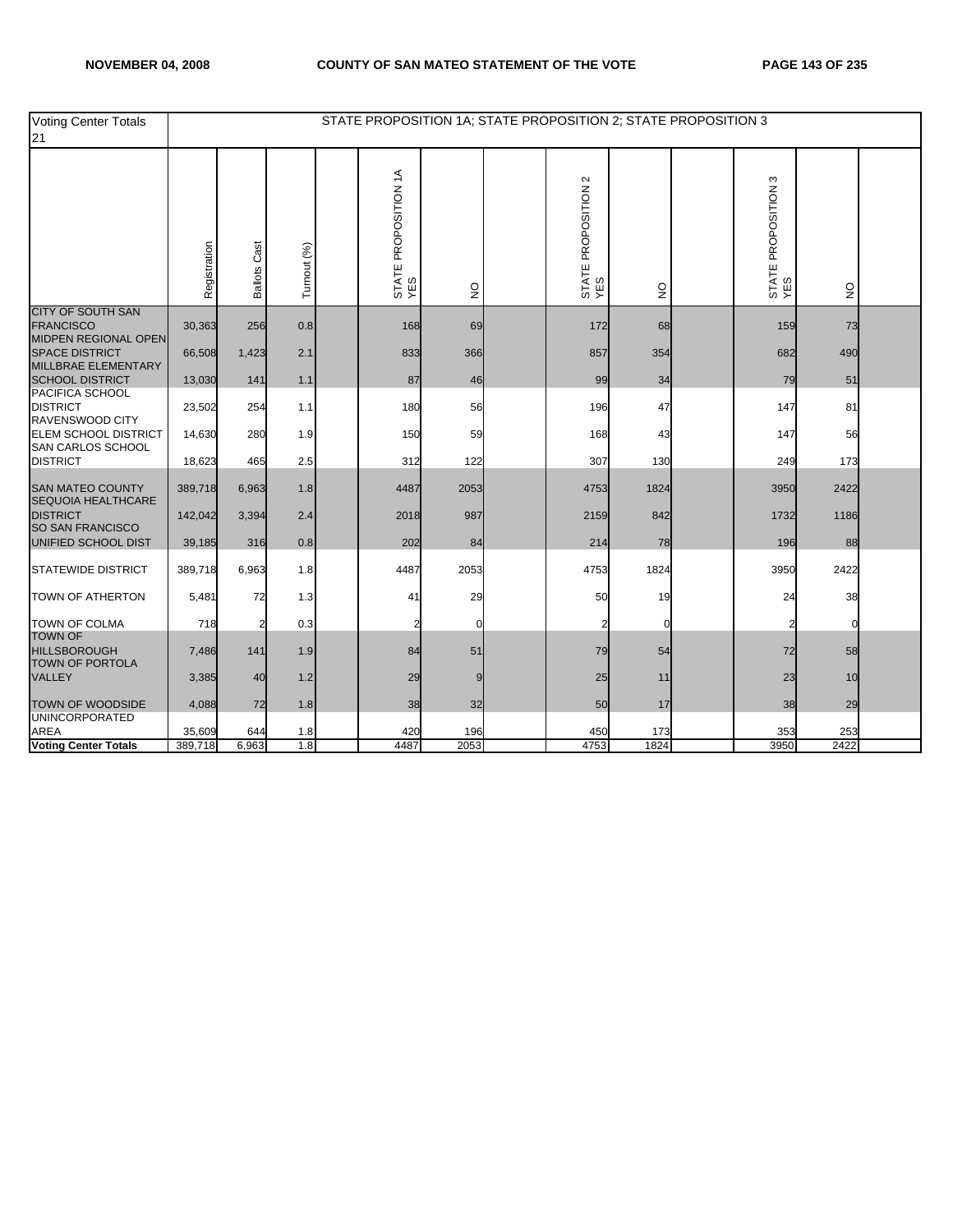| Vote By Mail Totals<br>21                            |              |                        |             | STATE PROPOSITION 1A; STATE PROPOSITION 2; STATE PROPOSITION 3 |               |                            |               |                               |               |  |
|------------------------------------------------------|--------------|------------------------|-------------|----------------------------------------------------------------|---------------|----------------------------|---------------|-------------------------------|---------------|--|
|                                                      | Registration | Cast<br><b>Ballots</b> | Turnout (%) | STATE PROPOSITION 1A<br>YES                                    | $\frac{1}{2}$ | STATE PROPOSITION 2<br>YES | $\frac{0}{2}$ | S<br>STATE PROPOSITION<br>YES | $\frac{1}{2}$ |  |
| 12TH CONGRESSIONAL<br><b>DISTRICT</b>                |              |                        |             |                                                                |               |                            |               |                               |               |  |
| 14TH CONGRESSIONAL                                   | 279,520      | 101,388                | 36.3        | 56869                                                          | 38359         | 64462                      | 31320         | 51446                         | 41258         |  |
| <b>DISTRICT</b><br>12TH ASSEMBLY                     | 110,198      | 39,468                 | 35.8        | 21511                                                          | 15612         | 25479                      | 11841         | 19022                         | 17055         |  |
| <b>DISTRICT</b><br>19TH ASSEMBLY                     | 30,550       | 9,392                  | 30.7        | 5968                                                           | 2872          | 6176                       | 2632          | 5515                          | 3080          |  |
| <b>DISTRICT</b><br>21ST ASSEMBLY                     | 239,833      | 87,081                 | 36.3        | 48600                                                          | 33161         | 55365                      | 26949         | 43976                         | 35626         |  |
| <b>DISTRICT</b><br><b>1ST SUPERVISORIAL</b>          | 119,335      | 44,383                 | 37.2        | 23812                                                          | 17938         | 28400                      | 13580         | 20977                         | 19607         |  |
| <b>DISTRICT</b>                                      | 77,799       | 27,870                 | 35.8        | 15192                                                          | 10977         | 17268                      | 9085          | 13993                         | 11505         |  |
| 2ND SUPERVISORIAL<br><b>DISTRICT</b>                 | 81,202       | 31,142                 | 38.4        | 16888                                                          | 12299         | 19534                      | 9850          | 15128                         | 13301         |  |
| 3RD SUPERVISORIAL<br><b>DISTRICT</b>                 | 95,177       | 37,746                 | 39.7        | 20454                                                          | 15199         | 24235                      | 11636         | 17585                         | 17032         |  |
| <b>4TH SUPERVISORIAL</b><br><b>DISTRICT</b>          | 67,498       | 22,288                 | 33.0        | 12350                                                          | 8516          | 14836                      | 6192          | 11266                         | 9048          |  |
| <b>5TH SUPERVISORIAL</b><br><b>DISTRICT</b>          | 68,042       | 21,810                 | 32.1        | 13496                                                          | 6980          | 14068                      | 6398          | 12496                         | 7427          |  |
| <b>11TH SENATORIAL</b><br><b>DISTRICT</b>            | 114,289      | 41,787                 | 36.6        | 22499                                                          | 16792         | 26895                      | 12609         | 19941                         | 18239         |  |
| 8TH SENATORIAL<br><b>DISTRICT</b>                    | 275,429      | 99,069                 | 36.0        | 55881                                                          | 37179         | 63046                      | 30552         | 50527                         | 40074         |  |
| <b>BAYSHORE ELEM</b><br><b>SCHOOL DISTRICT</b>       | 3,003        | 858                    | 28.6        | 404                                                            | 214           | 414                        | 189           | 371                           | 228           |  |
| BELMONT-REDWOOD                                      |              |                        |             |                                                                |               |                            |               |                               |               |  |
| <b>SHORES SCHOOL DIST</b><br><b>BOARD OF</b>         | 27,618       | 11,158                 | 40.4        | 5329                                                           | 4106          | 6184                       | 3310          | 4562                          | 4607          |  |
| <b>EQUALIZATION</b><br><b>CABRILLO UNIFIED</b>       | 389,718      | 140,856                | 36.1        | 78380                                                          | 53971         | 89941                      | 43161         | 70468                         | 58313         |  |
| <b>SCHOOL DISTRICT</b>                               | 16,426       | 6,126                  | 37.3        | 3481                                                           | 2335          | 4077                       | 1778          | 2982                          | 2679          |  |
| <b>CITY OF BELMONT</b>                               | 16,032       | 6,498                  | 40.5        | 3415                                                           | 2687          | 4066                       | 2092          | 2936                          | 3003          |  |
| <b>CITY OF BRISBANE</b>                              | 2,628        | 849                    | 32.3        | 497                                                            | 294           | 605                        | 203           | 428                           | 347           |  |
| CITY OF BURLINGAME                                   | 16,978       | 6,639                  | 39.1        | 3683                                                           | 2532          | 4160                       | 2092          | 3246                          | 2787          |  |
| <b>CITY OF DALY CITY</b><br><b>CITY OF EAST PALO</b> | 45,301       | 13,905                 | 30.7        | 8748                                                           | 4309          | 8967                       | 4058          | 8139                          | 4549          |  |
| <b>ALTO</b>                                          | 10,034       | 2,028                  | 20.2        | 1327                                                           | 561           | 1480                       | 427           | 1318                          | 556           |  |
| CITY OF FOSTER CITY                                  | 17,100       | 6,464                  | 37.8        | 3604                                                           | 2446          | 3804                       | 2251          | 3119                          | 2765          |  |
| <b>CITY OF HALF MOON BAY</b>                         | 7,101        | 2,914                  | 41.0        | 1584                                                           | 1171          | 1889                       | 883           | 1401                          | 1269          |  |
| <b>CITY OF MENLO PARK</b>                            | 20,580       | 7,537                  | 36.6        | 3874                                                           | 3162          | 4728                       | 2308          | 3582                          | 3228          |  |
| <b>CITY OF MILLBRAE</b>                              | 12,004       | 5,076                  | 42.3        | 2679                                                           | 2037          | 3047                       | 1706          | 2457                          | 2146          |  |
| <b>CITY OF PACIFICA</b>                              | 24,039       | 8,472                  | 35.2        | 4919                                                           | 3038          | 5862                       | 2197          | 4432                          | 3317          |  |
| <b>CITY OF REDWOOD CITY</b>                          | 38,441       | 13,999                 | 36.4        | 7753                                                           | 5385          | 9232                       | 4037          | 6851                          | 5931          |  |
| CITY OF SAN BRUNO                                    | 21,209       | 7,019                  | 33.1        | 3830                                                           | 2793          | 4621                       | 2093          | 3801                          | 2680          |  |
| <b>CITY OF SAN CARLOS</b>                            | 19,525       | 8,538                  | 43.7        | 4377                                                           | 3693          | 5362                       | 2760          | 3770                          | 4070          |  |
| <b>CITY OF SAN MATEO</b>                             | 51,616       | 18,840                 | 36.5        | 10195                                                          | 7459          | 12078                      | 5722          | 9372                          | 7830          |  |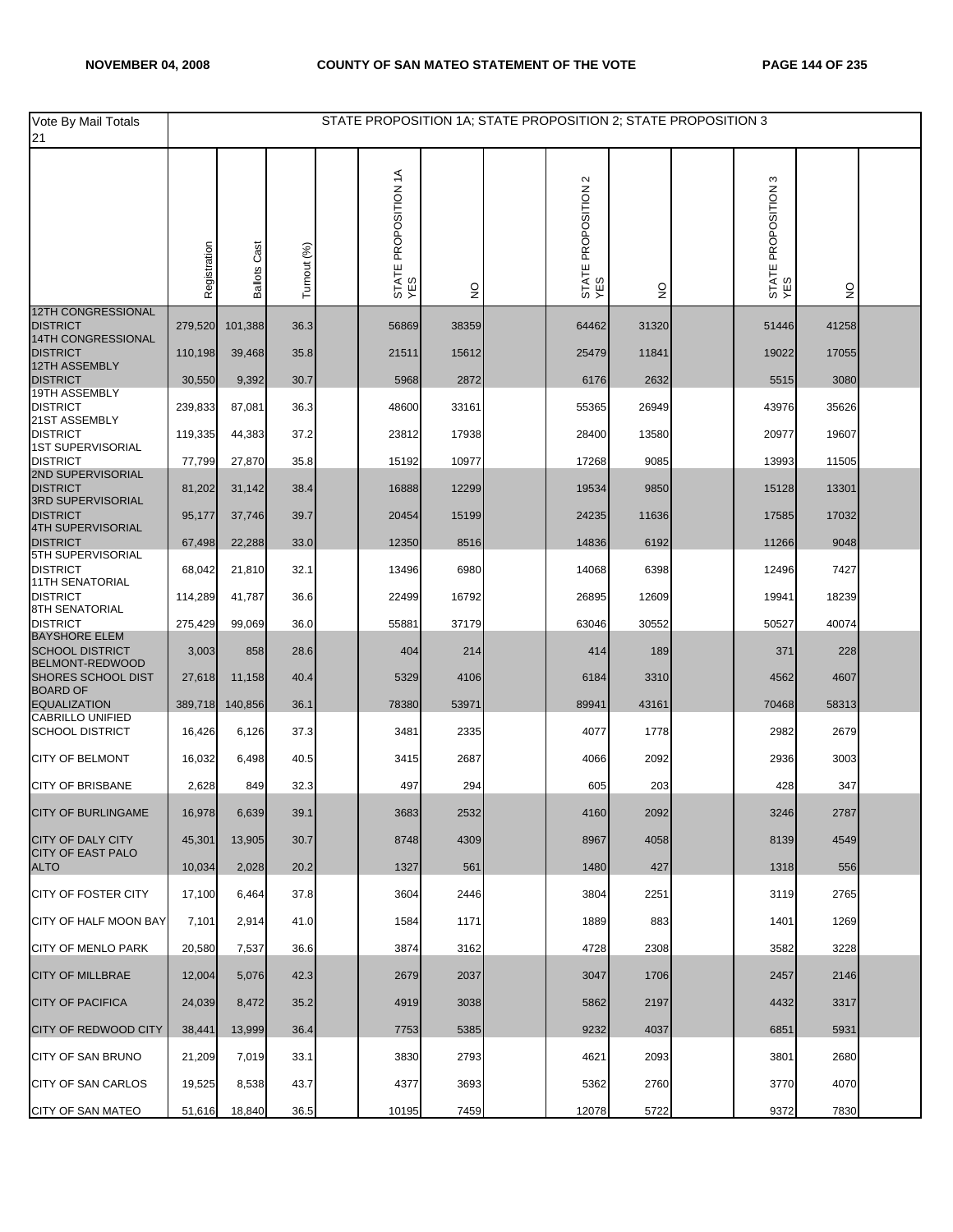| Vote By Mail Totals<br>21                                            |              |                     |             | STATE PROPOSITION 1A; STATE PROPOSITION 2; STATE PROPOSITION 3 |                |                            |              |                               |              |  |
|----------------------------------------------------------------------|--------------|---------------------|-------------|----------------------------------------------------------------|----------------|----------------------------|--------------|-------------------------------|--------------|--|
|                                                                      | Registration | <b>Ballots Cast</b> | Turnout (%) | STATE PROPOSITION 1A<br>YES                                    | $\overline{2}$ | STATE PROPOSITION 2<br>YES | $\mathsf{S}$ | S<br>STATE PROPOSITION<br>YES | $\mathsf{S}$ |  |
| <b>CITY OF SOUTH SAN</b><br><b>FRANCISCO</b>                         | 30,363       | 9,894               | 32.6        | 5834                                                           | 3444           | 6396                       | 2934         | 5571                          | 3488         |  |
| MIDPEN REGIONAL OPEN<br><b>SPACE DISTRICT</b><br>MILLBRAE ELEMENTARY | 66,508       | 26,901              | 40.4        | 13446                                                          | 10258          | 16139                      | 7764         | 11582                         | 11473        |  |
| <b>SCHOOL DISTRICT</b>                                               | 13,030       | 5,328               | 40.9        | 2821                                                           | 2133           | 3231                       | 1766         | 2609                          | 2232         |  |
| PACIFICA SCHOOL<br><b>DISTRICT</b><br>RAVENSWOOD CITY                | 23,502       | 8,472               | 36.0        | 4919                                                           | 3038           | 5862                       | 2197         | 4432                          | 3317         |  |
| <b>ELEM SCHOOL DISTRICT</b><br>SAN CARLOS SCHOOL                     | 14,630       | 3,254               | 22.2        | 1618                                                           | 693            | 1816                       | 518          | 1630                          | 661          |  |
| <b>DISTRICT</b>                                                      | 18,623       | 8,144               | 43.7        | 4106                                                           | 3454           | 5047                       | 2562         | 3553                          | 3793         |  |
| <b>SAN MATEO COUNTY</b><br><b>SEQUOIA HEALTHCARE</b>                 | 389,718      | 140,856             | 36.1        | 78380                                                          | 53971          | 89941                      | 43161        | 70468                         | 58313        |  |
| <b>DISTRICT</b><br>SO SAN FRANCISCO                                  | 142,042      | 55,320              | 38.9        | 27653                                                          | 21445          | 32709                      | 16664        | 24042                         | 23633        |  |
| UNIFIED SCHOOL DIST                                                  | 39,185       | 12,797              | 32.7        | 7328                                                           | 4207           | 7915                       | 3668         | 6980                          | 4269         |  |
| <b>STATEWIDE DISTRICT</b>                                            | 389,718      | 140,856             | 36.1        | 78380                                                          | 53971          | 89941                      | 43161        | 70468                         | 58313        |  |
| <b>TOWN OF ATHERTON</b>                                              | 5,481        | 2,430               | 44.3        | 1062                                                           | 1243           | 1294                       | 994          | 993                           | 1231         |  |
| <b>TOWN OF COLMA</b>                                                 | 718          | 282                 | 39.3        | 187                                                            | 75             | 182                        | 81           | 147                           | 106          |  |
| <b>TOWN OF</b><br><b>HILLSBOROUGH</b><br>TOWN OF PORTOLA             | 7,486        | 3,316               | 44.3        | 1692                                                           | 1435           | 1709                       | 1411         | 1338                          | 1688         |  |
| <b>VALLEY</b>                                                        | 3,385        | 1,636               | 48.3        | 881                                                            | 679            | 991                        | 573          | 706                           | 806          |  |
| TOWN OF WOODSIDE<br><b>UNINCORPORATED</b>                            | 4,088        | 1,686               | 41.2        | 857                                                            | 732            | 1025                       | 575          | 640                           | 896          |  |
| <b>AREA</b>                                                          | 35,609       | 12,834              | 36.0        | 7382                                                           | 4796           | 8443                       | 3764         | 6221                          | 5620         |  |
| <b>Vote By Mail Totals</b>                                           | 389,718      | 140,856             | 36.1        | 78380                                                          | 53971          | 89941                      | 43161        | 70468                         | 58313        |  |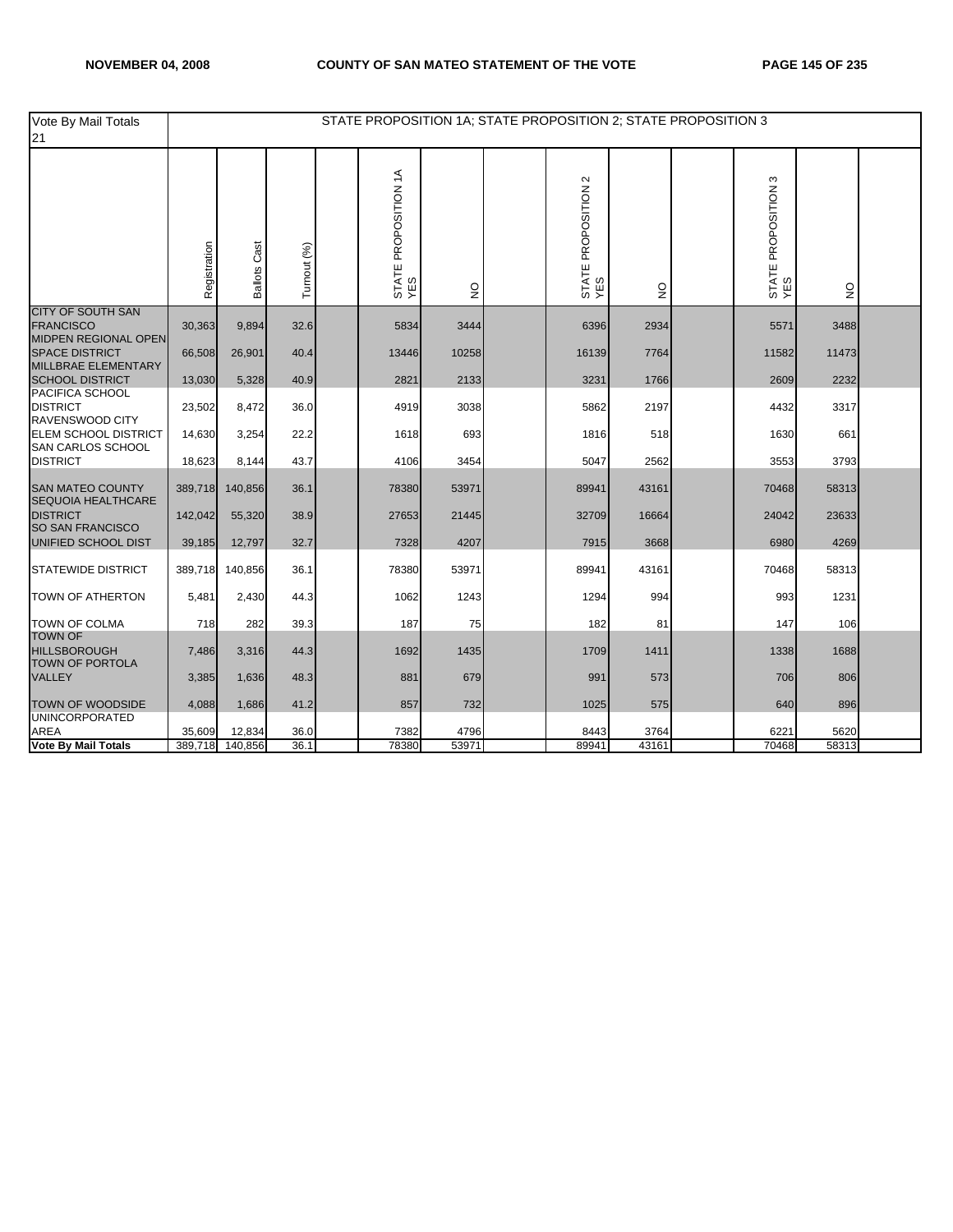| <b>Grand Totals</b><br>21                    |              |                        |             | STATE PROPOSITION 1A; STATE PROPOSITION 2; STATE PROPOSITION 3 |               |                            |               |                            |               |  |
|----------------------------------------------|--------------|------------------------|-------------|----------------------------------------------------------------|---------------|----------------------------|---------------|----------------------------|---------------|--|
|                                              | Registration | Cast<br><b>Ballots</b> | Turnout (%) | STATE PROPOSITION 1A<br>YES                                    | $\frac{0}{2}$ | STATE PROPOSITION 2<br>YES | $\frac{0}{2}$ | STATE PROPOSITION 3<br>YES | $\frac{1}{2}$ |  |
| <b>12TH CONGRESSIONAL</b><br><b>DISTRICT</b> | 279,520      | 221,104                | 79.1        | 126863                                                         | 78912         | 140997                     | 67226         | 117837                     | 82965         |  |
| 14TH CONGRESSIONAL<br><b>DISTRICT</b>        | 110,198      | 86,246                 | 78.3        | 48056                                                          | 32757         | 56248                      | 25369         | 44028                      | 34655         |  |
| <b>12TH ASSEMBLY</b><br><b>DISTRICT</b>      | 30,550       | 20,931                 | 68.5        | 13408                                                          | 6021          | 13613                      | 5868          | 12815                      | 6154          |  |
| 19TH ASSEMBLY<br><b>DISTRICT</b>             | 239,833      | 191,715                | 79.9        | 109404                                                         | 68977         | 122384                     | 58313         | 101446                     | 72626         |  |
| 21ST ASSEMBLY<br><b>DISTRICT</b>             | 119,335      | 94,704                 | 79.4        | 52107                                                          | 36671         | 61248                      | 28414         | 47604                      | 38840         |  |
| <b>1ST SUPERVISORIAL</b><br><b>DISTRICT</b>  |              |                        |             | 35058                                                          | 23038         | 38956                      | 19937         | 32980                      | 23781         |  |
| 2ND SUPERVISORIAL                            | 77,799       | 62,525                 | 80.4        |                                                                |               |                            |               |                            |               |  |
| <b>DISTRICT</b><br>3RD SUPERVISORIAL         | 81,202       | 66,147                 | 81.5        | 36827                                                          | 24820         | 41808                      | 20557         | 33911                      | 26222         |  |
| <b>DISTRICT</b><br><b>4TH SUPERVISORIAL</b>  | 95,177       | 79,010                 | 83.0        | 43490                                                          | 30753         | 51282                      | 23914         | 38328                      | 33903         |  |
| <b>DISTRICT</b><br>5TH SUPERVISORIAL         | 67,498       | 51,201                 | 75.9        | 29217                                                          | 18549         | 34115                      | 14181         | 27572                      | 18990         |  |
| <b>DISTRICT</b><br><b>11TH SENATORIAL</b>    | 68,042       | 48,467                 | 71.2        | 30327                                                          | 14509         | 31084                      | 14006         | 29074                      | 14724         |  |
| <b>DISTRICT</b><br>8TH SENATORIAL            | 114,289      | 90,247                 | 79.0        | 49882                                                          | 34700         | 58603                      | 26815         | 45770                      | 36574         |  |
| <b>DISTRICT</b><br><b>BAYSHORE ELEM</b>      | 275,429      | 217,103                | 78.8        | 125037                                                         | 76969         | 138642                     | 65780         | 116095                     | 81046         |  |
| <b>SCHOOL DISTRICT</b><br>BELMONT-REDWOOD    | 3,003        | 1,980                  | 65.9        | 1053                                                           | 468           | 1034                       | 467           | 1011                       | 476           |  |
| <b>SHORES SCHOOL DIST</b><br><b>BOARD OF</b> | 27,618       | 22,763                 | 82.4        | 11221                                                          | 8116          | 12948                      | 6610          | 9923                       | 8896          |  |
| <b>EQUALIZATION</b><br>CABRILLO UNIFIED      | 389,718      | 307,350                | 78.9        | 174919                                                         | 111669        | 197245                     | 92595         | 161865                     | 117620        |  |
| <b>SCHOOL DISTRICT</b>                       | 16,426       | 13,452                 | 81.9        | 7487                                                           | 4924          | 8771                       | 3836          | 6460                       | 5630          |  |
| <b>CITY OF BELMONT</b>                       | 16,032       | 13,300                 | 83.0        | 7152                                                           | 5269          | 8407                       | 4182          | 6368                       | 5744          |  |
| <b>CITY OF BRISBANE</b>                      | 2,628        | 2,104                  | 80.1        | 1263                                                           | 692           | 1500                       | 512           | 1097                       | 813           |  |
| <b>CITY OF BURLINGAME</b>                    | 16,978       | 14,118                 | 83.2        | 1911                                                           | 5226          | 8928                       | 4383          | 11/1                       | 5598          |  |
| <b>CITY OF DALY CITY</b>                     | 45,301       | 31,010                 | 68.5        | 19780                                                          | 8918          | 19883                      | 8902          | 19011                      | 8997          |  |
| <b>CITY OF EAST PALO</b><br><b>ALTO</b>      | 10,034       | 6,096                  | 60.8        | 3835                                                           | 1754          | 4251                       | 1353          | 4119                       | 1388          |  |
| <b>CITY OF FOSTER CITY</b>                   | 17,100       | 13,770                 | 80.5        | 7696                                                           | 5151          | 8204                       | 4699          | 6969                       | 5540          |  |
| CITY OF HALF MOON BAY                        | 7,101        | 5,727                  | 80.7        | 3103                                                           | 2261          | 3675                       | 1774          | 2780                       | 2457          |  |
| <b>CITY OF MENLO PARK</b>                    | 20,580       | 16.055                 | 78.0        | 8681                                                           | 6399          | 10323                      | 4809          | 8152                       | 6466          |  |
| <b>CITY OF MILLBRAE</b>                      | 12,004       | 9,810                  | 81.7        | 5319                                                           | 3682          | 5906                       | 3204          | 4908                       | 3866          |  |
| <b>CITY OF PACIFICA</b>                      | 24,039       | 19,700                 | 82.0        | 11616                                                          | 6710          | 13542                      | 5157          | 10561                      | 7298          |  |
| <b>CITY OF REDWOOD CITY</b>                  | 38,441       | 30,768                 | 80.0        | 17459                                                          | 11247         | 20305                      | 8838          | 15846                      | 12113         |  |
| CITY OF SAN BRUNO                            | 21,209       | 16,772                 | 79.1        | 9467                                                           | 6150          | 10934                      | 5001          | 9501                       | 5837          |  |
| <b>CITY OF SAN CARLOS</b>                    | 19,525       | 16,573                 | 84.9        | 8683                                                           | 6908          | 10448                      | 5346          | 7719                       | 7484          |  |
| <b>CITY OF SAN MATEO</b>                     | 51,616       | 42,189                 | 81.7        | 23664                                                          | 15650         | 27111                      | 12730         | 22022                      | 16323         |  |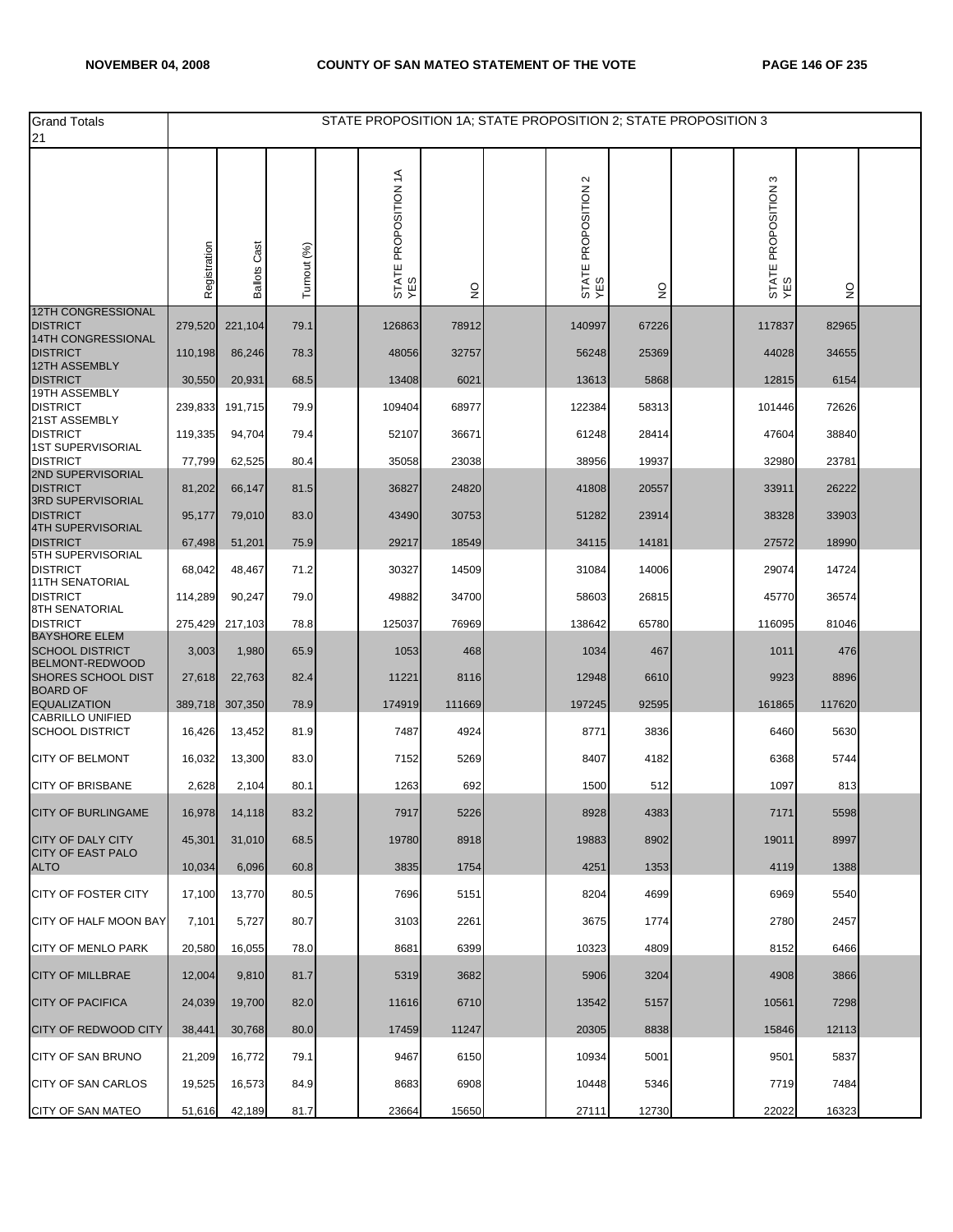| <b>Grand Totals</b><br>21                                       |              |                     |             |                             |               | STATE PROPOSITION 1A; STATE PROPOSITION 2; STATE PROPOSITION 3 |               |                            |                           |  |
|-----------------------------------------------------------------|--------------|---------------------|-------------|-----------------------------|---------------|----------------------------------------------------------------|---------------|----------------------------|---------------------------|--|
|                                                                 | Registration | <b>Ballots Cast</b> | Turnout (%) | STATE PROPOSITION 1A<br>YES | $\frac{0}{2}$ | STATE PROPOSITION 2<br>YES                                     | $\frac{0}{2}$ | STATE PROPOSITION 3<br>YES | $\mathsf{S}^{\mathsf{O}}$ |  |
| <b>CITY OF SOUTH SAN</b><br><b>FRANCISCO</b>                    | 30,363       | 22,670              | 74.7        | 13580                       | 7280          | 14490                                                          | 6640          | 13496                      | 6982                      |  |
| MIDPEN REGIONAL OPEN<br><b>SPACE DISTRICT</b>                   | 66,508       | 55,447              | 83.4        | 28473                       | 20430         | 33622                                                          | 16025         | 24991                      | 22649                     |  |
| MILLBRAE ELEMENTARY<br><b>SCHOOL DISTRICT</b>                   | 13,030       | 10,553              | 81.0        | 5750                        | 3929          | 6395                                                           | 3411          | 5358                       | 4089                      |  |
| PACIFICA SCHOOL<br><b>DISTRICT</b><br>RAVENSWOOD CITY           | 23,502       | 19,253              | 81.9        | 11340                       | 6570          | 13264                                                          | 5013          | 10325                      | 7133                      |  |
| ELEM SCHOOL DISTRICT<br>SAN CARLOS SCHOOL                       | 14,630       | 9,361               | 64.0        | 4877                        | 2195          | 5376                                                           | 1735          | 5241                       | 1742                      |  |
| <b>DISTRICT</b>                                                 | 18,623       | 15,775              | 84.7        | 8159                        | 6403          | 9831                                                           | 4929          | 7277                       | 6924                      |  |
| <b>SAN MATEO COUNTY</b><br><b>SEQUOIA HEALTHCARE</b>            | 389,718      | 307,350             | 78.9        | 174919                      | 111669        | 197245                                                         | 92595         | 161865                     | 117620                    |  |
| <b>DISTRICT</b><br><b>SO SAN FRANCISCO</b>                      | 142,042      | 115,782             | 81.5        | 58747                       | 42945         | 68819                                                          | 33951         | 52674                      | 46233                     |  |
| UNIFIED SCHOOL DIST                                             | 39,185       | 29,044              | 74.1        | 16955                       | 8896          | 17887                                                          | 8275          | 16803                      | 8561                      |  |
| <b>STATEWIDE DISTRICT</b>                                       | 389,718      | 307,350             | 78.9        | 174919                      | 111669        | 197245                                                         | 92595         | 161865                     | 117620                    |  |
| <b>TOWN OF ATHERTON</b>                                         | 5,481        | 4,401               | 80.3        | 1906                        | 2250          | 2434                                                           | 1712          | 1859                       | 2131                      |  |
| <b>TOWN OF COLMA</b>                                            | 718          | 530                 | 73.8        | 353                         | 138           | 343                                                            | 147           | 295                        | 181                       |  |
| <b>TOWN OF</b><br><b>HILLSBOROUGH</b><br><b>TOWN OF PORTOLA</b> | 7,486        | 6,339               | 84.7        | 3321                        | 2614          | 3371                                                           | 2577          | 2705                       | 3046                      |  |
| <b>VALLEY</b>                                                   | 3,385        | 2,982               | 88.1        | 1619                        | 1206          | 1869                                                           | 986           | 1351                       | 1403                      |  |
| TOWN OF WOODSIDE                                                | 4,088        | 3,444               | 84.2        | 1771                        | 1482          | 2180                                                           | 1101          | 1425                       | 1730                      |  |
| <b>UNINCORPORATED</b><br>AREA                                   | 35,609       | 28,992              | 81.4        | 16734                       | 10682         | 19141                                                          | 8542          | 14510                      | 12223                     |  |
| <b>Voting Center Totals</b>                                     | 389,718      | 6,963               | 1.8         | 4487                        | 2053          | 4753                                                           | 1824          | 3950                       | 2422                      |  |
| <b>Vote By Mail Totals</b>                                      | 389,718      | 140,856             | 36.1        | 78380                       | 53971         | 89941                                                          | 43161         | 70468                      | 58313                     |  |
| <b>Election Day Totals</b>                                      | 389,718      | 159,531             | 40.9        | 92052                       | 55645         | 102551                                                         | 47610         | 87447                      | 56885                     |  |
| <b>Grand Totals</b>                                             | 389,718      | 307,350             | 78.9        | 174919                      | 111669        | 197245                                                         | 92595         | 161865                     | 117620                    |  |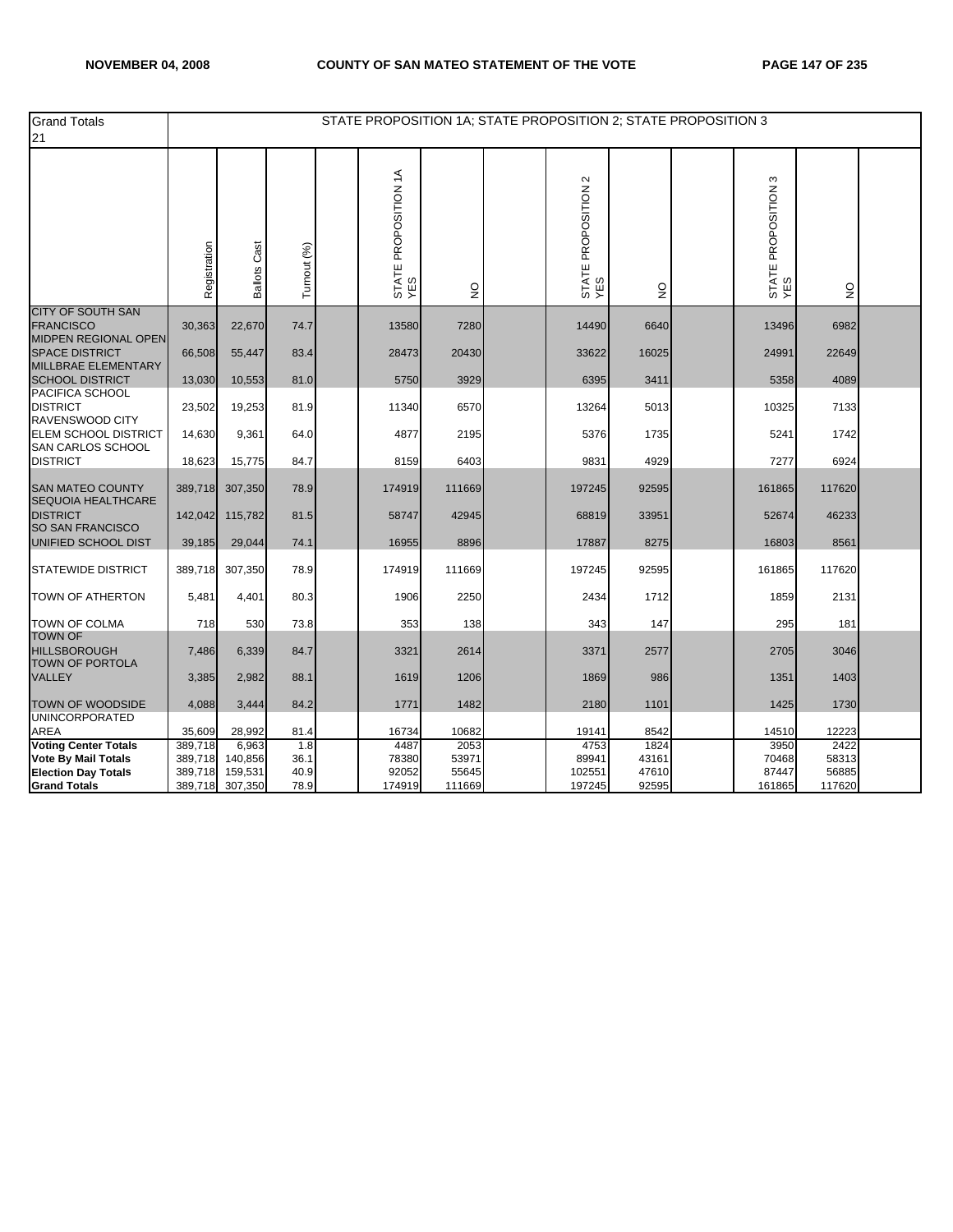| 22           |                    |                     |              | STATE PROPOSITION 4; STATE PROPOSITION 5; STATE PROPOSITION 6 |                   |                          |                   |                          |                    |  |
|--------------|--------------------|---------------------|--------------|---------------------------------------------------------------|-------------------|--------------------------|-------------------|--------------------------|--------------------|--|
|              |                    |                     |              | 4                                                             |                   | Ю                        |                   | $\circ$                  |                    |  |
|              | Registration       | <b>Ballots Cast</b> | Turnout (%)  | STATE PROPOSITION<br>YES                                      | $\frac{0}{2}$     | STATE PROPOSITION<br>YES | $\frac{1}{2}$     | STATE PROPOSITION<br>YES | $\frac{0}{2}$      |  |
| 1001<br>1002 | 1,143<br>943       | 920<br>803          | 80.5<br>85.2 | 252<br>233                                                    | 620<br>519        | 438<br>290               | 402<br>429        | 216<br>175               | 612<br>523         |  |
| 1003<br>1004 | 620<br>773         | 483<br>646          | 77.9<br>83.6 | 181<br>225                                                    | 273<br>381        | 247<br>249               | 199<br>333        | 133<br>133               | 292<br>422         |  |
| 1006<br>1007 | 1,064<br>806       | 911<br>658          | 85.6<br>81.6 | 306<br>196                                                    | 555<br>431        | 364<br>289               | 459<br>305        | 231<br>164               | 573<br>418         |  |
| 1008         | 731                | 593                 | 81.1         | 173                                                           | 382               | 246                      | 283               | 147                      | 367                |  |
| 1009<br>1010 | 767<br>761         | 642<br>635          | 83.7<br>83.4 | 192<br>202                                                    | 417<br>395        | 259<br>272               | 325<br>302        | 150<br>138               | 411<br>416         |  |
| 1011<br>1012 | 761<br>853         | 617<br>687          | 81.1<br>80.5 | 176<br>188                                                    | 398<br>461        | 251<br>297               | 310<br>337        | 156<br>144               | 397<br>471         |  |
| 1013         | 1,010              | 845                 | 83.7         | 289                                                           | 503               | 368                      | 397               | 197                      | 529                |  |
| 1015<br>1016 | 713<br>845         | 611<br>694          | 85.7<br>82.1 | 184<br>218                                                    | 397<br>427        | 234<br>295               | 325<br>323        | 135<br>171               | 408<br>435         |  |
| 1017<br>1018 | 963<br>839         | 827<br>738          | 85.9<br>88.0 | 257<br>217                                                    | 524<br>482        | 305<br>283               | 455<br>389        | 163<br>157               | 555<br>498         |  |
| 1019         | 906                | 771                 | 85.1         | 262                                                           | 469               | 265                      | 436               | 198                      | 481                |  |
| 1020<br>1021 | 567<br>678         | 448<br>552          | 79.0<br>81.4 | 187<br>244                                                    | 223<br>270        | 188<br>154               | 221<br>343        | 133<br>154               | 265<br>330         |  |
| 1022<br>1023 | 699<br>231         | 581<br>191          | 83.1<br>82.7 | 238<br>74                                                     | 314<br>106        | 187<br>65                | 344<br>110        | 159<br>45                | 365<br>131         |  |
| 1024         | 198                | 179                 | 90.4         | 62                                                            | 106               | 67                       | 99                | 42                       | 118                |  |
| 1025<br>1201 | 107<br>237         | 86<br>215           | 80.4<br>90.7 | 22<br>87                                                      | 60<br>118         | 27<br>71                 | 55<br>129         | 18<br>42                 | 63<br>154          |  |
| 1202<br>1203 | 253<br>121         | 221<br>98           | 87.4<br>81.0 | 73<br>36                                                      | 143<br>55         | 71<br>37                 | 143<br>49         | 44<br>19                 | 159<br>63          |  |
| 1204<br>1301 | 165<br>$\mathbf 0$ | 151<br>0            | 91.5<br>0.0  | 58<br>$\mathbf 0$                                             | 86<br>$\mathbf 0$ | 55<br>$\mathbf 0$        | 85<br>$\mathbf 0$ | 23<br>$\mathbf 0$        | 116<br>$\mathbf 0$ |  |
| 1401         | 1,058              | 919                 | 86.9         | 349                                                           | 529               | 296                      | 551               | 219                      | 606                |  |
| 1402<br>1403 | 189<br>787         | 161<br>634          | 85.2<br>80.6 | 60<br>246                                                     | 96<br>354         | 53<br>200                | 98<br>369         | 48<br>142                | 100<br>412         |  |
| 1404<br>1405 | 1,041<br>263       | 869<br>221          | 83.5<br>84.0 | 317<br>73                                                     | 496<br>132        | 267<br>82                | 517<br>123        | 187<br>53                | 576<br>146         |  |
| 1406         | 713                | 615                 | 86.3         | 203                                                           | 385               | 216                      | 362               | 130                      | 427                |  |
| 1407<br>1408 | 829<br>793         | 728<br>668          | 87.8<br>84.2 | 222<br>239                                                    | 468<br>384        | 211<br>190               | 461<br>407        | 167<br>145               | 488<br>439         |  |
| 1409<br>1410 | 784<br>566         | 648<br>463          | 82.7<br>81.8 | 247<br>153                                                    | 358<br>287        | 204<br>154               | 393<br>262        | 163<br>105               | 417<br>302         |  |
| 1411         | 261                | 237                 | 90.8         | 76                                                            | 142               | 81                       | 132               | 53                       | 154                |  |
| 1412<br>1501 | 202<br>876         | 176<br>706          | 87.1<br>80.6 | 73<br>281                                                     | 95<br>373         | 57<br>310                | 107<br>328        | 44<br>224                | 114<br>400         |  |
| 1502<br>1503 | 884<br>254         | 656<br>208          | 74.2<br>81.9 | 266<br>92                                                     | 354<br>102        | 293<br>77                | 297<br>109        | 187<br>51                | 395<br>127         |  |
| 1504         | 1,599<br>971       | 1,303<br>802        | 81.5<br>82.6 | 573<br>305                                                    | 629<br>446        | 393<br>287               | 760<br>449        | 347<br>217               | 784<br>498         |  |
| 1506<br>1507 | 868                | 751                 | 86.5         | 281                                                           | 416               | 267                      | 401               | 179                      | 476                |  |
| 1508<br>1509 | 1,004<br>939       | 822<br>750          | 81.9<br>79.9 | 329<br>282                                                    | 425<br>426        | 277<br>278               | 439<br>410        | 227<br>186               | 456<br>476         |  |
| 1510         | 799                | 640                 | 80.1         | 292                                                           | 310               | 238                      | 346<br>302        | 187                      | 383<br>317         |  |
| 1511<br>1512 | 721<br>1,102       | 572<br>921          | 79.3<br>83.6 | 268<br>361                                                    | 260<br>484        | 202<br>314               | 491               | 178<br>214               | 579                |  |
| 1514<br>1515 | 940<br>1,047       | 806<br>873          | 85.7<br>83.4 | 329<br>418                                                    | 415<br>394        | 229<br>250               | 478<br>529        | 187<br>202               | 497<br>543         |  |
| 1601<br>1602 | 1,184<br>171       | 897<br>103          | 75.8<br>60.2 | 363<br>60                                                     | 487<br>38         | 409<br>59                | 413<br>36         | 248<br>38                | 563<br>53          |  |
| 1603         | 1,035              | 770                 | 74.4         | 328                                                           | 393               | 355                      | 339               | 243                      | 443                |  |
| 1604<br>1605 | 958<br>1,014       | 691<br>731          | 72.1<br>72.1 | 263<br>320                                                    | 389<br>365        | 342<br>318               | 299<br>360        | 198<br>240               | 420<br>419         |  |
| 1606<br>1607 | 958<br>822         | 794<br>658          | 82.9<br>80.0 | 299<br>238                                                    | 436<br>382        | 292<br>297               | 429<br>312        | 213<br>205               | 480<br>377         |  |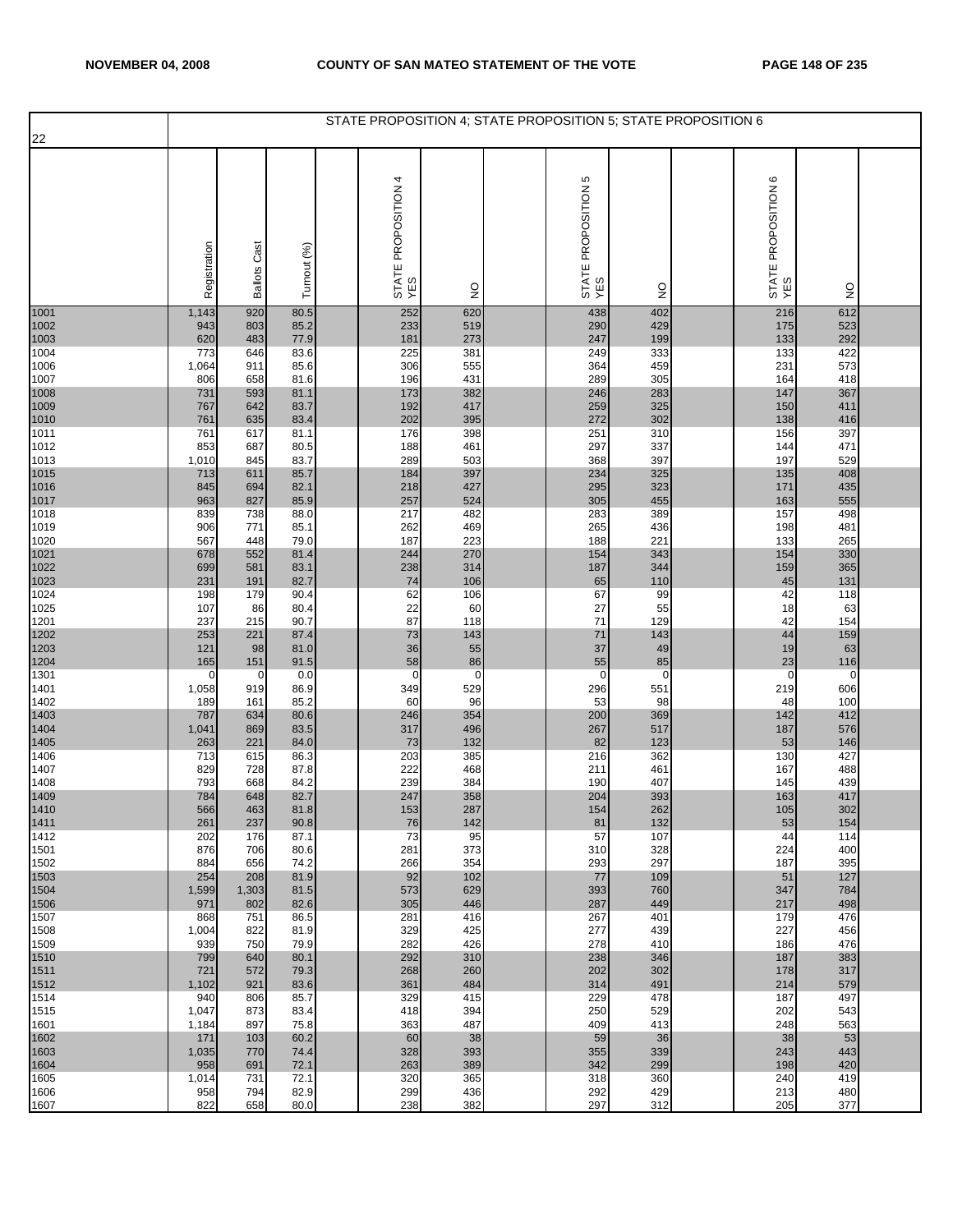| 22           |                |                     |              | STATE PROPOSITION 4; STATE PROPOSITION 5; STATE PROPOSITION 6 |                    |                               |                    |                                     |                    |  |
|--------------|----------------|---------------------|--------------|---------------------------------------------------------------|--------------------|-------------------------------|--------------------|-------------------------------------|--------------------|--|
|              | Registration   | <b>Ballots Cast</b> | Turnout (%)  | 4<br>STATE PROPOSITION<br>YES                                 | $\frac{0}{2}$      | Ю<br>STATE PROPOSITION<br>YES | $\frac{1}{2}$      | $\circ$<br>STATE PROPOSITION<br>YES | $\frac{0}{2}$      |  |
| 1608         | 1,074          | 869                 | 80.9<br>82.0 | 330                                                           | 491                | 359                           | 442<br>415         | 242                                 | 532<br>489         |  |
| 1610<br>1612 | 934<br>1,032   | 766<br>851          | 82.5         | 281<br>304                                                    | 443<br>498         | 289<br>313                    | 465                | 199<br>229                          | 525                |  |
| 1613         | 1,201          | 922                 | 76.8         | 376                                                           | 488                | 412                           | 428                | 294                                 | 528                |  |
| 1614<br>1617 | 1,113<br>1,781 | 887<br>1,521        | 79.7<br>85.4 | 354<br>616                                                    | 479<br>821         | 372<br>589                    | 449<br>816         | 269<br>464                          | 528<br>899         |  |
| 1619         | 658            | 577                 | 87.7         | 243                                                           | 309                | 190                           | 337                | 137                                 | 383                |  |
| 1620<br>1621 | 728<br>826     | 609<br>654          | 83.7<br>79.2 | 248<br>253                                                    | 319<br>362         | 185<br>261                    | 369<br>348         | 167<br>177                          | 365<br>409         |  |
| 1622         | 1,109          | 858                 | 77.4         | 364                                                           | 455                | 351                           | 445                | 225                                 | 562                |  |
| 1623<br>1624 | 277<br>794     | 213<br>625          | 76.9<br>78.7 | 104<br>284                                                    | 99<br>306          | 100<br>248                    | 100<br>326         | 74<br>173                           | 117<br>387         |  |
| 1625         | 754            | 570                 | 75.6         | 245                                                           | 297                | 219                           | 290                | 171                                 | 325                |  |
| 1626<br>1627 | 907<br>256     | 726<br>197          | 80.0<br>77.0 | 337<br>92                                                     | 351<br>94          | 269<br>58                     | 403<br>120         | 213<br>63                           | 449<br>112         |  |
| 1628         | 901            | 704                 | 78.1         | 333                                                           | 344                | 279                           | 387                | 212                                 | 433                |  |
| 1629<br>1630 | 175<br>189     | 134<br>153          | 76.6<br>81.0 | 65<br>57                                                      | 55<br>88           | 74<br>60                      | 47<br>77           | 34<br>39                            | 81<br>92           |  |
| 1631         | 103            | 93                  | 90.3         | 44                                                            | 46                 | 40                            | 45                 | 21                                  | 56                 |  |
| 1632<br>1633 | 143<br>112     | 120<br>79           | 83.9<br>70.5 | 52<br>35                                                      | 61<br>40           | 32<br>43                      | 80<br>31           | 38<br>33                            | ${\bf 75}$<br>38   |  |
| 1701         | 644            | 546                 | 84.8         | 175                                                           | 343                | 188                           | 318                | 127                                 | 372                |  |
| 1702<br>1703 | 650<br>844     | 561<br>716          | 86.3<br>84.8 | 195<br>209                                                    | 337<br>477         | 193<br>260                    | 334<br>410         | 111<br>170                          | 401<br>488         |  |
| 1704         | 706            | 612                 | 86.7         | 138                                                           | 453                | 230                           | 343                | 100                                 | 463                |  |
| 1705<br>1801 | 698            | $\mathbf 0$<br>532  | 0.0<br>76.2  | $\mathbf 0$<br>232                                            | $\mathbf 0$<br>263 | $\mathbf{0}$<br>220           | $\mathbf 0$<br>268 | $\mathbf 0$<br>150                  | $\mathbf 0$<br>322 |  |
| 1802         | 690            | 547                 | 79.3         | 224                                                           | 292                | 219                           | 281                | 140                                 | 342                |  |
| 1803<br>1804 | 976<br>740     | 675<br>585          | 69.2<br>79.1 | 295<br>262                                                    | 343<br>293         | 282<br>261                    | 332<br>280         | 222<br>170                          | 379<br>358         |  |
| 1805         | 843            | 589                 | 69.9         | 278                                                           | 268                | 264                           | 272                | 200                                 | 319                |  |
| 1806<br>1807 | 953<br>717     | 719<br>590          | 75.4<br>82.3 | 324<br>223                                                    | 354<br>325         | 270<br>239                    | 385<br>298         | 189<br>157                          | 455<br>371         |  |
| 1808         | 751            | 589                 | 78.4         | 245                                                           | 305                | 272                           | 259                | 169                                 | 344                |  |
| 1809<br>1810 | 1,134<br>796   | 842<br>542          | 74.3<br>68.1 | 408<br>208                                                    | 399<br>302         | 340<br>299                    | 446<br>196         | 255<br>177                          | 506<br>301         |  |
| 1811<br>1812 | 1,082          | 744                 | 68.8         | 334                                                           | 373                | 343                           | 351                | 241                                 | 431                |  |
| 1813         | 733<br>942     | 521<br>608          | 71.1<br>64.5 | 230<br>271                                                    | 256<br>290         | 238<br>274                    | 232<br>276         | 156<br>190                          | 291<br>347         |  |
| 1814         | 1,052          | 656                 | 62.4         | 280                                                           | 335                | 344                           | 260                | 180                                 | 407                |  |
| 1815<br>1816 | 756<br>862     | 521<br>652          | 68.9<br>75.6 | 247<br>289                                                    | 231<br>297         | 229<br>244                    | 233<br>317         | 146<br>180                          | 293<br>372         |  |
| 1817         | 133            | 103                 | 77.4         | 39                                                            | 58                 | 38                            | 57                 | 29                                  | 63                 |  |
| 1941<br>1942 | 245<br>246     | 228<br>213          | 93.1<br>86.6 | 66<br>64                                                      | 144<br>142         | 82<br>98                      | 125<br>102         | 60<br>60                            | 141<br>129         |  |
| 1943         | 248            | 211                 | 85.1         | 78                                                            | 126                | 85                            | 109                | 62                                  | 133                |  |
| 1944<br>1945 | 145<br>244     | 130<br>222          | 89.7<br>91.0 | 32<br>62                                                      | 89<br>148          | 51<br>93                      | 67<br>104          | 29<br>44                            | 86<br>149          |  |
| 1946         | 248            | 213                 | 85.9         | 77                                                            | 128                | 88                            | 111                | 48                                  | 146                |  |
| 1947<br>1948 | 213<br>172     | 193<br>157          | 90.6<br>91.3 | 68<br>55                                                      | 117<br>99          | 67<br>52                      | 113<br>101         | 42<br>32                            | 133<br>117         |  |
| 1949         | 159            | 148                 | 93.1         | 43                                                            | 96                 | 61                            | 75                 | 35                                  | 101                |  |
| 1970<br>2101 | 720<br>544     | 636<br>446          | 88.3<br>82.0 | 205<br>166                                                    | 400<br>260         | 216<br>174                    | 371<br>238         | 144<br>108                          | 427<br>288         |  |
| 2102<br>2103 | 783            | 597                 | 76.2         | 190                                                           | 363                | 235                           | 306                | 174                                 | 351                |  |
| 2104         | 879<br>768     | 671<br>598          | 76.3<br>77.9 | 217<br>191                                                    | 419<br>361         | 284<br>221                    | 332<br>317         | 158<br>134                          | 437<br>391         |  |
| 2105         | 750            | 601                 | 80.1         | 185                                                           | 380                | 252                           | 290                | 119                                 | 408                |  |
| 2106<br>2107 | 745<br>757     | 639<br>655          | 85.8<br>86.5 | 198<br>198                                                    | 398<br>428         | 240<br>274                    | 344<br>336         | 149<br>150                          | 420<br>437         |  |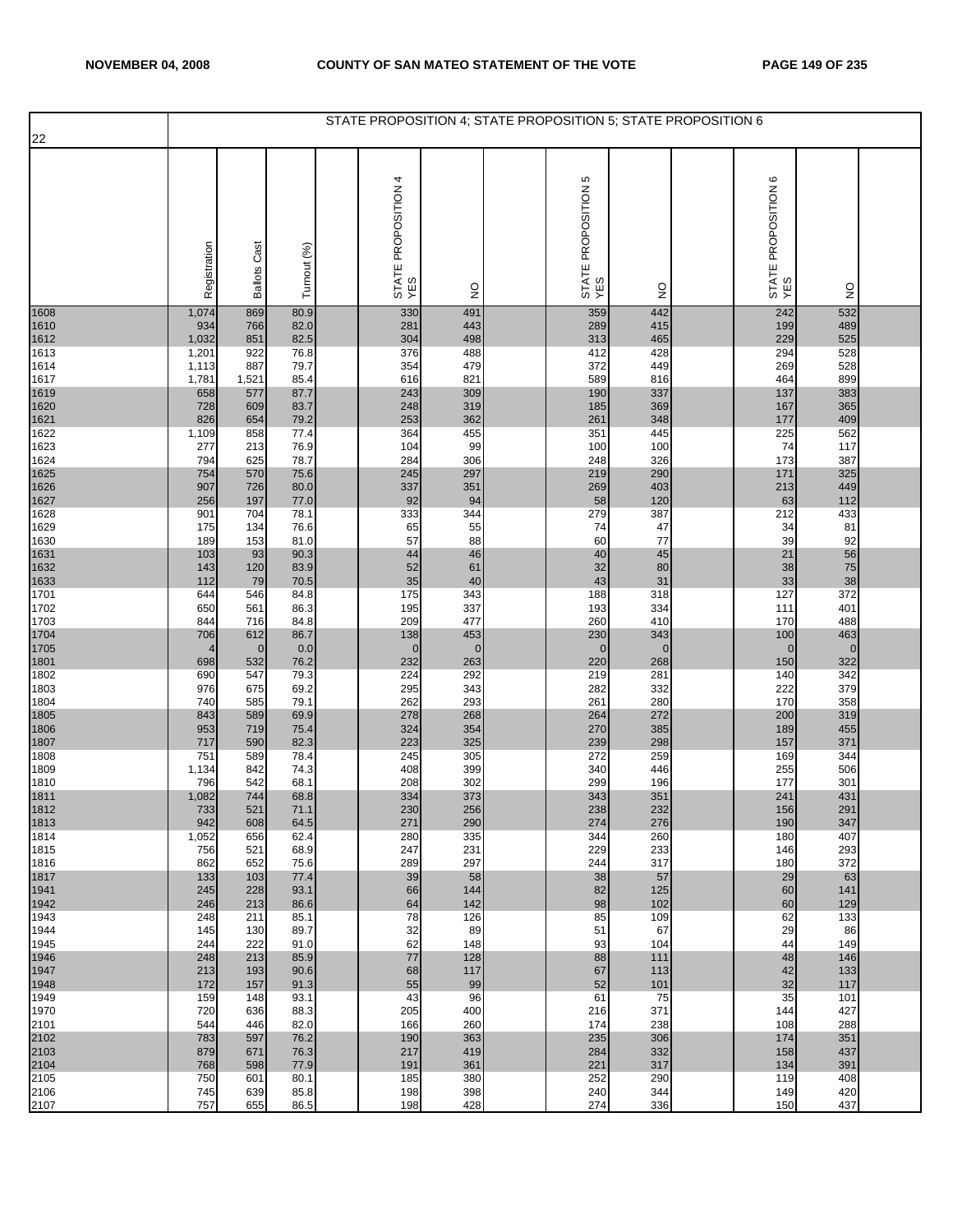| 22                           |                         |                        |              | STATE PROPOSITION 4; STATE PROPOSITION 5; STATE PROPOSITION 6 |                      |                               |                    |                               |                       |  |
|------------------------------|-------------------------|------------------------|--------------|---------------------------------------------------------------|----------------------|-------------------------------|--------------------|-------------------------------|-----------------------|--|
|                              |                         |                        |              |                                                               |                      |                               |                    |                               |                       |  |
|                              | Registration            | Cast<br><b>Ballots</b> | Turnout (%)  | 4<br>STATE PROPOSITION<br>YES                                 | $\frac{0}{2}$        | 5<br>STATE PROPOSITION<br>YES | $\frac{1}{2}$      | ဖ<br>STATE PROPOSITION<br>YES | $\frac{0}{2}$         |  |
| 2108<br>2109<br>2110<br>2111 | 672                     | 553                    | 82.3         | 169                                                           | 357                  | 232                           | 288                | 93                            | 411                   |  |
|                              | 811<br>750              | 652<br>655             | 80.4<br>87.3 | 201<br>158                                                    | 415<br>466           | 262<br>264                    | 339<br>344         | 138<br>112                    | 437<br>482            |  |
|                              | 805                     | 700                    | 87.0         | 189                                                           | 487                  | 280                           | 372                | 148                           | 488                   |  |
| 2112<br>2113                 | 838<br>821              | 726<br>711             | 86.6<br>86.6 | 239<br>214                                                    | 452<br>472           | 287<br>248                    | 384<br>425         | 148<br>124                    | 499<br>534            |  |
|                              | 836                     | 722                    | 86.4         | 232                                                           | 441                  | 238                           | 411                | 172                           | 456                   |  |
|                              | 1,083<br>1,167          | 932<br>921             | 86.1<br>78.9 | 351<br>272                                                    | 527<br>593           | 296<br>429                    | 556<br>402         | 179<br>250                    | 653<br>570            |  |
| 2114<br>2115<br>2117<br>2118 | 245                     | 187                    | 76.3         | 50                                                            | 118                  | 69                            | 95                 | 44                            | 116                   |  |
| 2119                         | 747                     | 582                    | 77.9         | 172                                                           | 374                  | 271                           | 267                | 142                           | 369                   |  |
| 2120<br>2121<br>2122<br>2201 | 790<br>159              | 691<br>147             | 87.5<br>92.5 | 239<br>59                                                     | 415<br>80            | 257<br>54                     | 386<br>83          | 136<br>38                     | 491<br>95             |  |
|                              | 176                     | 153                    | 86.9         | 64                                                            | 84                   | 45                            | 100                | 39                            | 107                   |  |
|                              | 651                     | 516                    | 79.3         | 205                                                           | 287                  | 181                           | 293<br>294         | 144                           | 325                   |  |
| 2202<br>2203                 | 723<br>749              | 574<br>621             | 79.4<br>82.9 | 175<br>197                                                    | 372<br>389           | 239<br>250                    | 304                | 139<br>144                    | 385<br>401            |  |
| 2204                         | 651                     | 518                    | 79.6         | 192                                                           | 284                  | 159                           | 305                | 125                           | 330                   |  |
|                              | 765<br>691              | 566<br>556             | 74.0<br>80.5 | 208<br>207                                                    | 321<br>311           | 234<br>176                    | 277<br>327         | 164<br>121                    | 332<br>363            |  |
| 2205<br>2206<br>2207<br>2208 | 1,081                   | 875                    | 80.9         | 315                                                           | 500                  | 309                           | 475                | 220                           | 548                   |  |
| 2210                         | 845<br>1,046            | 699<br>828             | 82.7<br>79.2 | 257<br>288                                                    | 403<br>480           | 244<br>329                    | 397<br>423         | 166<br>233                    | 463<br>501            |  |
| 2211                         | 694                     | 582                    | 83.9         | 221                                                           | 338                  | 210                           | 321                | 149                           | 371                   |  |
|                              | 640                     | 494                    | 77.2         | 210                                                           | 252                  | 158                           | 291                | 123                           | 305                   |  |
| 2212<br>2213<br>2214<br>2215 | 624<br>1,111            | 512<br>946             | 82.1<br>85.1 | 201<br>325                                                    | 276<br>578           | 183<br>367                    | 277<br>503         | 139<br>215                    | 309<br>632            |  |
|                              | 1,054                   | 890                    | 84.4         | 311                                                           | 518                  | 291                           | 518                | 185                           | 601                   |  |
| 2217<br>2218                 | 752<br>1,030            | 577<br>805             | 76.7<br>78.2 | 219<br>290                                                    | 313<br>466           | 218<br>299                    | 307<br>440         | 129<br>211                    | 375<br>510            |  |
| 2219                         | 211                     | 188                    | 89.1         | 66                                                            | 113                  | 55                            | 114                | 60                            | 110                   |  |
| 2221                         | 781<br>966              | 615<br>810             | 78.7<br>83.9 | 247<br>268                                                    | 332<br>506           | 200<br>276                    | 362<br>475         | 161<br>164                    | 386<br>556            |  |
| 2222<br>2223                 | 897                     | 692                    | 77.1         | 271                                                           | 380                  | 245                           | 376                | 166                           | 441                   |  |
| 2224                         | 960                     | 762                    | 79.4         | 218                                                           | 485                  | 265                           | 426                | 201                           | 474                   |  |
| 2225                         | 178<br>$\overline{0}$   | 144<br>$\mathbf{0}$    | 80.9<br>0.0  | 53<br>$\pmb{0}$                                               | 89<br>$\overline{0}$ | 65<br>$\pmb{0}$               | 75<br>$\pmb{0}$    | 48<br>$\pmb{0}$               | 88<br>$\mathbf 0$     |  |
| 2504<br>2505                 | $\overline{0}$          | $\overline{0}$         | 0.0          | $\overline{0}$                                                | $\overline{0}$       | $\overline{0}$                | $\overline{0}$     | $\overline{0}$                | $\overline{0}$        |  |
| 2506<br>2601                 | $\overline{0}$<br>1,030 | $\overline{0}$<br>787  | 0.0<br>76.4  | $\mathbf 0$<br>272                                            | $\mathbf 0$<br>471   | $\mathbf 0$<br>349            | $\mathbf 0$<br>380 | $\mathbf 0$<br>193            | $\overline{0}$<br>522 |  |
| 2602                         | 979                     | 774                    | 79.1         | 341                                                           | 401                  | 369                           | 359                | 210                           | 501                   |  |
| 2603                         | 955<br>989              | 717<br>752             | 75.1         | 293<br>304                                                    | 383<br>389           | 328                           | 331<br>372         | 196                           | 445<br>455            |  |
| 2604<br>2605                 | 1,249                   | 972                    | 76.0<br>77.8 | 434                                                           | 490                  | 318<br>448                    | 454                | 208<br>304                    | 576                   |  |
| 2607                         | 881                     | 724                    | 82.2         | 273                                                           | 413                  | 295                           | 364                | 189                           | 442                   |  |
| 2608<br>2609                 | 933<br>889              | 720<br>738             | 77.2<br>83.0 | 276<br>241                                                    | 394<br>461           | 288<br>315                    | 364<br>375         | 199<br>194                    | 437<br>480            |  |
| 2610                         | 1,049                   | 886                    | 84.5         | 254                                                           | 565                  | 304                           | 488                | 226                           | 540                   |  |
| 2611<br>2612                 | 872<br>804              | 686<br>532             | 78.7<br>66.2 | 253<br>184                                                    | 398<br>311           | 296<br>276                    | 341<br>218         | 186<br>154                    | 438<br>325            |  |
| 2613                         | 707                     | 540                    | 76.4         | 214                                                           | 286                  | 216                           | 270                | 148                           | 330                   |  |
| 2614                         | 1,173                   | 929<br>167             | 79.2         | 331                                                           | 550<br>79            | 357                           | 485<br>97          | 229                           | 584                   |  |
| 2615<br>2616                 | 203<br>243              | 196                    | 82.3<br>80.7 | 76<br>67                                                      | 116                  | 58<br>101                     | 78                 | 50<br>61                      | 101<br>113            |  |
| 2617                         | 989                     | 810                    | 81.9         | 271                                                           | 509                  | 350                           | 399                | 226                           | 508                   |  |
| 2618<br>2619                 | 277<br>1,073            | 223<br>904             | 80.5<br>84.2 | 92<br>305                                                     | 116<br>540           | 94<br>322                     | 107<br>508         | 61<br>221                     | 137<br>582            |  |
| 2620                         | 792                     | 621                    | 78.4         | 232                                                           | 355                  | 250                           | 312                | 167                           | 394                   |  |
| 2621<br>2622                 | 1,022<br>1,216          | 814<br>983             | 79.6<br>80.8 | 275<br>319                                                    | 490<br>613           | 297<br>426                    | 456<br>470         | 204<br>263                    | 530<br>613            |  |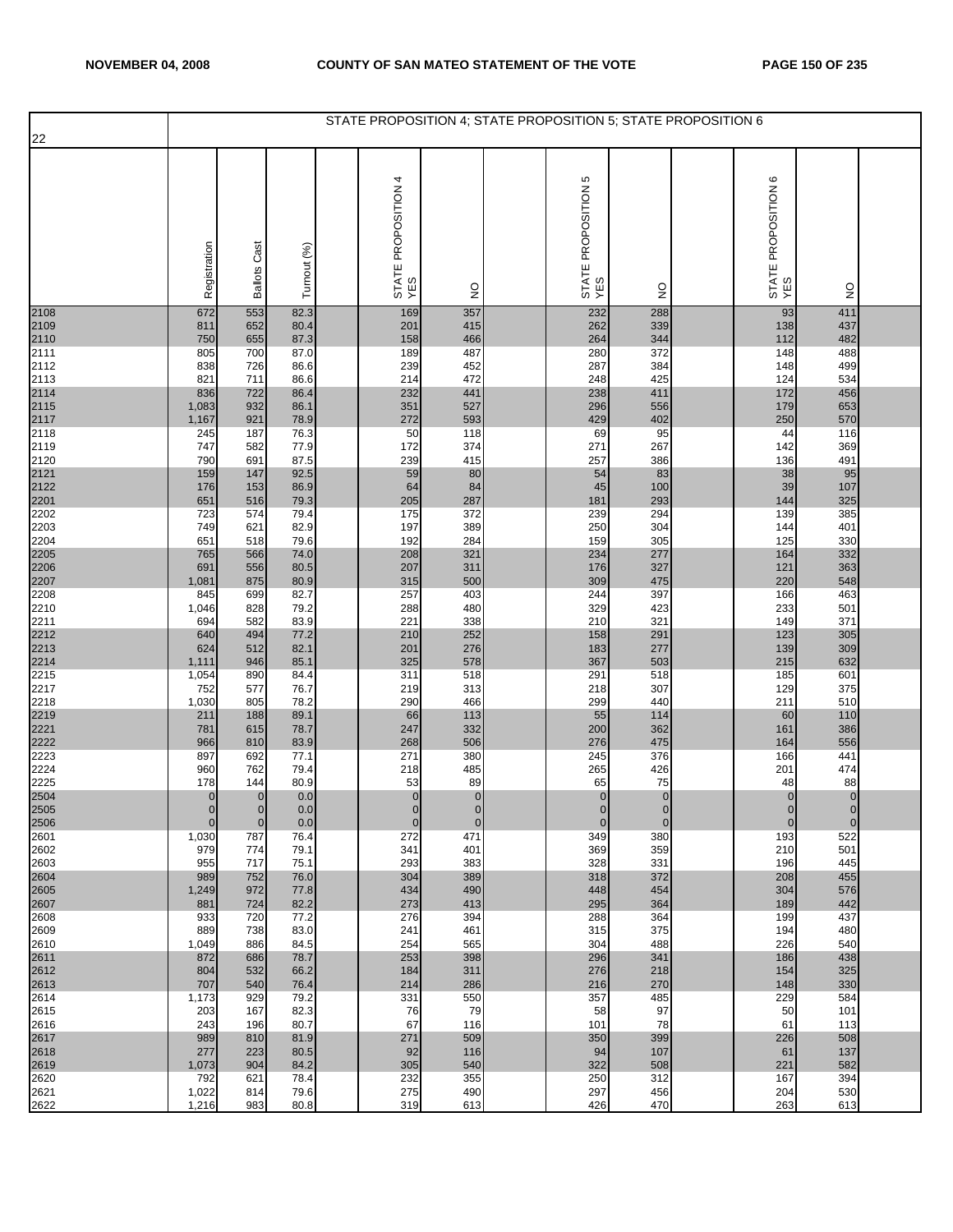|              |                     |                                   |                | STATE PROPOSITION 4; STATE PROPOSITION 5; STATE PROPOSITION 6 |                                  |                            |                    |                              |                     |  |
|--------------|---------------------|-----------------------------------|----------------|---------------------------------------------------------------|----------------------------------|----------------------------|--------------------|------------------------------|---------------------|--|
| 22           |                     |                                   |                |                                                               |                                  |                            |                    |                              |                     |  |
|              | Registration        | <b>Ballots Cast</b>               | Turnout (%)    | STATE PROPOSITION 4<br>YES                                    | $\frac{\mathsf{O}}{\mathsf{Z}}$  | STATE PROPOSITION 5<br>YES | $\frac{0}{2}$      | STATE PROPOSITION 6<br>YES   | $\frac{0}{2}$       |  |
| 2624         | 699                 | 591                               | 84.5           | 166                                                           | 389                              | 252                        | 286                | 114                          | 405                 |  |
| 2625<br>2627 | 1,149<br>709        | 940<br>548                        | 81.8<br>77.3   | 300<br>185                                                    | 594<br>319                       | 433<br>239                 | 443<br>254         | 223<br>114                   | 637<br>364          |  |
| 2628         | 968                 | 763                               | 78.8           | 284                                                           | 439                              | 355                        | 345                | 189                          | 484                 |  |
| 2629         | 799                 | 552                               | 69.1           | 222<br>179                                                    | 307<br>247                       | 290                        | 226                | 155                          | 343                 |  |
| 2630<br>2631 | 604<br>132          | 457<br>105                        | 75.7<br>79.5   | 37                                                            | 65                               | 254<br>59                  | 171<br>38          | 156<br>29                    | 253<br>66           |  |
| 2632         | 1,086               | 908                               | 83.6           | 324                                                           | 516                              | 366                        | 450                | 211                          | 571                 |  |
| 2633<br>2634 | 741<br>883          | 587<br>718                        | 79.2<br>81.3   | 191<br>237                                                    | 370<br>431                       | 288<br>336                 | 258<br>322         | 156<br>182                   | 370<br>458          |  |
| 2636         | 1,085               | 899                               | 82.9           | 280                                                           | 565                              | 401                        | 412                | 230                          | 575                 |  |
| 2637<br>2638 | 705<br>955          | 583<br>818                        | 82.7<br>85.7   | 190<br>252                                                    | 354<br>530                       | 256<br>303                 | 268<br>461         | 136<br>179                   | 367<br>556          |  |
| 2639         | 904                 | 796                               | 88.1           | 242                                                           | 511                              | 248                        | 481                | 168                          | 549                 |  |
| 2643<br>2644 | 907<br>836          | 719<br>702                        | 79.3<br>84.0   | 226<br>225                                                    | 440<br>425                       | 310<br>280                 | 337<br>353         | 182<br>170                   | 435<br>451          |  |
| 2646         | 673                 | 590                               | 87.7           | 152                                                           | 415                              | 197                        | 349                | 138                          | 400                 |  |
| 2647<br>2648 | 642<br>1,352        | 542<br>1,143                      | 84.4<br>84.5   | 166<br>363                                                    | 352<br>723                       | 201<br>487                 | 299<br>569         | 113<br>236                   | 362<br>777          |  |
| 2650         | 626                 | 554                               | 88.5           | 194                                                           | 324                              | 205                        | 295                | 137                          | 341                 |  |
| 2651         | 868                 | 740                               | 85.3           | 290                                                           | 409                              | 290                        | 377                | 165                          | 480                 |  |
| 2652<br>2653 | 855<br>839          | 706<br>649                        | 82.6<br>77.4   | 249<br>254                                                    | 417<br>346                       | 278<br>266                 | 366<br>314         | 159<br>182                   | 462<br>382          |  |
| 2654         | 496                 | 394                               | 79.4           | 148                                                           | 224                              | 170                        | 190                | 115                          | 228                 |  |
| 2655<br>2656 | 680<br>727          | 519<br>604                        | 76.3<br>83.1   | 178<br>192                                                    | 309<br>383                       | 271<br>250                 | 205<br>312         | 161<br>140                   | 297<br>410          |  |
| 2657         | 608                 | 527                               | 86.7           | 170                                                           | 333                              | 204                        | 278                | 101                          | 375                 |  |
| 2658<br>2659 | 846<br>588          | 724<br>485                        | 85.6<br>82.5   | 231<br>194                                                    | 460<br>252                       | 267<br>162                 | 402<br>275         | 171<br>136                   | 488<br>299          |  |
| 2660         | 860                 | 752                               | 87.4           | 254                                                           | 465                              | 262                        | 426                | 181                          | 483                 |  |
| 2661<br>2662 | 797<br>796          | 683<br>690                        | 85.7<br>86.7   | 227<br>228                                                    | 418<br>422                       | 241<br>229                 | 382<br>397         | 163<br>137                   | 447<br>475          |  |
| 2663         | 766                 | 627                               | 81.9           | 238                                                           | 352                              | 189                        | 381                | 172                          | 380                 |  |
| 2664<br>2665 | 907<br>741          | 745<br>614                        | 82.1<br>82.9   | 259<br>213                                                    | 439<br>357                       | 252<br>213                 | 425<br>342         | 180<br>155                   | 479<br>379          |  |
| 2666         | 896                 | 752                               | 83.9           | 261                                                           | 443                              | 287                        | 397                | 177                          | 490                 |  |
| 2667<br>2668 | 540<br>539          | 466<br>464                        | 86.3<br>86.1   | 172<br>167                                                    | 268<br>273                       | 162<br>172                 | 264<br>257         | 119<br>122                   | 295<br>290          |  |
| 2669         | 611                 | 522                               | 85.4           | 175                                                           | 316                              | 183                        | 286                | 124                          | 342                 |  |
| 2670<br>2673 | 236<br>0            | 185<br>$\mathbf 0$                | 78.4<br>0.0    | 67<br>$\mathbf 0$                                             | 104<br>$\mathbf 0$               | 62<br>$\mathbf 0$          | 104<br>$\mathbf 0$ | 53<br>0                      | 107<br>0            |  |
| 2701         | $\Omega$            | $\Omega$                          | 0.0            | $\Omega$                                                      | $\Omega$                         | $\Omega$                   | $\Omega$           | $\Omega$                     | $\overline{0}$      |  |
| 3001         | 608                 | 510                               | 83.9<br>83.2   | 159<br>296                                                    | 328<br>703                       | 158<br>399                 | 316<br>578         | 86<br>193                    | 377<br>766          |  |
| 3002<br>3004 | 1,276<br>213        | 1,061<br>186                      | 87.3           | 65                                                            | 114                              | 66                         | 111                | 30                           | 138                 |  |
| 3005         | 954                 | 793                               | 83.1           | 296                                                           | 464                              | 301                        | 443<br>263         | 169                          | 544<br>332          |  |
| 3006<br>3007 | 568<br>558          | 470<br>478                        | 82.7<br>85.7   | 151<br>150                                                    | 296<br>298                       | 174<br>177                 | 263                | 88<br>97                     | 318                 |  |
| 3008         | 1,110               | 738                               | 66.5           | 232                                                           | 459                              | 260                        | 409                | 150                          | 500                 |  |
| 3009<br>3020 | 194<br>598          | 165<br>493                        | 85.1<br>82.4   | 62<br>87                                                      | 80<br>388                        | 84<br>264                  | 64<br>189          | 21<br>69                     | 121<br>380          |  |
| 3121         | 906                 | 761                               | 84.0           | 236                                                           | 480                              | 318                        | 383                | 152                          | 531                 |  |
| 3201<br>3202 | 51<br>544           | 37<br>478                         | 72.5<br>87.9   | 14<br>129                                                     | 22<br>321                        | 25<br>164                  | 10<br>277          | 12<br>100                    | 25<br>327           |  |
| 3203         | 16                  | 15                                | 93.8           | $\overline{4}$                                                | 11                               | $6\phantom{1}6$            | 9                  | $\mathbf{0}$                 | 14                  |  |
| 3210<br>3211 | $\overline{7}$<br>5 | $\overline{7}$<br>$5\phantom{.0}$ | 100.0<br>100.0 | $\overline{0}$<br>$\mathbf{1}$                                | $\overline{7}$<br>$\overline{4}$ | 3<br>$\overline{4}$        | 3<br>1             | $\mathbf{0}$<br>$\mathbf{0}$ | $6\phantom{1}$<br>5 |  |
| 3212         | 25                  | 23                                | 92.0           | 13                                                            | 10                               | $\overline{2}$             | 21                 | 9                            | 14                  |  |
| 3213<br>3301 | 0<br>1,016          | $\overline{0}$<br>789             | 0.0<br>77.7    | $\mathbf{0}$<br>207                                           | $\mathbf 0$<br>533               | $\mathbf 0$<br>390         | $\mathbf 0$<br>334 | 0<br>150                     | $\mathbf 0$<br>545  |  |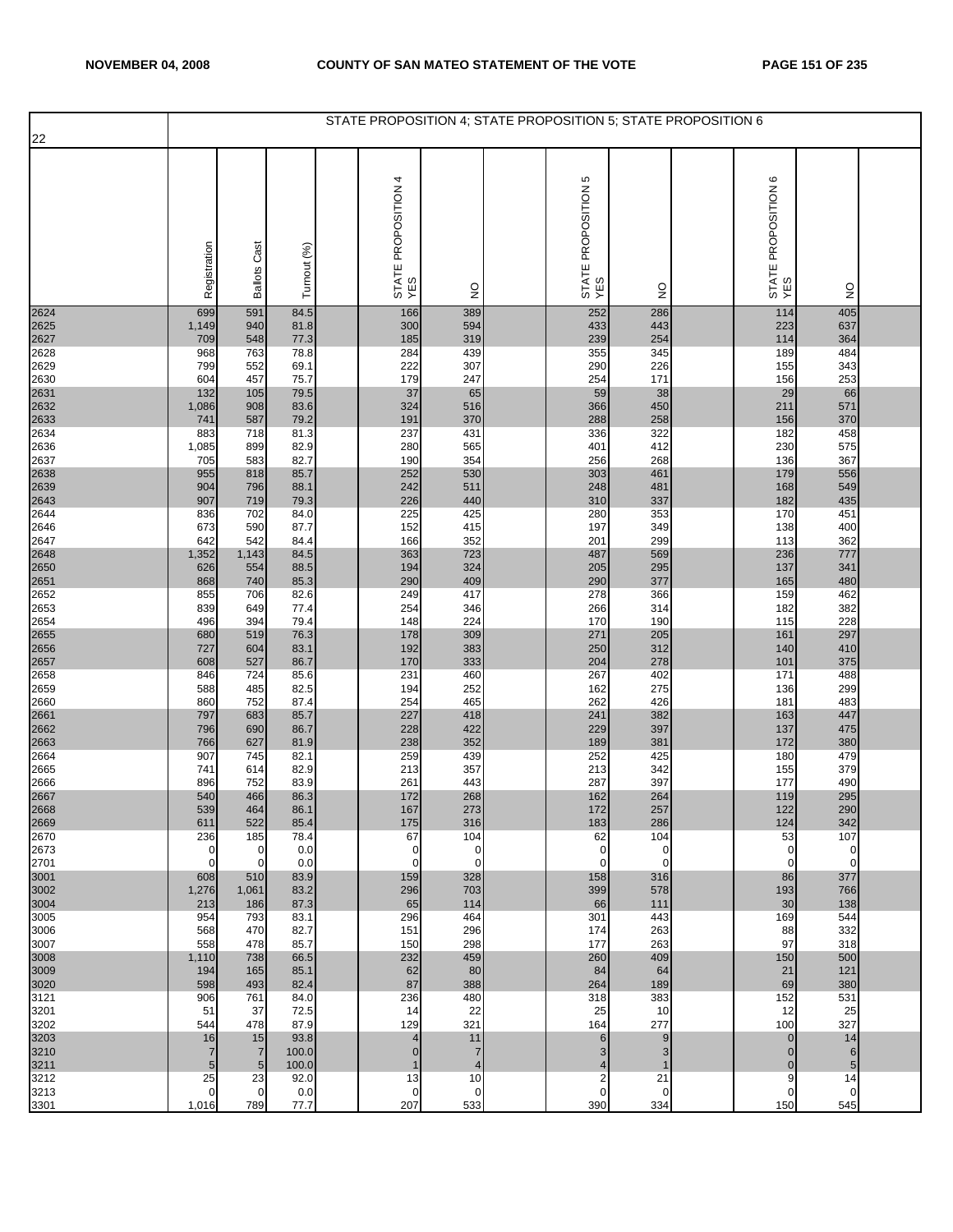| 22                           |              |                     |              | STATE PROPOSITION 4; STATE PROPOSITION 5; STATE PROPOSITION 6 |                     |                            |                              |                                        |                         |  |
|------------------------------|--------------|---------------------|--------------|---------------------------------------------------------------|---------------------|----------------------------|------------------------------|----------------------------------------|-------------------------|--|
|                              |              |                     |              |                                                               |                     |                            |                              |                                        |                         |  |
|                              | Registration | <b>Ballots Cast</b> | Turnout (%)  | STATE PROPOSITION 4<br>YES                                    | $\frac{1}{2}$       | STATE PROPOSITION 5<br>YES | $\frac{1}{2}$                | STATE PROPOSITION 6<br>YES             | $\frac{0}{2}$           |  |
| 3303                         | 769          | 633                 | 82.3         | 166                                                           | 438<br>484          | 288                        | 298<br>284                   | 108                                    | 465                     |  |
| 3304<br>3305                 | 744<br>677   | 643<br>570          | 86.4<br>84.2 | 132<br>123                                                    | 425                 | 318<br>281                 | 259                          | 119<br>100                             | 460<br>416              |  |
| 3306                         | 824          | 717                 | 87.0         | 159                                                           | 521                 | 331                        | 335                          | 129                                    | 516                     |  |
| 3310<br>3311                 | 772<br>839   | 636<br>700          | 82.4<br>83.4 | 157<br>188                                                    | 454<br>488          | 327<br>336                 | 266<br>327                   | 123<br>146                             | 452<br>492              |  |
| 3312<br>3313<br>3314<br>3320 | 780          | 603                 | 77.3         | 144                                                           | 431                 | 294                        | 258                          | 122                                    | 423                     |  |
|                              | 773<br>616   | 678<br>490          | 87.7<br>79.5 | 181<br>155                                                    | 463<br>313          | 325<br>180                 | 311<br>280                   | 152<br>102                             | 458<br>345              |  |
|                              | 802          | 648                 | 80.8         | 158                                                           | 455                 | 267                        | 336                          | 114                                    | 473                     |  |
| 3321                         | 833          | 661                 | 79.4         | 205                                                           | 424                 | 256                        | 359                          | 139                                    | 452                     |  |
| 3322                         | 850<br>1,056 | 672<br>844          | 79.1<br>79.9 | 225<br>264                                                    | 397<br>525          | 273<br>347                 | 337<br>426                   | 132<br>181                             | 452<br>567              |  |
| 3323<br>3324<br>3325         | 1,021        | 837                 | 82.0         | 259                                                           | 544                 | 358                        | 426                          | 192                                    | 578                     |  |
| 3326                         | 931<br>1,034 | 745<br>837          | 80.0<br>80.9 | 242<br>279                                                    | 463<br>514          | 358<br>308                 | 343<br>478                   | 165<br>184                             | 511<br>575              |  |
| 3327                         | 574          | 483                 | 84.1         | 151                                                           | 312                 | 203                        | 247                          | 123                                    | 332                     |  |
| 3330                         | 42<br>284    | 35<br>236           | 83.3<br>83.1 | 14<br>82                                                      | 21<br>142           | 11<br>112                  | 20<br>107                    | 9<br>50                                | 24<br>158               |  |
| 3331<br>3340                 | 641          | 529                 | 82.5         | 98                                                            | 415                 | 276                        | 227                          | 82                                     | 407                     |  |
| 3341                         | 550          | 446                 | 81.1         | 73<br>164                                                     | 354<br>491          | 248                        | 168                          | 51                                     | 344<br>490              |  |
| 3350<br>3360                 | 869<br>188   | 693<br>143          | 79.7<br>76.1 | 43                                                            | 95                  | 352<br>76                  | 291<br>55                    | 139<br>27                              | 105                     |  |
| 3361                         | 107          | 90                  | 84.1         | 10                                                            | 79                  | 52                         | 35                           | 17                                     | 65                      |  |
| 3370<br>3371                 | 506<br>139   | 428<br>120          | 84.6<br>86.3 | 91<br>27                                                      | 313<br>89           | 183<br>61                  | 211<br>55                    | 73<br>17                               | 317<br>95               |  |
| 3372                         | 97           | 82                  | 84.5         | 17                                                            | 61                  | 39                         | 36                           | 10                                     | $\frac{64}{7}$          |  |
| 3373<br>3374                 | 11<br>5      | 9<br>4              | 81.8<br>80.0 | $\pmb{0}$<br>$\mathbf 0$                                      | 8<br>$\overline{c}$ | $\overline{7}$             | $\overline{\mathbf{c}}$<br>1 | $\overline{\mathbf{c}}$<br>$\mathbf 0$ | $\overline{\mathbf{c}}$ |  |
| 3375                         | 14           | 12                  | 85.7         | $\mathbf{1}$                                                  | 11                  | 5                          | 4                            | 3                                      | 6                       |  |
| 3376<br>3377                 | 210<br>27    | 186<br>24           | 88.6<br>88.9 | 44<br>$\sqrt{5}$                                              | 130<br>17           | 99<br>10                   | 72<br>11                     | 30<br>4                                | 135<br>15               |  |
| 3380                         | 74           | 61                  | 82.4         | 14                                                            | 47                  | 30                         | 30                           | $6\phantom{1}$                         | 53                      |  |
| 3401<br>3402                 | 1,073        | 891                 | 83.0         | 191<br>170                                                    | 658<br>602          | 374<br>363                 | 438<br>393                   | 150<br>131                             | 649<br>594              |  |
| 3403                         | 969<br>216   | 802<br>181          | 82.8<br>83.8 | 29                                                            | 147                 | 88                         | 82                           | 28                                     | 137                     |  |
| 3404<br>3405                 | 238          | 204                 | 85.7         | 47                                                            | 148                 | 106                        | 80                           | 34                                     | 149                     |  |
|                              | 154<br>704   | $142$<br>594        | 92.2<br>84.4 | 26<br>118                                                     | 110<br>454          | 80<br>242                  | 52<br>312                    | 25<br>82                               | 100<br>458              |  |
| 3410<br>3411                 | 677          | 585                 | 86.4         | 92                                                            | 472                 | 279                        | 273                          | 69                                     | 471                     |  |
| 3420<br>3421                 | 542<br>21    | 458<br>20           | 84.5<br>95.2 | 89<br>3                                                       | 354<br>17           | 246<br>10                  | 180<br>10                    | 55<br>5                                | 369<br>14               |  |
| 3501                         | 1,146        | 881                 | 76.9         | 334                                                           | 511                 | 406                        | 404                          | 251                                    | 544                     |  |
| 3502<br>3503                 | 1,119<br>924 | 837<br>730          | 74.8<br>79.0 | 292<br>279                                                    | 487<br>398          | 422<br>301                 | 344<br>366                   | 207<br>197                             | 545<br>454              |  |
| 3504                         | 755          | 590                 | 78.1         | 233                                                           | 318                 | 273                        | 266                          | 144                                    | 387                     |  |
| 3505<br>3506                 | 1,125<br>114 | 760<br>91           | 67.6<br>79.8 | 321<br>48                                                     | 390<br>36           | 369<br>41                  | 322<br>41                    | 248<br>30                              | 432<br>50               |  |
| 3507                         | 563          | 466                 | 82.8         | 98                                                            | 340                 | 277                        | 153                          | 109                                    | 310                     |  |
| 3508<br>3509                 | 916<br>912   | 756<br>733          | 82.5<br>80.4 | 207<br>225                                                    | 511<br>482          | 362<br>341                 | 339<br>341                   | 153<br>184                             | 532<br>465              |  |
| 3510                         | 658          | 551                 | 83.7         | 137                                                           | 388                 | 260                        | 245                          | 119                                    | 377                     |  |
| 3511                         | 614<br>628   | 474<br>501          | 77.2<br>79.8 | 127<br>143                                                    | 332<br>335          | 267<br>292                 | 179<br>176                   | 108<br>106                             | 332<br>346              |  |
| 3512                         | 719          | 621                 | 86.4         | 158                                                           | 430                 | 325                        | 244                          | 128                                    | 428                     |  |
| 3513<br>3514                 | 543          | 446                 | 82.1         | 150                                                           | 275                 | 203                        | 214                          | 116                                    | 287                     |  |
| 3515<br>3516                 | 989<br>226   | 853<br>202          | 86.2<br>89.4 | 211<br>48                                                     | 584<br>140          | 391<br>99                  | 384<br>84                    | 196<br>32                              | 560<br>151              |  |
| 3517                         | 556          | 480                 | 86.3         | 132                                                           | 321                 | 210                        | 230                          | 110                                    | 319                     |  |
| 3518                         | 892          | 758                 | 85.0         | 239                                                           | 482                 | 317                        | 397                          | 181                                    | 506                     |  |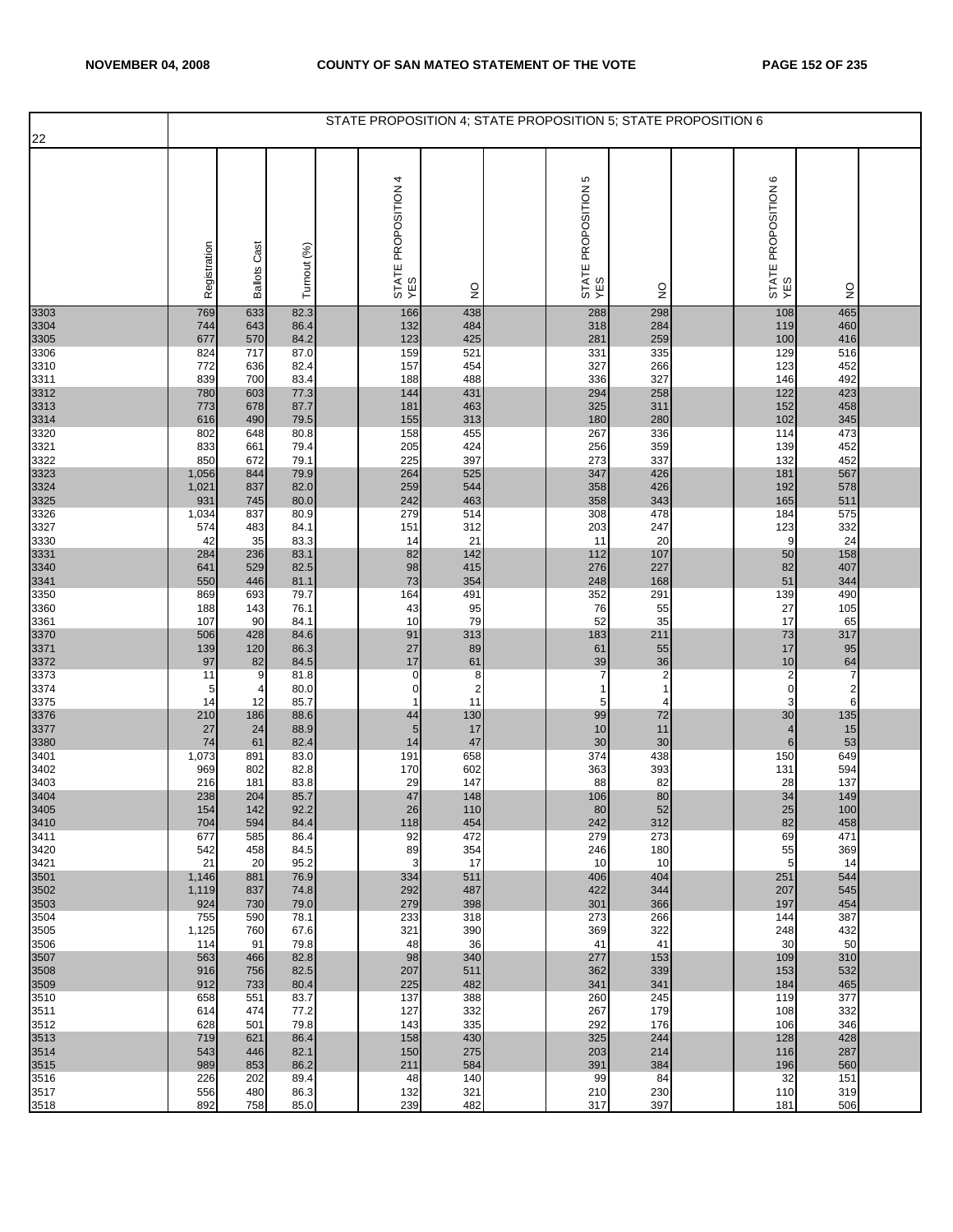|                      |                |                       |              | STATE PROPOSITION 4; STATE PROPOSITION 5; STATE PROPOSITION 6 |                       |                            |                         |                            |                       |  |
|----------------------|----------------|-----------------------|--------------|---------------------------------------------------------------|-----------------------|----------------------------|-------------------------|----------------------------|-----------------------|--|
| 22                   |                |                       |              |                                                               |                       |                            |                         |                            |                       |  |
|                      | Registration   | <b>Ballots Cast</b>   | Turnout (%)  | STATE PROPOSITION 4<br>YES                                    | $\frac{0}{2}$         | STATE PROPOSITION 5<br>YES | $\frac{1}{2}$           | STATE PROPOSITION 6<br>YES | $\frac{0}{2}$         |  |
| 3519                 | 690            | 587                   | 85.1         | 224                                                           | 321                   | 244                        | 294                     | 143                        | 375                   |  |
| 3520<br>3521         | 853<br>643     | 719<br>526            | 84.3<br>81.8 | 241<br>153                                                    | 440<br>341            | 293<br>232                 | 363<br>243              | 187<br>100                 | 446<br>361            |  |
| 3522                 | 1,014          | 831                   | 82.0         | 247                                                           | 537                   | 406                        | 360                     | 203                        | 530                   |  |
| 3523<br>3524         | 646<br>755     | 570<br>651            | 88.2<br>86.2 | 134<br>204                                                    | 411<br>412            | 279<br>272                 | 253<br>327              | 117<br>145                 | 397<br>428            |  |
| 3525                 | 690            | 588                   | 85.2         | 187                                                           | 378                   | 242                        | 293                     | 131                        | 396                   |  |
| 3526                 | 838            | 726                   | 86.6         | 207                                                           | 471                   | 335                        | 325                     | 151                        | 486                   |  |
| 3527<br>3528         | 654<br>821     | 543<br>706            | 83.0<br>86.0 | 172<br>205                                                    | 349<br>448            | 258<br>308                 | 238<br>326              | 143<br>138                 | 336<br>462            |  |
| 3529                 | 810            | 650                   | 80.2         | 153                                                           | 458                   | 317                        | 274                     | 162                        | 409                   |  |
| 3530                 | 969            | 805                   | 83.1         | 267<br>204                                                    | 488<br>461            | 382                        | 357                     | 198                        | 507<br>424            |  |
| 3531<br>3532         | 814<br>259     | 692<br>224            | 85.0<br>86.5 | 76                                                            | 130                   | 314<br>113                 | 325<br>93               | 192<br>72                  | 124                   |  |
| 3533                 | 184            | 152                   | 82.6         | 69                                                            | 72                    | 60                         | 80                      | 44                         | 94                    |  |
| 3540<br>3541         | 20<br>0        | 20<br>0               | 100.0<br>0.0 | 3<br>$\mathbf 0$                                              | 17<br>$\mathbf 0$     | 15<br>$\mathbf 0$          | 5<br>$\mathbf 0$        | 0<br>0                     | 19<br>$\mathbf 0$     |  |
| 3542                 | $\mathbf 0$    | $\mathbf 0$           | 0.0          | $\mathbf 0$                                                   | $\mathbf 0$           | $\mathbf 0$                | $\mathbf 0$             | $\pmb{0}$                  | $\mathbf 0$           |  |
| 3601                 | 695            | 580<br>598            | 83.5<br>86.8 | 183                                                           | 367<br>393            | 207                        | 326<br>324              | 100<br>124                 | 422<br>425            |  |
| 3602<br>3603         | 689<br>698     | 585                   | 83.8         | 181<br>157                                                    | 404                   | 237<br>217                 | 332                     | 123                        | 401                   |  |
| 3604                 | 721            | 628                   | 87.1         | 144                                                           | 452                   | 249                        | 332                     | 110                        | 459                   |  |
| 3605<br>3607         | 1,024<br>1,078 | 878<br>847            | 85.7<br>78.6 | 268<br>280                                                    | 544<br>523            | 316<br>358                 | 487<br>425              | 163<br>193                 | 633<br>558            |  |
| 3608                 | 919            | 730                   | 79.4         | 218                                                           | 475                   | 311                        | 366                     | 189                        | 470                   |  |
| 3609<br>3610         | 857<br>750     | 722<br>651            | 84.2<br>86.8 | 233<br>185                                                    | 443<br>439            | 287<br>230                 | 362<br>373              | 143<br>144                 | 488<br>444            |  |
| 3611                 | 775            | 628                   | 81.0         | 190                                                           | 399                   | 246                        | 331                     | 134                        | 419                   |  |
| 3612                 | 866            | 699                   | 80.7         | 203                                                           | 456                   | 296                        | 343                     | 161                        | 464                   |  |
| 3613                 | 811<br>750     | 690<br>668            | 85.1<br>89.1 | 188<br>185                                                    | 467<br>444            | 256<br>233                 | 377<br>381              | 159<br>136                 | 457<br>457            |  |
| 3614<br>3615<br>3616 | 729            | 623                   | 85.5         | 168                                                           | 421                   | 205                        | 368                     | 122                        | 436                   |  |
| 3617                 | 713<br>696     | 643<br>608            | 90.2<br>87.4 | 203<br>144                                                    | 410<br>435            | 268<br>218                 | 329<br>341              | 111<br>117                 | 471<br>422            |  |
| 3618                 | 769            | 675                   | 87.8         | 209                                                           | 443                   | 237                        | 401                     | 133                        | 486                   |  |
| 3619                 | 629            | 555                   | 88.2         | 165                                                           | 375                   | 218                        | 308                     | 123                        | 393                   |  |
| 3620<br>3621         | 686<br>669     | 604<br>568            | 88.0<br>84.9 | 211<br>193                                                    | 362<br>358            | 190<br>198                 | 361<br>336              | 135<br>118                 | 405<br>402            |  |
| 3622                 | 836            | 718                   | 85.9         | 211                                                           | 465                   | 280                        | 367                     | 138                        | 498                   |  |
| 3623<br>3624         | 646<br>718     | 541<br>627            | 83.7<br>87.3 | 149<br>210                                                    | 375<br>388            | 205<br>198                 | 303<br>387              | 91<br>118                  | 406<br>448            |  |
| 3625                 | 718            | 600                   | 83.6         | 167                                                           | 403                   | 251                        | 312                     | 106                        | 436                   |  |
| 3626                 | 952<br>114     | 790<br>103            | 83.0<br>90.4 | 230<br>34                                                     | 517<br>58             | 262<br>29                  | 469<br>64               | 146<br>22                  | 577<br>68             |  |
| 3627<br>3629         | 6              | 6                     | 100.0        | 4                                                             | $\overline{2}$        | $\overline{2}$             | $\overline{4}$          | 3                          | 3                     |  |
| 3630                 | 11             | 8                     | 72.7         | $\overline{2}$                                                | 6                     | $\overline{2}$             | 5                       | $\overline{2}$             | 6                     |  |
| 3701<br>3702         | 944<br>1,086   | 806<br>918            | 85.4<br>84.5 | 186<br>269                                                    | 580<br>600            | 318<br>412                 | 434<br>450              | 142<br>201                 | 587<br>637            |  |
| 3703                 | 1,028          | 878                   | 85.4         | 249                                                           | 598                   | 355                        | 466                     | 188                        | 613                   |  |
| 3704<br>3705         | 20<br>8        | 18<br>$\overline{7}$  | 90.0<br>87.5 | $\mathbf{1}$<br>4                                             | 17<br>$\overline{2}$  | 8<br>$\overline{2}$        | $9\,$<br>$\overline{4}$ | 4<br>4                     | 13<br>$\overline{2}$  |  |
| 3710                 | 776            | 634                   | 81.7         | 161                                                           | 447                   | 248                        | 336                     | 105                        | 467                   |  |
| 3711                 | 3              | $\overline{c}$<br>688 | 66.7<br>82.1 | 0<br>208                                                      | $\overline{2}$<br>439 | $\overline{2}$<br>303      | $\mathbf 0$<br>322      | 0                          | $\overline{2}$<br>479 |  |
| 3720                 | 838<br>830     | 693                   | 83.5         | 218                                                           | 433                   | 302                        | 341                     | 136<br>148                 | 491                   |  |
| 3721<br>3722         | 728            | 605                   | 83.1         | 198                                                           | 381                   | 238                        | 325                     | 130                        | 419                   |  |
| 3740<br>3741         | 774<br>909     | 642<br>761            | 82.9<br>83.7 | 229<br>207                                                    | 371<br>505            | 231<br>295                 | 357<br>389              | 162<br>188                 | 399<br>476            |  |
| 3742                 | 921            | 734                   | 79.7         | 290                                                           | 396                   | 215                        | 453                     | 191                        | 466                   |  |
| 3743                 | 726            | 614                   | 84.6         | 195                                                           | 371                   | 194                        | 360                     | 157                        | 387                   |  |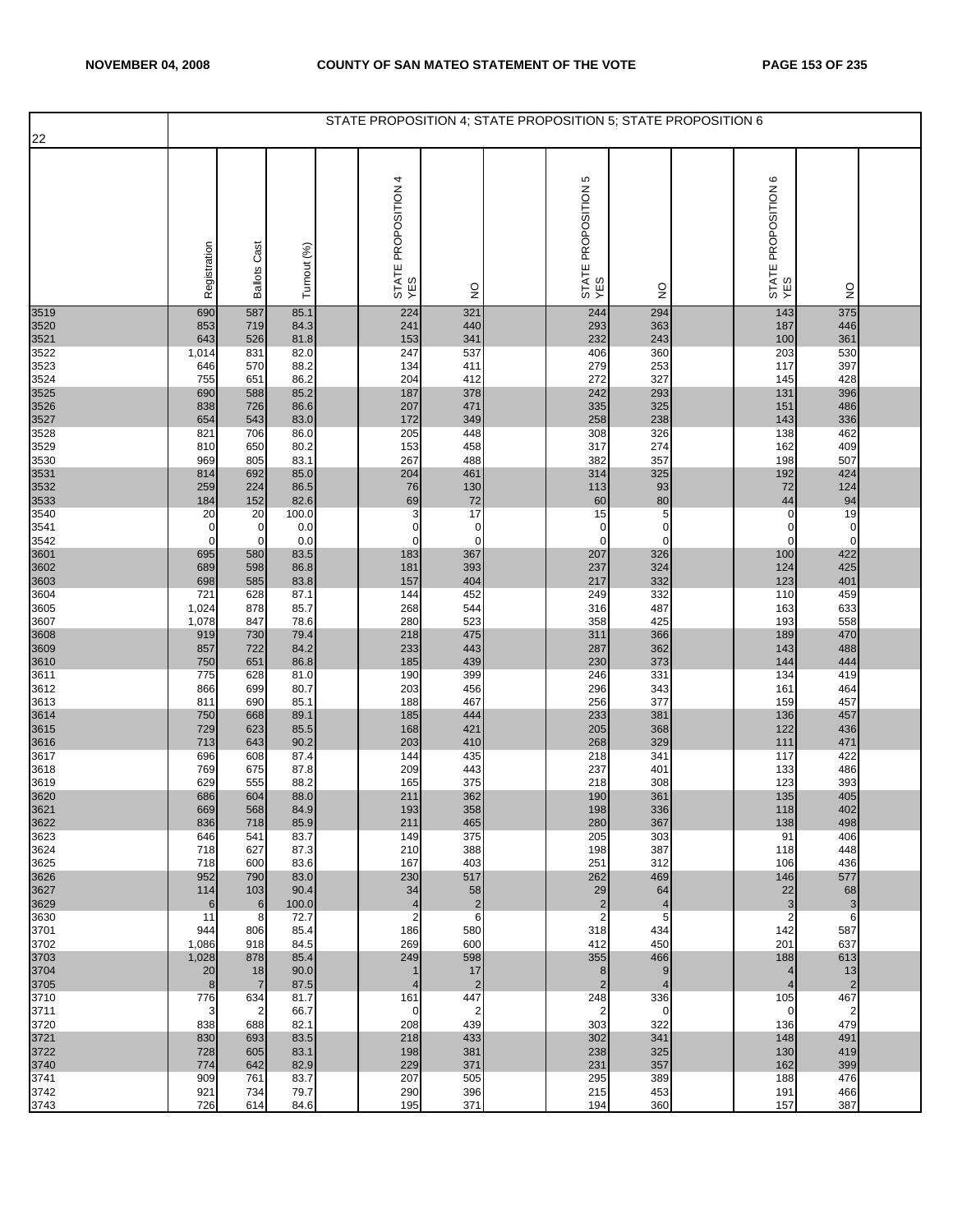|                      |                       |                        |              |                            |                       | STATE PROPOSITION 4; STATE PROPOSITION 5; STATE PROPOSITION 6 |                     |                               |                    |  |
|----------------------|-----------------------|------------------------|--------------|----------------------------|-----------------------|---------------------------------------------------------------|---------------------|-------------------------------|--------------------|--|
| 22                   |                       |                        |              |                            |                       |                                                               |                     |                               |                    |  |
|                      | Registration          | Cast<br><b>Ballots</b> | Turnout (%)  | STATE PROPOSITION 4<br>YES | $\frac{0}{2}$         | STATE PROPOSITION 5<br>YES                                    | $\frac{1}{2}$       | ဖ<br>STATE PROPOSITION<br>YES | $\frac{0}{2}$      |  |
| 3744                 | 1,115                 | 871                    | 78.1         | 327                        | 509                   | 308                                                           | 500                 | 228                           | 552                |  |
| 3745<br>3746         | 1,097<br>1,415        | 881<br>1,158           | 80.3<br>81.8 | 279<br>433                 | 558<br>653            | 337<br>381                                                    | 482<br>666          | 238<br>259                    | 558<br>765         |  |
| 3801                 | 400                   | 347                    | 86.8         | 86                         | 246                   | 161                                                           | 162                 | 59                            | 253                |  |
| 3802<br>3803         | 960<br>217            | 824<br>175             | 85.8<br>80.6 | 177<br>54                  | 608<br>116            | 349<br>64                                                     | 424<br>104          | 163<br>28                     | 588<br>138         |  |
| 3804                 | 1,021                 | 857                    | 83.9         | 207                        | 605                   | 363                                                           | 425                 | 165                           | 595                |  |
| 3806                 | 678                   | 583<br>69              | 86.0<br>92.0 | 134<br>31                  | 429<br>32             | 277<br>20                                                     | 275<br>44           | 93<br>21                      | 446<br>40          |  |
| 3807<br>3808         | 75<br>583             | 469                    | 80.4         | 150                        | 291                   | 176                                                           | 264                 | 97                            | 332                |  |
| 3810                 | 154                   | 120                    | 77.9         | 37                         | 71                    | 48                                                            | 57                  | 19                            | 84                 |  |
| 3901                 | 616<br>576            | 543<br>506             | 88.1<br>87.8 | 120<br>92                  | 403<br>390            | 286<br>242                                                    | 220<br>220          | 79<br>69                      | 417<br>381         |  |
| 3902<br>3903<br>3905 | 1,028                 | 914                    | 88.9         | 174                        | 712                   | 402                                                           | 465                 | 138                           | 703                |  |
|                      | 1,165                 | 1,019                  | 87.5         | 254                        | 715                   | 400                                                           | 541                 | 179                           | 737                |  |
| 4001<br>4002         | 717<br>714            | 439<br>441             | 61.2<br>61.8 | 196<br>197                 | 210<br>216            | 283<br>253                                                    | 112<br>151          | 102<br>108                    | 288<br>297         |  |
| 4003                 | 975                   | 583                    | 59.8         | 268                        | 275                   | 354                                                           | 180                 | 156                           | 370                |  |
| 4004<br>4005         | 984<br>807            | 633<br>464             | 64.3<br>57.5 | 293<br>211                 | 302<br>216            | 408<br>311                                                    | 183<br>119          | 142<br>110                    | 445<br>306         |  |
| 4006                 | 1,060                 | 658                    | 62.1         | 288                        | 318                   | 386                                                           | 214                 | 168                           | 413                |  |
| 4007<br>4008         | 1,079<br>1,033        | 705<br>643             | 65.3<br>62.2 | 302<br>276                 | 360<br>325            | 399<br>414                                                    | 252<br>179          | 180<br>167                    | 456<br>416         |  |
| 4009                 | 805                   | 518                    | 64.3         | 244                        | 235                   | 323                                                           | 145                 | 153                           | 308                |  |
|                      | 812                   | 430                    | 53.0         | 138                        | 252                   | 261                                                           | 125                 | 95                            | 287                |  |
| 4010<br>4011<br>4013 | 1,048<br>$\mathbf{0}$ | 582<br>$\mathbf 0$     | 55.5<br>0.0  | 198<br>$\mathbf{0}$        | 347<br>$\overline{0}$ | 364<br>$\overline{0}$                                         | 169<br>$\mathbf{0}$ | 133<br>$\mathbf 0$            | 378<br>$\mathbf 0$ |  |
| 4401                 | 827                   | 689                    | 83.3         | 196                        | 468                   | 319                                                           | 321                 | 119                           | 502                |  |
| 4402<br>4403         | 739<br>827            | 587<br>533             | 79.4<br>64.4 | 143<br>247                 | 415<br>257            | 283<br>342                                                    | 255<br>154          | 99<br>110                     | 424<br>370         |  |
|                      | 624                   | 418                    | 67.0         | 203                        | 188                   | 252                                                           | 134                 | 104                           | 262                |  |
| 4404<br>4405<br>4406 | 746<br>214            | 485<br>87              | 65.0<br>40.7 | 222                        | 211                   | 288<br>69                                                     | 145                 | 124                           | 295<br>43          |  |
| 4407                 | 647                   | 504                    | 77.9         | 44<br>95                   | 38<br>393             | 289                                                           | 12<br>179           | 37<br>81                      | 373                |  |
| 4408                 | 799                   | 651                    | 81.5         | 118                        | 511                   | 344                                                           | 261                 | 108                           | 478                |  |
| 4409<br>4410<br>4411 | 697<br>692            | 582<br>484             | 83.5<br>69.9 | 105<br>122                 | 456<br>328            | 317<br>234                                                    | 225<br>209          | 81<br>75                      | 440<br>356         |  |
|                      | 972                   | 812                    | 83.5         | 203                        | 581                   | 385                                                           | 371                 | 131                           | 607                |  |
| 4412<br>4413         | 236<br>1,128          | 203<br>905             | 86.0<br>80.2 | 48<br>205                  | 143<br>661            | 89<br>424                                                     | 96<br>400           | 23<br>129                     | 155<br>681         |  |
| 4414                 | 752                   | 517                    | 68.8         | 148                        | 346                   | 263                                                           | 201                 | 92                            | 350                |  |
| 4415                 | 762                   | 566                    | 74.3         | 148<br>172                 | 391                   | 245                                                           | 282<br>292          | 105                           | 411                |  |
| 4416                 | 759<br>776            | 590<br>539             | 77.7<br>69.5 | 111                        | 379<br>394            | 247<br>264                                                    | 218                 | 102<br>95                     | 424<br>377         |  |
| 4417<br>4418         | 852                   | 575                    | 67.5         | 122                        | 404                   | 267                                                           | 252                 | 114                           | 385                |  |
| 4419<br>4420         | 804<br>864            | 643<br>740             | 80.0<br>85.6 | 146<br>182                 | 458<br>515            | 317<br>325                                                    | 263<br>355          | 99<br>105                     | 458<br>561         |  |
| 4421                 | 844                   | 715                    | 84.7         | 228                        | 463                   | 277                                                           | 379                 | 143                           | 498                |  |
| 4422<br>4423         | 613<br>683            | 521<br>576             | 85.0<br>84.3 | 130<br>141                 | 361<br>408            | 234<br>239                                                    | 249<br>291          | 72<br>99                      | 395<br>414         |  |
| 4424                 | 687                   | 603                    | 87.8         | 158                        | 426                   | 243                                                           | 323                 | 112                           | 439                |  |
| 4425<br>4426         | 689                   | 586<br>670             | 85.1<br>86.9 | 161<br>203                 | 389<br>442            | 230<br>234                                                    | 303<br>400          | 122                           | 393<br>503         |  |
| 4427                 | 771<br>782            | 576                    | 73.7         | 134                        | 406                   | 268                                                           | 245                 | 117<br>95                     | 403                |  |
| 4428                 | 689                   | 607                    | 88.1         | 174                        | 397                   | 261                                                           | 294                 | 134                           | 410                |  |
| 4429<br>4430         | 35<br>70              | 30<br>61               | 85.7<br>87.1 | $\overline{7}$<br>18       | 20<br>42              | 17<br>26                                                      | 9<br>30             | 7<br>11                       | 17<br>47           |  |
| 4501                 | 889                   | 559                    | 62.9         | 263                        | 259                   | 283                                                           | 223                 | 182                           | 321                |  |
| 4502<br>4503         | 733<br>507            | 578<br>416             | 78.9<br>82.1 | 240<br>112                 | 309<br>280            | 258<br>224                                                    | 286<br>167          | 156<br>81                     | 371<br>293         |  |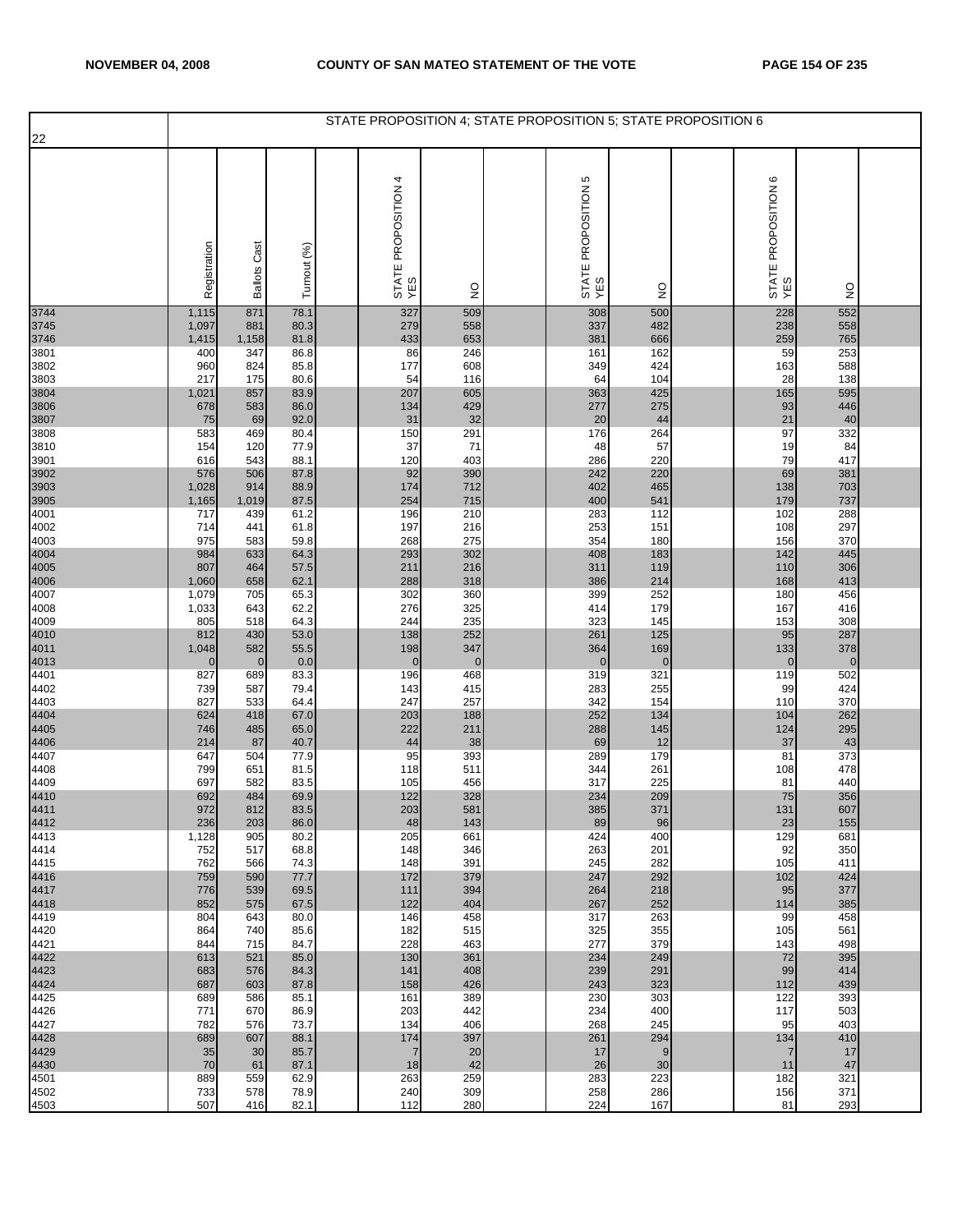| 22                           |              |                     |              | STATE PROPOSITION 4; STATE PROPOSITION 5; STATE PROPOSITION 6 |               |                               |               |                                     |                    |  |
|------------------------------|--------------|---------------------|--------------|---------------------------------------------------------------|---------------|-------------------------------|---------------|-------------------------------------|--------------------|--|
|                              |              |                     |              |                                                               |               |                               |               |                                     |                    |  |
|                              | Registration | <b>Ballots Cast</b> | Turnout (%)  | 4<br>STATE PROPOSITION<br>YES                                 | $\frac{0}{2}$ | ю<br>STATE PROPOSITION<br>YES | $\frac{0}{2}$ | $\circ$<br>STATE PROPOSITION<br>YES | $\frac{1}{2}$      |  |
| 4504                         | 737          | 604                 | 82.0         | 133                                                           | 438           | 301                           | 260           | 104                                 | 446                |  |
| 4505<br>4506<br>4507         | 1,013<br>941 | 684<br>618          | 67.5<br>65.7 | 295<br>231                                                    | 362<br>357    | 334<br>324                    | 306<br>243    | 173<br>170                          | 448<br>385         |  |
|                              | 165          | 115                 | 69.7         | 65                                                            | 45            | 59                            | 48            | 40                                  | 66                 |  |
| 4601                         | 1,041        | 778                 | 74.7         | 294                                                           | 434<br>390    | 376                           | 332<br>315    | 195                                 | 497<br>448         |  |
| 4602                         | 994<br>548   | 748<br>415          | 75.3<br>75.7 | 319<br>156                                                    | 233           | 366<br>181                    | 203           | 212<br>135                          | 239                |  |
|                              | 757          | 513                 | 67.8         | 221                                                           | 253           | 230                           | 232           | 144                                 | 305                |  |
| 4603<br>4604<br>4605<br>4606 | 970<br>926   | 656<br>683          | 67.6<br>73.8 | 292<br>239                                                    | 333<br>399    | 329<br>303                    | 279<br>330    | 201<br>196                          | 395<br>421         |  |
| 4607                         | 722          | 606                 | 83.9         | 176                                                           | 398           | 239                           | 319           | 141                                 | 400                |  |
| 4608                         | 977          | 722                 | 73.9         | 289                                                           | 394           | 330                           | 346           | 171                                 | 472                |  |
| 4609<br>4611<br>4612<br>4613 | 1,157<br>927 | 891<br>777          | 77.0<br>83.8 | 257<br>237                                                    | 591<br>501    | 444<br>328                    | 375<br>393    | 211<br>176                          | 576<br>526         |  |
|                              | 970          | 867                 | 89.4         | 276                                                           | 540           | 317                           | 470           | 161                                 | 597                |  |
| 4614                         | 552<br>712   | 475<br>596          | 86.1<br>83.7 | 133<br>184                                                    | 317<br>385    | 231<br>249                    | 215<br>298    | 96<br>125                           | 332<br>409         |  |
| 4615                         | 842          | 667                 | 79.2         | 199                                                           | 409           | 302                           | 305           | 149                                 | 437                |  |
| 4616<br>4617<br>4618<br>4619 | 840          | 675                 | 80.4         | 202                                                           | 437           | 276                           | 346           | 159                                 | 436                |  |
|                              | 710<br>795   | 575<br>658          | 81.0<br>82.8 | 200<br>230                                                    | 352<br>387    | 237<br>270                    | 288<br>325    | 148<br>161                          | 356<br>418         |  |
|                              | 787          | 552                 | 70.1         | 234                                                           | 289           | 297                           | 227           | 161                                 | 349                |  |
| 4620<br>4621                 | 758<br>874   | 562<br>681          | 74.1<br>77.9 | 180<br>216                                                    | 350<br>432    | 293<br>327                    | 223<br>306    | 122<br>193                          | 375<br>419         |  |
|                              | 690          | 506                 | 73.3         | 147                                                           | 328           | 253                           | 214           | 143                                 | 314                |  |
| 4622<br>4623<br>4624         | 657          | 473                 | 72.0         | 179                                                           | 269           | 227                           | 209           | 135                                 | 282                |  |
| 4625                         | 703<br>854   | 508<br>629          | 72.3<br>73.7 | 183<br>215                                                    | 294<br>356    | 236<br>309                    | 223<br>249    | 144<br>165                          | 301<br>379         |  |
| 4626                         | 763          | 611                 | 80.1         | 165                                                           | 408           | 280                           | 277           | 142                                 | 394                |  |
| 4627                         | 835<br>702   | 688<br>597          | 82.4<br>85.0 | 244<br>204                                                    | 412<br>361    | 297<br>269                    | 349<br>290    | 153<br>139                          | 469<br>398         |  |
| 4628<br>4629<br>4630         | 750          | 642                 | 85.6         | 225                                                           | 386           | 230                           | 357           | 157                                 | 414                |  |
|                              | 816          | 655                 | 80.3         | 213                                                           | 407           | 264                           | 352           | 158                                 | 435<br>425         |  |
| 4631<br>4632                 | 770<br>799   | 662<br>667          | 86.0<br>83.5 | 217<br>249                                                    | 412<br>381    | 292<br>235                    | 316<br>383    | 173<br>149                          | 440                |  |
| 4633                         | 835          | 687                 | 82.3         | 229                                                           | 414           | 235                           | 397           | 173                                 | 437                |  |
| 4634<br>4635                 | 798<br>1,060 | 678<br>948          | 85.0<br>89.4 | 247<br>340                                                    | 396<br>563    | 246<br>331                    | 378<br>542    | 139<br>215                          | 461<br>633         |  |
| 4636                         | 222          | 192                 | 86.5         | 66                                                            | 117           | 65                            | 113           | 43                                  | 127                |  |
| 4637<br>4638                 | 484<br>823   | 409<br>702          | 84.5<br>85.3 | 151<br>220                                                    | 238<br>432    | 173<br>271                    | 201<br>368    | 116                                 | 243<br>485         |  |
| 4639                         | 799          | 704                 | 88.1         | 219                                                           | 452           | 252                           | 393           | 136<br>135                          | 485                |  |
| 4647                         | 117          | 99                  | 84.6         | 37                                                            | 57            | 44                            | 45            | 20                                  | 65                 |  |
| 4648<br>4649                 | 600<br>208   | 521<br>182          | 86.8<br>87.5 | 159<br>54                                                     | 340<br>121    | 220<br>78                     | 260<br>92     | 109<br>53                           | 361<br>115         |  |
| 4650                         | 229          | 180                 | 78.6         | 33                                                            | 136           | 81                            | 83            | 27                                  | 129                |  |
| 4651<br>4701                 | 111<br>220   | 70<br>198           | 63.1<br>90.0 | 17<br>54                                                      | 51<br>136     | 37<br>83                      | 27<br>104     | 12<br>40                            | 52<br>146          |  |
| 4702                         | 195          | 171                 | 87.7         | 54                                                            | 114           | 73                            | 86            | 40                                  | 114                |  |
| 4949                         | $\mathbf{0}$ | $\overline{0}$      | 0.0          | $\overline{0}$                                                | $\mathbf 0$   | $\mathbf 0$                   | $\mathbf 0$   | $\mathbf 0$                         | $\mathbf 0$<br>513 |  |
| 5001<br>5002                 | 867<br>940   | 720<br>758          | 83.0<br>80.6 | 159<br>187                                                    | 524<br>533    | 356<br>346                    | 305<br>344    | 134<br>150                          | 526                |  |
| 5003                         | 821          | 626                 | 76.2         | 189                                                           | 395           | 241                           | 332           | 153                                 | 394                |  |
| 5101<br>5102                 | 780<br>826   | 582<br>647          | 74.6<br>78.3 | 261<br>264                                                    | 279<br>350    | 221<br>260                    | 308<br>338    | 167<br>164                          | 352<br>422         |  |
| 5103                         | 1,190        | 861                 | 72.4         | 393                                                           | 433           | 375                           | 420           | 278                                 | 507                |  |
| 5201                         | 92           | 78                  | 84.8         | 39                                                            | 34            | 35                            | 35            | 23                                  | 46                 |  |
| 5301<br>5601                 | 718<br>1,164 | 530<br>769          | 73.8<br>66.1 | 231<br>377                                                    | 259<br>348    | 231<br>323                    | 254<br>389    | 158<br>245                          | 312<br>460         |  |
| 5602                         | 1,215        | 754                 | 62.1         | 371                                                           | 330           | 363                           | 315           | 273                                 | 387                |  |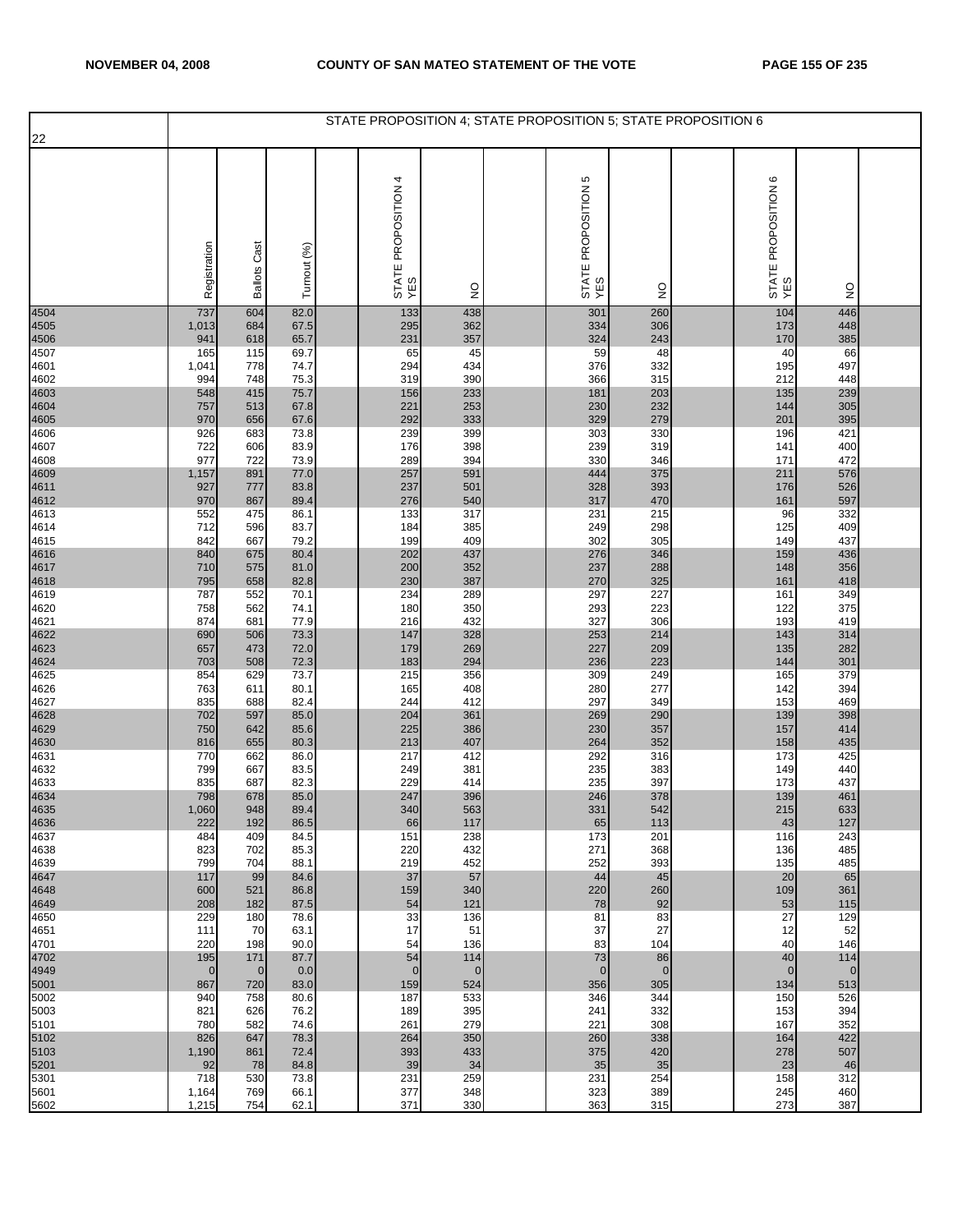| 22                                                                                                                                                                                                                   |  |
|----------------------------------------------------------------------------------------------------------------------------------------------------------------------------------------------------------------------|--|
| 4<br>STATE PROPOSITION 5<br>YES<br>STATE PROPOSITION 6<br>YES<br>STATE PROPOSITION<br>YES<br>Registration<br><b>Ballots Cast</b><br>Turnout (%)<br>$\frac{0}{2}$<br>$\frac{1}{2}$<br>$\frac{0}{2}$                   |  |
| 5603<br>457<br>165<br>267<br>211<br>222<br>125<br>292<br>624<br>73.2                                                                                                                                                 |  |
| 379<br>485<br>5604<br>757<br>69.6<br>315<br>364<br>1,088<br>319<br>177<br>287<br>483<br>64.4<br>230<br>211<br>240<br>189<br>143<br>750                                                                               |  |
| 5605<br>5606<br>201<br>143<br>278<br>474<br>65.7<br>217<br>234<br>232<br>721                                                                                                                                         |  |
| 5607<br>59.4<br>327<br>279<br>274<br>235<br>340<br>1,087<br>646<br>313                                                                                                                                               |  |
| 252<br>63.0<br>321<br>279<br>277<br>193<br>351<br>5608<br>953<br>600                                                                                                                                                 |  |
| 5609<br>272<br>287<br>277<br>353<br>600<br>58.3<br>273<br>1,030<br>173<br>64.0<br>351<br>310<br>370<br>272<br>220<br>424<br>1,107<br>708                                                                             |  |
| 5610<br>5611<br>5612<br>299<br>63.6<br>329<br>311<br>296<br>200<br>381<br>1,060<br>674                                                                                                                               |  |
| 285<br>371<br>333<br>289<br>218<br>1,078<br>663<br>61.5<br>313                                                                                                                                                       |  |
| 222<br>235<br>226<br>159<br>282<br>5613<br>500<br>65.6<br>223<br>762<br>321<br>421<br>5614<br>78.3<br>300<br>354<br>308<br>195<br>876<br>686                                                                         |  |
| 293<br>332<br>245<br>420<br>742<br>67.1<br>403<br>357<br>1,106                                                                                                                                                       |  |
| 504<br>69.3<br>252<br>215<br>221<br>230<br>289<br>727<br>153                                                                                                                                                         |  |
| 5615<br>5616<br>5617<br>5618<br>333<br>66.0<br>375<br>347<br>344<br>234<br>434<br>1,149<br>758                                                                                                                       |  |
| 322<br>457<br>766<br>66.1<br>356<br>366<br>383<br>231<br>1,158<br>235<br>202<br>209<br>5619<br>71.2<br>177<br>157<br>249<br>618<br>440                                                                               |  |
| 268<br>281<br>325<br>5620<br>509<br>74.3<br>204<br>179<br>128<br>685                                                                                                                                                 |  |
| 5621<br>5622<br>270<br>326<br>179<br>348<br>769<br>601<br>78.2<br>288<br>213                                                                                                                                         |  |
| 304<br>333<br>74.2<br>253<br>257<br>140<br>743<br>551<br>183<br>306<br>5623<br>239<br>275<br>662<br>477<br>72.1<br>205<br>164<br>118                                                                                 |  |
| 5624<br>250<br>278<br>283<br>332<br>79.7<br>217<br>156<br>716<br>571                                                                                                                                                 |  |
| 316<br>284<br>5625<br>65.1<br>320<br>327<br>413<br>1,028<br>669<br>186                                                                                                                                               |  |
| 425<br>5627<br>333<br>385<br>350<br>336<br>235<br>765<br>68.3<br>1,120<br>5628<br>190<br>195<br>163<br>253<br>643<br>412<br>64.1<br>215<br>117                                                                       |  |
| 317<br>492<br>69.0<br>251<br>256<br>127<br>713<br>215<br>184                                                                                                                                                         |  |
| 5629<br>5630<br>72.9<br>322<br>309<br>394<br>885<br>645<br>283<br>262<br>161                                                                                                                                         |  |
| 5631<br>247<br>542<br>223<br>288<br>245<br>152<br>331<br>752<br>72.1<br>295<br>249<br>275<br>358<br>5632<br>574<br>70.4<br>254<br>161<br>815                                                                         |  |
| 191<br>228<br>251<br>5633<br>439<br>68.6<br>219<br>164<br>142<br>640                                                                                                                                                 |  |
| 5634<br>5635<br>320<br>200<br>407<br>670<br>316<br>297<br>316<br>966<br>69.4                                                                                                                                         |  |
| 206<br>289<br>247<br>258<br>738<br>488<br>66.1<br>185<br>146<br>249<br>296<br>328<br>831<br>67.9<br>275<br>207<br>164<br>564                                                                                         |  |
| 5636<br>209<br>218<br>5637<br>495<br>68.2<br>249<br>226<br>156<br>271<br>726                                                                                                                                         |  |
| 5638<br>255<br>264<br>349<br>924<br>615<br>66.6<br>312<br>291<br>195                                                                                                                                                 |  |
| 263<br>219<br>244<br>284<br>5639<br>758<br>67.9<br>219<br>173<br>515<br>292<br>357<br>850<br>594<br>69.9<br>317<br>230<br>243<br>169                                                                                 |  |
| 5640<br>5641<br>793<br>559<br>70.5<br>241<br>283<br>259<br>256<br>154<br>357                                                                                                                                         |  |
| 5642<br>123<br>573<br>412<br>71.9<br>162<br>213<br>166<br>201<br>244                                                                                                                                                 |  |
| 5643<br>247<br>236<br>312<br>735<br>491<br>66.8<br>213<br>214<br>129<br>265<br>286<br>250<br>5644<br>590<br>64.3<br>284<br>201<br>316<br>918                                                                         |  |
| 232<br>5645<br>253<br>224<br>243<br>150<br>299<br>736<br>516<br>70.1                                                                                                                                                 |  |
| 5646<br>266<br>326<br>283<br>381<br>827<br>631<br>76.3<br>289<br>181                                                                                                                                                 |  |
| 5647<br>332<br>1,000<br>688<br>68.8<br>353<br>274<br>276<br>237<br>365<br>5648<br>687<br>74.2<br>327<br>313<br>368<br>414<br>926<br>247<br>188                                                                       |  |
| 5649<br>574<br>73.4<br>294<br>239<br>312<br>332<br>782<br>202<br>176                                                                                                                                                 |  |
| 371<br>274<br>391<br>5650<br>1,022<br>688<br>67.3<br>264<br>361<br>212                                                                                                                                               |  |
| 358<br>307<br>5651<br>992<br>715<br>72.1<br>310<br>337<br>225<br>419<br>5652<br>67.7<br>292<br>963<br>652<br>315<br>270<br>310<br>220<br>354                                                                         |  |
| 5653<br>355<br>394<br>797<br>638<br>80.1<br>243<br>264<br>319<br>176                                                                                                                                                 |  |
| 5701<br>$\overline{0}$<br>$\mathbf 0$<br>$\mathbf{0}$<br>$\overline{0}$<br>0.0<br>$\mathbf{0}$<br>$\mathbf 0$<br>$\mathbf 0$<br>$\mathbf{0}$<br>553<br>294<br>278<br>334<br>5817<br>746<br>74.1<br>217<br>226<br>155 |  |
| 270<br>5818<br>670<br>540<br>80.6<br>231<br>285<br>340<br>210<br>146                                                                                                                                                 |  |
| 5819<br>499<br>215<br>260<br>189<br>268<br>143<br>291<br>610<br>81.8                                                                                                                                                 |  |
| 5820<br>82.2<br>898<br>409<br>434<br>331<br>469<br>262<br>514<br>1,092<br>5821<br>263<br>330<br>655<br>504<br>76.9<br>211<br>183<br>287<br>128                                                                       |  |
| 5822<br>373<br>420<br>900<br>695<br>77.2<br>276<br>322<br>312<br>201                                                                                                                                                 |  |
| 5823<br>75.2<br>257<br>293<br>270<br>785<br>590<br>264<br>174<br>340                                                                                                                                                 |  |
| 5824<br>650<br>80.8<br>307<br>305<br>380<br>804<br>251<br>343<br>203<br>338<br>293<br>375<br>230<br>425<br>5825<br>1,074<br>737<br>68.6<br>349                                                                       |  |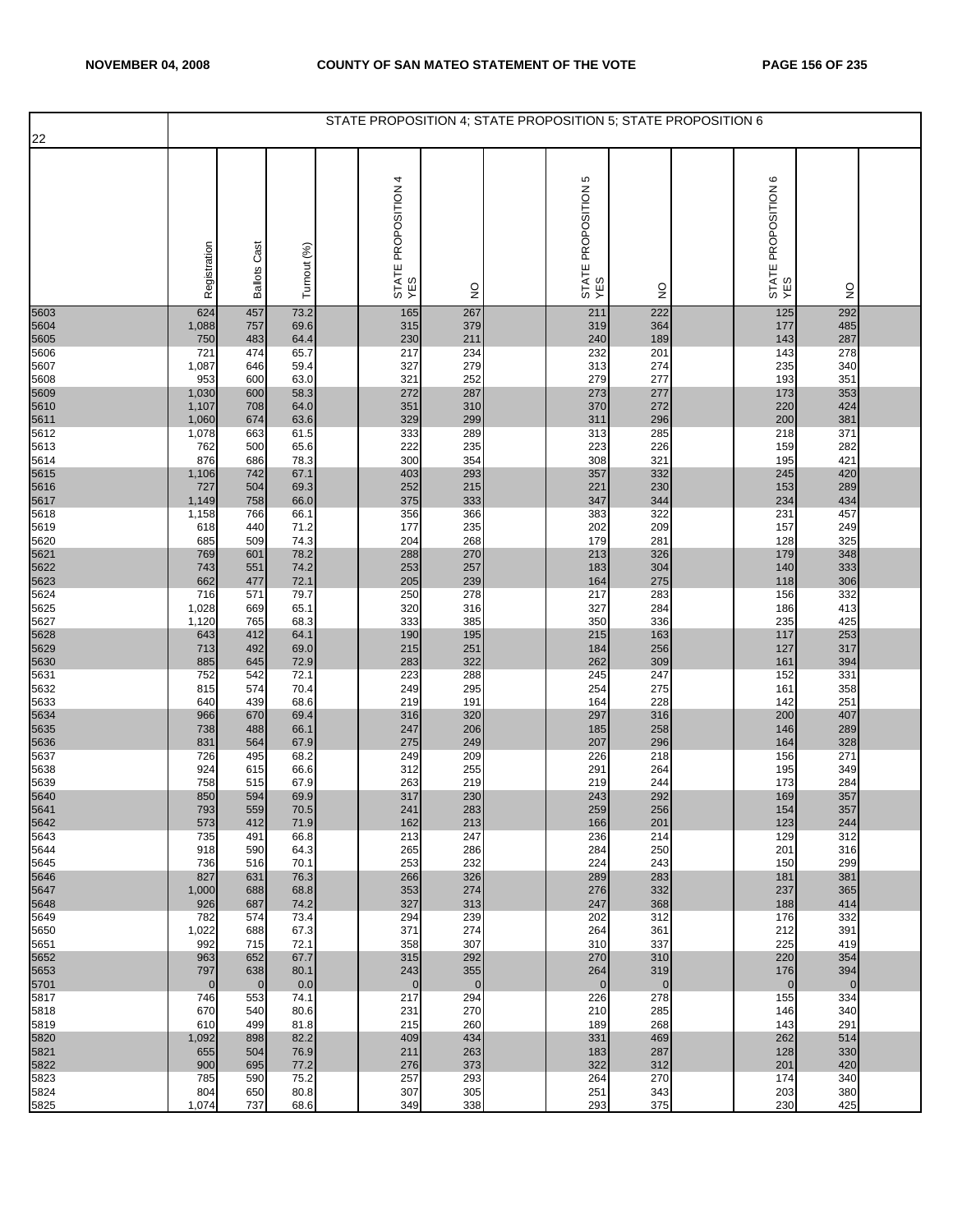|                             |              |                        |              | STATE PROPOSITION 4; STATE PROPOSITION 5; STATE PROPOSITION 6 |                 |                            |               |                            |               |  |
|-----------------------------|--------------|------------------------|--------------|---------------------------------------------------------------|-----------------|----------------------------|---------------|----------------------------|---------------|--|
| 22                          |              |                        |              |                                                               |                 |                            |               |                            |               |  |
|                             | Registration | Cast<br><b>Ballots</b> | Turnout (%)  | PROPOSITION 4<br>STATE<br>YES                                 | $\frac{0}{2}$   | STATE PROPOSITION 5<br>YES | $\frac{0}{2}$ | STATE PROPOSITION 6<br>YES | $\frac{1}{2}$ |  |
| 5826                        | 949          | 681                    | 71.8         | 330                                                           | 310             | 283                        | 337           | 212                        | 395           |  |
| 5827                        | 827          | 624                    | 75.5         | 299                                                           | 282             | 249                        | 302           | 181                        | 357           |  |
| 5828                        | 797          | 558                    | 70.0         | 295                                                           | 220             | 217                        | 271           | 166                        | 305           |  |
| 5829                        | 715          | 503                    | 70.3         | 244                                                           | 217             | 208                        | 241           | 149                        | 285           |  |
| 5830                        | 625          | 454                    | 72.6         | 226                                                           | 208             | 170                        | 241           | 124                        | 283           |  |
| 5831                        | 591          | 464                    | 78.5         | 240                                                           | 185             | 177                        | 243           | 125                        | 273           |  |
| 5832                        | 1,008        | 759                    | 75.3         | 353                                                           | 343             | 280                        | 393           | 228                        | 431           |  |
| 5833                        | 1,051        | 898                    | 85.4         | 355                                                           | 477             | 330                        | 486           | 287                        | 507           |  |
| 5834                        | 132          | 109                    | 82.6         | 37                                                            | 63              | 47                         | 55            | 42                         | 59            |  |
| 5835                        | 724          | 554                    | 76.5<br>77.7 | 247<br>340                                                    | 259             | 225<br>274                 | 267<br>367    | 166                        | 318           |  |
| 5836                        | 911          | 708<br>677             | 80.7         | 301                                                           | 327             |                            | 372           | 235<br>201                 | 394           |  |
| 5837                        | 839          | $\Omega$               |              |                                                               | 335<br>$\Omega$ | 250                        |               |                            | 411           |  |
| 5901                        |              |                        | 0.0<br>0.0   |                                                               |                 | 0                          |               |                            | $\Omega$      |  |
| 5902<br>5903                | $\Omega$     | $\Omega$               | 0.0          |                                                               | 0<br>$\Omega$   | $\Omega$                   |               |                            | $\Omega$      |  |
| <b>Voting Center Totals</b> | 389,718      | 6,963                  | 1.8          | 1892                                                          | 4713            | 3383                       | 3014          | 1709                       | 4507          |  |
| <b>Vote By Mail Totals</b>  | 389,718      | 140,856                | 36.1         | 50588                                                         | 82495           | 57595                      | 72415         | 33639                      | 93031         |  |
| <b>Election Day Totals</b>  | 389,718      | 159,531                | 40.9         | 55935                                                         | 94074           | 67618                      | 77545         | 39412                      | 101612        |  |
| <b>Grand Totals</b>         | 389,718      | 307,350                | 78.9         | 108415                                                        | 181282          | 128596                     | 152974        | 74760                      | 199150        |  |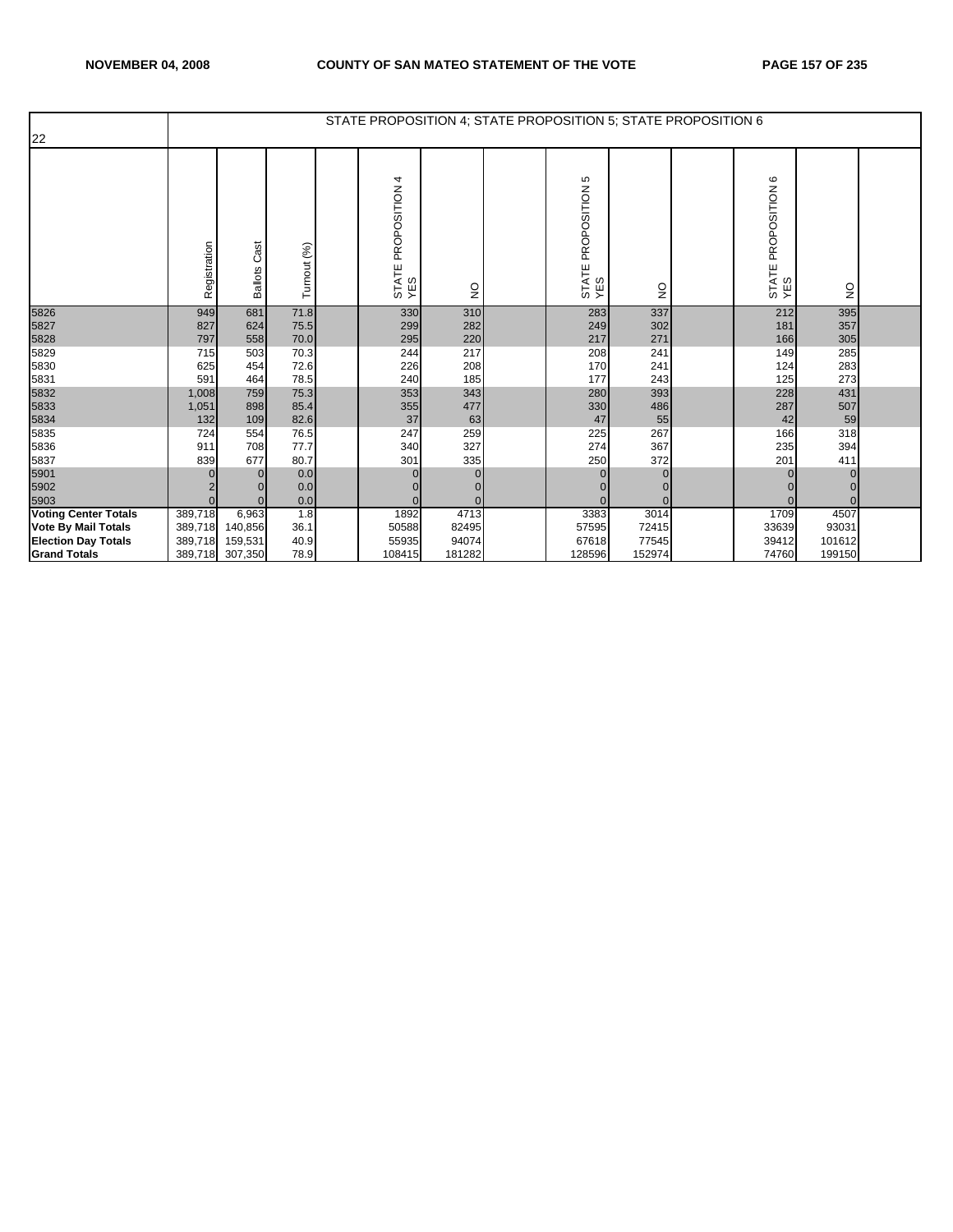| <b>Voting Center Totals</b><br>22              |              |                     |             |                               |               |                               | STATE PROPOSITION 4; STATE PROPOSITION 5; STATE PROPOSITION 6 |                                              |                                 |  |
|------------------------------------------------|--------------|---------------------|-------------|-------------------------------|---------------|-------------------------------|---------------------------------------------------------------|----------------------------------------------|---------------------------------|--|
|                                                | Registration | <b>Ballots Cast</b> | Turnout (%) | 4<br>STATE PROPOSITION<br>YES | $\frac{0}{2}$ | 5<br>STATE PROPOSITION<br>YES | $\frac{0}{2}$                                                 | $\mathbf  \circ$<br>STATE PROPOSITION<br>YES | $\frac{\mathsf{O}}{\mathsf{Z}}$ |  |
| <b>12TH CONGRESSIONAL</b><br><b>DISTRICT</b>   | 279,520      | 4,607               | 1.6         | 1288                          | 3071          | 2180                          | 2045                                                          | 1159                                         | 2948                            |  |
| 14TH CONGRESSIONAL<br><b>DISTRICT</b>          |              |                     |             |                               |               |                               |                                                               |                                              |                                 |  |
| 12TH ASSEMBLY                                  | 110,198      | 2,356               | 2.1         | 604                           | 1642          | 1203                          | 969                                                           | 550                                          | 1559                            |  |
| <b>DISTRICT</b><br>19TH ASSEMBLY               | 30,550       | 210                 | 0.7         | 71                            | 132           | 111                           | 84                                                            | 54                                           | 131                             |  |
| <b>DISTRICT</b><br>21ST ASSEMBLY               | 239,833      | 4,128               | 1.7         | 1165                          | 2729          | 1945                          | 1839                                                          | 1065                                         | 2612                            |  |
| <b>DISTRICT</b><br>1ST SUPERVISORIAL           | 119,335      | 2,625               | 2.2         | 656                           | 1852          | 1327                          | 1091                                                          | 590                                          | 1764                            |  |
| <b>DISTRICT</b><br>2ND SUPERVISORIAL           | 77,799       | 1,133               | 1.5         | 322                           | 751           | 514                           | 520                                                           | 300                                          | 701                             |  |
| <b>DISTRICT</b>                                | 81,202       | 2,208               | 2.7         | 620                           | 1454          | 1001                          | 1024                                                          | 586                                          | 1386                            |  |
| 3RD SUPERVISORIAL<br><b>DISTRICT</b>           | 95,177       | 1,602               | 1.7         | 363                           | 1156          | 787                           | 687                                                           | 317                                          | 1121                            |  |
| <b>4TH SUPERVISORIAL</b><br><b>DISTRICT</b>    | 67,498       | 1,532               | 2.3         | 407                           | 1066          | 833                           | 583                                                           | 371                                          | 1003                            |  |
| 5TH SUPERVISORIAL<br><b>DISTRICT</b>           | 68,042       | 488                 | 0.7         | 180                           | 286           | 248                           | 200                                                           | 135                                          | 296                             |  |
| <b>11TH SENATORIAL</b><br><b>DISTRICT</b>      | 114,289      | 2,537               | 2.2         | 639                           | 1789          | 1287                          | 1052                                                          | 574                                          | 1706                            |  |
| 8TH SENATORIAL<br><b>DISTRICT</b>              | 275,429      | 4,426               | 1.6         | 1253                          | 2924          | 2096                          | 1962                                                          | 1135                                         | 2801                            |  |
| <b>BAYSHORE ELEM</b>                           |              |                     |             |                               |               |                               |                                                               |                                              |                                 |  |
| <b>SCHOOL DISTRICT</b><br>BELMONT-REDWOOD      | 3,003        | 18                  | 0.6         | 8                             |               |                               | 9                                                             |                                              | 10                              |  |
| <b>SHORES SCHOOL DIST</b><br><b>BOARD OF</b>   | 27,618       | 835                 | 3.0         | 210                           | 494           | 306                           | 374                                                           | 194                                          | 477                             |  |
| <b>EQUALIZATION</b><br><b>CABRILLO UNIFIED</b> | 389,718      | 6,963               | 1.8         | 1892                          | 4713          | 3383                          | 3014                                                          | 1709                                         | 4507                            |  |
| <b>SCHOOL DISTRICT</b>                         | 16,426       | 208                 | 1.3         | 40                            | 158           | 116                           | 77                                                            | 35                                           | 151                             |  |
| <b>CITY OF BELMONT</b>                         | 16,032       | 504                 | 3.1         | 140                           | 333           | 206                           | 256                                                           | 135                                          | 321                             |  |
| <b>CITY OF BRISBANE</b>                        | 2,628        | 23                  | 0.9         | 5                             | 17            | 11                            | 11                                                            | 5                                            | 15                              |  |
| <b>CITY OF BURLINGAME</b>                      | 16,978       | 327                 | 1.9         | 73                            | 233           | 147                           | 147                                                           | 68                                           | 216                             |  |
| <b>CITY OF DALY CITY</b>                       | 45,301       | 291                 | 0.6         | 114                           | 166           | 159                           | 110                                                           | 95                                           | 166                             |  |
| <b>CITY OF EAST PALO</b><br><b>ALTO</b>        | 10,034       | 196                 | 2.0         | 93                            | 89            | 127                           | 50                                                            | 51                                           | 119                             |  |
| CITY OF FOSTER CITY                            | 17,100       | 402                 | 2.4         | 116                           | 257           | 175                           | 190                                                           | 103                                          | 247                             |  |
| CITY OF HALF MOON BAY                          | 7,101        | 105                 | 1.5         | 23                            | 79            | 54                            | 44                                                            | 18                                           | 78                              |  |
| <b>CITY OF MENLO PARK</b>                      | 20,580       | 407                 | 2.0         | 76                            | 322           | 215                           | 167                                                           | 72                                           | 299                             |  |
| <b>CITY OF MILLBRAE</b>                        | 12,004       | 134                 | 1.1         | 52                            | 77            | 63                            | 60                                                            | 48                                           | 73                              |  |
| <b>CITY OF PACIFICA</b>                        | 24,039       | 260                 | 1.1         | 63                            | 179           | 155                           | 81                                                            | 56                                           | 174                             |  |
| <b>CITY OF REDWOOD CITY</b>                    | 38,441       | 984                 | 2.6         | 256                           | 681           | 498                           | 400                                                           | 250                                          | 630                             |  |
| CITY OF SAN BRUNO                              | 21,209       | 254                 | 1.2         | 80                            | 159           | 110                           | 120                                                           | 76                                           | 145                             |  |
| <b>CITY OF SAN CARLOS</b>                      | 19,525       | 471                 | 2.4         | 112                           | 334           | 205                           | 229                                                           | 92                                           | 333                             |  |
| CITY OF SAN MATEO                              | 51,616       | 1,378               | 2.7         | 386                           | 913           | 658                           | 609                                                           | 366                                          | 868                             |  |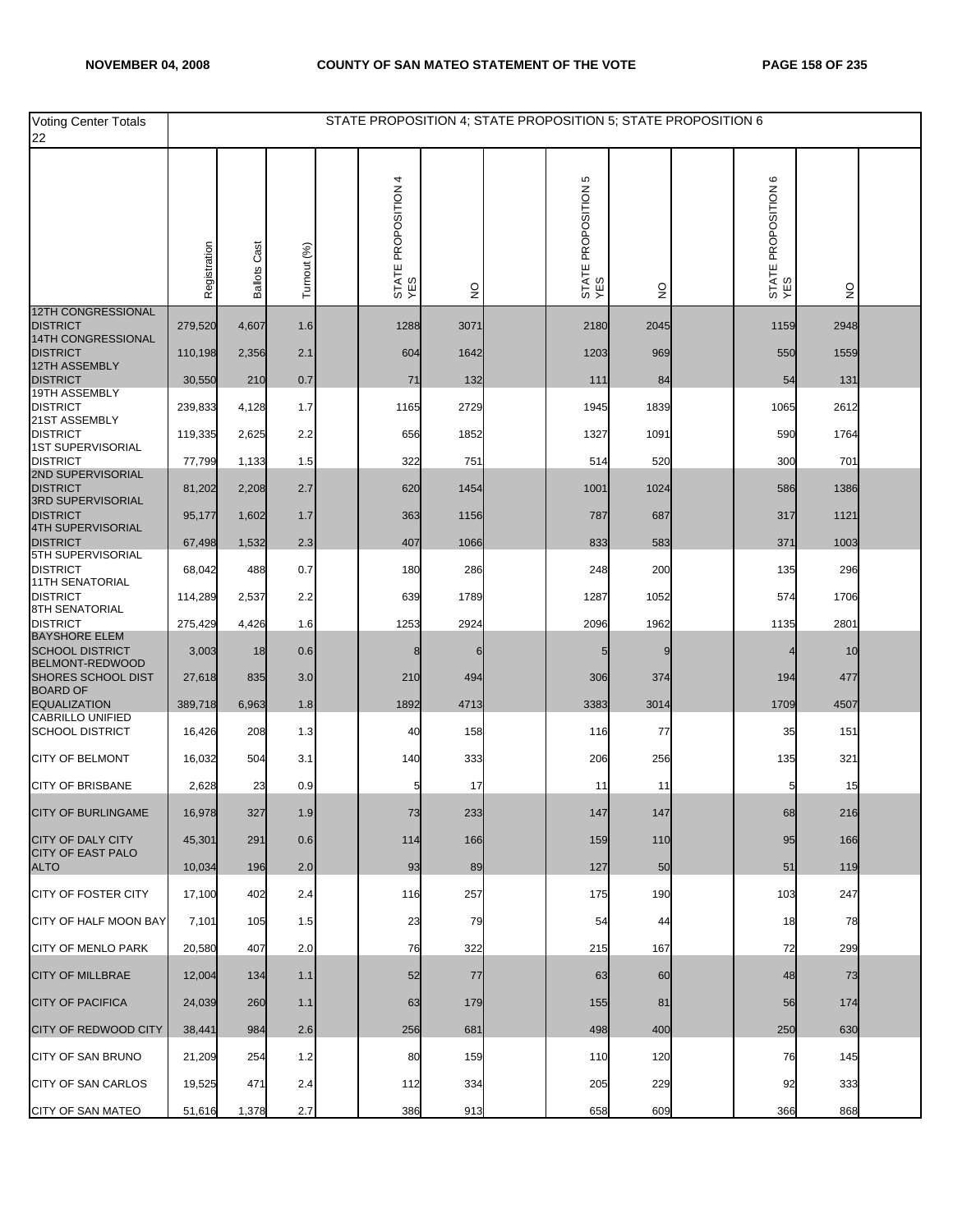| Voting Center Totals<br>22                                                  |              |                     |             |                               |                           |                            | STATE PROPOSITION 4; STATE PROPOSITION 5; STATE PROPOSITION 6 |                               |                           |  |
|-----------------------------------------------------------------------------|--------------|---------------------|-------------|-------------------------------|---------------------------|----------------------------|---------------------------------------------------------------|-------------------------------|---------------------------|--|
|                                                                             | Registration | <b>Ballots Cast</b> | Turnout (%) | 4<br>STATE PROPOSITION<br>YES | $\mathsf{S}^{\mathsf{O}}$ | STATE PROPOSITION 5<br>YES | $\frac{1}{2}$                                                 | G<br>STATE PROPOSITION<br>YES | $\mathsf{S}^{\mathsf{O}}$ |  |
| <b>CITY OF SOUTH SAN</b><br><b>FRANCISCO</b>                                | 30,363       | 256                 | 0.8         | 93                            | 145                       | 122                        | 109                                                           | 69                            | 150                       |  |
| <b>MIDPEN REGIONAL OPEN</b><br><b>SPACE DISTRICT</b><br>MILLBRAE ELEMENTARY | 66,508       | 1,423               | 2.1         | 290                           | 922                       | 597                        | 568                                                           | 265                           | 876                       |  |
| <b>SCHOOL DISTRICT</b>                                                      | 13,030       | 141                 | 1.1         | 54                            | 82                        | 66                         | 64                                                            | 50                            | 78                        |  |
| PACIFICA SCHOOL<br><b>DISTRICT</b><br>RAVENSWOOD CITY                       | 23,502       | 254                 | 1.1         | 62                            | 175                       | 152                        | 78                                                            | 54                            | 171                       |  |
| <b>ELEM SCHOOL DISTRICT</b><br>SAN CARLOS SCHOOL                            | 14,630       | 280                 | 1.9         | 107                           | 108                       | 149                        | 62                                                            | 60                            | 143                       |  |
| <b>DISTRICT</b>                                                             | 18,623       | 465                 | 2.5         | 106                           | 329                       | 208                        | 215                                                           | 85                            | 329                       |  |
| <b>SAN MATEO COUNTY</b><br>SEQUOIA HEALTHCARE                               | 389,718      | 6,963               | 1.8         | 1892                          | 4713                      | 3383                       | 3014                                                          | 1709                          | 4507                      |  |
| <b>DISTRICT</b><br><b>SO SAN FRANCISCO</b>                                  | 142,042      | 3,394               | 2.4         | 793                           | 2237                      | 1478                       | 1444                                                          | 751                           | 2094                      |  |
| UNIFIED SCHOOL DIST                                                         | 39,185       | 316                 | 0.8         | 117                           | 173                       | 154                        | 128                                                           | 93                            | 177                       |  |
| <b>STATEWIDE DISTRICT</b>                                                   | 389,718      | 6,963               | 1.8         | 1892                          | 4713                      | 3383                       | 3014                                                          | 1709                          | 4507                      |  |
| <b>TOWN OF ATHERTON</b>                                                     | 5,481        | 72                  | 1.3         | 20                            | 49                        | 27                         | 39                                                            | 14                            | 51                        |  |
| <b>TOWN OF COLMA</b><br><b>TOWN OF</b>                                      | 718          |                     | 0.3         |                               |                           | $\Omega$                   |                                                               |                               |                           |  |
| <b>HILLSBOROUGH</b><br>TOWN OF PORTOLA                                      | 7,486        | 141                 | 1.9         | 33                            | 104                       | 65                         | 68                                                            | 26                            | 100                       |  |
| <b>VALLEY</b>                                                               | 3,385        | 40                  | 1.2         | 8                             | 31                        | 21                         | 15                                                            |                               | 30                        |  |
| <b>TOWN OF WOODSIDE</b><br><b>UNINCORPORATED</b>                            | 4,088        | 72                  | 1.8         | 16                            | 50                        | 31                         | 35                                                            | 13                            | 49                        |  |
| <b>AREA</b>                                                                 | 35,609       | 644                 | 1.8         | 132                           | 494                       | 334                        | 272                                                           | 146                           | 442                       |  |
| <b>Voting Center Totals</b>                                                 | 389,718      | 6,963               | 1.8         | 1892                          | 4713                      | 3383                       | 3014                                                          | 1709                          | 4507                      |  |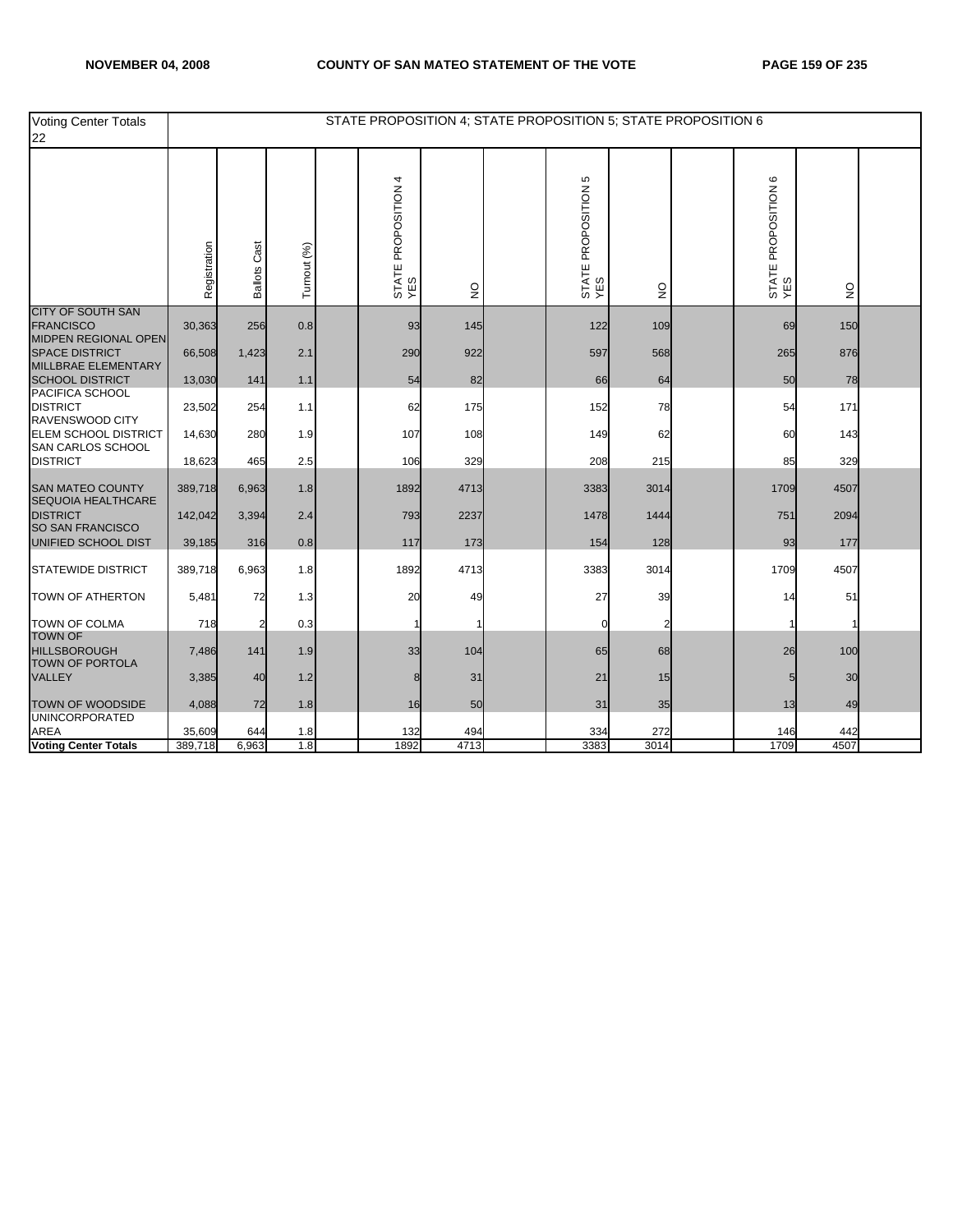| Vote By Mail Totals<br>22                      |              |                        |             | STATE PROPOSITION 4; STATE PROPOSITION 5; STATE PROPOSITION 6 |               |                               |               |                                               |               |  |
|------------------------------------------------|--------------|------------------------|-------------|---------------------------------------------------------------|---------------|-------------------------------|---------------|-----------------------------------------------|---------------|--|
|                                                | Registration | Cast<br><b>Ballots</b> | Turnout (%) | 4<br>STATE PROPOSITION<br>YES                                 | $\frac{1}{2}$ | 5<br>STATE PROPOSITION<br>YES | $\frac{0}{2}$ | $\mathbf  \omega$<br>STATE PROPOSITION<br>YES | $\frac{1}{2}$ |  |
| 12TH CONGRESSIONAL<br><b>DISTRICT</b>          | 279,520      | 101,388                | 36.3        | 38649                                                         | 57072         | 39940                         | 53531         | 25463                                         | 65677         |  |
| 14TH CONGRESSIONAL                             |              |                        |             |                                                               |               |                               |               |                                               |               |  |
| <b>DISTRICT</b><br>12TH ASSEMBLY               | 110,198      | 39,468                 | 35.8        | 11939                                                         | 25423         | 17655                         | 18884         | 8176                                          | 27354         |  |
| <b>DISTRICT</b><br>19TH ASSEMBLY               | 30,550       | 9,392                  | 30.7        | 4429                                                          | 4413          | 3959                          | 4663          | 2732                                          | 5762          |  |
| <b>DISTRICT</b><br>21ST ASSEMBLY               | 239,833      | 87,081                 | 36.3        | 32501                                                         | 49711         | 34653                         | 45696         | 21650                                         | 56568         |  |
| <b>DISTRICT</b><br><b>1ST SUPERVISORIAL</b>    | 119,335      | 44,383                 | 37.2        | 13658                                                         | 28371         | 18983                         | 22056         | 9257                                          | 30701         |  |
| <b>DISTRICT</b><br>2ND SUPERVISORIAL           | 77,799       | 27,870                 | 35.8        | 11004                                                         | 15284         | 10526                         | 15164         | 7219                                          | 17751         |  |
| <b>DISTRICT</b>                                | 81,202       | 31,142                 | 38.4        | 10895                                                         | 18464         | 11986                         | 16668         | 7300                                          | 20561         |  |
| 3RD SUPERVISORIAL<br><b>DISTRICT</b>           | 95,177       | 37,746                 | 39.7        | 10969                                                         | 24902         | 15953                         | 19158         | 7789                                          | 26392         |  |
| <b>4TH SUPERVISORIAL</b><br><b>DISTRICT</b>    | 67,498       | 22,288                 | 33.0        | 7345                                                          | 13691         | 10255                         | 10268         | 4946                                          | 15001         |  |
| <b>5TH SUPERVISORIAL</b><br><b>DISTRICT</b>    | 68,042       | 21,810                 | 32.1        | 10375                                                         | 10154         | 8875                          | 11157         | 6385                                          | 13326         |  |
| <b>11TH SENATORIAL</b><br><b>DISTRICT</b>      | 114,289      | 41,787                 | 36.6        | 13046                                                         | 26505         | 17898                         | 20711         | 8833                                          | 28759         |  |
| 8TH SENATORIAL<br><b>DISTRICT</b>              | 275,429      | 99,069                 | 36.0        | 37542                                                         | 55990         | 39697                         | 51704         | 24806                                         | 64272         |  |
| <b>BAYSHORE ELEM</b><br><b>SCHOOL DISTRICT</b> | 3,003        | 858                    | 28.6        | 320                                                           | 299           | 265                           | 345           | 220                                           | 380           |  |
| BELMONT-REDWOOD                                |              |                        |             |                                                               |               |                               |               |                                               |               |  |
| <b>SHORES SCHOOL DIST</b><br><b>BOARD OF</b>   | 27,618       | 11,158                 | 40.4        | 3328                                                          | 6169          | 3748                          | 5534          | 2221                                          | 6770          |  |
| <b>EQUALIZATION</b><br><b>CABRILLO UNIFIED</b> | 389,718      | 140,856                | 36.1        | 50588                                                         | 82495         | 57595                         | 72415         | 33639                                         | 93031         |  |
| <b>SCHOOL DISTRICT</b>                         | 16,426       | 6,126                  | 37.3        | 1679                                                          | 4143          | 2740                          | 3009          | 1257                                          | 4322          |  |
| <b>CITY OF BELMONT</b>                         | 16,032       | 6,498                  | 40.5        | 2115                                                          | 4036          | 2520                          | 3496          | 1368                                          | 4453          |  |
| <b>CITY OF BRISBANE</b>                        | 2,628        | 849                    | 32.3        | 233                                                           | 569           | 388                           | 392           | 177                                           | 589           |  |
| <b>CITY OF BURLINGAME</b>                      | 16,978       | 6,639                  | 39.1        | 2250                                                          | 4005          | 2614                          | 3466          | 1634                                          | 4269          |  |
| <b>CITY OF DALY CITY</b>                       | 45,301       | 13,905                 | 30.7        | 6854                                                          | 6241          | 5723                          | 7049          | 4168                                          | 8398          |  |
| <b>CITY OF EAST PALO</b><br><b>ALTO</b>        | 10,034       | 2,028                  | 20.2        | 849                                                           | 1069          | 1249                          | 647           | 531                                           | 1320          |  |
| CITY OF FOSTER CITY                            | 17,100       | 6,464                  | 37.8        | 2344                                                          | 3731          | 2307                          | 3631          | 1516                                          | 4263          |  |
| <b>CITY OF HALF MOON BAY</b>                   | 7,101        | 2,914                  | 41.0        | 904                                                           | 1853          | 1197                          | 1532          | 628                                           | 2010          |  |
| <b>CITY OF MENLO PARK</b>                      | 20,580       | 7,537                  | 36.6        | 2039                                                          | 5062          | 3554                          | 3319          | 1321                                          | 5363          |  |
| <b>CITY OF MILLBRAE</b>                        | 12,004       | 5,076                  | 42.3        | 2185                                                          | 2548          | 1756                          | 2837          | 1337                                          | 3142          |  |
| <b>CITY OF PACIFICA</b>                        | 24,039       | 8,472                  | 35.2        | 2749                                                          | 5314          | 3956                          | 3913          | 2034                                          | 5613          |  |
| <b>CITY OF REDWOOD CITY</b>                    | 38,441       | 13,999                 | 36.4        | 4859                                                          | 8348          | 5635                          | 7287          | 3383                                          | 9140          |  |
| CITY OF SAN BRUNO                              | 21,209       | 7,019                  | 33.1        | 2999                                                          | 3653          | 2779                          | 3771          | 2013                                          | 4360          |  |
| <b>CITY OF SAN CARLOS</b>                      | 19,525       | 8,538                  | 43.7        | 2640                                                          | 5485          | 3197                          | 4733          | 1764                                          | 5977          |  |
| <b>CITY OF SAN MATEO</b>                       | 51,616       | 18,840                 | 36.5        | 6641                                                          | 11110         | 7405                          | 9907          | 4556                                          | 12297         |  |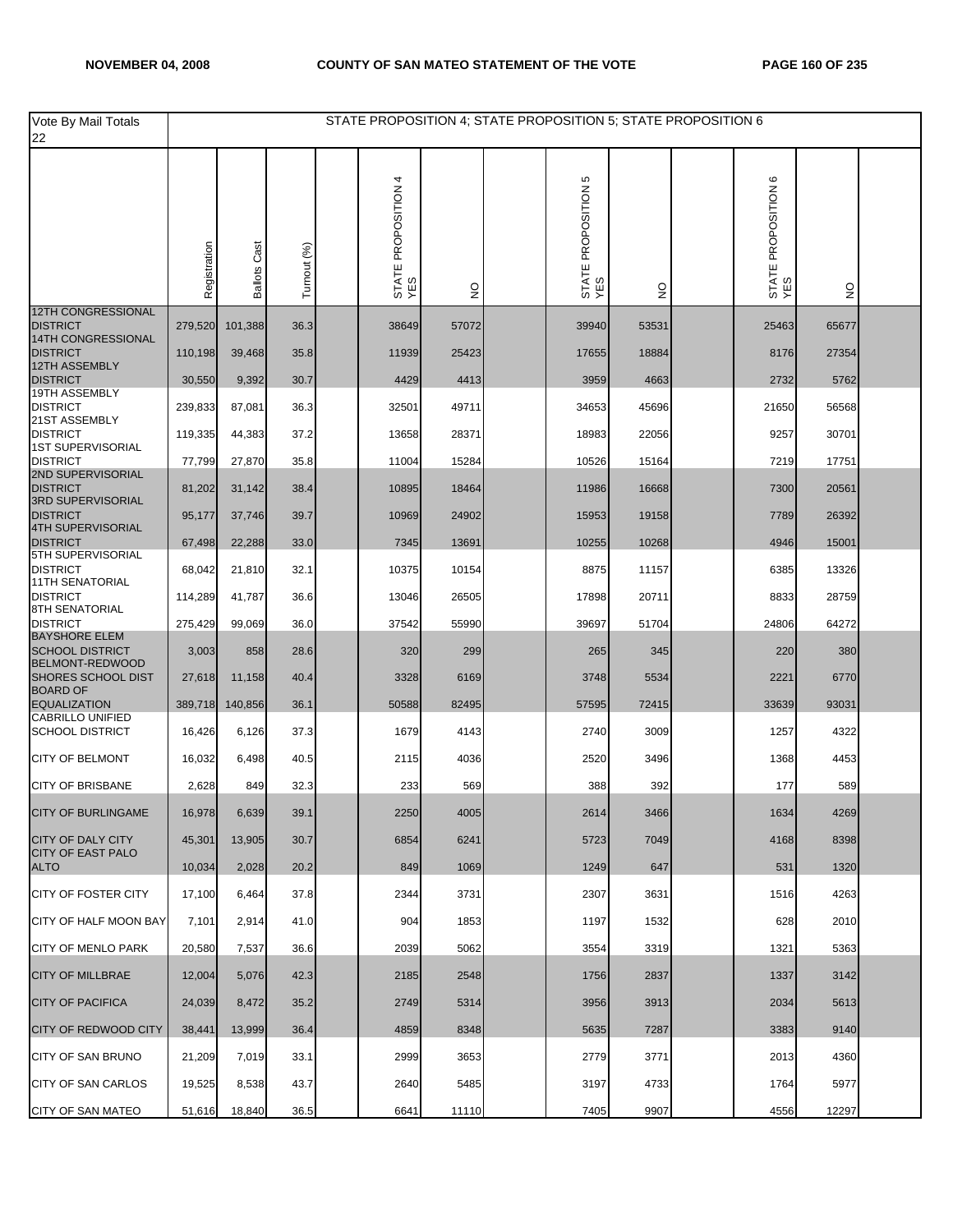| Vote By Mail Totals<br>22                                            |              |                        |             | STATE PROPOSITION 4; STATE PROPOSITION 5; STATE PROPOSITION 6 |               |                            |              |                            |              |  |
|----------------------------------------------------------------------|--------------|------------------------|-------------|---------------------------------------------------------------|---------------|----------------------------|--------------|----------------------------|--------------|--|
|                                                                      | Registration | Cast<br><b>Ballots</b> | Turnout (%) | STATE PROPOSITION 4<br>YES                                    | $\frac{0}{2}$ | STATE PROPOSITION 5<br>YES | $\mathsf{S}$ | STATE PROPOSITION 6<br>YES | $\mathsf{S}$ |  |
| CITY OF SOUTH SAN<br><b>FRANCISCO</b>                                | 30,363       | 9,894                  | 32.6        | 4590                                                          | 4725          | 3960                       | 5150         | 2837                       | 6067         |  |
| MIDPEN REGIONAL OPEN<br><b>SPACE DISTRICT</b><br>MILLBRAE ELEMENTARY | 66,508       | 26,901                 | 40.4        | 7805                                                          | 16031         | 9900                       | 13439        | 5338                       | 17339        |  |
| <b>SCHOOL DISTRICT</b>                                               | 13,030       | 5,328                  | 40.9        | 2307                                                          | 2667          | 1861                       | 2972         | 1419                       | 3294         |  |
| PACIFICA SCHOOL<br><b>DISTRICT</b><br>RAVENSWOOD CITY                | 23,502       | 8,472                  | 36.0        | 2749                                                          | 5314          | 3956                       | 3913         | 2034                       | 5613         |  |
| <b>ELEM SCHOOL DISTRICT</b><br>SAN CARLOS SCHOOL                     | 14,630       | 3,254                  | 22.2        | 1038                                                          | 1312          | 1549                       | 778          | 634                        | 1623         |  |
| <b>DISTRICT</b>                                                      | 18,623       | 8,144                  | 43.7        | 2452                                                          | 5158          | 3003                       | 4425         | 1649                       | 5605         |  |
| <b>SAN MATEO COUNTY</b><br>SEQUOIA HEALTHCARE                        | 389,718      | 140,856                | 36.1        | 50588                                                         | 82495         | 57595                      | 72415        | 33639                      | 93031        |  |
| <b>DISTRICT</b><br><b>SO SAN FRANCISCO</b>                           | 142,042      | 55,320                 | 38.9        | 16416                                                         | 32962         | 20894                      | 27316        | 11067                      | 35822        |  |
| UNIFIED SCHOOL DIST                                                  | 39,185       | 12,797                 | 32.7        | 5813                                                          | 5777          | 4854                       | 6473         | 3567                       | 7514         |  |
| <b>STATEWIDE DISTRICT</b>                                            | 389,718      | 140,856                | 36.1        | 50588                                                         | 82495         | 57595                      | 72415        | 33639                      | 93031        |  |
| <b>TOWN OF ATHERTON</b>                                              | 5,481        | 2,430                  | 44.3        | 752                                                           | 1553          | 890                        | 1359         | 474                        | 1721         |  |
| <b>TOWN OF COLMA</b><br><b>TOWN OF</b>                               | 718          | 282                    | 39.3        | 119                                                           | 135           | 122                        | 136          | 75                         | 178          |  |
| <b>HILLSBOROUGH</b><br><b>TOWN OF PORTOLA</b>                        | 7,486        | 3,316                  | 44.3        | 1185                                                          | 1959          | 1037                       | 2020         | 737                        | 2227         |  |
| <b>VALLEY</b>                                                        | 3,385        | 1,636                  | 48.3        | 338                                                           | 1229          | 761                        | 771          | 244                        | 1246         |  |
| <b>TOWN OF WOODSIDE</b><br><b>UNINCORPORATED</b>                     | 4,088        | 1,686                  | 41.2        | 407                                                           | 1193          | 719                        | 855          | 306                        | 1222         |  |
| <b>AREA</b>                                                          | 35,609       | 12,834                 | 36.0        | 3536                                                          | 8677          | 5826                       | 6144         | 2536                       | 9176         |  |
| <b>Vote By Mail Totals</b>                                           | 389,718      | 140,856                | 36.1        | 50588                                                         | 82495         | 57595                      | 72415        | 33639                      | 93031        |  |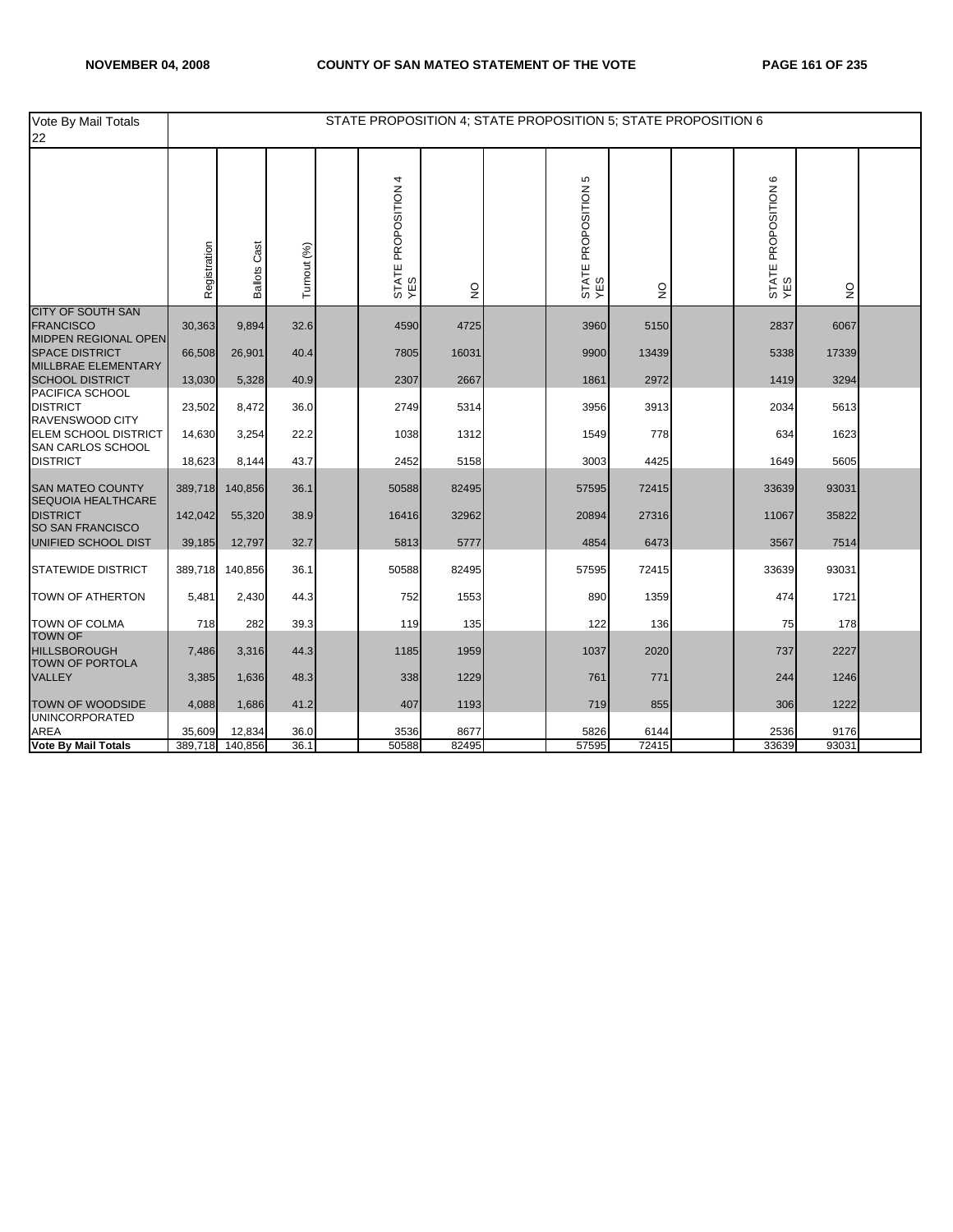| <b>Grand Totals</b><br>22                         |              |                     |             | STATE PROPOSITION 4; STATE PROPOSITION 5; STATE PROPOSITION 6 |               |                            |               |                            |               |  |
|---------------------------------------------------|--------------|---------------------|-------------|---------------------------------------------------------------|---------------|----------------------------|---------------|----------------------------|---------------|--|
|                                                   | Registration | <b>Ballots Cast</b> | Turnout (%) | PROPOSITION 4<br>STATE I<br>YES                               | $\frac{0}{2}$ | STATE PROPOSITION 5<br>YES | $\frac{1}{2}$ | STATE PROPOSITION 6<br>YES | $\frac{1}{2}$ |  |
| <b>12TH CONGRESSIONAL</b><br><b>DISTRICT</b>      | 279,520      | 221,104             | 79.1        | 81991                                                         | 126072        | 89349                      | 112627        | 56615                      | 139936        |  |
| 14TH CONGRESSIONAL<br><b>DISTRICT</b>             | 110,198      | 86,246              | 78.3        | 26424                                                         | 55210         | 39247                      | 40347         | 18145                      | 59214         |  |
| 12TH ASSEMBLY                                     |              |                     |             |                                                               |               |                            |               |                            |               |  |
| <b>DISTRICT</b><br>19TH ASSEMBLY                  | 30,550       | 20,931              | 68.5        | 9626                                                          | 9973          | 9233                       | 9801          | 6209                       | 12394         |  |
| <b>DISTRICT</b><br>21ST ASSEMBLY                  | 239,833      | 191,715             | 79.9        | 69492                                                         | 110947        | 78069                      | 97152         | 48517                      | 121908        |  |
| <b>DISTRICT</b><br><b>1ST SUPERVISORIAL</b>       | 119,335      | 94,704              | 79.4        | 29297                                                         | 60362         | 41294                      | 46021         | 20034                      | 64848         |  |
| <b>DISTRICT</b><br>2ND SUPERVISORIAL              | 77,799       | 62,525              | 80.4        | 23911                                                         | 34894         | 24255                      | 32742         | 16403                      | 39011         |  |
| <b>DISTRICT</b><br>3RD SUPERVISORIAL              | 81,202       | 66,147              | 81.5        | 22787                                                         | 39519         | 26092                      | 34420         | 16182                      | 42651         |  |
| <b>DISTRICT</b><br><b>4TH SUPERVISORIAL</b>       | 95,177       | 79,010              | 83.0        | 22751                                                         | 52204         | 33564                      | 39483         | 16456                      | 54538         |  |
| <b>DISTRICT</b><br>5TH SUPERVISORIAL              | 67,498       | 51,201              | 75.9        | 16939                                                         | 31402         | 24137                      | 22945         | 11438                      | 34276         |  |
| <b>DISTRICT</b>                                   | 68,042       | 48,467              | 71.2        | 22027                                                         | 23263         | 20548                      | 23384         | 14281                      | 28674         |  |
| <b>11TH SENATORIAL</b><br><b>DISTRICT</b>         | 114,289      | 90,247              | 79.0        | 28207                                                         | 57204         | 39535                      | 43644         | 19257                      | 61596         |  |
| 8TH SENATORIAL<br><b>DISTRICT</b>                 | 275,429      | 217,103             | 78.8        | 80208                                                         | 124078        | 89061                      | 109330        | 55503                      | 137554        |  |
| <b>BAYSHORE ELEM</b><br><b>SCHOOL DISTRICT</b>    | 3,003        | 1,980               | 65.9        | 784                                                           | 743           | 732                        | 758           | 550                        | 913           |  |
| BELMONT-REDWOOD<br><b>SHORES SCHOOL DIST</b>      | 27,618       | 22,763              | 82.4        | 6782                                                          | 12744         | 7827                       | 11161         | 4754                       | 13703         |  |
| <b>BOARD OF</b><br><b>EQUALIZATION</b>            | 389,718      | 307,350             | 78.9        | 108415                                                        | 181282        | 128596                     | 152974        | 74760                      | 199150        |  |
| <b>CABRILLO UNIFIED</b><br><b>SCHOOL DISTRICT</b> | 16,426       | 13,452              | 81.9        | 3649                                                          | 8885          | 5910                       | 6361          | 2667                       | 9236          |  |
| <b>CITY OF BELMONT</b>                            | 16,032       | 13,300              | 83.0        | 4190                                                          | 8370          | 5230                       | 6998          | 2907                       | 8971          |  |
| <b>CITY OF BRISBANE</b>                           | 2,628        | 2,104               | 80.1        | 535                                                           | 1452          | 943                        | 981           | 437                        | 1433          |  |
| <b>CITY OF BURLINGAME</b>                         | 16,978       | 14,118              | 83.2        | 45/8                                                          | 8713          | 5640                       | 7181          | 3359                       | 9080          |  |
| <b>CITY OF DALY CITY</b>                          | 45,301       | 31,010              | 68.5        | 14565                                                         | 14400         | 13504                      | 14586         | 9296                       | 18210         |  |
| <b>CITY OF EAST PALO</b><br><b>ALTO</b>           | 10,034       | 6,096               | 60.8        | 2611                                                          | 3056          | 3756                       | 1829          | 1514                       | 3964          |  |
| <b>CITY OF FOSTER CITY</b>                        | 17,100       | 13,770              | 80.5        | 4944                                                          | 7993          | 4953                       | 7580          | 3407                       | 8806          |  |
| CITY OF HALF MOON BAY                             | 7,101        | 5,727               | 80.7        | 1783                                                          | 3634          | 2370                       | 2952          | 1230                       | 3940          |  |
| <b>CITY OF MENLO PARK</b>                         | 20,580       | 16,055              | 78.0        | 4334                                                          | 10891         | 7592                       | 7148          | 2845                       | 11471         |  |
| <b>CITY OF MILLBRAE</b>                           | 12,004       | 9,810               | 81.7        | 4077                                                          | 5034          | 3415                       | 5339          | 2586                       | 5931          |  |
| <b>CITY OF PACIFICA</b>                           | 24,039       | 19,700              | 82.0        | 6125                                                          | 12477         | 9211                       | 8880          | 4745                       | 12800         |  |
| <b>CITY OF REDWOOD CITY</b>                       | 38,441       | 30,768              | 80.0        | 10507                                                         | 18518         | 12811                      | 15452         | 7516                       | 19854         |  |
| CITY OF SAN BRUNO                                 | 21,209       | 16,772              | 79.1        | 6888                                                          | 8936          | 6815                       | 8608          | 4859                       | 10140         |  |
| <b>CITY OF SAN CARLOS</b>                         | 19,525       | 16,573              | 84.9        | 4915                                                          | 10824         | 6206                       | 9114          | 3364                       | 11554         |  |
| <b>CITY OF SAN MATEO</b>                          | 51,616       | 42,189              | 81.7        | 14639                                                         | 25125         | 17120                      | 21503         | 10576                      | 26967         |  |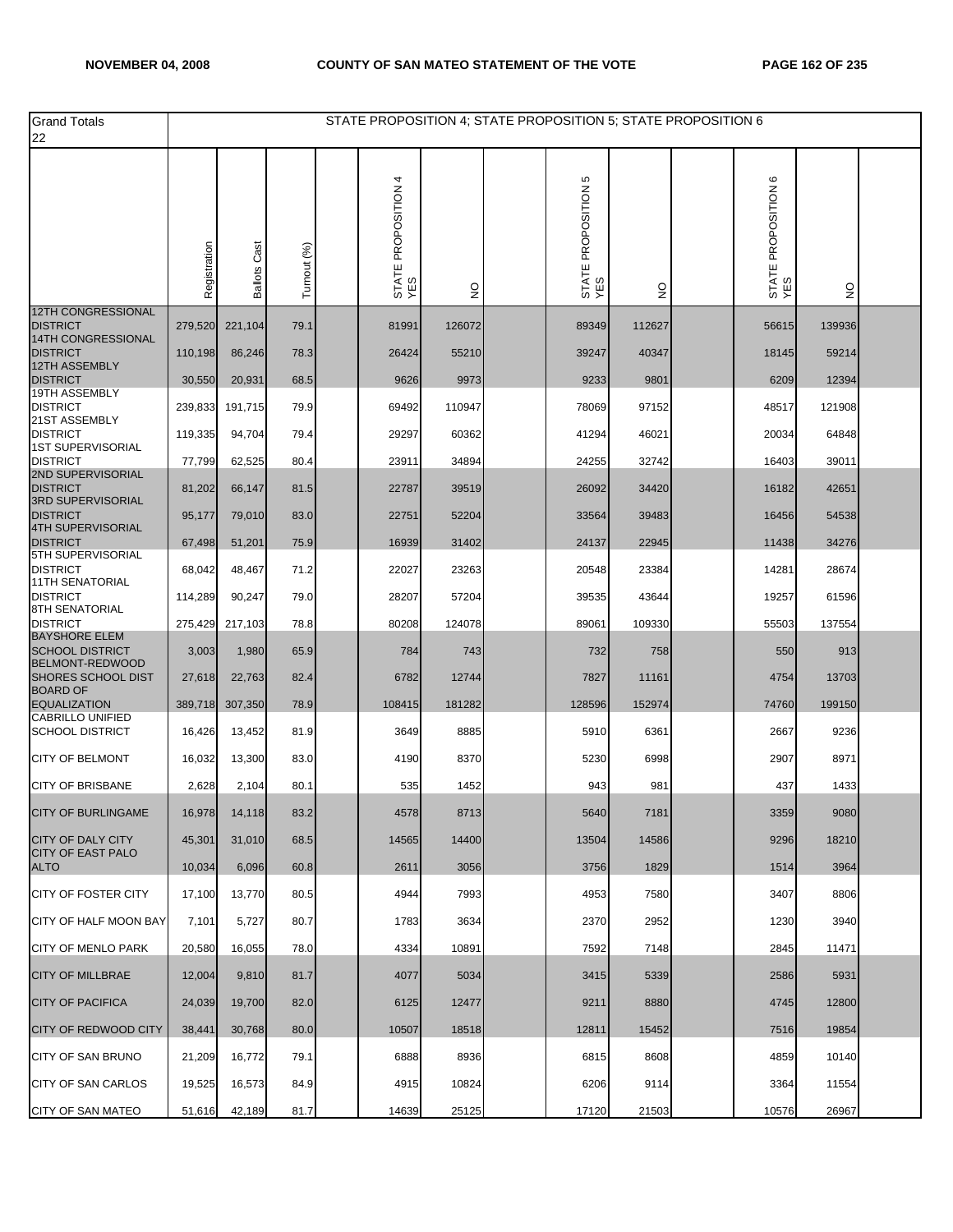| <b>Grand Totals</b><br>22                                       |                    |                        |              |                            |                 | STATE PROPOSITION 4; STATE PROPOSITION 5; STATE PROPOSITION 6 |                 |                            |                           |  |
|-----------------------------------------------------------------|--------------------|------------------------|--------------|----------------------------|-----------------|---------------------------------------------------------------|-----------------|----------------------------|---------------------------|--|
|                                                                 | Registration       | Cast<br><b>Ballots</b> | Turnout (%)  | STATE PROPOSITION 4<br>YES | $\frac{0}{2}$   | Ю<br>STATE PROPOSITION<br>YES                                 | $\frac{0}{2}$   | STATE PROPOSITION 6<br>YES | $\mathsf{S}^{\mathsf{O}}$ |  |
| <b>CITY OF SOUTH SAN</b><br><b>FRANCISCO</b>                    | 30,363             | 22,670                 | 74.7         | 10128                      | 11040           | 9355                                                          | 11205           | 6709                       | 13293                     |  |
| <b>MIDPEN REGIONAL OPEN</b><br><b>SPACE DISTRICT</b>            | 66,508             | 55,447                 | 83.4         | 15862                      | 33561           | 20760                                                         | 27394           | 11166                      | 35591                     |  |
| MILLBRAE ELEMENTARY<br><b>SCHOOL DISTRICT</b>                   | 13,030             | 10,553                 | 81.0         | 4397                       | 5406            | 3736                                                          | 5702            | 2826                       | 6356                      |  |
| PACIFICA SCHOOL<br><b>DISTRICT</b><br>RAVENSWOOD CITY           | 23,502             | 19,253                 | 81.9         | 5935                       | 12254           | 9010                                                          | 8671            | 4599                       | 12549                     |  |
| ELEM SCHOOL DISTRICT<br>SAN CARLOS SCHOOL                       | 14,630             | 9,361                  | 64.0         | 3349                       | 3844            | 4779                                                          | 2315            | 1911                       | 5020                      |  |
| <b>DISTRICT</b>                                                 | 18,623             | 15,775                 | 84.7         | 4544                       | 10160           | 5828                                                          | 8490            | 3136                       | 10795                     |  |
| <b>SAN MATEO COUNTY</b><br><b>SEQUOIA HEALTHCARE</b>            | 389,718            | 307,350                | 78.9         | 108415                     | 181282          | 128596                                                        | 152974          | 74760                      | 199150                    |  |
| <b>DISTRICT</b><br><b>SO SAN FRANCISCO</b>                      | 142,042            | 115,782                | 81.5         | 33738                      | 68875           | 44027                                                         | 55802           | 23486                      | 73507                     |  |
| UNIFIED SCHOOL DIST                                             | 39,185             | 29,044                 | 74.1         | 12789                      | 13447           | 11539                                                         | 13917           | 8374                       | 16436                     |  |
| <b>STATEWIDE DISTRICT</b>                                       | 389,718            | 307,350                | 78.9         | 108415                     | 181282          | 128596                                                        | 152974          | 74760                      | 199150                    |  |
| <b>TOWN OF ATHERTON</b>                                         | 5,481              | 4,401                  | 80.3         | 1411                       | 2742            | 1619                                                          | 2447            | 834                        | 3096                      |  |
| <b>TOWN OF COLMA</b>                                            | 718                | 530                    | 73.8         | 231                        | 259             | 231                                                           | 254             | 158                        | 312                       |  |
| <b>TOWN OF</b><br><b>HILLSBOROUGH</b><br><b>TOWN OF PORTOLA</b> | 7,486              | 6,339                  | 84.7         | 2258                       | 3726            | 2011                                                          | 3782            | 1456                       | 4181                      |  |
| <b>VALLEY</b>                                                   | 3,385              | 2,982                  | 88.1         | 640                        | 2220            | 1330                                                          | 1446            | 465                        | 2238                      |  |
| TOWN OF WOODSIDE                                                | 4,088              | 3,444                  | 84.2         | 876                        | 2398            | 1458                                                          | 1755            | 645                        | 2476                      |  |
| <b>UNINCORPORATED</b><br>AREA                                   | 35,609             | 28,992                 | 81.4         | 8180                       | 19474           | 13026                                                         | 13934           | 5852                       | 20433                     |  |
| <b>Voting Center Totals</b>                                     | 389,718            | 6,963                  | 1.8          | 1892                       | 4713            | 3383                                                          | 3014            | 1709                       | 4507                      |  |
| <b>Vote By Mail Totals</b>                                      | 389,718            | 140,856                | 36.1         | 50588                      | 82495           | 57595                                                         | 72415           | 33639                      | 93031                     |  |
| <b>Election Day Totals</b><br><b>Grand Totals</b>               | 389,718<br>389,718 | 159,531<br>307,350     | 40.9<br>78.9 | 55935<br>108415            | 94074<br>181282 | 67618<br>128596                                               | 77545<br>152974 | 39412<br>74760             | 101612<br>199150          |  |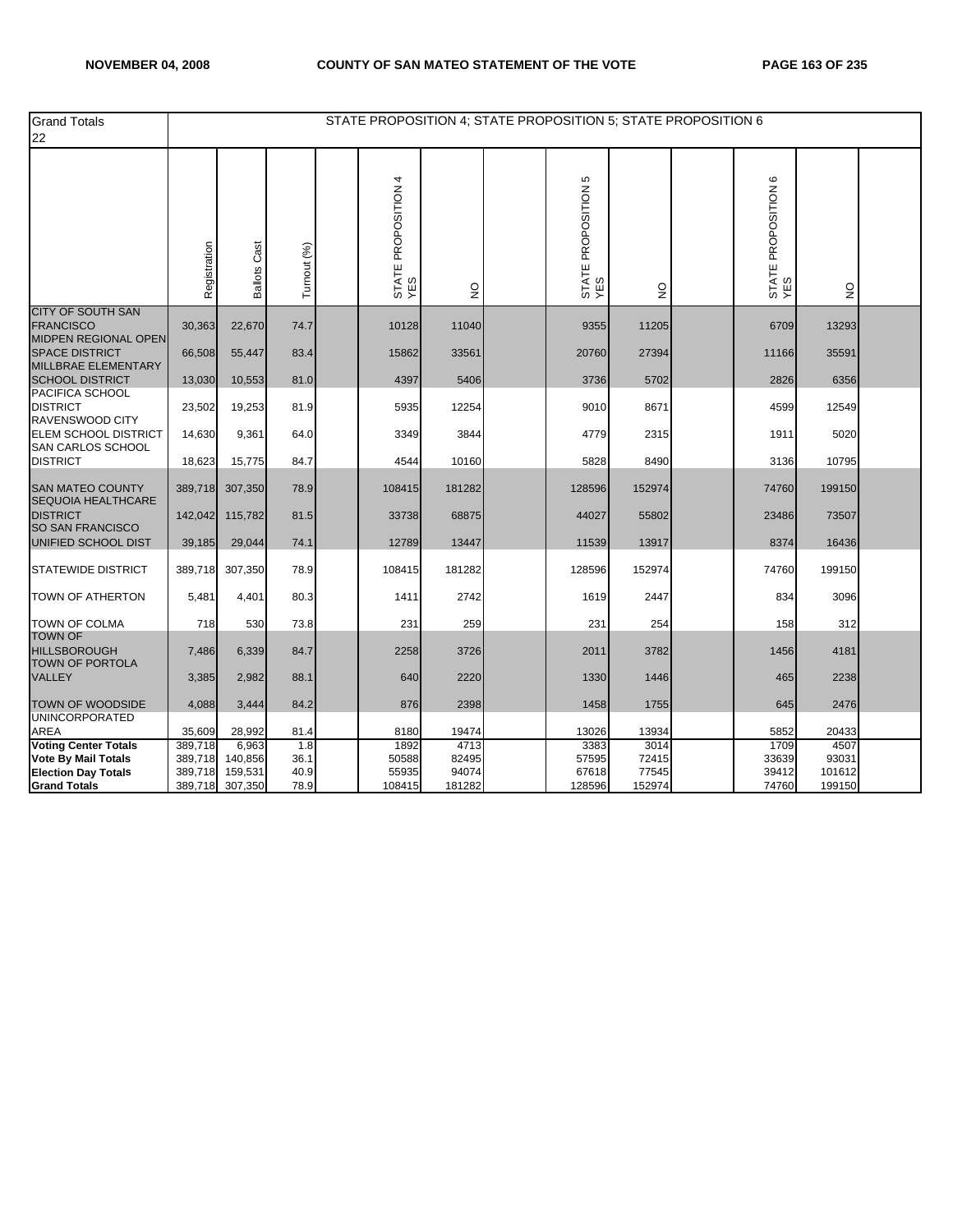| 23           |                       |                     |              | STATE PROPOSITION 7; STATE PROPOSITION 8; STATE PROPOSITION 9 |                   |                                      |                   |                               |                   |  |
|--------------|-----------------------|---------------------|--------------|---------------------------------------------------------------|-------------------|--------------------------------------|-------------------|-------------------------------|-------------------|--|
|              |                       |                     |              |                                                               |                   |                                      |                   |                               |                   |  |
|              | Registration          | <b>Ballots Cast</b> | Turnout (%)  | r<br>STATE PROPOSITION<br>YES                                 | $\frac{1}{2}$     | $\infty$<br>STATE PROPOSITION<br>YES | $\frac{0}{2}$     | ၜ<br>STATE PROPOSITION<br>YES | $\frac{0}{2}$     |  |
| 1001         | 1,143                 | 920                 | 80.5         | 315                                                           | 534               | 247                                  | 648               | 406                           | 416               |  |
| 1002<br>1003 | 943<br>620            | 803<br>483          | 85.2<br>77.9 | 222<br>180                                                    | 488<br>259        | 267<br>179                           | 523<br>294        | 337<br>232                    | 363<br>189        |  |
| 1004         | 773                   | 646                 | 83.6         | 201                                                           | 390               | 207                                  | 418               | 266                           | 296               |  |
| 1006         | 1,064                 | 911                 | 85.6         | 286                                                           | 537               | 281                                  | 603               | 405                           | 395<br>280        |  |
| 1007<br>1008 | 806<br>731            | 658<br>593          | 81.6<br>81.1 | 213<br>197                                                    | 384<br>344        | 188<br>159                           | 449<br>417        | 291<br>248                    | 260               |  |
| 1009         | 767                   | 642                 | 83.7         | 186                                                           | 405               | 201                                  | 428               | 274                           | 291               |  |
| 1010<br>1011 | 761<br>761            | 635<br>617          | 83.4<br>81.1 | 190<br>206                                                    | 392<br>354        | 215<br>177                           | 394<br>421        | 255<br>255                    | 291<br>288        |  |
| 1012         | 853                   | 687                 | 80.5         | 211                                                           | 423               | 199                                  | 471               | 278                           | 330               |  |
| 1013         | 1,010                 | 845                 | 83.7         | 226                                                           | 544               | 275                                  | 546               | 361                           | 365               |  |
| 1015<br>1016 | 713<br>845            | 611<br>694          | 85.7<br>82.1 | 166<br>192                                                    | 392<br>432        | 194<br>209                           | 405<br>468        | 252<br>273                    | 290<br>321        |  |
| 1017         | 963                   | 827                 | 85.9         | 217                                                           | 546               | 286                                  | 524               | 356                           | 366               |  |
| 1018         | 839                   | 738                 | 88.0         | 191                                                           | 484               | 229                                  | 493               | 307                           | 348               |  |
| 1019<br>1020 | 906<br>567            | 771<br>448          | 85.1<br>79.0 | 204<br>157                                                    | 489<br>253        | 287<br>177                           | 465<br>262        | 345<br>215                    | 334<br>184        |  |
| 1021         | 678                   | 552                 | 81.4         | 168                                                           | 328               | 265                                  | 279               | 242                           | 243               |  |
| 1022<br>1023 | 699<br>231            | 581<br>191          | 83.1<br>82.7 | 159<br>48                                                     | 379<br>127        | 273<br>87                            | 298<br>98         | 260<br>75                     | 258<br>86         |  |
| 1024         | 198                   | 179                 | 90.4         | 68                                                            | 98                | 68                                   | 108               | 80                            | 75                |  |
| 1025         | 107                   | 86                  | 80.4         | 27<br>72                                                      | 53<br>128         | 29<br>93                             | 56                | 33<br>93                      | 46<br>100         |  |
| 1201<br>1202 | 237<br>253            | 215<br>221          | 90.7<br>87.4 | 61                                                            | 147               | 88                                   | 116<br>131        | 106                           | 102               |  |
| 1203         | 121                   | 98                  | 81.0         | 40                                                            | 46                | 45                                   | 52                | 50                            | 32                |  |
| 1204<br>1301 | 165<br>$\overline{0}$ | 151<br>0            | 91.5<br>0.0  | 51<br>$\mathbf 0$                                             | 89<br>$\mathbf 0$ | 57<br>$\overline{0}$                 | 89<br>$\mathbf 0$ | 79<br>0                       | 58<br>$\mathbf 0$ |  |
| 1401         | 1,058                 | 919                 | 86.9         | 230                                                           | 630               | 389                                  | 510               | 402                           | 400               |  |
| 1402         | 189                   | 161                 | 85.2         | 65                                                            | 89                | 74                                   | 83                | 69                            | 75                |  |
| 1403<br>1404 | 787<br>1,041          | 634<br>869          | 80.6<br>83.5 | 187<br>224                                                    | 392<br>568        | 301<br>364                           | 315<br>478        | 291<br>375                    | 269<br>370        |  |
| 1405         | 263                   | 221                 | 84.0         | 84                                                            | 124               | 96                                   | 118               | 91                            | 107               |  |
| 1406<br>1407 | 713<br>829            | 615<br>728          | 86.3<br>87.8 | 182<br>204                                                    | 394<br>467        | 226<br>263                           | 380<br>447        | 245<br>319                    | 308<br>330        |  |
| 1408         | 793                   | 668                 | 84.2         | 199                                                           | 405               | 267                                  | 380               | 279                           | 299               |  |
| 1409<br>1410 | 784                   | 648                 | 82.7         | 191                                                           | 393               | 292                                  | 337               | 305                           | 272               |  |
| 1411         | 566<br>261            | 463<br>237          | 81.8<br>90.8 | 136<br>81                                                     | 289<br>137        | 182<br>104                           | 269<br>127        | 205<br>97                     | 209<br>111        |  |
| 1412         | 202                   | 176                 | 87.1         | 55                                                            | 103               | 83                                   | 91                | 89                            | 67                |  |
| 1501<br>1502 | 876<br>884            | 706<br>656          | 80.6<br>74.2 | 245<br>232                                                    | 398<br>357        | 326<br>266                           | 363<br>372        | 335<br>305                    | 289<br>263        |  |
| 1503         | 254                   | 208                 | 81.9         | 57                                                            | 135               | 107                                  | 97                | 78                            | 101               |  |
| 1504         | 1,599                 | 1,303               | 81.5         | 350                                                           | 804               | 696                                  | 560               | 560                           | 556               |  |
| 1506<br>1507 | 971<br>868            | 802<br>751          | 82.6<br>86.5 | 228<br>213                                                    | 505<br>466        | 371<br>337                           | 413<br>392        | 358<br>328                    | 359<br>323        |  |
| 1508         | 1,004                 | 822                 | 81.9         | 273                                                           | 457               | 347                                  | 447               | 353                           | 317               |  |
| 1509<br>1510 | 939<br>799            | 750<br>640          | 79.9<br>80.1 | 266<br>227                                                    | 418<br>348        | 321<br>312                           | 406<br>315        | 318<br>297                    | 334<br>274        |  |
| 1511         | 721                   | 572                 | 79.3         | 174                                                           | 346               | 299                                  | 254               | 256                           | 231               |  |
| 1512         | 1,102                 | 921                 | 83.6         | 254                                                           | 552               | 408                                  | 487               | 400                           | 386               |  |
| 1514<br>1515 | 940<br>1,047          | 806<br>873          | 85.7<br>83.4 | 214<br>239                                                    | 500<br>537        | 422<br>477                           | 360<br>373        | 354<br>391                    | 341<br>360        |  |
| 1601         | 1,184                 | 897                 | 75.8         | 332                                                           | 489               | 447                                  | 427               | 447                           | 355               |  |
| 1602<br>1603 | 171<br>1,035          | 103<br>770          | 60.2<br>74.4 | 45<br>287                                                     | 48<br>406         | 49<br>341                            | 51<br>397         | 51<br>370                     | 42<br>307         |  |
| 1604         | 958                   | 691                 | 72.1         | 238                                                           | 392               | 301                                  | 371               | 318                           | 298               |  |
| 1605         | 1,014                 | 731                 | 72.1         | 243                                                           | 424               | 323                                  | 392               | 384                           | 275               |  |
| 1606<br>1607 | 958<br>822            | 794<br>658          | 82.9<br>80.0 | 214<br>210                                                    | 495<br>382        | 329<br>210                           | 452<br>433        | 373<br>330                    | 314<br>255        |  |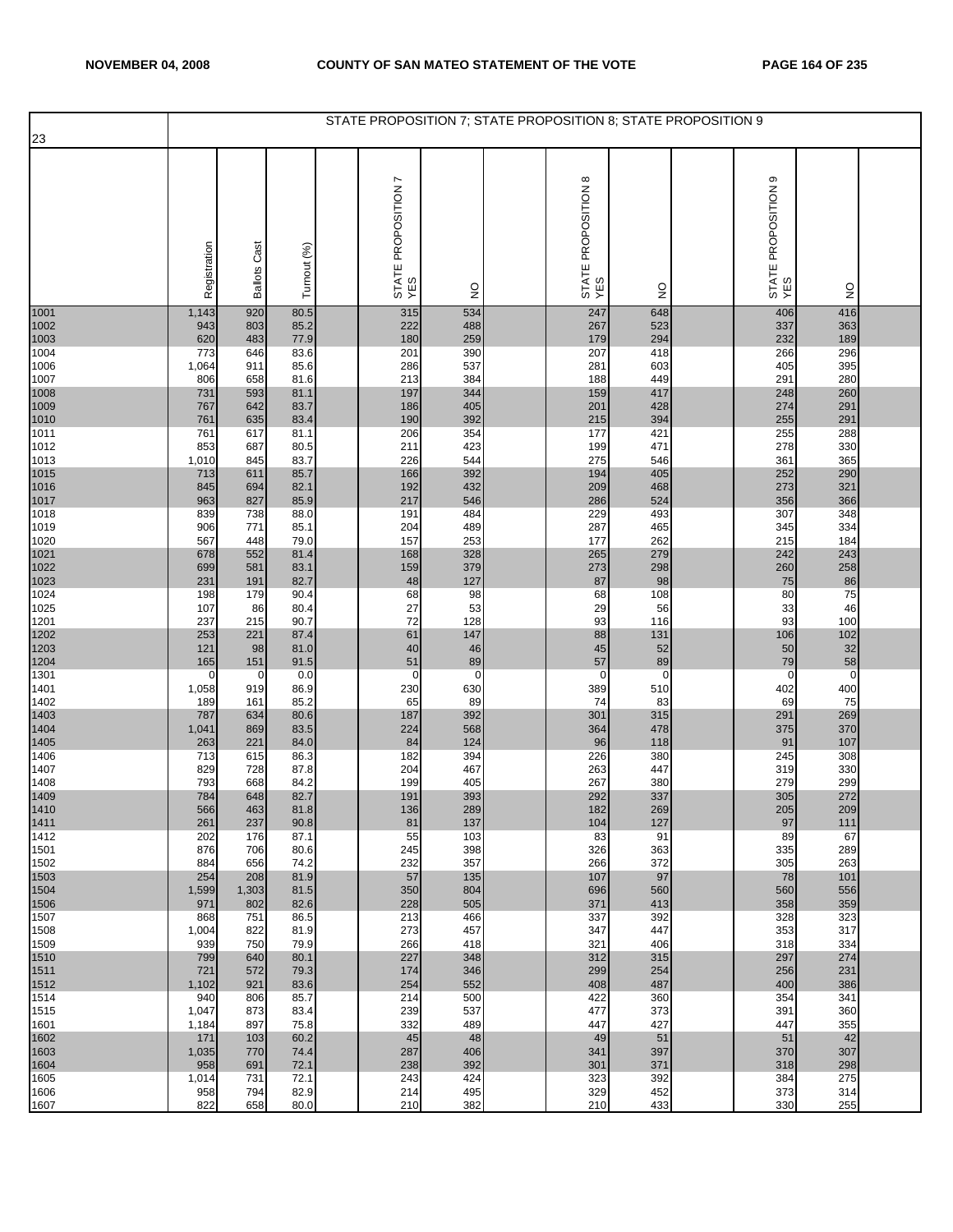| 23           |              |                     |              | STATE PROPOSITION 7; STATE PROPOSITION 8; STATE PROPOSITION 9 |               |                                      |               |                               |               |  |
|--------------|--------------|---------------------|--------------|---------------------------------------------------------------|---------------|--------------------------------------|---------------|-------------------------------|---------------|--|
|              |              |                     |              |                                                               |               |                                      |               |                               |               |  |
|              | Registration | <b>Ballots Cast</b> | Turnout (%)  | Ņ<br>STATE PROPOSITION<br>YES                                 | $\frac{0}{2}$ | $\infty$<br>STATE PROPOSITION<br>YES | $\frac{1}{2}$ | თ<br>STATE PROPOSITION<br>YES | $\frac{0}{2}$ |  |
| 1608         | 1,074        | 869                 | 80.9         | 282                                                           | 523           | 349                                  | 504           | 398                           | 364           |  |
| 1610<br>1612 | 934<br>1,032 | 766<br>851          | 82.0<br>82.5 | 232<br>210                                                    | 479<br>565    | 298<br>325                           | 451<br>503    | 345<br>369                    | 345<br>372    |  |
| 1613         | 1,201        | 922                 | 76.8         | 389                                                           | 453           | 354                                  | 541           | 448                           | 375           |  |
| 1614         | 1,113        | 887                 | 79.7         | 315                                                           | 491           | 368                                  | 490<br>823    | 432                           | 357<br>623    |  |
| 1617<br>1619 | 1,781<br>658 | 1,521<br>577        | 85.4<br>87.7 | 463<br>147                                                    | 942<br>387    | 664<br>251                           | 311           | 725<br>249                    | 272           |  |
| 1620         | 728          | 609                 | 83.7         | 160                                                           | 383           | 296                                  | 299           | 280                           | 255           |  |
| 1621<br>1622 | 826<br>1,109 | 654<br>858          | 79.2<br>77.4 | 202<br>289                                                    | 390<br>513    | 306<br>381                           | 334<br>464    | 317<br>427                    | 270<br>351    |  |
| 1623         | 277          | 213                 | 76.9         | 90                                                            | 110           | 105                                  | 103           | 135                           | 63            |  |
| 1624         | 794          | 625                 | 78.7         | 210                                                           | 348           | 293                                  | 318           | 301                           | 246           |  |
| 1625<br>1626 | 754<br>907   | 570<br>726          | 75.6<br>80.0 | 181<br>221                                                    | 322<br>450    | 247<br>348                           | 313<br>360    | 277<br>336                    | 215<br>315    |  |
| 1627         | 256          | 197                 | 77.0         | 54                                                            | 126           | 108                                  | 84            | 111                           | 65            |  |
| 1628<br>1629 | 901<br>175   | 704<br>134          | 78.1<br>76.6 | 265<br>42                                                     | 393<br>77     | 343<br>62                            | 351<br>67     | 362<br>60                     | 281<br>56     |  |
| 1630         | 189          | 153                 | 81.0         | 50                                                            | 88            | 61                                   | 87            | 75                            | 57            |  |
| 1631         | 103          | 93                  | 90.3         | 29                                                            | 55            | 43                                   | 50            | 48                            | 34            |  |
| 1632<br>1633 | 143<br>112   | 120<br>79           | 83.9<br>70.5 | 49<br>36                                                      | 67<br>34      | 50<br>33                             | 70<br>45      | 68<br>49                      | 43<br>21      |  |
| 1701         | 644          | 546                 | 84.8         | 159                                                           | 347           | 221                                  | 317           | 217                           | 270           |  |
| 1702<br>1703 | 650<br>844   | 561<br>716          | 86.3<br>84.8 | 150<br>193                                                    | 376<br>470    | 222<br>232                           | 327<br>464    | 236<br>259                    | 278<br>391    |  |
| 1704         | 706          | 612                 | 86.7         | 152                                                           | 417           | 157                                  | 444           | 226                           | 342           |  |
| 1705         |              | $\mathbf 0$         | 0.0          | $\mathbf{0}$                                                  | $\mathbf 0$   | $\mathbf 0$                          | $\mathbf 0$   | $\mathbf 0$                   | $\mathbf 0$   |  |
| 1801<br>1802 | 698<br>690   | 532<br>547          | 76.2<br>79.3 | 192<br>168                                                    | 296<br>319    | 235<br>265                           | 282<br>268    | 231<br>254                    | 236<br>210    |  |
| 1803         | 976          | 675                 | 69.2         | 264                                                           | 352           | 300                                  | 364           | 331                           | 261           |  |
| 1804<br>1805 | 740<br>843   | 585<br>589          | 79.1<br>69.9 | 185<br>226                                                    | 348<br>307    | 272<br>275                           | 300<br>303    | 281<br>283                    | 245<br>236    |  |
| 1806         | 953          | 719                 | 75.4         | 209                                                           | 452           | 350                                  | 359           | 339                           | 300           |  |
| 1807<br>1808 | 717<br>751   | 590<br>589          | 82.3<br>78.4 | 187<br>197                                                    | 360<br>334    | 257<br>257                           | 321<br>309    | 282<br>268                    | 252<br>250    |  |
| 1809         | 1,134        | 842                 | 74.3         | 335                                                           | 445           | 417                                  | 408           | 399                           | 348           |  |
| 1810         | 796          | 542                 | 68.1         | 208                                                           | 278           | 212                                  | 317           | 277                           | 201           |  |
| 1811<br>1812 | 1,082<br>733 | 744<br>521          | 68.8<br>71.1 | 279<br>181                                                    | 403<br>286    | 329<br>237                           | 392<br>269    | 348<br>244                    | 307<br>220    |  |
| 1813         | 942          | 608                 | 64.5         | 247                                                           | 293           | 271                                  | 314           | 280                           | 245           |  |
| 1814<br>1815 | 1,052<br>756 | 656<br>521          | 62.4<br>68.9 | 266<br>194                                                    | 332<br>260    | 279<br>275                           | 364<br>229    | 317<br>243                    | 269<br>200    |  |
| 1816         | 862          | 652                 | 75.6         | 248                                                           | 315           | 315                                  | 313           | 305                           | 249           |  |
| 1817         | 133          | 103                 | 77.4         | 50                                                            | 44            | 35                                   | 65            | 48                            | 47            |  |
| 1941<br>1942 | 245<br>246   | 228<br>213          | 93.1<br>86.6 | 64<br>64                                                      | 145<br>126    | 88<br>61                             | 131<br>149    | 101<br>93                     | 102<br>92     |  |
| 1943         | 248          | 211                 | 85.1         | 76                                                            | 119           | 82                                   | 125           | 109                           | 80            |  |
| 1944<br>1945 | 145<br>244   | 130<br>222          | 89.7<br>91.0 | 42<br>61                                                      | 77<br>143     | 35<br>62                             | 88<br>160     | 47<br>86                      | 70<br>108     |  |
| 1946         | 248          | 213                 | 85.9         | 68                                                            | 130           | 68                                   | 145           | 97                            | 98            |  |
| 1947<br>1948 | 213<br>172   | 193<br>157          | 90.6<br>91.3 | 57<br>43                                                      | 122<br>110    | 65<br>63                             | 127<br>91     | 74<br>59                      | 99<br>85      |  |
| 1949         | 159          | 148                 | 93.1         | 44                                                            | 94            | 54                                   | 91            | 54                            | 79            |  |
| 1970         | 720          | 636                 | 88.3         | 180                                                           | 407           | 236                                  | 384           | 253                           | 312           |  |
| 2101         | 544<br>783   | 446<br>597          | 82.0<br>76.2 | 123<br>195                                                    | 282<br>339    | 163<br>205                           | 274<br>380    | 192<br>291                    | 212<br>237    |  |
| 2102<br>2103 | 879          | 671                 | 76.3         | 233                                                           | 383           | 206                                  | 446           | 295                           | 299           |  |
| 2104<br>2105 | 768<br>750   | 598<br>601          | 77.9<br>80.1 | 184<br>188                                                    | 353<br>355    | 210<br>220                           | 367<br>364    | 258<br>247                    | 263<br>275    |  |
| 2106         | 745          | 639                 | 85.8         | 189                                                           | 391           | 227                                  | 397           | 290                           | 282           |  |
| 2107         | 757          | 655                 | 86.5         | 191                                                           | 417           | 192                                  | 450           | 302                           | 289           |  |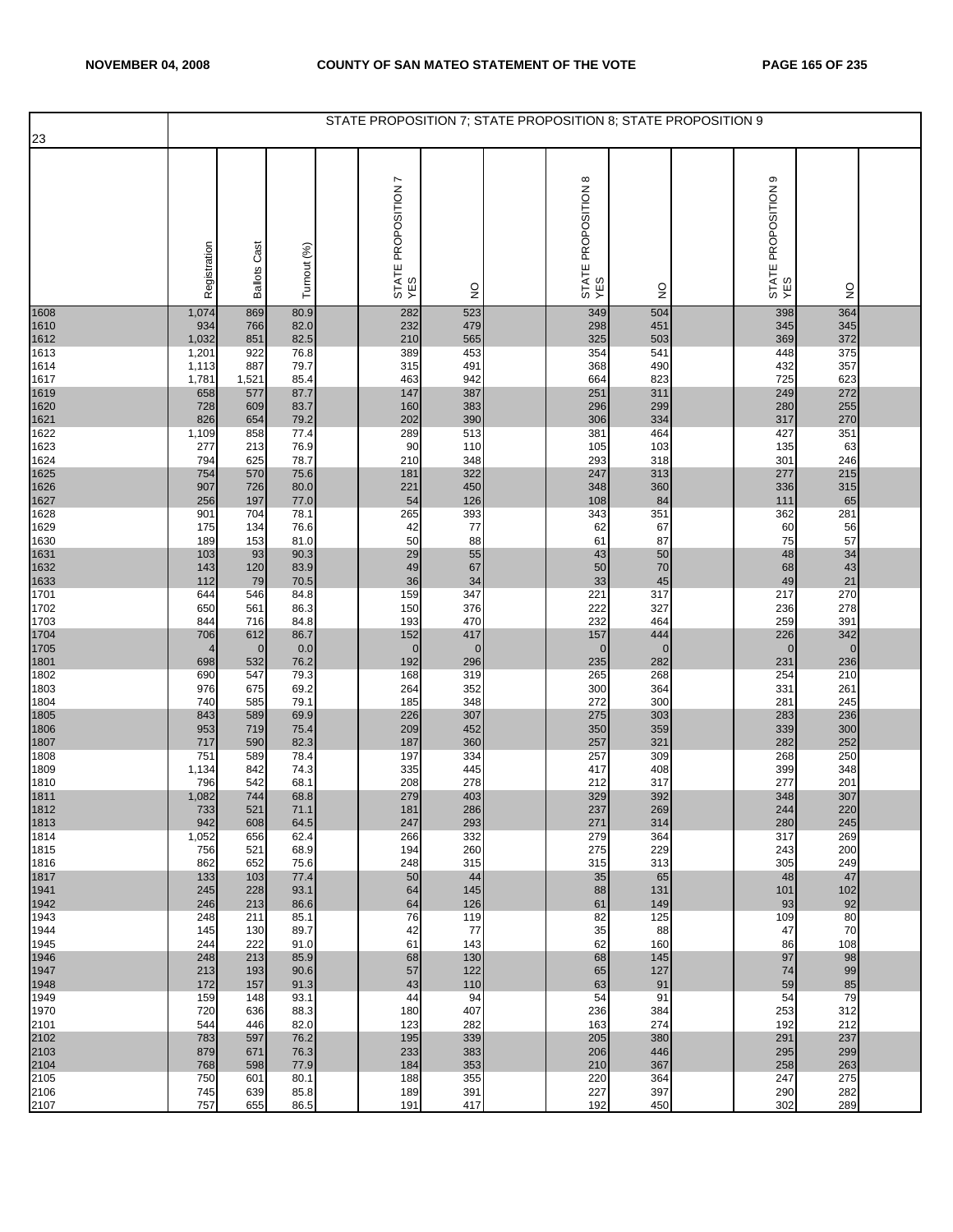|              |                         |                        |                 | STATE PROPOSITION 7; STATE PROPOSITION 8; STATE PROPOSITION 9 |                    |                                      |                    |                               |                     |  |
|--------------|-------------------------|------------------------|-----------------|---------------------------------------------------------------|--------------------|--------------------------------------|--------------------|-------------------------------|---------------------|--|
| 23           |                         |                        |                 |                                                               |                    |                                      |                    |                               |                     |  |
|              | Registration            | Cast<br><b>Ballots</b> | Turnout (%)     | L<br>STATE PROPOSITION<br>YES                                 | $\frac{0}{2}$      | $\infty$<br>STATE PROPOSITION<br>YES | g                  | თ<br>STATE PROPOSITION<br>YES | $\frac{0}{2}$       |  |
| 2108         | 672                     | 553                    | 82.3            | 143                                                           | 376                | 166                                  | 373                | 198                           | 300                 |  |
| 2109         | 811<br>750              | 652<br>655             | 80.4<br>87.3    | 185<br>161                                                    | 403<br>453         | 188<br>185                           | 444<br>451         | 256<br>246                    | 314<br>347          |  |
| 2110<br>2111 | 805                     | 700                    | 87.0            | 210                                                           | 454                | 191                                  | 498                | 296                           | 346                 |  |
| 2112<br>2113 | 838<br>821              | 726<br>711             | 86.6<br>86.6    | 198<br>188                                                    | 482<br>480         | 260<br>209                           | 450<br>491         | 311<br>272                    | 339<br>370          |  |
| 2114         | 836                     | 722                    | 86.4            | 192                                                           | 468                | 261                                  | 442                | 335                           | 306                 |  |
| 2115         | 1,083<br>1,167          | 932<br>921             | 86.1<br>78.9    | 238<br>307                                                    | 620<br>535         | 376<br>254                           | 535<br>647         | 407<br>397                    | 430<br>410          |  |
| 2117<br>2118 | 245                     | 187                    | 76.3            | 49                                                            | 115                | 52                                   | 127                | 75                            | 86                  |  |
| 2119         | 747                     | 582                    | 77.9            | 201                                                           | 336                | 160                                  | 406                | 230                           | 276                 |  |
| 2120<br>2121 | 790<br>159              | 691<br>147             | 87.5<br>92.5    | 179<br>34                                                     | 457<br>103         | 217<br>65                            | 462<br>79          | 294<br>67                     | 328<br>55           |  |
| 2122         | 176                     | 153                    | 86.9            | 44                                                            | 104                | 79                                   | 73                 | 85                            | 55                  |  |
| 2201<br>2202 | 651<br>723              | 516<br>574             | 79.3<br>79.4    | 180<br>182                                                    | 300<br>348         | 206<br>191                           | 301<br>368         | 258<br>249                    | 206<br>270          |  |
| 2203         | 749                     | 621                    | 82.9            | 193                                                           | 376                | 209                                  | 395                | 265                           | 286                 |  |
| 2204<br>2205 | 651<br>765              | 518<br>566             | 79.6<br>74.0    | 138<br>209                                                    | 331<br>301         | 204<br>189                           | 292<br>364         | 225<br>264                    | 232<br>227          |  |
| 2206         | 691                     | 556                    | 80.5            | 181                                                           | 323                | 217                                  | 316                | 243                           | 242                 |  |
| 2207<br>2208 | 1,081<br>845            | 875<br>699             | 80.9<br>82.7    | 297<br>240                                                    | 497<br>408         | 313<br>272                           | 529<br>409         | 361<br>307                    | 406<br>313          |  |
| 2210         | 1,046                   | 828                    | 79.2            | 311                                                           | 460                | 276                                  | 531                | 388                           | 338                 |  |
| 2211<br>2212 | 694<br>640              | 582<br>494             | 83.9<br>77.2    | 192<br>151                                                    | 342<br>289         | 242<br>199                           | 326<br>285         | 275<br>207                    | 240<br>215          |  |
| 2213         | 624                     | 512                    | 82.1            | 176                                                           | 281                | 196                                  | 300                | 235                           | 213                 |  |
| 2214<br>2215 | 1,111<br>1,054          | 946<br>890             | 85.1<br>84.4    | 292<br>285                                                    | 586<br>502         | 345<br>326                           | 578<br>541         | 401<br>393                    | 439<br>379          |  |
| 2217         | 752                     | 577                    | 76.7            | 186                                                           | 341                | 241                                  | 322                | 245                           | 259                 |  |
| 2218<br>2219 | 1,030<br>211            | 805<br>188             | 78.2<br>89.1    | 246<br>63                                                     | 496<br>105         | 319<br>66                            | 466<br>118         | 342<br>103                    | 374<br>65           |  |
| 2221         | 781                     | 615                    | 78.7            | 216                                                           | 353                | 260                                  | 337                | 281                           | 256                 |  |
| 2222<br>2223 | 966<br>897              | 810<br>692             | 83.9<br>77.1    | 252<br>221                                                    | 502<br>415         | 316<br>286                           | 480<br>387         | 346<br>310                    | 372<br>292          |  |
| 2224         | 960                     | 762                    | 79.4            | 255                                                           | 440                | 235                                  | 498                | 345                           | 334                 |  |
| 2225         | 178<br>$\mathbf{0}$     | 144<br>$\mathbf{0}$    | 80.9<br>$0.0\,$ | 62<br>$\pmb{0}$                                               | 75<br>$\mathbf 0$  | 51<br>$\pmb{0}$                      | 89<br>$\bf 0$      | 78<br>$\overline{0}$          | 58<br>$\pmb{0}$     |  |
| 2504<br>2505 | $\overline{0}$          | $\overline{0}$         | 0.0             | $\overline{0}$                                                | $\overline{0}$     | $\overline{0}$                       | $\overline{0}$     | $\overline{0}$                | $\overline{0}$      |  |
| 2506<br>2601 | $\overline{0}$<br>1,030 | $\pmb{0}$<br>787       | 0.0<br>76.4     | $\mathbf{0}$<br>293                                           | $\mathbf 0$<br>441 | $\mathbf 0$<br>335                   | $\mathbf 0$<br>438 | $\mathbf 0$<br>357            | $\mathbf{0}$<br>335 |  |
| 2602         | 979                     | 774                    | 79.1            | 250                                                           | 469                | 346                                  | 417                | 383                           | 307                 |  |
| 2603<br>2604 | 955<br>989              | 717<br>752             | 75.1<br>76.0    | 281<br>267                                                    | 376<br>411         | 297<br>321                           | 395<br>410         | 354<br>348                    | 284<br>309          |  |
| 2605         | 1,249                   | 972                    | 77.8            | 326                                                           | 573                | 474                                  | 481                | 495                           | 379                 |  |
| 2607<br>2608 | 881<br>933              | 724<br>720             | 82.2<br>77.2    | 242<br>232                                                    | 414<br>425         | 287<br>327                           | 424<br>376         | 344<br>362                    | 302<br>274          |  |
| 2609         | 889                     | 738                    | 83.0            | 239                                                           | 448                | 229                                  | 491                | 344                           | 320                 |  |
| 2610<br>2611 | 1,049<br>872            | 886<br>686             | 84.5<br>78.7    | 264<br>223                                                    | 537<br>416         | 280<br>288                           | 579<br>382         | 394<br>302                    | 370<br>313          |  |
| 2612<br>2613 | 804<br>707              | 532<br>540             | 66.2<br>76.4    | 192<br>172                                                    | 290<br>322         | 188<br>229                           | 330<br>293         | 256<br>252                    | 221<br>226          |  |
| 2614         | 1,173                   | 929                    | 79.2            | 322                                                           | 511                | 339                                  | 565                | 381                           | 421                 |  |
| 2615<br>2616 | 203<br>243              | 167<br>196             | 82.3<br>80.7    | 52<br>66                                                      | 106<br>114         | 71<br>65                             | 94<br>122          | 76<br>99                      | 76<br>77            |  |
| 2617         | 989                     | 810                    | 81.9            | 260                                                           | 488                | 324                                  | 477                | 405                           | 333                 |  |
| 2618<br>2619 | 277<br>1,073            | 223<br>904             | 80.5<br>84.2    | 88<br>274                                                     | 113<br>541         | 92<br>353                            | 126<br>535         | 105<br>409                    | 92<br>393           |  |
| 2620         | 792                     | 621                    | 78.4            | 190                                                           | 384                | 223                                  | 385                | 274                           | 279                 |  |
| 2621<br>2622 | 1,022<br>1,216          | 814<br>983             | 79.6<br>80.8    | 284<br>337                                                    | 479<br>574         | 298<br>319                           | 503<br>637         | 386<br>417                    | 338<br>461          |  |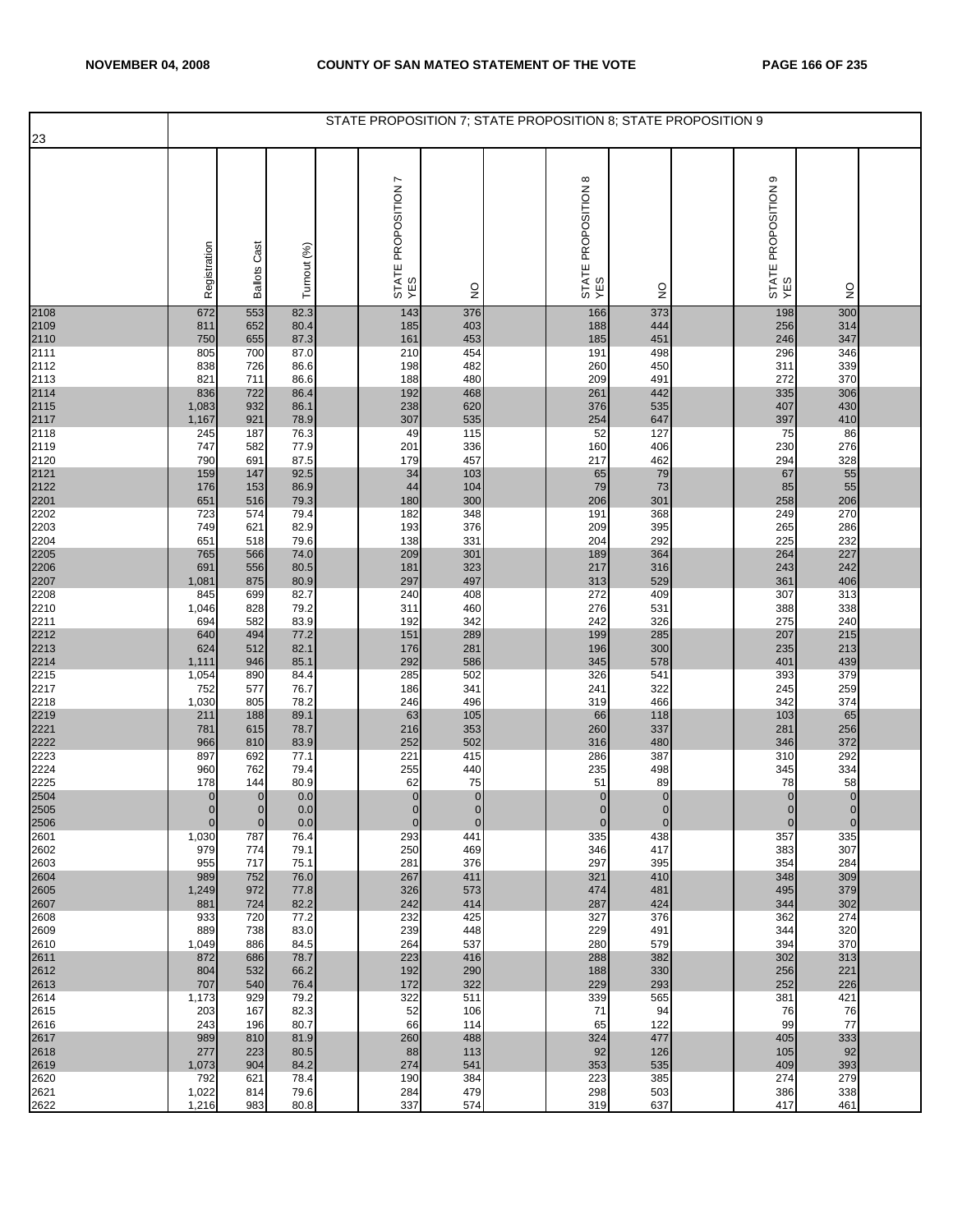|              |                      |                       |               | STATE PROPOSITION 7; STATE PROPOSITION 8; STATE PROPOSITION 9 |                      |                                      |                    |                               |                     |  |
|--------------|----------------------|-----------------------|---------------|---------------------------------------------------------------|----------------------|--------------------------------------|--------------------|-------------------------------|---------------------|--|
| 23           |                      |                       |               |                                                               |                      |                                      |                    |                               |                     |  |
|              | Registration         | <b>Ballots Cast</b>   | Turnout (%)   | r<br>STATE PROPOSITION<br>YES                                 | $\frac{1}{2}$        | $\infty$<br>STATE PROPOSITION<br>YES | $\frac{0}{2}$      | ၜ<br>STATE PROPOSITION<br>YES | $\frac{0}{2}$       |  |
| 2624         | 699                  | 591                   | 84.5          | 165                                                           | 372                  | 188                                  | 394                | 211                           | 306                 |  |
| 2625<br>2627 | 1,149<br>709         | 940<br>548            | 81.8<br>77.3  | 286<br>146                                                    | 585<br>350           | 308<br>186                           | 616<br>343         | 387<br>169                    | 466<br>298          |  |
| 2628         | 968                  | 763                   | 78.8          | 282                                                           | 416                  | 250                                  | 488                | 349                           | 316                 |  |
| 2629         | 799                  | 552                   | 69.1          | 203                                                           | 303                  | 217                                  | 325                | 244                           | 254                 |  |
| 2630         | 604                  | 457                   | 75.7          | 167                                                           | 251                  | 187                                  | 259                | 231                           | 177                 |  |
| 2631<br>2632 | 132<br>1,086         | 105<br>908            | 79.5<br>83.6  | 38<br>281                                                     | 58<br>526            | 37<br>322                            | 66<br>550          | 53<br>357                     | 44<br>436           |  |
| 2633         | 741                  | 587                   | 79.2          | 205                                                           | 333                  | 193                                  | 377                | 257                           | 262                 |  |
| 2634         | 883                  | 718<br>899            | 81.3          | 239                                                           | 411                  | 247                                  | 455                | 318                           | 326<br>404          |  |
| 2636<br>2637 | 1,085<br>705         | 583                   | 82.9<br>82.7  | 310<br>167                                                    | 514<br>355           | 282<br>170                           | 600<br>390         | 395<br>229                    | 273                 |  |
| 2638         | 955                  | 818                   | 85.7          | 246                                                           | 515                  | 254                                  | 546                | 350                           | 385                 |  |
| 2639<br>2643 | 904                  | 796                   | 88.1          | 204                                                           | 530                  | 268                                  | 512                | 311                           | 397                 |  |
| 2644         | 907<br>836           | 719<br>702            | 79.3<br>84.0  | 230<br>210                                                    | 420<br>433           | 237<br>214                           | 451<br>466         | 284<br>294                    | 328<br>321          |  |
| 2646         | 673                  | 590                   | 87.7          | 159                                                           | 398                  | 176                                  | 397                | 214                           | 314                 |  |
| 2647         | 642                  | 542                   | 84.4          | 145                                                           | 351                  | 172                                  | 358                | 212                           | 270                 |  |
| 2648<br>2650 | 1,352<br>626         | 1,143<br>554          | 84.5<br>88.5  | 316<br>152                                                    | 732<br>344           | 356<br>209                           | 769<br>332         | 479<br>244                    | 539<br>232          |  |
| 2651         | 868                  | 740                   | 85.3          | 243                                                           | 421                  | 276                                  | 447                | 318                           | 334                 |  |
| 2652         | 855                  | 706                   | 82.6<br>77.4  | 236<br>223                                                    | 411<br>369           | 226<br>273                           | 461<br>353         | 316                           | 307<br>254          |  |
| 2653<br>2654 | 839<br>496           | 649<br>394            | 79.4          | 150                                                           | 205                  | 141                                  | 248                | 306<br>193                    | 153                 |  |
| 2655         | 680                  | 519                   | 76.3          | 184                                                           | 290                  | 156                                  | 353                | 220                           | 228                 |  |
| 2656<br>2657 | 727<br>608           | 604<br>527            | 83.1<br>86.7  | 196<br>147                                                    | 364<br>340           | 190<br>176                           | 407<br>337         | 269<br>205                    | 282<br>266          |  |
| 2658         | 846                  | 724                   | 85.6          | 206                                                           | 465                  | 259                                  | 443                | 310                           | 337                 |  |
| 2659         | 588                  | 485                   | 82.5          | 142                                                           | 304                  | 206                                  | 263                | 223                           | 207                 |  |
| 2660<br>2661 | 860<br>797           | 752<br>683            | 87.4<br>85.7  | 197<br>184                                                    | 502<br>445           | 283<br>256                           | 450<br>412         | 329<br>298                    | 341<br>303          |  |
| 2662         | 796                  | 690                   | 86.7          | 164                                                           | 468                  | 242                                  | 429                | 271                           | 343                 |  |
| 2663         | 766                  | 627                   | 81.9          | 174                                                           | 388                  | 248                                  | 363                | 271                           | 276                 |  |
| 2664<br>2665 | 907<br>741           | 745<br>614            | 82.1<br>82.9  | 211<br>157                                                    | 474<br>389           | 292<br>236                           | 433<br>365         | 305<br>286                    | 348<br>246          |  |
| 2666         | 896                  | 752                   | 83.9          | 209                                                           | 476                  | 260                                  | 471                | 336                           | 330                 |  |
| 2667<br>2668 | 540                  | 466                   | 86.3          | 139                                                           | 287                  | 180                                  | 270                | 189                           | 215                 |  |
| 2669         | 539<br>611           | 464<br>522            | 86.1<br>85.4  | 130 <sup>°</sup><br>140                                       | 301<br>333           | 167<br>198                           | 288<br>310         | 201<br>224                    | 215<br>243          |  |
| 2670         | 236                  | 185                   | 78.4          | 44                                                            | 124                  | 68                                   | 112                | 81                            | 81                  |  |
| 2673         | $\mathbf 0$          | $\mathbf 0$           | 0.0           | 0                                                             | $\mathbf 0$          | 0                                    | $\mathbf 0$        | 0                             | 0                   |  |
| 2701<br>3001 | $\mathbf{0}$<br>608  | $\mathbf 0$<br>510    | 0.0<br>83.9   | $\mathbf 0$<br>111                                            | $\mathbf 0$<br>369   | $\mathbf 0$<br>190                   | $\mathbf 0$<br>305 | $\mathbf{O}$<br>174           | $\mathbf 0$<br>283  |  |
| 3002         | 1,276                | 1,061                 | 83.2          | 255                                                           | 732                  | 370                                  | 653                | 366                           | 582                 |  |
| 3004         | 213                  | 186                   | 87.3          | 45                                                            | 122                  | 65                                   | 114                | 65                            | 95                  |  |
| 3005<br>3006 | 954<br>568           | 793<br>470            | 83.1<br>82.7  | 217<br>111                                                    | 523<br>315           | 332<br>170                           | 438<br>287         | 361<br>182                    | 353<br>234          |  |
| 3007         | 558                  | 478                   | 85.7          | 131                                                           | 309                  | 159                                  | 301                | 187                           | 232                 |  |
| 3008         | 1,110<br>194         | 738<br>165            | 66.5<br>85.1  | 204<br>67                                                     | 476                  | 285                                  | 432<br>88          | 281                           | 360                 |  |
| 3009<br>3020 | 598                  | 493                   | 82.4          | 118                                                           | 75<br>348            | 66<br>98                             | 387                | 81<br>125                     | 62<br>323           |  |
| 3121         | 906                  | 761                   | 84.0          | 187                                                           | 509                  | 250                                  | 491                | 297                           | 375                 |  |
| 3201<br>3202 | 51<br>544            | 37<br>478             | 72.5<br>87.9  | 13<br>112                                                     | 22<br>328            | 16<br>144                            | 21<br>320          | 22<br>173                     | 13<br>247           |  |
|              | 16                   | 15                    | 93.8          | 4                                                             | 11                   | 3                                    | 12                 | 4                             | 9                   |  |
| 3203<br>3210 | $\overline{7}$       | $\overline{7}$        | 100.0         | $\mathbf{0}$                                                  | $\overline{7}$       | $\mathbf 1$                          | 5                  | $\overline{c}$                | 4                   |  |
| 3211<br>3212 | $\overline{5}$<br>25 | $5\phantom{.0}$<br>23 | 100.0<br>92.0 | $\overline{\mathbf{c}}$<br>7                                  | $\overline{2}$<br>16 | $\mathbf 0$<br>14                    | 5<br>9             | 3<br>14                       | $\overline{2}$<br>9 |  |
| 3213         | $\mathbf{0}$         | $\mathbf 0$           | 0.0           | $\mathbf 0$                                                   | 0                    | 0                                    | $\mathbf 0$        | $\mathbf 0$                   | 0                   |  |
| 3301         | 1,016                | 789                   | 77.7          | 266                                                           | 465                  | 198                                  | 569                | 320                           | 390                 |  |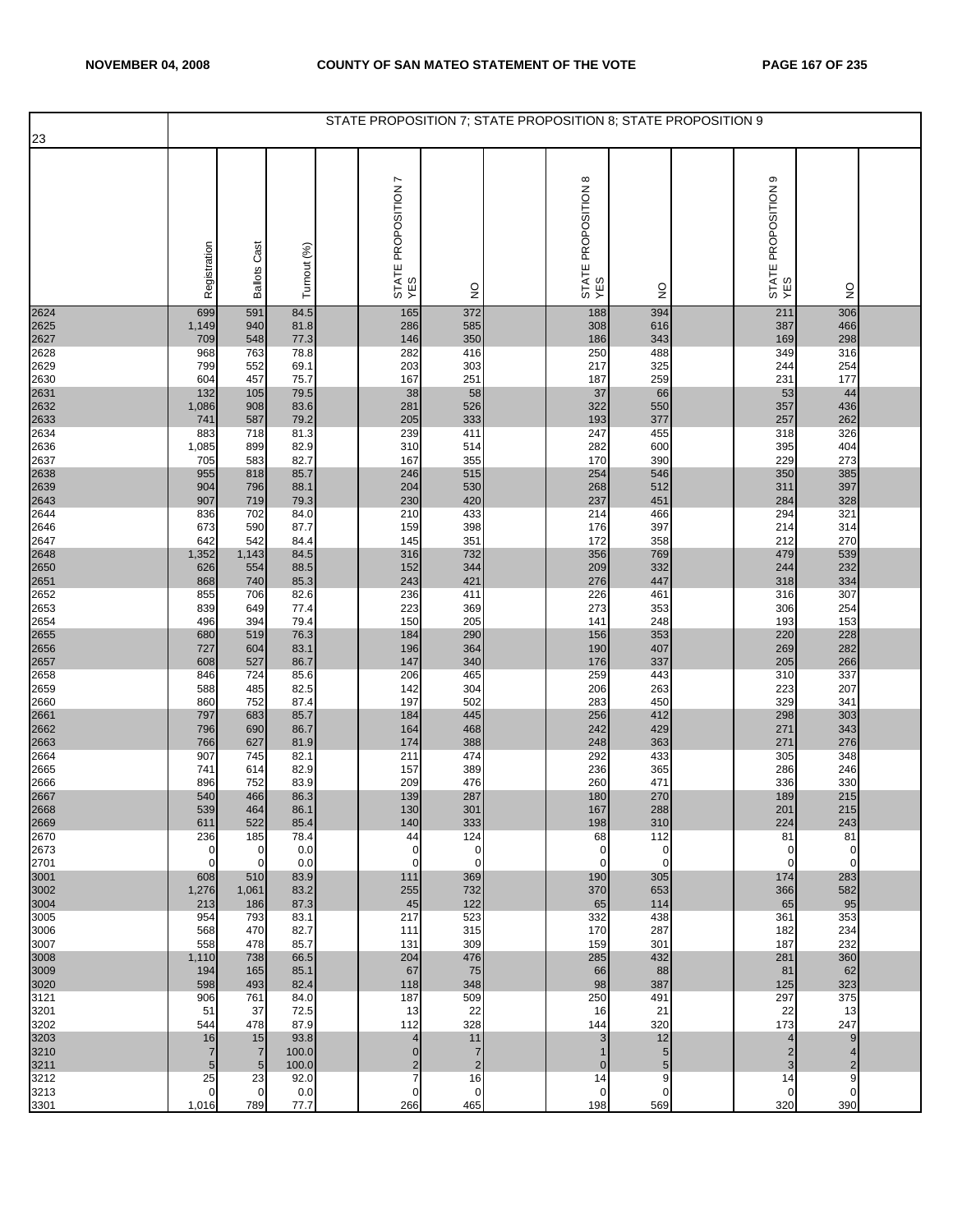| ၜ<br>$\infty$<br>r<br>STATE PROPOSITION<br>YES<br>STATE PROPOSITION<br>YES<br>STATE PROPOSITION<br>YES<br>Registration<br><b>Ballots Cast</b><br>Turnout (%)<br>$\frac{0}{2}$<br>$\frac{1}{2}$<br>$\frac{0}{2}$<br>3303<br>169<br>446<br>253<br>769<br>633<br>82.3<br>403<br>175<br>316<br>425<br>524<br>247<br>334<br>3304<br>744<br>643<br>86.4<br>178<br>110<br>3305<br>379<br>291<br>570<br>84.2<br>157<br>113<br>448<br>223<br>677<br>3306<br>717<br>87.0<br>187<br>471<br>176<br>528<br>306<br>340<br>824<br>3310<br>82.4<br>431<br>468<br>306<br>772<br>636<br>169<br>162<br>260<br>3311<br>179<br>368<br>839<br>83.4<br>206<br>452<br>508<br>259<br>700<br>3312<br>282<br>780<br>603<br>77.3<br>178<br>385<br>136<br>458<br>248<br>3313<br>484<br>272<br>344<br>773<br>678<br>87.7<br>182<br>454<br>179<br>322<br>225<br>326<br>3314<br>490<br>79.5<br>134<br>159<br>225<br>616<br>3320<br>343<br>80.8<br>450<br>802<br>648<br>182<br>419<br>182<br>241<br>3321<br>661<br>79.4<br>168<br>448<br>222<br>424<br>246<br>357<br>833<br>3322<br>850<br>672<br>79.1<br>196<br>253<br>401<br>269<br>312<br>414<br>3323<br>3324<br>3325<br>234<br>531<br>285<br>533<br>328<br>399<br>1,056<br>844<br>79.9<br>382<br>837<br>82.0<br>227<br>552<br>280<br>548<br>380<br>1,021<br>204<br>487<br>243<br>484<br>314<br>364<br>931<br>745<br>80.0<br>3326<br>393<br>837<br>80.9<br>227<br>553<br>300<br>526<br>361<br>1,034<br>3327<br>312<br>308<br>215<br>238<br>574<br>483<br>84.1<br>140<br>164<br>27<br>18<br>3330<br>35<br>83.3<br>20<br>14<br>42<br>17<br>4<br>96<br>83.1<br>145<br>144<br>3331<br>3340<br>284<br>236<br>68<br>87<br>107<br>362<br>409<br>285<br>529<br>82.5<br>208<br>641<br>148<br>111<br>255<br>3341<br>3350<br>446<br>112<br>308<br>77<br>360<br>550<br>81.1<br>146<br>319<br>693<br>79.7<br>217<br>426<br>178<br>496<br>309<br>869<br>3360<br>143<br>93<br>48<br>92<br>188<br>76.1<br>38<br>61<br>64<br>75<br>3361<br>37<br>52<br>13<br>47<br>107<br>90<br>39<br>84.1<br>3370<br>3371<br>84.6<br>120<br>283<br>104<br>318<br>216<br>506<br>428<br>174<br>51<br>62<br>93<br>62<br>139<br>120<br>86.3<br>23<br>45<br>43<br>3372<br>27<br>22<br>57<br>97<br>84.5<br>49<br>30<br>82<br>$\pmb{0}$<br>81.8<br>3<br>6<br>8<br>$\overline{1}$<br>11<br>9<br>8<br>3374<br>80.0<br>$\mathbf 0$<br>$\overline{\mathbf{c}}$<br>2<br>5<br>4<br>$\mathbf{1}$<br>1<br>0<br>12<br>3375<br>85.7<br>8<br>14<br>12<br>7<br>0<br>1<br>4<br>3376<br>89<br>210<br>186<br>140<br>88.6<br>58<br>115<br>38<br>68<br>3377<br>88.9<br>$\overline{7}$<br>$6\phantom{1}$<br>24<br>12<br>11<br>16<br>15<br>27<br>30<br>3380<br>74<br>19<br>42<br>25<br>35<br>26<br>61<br>82.4<br>486<br>247<br>223<br>648<br>297<br>3401<br>1,073<br>891<br>83.0<br>580<br>553<br>457<br>3402<br>969<br>802<br>82.8<br>208<br>170<br>611<br>273<br>122<br>3403<br>216<br>83.8<br>51<br>38<br>140<br>51<br>115<br>181<br>3404<br>3405<br>238<br>204<br>85.7<br>61<br>129<br>33<br>163<br>120<br>60<br>142<br>92.2<br>43<br>89<br>28<br>109<br>46<br>79<br>154<br>362<br>704<br>594<br>84.4<br>120<br>440<br>127<br>452<br>171<br>3411<br>124<br>387<br>585<br>86.4<br>436<br>110<br>461<br>677<br>146<br>3420<br>458<br>84.5<br>96<br>341<br>88<br>360<br>270<br>542<br>148<br>3421<br>9<br>19<br>13<br>21<br>20<br>95.2<br>11<br>$\mathbf{1}$<br>6<br>412<br>3501<br>1,146<br>881<br>76.9<br>319<br>492<br>350<br>516<br>370<br>372<br>3502<br>837<br>74.8<br>290<br>469<br>272<br>544<br>372<br>1,119<br>3503<br>730<br>79.0<br>258<br>399<br>294<br>420<br>329<br>305<br>924<br>227<br>319<br>254<br>3504<br>755<br>590<br>78.1<br>316<br>261<br>274<br>397<br>293<br>3505<br>1,125<br>760<br>67.6<br>296<br>323<br>424<br>377<br>40<br>38<br>3506<br>91<br>79.8<br>46<br>45<br>44<br>114<br>44<br>3507<br>255<br>364<br>204<br>563<br>466<br>82.8<br>172<br>93<br>211<br>534<br>3508<br>916<br>756<br>82.5<br>204<br>491<br>205<br>308<br>374<br>3509<br>223<br>460<br>349<br>912<br>733<br>80.4<br>461<br>259<br>313<br>3510<br>179<br>328<br>407<br>223<br>266<br>658<br>551<br>83.7<br>135<br>3511<br>474<br>77.2<br>134<br>354<br>221<br>212<br>315<br>112<br>614<br>3512<br>501<br>79.8<br>160<br>300<br>122<br>377<br>230<br>628<br>216<br>3513<br>719<br>621<br>86.4<br>181<br>385<br>158<br>453<br>249<br>313<br>3514<br>298<br>274<br>205<br>200<br>543<br>446<br>82.1<br>118<br>158<br>3515<br>989<br>853<br>86.2<br>228<br>546<br>243<br>587<br>337<br>418<br>3516<br>121<br>226<br>202<br>89.4<br>61<br>54<br>144<br>67<br>118<br>86.3<br>294<br>323<br>221<br>3517<br>556<br>480<br>145<br>148<br>196<br>326<br>892<br>758<br>85.0<br>192<br>300<br>440<br>3518<br>510<br>351 |      |  |  | STATE PROPOSITION 7; STATE PROPOSITION 8; STATE PROPOSITION 9 |  |  |  |  |
|-----------------------------------------------------------------------------------------------------------------------------------------------------------------------------------------------------------------------------------------------------------------------------------------------------------------------------------------------------------------------------------------------------------------------------------------------------------------------------------------------------------------------------------------------------------------------------------------------------------------------------------------------------------------------------------------------------------------------------------------------------------------------------------------------------------------------------------------------------------------------------------------------------------------------------------------------------------------------------------------------------------------------------------------------------------------------------------------------------------------------------------------------------------------------------------------------------------------------------------------------------------------------------------------------------------------------------------------------------------------------------------------------------------------------------------------------------------------------------------------------------------------------------------------------------------------------------------------------------------------------------------------------------------------------------------------------------------------------------------------------------------------------------------------------------------------------------------------------------------------------------------------------------------------------------------------------------------------------------------------------------------------------------------------------------------------------------------------------------------------------------------------------------------------------------------------------------------------------------------------------------------------------------------------------------------------------------------------------------------------------------------------------------------------------------------------------------------------------------------------------------------------------------------------------------------------------------------------------------------------------------------------------------------------------------------------------------------------------------------------------------------------------------------------------------------------------------------------------------------------------------------------------------------------------------------------------------------------------------------------------------------------------------------------------------------------------------------------------------------------------------------------------------------------------------------------------------------------------------------------------------------------------------------------------------------------------------------------------------------------------------------------------------------------------------------------------------------------------------------------------------------------------------------------------------------------------------------------------------------------------------------------------------------------------------------------------------------------------------------------------------------------------------------------------------------------------------------------------------------------------------------------------------------------------------------------------------------------------------------------------------------------------------------------------------------------------------------------------------------------------------------------------------------------------------------------------------------------------------------------------------------------------------------------------------------------------------------------------------------------------------------------------------------------------------------------------------------------------------------------------------------------------------------------------------------------------------------------------------------------------------------------------------------------------|------|--|--|---------------------------------------------------------------|--|--|--|--|
|                                                                                                                                                                                                                                                                                                                                                                                                                                                                                                                                                                                                                                                                                                                                                                                                                                                                                                                                                                                                                                                                                                                                                                                                                                                                                                                                                                                                                                                                                                                                                                                                                                                                                                                                                                                                                                                                                                                                                                                                                                                                                                                                                                                                                                                                                                                                                                                                                                                                                                                                                                                                                                                                                                                                                                                                                                                                                                                                                                                                                                                                                                                                                                                                                                                                                                                                                                                                                                                                                                                                                                                                                                                                                                                                                                                                                                                                                                                                                                                                                                                                                                                                                                                                                                                                                                                                                                                                                                                                                                                                                                                                                                                                       | 23   |  |  |                                                               |  |  |  |  |
|                                                                                                                                                                                                                                                                                                                                                                                                                                                                                                                                                                                                                                                                                                                                                                                                                                                                                                                                                                                                                                                                                                                                                                                                                                                                                                                                                                                                                                                                                                                                                                                                                                                                                                                                                                                                                                                                                                                                                                                                                                                                                                                                                                                                                                                                                                                                                                                                                                                                                                                                                                                                                                                                                                                                                                                                                                                                                                                                                                                                                                                                                                                                                                                                                                                                                                                                                                                                                                                                                                                                                                                                                                                                                                                                                                                                                                                                                                                                                                                                                                                                                                                                                                                                                                                                                                                                                                                                                                                                                                                                                                                                                                                                       |      |  |  |                                                               |  |  |  |  |
|                                                                                                                                                                                                                                                                                                                                                                                                                                                                                                                                                                                                                                                                                                                                                                                                                                                                                                                                                                                                                                                                                                                                                                                                                                                                                                                                                                                                                                                                                                                                                                                                                                                                                                                                                                                                                                                                                                                                                                                                                                                                                                                                                                                                                                                                                                                                                                                                                                                                                                                                                                                                                                                                                                                                                                                                                                                                                                                                                                                                                                                                                                                                                                                                                                                                                                                                                                                                                                                                                                                                                                                                                                                                                                                                                                                                                                                                                                                                                                                                                                                                                                                                                                                                                                                                                                                                                                                                                                                                                                                                                                                                                                                                       |      |  |  |                                                               |  |  |  |  |
|                                                                                                                                                                                                                                                                                                                                                                                                                                                                                                                                                                                                                                                                                                                                                                                                                                                                                                                                                                                                                                                                                                                                                                                                                                                                                                                                                                                                                                                                                                                                                                                                                                                                                                                                                                                                                                                                                                                                                                                                                                                                                                                                                                                                                                                                                                                                                                                                                                                                                                                                                                                                                                                                                                                                                                                                                                                                                                                                                                                                                                                                                                                                                                                                                                                                                                                                                                                                                                                                                                                                                                                                                                                                                                                                                                                                                                                                                                                                                                                                                                                                                                                                                                                                                                                                                                                                                                                                                                                                                                                                                                                                                                                                       |      |  |  |                                                               |  |  |  |  |
|                                                                                                                                                                                                                                                                                                                                                                                                                                                                                                                                                                                                                                                                                                                                                                                                                                                                                                                                                                                                                                                                                                                                                                                                                                                                                                                                                                                                                                                                                                                                                                                                                                                                                                                                                                                                                                                                                                                                                                                                                                                                                                                                                                                                                                                                                                                                                                                                                                                                                                                                                                                                                                                                                                                                                                                                                                                                                                                                                                                                                                                                                                                                                                                                                                                                                                                                                                                                                                                                                                                                                                                                                                                                                                                                                                                                                                                                                                                                                                                                                                                                                                                                                                                                                                                                                                                                                                                                                                                                                                                                                                                                                                                                       |      |  |  |                                                               |  |  |  |  |
|                                                                                                                                                                                                                                                                                                                                                                                                                                                                                                                                                                                                                                                                                                                                                                                                                                                                                                                                                                                                                                                                                                                                                                                                                                                                                                                                                                                                                                                                                                                                                                                                                                                                                                                                                                                                                                                                                                                                                                                                                                                                                                                                                                                                                                                                                                                                                                                                                                                                                                                                                                                                                                                                                                                                                                                                                                                                                                                                                                                                                                                                                                                                                                                                                                                                                                                                                                                                                                                                                                                                                                                                                                                                                                                                                                                                                                                                                                                                                                                                                                                                                                                                                                                                                                                                                                                                                                                                                                                                                                                                                                                                                                                                       |      |  |  |                                                               |  |  |  |  |
|                                                                                                                                                                                                                                                                                                                                                                                                                                                                                                                                                                                                                                                                                                                                                                                                                                                                                                                                                                                                                                                                                                                                                                                                                                                                                                                                                                                                                                                                                                                                                                                                                                                                                                                                                                                                                                                                                                                                                                                                                                                                                                                                                                                                                                                                                                                                                                                                                                                                                                                                                                                                                                                                                                                                                                                                                                                                                                                                                                                                                                                                                                                                                                                                                                                                                                                                                                                                                                                                                                                                                                                                                                                                                                                                                                                                                                                                                                                                                                                                                                                                                                                                                                                                                                                                                                                                                                                                                                                                                                                                                                                                                                                                       |      |  |  |                                                               |  |  |  |  |
|                                                                                                                                                                                                                                                                                                                                                                                                                                                                                                                                                                                                                                                                                                                                                                                                                                                                                                                                                                                                                                                                                                                                                                                                                                                                                                                                                                                                                                                                                                                                                                                                                                                                                                                                                                                                                                                                                                                                                                                                                                                                                                                                                                                                                                                                                                                                                                                                                                                                                                                                                                                                                                                                                                                                                                                                                                                                                                                                                                                                                                                                                                                                                                                                                                                                                                                                                                                                                                                                                                                                                                                                                                                                                                                                                                                                                                                                                                                                                                                                                                                                                                                                                                                                                                                                                                                                                                                                                                                                                                                                                                                                                                                                       |      |  |  |                                                               |  |  |  |  |
|                                                                                                                                                                                                                                                                                                                                                                                                                                                                                                                                                                                                                                                                                                                                                                                                                                                                                                                                                                                                                                                                                                                                                                                                                                                                                                                                                                                                                                                                                                                                                                                                                                                                                                                                                                                                                                                                                                                                                                                                                                                                                                                                                                                                                                                                                                                                                                                                                                                                                                                                                                                                                                                                                                                                                                                                                                                                                                                                                                                                                                                                                                                                                                                                                                                                                                                                                                                                                                                                                                                                                                                                                                                                                                                                                                                                                                                                                                                                                                                                                                                                                                                                                                                                                                                                                                                                                                                                                                                                                                                                                                                                                                                                       |      |  |  |                                                               |  |  |  |  |
|                                                                                                                                                                                                                                                                                                                                                                                                                                                                                                                                                                                                                                                                                                                                                                                                                                                                                                                                                                                                                                                                                                                                                                                                                                                                                                                                                                                                                                                                                                                                                                                                                                                                                                                                                                                                                                                                                                                                                                                                                                                                                                                                                                                                                                                                                                                                                                                                                                                                                                                                                                                                                                                                                                                                                                                                                                                                                                                                                                                                                                                                                                                                                                                                                                                                                                                                                                                                                                                                                                                                                                                                                                                                                                                                                                                                                                                                                                                                                                                                                                                                                                                                                                                                                                                                                                                                                                                                                                                                                                                                                                                                                                                                       |      |  |  |                                                               |  |  |  |  |
|                                                                                                                                                                                                                                                                                                                                                                                                                                                                                                                                                                                                                                                                                                                                                                                                                                                                                                                                                                                                                                                                                                                                                                                                                                                                                                                                                                                                                                                                                                                                                                                                                                                                                                                                                                                                                                                                                                                                                                                                                                                                                                                                                                                                                                                                                                                                                                                                                                                                                                                                                                                                                                                                                                                                                                                                                                                                                                                                                                                                                                                                                                                                                                                                                                                                                                                                                                                                                                                                                                                                                                                                                                                                                                                                                                                                                                                                                                                                                                                                                                                                                                                                                                                                                                                                                                                                                                                                                                                                                                                                                                                                                                                                       |      |  |  |                                                               |  |  |  |  |
|                                                                                                                                                                                                                                                                                                                                                                                                                                                                                                                                                                                                                                                                                                                                                                                                                                                                                                                                                                                                                                                                                                                                                                                                                                                                                                                                                                                                                                                                                                                                                                                                                                                                                                                                                                                                                                                                                                                                                                                                                                                                                                                                                                                                                                                                                                                                                                                                                                                                                                                                                                                                                                                                                                                                                                                                                                                                                                                                                                                                                                                                                                                                                                                                                                                                                                                                                                                                                                                                                                                                                                                                                                                                                                                                                                                                                                                                                                                                                                                                                                                                                                                                                                                                                                                                                                                                                                                                                                                                                                                                                                                                                                                                       |      |  |  |                                                               |  |  |  |  |
|                                                                                                                                                                                                                                                                                                                                                                                                                                                                                                                                                                                                                                                                                                                                                                                                                                                                                                                                                                                                                                                                                                                                                                                                                                                                                                                                                                                                                                                                                                                                                                                                                                                                                                                                                                                                                                                                                                                                                                                                                                                                                                                                                                                                                                                                                                                                                                                                                                                                                                                                                                                                                                                                                                                                                                                                                                                                                                                                                                                                                                                                                                                                                                                                                                                                                                                                                                                                                                                                                                                                                                                                                                                                                                                                                                                                                                                                                                                                                                                                                                                                                                                                                                                                                                                                                                                                                                                                                                                                                                                                                                                                                                                                       |      |  |  |                                                               |  |  |  |  |
|                                                                                                                                                                                                                                                                                                                                                                                                                                                                                                                                                                                                                                                                                                                                                                                                                                                                                                                                                                                                                                                                                                                                                                                                                                                                                                                                                                                                                                                                                                                                                                                                                                                                                                                                                                                                                                                                                                                                                                                                                                                                                                                                                                                                                                                                                                                                                                                                                                                                                                                                                                                                                                                                                                                                                                                                                                                                                                                                                                                                                                                                                                                                                                                                                                                                                                                                                                                                                                                                                                                                                                                                                                                                                                                                                                                                                                                                                                                                                                                                                                                                                                                                                                                                                                                                                                                                                                                                                                                                                                                                                                                                                                                                       |      |  |  |                                                               |  |  |  |  |
|                                                                                                                                                                                                                                                                                                                                                                                                                                                                                                                                                                                                                                                                                                                                                                                                                                                                                                                                                                                                                                                                                                                                                                                                                                                                                                                                                                                                                                                                                                                                                                                                                                                                                                                                                                                                                                                                                                                                                                                                                                                                                                                                                                                                                                                                                                                                                                                                                                                                                                                                                                                                                                                                                                                                                                                                                                                                                                                                                                                                                                                                                                                                                                                                                                                                                                                                                                                                                                                                                                                                                                                                                                                                                                                                                                                                                                                                                                                                                                                                                                                                                                                                                                                                                                                                                                                                                                                                                                                                                                                                                                                                                                                                       |      |  |  |                                                               |  |  |  |  |
|                                                                                                                                                                                                                                                                                                                                                                                                                                                                                                                                                                                                                                                                                                                                                                                                                                                                                                                                                                                                                                                                                                                                                                                                                                                                                                                                                                                                                                                                                                                                                                                                                                                                                                                                                                                                                                                                                                                                                                                                                                                                                                                                                                                                                                                                                                                                                                                                                                                                                                                                                                                                                                                                                                                                                                                                                                                                                                                                                                                                                                                                                                                                                                                                                                                                                                                                                                                                                                                                                                                                                                                                                                                                                                                                                                                                                                                                                                                                                                                                                                                                                                                                                                                                                                                                                                                                                                                                                                                                                                                                                                                                                                                                       |      |  |  |                                                               |  |  |  |  |
|                                                                                                                                                                                                                                                                                                                                                                                                                                                                                                                                                                                                                                                                                                                                                                                                                                                                                                                                                                                                                                                                                                                                                                                                                                                                                                                                                                                                                                                                                                                                                                                                                                                                                                                                                                                                                                                                                                                                                                                                                                                                                                                                                                                                                                                                                                                                                                                                                                                                                                                                                                                                                                                                                                                                                                                                                                                                                                                                                                                                                                                                                                                                                                                                                                                                                                                                                                                                                                                                                                                                                                                                                                                                                                                                                                                                                                                                                                                                                                                                                                                                                                                                                                                                                                                                                                                                                                                                                                                                                                                                                                                                                                                                       |      |  |  |                                                               |  |  |  |  |
|                                                                                                                                                                                                                                                                                                                                                                                                                                                                                                                                                                                                                                                                                                                                                                                                                                                                                                                                                                                                                                                                                                                                                                                                                                                                                                                                                                                                                                                                                                                                                                                                                                                                                                                                                                                                                                                                                                                                                                                                                                                                                                                                                                                                                                                                                                                                                                                                                                                                                                                                                                                                                                                                                                                                                                                                                                                                                                                                                                                                                                                                                                                                                                                                                                                                                                                                                                                                                                                                                                                                                                                                                                                                                                                                                                                                                                                                                                                                                                                                                                                                                                                                                                                                                                                                                                                                                                                                                                                                                                                                                                                                                                                                       |      |  |  |                                                               |  |  |  |  |
|                                                                                                                                                                                                                                                                                                                                                                                                                                                                                                                                                                                                                                                                                                                                                                                                                                                                                                                                                                                                                                                                                                                                                                                                                                                                                                                                                                                                                                                                                                                                                                                                                                                                                                                                                                                                                                                                                                                                                                                                                                                                                                                                                                                                                                                                                                                                                                                                                                                                                                                                                                                                                                                                                                                                                                                                                                                                                                                                                                                                                                                                                                                                                                                                                                                                                                                                                                                                                                                                                                                                                                                                                                                                                                                                                                                                                                                                                                                                                                                                                                                                                                                                                                                                                                                                                                                                                                                                                                                                                                                                                                                                                                                                       |      |  |  |                                                               |  |  |  |  |
|                                                                                                                                                                                                                                                                                                                                                                                                                                                                                                                                                                                                                                                                                                                                                                                                                                                                                                                                                                                                                                                                                                                                                                                                                                                                                                                                                                                                                                                                                                                                                                                                                                                                                                                                                                                                                                                                                                                                                                                                                                                                                                                                                                                                                                                                                                                                                                                                                                                                                                                                                                                                                                                                                                                                                                                                                                                                                                                                                                                                                                                                                                                                                                                                                                                                                                                                                                                                                                                                                                                                                                                                                                                                                                                                                                                                                                                                                                                                                                                                                                                                                                                                                                                                                                                                                                                                                                                                                                                                                                                                                                                                                                                                       |      |  |  |                                                               |  |  |  |  |
|                                                                                                                                                                                                                                                                                                                                                                                                                                                                                                                                                                                                                                                                                                                                                                                                                                                                                                                                                                                                                                                                                                                                                                                                                                                                                                                                                                                                                                                                                                                                                                                                                                                                                                                                                                                                                                                                                                                                                                                                                                                                                                                                                                                                                                                                                                                                                                                                                                                                                                                                                                                                                                                                                                                                                                                                                                                                                                                                                                                                                                                                                                                                                                                                                                                                                                                                                                                                                                                                                                                                                                                                                                                                                                                                                                                                                                                                                                                                                                                                                                                                                                                                                                                                                                                                                                                                                                                                                                                                                                                                                                                                                                                                       |      |  |  |                                                               |  |  |  |  |
|                                                                                                                                                                                                                                                                                                                                                                                                                                                                                                                                                                                                                                                                                                                                                                                                                                                                                                                                                                                                                                                                                                                                                                                                                                                                                                                                                                                                                                                                                                                                                                                                                                                                                                                                                                                                                                                                                                                                                                                                                                                                                                                                                                                                                                                                                                                                                                                                                                                                                                                                                                                                                                                                                                                                                                                                                                                                                                                                                                                                                                                                                                                                                                                                                                                                                                                                                                                                                                                                                                                                                                                                                                                                                                                                                                                                                                                                                                                                                                                                                                                                                                                                                                                                                                                                                                                                                                                                                                                                                                                                                                                                                                                                       |      |  |  |                                                               |  |  |  |  |
|                                                                                                                                                                                                                                                                                                                                                                                                                                                                                                                                                                                                                                                                                                                                                                                                                                                                                                                                                                                                                                                                                                                                                                                                                                                                                                                                                                                                                                                                                                                                                                                                                                                                                                                                                                                                                                                                                                                                                                                                                                                                                                                                                                                                                                                                                                                                                                                                                                                                                                                                                                                                                                                                                                                                                                                                                                                                                                                                                                                                                                                                                                                                                                                                                                                                                                                                                                                                                                                                                                                                                                                                                                                                                                                                                                                                                                                                                                                                                                                                                                                                                                                                                                                                                                                                                                                                                                                                                                                                                                                                                                                                                                                                       | 3373 |  |  |                                                               |  |  |  |  |
|                                                                                                                                                                                                                                                                                                                                                                                                                                                                                                                                                                                                                                                                                                                                                                                                                                                                                                                                                                                                                                                                                                                                                                                                                                                                                                                                                                                                                                                                                                                                                                                                                                                                                                                                                                                                                                                                                                                                                                                                                                                                                                                                                                                                                                                                                                                                                                                                                                                                                                                                                                                                                                                                                                                                                                                                                                                                                                                                                                                                                                                                                                                                                                                                                                                                                                                                                                                                                                                                                                                                                                                                                                                                                                                                                                                                                                                                                                                                                                                                                                                                                                                                                                                                                                                                                                                                                                                                                                                                                                                                                                                                                                                                       |      |  |  |                                                               |  |  |  |  |
|                                                                                                                                                                                                                                                                                                                                                                                                                                                                                                                                                                                                                                                                                                                                                                                                                                                                                                                                                                                                                                                                                                                                                                                                                                                                                                                                                                                                                                                                                                                                                                                                                                                                                                                                                                                                                                                                                                                                                                                                                                                                                                                                                                                                                                                                                                                                                                                                                                                                                                                                                                                                                                                                                                                                                                                                                                                                                                                                                                                                                                                                                                                                                                                                                                                                                                                                                                                                                                                                                                                                                                                                                                                                                                                                                                                                                                                                                                                                                                                                                                                                                                                                                                                                                                                                                                                                                                                                                                                                                                                                                                                                                                                                       |      |  |  |                                                               |  |  |  |  |
|                                                                                                                                                                                                                                                                                                                                                                                                                                                                                                                                                                                                                                                                                                                                                                                                                                                                                                                                                                                                                                                                                                                                                                                                                                                                                                                                                                                                                                                                                                                                                                                                                                                                                                                                                                                                                                                                                                                                                                                                                                                                                                                                                                                                                                                                                                                                                                                                                                                                                                                                                                                                                                                                                                                                                                                                                                                                                                                                                                                                                                                                                                                                                                                                                                                                                                                                                                                                                                                                                                                                                                                                                                                                                                                                                                                                                                                                                                                                                                                                                                                                                                                                                                                                                                                                                                                                                                                                                                                                                                                                                                                                                                                                       |      |  |  |                                                               |  |  |  |  |
|                                                                                                                                                                                                                                                                                                                                                                                                                                                                                                                                                                                                                                                                                                                                                                                                                                                                                                                                                                                                                                                                                                                                                                                                                                                                                                                                                                                                                                                                                                                                                                                                                                                                                                                                                                                                                                                                                                                                                                                                                                                                                                                                                                                                                                                                                                                                                                                                                                                                                                                                                                                                                                                                                                                                                                                                                                                                                                                                                                                                                                                                                                                                                                                                                                                                                                                                                                                                                                                                                                                                                                                                                                                                                                                                                                                                                                                                                                                                                                                                                                                                                                                                                                                                                                                                                                                                                                                                                                                                                                                                                                                                                                                                       |      |  |  |                                                               |  |  |  |  |
|                                                                                                                                                                                                                                                                                                                                                                                                                                                                                                                                                                                                                                                                                                                                                                                                                                                                                                                                                                                                                                                                                                                                                                                                                                                                                                                                                                                                                                                                                                                                                                                                                                                                                                                                                                                                                                                                                                                                                                                                                                                                                                                                                                                                                                                                                                                                                                                                                                                                                                                                                                                                                                                                                                                                                                                                                                                                                                                                                                                                                                                                                                                                                                                                                                                                                                                                                                                                                                                                                                                                                                                                                                                                                                                                                                                                                                                                                                                                                                                                                                                                                                                                                                                                                                                                                                                                                                                                                                                                                                                                                                                                                                                                       |      |  |  |                                                               |  |  |  |  |
|                                                                                                                                                                                                                                                                                                                                                                                                                                                                                                                                                                                                                                                                                                                                                                                                                                                                                                                                                                                                                                                                                                                                                                                                                                                                                                                                                                                                                                                                                                                                                                                                                                                                                                                                                                                                                                                                                                                                                                                                                                                                                                                                                                                                                                                                                                                                                                                                                                                                                                                                                                                                                                                                                                                                                                                                                                                                                                                                                                                                                                                                                                                                                                                                                                                                                                                                                                                                                                                                                                                                                                                                                                                                                                                                                                                                                                                                                                                                                                                                                                                                                                                                                                                                                                                                                                                                                                                                                                                                                                                                                                                                                                                                       |      |  |  |                                                               |  |  |  |  |
|                                                                                                                                                                                                                                                                                                                                                                                                                                                                                                                                                                                                                                                                                                                                                                                                                                                                                                                                                                                                                                                                                                                                                                                                                                                                                                                                                                                                                                                                                                                                                                                                                                                                                                                                                                                                                                                                                                                                                                                                                                                                                                                                                                                                                                                                                                                                                                                                                                                                                                                                                                                                                                                                                                                                                                                                                                                                                                                                                                                                                                                                                                                                                                                                                                                                                                                                                                                                                                                                                                                                                                                                                                                                                                                                                                                                                                                                                                                                                                                                                                                                                                                                                                                                                                                                                                                                                                                                                                                                                                                                                                                                                                                                       |      |  |  |                                                               |  |  |  |  |
|                                                                                                                                                                                                                                                                                                                                                                                                                                                                                                                                                                                                                                                                                                                                                                                                                                                                                                                                                                                                                                                                                                                                                                                                                                                                                                                                                                                                                                                                                                                                                                                                                                                                                                                                                                                                                                                                                                                                                                                                                                                                                                                                                                                                                                                                                                                                                                                                                                                                                                                                                                                                                                                                                                                                                                                                                                                                                                                                                                                                                                                                                                                                                                                                                                                                                                                                                                                                                                                                                                                                                                                                                                                                                                                                                                                                                                                                                                                                                                                                                                                                                                                                                                                                                                                                                                                                                                                                                                                                                                                                                                                                                                                                       | 3410 |  |  |                                                               |  |  |  |  |
|                                                                                                                                                                                                                                                                                                                                                                                                                                                                                                                                                                                                                                                                                                                                                                                                                                                                                                                                                                                                                                                                                                                                                                                                                                                                                                                                                                                                                                                                                                                                                                                                                                                                                                                                                                                                                                                                                                                                                                                                                                                                                                                                                                                                                                                                                                                                                                                                                                                                                                                                                                                                                                                                                                                                                                                                                                                                                                                                                                                                                                                                                                                                                                                                                                                                                                                                                                                                                                                                                                                                                                                                                                                                                                                                                                                                                                                                                                                                                                                                                                                                                                                                                                                                                                                                                                                                                                                                                                                                                                                                                                                                                                                                       |      |  |  |                                                               |  |  |  |  |
|                                                                                                                                                                                                                                                                                                                                                                                                                                                                                                                                                                                                                                                                                                                                                                                                                                                                                                                                                                                                                                                                                                                                                                                                                                                                                                                                                                                                                                                                                                                                                                                                                                                                                                                                                                                                                                                                                                                                                                                                                                                                                                                                                                                                                                                                                                                                                                                                                                                                                                                                                                                                                                                                                                                                                                                                                                                                                                                                                                                                                                                                                                                                                                                                                                                                                                                                                                                                                                                                                                                                                                                                                                                                                                                                                                                                                                                                                                                                                                                                                                                                                                                                                                                                                                                                                                                                                                                                                                                                                                                                                                                                                                                                       |      |  |  |                                                               |  |  |  |  |
|                                                                                                                                                                                                                                                                                                                                                                                                                                                                                                                                                                                                                                                                                                                                                                                                                                                                                                                                                                                                                                                                                                                                                                                                                                                                                                                                                                                                                                                                                                                                                                                                                                                                                                                                                                                                                                                                                                                                                                                                                                                                                                                                                                                                                                                                                                                                                                                                                                                                                                                                                                                                                                                                                                                                                                                                                                                                                                                                                                                                                                                                                                                                                                                                                                                                                                                                                                                                                                                                                                                                                                                                                                                                                                                                                                                                                                                                                                                                                                                                                                                                                                                                                                                                                                                                                                                                                                                                                                                                                                                                                                                                                                                                       |      |  |  |                                                               |  |  |  |  |
|                                                                                                                                                                                                                                                                                                                                                                                                                                                                                                                                                                                                                                                                                                                                                                                                                                                                                                                                                                                                                                                                                                                                                                                                                                                                                                                                                                                                                                                                                                                                                                                                                                                                                                                                                                                                                                                                                                                                                                                                                                                                                                                                                                                                                                                                                                                                                                                                                                                                                                                                                                                                                                                                                                                                                                                                                                                                                                                                                                                                                                                                                                                                                                                                                                                                                                                                                                                                                                                                                                                                                                                                                                                                                                                                                                                                                                                                                                                                                                                                                                                                                                                                                                                                                                                                                                                                                                                                                                                                                                                                                                                                                                                                       |      |  |  |                                                               |  |  |  |  |
|                                                                                                                                                                                                                                                                                                                                                                                                                                                                                                                                                                                                                                                                                                                                                                                                                                                                                                                                                                                                                                                                                                                                                                                                                                                                                                                                                                                                                                                                                                                                                                                                                                                                                                                                                                                                                                                                                                                                                                                                                                                                                                                                                                                                                                                                                                                                                                                                                                                                                                                                                                                                                                                                                                                                                                                                                                                                                                                                                                                                                                                                                                                                                                                                                                                                                                                                                                                                                                                                                                                                                                                                                                                                                                                                                                                                                                                                                                                                                                                                                                                                                                                                                                                                                                                                                                                                                                                                                                                                                                                                                                                                                                                                       |      |  |  |                                                               |  |  |  |  |
|                                                                                                                                                                                                                                                                                                                                                                                                                                                                                                                                                                                                                                                                                                                                                                                                                                                                                                                                                                                                                                                                                                                                                                                                                                                                                                                                                                                                                                                                                                                                                                                                                                                                                                                                                                                                                                                                                                                                                                                                                                                                                                                                                                                                                                                                                                                                                                                                                                                                                                                                                                                                                                                                                                                                                                                                                                                                                                                                                                                                                                                                                                                                                                                                                                                                                                                                                                                                                                                                                                                                                                                                                                                                                                                                                                                                                                                                                                                                                                                                                                                                                                                                                                                                                                                                                                                                                                                                                                                                                                                                                                                                                                                                       |      |  |  |                                                               |  |  |  |  |
|                                                                                                                                                                                                                                                                                                                                                                                                                                                                                                                                                                                                                                                                                                                                                                                                                                                                                                                                                                                                                                                                                                                                                                                                                                                                                                                                                                                                                                                                                                                                                                                                                                                                                                                                                                                                                                                                                                                                                                                                                                                                                                                                                                                                                                                                                                                                                                                                                                                                                                                                                                                                                                                                                                                                                                                                                                                                                                                                                                                                                                                                                                                                                                                                                                                                                                                                                                                                                                                                                                                                                                                                                                                                                                                                                                                                                                                                                                                                                                                                                                                                                                                                                                                                                                                                                                                                                                                                                                                                                                                                                                                                                                                                       |      |  |  |                                                               |  |  |  |  |
|                                                                                                                                                                                                                                                                                                                                                                                                                                                                                                                                                                                                                                                                                                                                                                                                                                                                                                                                                                                                                                                                                                                                                                                                                                                                                                                                                                                                                                                                                                                                                                                                                                                                                                                                                                                                                                                                                                                                                                                                                                                                                                                                                                                                                                                                                                                                                                                                                                                                                                                                                                                                                                                                                                                                                                                                                                                                                                                                                                                                                                                                                                                                                                                                                                                                                                                                                                                                                                                                                                                                                                                                                                                                                                                                                                                                                                                                                                                                                                                                                                                                                                                                                                                                                                                                                                                                                                                                                                                                                                                                                                                                                                                                       |      |  |  |                                                               |  |  |  |  |
|                                                                                                                                                                                                                                                                                                                                                                                                                                                                                                                                                                                                                                                                                                                                                                                                                                                                                                                                                                                                                                                                                                                                                                                                                                                                                                                                                                                                                                                                                                                                                                                                                                                                                                                                                                                                                                                                                                                                                                                                                                                                                                                                                                                                                                                                                                                                                                                                                                                                                                                                                                                                                                                                                                                                                                                                                                                                                                                                                                                                                                                                                                                                                                                                                                                                                                                                                                                                                                                                                                                                                                                                                                                                                                                                                                                                                                                                                                                                                                                                                                                                                                                                                                                                                                                                                                                                                                                                                                                                                                                                                                                                                                                                       |      |  |  |                                                               |  |  |  |  |
|                                                                                                                                                                                                                                                                                                                                                                                                                                                                                                                                                                                                                                                                                                                                                                                                                                                                                                                                                                                                                                                                                                                                                                                                                                                                                                                                                                                                                                                                                                                                                                                                                                                                                                                                                                                                                                                                                                                                                                                                                                                                                                                                                                                                                                                                                                                                                                                                                                                                                                                                                                                                                                                                                                                                                                                                                                                                                                                                                                                                                                                                                                                                                                                                                                                                                                                                                                                                                                                                                                                                                                                                                                                                                                                                                                                                                                                                                                                                                                                                                                                                                                                                                                                                                                                                                                                                                                                                                                                                                                                                                                                                                                                                       |      |  |  |                                                               |  |  |  |  |
|                                                                                                                                                                                                                                                                                                                                                                                                                                                                                                                                                                                                                                                                                                                                                                                                                                                                                                                                                                                                                                                                                                                                                                                                                                                                                                                                                                                                                                                                                                                                                                                                                                                                                                                                                                                                                                                                                                                                                                                                                                                                                                                                                                                                                                                                                                                                                                                                                                                                                                                                                                                                                                                                                                                                                                                                                                                                                                                                                                                                                                                                                                                                                                                                                                                                                                                                                                                                                                                                                                                                                                                                                                                                                                                                                                                                                                                                                                                                                                                                                                                                                                                                                                                                                                                                                                                                                                                                                                                                                                                                                                                                                                                                       |      |  |  |                                                               |  |  |  |  |
|                                                                                                                                                                                                                                                                                                                                                                                                                                                                                                                                                                                                                                                                                                                                                                                                                                                                                                                                                                                                                                                                                                                                                                                                                                                                                                                                                                                                                                                                                                                                                                                                                                                                                                                                                                                                                                                                                                                                                                                                                                                                                                                                                                                                                                                                                                                                                                                                                                                                                                                                                                                                                                                                                                                                                                                                                                                                                                                                                                                                                                                                                                                                                                                                                                                                                                                                                                                                                                                                                                                                                                                                                                                                                                                                                                                                                                                                                                                                                                                                                                                                                                                                                                                                                                                                                                                                                                                                                                                                                                                                                                                                                                                                       |      |  |  |                                                               |  |  |  |  |
|                                                                                                                                                                                                                                                                                                                                                                                                                                                                                                                                                                                                                                                                                                                                                                                                                                                                                                                                                                                                                                                                                                                                                                                                                                                                                                                                                                                                                                                                                                                                                                                                                                                                                                                                                                                                                                                                                                                                                                                                                                                                                                                                                                                                                                                                                                                                                                                                                                                                                                                                                                                                                                                                                                                                                                                                                                                                                                                                                                                                                                                                                                                                                                                                                                                                                                                                                                                                                                                                                                                                                                                                                                                                                                                                                                                                                                                                                                                                                                                                                                                                                                                                                                                                                                                                                                                                                                                                                                                                                                                                                                                                                                                                       |      |  |  |                                                               |  |  |  |  |
|                                                                                                                                                                                                                                                                                                                                                                                                                                                                                                                                                                                                                                                                                                                                                                                                                                                                                                                                                                                                                                                                                                                                                                                                                                                                                                                                                                                                                                                                                                                                                                                                                                                                                                                                                                                                                                                                                                                                                                                                                                                                                                                                                                                                                                                                                                                                                                                                                                                                                                                                                                                                                                                                                                                                                                                                                                                                                                                                                                                                                                                                                                                                                                                                                                                                                                                                                                                                                                                                                                                                                                                                                                                                                                                                                                                                                                                                                                                                                                                                                                                                                                                                                                                                                                                                                                                                                                                                                                                                                                                                                                                                                                                                       |      |  |  |                                                               |  |  |  |  |
|                                                                                                                                                                                                                                                                                                                                                                                                                                                                                                                                                                                                                                                                                                                                                                                                                                                                                                                                                                                                                                                                                                                                                                                                                                                                                                                                                                                                                                                                                                                                                                                                                                                                                                                                                                                                                                                                                                                                                                                                                                                                                                                                                                                                                                                                                                                                                                                                                                                                                                                                                                                                                                                                                                                                                                                                                                                                                                                                                                                                                                                                                                                                                                                                                                                                                                                                                                                                                                                                                                                                                                                                                                                                                                                                                                                                                                                                                                                                                                                                                                                                                                                                                                                                                                                                                                                                                                                                                                                                                                                                                                                                                                                                       |      |  |  |                                                               |  |  |  |  |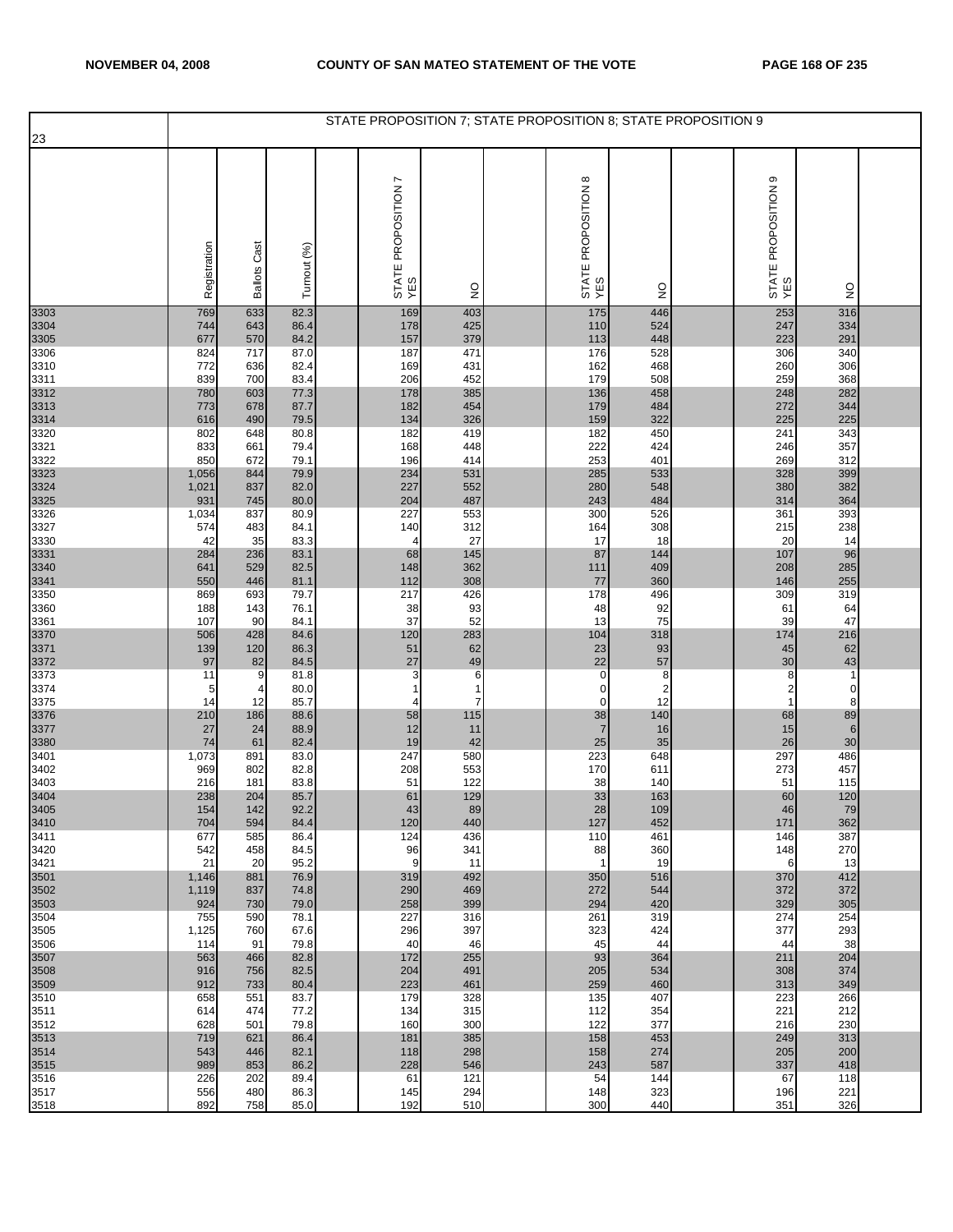|              |                |                      |               | STATE PROPOSITION 7; STATE PROPOSITION 8; STATE PROPOSITION 9 |                     |                                            |                              |                               |                                  |  |
|--------------|----------------|----------------------|---------------|---------------------------------------------------------------|---------------------|--------------------------------------------|------------------------------|-------------------------------|----------------------------------|--|
| 23           |                |                      |               |                                                               |                     |                                            |                              |                               |                                  |  |
|              | Registration   | <b>Ballots Cast</b>  | Turnout (%)   | L<br>STATE PROPOSITION<br>YES                                 | $\frac{0}{2}$       | $^\infty$<br>STATE PROPOSITION<br>YES      | $\frac{0}{2}$                | თ<br>STATE PROPOSITION<br>YES | $\frac{0}{2}$                    |  |
| 3519         | 690            | 587                  | 85.1          | 160                                                           | 376                 | 254                                        | 324                          | 278                           | 234                              |  |
| 3520         | 853            | 719                  | 84.3          | 210                                                           | 462                 | 293                                        | 407                          | 339                           | 303                              |  |
| 3521<br>3522 | 643<br>1,014   | 526<br>831           | 81.8<br>82.0  | 140<br>218                                                    | 334<br>546          | 167<br>254                                 | 345<br>567                   | 216<br>398                    | 241<br>337                       |  |
| 3523         | 646            | 570                  | 88.2          | 143                                                           | 387                 | 154                                        | 409                          | 237                           | 283                              |  |
| 3524         | 755            | 651                  | 86.2          | 204                                                           | 390                 | 230                                        | 404                          | 302                           | 272                              |  |
| 3525         | 690            | 588                  | 85.2          | 169                                                           | 365                 | 201                                        | 372                          | 248                           | 262                              |  |
| 3526<br>3527 | 838<br>654     | 726<br>543           | 86.6<br>83.0  | 184<br>159                                                    | 469<br>333          | 212<br>173                                 | 497<br>359                   | 271<br>256                    | 363<br>226                       |  |
| 3528         | 821            | 706                  | 86.0          | 181                                                           | 447                 | 221                                        | 463                          | 287                           | 325                              |  |
| 3529         | 810            | 650                  | 80.2          | 161                                                           | 423                 | 163                                        | 474                          | 252                           | 319                              |  |
| 3530         | 969            | 805                  | 83.1          | 204                                                           | 515                 | 288                                        | 506                          | 354                           | 346                              |  |
| 3531<br>3532 | 814<br>259     | 692<br>224           | 85.0<br>86.5  | 212<br>77                                                     | 435<br>121          | 209<br>68                                  | 475<br>148                   | 324<br>99                     | 297<br>97                        |  |
| 3533         | 184            | 152                  | 82.6          | 54                                                            | 87                  | 71                                         | 77                           | 79                            | 55                               |  |
| 3540         | 20             | 20                   | 100.0         | 8                                                             | 12                  | $\mathbf 0$                                | 20                           | 9                             | 9                                |  |
| 3541         | 0              | 0                    | 0.0           | $\mathbf 0$                                                   | $\mathbf 0$         | C                                          | $\mathbf 0$                  | 0                             | $\mathbf 0$                      |  |
| 3542<br>3601 | 0<br>695       | $\mathbf 0$<br>580   | 0.0<br>83.5   | 0<br>165                                                      | $\mathbf 0$<br>364  | $\mathbf 0$<br>204                         | $\mathbf 0$<br>369           | 0<br>220                      | $\overline{0}$<br>294            |  |
| 3602         | 689            | 598                  | 86.8          | 164                                                           | 404                 | 190                                        | 399                          | 258                           | 290                              |  |
| 3603         | 698            | 585                  | 83.8          | 188                                                           | 366                 | 190                                        | 381                          | 235                           | 294                              |  |
| 3604         | 721            | 628                  | 87.1          | 166                                                           | 419                 | 164                                        | 457                          | 224                           | 332                              |  |
| 3605<br>3607 | 1,024<br>1,078 | 878<br>847           | 85.7<br>78.6  | 203<br>260                                                    | 606<br>529          | 281<br>250                                 | 571<br>576                   | 339<br>361                    | 457<br>383                       |  |
| 3608         | 919            | 730                  | 79.4          | 230                                                           | 445                 | 217                                        | 492                          | 303                           | 351                              |  |
| 3609         | 857            | 722                  | 84.2          | 206                                                           | 458                 | 218                                        | 483                          | 272                           | 349                              |  |
| 3610<br>3611 | 750<br>775     | 651<br>628           | 86.8<br>81.0  | 170<br>146                                                    | 436<br>426          | 171<br>190                                 | 464<br>422                   | 286<br>255                    | 299<br>293                       |  |
| 3612         | 866            | 699                  | 80.7          | 222                                                           | 422                 | 223                                        | 464                          | 310                           | 309                              |  |
| 3613         | 811            | 690                  | 85.1          | 183                                                           | 450                 | 214                                        | 463                          | 313                           | 289                              |  |
| 3614         | 750            | 668                  | 89.1          | 168                                                           | 447                 | 202                                        | 453                          | 268                           | 333                              |  |
| 3615<br>3616 | 729<br>713     | 623<br>643           | 85.5<br>90.2  | 155<br>134                                                    | 426<br>458          | 187<br>203                                 | 429<br>433                   | 234<br>253                    | 319<br>323                       |  |
| 3617         | 696            | 608                  | 87.4          | 149                                                           | 400                 | 167                                        | 432                          | 239                           | 306                              |  |
| 3618         | 769            | 675                  | 87.8          | 161                                                           | 470                 | 205                                        | 462                          | 260                           | 351                              |  |
| 3619         | 629<br>686     | 555<br>604           | 88.2<br>88.0  | 146<br>138                                                    | 371<br>409          | 166<br>251                                 | 382<br>338                   | 238<br>250                    | 269<br>279                       |  |
| 3620<br>3621 | 669            | 568                  | 84.9          | 153                                                           | 380                 | 196                                        | 363                          | 210                           | 309                              |  |
| 3622         | 836            | 718                  | 85.9          | 176                                                           | 496                 | 225                                        | 477                          | 279                           | 352                              |  |
| 3623         | 646            | 541                  | 83.7          | 117<br>183                                                    | 383                 | 176                                        | 361                          | 219                           | 269                              |  |
| 3624<br>3625 | 718<br>718     | 627<br>600           | 87.3<br>83.6  | 186                                                           | 405<br>369          | 214<br>163                                 | 402<br>425                   | 250<br>231                    | 318<br>311                       |  |
| 3626         | 952            | 790                  | 83.0          | 200                                                           | 544                 | 251                                        | 521                          | 307                           | 401                              |  |
| 3627         | 114            | 103                  | 90.4          | 29                                                            | 67                  | 45                                         | 54                           | 51                            | 41                               |  |
| 3629<br>3630 | 6<br>11        | $\,$ 6<br>8          | 100.0<br>72.7 | $\sqrt{2}$<br>5                                               | $\overline{4}$<br>3 | $\overline{\mathcal{L}}$<br>$\overline{1}$ | $\sqrt{2}$<br>$\overline{7}$ | 4<br>4                        | $\overline{c}$<br>$\overline{4}$ |  |
| 3701         | 944            | 806                  | 85.4          | 210                                                           | 554                 | 214                                        | 571                          | 313                           | 419                              |  |
| 3702         | 1,086          | 918                  | 84.5          | 243                                                           | 620                 | 295                                        | 602                          | 396                           | 448                              |  |
| 3703         | 1,028          | 878                  | 85.4          | 243                                                           | 586                 | 270                                        | 595                          | 358                           | 447                              |  |
| 3704<br>3705 | 20<br>8        | 18<br>$\overline{7}$ | 90.0<br>87.5  | $\overline{4}$<br>$\overline{2}$                              | 13<br>5             | $\overline{2}$<br>$\overline{4}$           | 16<br>3                      | 6<br>$\overline{4}$           | 10<br>$\overline{2}$             |  |
| 3710         | 776            | 634                  | 81.7          | 164                                                           | 426                 | 184                                        | 429                          | 250                           | 324                              |  |
| 3711         | 3              | $\overline{2}$       | 66.7          | $\overline{2}$                                                | $\mathbf 0$         | $\mathbf 0$                                | $\overline{c}$               | 0                             | $\overline{2}$                   |  |
| 3720<br>3721 | 838<br>830     | 688<br>693           | 82.1<br>83.5  | 198<br>212                                                    | 430<br>440          | 195<br>237                                 | 470<br>443                   | 273<br>268                    | 332<br>354                       |  |
| 3722         | 728            | 605                  | 83.1          | 170                                                           | 403                 | 218                                        | 374                          | 248                           | 295                              |  |
| 3740         | 774            | 642                  | 82.9          | 196                                                           | 382                 | 259                                        | 367                          | 320                           | 241                              |  |
| 3741         | 909            | 761                  | 83.7          | 228                                                           | 461                 | 192                                        | 552                          | 336                           | 328                              |  |
| 3742<br>3743 | 921<br>726     | 734<br>614           | 79.7<br>84.6  | 222<br>177                                                    | 431<br>381          | 281<br>196                                 | 442<br>394                   | 342<br>260                    | 306<br>278                       |  |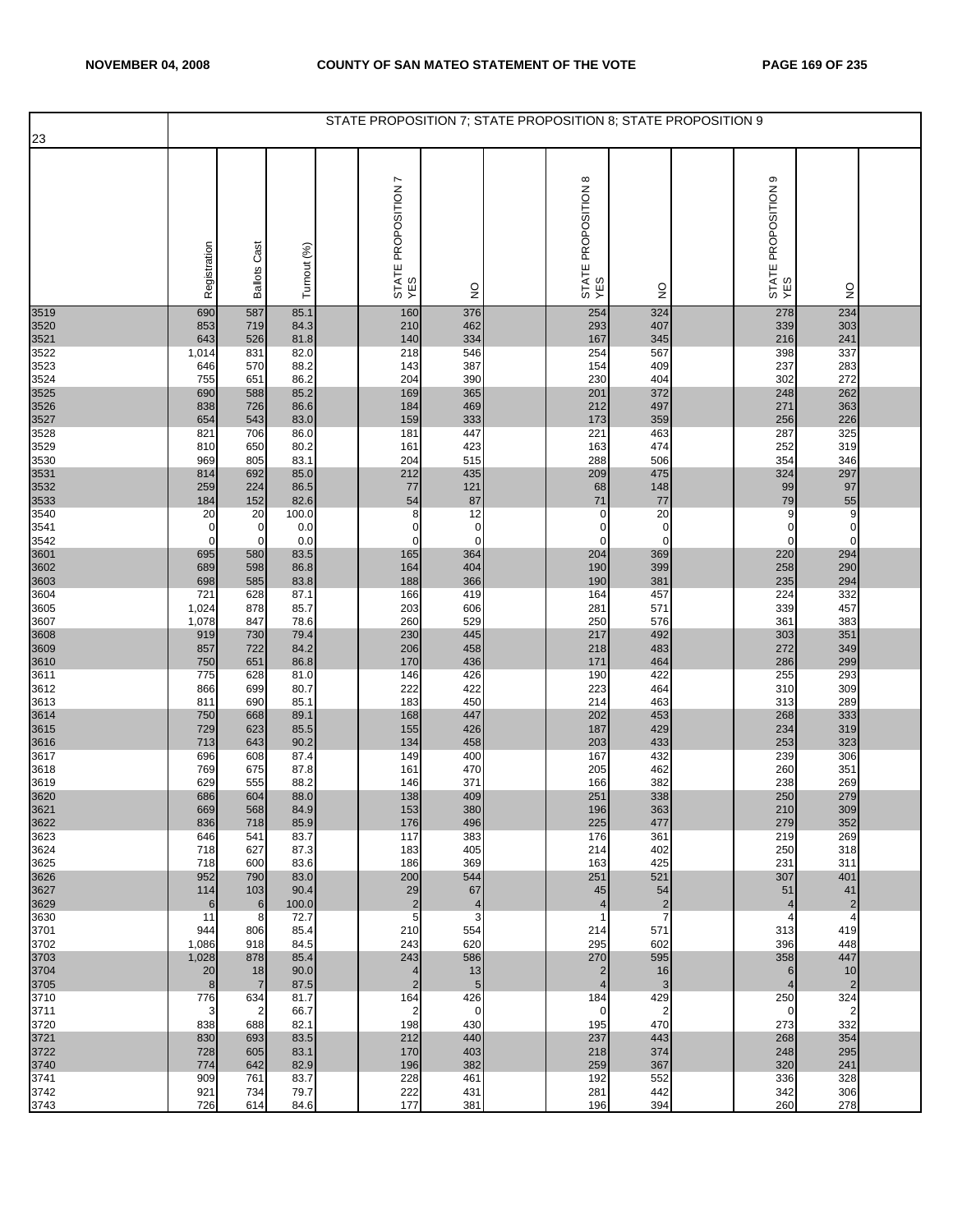| 23                   |                     |                     |              | STATE PROPOSITION 7; STATE PROPOSITION 8; STATE PROPOSITION 9 |                    |                                      |                     |                               |                    |  |
|----------------------|---------------------|---------------------|--------------|---------------------------------------------------------------|--------------------|--------------------------------------|---------------------|-------------------------------|--------------------|--|
|                      |                     |                     |              |                                                               |                    |                                      |                     |                               |                    |  |
|                      | Registration        | <b>Ballots Cast</b> | Turnout (%)  | r<br>STATE PROPOSITION<br>YES                                 | $\frac{1}{2}$      | $\infty$<br>STATE PROPOSITION<br>YES | $\frac{0}{2}$       | ၜ<br>STATE PROPOSITION<br>YES | $\frac{0}{2}$      |  |
| 3744                 | 1,115               | 871                 | 78.1         | 314                                                           | 494                | 330                                  | 521                 | 440                           | 335                |  |
| 3745<br>3746         | 1,097<br>1,415      | 881<br>1,158        | 80.3<br>81.8 | 295<br>386                                                    | 524<br>674         | 261<br>414                           | 603<br>714          | 394<br>486                    | 394<br>528         |  |
| 3801                 | 400                 | 347                 | 86.8         | 93                                                            | 228                | 109                                  | 233                 | 140                           | 172                |  |
| 3802                 | 960                 | 824                 | 85.8         | 221                                                           | 544                | 252                                  | 557                 | 328                           | 413                |  |
| 3803<br>3804         | 217<br>1,021        | 175<br>857          | 80.6<br>83.9 | 51<br>225                                                     | 117<br>568         | 60<br>292                            | 113<br>544          | 67<br>310                     | 93<br>448          |  |
| 3806                 | 678                 | 583                 | 86.0         | 162                                                           | 391                | 147                                  | 423                 | 191                           | 335                |  |
| 3807                 | 75                  | 69                  | 92.0         | 16                                                            | 51                 | 32                                   | 34                  | 35                            | 26                 |  |
| 3808<br>3810         | 583<br>154          | 469<br>120          | 80.4<br>77.9 | 96<br>32                                                      | 343<br>76          | 196<br>44                            | 262<br>71           | 194<br>43                     | 234<br>56          |  |
| 3901                 | 616                 | 543                 | 88.1         | 95                                                            | 415                | 138                                  | 386                 | 155                           | 328                |  |
| 3902                 | 576                 | 506                 | 87.8         | 149                                                           | 320                | 107                                  | 385                 | 174                           | 273                |  |
| 3903<br>3905         | 1,028               | 914                 | 88.9         | 196                                                           | 668                | 240                                  | 658                 | 287                           | 557                |  |
| 4001                 | 1,165<br>717        | 1,019<br>439        | 87.5<br>61.2 | 232<br>150                                                    | 711<br>248         | 311<br>242                           | 687<br>182          | 356<br>174                    | 541<br>218         |  |
| 4002                 | 714                 | 441                 | 61.8         | 145                                                           | 258                | 214                                  | 213                 | 185                           | 214                |  |
| 4003                 | 975                 | 583                 | 59.8         | 211                                                           | 317                | 293                                  | 277                 | 247                           | 281                |  |
| 4004<br>4005<br>4006 | 984<br>807          | 633<br>464          | 64.3<br>57.5 | 223<br>162                                                    | 359<br>253         | 377<br>280                           | 242<br>164          | 260<br>194                    | 331<br>216         |  |
|                      | 1,060               | 658                 | 62.1         | 239                                                           | 356                | 343                                  | 288                 | 274                           | 309                |  |
| 4007                 | 1,079               | 705                 | 65.3         | 270                                                           | 376                | 311                                  | 372                 | 282                           | 338                |  |
| 4008<br>4009         | 1,033<br>805        | 643<br>518          | 62.2<br>64.3 | 229<br>196                                                    | 351<br>265         | 344<br>280                           | 275<br>219          | 270<br>233                    | 306<br>228         |  |
|                      | 812                 | 430                 | 53.0         | 159                                                           | 227                | 135                                  | 272                 | 172                           | 201                |  |
| 4010<br>4011<br>4013 | 1,048               | 582                 | 55.5         | 195                                                           | 332                | 226                                  | 338                 | 221                           | 293                |  |
| 4401                 | $\mathbf{0}$<br>827 | $\mathbf 0$<br>689  | 0.0<br>83.3  | $\mathbf 0$<br>159                                            | $\mathbf 0$<br>486 | $\mathbf 0$<br>196                   | $\mathbf{0}$<br>482 | 0<br>225                      | $\mathbf 0$<br>389 |  |
| 4402                 | 739                 | 587                 | 79.4         | 157                                                           | 389                | 126                                  | 448                 | 195                           | 323                |  |
| 4403                 | 827                 | 533                 | 64.4         | 209                                                           | 285                | 273                                  | 245                 | 247                           | 230                |  |
| 4404<br>4405<br>4406 | 624<br>746          | 418<br>485          | 67.0<br>65.0 | 161<br>154                                                    | 220<br>263         | 220<br>252                           | 182<br>213          | 165<br>195                    | 208<br>218         |  |
|                      | 214                 | 87                  | 40.7         | 61                                                            | 23                 | 42                                   | 41                  | 58                            | 22                 |  |
| 4407                 | 647                 | 504                 | 77.9         | 124                                                           | 342                | 87                                   | 406                 | 155                           | 303                |  |
| 4408<br>4409         | 799<br>697          | 651<br>582          | 81.5<br>83.5 | 149<br>137                                                    | 456<br>413         | 114<br>103                           | 526<br>469          | 178<br>165                    | 410<br>360         |  |
| 4410<br>4411         | 692                 | 484                 | 69.9         | 122                                                           | 322                | 116                                  | 342                 | 181                           | 237                |  |
| 4412                 | 972                 | 812                 | 83.5         | 231                                                           | 528                | 179                                  | 621                 | 257                           | 469                |  |
| 4413                 | 236<br>1,128        | 203<br>905          | 86.0<br>80.2 | 53<br>231                                                     | 128<br>611         | 42<br>176                            | 154<br>704          | 57<br>248                     | 119<br>538         |  |
| 4414                 | 752                 | 517                 | 68.8         | 138                                                           | 325                | 119                                  | 378                 | 160                           | 277                |  |
| 4415                 | 762                 | 566                 | 74.3         | 149                                                           | 380                | 155                                  | 394                 | 217                           | 292                |  |
| 4416<br>4417<br>4418 | 759<br>776          | 590<br>539          | 77.7<br>69.5 | 128<br>132                                                    | 416<br>356         | 179<br>98                            | 392<br>423          | 179<br>166                    | 340<br>301         |  |
|                      | 852                 | 575                 | 67.5         | 155                                                           | 363                | 100                                  | 452                 | 188                           | 307                |  |
| 4419                 | 804                 | 643                 | 80.0         | 172                                                           | 422                | 153                                  | 466                 | 197                           | 364                |  |
| 4420<br>4421         | 864<br>844          | 740<br>715          | 85.6<br>84.7 | 172<br>166                                                    | 503<br>501         | 174<br>232                           | 542<br>465          | 207<br>248                    | 449<br>393         |  |
| 4422                 | 613                 | 521                 | 85.0         | 114                                                           | 372                | 146                                  | 359                 | 143                           | 321                |  |
| 4423                 | 683                 | 576                 | 84.3         | 148<br>152                                                    | 391                | 149                                  | 413<br>428          | 205                           | 304                |  |
| 4424<br>4425         | 687<br>689          | 603<br>586          | 87.8<br>85.1 | 153                                                           | 422<br>383         | 167<br>191                           | 383                 | 181<br>201                    | 370<br>308         |  |
| 4426                 | 771                 | 670                 | 86.9         | 177                                                           | 465                | 238                                  | 413                 | 248                           | 375                |  |
| 4427                 | 782                 | 576                 | 73.7         | 144                                                           | 372                | 147                                  | 414                 | 181                           | 317                |  |
| 4428<br>4429         | 689<br>35           | 607<br>30           | 88.1<br>85.7 | 165<br>8                                                      | 403<br>18          | 226<br>$5\overline{)}$               | 361<br>23           | 221<br>16                     | 327<br>$\bf 8$     |  |
| 4430                 | 70                  | 61                  | 87.1         | 19                                                            | 40                 | 13                                   | 47                  | 24                            | 32                 |  |
| 4501                 | 889                 | 559                 | 62.9         | 240                                                           | 269                | 266                                  | 268                 | 276                           | 213                |  |
| 4502<br>4503         | 733<br>507          | 578<br>416          | 78.9<br>82.1 | 233<br>127                                                    | 301<br>257         | 268<br>110                           | 294<br>294          | 289<br>143                    | 241<br>226         |  |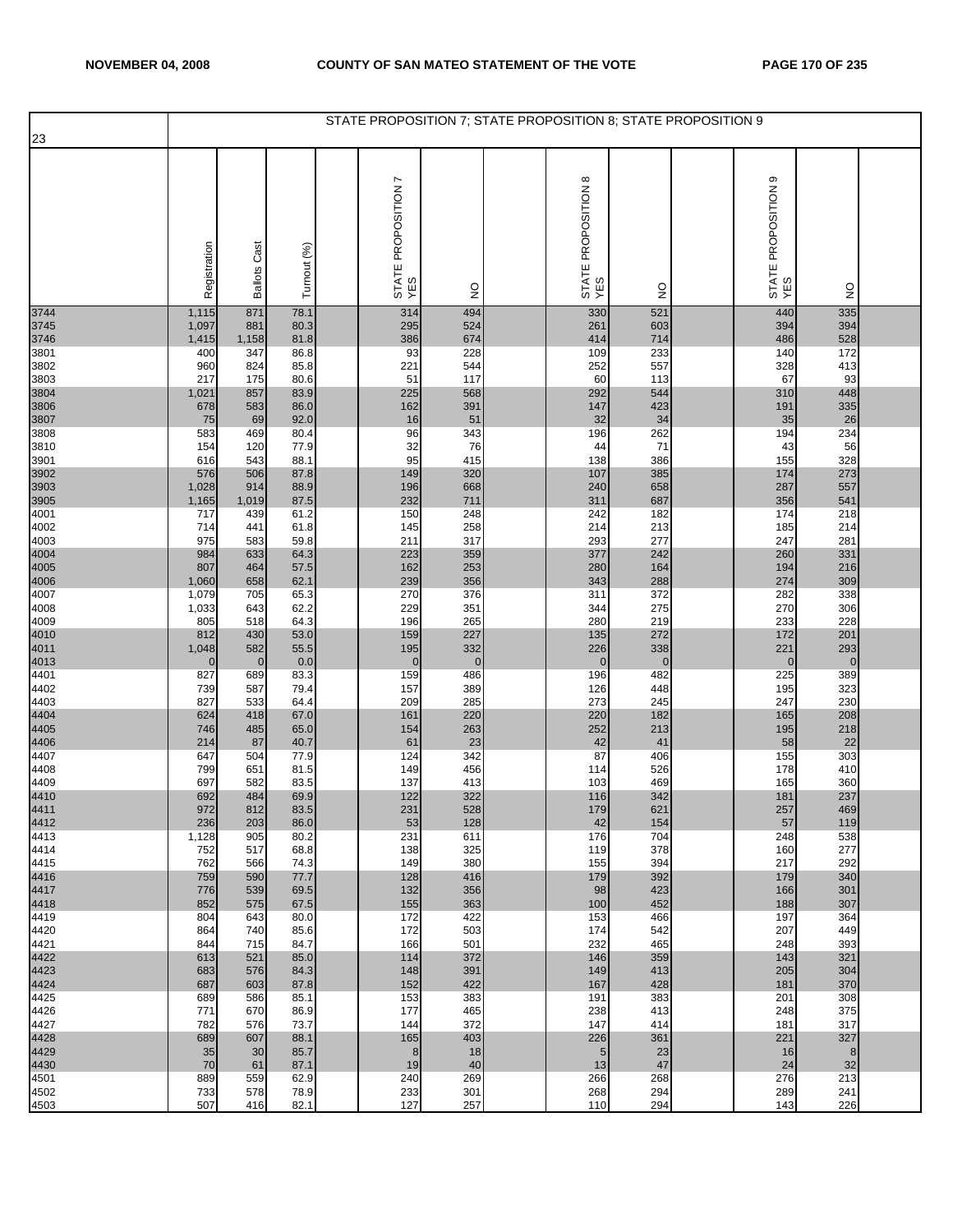| 23                   |              |                     |              | STATE PROPOSITION 7; STATE PROPOSITION 8; STATE PROPOSITION 9 |               |                                      |               |                               |               |  |
|----------------------|--------------|---------------------|--------------|---------------------------------------------------------------|---------------|--------------------------------------|---------------|-------------------------------|---------------|--|
|                      |              |                     |              |                                                               |               |                                      |               |                               |               |  |
|                      | Registration | <b>Ballots Cast</b> | Turnout (%)  | r<br>STATE PROPOSITION<br>YES                                 | $\frac{1}{2}$ | $\infty$<br>STATE PROPOSITION<br>YES | $\frac{0}{2}$ | ၜ<br>STATE PROPOSITION<br>YES | $\frac{0}{2}$ |  |
| 4504                 | 737          | 604                 | 82.0         | 152                                                           | 410           | 136                                  | 458           | 233                           | 315           |  |
| 4505<br>4506         | 1,013<br>941 | 684<br>618          | 67.5<br>65.7 | 259<br>212                                                    | 378<br>362    | 275<br>234                           | 398<br>368    | 300<br>286                    | 317<br>269    |  |
| 4507                 | 165          | 115                 | 69.7         | 46                                                            | 62            | 49                                   | 64            | 77                            | 27            |  |
| 4601                 | 1,041        | 778                 | 74.7         | 265                                                           | 440           | 304                                  | 457           | 374                           | 327<br>303    |  |
| 4602<br>4603         | 994<br>548   | 748<br>415          | 75.3<br>75.7 | 274<br>142                                                    | 405<br>245    | 310<br>179                           | 423<br>220    | 357<br>200                    | 173           |  |
| 4604                 | 757          | 513                 | 67.8         | 171                                                           | 293           | 247                                  | 249           | 256                           | 188           |  |
| 4605<br>4606         | 970<br>926   | 656<br>683          | 67.6<br>73.8 | 228<br>246                                                    | 377<br>386    | 290<br>255                           | 350<br>408    | 338<br>333                    | 264<br>279    |  |
| 4607                 | 722          | 606                 | 83.9         | 165                                                           | 391           | 194                                  | 402           | 256                           | 293           |  |
| 4608                 | 977          | 722                 | 73.9         | 253                                                           | 410           | 279                                  | 425           | 320                           | 332           |  |
| 4609<br>4611         | 1,157<br>927 | 891<br>777          | 77.0<br>83.8 | 270<br>240                                                    | 552<br>484    | 222<br>246                           | 657<br>517    | 384<br>343                    | 403<br>362    |  |
| 4612                 | 970          | 867                 | 89.4         | 258                                                           | 539           | 271                                  | 574           | 333                           | 424           |  |
| 4613<br>4614         | 552<br>712   | 475<br>596          | 86.1<br>83.7 | 131<br>167                                                    | 313<br>388    | 142<br>204                           | 330<br>382    | 207<br>264                    | 223<br>273    |  |
| 4615                 | 842          | 667                 | 79.2         | 188                                                           | 413           | 207                                  | 441           | 268                           | 314           |  |
| 4616<br>4617<br>4618 | 840          | 675                 | 80.4         | 208                                                           | 414           | 207                                  | 457           | 276                           | 317           |  |
|                      | 710<br>795   | 575<br>658          | 81.0<br>82.8 | 169<br>213                                                    | 352<br>388    | 200<br>239                           | 363<br>400    | 257<br>303                    | 249<br>276    |  |
| 4619                 | 787          | 552                 | 70.1         | 220                                                           | 297           | 199                                  | 342           | 258                           | 243           |  |
| 4620<br>4621         | 758<br>874   | 562<br>681          | 74.1<br>77.9 | 202<br>232                                                    | 306<br>396    | 195<br>211                           | 357<br>457    | 242<br>324                    | 257<br>288    |  |
| 4622                 | 690          | 506                 | 73.3         | 157                                                           | 309           | 154                                  | 343           | 228                           | 231           |  |
| 4623                 | 657          | 473                 | 72.0         | 175                                                           | 265           | 187                                  | 272           | 205                           | 212           |  |
| 4624<br>4625         | 703<br>854   | 508<br>629          | 72.3<br>73.7 | 167<br>214                                                    | 290<br>346    | 173<br>245                           | 324<br>352    | 247<br>246                    | 201<br>297    |  |
| 4626                 | 763          | 611                 | 80.1         | 194                                                           | 346           | 189                                  | 404           | 283                           | 256           |  |
| 4627                 | 835          | 688                 | 82.4         | 222                                                           | 415           | 239                                  | 435           | 331                           | 286           |  |
| 4628<br>4629         | 702<br>750   | 597<br>642          | 85.0<br>85.6 | 187<br>169                                                    | 361<br>423    | 208<br>237                           | 374<br>388    | 261<br>287                    | 283<br>278    |  |
| 4630                 | 816          | 655                 | 80.3         | 189                                                           | 417           | 259                                  | 384           | 271                           | 320           |  |
| 4631<br>4632         | 770<br>799   | 662<br>667          | 86.0<br>83.5 | 178<br>165                                                    | 427<br>442    | 223<br>253                           | 423<br>402    | 294<br>292                    | 298<br>301    |  |
| 4633                 | 835          | 687                 | 82.3         | 181                                                           | 450           | 262                                  | 411           | 294                           | 315           |  |
| 4634<br>4635         | 798          | 678                 | 85.0         | 172                                                           | 441<br>633    | 260                                  | 397           | 293                           | 307<br>442    |  |
| 4636                 | 1,060<br>222 | 948<br>192          | 89.4<br>86.5 | 255<br>58                                                     | 122           | 353<br>67                            | 568<br>122    | 407<br>85                     | 86            |  |
| 4637                 | 484          | 409                 | 84.5         | 131                                                           | 243           | 148                                  | 253           | 178                           | 189           |  |
| 4638<br>4639         | 823<br>799   | 702<br>704          | 85.3<br>88.1 | 182<br>206                                                    | 457<br>444    | 254<br>233                           | 427<br>457    | 280<br>298                    | 329<br>324    |  |
| 4647                 | 117          | 99                  | 84.6         | 28                                                            | 59            | 42                                   | 56            | 40                            | 49            |  |
| 4648<br>4649         | 600<br>208   | 521<br>182          | 86.8<br>87.5 | 129<br>68                                                     | 355<br>103    | 161<br>46                            | 350<br>132    | 214<br>98                     | 250<br>68     |  |
| 4650                 | 229          | 180                 | 78.6         | 56                                                            | 110           | 43                                   | 130           | 70                            | 83            |  |
| 4651                 | 111          | 70                  | 63.1         | 23                                                            | 42            | 22                                   | 46            | 35                            | 31            |  |
| 4701<br>4702         | 220<br>195   | 198<br>171          | 90.0<br>87.7 | 49<br>54                                                      | 137<br>105    | 67<br>53                             | 125<br>115    | 76<br>80                      | 103<br>72     |  |
| 4949                 | $\mathbf 0$  | $\overline{0}$      | 0.0          | $\mathbf 0$                                                   | $\mathbf 0$   | $\overline{0}$                       | $\mathbf 0$   | $\overline{0}$                | $\mathbf 0$   |  |
| 5001<br>5002         | 867<br>940   | 720<br>758          | 83.0<br>80.6 | 214<br>240                                                    | 448<br>456    | 182<br>193                           | 526<br>548    | 298<br>316                    | 334<br>360    |  |
| 5003                 | 821          | 626                 | 76.2         | 192                                                           | 376           | 184                                  | 421           | 302                           | 250           |  |
| 5101<br>5102         | 780<br>826   | 582<br>647          | 74.6<br>78.3 | 220<br>213                                                    | 308<br>378    | 250<br>271                           | 313<br>354    | 272<br>315                    | 237<br>273    |  |
| 5103                 | 1,190        | 861                 | 72.4         | 335                                                           | 462           | 384                                  | 469           | 439                           | 332           |  |
| 5201                 | 92           | 78                  | 84.8         | 35                                                            | 32            | 48                                   | 27            | 42                            | 22            |  |
| 5301<br>5601         | 718<br>1,164 | 530<br>769          | 73.8<br>66.1 | 195<br>300                                                    | 284<br>412    | 254<br>374                           | 261<br>370    | 248<br>405                    | 213<br>286    |  |
| 5602                 | 1,215        | 754                 | 62.1         | 279                                                           | 382           | 400                                  | 334           | 375                           | 274           |  |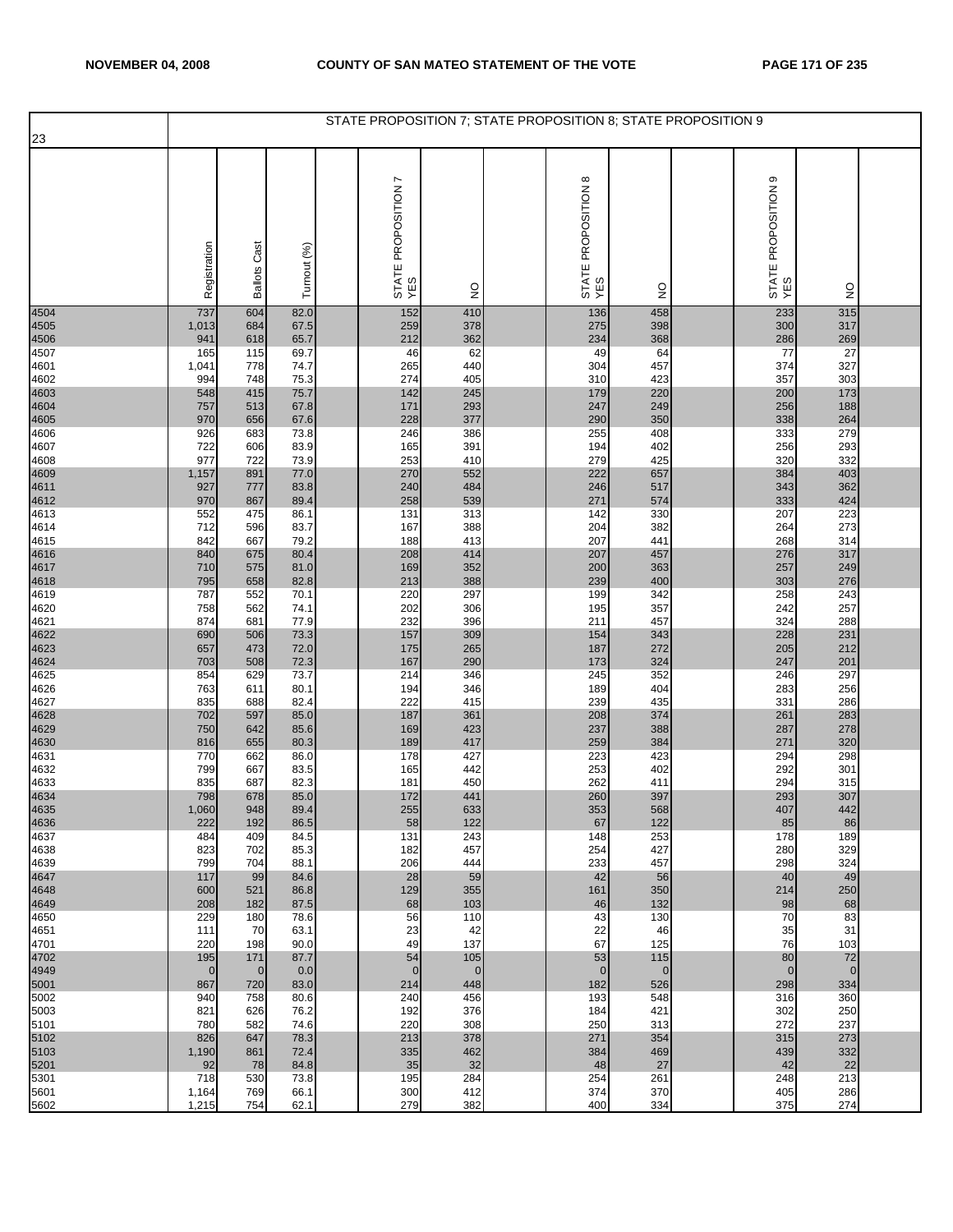| 23           |                       |                     |              | STATE PROPOSITION 7; STATE PROPOSITION 8; STATE PROPOSITION 9 |                       |                            |                    |                               |                     |  |
|--------------|-----------------------|---------------------|--------------|---------------------------------------------------------------|-----------------------|----------------------------|--------------------|-------------------------------|---------------------|--|
|              |                       |                     |              |                                                               |                       |                            |                    |                               |                     |  |
|              | Registration          | <b>Ballots Cast</b> | Turnout (%)  | STATE PROPOSITION 7<br>YES                                    | $\frac{0}{2}$         | STATE PROPOSITION 8<br>YES | $\frac{1}{2}$      | თ<br>STATE PROPOSITION<br>YES | $\frac{0}{2}$       |  |
| 5603         | 624                   | 457                 | 73.2         | 162                                                           | 265                   | 195                        | 257                | 208                           | 206                 |  |
| 5604<br>5605 | 1,088<br>750          | 757<br>483          | 69.6<br>64.4 | 274<br>190                                                    | 408<br>239            | 365<br>227                 | 373<br>244         | 338<br>241                    | 315<br>176          |  |
| 5606         | 721                   | 474                 | 65.7         | 203                                                           | 235                   | 208                        | 256                | 249                           | 177                 |  |
| 5607         | 1,087                 | 646                 | 59.4         | 271                                                           | 317                   | 306                        | 319                | 348                           | 225                 |  |
| 5608         | 953                   | 600                 | 63.0         | 241                                                           | 309                   | 350                        | 235                | 302                           | 230                 |  |
| 5609<br>5610 | 1,030<br>1,107        | 600<br>708          | 58.3<br>64.0 | 242<br>283                                                    | 292<br>362            | 288<br>343                 | 296<br>345         | 284<br>344                    | 241<br>273          |  |
| 5611         | 1,060                 | 674                 | 63.6         | 253                                                           | 340                   | 344                        | 312                | 346                           | 246                 |  |
| 5612         | 1,078                 | 663                 | 61.5         | 267                                                           | 338                   | 345                        | 305                | 320                           | 253                 |  |
| 5613         | 762                   | 500                 | 65.6         | 178                                                           | 259                   | 251                        | 236                | 247                           | 184                 |  |
| 5614         | 876<br>1,106          | 686<br>742          | 78.3<br>67.1 | 280<br>309                                                    | 349<br>368            | 278<br>419                 | 392<br>304         | 304<br>364                    | 300<br>294          |  |
| 5615<br>5616 | 727                   | 504                 | 69.3         | 196                                                           | 251                   | 280                        | 205                | 234                           | 204                 |  |
| 5617         | 1,149                 | 758                 | 66.0         | 264                                                           | 415                   | 385                        | 353                | 380                           | 287                 |  |
| 5618         | 1,158                 | 766<br>440          | 66.1         | 297                                                           | 395<br>266            | 357                        | 394<br>253         | 385<br>213                    | 296<br>184          |  |
| 5619<br>5620 | 618<br>685            | 509                 | 71.2<br>74.3 | 142<br>168                                                    | 289                   | 174<br>230                 | 268                | 221                           | 217                 |  |
| 5621         | 769                   | 601                 | 78.2         | 193                                                           | 340                   | 304                        | 286                | 259                           | 258                 |  |
| 5622         | 743                   | 551                 | 74.2         | 168                                                           | 327                   | 262                        | 273                | 249                           | 218                 |  |
| 5623<br>5624 | 662<br>716            | 477<br>571          | 72.1<br>79.7 | 163<br>173                                                    | 270<br>336            | 222<br>268                 | 243<br>291         | 234<br>263                    | 194<br>209          |  |
| 5625         | 1,028                 | 669                 | 65.1         | 273                                                           | 340                   | 317                        | 335                | 345                           | 261                 |  |
| 5627         | 1,120                 | 765                 | 68.3         | 317                                                           | 365                   | 331                        | 408                | 368                           | 298                 |  |
| 5628<br>5629 | 643<br>713            | 412<br>492          | 64.1<br>69.0 | 163<br>171                                                    | 215<br>283            | 198<br>229                 | 202<br>249         | 213<br>217                    | 149<br>225          |  |
| 5630         | 885                   | 645                 | 72.9         | 240                                                           | 339                   | 288                        | 342                | 270                           | 280                 |  |
| 5631         | 752                   | 542                 | 72.1         | 195                                                           | 294                   | 243                        | 293                | 275                           | 204                 |  |
| 5632         | 815                   | 574                 | 70.4         | 209                                                           | 311                   | 252                        | 307                | 290                           | 223                 |  |
| 5633<br>5634 | 640<br>966            | 439<br>670          | 68.6<br>69.4 | 175<br>243                                                    | 217<br>367            | 219<br>338                 | 208<br>315         | 208<br>335                    | 168<br>249          |  |
| 5635         | 738                   | 488                 | 66.1         | 189                                                           | 267                   | 255                        | 223                | 242                           | 186                 |  |
| 5636         | 831                   | 564                 | 67.9         | 205                                                           | 304                   | 300                        | 248                | 261                           | 225                 |  |
| 5637<br>5638 | 726<br>924            | 495<br>615          | 68.2<br>66.6 | 179<br>249                                                    | 249<br>298            | 278<br>347                 | 203<br>245         | 238<br>299                    | 184<br>241          |  |
| 5639         | 758                   | 515                 | 67.9         | 211                                                           | 255                   | 281                        | 220                | 268                           | 183                 |  |
| 5640<br>5641 | 850                   | 594                 | 69.9         | 204                                                           | 327                   | 310                        | 266                | 286                           | 231                 |  |
| 5642         | 793                   | 559                 | 70.5         | 186                                                           | 332                   | 272                        | 280                | 273                           | 239                 |  |
| 5643         | 573<br>735            | 412<br>491          | 71.9<br>66.8 | 124<br>169                                                    | 245<br>276            | 175<br>214                 | 219<br>267         | 195<br>235                    | 168<br>205          |  |
| 5644         | 918                   | 590                 | 64.3         | 262                                                           | 267                   | 249                        | 325                | 291                           | 225                 |  |
| 5645         | 736                   | 516                 | 70.1         | 195                                                           | 277                   | 251                        | 257                | 266                           | 188                 |  |
| 5646<br>5647 | 827<br>1,000          | 631<br>688          | 76.3<br>68.8 | 248<br>272                                                    | 331<br>331            | 259<br>360                 | 358<br>303         | 323<br>358                    | 238<br>235          |  |
| 5648         | 926                   | 687                 | 74.2         | 250                                                           | 359                   | 350                        | 314                | 328                           | 276                 |  |
| 5649         | 782                   | 574                 | 73.4         | 189                                                           | 327                   | 304                        | 256                | 285                           | 219                 |  |
| 5650<br>5651 | 1,022<br>992          | 688<br>715          | 67.3<br>72.1 | 268<br>276                                                    | 343<br>369            | 354<br>371                 | 317<br>323         | 378<br>367                    | 217<br>265          |  |
| 5652         | 963                   | 652                 | 67.7         | 267                                                           | 316                   | 309                        | 327                | 338                           | 226                 |  |
| 5653<br>5701 | 797<br>$\overline{0}$ | 638<br>$\mathbf 0$  | 80.1<br>0.0  | 217<br>$\mathbf{0}$                                           | 370<br>$\overline{0}$ | 252<br>$\mathbf 0$         | 374<br>$\mathbf 0$ | 298<br>$\mathbf 0$            | 277<br>$\mathbf{0}$ |  |
| 5817         | 746                   | 553                 | 74.1         | 181                                                           | 318                   | 235                        | 299                | 270                           | 211                 |  |
| 5818<br>5819 | 670<br>610            | 540<br>499          | 80.6<br>81.8 | 171<br>148                                                    | 319<br>311            | 254<br>245                 | 267<br>243         | 243<br>233                    | 238<br>202          |  |
| 5820         | 1,092                 | 898                 | 82.2         | 323                                                           | 486                   | 395                        | 477                | 448                           | 331                 |  |
| 5821         | 655                   | 504                 | 76.9         | 171                                                           | 288                   | 262                        | 228                | 235                           | 212                 |  |
| 5822         | 900                   | 695                 | 77.2         | 229                                                           | 402                   | 306                        | 370                | 334                           | 276                 |  |
| 5823<br>5824 | 785<br>804            | 590<br>650          | 75.2<br>80.8 | 198<br>232                                                    | 330<br>359            | 273<br>335                 | 304<br>304         | 267<br>300                    | 243<br>269          |  |
| 5825         | 1,074                 | 737                 | 68.6         | 269                                                           | 391                   | 362                        | 358                | 343                           | 303                 |  |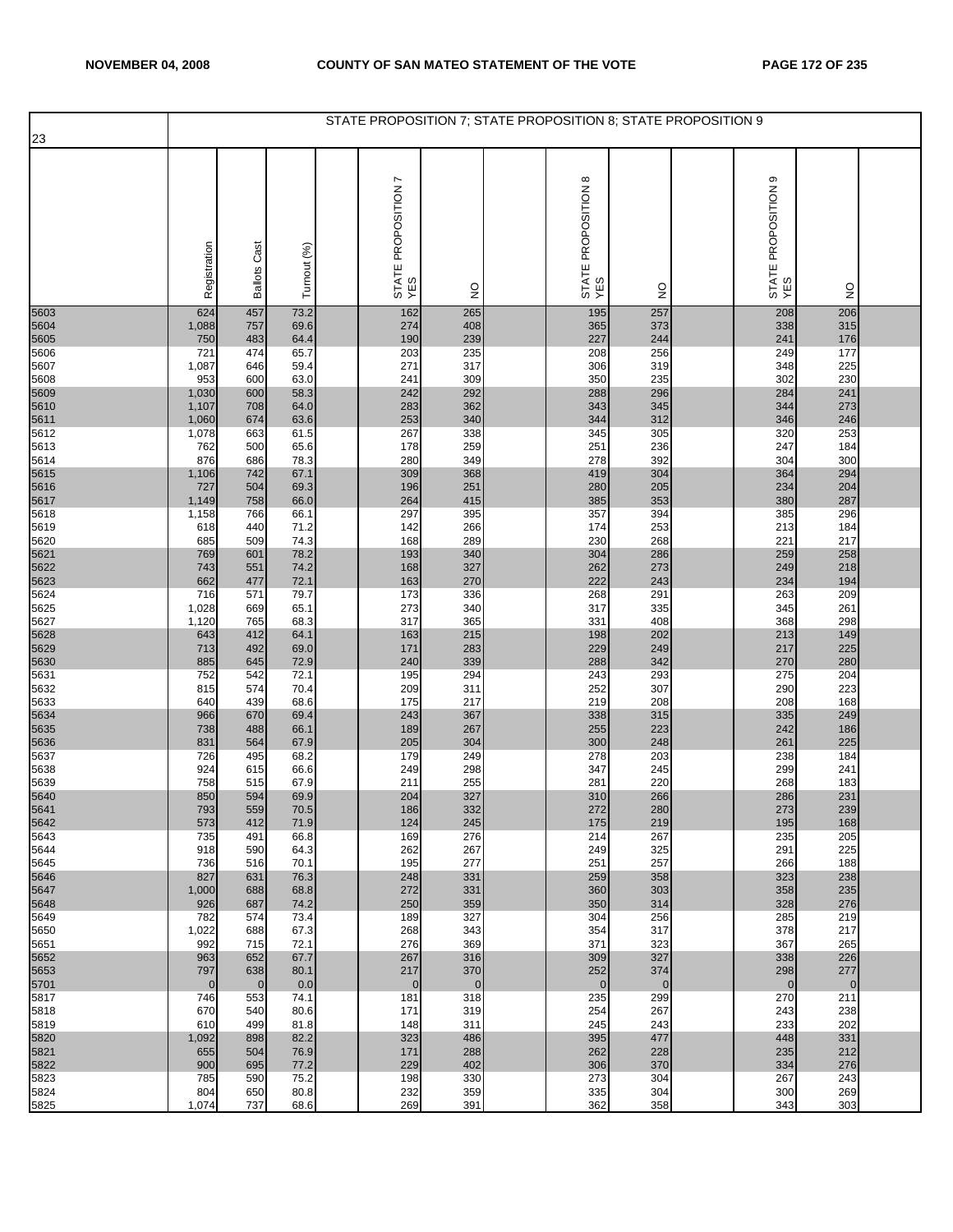|                             |              |                        |              | STATE PROPOSITION 7; STATE PROPOSITION 8; STATE PROPOSITION 9 |                 |                                 |            |                                    |                           |  |
|-----------------------------|--------------|------------------------|--------------|---------------------------------------------------------------|-----------------|---------------------------------|------------|------------------------------------|---------------------------|--|
| 23                          |              |                        |              |                                                               |                 |                                 |            |                                    |                           |  |
|                             | Registration | Cast<br><b>Ballots</b> | Turnout (%)  | PROPOSITION 7<br>STATE<br>YES                                 | $\frac{1}{2}$   | PROPOSITION 8<br>STATE I<br>YES | g          | ၜ<br>PROPOSITION<br>STATE I<br>YES | $\mathsf{S}^{\mathsf{O}}$ |  |
| 5826                        | 949          | 681                    | 71.8         | 260                                                           | 358             | 352                             | 313        | 345                                | 256                       |  |
| 5827                        | 827          | 624                    | 75.5         | 244                                                           | 303             | 349                             | 265        | 299                                | 233                       |  |
| 5828                        | 797          | 558                    | 70.0         | 210                                                           | 280             | 291                             | 251        | 272                                | 204                       |  |
| 5829                        | 715          | 503                    | 70.3         | 175                                                           | 274             | 253                             | 232        | 261                                | 173                       |  |
| 5830                        | 625          | 454                    | 72.6         | 170                                                           | 241             | 222                             | 222        | 211                                | 189                       |  |
| 5831                        | 591          | 464                    | 78.5         | 151                                                           | 260             | 247                             | 207        | 202                                | 195                       |  |
| 5832                        | 1,008        | 759                    | 75.3         | 299                                                           | 379             | 363                             | 378        | 404                                | 245                       |  |
| 5833                        | 1,051        | 898                    | 85.4         | 280                                                           | 527             | 396                             | 485        | 431                                | 361                       |  |
| 5834                        | 132          | 109                    | 82.6         | 36                                                            | 64              | 44                              | 61         | 64                                 | 39                        |  |
| 5835                        | 724          | 554                    | 76.5<br>77.7 | 198                                                           | 297             | 250                             | 285        | 258                                | 223                       |  |
| 5836                        | 911          | 708<br>677             | 80.7         | 255<br>228                                                    | 375             | 380                             | 308<br>353 | 365                                | 260                       |  |
| 5837                        | 839          |                        |              |                                                               | 392<br>$\Omega$ | 309                             | 0          | 355                                | 245<br>$\Omega$           |  |
| 5901<br>5902                |              | $\Omega$               | 0.0<br>0.0   | $\mathbf 0$<br>$\Omega$                                       |                 | $\mathbf 0$                     |            |                                    |                           |  |
| 5903                        |              | $\Omega$               | 0.0          | $\Omega$                                                      | 0<br>$\Omega$   | $\Omega$                        |            |                                    |                           |  |
| <b>Voting Center Totals</b> | 389,718      | 6,963                  | 1.8          | 2330                                                          | 4124            | 1685                            | 5126       | 2957                               | 3277                      |  |
| <b>Vote By Mail Totals</b>  | 389,718      | 140,856                | 36.1         | 42397                                                         | 87852           | 54063                           | 82841      | 61287                              | 64247                     |  |
| <b>Election Day Totals</b>  | 389,718      | 159,531                | 40.9         | 50921                                                         | 93829           | 58947                           | 97160      | 69168                              | 71269                     |  |
| <b>Grand Totals</b>         |              | 389,718 307,350        | 78.9         | 95648                                                         | 185805          | 114695                          | 185127     | 133412                             | 138793                    |  |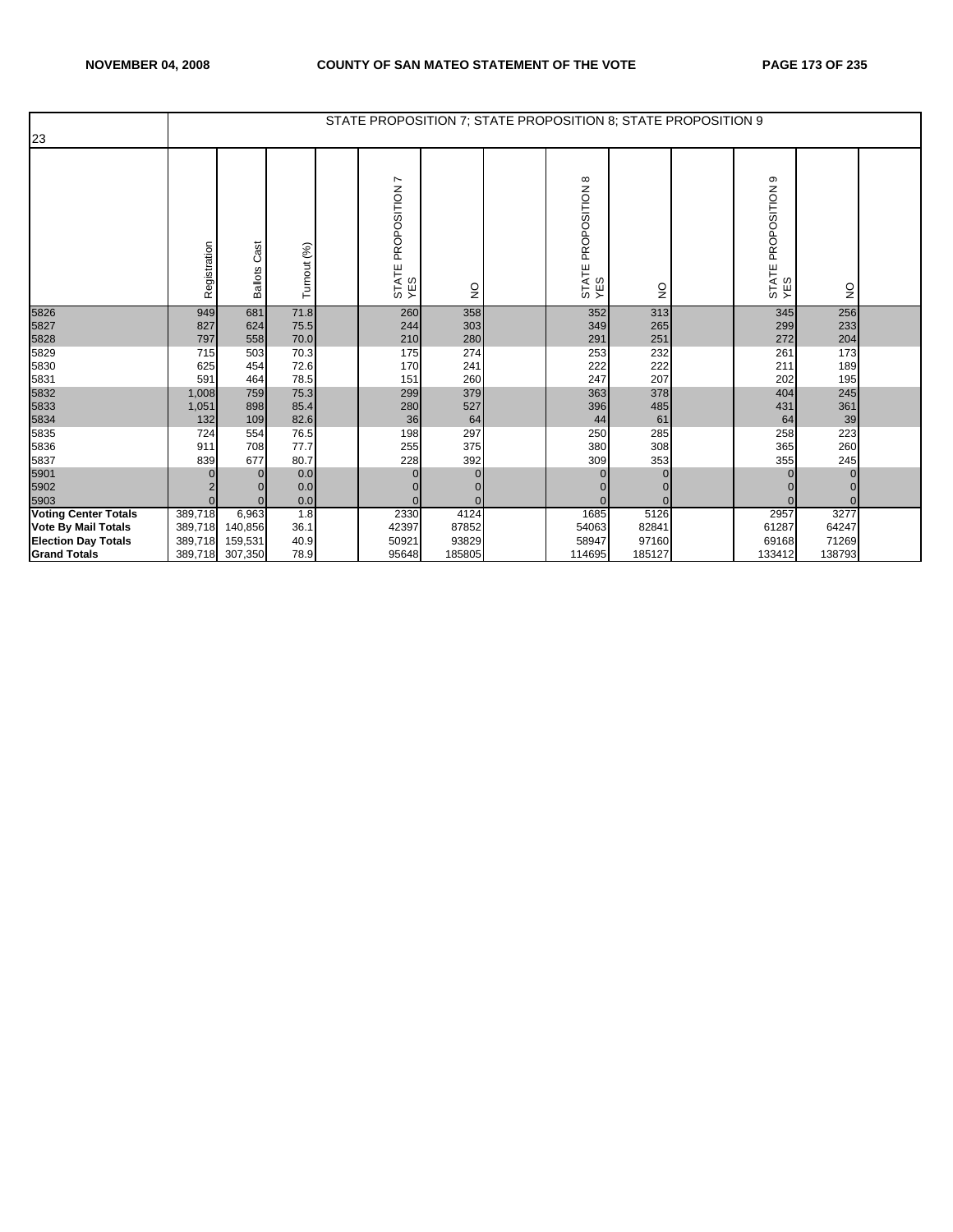| <b>Voting Center Totals</b><br>23                 |              |                        |             | STATE PROPOSITION 7; STATE PROPOSITION 8; STATE PROPOSITION 9 |               |                            |               |                               |                           |  |
|---------------------------------------------------|--------------|------------------------|-------------|---------------------------------------------------------------|---------------|----------------------------|---------------|-------------------------------|---------------------------|--|
|                                                   | Registration | Cast<br><b>Ballots</b> | Turnout (%) | STATE PROPOSITION 7<br>YES                                    | $\frac{0}{2}$ | STATE PROPOSITION 8<br>YES | $\frac{0}{2}$ | თ<br>STATE PROPOSITION<br>YES | $\ensuremath{\mathsf{S}}$ |  |
| 12TH CONGRESSIONAL<br><b>DISTRICT</b>             | 279,520      | 4,607                  | 1.6         | 1596                                                          | 2680          | 1105                       | 3405          | 2034                          | 2094                      |  |
| 14TH CONGRESSIONAL<br><b>DISTRICT</b>             | 110,198      | 2,356                  | 2.1         | 734                                                           | 1444          | 580                        | 1721          | 923                           | 1183                      |  |
| 12TH ASSEMBLY<br><b>DISTRICT</b>                  | 30,550       | 210                    | 0.7         | 83                                                            | 113           | 74                         | 134           | 94                            | 92                        |  |
| 19TH ASSEMBLY                                     |              |                        |             |                                                               |               |                            |               |                               |                           |  |
| <b>DISTRICT</b><br>21ST ASSEMBLY                  | 239,833      | 4,128                  | 1.7         | 1396                                                          | 2421          | 999                        | 3036          | 1834                          | 1849                      |  |
| <b>DISTRICT</b><br><b>1ST SUPERVISORIAL</b>       | 119,335      | 2,625                  | 2.2         | 851                                                           | 1590          | 612                        | 1956          | 1029                          | 1336                      |  |
| <b>DISTRICT</b><br>2ND SUPERVISORIAL              | 77,799       | 1,133                  | 1.5         | 407                                                           | 636           | 286                        | 827           | 491                           | 520                       |  |
| <b>DISTRICT</b><br><b>3RD SUPERVISORIAL</b>       | 81,202       | 2,208                  | 2.7         | 735                                                           | 1312          | 514                        | 1642          | 994                           | 963                       |  |
| <b>DISTRICT</b><br><b>4TH SUPERVISORIAL</b>       | 95,177       | 1,602                  | 1.7         | 486                                                           | 1012          | 318                        | 1246          | 631                           | 823                       |  |
| <b>DISTRICT</b><br>5TH SUPERVISORIAL              | 67,498       | 1,532                  | 2.3         | 513                                                           | 906           | 388                        | 1111          | 606                           | 772                       |  |
| <b>DISTRICT</b><br><b>11TH SENATORIAL</b>         | 68,042       | 488                    | 0.7         | 189                                                           | 258           | 179                        | 300           | 235                           | 199                       |  |
| <b>DISTRICT</b><br>8TH SENATORIAL                 | 114,289      | 2,537                  | 2.2         | 827                                                           | 1535          | 593                        | 1887          | 999                           | 1292                      |  |
| <b>DISTRICT</b><br><b>BAYSHORE ELEM</b>           | 275,429      | 4,426                  | 1.6         | 1503                                                          | 2589          | 1092                       | 3239          | 1958                          | 1985                      |  |
| <b>SCHOOL DISTRICT</b>                            | 3,003        | 18                     | 0.6         | 5                                                             |               |                            | 7             | 9                             | 5                         |  |
| BELMONT-REDWOOD<br><b>SHORES SCHOOL DIST</b>      | 27,618       | 835                    | 3.0         | 235                                                           | 457           | 192                        | 537           | 320                           | 335                       |  |
| <b>BOARD OF</b><br><b>EQUALIZATION</b>            | 389,718      | 6,963                  | 1.8         | 2330                                                          | 4124          | 1685                       | 5126          | 2957                          | 3277                      |  |
| <b>CABRILLO UNIFIED</b><br><b>SCHOOL DISTRICT</b> | 16,426       | 208                    | 1.3         | 56                                                            | 138           | 33                         | 169           | 77                            | 115                       |  |
| <b>CITY OF BELMONT</b>                            | 16,032       | 504                    | 3.1         | 142                                                           | 323           | 125                        | 363           | 208                           | 235                       |  |
| <b>CITY OF BRISBANE</b>                           | 2,628        | 23                     | 0.9         | 6                                                             | 16            |                            | 17            | 10                            | 10                        |  |
| CITY OF BURLINGAME                                | 16,978       | 327                    | 1.9         | 106                                                           | 192           | 67                         | 255           | 127                           | 161                       |  |
| <b>CITY OF DALY CITY</b>                          | 45,301       | 291                    | 0.6         | 126                                                           | 142           | 110                        | 176           | 142                           | 115                       |  |
| <b>CITY OF EAST PALO</b><br><b>ALTO</b>           | 10,034       | 196                    | 2.0         | 83                                                            | 91            | 97                         | 93            | 90                            | 82                        |  |
| <b>CITY OF FOSTER CITY</b>                        | 17,100       | 402                    | 2.4         | 153                                                           | 215           | 94                         | 297           | 193                           | 164                       |  |
| CITY OF HALF MOON BAY                             | 7,101        | 105                    | 1.5         | 31                                                            | 69            | 21                         | 83            | 35                            | 62                        |  |
| <b>CITY OF MENLO PARK</b>                         | 20,580       | 407                    | 2.0         | 109                                                           | 275           | 76                         | 325           | 127                           | 244                       |  |
| <b>CITY OF MILLBRAE</b>                           | 12,004       | 134                    | 1.1         | 47                                                            | 76            | 39                         | 94            | 61                            | 60                        |  |
| <b>CITY OF PACIFICA</b>                           | 24,039       | 260                    | 1.1         | 85                                                            | 154           | 50                         | 200           | 112                           | 120                       |  |
| <b>CITY OF REDWOOD CITY</b>                       | 38,441       | 984                    | 2.6         | 345                                                           | 560           | 231                        | 727           | 416                           | 461                       |  |
| CITY OF SAN BRUNO                                 | 21,209       | 254                    | 1.2         | 102                                                           | 128           | 65                         | 180           | 128                           | 99                        |  |
| <b>CITY OF SAN CARLOS</b>                         | 19,525       | 471                    | 2.4         | 151                                                           | 295           | 87                         | 374           | 185                           | 245                       |  |
| <b>CITY OF SAN MATEO</b>                          | 51,616       | 1,378                  | 2.7         | 464                                                           | 823           | 310                        | 1042          | 626                           | 601                       |  |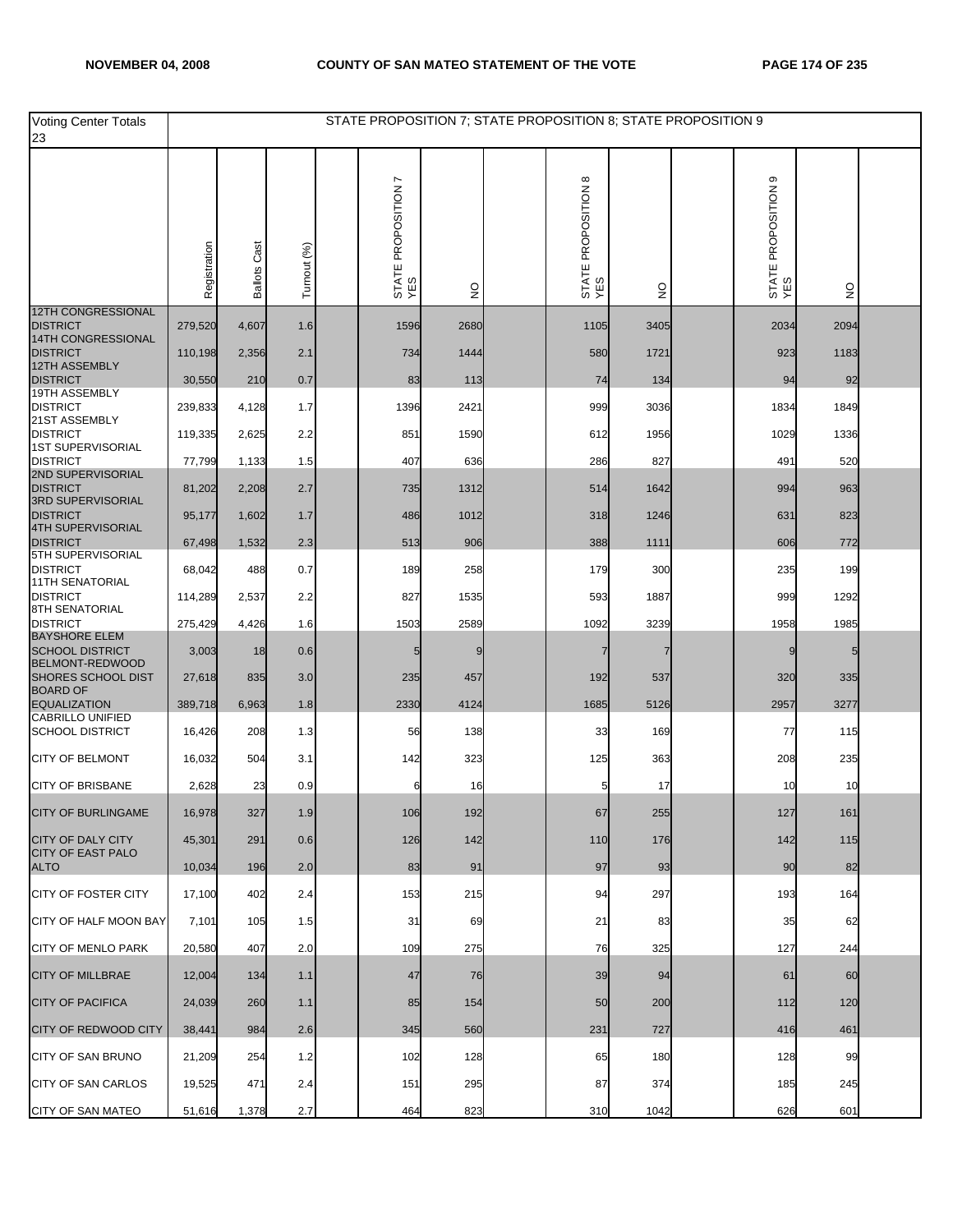| <b>Voting Center Totals</b><br>23                                    |              |                 |             |                            |                                 |                            | STATE PROPOSITION 7; STATE PROPOSITION 8; STATE PROPOSITION 9 |                            |               |  |
|----------------------------------------------------------------------|--------------|-----------------|-------------|----------------------------|---------------------------------|----------------------------|---------------------------------------------------------------|----------------------------|---------------|--|
|                                                                      | Registration | Cast<br>Ballots | Turnout (%) | STATE PROPOSITION 7<br>YES | $\frac{\mathsf{O}}{\mathsf{Z}}$ | STATE PROPOSITION 8<br>YES | $\mathsf{S}$                                                  | STATE PROPOSITION 9<br>YES | $\frac{0}{2}$ |  |
| CITY OF SOUTH SAN<br><b>FRANCISCO</b>                                | 30,363       | 256             | 0.8         | 94                         | 137                             | 89                         | 162                                                           | 119                        | 109           |  |
| MIDPEN REGIONAL OPEN<br><b>SPACE DISTRICT</b><br>MILLBRAE ELEMENTARY | 66,508       | 1,423           | 2.1         | 401                        | 792                             | 250                        | 994                                                           | 508                        | 642           |  |
| <b>SCHOOL DISTRICT</b>                                               | 13,030       | 141             | 1.1         | 48                         | 82                              | 39                         | 101                                                           | 65                         | 63            |  |
| PACIFICA SCHOOL<br><b>DISTRICT</b><br>RAVENSWOOD CITY                | 23,502       | 254             | 1.1         | 81                         | 152                             | 49                         | 195                                                           | 109                        | 117           |  |
| <b>ELEM SCHOOL DISTRICT</b><br>SAN CARLOS SCHOOL                     | 14,630       | 280             | 1.9         | 101                        | 107                             | 114                        | 109                                                           | 106                        | 99            |  |
| <b>DISTRICT</b>                                                      | 18,623       | 465             | 2.5         | 143                        | 292                             | 81                         | 368                                                           | 174                        | 246           |  |
| <b>SAN MATEO COUNTY</b><br>SEQUOIA HEALTHCARE                        | 389,718      | 6,963           | 1.8         | 2330                       | 4124                            | 1685                       | 5126                                                          | 2957                       | 3277          |  |
| <b>DISTRICT</b><br>SO SAN FRANCISCO                                  | 142,042      | 3,394           | 2.4         | 1001                       | 1956                            | 711                        | 2402                                                          | 1282                       | 1560          |  |
| UNIFIED SCHOOL DIST                                                  | 39,185       | 316             | 0.8         | 119                        | 162                             | 109                        | 195                                                           | 155                        | 120           |  |
| <b>STATEWIDE DISTRICT</b>                                            | 389,718      | 6,963           | 1.8         | 2330                       | 4124                            | 1685                       | 5126                                                          | 2957                       | 3277          |  |
| TOWN OF ATHERTON                                                     | 5,481        | 72              | 1.3         | 22                         | 45                              | 21                         | 50                                                            | 27                         | 38            |  |
| <b>TOWN OF COLMA</b><br><b>TOWN OF</b>                               | 718          | 2               | 0.3         | 1                          |                                 | 0                          |                                                               | 2                          |               |  |
| <b>HILLSBOROUGH</b><br><b>TOWN OF PORTOLA</b>                        | 7,486        | 141             | 1.9         | 42                         | 88                              | 38                         | 102                                                           | 54                         | 73            |  |
| <b>VALLEY</b>                                                        | 3,385        | 40              | 1.2         | 12                         | 24                              | 8                          | 32                                                            | 16                         | 19            |  |
| <b>TOWN OF WOODSIDE</b><br><b>UNINCORPORATED</b>                     | 4,088        | 72              | 1.8         | 17                         | 49                              | 18                         | 53                                                            | 24                         | 39            |  |
| <b>AREA</b>                                                          | 35,609       | 644             | 1.8         | 192                        | 421                             | 134                        | 499                                                           | 255                        | 340           |  |
| <b>Voting Center Totals</b>                                          | 389,718      | 6,963           | 1.8         | 2330                       | 4124                            | 1685                       | 5126                                                          | 2957                       | 3277          |  |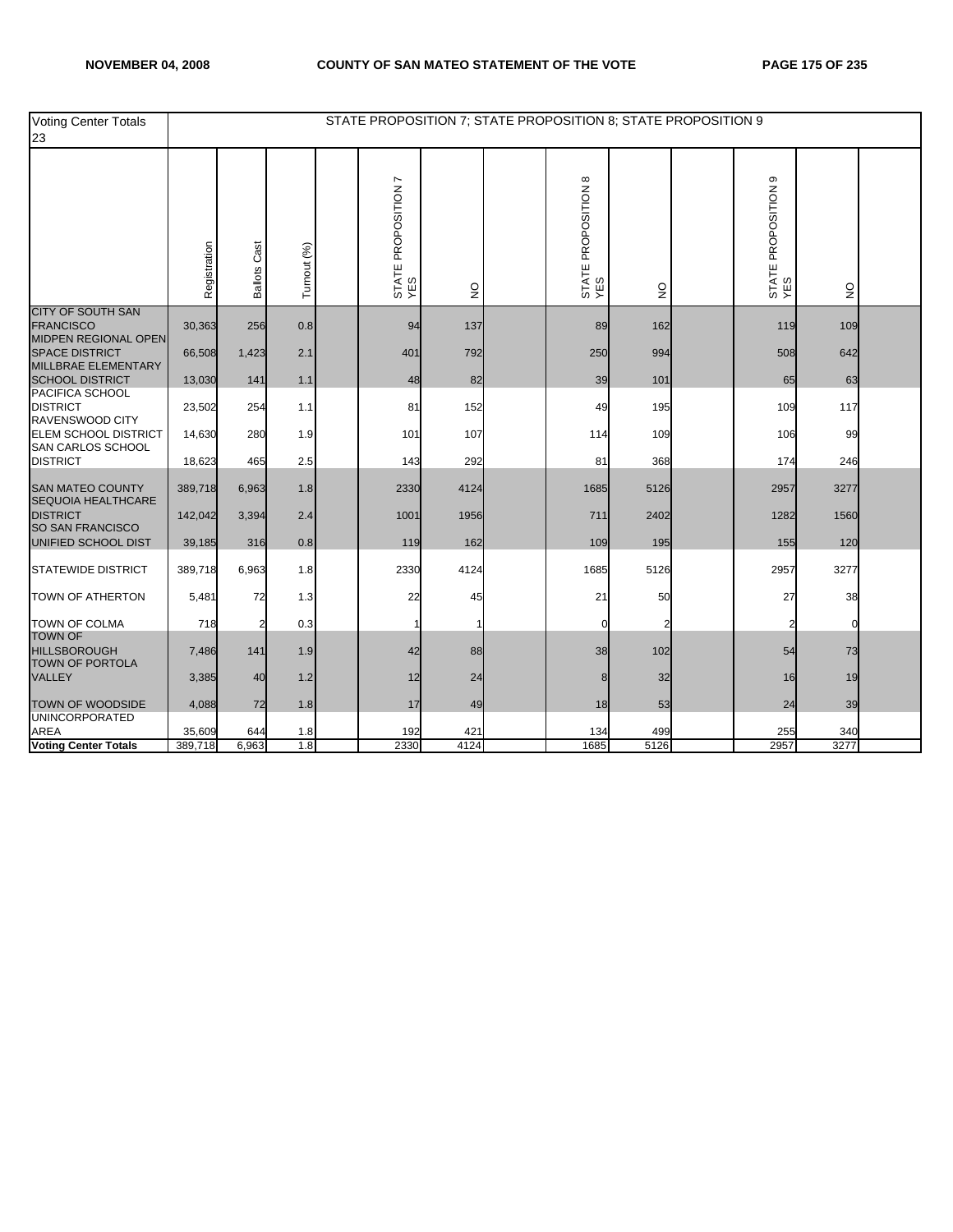| Vote By Mail Totals<br>23                            |              |                     |             | STATE PROPOSITION 7; STATE PROPOSITION 8; STATE PROPOSITION 9 |               |                            |               |                            |                                 |  |
|------------------------------------------------------|--------------|---------------------|-------------|---------------------------------------------------------------|---------------|----------------------------|---------------|----------------------------|---------------------------------|--|
|                                                      | Registration | <b>Ballots Cast</b> | Turnout (%) | STATE PROPOSITION 7<br>YES                                    | $\frac{0}{2}$ | STATE PROPOSITION 8<br>YES | $\frac{1}{2}$ | STATE PROPOSITION 9<br>YES | $\frac{\mathsf{O}}{\mathsf{Z}}$ |  |
| <b>12TH CONGRESSIONAL</b><br><b>DISTRICT</b>         | 279,520      | 101,388             | 36.3        | 31257                                                         | 62370         | 41125                      | 57517         | 45827                      | 44441                           |  |
| 14TH CONGRESSIONAL<br><b>DISTRICT</b>                | 110,198      | 39,468              | 35.8        | 11140                                                         | 25482         | 12938                      | 25324         | 15460                      | 19806                           |  |
| 12TH ASSEMBLY                                        |              |                     |             |                                                               |               |                            |               |                            |                                 |  |
| <b>DISTRICT</b><br>19TH ASSEMBLY                     | 30,550       | 9,392               | 30.7        | 3352                                                          | 5300          | 4589                       | 4544          | 4624                       | 3780                            |  |
| <b>DISTRICT</b><br>21ST ASSEMBLY                     | 239,833      | 87,081              | 36.3        | 26691                                                         | 53738         | 34712                      | 49976         | 39232                      | 38301                           |  |
| <b>DISTRICT</b><br><b>1ST SUPERVISORIAL</b>          | 119,335      | 44,383              | 37.2        | 12354                                                         | 28814         | 14762                      | 28321         | 17431                      | 22166                           |  |
| <b>DISTRICT</b><br>2ND SUPERVISORIAL                 | 77,799       | 27,870              | 35.8        | 8397                                                          | 17280         | 11929                      | 15172         | 12794                      | 11940                           |  |
| <b>DISTRICT</b><br><b>3RD SUPERVISORIAL</b>          | 81,202       | 31,142              | 38.4        | 9386                                                          | 19396         | 11559                      | 18648         | 13484                      | 14201                           |  |
| <b>DISTRICT</b><br><b>4TH SUPERVISORIAL</b>          | 95,177       | 37,746              | 39.7        | 10427                                                         | 24762         | 12026                      | 24759         | 15239                      | 18578                           |  |
| <b>DISTRICT</b>                                      | 67,498       | 22,288              | 33.0        | 6476                                                          | 14078         | 7732                       | 13847         | 8908                       | 10942                           |  |
| 5TH SUPERVISORIAL<br><b>DISTRICT</b>                 | 68,042       | 21,810              | 32.1        | 7711                                                          | 12336         | 10817                      | 10415         | 10862                      | 8586                            |  |
| <b>11TH SENATORIAL</b><br><b>DISTRICT</b>            | 114,289      | 41,787              | 36.6        | 11744                                                         | 26992         | 13941                      | 26621         | 16583                      | 20687                           |  |
| 8TH SENATORIAL<br><b>DISTRICT</b>                    | 275,429      | 99,069              | 36.0        | 30653                                                         | 60860         | 40122                      | 56220         | 44704                      | 43560                           |  |
| <b>BAYSHORE ELEM</b><br><b>SCHOOL DISTRICT</b>       | 3,003        | 858                 | 28.6        | 239                                                           | 370           | 316                        | 319           | 355                        | 234                             |  |
| BELMONT-REDWOOD<br><b>SHORES SCHOOL DIST</b>         | 27,618       | 11,158              | 40.4        | 2969                                                          | 6312          | 3444                       | 6317          | 4357                       | 4620                            |  |
| <b>BOARD OF</b><br><b>EQUALIZATION</b>               | 389,718      | 140,856             | 36.1        | 42397                                                         | 87852         | 54063                      | 82841         | 61287                      | 64247                           |  |
| <b>CABRILLO UNIFIED</b>                              |              |                     |             |                                                               |               |                            |               |                            |                                 |  |
| <b>SCHOOL DISTRICT</b>                               | 16,426       | 6,126               | 37.3        | 1758                                                          | 3977          | 1789                       | 4192          | 2518                       | 3014                            |  |
| <b>CITY OF BELMONT</b>                               | 16,032       | 6,498               | 40.5        | 1870                                                          | 4147          | 2204                       | 4106          | 2779                       | 3051                            |  |
| <b>CITY OF BRISBANE</b>                              | 2,628        | 849                 | 32.3        | 285                                                           | 497           | 220                        | 601           | 390                        | 360                             |  |
| CITY OF BURLINGAME                                   | 16,978       | 6,639               | 39.1        | 1999                                                          | 4099          | 2353                       | 4087          | 2911                       | 2944                            |  |
| <b>CITY OF DALY CITY</b><br><b>CITY OF EAST PALO</b> | 45,301       | 13,905              | 30.7        | 4962                                                          | 7811          | 7096                       | 6439          | 6999                       | 5403                            |  |
| <b>ALTO</b>                                          | 10,034       | 2,028               | 20.2        | 721                                                           | 1144          | 954                        | 1013          | 832                        | 999                             |  |
| CITY OF FOSTER CITY                                  | 17,100       | 6,464               | 37.8        | 2019                                                          | 3937          | 2498                       | 3750          | 2811                       | 2900                            |  |
| CITY OF HALF MOON BAY                                | 7,101        | 2,914               | 41.0        | 822                                                           | 1887          | 1000                       | 1843          | 1188                       | 1429                            |  |
| <b>CITY OF MENLO PARK</b>                            | 20,580       | 7,537               | 36.6        | 1992                                                          | 4941          | 2117                       | 5130          | 2441                       | 4167                            |  |
| <b>CITY OF MILLBRAE</b>                              | 12,004       | 5,076               | 42.3        | 1495                                                          | 3132          | 2496                       | 2431          | 2249                       | 2187                            |  |
| <b>CITY OF PACIFICA</b>                              | 24,039       | 8,472               | 35.2        | 2487                                                          | 5370          | 2941                       | 5340          | 3784                       | 3812                            |  |
| <b>CITY OF REDWOOD CITY</b>                          | 38,441       | 13,999              | 36.4        | 4098                                                          | 8818          | 5055                       | 8557          | 6242                       | 6272                            |  |
| CITY OF SAN BRUNO                                    | 21,209       | 7,019               | 33.1        | 2154                                                          | 4354          | 3119                       | 3732          | 3500                       | 2814                            |  |
| <b>CITY OF SAN CARLOS</b>                            | 19,525       | 8,538               | 43.7        | 2273                                                          | 5691          | 2805                       | 5547          | 3444                       | 4186                            |  |
| CITY OF SAN MATEO                                    | 51,616       | 18,840              | 36.5        | 5689                                                          | 11730         | 7091                       | 11193         | 8160                       | 8572                            |  |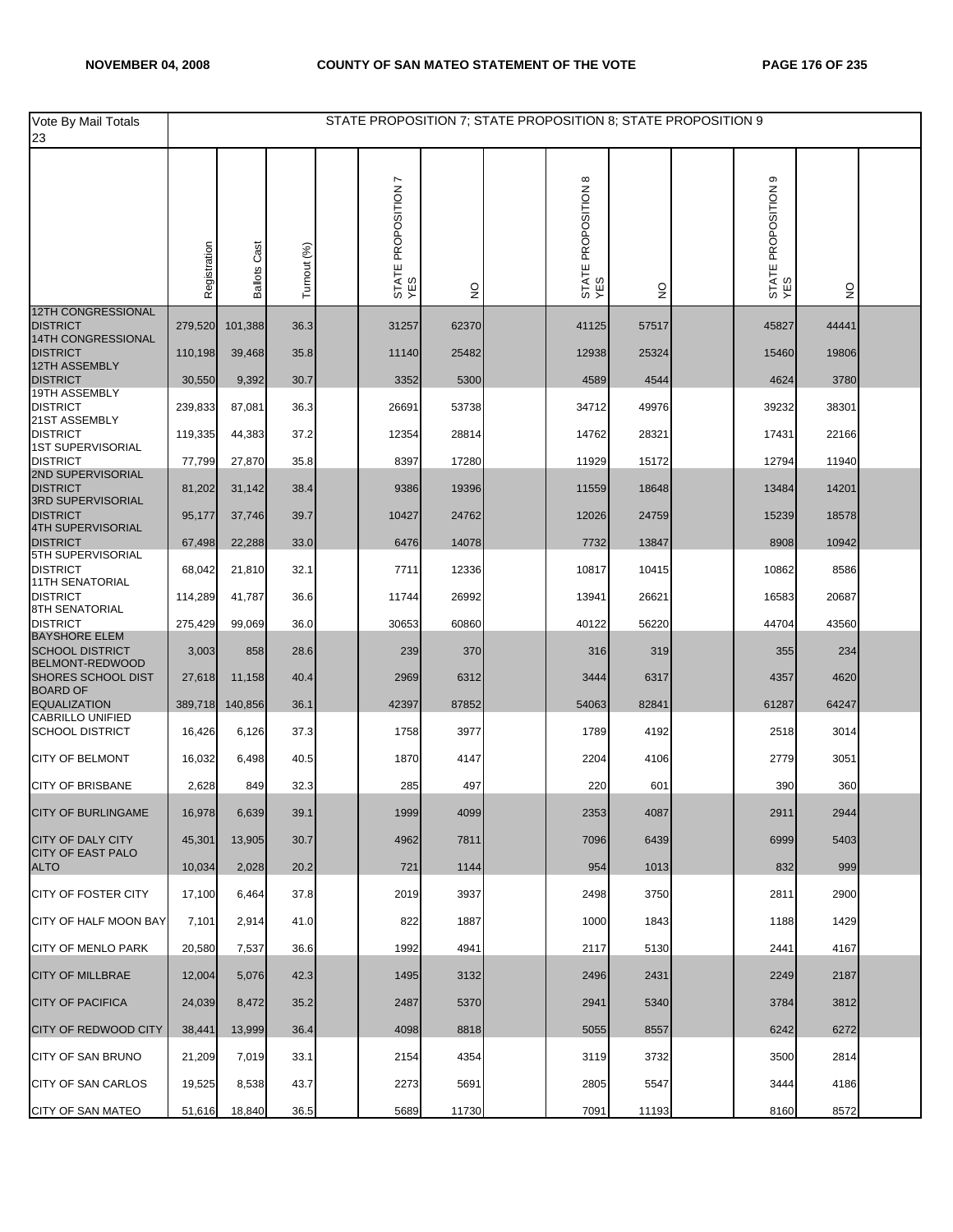| Vote By Mail Totals<br>23                                            |              |                     |             | STATE PROPOSITION 7; STATE PROPOSITION 8; STATE PROPOSITION 9 |              |                            |              |                            |              |  |
|----------------------------------------------------------------------|--------------|---------------------|-------------|---------------------------------------------------------------|--------------|----------------------------|--------------|----------------------------|--------------|--|
|                                                                      | Registration | <b>Ballots Cast</b> | Turnout (%) | STATE PROPOSITION 7<br>YES                                    | $\mathsf{S}$ | STATE PROPOSITION 8<br>YES | $\mathsf{S}$ | STATE PROPOSITION 9<br>YES | $\mathsf{S}$ |  |
| <b>CITY OF SOUTH SAN</b><br><b>FRANCISCO</b>                         | 30,363       | 9,894               | 32.6        | 3404                                                          | 5687         | 4887                       | 4760         | 4864                       | 3946         |  |
| MIDPEN REGIONAL OPEN<br><b>SPACE DISTRICT</b><br>MILLBRAE ELEMENTARY | 66,508       | 26,901              | 40.4        | 6954                                                          | 16394        | 8279                       | 16230        | 10450                      | 12056        |  |
| <b>SCHOOL DISTRICT</b>                                               | 13,030       | 5,328               | 40.9        | 1580                                                          | 3283         | 2614                       | 2560         | 2406                       | 2265         |  |
| PACIFICA SCHOOL<br><b>DISTRICT</b><br>RAVENSWOOD CITY                | 23,502       | 8,472               | 36.0        | 2487                                                          | 5370         | 2941                       | 5340         | 3784                       | 3812         |  |
| <b>ELEM SCHOOL DISTRICT</b><br>SAN CARLOS SCHOOL                     | 14,630       | 3,254               | 22.2        | 857                                                           | 1422         | 1150                       | 1262         | 1004                       | 1233         |  |
| <b>DISTRICT</b>                                                      | 18,623       | 8,144               | 43.7        | 2131                                                          | 5337         | 2586                       | 5236         | 3219                       | 3933         |  |
| <b>SAN MATEO COUNTY</b><br><b>SEQUOIA HEALTHCARE</b>                 | 389,718      | 140,856             | 36.1        | 42397                                                         | 87852        | 54063                      | 82841        | 61287                      | 64247        |  |
| <b>DISTRICT</b><br>SO SAN FRANCISCO                                  | 142,042      | 55,320              | 38.9        | 14630                                                         | 33752        | 17693                      | 32970        | 21250                      | 25301        |  |
| UNIFIED SCHOOL DIST                                                  | 39,185       | 12,797              | 32.7        | 4272                                                          | 7029         | 6128                       | 5871         | 6159                       | 4802         |  |
| <b>STATEWIDE DISTRICT</b>                                            | 389,718      | 140,856             | 36.1        | 42397                                                         | 87852        | 54063                      | 82841        | 61287                      | 64247        |  |
| <b>TOWN OF ATHERTON</b>                                              | 5,481        | 2,430               | 44.3        | 599                                                           | 1665         | 923                        | 1416         | 928                        | 1235         |  |
| <b>TOWN OF COLMA</b>                                                 | 718          | 282                 | 39.3        | 97                                                            | 159          | 135                        | 136          | 138                        | 110          |  |
| <b>TOWN OF</b><br><b>HILLSBOROUGH</b><br><b>TOWN OF PORTOLA</b>      | 7,486        | 3,316               | 44.3        | 918                                                           | 2162         | 1404                       | 1813         | 1457                       | 1458         |  |
| VALLEY                                                               | 3,385        | 1,636               | 48.3        | 371                                                           | 1168         | 419                        | 1170         | 501                        | 955          |  |
| TOWN OF WOODSIDE<br><b>UNINCORPORATED</b>                            | 4,088        | 1,686               | 41.2        | 447                                                           | 1126         | 559                        | 1077         | 629                        | 892          |  |
| <b>AREA</b>                                                          | 35,609       | 12,834              | 36.0        | 3695                                                          | 8327         | 3787                       | 8700         | 5040                       | 6555         |  |
| <b>Vote By Mail Totals</b>                                           | 389,718      | 140,856             | 36.1        | 42397                                                         | 87852        | 54063                      | 82841        | 61287                      | 64247        |  |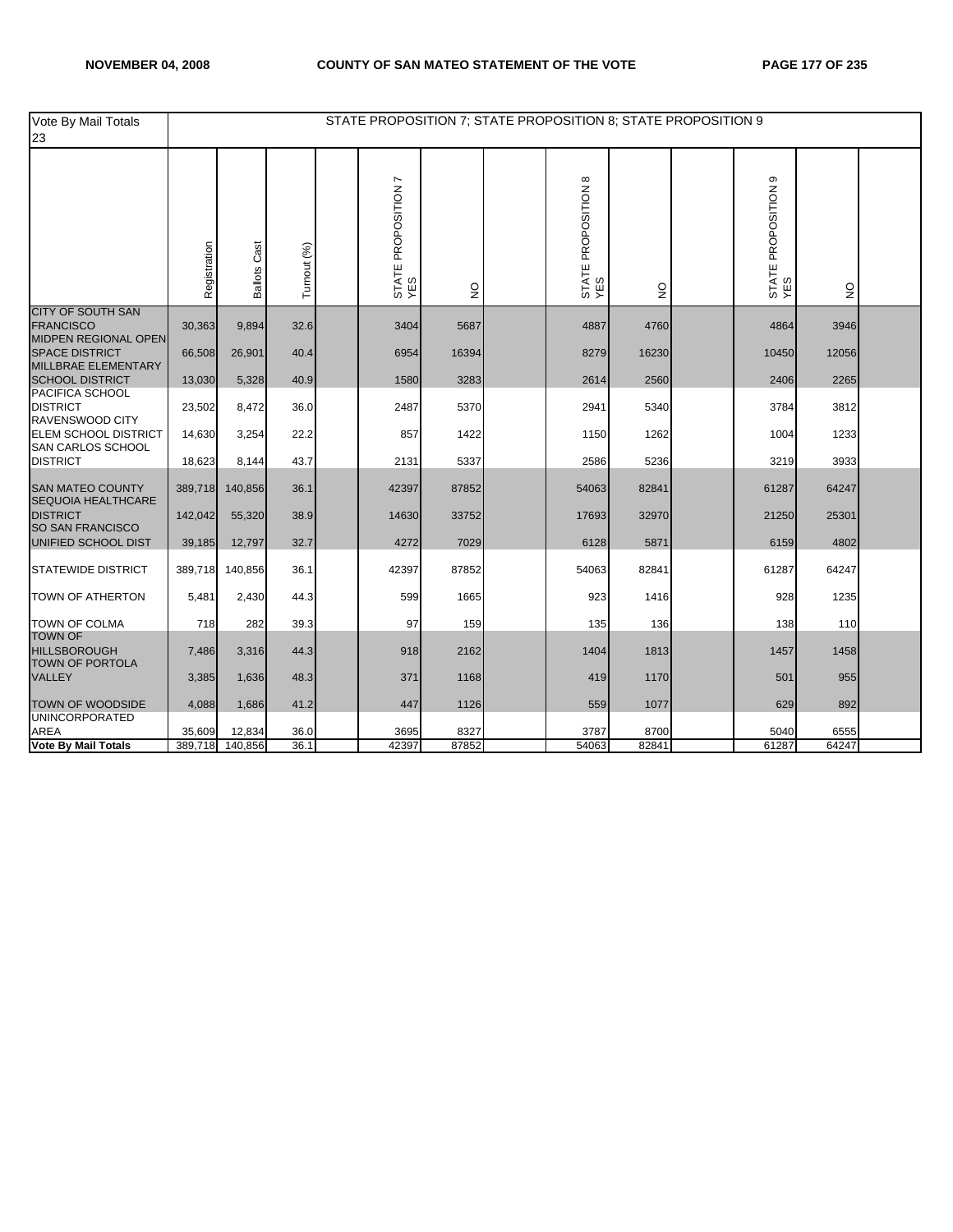| <b>Grand Totals</b><br>23                         |              |                 |             | STATE PROPOSITION 7; STATE PROPOSITION 8; STATE PROPOSITION 9 |               |                            |               |                               |               |  |
|---------------------------------------------------|--------------|-----------------|-------------|---------------------------------------------------------------|---------------|----------------------------|---------------|-------------------------------|---------------|--|
|                                                   | Registration | Cast<br>Ballots | Turnout (%) | L<br>STATE PROPOSITION<br>YES                                 | $\frac{0}{2}$ | STATE PROPOSITION 8<br>YES | $\frac{0}{2}$ | ၜ<br>STATE PROPOSITION<br>YES | $\frac{0}{2}$ |  |
| 12TH CONGRESSIONAL<br><b>DISTRICT</b>             | 279,520      | 221,104         | 79.1        | 70604                                                         | 131200        | 86488                      | 129280        | 99201                         | 96071         |  |
| 14TH CONGRESSIONAL<br><b>DISTRICT</b>             | 110,198      | 86,246          | 78.3        | 25044                                                         | 54605         | 28207                      | 55847         | 34211                         | 42722         |  |
| 12TH ASSEMBLY<br><b>DISTRICT</b>                  | 30,550       | 20,931          | 68.5        | 7840                                                          | 11108         | 9949                       | 10451         | 10098                         | 8292          |  |
| 19TH ASSEMBLY<br><b>DISTRICT</b>                  |              |                 |             |                                                               |               |                            |               |                               |               |  |
| 21ST ASSEMBLY                                     | 239,833      | 191,715         | 79.9        | 60585                                                         | 114471        | 73538                      | 113534        | 85626                         | 83783         |  |
| <b>DISTRICT</b><br>1ST SUPERVISORIAL              | 119,335      | 94,704          | 79.4        | 27223                                                         | 60226         | 31208                      | 61142         | 37688                         | 46718         |  |
| <b>DISTRICT</b><br>2ND SUPERVISORIAL              | 77,799       | 62,525          | 80.4        | 19738                                                         | 37198         | 25824                      | 35141         | 28200                         | 26866         |  |
| <b>DISTRICT</b><br>3RD SUPERVISORIAL              | 81,202       | 66,147          | 81.5        | 20641                                                         | 39962         | 23736                      | 40757         | 28947                         | 29602         |  |
| <b>DISTRICT</b><br><b>4TH SUPERVISORIAL</b>       | 95,177       | 79,010          | 83.0        | 22016                                                         | 51099         | 24385                      | 52899         | 32020                         | 38511         |  |
| <b>DISTRICT</b><br>5TH SUPERVISORIAL              | 67,498       | 51,201          | 75.9        | 15539                                                         | 31510         | 17780                      | 32073         | 20710                         | 24853         |  |
| <b>DISTRICT</b><br><b>11TH SENATORIAL</b>         | 68,042       | 48,467          | 71.2        | 17714                                                         | 26036         | 22970                      | 24257         | 23535                         | 18961         |  |
| <b>DISTRICT</b><br>8TH SENATORIAL                 | 114,289      | 90,247          | 79.0        | 26231                                                         | 57079         | 29734                      | 58259         | 36203                         | 44242         |  |
| <b>DISTRICT</b><br><b>BAYSHORE ELEM</b>           | 275,429      | 217,103         | 78.8        | 69417                                                         | 128726        | 84961                      | 126868        | 97209                         | 94551         |  |
| <b>SCHOOL DISTRICT</b><br>BELMONT-REDWOOD         | 3,003        | 1,980           | 65.9        | 621                                                           | 853           | 817                        | 765           | 833                           | 603           |  |
| <b>SHORES SCHOOL DIST</b>                         | 27,618       | 22,763          | 82.4        | 6197                                                          | 12795         | 6923                       | 13287         | 8938                          | 9414          |  |
| <b>BOARD OF</b><br><b>EQUALIZATION</b>            | 389,718      | 307,350         | 78.9        | 95648                                                         | 185805        | 114695                     | 185127        | 133412                        | 138793        |  |
| <b>CABRILLO UNIFIED</b><br><b>SCHOOL DISTRICT</b> | 16,426       | 13,452          | 81.9        | 3694                                                          | 8550          | 3810                       | 9115          | 5401                          | 6449          |  |
| <b>CITY OF BELMONT</b>                            | 16,032       | 13,300          | 83.0        | 3819                                                          | 8415          | 4336                       | 8647          | 5641                          | 6194          |  |
| <b>CITY OF BRISBANE</b>                           | 2,628        | 2,104           | 80.1        | 646                                                           | 1280          | 559                        | 1495          | 916                           | 944           |  |
| <b>CITY OF BURLINGAME</b>                         | 16,978       | 14,118          | 83.2        | 4230                                                          | 8635          | 4699                       | 9068          | 6046                          | 6315          |  |
| <b>CITY OF DALY CITY</b>                          | 45,301       | 31,010          | 68.5        | 11642                                                         | 16338         | 15081                      | 15128         | 15163                         | 12032         |  |
| <b>CITY OF EAST PALO</b><br><b>ALTO</b>           | 10,034       | 6,096           | 60.8        | 2179                                                          | 3342          | 3045                       | 2842          | 2512                          | 2935          |  |
| CITY OF FOSTER CITY                               | 17,100       | 13,770          | 80.5        | 4528                                                          | 8071          | 5159                       | 8232          | 6121                          | 6016          |  |
| <b>CITY OF HALF MOON BAY</b>                      | 7,101        | 5,727           | 80.7        | 1578                                                          | 3716          | 1929                       | 3674          | 2354                          | 2788          |  |
| <b>CITY OF MENLO PARK</b>                         | 20,580       | 16,055          | 78.0        | 4240                                                          | 10598         | 4418                       | 11186         | 5308                          | 8911          |  |
| <b>CITY OF MILLBRAE</b>                           | 12,004       | 9,810           | 81.7        | 2972                                                          | 5823          | 4689                       | 4839          | 4333                          | 4134          |  |
| <b>CITY OF PACIFICA</b>                           | 24,039       | 19,700          | 82.0        | 5903                                                          | 12113         | 6490                       | 12811         | 8603                          | 8865          |  |
| <b>CITY OF REDWOOD CITY</b>                       | 38,441       | 30,768          | 80.0        | 9566                                                          | 18636         | 10792                      | 19254         | 13708                         | 13634         |  |
| CITY OF SAN BRUNO                                 | 21,209       | 16,772          | 79.1        | 5485                                                          | 9832          | 7285                       | 9091          | 8085                          | 6826          |  |
| <b>CITY OF SAN CARLOS</b>                         | 19,525       | 16,573          | 84.9        | 4405                                                          | 10957         | 5168                       | 11082         | 6673                          | 8127          |  |
| CITY OF SAN MATEO                                 | 51,616       | 42,189          | 81.7        | 13180                                                         | 25458         | 15305                      | 25860         | 18455                         | 18892         |  |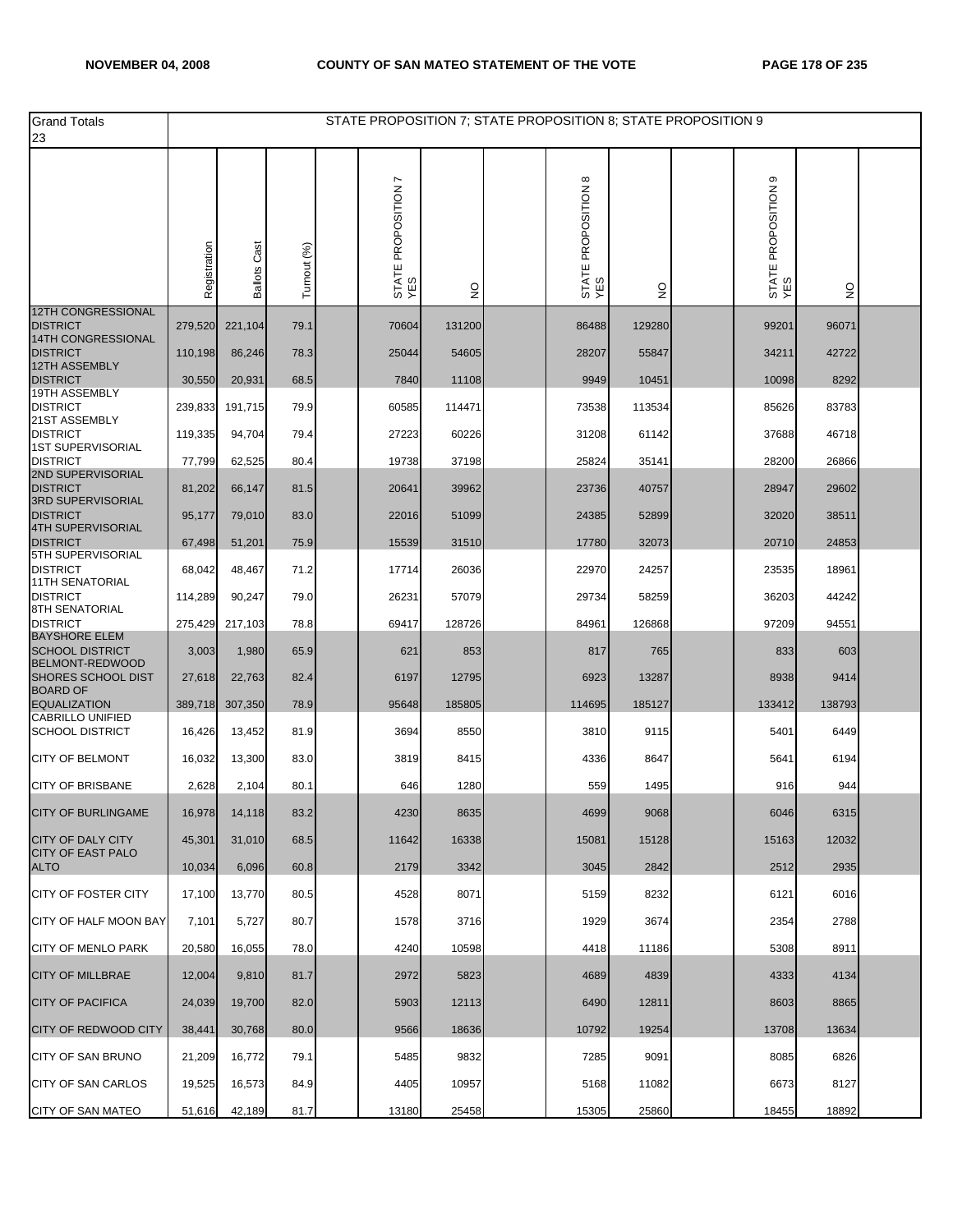| <b>Grand Totals</b><br>23                                                                                      |                                          |                                        |                             | STATE PROPOSITION 7; STATE PROPOSITION 8; STATE PROPOSITION 9 |                                  |                                  |                                  |                                     |                                  |  |
|----------------------------------------------------------------------------------------------------------------|------------------------------------------|----------------------------------------|-----------------------------|---------------------------------------------------------------|----------------------------------|----------------------------------|----------------------------------|-------------------------------------|----------------------------------|--|
|                                                                                                                | Registration                             | <b>Ballots Cast</b>                    | Turnout (%)                 | STATE PROPOSITION 7<br>YES                                    | $\frac{0}{2}$                    | STATE PROPOSITION 8<br>YES       | $\frac{0}{2}$                    | $\circ$<br>STATE PROPOSITION<br>YES | $\frac{0}{2}$                    |  |
| <b>CITY OF SOUTH SAN</b><br><b>FRANCISCO</b>                                                                   | 30,363                                   | 22,670                                 | 74.7                        | 8064                                                          | 12378                            | 10704                            | 11387                            | 10870                               | 8984                             |  |
| MIDPEN REGIONAL OPEN<br><b>SPACE DISTRICT</b><br>MILLBRAE ELEMENTARY                                           | 66,508                                   | 55,447                                 | 83.4                        | 14584                                                         | 33593                            | 16571                            | 34452                            | 21750                               | 24793                            |  |
| <b>SCHOOL DISTRICT</b>                                                                                         | 13,030                                   | 10,553                                 | 81.0                        | 3215                                                          | 6254                             | 5013                             | 5236                             | 4719                                | 4413                             |  |
| PACIFICA SCHOOL<br><b>DISTRICT</b><br>RAVENSWOOD CITY                                                          | 23,502                                   | 19,253                                 | 81.9                        | 5740                                                          | 11869                            | 6306                             | 12560                            | 8390                                | 8682                             |  |
| ELEM SCHOOL DISTRICT<br>SAN CARLOS SCHOOL                                                                      | 14,630                                   | 9,361                                  | 64.0                        | 2789                                                          | 4218                             | 3848                             | 3622                             | 3204                                | 3695                             |  |
| <b>DISTRICT</b>                                                                                                | 18,623                                   | 15,775                                 | 84.7                        | 4121                                                          | 10244                            | 4763                             | 10427                            | 6208                                | 7626                             |  |
| <b>SAN MATEO COUNTY</b><br><b>SEQUOIA HEALTHCARE</b>                                                           | 389,718                                  | 307,350                                | 78.9                        | 95648                                                         | 185805                           | 114695                           | 185127                           | 133412                              | 138793                           |  |
| <b>DISTRICT</b><br><b>SO SAN FRANCISCO</b>                                                                     | 142,042                                  | 115,782                                | 81.5                        | 31172                                                         | 68873                            | 35637                            | 70181                            | 44389                               | 52088                            |  |
| UNIFIED SCHOOL DIST                                                                                            | 39,185                                   | 29,044                                 | 74.1                        | 10096                                                         | 15206                            | 13406                            | 13977                            | 13644                               | 10955                            |  |
| <b>STATEWIDE DISTRICT</b>                                                                                      | 389,718                                  | 307,350                                | 78.9                        | 95648                                                         | 185805                           | 114695                           | 185127                           | 133412                              | 138793                           |  |
| <b>TOWN OF ATHERTON</b>                                                                                        | 5,481                                    | 4,401                                  | 80.3                        | 1141                                                          | 2921                             | 1637                             | 2618                             | 1697                                | 2201                             |  |
| <b>TOWN OF COLMA</b>                                                                                           | 718                                      | 530                                    | 73.8                        | 195                                                           | 284                              | 254                              | 261                              | 248                                 | 213                              |  |
| <b>TOWN OF</b><br><b>HILLSBOROUGH</b><br><b>TOWN OF PORTOLA</b>                                                | 7,486                                    | 6,339                                  | 84.7                        | 1838                                                          | 3991                             | 2641                             | 3535                             | 2767                                | 2817                             |  |
| <b>VALLEY</b>                                                                                                  | 3,385                                    | 2,982                                  | 88.1                        | 672                                                           | 2114                             | 796                              | 2116                             | 972                                 | 1699                             |  |
| <b>TOWN OF WOODSIDE</b><br><b>UNINCORPORATED</b>                                                               | 4,088                                    | 3,444                                  | 84.2                        | 896                                                           | 2318                             | 1132                             | 2237                             | 1308                                | 1777                             |  |
| AREA                                                                                                           | 35,609                                   | 28,992                                 | 81.4                        | 8469                                                          | 18585                            | 8576                             | 19764                            | 11632                               | 14489                            |  |
| <b>Voting Center Totals</b><br><b>Vote By Mail Totals</b><br><b>Election Day Totals</b><br><b>Grand Totals</b> | 389,718<br>389,718<br>389,718<br>389,718 | 6,963<br>140,856<br>159,531<br>307,350 | 1.8<br>36.1<br>40.9<br>78.9 | 2330<br>42397<br>50921<br>95648                               | 4124<br>87852<br>93829<br>185805 | 1685<br>54063<br>58947<br>114695 | 5126<br>82841<br>97160<br>185127 | 2957<br>61287<br>69168<br>133412    | 3277<br>64247<br>71269<br>138793 |  |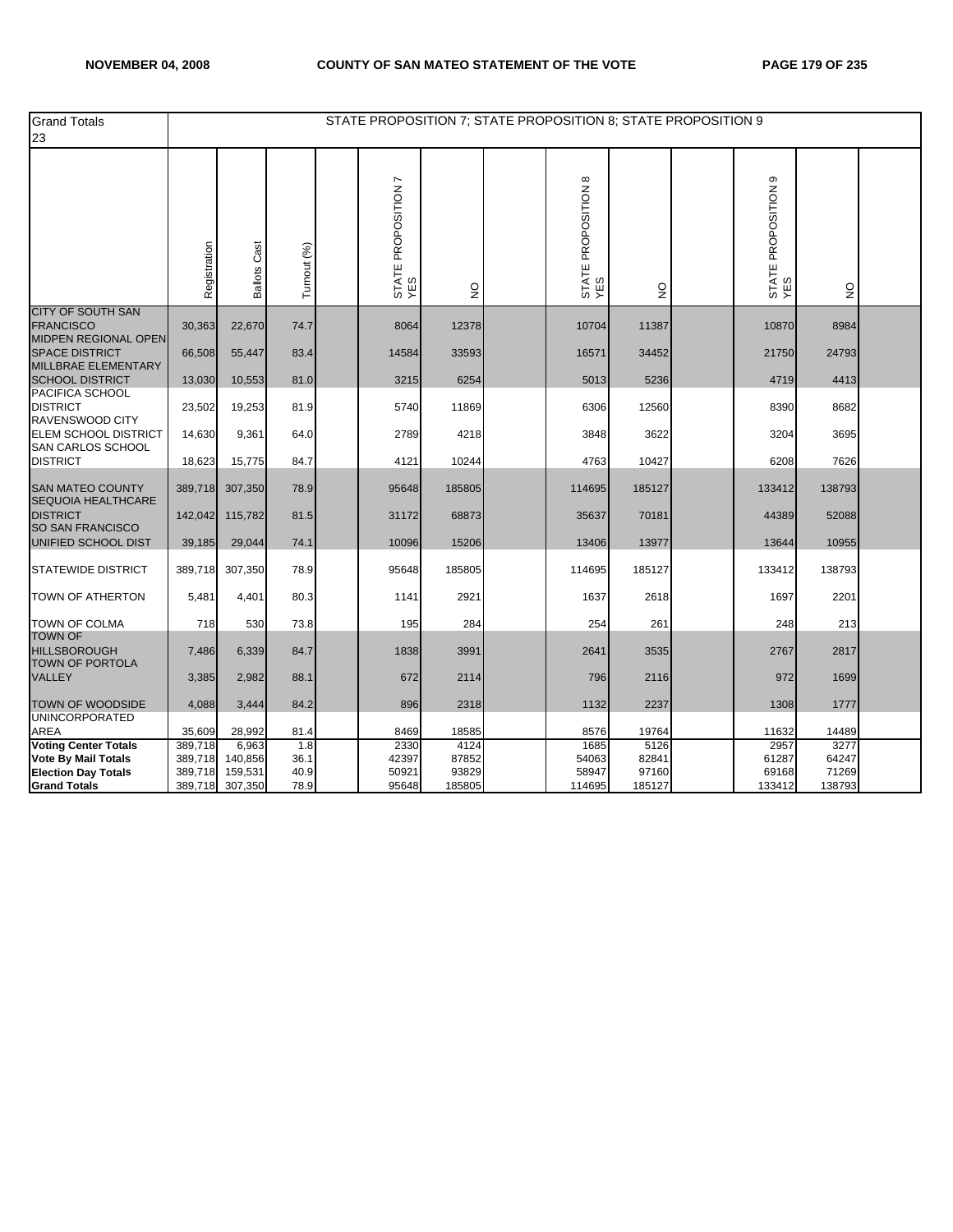|              |                     |                     |              | STATE PROPOSITION 10; STATE PROPOSITION 11; STATE PROPOSITION 12 |                    |                             |                 |                             |                   |  |
|--------------|---------------------|---------------------|--------------|------------------------------------------------------------------|--------------------|-----------------------------|-----------------|-----------------------------|-------------------|--|
| 24           |                     |                     |              |                                                                  |                    |                             |                 |                             |                   |  |
|              | Registration        | <b>Ballots Cast</b> | Turnout (%)  | STATE PROPOSITION 10<br>YES                                      | $\frac{0}{2}$      | STATE PROPOSITION 11<br>YES | $\frac{0}{2}$   | STATE PROPOSITION 12<br>YES | $\frac{0}{2}$     |  |
| 1001         | 1,143               | 920                 | 80.5         | 366                                                              | 466                | 364                         | 406             | 536                         | 278               |  |
| 1002<br>1003 | 943<br>620          | 803<br>483          | 85.2<br>77.9 | 235<br>188                                                       | 474<br>240         | 330<br>188                  | 345<br>216      | 448<br>295                  | 252<br>128        |  |
| 1004         | 773                 | 646                 | 83.6         | 213                                                              | 364                | 285                         | 261             | 352                         | 214               |  |
| 1006<br>1007 | 1,064               | 911<br>658          | 85.6<br>81.6 | 281<br>228                                                       | 538<br>364         | 385<br>281                  | 382<br>264      | 506<br>387                  | 286<br>182        |  |
| 1008         | 806<br>731          | 593                 | 81.1         | 213                                                              | 316                | 265                         | 235             | 346                         | 177               |  |
| 1009         | 767                 | 642                 | 83.7         | 169                                                              | 401                | 340                         | 199             | 351                         | 203               |  |
| 1010<br>1011 | 761<br>761          | 635<br>617          | 83.4<br>81.1 | 208<br>204                                                       | 364<br>353         | 270<br>285                  | 264<br>237      | 359<br>363                  | 202<br>180        |  |
| 1012         | 853                 | 687                 | 80.5         | 224                                                              | 390                | 301                         | 281             | 379                         | 220               |  |
| 1013         | 1,010               | 845                 | 83.7         | 272                                                              | 484                | 397                         | 316             | 484                         | 247               |  |
| 1015<br>1016 | 713<br>845          | 611<br>694          | 85.7<br>82.1 | 160<br>203                                                       | 396<br>402         | 303<br>318                  | 225<br>255      | 350<br>385                  | 191<br>211        |  |
| 1017         | 963                 | 827                 | 85.9         | 203                                                              | 548                | 400                         | 297             | 433                         | 290               |  |
| 1018<br>1019 | 839<br>906          | 738<br>771          | 88.0<br>85.1 | 180<br>223                                                       | 485<br>469         | 374<br>375                  | 254<br>271      | 408<br>409                  | 232<br>270        |  |
| 1020         | 567                 | 448                 | 79.0         | 176                                                              | 230                | 188                         | 191             | 267                         | 136               |  |
| 1021         | 678                 | 552                 | 81.4         | 163                                                              | 326                | 248                         | 214             | 285                         | 204               |  |
| 1022<br>1023 | 699<br>231          | 581<br>191          | 83.1<br>82.7 | 132<br>36                                                        | 396<br>130         | 266<br>96                   | 238<br>63       | 299<br>96                   | 222<br>75         |  |
| 1024         | 198                 | 179                 | 90.4         | 53                                                               | 105                | 82                          | 68              | 107                         | 49                |  |
| 1025         | 107<br>237          | 86<br>215           | 80.4<br>90.7 | 26<br>39                                                         | 56<br>157          | 47<br>114                   | 24<br>76        | 47<br>110                   | 30<br>81          |  |
| 1201<br>1202 | 253                 | 221                 | 87.4         | 54                                                               | 154                | 107                         | 84              | 117                         | 85                |  |
| 1203         | 121                 | 98                  | 81.0         | 42                                                               | 43                 | 49                          | 30              | 54                          | 27                |  |
| 1204<br>1301 | 165<br>$\mathbf{0}$ | 151<br>0            | 91.5<br>0.0  | 35<br>$\mathbf 0$                                                | 104<br>$\mathbf 0$ | 78<br>$\overline{0}$        | 54<br>$\pmb{0}$ | 73<br>0                     | 61<br>$\mathbf 0$ |  |
| 1401         | 1,058               | 919                 | 86.9         | 225                                                              | 603                | 502                         | 274             | 465                         | 348               |  |
| 1402         | 189                 | 161                 | 85.2         | 50                                                               | 102<br>409         | 88                          | 51<br>225       | 99                          | 48<br>227         |  |
| 1403<br>1404 | 787<br>1,041        | 634<br>869          | 80.6<br>83.5 | 162<br>215                                                       | 558                | 310<br>462                  | 268             | 320<br>404                  | 356               |  |
| 1405         | 263                 | 221                 | 84.0         | 72                                                               | 133                | 111                         | 81              | 108                         | 89                |  |
| 1406<br>1407 | 713<br>829          | 615<br>728          | 86.3<br>87.8 | 163<br>191                                                       | 403<br>476         | 342<br>410                  | 196<br>217      | 315<br>343                  | 230<br>297        |  |
| 1408         | 793                 | 668                 | 84.2         | 171                                                              | 415                | 349                         | 211             | 289                         | 286               |  |
| 1409<br>1410 | 784                 | 648                 | 82.7         | 188                                                              | 390                | 305                         | 242             | 310<br>228                  | 257               |  |
| 1411         | 566<br>261          | 463<br>237          | 81.8<br>90.8 | 143<br>62                                                        | 273<br>149         | 208<br>102                  | 174<br>100      | 119                         | 170<br>91         |  |
| 1412         | 202                 | 176                 | 87.1         | 37                                                               | 115                | 93                          | 54              | 97                          | 59                |  |
| 1501<br>1502 | 876<br>884          | 706<br>656          | 80.6<br>74.2 | 252<br>231                                                       | 377<br>353         | 256<br>259                  | 331<br>272      | 413<br>384                  | 205<br>188        |  |
| 1503         | 254                 | 208                 | 81.9         | 57                                                               | 123                | 76                          | 89              | 99                          | 79                |  |
| 1504<br>1506 | 1,599<br>971        | 1,303<br>802        | 81.5<br>82.6 | 371<br>252                                                       | 757<br>472         | 549<br>357                  | 527<br>330      | 643<br>436                  | 467<br>278        |  |
| 1507         | 868                 | 751                 | 86.5         | 213                                                              | 453                | 310                         | 308             | 423                         | 226               |  |
| 1508         | 1,004               | 822                 | 81.9         | 239                                                              | 462                | 321                         | 327             | 447                         | 234               |  |
| 1509<br>1510 | 939<br>799          | 750<br>640          | 79.9<br>80.1 | 233<br>254                                                       | 438<br>318         | 321<br>253                  | 296<br>270      | 408<br>353                  | 229<br>216        |  |
| 1511         | 721                 | 572                 | 79.3         | 192                                                              | 314                | 244                         | 220             | 323                         | 165               |  |
| 1512<br>1514 | 1,102<br>940        | 921<br>806          | 83.6<br>85.7 | 249<br>207                                                       | 552<br>482         | 363<br>309                  | 385<br>340      | 490<br>436                  | 298<br>254        |  |
| 1515         | 1,047               | 873                 | 83.4         | 233                                                              | 530                | 337                         | 362             | 457                         | 295               |  |
| 1601         | 1,184               | 897                 | 75.8         | 375                                                              | 423                | 320                         | 435             | 543                         | 246               |  |
| 1602<br>1603 | 171<br>1,035        | 103<br>770          | 60.2<br>74.4 | 48<br>310                                                        | 42<br>369          | 46<br>271                   | 43<br>380       | 62<br>463                   | 28<br>206         |  |
| 1604         | 958                 | 691                 | 72.1         | 277                                                              | 345                | 239                         | 359             | 431                         | 179               |  |
| 1605<br>1606 | 1,014<br>958        | 731<br>794          | 72.1<br>82.9 | 309<br>253                                                       | 357<br>445         | 291<br>317                  | 352<br>345      | 461<br>487                  | 188<br>208        |  |
| 1607         | 822                 | 658                 | 80.0         | 237                                                              | 353                | 254                         | 290             | 380                         | 207               |  |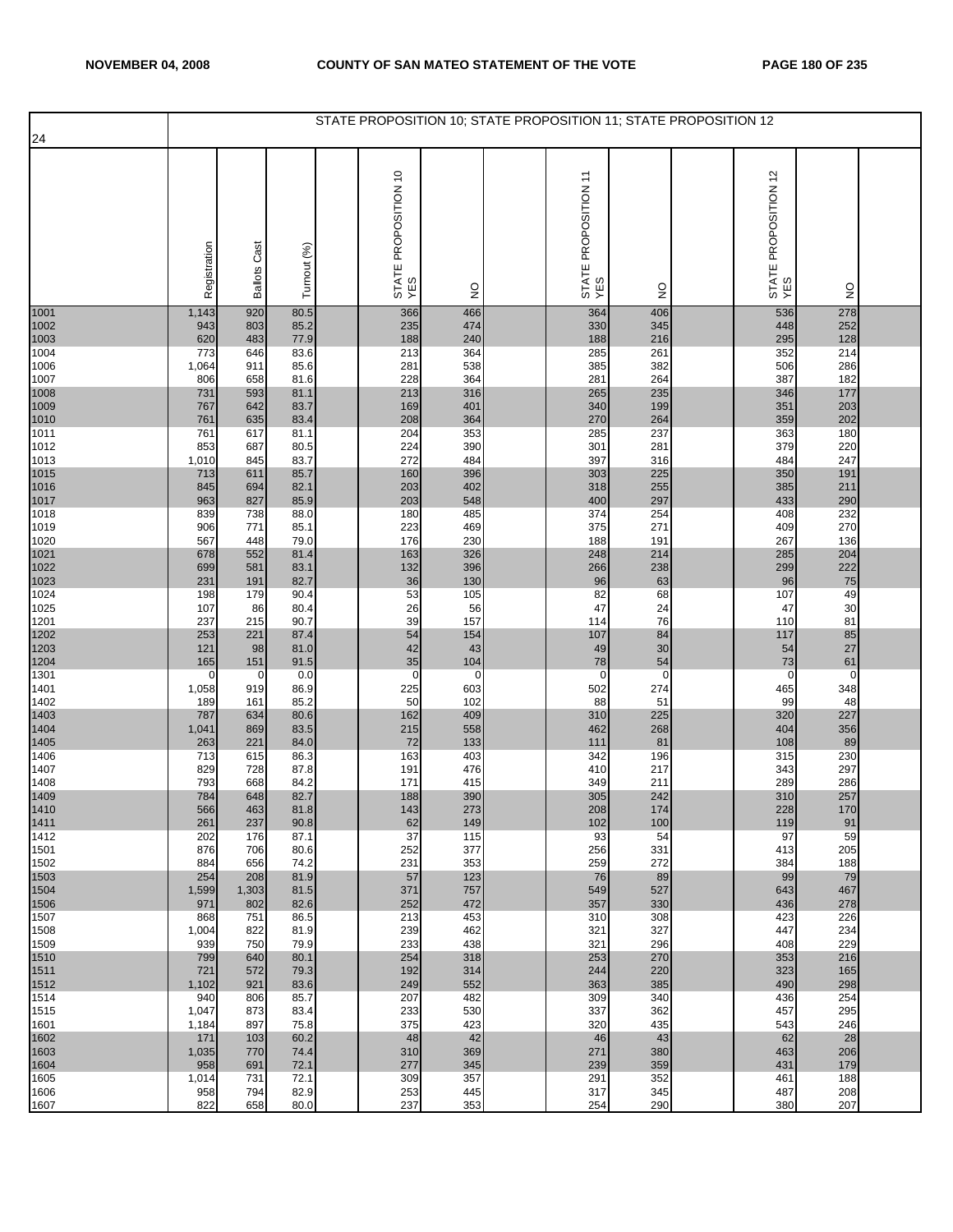| 24                                                                                                                                                                                |                  |
|-----------------------------------------------------------------------------------------------------------------------------------------------------------------------------------|------------------|
|                                                                                                                                                                                   |                  |
| STATE PROPOSITION 10<br>YES<br>STATE PROPOSITION 12<br>YES<br>STATE PROPOSITION 11<br>YES<br>Registration<br><b>Ballots Cast</b><br>Turnout (%)<br>$\frac{0}{2}$<br>$\frac{0}{2}$ | $\frac{0}{2}$    |
| 513<br>1608<br>869<br>279<br>351<br>388<br>1,074<br>80.9<br>507                                                                                                                   | 255              |
| 371<br>766<br>82.0<br>243<br>448<br>289<br>467<br>1610<br>934<br>376<br>1612<br>851<br>82.5<br>235<br>519<br>322<br>509<br>1,032                                                  | 216<br>237       |
| 388<br>445<br>419<br>1613<br>1,201<br>922<br>76.8<br>365<br>566                                                                                                                   | 246              |
| 887<br>79.7<br>324<br>473<br>355<br>394<br>531<br>1614<br>1,113                                                                                                                   | 255              |
| 920<br>682<br>938<br>1617<br>1,521<br>85.4<br>455<br>632<br>1,781<br>378<br>1619<br>658<br>577<br>87.7<br>142<br>246<br>254<br>324                                                | 421<br>182       |
| 1620<br>375<br>332<br>728<br>83.7<br>159<br>259<br>248<br>609                                                                                                                     | 199              |
| 294<br>1621<br>826<br>654<br>79.2<br>212<br>377<br>250<br>403<br>1622<br>271<br>511<br>415<br>1,109<br>858<br>77.4<br>345<br>514                                                  | 169<br>260       |
| 213<br>103<br>102<br>89<br>1623<br>277<br>76.9<br>93<br>149                                                                                                                       | 48               |
| 1624<br>78.7<br>221<br>340<br>260<br>266<br>382<br>794<br>625                                                                                                                     | 170              |
| 209<br>298<br>228<br>238<br>337<br>1625<br>754<br>570<br>75.6<br>1626<br>726<br>80.0<br>254<br>406<br>309<br>302<br>907<br>416                                                    | 161<br>240       |
| 96<br>1627<br>197<br>77.0<br>80<br>98<br>121<br>256<br>61                                                                                                                         | 53               |
| 1628<br>901<br>704<br>78.1<br>273<br>377<br>297<br>315<br>417<br>1629<br>175<br>134<br>76.6<br>51<br>65<br>65<br>92<br>46                                                         | 216<br>28        |
| 1630<br>189<br>153<br>81.0<br>52<br>85<br>67<br>61<br>96                                                                                                                          | 32               |
| 1631<br>93<br>29<br>57<br>45<br>39<br>47<br>103<br>90.3<br>56<br>83.9<br>49<br>64<br>51                                                                                           | 35<br>48         |
| 1632<br>143<br>120<br>63<br>38<br>46<br>29<br>43<br>1633<br>112<br>79<br>70.5<br>27                                                                                               | 22               |
| 346<br>246<br>225<br>292<br>1701<br>644<br>546<br>84.8<br>151                                                                                                                     | 200              |
| 399<br>245<br>1702<br>561<br>86.3<br>123<br>262<br>300<br>650<br>474<br>335<br>303<br>379<br>1703<br>716<br>84.8<br>185<br>844                                                    | 209<br>274       |
| 1704<br>221<br>706<br>612<br>86.7<br>147<br>417<br>321<br>365                                                                                                                     | 193              |
| 1705<br>$\mathbf 0$<br>0.0<br>$\mathbf{0}$<br>$\mathbf 0$<br>$\mathbf{0}$<br>$\mathbf{0}$<br>$\mathbf 0$<br>4<br>76.2<br>1801<br>532<br>209<br>276<br>203<br>251<br>343<br>698    | $\pmb{0}$<br>129 |
| 222<br>1802<br>690<br>547<br>79.3<br>312<br>222<br>330<br>160                                                                                                                     | 145              |
| 312<br>258<br>308<br>1803<br>976<br>675<br>69.2<br>288<br>409<br>285<br>281<br>740<br>585<br>79.1<br>244<br>222<br>370                                                            | 176<br>150       |
| 1804<br>279<br>280<br>1805<br>843<br>69.9<br>242<br>219<br>388<br>589                                                                                                             | 132              |
| 1806<br>719<br>75.4<br>217<br>428<br>276<br>316<br>425<br>953                                                                                                                     | 194              |
| 1807<br>273<br>717<br>590<br>82.3<br>172<br>359<br>237<br>381<br>197<br>251<br>1808<br>589<br>78.4<br>312<br>234<br>361<br>751                                                    | 153<br>158       |
| 74.3<br>328<br>429<br>393<br>1809<br>1,134<br>842<br>321<br>478                                                                                                                   | 264              |
| 228<br>255<br>542<br>68.1<br>244<br>200<br>344<br>1810<br>796<br>388<br>1,082<br>744<br>68.8<br>276<br>257<br>369<br>468                                                          | 123<br>194       |
| 1811<br>1812<br>733<br>521<br>252<br>225<br>320<br>71.1<br>209<br>211                                                                                                             | 139              |
| 1813<br>379<br>942<br>608<br>64.5<br>241<br>279<br>218<br>272<br>1814<br>322<br>1,052<br>656<br>62.4<br>288<br>291<br>237<br>388                                                  | 136<br>187       |
| 258<br>225<br>1815<br>521<br>68.9<br>187<br>756<br>189<br>303                                                                                                                     | 140              |
| 322<br>1816<br>652<br>248<br>200<br>862<br>75.6<br>314<br>358                                                                                                                     | 192              |
| 51<br>1817<br>133<br>103<br>77.4<br>50<br>45<br>38<br>53<br>1941<br>245<br>228<br>93.1<br>61<br>145<br>110<br>83<br>137                                                           | 40<br>67         |
| 71<br>120<br>90<br>1942<br>246<br>213<br>86.6<br>92<br>109                                                                                                                        | 79               |
| 62<br>125<br>65<br>1943<br>248<br>211<br>85.1<br>111<br>117<br>37<br>1944<br>145<br>130<br>89.7<br>81<br>54<br>55<br>67                                                           | 73<br>45         |
| 1945<br>244<br>222<br>91.0<br>66<br>134<br>109<br>77<br>111                                                                                                                       | 80               |
| 1946<br>248<br>213<br>85.9<br>132<br>119<br>64<br>69<br>136<br>1947<br>138<br>213<br>193<br>90.6<br>40<br>110<br>61<br>114                                                        | 58<br>66         |
| 1948<br>172<br>157<br>91.3<br>50<br>100<br>100<br>45<br>86                                                                                                                        | 63               |
|                                                                                                                                                                                   | 71<br>222        |
| 37<br>53<br>1949<br>159<br>148<br>93.1<br>98<br>79<br>62                                                                                                                          |                  |
| 1970<br>720<br>636<br>88.3<br>146<br>434<br>331<br>338<br>211<br>2101<br>82.0<br>142<br>259<br>194<br>182<br>258<br>544<br>446                                                    | 146              |
| 783<br>597<br>76.2<br>218<br>310<br>227<br>265<br>335                                                                                                                             | 184              |
| 879<br>671<br>76.3<br>233<br>377<br>287<br>298<br>376<br>257<br>768<br>598<br>77.9<br>199<br>328<br>236<br>329                                                                    | 223<br>191       |
| 2102<br>2103<br>2104<br>2105<br>372<br>750<br>601<br>80.1<br>167<br>305<br>213<br>325<br>2106<br>639<br>745<br>85.8<br>173<br>400<br>327<br>216<br>346                            | 195<br>209       |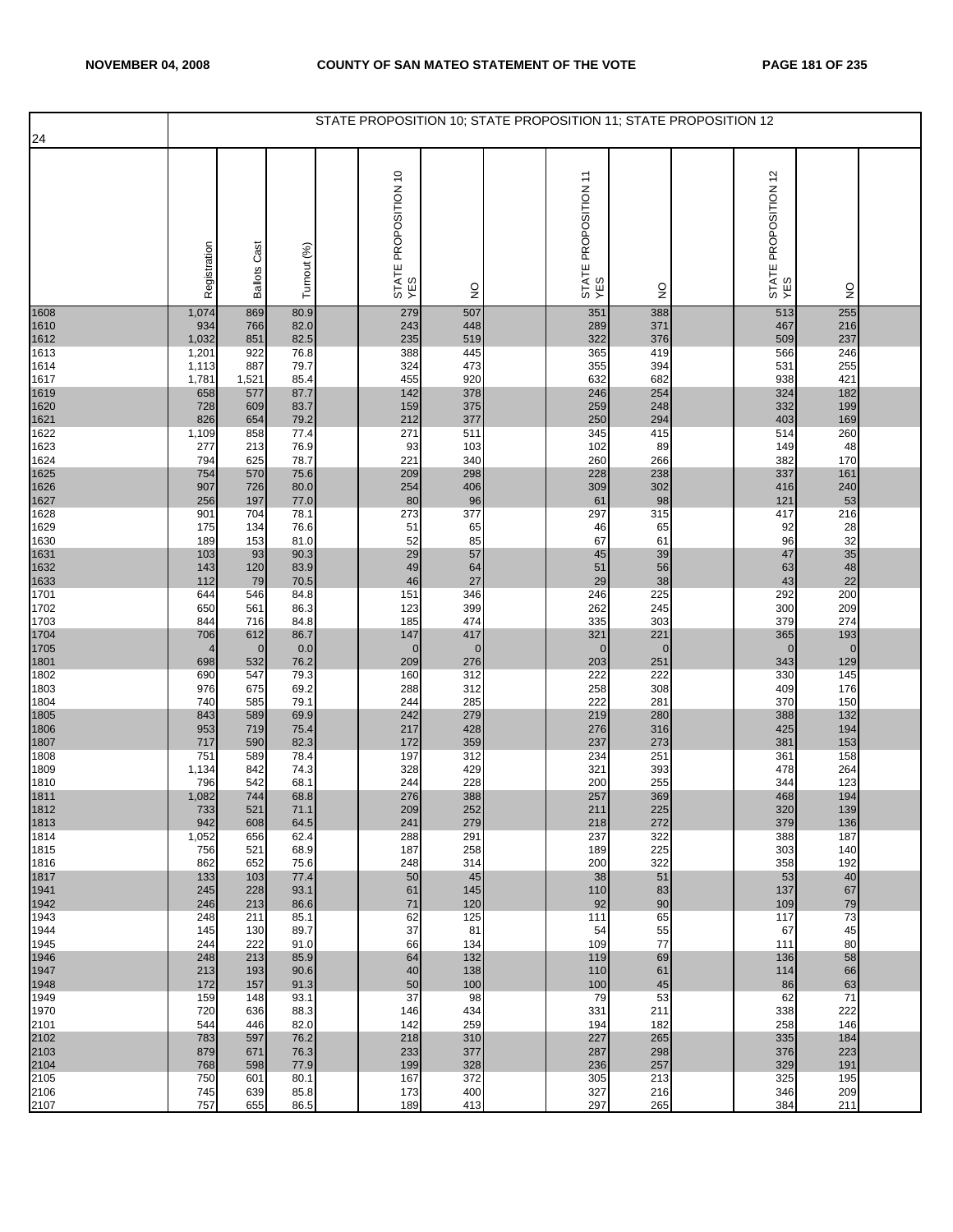| 24                                                   |                                            |                                        |                                              |                                       |                                        |                                       | STATE PROPOSITION 10; STATE PROPOSITION 11; STATE PROPOSITION 12 |                                       |                                       |  |
|------------------------------------------------------|--------------------------------------------|----------------------------------------|----------------------------------------------|---------------------------------------|----------------------------------------|---------------------------------------|------------------------------------------------------------------|---------------------------------------|---------------------------------------|--|
|                                                      | Registration                               | <b>Ballots Cast</b>                    | Turnout (%)                                  | STATE PROPOSITION 10<br>YES           | $\frac{0}{2}$                          | STATE PROPOSITION 11<br>YES           | $\frac{0}{2}$                                                    | STATE PROPOSITION 12<br>YES           | $\frac{0}{2}$                         |  |
| 2108<br>2109<br>2110<br>2111                         | 672<br>811                                 | 553<br>652                             | 82.3<br>80.4                                 | 127<br>201                            | 378<br>380                             | 236<br>286                            | 234<br>244                                                       | 296<br>343                            | 195<br>214                            |  |
|                                                      | 750<br>805                                 | 655<br>700                             | 87.3<br>87.0                                 | 156<br>176                            | 451<br>484                             | 317<br>330                            | 253<br>292                                                       | 357<br>414                            | 234<br>228                            |  |
| 2112                                                 | 838<br>821                                 | 726<br>711                             | 86.6<br>86.6                                 | 175<br>156                            | 484<br>498                             | 342<br>351                            | 276<br>269                                                       | 396<br>386                            | 251<br>262                            |  |
| 2113<br>2114<br>2115<br>2117<br>2118<br>2119<br>2120 | 836<br>1,083<br>1,167<br>245<br>747<br>790 | 722<br>932<br>921<br>187<br>582<br>691 | 86.4<br>86.1<br>78.9<br>76.3<br>77.9<br>87.5 | 197<br>239<br>347<br>55<br>220<br>194 | 445<br>616<br>474<br>105<br>305<br>431 | 293<br>453<br>375<br>70<br>246<br>334 | 318<br>354<br>397<br>79<br>246<br>270                            | 376<br>463<br>520<br>93<br>308<br>402 | 251<br>363<br>285<br>63<br>208<br>216 |  |
| 2121<br>2122                                         | 159<br>176<br>651                          | 147<br>153<br>516                      | 92.5<br>86.9<br>79.3                         | 35<br>47<br>178                       | 97<br>98<br>296                        | 78<br>84<br>260                       | 46<br>53<br>186                                                  | 73<br>79<br>302                       | 56<br>58<br>161                       |  |
| 2201<br>2202<br>2203                                 | 723<br>749                                 | 574<br>621                             | 79.4<br>82.9                                 | 195<br>206                            | 326<br>348                             | 279<br>300                            | 218<br>220                                                       | 326<br>350                            | 188<br>198                            |  |
| 2204                                                 | 651<br>765                                 | 518<br>566                             | 79.6<br>74.0                                 | 154<br>218                            | 316<br>280                             | 227<br>256                            | 210<br>216                                                       | 252<br>297                            | 200<br>189                            |  |
| 2205<br>2206<br>2207                                 | 691<br>1,081                               | 556<br>875                             | 80.5<br>80.9                                 | 162<br>288                            | 331<br>493                             | 235<br>403                            | 227<br>333                                                       | 266<br>430                            | 210<br>327                            |  |
| 2208<br>2210                                         | 845<br>1,046                               | 699<br>828                             | 82.7<br>79.2                                 | 214<br>316                            | 412<br>427                             | 335<br>346                            | 254<br>345                                                       | 357<br>414                            | 255<br>303                            |  |
| 2211                                                 | 694<br>640                                 | 582<br>494                             | 83.9<br>77.2                                 | 198<br>134                            | 324<br>307                             | 245<br>220                            | 248<br>197                                                       | 327<br>279                            | 187<br>154                            |  |
| 2212<br>2213<br>2214<br>2215                         | 624<br>1,111                               | 512<br>946                             | 82.1<br>85.1                                 | 164<br>295                            | 292<br>555                             | 244<br>433                            | 188<br>377                                                       | 284<br>507                            | 169<br>332                            |  |
| 2217<br>2218                                         | 1,054<br>752<br>1,030                      | 890<br>577<br>805                      | 84.4<br>76.7<br>78.2                         | 256<br>170<br>266                     | 519<br>345<br>463                      | 403<br>233<br>418                     | 319<br>244<br>273                                                | 443<br>300<br>470                     | 318<br>205<br>258                     |  |
| 2219<br>2221<br>2222                                 | 211<br>781<br>966                          | 188<br>615<br>810                      | 89.1<br>78.7<br>83.9                         | 60<br>197<br>225                      | 107<br>353<br>515                      | 99<br>272<br>381                      | 63<br>238<br>314                                                 | 109<br>317<br>377                     | 54<br>222<br>347                      |  |
| 2223<br>2224<br>2225                                 | 897<br>960                                 | 692<br>762                             | 77.1<br>79.4<br>80.9                         | 248<br>231<br>71                      | 369<br>450<br>65                       | 275<br>336<br>58                      | 297<br>317<br>69                                                 | 338<br>403<br>71                      | 266<br>266<br>63                      |  |
| 2504<br>2505                                         | 178<br>$\mathbf{0}$<br>$\overline{0}$      | 144<br>$\mathbf{0}$<br>$\overline{0}$  | $0.0\,$<br>0.0                               | $\mathbf{0}$<br>$\Omega$              | $\pmb{0}$<br>$\overline{0}$            | $\mathbf 0$<br>$\overline{0}$         | $\overline{0}$<br>$\overline{0}$                                 | $\mathbf{0}$<br>$\Omega$              | $\pmb{0}$<br>$\pmb{0}$                |  |
| 2506<br>2601                                         | $\mathbf{0}$<br>1,030                      | $\overline{0}$<br>787                  | 0.0<br>76.4                                  | $\mathbf 0$<br>302                    | $\mathbf{0}$<br>405                    | $\mathbf{0}$<br>313                   | $\mathbf 0$<br>367                                               | $\mathbf 0$<br>474                    | $\mathbf 0$<br>234                    |  |
| 2602<br>2603                                         | 979<br>955                                 | 774<br>717                             | 79.1<br>75.1                                 | 258<br>303                            | 450<br>340                             | 293<br>261                            | 365<br>344                                                       | 478<br>406                            | 218<br>228                            |  |
| 2604<br>2605<br>2607                                 | 989<br>1,249<br>881                        | 752<br>972<br>724                      | 76.0<br>77.8<br>82.2                         | 277<br>348<br>258                     | 383<br>524<br>401                      | 297<br>368<br>328                     | 321<br>468<br>279                                                | 438<br>607<br>426                     | 218<br>265<br>211                     |  |
| 2608<br>2609<br>2610                                 | 933<br>889<br>1,049                        | 720<br>738<br>886                      | 77.2<br>83.0<br>84.5                         | 274<br>237<br>254                     | 365<br>433<br>522                      | 268<br>326<br>398                     | 340<br>302<br>337                                                | 430<br>429<br>469                     | 215<br>233<br>290                     |  |
| 2611<br>2612                                         | 872<br>804                                 | 686<br>532                             | 78.7<br>66.2                                 | 239<br>225                            | 387<br>250                             | 274<br>221                            | 337<br>231                                                       | 407<br>321                            | 209<br>144                            |  |
| 2613<br>2614<br>2615                                 | 707<br>1,173<br>203                        | 540<br>929<br>167                      | 76.4<br>79.2<br>82.3                         | 171<br>314<br>56                      | 312<br>507<br>94                       | 247<br>382<br>62                      | 203<br>385<br>77                                                 | 303<br>491<br>92                      | 165<br>310<br>55                      |  |
| 2616<br>2617                                         | 243<br>989                                 | 196<br>810                             | 80.7<br>81.9                                 | 67<br>254                             | 108<br>484                             | 91<br>336                             | 79<br>368                                                        | 128<br>484                            | 43<br>249                             |  |
| 2618<br>2619                                         | 277<br>1,073                               | 223<br>904                             | 80.5<br>84.2                                 | 104<br>272                            | 96<br>541                              | 85<br>390                             | 98<br>372                                                        | 118<br>492                            | 76<br>300                             |  |
| 2620<br>2621<br>2622                                 | 792<br>1,022<br>1,216                      | 621<br>814<br>983                      | 78.4<br>79.6<br>80.8                         | 219<br>289<br>333                     | 341<br>450<br>540                      | 275<br>340<br>379                     | 255<br>343<br>458                                                | 339<br>468<br>567                     | 207<br>251<br>294                     |  |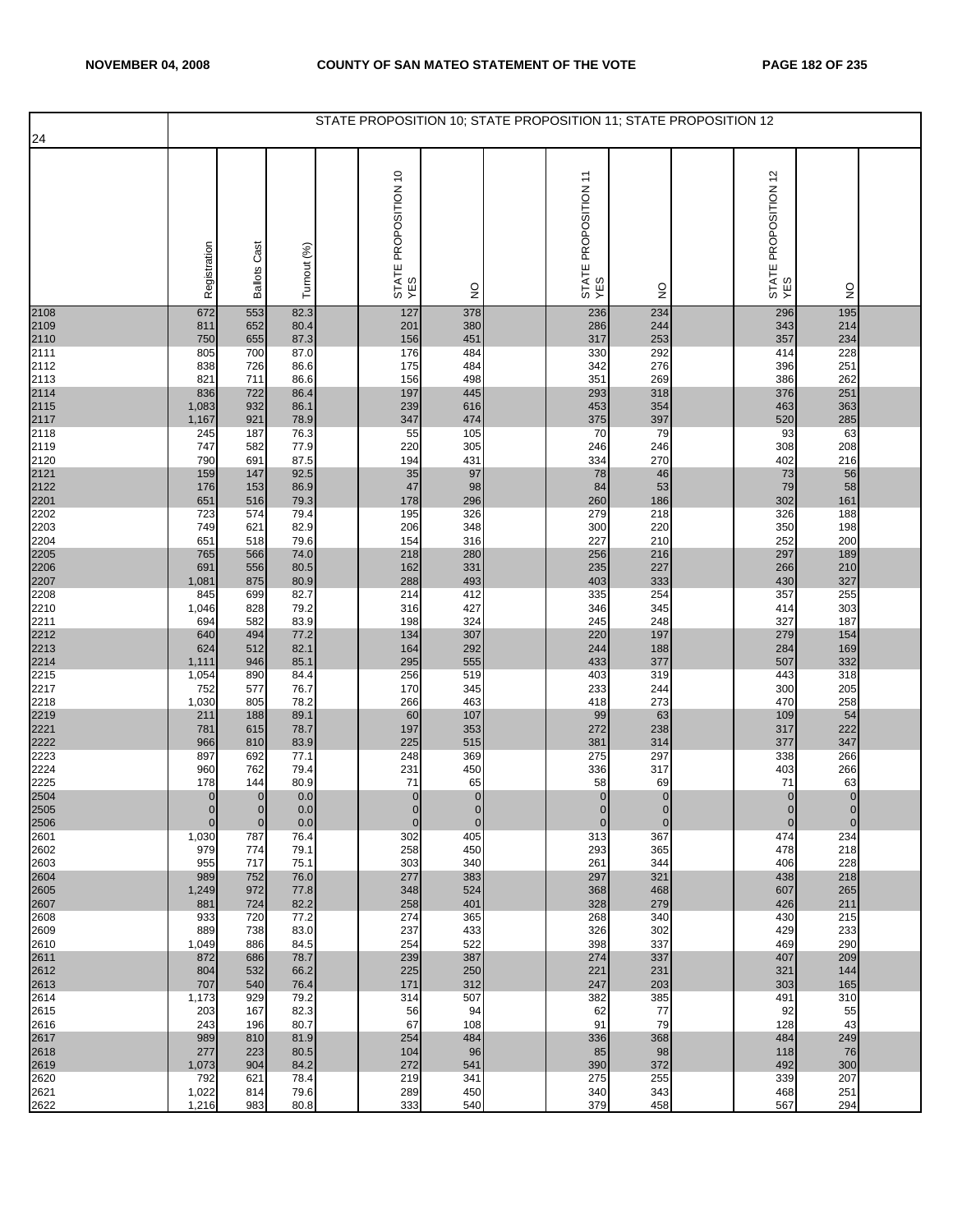|              |                               |                      |               | STATE PROPOSITION 10; STATE PROPOSITION 11; STATE PROPOSITION 12 |                    |                             |                            |                             |                                  |  |
|--------------|-------------------------------|----------------------|---------------|------------------------------------------------------------------|--------------------|-----------------------------|----------------------------|-----------------------------|----------------------------------|--|
| 24           |                               |                      |               |                                                                  |                    |                             |                            |                             |                                  |  |
|              | Registration                  | <b>Ballots Cast</b>  | Turnout (%)   | STATE PROPOSITION 10<br>YES                                      | $\frac{0}{2}$      | STATE PROPOSITION 11<br>YES | $\frac{0}{2}$              | STATE PROPOSITION 12<br>YES | $\frac{0}{2}$                    |  |
| 2624         | 699                           | 591                  | 84.5          | 174                                                              | 356                | 258                         | 248                        | 350                         | 170                              |  |
| 2625<br>2627 | 1,149<br>709                  | 940<br>548           | 81.8<br>77.3  | 288<br>151                                                       | 570<br>331         | 436<br>279                  | 388<br>179                 | 540<br>338                  | 304<br>136                       |  |
| 2628         | 968                           | 763                  | 78.8          | 282                                                              | 384                | 304                         | 329                        | 410                         | 235                              |  |
| 2629         | 799                           | 552<br>457           | 69.1          | 235<br>202                                                       | 262<br>218         | 225<br>188                  | 249<br>207                 | 339<br>292                  | 148<br>116                       |  |
| 2630<br>2631 | 604<br>132                    | 105                  | 75.7<br>79.5  | 42                                                               | 52                 | 32                          | 59                         | 65                          | 28                               |  |
| 2632         | 1,086                         | 908                  | 83.6          | 292                                                              | 510                | 420                         | 337                        | 553                         | 238                              |  |
| 2633<br>2634 | 741<br>883                    | 587<br>718           | 79.2<br>81.3  | 244<br>248                                                       | 278<br>405         | 251<br>316                  | 243<br>301                 | 349<br>407                  | 168<br>228                       |  |
| 2636         | 1,085                         | 899                  | 82.9          | 306                                                              | 485                | 385                         | 375                        | 525                         | 258                              |  |
| 2637         | 705                           | 583                  | 82.7          | 187                                                              | 322                | 248                         | 240                        | 352                         | 157                              |  |
| 2638         | 955<br>904                    | 818<br>796           | 85.7<br>88.1  | 239<br>162                                                       | 505<br>557         | 397<br>415                  | 299<br>270                 | 471<br>427                  | 258<br>280                       |  |
| 2639<br>2643 | 907                           | 719                  | 79.3          | 232                                                              | 379                | 315                         | 280                        | 415                         | 201                              |  |
| 2644<br>2646 | 836<br>673                    | 702<br>590           | 84.0<br>87.7  | 203<br>141                                                       | 423<br>400         | 359<br>313                  | 237<br>197                 | 407<br>301                  | 215<br>227                       |  |
| 2647         | 642                           | 542                  | 84.4          | 142                                                              | 350                | 260                         | 190                        | 286                         | 188                              |  |
| 2648<br>2650 | 1,352                         | 1,143                | 84.5          | 344                                                              | 686                | 462                         | 510                        | 633                         | 366                              |  |
| 2651         | 626<br>868                    | 554<br>740           | 88.5<br>85.3  | 151<br>254                                                       | 343<br>394         | 240<br>296                  | 226<br>318                 | 311<br>399                  | 176<br>249                       |  |
| 2652         | 855                           | 706                  | 82.6          | 225                                                              | 403                | 312                         | 277                        | 378                         | 231                              |  |
| 2653         | 839                           | 649                  | 77.4          | 229                                                              | 348                | 249                         | 277<br>145                 | 370<br>221                  | 195<br>117                       |  |
| 2654<br>2655 | 496<br>680                    | 394<br>519           | 79.4<br>76.3  | 148<br>193                                                       | 198<br>272         | 167<br>225                  | 212                        | 308                         | 146                              |  |
| 2656         | 727                           | 604                  | 83.1          | 189                                                              | 354                | 266                         | 258                        | 352                         | 200                              |  |
| 2657<br>2658 | 608<br>846                    | 527<br>724           | 86.7<br>85.6  | 136<br>191                                                       | 343<br>460         | 280<br>359                  | 183<br>269                 | 279<br>399                  | 187<br>248                       |  |
| 2659         | 588                           | 485                  | 82.5          | 150                                                              | 290                | 227                         | 184                        | 284                         | 151                              |  |
| 2660         | 860                           | 752                  | 87.4          | 193                                                              | 483                | 363                         | 288                        | 431                         | 241                              |  |
| 2661<br>2662 | 797<br>796                    | 683<br>690           | 85.7<br>86.7  | 199<br>140                                                       | 415<br>485         | 303<br>336                  | 285<br>260                 | 419<br>383                  | 190<br>236                       |  |
| 2663         | 766                           | 627                  | 81.9          | 168                                                              | 375                | 304                         | 223                        | 335                         | 202                              |  |
| 2664<br>2665 | 907<br>741                    | 745<br>614           | 82.1<br>82.9  | 196<br>187                                                       | 471<br>365         | 356<br>283                  | 274<br>236                 | 394<br>339                  | 270<br>196                       |  |
| 2666         | 896                           | 752                  | 83.9          | 225                                                              | 454                | 329                         | 302                        | 428                         | 233                              |  |
| 2667<br>2668 | 540                           | 466                  | 86.3          | 134                                                              | 275                | 211<br>205                  | 183                        | 265                         | 141                              |  |
| 2669         | 539<br>611                    | 464<br>522           | 86.1<br>85.4  | 109<br>145                                                       | 301<br>327         | 255                         | 187<br>193                 | 257<br>281                  | 147<br>184                       |  |
| 2670         | 236                           | 185                  | 78.4          | 45                                                               | 119                | 77                          | 78                         | 100                         | 66                               |  |
| 2673<br>2701 | $\mathbf 0$<br>$\overline{0}$ | 0<br>$\mathbf 0$     | 0.0<br>0.0    | 0<br>$\mathbf 0$                                                 | 0<br>$\Omega$      | 0<br>$\mathbf 0$            | $\mathbf 0$<br>$\mathbf 0$ | $\mathbf 0$<br>$\mathbf{O}$ | $\mathbf 0$<br>$\mathbf 0$       |  |
| 3001         | 608                           | 510                  | 83.9          | 84                                                               | 383                | 319                         | 137                        | 248                         | 216                              |  |
| 3002<br>3004 | 1,276<br>213                  | 1,061<br>186         | 83.2<br>87.3  | 224<br>36                                                        | 748<br>133         | 637<br>90                   | 291<br>68                  | 520<br>103                  | 424<br>68                        |  |
| 3005         | 954                           | 793                  | 83.1          | 196                                                              | 530                | 446                         | 251                        | 417                         | 295                              |  |
| 3006         | 568                           | 470                  | 82.7          | 94                                                               | 325                | 274                         | 129                        | 220                         | 193                              |  |
| 3007<br>3008 | 558<br>1,110                  | 478<br>738           | 85.7<br>66.5  | 115<br>171                                                       | 316<br>486         | 268<br>400                  | 142<br>211                 | 251<br>375                  | 162<br>264                       |  |
| 3009         | 194                           | 165                  | 85.1          | 69                                                               | 78                 | 73                          | 69                         | 109                         | 39                               |  |
| 3020<br>3121 | 598<br>906                    | 493<br>761           | 82.4<br>84.0  | 107<br>209                                                       | 352<br>484         | 246<br>338                  | 189<br>305                 | 298<br>436                  | 145<br>244                       |  |
| 3201         | 51                            | 37                   | 72.5          | 14                                                               | 21                 | 20                          | 14                         | 18                          | 17                               |  |
| 3202         | 544                           | 478                  | 87.9          | 115                                                              | 320                | 238                         | 162                        | 279                         | 152                              |  |
| 3203<br>3210 | 16<br>$\overline{7}$          | 15<br>$\overline{7}$ | 93.8<br>100.0 | 3<br>3                                                           | 12<br>3            | 7<br>3                      | $\overline{7}$<br>3        | 11<br>3                     | $\overline{4}$<br>$\overline{2}$ |  |
| 3211         | $\overline{5}$                | $5\phantom{.0}$      | 100.0         | $\mathbf 0$                                                      | $\sqrt{5}$         | 3                           | $\overline{c}$             | 3                           | $\overline{2}$                   |  |
| 3212         | 25                            | 23                   | 92.0          | 8                                                                | 15                 | 15                          | 6                          | 19                          | 4                                |  |
| 3213<br>3301 | $\mathbf 0$<br>1,016          | $\mathbf 0$<br>789   | 0.0<br>77.7   | $\mathbf 0$<br>260                                               | $\mathbf 0$<br>460 | 0<br>349                    | $\mathbf 0$<br>328         | $\mathbf 0$<br>466          | 0<br>222                         |  |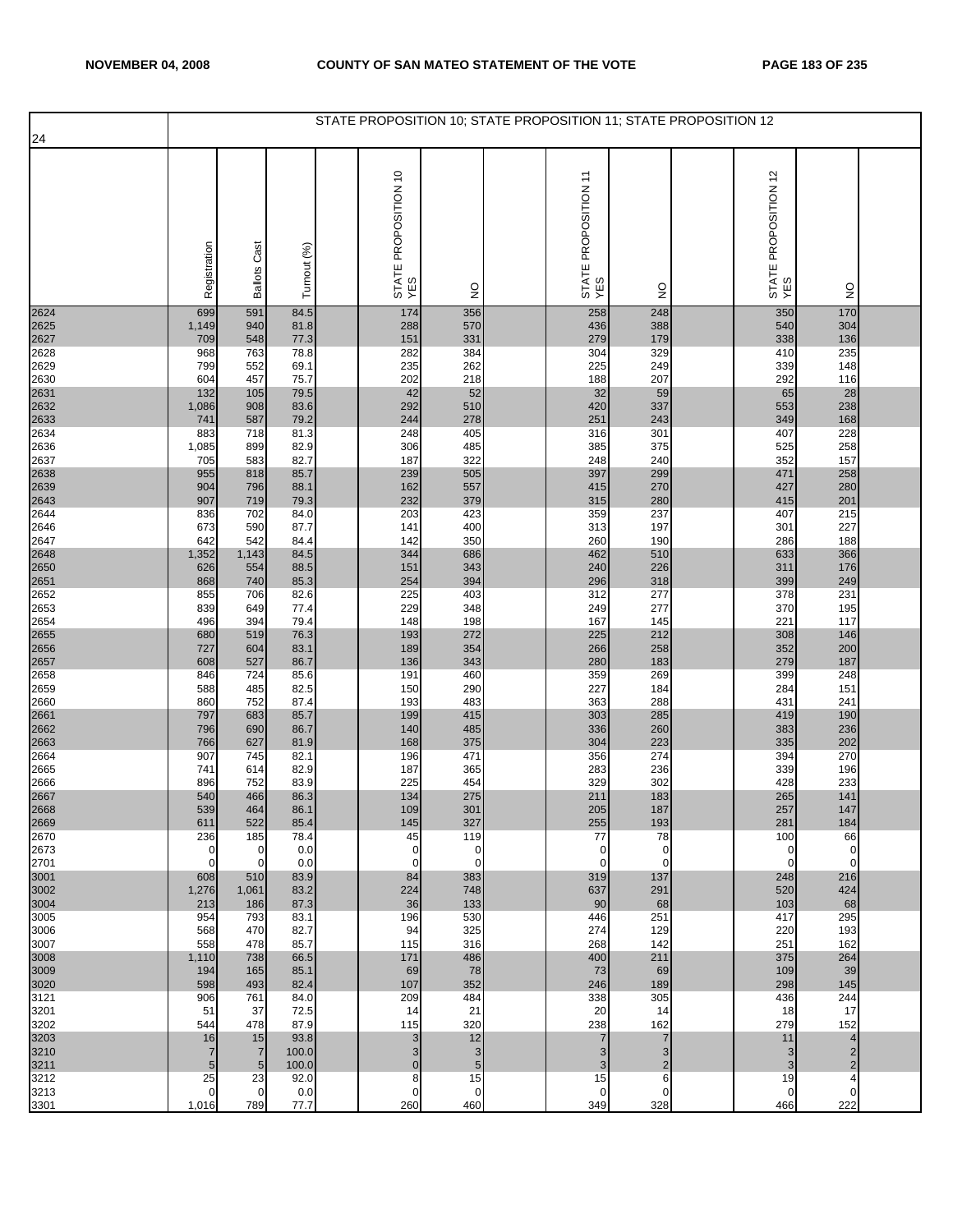|              |              |                        |              | STATE PROPOSITION 10; STATE PROPOSITION 11; STATE PROPOSITION 12 |                     |                                  |                     |                             |                |  |
|--------------|--------------|------------------------|--------------|------------------------------------------------------------------|---------------------|----------------------------------|---------------------|-----------------------------|----------------|--|
| 24           |              |                        |              |                                                                  |                     |                                  |                     |                             |                |  |
|              | Registration | Cast<br><b>Ballots</b> | Turnout (%)  | STATE PROPOSITION 10<br>YES                                      | $\frac{1}{2}$       | STATE PROPOSITION 11<br>YES      | $\frac{1}{2}$       | STATE PROPOSITION 12<br>YES | $\frac{0}{2}$  |  |
| 3303         | 769          | 633                    | 82.3         | 200                                                              | 377                 | 270                              | 289                 | 373                         | 202            |  |
| 3304<br>3305 | 744<br>677   | 643<br>570             | 86.4<br>84.2 | 185<br>145                                                       | 406<br>379          | 270<br>238                       | 281<br>256          | 369<br>346                  | 210<br>166     |  |
| 3306         | 824          | 717                    | 87.0         | 188                                                              | 469                 | 324                              | 286                 | 421                         | 223            |  |
| 3310         | 772          | 636                    | 82.4         | 186                                                              | 398                 | 285                              | 262                 | 396                         | 177            |  |
| 3311<br>3312 | 839<br>780   | 700<br>603             | 83.4<br>77.3 | 191<br>186                                                       | 459<br>354          | 321<br>269                       | 283<br>250          | 424<br>371                  | 210<br>166     |  |
| 3313         | 773          | 678                    | 87.7         | 184                                                              | 438                 | 306                              | 283                 | 399                         | 211            |  |
| 3314         | 616          | 490                    | 79.5         | 134                                                              | 317                 | 210                              | 224                 | 298                         | 148            |  |
| 3320<br>3321 | 802<br>833   | 648<br>661             | 80.8<br>79.4 | 157<br>172                                                       | 440<br>434          | 296<br>315                       | 256<br>265          | 363<br>384                  | 212<br>215     |  |
| 3322         | 850          | 672                    | 79.1         | 183                                                              | 417                 | 290                              | 263                 | 380                         | 204            |  |
| 3323         | 1,056        | 844                    | 79.9         | 228                                                              | 512                 | 358                              | 338                 | 518                         | 218            |  |
| 3324<br>3325 | 1,021<br>931 | 837<br>745             | 82.0<br>80.0 | 220<br>227                                                       | 549<br>453          | 368<br>289                       | 354<br>356          | 474<br>451                  | 285<br>226     |  |
| 3326         | 1,034        | 837                    | 80.9         | 225                                                              | 544                 | 438                              | 307                 | 465                         | 284            |  |
| 3327         | 574          | 483                    | 84.1         | 136                                                              | 314                 | 252                              | 184                 | 339                         | 115            |  |
| 3330<br>3331 | 42<br>284    | 35<br>236              | 83.3<br>83.1 | 5<br>73                                                          | 27<br>142           | 17<br>115                        | 14<br>86            | 16<br>141                   | 16<br>67       |  |
| 3340         | 641          | 529                    | 82.5         | 160                                                              | 344                 | 267                              | 206                 | 328                         | 163            |  |
| 3341         | 550          | 446                    | 81.1         | 115                                                              | 290                 | 206                              | 181                 | 257                         | 139            |  |
| 3350<br>3360 | 869<br>188   | 693<br>143             | 79.7<br>76.1 | 220<br>44                                                        | 411<br>86           | 321<br>50                        | 276<br>75           | 399<br>79                   | 219<br>47      |  |
| 3361         | 107          | 90                     | 84.1         | 33                                                               | 53                  | 51                               | 32                  | 62                          | 24             |  |
| 3370         | 506<br>139   | 428<br>120             | 84.6<br>86.3 | 117<br>38                                                        | 274                 | 178<br>45                        | 208<br>54           | 243<br>53                   | 145<br>53      |  |
| 3371<br>3372 | 97           | 82                     | 84.5         | 15                                                               | 69<br>58            | 44                               | 27                  | 33                          | 40             |  |
| 3373         | 11           | 9                      | 81.8         | 6                                                                | 3                   | 3                                | 5                   | 4                           | $\overline{5}$ |  |
| 3374<br>3375 | 5<br>14      | 4<br>12                | 80.0<br>85.7 | 1<br>$\overline{2}$                                              | $\overline{1}$<br>8 | $\overline{1}$<br>$\overline{7}$ | 1<br>$\overline{2}$ | 1<br>5                      | $\Delta$       |  |
| 3376         | 210          | 186                    | 88.6         | 39                                                               | 127                 | 98                               | 67                  | 88                          | 76             |  |
| 3377         | 27           | 24                     | 88.9         | 6                                                                | 16                  | 13                               | $\overline{7}$      | 14                          | $\overline{7}$ |  |
| 3380<br>3401 | 74<br>1,073  | 61<br>891              | 82.4<br>83.0 | 19<br>222                                                        | 42<br>591           | 31<br>412                        | 24<br>363           | 37<br>439                   | 19<br>358      |  |
| 3402         | 969          | 802                    | 82.8         | 205                                                              | 536                 | 374                              | 328                 | 462                         | 259            |  |
| 3403         | 216<br>238   | 181<br>204             | 83.8<br>85.7 | 40<br>46                                                         | 127<br>135          | 98<br>97                         | 59<br>71            | 90<br>117                   | 71<br>61       |  |
| 3404<br>3405 | 154          | 142                    | 92.2         | 41                                                               | 86                  | 62                               | 63                  | 76                          | 48             |  |
| 3410         | 704          | 594                    | 84.4         | 120                                                              | 429                 | 334                              | 190                 | 340                         | 197            |  |
| 3411<br>3420 | 677<br>542   | 585<br>458             | 86.4<br>84.5 | 122<br>117                                                       | 418<br>314          | 361<br>250                       | 165<br>161          | 330<br>241                  | 206<br>173     |  |
| 3421         | 21           | 20                     | 95.2         | 3                                                                | 15                  | 10                               | 8                   | 9                           | 9              |  |
| 3501         | 1,146        | 881                    | 76.9         | 294                                                              | 503                 | 337                              | 418                 | 497                         | 285            |  |
| 3502<br>3503 | 1,119<br>924 | 837<br>730             | 74.8<br>79.0 | 330<br>289                                                       | 421<br>356          | 289<br>249                       | 425<br>356          | 530<br>407                  | 222<br>230     |  |
| 3504         | 755          | 590                    | 78.1         | 220                                                              | 314                 | 261                              | 247                 | 360                         | 172            |  |
| 3505<br>3506 | 1,125<br>114 | 760<br>91              | 67.6<br>79.8 | 345<br>36                                                        | 334<br>48           | 272<br>34                        | 357<br>43           | 471<br>55                   | 204<br>26      |  |
| 3507         | 563          | 466                    | 82.8         | 202                                                              | 225                 | 162                              | 231                 | 280                         | 135            |  |
| 3508<br>3509 | 916<br>912   | 756<br>733             | 82.5<br>80.4 | 218<br>231                                                       | 473<br>438          | 278<br>279                       | 378<br>347          | 494<br>449                  | 180<br>202     |  |
| 3510         | 658          | 551                    | 83.7         | 186                                                              | 317                 | 203                              | 269                 | 346                         | 151            |  |
| 3511<br>3512 | 614<br>628   | 474<br>501             | 77.2<br>79.8 | 161<br>174                                                       | 284<br>271          | 179<br>198                       | 231<br>225          | 323<br>311                  | 104<br>127     |  |
| 3513         | 719          | 621                    | 86.4         | 183                                                              | 372                 | 231                              | 297                 | 363                         | 180            |  |
| 3514         | 543          | 446                    | 82.1         | 119                                                              | 280                 | 190                              | 190                 | 273                         | 126            |  |
| 3515<br>3516 | 989<br>226   | 853<br>202             | 86.2<br>89.4 | 232<br>49                                                        | 536<br>140          | 311<br>78                        | 405<br>93           | 529<br>116                  | 232<br>69      |  |
| 3517         | 556          | 480                    | 86.3         | 152                                                              | 279                 | 192                              | 211                 | 277                         | 143            |  |
| 3518         | 892          | 758                    | 85.0         | 193                                                              | 500                 | 303                              | 331                 | 455                         | 226            |  |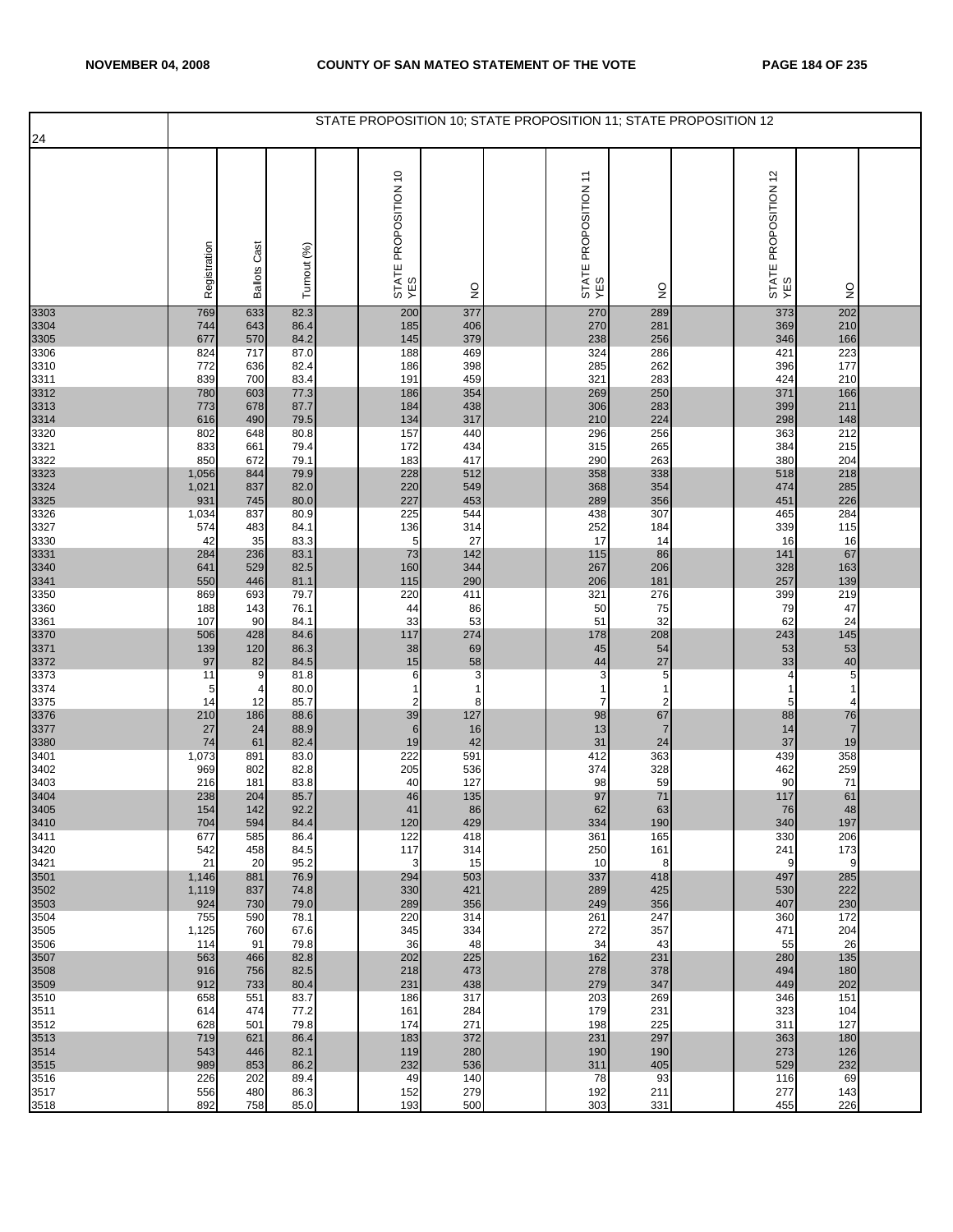|              |                |                                |               | STATE PROPOSITION 10; STATE PROPOSITION 11; STATE PROPOSITION 12 |                                |                             |                       |                             |                                  |  |
|--------------|----------------|--------------------------------|---------------|------------------------------------------------------------------|--------------------------------|-----------------------------|-----------------------|-----------------------------|----------------------------------|--|
| 24           |                |                                |               |                                                                  |                                |                             |                       |                             |                                  |  |
|              | Registration   | <b>Ballots Cast</b>            | Turnout (%)   | STATE PROPOSITION 10<br>YES                                      | $\frac{0}{2}$                  | STATE PROPOSITION 11<br>YES | g                     | STATE PROPOSITION 12<br>YES | $\frac{0}{2}$                    |  |
| 3519         | 690            | 587                            | 85.1          | 166                                                              | 351                            | 252                         | 239                   | 369                         | 138                              |  |
| 3520         | 853            | 719                            | 84.3          | 208                                                              | 452                            | 278                         | 321                   | 437                         | 197                              |  |
| 3521<br>3522 | 643<br>1,014   | 526<br>831                     | 81.8<br>82.0  | 121<br>259                                                       | 343<br>488                     | 186<br>339                  | 253<br>372            | 317<br>542                  | 148<br>202                       |  |
| 3523         | 646            | 570                            | 88.2          | 174                                                              | 344                            | 202                         | 275                   | 368                         | 147                              |  |
| 3524         | 755            | 651                            | 86.2          | 190                                                              | 388                            | 250                         | 296                   | 385                         | 184                              |  |
| 3525<br>3526 | 690<br>838     | 588<br>726                     | 85.2<br>86.6  | 153<br>196                                                       | 362<br>431                     | 220<br>291                  | 256<br>313            | 351<br>456                  | 153<br>168                       |  |
| 3527         | 654            | 543                            | 83.0          | 161                                                              | 322                            | 218                         | 247                   | 350                         | 131                              |  |
| 3528         | 821            | 706                            | 86.0          | 192                                                              | 419                            | 260                         | 309                   | 426<br>387                  | 188<br>176                       |  |
| 3529<br>3530 | 810<br>969     | 650<br>805                     | 80.2<br>83.1  | 169<br>210                                                       | 407<br>481                     | 235<br>288                  | 303<br>363            | 477                         | 210                              |  |
| 3531         | 814            | 692                            | 85.0          | 226                                                              | 404                            | 266                         | 318                   | 452                         | 166                              |  |
| 3532         | 259            | 224                            | 86.5          | 86                                                               | 110                            | 72                          | 112                   | 142                         | 53                               |  |
| 3533<br>3540 | 184<br>20      | 152<br>20                      | 82.6<br>100.0 | 56<br>9                                                          | 82<br>11                       | 60<br>8                     | 71<br>10              | 96<br>12                    | 35<br>8                          |  |
| 3541         | 0              | 0                              | 0.0           | $\mathbf 0$                                                      | 0                              | C                           | 0                     | 0                           | $\mathbf 0$                      |  |
| 3542<br>3601 | 0<br>695       | $\mathbf 0$<br>580             | 0.0<br>83.5   | 0<br>137                                                         | $\mathbf 0$<br>388             | C<br>282                    | $\mathbf 0$<br>222    | 0<br>304                    | $\overline{0}$<br>211            |  |
| 3602         | 689            | 598                            | 86.8          | 164                                                              | 396                            | 287                         | 246                   | 297                         | 248                              |  |
| 3603         | 698            | 585                            | 83.8          | 174                                                              | 366                            | 293                         | 217                   | 308                         | 213                              |  |
| 3604<br>3605 | 721<br>1,024   | 628<br>878                     | 87.1<br>85.7  | 155<br>188                                                       | 411<br>619                     | 290<br>400                  | 249<br>356            | 350<br>463                  | 207<br>322                       |  |
| 3607         | 1,078          | 847                            | 78.6          | 254                                                              | 503                            | 369                         | 345                   | 476                         | 269                              |  |
| 3608         | 919            | 730                            | 79.4          | 256                                                              | 399                            | 326                         | 294                   | 437                         | 207                              |  |
| 3609<br>3610 | 857<br>750     | 722<br>651                     | 84.2<br>86.8  | 201<br>162                                                       | 431<br>426                     | 333<br>289                  | 266<br>272            | 402<br>324                  | 225<br>262                       |  |
| 3611         | 775            | 628                            | 81.0          | 165                                                              | 388                            | 267                         | 255                   | 332                         | 207                              |  |
| 3612<br>3613 | 866<br>811     | 699<br>690                     | 80.7<br>85.1  | 222<br>190                                                       | 409<br>430                     | 286<br>318                  | 309<br>277            | 384<br>387                  | 231<br>226                       |  |
| 3614         | 750            | 668                            | 89.1          | 178                                                              | 426                            | 313                         | 246                   | 343                         | 241                              |  |
| 3615         | 729            | 623                            | 85.5          | 148                                                              | 420                            | 292                         | 233                   | 333                         | 218                              |  |
| 3616<br>3617 | 713<br>696     | 643<br>608                     | 90.2<br>87.4  | 146<br>165                                                       | 431<br>389                     | 307<br>275                  | 252<br>251            | 363<br>335                  | 207<br>194                       |  |
| 3618         | 769            | 675                            | 87.8          | 132                                                              | 495                            | 325                         | 252                   | 366                         | 248                              |  |
| 3619         | 629            | 555                            | 88.2          | 131                                                              | 382                            | 299                         | 183                   | 310                         | 197                              |  |
| 3620<br>3621 | 686<br>669     | 604<br>568                     | 88.0<br>84.9  | 133<br>145                                                       | 403<br>377                     | 273<br>278                  | 241<br>218            | 332<br>302                  | 194<br>211                       |  |
| 3622         | 836            | 718                            | 85.9          | 181                                                              | 460                            | 309                         | 291                   | 380                         | 243                              |  |
| 3623<br>3624 | 646<br>718     | 541<br>627                     | 83.7<br>87.3  | 124<br>166                                                       | 374<br>420                     | 259<br>300                  | 218<br>241            | 266<br>334                  | 231<br>230                       |  |
| 3625         | 718            | 600                            | 83.6          | 187                                                              | 364                            | 267                         | 242                   | 295                         | 240                              |  |
| 3626         | 952            | 790                            | 83.0          | 216                                                              | 514                            | 418                         | 278                   | 428                         | 292                              |  |
| 3627<br>3629 | 114<br>6       | 103<br>$\,$ 6                  | 90.4<br>100.0 | 24<br>$\sqrt{2}$                                                 | 70<br>$\overline{\mathcal{L}}$ | 50<br>5                     | 36<br>$\mathbf{1}$    | 44<br>5                     | 46<br>$\overline{1}$             |  |
| 3630         | 11             | 8                              | 72.7          | 4                                                                | 4                              | 5                           | $\overline{2}$        | 4                           | $\overline{4}$                   |  |
| 3701         | 944            | 806                            | 85.4          | 200                                                              | 537                            | 394                         | 322<br>339            | 436                         | 296                              |  |
| 3702<br>3703 | 1,086<br>1,028 | 918<br>878                     | 84.5<br>85.4  | 210<br>240                                                       | 647<br>566                     | 480<br>428                  | 340                   | 491<br>467                  | 353<br>330                       |  |
| 3704<br>3705 | 20<br>8        | 18<br>$\overline{7}$           | 90.0<br>87.5  | 3<br>$\overline{2}$                                              | 13<br>$\overline{4}$           | 10<br>$\overline{4}$        | 5<br>$\overline{2}$   | 9<br>$\overline{4}$         | $\overline{7}$<br>$\overline{2}$ |  |
| 3710         | 776            | 634                            | 81.7          | 166                                                              | 418                            | 350                         | 207                   | 342                         | 222                              |  |
| 3711<br>3720 | 3<br>838       | $\overline{\mathbf{c}}$<br>688 | 66.7<br>82.1  | 0<br>209                                                         | $\overline{2}$<br>413          | $\mathbf 0$<br>324          | $\overline{c}$<br>266 | 0<br>400                    | $\overline{2}$<br>207            |  |
| 3721         | 830            | 693                            | 83.5          | 225                                                              | 415                            | 328                         | 280                   | 349                         | 270                              |  |
| 3722         | 728<br>774     | 605<br>642                     | 83.1<br>82.9  | 160<br>207                                                       | 391<br>363                     | 299<br>306                  | 218<br>238            | 350                         | 193<br>204                       |  |
| 3740<br>3741 | 909            | 761                            | 83.7          | 255                                                              | 424                            | 365                         | 269                   | 351<br>407                  | 232                              |  |
| 3742         | 921            | 734                            | 79.7          | 232                                                              | 429                            | 335                         | 275                   | 351                         | 287                              |  |
| 3743         | 726            | 614                            | 84.6          | 184                                                              | 365                            | 306                         | 226                   | 320                         | 224                              |  |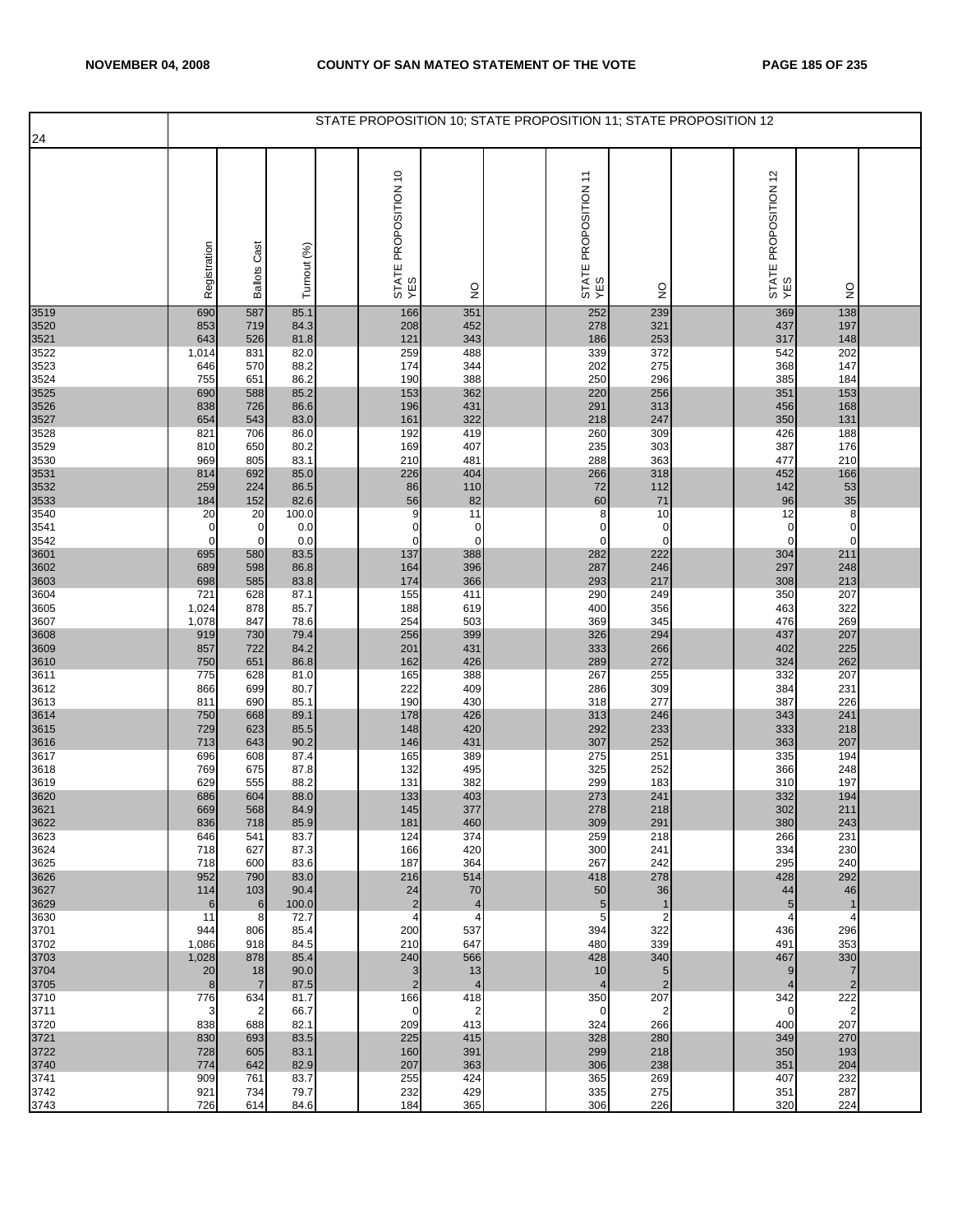|                      |                       |                     |              | STATE PROPOSITION 10; STATE PROPOSITION 11; STATE PROPOSITION 12 |                    |                             |                     |                             |                       |  |
|----------------------|-----------------------|---------------------|--------------|------------------------------------------------------------------|--------------------|-----------------------------|---------------------|-----------------------------|-----------------------|--|
| 24                   |                       |                     |              |                                                                  |                    |                             |                     |                             |                       |  |
|                      | Registration          | <b>Ballots Cast</b> | Turnout (%)  | STATE PROPOSITION 10<br>YES                                      | $\frac{0}{2}$      | STATE PROPOSITION 11<br>YES | $\frac{0}{2}$       | STATE PROPOSITION 12<br>YES | $\frac{0}{2}$         |  |
| 3744                 | 1,115                 | 871                 | 78.1         | 328                                                              | 469                | 409                         | 342                 | 450                         | 318                   |  |
| 3745<br>3746         | 1,097<br>1,415        | 881<br>1,158        | 80.3<br>81.8 | 349<br>363                                                       | 475<br>667         | 418<br>458                  | 336<br>498          | 462<br>468                  | 316<br>524            |  |
| 3801                 | 400                   | 347                 | 86.8         | 92                                                               | 218                | 194                         | 104                 | 215                         | 98                    |  |
| 3802<br>3803         | 960<br>217            | 824<br>175          | 85.8<br>80.6 | 204<br>43                                                        | 555<br>115         | 444<br>116                  | 262<br>41           | 415<br>76                   | 327<br>79             |  |
| 3804                 | 1,021                 | 857                 | 83.9         | 192                                                              | 586                | 469                         | 267                 | 438                         | 318                   |  |
| 3806                 | 678                   | 583                 | 86.0         | 138                                                              | 402                | 321                         | 194                 | 294                         | 229                   |  |
| 3807<br>3808         | 75<br>583             | 69<br>469           | 92.0<br>80.4 | 23<br>89                                                         | 38<br>344          | 36<br>246                   | 26<br>167           | 46<br>234                   | 15<br>198             |  |
| 3810                 | 154                   | 120                 | 77.9         | 27                                                               | 76                 | 59                          | 37                  | 55                          | 43                    |  |
| 3901                 | 616                   | 543                 | 88.1         | 109                                                              | 385                | 351                         | 133                 | 337                         | 151                   |  |
| 3902                 | 576<br>1,028          | 506<br>914          | 87.8<br>88.9 | 128<br>200                                                       | 329<br>658         | 274<br>560                  | 164<br>260          | 274<br>486                  | 173<br>357            |  |
| 3903<br>3905         | 1,165                 | 1,019               | 87.5         | 222                                                              | 700                | 616                         | 268                 | 519                         | 379                   |  |
| 4001<br>4002         | 717<br>714            | 439<br>441          | 61.2<br>61.8 | 165<br>169                                                       | 226<br>231         | 126<br>135                  | 254<br>249          | 298<br>285                  | 91<br>111             |  |
| 4003                 | 975                   | 583                 | 59.8         | 274                                                              | 255                | 206                         | 299                 | 395                         | 127                   |  |
| 4004<br>4005         | 984                   | 633                 | 64.3         | 269                                                              | 316                | 182                         | 378<br>261          | 454                         | 127                   |  |
| 4006                 | 807<br>1,060          | 464<br>658          | 57.5<br>62.1 | 195<br>276                                                       | 216<br>302         | 127<br>211                  | 346                 | 316<br>428                  | 90<br>139             |  |
| 4007                 | 1,079                 | 705                 | 65.3         | 291                                                              | 350                | 230                         | 368                 | 420                         | 205                   |  |
| 4008<br>4009         | 1,033<br>805          | 643<br>518          | 62.2<br>64.3 | 295<br>252                                                       | 282<br>207         | 173<br>142                  | 366<br>298          | 476<br>356                  | 101<br>107            |  |
|                      | 812                   | 430                 | 53.0         | 170                                                              | 214                | 155                         | 196                 | 258                         | 115                   |  |
| 4010<br>4011<br>4013 | 1,048                 | 582                 | 55.5         | 230                                                              | 294                | 204                         | 285<br>$\mathbf{0}$ | 367                         | 137<br>$\overline{0}$ |  |
| 4401                 | $\overline{0}$<br>827 | $\mathbf 0$<br>689  | 0.0<br>83.3  | $\mathbf 0$<br>157                                               | $\mathbf 0$<br>473 | $\mathbf 0$<br>315          | 290                 | 0<br>415                    | 204                   |  |
| 4402                 | 739                   | 587                 | 79.4         | 146                                                              | 388                | 250                         | 256                 | 359                         | 166                   |  |
| 4403                 | 827<br>624            | 533<br>418          | 64.4<br>67.0 | 237<br>163                                                       | 242<br>207         | 166<br>118                  | 282<br>240          | 347<br>271                  | 122<br>97             |  |
| 4404<br>4405<br>4406 | 746                   | 485                 | 65.0         | 205                                                              | 209                | 145                         | 239                 | 315                         | 91                    |  |
|                      | 214                   | 87                  | 40.7         | 61                                                               | 20                 | 41                          | 34<br>191           | 77                          | $\overline{4}$        |  |
| 4407<br>4408         | 647<br>799            | 504<br>651          | 77.9<br>81.5 | 123<br>167                                                       | 345<br>434         | 263<br>342                  | 236                 | 306<br>361                  | 153<br>227            |  |
| 4409<br>4410<br>4411 | 697                   | 582                 | 83.5         | 131                                                              | 404                | 287                         | 218                 | 323                         | 197                   |  |
|                      | 692<br>972            | 484<br>812          | 69.9<br>83.5 | 130<br>231                                                       | 304<br>518         | 235<br>405                  | 173<br>310          | 265<br>432                  | 156<br>307            |  |
| 4412                 | 236                   | 203                 | 86.0         | 42                                                               | 134                | 96                          | 75                  | 98                          | 75                    |  |
| 4413<br>4414         | 1,128<br>752          | 905<br>517          | 80.2<br>68.8 | 213<br>133                                                       | 604<br>313         | 441<br>230                  | 335<br>188          | 497<br>290                  | 316<br>151            |  |
| 4415                 | 762                   | 566                 | 74.3         | 136                                                              | 385                | 285                         | 206                 | 275                         | 231                   |  |
| 4416                 | 759                   | 590                 | 77.7         | 143                                                              | 387                | 296                         | 203                 | 319                         | 203                   |  |
| 4417<br>4418         | 776<br>852            | 539<br>575          | 69.5<br>67.5 | 148<br>167                                                       | 334<br>342         | 230<br>257                  | 217<br>223          | 289<br>318                  | 172<br>175            |  |
| 4419                 | 804                   | 643                 | 80.0         | 165                                                              | 415                | 290                         | 238                 | 343                         | 217                   |  |
| 4420<br>4421         | 864<br>844            | 740<br>715          | 85.6<br>84.7 | 142<br>155                                                       | 530<br>495         | 413<br>423                  | 223<br>201          | 363<br>369                  | 294<br>265            |  |
| 4422                 | 613                   | 521                 | 85.0         | 110                                                              | 356                | 266                         | 182                 | 273                         | 190                   |  |
| 4423                 | 683                   | 576                 | 84.3         | 138                                                              | 381                | 322                         | 183                 | 301                         | 209                   |  |
| 4424<br>4425         | 687<br>689            | 603<br>586          | 87.8<br>85.1 | 123<br>161                                                       | 436<br>359         | 304<br>301                  | 239<br>184          | 319<br>318                  | 240<br>194            |  |
| 4426                 | 771                   | 670                 | 86.9         | 144                                                              | 487                | 410                         | 189                 | 370                         | 246                   |  |
| 4427<br>4428         | 782<br>689            | 576<br>607          | 73.7<br>88.1 | 161<br>161                                                       | 348<br>398         | 268<br>350                  | 214<br>182          | 301<br>348                  | 187<br>198            |  |
| 4429                 | 35                    | 30                  | 85.7         | 11                                                               | 15                 | 9                           | 16                  | 14                          | 11                    |  |
| 4430                 | 70                    | 61                  | 87.1         | 13                                                               | 46                 | 32                          | 25                  | 37                          | 20                    |  |
| 4501<br>4502         | 889<br>733            | 559<br>578          | 62.9<br>78.9 | 231<br>207                                                       | 273<br>321         | 209<br>237                  | 262<br>264          | 344<br>332                  | 146<br>191            |  |
| 4503                 | 507                   | 416                 | 82.1         | 116                                                              | 264                | 177                         | 176                 | 237                         | 132                   |  |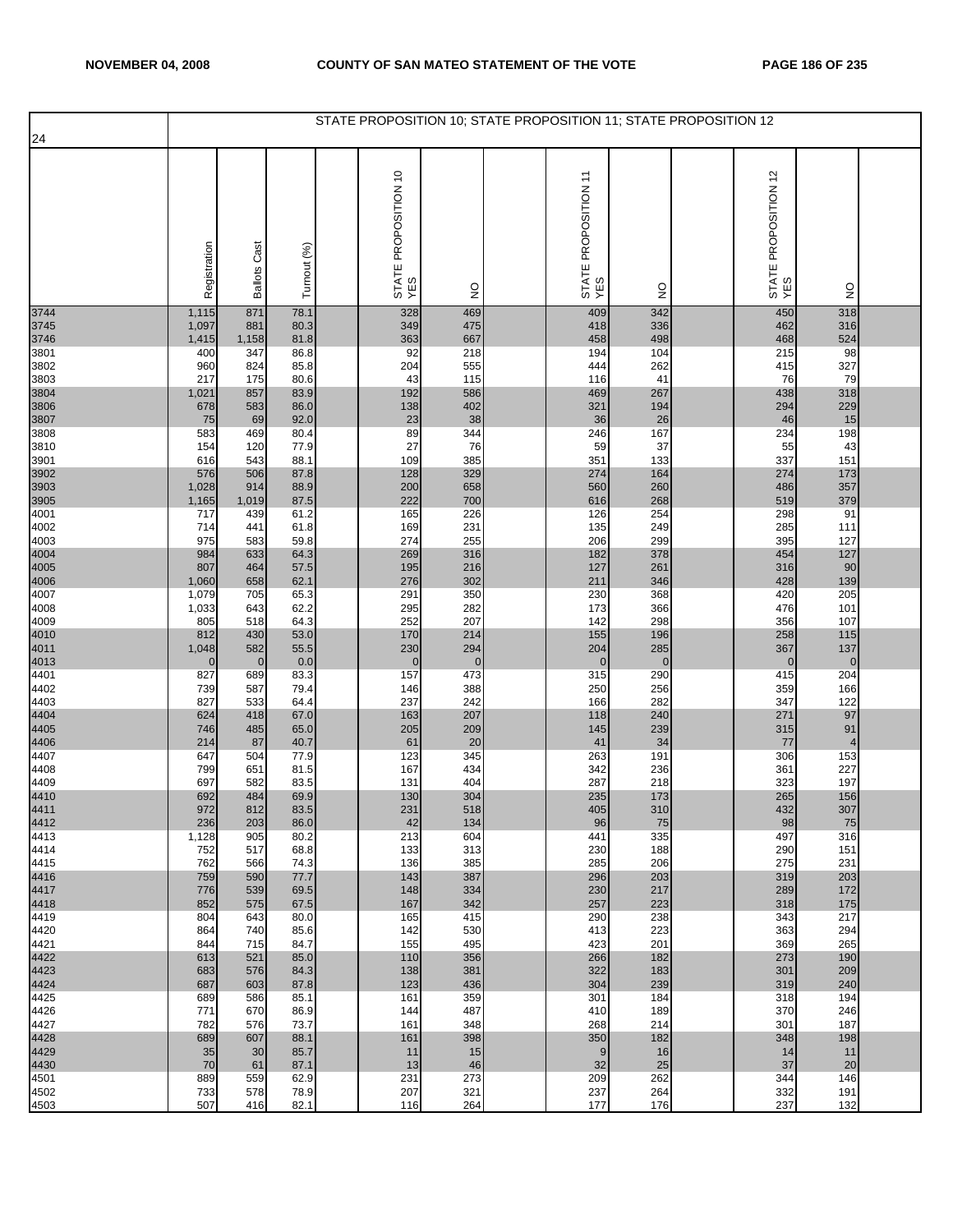|              |                |                 |              | STATE PROPOSITION 10; STATE PROPOSITION 11; STATE PROPOSITION 12 |                |                             |               |                             |                |  |
|--------------|----------------|-----------------|--------------|------------------------------------------------------------------|----------------|-----------------------------|---------------|-----------------------------|----------------|--|
| 24           |                |                 |              |                                                                  |                |                             |               |                             |                |  |
|              | Registration   | Cast<br>Ballots | Turnout (%)  | STATE PROPOSITION 10<br>YES                                      | $\frac{1}{2}$  | STATE PROPOSITION 11<br>YES | $\frac{0}{2}$ | STATE PROPOSITION 12<br>YES | $\frac{0}{2}$  |  |
| 4504         | 737            | 604             | 82.0         | 156                                                              | 396            | 243                         | 281           | 329                         | 214            |  |
| 4505<br>4506 | 1,013<br>941   | 684<br>618      | 67.5<br>65.7 | 257<br>235                                                       | 369<br>325     | 260<br>251                  | 334<br>276    | 392<br>389                  | 214<br>169     |  |
| 4507         | 165            | 115             | 69.7         | 54                                                               | 50             | 47                          | 53            | 82                          | 23             |  |
| 4601         | 1,041          | 778             | 74.7         | 303                                                              | 400            | 346                         | 321           | 456                         | 219            |  |
| 4602<br>4603 | 994<br>548     | 748<br>415      | 75.3<br>75.7 | 317<br>181                                                       | 353<br>203     | 305<br>180                  | 327<br>189    | 465<br>239                  | 190<br>134     |  |
| 4604         | 757            | 513             | 67.8         | 206                                                              | 245            | 191                         | 239           | 284                         | 157            |  |
| 4605         | 970            | 656             | 67.6         | 272                                                              | 320            | 228                         | 341           | 415                         | 182            |  |
| 4606<br>4607 | 926<br>722     | 683<br>606      | 73.8<br>83.9 | 284<br>188                                                       | 336<br>365     | 317<br>261                  | 271<br>264    | 397<br>336                  | 213<br>208     |  |
| 4608         | 977            | 722             | 73.9         | 269                                                              | 383            | 316                         | 303           | 416                         | 228            |  |
| 4609<br>4611 | 1,157          | 891             | 77.0         | 309                                                              | 491            | 373                         | 392           | 512                         | 281            |  |
| 4612         | 927<br>970     | 777<br>867      | 83.8<br>89.4 | 232<br>244                                                       | 477<br>527     | 350<br>415                  | 323<br>313    | 463<br>418                  | 229<br>326     |  |
| 4613         | 552            | 475             | 86.1         | 133                                                              | 297            | 227                         | 188           | 268                         | 159            |  |
| 4614         | 712            | 596             | 83.7         | 170                                                              | 370            | 240                         | 270           | 335                         | 191            |  |
| 4615<br>4616 | 842<br>840     | 667<br>675      | 79.2<br>80.4 | 241<br>216                                                       | 353<br>392     | 263<br>297                  | 288<br>282    | 384<br>416                  | 190<br>184     |  |
|              | 710            | 575             | 81.0         | 201                                                              | 313            | 258                         | 223           | 331                         | 177            |  |
| 4617<br>4618 | 795            | 658             | 82.8         | 236                                                              | 349            | 292                         | 261           | 371                         | 203            |  |
| 4619<br>4620 | 787<br>758     | 552<br>562      | 70.1<br>74.1 | 249<br>208                                                       | 258<br>294     | 220<br>226                  | 258<br>246    | 318<br>318                  | 178<br>168     |  |
| 4621         | 874            | 681             | 77.9         | 243                                                              | 373            | 279                         | 306           | 415                         | 196            |  |
| 4622<br>4623 | 690<br>657     | 506<br>473      | 73.3<br>72.0 | 182<br>185                                                       | 279<br>238     | 201<br>187                  | 229<br>210    | 288<br>278                  | 160<br>138     |  |
| 4624         | 703            | 508             | 72.3         | 175                                                              | 268            | 207                         | 224           | 306                         | 139            |  |
| 4625         | 854            | 629             | 73.7         | 211                                                              | 331            | 224                         | 293           | 380                         | 159            |  |
| 4626<br>4627 | 763<br>835     | 611<br>688      | 80.1<br>82.4 | 195<br>237                                                       | 348<br>395     | 256<br>308                  | 255<br>290    | 350<br>378                  | 172<br>243     |  |
| 4628         | 702            | 597             | 85.0         | 189                                                              | 361            | 310                         | 205           | 350                         | 190            |  |
| 4629         | 750            | 642             | 85.6         | 172                                                              | 409            | 279                         | 264           | 362                         | 205            |  |
| 4630<br>4631 | 816<br>770     | 655<br>662      | 80.3<br>86.0 | 184<br>216                                                       | 415<br>381     | 259<br>293                  | 309<br>266    | 346<br>378                  | 228<br>208     |  |
| 4632         | 799            | 667             | 83.5         | 193                                                              | 399            | 264                         | 301           | 372                         | 218            |  |
| 4633         | 835            | 687             | 82.3         | 189                                                              | 439            | 329                         | 270           | 380                         | 231            |  |
| 4634<br>4635 | 798<br>1,060   | 678<br>948      | 85.0<br>89.4 | 187<br>267                                                       | 422<br>603     | 326<br>482                  | 246<br>347    | 360<br>527                  | 236<br>320     |  |
| 4636         | 222            | 192             | 86.5         | 52                                                               | 124            | 102                         | 64            | 88                          | 83             |  |
| 4637<br>4638 | 484<br>823     | 409<br>702      | 84.5<br>85.3 | 131<br>201                                                       | 237<br>427     | 192<br>342                  | 162<br>254    | 240<br>413                  | 122<br>201     |  |
| 4639         | 799            | 704             | 88.1         | 210                                                              | 432            | 317                         | 295           | 368                         | 253            |  |
| 4647         | 117            | 99              | 84.6         | 20                                                               | 68             | 44                          | 41            | 51                          | 37             |  |
| 4648<br>4649 | 600<br>208     | 521<br>182      | 86.8<br>87.5 | 145<br>63                                                        | 327<br>104     | 255<br>87                   | 196<br>72     | 309<br>99                   | 151<br>65      |  |
| 4650         | 229            | 180             | 78.6         | 55                                                               | 105            | 80                          | 68            | 98                          | 59             |  |
| 4651         | 111            | 70              | 63.1         | 19                                                               | 46             | 35                          | 28            | 35                          | 28             |  |
| 4701<br>4702 | 220<br>195     | 198<br>171      | 90.0<br>87.7 | 42<br>46                                                         | 142<br>105     | 87<br>89                    | 86<br>60      | 100<br>84                   | 73<br>68       |  |
| 4949         | $\overline{0}$ | $\overline{0}$  | 0.0          | $\mathbf 0$                                                      | $\overline{0}$ | $\mathbf 0$                 | $\mathbf{0}$  | $\mathbf{0}$                | $\overline{0}$ |  |
| 5001<br>5002 | 867<br>940     | 720<br>758      | 83.0<br>80.6 | 234<br>235                                                       | 420<br>449     | 269<br>273                  | 333<br>361    | 433<br>452                  | 199<br>224     |  |
| 5003         | 821            | 626             | 76.2         | 216                                                              | 340            | 258                         | 265           | 327                         | 212            |  |
| 5101         | 780            | 582             | 74.6         | 218                                                              | 298            | 221                         | 273           | 328                         | 193            |  |
| 5102<br>5103 | 826<br>1,190   | 647<br>861      | 78.3<br>72.4 | 234<br>399                                                       | 355<br>398     | 250<br>345                  | 307<br>404    | 409<br>536                  | 176<br>245     |  |
| 5201         | 92             | 78              | 84.8         | 31                                                               | 38             | 34                          | 29            | 45                          | 21             |  |
| 5301         | 718            | 530             | 73.8         | 239                                                              | 238            | 212                         | 233           | 331                         | 140            |  |
| 5601<br>5602 | 1,164<br>1,215 | 769<br>754      | 66.1<br>62.1 | 335<br>331                                                       | 369<br>336     | 269<br>275                  | 386<br>352    | 422<br>485                  | 267<br>179     |  |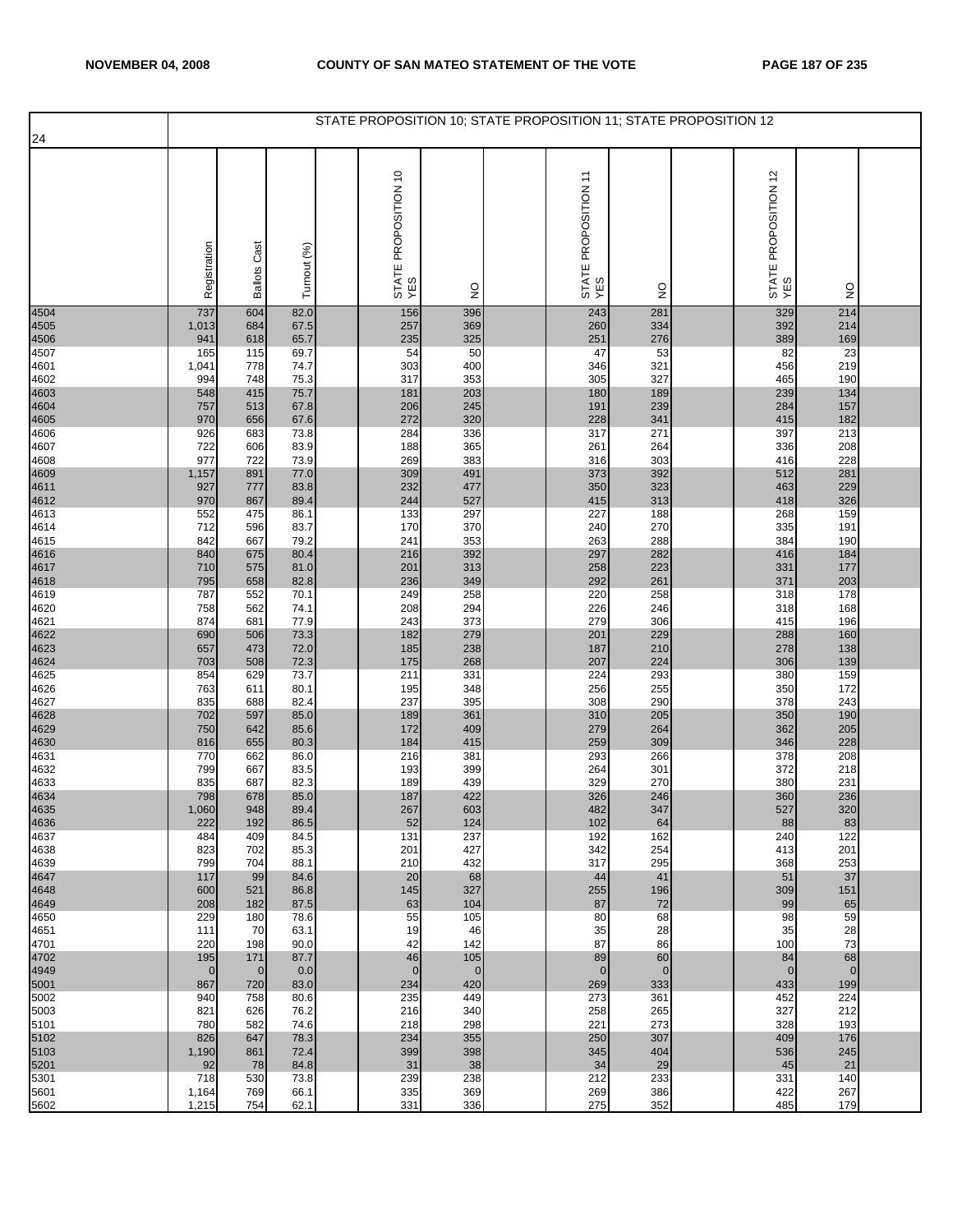|              |                       |                     |              | STATE PROPOSITION 10; STATE PROPOSITION 11; STATE PROPOSITION 12 |                       |                             |                    |                             |                     |  |
|--------------|-----------------------|---------------------|--------------|------------------------------------------------------------------|-----------------------|-----------------------------|--------------------|-----------------------------|---------------------|--|
| 24           |                       |                     |              |                                                                  |                       |                             |                    |                             |                     |  |
|              | Registration          | <b>Ballots Cast</b> | Turnout (%)  | STATE PROPOSITION 10<br>YES                                      | $\frac{0}{2}$         | STATE PROPOSITION 11<br>YES | $\frac{1}{2}$      | STATE PROPOSITION 12<br>YES | $\frac{0}{2}$       |  |
| 5603         | 624                   | 457                 | 73.2         | 169                                                              | 252                   | 158                         | 237                | 291                         | 125                 |  |
| 5604<br>5605 | 1,088<br>750          | 757<br>483          | 69.6<br>64.4 | 282<br>214                                                       | 385<br>213            | 258<br>185                  | 370<br>221         | 438<br>294                  | 219<br>122          |  |
| 5606         | 721                   | 474                 | 65.7         | 223                                                              | 206                   | 181                         | 227                | 314                         | 115                 |  |
| 5607         | 1,087                 | 646                 | 59.4         | 309                                                              | 268                   | 265                         | 289                | 399                         | 167                 |  |
| 5608         | 953                   | 600                 | 63.0         | 258                                                              | 289                   | 212                         | 306                | 398                         | 145                 |  |
| 5609<br>5610 | 1,030<br>1,107        | 600<br>708          | 58.3<br>64.0 | 267<br>333                                                       | 271<br>310            | 222<br>258                  | 282<br>337         | 349<br>445                  | 176<br>187          |  |
| 5611         | 1,060                 | 674                 | 63.6         | 288                                                              | 309                   | 234                         | 318                | 400                         | 183                 |  |
| 5612         | 1,078                 | 663                 | 61.5         | 282                                                              | 300                   | 237                         | 321                | 420                         | 160                 |  |
| 5613         | 762                   | 500                 | 65.6         | 207                                                              | 230                   | 174                         | 228                | 289                         | 141                 |  |
| 5614         | 876<br>1,106          | 686<br>742          | 78.3<br>67.1 | 301<br>352                                                       | 330<br>312            | 266<br>285                  | 328<br>336         | 409<br>441                  | 207<br>209          |  |
| 5615<br>5616 | 727                   | 504                 | 69.3         | 218                                                              | 225                   | 177                         | 241                | 315                         | 141                 |  |
| 5617         | 1,149                 | 758                 | 66.0         | 341                                                              | 329                   | 300                         | 330                | 461                         | 195                 |  |
| 5618<br>5619 | 1,158<br>618          | 766<br>440          | 66.1<br>71.2 | 329<br>167                                                       | 358<br>230            | 277<br>176                  | 362<br>206         | 489<br>296                  | 183<br>102          |  |
| 5620         | 685                   | 509                 | 74.3         | 157                                                              | 292                   | 187                         | 232                | 265                         | 169                 |  |
| 5621         | 769                   | 601                 | 78.2         | 175                                                              | 350                   | 242                         | 252                | 343                         | 179                 |  |
| 5622<br>5623 | 743<br>662            | 551<br>477          | 74.2<br>72.1 | 174<br>179                                                       | 313<br>249            | 233<br>181                  | 216<br>226         | 295<br>277                  | 196<br>150          |  |
| 5624         | 716                   | 571                 | 79.7         | 200                                                              | 289                   | 198                         | 254                | 336                         | $\frac{1}{144}$     |  |
| 5625         | 1,028                 | 669                 | 65.1         | 298                                                              | 311                   | 258                         | 325                | 430                         | 173                 |  |
| 5627<br>5628 | 1,120                 | 765                 | 68.3<br>64.1 | 342<br>195                                                       | 337                   | 291                         | 342<br>181         | 466<br>256                  | 203<br>102          |  |
| 5629         | 643<br>713            | 412<br>492          | 69.0         | 175                                                              | 174<br>265            | 160<br>174                  | 243                | 266                         | 168                 |  |
| 5630         | 885                   | 645                 | 72.9         | 244                                                              | 313                   | 224                         | 298                | 313                         | 237                 |  |
| 5631<br>5632 | 752<br>815            | 542<br>574          | 72.1<br>70.4 | 212<br>237                                                       | 275<br>283            | 210<br>212                  | 248<br>285         | 334<br>346                  | 147<br>167          |  |
| 5633         | 640                   | 439                 | 68.6         | 179                                                              | 213                   | 173                         | 184                | 262                         | 117                 |  |
| 5634         | 966                   | 670                 | 69.4         | 287                                                              | 310                   | 239                         | 320                | 433                         | 170                 |  |
| 5635<br>5636 | 738<br>831            | 488<br>564          | 66.1<br>67.9 | 214<br>209                                                       | 228<br>286            | 201<br>219                  | 228<br>245         | 281<br>315                  | 155<br>170          |  |
| 5637         | 726                   | 495                 | 68.2         | 192                                                              | 237                   | 204                         | 189                | 295                         | 126                 |  |
| 5638         | 924                   | 615                 | 66.6         | 265                                                              | 290                   | 232                         | 285                | 355                         | 185                 |  |
| 5639         | 758<br>850            | 515<br>594          | 67.9<br>69.9 | 222<br>224                                                       | 237<br>304            | 187<br>218                  | 241<br>282         | 299<br>361                  | 150<br>164          |  |
| 5640<br>5641 | 793                   | 559                 | 70.5         | 221                                                              | 291                   | 209                         | 275                | 331                         | 176                 |  |
| 5642         | 573                   | 412                 | 71.9         | 156                                                              | 208                   | 138                         | 199                | 243                         | 118                 |  |
| 5643<br>5644 | 735<br>918            | 491<br>590          | 66.8<br>64.3 | 193<br>296                                                       | 249<br>229            | 182<br>220                  | 237<br>265         | 325<br>368                  | 106<br>154          |  |
| 5645         | 736                   | 516                 | 70.1         | 215                                                              | 243                   | 210                         | 225                | 315                         | 139                 |  |
| 5646         | 827                   | 631                 | 76.3         | 269                                                              | 297                   | 272                         | 262                | 377                         | 181                 |  |
| 5647<br>5648 | 1,000<br>926          | 688<br>687          | 68.8<br>74.2 | 309<br>272                                                       | 287<br>339            | 287<br>272                  | 271<br>305         | 430<br>420                  | 157<br>179          |  |
| 5649         | 782                   | 574                 | 73.4         | 234                                                              | 287                   | 200                         | 278                | 321                         | 178                 |  |
| 5650         | 1,022                 | 688                 | 67.3         | 312                                                              | 288                   | 260                         | 306                | 397                         | 200                 |  |
| 5651<br>5652 | 992<br>963            | 715<br>652          | 72.1<br>67.7 | 300<br>249                                                       | 331<br>324            | 257<br>280                  | 333<br>269         | 420<br>369                  | 211<br>201          |  |
| 5653<br>5701 | 797<br>$\overline{0}$ | 638<br>$\mathbf 0$  | 80.1<br>0.0  | 209<br>$\mathbf{0}$                                              | 374<br>$\overline{0}$ | 252<br>$\mathbf{0}$         | 299<br>$\mathbf 0$ | 362<br>$\mathbf 0$          | 199<br>$\mathbf{0}$ |  |
| 5817         | 746                   | 553                 | 74.1         | 189                                                              | 294                   | 191                         | 277                | 337                         | 157                 |  |
| 5818<br>5819 | 670<br>610            | 540<br>499          | 80.6<br>81.8 | 177<br>151                                                       | 310<br>282            | 215<br>200                  | 248<br>211         | 332<br>304                  | 147<br>129          |  |
| 5820         | 1,092                 | 898                 | 82.2         | 368                                                              | 433                   | 312                         | 418                | 516                         | 271                 |  |
| 5821         | 655                   | 504                 | 76.9         | 153                                                              | 296                   | 187                         | 237                | 309                         | 137                 |  |
| 5822<br>5823 | 900                   | 695                 | 77.2         | 247                                                              | 369<br>269            | 228                         | 367<br>293         | 426                         | 184<br>152          |  |
| 5824         | 785<br>804            | 590<br>650          | 75.2<br>80.8 | 248<br>251                                                       | 328                   | 192<br>241                  | 311                | 360<br>383                  | 198                 |  |
| 5825         | 1,074                 | 737                 | 68.6         | 301                                                              | 351                   | 284                         | 326                | 417                         | 221                 |  |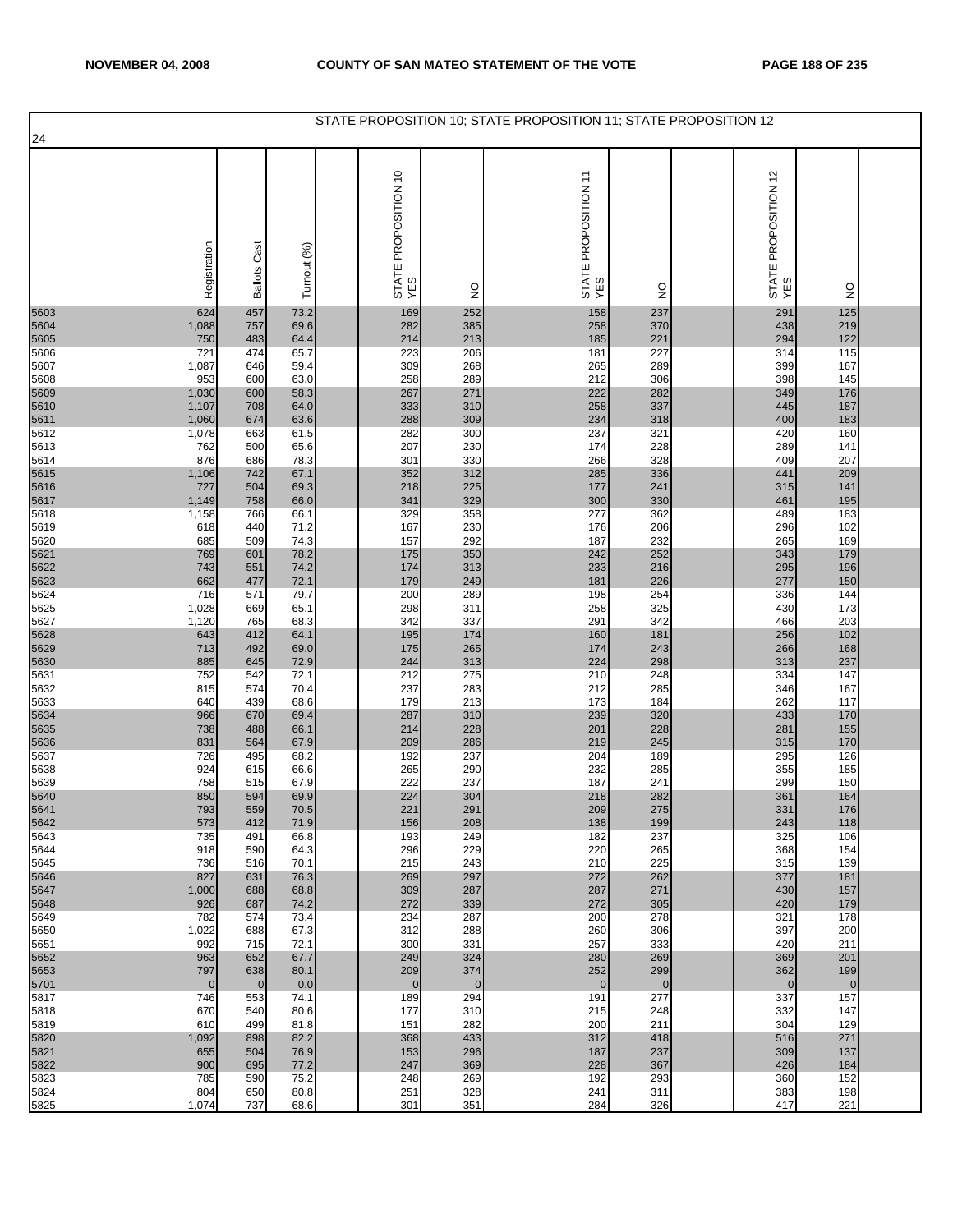|                             |              |                        |              | STATE PROPOSITION 10; STATE PROPOSITION 11; STATE PROPOSITION 12 |               |                                  |               |                                                |                 |  |
|-----------------------------|--------------|------------------------|--------------|------------------------------------------------------------------|---------------|----------------------------------|---------------|------------------------------------------------|-----------------|--|
| 24                          |              |                        |              |                                                                  |               |                                  |               |                                                |                 |  |
|                             | Registration | Cast<br><b>Ballots</b> | Turnout (%)  | PROPOSITION 10<br>STATE<br>YES                                   | $\frac{1}{2}$ | PROPOSITION 11<br>STATE I<br>YES | $\frac{0}{2}$ | $\frac{1}{2}$<br>PROPOSITION<br>STATE I<br>YES | $\overline{2}$  |  |
| 5826                        | 949          | 681                    | 71.8         | 276                                                              | 329           | 259                              | 305           | 394                                            | 195             |  |
| 5827                        | 827          | 624                    | 75.5         | 224                                                              | 314           | 248                              | 267           | 336                                            | 191             |  |
| 5828                        | 797          | 558                    | 70.0         | 240                                                              | 241           | 220                              | 232           | 309                                            | 160             |  |
| 5829                        | 715          | 503                    | 70.3         | 201                                                              | 240           | 210                              | 206           | 308                                            | 126             |  |
| 5830                        | 625          | 454                    | 72.6         | 183                                                              | 223           | 166                              | 213           | 268                                            | 125             |  |
| 5831                        | 591          | 464                    | 78.5         | 161                                                              | 236           | 181                              | 204           | 277                                            | 131             |  |
| 5832                        | 1,008        | 759                    | 75.3         | 301                                                              | 364           | 297                              | 307           | 419                                            | 234             |  |
| 5833                        | 1,051        | 898                    | 85.4         | 273                                                              | 526           | 337                              | 400           | 561                                            | 224             |  |
| 5834                        | 132          | 109                    | 82.6         | 51                                                               | 51            | 39                               | 61            | 74                                             | 26              |  |
| 5835                        | 724          | 554                    | 76.5         | 196                                                              | 279           | 199                              | 252           | 316                                            | 164             |  |
| 5836                        | 911          | 708<br>677             | 77.7<br>80.7 | 278<br>204                                                       | 352<br>404    | 289                              | 308<br>300    | 429                                            | 199             |  |
| 5837                        | 839          |                        |              |                                                                  | $\Omega$      | 280                              |               | 430                                            | 172<br>$\Omega$ |  |
| 5901<br>5902                |              | $\Omega$               | 0.0<br>0.0   |                                                                  | $\Omega$      | $\Omega$                         |               |                                                |                 |  |
| 5903                        | $\Omega$     |                        | 0.0          |                                                                  | $\Omega$      | $\Omega$                         |               |                                                | $\Omega$        |  |
| <b>Voting Center Totals</b> | 389,718      | 6,963                  | 1.8          | 2747                                                             | 3655          | 2990                             | 2971          | 4021                                           | 2170            |  |
| <b>Vote By Mail Totals</b>  | 389,718      | 140,856                | 36.1         | 41810                                                            | 85609         | 64022                            | 57365         | 81279                                          | 44467           |  |
| <b>Election Day Totals</b>  | 389,718      | 159,531                | 40.9         | 54243                                                            | 88300         | 66023                            | 67520         | 89950                                          | 49485           |  |
| <b>Grand Totals</b>         | 389,718      | 307,350                | 78.9         | 98800                                                            | 177564        | 133035                           | 127856        | 175250                                         | 96122           |  |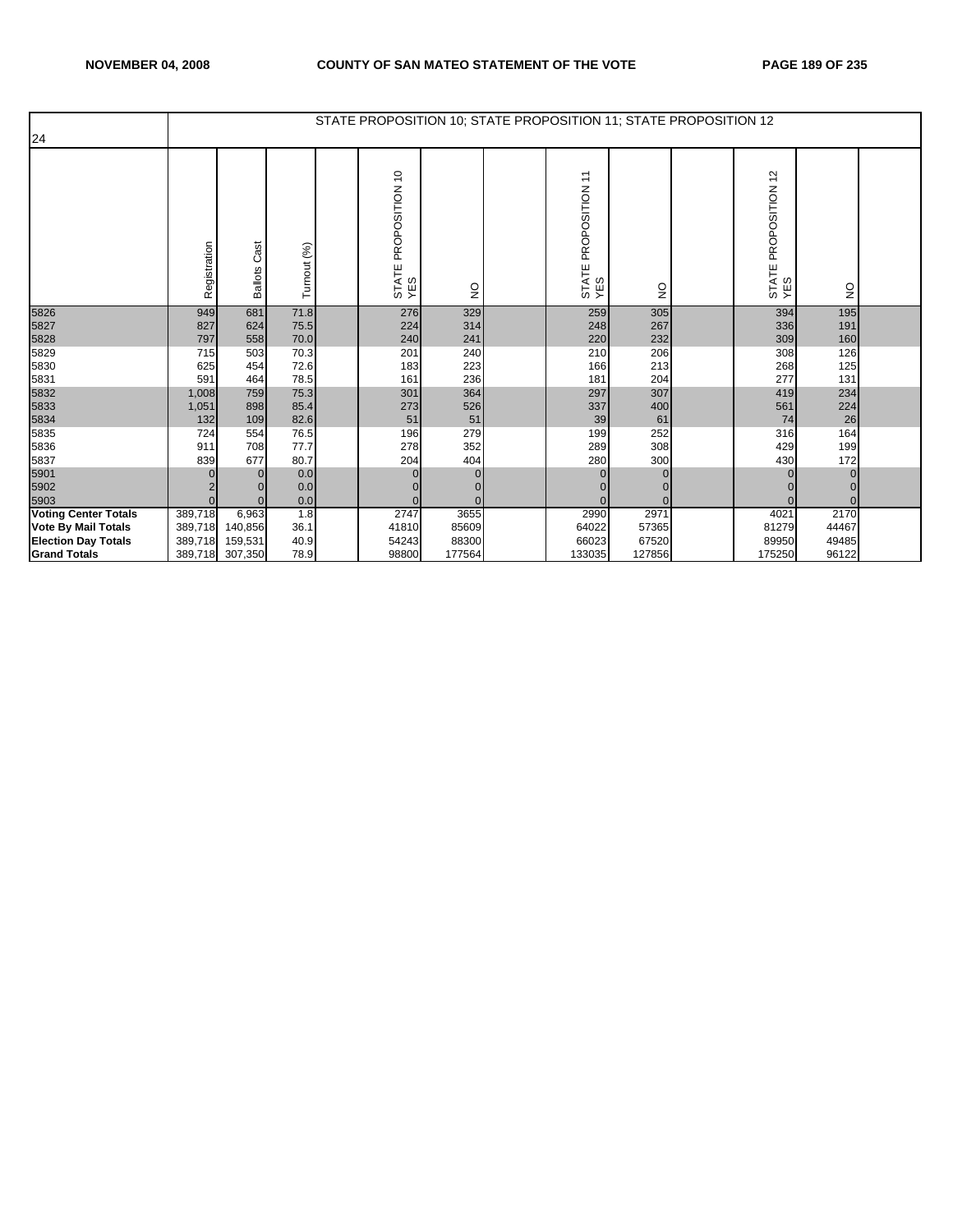| <b>Voting Center Totals</b><br>24                 |              |                        |             | STATE PROPOSITION 10; STATE PROPOSITION 11; STATE PROPOSITION 12 |               |                             |               |                             |                                 |  |
|---------------------------------------------------|--------------|------------------------|-------------|------------------------------------------------------------------|---------------|-----------------------------|---------------|-----------------------------|---------------------------------|--|
|                                                   | Registration | Cast<br><b>Ballots</b> | Turnout (%) | STATE PROPOSITION 10<br>YES                                      | $\frac{0}{2}$ | STATE PROPOSITION 11<br>YES | $\frac{1}{2}$ | STATE PROPOSITION 12<br>YES | $\frac{\mathsf{O}}{\mathsf{Z}}$ |  |
| 12TH CONGRESSIONAL<br><b>DISTRICT</b>             | 279,520      | 4,607                  | 1.6         | 1856                                                             | 2379          | 1951                        | 1985          | 2637                        | 1454                            |  |
| 14TH CONGRESSIONAL<br><b>DISTRICT</b>             | 110,198      | 2,356                  | 2.1         | 891                                                              | 1276          | 1039                        | 986           | 1384                        | 716                             |  |
| 12TH ASSEMBLY<br><b>DISTRICT</b>                  | 30,550       | 210                    | 0.7         | 92                                                               | 98            | 60                          | 121           | 128                         | 60                              |  |
| 19TH ASSEMBLY                                     |              |                        |             |                                                                  |               |                             |               |                             |                                 |  |
| <b>DISTRICT</b><br>21ST ASSEMBLY                  | 239,833      | 4,128                  | 1.7         | 1639                                                             | 2141          | 1780                        | 1728          | 2360                        | 1297                            |  |
| <b>DISTRICT</b><br><b>1ST SUPERVISORIAL</b>       | 119,335      | 2,625                  | 2.2         | 1016                                                             | 1416          | 1150                        | 1122          | 1533                        | 813                             |  |
| <b>DISTRICT</b><br>2ND SUPERVISORIAL              | 77,799       | 1,133                  | 1.5         | 457                                                              | 591           | 487                         | 471           | 663                         | 335                             |  |
| <b>DISTRICT</b><br><b>3RD SUPERVISORIAL</b>       | 81,202       | 2,208                  | 2.7         | 875                                                              | 1137          | 981                         | 896           | 1233                        | 724                             |  |
| <b>DISTRICT</b><br><b>4TH SUPERVISORIAL</b>       | 95,177       | 1,602                  | 1.7         | 581                                                              | 906           | 701                         | 685           | 910                         | 521                             |  |
| <b>DISTRICT</b><br>5TH SUPERVISORIAL              | 67,498       | 1,532                  | 2.3         | 619                                                              | 797           | 655                         | 670           | 929                         | 443                             |  |
| <b>DISTRICT</b><br><b>11TH SENATORIAL</b>         | 68,042       | 488                    | 0.7         | 215                                                              | 224           | 166                         | 249           | 286                         | 147                             |  |
| <b>DISTRICT</b><br>8TH SENATORIAL                 | 114,289      | 2,537                  | 2.2         | 985                                                              | 1369          | 1092                        | 1106          | 1486                        | 787                             |  |
| <b>DISTRICT</b>                                   | 275,429      | 4,426                  | 1.6         | 1762                                                             | 2286          | 1898                        | 1865          | 2535                        | 1383                            |  |
| <b>BAYSHORE ELEM</b><br><b>SCHOOL DISTRICT</b>    | 3,003        | 18                     | 0.6         | 6                                                                |               |                             | 8             | 11                          | 3                               |  |
| BELMONT-REDWOOD<br><b>SHORES SCHOOL DIST</b>      | 27,618       | 835                    | 3.0         | 280                                                              | 401           | 316                         | 310           | 398                         | 253                             |  |
| <b>BOARD OF</b><br><b>EQUALIZATION</b>            | 389,718      | 6,963                  | 1.8         | 2747                                                             | 3655          | 2990                        | 2971          | 4021                        | 2170                            |  |
| <b>CABRILLO UNIFIED</b><br><b>SCHOOL DISTRICT</b> | 16,426       | 208                    | 1.3         | 67                                                               | 126           | 99                          | 84            | 124                         | 64                              |  |
| <b>CITY OF BELMONT</b>                            | 16,032       | 504                    | 3.1         | 176                                                              | 281           | 227                         | 198           | 268                         | 174                             |  |
| <b>CITY OF BRISBANE</b>                           | 2,628        | 23                     | 0.9         | 6                                                                | 13            | 11                          | 9             | 12                          | 6                               |  |
| CITY OF BURLINGAME                                | 16,978       | 327                    | 1.9         | 115                                                              | 184           | 142                         | 133           | 198                         | 87                              |  |
| <b>CITY OF DALY CITY</b>                          | 45,301       | 291                    | 0.6         | 143                                                              | 120           | 97                          | 152           | 176                         | 84                              |  |
| <b>CITY OF EAST PALO</b><br><b>ALTO</b>           | 10,034       | 196                    | 2.0         | 106                                                              | 69            | 75                          | 85            | 126                         | 45                              |  |
| <b>CITY OF FOSTER CITY</b>                        | 17,100       | 402                    | 2.4         | 160                                                              | 203           | 177                         | 163           | 213                         | 142                             |  |
| CITY OF HALF MOON BAY                             | 7,101        | 105                    | 1.5         | 38                                                               | 61            | 54                          | 41            | 66                          | 30                              |  |
| <b>CITY OF MENLO PARK</b>                         | 20,580       | 407                    | 2.0         | 136                                                              | 244           | 195                         | 169           | 228                         | 137                             |  |
| <b>CITY OF MILLBRAE</b>                           | 12,004       | 134                    | 1.1         | 48                                                               | 76            | 62                          | 48            | 72                          | 47                              |  |
| <b>CITY OF PACIFICA</b>                           | 24,039       | 260                    | 1.1         | 107                                                              | 129           | 92                          | 123           | 153                         | 72                              |  |
| <b>CITY OF REDWOOD CITY</b>                       | 38,441       | 984                    | 2.6         | 404                                                              | 506           | 397                         | 449           | 583                         | 293                             |  |
| CITY OF SAN BRUNO                                 | 21,209       | 254                    | 1.2         | 112                                                              | 119           | 99                          | 115           | 143                         | 80                              |  |
| <b>CITY OF SAN CARLOS</b>                         | 19,525       | 471                    | 2.4         | 171                                                              | 267           | 197                         | 206           | 255                         | 165                             |  |
| <b>CITY OF SAN MATEO</b>                          | 51,616       | 1,378                  | 2.7         | 569                                                              | 696           | 611                         | 563           | 805                         | 427                             |  |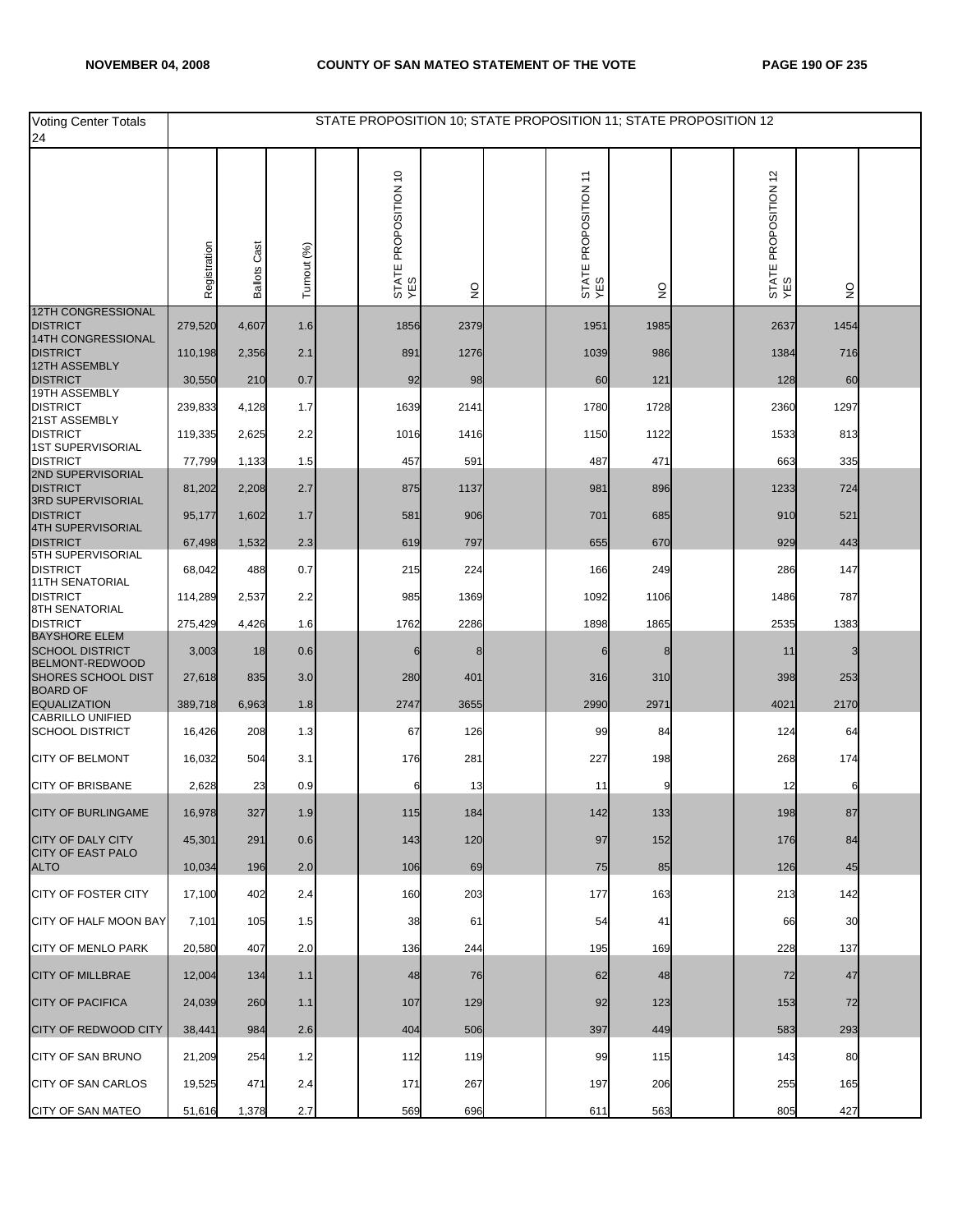| Voting Center Totals<br>24                                           |              |                 |             | STATE PROPOSITION 10; STATE PROPOSITION 11; STATE PROPOSITION 12 |                                 |                             |               |                             |               |  |
|----------------------------------------------------------------------|--------------|-----------------|-------------|------------------------------------------------------------------|---------------------------------|-----------------------------|---------------|-----------------------------|---------------|--|
|                                                                      | Registration | Cast<br>Ballots | Turnout (%) | STATE PROPOSITION 10<br>YES                                      | $\frac{\mathsf{O}}{\mathsf{Z}}$ | STATE PROPOSITION 11<br>YES | $\frac{0}{2}$ | STATE PROPOSITION 12<br>YES | $\frac{0}{2}$ |  |
| <b>CITY OF SOUTH SAN</b><br><b>FRANCISCO</b>                         | 30,363       | 256             | 0.8         | 111                                                              | 126                             | 94                          | 120           | 153                         | 70            |  |
| MIDPEN REGIONAL OPEN<br><b>SPACE DISTRICT</b><br>MILLBRAE ELEMENTARY | 66,508       | 1,423           | 2.1         | 464                                                              | 718                             | 542                         | 559           | 717                         | 421           |  |
| <b>SCHOOL DISTRICT</b>                                               | 13,030       | 141             | 1.1         | 50                                                               | 81                              | 65                          | 52            | 76                          | 50            |  |
| PACIFICA SCHOOL<br><b>DISTRICT</b><br>RAVENSWOOD CITY                | 23,502       | 254             | 1.1         | 102                                                              | 128                             | 90                          | 120           | 151                         | 68            |  |
| <b>ELEM SCHOOL DISTRICT</b><br>SAN CARLOS SCHOOL                     | 14,630       | 280             | 1.9         | 130                                                              | 79                              | 93                          | 98            | 147                         | 56            |  |
| <b>DISTRICT</b>                                                      | 18,623       | 465             | 2.5         | 167                                                              | 259                             | 192                         | 202           | 249                         | 160           |  |
| <b>SAN MATEO COUNTY</b><br>SEQUOIA HEALTHCARE                        | 389,718      | 6,963           | 1.8         | 2747                                                             | 3655                            | 2990                        | 2971          | 4021                        | 2170          |  |
| <b>DISTRICT</b><br><b>SO SAN FRANCISCO</b>                           | 142,042      | 3,394           | 2.4         | 1189                                                             | 1744                            | 1398                        | 1333          | 1795                        | 1038          |  |
| UNIFIED SCHOOL DIST                                                  | 39,185       | 316             | 0.8         | 147                                                              | 140                             | 122                         | 139           | 185                         | 89            |  |
| <b>STATEWIDE DISTRICT</b>                                            | 389,718      | 6,963           | 1.8         | 2747                                                             | 3655                            | 2990                        | 2971          | 4021                        | 2170          |  |
| TOWN OF ATHERTON                                                     | 5,481        | 72              | 1.3         | 23                                                               | 45                              | 39                          | 23            | 32                          | 33            |  |
| <b>TOWN OF COLMA</b><br><b>TOWN OF</b>                               | 718          | 2               | 0.3         |                                                                  |                                 |                             |               | $\Omega$                    | 2             |  |
| <b>HILLSBOROUGH</b><br>TOWN OF PORTOLA                               | 7,486        | 141             | 1.9         | 54                                                               | 78                              | 69                          | 56            | 72                          | 55            |  |
| <b>VALLEY</b>                                                        | 3,385        | 40              | 1.2         | 13                                                               | 22                              | 25                          | 10            | 26                          |               |  |
| <b>TOWN OF WOODSIDE</b><br><b>UNINCORPORATED</b>                     | 4,088        | 72              | 1.8         | 22                                                               | 43                              | 41                          | 20            | 40                          | 24            |  |
| <b>AREA</b>                                                          | 35,609       | 644             | 1.8         | 232                                                              | 372                             | 285                         | 287           | 400                         | 189           |  |
| <b>Voting Center Totals</b>                                          | 389,718      | 6,963           | 1.8         | 2747                                                             | 3655                            | 2990                        | 2971          | 4021                        | 2170          |  |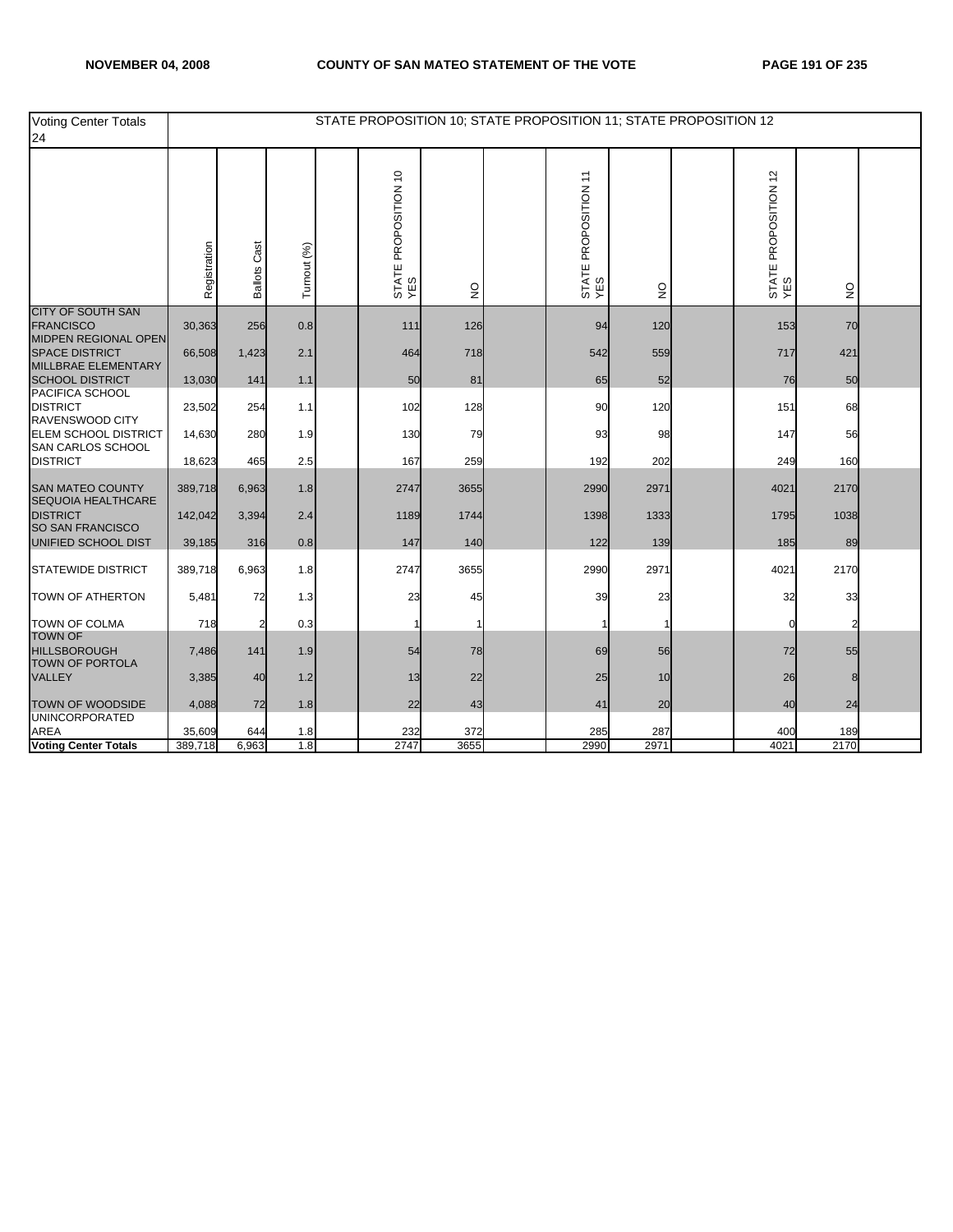| Vote By Mail Totals<br>24                         |              |                     |             | STATE PROPOSITION 10; STATE PROPOSITION 11; STATE PROPOSITION 12 |               |                             |               |                             |               |  |
|---------------------------------------------------|--------------|---------------------|-------------|------------------------------------------------------------------|---------------|-----------------------------|---------------|-----------------------------|---------------|--|
|                                                   | Registration | <b>Ballots Cast</b> | Turnout (%) | STATE PROPOSITION 10<br>YES                                      | $\frac{0}{2}$ | STATE PROPOSITION 11<br>YES | $\frac{0}{2}$ | STATE PROPOSITION 12<br>YES | $\frac{1}{2}$ |  |
| <b>12TH CONGRESSIONAL</b><br><b>DISTRICT</b>      | 279,520      | 101,388             | 36.3        | 31151                                                            | 60435         | 44800                       | 42355         | 58656                       | 31786         |  |
| 14TH CONGRESSIONAL<br><b>DISTRICT</b>             |              |                     |             |                                                                  |               | 19222                       |               | 22623                       |               |  |
| 12TH ASSEMBLY                                     | 110,198      | 39,468              | 35.8        | 10659                                                            | 25174         |                             | 15010         |                             | 12681         |  |
| <b>DISTRICT</b><br>19TH ASSEMBLY                  | 30,550       | 9,392               | 30.7        | 3659                                                             | 4871          | 3593                        | 4504          | 5714                        | 2753          |  |
| <b>DISTRICT</b><br>21ST ASSEMBLY                  | 239,833      | 87,081              | 36.3        | 26188                                                            | 52391         | 38484                       | 36289         | 50728                       | 26916         |  |
| <b>DISTRICT</b><br><b>1ST SUPERVISORIAL</b>       | 119,335      | 44,383              | 37.2        | 11963                                                            | 28347         | 21945                       | 16572         | 24837                       | 14798         |  |
| <b>DISTRICT</b><br>2ND SUPERVISORIAL              | 77,799       | 27,870              | 35.8        | 8300                                                             | 16811         | 12500                       | 11386         | 15982                       | 8807          |  |
| <b>DISTRICT</b><br>3RD SUPERVISORIAL              | 81,202       | 31,142              | 38.4        | 8973                                                             | 19068         | 14456                       | 12287         | 17583                       | 10099         |  |
| <b>DISTRICT</b><br><b>4TH SUPERVISORIAL</b>       | 95,177       | 37,746              | 39.7        | 9747                                                             | 24622         | 18339                       | 14422         | 21568                       | 12265         |  |
| <b>DISTRICT</b><br>5TH SUPERVISORIAL              | 67,498       | 22,288              | 33.0        | 6581                                                             | 13590         | 10328                       | 8946          | 12897                       | 6955          |  |
| <b>DISTRICT</b>                                   | 68,042       | 21,810              | 32.1        | 8209                                                             | 11518         | 8399                        | 10324         | 13249                       | 6341          |  |
| <b>11TH SENATORIAL</b><br><b>DISTRICT</b>         | 114,289      | 41,787              | 36.6        | 11491                                                            | 26444         | 20319                       | 15891         | 23489                       | 13798         |  |
| 8TH SENATORIAL<br><b>DISTRICT</b>                 | 275,429      | 99,069              | 36.0        | 30319                                                            | 59165         | 43703                       | 41474         | 57790                       | 30669         |  |
| <b>BAYSHORE ELEM</b><br><b>SCHOOL DISTRICT</b>    | 3,003        | 858                 | 28.6        | 261                                                              | 343           | 248                         | 315           | 366                         | 228           |  |
| BELMONT-REDWOOD<br><b>SHORES SCHOOL DIST</b>      | 27,618       | 11,158              | 40.4        | 2850                                                             | 6278          | 4782                        | 3852          | 5478                        | 3473          |  |
| <b>BOARD OF</b><br><b>EQUALIZATION</b>            | 389,718      | 140,856             | 36.1        | 41810                                                            | 85609         | 64022                       | 57365         | 81279                       | 44467         |  |
| <b>CABRILLO UNIFIED</b><br><b>SCHOOL DISTRICT</b> | 16,426       | 6,126               | 37.3        | 1614                                                             | 4016          | 2882                        | 2474          | 3665                        | 1874          |  |
| <b>CITY OF BELMONT</b>                            | 16,032       | 6,498               | 40.5        | 1737                                                             | 4167          | 3066                        | 2533          | 3652                        | 2168          |  |
| <b>CITY OF BRISBANE</b>                           | 2,628        | 849                 | 32.3        | 283                                                              | 485           | 323                         | 398           | 483                         | 266           |  |
| <b>CITY OF BURLINGAME</b>                         | 16,978       | 6,639               | 39.1        | 1966                                                             | 4011          | 3180                        | 2507          | 3/11                        | 2114          |  |
| <b>CITY OF DALY CITY</b>                          | 45,301       | 13,905              | 30.7        | 5428                                                             | 7170          | 5354                        | 6578          | 8448                        | 4050          |  |
| <b>CITY OF EAST PALO</b><br><b>ALTO</b>           | 10,034       | 2,028               | 20.2        | 817                                                              | 1044          | 652                         | 1107          | 1339                        | 498           |  |
| <b>CITY OF FOSTER CITY</b>                        | 17,100       | 6,464               | 37.8        | 1929                                                             | 3895          | 3117                        | 2432          | 3484                        | 2249          |  |
| CITY OF HALF MOON BAY                             | 7,101        | 2,914               | 41.0        | 720                                                              | 1946          | 1397                        | 1127          | 1745                        | 877           |  |
| <b>CITY OF MENLO PARK</b>                         | 20,580       | 7,537               | 36.6        | 1792                                                             | 4960          | 3881                        | 2558          | 4150                        | 2487          |  |
| <b>CITY OF MILLBRAE</b>                           | 12,004       | 5,076               | 42.3        | 1430                                                             | 3080          | 2193                        | 2052          | 2836                        | 1608          |  |
| <b>CITY OF PACIFICA</b>                           | 24,039       | 8,472               | 35.2        | 2464                                                             | 5181          | 3345                        | 3920          | 5338                        | 2235          |  |
| <b>CITY OF REDWOOD CITY</b>                       | 38,441       | 13,999              | 36.4        | 4356                                                             | 8361          | 6509                        | 5629          | 7928                        | 4548          |  |
| CITY OF SAN BRUNO                                 | 21,209       | 7,019               | 33.1        | 2268                                                             | 4120          | 2876                        | 3211          | 4252                        | 2071          |  |
| <b>CITY OF SAN CARLOS</b>                         | 19,525       | 8,538               | 43.7        | 2138                                                             | 5638          | 4214                        | 3185          | 4682                        | 2957          |  |
| <b>CITY OF SAN MATEO</b>                          | 51,616       | 18,840              | 36.5        | 5465                                                             | 11451         | 8612                        | 7547          | 10817                       | 5902          |  |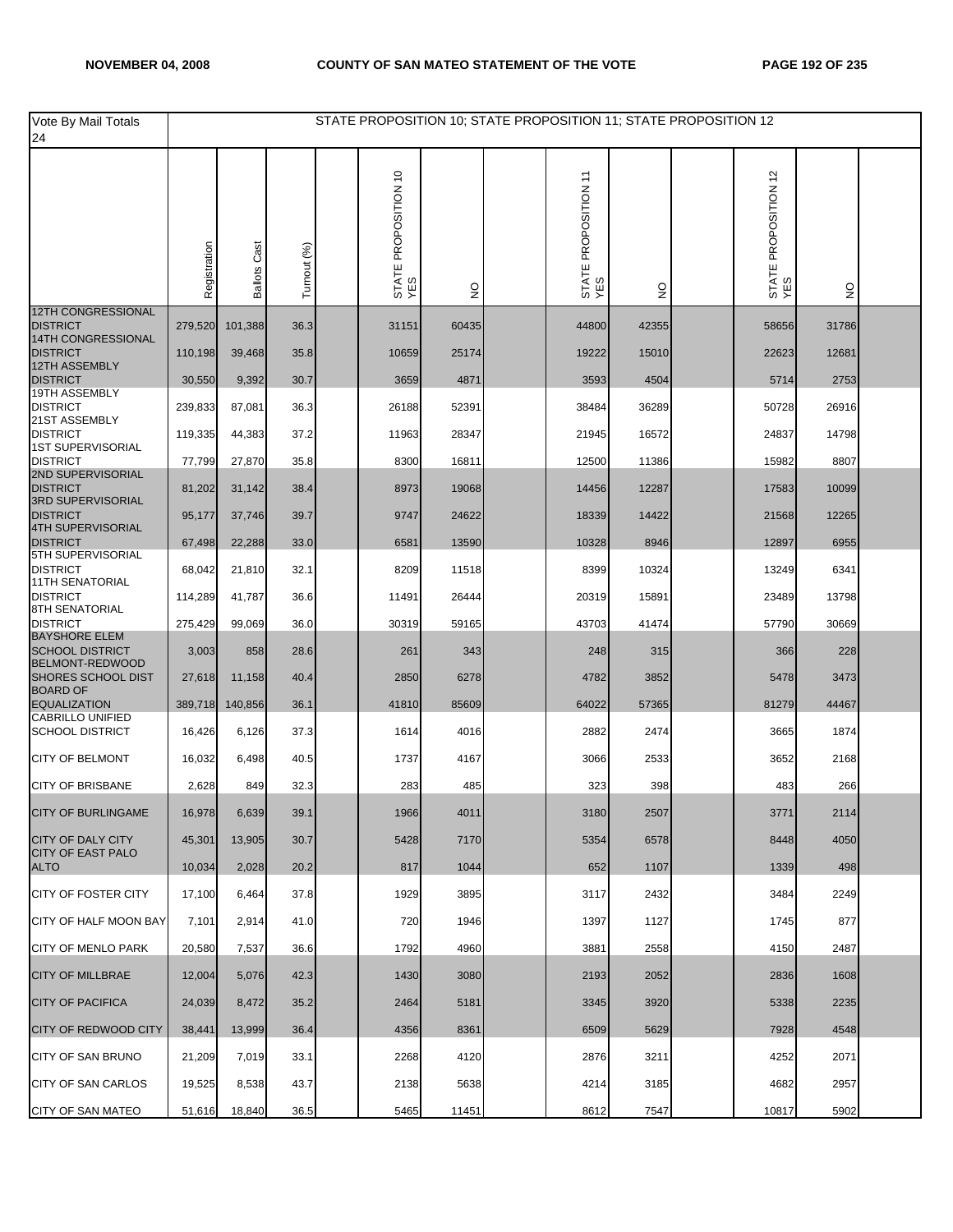| Vote By Mail Totals<br>24                                            |              |                     |             | STATE PROPOSITION 10; STATE PROPOSITION 11; STATE PROPOSITION 12 |                |                             |              |                             |              |  |
|----------------------------------------------------------------------|--------------|---------------------|-------------|------------------------------------------------------------------|----------------|-----------------------------|--------------|-----------------------------|--------------|--|
|                                                                      | Registration | <b>Ballots Cast</b> | Turnout (%) | STATE PROPOSITION 10<br>YES                                      | $\overline{2}$ | STATE PROPOSITION 11<br>YES | $\mathsf{S}$ | STATE PROPOSITION 12<br>YES | $\mathsf{S}$ |  |
| <b>CITY OF SOUTH SAN</b><br><b>FRANCISCO</b>                         | 30,363       | 9,894               | 32.6        | 3444                                                             | 5426           | 3794                        | 4678         | 6050                        | 2792         |  |
| MIDPEN REGIONAL OPEN<br><b>SPACE DISTRICT</b><br>MILLBRAE ELEMENTARY | 66,508       | 26,901              | 40.4        | 6718                                                             | 16205          | 12168                       | 9664         | 14123                       | 8361         |  |
| <b>SCHOOL DISTRICT</b>                                               | 13,030       | 5,328               | 40.9        | 1540                                                             | 3207           | 2294                        | 2178         | 3012                        | 1661         |  |
| PACIFICA SCHOOL<br><b>DISTRICT</b><br>RAVENSWOOD CITY                | 23,502       | 8,472               | 36.0        | 2464                                                             | 5181           | 3345                        | 3920         | 5338                        | 2235         |  |
| <b>ELEM SCHOOL DISTRICT</b><br>SAN CARLOS SCHOOL                     | 14,630       | 3,254               | 22.2        | 966                                                              | 1302           | 792                         | 1351         | 1643                        | 594          |  |
| <b>DISTRICT</b>                                                      | 18,623       | 8,144               | 43.7        | 2001                                                             | 5290           | 3950                        | 2980         | 4399                        | 2769         |  |
| <b>SAN MATEO COUNTY</b><br>SEQUOIA HEALTHCARE                        | 389,718      | 140,856             | 36.1        | 41810                                                            | 85609          | 64022                       | 57365        | 81279                       | 44467        |  |
| <b>DISTRICT</b><br><b>SO SAN FRANCISCO</b>                           | 142,042      | 55,320              | 38.9        | 13928                                                            | 33420          | 25938                       | 19249        | 28781                       | 17760        |  |
| UNIFIED SCHOOL DIST                                                  | 39,185       | 12,797              | 32.7        | 4381                                                             | 6665           | 4779                        | 5753         | 7478                        | 3523         |  |
| <b>STATEWIDE DISTRICT</b>                                            | 389,718      | 140,856             | 36.1        | 41810                                                            | 85609          | 64022                       | 57365        | 81279                       | 44467        |  |
| <b>TOWN OF ATHERTON</b>                                              | 5,481        | 2,430               | 44.3        | 511                                                              | 1699           | 1486                        | 642          | 1256                        | 914          |  |
| <b>TOWN OF COLMA</b><br><b>TOWN OF</b>                               | 718          | 282                 | 39.3        | 109                                                              | 145            | 117                         | 125          | 184                         | 70           |  |
| <b>HILLSBOROUGH</b><br><b>TOWN OF PORTOLA</b>                        | 7,486        | 3,316               | 44.3        | 831                                                              | 2164           | 1775                        | 1050         | 1631                        | 1286         |  |
| <b>VALLEY</b>                                                        | 3,385        | 1,636               | 48.3        | 331                                                              | 1157           | 1031                        | 415          | 897                         | 572          |  |
| TOWN OF WOODSIDE<br><b>UNINCORPORATED</b>                            | 4,088        | 1,686               | 41.2        | 344                                                              | 1197           | 943                         | 538          | 884                         | 637          |  |
| <b>AREA</b>                                                          | 35,609       | 12,834              | 36.0        | 3447                                                             | 8312           | 6157                        | 5133         | 7452                        | 4166         |  |
| <b>Vote By Mail Totals</b>                                           | 389,718      | 140,856             | 36.1        | 41810                                                            | 85609          | 64022                       | 57365        | 81279                       | 44467        |  |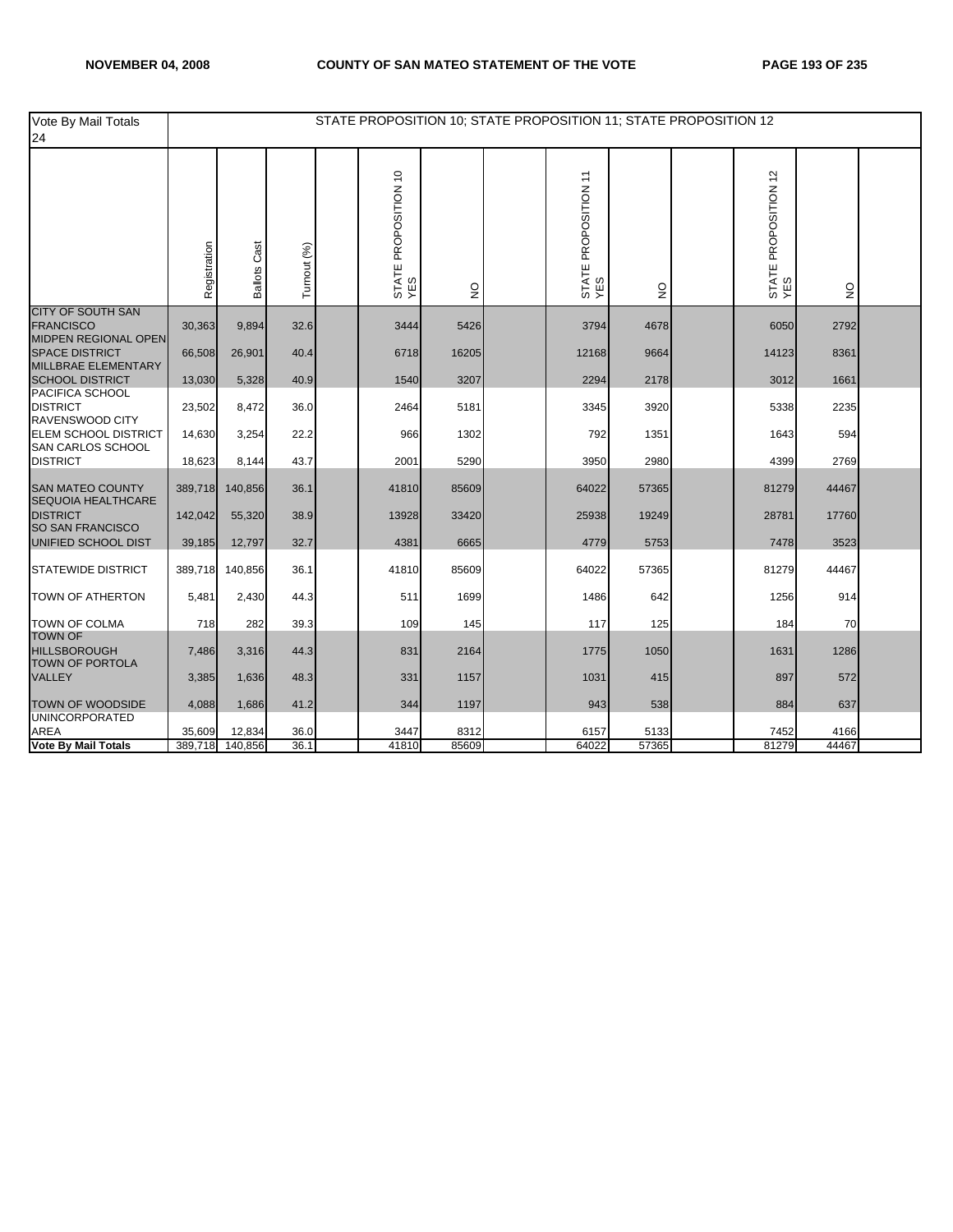| <b>Grand Totals</b><br>24                            |              |                     |             | STATE PROPOSITION 10; STATE PROPOSITION 11; STATE PROPOSITION 12 |               |                             |        |                             |                           |  |
|------------------------------------------------------|--------------|---------------------|-------------|------------------------------------------------------------------|---------------|-----------------------------|--------|-----------------------------|---------------------------|--|
|                                                      | Registration | <b>Ballots Cast</b> | Turnout (%) | STATE PROPOSITION 10<br>YES                                      | $\frac{0}{2}$ | STATE PROPOSITION 11<br>YES | g      | STATE PROPOSITION 12<br>YES | $\mathsf{S}^{\mathsf{O}}$ |  |
| <b>12TH CONGRESSIONAL</b>                            |              |                     |             |                                                                  |               |                             |        |                             |                           |  |
| <b>DISTRICT</b>                                      | 279,520      | 221,104             | 79.1        | 73121                                                            | 125039        | 93472                       | 93306  | 126240                      | 68460                     |  |
| 14TH CONGRESSIONAL<br><b>DISTRICT</b>                | 110,198      | 86,246              | 78.3        | 25679                                                            | 52525         | 39563                       | 34550  | 49010                       | 27662                     |  |
| 12TH ASSEMBLY<br><b>DISTRICT</b>                     | 30,550       | 20,931              | 68.5        | 8644                                                             | 10078         | 7837                        | 9762   | 12568                       | 5897                      |  |
| 19TH ASSEMBLY<br><b>DISTRICT</b>                     | 239,833      | 191,715             | 79.9        | 62275                                                            | 109526        | 81167                       | 80760  | 110081                      | 58804                     |  |
| 21ST ASSEMBLY<br><b>DISTRICT</b>                     | 119,335      | 94,704              | 79.4        | 27881                                                            | 57960         | 44031                       | 37334  | 52601                       | 31421                     |  |
| <b>1ST SUPERVISORIAL</b><br><b>DISTRICT</b>          | 77,799       | 62,525              | 80.4        | 20102                                                            | 35807         | 26741                       | 25931  | 35453                       | 19432                     |  |
| 2ND SUPERVISORIAL<br><b>DISTRICT</b>                 | 81,202       | 66,147              | 81.5        | 20867                                                            | 38479         | 29366                       | 26705  | 36838                       | 21457                     |  |
| 3RD SUPERVISORIAL<br><b>DISTRICT</b>                 | 95,177       | 79,010              | 83.0        | 22004                                                            | 49722         | 36356                       | 31417  | 44464                       | 25829                     |  |
| <b>4TH SUPERVISORIAL</b><br><b>DISTRICT</b>          | 67,498       | 51,201              | 75.9        | 16527                                                            | 29704         | 22244                       | 21578  | 29568                       | 15757                     |  |
| 5TH SUPERVISORIAL<br><b>DISTRICT</b>                 | 68,042       | 48,467              | 71.2        | 19300                                                            | 23852         | 18328                       | 22225  | 28927                       | 13647                     |  |
| <b>11TH SENATORIAL</b><br><b>DISTRICT</b>            | 114,289      | 90,247              | 79.0        | 27024                                                            | 54762         | 41254                       | 36227  | 50386                       | 29660                     |  |
| 8TH SENATORIAL<br><b>DISTRICT</b>                    |              |                     |             |                                                                  |               |                             |        |                             |                           |  |
| <b>BAYSHORE ELEM</b>                                 | 275,429      | 217,103             | 78.8        | 71776                                                            | 122802        | 91781                       | 91629  | 124864                      | 66462                     |  |
| <b>SCHOOL DISTRICT</b><br>BELMONT-REDWOOD            | 3,003        | 1,980               | 65.9        | 706                                                              | 765           | 583                         | 790    | 976                         | 472                       |  |
| <b>SHORES SCHOOL DIST</b><br><b>BOARD OF</b>         | 27,618       | 22,763              | 82.4        | 6322                                                             | 12393         | 9370                        | 8210   | 11021                       | 7210                      |  |
| <b>EQUALIZATION</b><br><b>CABRILLO UNIFIED</b>       | 389,718      | 307,350             | 78.9        | 98800                                                            | 177564        | 133035                      | 127856 | 175250                      | 96122                     |  |
| <b>SCHOOL DISTRICT</b>                               | 16,426       | 13,452              | 81.9        | 3704                                                             | 8343          | 5891                        | 5508   | 7818                        | 4014                      |  |
| <b>CITY OF BELMONT</b>                               | 16,032       | 13,300              | 83.0        | 3855                                                             | 8189          | 6006                        | 5332   | 7295                        | 4487                      |  |
| <b>CITY OF BRISBANE</b>                              | 2,628        | 2,104               | 80.1        | 685                                                              | 1209          | 800                         | 959    | 1212                        | 635                       |  |
| CITY OF BURLINGAME                                   | 16,978       | 14,118              | 83.2        | 4356                                                             | 8297          | 6388                        | 5506   | 7892                        | 4479                      |  |
| <b>CITY OF DALY CITY</b><br><b>CITY OF EAST PALO</b> | 45,301       | 31,010              | 68.5        | 12821                                                            | 14825         | 11691                       | 14277  | 18561                       | 8694                      |  |
| <b>ALTO</b>                                          | 10,034       | 6,096               | 60.8        | 2586                                                             | 2893          | 1891                        | 3300   | 4053                        | 1350                      |  |
| <b>CITY OF FOSTER CITY</b>                           | 17,100       | 13,770              | 80.5        | 4446                                                             | 7893          | 6258                        | 5353   | 7219                        | 4872                      |  |
| CITY OF HALF MOON BAY                                | 7,101        | 5,727               | 80.7        | 1548                                                             | 3663          | 2606                        | 2323   | 3374                        | 1759                      |  |
| <b>CITY OF MENLO PARK</b>                            | 20,580       | 16,055              | 78.0        | 4217                                                             | 10309         | 7790                        | 5992   | 8913                        | 5318                      |  |
| <b>CITY OF MILLBRAE</b>                              | 12,004       | 9,810               | 81.7        | 2983                                                             | 5631          | 3955                        | 4057   | 5312                        | 3134                      |  |
| <b>CITY OF PACIFICA</b>                              | 24,039       | 19,700              | 82.0        | 6181                                                             | 11475         | 7463                        | 9102   | 12091                       | 5310                      |  |
| <b>CITY OF REDWOOD CITY</b>                          | 38,441       | 30,768              | 80.0        | 10298                                                            | 17449         | 13560                       | 12678  | 17122                       | 9964                      |  |
| CITY OF SAN BRUNO                                    | 21,209       | 16,772              | 79.1        | 5874                                                             | 9205          | 6647                        | 7612   | 10087                       | 4755                      |  |
| <b>CITY OF SAN CARLOS</b>                            | 19,525       | 16,573              | 84.9        | 4350                                                             | 10699         | 7715                        | 6493   | 8904                        | 5825                      |  |
| <b>CITY OF SAN MATEO</b>                             | 51,616       | 42,189              | 81.7        | 13409                                                            | 24388         | 18655                       | 17134  | 24037                       | 13166                     |  |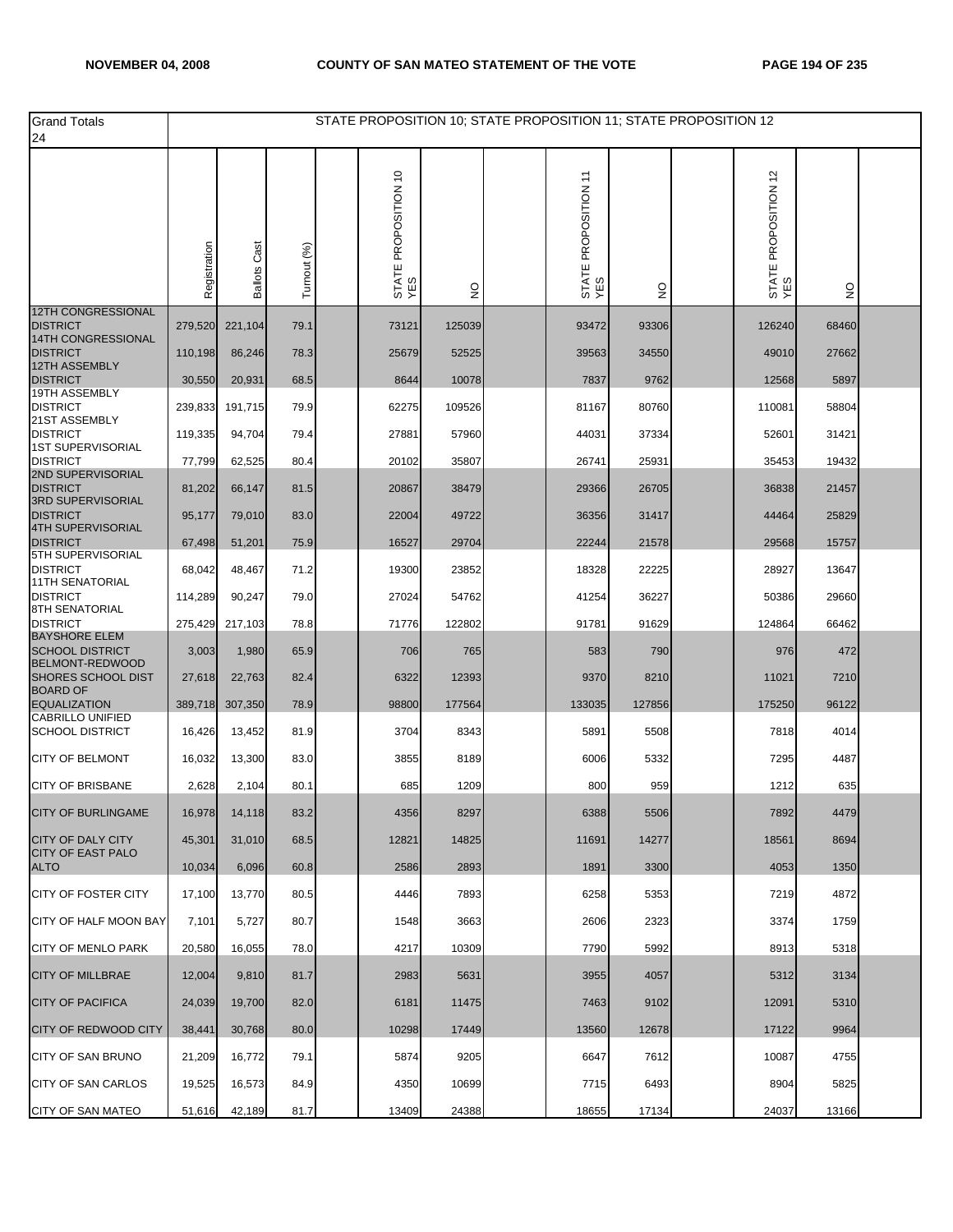| <b>Grand Totals</b><br>24                                       |                    |                        |              | STATE PROPOSITION 10; STATE PROPOSITION 11; STATE PROPOSITION 12 |                 |                             |                 |                             |                |  |
|-----------------------------------------------------------------|--------------------|------------------------|--------------|------------------------------------------------------------------|-----------------|-----------------------------|-----------------|-----------------------------|----------------|--|
|                                                                 | Registration       | Cast<br><b>Ballots</b> | Turnout (%)  | STATE PROPOSITION 10<br>YES                                      | $\frac{0}{2}$   | STATE PROPOSITION 11<br>YES | g               | STATE PROPOSITION 12<br>YES | $\frac{0}{2}$  |  |
| <b>CITY OF SOUTH SAN</b><br><b>FRANCISCO</b>                    | 30,363             | 22,670                 | 74.7         | 8473                                                             | 11538           | 8517                        | 10359           | 13603                       | 6195           |  |
| MIDPEN REGIONAL OPEN<br><b>SPACE DISTRICT</b>                   | 66,508             | 55,447                 | 83.4         | 14826                                                            | 32498           | 23980                       | 20756           | 28821                       | 17451          |  |
| MILLBRAE ELEMENTARY<br><b>SCHOOL DISTRICT</b>                   | 13,030             | 10,553                 | 81.0         | 3295                                                             | 5991            | 4249                        | 4412            | 5776                        | 3324           |  |
| PACIFICA SCHOOL<br><b>DISTRICT</b><br>RAVENSWOOD CITY           | 23,502             | 19,253                 | 81.9         | 6012                                                             | 11244           | 7303                        | 8886            | 11808                       | 5204           |  |
| ELEM SCHOOL DISTRICT<br>SAN CARLOS SCHOOL                       | 14,630             | 9,361                  | 64.0         | 3282                                                             | 3650            | 2416                        | 4146            | 5126                        | 1708           |  |
| <b>DISTRICT</b>                                                 | 18,623             | 15,775                 | 84.7         | 4095                                                             | 9976            | 7180                        | 6095            | 8354                        | 5415           |  |
| <b>SAN MATEO COUNTY</b><br>SEQUOIA HEALTHCARE                   | 389,718            | 307,350                | 78.9         | 98800                                                            | 177564          | 133035                      | 127856          | 175250                      | 96122          |  |
| <b>DISTRICT</b><br><b>SO SAN FRANCISCO</b>                      | 142,042            | 115,782                | 81.5         | 31300                                                            | 66855           | 51016                       | 41827           | 58901                       | 37124          |  |
| UNIFIED SCHOOL DIST                                             | 39,185             | 29,044                 | 74.1         | 10699                                                            | 14130           | 10693                       | 12711           | 16816                       | 7726           |  |
| <b>STATEWIDE DISTRICT</b>                                       | 389,718            | 307,350                | 78.9         | 98800                                                            | 177564          | 133035                      | 127856          | 175250                      | 96122          |  |
| <b>TOWN OF ATHERTON</b>                                         | 5,481              | 4,401                  | 80.3         | 989                                                              | 2999            | 2507                        | 1298            | 2243                        | 1661           |  |
| <b>TOWN OF COLMA</b>                                            | 718                | 530                    | 73.8         | 239                                                              | 238             | 212                         | 233             | 331                         | 140            |  |
| <b>TOWN OF</b><br><b>HILLSBOROUGH</b><br><b>TOWN OF PORTOLA</b> | 7,486              | 6,339                  | 84.7         | 1679                                                             | 4026            | 3282                        | 2093            | 3097                        | 2458           |  |
| <b>VALLEY</b>                                                   | 3,385              | 2,982                  | 88.1         | 659                                                              | 2072            | 1801                        | 825             | 1616                        | 1060           |  |
| <b>TOWN OF WOODSIDE</b><br><b>UNINCORPORATED</b>                | 4,088              | 3,444                  | 84.2         | 808                                                              | 2334            | 1885                        | 1098            | 1773                        | 1307           |  |
| <b>AREA</b>                                                     | 35,609             | 28,992                 | 81.4         | 8344                                                             | 18232           | 13406                       | 11832           | 16515                       | 9553           |  |
| <b>Voting Center Totals</b><br><b>Vote By Mail Totals</b>       | 389,718<br>389,718 | 6,963<br>140,856       | 1.8<br>36.1  | 2747<br>41810                                                    | 3655<br>85609   | 2990<br>64022               | 2971<br>57365   | 4021<br>81279               | 2170<br>44467  |  |
| <b>Election Day Totals</b><br><b>Grand Totals</b>               | 389,718<br>389,718 | 159,531<br>307,350     | 40.9<br>78.9 | 54243<br>98800                                                   | 88300<br>177564 | 66023<br>133035             | 67520<br>127856 | 89950<br>175250             | 49485<br>96122 |  |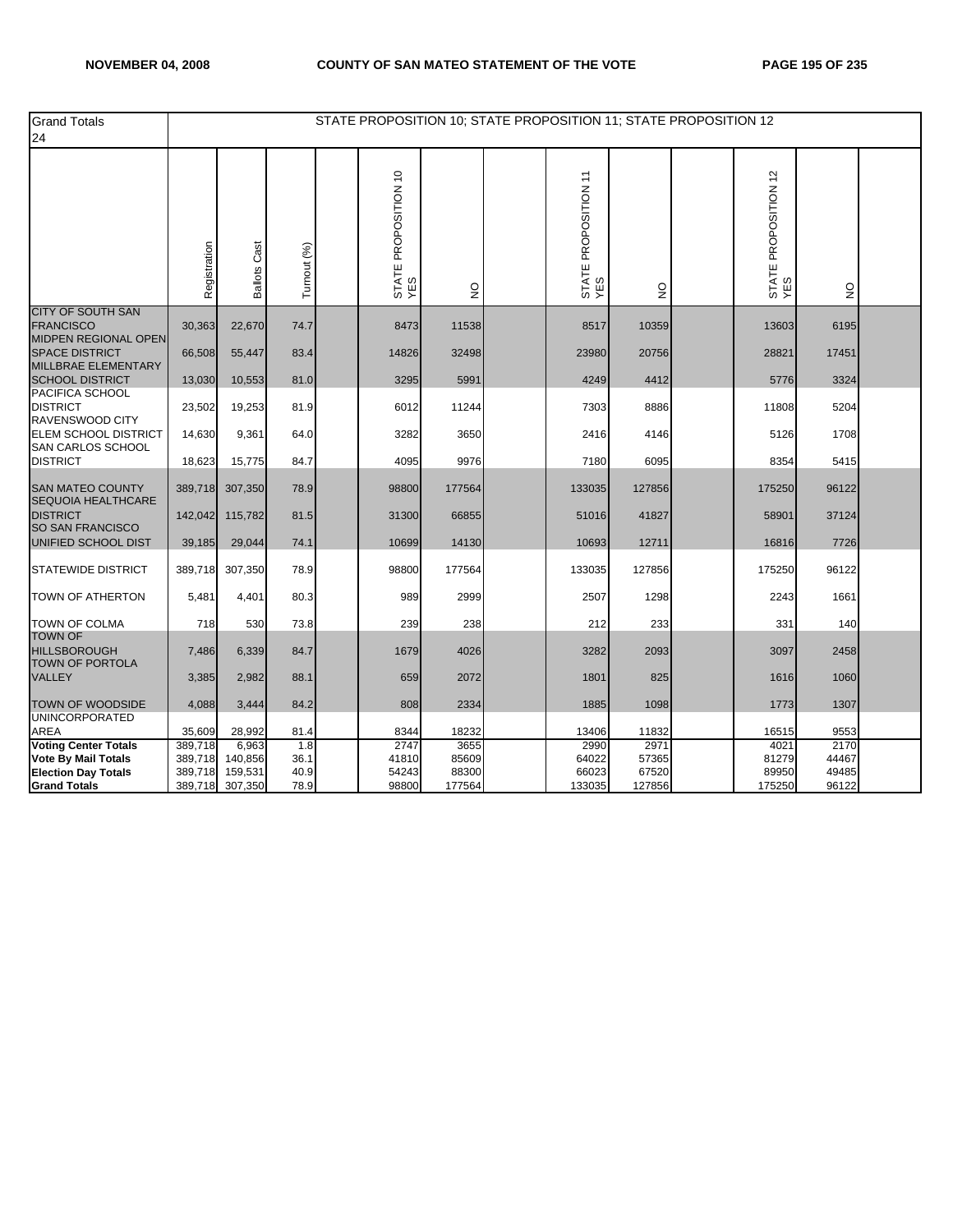|                             |              |                        |                 |                                                                                  |               |  | BAYSHORE ELEMENTARY SCHOOL DISTRICT, MEASURE Y |  |  |
|-----------------------------|--------------|------------------------|-----------------|----------------------------------------------------------------------------------|---------------|--|------------------------------------------------|--|--|
| 25                          |              |                        |                 |                                                                                  |               |  |                                                |  |  |
|                             | Registration | Cast<br><b>Ballots</b> | urnout (%)<br>⊢ | ELEMENTARY<br>DISTRICT<br>E Y<br>SHORE<br>BAYSHORE<br>SCHOOL D<br>MEASURE<br>YES | $\frac{1}{2}$ |  |                                                |  |  |
| 5601<br>5602                | 1,164        | 769                    | 66.1            | 482                                                                              | 215           |  |                                                |  |  |
|                             | 1,215        | 754                    | 62.1            | 518                                                                              | 167           |  |                                                |  |  |
| 5603                        | 624          | 457                    | 73.2            | 66                                                                               | 28            |  |                                                |  |  |
| <b>Voting Center Totals</b> | 3,003        | 18                     | 0.6             | 9                                                                                | 5             |  |                                                |  |  |
| <b>Vote By Mail Totals</b>  | 3,003        | 858                    | 28.6            | 410                                                                              | 196           |  |                                                |  |  |
| <b>Election Day Totals</b>  | 3,003        | 1,104                  | 36.8            | 647                                                                              | 209           |  |                                                |  |  |
| <b>Grand Totals</b>         | 3,003        | 1,980                  | 65.9            | 1066                                                                             | 410           |  |                                                |  |  |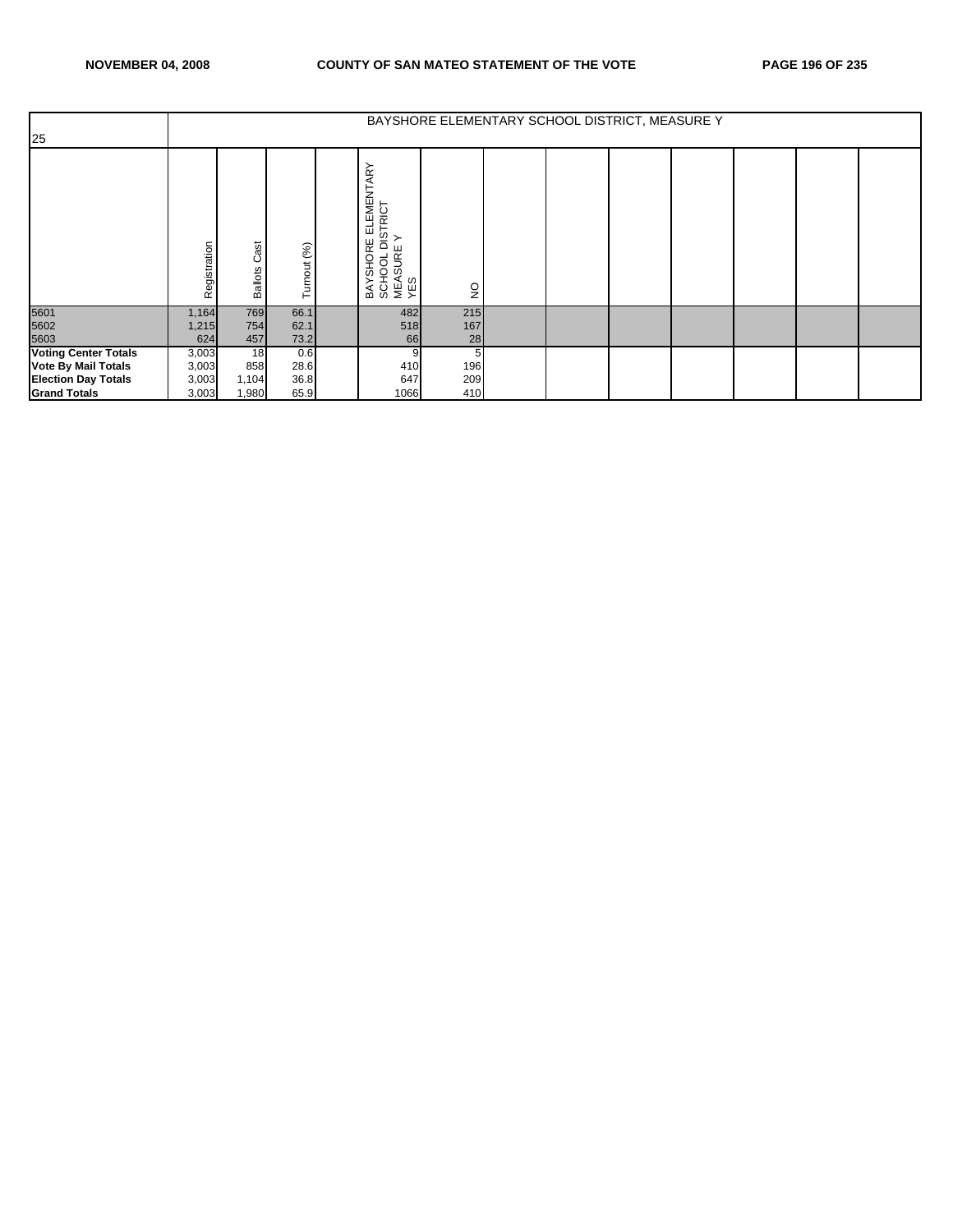| Voting Center Totals<br>25                                |              | BAYSHORE ELEMENTARY SCHOOL DISTRICT, MEASURE Y |             |  |                                                               |              |  |  |  |  |  |  |  |
|-----------------------------------------------------------|--------------|------------------------------------------------|-------------|--|---------------------------------------------------------------|--------------|--|--|--|--|--|--|--|
|                                                           | Registration | Cast<br><b>Ballots</b>                         | Turnout (%) |  | BAYSHORE ELEMENTARY<br> SCHOOL DISTRICT<br> MEASURE Y<br> YES | $\mathsf{S}$ |  |  |  |  |  |  |  |
| <b>12TH CONGRESSIONAL</b><br><b>DISTRICT</b>              | 3,003        | 18                                             | 0.6         |  |                                                               |              |  |  |  |  |  |  |  |
| 12TH ASSEMBLY<br><b>DISTRICT</b>                          | 3,003        | 18                                             | 0.6         |  |                                                               |              |  |  |  |  |  |  |  |
| 5TH SUPERVISORIAL<br><b>DISTRICT</b>                      | 3,003        | 18                                             | 0.6         |  | g                                                             | 5            |  |  |  |  |  |  |  |
| 8TH SENATORIAL<br><b>DISTRICT</b><br><b>BAYSHORE ELEM</b> | 3,003        | 18                                             | 0.6         |  |                                                               |              |  |  |  |  |  |  |  |
| <b>SCHOOL DISTRICT</b><br><b>BOARD OF</b>                 | 3,003        | 18                                             | 0.6         |  |                                                               |              |  |  |  |  |  |  |  |
| <b>EQUALIZATION</b>                                       | 3,003        | 18                                             | 0.6         |  |                                                               |              |  |  |  |  |  |  |  |
| CITY OF DALY CITY                                         | 3,003        | 18                                             | 0.6         |  |                                                               |              |  |  |  |  |  |  |  |
| <b>SAN MATEO COUNTY</b>                                   | 3,003        | 18                                             | 0.6         |  |                                                               |              |  |  |  |  |  |  |  |
| STATEWIDE DISTRICT                                        | 3,003        | 18                                             | 0.6         |  |                                                               |              |  |  |  |  |  |  |  |
| <b>Voting Center Totals</b>                               | 3,003        | 18                                             | 0.6         |  | 9                                                             | 5            |  |  |  |  |  |  |  |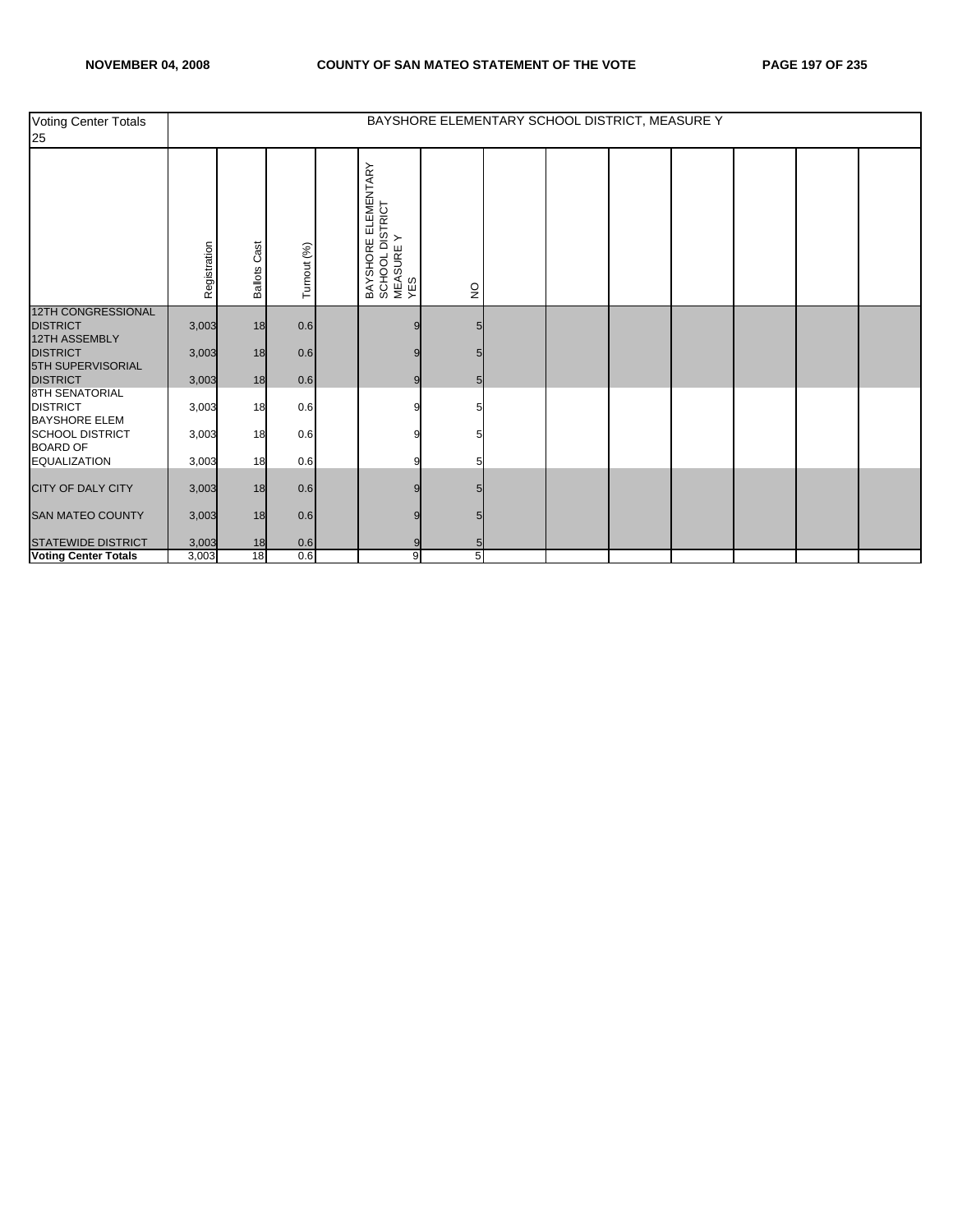| Vote By Mail Totals<br>25                                        | BAYSHORE ELEMENTARY SCHOOL DISTRICT, MEASURE Y |                        |             |  |                                                            |               |  |  |  |  |  |  |  |
|------------------------------------------------------------------|------------------------------------------------|------------------------|-------------|--|------------------------------------------------------------|---------------|--|--|--|--|--|--|--|
|                                                                  | Registration                                   | Cast<br><b>Ballots</b> | Turnout (%) |  | BAYSHORE ELEMENTARY<br>SCHOOL DISTRICT<br>MEASURE Y<br>YES | $\frac{1}{2}$ |  |  |  |  |  |  |  |
| <b>12TH CONGRESSIONAL</b><br><b>DISTRICT</b>                     | 3,003                                          | 858                    | 28.6        |  | 410                                                        | 196           |  |  |  |  |  |  |  |
| <b>12TH ASSEMBLY</b><br><b>DISTRICT</b><br>5TH SUPERVISORIAL     | 3,003                                          | 858                    | 28.6        |  | 410                                                        | 196           |  |  |  |  |  |  |  |
| <b>DISTRICT</b>                                                  | 3,003                                          | 858                    | 28.6        |  | 410                                                        | 196           |  |  |  |  |  |  |  |
| <b>8TH SENATORIAL</b><br><b>DISTRICT</b><br><b>BAYSHORE ELEM</b> | 3,003                                          | 858                    | 28.6        |  | 410                                                        | 196           |  |  |  |  |  |  |  |
| <b>SCHOOL DISTRICT</b><br><b>BOARD OF</b>                        | 3,003                                          | 858                    | 28.6        |  | 410                                                        | 196           |  |  |  |  |  |  |  |
| <b>EQUALIZATION</b>                                              | 3,003                                          | 858                    | 28.6        |  | 410                                                        | 196           |  |  |  |  |  |  |  |
| <b>CITY OF DALY CITY</b>                                         | 3,003                                          | 858                    | 28.6        |  | 410                                                        | 196           |  |  |  |  |  |  |  |
| <b>SAN MATEO COUNTY</b>                                          | 3,003                                          | 858                    | 28.6        |  | 410                                                        | 196           |  |  |  |  |  |  |  |
| <b>STATEWIDE DISTRICT</b>                                        | 3,003                                          | 858                    | 28.6        |  | 410                                                        | 196           |  |  |  |  |  |  |  |
| <b>Vote By Mail Totals</b>                                       | 3,003                                          | 858                    | 28.6        |  | 410                                                        | 196           |  |  |  |  |  |  |  |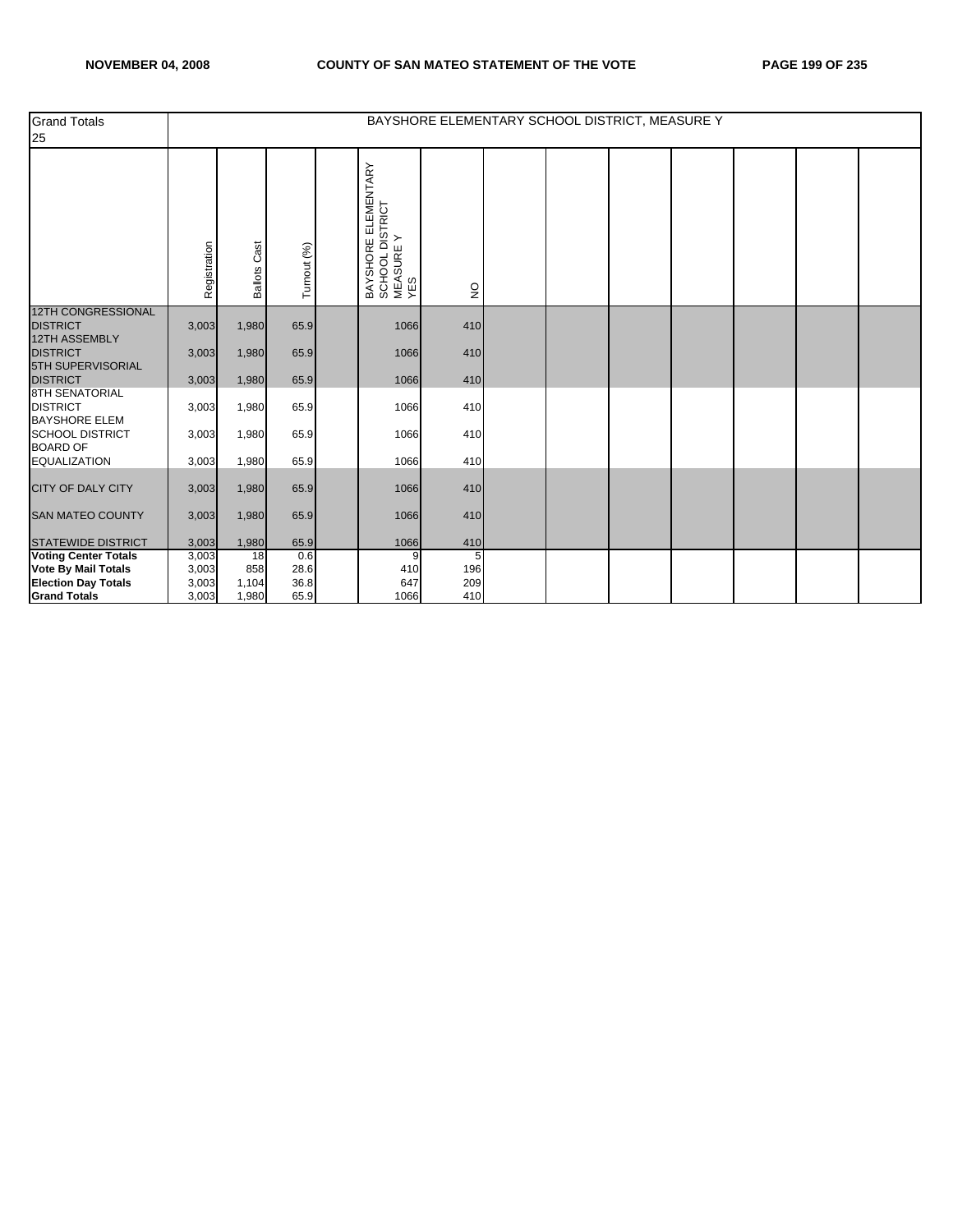|                              |                  |                     |               | BELMONT - REDWOOD SHORES ELEMENTARY SCHOOL DISTRICT, MEASURE U   |                               |  |  |  |  |
|------------------------------|------------------|---------------------|---------------|------------------------------------------------------------------|-------------------------------|--|--|--|--|
| $\overline{26}$              |                  |                     |               |                                                                  |                               |  |  |  |  |
|                              | Registration     | <b>Ballots Cast</b> | Turnout (%)   | BELMONT-REDWOOD<br>SHORES ELEM<br>SCHOOL DIST - MEASURE U<br>YES | $\frac{1}{2}$                 |  |  |  |  |
| 2101<br>2102<br>2103<br>2104 | 544<br>783       | 446<br>597          | 82.0<br>76.2  | 303<br>403                                                       | $122$<br>148                  |  |  |  |  |
|                              | 879              | 671                 | 76.3          | 447                                                              | 170                           |  |  |  |  |
| 2105                         | 768<br>750       | 598<br>601          | 77.9<br>80.1  | 339<br>416                                                       | 180<br>133                    |  |  |  |  |
| 2106                         | 745              | 639                 | 85.8          | 429                                                              | 167                           |  |  |  |  |
|                              | 757              | 655                 | 86.5          | 447                                                              | 176                           |  |  |  |  |
| 2107<br>2108<br>2109<br>2110 | 672<br>811       | 553<br>652          | 82.3<br>80.4  | 383<br>468                                                       | 133<br>138                    |  |  |  |  |
|                              | 750              | 655                 | 87.3          | 449                                                              | 167                           |  |  |  |  |
| 2111                         | 805              | 700                 | 87.0          | 480                                                              | 179                           |  |  |  |  |
| 2112                         | 838              | 726                 | 86.6          | 473                                                              | 207                           |  |  |  |  |
| 2113<br>2114<br>2115<br>2117 | 821<br>836       | 711<br>722          | 86.6<br>86.4  | 447<br>499                                                       | 227<br>178                    |  |  |  |  |
|                              | 1,083            | 932                 | 86.1          | 663                                                              | 223                           |  |  |  |  |
|                              | 1,167            | 921                 | 78.9          | 664                                                              | 166                           |  |  |  |  |
| 2118                         | 245<br>747       | 187<br>582          | 76.3<br>77.9  | 129<br>402                                                       | 30<br>129                     |  |  |  |  |
| 2119                         | 790              | 691                 | 87.5          | 461                                                              | 193                           |  |  |  |  |
|                              | 159              | 147                 | 92.5          | 91                                                               | 48                            |  |  |  |  |
| 2120<br>2121<br>2122<br>2504 | 176              | 153                 | 86.9          | 106                                                              | 38                            |  |  |  |  |
| 2505                         | 0<br>0           | 0<br>0              | 0.0<br>0.0    | 0<br>0                                                           | $\mathbf 0$<br>$\pmb{0}$      |  |  |  |  |
| 2506                         | 0                | 0                   | 0.0           | $\mathbf 0$                                                      | $\mathbf 0$                   |  |  |  |  |
| 2614<br>2615<br>2663         | 1,173            | 929                 | 79.2          | 579                                                              | 244                           |  |  |  |  |
|                              | 203<br>766       | 167<br>627          | 82.3<br>81.9  | 98<br>17                                                         | 44<br>$\boldsymbol{9}$        |  |  |  |  |
| 2664                         | 907              | 745                 | 82.1          | 149                                                              | 93                            |  |  |  |  |
| 2673                         | 0                | $\mathbf 0$         | 0.0           | 0                                                                | $\pmb{0}$                     |  |  |  |  |
| 3121                         | 906              | 761                 | 84.0          | 502                                                              | 198                           |  |  |  |  |
| 3201                         | 51<br>544        | 37<br>478           | 72.5<br>87.9  | 22<br>$\overline{7}$                                             | 13<br>$\mathbf{3}$            |  |  |  |  |
| 3202<br>3203                 | 16               | 15                  | 93.8          | 10                                                               | $\overline{4}$                |  |  |  |  |
| 3626                         | 952              | 790                 | 83.0          | 143                                                              | 91                            |  |  |  |  |
| 3629<br>3630                 | 6<br>11          | 6<br>8              | 100.0<br>72.7 | 3<br>8                                                           | $\overline{c}$<br>$\mathbf 0$ |  |  |  |  |
|                              | 774              | 642                 | 82.9          | 429                                                              | 155                           |  |  |  |  |
| 3740<br>3741                 | 909              | 761                 | 83.7          | 485                                                              | 189                           |  |  |  |  |
| 3742<br>3743                 | 921              | 734                 | 79.7          | 457                                                              | 231                           |  |  |  |  |
| 3744                         | 726<br>1,115     | 614<br>871          | 84.6<br>78.1  | 379<br>565                                                       | 185<br>244                    |  |  |  |  |
| 3745                         | 1,097            | 881                 | 80.3          | 591                                                              | 223                           |  |  |  |  |
| 3746<br>Voting Center Totals | 1,415            | 1,158               | 81.8          | 762                                                              | 314                           |  |  |  |  |
| <b>Vote By Mail Totals</b>   | 27,618<br>27,618 | 835<br>11,158       | 3.0<br>40.4   | 537<br>6514                                                      | 160<br>2832                   |  |  |  |  |
| <b>Election Day Totals</b>   | 27,618           | 10,770              | 39.0          | 6654                                                             | 2402                          |  |  |  |  |
| <b>Grand Totals</b>          | 27,618           | 22,763              | 82.4          | 13705                                                            | 5394                          |  |  |  |  |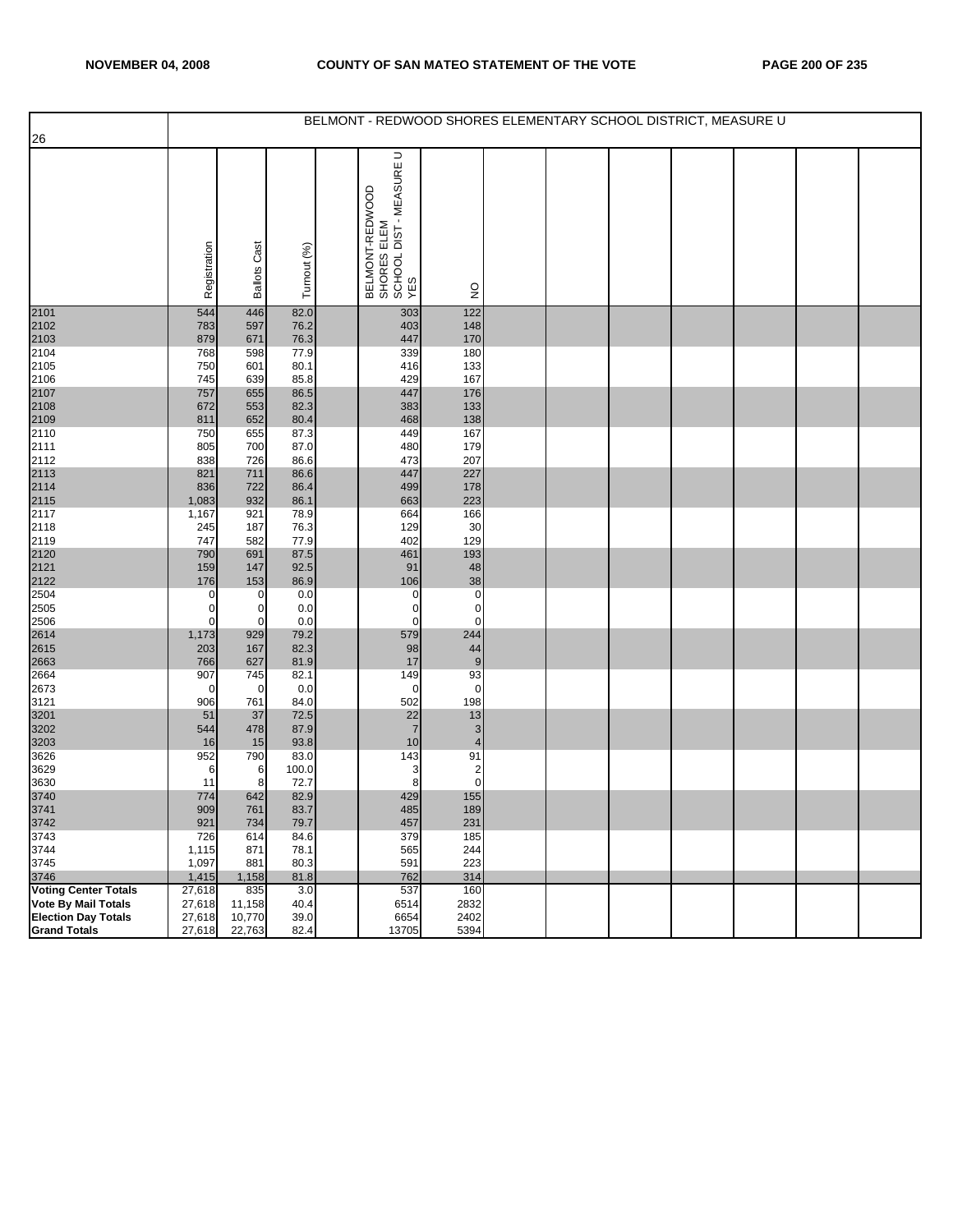| <b>Voting Center Totals</b><br>26                       |               |                     |             | BELMONT - REDWOOD SHORES ELEMENTARY SCHOOL DISTRICT, MEASURE U                              |     |  |  |  |  |
|---------------------------------------------------------|---------------|---------------------|-------------|---------------------------------------------------------------------------------------------|-----|--|--|--|--|
|                                                         | Registration  | <b>Ballots Cast</b> | Turnout (%) | $\supset$<br>  BELMONT-REDWOOD<br>  SHORES ELEMENTARY<br>  SCHOOL DIST - MEASURE U<br>  YES | g   |  |  |  |  |
| <b>12TH CONGRESSIONAL</b><br><b>DISTRICT</b>            | 11,535        | 330                 | 2.9         | 179                                                                                         | 49  |  |  |  |  |
| 14TH CONGRESSIONAL<br><b>DISTRICT</b>                   | 16,083        | 505                 | 3.1         | 358                                                                                         | 111 |  |  |  |  |
| 19TH ASSEMBLY<br><b>DISTRICT</b>                        | 19,097        | 611                 | 3.2         | 400                                                                                         | 120 |  |  |  |  |
| 21ST ASSEMBLY<br><b>DISTRICT</b><br>2ND SUPERVISORIAL   | 8,521         | 224                 | 2.6         | 137                                                                                         | 40  |  |  |  |  |
| <b>DISTRICT</b><br>3RD SUPERVISORIAL                    | 18,175        | 593                 | 3.3         | 387                                                                                         | 116 |  |  |  |  |
| <b>DISTRICT</b><br>11TH SENATORIAL                      | 9,443         | 242                 | 2.6         | 150                                                                                         | 44  |  |  |  |  |
| <b>DISTRICT</b><br><b>8TH SENATORIAL</b>                | 8,537         | 224                 | 2.6         | 137                                                                                         | 40  |  |  |  |  |
| <b>DISTRICT</b><br><b>BELMONT-REDWOOD</b>               | 19,081        | 611                 | 3.2         | 400                                                                                         | 120 |  |  |  |  |
| SHORES SCHOOL DIST<br><b>BOARD OF</b>                   | 27,618        | 835                 | 3.0         | 537                                                                                         | 160 |  |  |  |  |
| <b>EQUALIZATION</b>                                     | 27,618        | 835                 | 3.0         | 537                                                                                         | 160 |  |  |  |  |
| CITY OF BELMONT                                         | 16,032        | 504                 | 3.1         | 358                                                                                         | 110 |  |  |  |  |
| CITY OF REDWOOD CITY                                    | 6,957         | 184                 | 2.6         | 132                                                                                         | 39  |  |  |  |  |
| <b>CITY OF SAN CARLOS</b>                               | 969           | 17                  | 1.8         | 5                                                                                           | ∩   |  |  |  |  |
| <b>CITY OF SAN MATEO</b><br><b>MIDPEN REGIONAL OPEN</b> | 3,049         | 107                 | 3.5         | 42                                                                                          | 10  |  |  |  |  |
| <b>SPACE DISTRICT</b>                                   | 7,977         | 202                 | 2.5         | 137                                                                                         | 40  |  |  |  |  |
| <b>SAN MATEO COUNTY</b><br>SEQUOIA HEALTHCARE           | 27,618        | 835                 | 3.0         | 537                                                                                         | 160 |  |  |  |  |
| <b>DISTRICT</b>                                         | 27,618        | 835                 | 3.0         | 537                                                                                         | 160 |  |  |  |  |
| <b>STATEWIDE DISTRICT</b><br><b>UNINCORPORATED</b>      | 27,618        | 835                 | 3.0         | 537                                                                                         | 160 |  |  |  |  |
| <b>AREA</b><br><b>Voting Center Totals</b>              | 611<br>27,618 | 23<br>835           | 3.8<br>3.0  | 537                                                                                         | 160 |  |  |  |  |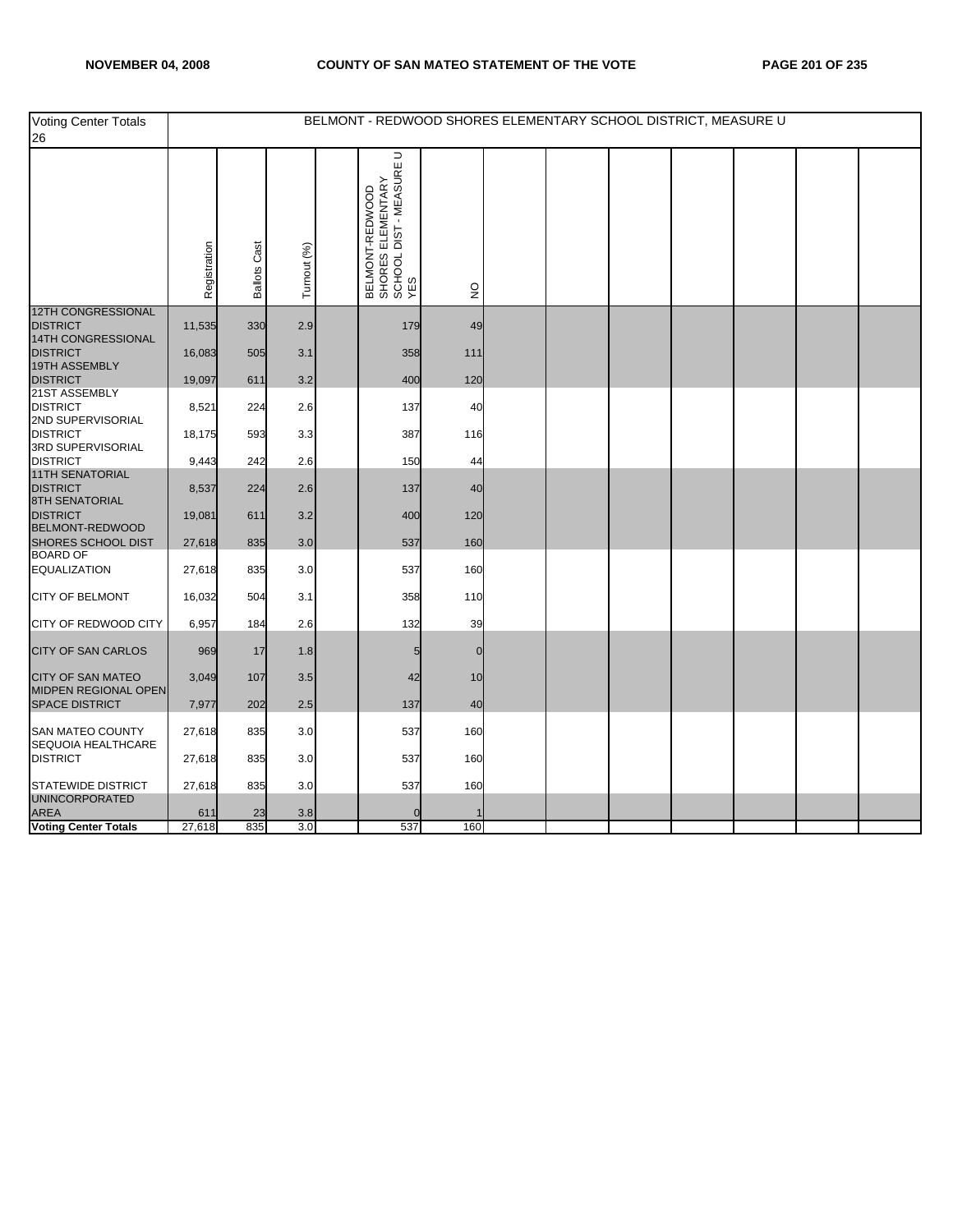| $\supset$<br>  BELMONT-REDWOOD<br>  SHORES ELEMENTARY<br>  SCHOOL DIST - MEASURE U<br>  YES<br>Registration<br><b>Ballots Cast</b><br>Turnout (%)<br>$\frac{1}{2}$<br><b>DISTRICT</b><br>11,535<br>4,660<br>40.4<br>2218<br>1041<br>14TH CONGRESSIONAL<br><b>DISTRICT</b><br>16,083<br>6,498<br>40.4<br>4296<br>1791<br>19TH ASSEMBLY<br><b>DISTRICT</b><br>4694<br>1982<br>19,097<br>7,719<br>40.4<br>21ST ASSEMBLY<br><b>DISTRICT</b><br>8,521<br>850<br>3,439<br>40.4<br>1820<br>2ND SUPERVISORIAL<br><b>DISTRICT</b><br>18,175<br>7,392<br>40.7<br>4482<br>1892<br>3RD SUPERVISORIAL<br><b>DISTRICT</b><br>9,443<br>3,766<br>39.9<br>2032<br>940<br><b>11TH SENATORIAL</b><br><b>DISTRICT</b><br>8,537<br>850<br>3,439<br>40.3<br>1820<br><b>8TH SENATORIAL</b><br><b>DISTRICT</b><br>19,081<br>1982<br>7,719<br>40.5<br>4694<br>BELMONT-REDWOOD<br>SHORES SCHOOL DIST<br>27,618<br>11,158<br>40.4<br>2832<br>6514<br><b>BOARD OF</b><br><b>EQUALIZATION</b><br>2832<br>27,618<br>11,158<br>40.4<br>6514<br>CITY OF BELMONT<br>16,032<br>6,498<br>40.5<br>4296<br>1791<br>CITY OF REDWOOD CITY<br>6,957<br>2,746<br>39.5<br>1744<br>799<br>CITY OF SAN CARLOS<br>969<br>428<br>44.2<br>72<br>48<br><b>CITY OF SAN MATEO</b><br>3,049<br>191<br>1,221<br>40.0<br>398<br><b>MIDPEN REGIONAL OPEN</b><br><b>SPACE DISTRICT</b><br>7,977<br>3,174<br>39.8<br>1811<br>845<br>SAN MATEO COUNTY<br>27,618<br>6514<br>2832<br>11,158<br>40.4<br>SEQUOIA HEALTHCARE<br><b>DISTRICT</b><br>27,618<br>2832<br>11,158<br>40.4<br>6514<br><b>STATEWIDE DISTRICT</b><br>27,618<br>2832<br>11,158<br>40.4<br>6514<br>UNINCORPORATED<br>AREA<br>611<br>265<br>43.4<br>3<br><b>Vote By Mail Totals</b><br>27,618<br>11,158<br>40.4<br>6514<br>2832 | Vote By Mail Totals<br>26 |  |  | BELMONT - REDWOOD SHORES ELEMENTARY SCHOOL DISTRICT, MEASURE U |  |  |  |  |
|---------------------------------------------------------------------------------------------------------------------------------------------------------------------------------------------------------------------------------------------------------------------------------------------------------------------------------------------------------------------------------------------------------------------------------------------------------------------------------------------------------------------------------------------------------------------------------------------------------------------------------------------------------------------------------------------------------------------------------------------------------------------------------------------------------------------------------------------------------------------------------------------------------------------------------------------------------------------------------------------------------------------------------------------------------------------------------------------------------------------------------------------------------------------------------------------------------------------------------------------------------------------------------------------------------------------------------------------------------------------------------------------------------------------------------------------------------------------------------------------------------------------------------------------------------------------------------------------------------------------------------------------------------------------------------------------------------------------------------------|---------------------------|--|--|----------------------------------------------------------------|--|--|--|--|
|                                                                                                                                                                                                                                                                                                                                                                                                                                                                                                                                                                                                                                                                                                                                                                                                                                                                                                                                                                                                                                                                                                                                                                                                                                                                                                                                                                                                                                                                                                                                                                                                                                                                                                                                       |                           |  |  |                                                                |  |  |  |  |
|                                                                                                                                                                                                                                                                                                                                                                                                                                                                                                                                                                                                                                                                                                                                                                                                                                                                                                                                                                                                                                                                                                                                                                                                                                                                                                                                                                                                                                                                                                                                                                                                                                                                                                                                       | <b>12TH CONGRESSIONAL</b> |  |  |                                                                |  |  |  |  |
|                                                                                                                                                                                                                                                                                                                                                                                                                                                                                                                                                                                                                                                                                                                                                                                                                                                                                                                                                                                                                                                                                                                                                                                                                                                                                                                                                                                                                                                                                                                                                                                                                                                                                                                                       |                           |  |  |                                                                |  |  |  |  |
|                                                                                                                                                                                                                                                                                                                                                                                                                                                                                                                                                                                                                                                                                                                                                                                                                                                                                                                                                                                                                                                                                                                                                                                                                                                                                                                                                                                                                                                                                                                                                                                                                                                                                                                                       |                           |  |  |                                                                |  |  |  |  |
|                                                                                                                                                                                                                                                                                                                                                                                                                                                                                                                                                                                                                                                                                                                                                                                                                                                                                                                                                                                                                                                                                                                                                                                                                                                                                                                                                                                                                                                                                                                                                                                                                                                                                                                                       |                           |  |  |                                                                |  |  |  |  |
|                                                                                                                                                                                                                                                                                                                                                                                                                                                                                                                                                                                                                                                                                                                                                                                                                                                                                                                                                                                                                                                                                                                                                                                                                                                                                                                                                                                                                                                                                                                                                                                                                                                                                                                                       |                           |  |  |                                                                |  |  |  |  |
|                                                                                                                                                                                                                                                                                                                                                                                                                                                                                                                                                                                                                                                                                                                                                                                                                                                                                                                                                                                                                                                                                                                                                                                                                                                                                                                                                                                                                                                                                                                                                                                                                                                                                                                                       |                           |  |  |                                                                |  |  |  |  |
|                                                                                                                                                                                                                                                                                                                                                                                                                                                                                                                                                                                                                                                                                                                                                                                                                                                                                                                                                                                                                                                                                                                                                                                                                                                                                                                                                                                                                                                                                                                                                                                                                                                                                                                                       |                           |  |  |                                                                |  |  |  |  |
|                                                                                                                                                                                                                                                                                                                                                                                                                                                                                                                                                                                                                                                                                                                                                                                                                                                                                                                                                                                                                                                                                                                                                                                                                                                                                                                                                                                                                                                                                                                                                                                                                                                                                                                                       |                           |  |  |                                                                |  |  |  |  |
|                                                                                                                                                                                                                                                                                                                                                                                                                                                                                                                                                                                                                                                                                                                                                                                                                                                                                                                                                                                                                                                                                                                                                                                                                                                                                                                                                                                                                                                                                                                                                                                                                                                                                                                                       |                           |  |  |                                                                |  |  |  |  |
|                                                                                                                                                                                                                                                                                                                                                                                                                                                                                                                                                                                                                                                                                                                                                                                                                                                                                                                                                                                                                                                                                                                                                                                                                                                                                                                                                                                                                                                                                                                                                                                                                                                                                                                                       |                           |  |  |                                                                |  |  |  |  |
|                                                                                                                                                                                                                                                                                                                                                                                                                                                                                                                                                                                                                                                                                                                                                                                                                                                                                                                                                                                                                                                                                                                                                                                                                                                                                                                                                                                                                                                                                                                                                                                                                                                                                                                                       |                           |  |  |                                                                |  |  |  |  |
|                                                                                                                                                                                                                                                                                                                                                                                                                                                                                                                                                                                                                                                                                                                                                                                                                                                                                                                                                                                                                                                                                                                                                                                                                                                                                                                                                                                                                                                                                                                                                                                                                                                                                                                                       |                           |  |  |                                                                |  |  |  |  |
|                                                                                                                                                                                                                                                                                                                                                                                                                                                                                                                                                                                                                                                                                                                                                                                                                                                                                                                                                                                                                                                                                                                                                                                                                                                                                                                                                                                                                                                                                                                                                                                                                                                                                                                                       |                           |  |  |                                                                |  |  |  |  |
|                                                                                                                                                                                                                                                                                                                                                                                                                                                                                                                                                                                                                                                                                                                                                                                                                                                                                                                                                                                                                                                                                                                                                                                                                                                                                                                                                                                                                                                                                                                                                                                                                                                                                                                                       |                           |  |  |                                                                |  |  |  |  |
|                                                                                                                                                                                                                                                                                                                                                                                                                                                                                                                                                                                                                                                                                                                                                                                                                                                                                                                                                                                                                                                                                                                                                                                                                                                                                                                                                                                                                                                                                                                                                                                                                                                                                                                                       |                           |  |  |                                                                |  |  |  |  |
|                                                                                                                                                                                                                                                                                                                                                                                                                                                                                                                                                                                                                                                                                                                                                                                                                                                                                                                                                                                                                                                                                                                                                                                                                                                                                                                                                                                                                                                                                                                                                                                                                                                                                                                                       |                           |  |  |                                                                |  |  |  |  |
|                                                                                                                                                                                                                                                                                                                                                                                                                                                                                                                                                                                                                                                                                                                                                                                                                                                                                                                                                                                                                                                                                                                                                                                                                                                                                                                                                                                                                                                                                                                                                                                                                                                                                                                                       |                           |  |  |                                                                |  |  |  |  |
|                                                                                                                                                                                                                                                                                                                                                                                                                                                                                                                                                                                                                                                                                                                                                                                                                                                                                                                                                                                                                                                                                                                                                                                                                                                                                                                                                                                                                                                                                                                                                                                                                                                                                                                                       |                           |  |  |                                                                |  |  |  |  |
|                                                                                                                                                                                                                                                                                                                                                                                                                                                                                                                                                                                                                                                                                                                                                                                                                                                                                                                                                                                                                                                                                                                                                                                                                                                                                                                                                                                                                                                                                                                                                                                                                                                                                                                                       |                           |  |  |                                                                |  |  |  |  |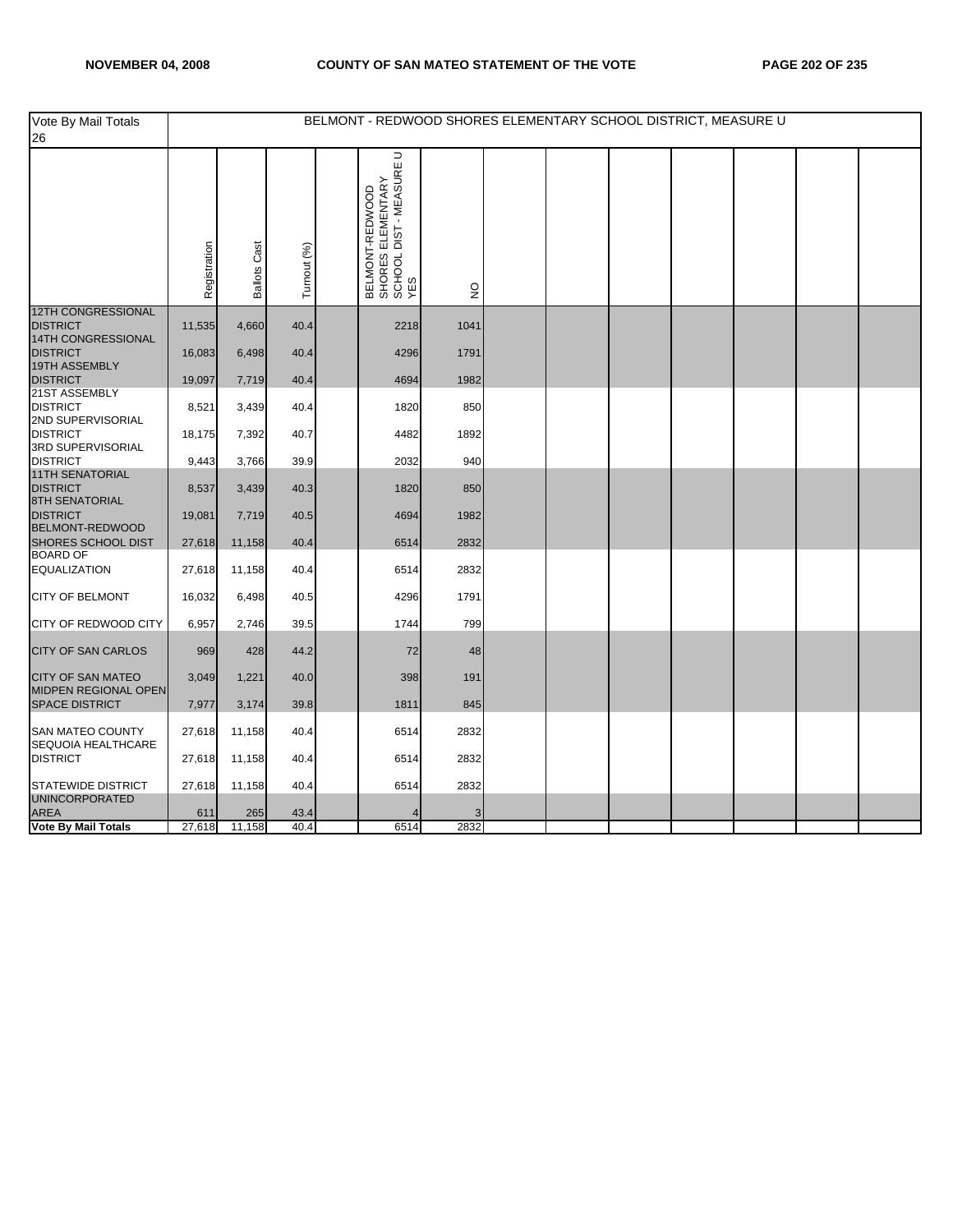| <b>Grand Totals</b><br>26                                          |                  |                     |              |                                                                                     |               |  | BELMONT - REDWOOD SHORES ELEMENTARY SCHOOL DISTRICT, MEASURE U |  |  |
|--------------------------------------------------------------------|------------------|---------------------|--------------|-------------------------------------------------------------------------------------|---------------|--|----------------------------------------------------------------|--|--|
|                                                                    | Registration     | <b>Ballots Cast</b> | Turnout (%)  | ⊃<br>  BELMONT-REDWOOD<br>  SHORES ELEMENTARY<br>  SCHOOL DIST - MEASURE U<br>  YES | $\frac{0}{2}$ |  |                                                                |  |  |
| <b>12TH CONGRESSIONAL</b><br><b>DISTRICT</b>                       | 11,535           | 9,426               | 81.7         | 4682                                                                                | 2031          |  |                                                                |  |  |
| 14TH CONGRESSIONAL<br><b>DISTRICT</b>                              | 16,083           | 13,337              | 82.9         | 9023                                                                                | 3363          |  |                                                                |  |  |
| 19TH ASSEMBLY<br><b>DISTRICT</b>                                   | 19,097           | 15,783              | 82.6         | 9854                                                                                | 3744          |  |                                                                |  |  |
| 21ST ASSEMBLY<br><b>DISTRICT</b>                                   | 8,521            | 6,980               | 81.9         | 3851                                                                                | 1650          |  |                                                                |  |  |
| 2ND SUPERVISORIAL<br><b>DISTRICT</b>                               | 18,175           | 15,007              | 82.6         | 9342                                                                                | 3542          |  |                                                                |  |  |
| 3RD SUPERVISORIAL<br><b>DISTRICT</b>                               | 9,443            | 7,756               | 82.1         | 4363                                                                                | 1852          |  |                                                                |  |  |
| <b>11TH SENATORIAL</b><br><b>DISTRICT</b><br><b>8TH SENATORIAL</b> | 8,537            | 6,995               | 81.9         | 3861                                                                                | 1654          |  |                                                                |  |  |
| <b>DISTRICT</b><br>BELMONT-REDWOOD                                 | 19,081           | 15,768              | 82.6         | 9844                                                                                | 3740          |  |                                                                |  |  |
| SHORES SCHOOL DIST<br><b>BOARD OF</b>                              | 27,618           | 22,763              | 82.4         | 13705                                                                               | 5394          |  |                                                                |  |  |
| <b>EQUALIZATION</b>                                                | 27,618           | 22,763              | 82.4         | 13705                                                                               | 5394          |  |                                                                |  |  |
| CITY OF BELMONT                                                    | 16,032           | 13,300              | 83.0         | 9001                                                                                | 3350          |  |                                                                |  |  |
| CITY OF REDWOOD CITY                                               | 6,957            | 5,661               | 81.4         | 3668                                                                                | 1541          |  |                                                                |  |  |
| CITY OF SAN CARLOS                                                 | 969              | 804                 | 83.0         | 154                                                                                 | 93            |  |                                                                |  |  |
| CITY OF SAN MATEO                                                  | 3,049            | 2,468               | 80.9         | 843                                                                                 | 390           |  |                                                                |  |  |
| MIDPEN REGIONAL OPEN<br><b>SPACE DISTRICT</b>                      | 7,977            | 6,502               | 81.5         | 3833                                                                                | 1641          |  |                                                                |  |  |
| SAN MATEO COUNTY<br>SEQUOIA HEALTHCARE                             | 27,618           | 22,763              | 82.4         | 13705                                                                               | 5394          |  |                                                                |  |  |
| <b>DISTRICT</b>                                                    | 27,618           | 22,763              | 82.4         | 13695                                                                               | 5392          |  |                                                                |  |  |
| STATEWIDE DISTRICT<br>UNINCORPORATED                               | 27,618           | 22,763              | 82.4         | 13705                                                                               | 5394          |  |                                                                |  |  |
| AREA                                                               | 611              | 530                 | 86.7         | 39                                                                                  | 20            |  |                                                                |  |  |
| <b>Voting Center Totals</b><br>Vote By Mail Totals                 | 27,618<br>27,618 | 835<br>11,158       | 3.0<br>40.4  | 537<br>6514                                                                         | 160<br>2832   |  |                                                                |  |  |
| <b>Election Day Totals</b><br><b>Grand Totals</b>                  | 27,618<br>27,618 | 10,770<br>22,763    | 39.0<br>82.4 | 6654<br>13705                                                                       | 2402<br>5394  |  |                                                                |  |  |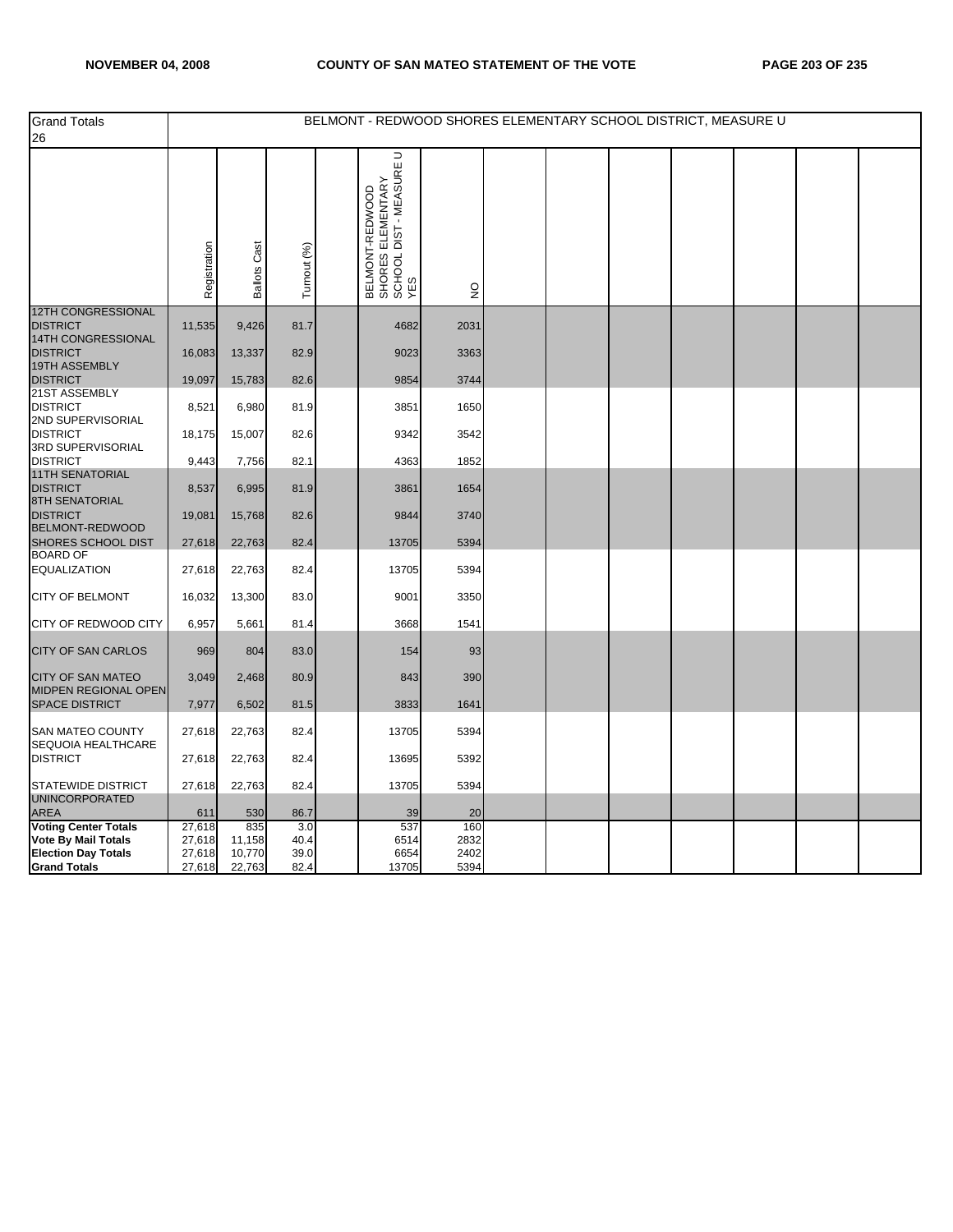|                             |                |                        |              |                                                                  | MILLBRAE ELEMENTARY SCHOOL DISTRICT, MEASURE X |  |  |  |  |
|-----------------------------|----------------|------------------------|--------------|------------------------------------------------------------------|------------------------------------------------|--|--|--|--|
| 27                          |                |                        |              |                                                                  |                                                |  |  |  |  |
|                             | Registration   | Cast<br><b>Ballots</b> | Turnout (%)  | MILLBRAE ELEMENTARY<br>SCHOOL DISTRICT<br>MEASURE X<br>BONDS YES | BONDS NO                                       |  |  |  |  |
| 1301                        | $\overline{0}$ | $\overline{0}$         | 0.0          | $\mathbf{0}$                                                     | $\overline{0}$                                 |  |  |  |  |
| 1501<br>1502<br>1503        | 876            | 706                    | 80.6         | 465                                                              | 164                                            |  |  |  |  |
|                             | 884            | 656<br>208             | 74.2<br>81.9 | 434                                                              | 147                                            |  |  |  |  |
| 1504                        | 254<br>1,599   | 1,303                  | 81.5         | 130<br>779                                                       | 56<br>404                                      |  |  |  |  |
| 1506                        | 971            | 802                    | 82.6         | 497                                                              | 241                                            |  |  |  |  |
| 1507                        | 868            | 751                    | 86.5         | 480                                                              | 216                                            |  |  |  |  |
| 1508                        | 1,004          | 822                    | 81.9         | 534                                                              | 195                                            |  |  |  |  |
| 1509                        | 939            | 750                    | 79.9         | 501                                                              |                                                |  |  |  |  |
| 1510                        | 799            | 640                    | 80.1         | 409                                                              | 183<br>169                                     |  |  |  |  |
| 1511                        | 721            | 572                    | 79.3         | 384                                                              | 146                                            |  |  |  |  |
| 1512<br>1514<br>1515        | 1,102          | 921                    | 83.6         | 568                                                              | 277                                            |  |  |  |  |
|                             | 940            | 806                    | 85.7         | 471                                                              | 256                                            |  |  |  |  |
|                             | 1,047          | 873                    | 83.4         | 499                                                              | 308                                            |  |  |  |  |
| 1605                        | 1,014          | 731                    | 72.1         | 491                                                              | 157                                            |  |  |  |  |
| 3210                        |                | $\overline{7}$         | 100.0        | 4                                                                |                                                |  |  |  |  |
| 3211                        | 5              | 5                      | 100.0        | 0                                                                | $\mathbf 0$                                    |  |  |  |  |
| <b>Voting Center Totals</b> | 13,030         | 141                    | 1.1          | 108                                                              | 25                                             |  |  |  |  |
| <b>Vote By Mail Totals</b>  | 13,030         | 5,328                  | 40.9         | 3374                                                             | 1562                                           |  |  |  |  |
| <b>Election Day Totals</b>  | 13,030         | 5,084                  | 39.0         | 3164                                                             | 1333                                           |  |  |  |  |
| <b>Grand Totals</b>         | 13,030         | 10,553                 | 81.0         | 6646                                                             | 2920                                           |  |  |  |  |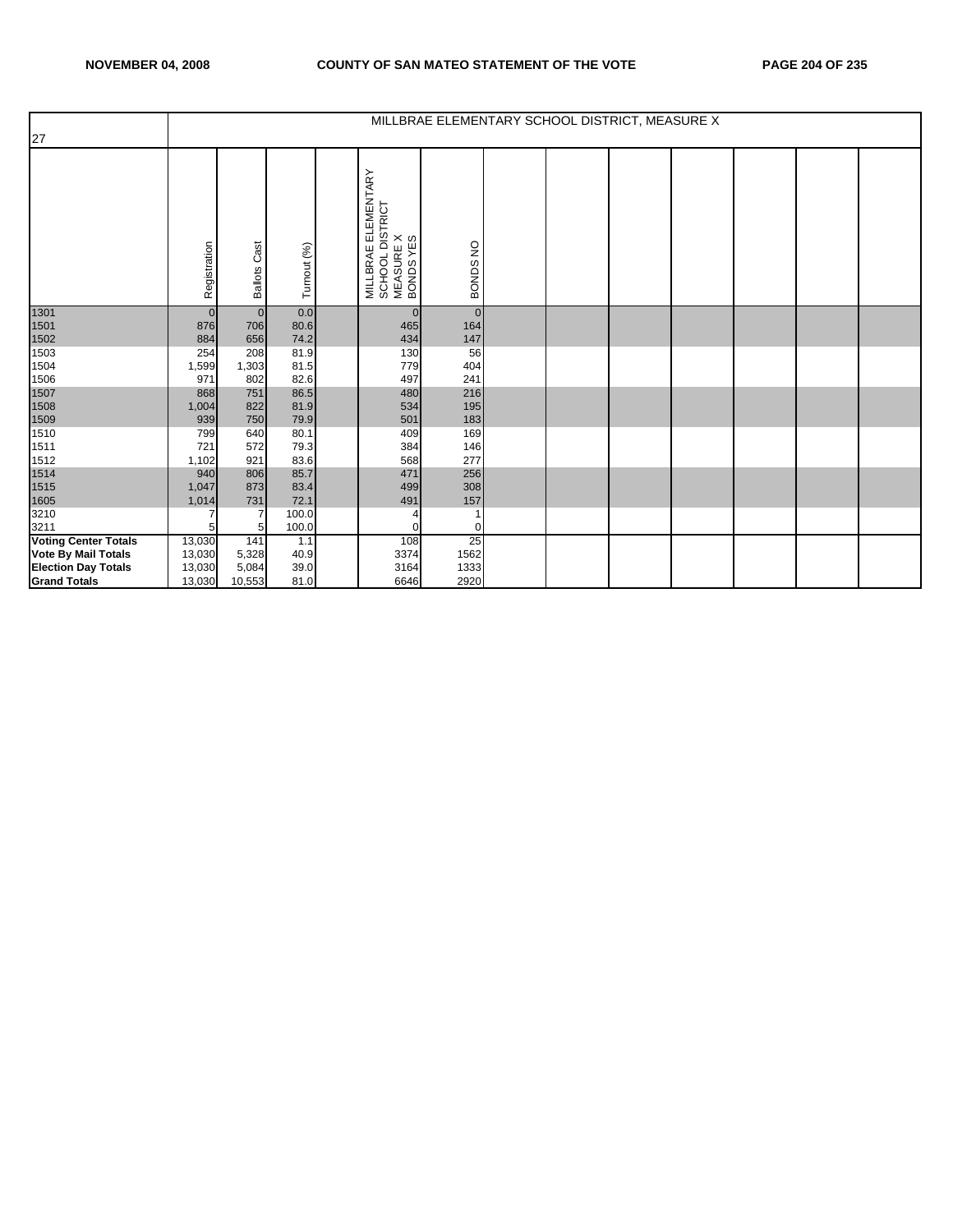| <b>Voting Center Totals</b><br>27                                |              |                     |             |                                                                        |                |  | MILLBRAE ELEMENTARY SCHOOL DISTRICT, MEASURE X |  |  |
|------------------------------------------------------------------|--------------|---------------------|-------------|------------------------------------------------------------------------|----------------|--|------------------------------------------------|--|--|
|                                                                  | Registration | <b>Ballots Cast</b> | Turnout (%) | MILLBRAE ELEMENTARY<br>  SCHOOL DISTRICT<br>  MEASURE X<br>  BONDS YES | BONDS NO       |  |                                                |  |  |
| <b>12TH CONGRESSIONAL</b><br><b>DISTRICT</b>                     | 13,018       | 141                 | 1.1         | 108                                                                    | 25             |  |                                                |  |  |
| 14TH CONGRESSIONAL<br><b>DISTRICT</b>                            | 12           | 0                   | 0.0         | $\mathbf 0$                                                            | $\Omega$       |  |                                                |  |  |
| 19TH ASSEMBLY<br><b>DISTRICT</b>                                 | 13,030       | 141                 | 1.1         | 108                                                                    | 25             |  |                                                |  |  |
| <b>1ST SUPERVISORIAL</b><br><b>DISTRICT</b><br>3RD SUPERVISORIAL | 13,018       | 141                 | 1.1         | 108                                                                    | 25             |  |                                                |  |  |
| <b>DISTRICT</b><br><b>8TH SENATORIAL</b>                         | 12           | O                   | 0.0         | 0                                                                      |                |  |                                                |  |  |
| <b>DISTRICT</b>                                                  | 13,030       | 141                 | 1.1         | 108                                                                    | 25             |  |                                                |  |  |
| <b>BOARD OF</b><br><b>EQUALIZATION</b>                           | 13,030       | $141$               | 1.1         | 108                                                                    | 25             |  |                                                |  |  |
| <b>CITY OF MILLBRAE</b>                                          | 12,004       | 134                 | 1.1         | 103                                                                    | 23             |  |                                                |  |  |
| <b>CITY OF SAN BRUNO</b>                                         | 1,014        | $\overline{7}$      | 0.7         | 5                                                                      | $\overline{2}$ |  |                                                |  |  |
| MILLBRAE ELEMENTARY<br><b>SCHOOL DISTRICT</b>                    | 13,030       | 141                 | 1.1         | 108                                                                    | 25             |  |                                                |  |  |
| <b>SAN MATEO COUNTY</b>                                          | 13,030       | 141                 | 1.1         | 108                                                                    | 25             |  |                                                |  |  |
| <b>STATEWIDE DISTRICT</b>                                        | 13,030       | 141                 | 1.1         | 108                                                                    | 25             |  |                                                |  |  |
| <b>UNINCORPORATED</b><br><b>AREA</b>                             | 12           | 0                   | 0.0         |                                                                        |                |  |                                                |  |  |
| <b>Voting Center Totals</b>                                      | 13,030       | 141                 | 1.1         | 108                                                                    | 25             |  |                                                |  |  |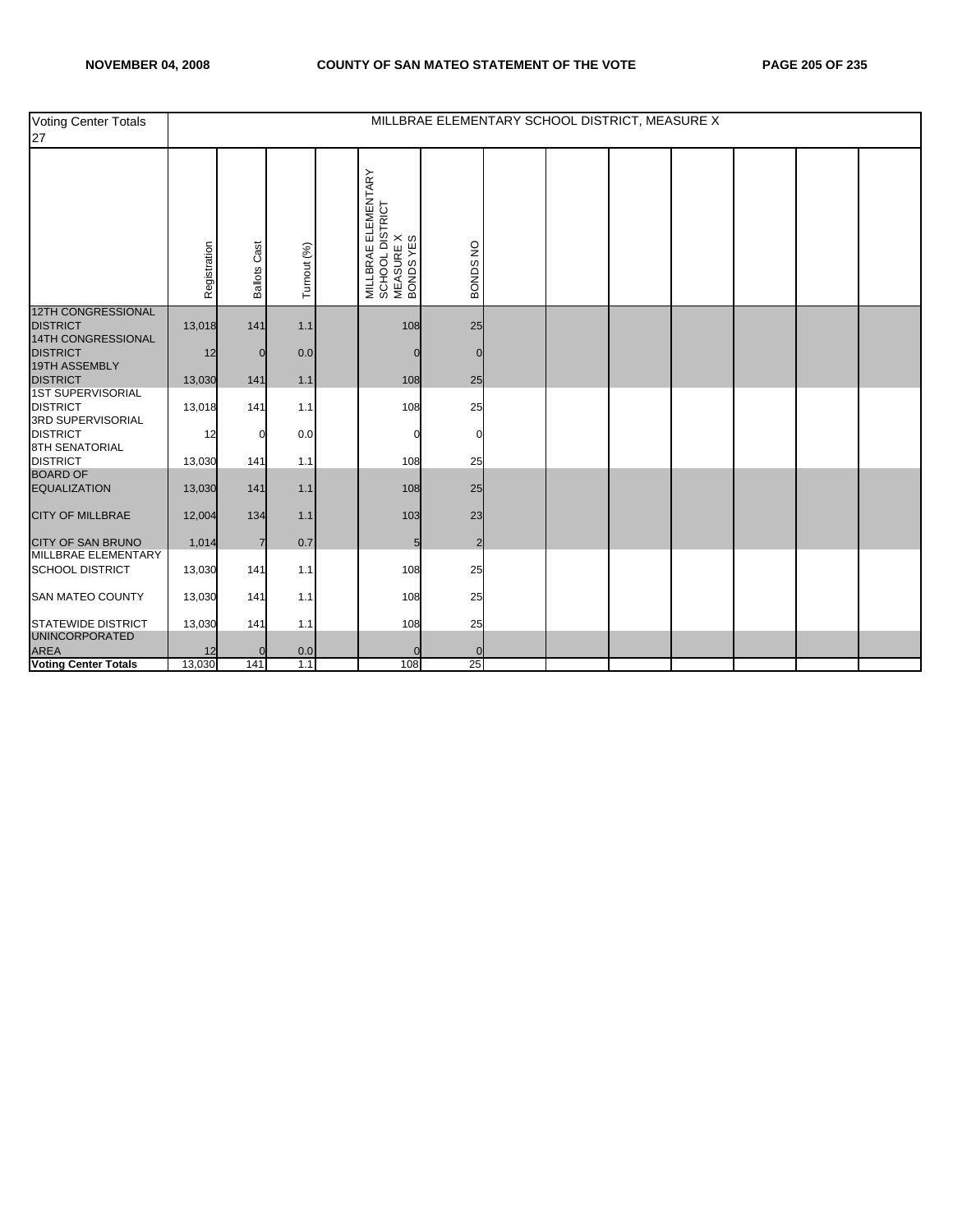| Vote By Mail Totals<br>27                                               |              |                     |             |                                                                        |             |  | MILLBRAE ELEMENTARY SCHOOL DISTRICT, MEASURE X |  |  |
|-------------------------------------------------------------------------|--------------|---------------------|-------------|------------------------------------------------------------------------|-------------|--|------------------------------------------------|--|--|
|                                                                         | Registration | <b>Ballots Cast</b> | Turnout (%) | MILLBRAE ELEMENTARY<br>  SCHOOL DISTRICT<br>  MEASURE X<br>  BONDS YES | BONDS NO    |  |                                                |  |  |
| <b>12TH CONGRESSIONAL</b><br><b>DISTRICT</b>                            | 13,018       | 5,328               | 40.9        | 3374                                                                   | 1562        |  |                                                |  |  |
| 14TH CONGRESSIONAL                                                      |              |                     |             |                                                                        |             |  |                                                |  |  |
| <b>DISTRICT</b><br>19TH ASSEMBLY                                        | 12           | $\mathbf{0}$        | 0.0         | $\mathbf{0}$                                                           | $\mathbf 0$ |  |                                                |  |  |
| <b>DISTRICT</b>                                                         | 13,030       | 5,328               | 40.9        | 3374                                                                   | 1562        |  |                                                |  |  |
| <b>1ST SUPERVISORIAL</b><br><b>DISTRICT</b><br><b>3RD SUPERVISORIAL</b> | 13,018       | 5,328               | 40.9        | 3374                                                                   | 1562        |  |                                                |  |  |
| <b>DISTRICT</b><br><b>8TH SENATORIAL</b>                                | 12           | $\Omega$            | 0.0         | $\Omega$                                                               | $\Omega$    |  |                                                |  |  |
| <b>DISTRICT</b>                                                         | 13,030       | 5,328               | 40.9        | 3374                                                                   | 1562        |  |                                                |  |  |
| <b>BOARD OF</b><br><b>EQUALIZATION</b>                                  | 13,030       | 5,328               | 40.9        | 3374                                                                   | 1562        |  |                                                |  |  |
| <b>CITY OF MILLBRAE</b>                                                 | 12,004       | 5,076               | 42.3        | 3206                                                                   | 1499        |  |                                                |  |  |
| <b>CITY OF SAN BRUNO</b>                                                | 1,014        | 252                 | 24.9        | 168                                                                    | 63          |  |                                                |  |  |
| MILLBRAE ELEMENTARY<br><b>SCHOOL DISTRICT</b>                           | 13,030       | 5,328               | 40.9        | 3374                                                                   | 1562        |  |                                                |  |  |
| <b>SAN MATEO COUNTY</b>                                                 | 13,030       | 5,328               | 40.9        | 3374                                                                   | 1562        |  |                                                |  |  |
| <b>STATEWIDE DISTRICT</b>                                               | 13,030       | 5,328               | 40.9        | 3374                                                                   | 1562        |  |                                                |  |  |
| <b>UNINCORPORATED</b><br><b>AREA</b>                                    | 12           | $\mathbf{0}$        | 0.0         | $\mathbf 0$                                                            | 0           |  |                                                |  |  |
| <b>Vote By Mail Totals</b>                                              | 13,030       | 5,328               | 40.9        | 3374                                                                   | 1562        |  |                                                |  |  |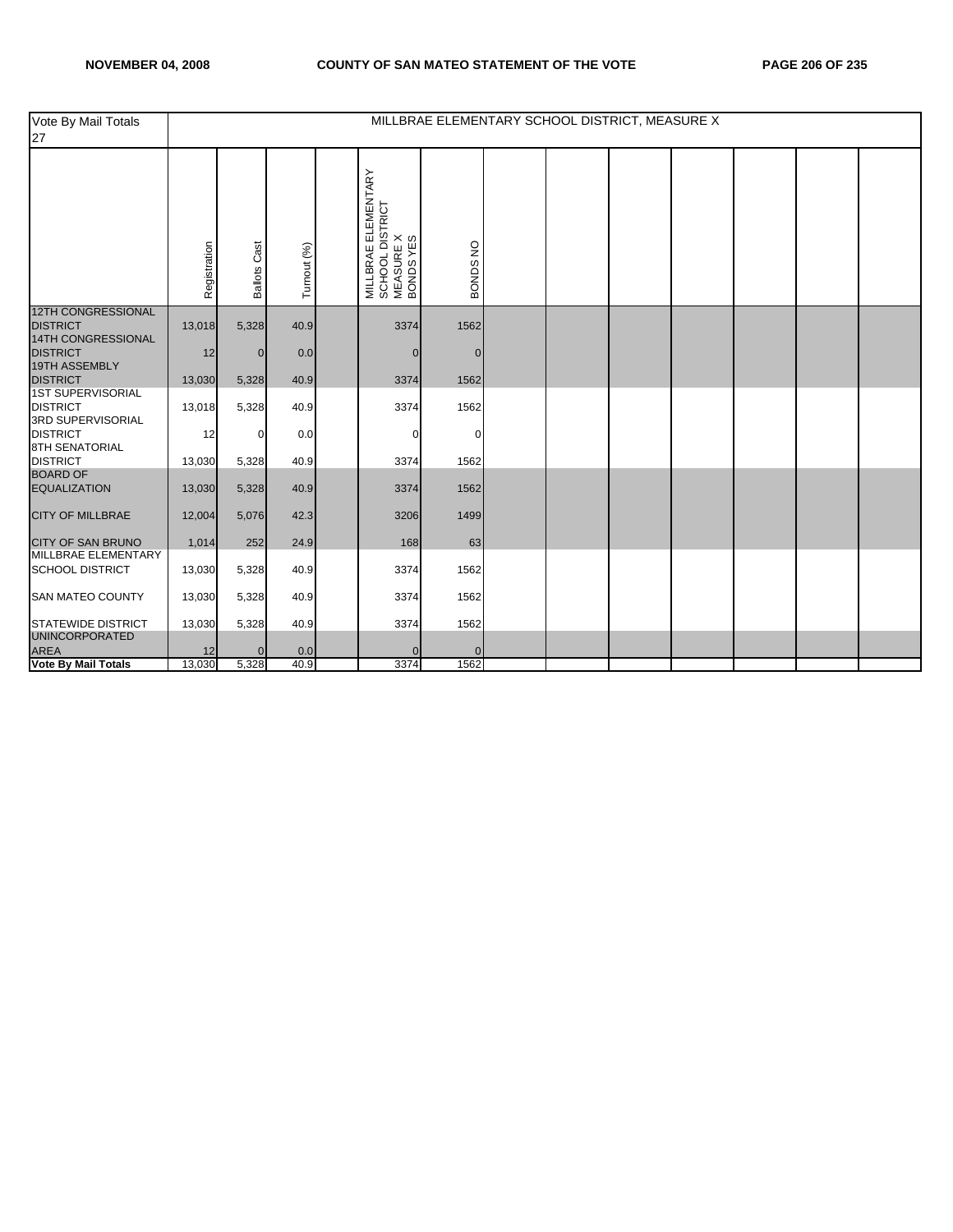| <b>Grand Totals</b><br>27                                     |                  |                     |             |                                                                        | MILLBRAE ELEMENTARY SCHOOL DISTRICT, MEASURE X |  |  |  |  |
|---------------------------------------------------------------|------------------|---------------------|-------------|------------------------------------------------------------------------|------------------------------------------------|--|--|--|--|
|                                                               | Registration     | <b>Ballots Cast</b> | Turnout (%) | MILLBRAE ELEMENTARY<br>  SCHOOL DISTRICT<br>  MEASURE X<br>  BONDS YES | BONDS NO                                       |  |  |  |  |
| 12TH CONGRESSIONAL<br><b>DISTRICT</b>                         | 13,018           | 10,541              | 81.0        | 6642                                                                   | 2919                                           |  |  |  |  |
| 14TH CONGRESSIONAL<br><b>DISTRICT</b><br><b>19TH ASSEMBLY</b> | 12               | 12                  | 100.0       | 4                                                                      |                                                |  |  |  |  |
| <b>DISTRICT</b>                                               | 13,030           | 10,553              | 81.0        | 6646                                                                   | 2920                                           |  |  |  |  |
| <b>1ST SUPERVISORIAL</b><br><b>DISTRICT</b>                   | 13,018           | 10,541              | 81.0        | 6642                                                                   | 2919                                           |  |  |  |  |
| 3RD SUPERVISORIAL<br><b>DISTRICT</b><br><b>8TH SENATORIAL</b> | 12               | 12                  | 100.0       |                                                                        | 1                                              |  |  |  |  |
| <b>DISTRICT</b>                                               | 13,030           | 10,553              | 81.0        | 6646                                                                   | 2920                                           |  |  |  |  |
| <b>BOARD OF</b><br><b>EQUALIZATION</b>                        | 13,030           | 10,553              | 81.0        | 6646                                                                   | 2920                                           |  |  |  |  |
| <b>CITY OF MILLBRAE</b>                                       | 12,004           | 9,810               | 81.7        | 6151                                                                   | 2762                                           |  |  |  |  |
| <b>CITY OF SAN BRUNO</b><br>MILLBRAE ELEMENTARY               | 1,014            | 731                 | 72.1        | 491                                                                    | 157                                            |  |  |  |  |
| <b>SCHOOL DISTRICT</b>                                        | 13,030           | 10,553              | 81.0        | 6646                                                                   | 2920                                           |  |  |  |  |
| <b>SAN MATEO COUNTY</b>                                       | 13,030           | 10,553              | 81.0        | 6646                                                                   | 2920                                           |  |  |  |  |
| <b>STATEWIDE DISTRICT</b><br><b>UNINCORPORATED</b>            | 13,030           | 10,553              | 81.0        | 6646                                                                   | 2920                                           |  |  |  |  |
| <b>AREA</b>                                                   | 12               | 12                  | 100.0       |                                                                        |                                                |  |  |  |  |
| <b>Voting Center Totals</b><br>Vote By Mail Totals            | 13,030<br>13,030 | 141<br>5,328        | 1.1<br>40.9 | 108<br>3374                                                            | 25<br>1562                                     |  |  |  |  |
| <b>Election Day Totals</b>                                    | 13,030           | 5,084               | 39.0        | 3164                                                                   | 1333                                           |  |  |  |  |
| <b>Grand Totals</b>                                           | 13,030           | 10,553              | 81.0        | 6646                                                                   | 2920                                           |  |  |  |  |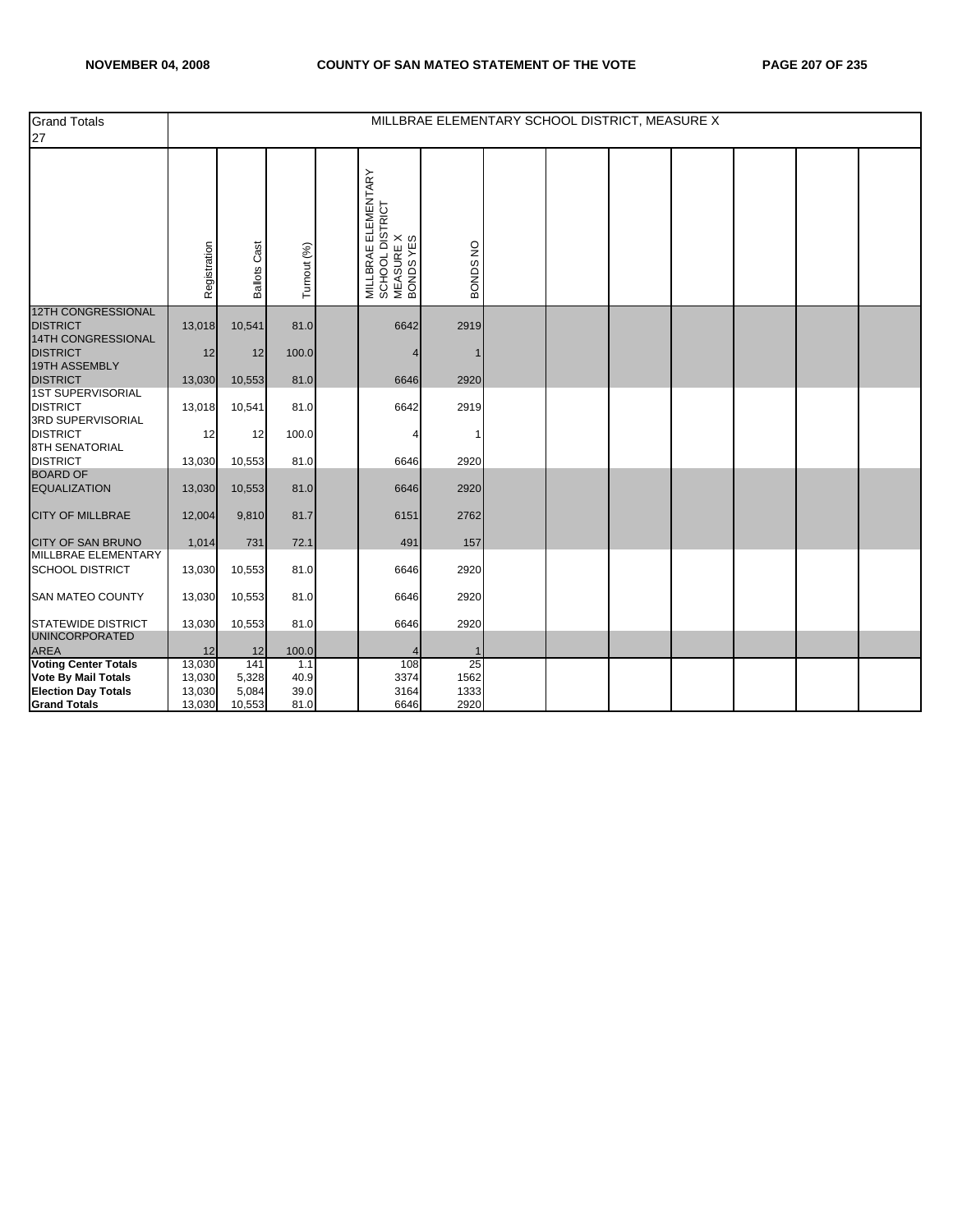|                             |              |                     |              |                                                   |                                |  | SAN CARLOS SCHOOL DISTRICT, MEASURE S |  |  |
|-----------------------------|--------------|---------------------|--------------|---------------------------------------------------|--------------------------------|--|---------------------------------------|--|--|
| 28                          |              |                     |              |                                                   |                                |  |                                       |  |  |
|                             | Registration | <b>Ballots Cast</b> | Turnout (%)  | SAN CARLOS<br>SCHOOL DISTRICT<br>MEASURE S<br>YES | $\mathop{\mathsf{S}}\nolimits$ |  |                                       |  |  |
| 3202                        | 544          | 478                 | 87.9         | 290                                               | 139                            |  |                                       |  |  |
| 3601                        | 695          | 580                 | 83.5         | 333                                               | 212                            |  |                                       |  |  |
| 3602                        | 689          | 598                 | 86.8         | 353                                               | 219                            |  |                                       |  |  |
| 3603<br>3604                | 698<br>721   | 585<br>628          | 83.8<br>87.1 | 338<br>407                                        | 208<br>184                     |  |                                       |  |  |
| 3605                        | 1,024        | 878                 | 85.7         | 506                                               | 299                            |  |                                       |  |  |
| 3607                        | 1,078        | 847                 | 78.6         | 517                                               | 236                            |  |                                       |  |  |
| 3608                        | 919          | 730                 | 79.4         | 492                                               | 163                            |  |                                       |  |  |
| 3609                        | 857          | 722                 | 84.2         | 437                                               | 201                            |  |                                       |  |  |
| 3610                        | 750          | 651                 | 86.8         | 405                                               | 212                            |  |                                       |  |  |
| 3611                        | 775          | 628                 | 81.0         | 381                                               | 195                            |  |                                       |  |  |
| 3612                        | 866          | 699                 | 80.7         | 403                                               | 237                            |  |                                       |  |  |
| 3613                        | 811          | 690                 | 85.1         | 436                                               | 211                            |  |                                       |  |  |
| 3614                        | 750          | 668                 | 89.1         | 419                                               | 217                            |  |                                       |  |  |
| 3615                        | 729          | 623                 | 85.5         | 409                                               | 181                            |  |                                       |  |  |
| 3616                        | 713          | 643                 | 90.2         | 419                                               | 187                            |  |                                       |  |  |
| 3617                        | 696          | 608                 | 87.4         | 401                                               | 171                            |  |                                       |  |  |
| 3618                        | 769          | 675                 | 87.8         | 395                                               | 238                            |  |                                       |  |  |
| 3621                        | 669          | 568                 | 84.9         | 331                                               | 194                            |  |                                       |  |  |
| 3622                        | 836          | 718                 | 85.9         | 421                                               | 234                            |  |                                       |  |  |
| 3623                        | 646          | 541                 | 83.7         | 311                                               | 204                            |  |                                       |  |  |
| 3624                        | 718          | 627                 | 87.3         | 371                                               | 222                            |  |                                       |  |  |
| 3625                        | 718          | 600                 | 83.6         | 348                                               | 189                            |  |                                       |  |  |
| 3626                        | 952          | 790                 | 83.0         | 300                                               | 188                            |  |                                       |  |  |
| <b>Voting Center Totals</b> | 18,623       | 465                 | 2.5          | 302                                               | 122                            |  |                                       |  |  |
| <b>Vote By Mail Totals</b>  | 18,623       | 8,144               | 43.7         | 4728                                              | 2742                           |  |                                       |  |  |
| <b>Election Day Totals</b>  | 18,623       | 7,166               | 38.5         | 4393                                              | 2077                           |  |                                       |  |  |
| <b>Grand Totals</b>         | 18,623       | 15,775              | 84.7         | 9423                                              | 4941                           |  |                                       |  |  |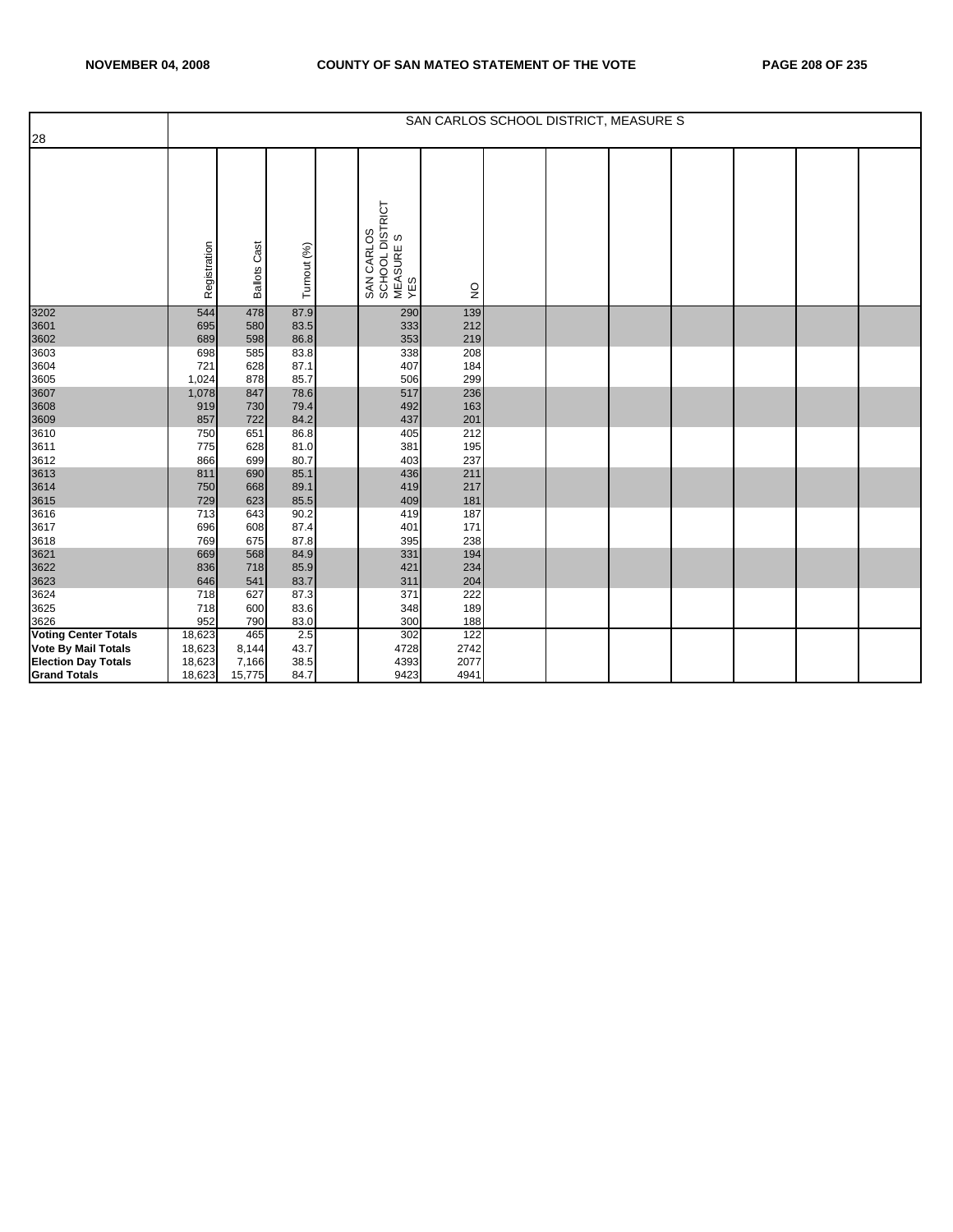| Voting Center Totals<br>28                                                      |                  |                     |             |                                                   |              |  | SAN CARLOS SCHOOL DISTRICT, MEASURE S |  |  |
|---------------------------------------------------------------------------------|------------------|---------------------|-------------|---------------------------------------------------|--------------|--|---------------------------------------|--|--|
|                                                                                 | Registration     | <b>Ballots Cast</b> | Turnout (%) | SAN CARLOS<br>SCHOOL DISTRICT<br>MEASURE S<br>YES | $\mathsf{S}$ |  |                                       |  |  |
| <b>12TH CONGRESSIONAL</b><br><b>DISTRICT</b><br>21ST ASSEMBLY                   | 18,623           | 465                 | 2.5         | 302                                               | 122          |  |                                       |  |  |
| <b>DISTRICT</b><br>3RD SUPERVISORIAL                                            | 18,623           | 465                 | 2.5         | 302                                               | 122          |  |                                       |  |  |
| <b>DISTRICT</b><br><b>11TH SENATORIAL</b><br><b>DISTRICT</b><br><b>BOARD OF</b> | 18,623<br>18,623 | 465<br>465          | 2.5<br>2.5  | 302<br>302                                        | 122<br>122   |  |                                       |  |  |
| <b>EQUALIZATION</b>                                                             | 18,623           | 465                 | 2.5         | 302                                               | 122          |  |                                       |  |  |
| <b>CITY OF SAN CARLOS</b><br><b>MIDPEN REGIONAL OPEN</b>                        | 18,079           | 443                 | 2.5         | 284                                               | 119          |  |                                       |  |  |
| SPACE DISTRICT<br><b>SAN CARLOS SCHOOL</b>                                      | 18,079           | 443                 | 2.5         | 282                                               | 118          |  |                                       |  |  |
| <b>DISTRICT</b><br><b>SAN MATEO COUNTY</b>                                      | 18,623           | 465                 | 2.5         | 302                                               | 122          |  |                                       |  |  |
| SEQUOIA HEALTHCARE<br><b>DISTRICT</b>                                           | 18,623<br>18,623 | 465<br>465          | 2.5<br>2.5  | 302<br>302                                        | 122<br>122   |  |                                       |  |  |
| <b>STATEWIDE DISTRICT</b>                                                       | 18,623           | 465                 | 2.5         | 302                                               | 122          |  |                                       |  |  |
| <b>UNINCORPORATED</b><br><b>AREA</b><br>Voting Center Totals                    | 544<br>18,623    | 22<br>465           | 4.0<br>2.5  | 18<br>302                                         | 122          |  |                                       |  |  |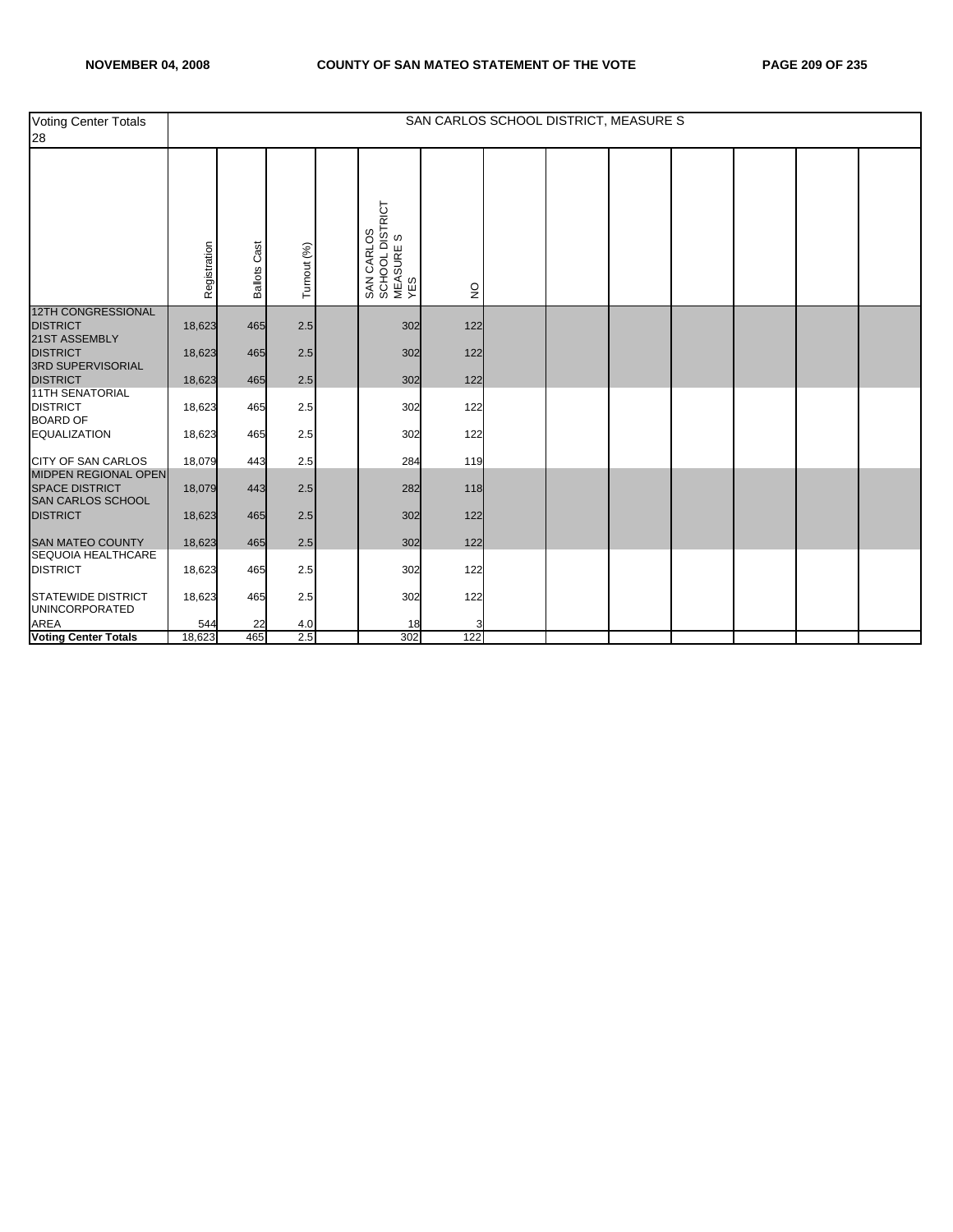| Vote By Mail Totals<br>28                                                 |              |                        |             |                                                   |               |  | SAN CARLOS SCHOOL DISTRICT, MEASURE S |  |  |
|---------------------------------------------------------------------------|--------------|------------------------|-------------|---------------------------------------------------|---------------|--|---------------------------------------|--|--|
|                                                                           | Registration | Cast<br><b>Ballots</b> | Turnout (%) | SAN CARLOS<br>SCHOOL DISTRICT<br>MEASURE S<br>YES | $\frac{0}{2}$ |  |                                       |  |  |
| 12TH CONGRESSIONAL<br><b>DISTRICT</b>                                     | 18,623       | 8,144                  | 43.7        | 4728                                              | 2742          |  |                                       |  |  |
| 21ST ASSEMBLY<br>DISTRICT<br>3RD SUPERVISORIAL                            | 18,623       | 8,144                  | 43.7        | 4728                                              | 2742          |  |                                       |  |  |
| <b>DISTRICT</b>                                                           | 18,623       | 8,144                  | 43.7        | 4728                                              | 2742          |  |                                       |  |  |
| <b>11TH SENATORIAL</b><br><b>DISTRICT</b><br><b>BOARD OF</b>              | 18,623       | 8,144                  | 43.7        | 4728                                              | 2742          |  |                                       |  |  |
| <b>EQUALIZATION</b>                                                       | 18,623       | 8,144                  | 43.7        | 4728                                              | 2742          |  |                                       |  |  |
| <b>CITY OF SAN CARLOS</b>                                                 | 18,079       | 7,879                  | 43.6        | 4571                                              | 2661          |  |                                       |  |  |
| <b>MIDPEN REGIONAL OPEN</b><br><b>SPACE DISTRICT</b><br>SAN CARLOS SCHOOL | 18,079       | 7,879                  | 43.6        | 4556                                              | 2651          |  |                                       |  |  |
| <b>DISTRICT</b>                                                           | 18,623       | 8,144                  | 43.7        | 4728                                              | 2742          |  |                                       |  |  |
| <b>SAN MATEO COUNTY</b><br>SEQUOIA HEALTHCARE                             | 18,623       | 8,144                  | 43.7        | 4728                                              | 2742          |  |                                       |  |  |
| <b>DISTRICT</b>                                                           | 18,623       | 8,144                  | 43.7        | 4728                                              | 2742          |  |                                       |  |  |
| <b>STATEWIDE DISTRICT</b><br><b>UNINCORPORATED</b>                        | 18,623       | 8,144                  | 43.7        | 4728                                              | 2742          |  |                                       |  |  |
| <b>AREA</b><br>Vote By Mail Totals                                        | 544          | 265                    | 48.7        | 157                                               | 81            |  |                                       |  |  |
|                                                                           | 18,623       | 8,144                  | 43.7        | 4728                                              | 2742          |  |                                       |  |  |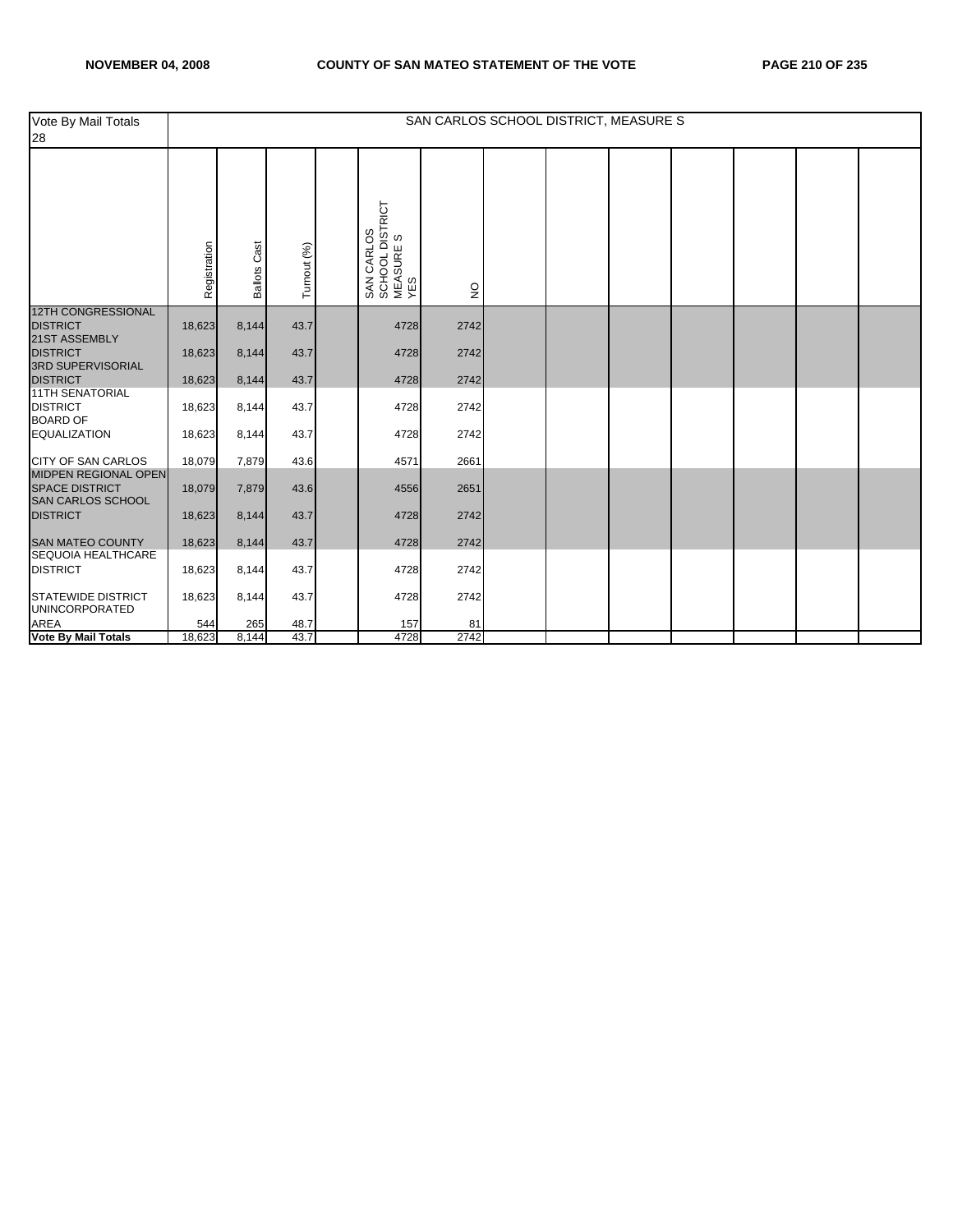| <b>Grand Totals</b><br>28                                                 |                  |                     |              |                                                   |               |  | SAN CARLOS SCHOOL DISTRICT, MEASURE S |  |  |
|---------------------------------------------------------------------------|------------------|---------------------|--------------|---------------------------------------------------|---------------|--|---------------------------------------|--|--|
|                                                                           | Registration     | <b>Ballots Cast</b> | Turnout (%)  | SAN CARLOS<br>SCHOOL DISTRICT<br>MEASURE S<br>YES | $\frac{0}{2}$ |  |                                       |  |  |
| <b>12TH CONGRESSIONAL</b><br>DISTRICT<br>21ST ASSEMBLY                    | 18,623           | 15,775              | 84.7         | 9423                                              | 4941          |  |                                       |  |  |
| <b>DISTRICT</b><br>3RD SUPERVISORIAL                                      | 18,623           | 15,775              | 84.7         | 9423                                              | 4941          |  |                                       |  |  |
| <b>DISTRICT</b>                                                           | 18,623           | 15,775              | 84.7         | 9423                                              | 4941          |  |                                       |  |  |
| <b>11TH SENATORIAL</b><br><b>DISTRICT</b><br><b>BOARD OF</b>              | 18,623           | 15,775              | 84.7         | 9423                                              | 4941          |  |                                       |  |  |
| <b>EQUALIZATION</b>                                                       | 18,623           | 15,775              | 84.7         | 9423                                              | 4941          |  |                                       |  |  |
| <b>CITY OF SAN CARLOS</b>                                                 | 18,079           | 15,297              | 84.6         | 9133                                              | 4802          |  |                                       |  |  |
| <b>MIDPEN REGIONAL OPEN</b><br><b>SPACE DISTRICT</b><br>SAN CARLOS SCHOOL | 18,079           | 15,297              | 84.6         | 9107                                              | 4787          |  |                                       |  |  |
| <b>DISTRICT</b>                                                           | 18,623           | 15,775              | 84.7         | 9423                                              | 4941          |  |                                       |  |  |
| <b>SAN MATEO COUNTY</b>                                                   | 18,623           | 15,775              | 84.7         | 9423                                              | 4941          |  |                                       |  |  |
| SEQUOIA HEALTHCARE<br><b>DISTRICT</b>                                     | 18,623           | 15,775              | 84.7         | 9423                                              | 4941          |  |                                       |  |  |
| <b>STATEWIDE DISTRICT</b><br><b>UNINCORPORATED</b>                        | 18,623           | 15,775              | 84.7         | 9423                                              | 4941          |  |                                       |  |  |
| <b>AREA</b><br>Voting Center Totals                                       | 544              | 478                 | 87.9         | 290                                               | 139           |  |                                       |  |  |
|                                                                           | 18,623           | 465                 | 2.5          | 302                                               | 122           |  |                                       |  |  |
| <b>Vote By Mail Totals</b>                                                | 18,623           | 8,144               | 43.7         | 4728                                              | 2742<br>2077  |  |                                       |  |  |
| <b>Election Day Totals</b><br><b>Grand Totals</b>                         | 18,623<br>18,623 | 7,166<br>15,775     | 38.5<br>84.7 | 4393<br>9423                                      | 4941          |  |                                       |  |  |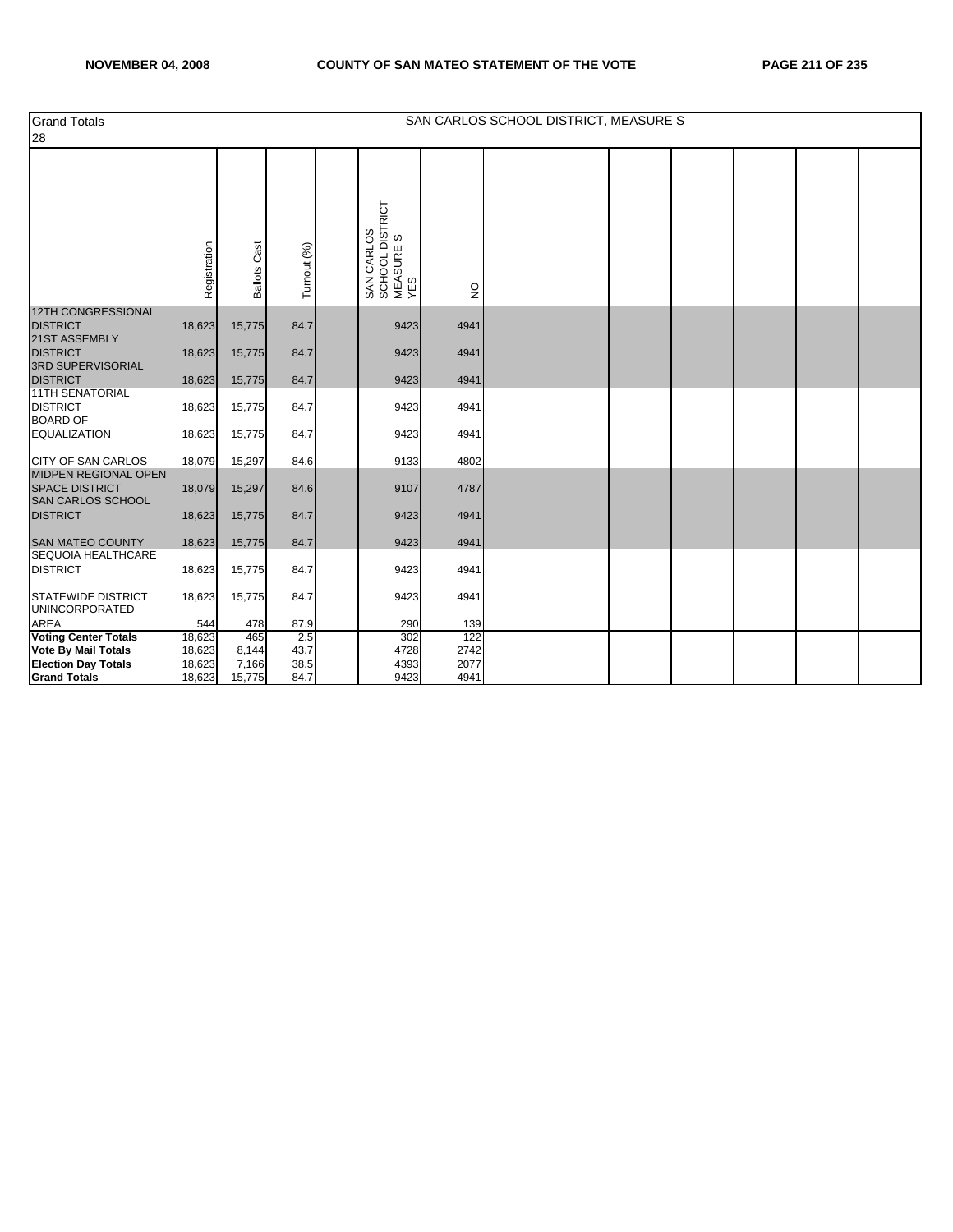|                              |                    |                     |              |                                  |                   |                            | COUNTY MEASURE Q: COUNTY MEASURE R |  |  |
|------------------------------|--------------------|---------------------|--------------|----------------------------------|-------------------|----------------------------|------------------------------------|--|--|
| 29                           |                    |                     |              | $\circ$<br>COUNTY MEASURE<br>YES |                   | œ<br>COUNTY MEASURE<br>YES |                                    |  |  |
|                              | Registration       | <b>Ballots Cast</b> | Turnout (%)  |                                  | $\frac{1}{2}$     |                            | $\frac{1}{2}$                      |  |  |
| 1001<br>1002                 | 1,143<br>943       | 920<br>803          | 80.5<br>85.2 | 380<br>318                       | 377<br>331        | 381<br>313                 | 373<br>332                         |  |  |
| 1003                         | 620                | 483                 | 77.9         | 184                              | 216               | 177                        | 215                                |  |  |
| 1004<br>1006                 | 773<br>1,064       | 646<br>911          | 83.6<br>85.6 | 255<br>380                       | 264<br>364        | 253<br>365                 | 260<br>379                         |  |  |
| 1007<br>1008                 | 806<br>731         | 658<br>593          | 81.6<br>81.1 | 252<br>224                       | 275<br>265        | 246<br>226                 | 273<br>263                         |  |  |
|                              | 767                | 642                 | 83.7         | 269                              | 249               | 274                        | 243                                |  |  |
| 1009<br>1010<br>1011         | 761<br>761         | 635<br>617          | 83.4<br>81.1 | 242<br>211                       | 260<br>284        | 239<br>210                 | 256<br>277                         |  |  |
| 1012                         | 853                | 687<br>845          | 80.5<br>83.7 | 285<br>335                       | 266<br>352        | 281<br>329                 | 268<br>356                         |  |  |
| 1013                         | 1,010<br>713       | 611                 | 85.7         | 250                              | 249               | 256                        | 246                                |  |  |
| 1015<br>1016<br>1017         | 845<br>963         | 694<br>827          | 82.1<br>85.9 | 274<br>344                       | 288<br>317        | 279<br>350                 | 288<br>308                         |  |  |
| 1018                         | 839                | 738                 | 88.0         | 344                              | 270               | 347                        | 265                                |  |  |
| 1019<br>1020                 | 906<br>567         | 771<br>448          | 85.1<br>79.0 | 342<br>162                       | 302<br>208        | 333<br>166                 | 308<br>203                         |  |  |
| 1021<br>1022                 | 678<br>699         | 552<br>581          | 81.4<br>83.1 | 211<br>243                       | 236<br>238        | 211<br>242                 | 232<br>237                         |  |  |
| 1023                         | 231                | 191                 | 82.7         | 83                               | 79                | 74                         | 85                                 |  |  |
| 1024<br>1025                 | 198<br>107         | 179<br>86           | 90.4<br>80.4 | 83<br>44                         | 66<br>31          | 78<br>44                   | 69<br>32                           |  |  |
| 1201<br>1202                 | 237<br>253         | 215<br>221          | 90.7<br>87.4 | 81<br>83                         | 105<br>111        | 78<br>89                   | 106<br>105                         |  |  |
| 1203<br>1204                 | 121                | 98                  | 81.0         | 41                               | 39                | 41                         | 38                                 |  |  |
| 1301                         | 165<br>$\mathbf 0$ | 151<br>0            | 91.5<br>0.0  | 54<br>$\mathbf 0$                | 73<br>$\mathbf 0$ | 54<br>$\mathbf 0$          | 73<br>$\pmb{0}$                    |  |  |
| 1401                         | 1,058              | 919                 | 86.9         | 348<br>57                        | 419               | 354                        | 412<br>76                          |  |  |
| 1402                         | 189<br>787         | 161<br>634          | 85.2<br>80.6 | 225                              | 86<br>310         | 67<br>235                  | 296                                |  |  |
| 1403<br>1404<br>1405<br>1406 | 1,041<br>263       | 869<br>221          | 83.5<br>84.0 | 333<br>76                        | 386<br>112        | 328<br>75                  | 387<br>111                         |  |  |
|                              | 713                | 615                 | 86.3         | 234                              | 285               | 241                        | 274                                |  |  |
| 1407<br>1408                 | 829<br>793         | 728<br>668          | 87.8<br>84.2 | 293<br>248                       | 313<br>312        | 300<br>249                 | 309<br>313                         |  |  |
| 1409<br>1410                 | 784<br>566         | 648                 | 82.7<br>81.8 | 255                              | 295<br>212        | 268                        | 282<br>211                         |  |  |
| 1411                         | 261                | 463<br>237          | 90.8         | 164<br>88                        | 112               | 163<br>88                  | 112                                |  |  |
| 1412<br>1501                 | 202<br>876         | 176<br>706          | 87.1<br>80.6 | 57<br>251                        | 89<br>314         | 58<br>258                  | 88<br>307                          |  |  |
| 1502                         | 884                | 656                 | 74.2         | 263                              | 284               | 262                        | 277                                |  |  |
| 1503<br>1504                 | 254<br>1,599       | 208<br>1,303        | 81.9<br>81.5 | 83<br>501                        | 83<br>546         | 89<br>516                  | 79<br>529                          |  |  |
| 1506<br>1507                 | 971<br>868         | 802<br>751          | 82.6<br>86.5 | 328<br>296                       | 347<br>329        | 330<br>298                 | 344<br>325                         |  |  |
| 1508                         | 1,004              | 822                 | 81.9         | 298                              | 337               | 306                        | 324                                |  |  |
| 1509<br>1510                 | 939<br>799         | 750<br>640          | 79.9<br>80.1 | 323<br>249                       | 280<br>259        | 304<br>256                 | 296<br>253                         |  |  |
| 1511<br>1512                 | 721<br>1,102       | 572<br>921          | 79.3<br>83.6 | 239<br>383                       | 238<br>358        | 246<br>377                 | 227<br>360                         |  |  |
| 1514                         | 940                | 806                 | 85.7         | 334                              | 306               | 323                        | 316                                |  |  |
| 1515<br>1601                 | 1,047<br>1,184     | 873<br>897          | 83.4<br>75.8 | 369<br>319                       | 342<br>437        | 350<br>306                 | 364<br>450                         |  |  |
| 1602<br>1603                 | 171                | 103<br>770          | 60.2<br>74.4 | 42<br>272                        | 46<br>361         | 45<br>259                  | 42<br>371                          |  |  |
| 1604                         | 1,035<br>958       | 691                 | 72.1         | 251                              | 326               | 239                        | 342                                |  |  |
| 1605<br>1606                 | 1,014<br>958       | 731<br>794          | 72.1<br>82.9 | 269<br>293                       | 345<br>345        | 265<br>291                 | 349<br>346                         |  |  |
| 1607                         | 822                | 658                 | 80.0         | 258                              | 279               | 229                        | 306                                |  |  |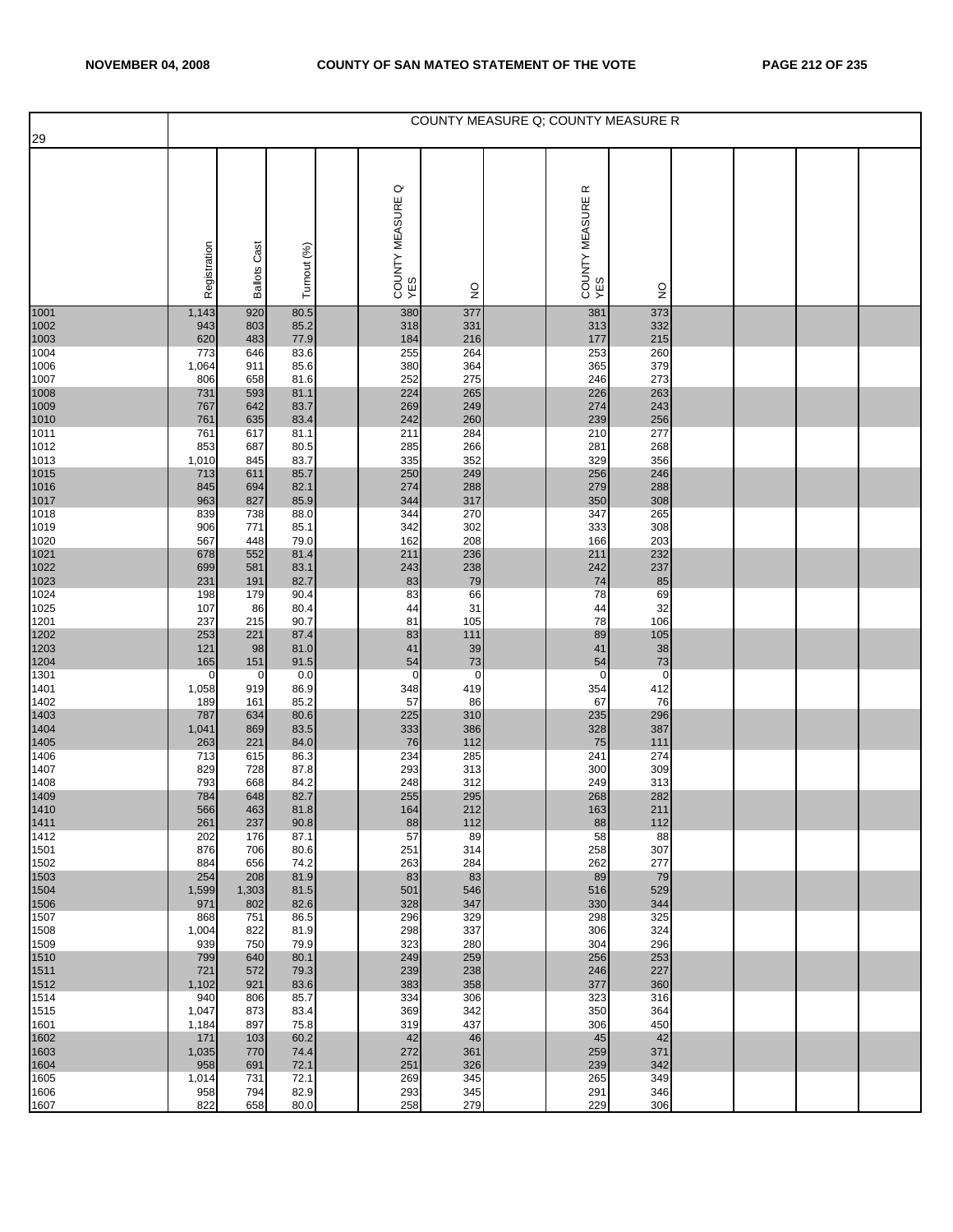| 29                   |                |                     |              |                                  |                    |                                    | COUNTY MEASURE Q; COUNTY MEASURE R |  |  |
|----------------------|----------------|---------------------|--------------|----------------------------------|--------------------|------------------------------------|------------------------------------|--|--|
|                      | Registration   | <b>Ballots Cast</b> | Turnout (%)  | $\circ$<br>COUNTY MEASURE<br>YES | $\frac{0}{2}$      | $\propto$<br>COUNTY MEASURE<br>YES | $\frac{1}{2}$                      |  |  |
| 1608<br>1610         | 1,074<br>934   | 869<br>766          | 80.9<br>82.0 | 355<br>325                       | 347<br>325         | 346<br>307                         | 352<br>342                         |  |  |
| 1612                 | 1,032          | 851                 | 82.5         | 341                              | 352                | 317                                | 379                                |  |  |
| 1613<br>1614         | 1,201<br>1,113 | 922<br>887          | 76.8<br>79.7 | 350<br>346                       | 402<br>393         | 343<br>333                         | 406<br>402                         |  |  |
| 1617                 | 1,781          | 1,521               | 85.4         | 593                              | 692                | 574                                | 704                                |  |  |
| 1619<br>1620         | 658<br>728     | 577<br>609          | 87.7<br>83.7 | 238<br>239                       | 247<br>265         | 225<br>224                         | 261<br>279                         |  |  |
| 1621                 | 826            | 654                 | 79.2         | 242                              | 301                | 241                                | 295                                |  |  |
| 1622<br>1623         | 1,109<br>277   | 858<br>213          | 77.4<br>76.9 | 329<br>96                        | 399<br>88          | 327<br>99                          | 405<br>86                          |  |  |
| 1624                 | 794            | 625                 | 78.7         | 246                              | 275                | 235                                | 281                                |  |  |
| 1625<br>1626         | 754<br>907     | 570<br>726          | 75.6<br>80.0 | 229<br>276                       | 225<br>334         | 231<br>267                         | 225<br>342                         |  |  |
| 1627                 | 256            | 197                 | 77.0         | 76                               | 94                 | 72                                 | 94                                 |  |  |
| 1628<br>1629         | 901<br>175     | 704<br>134          | 78.1<br>76.6 | 286<br>38                        | 307<br>74          | 278<br>37                          | 314<br>76                          |  |  |
| 1630                 | 189            | 153                 | 81.0         | 53                               | 73                 | 48                                 | 77                                 |  |  |
| 1631<br>1632         | 103<br>143     | 93<br>120           | 90.3<br>83.9 | 32<br>63                         | 43<br>47           | 31<br>56                           | 43<br>54                           |  |  |
| 1633                 | 112            | 79                  | 70.5         | 26                               | 39                 | 24                                 | 40                                 |  |  |
| 1701<br>1702         | 644<br>650     | 546<br>561          | 84.8<br>86.3 | 177<br>231                       | 283<br>246         | 185<br>216                         | 275<br>263                         |  |  |
| 1703                 | 844            | 716                 | 84.8         | 339                              | 288                | 343                                | 281                                |  |  |
| 1704<br>1705         | 706<br>4       | 612<br>$\mathbf{0}$ | 86.7<br>0.0  | 301<br>$\mathbf 0$               | 222<br>$\mathbf 0$ | 306<br>$\mathbf 0$                 | 218<br>$\mathbf{0}$                |  |  |
| 1801                 | 698            | 532                 | 76.2         | 204                              | 240                | 197                                | 247                                |  |  |
| 1802<br>1803         | 690<br>976     | 547<br>675          | 79.3<br>69.2 | 229<br>259                       | 208<br>291         | 223<br>255                         | 218<br>295                         |  |  |
| 1804                 | 740            | 585                 | 79.1         | 236                              | 265                | 222                                | 272                                |  |  |
| 1805<br>1806         | 843<br>953     | 589<br>719          | 69.9<br>75.4 | 221<br>303                       | 266<br>279         | 221<br>284                         | 262<br>300                         |  |  |
| 1807                 | 717            | 590                 | 82.3         | 228                              | 272                | 235                                | 265                                |  |  |
| 1808<br>1809         | 751<br>1,134   | 589<br>842          | 78.4<br>74.3 | 242<br>310                       | 239<br>399         | 249<br>308                         | 231<br>401                         |  |  |
| 1810                 | 796            | 542                 | 68.1         | 212                              | 230                | 209                                | 232                                |  |  |
| 1811<br>1812         | 1,082<br>733   | 744<br>521          | 68.8<br>71.1 | 306<br>192                       | 308<br>239         | 281<br>181                         | 328<br>241                         |  |  |
| 1813                 | 942            | 608                 | 64.5         | 203                              | 279                | 202                                | 284                                |  |  |
| 1814<br>1815         | 1,052<br>756   | 656<br>521          | 62.4<br>68.9 | 237<br>186                       | 298<br>231         | 234<br>195                         | 302<br>221                         |  |  |
| 1816                 | 862            | 652                 | 75.6         | 228                              | 285                | 225                                | 283                                |  |  |
| 1817<br>1941         | 133<br>245     | 103<br>228          | 77.4<br>93.1 | 46<br>104                        | 47<br>89           | 53<br>104                          | 40<br>86                           |  |  |
| 1942                 | 246            | 213                 | 86.6         | 99                               | 77                 | 101                                | $73\,$                             |  |  |
| 1943<br>1944         | 248<br>145     | 211<br>130          | 85.1<br>89.7 | 88<br>47                         | 87<br>54           | 91<br>53                           | 82<br>49                           |  |  |
| 1945                 | 244            | 222                 | 91.0         | 97                               | 90                 | 101                                | 83                                 |  |  |
| 1946<br>1947         | 248            | 213                 | 85.9         | 90                               | 93                 | 97                                 | 86<br>72                           |  |  |
| 1948                 | 213<br>172     | 193<br>157          | 90.6<br>91.3 | 94<br>69                         | 72<br>73           | 93<br>69                           | 71                                 |  |  |
| 1949<br>1970         | 159<br>720     | 148<br>636          | 93.1<br>88.3 | 61<br>286                        | 61<br>250          | 63<br>300                          | 58<br>237                          |  |  |
|                      | 544            | 446                 | 82.0         | 156                              | 215                | 157                                | 210                                |  |  |
| 2101<br>2102<br>2103 | 783<br>879     | 597<br>671          | 76.2<br>76.3 | 214<br>280                       | 283<br>286         | 219<br>278                         | 274<br>288                         |  |  |
| 2104                 | 768            | 598                 | 77.9         | 191                              | 291                | 188                                | 291                                |  |  |
| 2105<br>2106         | 750<br>745     | 601<br>639          | 80.1<br>85.8 | 222<br>244                       | 279<br>283         | 221<br>254                         | 284<br>274                         |  |  |
| 2107                 | 757            | 655                 | 86.5         | 266                              | 294                | 281                                | 273                                |  |  |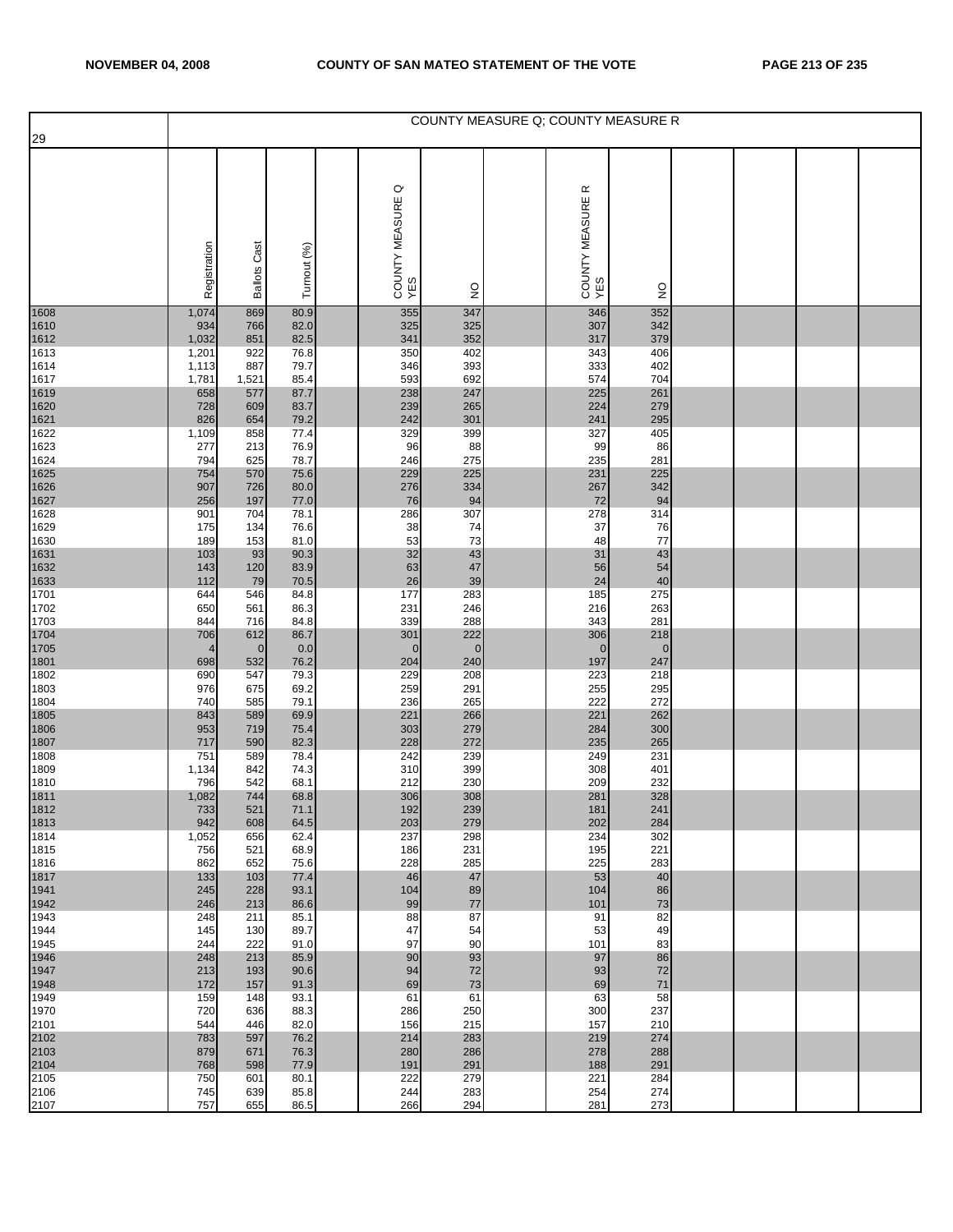| 29                                   |                      |                     |              |                                  |                    | COUNTY MEASURE Q; COUNTY MEASURE R |                      |  |  |
|--------------------------------------|----------------------|---------------------|--------------|----------------------------------|--------------------|------------------------------------|----------------------|--|--|
|                                      |                      |                     |              |                                  |                    |                                    |                      |  |  |
|                                      | Registration         | <b>Ballots Cast</b> | Turnout (%)  | $\circ$<br>COUNTY MEASURE<br>YES | $\frac{0}{2}$      | $\propto$<br>COUNTY MEASURE<br>YES | $\frac{0}{2}$        |  |  |
| 2108<br>2109<br>2110<br>2111         | 672                  | 553                 | 82.3         | 217                              | 257                | 217                                | 256                  |  |  |
|                                      | 811<br>750           | 652<br>655          | 80.4<br>87.3 | 241<br>263                       | 277<br>281         | 247<br>276                         | 273<br>261           |  |  |
|                                      | 805                  | 700                 | 87.0         | 286                              | 327                | 294                                | 315                  |  |  |
| 2112                                 | 838<br>821           | 726<br>711          | 86.6<br>86.6 | 304<br>328                       | 318<br>288         | 290<br>319                         | 325<br>297           |  |  |
| 2113<br>2114<br>2115<br>2117<br>2118 | 836                  | 722                 | 86.4         | 296                              | 309                | 287                                | 320                  |  |  |
|                                      | 1,083<br>1,167       | 932<br>921          | 86.1<br>78.9 | 374<br>336                       | 421<br>411         | 384<br>319                         | 407<br>434           |  |  |
|                                      | 245                  | 187                 | 76.3         | 69                               | 79                 | 66                                 | 82                   |  |  |
| 2119<br>2120                         | 747<br>790           | 582<br>691          | 77.9<br>87.5 | 222<br>292                       | 256<br>310         | 212<br>289                         | 264<br>312           |  |  |
| 2121<br>2122<br>2201<br>2202         | 159                  | 147                 | 92.5         | 47                               | 82                 | 46                                 | 82                   |  |  |
|                                      | 176<br>651           | 153<br>516          | 86.9<br>79.3 | 61<br>219                        | 74<br>219          | 60<br>215                          | 73<br>223            |  |  |
|                                      | 723                  | 574                 | 79.4         | 244                              | 238                | 228                                | 250                  |  |  |
| 2203<br>2204                         | 749                  | 621                 | 82.9         | 243<br>177                       | 265<br>250         | 248                                | 261<br>259           |  |  |
|                                      | 651<br>765           | 518<br>566          | 79.6<br>74.0 | 206                              | 250                | 169<br>206                         | 251                  |  |  |
|                                      | 691                  | 556                 | 80.5         | 179                              | 271                | 190                                | 254                  |  |  |
| 2205<br>2206<br>2207<br>2208         | 1,081<br>845         | 875<br>699          | 80.9<br>82.7 | 320<br>280                       | 390<br>307         | 335<br>268                         | 370<br>316           |  |  |
| 2210                                 | 1,046                | 828                 | 79.2         | 314                              | 363                | 320                                | 357                  |  |  |
| 2211                                 | 694<br>640           | 582<br>494          | 83.9<br>77.2 | 220<br>209                       | 269<br>194         | 223<br>209                         | 264<br>193           |  |  |
|                                      | 624                  | 512                 | 82.1         | 196                              | 234                | 190                                | 240                  |  |  |
| 2212<br>2213<br>2214<br>2215         | 1,111<br>1,054       | 946<br>890          | 85.1<br>84.4 | 370<br>333                       | 421<br>367         | 377<br>333                         | 412<br>368           |  |  |
| 2217                                 | 752                  | 577                 | 76.7         | 225                              | 229                | 230                                | 228                  |  |  |
| 2218<br>2219                         | 1,030<br>211         | 805<br>188          | 78.2<br>89.1 | 340<br>87                        | 330<br>71          | 341<br>84                          | 327<br>71            |  |  |
|                                      | 781                  | 615                 | 78.7         | 249                              | 259                | 245                                | 264                  |  |  |
| 2221<br>2222<br>2223                 | 966<br>897           | 810<br>692          | 83.9<br>77.1 | 316<br>245                       | 361<br>327         | 309<br>249                         | 371<br>321           |  |  |
| 2224                                 | 960                  | 762                 | 79.4         | 267                              | 357                | 270                                | 354                  |  |  |
| 2225                                 | 178<br>0             | 144<br>$\mathbf{0}$ | 80.9<br>0.0  | 55<br>$\mathbf{0}$               | 72<br>$\pmb{0}$    | 54<br>$\mathbf 0$                  | 71<br>$\overline{0}$ |  |  |
| 2504<br>2505                         | $\overline{0}$       | $\overline{0}$      | 0.0          | $\overline{0}$                   | $\overline{0}$     | $\overline{0}$                     | $\mathbf{0}$         |  |  |
| 2506<br>2601                         | $\mathbf 0$<br>1,030 | $\mathbf{0}$<br>787 | 0.0<br>76.4  | $\overline{0}$<br>324            | $\mathbf 0$<br>347 | $\mathbf 0$<br>324                 | $\mathbf 0$<br>350   |  |  |
| 2602                                 | 979                  | 774                 | 79.1         | 292                              | 363                | 277                                | 370                  |  |  |
| 2603<br>2604                         | 955<br>989           | 717<br>752          | 75.1<br>76.0 | 258<br>252                       | 338<br>352         | 260<br>246                         | 337<br>356           |  |  |
| 2605                                 | 1,249                | 972                 | 77.8         | 385                              | 450                | 371                                | 461                  |  |  |
| 2607<br>2608                         | 881<br>933           | 724<br>720          | 82.2<br>77.2 | 274<br>292                       | 334<br>317         | 282<br>277                         | 326<br>330           |  |  |
| 2609                                 | 889                  | 738                 | 83.0         | 316                              | 317                | 309                                | 321                  |  |  |
| 2610<br>2611                         | 1,049<br>872         | 886<br>686          | 84.5<br>78.7 | 346<br>282                       | 348<br>314         | 342<br>260                         | 356<br>328           |  |  |
| 2612                                 | 804                  | 532                 | 66.2         | 154                              | 273                | 166                                | 259                  |  |  |
| 2613<br>2614                         | 707<br>1,173         | 540<br>929          | 76.4<br>79.2 | 193<br>330                       | 252<br>424         | 203<br>335                         | 237<br>417           |  |  |
| 2615                                 | 203                  | 167                 | 82.3         | 62                               | 78                 | 61                                 | 80                   |  |  |
| 2616<br>2617                         | 243<br>989           | 196<br>810          | 80.7<br>81.9 | 81<br>301                        | 80<br>386          | 73<br>325                          | 87<br>369            |  |  |
| 2618                                 | 277                  | 223                 | 80.5         | 73                               | 108                | 68                                 | 113                  |  |  |
| 2619<br>2620                         | 1,073<br>792         | 904<br>621          | 84.2<br>78.4 | 359<br>228                       | 387<br>289         | 354<br>227                         | 397<br>289           |  |  |
| 2621                                 | 1,022                | 814                 | 79.6         | 341                              | 328                | 344                                | 326                  |  |  |
| 2622                                 | 1,216                | 983                 | 80.8         | 425                              | 395                | 410                                | 404                  |  |  |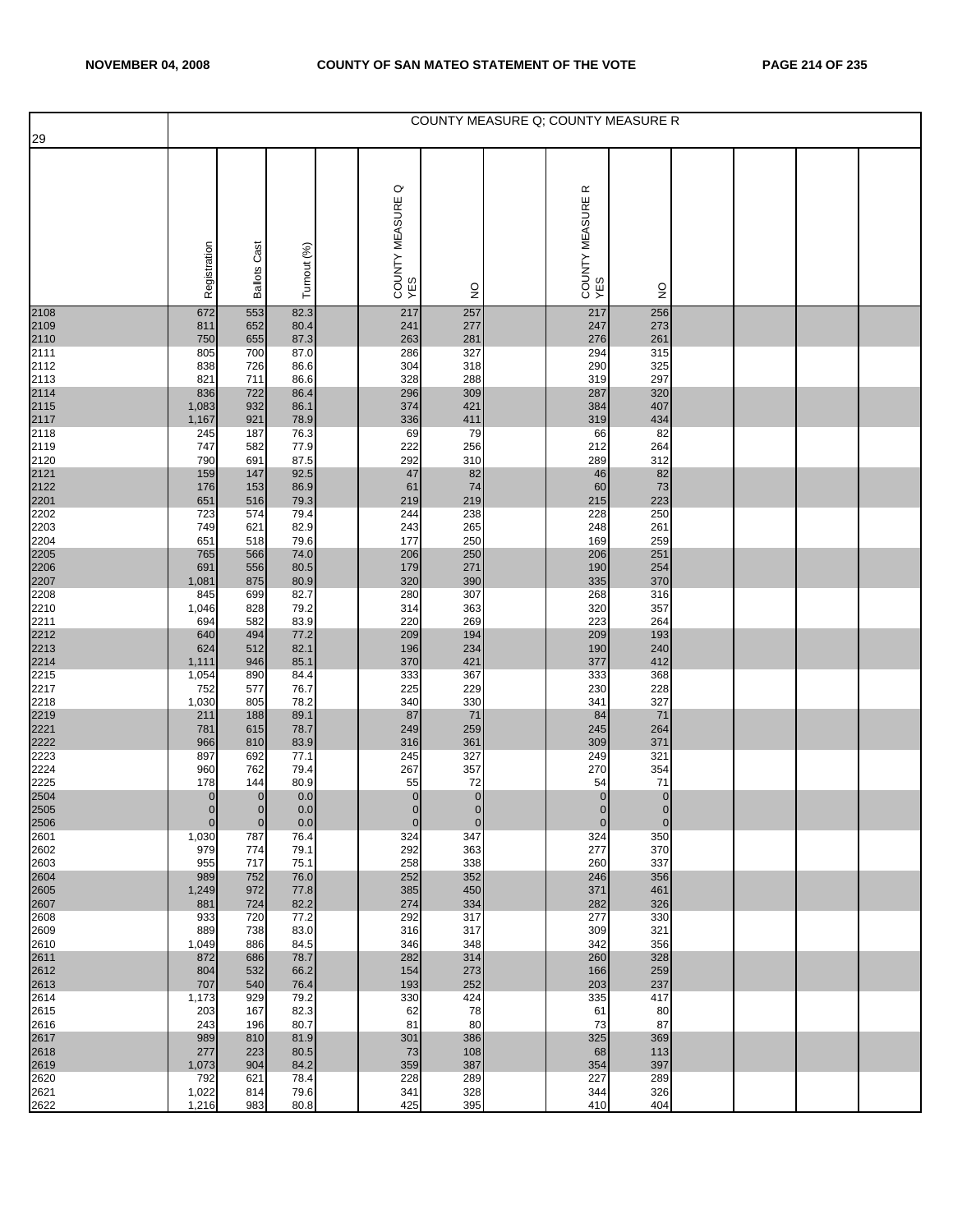| 29                   |                       |                     |               |                                  |                   | COUNTY MEASURE Q; COUNTY MEASURE R |                      |  |  |
|----------------------|-----------------------|---------------------|---------------|----------------------------------|-------------------|------------------------------------|----------------------|--|--|
|                      | Registration          | <b>Ballots Cast</b> | Turnout (%)   | $\circ$<br>COUNTY MEASURE<br>YES | $\frac{0}{2}$     | $\propto$<br>COUNTY MEASURE<br>YES | $\frac{1}{2}$        |  |  |
| 2624                 | 699                   | 591                 | 84.5          | 250                              | 237               | 252                                | 234                  |  |  |
| 2625<br>2627         | 1,149<br>709          | 940<br>548          | 81.8<br>77.3  | 398<br>236                       | 380<br>201        | 365<br>232                         | 412<br>200           |  |  |
| 2628                 | 968                   | 763                 | 78.8          | 307                              | 320               | 306                                | 316                  |  |  |
| 2629<br>2630         | 799<br>604            | 552<br>457          | 69.1<br>75.7  | 216<br>171                       | 253<br>204        | 207<br>164                         | 261<br>215           |  |  |
| 2631                 | 132                   | 105                 | 79.5          | 43                               | 48                | 51                                 | 39                   |  |  |
| 2632                 | 1,086                 | 908                 | 83.6          | 356                              | 361               | 353                                | 364                  |  |  |
| 2633<br>2634         | 741<br>883            | 587<br>718          | 79.2<br>81.3  | 237<br>313                       | 262<br>275        | 223<br>291                         | 271<br>294           |  |  |
| 2636                 | 1,085                 | 899                 | 82.9          | 376                              | 352               | 370                                | 349                  |  |  |
| 2637                 | 705<br>955            | 583<br>818          | 82.7<br>85.7  | 225<br>321                       | 237<br>350        | 235<br>327                         | 229<br>346           |  |  |
| 2638<br>2639<br>2643 | 904                   | 796                 | 88.1          | 338                              | 336               | 342                                | 327                  |  |  |
|                      | 907                   | 719                 | 79.3          | 296                              | 268               | 288                                | 274                  |  |  |
| 2644<br>2646         | 836<br>673            | 702<br>590          | 84.0<br>87.7  | 307<br>261                       | 266<br>240        | 315<br>257                         | 256<br>245           |  |  |
| 2647                 | 642                   | 542                 | 84.4          | 243                              | 205               | 244                                | 203                  |  |  |
| 2648<br>2650         | 1,352<br>626          | 1,143<br>554        | 84.5<br>88.5  | 506<br>224                       | 439<br>220        | 480<br>227                         | 463<br>216           |  |  |
| 2651                 | 868                   | 740                 | 85.3          | 301                              | 306               | 306                                | 300                  |  |  |
| 2652                 | 855                   | 706                 | 82.6          | 333                              | 250               | 324                                | 257                  |  |  |
| 2653<br>2654         | 839<br>496            | 649<br>394          | 77.4<br>79.4  | 249<br>138                       | 287<br>172        | 245<br>140                         | 289<br>167           |  |  |
| 2655                 | 680                   | 519                 | 76.3          | 207                              | 214               | 198                                | 222                  |  |  |
| 2656<br>2657         | 727<br>608            | 604<br>527          | 83.1<br>86.7  | 264<br>235                       | 254<br>222        | 256<br>226                         | 263<br>228           |  |  |
| 2658                 | 846                   | 724                 | 85.6          | 313                              | 302               | 321                                | 290                  |  |  |
| 2659                 | 588                   | 485                 | 82.5          | 185                              | 211               | 189                                | 210                  |  |  |
| 2660<br>2661         | 860<br>797            | 752<br>683          | 87.4<br>85.7  | 336<br>253                       | 291<br>319        | 334<br>253                         | 299<br>321           |  |  |
| 2662                 | 796                   | 690                 | 86.7          | 274                              | 316               | 287                                | 297                  |  |  |
| 2663<br>2664         | 766<br>907            | 627<br>745          | 81.9<br>82.1  | 241<br>310                       | 276<br>309        | 247<br>306                         | 268<br>312           |  |  |
| 2665                 | 741                   | 614                 | 82.9          | 224                              | 277               | 221                                | 278                  |  |  |
| 2666                 | 896                   | 752                 | 83.9          | 304                              | 305               | 304                                | 307                  |  |  |
| 2667<br>2668         | 540<br>539            | 466<br>464          | 86.3<br>86.1  | 163<br>201                       | 211<br>178        | 175<br>205                         | 201<br>170           |  |  |
| 2669                 | 611                   | 522                 | 85.4          | 211                              | 225               | 222                                | 212                  |  |  |
| 2670<br>2673         | 236<br>$\mathbf 0$    | 185<br>$\mathbf 0$  | 78.4<br>0.0   | 59<br>$\mathbf 0$                | 93<br>$\mathbf 0$ | 58<br>$\mathbf 0$                  | 96<br>$\mathbf 0$    |  |  |
| 2701                 | $\mathbf{0}$          | $\mathbf 0$         | 0.0           | $\mathbf 0$                      | $\mathbf 0$       | $\mathbf 0$                        | $\mathbf 0$          |  |  |
| 3001                 | 608                   | 510                 | 83.9          | 197                              | 228               | 201                                | 221                  |  |  |
| 3002<br>3004         | 1,276<br>213          | 1,061<br>186        | 83.2<br>87.3  | 411<br>73                        | 492<br>85         | 414<br>78                          | 490<br>81            |  |  |
| 3005                 | 954                   | 793                 | 83.1          | 283                              | 405               | 289                                | 400                  |  |  |
| 3006<br>3007         | 568<br>558            | 470<br>478          | 82.7<br>85.7  | 169<br>175                       | 222<br>216        | 178<br>171                         | 214<br>216           |  |  |
| 3008                 | 1,110                 | 738                 | 66.5          | 253                              | 355               | 246                                | 359                  |  |  |
| 3009                 | 194                   | 165                 | 85.1          | 51                               | 86                | 51                                 | 82                   |  |  |
| 3020<br>3121         | 598<br>906            | 493<br>761          | 82.4<br>84.0  | 248<br>290                       | 173<br>356        | 251<br>292                         | 168<br>354           |  |  |
| 3201                 | 51                    | 37                  | 72.5          | 14                               | 20                | 10                                 | 25                   |  |  |
| 3202                 | 544<br>16             | 478<br>15           | 87.9<br>93.8  | 171<br>6                         | 226<br>8          | 181<br>5                           | 215<br>9             |  |  |
| 3203<br>3210         | $\overline{7}$        | $\overline{7}$      | 100.0         | 4                                | 1                 | $\overline{4}$                     | 1                    |  |  |
| 3211<br>3212         | $5\phantom{.0}$<br>25 | $\sqrt{5}$<br>23    | 100.0<br>92.0 | $\overline{c}$<br>9              | $\sqrt{3}$<br>14  | 1<br>10                            | $\overline{4}$<br>13 |  |  |
| 3213                 | $\mathbf 0$           | $\mathbf 0$         | 0.0           | $\mathbf 0$                      | $\mathbf 0$       | $\mathbf 0$                        | 0                    |  |  |
| 3301                 | 1,016                 | 789                 | 77.7          | 309                              | 331               | 292                                | 348                  |  |  |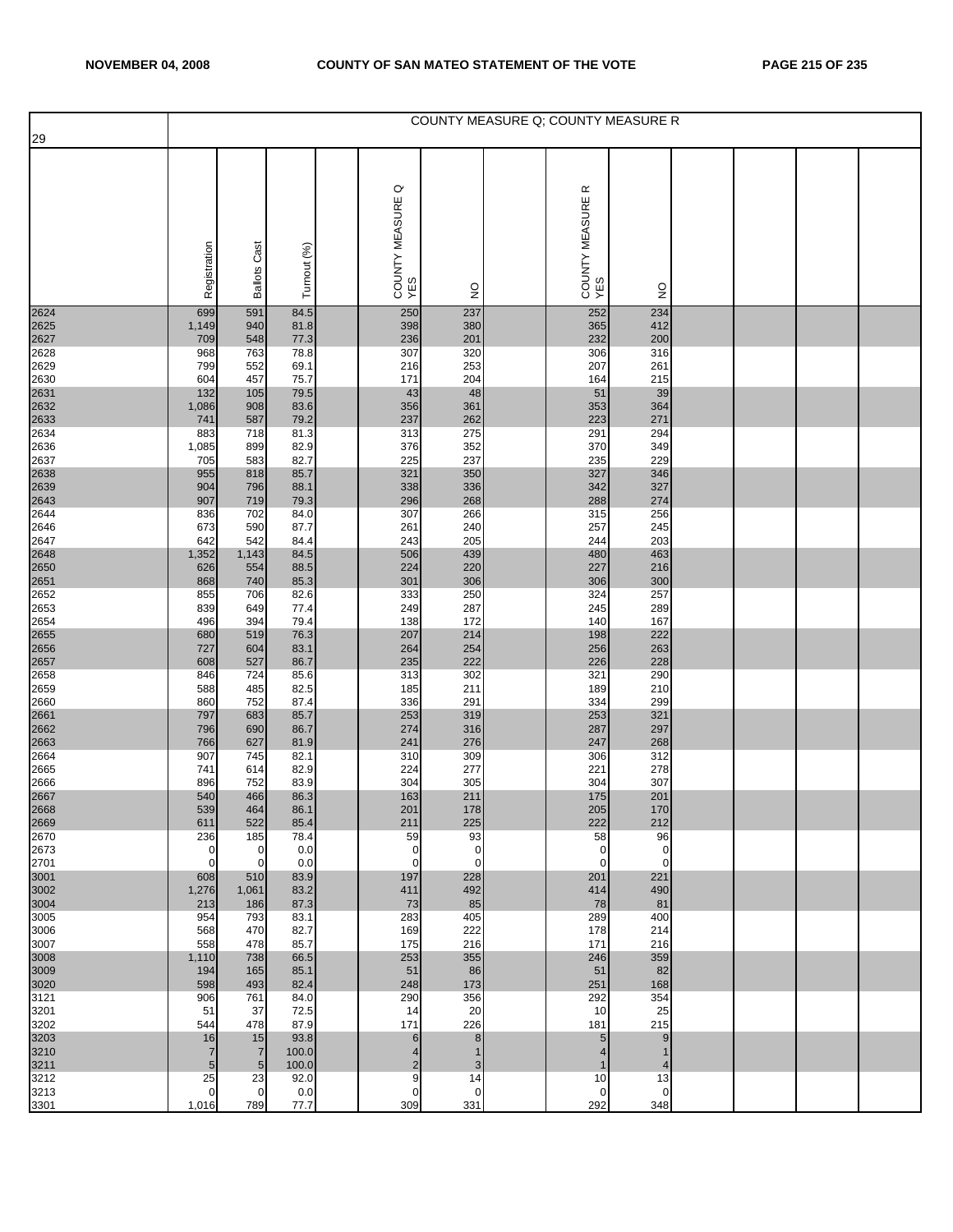| 29                   |              |                     |              |                                  |                         |                                    | COUNTY MEASURE Q; COUNTY MEASURE R |  |  |
|----------------------|--------------|---------------------|--------------|----------------------------------|-------------------------|------------------------------------|------------------------------------|--|--|
|                      | Registration | <b>Ballots Cast</b> | Turnout (%)  | $\circ$<br>COUNTY MEASURE<br>YES | $\frac{0}{2}$           | $\propto$<br>COUNTY MEASURE<br>YES | $\frac{1}{2}$                      |  |  |
| 3303<br>3304         | 769<br>744   | 633<br>643          | 82.3<br>86.4 | 221<br>278                       | 318<br>278              | 206<br>263                         | 328<br>287                         |  |  |
| 3305                 | 677          | 570                 | 84.2         | 257                              | 222                     | 238                                | 241                                |  |  |
| 3306<br>3310         | 824<br>772   | 717<br>636          | 87.0<br>82.4 | 288<br>239                       | 317<br>289              | 270<br>243                         | 333<br>284                         |  |  |
| 3311                 | 839          | 700                 | 83.4         | 271                              | 327                     | 278                                | 317                                |  |  |
| 3312                 | 780<br>773   | 603<br>678          | 77.3<br>87.7 | 223<br>275                       | 272<br>307              | 216<br>284                         | 279<br>295                         |  |  |
| 3313<br>3314         | 616          | 490                 | 79.5         | 206                              | 224                     | 203                                | 225                                |  |  |
| 3320                 | 802          | 648                 | 80.8         | 250                              | 304                     | 258                                | 293<br>304                         |  |  |
| 3321<br>3322         | 833<br>850   | 661<br>672          | 79.4<br>79.1 | 254<br>243                       | 306<br>310              | 254<br>254                         | 293                                |  |  |
| 3323<br>3324<br>3325 | 1,056        | 844                 | 79.9         | 278                              | 405                     | 282                                | 397                                |  |  |
|                      | 1,021<br>931 | 837<br>745          | 82.0<br>80.0 | 319<br>296                       | 402<br>330              | 316<br>298                         | 402<br>324                         |  |  |
| 3326                 | 1,034        | 837                 | 80.9         | 324                              | 392                     | 310                                | 409                                |  |  |
| 3327<br>3330         | 574<br>42    | 483<br>35           | 84.1<br>83.3 | 207<br>9                         | 217<br>22               | 206<br>8                           | 217<br>23                          |  |  |
| 3331<br>3340         | 284          | 236                 | 83.1         | 75                               | 124                     | 65                                 | 136                                |  |  |
|                      | 641<br>550   | 529<br>446          | 82.5<br>81.1 | 216<br>180                       | 260<br>192              | 205<br>173                         | 271<br>198                         |  |  |
| 3341<br>3350         | 869          | 693                 | 79.7         | 244                              | 339                     | 249                                | 329                                |  |  |
| 3360<br>3361         | 188<br>107   | 143<br>90           | 76.1<br>84.1 | 35<br>32                         | 85<br>46                | 40<br>38                           | 82<br>40                           |  |  |
|                      | 506          | 428                 | 84.6         | 177                              | 193                     | 174                                | 194                                |  |  |
| 3370<br>3371<br>3372 | 139<br>97    | 120<br>82           | 86.3<br>84.5 | 47<br>27                         | 59<br>$40\,$            | 45<br>27                           | 58<br>41                           |  |  |
| 3373                 | 11           | 9                   | 81.8         | $\overline{7}$                   | $\overline{\mathbf{c}}$ | $\overline{7}$                     | $\overline{\mathbf{c}}$            |  |  |
| 3374<br>3375         | 5<br>14      | 4<br>12             | 80.0<br>85.7 | $\overline{\mathbf{c}}$<br>6     | $\mathbf 0$<br>3        | $\overline{c}$<br>6                | $\pmb{0}$<br>4                     |  |  |
| 3376                 | 210          | 186                 | 88.6         | 66                               | 81                      | 68                                 | 77                                 |  |  |
| 3377                 | 27           | 24                  | 88.9         | $\overline{7}$                   | 13                      | $6\phantom{1}6$                    | 14                                 |  |  |
| 3380<br>3401         | 74<br>1,073  | 61<br>891           | 82.4<br>83.0 | 24<br>357                        | 31<br>375               | 24<br>361                          | 31<br>367                          |  |  |
| 3402                 | 969          | 802                 | 82.8         | 325                              | 360                     | 348                                | 336                                |  |  |
| 3403                 | 216<br>238   | 181<br>204          | 83.8<br>85.7 | 81<br>82                         | 75<br>88                | 77<br>$77$                         | 79<br>95                           |  |  |
| 3404<br>3405         | 154          | 142                 | 92.2         | 65                               | 52                      | 67                                 | 50                                 |  |  |
| 3410<br>3411         | 704<br>677   | 594<br>585          | 84.4<br>86.4 | 230<br>266                       | 246<br>232              | 242<br>274                         | 232<br>224                         |  |  |
| 3420                 | 542          | 458                 | 84.5         | 197                              | 195                     | 194                                | 195                                |  |  |
| 3421<br>3501         | 21<br>1,146  | 20<br>881           | 95.2<br>76.9 | 6<br>351                         | 13<br>389               | 9<br>344                           | 10<br>392                          |  |  |
| 3502                 | 1,119        | 837                 | 74.8         | 345                              | 352                     | 335                                | 359                                |  |  |
| 3503<br>3504         | 924<br>755   | 730<br>590          | 79.0<br>78.1 | 268<br>254                       | 331<br>231              | 255<br>233                         | 334<br>253                         |  |  |
| 3505                 | 1,125        | 760                 | 67.6         | 314                              | 312                     | 305                                | 325                                |  |  |
| 3506<br>3507         | 114<br>563   | 91<br>466           | 79.8<br>82.8 | 27<br>196                        | 50<br>183               | 32<br>196                          | 45<br>183                          |  |  |
| 3508                 | 916          | 756                 | 82.5         | 316                              | 321                     | 306                                | 333                                |  |  |
| 3509<br>3510         | 912<br>658   | 733<br>551          | 80.4<br>83.7 | 327<br>236                       | 282<br>216              | 307<br>219                         | 300<br>232                         |  |  |
| 3511                 | 614          | 474                 | 77.2         | 210                              | 204                     | 185                                | 223                                |  |  |
| 3512<br>3513         | 628<br>719   | 501<br>621          | 79.8<br>86.4 | 213<br>260                       | 204<br>252              | 206<br>257                         | 213<br>256                         |  |  |
| 3514                 | 543          | 446                 | 82.1         | 180                              | 196                     | 174                                | 200                                |  |  |
| 3515<br>3516         | 989<br>226   | 853<br>202          | 86.2<br>89.4 | 341<br>105                       | 367<br>71               | 333<br>108                         | 370<br>67                          |  |  |
| 3517                 | 556          | 480                 | 86.3         | 218                              | 194                     | 207                                | 205                                |  |  |
| 3518                 | 892          | 758                 | 85.0         | 300                              | 340                     | 287                                | 352                                |  |  |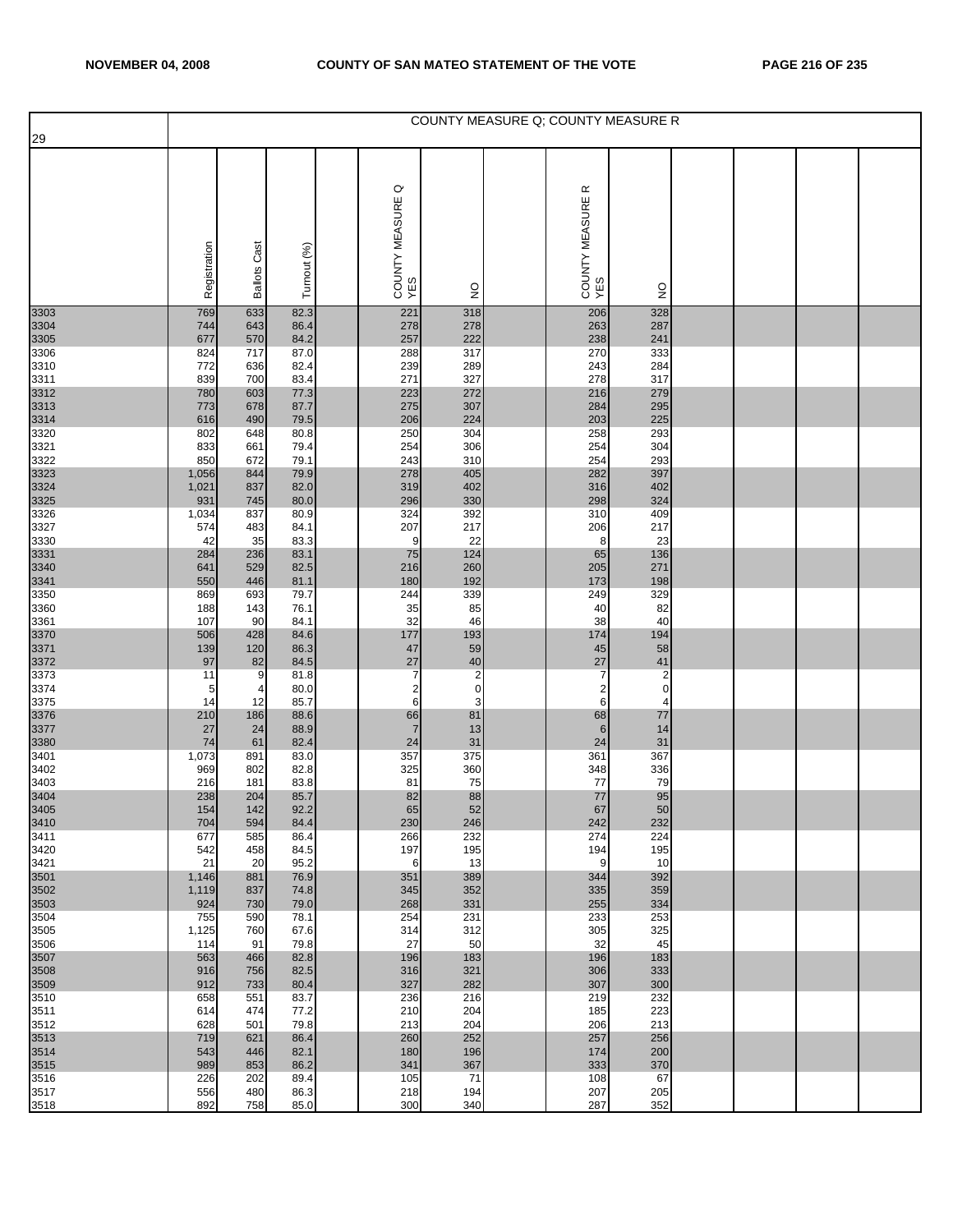| 29           |                   |                      |               |                                  |                      |                                    | COUNTY MEASURE Q: COUNTY MEASURE R |  |  |
|--------------|-------------------|----------------------|---------------|----------------------------------|----------------------|------------------------------------|------------------------------------|--|--|
|              | Registration      | <b>Ballots Cast</b>  | Turnout (%)   | $\circ$<br>COUNTY MEASURE<br>YES | $\frac{0}{2}$        | $\propto$<br>COUNTY MEASURE<br>YES | $\frac{1}{2}$                      |  |  |
| 3519         | 690               | 587                  | 85.1          | 244                              | 240                  | 239                                | 240                                |  |  |
| 3520         | 853               | 719                  | 84.3          | 309                              | 296                  | 310                                | 293                                |  |  |
| 3521<br>3522 | 643<br>1,014      | 526<br>831           | 81.8<br>82.0  | 215<br>328                       | 212<br>368           | 209<br>319                         | 211<br>374                         |  |  |
| 3523         | 646               | 570                  | 88.2          | 268                              | 201                  | 252                                | 217                                |  |  |
| 3524<br>3525 | 755<br>690        | 651<br>588           | 86.2<br>85.2  | 231<br>224                       | 302<br>263           | 225<br>216                         | 304<br>269                         |  |  |
| 3526         | 838               | 726                  | 86.6          | 310                              | 275                  | 299                                | 288                                |  |  |
| 3527<br>3528 | 654<br>821        | 543<br>706           | 83.0<br>86.0  | 240<br>288                       | 206<br>277           | 240<br>282                         | 204<br>281                         |  |  |
| 3529         | 810               | 650                  | 80.2          | 254                              | 276                  | 249                                | 277                                |  |  |
| 3530         | 969<br>814        | 805<br>692           | 83.1<br>85.0  | 313<br>287                       | 337<br>286           | 314<br>289                         | 332<br>279                         |  |  |
| 3531<br>3532 | 259               | 224                  | 86.5          | 120                              | 67                   | 111                                | 75                                 |  |  |
| 3533<br>3540 | 184               | 152                  | 82.6<br>100.0 | 54                               | 73                   | 51                                 | 76<br>9                            |  |  |
| 3541         | 20<br>$\mathbf 0$ | 20<br>$\mathbf 0$    | 0.0           | 11<br>0                          | 8<br>0               | 10<br>$\mathbf 0$                  | 0                                  |  |  |
| 3542         | $\mathbf{0}$      | $\mathbf 0$          | 0.0           | $\mathbf 0$                      | 0                    | $\mathbf 0$                        | $\pmb{0}$                          |  |  |
| 3601<br>3602 | 695<br>689        | 580<br>598           | 83.5<br>86.8  | 209<br>281                       | 275<br>253           | 218<br>273                         | 265<br>257                         |  |  |
| 3603         | 698               | 585                  | 83.8          | 245                              | 261                  | 252                                | 250                                |  |  |
| 3604<br>3605 | 721<br>1,024      | 628<br>878           | 87.1<br>85.7  | 299<br>359                       | 237<br>371           | 283<br>342                         | 249<br>388                         |  |  |
| 3607         | 1,078             | 847                  | 78.6          | 310                              | 372                  | 304                                | 380                                |  |  |
| 3608         | 919<br>857        | 730<br>722           | 79.4<br>84.2  | 313<br>271                       | 290<br>311           | 293<br>286                         | 307<br>292                         |  |  |
| 3609<br>3610 | 750               | 651                  | 86.8          | 263                              | 277                  | 266                                | 278                                |  |  |
| 3611<br>3612 | 775<br>866        | 628<br>699           | 81.0<br>80.7  | 257<br>264                       | 253<br>311           | 252<br>261                         | 253<br>311                         |  |  |
| 3613         | 811               | 690                  | 85.1          | 267                              | 302                  | 264                                | 302                                |  |  |
| 3614<br>3615 | 750<br>729        | 668<br>623           | 89.1<br>85.5  | 271<br>268                       | 288<br>248           | 266<br>255                         | 299<br>257                         |  |  |
| 3616         | 713               | 643                  | 90.2          | 257                              | 273                  | 255                                | 269                                |  |  |
| 3617<br>3618 | 696<br>769        | 608<br>675           | 87.4<br>87.8  | 258<br>270                       | 244<br>310           | 252<br>263                         | 249<br>318                         |  |  |
| 3619         | 629               | 555                  | 88.2          | 239                              | 215                  | 249                                | 208                                |  |  |
| 3620<br>3621 | 686<br>669        | 604<br>568           | 88.0<br>84.9  | 225<br>219                       | 274<br>252           | 228<br>213                         | 272<br>260                         |  |  |
| 3622         | 836               | 718                  | 85.9          | 281                              | 312                  | 293                                | 298                                |  |  |
| 3623         | 646               | 541                  | 83.7          | 227                              | 251                  | 225                                | 253                                |  |  |
| 3624<br>3625 | 718<br>718        | 627<br>600           | 87.3<br>83.6  | 231<br>236                       | 296<br>274           | 241<br>236                         | 283<br>270                         |  |  |
| 3626         | 952               | 790                  | 83.0          | 312                              | 356                  | 319                                | 347                                |  |  |
| 3627<br>3629 | 114<br>6          | 103<br>6             | 90.4<br>100.0 | 38<br>$\mathbf 2$                | 46<br>$\overline{4}$ | 35<br>$\mathbf{1}$                 | 48<br>5                            |  |  |
| 3630         | 11                | 8                    | 72.7          | 5                                | $\mathbf{1}$         | 6                                  | $\mathbf{1}$                       |  |  |
| 3701<br>3702 | 944<br>1,086      | 806<br>918           | 85.4<br>84.5  | 293<br>333                       | 404<br>468           | 292<br>334                         | 406<br>463                         |  |  |
| 3703         | 1,028             | 878                  | 85.4          | 345                              | 411                  | 339                                | 414                                |  |  |
| 3704<br>3705 | 20<br>8           | 18<br>$\overline{7}$ | 90.0<br>87.5  | 8<br>$\mathbf{1}$                | 6<br>6               | $\overline{7}$<br>$\overline{1}$   | $\overline{7}$<br>6                |  |  |
| 3710         | 776               | 634                  | 81.7          | 256                              | 277                  | 251                                | 283                                |  |  |
| 3711<br>3720 | 3<br>838          | 2<br>688             | 66.7<br>82.1  | $\overline{\mathbf{c}}$<br>237   | 0<br>324             | 2<br>247                           | $\mathbf 0$<br>316                 |  |  |
| 3721<br>3722 | 830               | 693                  | 83.5          | 243                              | 345                  | 242                                | 344                                |  |  |
| 3740         | 728<br>774        | 605<br>642           | 83.1<br>82.9  | 215<br>258                       | 299<br>276           | 216<br>257                         | 295<br>276                         |  |  |
| 3741         | 909               | 761                  | 83.7          | 272                              | 337                  | 280                                | 323                                |  |  |
| 3742<br>3743 | 921<br>726        | 734<br>614           | 79.7<br>84.6  | 266<br>246                       | 345<br>274           | 259<br>259                         | 348<br>262                         |  |  |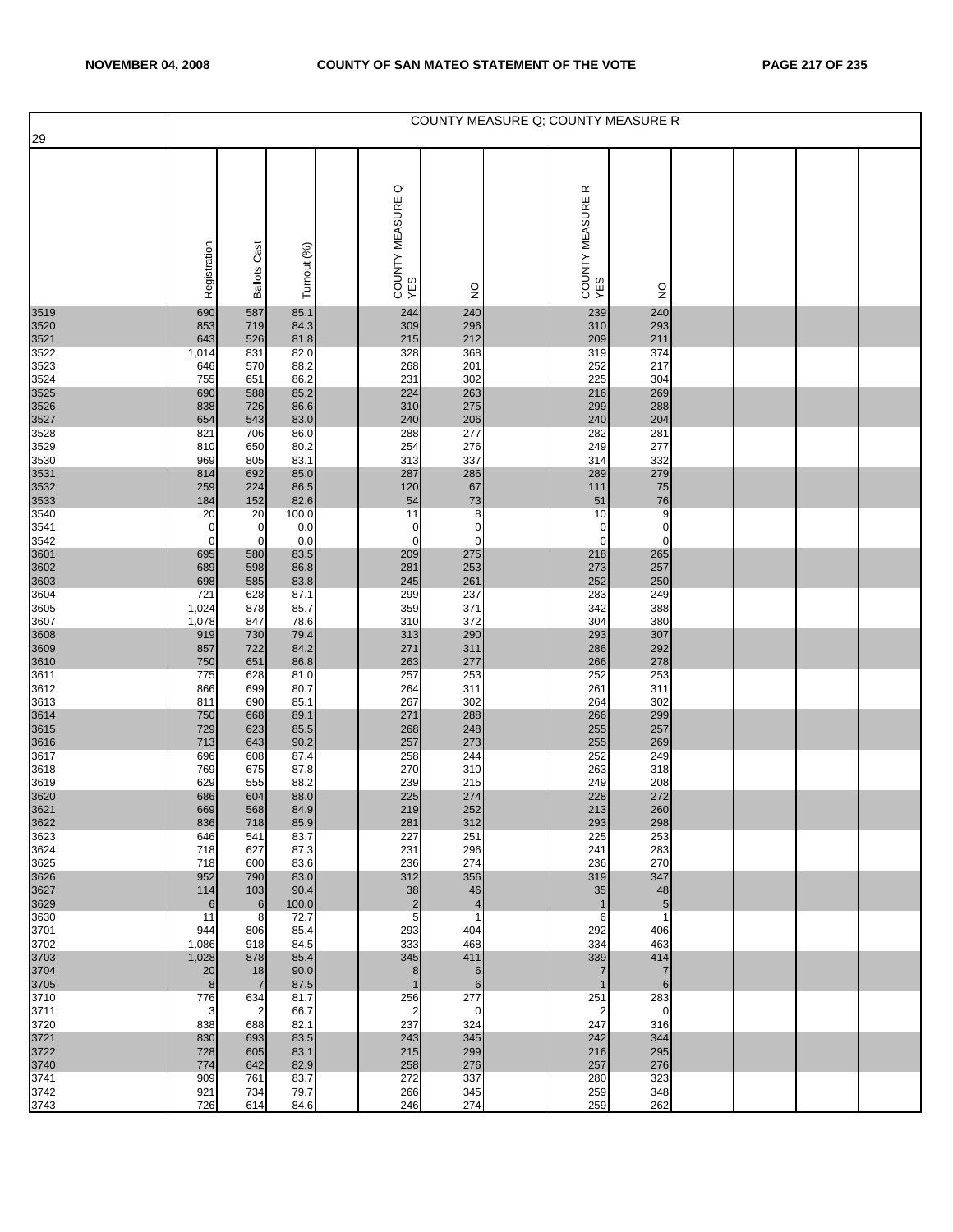| 29                   |                    |                       |              |                                  |                    |                                    | COUNTY MEASURE Q: COUNTY MEASURE R |  |  |
|----------------------|--------------------|-----------------------|--------------|----------------------------------|--------------------|------------------------------------|------------------------------------|--|--|
|                      |                    |                       |              |                                  |                    |                                    |                                    |  |  |
|                      | Registration       | <b>Ballots Cast</b>   | Turnout (%)  | $\circ$<br>COUNTY MEASURE<br>YES | $\frac{0}{2}$      | $\propto$<br>COUNTY MEASURE<br>YES | $\frac{1}{2}$                      |  |  |
| 3744                 | 1,115              | 871                   | 78.1         | 347                              | 398                | 333                                | 406                                |  |  |
| 3745<br>3746         | 1,097<br>1,415     | 881<br>1,158          | 80.3<br>81.8 | 359<br>451                       | 393<br>521         | 354<br>462                         | 396<br>504                         |  |  |
| 3801                 | 400                | 347                   | 86.8         | 134                              | 166                | 140                                | 156                                |  |  |
| 3802                 | 960                | 824                   | 85.8         | 304                              | 382                | 314                                | 371                                |  |  |
| 3803                 | 217                | 175<br>857            | 80.6<br>83.9 | 67<br>288                        | 84<br>408          | 70<br>281                          | 81<br>413                          |  |  |
| 3804<br>3806         | 1,021<br>678       | 583                   | 86.0         | 207                              | 279                | 206                                | 279                                |  |  |
| 3807                 | 75                 | 69                    | 92.0         | 21                               | 38                 | 27                                 | 32                                 |  |  |
| 3808<br>3810         | 583                | 469<br>120            | 80.4<br>77.9 | 155<br>39                        | 237<br>57          | 156<br>38                          | 236<br>59                          |  |  |
| 3901                 | 154<br>616         | 543                   | 88.1         | 219                              | 198                | 214                                | 205                                |  |  |
|                      | 576                | 506                   | 87.8         | 221                              | 198                | 219                                | 196                                |  |  |
| 3902<br>3903<br>3905 | 1,028              | 914                   | 88.9         | 359                              | 422                | 374                                | 403                                |  |  |
| 4001                 | 1,165<br>717       | 1,019<br>439          | 87.5<br>61.2 | 362<br>173                       | 462<br>201         | 353<br>166                         | 466<br>209                         |  |  |
| 4002                 | 714                | 441                   | 61.8         | 196                              | 188                | 188                                | 192                                |  |  |
| 4003                 | 975                | 583                   | 59.8         | 247                              | 243                | 247                                | 249                                |  |  |
| 4004<br>4005<br>4006 | 984<br>807         | 633<br>464            | 64.3<br>57.5 | 285<br>174                       | 272<br>219         | 275<br>177                         | 283<br>209                         |  |  |
|                      | 1,060              | 658                   | 62.1         | 264                              | 282                | 256                                | 288                                |  |  |
| 4007                 | 1,079              | 705                   | 65.3         | 270                              | 317                | 273                                | 313                                |  |  |
| 4008<br>4009         | 1,033<br>805       | 643<br>518            | 62.2<br>64.3 | 244<br>208                       | 296<br>223         | 264<br>213                         | 278<br>221                         |  |  |
|                      | 812                | 430                   | 53.0         | 174                              | 175                | 168                                | 183                                |  |  |
| 4010<br>4011<br>4013 | 1,048              | 582                   | 55.5         | 255                              | 216                | 243                                | 228                                |  |  |
| 4401                 | $\mathbf 0$<br>827 | $\overline{0}$<br>689 | 0.0<br>83.3  | $\mathbf 0$<br>296               | $\mathbf 0$<br>280 | $\overline{0}$<br>298              | $\pmb{0}$<br>276                   |  |  |
| 4402                 | 739                | 587                   | 79.4         | 275                              | 229                | 276                                | 228                                |  |  |
| 4403                 | 827                | 533                   | 64.4         | 187                              | 252                | 180                                | 258                                |  |  |
| 4404<br>4405<br>4406 | 624<br>746         | 418<br>485            | 67.0<br>65.0 | 150<br>165                       | 191<br>215         | 150<br>147                         | 185<br>230                         |  |  |
|                      | 214                | 87                    | 40.7         | 44                               | 34                 | 49                                 | 29                                 |  |  |
| 4407                 | 647                | 504                   | 77.9         | 242                              | 182                | 248                                | 176                                |  |  |
| 4408<br>4409         | 799<br>697         | 651<br>582            | 81.5<br>83.5 | 350<br>301                       | 207<br>178         | 362<br>303                         | 196<br>176                         |  |  |
| 4410<br>4411         | 692                | 484                   | 69.9         | 177                              | 196                | 180                                | 194                                |  |  |
|                      | 972                | 812                   | 83.5         | 370                              | 316                | 367                                | 319                                |  |  |
| 4412<br>4413         | 236<br>1,128       | 203<br>905            | 86.0<br>80.2 | 91<br>400                        | 62<br>323          | 88<br>392                          | 64<br>327                          |  |  |
| 4414                 | 752                | 517                   | 68.8         | 196                              | 183                | 190                                | 187                                |  |  |
| 4415                 | 762                | 566                   | 74.3         | 235                              | 232                | 226                                | 235                                |  |  |
| 4416<br>4417<br>4418 | 759<br>776         | 590<br>539            | 77.7<br>69.5 | 232<br>210                       | 231<br>196         | 239<br>202                         | 227<br>205                         |  |  |
|                      | 852                | 575                   | 67.5         | 216                              | 209                | 218                                | 208                                |  |  |
| 4419                 | 804                | 643                   | 80.0         | 259                              | 242                | 266                                | 236                                |  |  |
| 4420<br>4421         | 864<br>844         | 740<br>715            | 85.6<br>84.7 | 339<br>289                       | 268<br>298         | 341<br>306                         | 265<br>285                         |  |  |
| 4422                 | 613                | 521                   | 85.0         | 217                              | 212                | 230                                | 198                                |  |  |
| 4423                 | 683                | 576                   | 84.3         | 261                              | 211                | 268                                | 203                                |  |  |
| 4424<br>4425         | 687<br>689         | 603<br>586            | 87.8<br>85.1 | 256<br>247                       | 258<br>230         | 264<br>246                         | 255<br>230                         |  |  |
| 4426                 | 771                | 670                   | 86.9         | 265                              | 308                | 279                                | 294                                |  |  |
| 4427                 | 782                | 576                   | 73.7         | 230                              | 206                | 242                                | 193                                |  |  |
| 4428<br>4429         | 689<br>35          | 607<br>30             | 88.1<br>85.7 | 253<br>9                         | 248<br>15          | 265<br>9                           | 235<br>15                          |  |  |
| 4430                 | 70                 | 61                    | 87.1         | 27                               | 28                 | 26                                 | 30                                 |  |  |
| 4501                 | 889                | 559                   | 62.9         | 169                              | 286                | 184                                | 269                                |  |  |
| 4502<br>4503         | 733<br>507         | 578<br>416            | 78.9<br>82.1 | 175<br>177                       | 324<br>179         | 175<br>175                         | 317<br>181                         |  |  |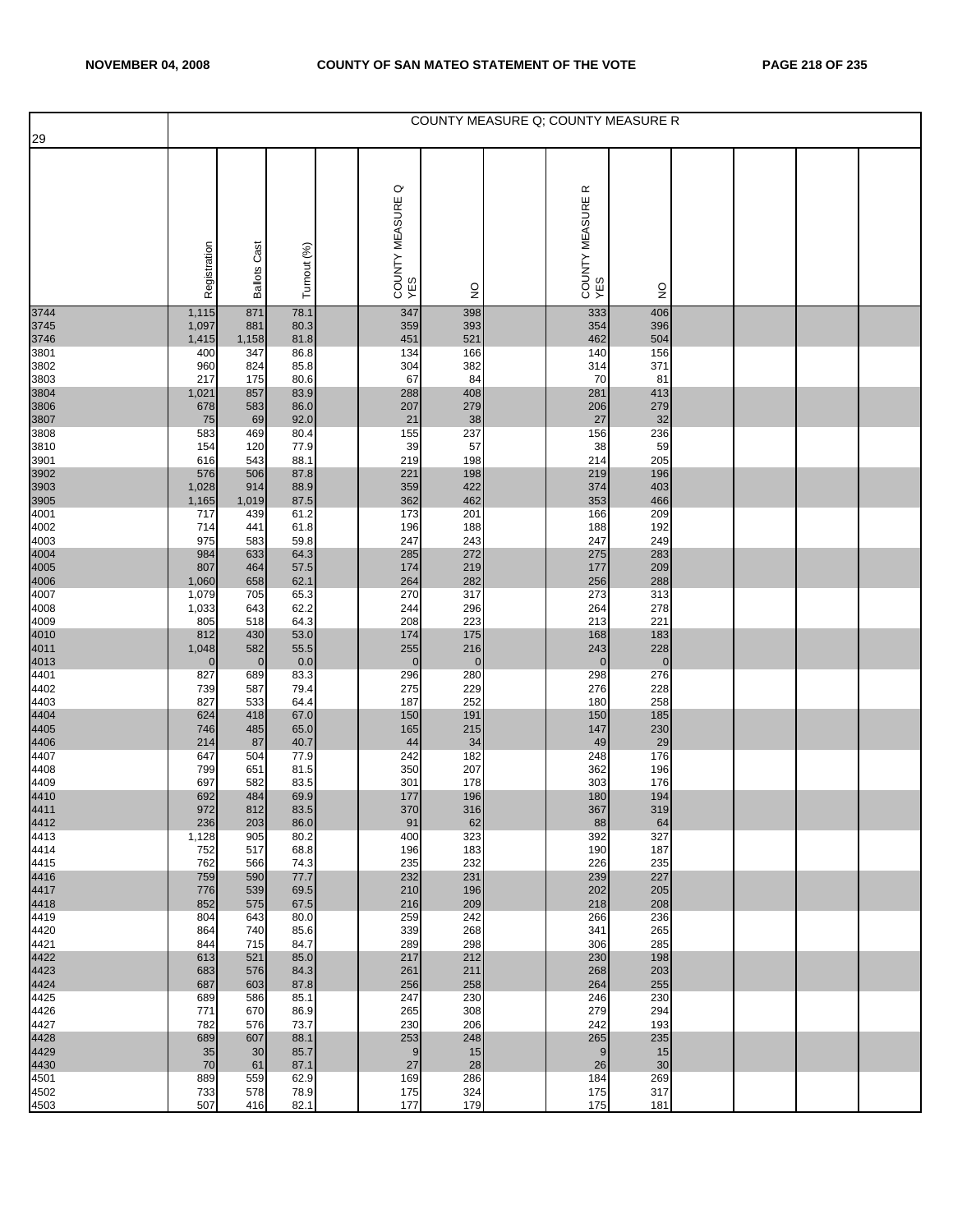| 29                           |                |                     |              |                       |               |                       | COUNTY MEASURE Q; COUNTY MEASURE R |  |  |
|------------------------------|----------------|---------------------|--------------|-----------------------|---------------|-----------------------|------------------------------------|--|--|
|                              |                |                     |              | $\circ$               |               | œ                     |                                    |  |  |
|                              | Registration   | <b>Ballots Cast</b> | Turnout (%)  | COUNTY MEASURE<br>YES | $\frac{1}{2}$ | COUNTY MEASURE<br>YES | $\frac{1}{2}$                      |  |  |
| 4504                         | 737            | 604                 | 82.0         | 260                   | 247           | 267                   | 238                                |  |  |
| 4505<br>4506<br>4507         | 1,013<br>941   | 684<br>618          | 67.5<br>65.7 | 244<br>215            | 342<br>294    | 234<br>208            | 350<br>298                         |  |  |
|                              | 165            | 115                 | 69.7         | 30                    | 69            | 36                    | 63                                 |  |  |
| 4601<br>4602                 | 1,041<br>994   | 778<br>748          | 74.7<br>75.3 | 259<br>230            | 400<br>402    | 262<br>214            | 394<br>408                         |  |  |
|                              | 548            | 415                 | 75.7         | 138                   | 220           | 140                   | 214                                |  |  |
|                              | 757<br>970     | 513<br>656          | 67.8<br>67.6 | 160<br>224            | 266<br>341    | 152<br>214            | 264<br>344                         |  |  |
| 4603<br>4604<br>4605<br>4606 | 926            | 683                 | 73.8         | 221                   | 349           | 213                   | 354                                |  |  |
| 4607                         | 722<br>977     | 606<br>722          | 83.9<br>73.9 | 227<br>266            | 299<br>331    | 228<br>266            | 288<br>323                         |  |  |
| 4608                         | 1,157          | 891                 | 77.0         | 348                   | 383           | 337                   | 389                                |  |  |
|                              | 927            | 777                 | 83.8         | 326<br>339            | 336<br>381    | 329<br>322            | 333<br>397                         |  |  |
| 4609<br>4611<br>4612<br>4613 | 970<br>552     | 867<br>475          | 89.4<br>86.1 | 178                   | 221           | 180                   | 213                                |  |  |
| 4614<br>4615                 | 712            | 596<br>667          | 83.7<br>79.2 | 212<br>239            | 301<br>287    | 219                   | 287<br>282                         |  |  |
|                              | 842<br>840     | 675                 | 80.4         | 246                   | 315           | 245<br>242            | 321                                |  |  |
| 4616<br>4617<br>4618<br>4619 | 710            | 575                 | 81.0         | 201                   | 261           | 195                   | 265                                |  |  |
|                              | 795<br>787     | 658<br>552          | 82.8<br>70.1 | 239<br>211            | 313<br>256    | 243<br>218            | 311<br>252                         |  |  |
| 4620                         | 758            | 562                 | 74.1         | 199<br>232            | 268           | 185<br>222            | 272<br>353                         |  |  |
| 4621                         | 874<br>690     | 681<br>506          | 77.9<br>73.3 | 189                   | 350<br>236    | 183                   | 241                                |  |  |
|                              | 657            | 473                 | 72.0         | 160                   | 228           | 142                   | 238                                |  |  |
| 4622<br>4623<br>4624<br>4625 | 703<br>854     | 508<br>629          | 72.3<br>73.7 | 161<br>214            | 256<br>293    | 166<br>207            | 250<br>298                         |  |  |
| 4626                         | 763            | 611                 | 80.1         | 226                   | 277           | 230                   | 267<br>330                         |  |  |
| 4627                         | 835<br>702     | 688<br>597          | 82.4<br>85.0 | 256<br>241            | 335<br>264    | 265<br>240            | 261                                |  |  |
| 4628<br>4629<br>4630<br>4631 | 750            | 642                 | 85.6         | 217                   | 315           | 214                   | 318                                |  |  |
|                              | 816<br>770     | 655<br>662          | 80.3<br>86.0 | 250<br>257            | 313<br>298    | 254<br>271            | 306<br>288                         |  |  |
| 4632                         | 799            | 667                 | 83.5         | 230                   | 327           | 231                   | 322                                |  |  |
| 4633                         | 835<br>798     | 687<br>678          | 82.3<br>85.0 | 264<br>215            | 314<br>340    | 267<br>207            | 310<br>342                         |  |  |
| 4634<br>4635                 | 1,060          | 948                 | 89.4         | 359                   | 448           | 346                   | 459                                |  |  |
| 4636<br>4637                 | 222<br>484     | 192<br>409          | 86.5<br>84.5 | 80<br>134             | 88<br>200     | 81<br>158             | 86<br>182                          |  |  |
| 4638                         | 823            | 702                 | 85.3         | 275                   | 314           | 274                   | 316                                |  |  |
| 4639                         | 799<br>117     | 704<br>99           | 88.1<br>84.6 | 251<br>35             | 339<br>46     | 252<br>37             | 338<br>46                          |  |  |
| 4647<br>4648                 | 600            | 521                 | 86.8         | 219                   | 215           | 218                   | 218                                |  |  |
| 4649<br>4650                 | 208<br>229     | 182<br>180          | 87.5<br>78.6 | 72<br>63              | 81<br>88      | 75<br>64              | 77<br>85                           |  |  |
| 4651                         | 111            | 70                  | 63.1         | 21                    | 38            | 24                    | 35                                 |  |  |
| 4701<br>4702                 | 220<br>195     | 198<br>171          | 90.0<br>87.7 | 82<br>57              | 86<br>91      | 70<br>61              | 97<br>87                           |  |  |
| 4949<br>5001                 | $\mathbf{0}$   | $\mathbf 0$         | 0.0          | $\mathbf 0$           | $\mathbf 0$   | $\overline{0}$        | $\mathbf 0$                        |  |  |
| 5002                         | 867<br>940     | 720<br>758          | 83.0<br>80.6 | 306<br>328            | 296<br>297    | 298<br>320            | 298<br>303                         |  |  |
| 5003<br>5101                 | 821<br>780     | 626<br>582          | 76.2<br>74.6 | 258<br>217            | 245<br>277    | 251<br>212            | 253<br>279                         |  |  |
| 5102                         | 826            | 647                 | 78.3         | 247                   | 303           | 250                   | 300                                |  |  |
| 5103                         | 1,190<br>92    | 861<br>78           | 72.4<br>84.8 | 374<br>28             | 375<br>40     | 346<br>24             | 396<br>44                          |  |  |
| 5201<br>5301                 | 718            | 530                 | 73.8         | 223                   | 210           | 201                   | 231                                |  |  |
| 5601<br>5602                 | 1,164<br>1,215 | 769<br>754          | 66.1<br>62.1 | 285<br>297            | 365<br>342    | 283<br>277            | 369<br>356                         |  |  |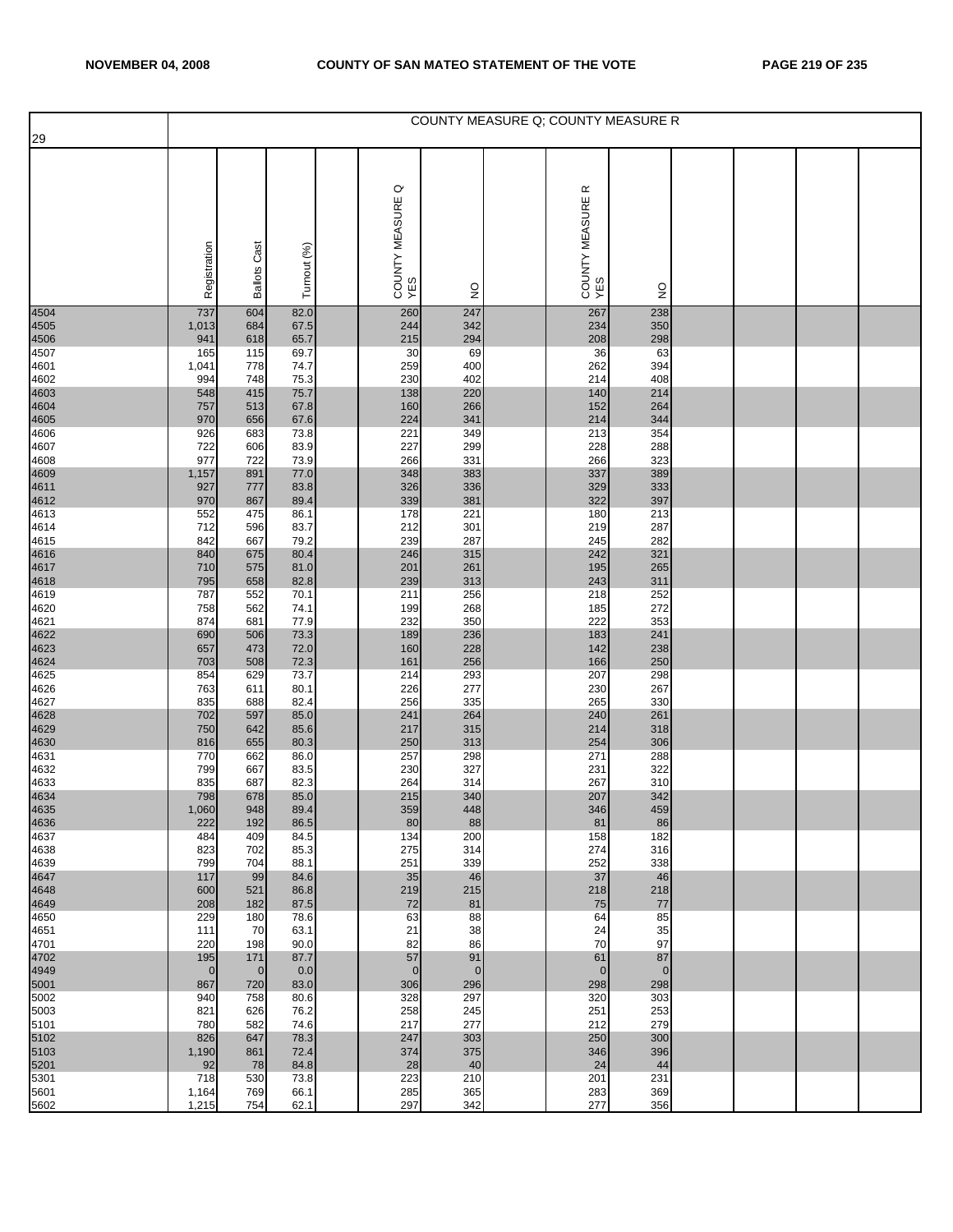|                              |                            |                           |                              |                                  |                              |                            | COUNTY MEASURE Q; COUNTY MEASURE R |  |  |
|------------------------------|----------------------------|---------------------------|------------------------------|----------------------------------|------------------------------|----------------------------|------------------------------------|--|--|
| 29                           | Registration               | <b>Ballots Cast</b>       | Turnout (%)                  | $\circ$<br>COUNTY MEASURE<br>YES |                              | œ<br>COUNTY MEASURE<br>YES |                                    |  |  |
|                              |                            |                           |                              |                                  | $\frac{1}{2}$                |                            | $\frac{1}{2}$                      |  |  |
| 5603<br>5604                 | 624<br>1,088<br>750        | 457<br>757<br>483         | 73.2<br>69.6<br>64.4         | 187<br>271<br>173                | 202<br>342<br>210            | 172<br>264<br>169          | 215<br>345<br>212                  |  |  |
| 5605<br>5606<br>5607<br>5608 | 721<br>1,087<br>953        | 474<br>646<br>600         | 65.7<br>59.4<br>63.0         | 194<br>233<br>249                | 207<br>322<br>258            | 193<br>240<br>271          | 210<br>312<br>240                  |  |  |
| 5609<br>5610<br>5611<br>5612 | 1,030<br>1,107<br>1,060    | 600<br>708<br>674         | 58.3<br>64.0<br>63.6         | 216<br>295<br>249                | 270<br>294<br>304            | 218<br>284<br>236          | 267<br>303<br>314                  |  |  |
| 5613<br>5614                 | 1,078<br>762<br>876        | 663<br>500<br>686         | 61.5<br>65.6<br>78.3         | 272<br>184<br>274                | 275<br>216<br>314            | 267<br>176<br>254          | 277<br>217<br>329                  |  |  |
| 5615<br>5616<br>5617<br>5618 | 1,106<br>727<br>1,149      | 742<br>504<br>758         | 67.1<br>69.3<br>66.0         | 287<br>193<br>284                | 334<br>217<br>344            | 280<br>177<br>278          | 339<br>229<br>345                  |  |  |
| 5619<br>5620                 | 1,158<br>618<br>685<br>769 | 766<br>440<br>509<br>601  | 66.1<br>71.2<br>74.3<br>78.2 | 293<br>189<br>183<br>212         | 343<br>179<br>227<br>273     | 264<br>176<br>176<br>220   | 367<br>195<br>234<br>264           |  |  |
| 5621<br>5622<br>5623<br>5624 | 743<br>662<br>716          | 551<br>477<br>571         | 74.2<br>72.1<br>79.7         | 229<br>195<br>233                | 211<br>199<br>220            | 216<br>201<br>220          | 223<br>194<br>229                  |  |  |
| 5625<br>5627<br>5628         | 1,028<br>1,120<br>643      | 669<br>765<br>412         | 65.1<br>68.3<br>64.1         | 270<br>264<br>138                | 289<br>335<br>192            | 249<br>272<br>141          | 309<br>325<br>190                  |  |  |
| 5629<br>5630<br>5631         | 713<br>885<br>752          | 492<br>645<br>542         | 69.0<br>72.9<br>72.1         | 182<br>241<br>201                | 208<br>263<br>236            | 175<br>241<br>200          | 215<br>259<br>240                  |  |  |
| 5632<br>5633<br>5634         | 815<br>640<br>966          | 574<br>439<br>670         | 70.4<br>68.6<br>69.4         | 200<br>185<br>258                | 293<br>160<br>286            | 225<br>187<br>254          | 269<br>155<br>295                  |  |  |
| 5635<br>5636<br>5637         | 738<br>831<br>726          | 488<br>564<br>495         | 66.1<br>67.9<br>68.2         | 194<br>207<br>186                | 218<br>259<br>218            | 201<br>200<br>187          | 213<br>262<br>215                  |  |  |
| 5638<br>5639<br>5640<br>5641 | 924<br>758<br>850          | 615<br>515<br>594         | 66.6<br>67.9<br>69.9         | 240<br>201<br>228                | 266<br>228<br>275            | 240<br>200<br>242          | 271<br>227<br>260                  |  |  |
| 5642<br>5643                 | 793<br>573<br>735          | 559<br>412<br>491         | 70.5<br>71.9<br>66.8         | 195<br>160<br>169                | 288<br>171<br>233            | 199<br>166<br>157          | 284<br>166<br>243                  |  |  |
| 5644<br>5645<br>5646<br>5647 | 918<br>736<br>827<br>1,000 | 590<br>516<br>631<br>688  | 64.3<br>70.1<br>76.3<br>68.8 | 204<br>207<br>241<br>257         | 267<br>232<br>274<br>298     | 204<br>196<br>243<br>247   | 266<br>240<br>270<br>310           |  |  |
| 5648<br>5649<br>5650         | 926<br>782<br>1,022        | 687<br>574<br>688         | 74.2<br>73.4<br>67.3         | 263<br>203<br>260                | 297<br>271<br>299            | 248<br>195<br>264          | 309<br>274<br>296                  |  |  |
| 5651<br>5652<br>5653         | 992<br>963<br>797          | 715<br>652<br>638         | 72.1<br>67.7<br>80.1         | 278<br>267<br>301                | 319<br>255<br>232            | 265<br>257<br>291          | 331<br>263<br>237                  |  |  |
| 5701<br>5817<br>5818         | $\mathbf 0$<br>746<br>670  | $\mathbf 0$<br>553<br>540 | 0.0<br>74.1<br>80.6          | $\mathbf 0$<br>209<br>212        | $\overline{0}$<br>254<br>240 | $\mathbf{0}$<br>194<br>200 | $\mathbf 0$<br>267<br>253          |  |  |
| 5819<br>5820<br>5821         | 610<br>1,092<br>655        | 499<br>898<br>504         | 81.8<br>82.2<br>76.9         | 199<br>320<br>221                | 199<br>377<br>205            | 198<br>307<br>217          | 199<br>385<br>211                  |  |  |
| 5822<br>5823<br>5824         | 900<br>785<br>804          | 695<br>590<br>650         | 77.2<br>75.2<br>80.8         | 286<br>222<br>252                | 278<br>248<br>289            | 288<br>234<br>243          | 278<br>241<br>298                  |  |  |
| 5825                         | 1,074                      | 737                       | 68.6                         | 279                              | 325                          | 281                        | 319                                |  |  |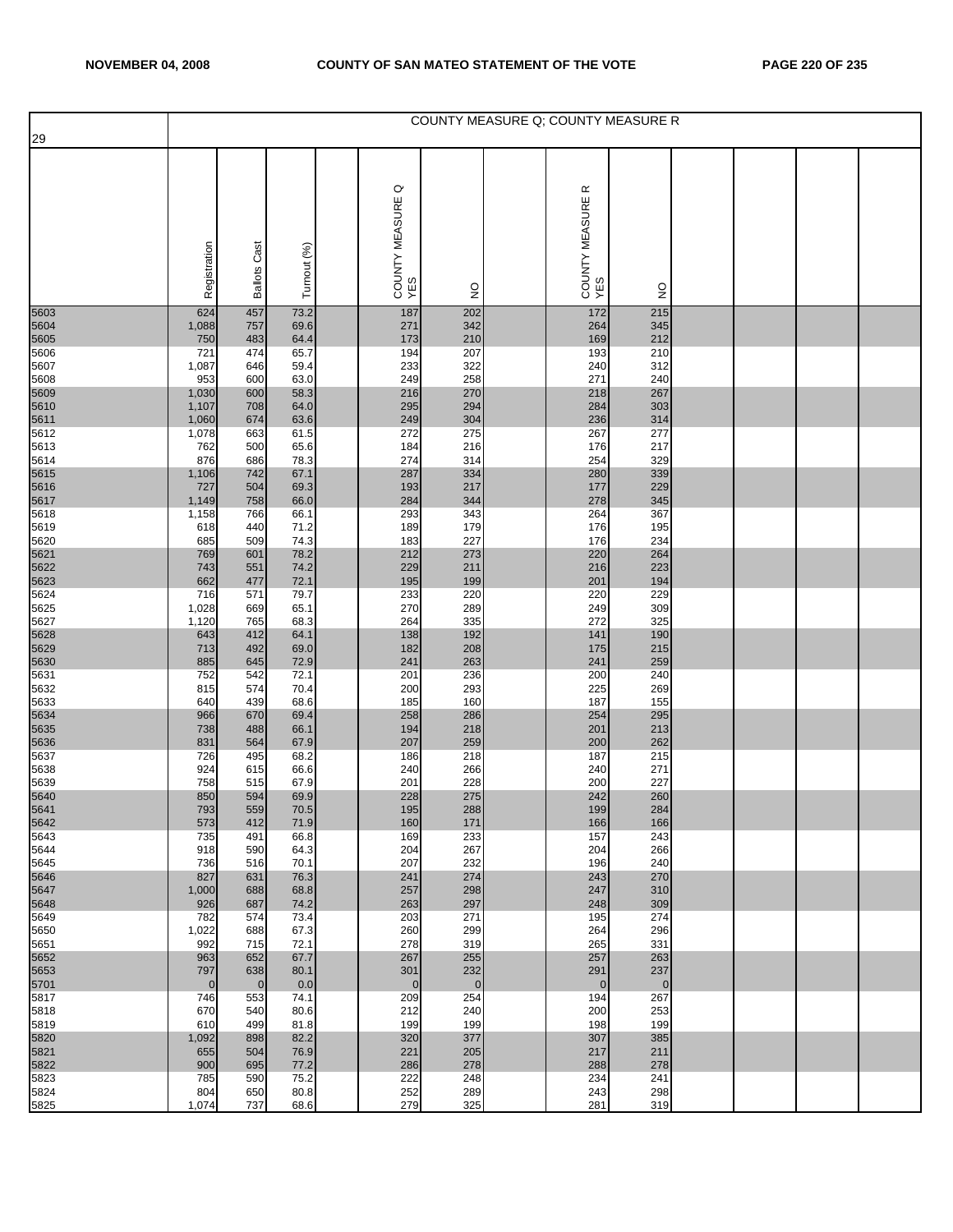|                             |              |                        |              |                                  |               | COUNTY MEASURE Q; COUNTY MEASURE R |                                 |  |  |
|-----------------------------|--------------|------------------------|--------------|----------------------------------|---------------|------------------------------------|---------------------------------|--|--|
| 29                          |              |                        |              |                                  |               |                                    |                                 |  |  |
|                             | Registration | Cast<br><b>Ballots</b> | Turnout (%)  | $\circ$<br>COUNTY MEASURE<br>YES | $\frac{1}{2}$ | $\propto$<br>COUNTY MEASURE<br>YES | $\frac{\mathsf{O}}{\mathsf{Z}}$ |  |  |
| 5826                        | 949          | 681                    | 71.8         | 284                              | 278           | 270                                | 287                             |  |  |
| 5827                        | 827          | 624                    | 75.5         | 236                              | 262           | 227                                | 269                             |  |  |
| 5828                        | 797<br>715   | 558<br>503             | 70.0         | 229                              | 213           | 222                                | 215                             |  |  |
| 5829<br>5830                | 625          | 454                    | 70.3<br>72.6 | 210<br>187                       | 192<br>189    | 200<br>181                         | 198<br>194                      |  |  |
| 5831                        | 591          | 464                    | 78.5         | 189                              | 179           | 188                                | 181                             |  |  |
| 5832                        | 1,008        | 759                    | 75.3         | 294                              | 306           | 291                                | 304                             |  |  |
| 5833                        | 1,051        | 898                    | 85.4         | 358                              | 371           | 343                                | 380                             |  |  |
| 5834                        | 132          | 109                    | 82.6         | 46                               | 47            | 51                                 | 42                              |  |  |
| 5835                        | 724          | 554                    | 76.5         | 209                              | 236           | 203                                | 239                             |  |  |
| 5836                        | 911          | 708                    | 77.7         | 277                              | 307           | 292                                | 289                             |  |  |
| 5837                        | 839          | 677                    | 80.7         | 288                              | 258           | 279                                | 265                             |  |  |
| 5901                        |              | $\Omega$               | 0.0          | $\Omega$                         | $\Omega$      | $\Omega$                           |                                 |  |  |
| 5902                        |              |                        | 0.0          |                                  | 0             |                                    |                                 |  |  |
| 5903                        |              | $\Omega$               | 0.0          | $\Omega$                         | $\Omega$      | $\Omega$                           |                                 |  |  |
| <b>Voting Center Totals</b> | 389,718      | 6,963                  | 1.8          | 3023                             | 2773          | 2948                               | 2820                            |  |  |
| <b>Vote By Mail Totals</b>  | 389,718      | 140,856                | 36.1         | 60142                            | 59397         | 60006                              | 59319                           |  |  |
| <b>Election Day Totals</b>  | 389,718      | 159,531                | 40.9         | 57544                            | 71908         | 56664                              | 72264                           |  |  |
| <b>Grand Totals</b>         |              | 389,718 307,350        | 78.9         | 120709                           | 134078        | 119618                             | 134403                          |  |  |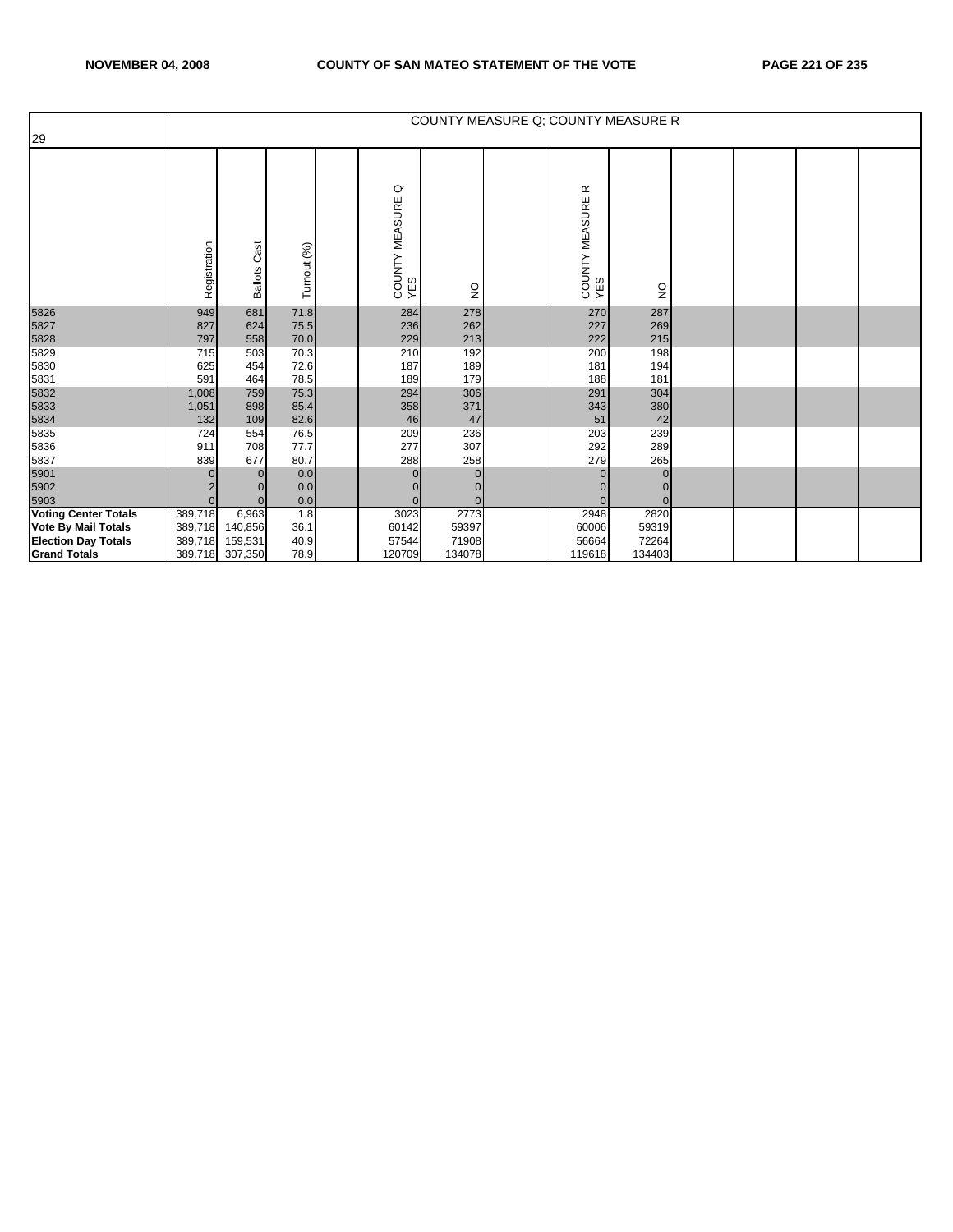| <b>Voting Center Totals</b><br>29                 |              |                     |             |                                  |               |                                    | COUNTY MEASURE Q; COUNTY MEASURE R |  |  |
|---------------------------------------------------|--------------|---------------------|-------------|----------------------------------|---------------|------------------------------------|------------------------------------|--|--|
|                                                   | Registration | <b>Ballots Cast</b> | Turnout (%) | $\circ$<br>COUNTY MEASURE<br>YES | $\frac{1}{2}$ | $\propto$<br>COUNTY MEASURE<br>YES | $\frac{0}{2}$                      |  |  |
| 12TH CONGRESSIONAL<br><b>DISTRICT</b>             | 279,520      | 4,607               | 1.6         | 2016                             | 1789          | 1978                               | 1811                               |  |  |
| 14TH CONGRESSIONAL<br><b>DISTRICT</b>             | 110,198      | 2,356               | 2.1         | 1007                             | 984           | 970                                | 1009                               |  |  |
| 12TH ASSEMBLY<br><b>DISTRICT</b>                  | 30,550       | 210                 | 0.7         | 89                               | 80            | 75                                 | 91                                 |  |  |
| 19TH ASSEMBLY<br><b>DISTRICT</b>                  | 239,833      | 4,128               | 1.7         | 1762                             | 1641          | 1738                               | 1649                               |  |  |
| 21ST ASSEMBLY<br><b>DISTRICT</b>                  | 119,335      | 2,625               | 2.2         | 1172                             | 1052          | 1135                               | 1080                               |  |  |
| <b>1ST SUPERVISORIAL</b><br><b>DISTRICT</b>       | 77,799       | 1,133               | 1.5         | 477                              | 449           | 455                                | 463                                |  |  |
| 2ND SUPERVISORIAL<br><b>DISTRICT</b>              | 81,202       | 2,208               | 2.7         | 957                              | 880           | 952                                | 882                                |  |  |
| 3RD SUPERVISORIAL<br><b>DISTRICT</b>              | 95,177       | 1,602               | 1.7         | 706                              | 646           | 704                                | 644                                |  |  |
| 4TH SUPERVISORIAL<br><b>DISTRICT</b>              | 67,498       | 1,532               | 2.3         | 687                              | 610           | 651                                | 639                                |  |  |
| 5TH SUPERVISORIAL<br><b>DISTRICT</b>              | 68,042       | 488                 | 0.7         | 196                              | 188           | 186                                | 192                                |  |  |
| <b>11TH SENATORIAL</b><br><b>DISTRICT</b>         | 114,289      | 2,537               | 2.2         | 1137                             | 1017          | 1100                               | 1045                               |  |  |
| <b>8TH SENATORIAL</b><br><b>DISTRICT</b>          | 275,429      | 4,426               | 1.6         | 1886                             | 1756          | 1848                               | 1775                               |  |  |
| <b>BAYSHORE ELEM</b><br><b>SCHOOL DISTRICT</b>    | 3,003        | 18                  | 0.6         | 10                               |               |                                    |                                    |  |  |
| BELMONT-REDWOOD<br>SHORES SCHOOL DIST             | 27,618       | 835                 | 3.0         | 307                              | 323           | 309                                | 318                                |  |  |
| <b>BOARD OF</b><br><b>EQUALIZATION</b>            | 389,718      | 6,963               | 1.8         | 3023                             | 2773          | 2948                               | 2820                               |  |  |
| <b>CABRILLO UNIFIED</b><br><b>SCHOOL DISTRICT</b> | 16,426       | 208                 | 1.3         | 96                               | 86            | 94                                 | 85                                 |  |  |
| <b>CITY OF BELMONT</b>                            | 16,032       | 504                 | 3.1         | 205                              | 221           | 202                                | 221                                |  |  |
| <b>CITY OF BRISBANE</b>                           | 2,628        | 23                  | 0.9         | 11                               |               |                                    | 8                                  |  |  |
| CITY OF BURLINGAME                                | 16,978       | 327                 | 1.9         | 138                              | 121           | 130                                | 127                                |  |  |
| CITY OF DALY CITY                                 | 45,301       | 291                 | 0.6         | 118                              | 109           | 108                                | 115                                |  |  |
| <b>CITY OF EAST PALO</b><br><b>ALTO</b>           | 10,034       | 196                 | 2.0         | 86                               | 76            | 84                                 | 78                                 |  |  |
| CITY OF FOSTER CITY                               | 17,100       | 402                 | 2.4         | 181                              | 151           | 194                                | 138                                |  |  |
| CITY OF HALF MOON BAY                             | 7,101        | 105                 | 1.5         | 49                               | 46            | 46                                 | 46                                 |  |  |
| <b>CITY OF MENLO PARK</b>                         | 20,580       | 407                 | 2.0         | 200                              | 137           | 186                                | 152                                |  |  |
| <b>CITY OF MILLBRAE</b>                           | 12,004       | 134                 | 1.1         | 55                               | 48            | 54                                 | 49                                 |  |  |
| <b>CITY OF PACIFICA</b>                           | 24,039       | 260                 | 1.1         | $111$                            | 93            | 111                                | 94                                 |  |  |
| <b>CITY OF REDWOOD CITY</b>                       | 38,441       | 984                 | 2.6         | 426                              | 420           | 413                                | 425                                |  |  |
| CITY OF SAN BRUNO                                 | 21,209       | 254                 | $1.2$       | 93                               | 117           | 101                                | 107                                |  |  |
| <b>CITY OF SAN CARLOS</b>                         | 19,525       | 471                 | 2.4         | 207                              | 192           | 210                                | 188                                |  |  |
| CITY OF SAN MATEO                                 | 51,616       | 1,378               | 2.7         | 605                              | 542           | 583                                | 562                                |  |  |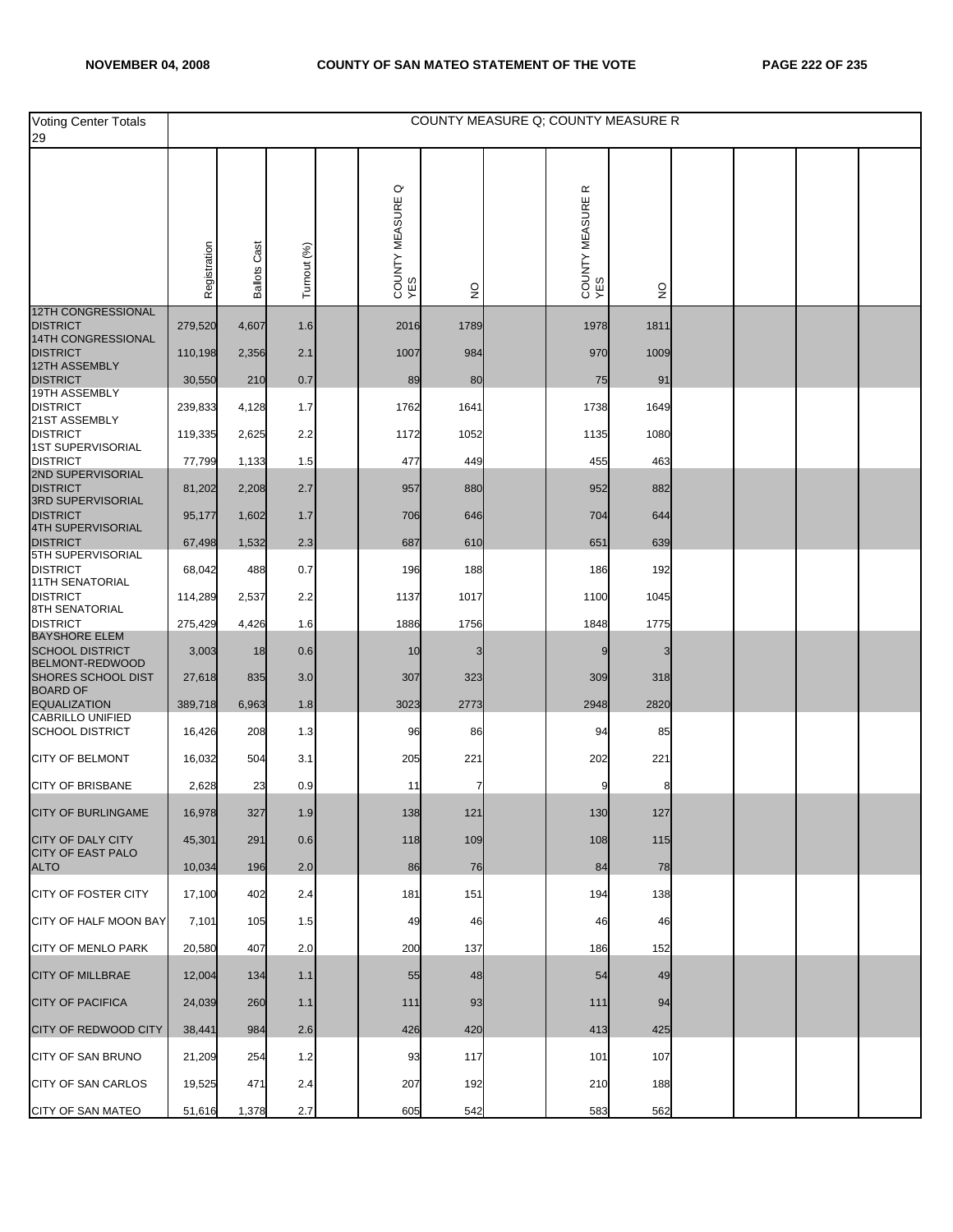| <b>Voting Center Totals</b><br>29                                    |              |                        |             |                                  |               |                                    | COUNTY MEASURE Q; COUNTY MEASURE R |  |  |
|----------------------------------------------------------------------|--------------|------------------------|-------------|----------------------------------|---------------|------------------------------------|------------------------------------|--|--|
|                                                                      | Registration | Cast<br><b>Ballots</b> | Turnout (%) | $\circ$<br>COUNTY MEASURE<br>YES | $\frac{0}{2}$ | $\propto$<br>COUNTY MEASURE<br>YES | $\mathsf{S}$                       |  |  |
| <b>CITY OF SOUTH SAN</b><br><b>FRANCISCO</b>                         | 30,363       | 256                    | 0.8         | 110                              | 91            | 112                                | 89                                 |  |  |
| MIDPEN REGIONAL OPEN<br><b>SPACE DISTRICT</b><br>MILLBRAE ELEMENTARY | 66,508       | 1,423                  | 2.1         | 587                              | 505           | 579                                | 506                                |  |  |
| <b>SCHOOL DISTRICT</b>                                               | 13,030       | 141                    | 1.1         | 58                               | 52            | 56                                 | 54                                 |  |  |
| PACIFICA SCHOOL<br><b>DISTRICT</b><br>RAVENSWOOD CITY                | 23,502       | 254                    | 1.1         | 106                              | 92            | 106                                | 93                                 |  |  |
| <b>ELEM SCHOOL DISTRICT</b><br>SAN CARLOS SCHOOL                     | 14,630       | 280                    | 1.9         | 99                               | 91            | 97                                 | 93                                 |  |  |
| <b>DISTRICT</b>                                                      | 18,623       | 465                    | 2.5         | 206                              | 183           | 208                                | 180                                |  |  |
| <b>SAN MATEO COUNTY</b><br>SEQUOIA HEALTHCARE                        | 389,718      | 6,963                  | 1.8         | 3023                             | 2773          | 2948                               | 2820                               |  |  |
| <b>DISTRICT</b><br>SO SAN FRANCISCO                                  | 142,042      | 3,394                  | 2.4         | 1384                             | 1296          | 1352                               | 1319                               |  |  |
| UNIFIED SCHOOL DIST                                                  | 39,185       | 316                    | 0.8         | 131                              | 109           | 135                                | 104                                |  |  |
| <b>STATEWIDE DISTRICT</b>                                            | 389,718      | 6,963                  | 1.8         | 3023                             | 2773          | 2948                               | 2820                               |  |  |
| TOWN OF ATHERTON                                                     | 5,481        | 72                     | 1.3         | 21                               | 39            | 20                                 | 40                                 |  |  |
| <b>TOWN OF COLMA</b><br><b>TOWN OF</b>                               | 718          | 2                      | 0.3         | 1                                |               |                                    |                                    |  |  |
| <b>HILLSBOROUGH</b><br><b>TOWN OF PORTOLA</b>                        | 7,486        | 141                    | 1.9         | 54                               | 68            | 50                                 | 71                                 |  |  |
| VALLEY                                                               | 3,385        | 40                     | 1.2         | 16                               | 15            | 16                                 | 15                                 |  |  |
| <b>TOWN OF WOODSIDE</b><br><b>UNINCORPORATED</b>                     | 4,088        | 72                     | 1.8         | 27                               | 33            | 27                                 | 33                                 |  |  |
| <b>AREA</b>                                                          | 35,609       | 644                    | 1.8         | 309                              | 246           | 291                                | 261                                |  |  |
| <b>Voting Center Totals</b>                                          | 389,718      | 6,963                  | 1.8         | 3023                             | 2773          | 2948                               | 2820                               |  |  |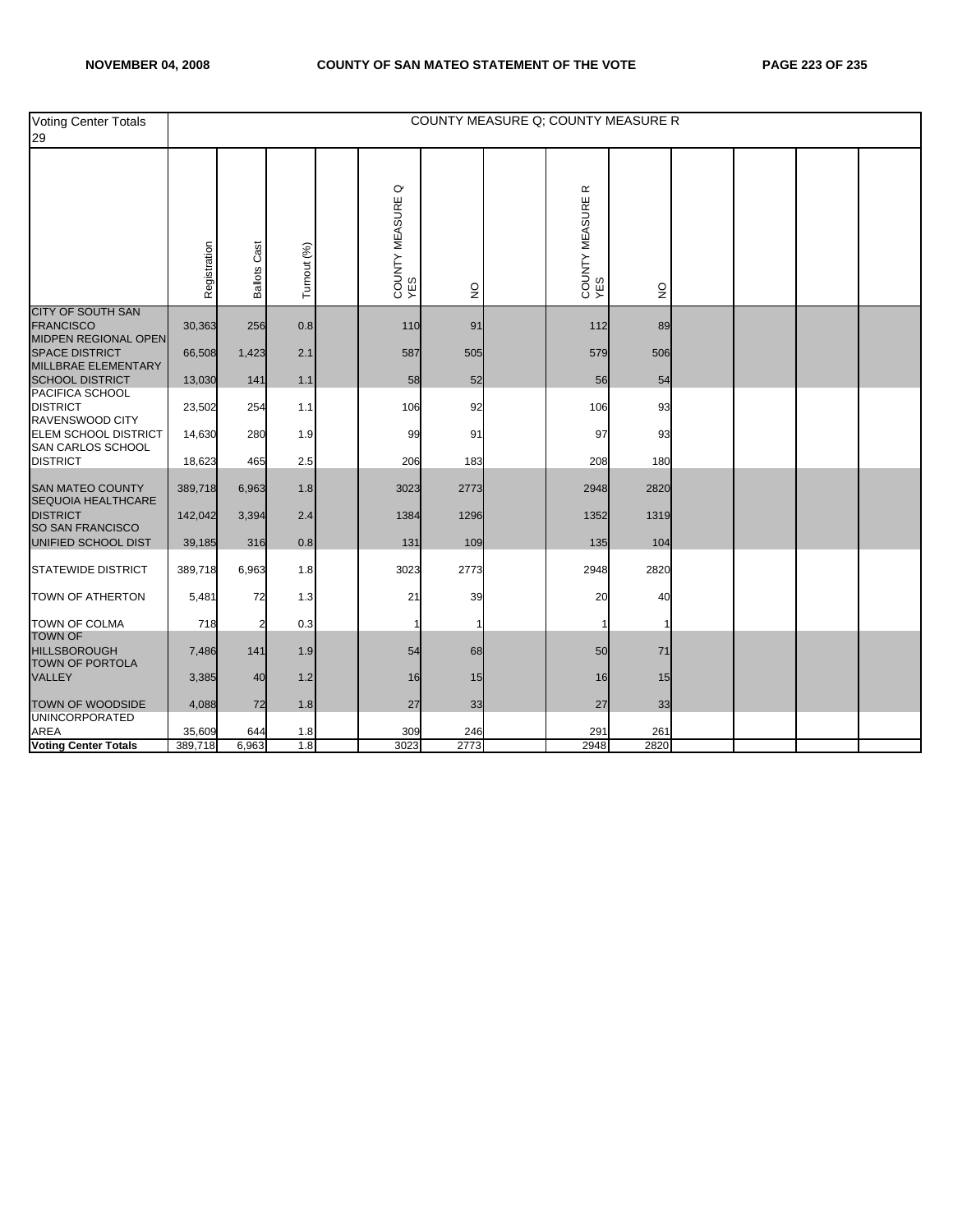| Vote By Mail Totals<br>29                      |              |                     |             |                                  |               |                                    | COUNTY MEASURE Q; COUNTY MEASURE R |  |  |
|------------------------------------------------|--------------|---------------------|-------------|----------------------------------|---------------|------------------------------------|------------------------------------|--|--|
|                                                | Registration | <b>Ballots Cast</b> | Turnout (%) | $\circ$<br>COUNTY MEASURE<br>YES | $\frac{0}{2}$ | $\propto$<br>COUNTY MEASURE<br>YES | $\frac{1}{2}$                      |  |  |
| 12TH CONGRESSIONAL<br><b>DISTRICT</b>          | 279,520      | 101,388             | 36.3        | 43799                            | 42280         | 43493                              | 42440                              |  |  |
| 14TH CONGRESSIONAL<br><b>DISTRICT</b>          |              |                     |             |                                  |               |                                    |                                    |  |  |
| 12TH ASSEMBLY                                  | 110,198      | 39,468              | 35.8        | 16343                            | 17117         | 16513                              | 16879                              |  |  |
| <b>DISTRICT</b><br>19TH ASSEMBLY               | 30,550       | 9,392               | 30.7        | 4046                             | 3990          | 3969                               | 4045                               |  |  |
| <b>DISTRICT</b><br>21ST ASSEMBLY               | 239,833      | 87,081              | 36.3        | 37704                            | 36180         | 37511                              | 36265                              |  |  |
| <b>DISTRICT</b><br><b>1ST SUPERVISORIAL</b>    | 119,335      | 44,383              | 37.2        | 18392                            | 19227         | 18526                              | 19009                              |  |  |
| <b>DISTRICT</b><br>2ND SUPERVISORIAL           | 77,799       | 27,870              | 35.8        | 12016                            | 11593         | 11966                              | 11595                              |  |  |
| <b>DISTRICT</b><br>3RD SUPERVISORIAL           | 81,202       | 31,142              | 38.4        | 13387                            | 12887         | 13452                              | 12810                              |  |  |
| <b>DISTRICT</b>                                | 95,177       | 37,746              | 39.7        | 16051                            | 16199         | 15998                              | 16163                              |  |  |
| 4TH SUPERVISORIAL<br><b>DISTRICT</b>           | 67,498       | 22,288              | 33.0        | 9258                             | 9547          | 9325                               | 9449                               |  |  |
| 5TH SUPERVISORIAL<br><b>DISTRICT</b>           | 68,042       | 21,810              | 32.1        | 9430                             | 9171          | 9265                               | 9302                               |  |  |
| 11TH SENATORIAL<br><b>DISTRICT</b>             | 114,289      | 41,787              | 36.6        | 17372                            | 18082         | 17508                              | 17872                              |  |  |
| <b>8TH SENATORIAL</b><br><b>DISTRICT</b>       | 275,429      | 99,069              | 36.0        | 42770                            | 41315         | 42498                              | 41447                              |  |  |
| <b>BAYSHORE ELEM</b>                           |              |                     |             |                                  |               |                                    |                                    |  |  |
| <b>SCHOOL DISTRICT</b><br>BELMONT-REDWOOD      | 3,003        | 858                 | 28.6        | 280                              | 291           | 273                                | 296                                |  |  |
| SHORES SCHOOL DIST<br><b>BOARD OF</b>          | 27,618       | 11,158              | 40.4        | 4186                             | 4392          | 4211                               | 4355                               |  |  |
| <b>EQUALIZATION</b><br><b>CABRILLO UNIFIED</b> | 389,718      | 140,856             | 36.1        | 60142                            | 59397         | 60006                              | 59319                              |  |  |
| <b>SCHOOL DISTRICT</b>                         | 16,426       | 6,126               | 37.3        | 2624                             | 2687          | 2620                               | 2679                               |  |  |
| <b>CITY OF BELMONT</b>                         | 16,032       | 6,498               | 40.5        | 2711                             | 2841          | 2730                               | 2818                               |  |  |
| <b>CITY OF BRISBANE</b>                        | 2,628        | 849                 | 32.3        | 389                              | 331           | 379                                | 340                                |  |  |
| <b>CITY OF BURLINGAME</b>                      | 16,978       | 6,639               | 39.1        | 2906                             | 2654          | 2906                               | 2621                               |  |  |
| <b>CITY OF DALY CITY</b>                       | 45,301       | 13,905              | 30.7        | 5909                             | 5951          | 5812                               | 6030                               |  |  |
| CITY OF EAST PALO<br><b>ALTO</b>               | 10,034       | 2,028               | 20.2        | 839                              | 912           | 847                                | 912                                |  |  |
| CITY OF FOSTER CITY                            | 17,100       | 6,464               | 37.8        | 2662                             | 2780          | 2716                               | 2729                               |  |  |
| CITY OF HALF MOON BAY                          | 7,101        | 2,914               | 41.0        | 1215                             | 1300          | 1217                               | 1291                               |  |  |
| <b>CITY OF MENLO PARK</b>                      | 20,580       | 7,537               | 36.6        | 3369                             | 2806          | 3447                               | 2718                               |  |  |
| <b>CITY OF MILLBRAE</b>                        | 12,004       | 5,076               | 42.3        | 2232                             | 2016          | 2255                               | 1989                               |  |  |
| <b>CITY OF PACIFICA</b>                        | 24,039       | 8,472               | 35.2        | 3882                             | 3353          | 3763                               | 3448                               |  |  |
| CITY OF REDWOOD CITY                           | 38,441       | 13,999              | 36.4        | 5595                             | 6366          | 5592                               | 6332                               |  |  |
| CITY OF SAN BRUNO                              | 21,209       | 7,019               | 33.1        | 3028                             | 2976          | 2915                               | 3085                               |  |  |
| <b>CITY OF SAN CARLOS</b>                      | 19,525       | 8,538               | 43.7        | 3669                             | 3611          | 3656                               | 3609                               |  |  |
| CITY OF SAN MATEO                              | 51,616       | 18,840              | 36.5        | 8308                             | 7539          | 8302                               | 7536                               |  |  |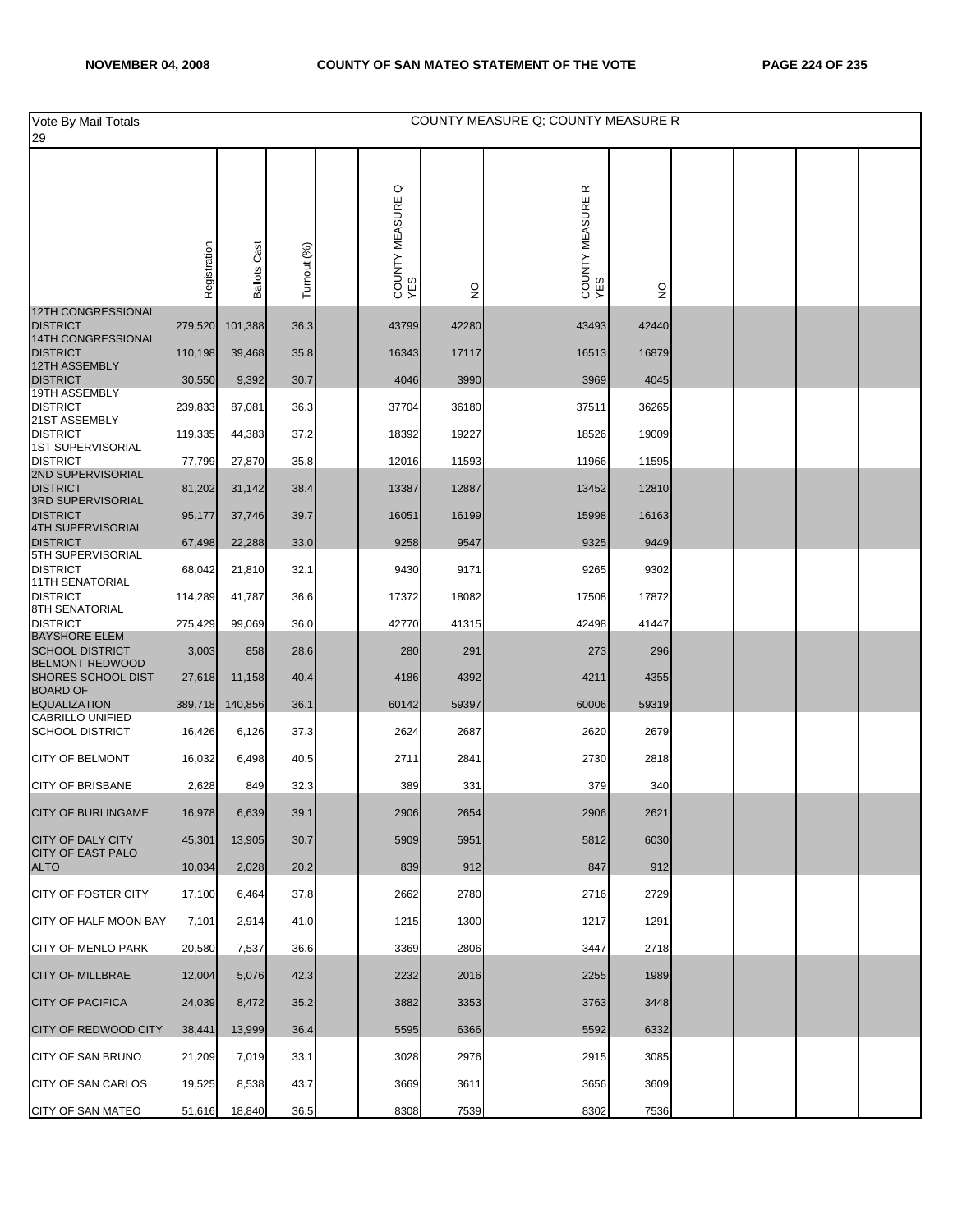| Vote By Mail Totals<br>29                                            |              |                        |             |                                  |                           | COUNTY MEASURE Q: COUNTY MEASURE R |               |  |  |
|----------------------------------------------------------------------|--------------|------------------------|-------------|----------------------------------|---------------------------|------------------------------------|---------------|--|--|
|                                                                      | Registration | Cast<br><b>Ballots</b> | Turnout (%) | $\circ$<br>COUNTY MEASURE<br>YES | $\mathsf{S}^{\mathsf{O}}$ | œ<br>COUNTY MEASURE<br>YES         | $\frac{1}{2}$ |  |  |
| <b>CITY OF SOUTH SAN</b><br><b>FRANCISCO</b>                         | 30,363       | 9,894                  | 32.6        | 4303                             | 4101                      | 4250                               | 4143          |  |  |
| MIDPEN REGIONAL OPEN<br><b>SPACE DISTRICT</b><br>MILLBRAE ELEMENTARY | 66,508       | 26,901                 | 40.4        | 10564                            | 10942                     | 10575                              | 10882         |  |  |
| <b>SCHOOL DISTRICT</b>                                               | 13,030       | 5,328                  | 40.9        | 2348                             | 2120                      | 2360                               | 2105          |  |  |
| PACIFICA SCHOOL<br><b>DISTRICT</b><br>RAVENSWOOD CITY                | 23,502       | 8,472                  | 36.0        | 3882                             | 3353                      | 3763                               | 3448          |  |  |
| ELEM SCHOOL DISTRICT<br>SAN CARLOS SCHOOL                            | 14,630       | 3,254                  | 22.2        | 1013                             | 1119                      | 1021                               | 1117          |  |  |
| <b>DISTRICT</b>                                                      | 18,623       | 8,144                  | 43.7        | 3435                             | 3392                      | 3418                               | 3394          |  |  |
| <b>SAN MATEO COUNTY</b><br><b>SEQUOIA HEALTHCARE</b>                 | 389,718      | 140,856                | 36.1        | 60142                            | 59397                     | 60006                              | 59319         |  |  |
| <b>DISTRICT</b><br>SO SAN FRANCISCO                                  | 142,042      | 55,320                 | 38.9        | 21417                            | 22778                     | 21602                              | 22504         |  |  |
| UNIFIED SCHOOL DIST                                                  | 39,185       | 12,797                 | 32.7        | 5318                             | 5131                      | 5236                               | 5197          |  |  |
| <b>STATEWIDE DISTRICT</b>                                            | 389,718      | 140,856                | 36.1        | 60142                            | 59397                     | 60006                              | 59319         |  |  |
| <b>TOWN OF ATHERTON</b>                                              | 5,481        | 2,430                  | 44.3        | 940                              | 1154                      | 953                                | 1137          |  |  |
| <b>TOWN OF COLMA</b>                                                 | 718          | 282                    | 39.3        | 126                              | 111                       | 111                                | 125           |  |  |
| <b>TOWN OF</b><br><b>HILLSBOROUGH</b><br>TOWN OF PORTOLA             | 7,486        | 3,316                  | 44.3        | 1357                             | 1474                      | 1396                               | 1428          |  |  |
| <b>VALLEY</b>                                                        | 3,385        | 1,636                  | 48.3        | 661                              | 684                       | 661                                | 680           |  |  |
| <b>TOWN OF WOODSIDE</b><br><b>UNINCORPORATED</b>                     | 4,088        | 1,686                  | 41.2        | 632                              | 792                       | 638                                | 781           |  |  |
| <b>AREA</b>                                                          | 35,609       | 12,834                 | 36.0        | 5409                             | 5645                      | 5460                               | 5567          |  |  |
| <b>Vote By Mail Totals</b>                                           |              | 389,718 140,856        | 36.1        | 60142                            | 59397                     | 60006                              | 59319         |  |  |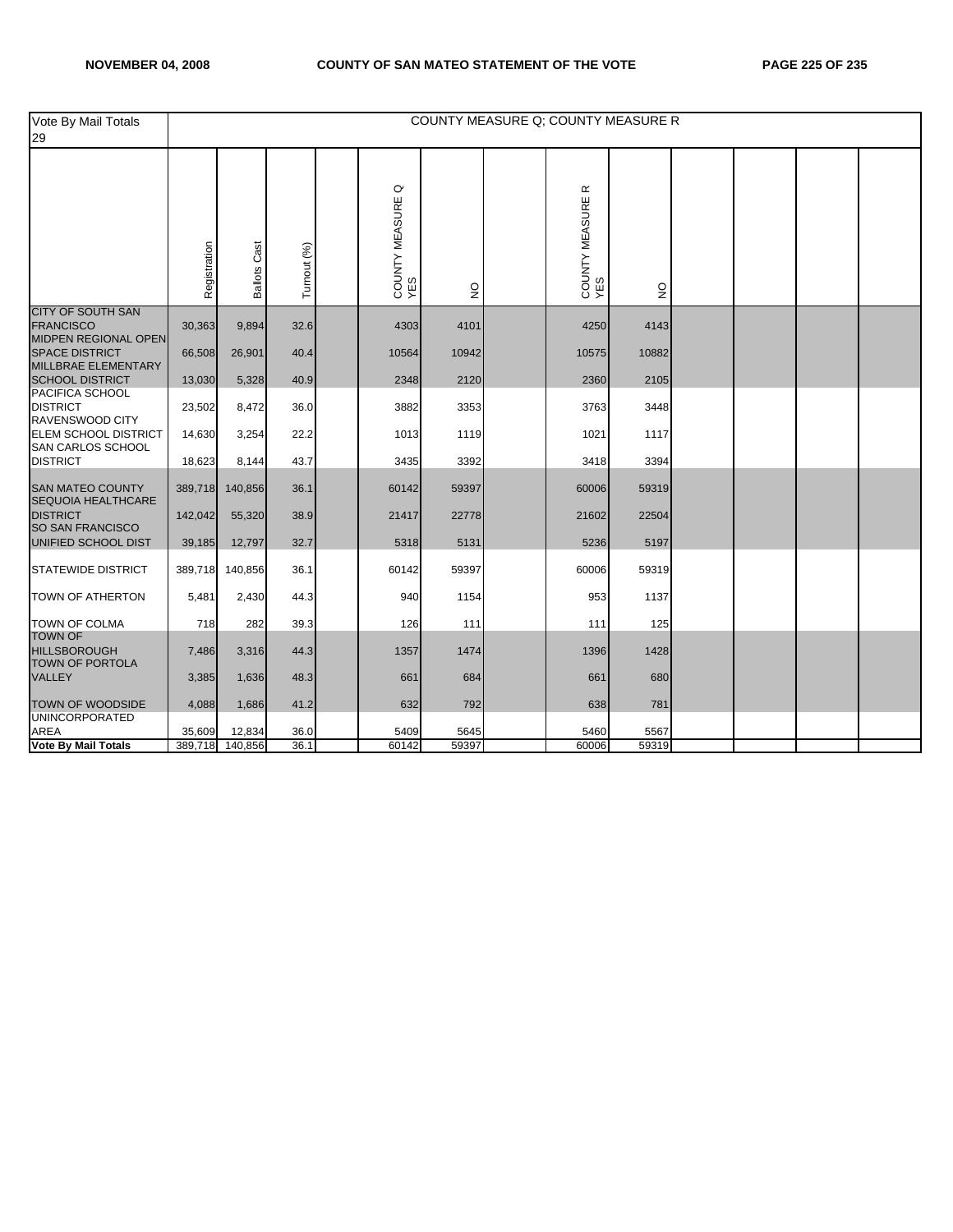| <b>Grand Totals</b><br>29                        |              |                     |             |                                  |               | COUNTY MEASURE Q: COUNTY MEASURE R |        |  |  |
|--------------------------------------------------|--------------|---------------------|-------------|----------------------------------|---------------|------------------------------------|--------|--|--|
|                                                  | Registration | <b>Ballots Cast</b> | Turnout (%) | $\circ$<br>COUNTY MEASURE<br>YES | $\frac{0}{2}$ | $\propto$<br>COUNTY MEASURE<br>YES | g      |  |  |
| <b>12TH CONGRESSIONAL</b>                        |              |                     |             |                                  |               |                                    |        |  |  |
| <b>DISTRICT</b><br>14TH CONGRESSIONAL            | 279,520      | 221,104             | 79.1        | 87416                            | 95439         | 86241                              | 96074  |  |  |
| <b>DISTRICT</b><br><b>12TH ASSEMBLY</b>          | 110,198      | 86,246              | 78.3        | 33293                            | 38639         | 33377                              | 38329  |  |  |
| <b>DISTRICT</b><br>19TH ASSEMBLY                 | 30,550       | 20,931              | 68.5        | 8134                             | 9152          | 7890                               | 9326   |  |  |
| <b>DISTRICT</b><br>21ST ASSEMBLY                 | 239,833      | 191,715             | 79.9        | 75856                            | 82750         | 74973                              | 83178  |  |  |
| <b>DISTRICT</b><br><b>1ST SUPERVISORIAL</b>      | 119,335      | 94,704              | 79.4        | 36719                            | 42176         | 36755                              | 41899  |  |  |
| <b>DISTRICT</b><br>2ND SUPERVISORIAL             | 77,799       | 62,525              | 80.4        | 24677                            | 26891         | 24422                              | 26981  |  |  |
| <b>DISTRICT</b>                                  | 81,202       | 66,147              | 81.5        | 26196                            | 28617         | 26057                              | 28634  |  |  |
| <b>3RD SUPERVISORIAL</b><br><b>DISTRICT</b>      | 95,177       | 79,010              | 83.0        | 31199                            | 34921         | 30901                              | 35002  |  |  |
| <b>4TH SUPERVISORIAL</b><br><b>DISTRICT</b>      | 67,498       | 51,201              | 75.9        | 19772                            | 22723         | 19769                              | 22589  |  |  |
| <b>5TH SUPERVISORIAL</b><br><b>DISTRICT</b>      | 68,042       | 48,467              | 71.2        | 18865                            | 20926         | 18469                              | 21197  |  |  |
| <b>11TH SENATORIAL</b><br><b>DISTRICT</b>        | 114,289      | 90,247              | 79.0        | 35076                            | 40210         | 35099                              | 39955  |  |  |
| 8TH SENATORIAL<br><b>DISTRICT</b>                |              | 217,103             | 78.8        | 85633                            | 93868         | 84519                              | 94448  |  |  |
| <b>BAYSHORE ELEM</b>                             | 275,429      |                     |             |                                  |               |                                    |        |  |  |
| <b>SCHOOL DISTRICT</b><br><b>BELMONT-REDWOOD</b> | 3,003        | 1,980               | 65.9        | 626                              | 749           | 598                                | 773    |  |  |
| SHORES SCHOOL DIST<br><b>BOARD OF</b>            | 27,618       | 22,763              | 82.4        | 8024                             | 9328          | 8023                               | 9277   |  |  |
| <b>EQUALIZATION</b><br><b>CABRILLO UNIFIED</b>   | 389,718      | 307,350             | 78.9        | 120709                           | 134078        | 119618                             | 134403 |  |  |
| <b>SCHOOL DISTRICT</b>                           | 16,426       | 13,452              | 81.9        | 5098                             | 6051          | 5027                               | 6082   |  |  |
| <b>CITY OF BELMONT</b>                           | 16,032       | 13,300              | 83.0        | 5199                             | 5977          | 5196                               | 5949   |  |  |
| <b>CITY OF BRISBANE</b>                          | 2,628        | 2,104               | 80.1        | 892                              | 838           | 869                                | 854    |  |  |
| <b>CITY OF BURLINGAME</b>                        | 16,978       | 14,118              | 83.2        | 5715                             | 5787          | 5674                               | 5768   |  |  |
| <b>CITY OF DALY CITY</b>                         | 45,301       | 31,010              | 68.5        | 11877                            | 13630         | 11658                              | 13779  |  |  |
| <b>CITY OF EAST PALO</b><br><b>ALTO</b>          | 10,034       | 6,096               | 60.8        | 2490                             | 2632          | 2470                               | 2653   |  |  |
| CITY OF FOSTER CITY                              | 17,100       | 13,770              | 80.5        | 5294                             | 6044          | 5293                               | 6025   |  |  |
| CITY OF HALF MOON BAY                            | 7,101        | 5,727               | 80.7        | 2171                             | 2666          | 2178                               | 2639   |  |  |
| <b>CITY OF MENLO PARK</b>                        | 20,580       | 16,055              | 78.0        | 6789                             | 6240          | 6857                               | 6159   |  |  |
| <b>CITY OF MILLBRAE</b>                          | 12,004       | 9,810               | 81.7        | 3917                             | 4023          | 3915                               | 4001   |  |  |
| <b>CITY OF PACIFICA</b>                          | 24,039       | 19,700              | 82.0        | 8146                             | 8174          | 7894                               | 8362   |  |  |
| <b>CITY OF REDWOOD CITY</b>                      | 38,441       | 30,768              | 80.0        | 11283                            | 14477         | 11236                              | 14392  |  |  |
| CITY OF SAN BRUNO                                | 21,209       | 16,772              | 79.1        | 6483                             | 7461          | 6249                               | 7663   |  |  |
| <b>CITY OF SAN CARLOS</b>                        | 19,525       | 16,573              | 84.9        | 6677                             | 7157          | 6631                               | 7169   |  |  |
| <b>CITY OF SAN MATEO</b>                         | 51,616       | 42,189              | 81.7        | 17028                            | 17898         | 16932                              | 17911  |  |  |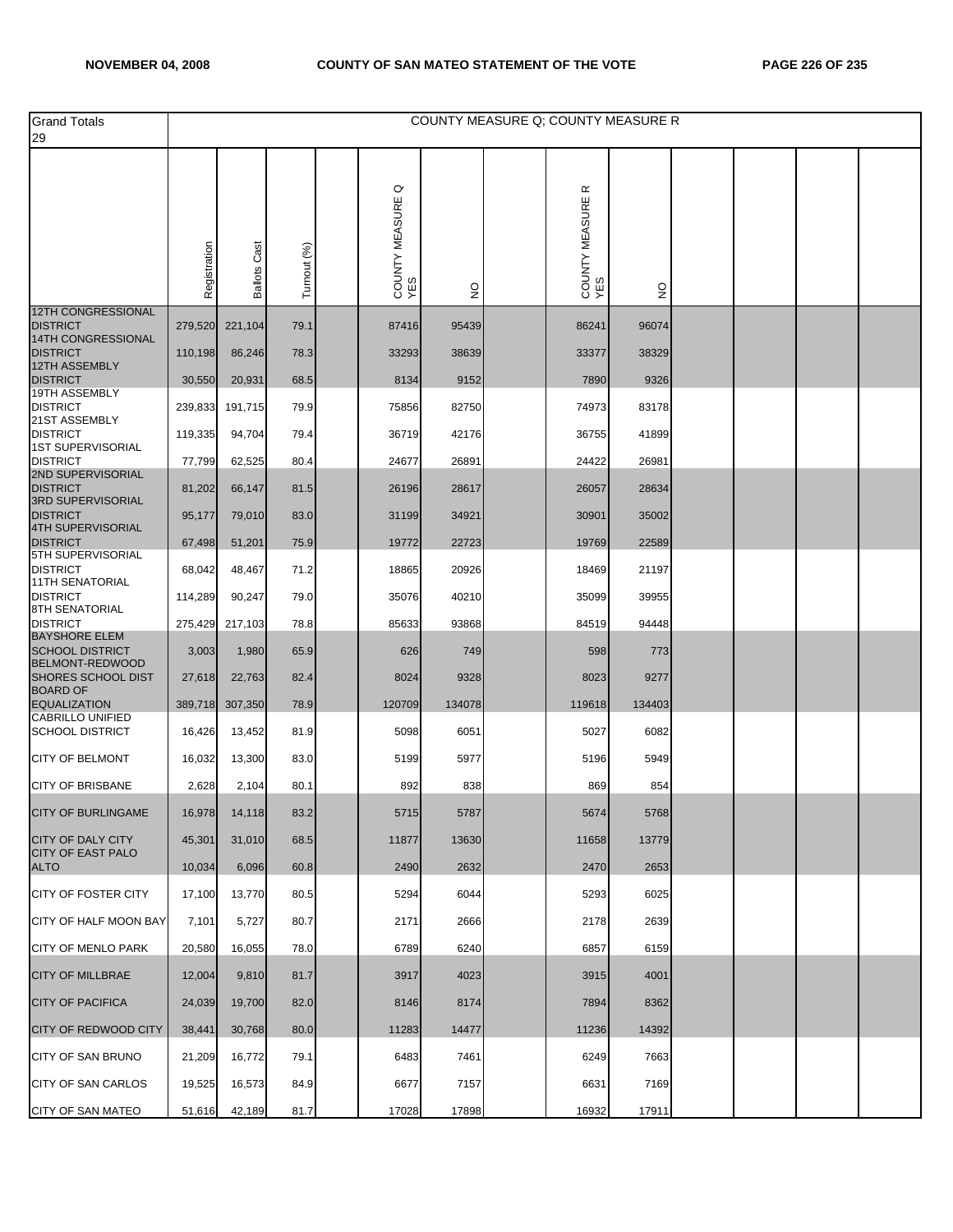| <b>Grand Totals</b><br>29                                                               |                    |                                     |                     |                            |                        | COUNTY MEASURE Q; COUNTY MEASURE R |                        |  |  |
|-----------------------------------------------------------------------------------------|--------------------|-------------------------------------|---------------------|----------------------------|------------------------|------------------------------------|------------------------|--|--|
|                                                                                         | Registration       | Cast<br><b>Ballots</b>              | Turnout (%)         | σ<br>COUNTY MEASURE<br>YES | $\frac{0}{2}$          | $\propto$<br>COUNTY MEASURE<br>YES | $\frac{0}{2}$          |  |  |
| <b>CITY OF SOUTH SAN</b><br><b>FRANCISCO</b>                                            | 30,363             | 22,670                              | 74.7                | 8849                       | 9629                   | 8683                               | 9736                   |  |  |
| <b>MIDPEN REGIONAL OPEN</b><br><b>SPACE DISTRICT</b><br>MILLBRAE ELEMENTARY             | 66,508             | 55,447                              | 83.4                | 20217                      | 23527                  | 20113                              | 23496                  |  |  |
| <b>SCHOOL DISTRICT</b>                                                                  | 13,030             | 10,553                              | 81.0                | 4190                       | 4369                   | 4184                               | 4351                   |  |  |
| PACIFICA SCHOOL<br><b>DISTRICT</b><br>RAVENSWOOD CITY                                   | 23,502             | 19,253                              | 81.9                | 7954                       | 7992                   | 7708                               | 8175                   |  |  |
| ELEM SCHOOL DISTRICT<br>SAN CARLOS SCHOOL                                               | 14,630             | 9,361                               | 64.0                | 3091                       | 3376                   | 3057                               | 3401                   |  |  |
| <b>DISTRICT</b>                                                                         | 18,623             | 15,775                              | 84.7                | 6239                       | 6712                   | 6193                               | 6718                   |  |  |
| <b>SAN MATEO COUNTY</b><br>SEQUOIA HEALTHCARE                                           | 389,718            | 307,350                             | 78.9                | 120709                     | 134078                 | 119618                             | 134403                 |  |  |
| <b>DISTRICT</b><br><b>SO SAN FRANCISCO</b>                                              | 142,042            | 115,782                             | 81.5                | 41330                      | 48897                  | 41448                              | 48509                  |  |  |
| UNIFIED SCHOOL DIST                                                                     | 39,185             | 29,044                              | 74.1                | 10928                      | 11996                  | 10684                              | 12164                  |  |  |
| <b>STATEWIDE DISTRICT</b>                                                               | 389,718            | 307,350                             | 78.9                | 120709                     | 134078                 | 119618                             | 134403                 |  |  |
| <b>TOWN OF ATHERTON</b>                                                                 | 5,481              | 4,401                               | 80.3                | 1612                       | 2089                   | 1628                               | 2063                   |  |  |
| <b>TOWN OF COLMA</b>                                                                    | 718                | 530                                 | 73.8                | 223                        | 210                    | 201                                | 231                    |  |  |
| <b>TOWN OF</b><br><b>HILLSBOROUGH</b><br><b>TOWN OF PORTOLA</b>                         | 7,486              | 6,339                               | 84.7                | 2378                       | 2931                   | 2426                               | 2871                   |  |  |
| <b>VALLEY</b>                                                                           | 3,385              | 2,982                               | 88.1                | 1161                       | 1280                   | 1160                               | 1270                   |  |  |
| TOWN OF WOODSIDE                                                                        | 4,088              | 3,444                               | 84.2                | 1215                       | 1651                   | 1232                               | 1627                   |  |  |
| <b>UNINCORPORATED</b><br>AREA                                                           | 35,609             | 28,992                              | 81.4                | 11310                      | 13284                  | 11236                              | 13281                  |  |  |
| <b>Voting Center Totals</b><br><b>Vote By Mail Totals</b><br><b>Election Day Totals</b> | 389,718<br>389,718 | 6,963<br>140,856<br>389,718 159,531 | 1.8<br>36.1<br>40.9 | 3023<br>60142<br>57544     | 2773<br>59397<br>71908 | 2948<br>60006<br>56664             | 2820<br>59319<br>72264 |  |  |
| <b>Grand Totals</b>                                                                     | 389,718            | 307,350                             | 78.9                | 120709                     | 134078                 | 119618                             | 134403                 |  |  |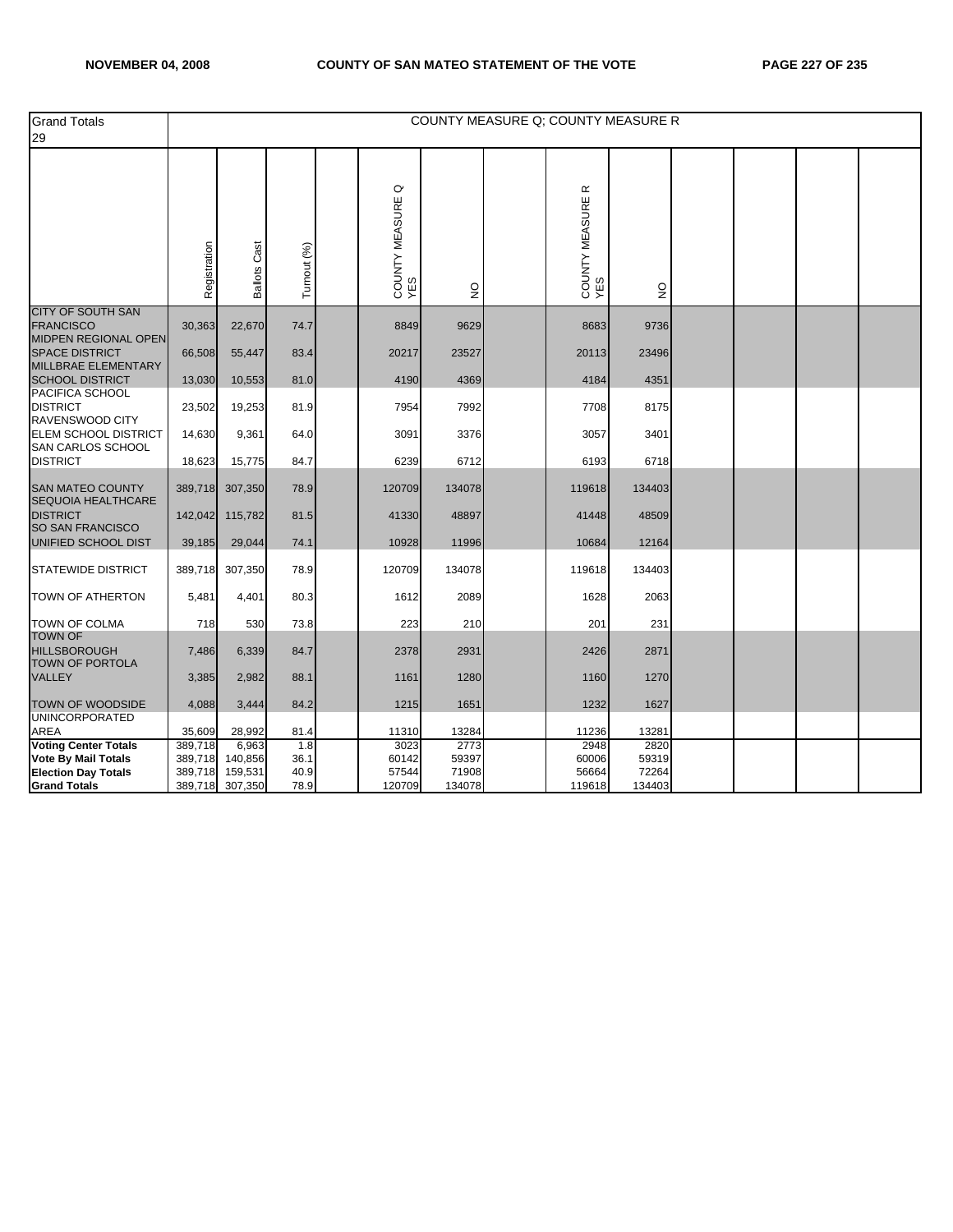|                             |              |                        |                 |                                               |               | CITY OF BRISBANE, MEASURE T |  |  |  |
|-----------------------------|--------------|------------------------|-----------------|-----------------------------------------------|---------------|-----------------------------|--|--|--|
| 30                          |              |                        |                 |                                               |               |                             |  |  |  |
|                             | Registration | Cast<br><b>Ballots</b> | urnout (%)<br>⊢ | BRISBANE<br>⊢<br>CITY OF BF<br>MEASURE<br>YES | $\frac{1}{2}$ |                             |  |  |  |
| 5001<br>5002                | 867          | 720                    | 83.0            | 470                                           | 178           |                             |  |  |  |
|                             | 940          | 758                    | 80.6            | 475                                           | 214           |                             |  |  |  |
| 5003                        | 821          | 626                    | 76.2            | 371                                           | 164           |                             |  |  |  |
| <b>Voting Center Totals</b> | 2,628        | 23                     | 0.9             | 15                                            | 5             |                             |  |  |  |
| <b>Vote By Mail Totals</b>  | 2,628        | 849                    | 32.3            | 560                                           | 209           |                             |  |  |  |
| <b>Election Day Totals</b>  | 2,628        | 1,232                  | 46.9            | 741                                           | 342           |                             |  |  |  |
| <b>Grand Totals</b>         | 2,628        | 2,104                  | 80.1            | 1316                                          | 556           |                             |  |  |  |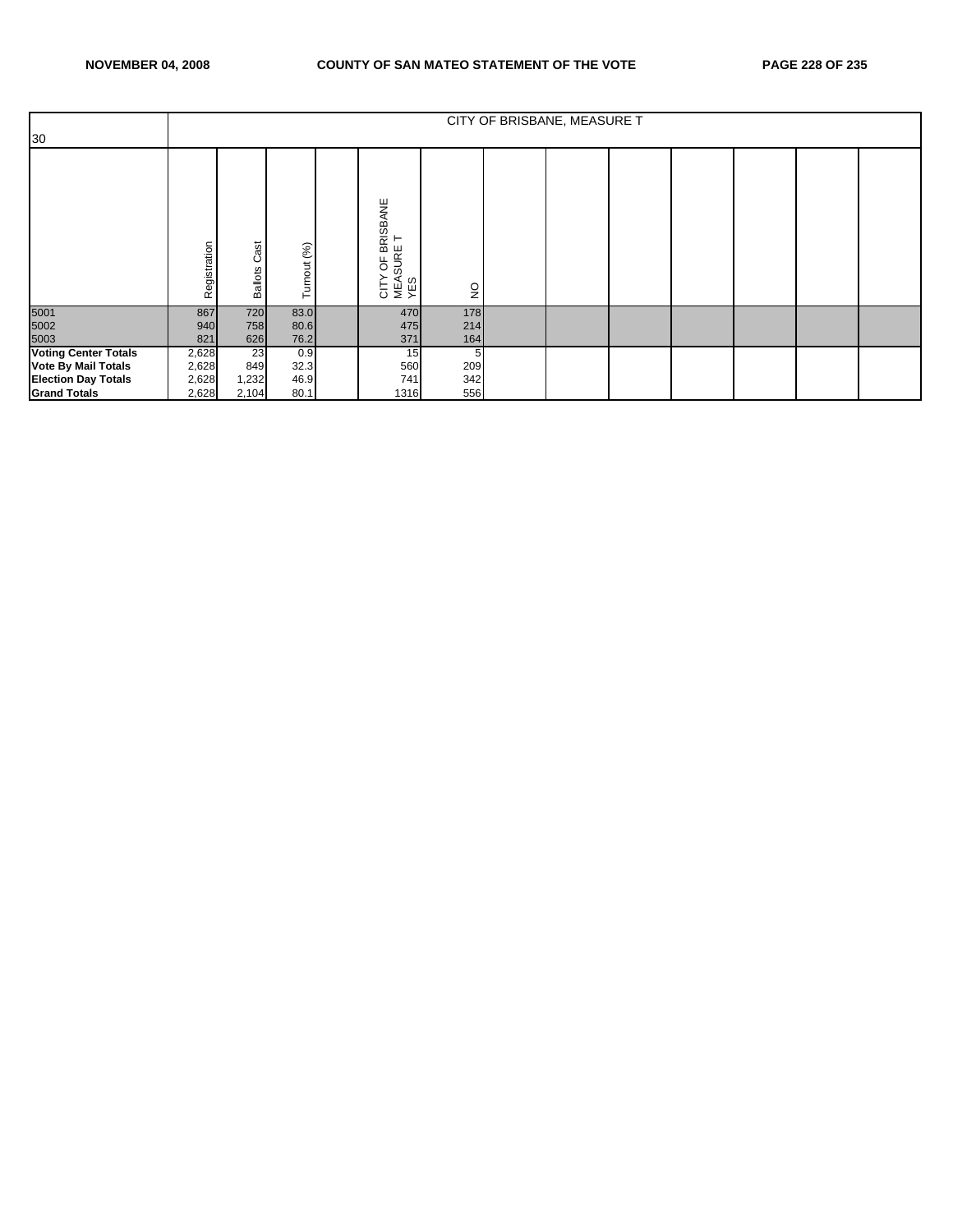| Voting Center Totals<br>30                                    |              |                        |             |                                                  |              | CITY OF BRISBANE, MEASURE T |  |  |  |
|---------------------------------------------------------------|--------------|------------------------|-------------|--------------------------------------------------|--------------|-----------------------------|--|--|--|
|                                                               | Registration | Cast<br><b>Ballots</b> | Turnout (%) | OF BRISBANE<br>⊢<br>CITY OF BR<br>MEASURE<br>YES | $\mathsf{S}$ |                             |  |  |  |
| <b>12TH CONGRESSIONAL</b><br><b>DISTRICT</b><br>19TH ASSEMBLY | 2,628        | 23                     | 0.9         | 15                                               |              |                             |  |  |  |
| <b>DISTRICT</b><br>5TH SUPERVISORIAL                          | 2,628        | 23                     | 0.9         | 15                                               |              |                             |  |  |  |
| <b>DISTRICT</b><br><b>8TH SENATORIAL</b>                      | 2,628        | 23                     | 0.9         | 15                                               | 5            |                             |  |  |  |
| <b>DISTRICT</b><br><b>BOARD OF</b>                            | 2,628        | 23                     | 0.9         | 15                                               |              |                             |  |  |  |
| <b>EQUALIZATION</b>                                           | 2,628        | 23                     | 0.9         | 15                                               |              |                             |  |  |  |
| <b>CITY OF BRISBANE</b>                                       | 2,628        | 23                     | 0.9         | 15                                               |              |                             |  |  |  |
| SAN MATEO COUNTY                                              | 2,628        | 23                     | 0.9         | 15                                               |              |                             |  |  |  |
| <b>STATEWIDE DISTRICT</b>                                     | 2,628        | 23                     | 0.9         | 15                                               |              |                             |  |  |  |
| <b>Voting Center Totals</b>                                   | 2,628        | 23                     | 0.9         | 15                                               | 5            |                             |  |  |  |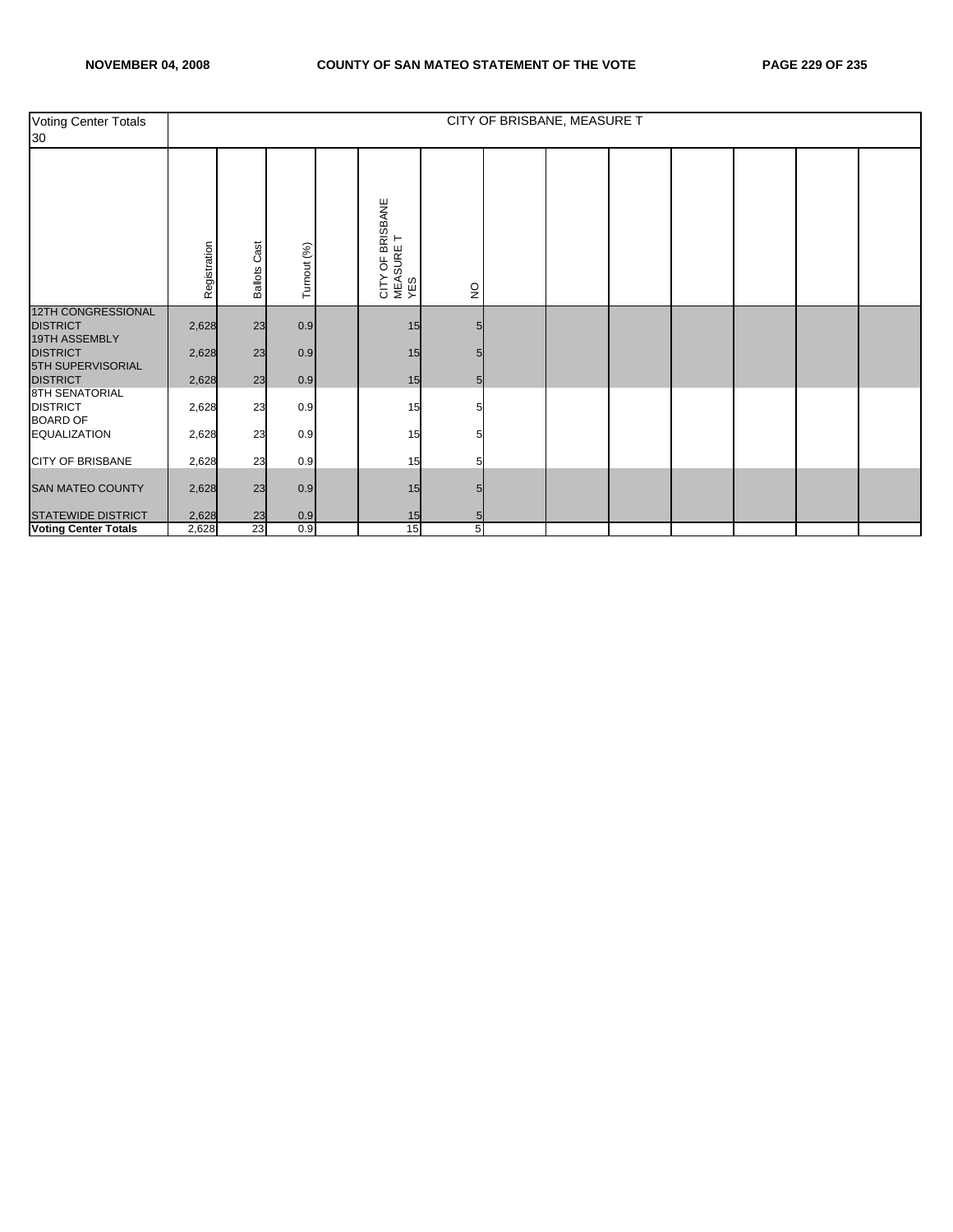| Vote By Mail Totals<br>30                                     |              |                        |             |                                                  |               | CITY OF BRISBANE, MEASURE T |  |  |  |
|---------------------------------------------------------------|--------------|------------------------|-------------|--------------------------------------------------|---------------|-----------------------------|--|--|--|
|                                                               | Registration | Cast<br><b>Ballots</b> | Turnout (%) | OF BRISBANE<br>⊢<br>CITY OF BR<br>MEASURE<br>YES | $\frac{1}{2}$ |                             |  |  |  |
| <b>12TH CONGRESSIONAL</b><br><b>DISTRICT</b><br>19TH ASSEMBLY | 2,628        | 849                    | 32.3        | 560                                              | 209           |                             |  |  |  |
| <b>DISTRICT</b><br>5TH SUPERVISORIAL                          | 2,628        | 849                    | 32.3        | 560                                              | 209           |                             |  |  |  |
| <b>DISTRICT</b>                                               | 2,628        | 849                    | 32.3        | 560                                              | 209           |                             |  |  |  |
| <b>8TH SENATORIAL</b><br><b>DISTRICT</b><br><b>BOARD OF</b>   | 2,628        | 849                    | 32.3        | 560                                              | 209           |                             |  |  |  |
| <b>EQUALIZATION</b>                                           | 2,628        | 849                    | 32.3        | 560                                              | 209           |                             |  |  |  |
| <b>CITY OF BRISBANE</b>                                       | 2,628        | 849                    | 32.3        | 560                                              | 209           |                             |  |  |  |
| <b>SAN MATEO COUNTY</b>                                       | 2,628        | 849                    | 32.3        | 560                                              | 209           |                             |  |  |  |
| <b>STATEWIDE DISTRICT</b>                                     | 2,628        | 849                    | 32.3        | 560                                              | 209           |                             |  |  |  |
| <b>Vote By Mail Totals</b>                                    | 2,628        | 849                    | 32.3        | 560                                              | 209           |                             |  |  |  |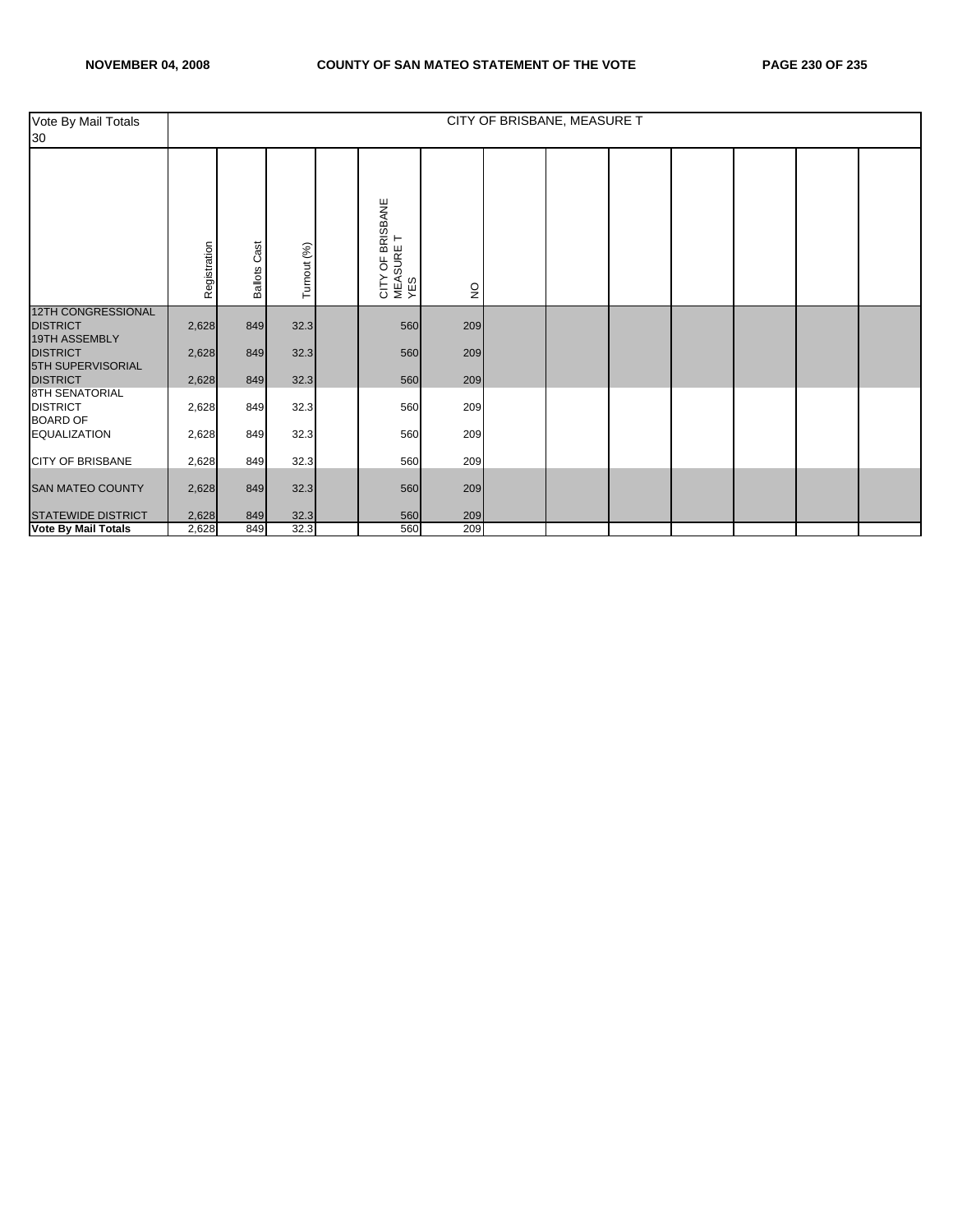| <b>Grand Totals</b><br>30                                    |              |                        |             |                                                 |              | CITY OF BRISBANE, MEASURE T |  |  |  |
|--------------------------------------------------------------|--------------|------------------------|-------------|-------------------------------------------------|--------------|-----------------------------|--|--|--|
|                                                              | Registration | Cast<br><b>Ballots</b> | Turnout (%) | OF BRISBANE<br>CITY OF BRIS<br>MEASURE T<br>YES | $\mathsf{S}$ |                             |  |  |  |
| <b>12TH CONGRESSIONAL</b><br><b>DISTRICT</b>                 | 2,628        | 2,104                  | 80.1        | 1316                                            | 556          |                             |  |  |  |
| 19TH ASSEMBLY<br><b>DISTRICT</b><br><b>5TH SUPERVISORIAL</b> | 2,628        | 2,104                  | 80.1        | 1316                                            | 556          |                             |  |  |  |
| <b>DISTRICT</b>                                              | 2,628        | 2,104                  | 80.1        | 1316                                            | 556          |                             |  |  |  |
| <b>8TH SENATORIAL</b><br><b>DISTRICT</b><br><b>BOARD OF</b>  | 2,628        | 2,104                  | 80.1        | 1316                                            | 556          |                             |  |  |  |
| <b>EQUALIZATION</b>                                          | 2,628        | 2,104                  | 80.1        | 1316                                            | 556          |                             |  |  |  |
| <b>CITY OF BRISBANE</b>                                      | 2,628        | 2,104                  | 80.1        | 1316                                            | 556          |                             |  |  |  |
| SAN MATEO COUNTY                                             | 2,628        | 2,104                  | 80.1        | 1316                                            | 556          |                             |  |  |  |
| <b>STATEWIDE DISTRICT</b>                                    | 2,628        | 2,104                  | 80.1        | 1316                                            | 556          |                             |  |  |  |
| <b>Voting Center Totals</b>                                  | 2,628        | 23                     | 0.9         | 15                                              | 5            |                             |  |  |  |
| <b>Vote By Mail Totals</b>                                   | 2,628        | 849                    | 32.3        | 560                                             | 209          |                             |  |  |  |
| <b>Election Day Totals</b>                                   | 2,628        | 1,232                  | 46.9        | 741                                             | 342          |                             |  |  |  |
| <b>Grand Totals</b>                                          | 2,628        | 2,104                  | 80.1        | 1316                                            | 556          |                             |  |  |  |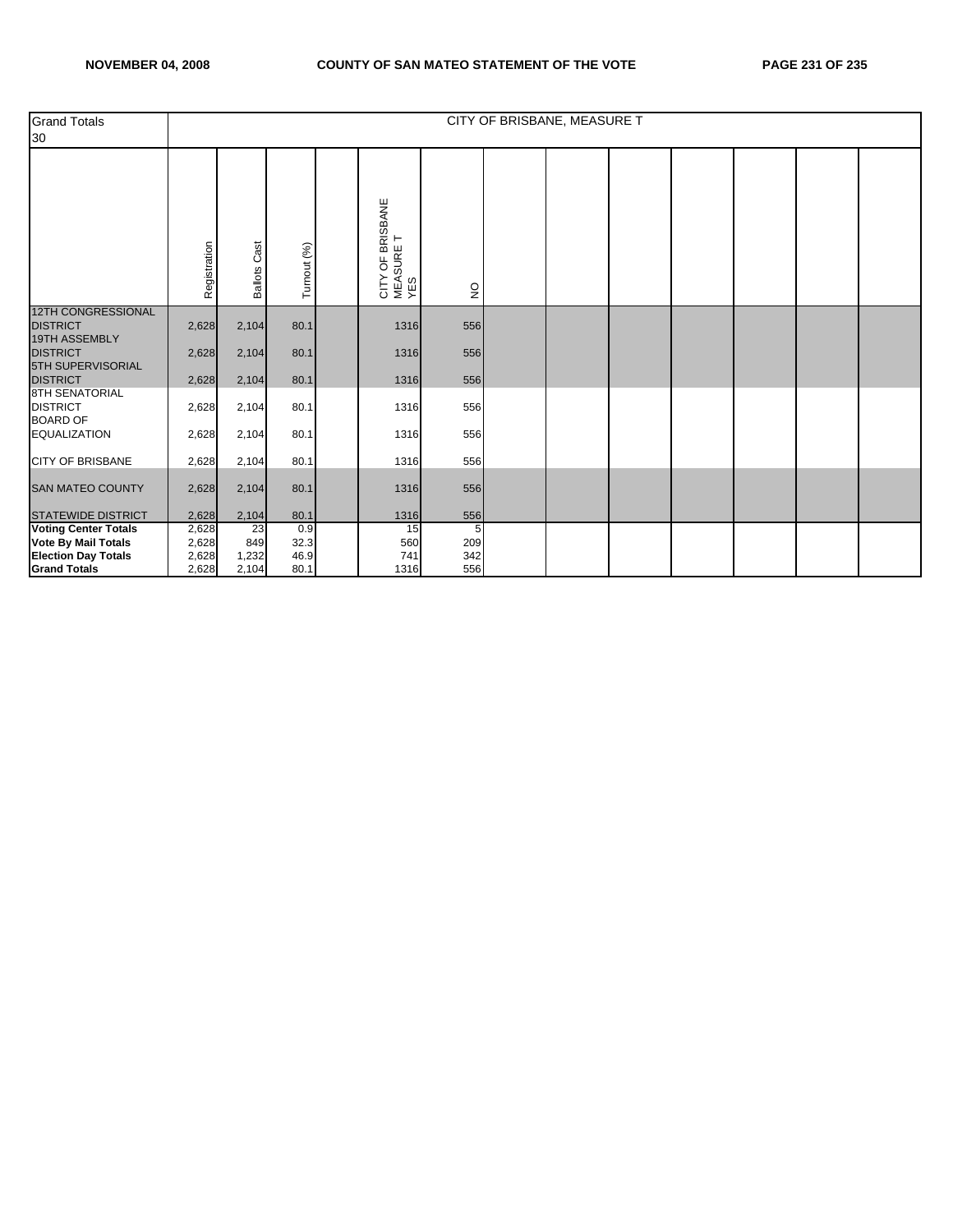|                                     |                    |                       |              | CITY OF REDWOOD CITY, MEASURE V; CITY OF REDWOOD CITY, MEASURE W |                       |                                          |                     |  |  |
|-------------------------------------|--------------------|-----------------------|--------------|------------------------------------------------------------------|-----------------------|------------------------------------------|---------------------|--|--|
| 31                                  |                    |                       |              |                                                                  |                       |                                          |                     |  |  |
|                                     | Registration       | <b>Ballots Cast</b>   | Turnout (%)  | CITY OF REDWOOD CITY<br>MEASURE V<br>YES                         | $\frac{0}{2}$         | CITY OF REDWOOD CITY<br>MEASURE W<br>YES | $\frac{0}{2}$       |  |  |
| 3740                                | 774                | 642                   | 82.9         | 302                                                              | 252                   | 150                                      | 429                 |  |  |
| 3741<br>3742<br>3743                | 909<br>921         | 761<br>734            | 83.7<br>79.7 | 337<br>343                                                       | 299<br>289            | 238<br>221                               | 434<br>449          |  |  |
|                                     | 726                | 614                   | 84.6         | 296                                                              | 240                   | 144                                      | 424                 |  |  |
| 3744<br>3745                        | 1,115<br>1,097     | 871<br>881            | 78.1<br>80.3 | 436<br>430                                                       | 328<br>344            | 235<br>250                               | 568<br>554          |  |  |
|                                     | 1,415              | 1,158                 | 81.8         | 564                                                              | 453                   | 326                                      | 742                 |  |  |
|                                     | 1,041              | 778                   | 74.7         | 334                                                              | 343                   | 297                                      | 398                 |  |  |
| 3746<br>4601<br>4602<br>4603        | 994<br>548         | 748<br>415            | 75.3<br>75.7 | 317<br>137                                                       | 331<br>247            | 266<br>203                               | 412<br>190          |  |  |
| 4604                                | 757                | 513                   | 67.8         | 210                                                              | 215                   | 192                                      | 250                 |  |  |
| 4605                                | 970                | 656                   | 67.6         | 270                                                              | 305                   | 269                                      | 332                 |  |  |
| 4606<br>4607<br>4608<br>4609        | 926<br>722         | 683<br>606            | 73.8<br>83.9 | 277<br>252                                                       | 309<br>308            | 258<br>215                               | 344<br>361          |  |  |
|                                     | 977                | 722                   | 73.9         | 318                                                              | 308                   | 238                                      | 415                 |  |  |
|                                     | 1,157              | 891                   | 77.0         | 365                                                              | 412                   | 338                                      | 473                 |  |  |
| 4611<br>4612                        | 927<br>970         | 777<br>867            | 83.8<br>89.4 | 301<br>341                                                       | 393<br>437            | 290<br>335                               | 442<br>476          |  |  |
|                                     | 552                | 475                   | 86.1         | 200                                                              | 220                   | 164                                      | 272                 |  |  |
|                                     | 712                | 596                   | 83.7         | 204                                                              | 325                   | 225                                      | 331                 |  |  |
| 4613<br>4614<br>4615<br>4616        | 842<br>840         | 667<br>675            | 79.2<br>80.4 | 276<br>283                                                       | 284<br>318            | 206<br>234                               | 393<br>393          |  |  |
| 4617                                | 710                | 575                   | 81.0         | 249                                                              | 239                   | 180                                      | 335                 |  |  |
| 4618                                | 795                | 658                   | 82.8         | 269                                                              | 295                   | 239                                      | 350                 |  |  |
| 4619<br>4620<br>4621<br>4622        | 787<br>758         | 552<br>562            | 70.1<br>74.1 | 248<br>227                                                       | 230<br>264            | 189<br>210                               | 308<br>296          |  |  |
|                                     | 874                | 681                   | 77.9         | 308                                                              | 304                   | 223                                      | 408                 |  |  |
|                                     | 690                | 506                   | 73.3         | 207                                                              | 235<br>179            | 184                                      | 274<br>271          |  |  |
| 4623<br>4624                        | 657<br>703         | 473<br>508            | 72.0<br>72.3 | 224<br>192                                                       | 234                   | 152<br>169                               | 278                 |  |  |
|                                     | 854                | 629                   | 73.7         | 268                                                              | 266                   | 213                                      | 336                 |  |  |
|                                     | 763<br>835         | 611<br>688            | 80.1<br>82.4 | 264<br>315                                                       | 252<br>298            | 233<br>211                               | 301<br>420          |  |  |
| 4625<br>4626<br>4627<br>4628        | 702                | 597                   | 85.0         | 298                                                              | 236                   | 211                                      | 340                 |  |  |
| 4629                                | 750                | 642                   | 85.6         | 242                                                              | 325                   | 216                                      | 384                 |  |  |
| 4630                                | 816<br>770         | 655<br>662            | 80.3<br>86.0 | 282<br>280                                                       | 312<br>311            | 215<br>225                               | 403<br>393          |  |  |
| 4631<br>4632                        | 799                | 667                   | 83.5         | 297                                                              | 303                   | 241                                      | 387                 |  |  |
| 4633                                | 835                | 687                   | 82.3         | 271                                                              | 336                   | 250                                      | 390                 |  |  |
| 4634<br>4635                        | 798<br>1,060       | 678<br>948            | 85.0<br>89.4 | 291<br>383                                                       | 298<br>468            | 208<br>359                               | 411<br>535          |  |  |
| 4636                                | 222                | 192                   | 86.5         | 96                                                               | 72                    | 60                                       | 117                 |  |  |
| 4637                                | 484                | 409                   | 84.5         | 170                                                              | 191                   | 161                                      | 211                 |  |  |
| 4638<br>4639                        | 823<br>799         | 702<br>704            | 85.3<br>88.1 | 299<br>284                                                       | 324<br>329            | 273<br>213                               | 374<br>420          |  |  |
| 4647                                | 117                | 99                    | 84.6         | 32                                                               | 52                    | 27                                       | 57                  |  |  |
| 4648                                | 600                | 521                   | 86.8         | 232                                                              | 236                   | 187                                      | 303                 |  |  |
| 4649<br>4650                        | 208<br>229         | 182<br>180            | 87.5<br>78.6 | 86<br>73                                                         | 72<br>81              | 60<br>85                                 | 102<br>73           |  |  |
| 4651                                | 111                | 70                    | 63.1         | 33                                                               | 31                    | 32                                       | 35                  |  |  |
| 4949<br><b>Voting Center Totals</b> | $\Omega$<br>38,441 | $\overline{0}$<br>984 | 0.0<br>2.6   | $\mathbf{0}$<br>410                                              | $\overline{0}$<br>460 | $\overline{0}$<br>379                    | $\mathbf{0}$<br>516 |  |  |
| <b>Vote By Mail Totals</b>          | 38,441             | 13,999                | 36.4         | 6247                                                             | 6269                  | 4720                                     | 8207                |  |  |
| <b>Election Day Totals</b>          | 38,441             | 15,785                | 41.1         | 6556                                                             | 7004                  | 5421                                     | 8871                |  |  |
| <b>Grand Totals</b>                 | 38,441             | 30,768                | 80.0         | 13213                                                            | 13733                 | 10520                                    | 17594               |  |  |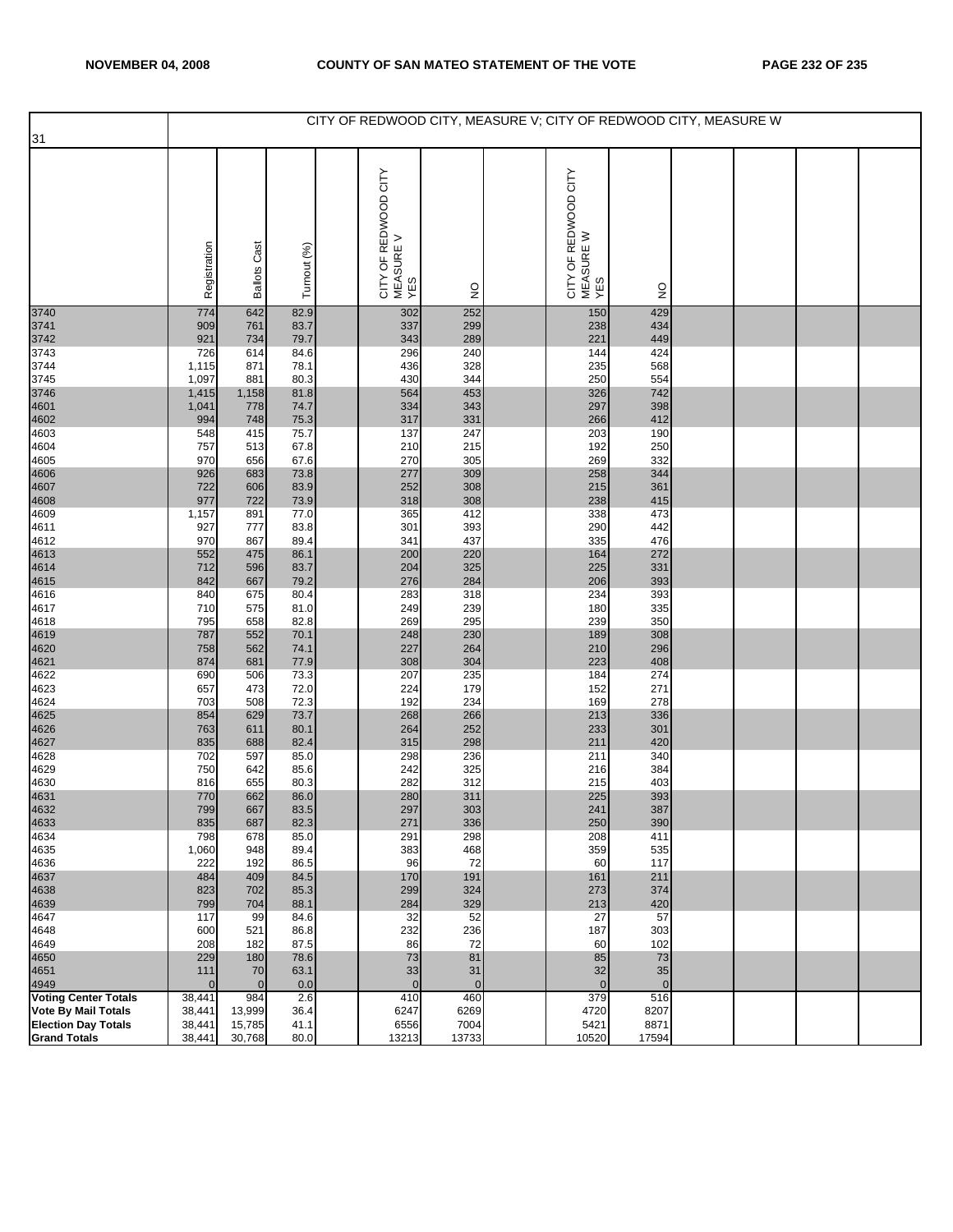| Voting Center Totals<br>31                               |              |                     |             | CITY OF REDWOOD CITY, MEASURE V; CITY OF REDWOOD CITY, MEASURE W |                                 |                                          |                           |  |  |
|----------------------------------------------------------|--------------|---------------------|-------------|------------------------------------------------------------------|---------------------------------|------------------------------------------|---------------------------|--|--|
|                                                          | Registration | <b>Ballots Cast</b> | Turnout (%) | CITY OF REDWOOD CITY<br>MEASURE V<br>YES                         | $\frac{\mathsf{O}}{\mathsf{Z}}$ | CITY OF REDWOOD CITY<br>MEASURE W<br>YES | $\mathsf{S}^{\mathsf{O}}$ |  |  |
| <b>12TH CONGRESSIONAL</b><br><b>DISTRICT</b>             | 15,147       | 369                 | 2.4         | 146                                                              | 181                             | 136                                      | 205                       |  |  |
| 14TH CONGRESSIONAL                                       |              |                     |             |                                                                  |                                 |                                          |                           |  |  |
| <b>DISTRICT</b>                                          | 23,294       | 615                 | 2.6         | 264                                                              | 279                             | 243                                      | 311                       |  |  |
| 21ST ASSEMBLY<br><b>DISTRICT</b>                         | 38,441       | 984                 | 2.6         | 410                                                              | 460                             | 379                                      | 516                       |  |  |
| <b>3RD SUPERVISORIAL</b><br><b>DISTRICT</b>              | 6,957        | 184                 | 2.6         | 78                                                               | 78                              | 64                                       | 102                       |  |  |
| 4TH SUPERVISORIAL                                        |              |                     |             |                                                                  |                                 |                                          |                           |  |  |
| <b>DISTRICT</b><br><b>11TH SENATORIAL</b>                | 31,484       | 800                 | 2.5         | 332                                                              | 382                             | 315                                      | 414                       |  |  |
| <b>DISTRICT</b>                                          | 38,441       | 984                 | 2.6         | 410                                                              | 460                             | 379                                      | 516                       |  |  |
| BELMONT-REDWOOD<br>SHORES SCHOOL DIST<br><b>BOARD OF</b> | 6,957        | 184                 | 2.6         | 78                                                               | 78                              | 64                                       | 102                       |  |  |
| <b>EQUALIZATION</b>                                      | 38,441       | 984                 | 2.6         | 410                                                              | 460                             | 379                                      | 516                       |  |  |
| CITY OF REDWOOD CITY<br><b>MIDPEN REGIONAL OPEN</b>      | 38,441       | 984                 | 2.6         | 410                                                              | 460                             | 379                                      | 516                       |  |  |
| <b>SPACE DISTRICT</b>                                    | 25,471       | 626                 | 2.5         | 208                                                              | 260                             | 196                                      | 286                       |  |  |
| <b>SAN MATEO COUNTY</b><br>SEQUOIA HEALTHCARE            | 38,441       | 984                 | 2.6         | 410                                                              | 460                             | 379                                      | 516                       |  |  |
| <b>DISTRICT</b>                                          | 38,441       | 984                 | 2.6         | 410                                                              | 460                             | 379                                      | 516                       |  |  |
| <b>STATEWIDE DISTRICT</b>                                | 38,441       | 984                 | 2.6         | 410                                                              | 460                             | 379                                      | 516                       |  |  |
| <b>Voting Center Totals</b>                              | 38,441       | 984                 | 2.6         | 410                                                              | 460                             | 379                                      | 516                       |  |  |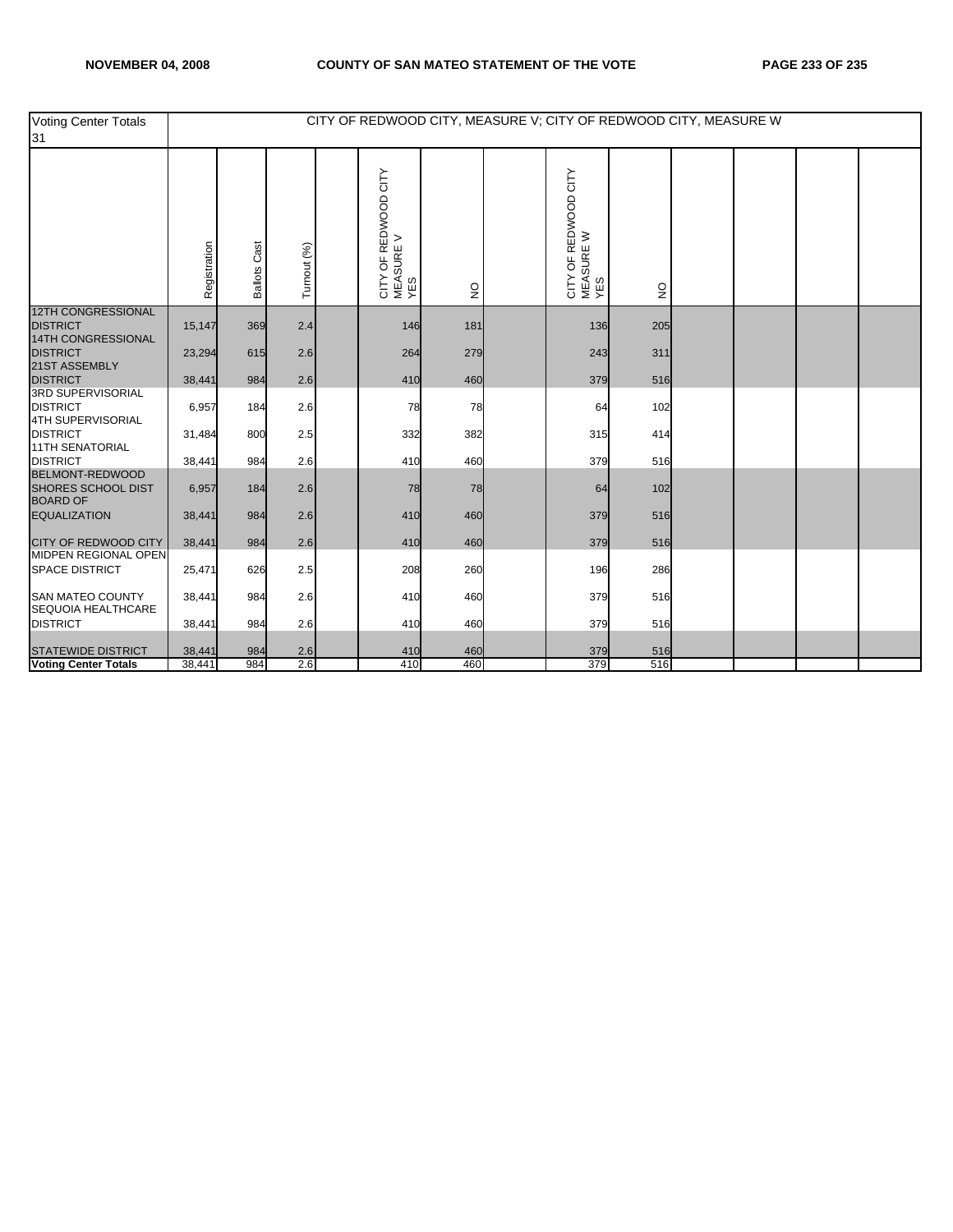| Vote By Mail Totals<br>31                                              |              |                     |             | CITY OF REDWOOD CITY, MEASURE V; CITY OF REDWOOD CITY, MEASURE W |              |                                          |              |  |  |
|------------------------------------------------------------------------|--------------|---------------------|-------------|------------------------------------------------------------------|--------------|------------------------------------------|--------------|--|--|
|                                                                        | Registration | <b>Ballots Cast</b> | Turnout (%) | CITY OF REDWOOD CITY<br> MEASURE V<br>  YES                      | $\mathsf{S}$ | CITY OF REDWOOD CITY<br>MEASURE W<br>YES | $\mathsf{S}$ |  |  |
| <b>12TH CONGRESSIONAL</b><br><b>DISTRICT</b>                           | 15,147       | 6,132               | 40.5        | 2843                                                             | 2643         | 1958                                     | 3726         |  |  |
| 14TH CONGRESSIONAL<br><b>DISTRICT</b>                                  | 23,294       | 7,867               | 33.8        | 3404                                                             | 3626         | 2762                                     | 4481         |  |  |
| 21ST ASSEMBLY<br><b>DISTRICT</b>                                       | 38,441       | 13,999              | 36.4        | 6247                                                             | 6269         | 4720                                     | 8207         |  |  |
| <b>3RD SUPERVISORIAL</b><br><b>DISTRICT</b>                            | 6,957        | 2,746               | 39.5        | 1417                                                             | 1013         | 732                                      | 1802         |  |  |
| 4TH SUPERVISORIAL<br><b>DISTRICT</b>                                   | 31,484       | 11,253              | 35.7        | 4830                                                             | 5256         | 3988                                     | 6405         |  |  |
| <b>11TH SENATORIAL</b><br><b>DISTRICT</b>                              | 38,441       | 13,999              | 36.4        | 6247                                                             | 6269         | 4720                                     | 8207         |  |  |
| <b>BELMONT-REDWOOD</b><br><b>SHORES SCHOOL DIST</b><br><b>BOARD OF</b> | 6,957        | 2,746               | 39.5        | 1417                                                             | 1013         | 732                                      | 1802         |  |  |
| <b>EQUALIZATION</b>                                                    | 38,441       | 13,999              | 36.4        | 6247                                                             | 6269         | 4720                                     | 8207         |  |  |
| <b>CITY OF REDWOOD CITY</b>                                            | 38,441       | 13,999              | 36.4        | 6247                                                             | 6269         | 4720                                     | 8207         |  |  |
| MIDPEN REGIONAL OPEN<br><b>SPACE DISTRICT</b>                          | 25,471       | 9,837               | 38.6        | 4061                                                             | 3999         | 2947                                     | 5406         |  |  |
| <b>SAN MATEO COUNTY</b><br>SEQUOIA HEALTHCARE                          | 38,441       | 13,999              | 36.4        | 6247                                                             | 6269         | 4720                                     | 8207         |  |  |
| <b>DISTRICT</b>                                                        | 38,441       | 13,999              | 36.4        | 6247                                                             | 6269         | 4720                                     | 8207         |  |  |
| <b>STATEWIDE DISTRICT</b>                                              | 38,441       | 13,999              | 36.4        | 6247                                                             | 6269         | 4720                                     | 8207         |  |  |
| <b>Vote By Mail Totals</b>                                             | 38,441       | 13,999              | 36.4        | 6247                                                             | 6269         | 4720                                     | 8207         |  |  |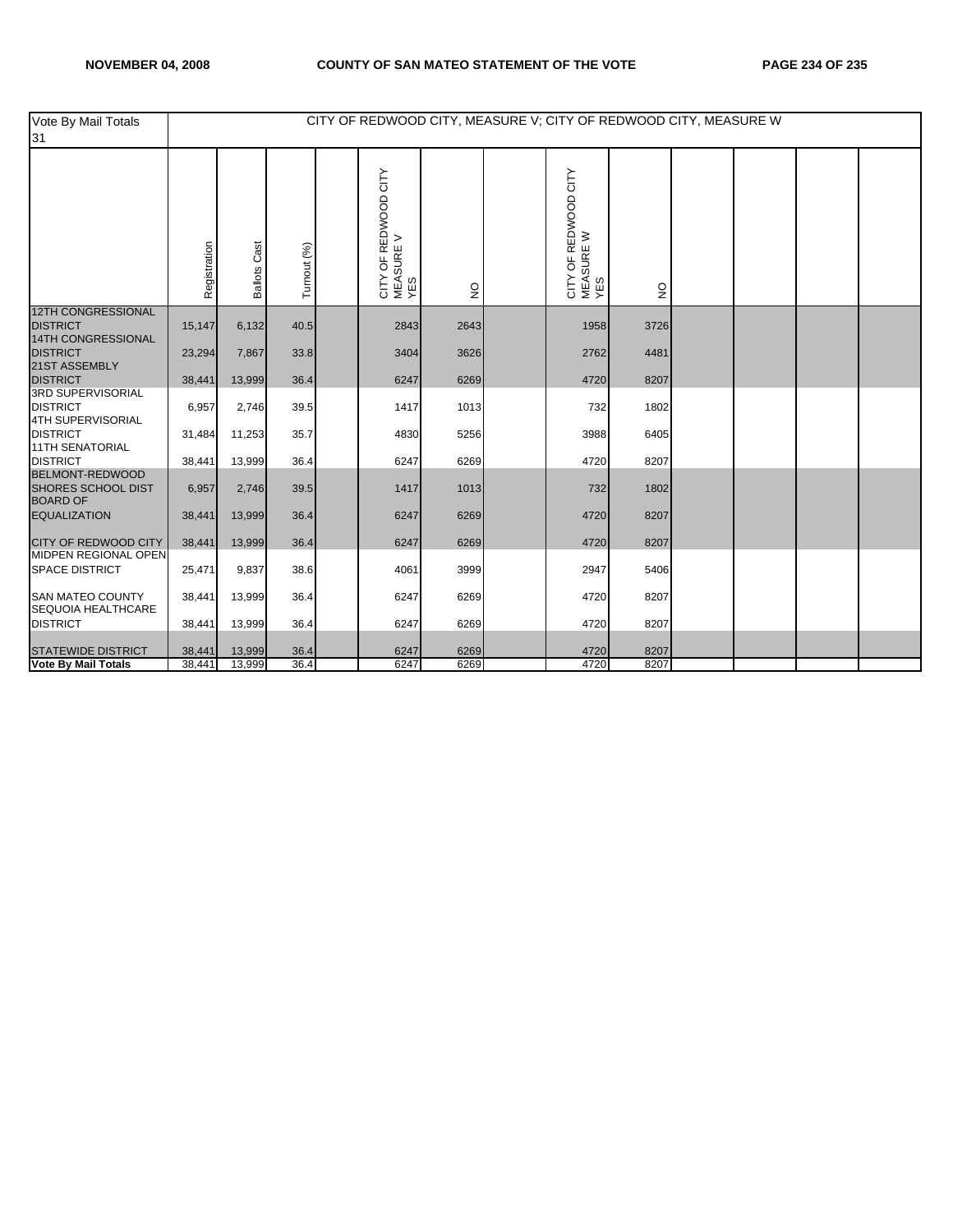| <b>Grand Totals</b><br>31                                       |              |                     |             | CITY OF REDWOOD CITY, MEASURE V; CITY OF REDWOOD CITY, MEASURE W |              |                                          |               |  |  |
|-----------------------------------------------------------------|--------------|---------------------|-------------|------------------------------------------------------------------|--------------|------------------------------------------|---------------|--|--|
|                                                                 | Registration | <b>Ballots Cast</b> | Turnout (%) | OF REDWOOD CITY<br>CITY OF RED<br>MEASURE V<br>YES               | $\mathsf{S}$ | CITY OF REDWOOD CITY<br>MEASURE W<br>YES | $\frac{1}{2}$ |  |  |
| <b>12TH CONGRESSIONAL</b><br><b>DISTRICT</b>                    | 15,147       | 12,731              | 84.0        | 5645                                                             | 5548         | 4076                                     | 7629          |  |  |
| 14TH CONGRESSIONAL<br><b>DISTRICT</b><br>21ST ASSEMBLY          | 23,294       | 18,037              | 77.4        | 7568                                                             | 8185         | 6444                                     | 9965          |  |  |
| <b>DISTRICT</b>                                                 | 38,441       | 30,768              | 80.0        | 13213                                                            | 13733        | 10520                                    | 17594         |  |  |
| 3RD SUPERVISORIAL<br><b>DISTRICT</b><br>4TH SUPERVISORIAL       | 6,957        | 5,661               | 81.4        | 2708                                                             | 2205         | 1564                                     | 3600          |  |  |
| <b>DISTRICT</b><br><b>11TH SENATORIAL</b>                       | 31,484       | 25,107              | 79.7        | 10505                                                            | 11528        | 8956                                     | 13994         |  |  |
| <b>DISTRICT</b>                                                 | 38,441       | 30,768              | 80.0        | 13213                                                            | 13733        | 10520                                    | 17594         |  |  |
| BELMONT-REDWOOD<br><b>SHORES SCHOOL DIST</b><br><b>BOARD OF</b> | 6,957        | 5,661               | 81.4        | 2708                                                             | 2205         | 1564                                     | 3600          |  |  |
| <b>EQUALIZATION</b>                                             | 38,441       | 30,768              | 80.0        | 13213                                                            | 13733        | 10520                                    | 17594         |  |  |
| CITY OF REDWOOD CITY                                            | 38,441       | 30,768              | 80.0        | 13213                                                            | 13733        | 10520                                    | 17594         |  |  |
| <b>MIDPEN REGIONAL OPEN</b><br><b>SPACE DISTRICT</b>            | 25,471       | 21,098              | 82.8        | 8364                                                             | 8684         | 6413                                     | 11443         |  |  |
| <b>SAN MATEO COUNTY</b><br>SEQUOIA HEALTHCARE                   | 38,441       | 30,768              | 80.0        | 13213                                                            | 13733        | 10520                                    | 17594         |  |  |
| <b>DISTRICT</b>                                                 | 38,441       | 30,768              | 80.0        | 13213                                                            | 13733        | 10520                                    | 17594         |  |  |
| <b>STATEWIDE DISTRICT</b>                                       | 38,441       | 30,768              | 80.0        | 13213                                                            | 13733        | 10520                                    | 17594         |  |  |
| <b>Voting Center Totals</b>                                     | 38,441       | 984                 | 2.6         | 410                                                              | 460          | 379                                      | 516           |  |  |
| <b>Vote By Mail Totals</b>                                      | 38,441       | 13,999              | 36.4        | 6247                                                             | 6269         | 4720                                     | 8207          |  |  |
| <b>Election Day Totals</b>                                      | 38,441       | 15,785              | 41.1        | 6556                                                             | 7004         | 5421                                     | 8871          |  |  |
| <b>Grand Totals</b>                                             | 38,441       | 30,768              | 80.0        | 13213                                                            | 13733        | 10520                                    | 17594         |  |  |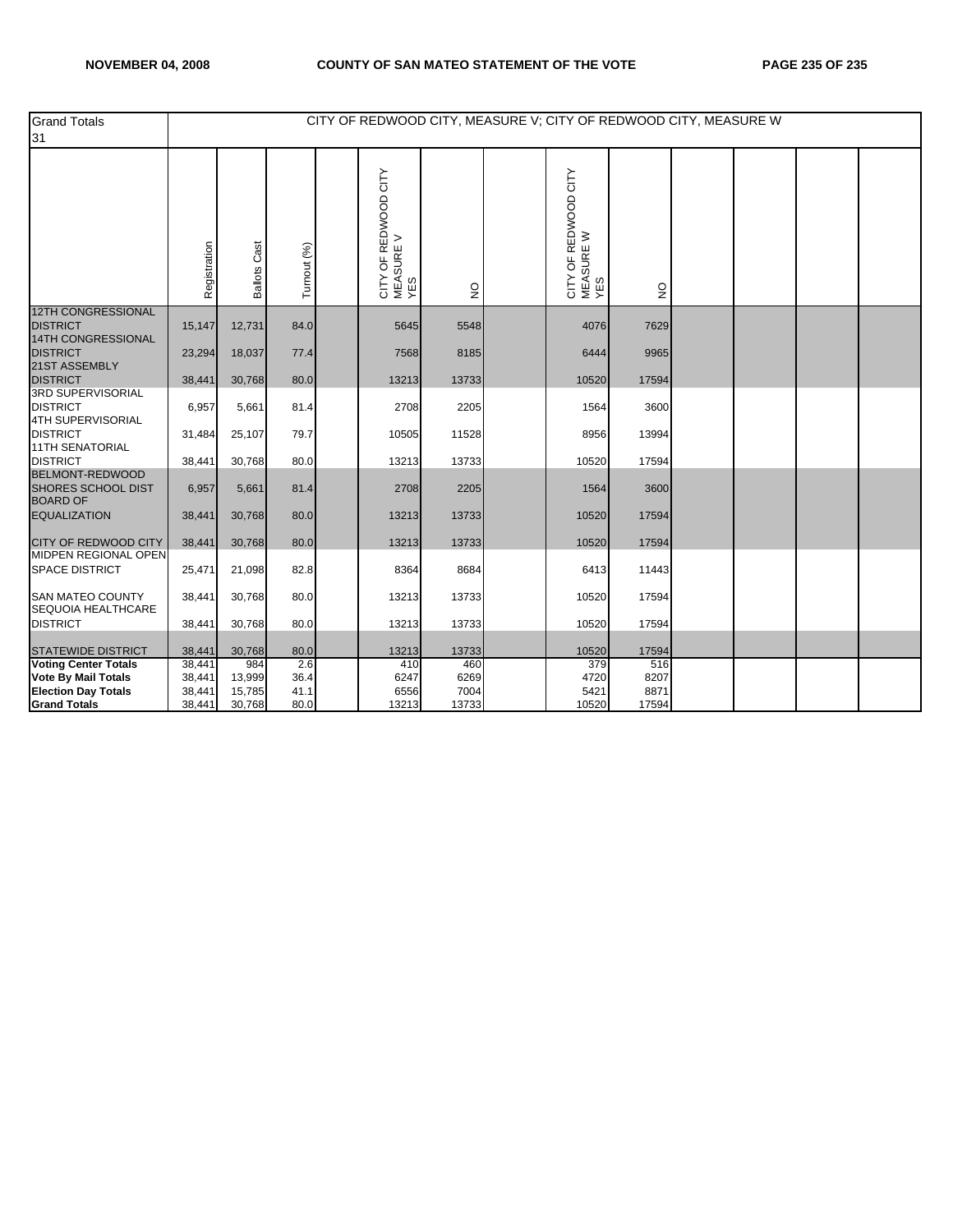| $\mathbf{1}$ |              |                     |              |                                                                      | WRITE IN CANDIDATES: PRESIDENT AND VICE PRESIDENT |                                              |                                  |  |  |  |
|--------------|--------------|---------------------|--------------|----------------------------------------------------------------------|---------------------------------------------------|----------------------------------------------|----------------------------------|--|--|--|
|              | Registration | <b>Ballots Cast</b> | Turnout (%)  | CHUCK BALDWIN /<br>DARRELL CASTLE<br>PRESIDENT AND<br>VICE PRESIDENT | ALYSON KENNEDY<br>JAMES HARRIS /                  | GAIL LIGHTFOOT<br>RON PAUL/                  | FRANK MOORE /<br>SUSAN BLOCK     |  |  |  |
| 1001<br>1002 | 1,143<br>943 | 920<br>803          | 80.5<br>85.2 | $\pmb{0}$<br>$\pmb{0}$                                               | $\mathbf{0}$<br>$\overline{0}$                    | $\mathbf 1$<br>4                             | $\mathbf{0}$<br>$\overline{0}$   |  |  |  |
| 1003<br>1004 | 620<br>773   | 483<br>646          | 77.9<br>83.6 | $\mathbf 0$<br>$\overline{0}$                                        | $\mathbf 0$<br>$\mathbf 0$                        | $\mathbf{1}$<br>1                            | $\mathbf 0$<br>$\mathbf 0$       |  |  |  |
| 1006<br>1007 | 1,064<br>806 | 911<br>658          | 85.6<br>81.6 | $\pmb{0}$<br>$\mathbf 0$                                             | $\overline{0}$<br>$\mathbf 0$                     | $\pmb{0}$<br>$\mathbf 0$                     | $\overline{0}$<br>$\mathbf 0$    |  |  |  |
| 1008         | 731          | 593                 | 81.1         | $\pmb{0}$                                                            | $\overline{0}$                                    | $\mathbf 0$                                  | $\overline{0}$                   |  |  |  |
| 1009<br>1010 | 767<br>761   | 642<br>635          | 83.7<br>83.4 | $\mathbf 0$<br>$\pmb{0}$                                             | $\overline{0}$<br>$\mathbf 0$                     | $\mathbf{1}$<br>$\overline{\mathbf{c}}$      | $\pmb{0}$<br>$\overline{0}$      |  |  |  |
| 1011<br>1012 | 761<br>853   | 617<br>687          | 81.1<br>80.5 | $\pmb{0}$<br>$\pmb{0}$                                               | $\mathbf 0$<br>0                                  | $\mathbf{1}$<br>1                            | $\mathbf 0$<br>$\mathbf 0$       |  |  |  |
| 1013<br>1015 | 1,010<br>713 | 845<br>611          | 83.7<br>85.7 | $\pmb{0}$<br>$\mathbf 0$                                             | 0<br>$\mathbf{0}$                                 | 1<br>3                                       | $\mathbf 0$<br>$\mathbf 0$       |  |  |  |
| 1016         | 845          | 694                 | 82.1         | $\mathbf{1}$                                                         | $\overline{0}$                                    | $\mathbf 0$                                  | $\overline{0}$                   |  |  |  |
| 1017<br>1018 | 963<br>839   | 827<br>738          | 85.9<br>88.0 | $\pmb{0}$<br>$\pmb{0}$                                               | $\overline{0}$<br>0                               | $\mathbf{1}$<br>$\overline{0}$               | $\overline{0}$<br>0              |  |  |  |
| 1019<br>1020 | 906<br>567   | 771<br>448          | 85.1<br>79.0 | $\pmb{0}$<br>$\mathbf 0$                                             | $\mathbf 0$<br>$\mathbf 0$                        | $\pmb{0}$<br>$\mathbf 0$                     | $\pmb{0}$<br>$\mathbf 0$         |  |  |  |
| 1021<br>1022 | 678<br>699   | 552<br>581          | 81.4<br>83.1 | $\pmb{0}$<br>$\mathbf{0}$                                            | $\mathbf{0}$<br>$\mathbf 0$                       | $\begin{smallmatrix}0\\0\end{smallmatrix}$   | $\overline{0}$<br>$\mathbf 0$    |  |  |  |
| 1023<br>1024 | 231<br>198   | 191<br>179          | 82.7<br>90.4 | $\mathbf 0$<br>$\pmb{0}$                                             | $\mathbf 0$<br>$\mathbf 0$                        | $\pmb{0}$<br>$\mathbf{1}$                    | $\mathbf 0$<br>$\mathbf 0$       |  |  |  |
| 1025         | 107          | 86                  | 80.4         | $\pmb{0}$                                                            | 0                                                 | $\mathbf 0$                                  | $\mathbf 0$                      |  |  |  |
| 1201<br>1202 | 237<br>253   | 215<br>221          | 90.7<br>87.4 | $\pmb{0}$<br>$\pmb{0}$                                               | $\mathbf 0$<br>$\mathbf 0$                        | $\mathbf 0$<br>$\mathbf{1}$                  | $\mathbf 0$<br>$\pmb{0}$         |  |  |  |
| 1203<br>1204 | 121<br>165   | 98<br>151           | 81.0<br>91.5 | $\pmb{0}$<br>$\pmb{0}$                                               | $\mathbf 0$<br>$\mathbf 0$                        | $\pmb{0}$<br>$\mathbf{0}$                    | $\mathbf 0$<br>$\mathbf 0$       |  |  |  |
| 1301<br>1401 | 0<br>1,058   | 0<br>919            | 0.0<br>86.9  | $\overline{0}$<br>$\pmb{0}$                                          | $\mathbf 0$<br>0                                  | $\overline{0}$<br>$\ensuremath{\mathsf{3}}$  | $\mathbf 0$<br>$\mathbf 0$       |  |  |  |
| 1402         | 189          | 161                 | 85.2         | $\mathbf 0$                                                          | $\mathbf 0$                                       | $\mathbf 0$                                  | $\mathbf 0$                      |  |  |  |
| 1403<br>1404 | 787<br>1,041 | 634<br>869          | 80.6<br>83.5 | $\mathbf 0$<br>$\mathbf 0$                                           | $\overline{0}$<br>$\overline{0}$                  | $\mathbf{1}$<br>$\mathbf 0$                  | $\overline{0}$<br>$\overline{0}$ |  |  |  |
| 1405<br>1406 | 263<br>713   | 221<br>615          | 84.0<br>86.3 | $\mathbf{0}$<br>$\pmb{0}$                                            | $\mathbf 0$<br>$\mathbf 0$                        | $\mathbf 0$<br>$\mathbf{1}$                  | $\mathbf 0$<br>$\mathbf 0$       |  |  |  |
| 1407<br>1408 | 829<br>793   | 668<br>668          | 80.6<br>84.2 | 0<br>$\pmb{0}$                                                       | 0<br>$\mathbf 0$                                  | 0<br>$\mathbf 0$                             | $\mathbf 0$<br>$\mathbf 0$       |  |  |  |
| 1409         | 784          | 648                 | 82.7         | $\mathbf 0$                                                          | $\overline{0}$                                    | $\pmb{0}$                                    | $\overline{0}$                   |  |  |  |
| 1410<br>1411 | 566<br>261   | 463<br>237          | 81.8<br>90.8 | $\mathbf{0}$<br>$\pmb{0}$                                            | $\mathbf{0}$<br>$\overline{0}$                    | $\begin{array}{c} 2 \\ 0 \end{array}$        | $\overline{0}$<br>$\overline{0}$ |  |  |  |
| 1412<br>1501 | 202<br>876   | 176<br>706          | 87.1<br>80.6 | 0<br>0                                                               | $\mathbf 0$<br>$\mathbf 0$                        | $\pmb{0}$<br>$\mathbf 0$                     | $\mathbf 0$<br>$\overline{0}$    |  |  |  |
| 1502<br>1503 | 884<br>254   | 656<br>208          | 74.2<br>81.9 | $\mathbf{1}$<br>$\mathbf{1}$                                         | $\mathbf 0$<br>$\overline{0}$                     | $\pmb{0}$<br>$\mathbf 0$                     | $\mathbf 0$<br>$\mathbf 0$       |  |  |  |
| 1504         | 1,599        | 1,259               | 78.7         | $\overline{0}$                                                       | $\overline{0}$                                    | $\mathbf 0$                                  | $\overline{0}$                   |  |  |  |
| 1506<br>1507 | 971<br>868   | 802<br>751          | 82.6<br>86.5 | $\pmb{0}$<br>$\pmb{0}$                                               | $\overline{0}$<br>$\mathbf 0$                     | $\mathbf 0$<br>$\mathbf{1}$                  | $\mathbf 0$<br>$\mathbf 0$       |  |  |  |
| 1508<br>1509 | 1,004<br>939 | 822<br>750          | 81.9<br>79.9 | $\mathbf 0$<br>0                                                     | $\overline{0}$<br>$\mathbf 0$                     | $\overline{\mathbf{c}}$<br>$\mathbf 0$       | $\overline{0}$<br>$\overline{0}$ |  |  |  |
| 1510<br>1511 | 799<br>721   | 640<br>572          | 80.1<br>79.3 | $\pmb{0}$<br>$\pmb{0}$                                               | $\overline{0}$<br>$\overline{0}$                  | $\mathbf{1}$<br>$\mathbf 0$                  | $\overline{0}$<br>$\overline{0}$ |  |  |  |
| 1512         | 1,102        | 921                 | 83.6         | $\pmb{0}$                                                            | $\overline{0}$                                    |                                              | $\mathbf 0$                      |  |  |  |
| 1514<br>1515 | 940<br>1,047 | 806<br>873          | 85.7<br>83.4 | 0<br>$\pmb{0}$                                                       | $\mathbf 0$<br>$\mathbf 0$                        | $\begin{array}{c}\n2 \\ 2 \\ 0\n\end{array}$ | $\mathbf 0$<br>$\overline{0}$    |  |  |  |
| 1601<br>1602 | 1,184<br>171 | 897<br>103          | 75.8<br>60.2 | $\mathbf 0$<br>$\mathbf 0$                                           | $\overline{0}$<br>$\overline{0}$                  | $\mathbf{1}$<br>$\mathbf 0$                  | $\Omega$<br>$\overline{0}$       |  |  |  |
| 1603<br>1604 | 1,035<br>958 | 770<br>691          | 74.4<br>72.1 | $\mathbf 0$<br>$\pmb{0}$                                             | $\overline{0}$<br>$\overline{0}$                  | $\mathbf{1}$<br>$\mathbf{1}$                 | $\overline{0}$<br>$\overline{0}$ |  |  |  |
| 1605         | 1,014        | 731                 | 72.1         | 1                                                                    | $\mathbf 0$                                       | 1                                            | $\pmb{0}$                        |  |  |  |
| 1606<br>1607 | 958<br>822   | 794<br>658          | 82.9<br>80.0 | $\mathbf 0$<br>0                                                     | $\mathbf{O}$<br>$\mathbf 0$                       | 0<br>2                                       | $\mathbf 0$<br>$\mathbf 0$       |  |  |  |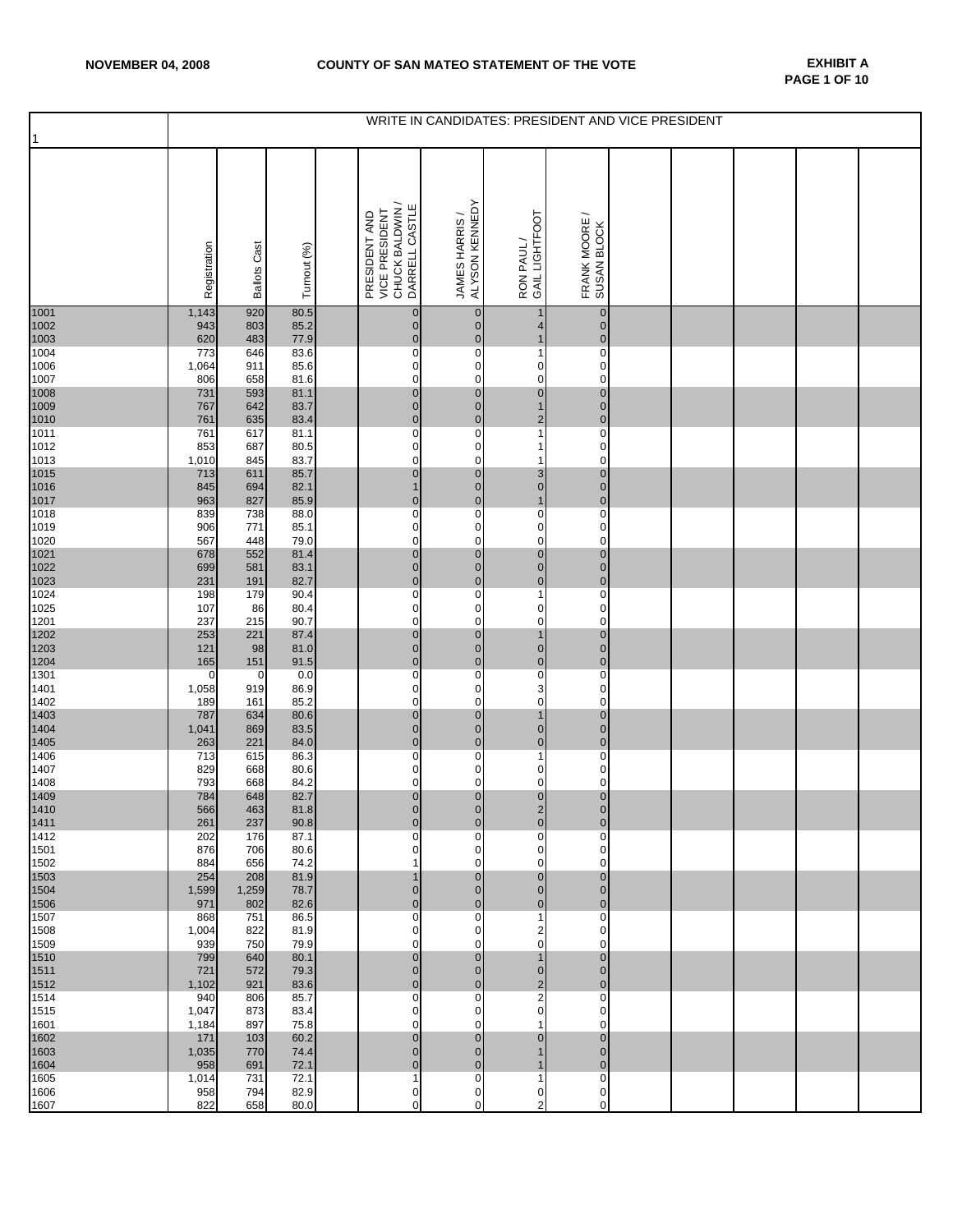|              | WRITE IN CANDIDATES: PRESIDENT AND VICE PRESIDENT |                     |              |                                                                      |                                  |                                           |                                  |  |  |  |  |  |
|--------------|---------------------------------------------------|---------------------|--------------|----------------------------------------------------------------------|----------------------------------|-------------------------------------------|----------------------------------|--|--|--|--|--|
| $\mathbf{1}$ | Registration                                      | <b>Ballots Cast</b> | Turnout (%)  | CHUCK BALDWIN /<br>DARRELL CASTLE<br>PRESIDENT AND<br>VICE PRESIDENT | ALYSON KENNEDY<br>JAMES HARRIS / | GAIL LIGHTFOOT<br>RON PAUL/               | FRANK MOORE /<br>SUSAN BLOCK     |  |  |  |  |  |
| 1608         | 1,074                                             | 869                 | 80.9         | $\pmb{0}$                                                            | $\mathbf{0}$                     | 5                                         | $\mathbf{0}$                     |  |  |  |  |  |
| 1610<br>1612 | 934<br>1,032                                      | 766<br>851          | 82.0<br>82.5 | $\pmb{0}$<br>$\mathbf 0$                                             | $\overline{0}$<br>$\mathbf 0$    | $\begin{array}{c} 2 \\ 0 \end{array}$     | $\overline{0}$<br>$\mathbf 0$    |  |  |  |  |  |
| 1613         | 1,201                                             | 922                 | 76.8         | $\pmb{0}$                                                            | $\mathbf 0$                      | $\overline{\text{o}}$                     | $\mathbf 0$                      |  |  |  |  |  |
| 1614<br>1617 | 1,113<br>1,781                                    | 887<br>1,521        | 79.7<br>85.4 | $\pmb{0}$<br>$\mathbf 0$                                             | $\mathbf{O}$<br>$\mathbf 0$      | $\pmb{0}$                                 | $\mathbf 0$<br>$\mathbf 0$       |  |  |  |  |  |
| 1619         | 658                                               | 577                 | 87.7         | $\pmb{0}$                                                            | $\overline{0}$                   | $\frac{2}{0}$                             | $\overline{0}$                   |  |  |  |  |  |
| 1620<br>1621 | 728<br>826                                        | 609<br>654          | 83.7<br>79.2 | $\mathbf 0$<br>$\pmb{0}$                                             | $\overline{0}$<br>$\mathbf 0$    | $\mathbf{1}$<br>$\pmb{0}$                 | $\pmb{0}$<br>$\mathbf 0$         |  |  |  |  |  |
| 1622         | 1,109                                             | 858                 | 77.4         | $\pmb{0}$                                                            | $\mathbf 0$                      | $\overline{4}$                            | $\mathbf 0$                      |  |  |  |  |  |
| 1623<br>1624 | 277<br>794                                        | 213<br>625          | 76.9<br>78.7 | $\pmb{0}$<br>$\pmb{0}$                                               | 0<br>0                           | $\pmb{0}$<br>$\mathbf 0$                  | $\mathbf 0$<br>$\mathbf 0$       |  |  |  |  |  |
| 1625         | 754<br>907                                        | 570                 | 75.6         | $\mathbf{0}$<br>$\pmb{0}$                                            | $\mathbf{0}$<br>$\overline{0}$   | $\mathbf 0$<br>$\mathbf{1}$               | $\mathbf 0$<br>$\overline{0}$    |  |  |  |  |  |
| 1626<br>1627 | 256                                               | 726<br>197          | 80.0<br>77.0 | $\mathbf 0$                                                          | $\overline{0}$                   | $\pmb{0}$                                 | $\overline{0}$                   |  |  |  |  |  |
| 1628<br>1629 | 901<br>175                                        | 704<br>134          | 78.1<br>76.6 | $\pmb{0}$<br>$\pmb{0}$                                               | 0<br>$\mathbf 0$                 | $\overline{0}$<br>$\mathbf 0$             | 0<br>$\mathbf 0$                 |  |  |  |  |  |
| 1630         | 189                                               | 153                 | 81.0         | $\mathbf 0$                                                          | $\mathbf 0$                      | $\mathbf 0$                               | $\mathbf 0$                      |  |  |  |  |  |
| 1631<br>1632 | 103<br>143                                        | 93<br>120           | 90.3<br>83.9 | $\pmb{0}$<br>$\mathbf 0$                                             | $\mathbf{0}$<br>$\mathbf 0$      | $\pmb{0}$<br>$\mathbf 0$                  | $\overline{0}$<br>$\mathbf 0$    |  |  |  |  |  |
| 1633         | 112                                               | 79                  | 70.5         | $\pmb{0}$                                                            | $\mathbf 0$                      | $\mathbf 0$                               | $\mathbf 0$                      |  |  |  |  |  |
| 1701<br>1702 | 644<br>650                                        | 546<br>561          | 84.8<br>86.3 | $\pmb{0}$<br>$\mathbf{1}$                                            | $\mathbf 0$<br>0                 | $\overline{\text{o}}$<br>$\mathbf 0$      | $\mathbf 0$<br>$\mathbf 0$       |  |  |  |  |  |
| 1703         | 844                                               | 716                 | 84.8         | $\pmb{0}$                                                            | $\mathbf 0$                      | $\mathbf{1}$                              | $\mathbf 0$                      |  |  |  |  |  |
| 1704<br>1705 | 706<br>$\overline{4}$                             | 612<br>$\mathbf 0$  | 86.7<br>0.0  | $\pmb{0}$<br>$\pmb{0}$                                               | $\mathbf 0$<br>$\overline{0}$    | $\overline{1}$<br>$\mathbf 0$             | $\pmb{0}$<br>$\mathbf 0$         |  |  |  |  |  |
| 1801<br>1802 | 698                                               | 532                 | 76.2         | $\pmb{0}$<br>$\overline{0}$                                          | $\mathbf 0$<br>$\mathbf 0$       | $\mathbf{1}$<br>$\overline{0}$            | $\mathbf 0$<br>$\mathbf 0$       |  |  |  |  |  |
| 1803         | 690<br>976                                        | 547<br>675          | 79.3<br>69.2 | $\pmb{0}$                                                            | 0                                | $\pmb{0}$                                 | $\mathbf 0$                      |  |  |  |  |  |
| 1804<br>1805 | 740<br>843                                        | 585<br>589          | 79.1<br>69.9 | $\mathbf 0$<br>$\mathbf 0$                                           | $\mathbf 0$<br>$\overline{0}$    | $\mathbf 0$<br>$\mathbf{1}$               | $\mathbf 0$<br>$\overline{0}$    |  |  |  |  |  |
| 1806         | 953                                               | 719                 | 75.4         | $\mathbf 0$                                                          | $\overline{0}$                   | $\begin{array}{c} 2 \\ 0 \end{array}$     | $\overline{0}$                   |  |  |  |  |  |
| 1807<br>1808 | 717<br>751                                        | 590<br>589          | 82.3<br>78.4 | $\mathbf{0}$<br>$\pmb{0}$                                            | $\mathbf 0$<br>$\mathbf 0$       | $\mathbf 0$                               | $\mathbf 0$<br>$\mathbf 0$       |  |  |  |  |  |
| 1809         | 1,134                                             | 842                 | 74.3         | 0                                                                    | 0                                | 1                                         | $\mathbf 0$                      |  |  |  |  |  |
| 1810<br>1811 | 796<br>1,082                                      | 542<br>744          | 68.1<br>68.8 | $\pmb{0}$<br>$\mathbf 0$                                             | $\mathbf 0$<br>$\overline{0}$    | $\overline{2}$<br>$\overline{\mathbf{c}}$ | $\mathbf 0$<br>$\overline{0}$    |  |  |  |  |  |
| 1812         | 733                                               | 521                 | 71.1         | $\mathbf{0}$                                                         | $\mathbf{0}$                     | $\mathbf{0}$                              | $\mathbf{0}$                     |  |  |  |  |  |
| 1813<br>1814 | 942<br>1,052                                      | 608<br>656          | 64.5<br>62.4 | $\pmb{0}$<br>0                                                       | $\overline{0}$<br>$\mathbf 0$    | $\pmb{0}$<br>0                            | $\overline{0}$<br>$\mathbf 0$    |  |  |  |  |  |
| 1815         | 756                                               | 521<br>652          | 68.9         | 0<br>$\pmb{0}$                                                       | 0<br>$\mathbf 0$                 | $\mathbf 0$<br>$\mathbf{1}$               | $\overline{0}$<br>$\mathbf 0$    |  |  |  |  |  |
| 1816<br>1817 | 862<br>133                                        | 103                 | 75.6<br>77.4 | $\mathbf 0$                                                          | $\overline{0}$                   | $\mathbf 0$                               | $\overline{0}$                   |  |  |  |  |  |
| 1941<br>1942 | 245<br>246                                        | 228<br>213          | 93.1<br>86.6 | $\overline{0}$<br>$\pmb{0}$                                          | $\overline{0}$<br>$\overline{0}$ | $\overline{0}$<br>$\mathbf{1}$            | $\overline{0}$<br>$\mathbf 0$    |  |  |  |  |  |
| 1943         | 248                                               | 211                 | 85.1         | $\pmb{0}$                                                            | $\mathbf 0$                      | $\overline{0}$                            | $\mathbf 0$                      |  |  |  |  |  |
| 1944<br>1945 | 145<br>244                                        | 130<br>222          | 89.7<br>91.0 | $\mathbf 0$<br>0                                                     | $\mathbf 0$<br>$\mathbf 0$       | $\pmb{0}$<br>$\mathbf 0$                  | $\mathbf 0$<br>$\mathbf 0$       |  |  |  |  |  |
| 1946         | 248                                               | 213                 | 85.9         | $\pmb{0}$                                                            | $\overline{0}$                   | $\mathbf{1}$                              | $\overline{0}$                   |  |  |  |  |  |
| 1947<br>1948 | 213<br>172                                        | 193<br>157          | 90.6<br>91.3 | $\pmb{0}$<br>$\pmb{0}$                                               | $\overline{0}$<br>$\overline{0}$ | $\mathbf 0$<br>$\pmb{0}$                  | $\overline{0}$<br>$\mathbf 0$    |  |  |  |  |  |
| 1949         | 159                                               | 148                 | 93.1         | 0                                                                    | $\mathbf 0$                      | $\mathbf 0$                               | $\mathbf 0$                      |  |  |  |  |  |
| 1970<br>2101 | 720<br>544                                        | 636<br>446          | 88.3<br>82.0 | 0<br>$\mathbf 0$                                                     | $\mathbf 0$<br>$\mathbf 0$       | $\pmb{0}$<br>$\overline{\mathbf{c}}$      | $\overline{0}$<br>$\Omega$       |  |  |  |  |  |
| 2102<br>2103 | 783<br>879                                        | 597<br>671          | 76.2         | $\mathbf 0$<br>$\mathbf 0$                                           | $\overline{0}$<br>$\overline{0}$ | $\mathbf{1}$<br>$\overline{0}$            | $\overline{0}$<br>$\overline{0}$ |  |  |  |  |  |
| 2104         | 768                                               | 598                 | 76.3<br>77.9 | $\mathbf 0$                                                          | $\overline{0}$                   | 5                                         | $\overline{0}$                   |  |  |  |  |  |
| 2105<br>2106 | 750<br>745                                        | 601<br>639          | 80.1<br>85.8 | $\pmb{0}$<br>$\mathbf 0$                                             | 0<br>$\mathbf 0$                 | $\mathbf{1}$<br>$\overline{\mathbf{c}}$   | $\mathbf 0$<br>$\mathbf 0$       |  |  |  |  |  |
| 2107         | 757                                               | 655                 | 86.5         | 0                                                                    | $\mathbf 0$                      | $\pmb{0}$                                 | $\mathbf 0$                      |  |  |  |  |  |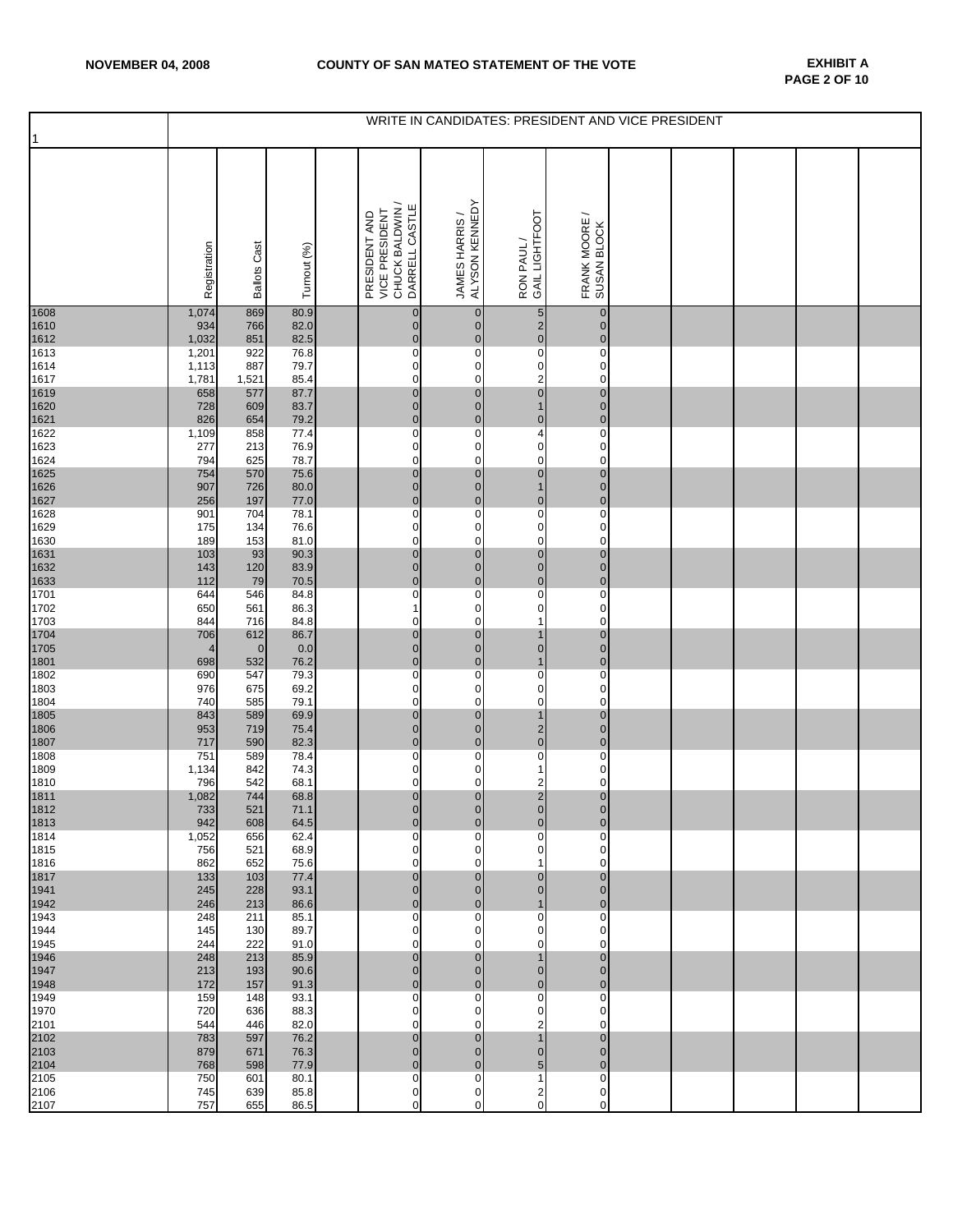| $\vert$ 1                    | WRITE IN CANDIDATES: PRESIDENT AND VICE PRESIDENT |                             |              |  |                                                                      |                                  |                                                              |                                                          |  |  |  |  |  |
|------------------------------|---------------------------------------------------|-----------------------------|--------------|--|----------------------------------------------------------------------|----------------------------------|--------------------------------------------------------------|----------------------------------------------------------|--|--|--|--|--|
|                              | Registration                                      | <b>Ballots Cast</b>         | Turnout (%)  |  | CHUCK BALDWIN /<br>DARRELL CASTLE<br>VICE PRESIDENT<br>PRESIDENT AND | JAMES HARRIS /<br>ALYSON KENNEDY | GAIL LIGHTFOOT<br>RON PAUL/                                  | $\overline{\phantom{0}}$<br>FRANK MOORE /<br>SUSAN BLOCK |  |  |  |  |  |
| 2108<br>2109                 | 672<br>811                                        | 553<br>652                  | 82.3<br>80.4 |  | $\pmb{0}$<br>$\pmb{0}$                                               | $\mathbf{0}$<br>$\mathbf 0$      | 1<br>$\pmb{0}$                                               | $\pmb{0}$<br>$\mathbf 0$                                 |  |  |  |  |  |
| 2110<br>2111                 | 750                                               | 655                         | 87.3         |  | $\pmb{0}$                                                            | $\pmb{0}$                        | $\frac{0}{3}$                                                | $\pmb{0}$                                                |  |  |  |  |  |
| 2112                         | 805<br>838                                        | 700<br>726                  | 87.0<br>86.6 |  | 0<br>0                                                               | 0<br>0                           | 0                                                            | 0<br>0                                                   |  |  |  |  |  |
| 2113                         | 821                                               | 711                         | 86.6         |  | 0                                                                    | 0                                | $\mathbf 0$                                                  | $\mathbf 0$                                              |  |  |  |  |  |
| 2114<br>2115<br>2117<br>2118 | 836<br>1,083                                      | 722<br>932                  | 86.4<br>86.1 |  | $\bf{0}$<br>$\pmb{0}$                                                | $\mathbf 0$<br>$\overline{0}$    | $\bf{0}$<br>$\mathbf{1}$                                     | $\pmb{0}$<br>$\mathbf 0$                                 |  |  |  |  |  |
|                              | 1,167                                             | 921                         | 78.9         |  | $\pmb{0}$                                                            | $\overline{0}$                   | $\mathbf{1}$                                                 | $\mathbf 0$                                              |  |  |  |  |  |
| 2119                         | 245<br>747                                        | 187<br>582                  | 76.3<br>77.9 |  | 0<br>0                                                               | 0<br>$\mathbf 0$                 | $\overline{0}$<br>1                                          | $\pmb{0}$<br>$\mathbf 0$                                 |  |  |  |  |  |
| 2120                         | 790                                               | 691                         | 87.5         |  | 0                                                                    | 0                                | 1                                                            | 0                                                        |  |  |  |  |  |
| 2121<br>2122                 | 159<br>176                                        | 147<br>153                  | 92.5<br>86.9 |  | $\pmb{0}$<br>$\mathbf 0$                                             | $\mathbf 0$<br>$\overline{0}$    | $\pmb{0}$<br>$\mathbf 0$                                     | $\pmb{0}$<br>$\mathbf 0$                                 |  |  |  |  |  |
| 2201                         | 651                                               | 516                         | 79.3         |  | $\mathbf 0$                                                          | $\overline{0}$                   | $\overline{1}$                                               | $\mathbf 0$                                              |  |  |  |  |  |
| 2202<br>2203                 | 723<br>749                                        | 574<br>621                  | 79.4<br>82.9 |  | $\overline{\text{o}}$<br>0                                           | $\mathbf 0$<br>$\mathbf 0$       | 1<br>1                                                       | $\pmb{0}$<br>$\mathbf 0$                                 |  |  |  |  |  |
| 2204<br>2205                 | 651                                               | 518                         | 79.6         |  | 0                                                                    | 0                                | 1                                                            | $\mathbf 0$                                              |  |  |  |  |  |
| 2206                         | 765<br>691                                        | 566<br>556                  | 74.0<br>80.5 |  | $\overline{0}$<br>$\pmb{0}$                                          | $\pmb{0}$<br>$\pmb{0}$           | $\overline{1}$                                               | $\pmb{0}$<br>$\pmb{0}$                                   |  |  |  |  |  |
| 2207                         | 1,081                                             | 875                         | 80.9         |  | $\pmb{0}$                                                            | $\pmb{0}$                        | $\begin{matrix} 2 \\ 0 \end{matrix}$                         | $\pmb{0}$                                                |  |  |  |  |  |
| 2208<br>2210                 | 845<br>1,046                                      | 699<br>828                  | 82.7<br>79.2 |  | 0<br>$\mathbf{1}$                                                    | 0<br>0                           | $\overline{0}$<br>1                                          | 0<br>0                                                   |  |  |  |  |  |
| 2211                         | 694                                               | 582                         | 83.9         |  | 0                                                                    | $\mathbf 0$                      | 0                                                            | $\mathbf 0$                                              |  |  |  |  |  |
| 2212                         | 640<br>624                                        | 494<br>512                  | 77.2<br>82.1 |  | $\pmb{0}$<br>$\mathbf{1}$                                            | $\overline{0}$<br>$\overline{0}$ | $\mathbf{1}$                                                 | $\mathbf 0$<br>$\mathbf 0$                               |  |  |  |  |  |
| $\frac{2213}{2214}$          | 1,111                                             | 946                         | 85.1         |  | $\pmb{0}$                                                            | $\mathbf 0$                      | $\begin{array}{c} 2 \\ 1 \end{array}$                        | $\mathbf 0$                                              |  |  |  |  |  |
| 2215<br>2217                 | 1,054<br>752                                      | 890<br>577                  | 84.4<br>76.7 |  | 0<br>0                                                               | 0<br>0                           | $\mathbf{1}$<br>0                                            | $\pmb{0}$<br>$\mathbf 0$                                 |  |  |  |  |  |
| 2218                         | 1,030                                             | 805                         | 78.2         |  | 0                                                                    | 0                                |                                                              | 0                                                        |  |  |  |  |  |
| 2219<br>2221                 | 211<br>781                                        | 188<br>615                  | 89.1<br>78.7 |  | $\pmb{0}$<br>$\bf{0}$                                                | 0<br>$\overline{0}$              | $\begin{array}{c}\n 2 \\  2 \\  0 \\  2 \\  3\n \end{array}$ | $\pmb{0}$<br>$\mathbf 0$                                 |  |  |  |  |  |
| 2222<br>2223                 | 966                                               | 810                         | 83.9         |  | $\mathbf 0$                                                          | $\overline{0}$                   |                                                              | $\mathbf 0$                                              |  |  |  |  |  |
| 2224                         | 897<br>960                                        | 692<br>762                  | 77.1<br>79.4 |  | 0<br>0                                                               | 0<br>$\mathbf 0$                 | $\mathbf{1}$                                                 | 0<br>$\pmb{0}$                                           |  |  |  |  |  |
| 2225                         | 178                                               | 144                         | 80.9         |  | 0                                                                    | 0                                | 0                                                            | $\pmb{0}$                                                |  |  |  |  |  |
| 2504<br>2505                 | $\overline{0}$<br>$\overline{0}$                  | $\pmb{0}$<br>$\overline{0}$ | 0.0<br>0.0   |  | $\begin{matrix} 0 \\ 0 \end{matrix}$                                 | $\pmb{0}$<br>$\overline{0}$      | $\begin{matrix} 0 \\ 0 \end{matrix}$                         | $\pmb{0}$<br>$\overline{0}$                              |  |  |  |  |  |
| 2506                         | $\mathbf{0}$                                      | $\mathbf 0$                 | 0.0          |  | 0                                                                    | $\mathbf 0$                      | $\pmb{0}$                                                    | $\mathbf 0$                                              |  |  |  |  |  |
| 2601<br>2602                 | 1,030<br>979                                      | 787<br>774                  | 76.4<br>79.1 |  | 0<br>0                                                               | 0<br>0                           | 0<br>0                                                       | 0<br>0                                                   |  |  |  |  |  |
| 2603                         | 955                                               | 717                         | 75.1         |  | 0                                                                    | $\mathbf 0$                      | 0                                                            | 0                                                        |  |  |  |  |  |
| 2604<br>2605                 | 989<br>1,249                                      | 752<br>972                  | 76.0<br>77.8 |  | $\mathbf{1}$<br>$\mathbf{1}$                                         | $\mathbf 0$<br>$\overline{0}$    | $\mathbf 0$<br>$\mathbf{1}$                                  | $\overline{0}$<br>$\mathbf 0$                            |  |  |  |  |  |
| 2607                         | 881                                               | 724                         | 82.2         |  | $\mathbf 0$                                                          | $\overline{0}$                   |                                                              | $\mathbf 0$                                              |  |  |  |  |  |
| 2608<br>2609                 | 933<br>889                                        | 720<br>738                  | 77.2<br>83.0 |  | 0<br>0                                                               | 0<br>0                           | $\frac{2}{2}$                                                | $\mathbf 0$<br>0                                         |  |  |  |  |  |
| 2610                         | 1,049                                             | 886                         | 84.5         |  | 0                                                                    | 0                                | 0                                                            | 0                                                        |  |  |  |  |  |
| 2611<br>2612                 | 872<br>804                                        | 686<br>532                  | 78.7<br>66.2 |  | $\mathbf 0$<br>$\mathbf 0$                                           | $\mathbf 0$<br>$\overline{0}$    | $\overline{\mathbf{c}}$<br>$\mathbf{1}$                      | $\mathbf 0$<br>$\overline{0}$                            |  |  |  |  |  |
| 2613                         | 707                                               | 540                         | 76.4         |  | $\mathbf 0$                                                          | $\overline{0}$                   | $\mathbf 0$                                                  | $\mathbf 0$                                              |  |  |  |  |  |
| 2614<br>2615                 | 1,173<br>203                                      | 929<br>167                  | 79.2<br>82.3 |  | 0<br>0                                                               | 0<br>0                           | 0<br>0                                                       | 0<br>0                                                   |  |  |  |  |  |
| 2616                         | 243                                               | 196                         | 80.7         |  | 0                                                                    | 0                                | 1                                                            | 0                                                        |  |  |  |  |  |
| 2617<br>2618                 | 989<br>277                                        | 810<br>223                  | 81.9<br>80.5 |  | $\mathbf 0$<br>$\pmb{0}$                                             | $\mathbf 0$<br>$\mathbf 0$       | $\frac{2}{0}$                                                | $\mathbf 0$<br>$\mathbf 0$                               |  |  |  |  |  |
| 2619                         | 1,073                                             | 904                         | 84.2         |  | $\pmb{0}$                                                            | $\mathbf 0$                      | $\mathbf 0$                                                  | $\mathbf 0$                                              |  |  |  |  |  |
| 2620                         | 792<br>1,022                                      | 621<br>814                  | 78.4<br>79.6 |  | 0<br>0                                                               | 0<br>0                           | 1<br>1                                                       | $\mathbf 0$<br>$\mathbf 0$                               |  |  |  |  |  |
| 2621<br>2622                 | 1,216                                             | 983                         | 80.8         |  | 0                                                                    | 0                                | 2                                                            | 0                                                        |  |  |  |  |  |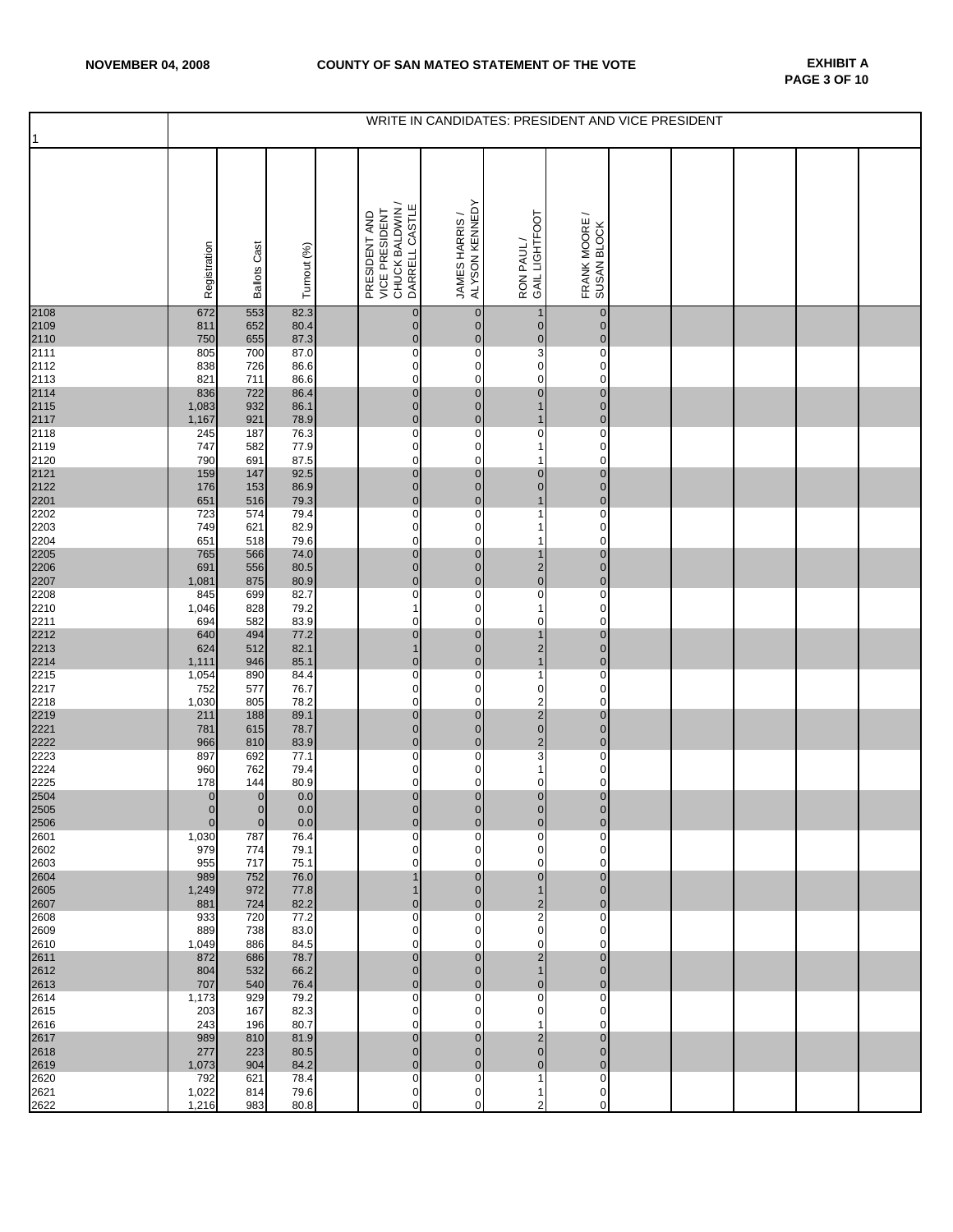| 1            | WRITE IN CANDIDATES: PRESIDENT AND VICE PRESIDENT |                   |              |  |                                                                      |                                  |                                       |                                   |  |  |  |  |  |
|--------------|---------------------------------------------------|-------------------|--------------|--|----------------------------------------------------------------------|----------------------------------|---------------------------------------|-----------------------------------|--|--|--|--|--|
|              | Registration                                      | Cast<br>Ballots   | Turnout (%)  |  | CHUCK BALDWIN /<br>DARRELL CASTLE<br>VICE PRESIDENT<br>PRESIDENT AND | JAMES HARRIS /<br>ALYSON KENNEDY | GAIL LIGHTFOOT<br>RON PAUL/           | ∼<br>FRANK MOORE /<br>SUSAN BLOCK |  |  |  |  |  |
| 2624<br>2625 | 699<br>1,149                                      | 591<br>940        | 84.5<br>81.8 |  | $\pmb{0}$<br>$\pmb{0}$                                               | $\mathbf{0}$<br>$\mathbf 0$      | $\pmb{0}$<br>$\mathbf{1}$             | $\pmb{0}$<br>$\mathbf 0$          |  |  |  |  |  |
| 2627         | 709                                               | 548               | 77.3         |  | $\pmb{0}$                                                            | $\overline{0}$                   | $\bf{0}$                              | $\pmb{0}$                         |  |  |  |  |  |
| 2628<br>2629 | 968<br>799                                        | 763<br>552        | 78.8<br>69.1 |  | 0<br>0                                                               | 0<br>0                           | $\mathbf{1}$<br>0                     | 0<br>0                            |  |  |  |  |  |
| 2630         | 604                                               | 457               | 75.7         |  | 0                                                                    | 0                                | 0                                     | $\mathbf 0$                       |  |  |  |  |  |
| 2631         | 132                                               | 105               | 79.5         |  | $\pmb{0}$                                                            | $\mathbf 0$                      | $\bf{0}$                              | $\pmb{0}$                         |  |  |  |  |  |
| 2632<br>2633 | 1,086<br>741                                      | 908<br>587        | 83.6<br>79.2 |  | $\pmb{0}$<br>$\mathbf 0$                                             | $\overline{0}$<br>$\mathbf 0$    | $\pmb{0}$<br>$\overline{0}$           | $\mathbf 0$<br>$\mathbf 0$        |  |  |  |  |  |
| 2634         | 883                                               | 718               | 81.3         |  | 4                                                                    | 0                                | $\overline{0}$                        | $\pmb{0}$                         |  |  |  |  |  |
| 2636         | 1,085                                             | 899               | 82.9         |  | 0                                                                    | 0                                | 1                                     | $\mathbf 0$                       |  |  |  |  |  |
| 2637<br>2638 | 705<br>955                                        | 583<br>818        | 82.7<br>85.7 |  | 0<br>$\pmb{0}$                                                       | 0<br>$\mathbf 0$                 | 0<br>$\pmb{0}$                        | 0<br>$\mathbf 0$                  |  |  |  |  |  |
| 2639         | 904                                               | 796               | 88.1         |  | $\mathbf 0$                                                          | $\overline{0}$                   | $\mathbf 0$                           | $\mathbf 0$                       |  |  |  |  |  |
| 2643<br>2644 | 907<br>836                                        | 719<br>702        | 79.3<br>84.0 |  | $\mathbf 0$<br>0                                                     | $\overline{0}$<br>$\mathbf 0$    | $\mathbf{1}$<br>$\overline{2}$        | $\mathbf 0$<br>$\pmb{0}$          |  |  |  |  |  |
| 2646         | 673                                               | 590               | 87.7         |  | $\mathbf{1}$                                                         | 0                                | 1                                     | $\mathbf 0$                       |  |  |  |  |  |
| 2647         | 642                                               | 542               | 84.4         |  | 0                                                                    | 0                                | 0                                     | 0                                 |  |  |  |  |  |
| 2648<br>2650 | 1,352<br>626                                      | 1,143<br>554      | 84.5<br>88.5 |  | $\pmb{0}$<br>$\pmb{0}$                                               | $\pmb{0}$<br>$\mathbf 0$         | $\overline{1}$<br>$\pmb{0}$           | $\pmb{0}$<br>$\mathbf 0$          |  |  |  |  |  |
| 2651         | 868                                               | 740               | 85.3         |  | $\pmb{0}$                                                            | $\overline{0}$                   | $\mathbf{1}$                          | $\pmb{0}$                         |  |  |  |  |  |
| 2652<br>2653 | 855<br>839                                        | 706<br>649        | 82.6<br>77.4 |  | 0<br>0                                                               | 0<br>0                           | $\frac{2}{0}$                         | 0<br>0                            |  |  |  |  |  |
| 2654         | 496                                               | 394               | 79.4         |  | 0                                                                    | $\mathbf 0$                      | 0                                     | $\mathbf 0$                       |  |  |  |  |  |
| 2655         | 680                                               | 519               | 76.3         |  | $\pmb{0}$                                                            | $\overline{0}$                   | 1                                     | $\mathbf 0$                       |  |  |  |  |  |
| 2656<br>2657 | 727<br>608                                        | 604<br>527        | 83.1<br>86.7 |  | $\pmb{0}$<br>$\mathbf 0$                                             | $\overline{0}$<br>$\mathbf 0$    | $\mathbf{1}$<br>$\pmb{0}$             | $\mathbf 0$<br>$\mathbf 0$        |  |  |  |  |  |
| 2658         | 846                                               | 724               | 85.6         |  | 0                                                                    | 0                                | 1                                     | 0                                 |  |  |  |  |  |
| 2659<br>2660 | 588<br>860                                        | 485<br>752        | 82.5<br>87.4 |  | 0<br>1                                                               | 0<br>0                           | 0<br>0                                | 0<br>0                            |  |  |  |  |  |
| 2661         | 797                                               | 683               | 85.7         |  | $\pmb{0}$                                                            | 0                                | $\mathbf{1}$                          | $\mathbf 0$                       |  |  |  |  |  |
| 2662         | 796                                               | 690               | 86.7         |  | $\pmb{0}$                                                            | $\overline{0}$                   | $\frac{2}{2}$                         | $\mathbf 0$                       |  |  |  |  |  |
| 2663<br>2664 | 766<br>907                                        | 627<br>745        | 81.9<br>82.1 |  | $\mathbf 0$<br>0                                                     | $\overline{0}$<br>0              | $\mathbf{1}$                          | $\mathbf 0$<br>0                  |  |  |  |  |  |
| 2665         | 741                                               | 614               | 82.9         |  | 0                                                                    | $\mathbf 0$                      | $\begin{array}{c} 2 \\ 1 \end{array}$ | $\pmb{0}$                         |  |  |  |  |  |
| 2666         | 896                                               | 752               | 83.9         |  | 0                                                                    | 0                                |                                       | $\mathbf 0$                       |  |  |  |  |  |
| 2667<br>2668 | 540<br>539                                        | 466<br>464        | 86.3<br>86.1 |  | $\bf{0}$<br>$\overline{0}$                                           | $\pmb{0}$<br>$\overline{0}$      | $\begin{matrix} 0 \\ 0 \end{matrix}$  | $\pmb{0}$<br>$\overline{0}$       |  |  |  |  |  |
| 2669         | 611                                               | 522               | 85.4         |  | 0                                                                    | $\overline{0}$                   | 0                                     | $\overline{0}$                    |  |  |  |  |  |
| 2670<br>2673 | 236<br>0                                          | 185<br>0          | 78.4<br>0.0  |  | 0<br>0                                                               | 0<br>0                           | 0<br>0                                | 0<br>0                            |  |  |  |  |  |
| 2701         | 0                                                 | $\mathbf 0$       | 0.0          |  | 0                                                                    | $\mathbf 0$                      | 0                                     | $\Omega$                          |  |  |  |  |  |
| 3001         | 608                                               | 510               | 83.9         |  | $\mathbf 0$<br>$\mathbf 0$                                           | $\overline{0}$                   | $\mathbf 0$                           | $\overline{0}$<br>$\overline{0}$  |  |  |  |  |  |
| 3002<br>3004 | 1,276<br>213                                      | 1,061<br>186      | 83.2<br>87.3 |  | $\mathbf 0$                                                          | $\overline{0}$<br>$\overline{0}$ | $\mathbf{1}$<br>$\pmb{0}$             | $\overline{0}$                    |  |  |  |  |  |
| 3005         | 954                                               | 793               | 83.1         |  | 0                                                                    | $\mathbf 0$                      | 0                                     | $\mathbf 0$                       |  |  |  |  |  |
| 3006<br>3007 | 568<br>558                                        | 470<br>478        | 82.7<br>85.7 |  | 0<br>0                                                               | 0<br>0                           | 0<br>0                                | 0<br>0                            |  |  |  |  |  |
| 3008         | 1,110                                             | 738               | 66.5         |  | $\mathbf 0$                                                          | $\overline{0}$                   | $\mathbf{1}$                          | $\mathbf 0$                       |  |  |  |  |  |
| 3009         | 194                                               | 165               | 85.1         |  | $\mathbf 0$<br>$\mathbf 0$                                           | $\overline{0}$                   | $\mathbf 0$                           | $\overline{0}$                    |  |  |  |  |  |
| 3020<br>3121 | 598<br>906                                        | 493<br>761        | 82.4<br>84.0 |  | 0                                                                    | $\overline{0}$<br>0              | $\overline{\mathbf{c}}$<br>1          | $\mathbf 0$<br>0                  |  |  |  |  |  |
| 3201         | 51                                                | 37                | 72.5         |  | 0                                                                    | 0                                | 0                                     | 0                                 |  |  |  |  |  |
| 3202<br>3203 | 544<br>16                                         | 478<br>15         | 87.9<br>93.8 |  | 0<br>$\mathbf 0$                                                     | 0<br>$\mathbf 0$                 | 0<br>$\pmb{0}$                        | 0<br>$\mathbf 0$                  |  |  |  |  |  |
| 3210         | 7                                                 | $\overline{7}$    | 100.0        |  | $\mathbf 0$                                                          | $\overline{0}$                   | $\mathbf 0$                           | $\overline{0}$                    |  |  |  |  |  |
| 3211         | $5\phantom{.0}$                                   | $\sqrt{5}$        | 100.0        |  | $\pmb{0}$                                                            | $\mathbf 0$                      | $\mathbf 0$                           | $\mathbf 0$                       |  |  |  |  |  |
| 3212<br>3213 | 25<br>0                                           | 23<br>$\mathbf 0$ | 92.0<br>0.0  |  | 0<br>0                                                               | 0<br>0                           | 0<br>0                                | $\mathbf 0$<br>$\mathbf 0$        |  |  |  |  |  |
| 3301         | 1,016                                             | 789               | 77.7         |  | 0                                                                    | 0                                | 4                                     | 0                                 |  |  |  |  |  |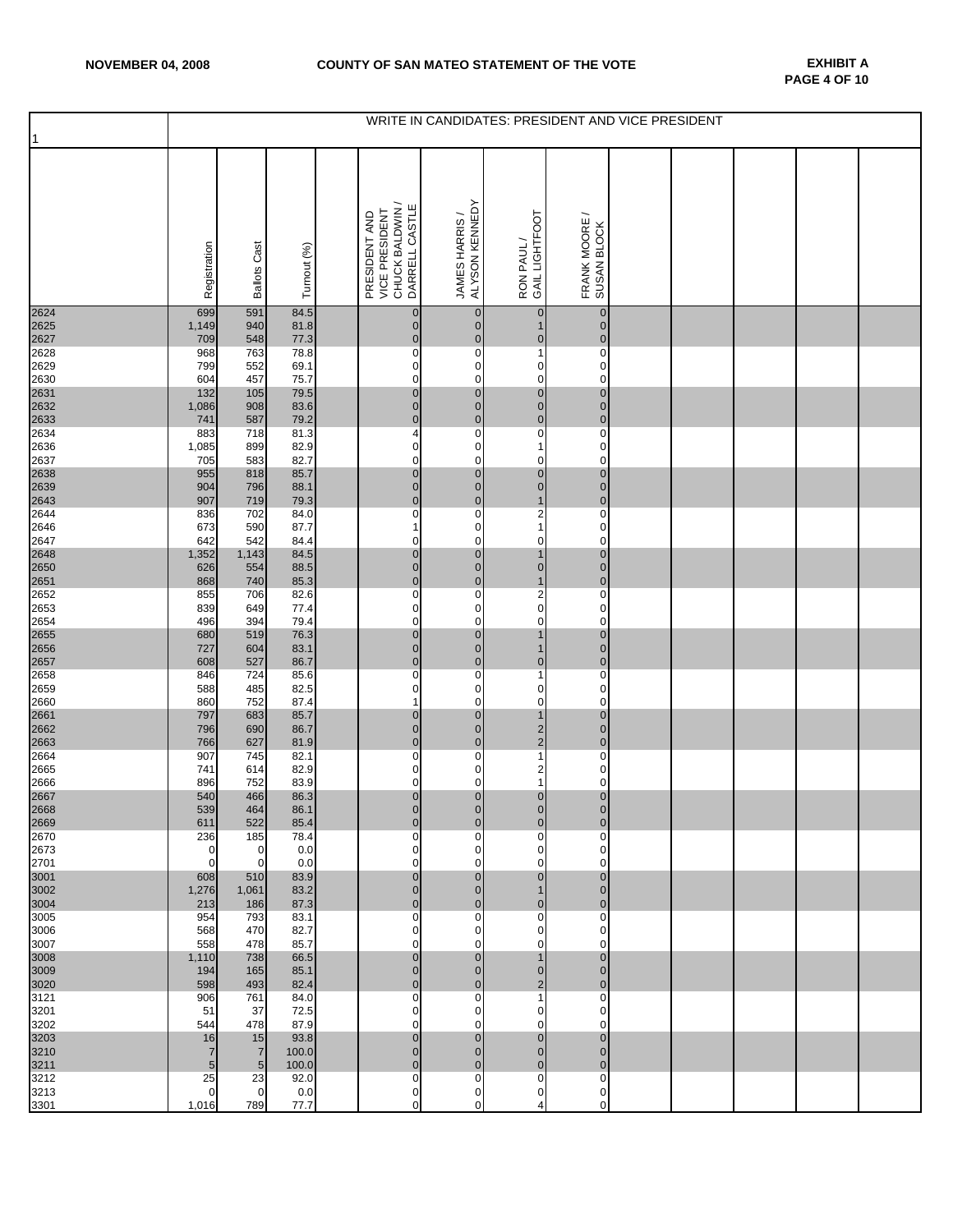| 1            | WRITE IN CANDIDATES: PRESIDENT AND VICE PRESIDENT |                     |              |  |                                                                      |                                       |                                              |                                                        |  |  |  |  |  |
|--------------|---------------------------------------------------|---------------------|--------------|--|----------------------------------------------------------------------|---------------------------------------|----------------------------------------------|--------------------------------------------------------|--|--|--|--|--|
|              | Registration                                      | <b>Ballots Cast</b> | Turnout (%)  |  | CHUCK BALDWIN /<br>DARRELL CASTLE<br>VICE PRESIDENT<br>PRESIDENT AND | JAMES HARRIS /<br>ALYSON KENNEDY      | GAIL LIGHTFOOT<br>RON PAUL/                  | $\overline{\phantom{0}}$<br>FRANK MOORE<br>SUSAN BLOCK |  |  |  |  |  |
| 3303<br>3304 | 769<br>744                                        | 633<br>643          | 82.3<br>86.4 |  | $\pmb{0}$<br>$\pmb{0}$                                               | $\overline{0}$<br>$\mathbf 0$         | 4<br>$\mathbf{1}$                            | $\pmb{0}$<br>$\mathbf 0$                               |  |  |  |  |  |
| 3305         | 677                                               | 570                 | 84.2         |  | $\pmb{0}$                                                            | $\overline{0}$                        |                                              | $\pmb{0}$                                              |  |  |  |  |  |
| 3306<br>3310 | 824<br>772                                        | 717<br>636          | 87.0<br>82.4 |  | $\pmb{0}$<br>$\pmb{0}$                                               | $\mathsf{O}\xspace$<br>$\overline{0}$ | $\begin{array}{c}\n0 \\ 2 \\ 0\n\end{array}$ | $\mathbf 0$<br>$\pmb{0}$                               |  |  |  |  |  |
| 3311         | 839                                               | 700                 | 83.4         |  | $\pmb{0}$                                                            | $\mathbf 0$                           | $\mathsf{o}$                                 | $\mathbf 0$                                            |  |  |  |  |  |
| 3312<br>3313 | 780<br>773                                        | 603<br>678          | 77.3<br>87.7 |  | $\pmb{0}$<br>$\pmb{0}$                                               | $\overline{0}$<br>$\overline{0}$      | $\begin{array}{c} 2 \\ 0 \end{array}$        | $\pmb{0}$<br>$\mathbf 0$                               |  |  |  |  |  |
| 3314         | 616                                               | 490                 | 79.5         |  | $\pmb{0}$                                                            | $\overline{0}$                        | $\mathbf{1}$                                 | $\mathbf 0$                                            |  |  |  |  |  |
| 3320<br>3321 | 802<br>833                                        | 648<br>661          | 80.8<br>79.4 |  | $\overline{0}$<br>0                                                  | $\mathbf 0$<br>$\mathbf 0$            | $\mathbf{1}$<br>$\overline{\mathbf{c}}$      | $\overline{\text{o}}$<br>$\pmb{0}$                     |  |  |  |  |  |
| 3322         | 850                                               | 672                 | 79.1         |  | $\pmb{0}$                                                            | $\overline{0}$                        | $\mathbf{1}$                                 | $\mathbf 0$                                            |  |  |  |  |  |
| 3323<br>3324 | 1,056<br>1,021                                    | 844<br>837          | 79.9<br>82.0 |  | $\mathbf{0}$<br>$\mathbf{1}$                                         | $\pmb{0}$<br>$\overline{0}$           | $\begin{array}{c} 0 \\ 5 \\ 4 \end{array}$   | $\pmb{0}$<br>$\pmb{0}$                                 |  |  |  |  |  |
| 3325         | 931                                               | 745                 | 80.0         |  | $\pmb{0}$                                                            | $\mathbf 0$                           |                                              | $\overline{0}$                                         |  |  |  |  |  |
| 3326<br>3327 | 1,034<br>574                                      | 837<br>483          | 80.9<br>84.1 |  | $\overline{\text{o}}$<br>0                                           | $\mathbf 0$<br>$\overline{0}$         | $\overline{0}$<br>$\mathbf 0$                | $\mathbf 0$<br>$\mathbf{1}$                            |  |  |  |  |  |
| 3330         | 42                                                | 35                  | 83.3         |  | $\mathbf 0$                                                          | $\overline{0}$                        | $\mathbf{1}$                                 | $\mathbf 0$                                            |  |  |  |  |  |
| 3331<br>3340 | 284<br>641                                        | 236<br>529          | 83.1<br>82.5 |  | $\pmb{0}$<br>$\mathbf{0}$                                            | $\overline{0}$<br>$\pmb{0}$           | $\pmb{0}$<br>$\mathbf{1}$                    | $\mathbf 0$<br>$\pmb{0}$                               |  |  |  |  |  |
| 3341         | 550                                               | 446                 | 81.1         |  | $\mathbf{1}$                                                         | $\pmb{0}$                             | $\frac{2}{3}$                                | $\pmb{0}$                                              |  |  |  |  |  |
| 3350<br>3360 | 869<br>188                                        | 693<br>143          | 79.7<br>76.1 |  | $\pmb{0}$<br>$\pmb{0}$                                               | $\mathbf 0$<br>$\mathbf 0$            | $\mathbf{1}$                                 | $\mathbf 0$<br>$\mathbf 0$                             |  |  |  |  |  |
| 3361         | 107                                               | 90                  | 84.1         |  | $\pmb{0}$                                                            | $\mathbf{0}$                          | $\pmb{0}$                                    | $\mathbf 0$                                            |  |  |  |  |  |
| 3370<br>3371 | 506<br>139                                        | 428<br>120          | 84.6<br>86.3 |  | $\pmb{0}$<br>$\mathbf 0$                                             | $\overline{0}$<br>$\overline{0}$      | $\begin{array}{c} 2 \\ 0 \\ 0 \end{array}$   | $\mathbf 0$<br>$\pmb{0}$                               |  |  |  |  |  |
| 3372         | 97                                                | 82                  | 84.5         |  | $\mathbf{0}$                                                         | $\mathbf 0$                           |                                              | $\mathbf 0$                                            |  |  |  |  |  |
| 3373<br>3374 | 11<br>$\sqrt{5}$                                  | 9<br>$\overline{4}$ | 81.8<br>80.0 |  | $\overline{\textbf{0}}$<br>$\pmb{0}$                                 | $\mathbf 0$<br>$\overline{0}$         | $\overline{0}$<br>$\pmb{0}$                  | $\pmb{\mathsf{O}}$<br>$\mathbf 0$                      |  |  |  |  |  |
| 3375         | 14                                                | 12                  | 85.7         |  | $\mathbf 0$                                                          | $\overline{0}$                        | $\mathbf 0$                                  | $\mathbf 0$                                            |  |  |  |  |  |
| 3376<br>3377 | 210<br>27                                         | 186<br>24           | 88.6<br>88.9 |  | $\pmb{0}$<br>$\pmb{0}$                                               | $\overline{0}$<br>$\pmb{0}$           | $\pmb{0}$<br>$\mathbf{0}$                    | $\mathbf 0$<br>$\pmb{0}$                               |  |  |  |  |  |
| 3380         | 74                                                | 61                  | 82.4         |  | $\pmb{0}$                                                            | $\overline{0}$                        | $\overline{0}$                               | $\overline{0}$                                         |  |  |  |  |  |
| 3401<br>3402 | 1,073<br>969                                      | 891<br>802          | 83.0<br>82.8 |  | $\pmb{0}$<br>0                                                       | $\overline{0}$<br>$\mathbf 0$         | $\mathbf{1}$<br>3                            | $\pmb{0}$<br>$\mathbf 0$                               |  |  |  |  |  |
| 3403         | 216                                               | 181                 | 83.8         |  | $\pmb{0}$                                                            | $\mathbf 0$                           | $\pmb{0}$                                    | $\mathbf 0$                                            |  |  |  |  |  |
| 3404<br>3405 | 238<br>154                                        | 204<br>142          | 85.7<br>92.2 |  | $\bf{0}$<br>$\overline{0}$                                           | $\mathbf 0$<br>$\overline{0}$         | $\begin{matrix} 0 \\ 0 \end{matrix}$         | $\mathbf 0$<br>$\overline{0}$                          |  |  |  |  |  |
| 3410         | 704                                               | 594                 | 84.4         |  | $\pmb{0}$                                                            | $\overline{0}$                        | $\bf{0}$                                     | $\mathbf 0$                                            |  |  |  |  |  |
| 3411<br>3420 | 677<br>542                                        | 585<br>458          | 86.4<br>84.5 |  | $\pmb{0}$<br>$\pmb{0}$                                               | $\overline{0}$<br>$\overline{0}$      | $\overline{2}$<br>3                          | $\overline{0}$<br>$\mathbf 0$                          |  |  |  |  |  |
| 3421         | 21                                                | 20                  | 95.2         |  | $\pmb{0}$                                                            | $\overline{O}$                        | $\mathbf 0$                                  | $\overline{O}$                                         |  |  |  |  |  |
| 3501<br>3502 | 1,146<br>1,119                                    | 881<br>837          | 76.9<br>74.8 |  | $\mathbf{1}$<br>$\overline{\mathbf{c}}$                              | $\overline{0}$<br>$\overline{0}$      | $\pmb{0}$<br>3                               | $\mathbf 0$<br>$\overline{0}$                          |  |  |  |  |  |
| 3503         | 924                                               | 730                 | 79.0         |  | $\pmb{0}$                                                            | $\overline{0}$                        | $\mathbf{1}$                                 | $\mathbf 0$                                            |  |  |  |  |  |
| 3504<br>3505 | 755<br>1,125                                      | 590<br>760          | 78.1<br>67.6 |  | $\pmb{0}$<br>$\mathbf 0$                                             | $\overline{0}$<br>$\overline{0}$      | $\pmb{0}$<br>1                               | $\pmb{0}$<br>$\overline{0}$                            |  |  |  |  |  |
| 3506         | 114                                               | 91                  | 79.8         |  | 0                                                                    | $\overline{0}$<br>$\overline{0}$      | $\pmb{0}$                                    | $\overline{0}$<br>$\mathbf 0$                          |  |  |  |  |  |
| 3507<br>3508 | 563<br>916                                        | 466<br>756          | 82.8<br>82.5 |  | $\pmb{0}$<br>$\pmb{0}$                                               | $\mathbf 0$                           | $\pmb{0}$<br>$\frac{2}{2}$                   | $\mathbf 0$                                            |  |  |  |  |  |
| 3509<br>3510 | 912<br>658                                        | 733<br>551          | 80.4<br>83.7 |  | $\pmb{0}$<br>0                                                       | $\overline{0}$<br>$\overline{0}$      | $\overline{0}$                               | $\overline{0}$<br>$\mathbf 0$                          |  |  |  |  |  |
| 3511         | 614                                               | 474                 | 77.2         |  | 0                                                                    | $\mathbf 0$                           | $\mathbf{1}$                                 | $\pmb{0}$                                              |  |  |  |  |  |
| 3512<br>3513 | 628<br>719                                        | 501<br>621          | 79.8<br>86.4 |  | 3<br>$\pmb{0}$                                                       | $\overline{O}$<br>$\overline{0}$      | $\mathbf{1}$                                 | $\mathbf 0$<br>$\mathbf 0$                             |  |  |  |  |  |
| 3514         | 543                                               | 446                 | 82.1         |  | $\pmb{0}$                                                            | $\overline{0}$                        | $\frac{2}{3}$                                | $\mathbf 0$                                            |  |  |  |  |  |
| 3515<br>3516 | 989<br>226                                        | 853<br>202          | 86.2<br>89.4 |  | $\pmb{0}$<br>$\pmb{0}$                                               | $\mathbf 0$<br>$\mathbf 0$            | $\mathbf{1}$<br>$\pmb{0}$                    | $\mathbf 0$<br>$\mathbf 0$                             |  |  |  |  |  |
| 3517         | 556                                               | 480                 | 86.3         |  | 0                                                                    | $\overline{0}$                        | $\overline{\mathbf{c}}$                      | $\mathbf 0$                                            |  |  |  |  |  |
| 3518         | 892                                               | 758                 | 85.0         |  | $\pmb{0}$                                                            | $\overline{0}$                        | 1                                            | $\mathbf 0$                                            |  |  |  |  |  |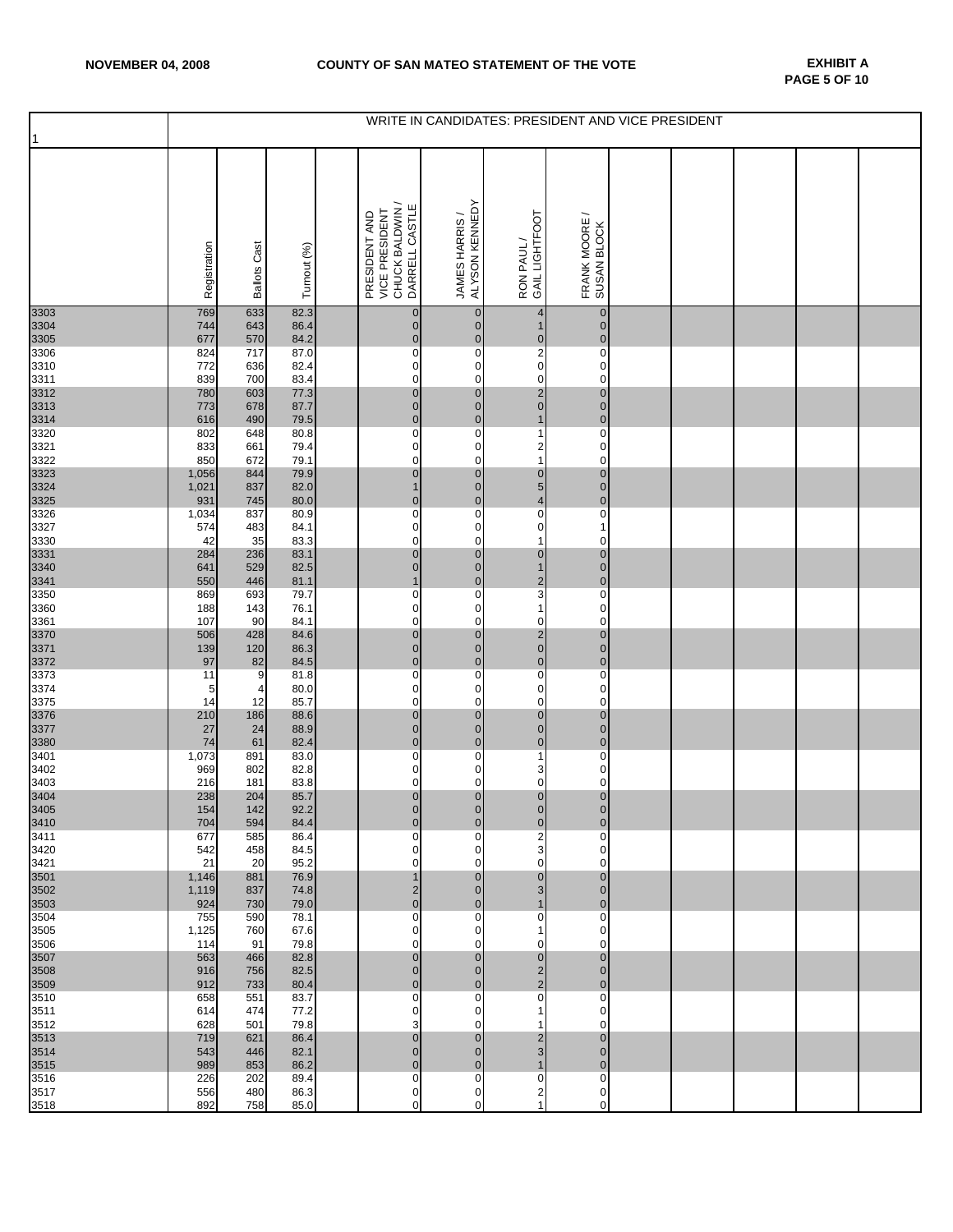| $\vert$ 1    | WRITE IN CANDIDATES: PRESIDENT AND VICE PRESIDENT |                            |              |  |                                                                      |                                  |                                            |                                  |  |  |  |  |  |
|--------------|---------------------------------------------------|----------------------------|--------------|--|----------------------------------------------------------------------|----------------------------------|--------------------------------------------|----------------------------------|--|--|--|--|--|
|              | Registration                                      | <b>Ballots Cast</b>        | Turnout (%)  |  | CHUCK BALDWIN /<br>DARRELL CASTLE<br>VICE PRESIDENT<br>PRESIDENT AND | JAMES HARRIS /<br>ALYSON KENNEDY | GAIL LIGHTFOOT<br>RON PAUL/                | ∽<br>FRANK MOORE<br>SUSAN BLOCK  |  |  |  |  |  |
| 3519         | 690<br>853                                        | 587                        | 85.1         |  | $\pmb{0}$<br>$\pmb{0}$                                               | $\overline{0}$<br>$\overline{0}$ | $\pmb{0}$<br>$\mathbf 0$                   | $\overline{0}$<br>$\overline{0}$ |  |  |  |  |  |
| 3520<br>3521 | 643                                               | 719<br>526                 | 84.3<br>81.8 |  | $\pmb{0}$                                                            | $\pmb{0}$                        | $\pmb{\mathsf{O}}$                         | $\overline{0}$                   |  |  |  |  |  |
| 3522         | 1,014                                             | 831                        | 82.0         |  | 0                                                                    | $\mathbf 0$                      | $\overline{\textbf{0}}$                    | $\mathbf 0$                      |  |  |  |  |  |
| 3523<br>3524 | 646<br>755                                        | 570<br>651                 | 88.2<br>86.2 |  | 0<br>$\pmb{0}$                                                       | 0<br>$\mathbf 0$                 | $\begin{array}{c} 2 \\ 1 \end{array}$      | $\mathbf 0$<br>$\mathbf 0$       |  |  |  |  |  |
| 3525         | 690                                               | 588                        | 85.2         |  | $\pmb{0}$                                                            | $\mathbf{0}$                     |                                            | $\mathbf 0$                      |  |  |  |  |  |
| 3526<br>3527 | 838<br>654                                        | 726<br>543                 | 86.6<br>83.0 |  | $\pmb{0}$<br>$\pmb{0}$                                               | $\overline{0}$<br>$\overline{0}$ | $\begin{array}{c} 2 \\ 2 \\ 1 \end{array}$ | $\overline{0}$<br>$\mathbf 0$    |  |  |  |  |  |
| 3528         | 821                                               | 706                        | 86.0         |  | $\pmb{0}$                                                            | $\mathbf 0$                      | $\mathbf{1}$                               | $\mathbf 0$                      |  |  |  |  |  |
| 3529<br>3530 | 810<br>969                                        | 650<br>805                 | 80.2<br>83.1 |  | $\pmb{0}$<br>$\pmb{0}$                                               | $\mathbf 0$<br>$\mathbf 0$       | $\pmb{0}$<br>$\mathbf{1}$                  | $\mathbf 0$<br>$\mathbf 0$       |  |  |  |  |  |
| 3531         | 814                                               | 692                        | 85.0         |  | $\pmb{0}$                                                            | $\mathbf{0}$                     | $\begin{array}{c} 2 \\ 0 \end{array}$      | $\mathbf 0$                      |  |  |  |  |  |
| 3532<br>3533 | 259<br>184                                        | 224<br>152                 | 86.5<br>82.6 |  | $\pmb{0}$<br>$\mathbf{0}$                                            | $\overline{0}$<br>$\mathbf 0$    | $\mathbf 0$                                | $\overline{0}$<br>$\mathbf 0$    |  |  |  |  |  |
| 3540         | 20                                                | 20                         | 100.0        |  | $\pmb{0}$                                                            | $\mathbf 0$                      | $\overline{\text{o}}$                      | $\overline{0}$                   |  |  |  |  |  |
| 3541         | $\mathbf 0$<br>$\mathbf 0$                        | $\mathbf 0$<br>$\mathbf 0$ | 0.0<br>0.0   |  | $\pmb{0}$<br>$\mathbf 0$                                             | $\mathbf{O}$<br>0                | $\pmb{0}$<br>$\mathbf 0$                   | $\mathbf 0$<br>$\mathbf 0$       |  |  |  |  |  |
| 3542<br>3601 | 695                                               | 580                        | 83.5         |  | $\mathbf 0$                                                          | $\overline{0}$                   | $\mathbf{1}$                               | $\overline{0}$                   |  |  |  |  |  |
| 3602<br>3603 | 689<br>698                                        | 598<br>585                 | 86.8<br>83.8 |  | $\mathbf{1}$<br>$\pmb{0}$                                            | $\mathbf 0$<br>$\pmb{0}$         | 3<br>$\mathbf{1}$                          | $\mathbf 0$<br>$\mathbf 0$       |  |  |  |  |  |
| 3604         | 721                                               | 628                        | 87.1         |  | 0                                                                    | $\mathbf 0$                      | $\overline{0}$                             | $\mathbf 0$                      |  |  |  |  |  |
| 3605         | 1,024                                             | 878                        | 85.7         |  | $\pmb{0}$                                                            | $\mathbf 0$                      | $\mathbf 0$                                | $\mathbf 0$                      |  |  |  |  |  |
| 3607<br>3608 | 1,078<br>919                                      | 847<br>730                 | 78.6<br>79.4 |  | $\pmb{0}$<br>$\pmb{0}$                                               | $\mathbf 0$<br>$\overline{0}$    | $\overline{\mathbf{c}}$<br>$\mathbf 0$     | $\mathbf 0$<br>$\overline{0}$    |  |  |  |  |  |
| 3609         | 857                                               | 722                        | 84.2         |  | $\pmb{0}$                                                            | $\overline{0}$                   | $\begin{matrix}0\\0\end{matrix}$           | $\overline{0}$                   |  |  |  |  |  |
| 3610<br>3611 | 750<br>775                                        | 651<br>628                 | 86.8<br>81.0 |  | $\mathbf 0$<br>$\pmb{0}$                                             | $\overline{0}$<br>0              | $\overline{0}$                             | $\mathbf 0$<br>$\pmb{0}$         |  |  |  |  |  |
| 3612         | 866                                               | 699                        | 80.7         |  | $\mathbf 0$                                                          | $\mathbf{O}$                     | $\mathbf 0$                                | $\mathbf 0$                      |  |  |  |  |  |
| 3613<br>3614 | 811<br>750                                        | 690<br>668                 | 85.1<br>89.1 |  | 0<br>$\pmb{0}$                                                       | 0<br>$\mathbf 0$                 | $\mathbf 0$<br>$\overline{\mathbf{4}}$     | $\mathbf 0$<br>$\mathbf 0$       |  |  |  |  |  |
| 3615         | 729                                               | 623                        | 85.5         |  | $\mathbf{0}$                                                         | $\overline{0}$                   | $\mathbf{1}$                               | $\mathbf 0$                      |  |  |  |  |  |
| 3616<br>3617 | 713<br>696                                        | 643<br>608                 | 90.2<br>87.4 |  | $\mathbf 0$<br>0                                                     | $\overline{0}$<br>$\mathbf 0$    | $\mathbf{1}$<br>$\pmb{0}$                  | $\overline{0}$<br>$\mathbf 0$    |  |  |  |  |  |
| 3618         | 769                                               | 675                        | 87.8         |  | 0                                                                    | $\mathbf 0$                      | 1                                          | $\mathsf{O}\xspace$              |  |  |  |  |  |
| 3619         | 629<br>686                                        | 555<br>604                 | 88.2<br>88.0 |  | $\pmb{0}$<br>$\mathbf{1}$                                            | 0<br>$\overline{0}$              | $\overline{\mathbf{c}}$<br>$\mathbf{1}$    | $\mathbf 0$<br>$\pmb{0}$         |  |  |  |  |  |
| 3620<br>3621 | 669                                               | 568                        | 84.9         |  | $\overline{0}$                                                       | $\overline{0}$                   | 1                                          | $\overline{0}$                   |  |  |  |  |  |
| 3622<br>3623 | 836<br>646                                        | 718<br>541                 | 85.9<br>83.7 |  | $\mathbf 0$<br>0                                                     | $\overline{0}$<br>0              | 1<br>$\pmb{0}$                             | $\mathbf{0}$<br>$\mathbf 0$      |  |  |  |  |  |
| 3624         | 718                                               | 627                        | 87.3         |  | $\mathbf{1}$                                                         | 0                                | $\pmb{0}$                                  | $\mathbf 0$                      |  |  |  |  |  |
| 3625         | 718                                               | 600                        | 83.6         |  | $\mathbf 0$                                                          | $\mathbf 0$                      | $\mathbf{1}$                               | $\mathbf 0$                      |  |  |  |  |  |
| 3626<br>3627 | 952<br>114                                        | 790<br>103                 | 83.0<br>90.4 |  | $\mathbf 0$<br>$\pmb{0}$                                             | $\overline{0}$<br>$\overline{0}$ | $\overline{\mathbf{c}}$<br>$\mathbf 0$     | $\overline{0}$<br>$\overline{0}$ |  |  |  |  |  |
| 3629         | 6                                                 | $\,6$                      | 100.0        |  | $\pmb{0}$                                                            | $\mathbf 0$                      | $\mathbf 0$                                | $\mathbf 0$                      |  |  |  |  |  |
| 3630<br>3701 | 11<br>944                                         | 8<br>806                   | 72.7<br>85.4 |  | 0<br>0                                                               | $\mathbf{O}$<br>0                | $\mathbf 0$<br>1                           | $\mathbf 0$<br>$\mathbf 0$       |  |  |  |  |  |
| 3702         | 1,086                                             | 918                        | 84.5         |  | 0                                                                    | 0                                | $\overline{c}$                             | $\mathbf 0$                      |  |  |  |  |  |
| 3703<br>3704 | 1,028<br>20                                       | 878<br>18                  | 85.4<br>90.0 |  | $\pmb{0}$<br>$\mathbf 0$                                             | $\mathbf{0}$<br>$\overline{0}$   | $\mathbf{1}$<br>$\mathbf 0$                | $\overline{0}$<br>$\overline{0}$ |  |  |  |  |  |
| 3705         | 8                                                 | $\overline{7}$             | 87.5         |  | $\mathbf 0$                                                          | $\overline{0}$                   | $\mathbf 0$                                | $\overline{0}$                   |  |  |  |  |  |
| 3710<br>3711 | 776<br>3                                          | 634<br>2                   | 81.7<br>66.7 |  | 0<br>0                                                               | 0<br>$\mathbf 0$                 | 1<br>$\boldsymbol{0}$                      | $\mathbf 0$<br>$\mathbf 0$       |  |  |  |  |  |
| 3720         | 838                                               | 688                        | 82.1         |  | $\mathbf 0$                                                          | $\mathbf 0$                      | $\overline{0}$                             | $\mathbf 0$                      |  |  |  |  |  |
| 3721<br>3722 | 830<br>728                                        | 693<br>605                 | 83.5<br>83.1 |  | $\mathbf 0$<br>$\pmb{0}$                                             | $\overline{0}$<br>$\overline{0}$ | $\mathbf 0$<br>$\mathbf 0$                 | $\overline{0}$<br>$\overline{0}$ |  |  |  |  |  |
| 3740         | 774                                               | 642                        | 82.9         |  | $\pmb{0}$                                                            | $\mathbf 0$                      | $\pmb{0}$                                  | $\overline{0}$                   |  |  |  |  |  |
| 3741<br>3742 | 909<br>921                                        | 761<br>734                 | 83.7<br>79.7 |  | $\mathbf{1}$<br>0                                                    | $\mathbf 0$<br>$\mathbf 0$       | 3<br>0                                     | $\mathbf 0$<br>$\mathbf 0$       |  |  |  |  |  |
| 3743         | 726                                               | 614                        | 84.6         |  | 0                                                                    | $\mathbf 0$                      | 1                                          | $\mathbf 0$                      |  |  |  |  |  |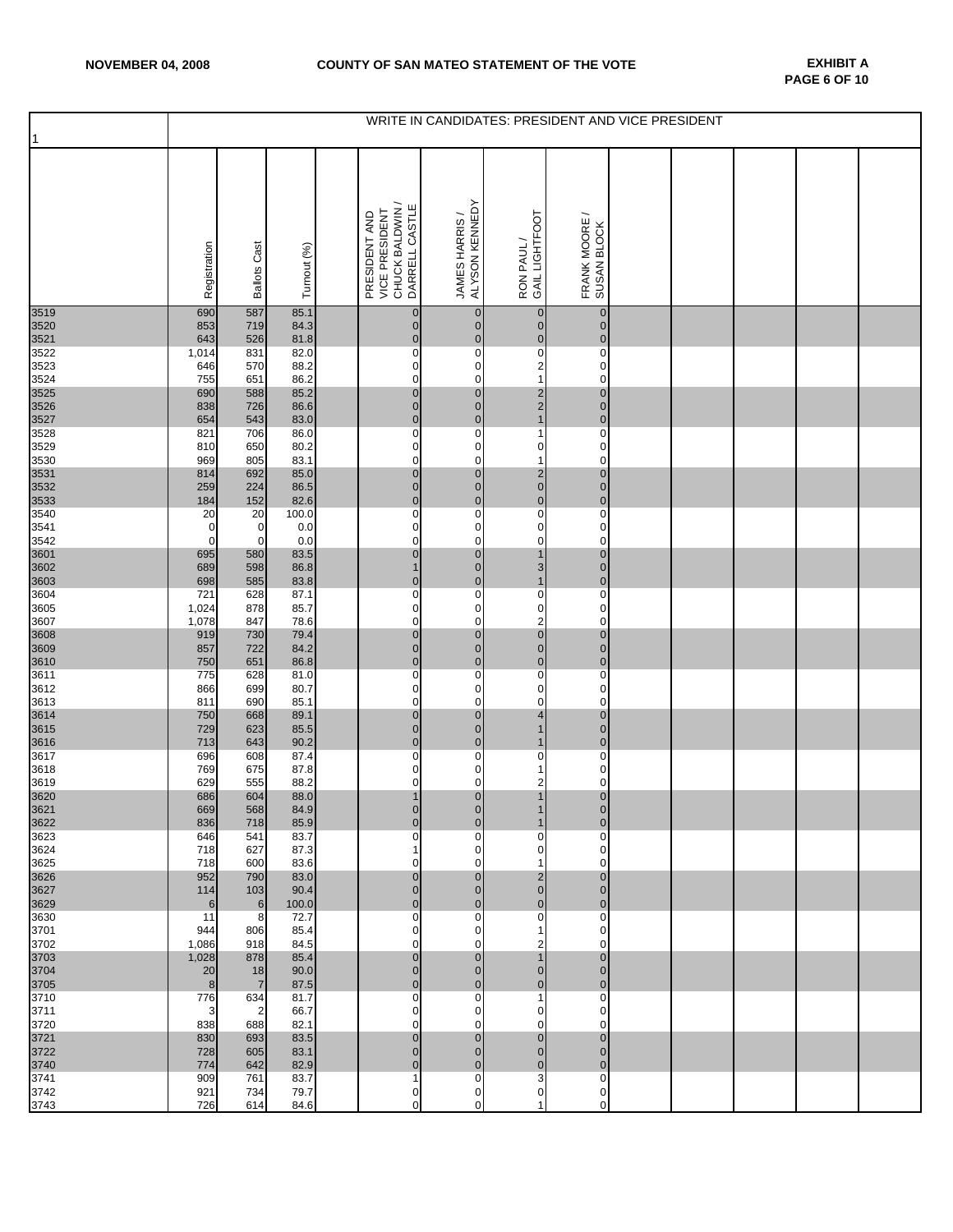| $\mathbf{1}$ | WRITE IN CANDIDATES: PRESIDENT AND VICE PRESIDENT |                     |              |  |                                                                      |                                  |                                           |                              |  |  |  |  |  |
|--------------|---------------------------------------------------|---------------------|--------------|--|----------------------------------------------------------------------|----------------------------------|-------------------------------------------|------------------------------|--|--|--|--|--|
|              | Registration                                      | <b>Ballots Cast</b> | Turnout (%)  |  | CHUCK BALDWIN /<br>DARRELL CASTLE<br>VICE PRESIDENT<br>PRESIDENT AND | ALYSON KENNEDY<br>JAMES HARRIS / | GAIL LIGHTFOOT<br>RON PAUL/               | FRANK MOORE /<br>SUSAN BLOCK |  |  |  |  |  |
| 3744<br>3745 | 1,115<br>1,097                                    | 871<br>881          | 78.1<br>80.3 |  | 0<br>$\mathbf 0$                                                     | $\mathbf 0$<br>$\overline{0}$    | $\pmb{0}$                                 | $\pmb{0}$<br>$\mathbf 0$     |  |  |  |  |  |
| 3746<br>3801 | 1,415<br>400                                      | 1,158<br>347        | 81.8<br>86.8 |  | $\pmb{0}$<br>$\overline{\text{o}}$                                   | $\mathbf 0$<br>0                 | $\frac{3}{0}$<br>$\overline{0}$           | $\mathbf 0$<br>$\mathbf 0$   |  |  |  |  |  |
| 3802         | 960                                               | 824                 | 85.8         |  | 0                                                                    | 0                                | 3                                         | $\mathbf 0$                  |  |  |  |  |  |
| 3803<br>3804 | 217<br>1,021                                      | 175<br>857          | 80.6<br>83.9 |  | 0                                                                    | 0<br>$\pmb{0}$                   | $\mathbf 0$<br>$\bf{0}$                   | 0<br>$\mathbf 0$             |  |  |  |  |  |
| 3806         | 678                                               | 583                 | 86.0         |  | $\frac{2}{0}$                                                        | $\overline{0}$                   |                                           | $\pmb{0}$                    |  |  |  |  |  |
| 3807<br>3808 | 75<br>583                                         | 69<br>469           | 92.0<br>80.4 |  | $\pmb{0}$<br>0                                                       | $\mathbf 0$<br>0                 | $\begin{matrix} 0 \\ 0 \\ 0 \end{matrix}$ | $\mathbf 0$<br>$\pmb{0}$     |  |  |  |  |  |
| 3810<br>3901 | 154<br>616                                        | 120<br>543          | 77.9<br>88.1 |  | 0<br>0                                                               | 0<br>0                           | 0<br>0                                    | $\mathbf 0$<br>0             |  |  |  |  |  |
| 3902         | 576                                               | 506                 | 87.8         |  | $\overline{0}$                                                       | $\pmb{0}$                        | $\overline{1}$                            | $\mathbf 0$                  |  |  |  |  |  |
| 3903<br>3905 | 1,028<br>1,165                                    | 914<br>1,019        | 88.9<br>87.5 |  | $\pmb{0}$<br>$\mathbf 0$                                             | $\overline{0}$<br>$\overline{0}$ | $\frac{2}{2}$                             | $\mathbf 0$<br>$\mathbf 0$   |  |  |  |  |  |
| 4001         | 717                                               | 439                 | 61.2         |  | 0                                                                    | 0                                |                                           | 0                            |  |  |  |  |  |
| 4002<br>4003 | 714<br>975                                        | 441<br>583          | 61.8<br>59.8 |  | 0<br>0                                                               | 0<br>0                           | 0<br>1                                    | 0<br>$\mathbf 0$             |  |  |  |  |  |
| 4004<br>4005 | 984<br>807                                        | 633                 | 64.3<br>57.5 |  | $\pmb{0}$<br>$\mathbf 0$                                             | $\mathbf 0$<br>$\overline{0}$    | 1<br>$\pmb{0}$                            | $\pmb{0}$<br>$\mathbf 0$     |  |  |  |  |  |
| 4006         | 1,060                                             | 464<br>658          | 62.1         |  | $\pmb{0}$                                                            | $\mathbf 0$                      | $\overline{1}$                            | $\pmb{0}$                    |  |  |  |  |  |
| 4007<br>4008 | 1,079<br>1,033                                    | 705<br>643          | 65.3<br>62.2 |  | $\overline{\text{o}}$<br>0                                           | 0<br>0                           | $\overline{3}$<br>$\mathbf 0$             | $\mathbf 0$<br>$\mathbf 0$   |  |  |  |  |  |
| 4009<br>4010 | 805                                               | 518                 | 64.3         |  | 0                                                                    | 0                                | 0                                         | $\mathbf 0$                  |  |  |  |  |  |
| 4011         | 812<br>1,048                                      | 430<br>582          | 53.0<br>55.5 |  | $\bf{0}$<br>$\mathbf 0$                                              | $\pmb{0}$<br>$\overline{0}$      | $\overline{1}$<br>$\mathbf{1}$            | $\mathbf 0$<br>$\mathbf 0$   |  |  |  |  |  |
| 4013         | $\overline{0}$                                    | $\mathbf 0$         | 0.0          |  | $\pmb{0}$                                                            | $\mathbf 0$                      | $\mathbf 0$                               | $\mathbf 0$                  |  |  |  |  |  |
| 4401<br>4402 | 827<br>739                                        | 689<br>587          | 83.3<br>79.4 |  | 0<br>0                                                               | 0<br>0                           | $\overline{0}$<br>0                       | $\pmb{0}$<br>$\pmb{0}$       |  |  |  |  |  |
| 4403<br>4404 | 827                                               | 533                 | 64.4         |  | 0<br>$\overline{0}$                                                  | 0<br>$\overline{0}$              | 0<br>$\overline{\mathbf{0}}$              | $\mathbf 0$<br>$\mathbf 0$   |  |  |  |  |  |
| 4405         | 624<br>746                                        | 418<br>485          | 67.0<br>65.0 |  | $\pmb{0}$                                                            | $\mathbf 0$                      | $\overline{0}$                            | $\mathbf 0$                  |  |  |  |  |  |
| 4406<br>4407 | 214<br>647                                        | 87<br>504           | 40.7<br>77.9 |  | $\pmb{0}$<br>0                                                       | $\overline{0}$<br>0              | $\mathbf 0$<br>1                          | $\pmb{0}$<br>$\mathbf 0$     |  |  |  |  |  |
| 4408         | 799                                               | 651                 | 81.5         |  | 0                                                                    | 0                                | 1                                         | 0                            |  |  |  |  |  |
| 4409<br>4410 | 697<br>692                                        | 582<br>484          | 83.5<br>69.9 |  | 0<br>$\pmb{0}$                                                       | 0<br>$\pmb{0}$                   | 2<br>$\pmb{0}$                            | $\mathbf 0$<br>$\mathbf 0$   |  |  |  |  |  |
| 4411<br>4412 | 972                                               | 812                 | 83.5         |  | $\mathbf{0}$                                                         | $\overline{0}$                   | $\frac{3}{2}$                             | $\mathbf{0}$                 |  |  |  |  |  |
| 4413         | 236<br>1,128                                      | 203<br>905          | 86.0<br>80.2 |  | $\overline{0}$<br>$\mathbf 0$                                        | $\overline{0}$<br>0              | 1                                         | $\mathbf 0$<br>0             |  |  |  |  |  |
| 4414<br>4415 | 752<br>762                                        | 517                 | 68.8<br>74.3 |  | 0<br>0                                                               | 0<br>0                           | 0<br>0                                    | 0<br>0                       |  |  |  |  |  |
| 4416         | 759                                               | 566<br>590          | 77.7         |  | $\overline{0}$                                                       | $\overline{0}$                   | $\mathbf{1}$                              | $\overline{0}$               |  |  |  |  |  |
| 4417<br>4418 | 776<br>852                                        | 539<br>575          | 69.5<br>67.5 |  | $\mathbf 0$<br>$\mathbf{1}$                                          | $\overline{0}$<br>$\overline{0}$ | $\pmb{0}$<br>5                            | $\mathbf 0$<br>$\mathbf 0$   |  |  |  |  |  |
| 4419         | 804                                               | 643                 | 80.0         |  | 0                                                                    | 0                                | 1                                         | $\mathbf 0$                  |  |  |  |  |  |
| 4420<br>4421 | 864<br>844                                        | 740<br>715          | 85.6<br>84.7 |  | 0<br>1                                                               | $\mathbf 0$<br>0                 | 0<br>0                                    | $\mathbf 0$<br>0             |  |  |  |  |  |
| 4422         | 613                                               | 521                 | 85.0         |  | $\pmb{0}$                                                            | $\overline{0}$                   | $\bf{0}$                                  | $\mathbf 0$                  |  |  |  |  |  |
| 4423<br>4424 | 683<br>687                                        | 576<br>603          | 84.3<br>87.8 |  | $\mathbf{1}$<br>$\pmb{0}$                                            | $\overline{0}$<br>$\overline{0}$ | $\frac{2}{0}$                             | $\mathbf 0$<br>$\mathbf 0$   |  |  |  |  |  |
| 4425<br>4426 | 689                                               | 586                 | 85.1         |  | 0                                                                    | 0                                | 0                                         | 0                            |  |  |  |  |  |
| 4427         | 771<br>782                                        | 670<br>576          | 86.9<br>73.7 |  | $\overline{\mathbf{c}}$<br>$\mathbf 0$                               | 0<br>$\mathbf 0$                 | 0<br>1                                    | 0<br>$\mathbf 0$             |  |  |  |  |  |
| 4428<br>4429 | 689<br>35                                         | 607<br>30           | 88.1<br>85.7 |  | $\pmb{0}$<br>$\mathbf 0$                                             | $\overline{0}$<br>$\overline{0}$ | 1<br>$\pmb{0}$                            | $\mathbf 0$<br>$\mathbf 0$   |  |  |  |  |  |
| 4430         | 70                                                | 61                  | 87.1         |  | $\mathbf 0$                                                          | $\overline{0}$                   | $\mathbf 0$                               | $\mathbf 0$                  |  |  |  |  |  |
| 4501<br>4502 | 889<br>733                                        | 559<br>578          | 62.9<br>78.9 |  | 0<br>0                                                               | 1<br>0                           | 0<br>1                                    | 0<br>$\mathbf 0$             |  |  |  |  |  |
| 4503         | 507                                               | 416                 | 82.1         |  | 0                                                                    | 0                                | 4                                         | 0                            |  |  |  |  |  |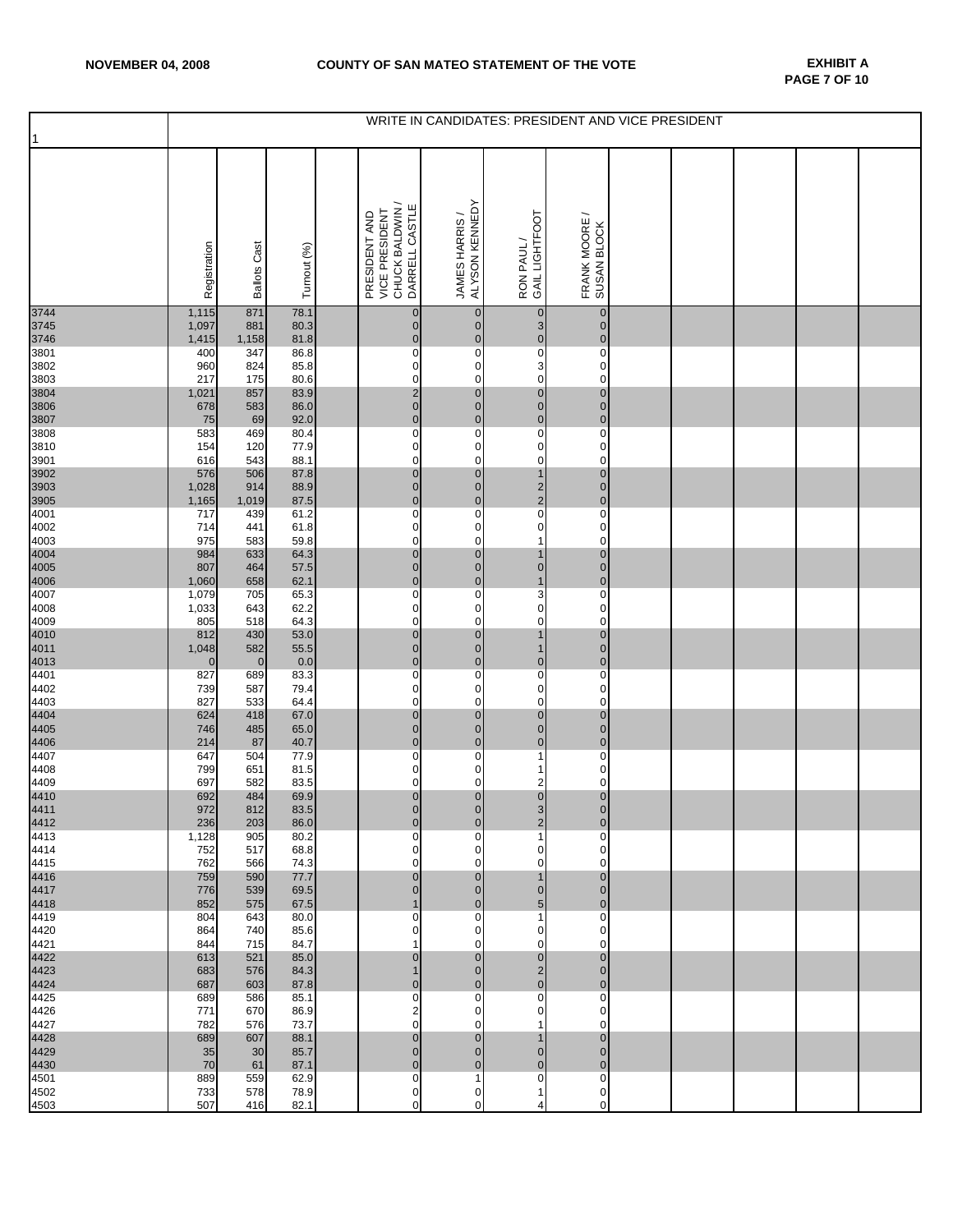|              | WRITE IN CANDIDATES: PRESIDENT AND VICE PRESIDENT |                     |              |                                                    |                                                                       |                                                   |                               |  |  |  |  |  |
|--------------|---------------------------------------------------|---------------------|--------------|----------------------------------------------------|-----------------------------------------------------------------------|---------------------------------------------------|-------------------------------|--|--|--|--|--|
| $\mathbf{1}$ | Registration                                      | <b>Ballots Cast</b> | Turnout (%)  | CHUCK BALDWIN /<br>VICE PRESIDENT<br>PRESIDENT AND | ALYSON KENNEDY<br>DARRELL CASTLE<br>JAMES HARRIS /                    | GAIL LIGHTFOOT<br>RON PAUL/                       | FRANK MOORE /<br>SUSAN BLOCK  |  |  |  |  |  |
| 4504<br>4505 | 737<br>1,013                                      | 604<br>684          | 82.0<br>67.5 |                                                    | $\overline{1}$<br>$\mathbf 0$<br>$\mathbf 0$<br>$\overline{0}$        | $\frac{2}{0}$                                     | $\pmb{0}$<br>$\mathbf 0$      |  |  |  |  |  |
| 4506         | 941                                               | 618                 | 65.7         |                                                    | $\mathbf 0$<br>$\mathbf 0$                                            | $\overline{0}$<br>$\overline{\mathbf{0}}$         | $\mathbf 0$                   |  |  |  |  |  |
| 4507<br>4601 | 165<br>1,041                                      | 115<br>778          | 69.7<br>74.7 |                                                    | $\overline{\text{o}}$<br>0<br>0<br>0                                  | 1                                                 | $\mathbf 0$<br>0              |  |  |  |  |  |
| 4602         | 994                                               | 748                 | 75.3         |                                                    | 0<br>0                                                                | 3                                                 | 0                             |  |  |  |  |  |
| 4603<br>4604 | 548<br>757                                        | 415<br>513          | 75.7<br>67.8 |                                                    | $\pmb{0}$<br>$\pmb{0}$<br>$\pmb{0}$<br>$\overline{0}$                 | $\overline{0}$<br>$\mathbf{1}$                    | $\overline{0}$<br>$\pmb{0}$   |  |  |  |  |  |
| 4605         | 970                                               | 656                 | 67.6         |                                                    | $\mathbf 0$<br>$\mathbf 0$                                            |                                                   | $\mathbf 0$                   |  |  |  |  |  |
| 4606<br>4607 | 926<br>722                                        | 683<br>606          | 73.8<br>83.9 |                                                    | 0<br>0<br>0<br>0                                                      | $\begin{array}{c} 0 \\ 2 \\ 2 \\ 0 \end{array}$   | $\pmb{0}$<br>$\mathbf 0$      |  |  |  |  |  |
| 4608         | 977                                               | 722                 | 73.9         |                                                    | 1<br>0                                                                |                                                   | 0                             |  |  |  |  |  |
| 4609<br>4611 | 1,157<br>927                                      | 891<br>777          | 77.0<br>83.8 |                                                    | $\pmb{0}$<br>$\mathbf 0$<br>$\pmb{0}$<br>$\mathbf 0$                  | $\overline{\mathbf{c}}$<br>$\overline{1}$         | $\mathbf 0$<br>$\mathbf 0$    |  |  |  |  |  |
| 4612         | 970                                               | 867                 | 89.4         |                                                    | $\mathbf 0$<br>$\overline{0}$                                         | $\mathbf{1}$                                      | $\mathbf 0$                   |  |  |  |  |  |
| 4613         | 552<br>712                                        | 475<br>596          | 86.1<br>83.7 |                                                    | 0<br>0<br>0<br>0                                                      | 1<br>0                                            | 0<br>0                        |  |  |  |  |  |
| 4614<br>4615 | 842                                               | 667                 | 79.2         |                                                    | 0<br>0                                                                | 1                                                 | $\mathbf 0$                   |  |  |  |  |  |
| 4616         | 840                                               | 675                 | 80.4         |                                                    | $\pmb{0}$<br>$\mathbf 0$<br>$\mathbf 0$<br>$\mathbf 0$                |                                                   | $\pmb{0}$<br>$\mathbf 0$      |  |  |  |  |  |
| 4617<br>4618 | 710<br>795                                        | 575<br>658          | 81.0<br>82.8 |                                                    | $\pmb{0}$<br>$\mathbf 0$                                              | $\begin{array}{c} 0 \\ 2 \\ 1 \end{array}$        | $\pmb{0}$                     |  |  |  |  |  |
| 4619         | 787                                               | 552                 | 70.1         |                                                    | 0<br>0                                                                | $\overline{2}$                                    | $\mathbf 0$                   |  |  |  |  |  |
| 4620         | 758<br>874                                        | 562<br>681          | 74.1<br>77.9 |                                                    | 0<br>0<br>0<br>0                                                      | 1<br>0                                            | $\mathbf 0$<br>$\mathbf 0$    |  |  |  |  |  |
| 4621<br>4622 | 690                                               | 506                 | 73.3         |                                                    | $\overline{1}$<br>$\mathbf 0$                                         | $\bf{0}$                                          | $\mathbf 0$                   |  |  |  |  |  |
| 4623         | 657<br>703                                        | 473<br>508          | 72.0<br>72.3 |                                                    | $\mathbf 0$<br>$\overline{0}$<br>$\mathbf 0$<br>$\mathbf 0$           | $\mathbf{1}$<br>$\mathbf{1}$                      | $\mathbf 0$<br>$\mathbf 0$    |  |  |  |  |  |
| 4624<br>4625 | 854                                               | 629                 | 73.7         |                                                    | 0<br>0                                                                |                                                   | $\pmb{0}$                     |  |  |  |  |  |
| 4626<br>4627 | 763<br>835                                        | 611<br>688          | 80.1<br>82.4 |                                                    | 0<br>0<br>0<br>0                                                      | $\begin{array}{c}\n2 \\ 2 \\ 2 \\ 0\n\end{array}$ | $\pmb{0}$<br>0                |  |  |  |  |  |
| 4628         | 702                                               | 597                 | 85.0         |                                                    | $\pmb{0}$<br>$\overline{0}$                                           |                                                   | $\mathbf 0$                   |  |  |  |  |  |
| 4629<br>4630 | 750<br>816                                        | 642<br>655          | 85.6<br>80.3 |                                                    | $\pmb{0}$<br>$\mathbf 0$<br>$\overline{\mathbf{4}}$<br>$\overline{0}$ | $\mathbf 0$<br>$\mathbf{1}$                       | $\overline{0}$<br>$\pmb{0}$   |  |  |  |  |  |
| 4631         | 770                                               | 662                 | 86.0         |                                                    | 0<br>0                                                                | 1                                                 | 0                             |  |  |  |  |  |
| 4632<br>4633 | 799<br>835                                        | 667<br>687          | 83.5<br>82.3 |                                                    | 4<br>0<br>0<br>0                                                      | 3<br>0                                            | 0<br>$\mathbf 0$              |  |  |  |  |  |
| 4634         | 798                                               | 678                 | 85.0         |                                                    | $\mathbf 0$<br>$\pmb{0}$                                              | $\mathbf{1}$                                      | $\mathbf 0$                   |  |  |  |  |  |
| 4635<br>4636 | 1,060<br>222                                      | 948<br>192          | 89.4<br>86.5 |                                                    | $\mathbf{0}$<br>$\overline{0}$<br>$\overline{0}$<br>$\overline{0}$    | 1<br>$\mathbf 0$                                  | $\mathbf{0}$<br>$\mathbf 0$   |  |  |  |  |  |
| 4637         | 484                                               | 409                 | 84.5         |                                                    | $\mathbf 0$<br>0                                                      | 0                                                 | 0                             |  |  |  |  |  |
| 4638<br>4639 | 823<br>799                                        | 702<br>704          | 85.3<br>88.1 |                                                    | 3<br>0<br>0<br>0                                                      | 0<br>0                                            | 0<br>0                        |  |  |  |  |  |
| 4647         | 117                                               | 99                  | 84.6         |                                                    | $\overline{0}$<br>$\overline{0}$                                      | $\mathbf 0$                                       | $\overline{0}$                |  |  |  |  |  |
| 4648         | 600                                               | 521                 | 86.8         |                                                    | $\mathbf 0$<br>$\overline{0}$<br>$\mathbf 0$<br>$\overline{0}$        | $\pmb{0}$<br>$\overline{0}$                       | $\mathbf 0$<br>$\mathbf 0$    |  |  |  |  |  |
| 4649<br>4650 | 208<br>229                                        | 182<br>180          | 87.5<br>78.6 |                                                    | 0<br>0                                                                | $\overline{\text{o}}$                             | $\mathbf 0$                   |  |  |  |  |  |
| 4651         | 111                                               | 70                  | 63.1         |                                                    | 0<br>$\mathbf 0$                                                      | 0                                                 | $\mathbf 0$                   |  |  |  |  |  |
| 4701<br>4702 | 220<br>195                                        | 198<br>171          | 90.0<br>87.7 |                                                    | 0<br>0<br>$\mathbf 0$<br>$\overline{0}$                               | 0<br>$\overline{1}$                               | 0<br>$\mathbf 0$              |  |  |  |  |  |
| 4949         | $\overline{0}$                                    | $\mathbf{0}$        | 0.0          |                                                    | $\mathbf 0$<br>$\overline{0}$                                         | $\mathbf 0$                                       | $\overline{0}$                |  |  |  |  |  |
| 5001<br>5002 | 867<br>940                                        | 720<br>758          | 83.0<br>80.6 |                                                    | $\mathbf 0$<br>$\overline{0}$<br>0<br>0                               | $\overline{\mathbf{c}}$<br>4                      | $\mathbf 0$<br>0              |  |  |  |  |  |
| 5003         | 821                                               | 626                 | 76.2         |                                                    | 0<br>0                                                                | 1                                                 | 0                             |  |  |  |  |  |
| 5101<br>5102 | 780<br>826                                        | 582<br>647          | 74.6<br>78.3 |                                                    | 0<br>$\mathbf 0$<br>$\overline{0}$<br>$\overline{0}$                  | 1<br>$\mathbf{1}$                                 | $\mathbf 0$<br>$\overline{0}$ |  |  |  |  |  |
| 5103         | 1,190                                             | 861                 | 72.4         |                                                    | $\mathbf 0$<br>$\overline{0}$                                         | $\mathbf{1}$                                      | $\mathbf 0$                   |  |  |  |  |  |
| 5201<br>5301 | 92<br>718                                         | 78<br>530           | 84.8<br>73.8 |                                                    | $\mathbf 0$<br>$\overline{0}$<br>0<br>0                               | $\mathbf 0$<br>0                                  | $\mathbf 0$<br>0              |  |  |  |  |  |
| 5601         | 1,164                                             | 769                 | 66.1         |                                                    | 0<br>0                                                                | 1                                                 | $\mathbf 0$                   |  |  |  |  |  |
| 5602         | 1,215                                             | 754                 | 62.1         |                                                    | 0<br>0                                                                | 1                                                 | 0                             |  |  |  |  |  |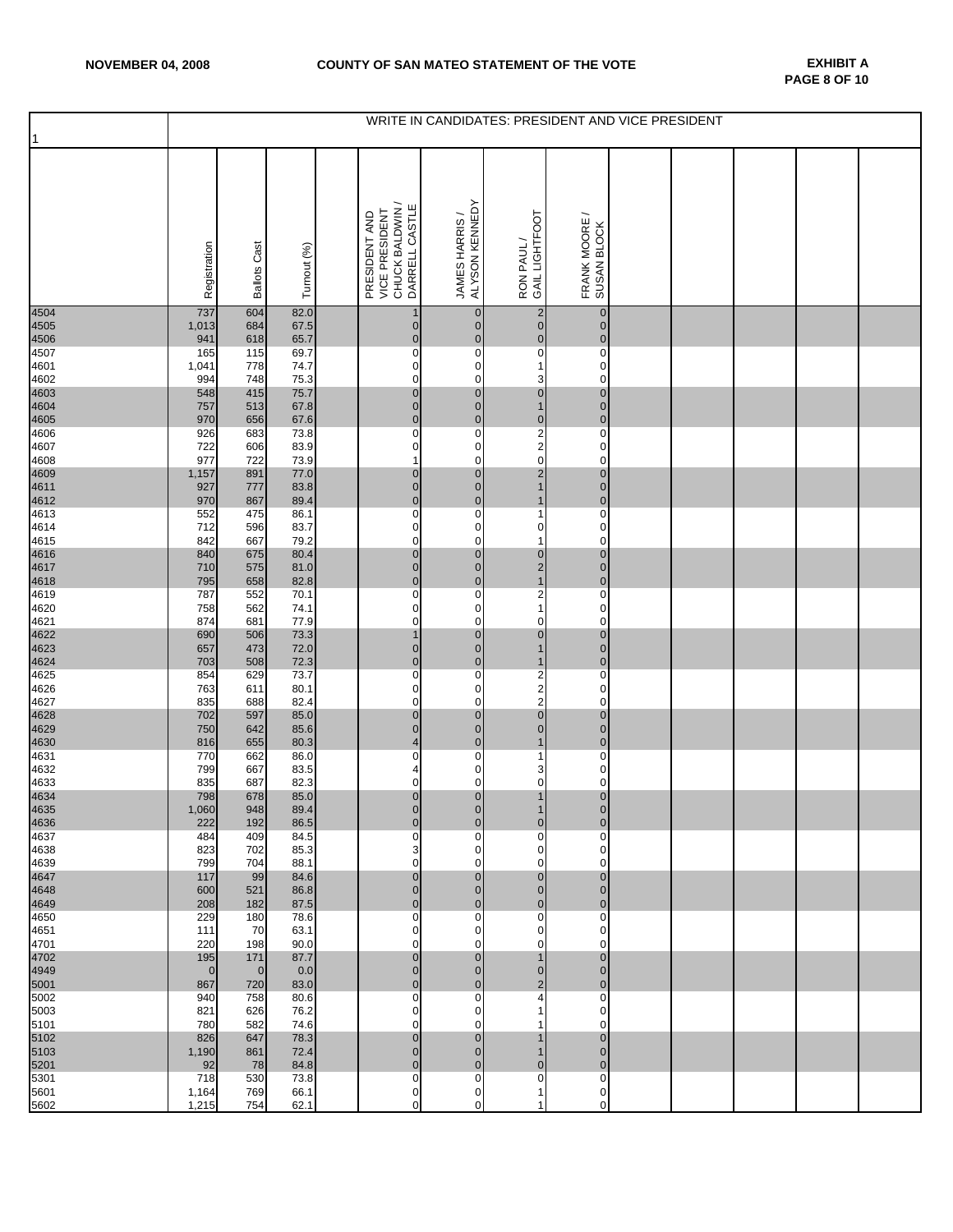| 1            | WRITE IN CANDIDATES: PRESIDENT AND VICE PRESIDENT |                     |              |  |                                                                      |                                  |                                            |                                                          |  |  |  |  |  |
|--------------|---------------------------------------------------|---------------------|--------------|--|----------------------------------------------------------------------|----------------------------------|--------------------------------------------|----------------------------------------------------------|--|--|--|--|--|
|              | Registration                                      | <b>Ballots Cast</b> | Turnout (%)  |  | CHUCK BALDWIN /<br>DARRELL CASTLE<br>VICE PRESIDENT<br>PRESIDENT AND | JAMES HARRIS /<br>ALYSON KENNEDY | GAIL LIGHTFOOT<br>RON PAUL/                | $\overline{\phantom{0}}$<br>FRANK MOORE /<br>SUSAN BLOCK |  |  |  |  |  |
| 5603<br>5604 | 624<br>1,088                                      | 457<br>757          | 73.2<br>69.6 |  | $\pmb{0}$<br>$\pmb{0}$                                               | $\mathbf{0}$<br>$\mathbf 0$      | 4<br>$\mathbf 0$                           | $\pmb{0}$<br>$\mathbf 0$                                 |  |  |  |  |  |
| 5605         | 750                                               | 483                 | 64.4         |  | $\pmb{0}$                                                            | $\overline{0}$                   | $\mathbf{1}$                               | $\pmb{0}$                                                |  |  |  |  |  |
| 5606<br>5607 | 721<br>1,087                                      | 474<br>646          | 65.7<br>59.4 |  | 0<br>0                                                               | 0<br>0                           | 0<br>3                                     | 0<br>0                                                   |  |  |  |  |  |
| 5608         | 953                                               | 600                 | 63.0         |  | 0                                                                    | 0                                | $\mathbf{1}$                               | $\mathbf 0$                                              |  |  |  |  |  |
| 5609         | 1,030                                             | 600                 | 58.3         |  | $\mathbf{1}$                                                         | $\mathbf 0$                      | $\frac{2}{0}$                              | $\pmb{0}$                                                |  |  |  |  |  |
| 5610<br>5611 | 1,107<br>1,060                                    | 708<br>674          | 64.0<br>63.6 |  | $\pmb{0}$<br>$\mathbf 0$                                             | $\overline{0}$<br>$\mathbf 0$    | $\mathbf{1}$                               | $\mathbf 0$<br>$\mathbf 0$                               |  |  |  |  |  |
| 5612         | 1,078                                             | 663                 | 61.5         |  | 0                                                                    | 0                                | $\overline{0}$                             | $\pmb{0}$                                                |  |  |  |  |  |
| 5613<br>5614 | 762<br>876                                        | 500<br>686          | 65.6<br>78.3 |  | 0<br>0                                                               | 0<br>0                           | 0<br>1                                     | $\mathbf 0$<br>0                                         |  |  |  |  |  |
| 5615         | 1,106                                             | 742                 | 67.1         |  | $\frac{2}{0}$                                                        | $\mathbf 0$                      | $\pmb{0}$                                  | $\mathbf 0$                                              |  |  |  |  |  |
| 5616         | 727                                               | 504                 | 69.3         |  | $\mathbf 0$                                                          | $\overline{0}$<br>$\mathbf 0$    | $\mathbf 0$<br>$\mathbf{1}$                | $\mathbf 0$<br>$\mathbf 0$                               |  |  |  |  |  |
| 5617<br>5618 | 1,149<br>1,158                                    | 758<br>766          | 66.0<br>66.1 |  | 0                                                                    | 1                                |                                            | $\pmb{0}$                                                |  |  |  |  |  |
| 5619         | 618                                               | 440                 | 71.2         |  | 0                                                                    | 0                                | $\frac{2}{0}$                              | $\mathbf 0$                                              |  |  |  |  |  |
| 5620<br>5621 | 685<br>769                                        | 509<br>601          | 74.3<br>78.2 |  | 0<br>$\overline{0}$                                                  | 0<br>$\pmb{0}$                   | $\mathbf 0$                                | 0<br>$\pmb{0}$                                           |  |  |  |  |  |
| 5622         | 743                                               | 551                 | 74.2         |  | $\pmb{0}$                                                            | $\mathbf 0$                      | $\begin{array}{c} 0 \\ 2 \\ 0 \end{array}$ | $\mathbf 0$                                              |  |  |  |  |  |
| 5623<br>5624 | 662<br>716                                        | 477<br>571          | 72.1<br>79.7 |  | $\pmb{0}$<br>0                                                       | $\overline{0}$<br>0              |                                            | $\pmb{0}$<br>0                                           |  |  |  |  |  |
| 5625         | 1,028                                             | 669                 | 65.1         |  | 0                                                                    | 0                                | 0                                          | 0                                                        |  |  |  |  |  |
| 5627         | 1,120                                             | 765                 | 68.3         |  | 0                                                                    | $\mathbf 0$                      | $\mathbf{1}$                               | $\mathbf 0$                                              |  |  |  |  |  |
| 5628<br>5629 | 643<br>713                                        | 412<br>492          | 64.1<br>69.0 |  | $\pmb{0}$<br>$\pmb{0}$                                               | $\overline{0}$<br>$\overline{0}$ | $\pmb{0}$                                  | $\mathbf 0$<br>$\mathbf 0$                               |  |  |  |  |  |
| 5630         | 885                                               | 645                 | 72.9         |  | $\mathbf 0$                                                          | $\mathbf 0$                      | $\begin{matrix}0\\0\end{matrix}$           | $\mathbf 0$                                              |  |  |  |  |  |
| 5631<br>5632 | 752<br>815                                        | 542<br>574          | 72.1<br>70.4 |  | 0<br>0                                                               | 0<br>0                           | $\overline{0}$<br>1                        | 0<br>0                                                   |  |  |  |  |  |
| 5633         | 640                                               | 439                 | 68.6         |  | 0                                                                    | 0                                | 0                                          | 0                                                        |  |  |  |  |  |
| 5634<br>5635 | 966<br>738                                        | 670<br>488          | 69.4<br>66.1 |  | $\pmb{0}$<br>$\pmb{0}$                                               | 0<br>$\overline{0}$              | $\pmb{0}$<br>$\mathbf 0$                   | $\mathbf 0$<br>$\mathbf 0$                               |  |  |  |  |  |
| 5636         | 831                                               | 564                 | 67.9         |  | $\mathbf 0$                                                          | $\overline{0}$                   | $\mathbf 0$                                | $\mathbf 0$                                              |  |  |  |  |  |
| 5637         | 726                                               | 495                 | 68.2         |  | 0                                                                    | 0                                | $\overline{\text{o}}$                      | 0                                                        |  |  |  |  |  |
| 5638<br>5639 | 924<br>758                                        | 615<br>515          | 66.6<br>67.9 |  | 1<br>0                                                               | $\mathbf 0$<br>0                 | 0<br>$\mathbf{1}$                          | $\pmb{0}$<br>$\mathbf 0$                                 |  |  |  |  |  |
| 5640<br>5641 | 850                                               | 594                 | 69.9         |  | $\bf{0}$                                                             | $\pmb{0}$                        | $\begin{matrix} 0 \\ 0 \end{matrix}$       | $\pmb{0}$                                                |  |  |  |  |  |
| 5642         | 793<br>573                                        | 559<br>412          | 70.5<br>71.9 |  | $\overline{0}$<br>0                                                  | $\overline{0}$<br>$\mathbf 0$    | 1                                          | $\overline{0}$<br>$\mathbf 0$                            |  |  |  |  |  |
| 5643         | 735                                               | 491                 | 66.8         |  | 0                                                                    | 0                                | 2                                          | 0                                                        |  |  |  |  |  |
| 5644<br>5645 | 918<br>736                                        | 590<br>516          | 64.3<br>70.1 |  | 0<br>0                                                               | 0<br>$\mathbf 0$                 | 0<br>0                                     | 0<br>$\Omega$                                            |  |  |  |  |  |
| 5646         | 827                                               | 631                 | 76.3         |  | $\mathbf 0$                                                          | $\mathbf 0$                      | $\mathbf 0$                                | $\overline{0}$                                           |  |  |  |  |  |
| 5647         | 1,000                                             | 688                 | 68.8         |  | $\mathbf 0$                                                          | $\overline{0}$                   | $\mathbf{1}$                               | $\mathbf 0$                                              |  |  |  |  |  |
| 5648<br>5649 | 926<br>782                                        | 687<br>574          | 74.2<br>73.4 |  | $\mathbf 0$<br>0                                                     | $\overline{0}$<br>0              | $\pmb{0}$<br>0                             | $\mathbf 0$<br>0                                         |  |  |  |  |  |
| 5650         | 1,022                                             | 688                 | 67.3         |  | 0                                                                    | 0                                | 0                                          | 0                                                        |  |  |  |  |  |
| 5651<br>5652 | 992<br>963                                        | 715<br>652          | 72.1<br>67.7 |  | 0<br>$\mathbf 0$                                                     | 0<br>$\mathbf 0$                 | 0<br>$\mathbf 0$                           | 0<br>$\mathbf 0$                                         |  |  |  |  |  |
| 5653         | 797                                               | 638                 | 80.1         |  | $\mathbf 0$                                                          | $\overline{0}$                   | $\mathbf 0$                                | $\overline{0}$                                           |  |  |  |  |  |
| 5701<br>5817 | $\overline{0}$<br>746                             | $\mathbf 0$<br>553  | 0.0<br>74.1  |  | $\mathbf 0$<br>0                                                     | $\overline{0}$<br>0              | $\mathbf 0$<br>0                           | $\mathbf 0$<br>0                                         |  |  |  |  |  |
| 5818         | 670                                               | 540                 | 80.6         |  | 0                                                                    | 0                                | 1                                          | 0                                                        |  |  |  |  |  |
| 5819<br>5820 | 610<br>1,092                                      | 499<br>898          | 81.8<br>82.2 |  | 0<br>$\mathbf 0$                                                     | 0<br>$\mathbf 0$                 | 0<br>1                                     | 0<br>$\mathbf 0$                                         |  |  |  |  |  |
| 5821         | 655                                               | 504                 | 76.9         |  | $\pmb{0}$                                                            | $\mathbf 0$                      | $\mathbf 0$                                | $\overline{0}$                                           |  |  |  |  |  |
| 5822         | 900                                               | 695                 | 77.2         |  | $\pmb{0}$                                                            | $\mathbf 0$                      | $\mathbf 0$                                | $\mathbf 0$                                              |  |  |  |  |  |
| 5823<br>5824 | 785<br>804                                        | 590<br>650          | 75.2<br>80.8 |  | 0<br>0                                                               | 0<br>0                           | 1<br>0                                     | 0<br>$\mathbf 0$                                         |  |  |  |  |  |
| 5825         | 1,074                                             | 737                 | 68.6         |  | 0                                                                    | 0                                | 0                                          | 0                                                        |  |  |  |  |  |